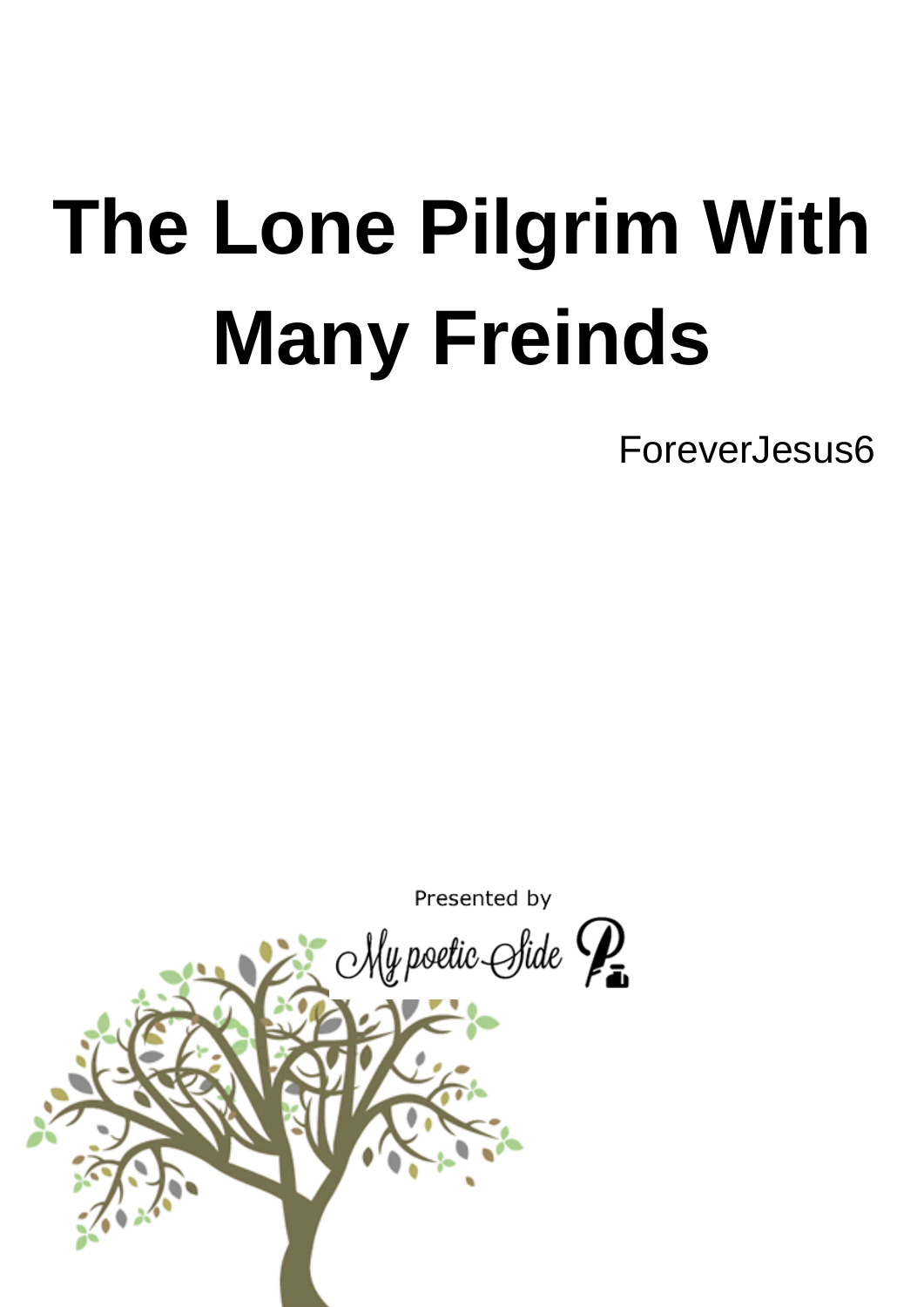# **Dedication**

 I started out writing poetry for the Lord, and I still am. Still, I have met some good, bad, and interesting people along my poetic journey. I always try my best to put the Lord first in everything I do. Still, someone I think about when I am writing is very special and precious to me. She is my butterfly, who helps me. Together we are one in Christ Jesus. Her name is Melissa. There are others who the Lord had graciously placed in my life. These people truely helped me. The list goes on. So I cannot give every single name. I will finish by saying that we must always put the Lord first in our lives. Only then will everything be alright. The key to Heaven is though The Son of God, Christ Jesus. He is the final mediator.

Jesus saves.

Persistence is key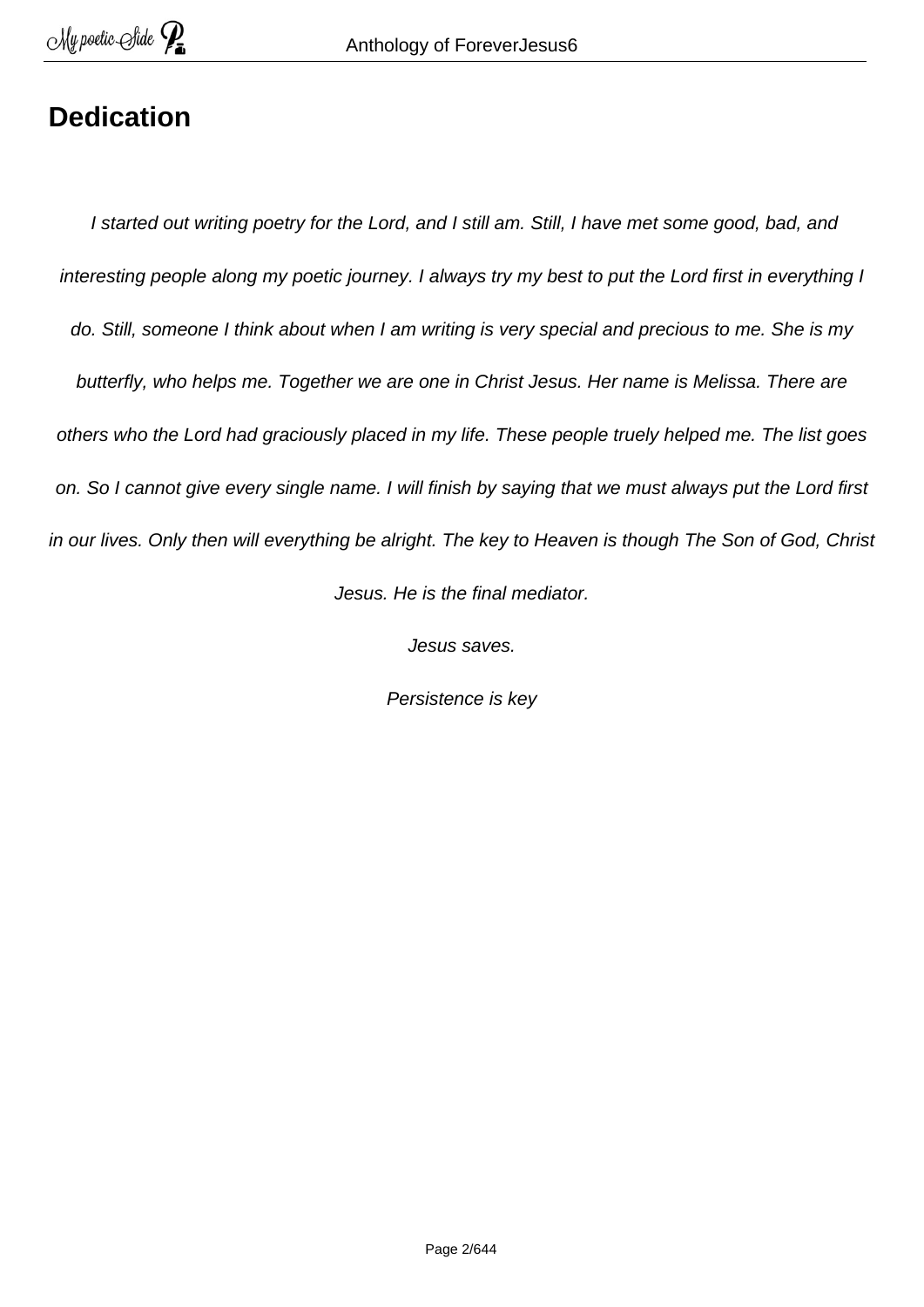# **About the author**

Dion Phillips Crown.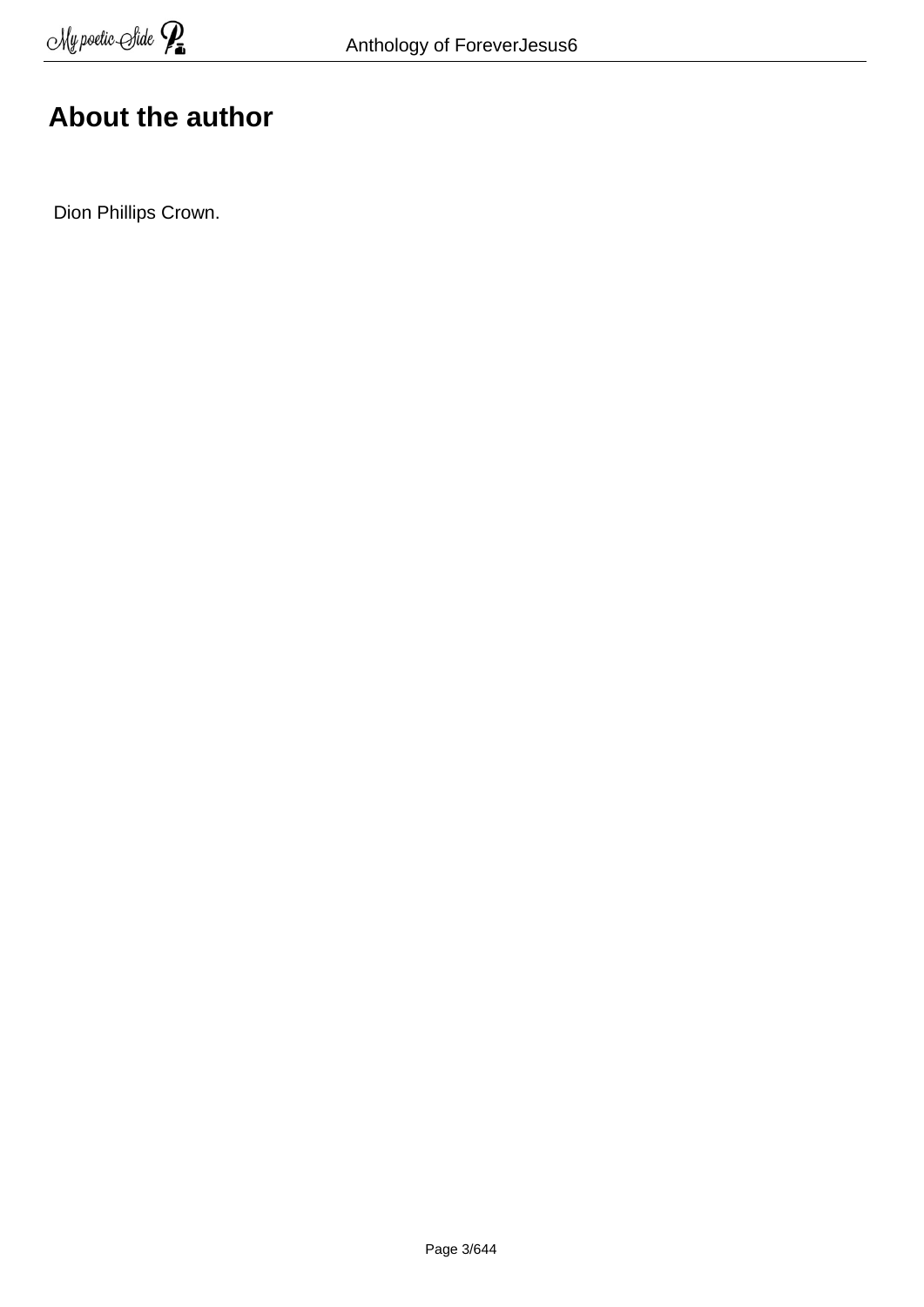# **summary**

| In The Beginning                 |
|----------------------------------|
| In Recognition                   |
| For The Lord                     |
| It Took A While                  |
| In Five More Days                |
| <b>The Greatest Revival</b>      |
| <b>Just So You Know</b>          |
| When To Move On                  |
| Believers, Stand Up              |
| I Do It For The Workers          |
| Please Do Not Take Away My Chair |
| As It Nears                      |
| We Do Not Live By Sight          |
| More Time                        |
| Stand In The Gap                 |
| The Violinist                    |
| If It Was Not For Esther         |
| It Will No Long Matter           |
| Why I Cry                        |
| I know                           |
| How Did We Get This Far (Part 3) |
|                                  |

Right Is Right, And Wrong Is Wrong

If I Give It All Up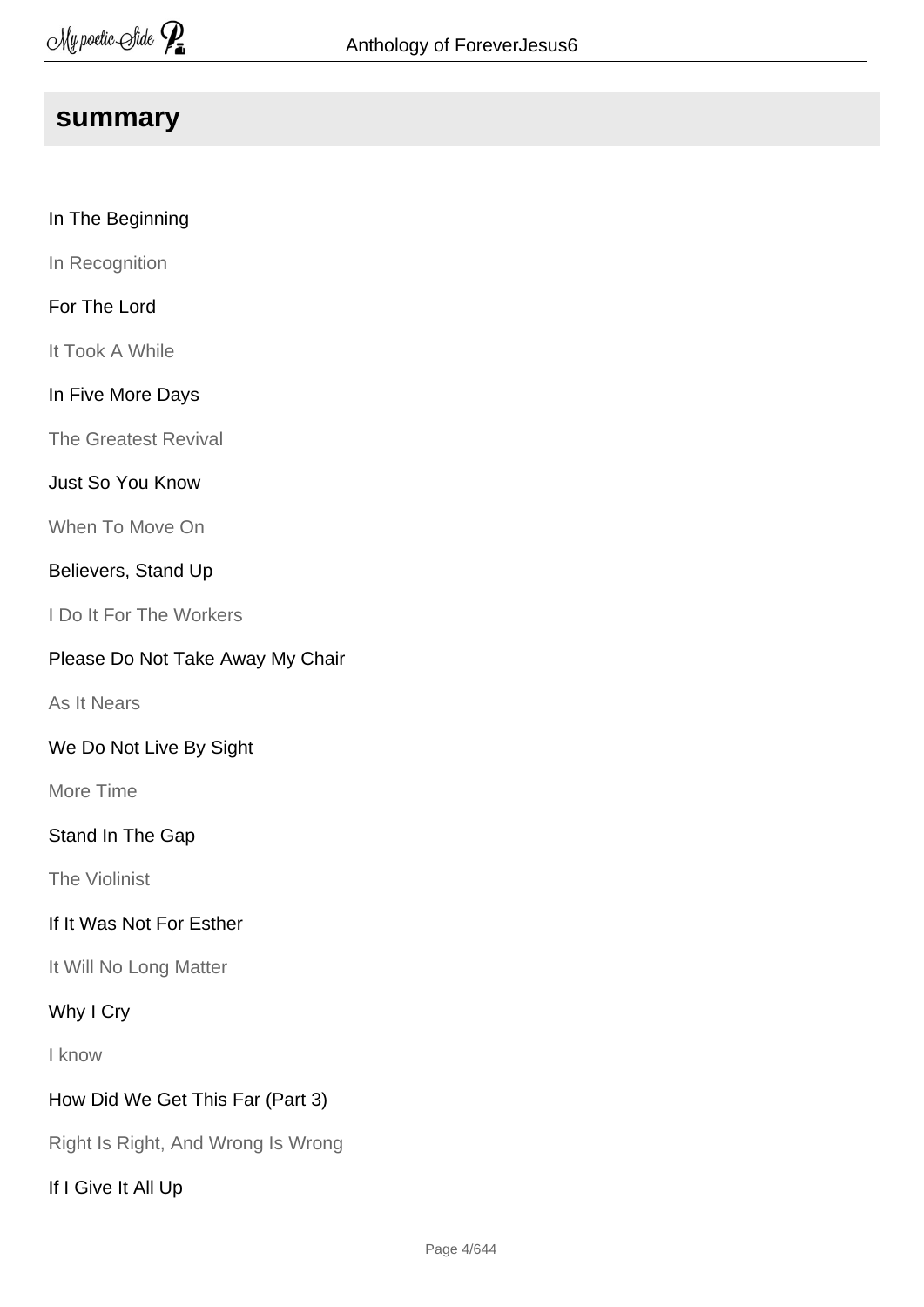# Press Forward

# Let Me In Oh Israel

Peace In Israel (Daniel 9:27)

# Our Private Island

Made In God's Image

# Miami Wind

Oh I Will Live

# When You Were Hungry

Maybe, I Suppose

# Pocket Watch

Small White Pick-up Truck

# Passion Over Zeal

My Butterfly

# The Lord And His Sheep

I Believe In You

# Pursuing Her

The Truth Of It All

# Two Are Better Than One

In The Sight Of God

# Steadfast Revival Speaking Hard-working Rambler

How Long Will It Last?

# Oh More Problems

What A Beautiful Land

#### By Your Bedside

Our Blue Lady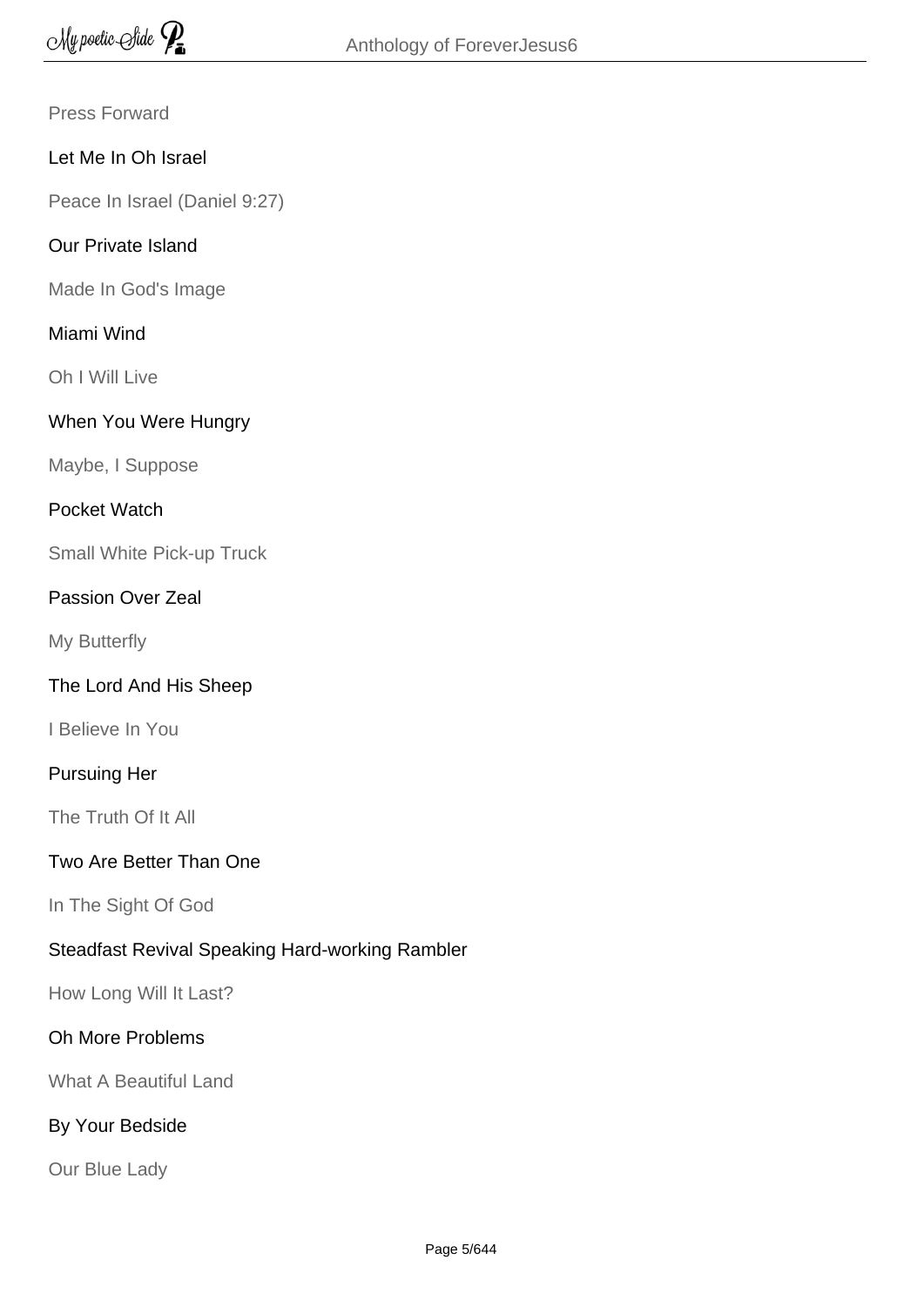# Brothers And Sisters In Christ

A Pilgrim's Extra Mile

# Romans 8:1-2

Push Forward. Fight The Good Fight.

# Why I Enjoy Church So Much

Why Did You Let Me?

# Mariel

It Does Not Take Much

# When We Are Out Of Touch

My Psalm (Prayer For A Forgiving Heart)

# If Only I Had Just One

Then Excuse My Behavior

#### Father's Day

My Dad's Day

# My Psalm (The Lord Is My Protector)

Who Am I To Trust

# Only You

Bridge Over Troubled Water

#### The Answer To Anxiousness

For Those Who Don't Believe In Myricls

#### Psalm 122

Searching For God's Purpose

# Putting My Sins Behind Me

Sentence Me With Jesus

# Where The People Who Don't Argue Are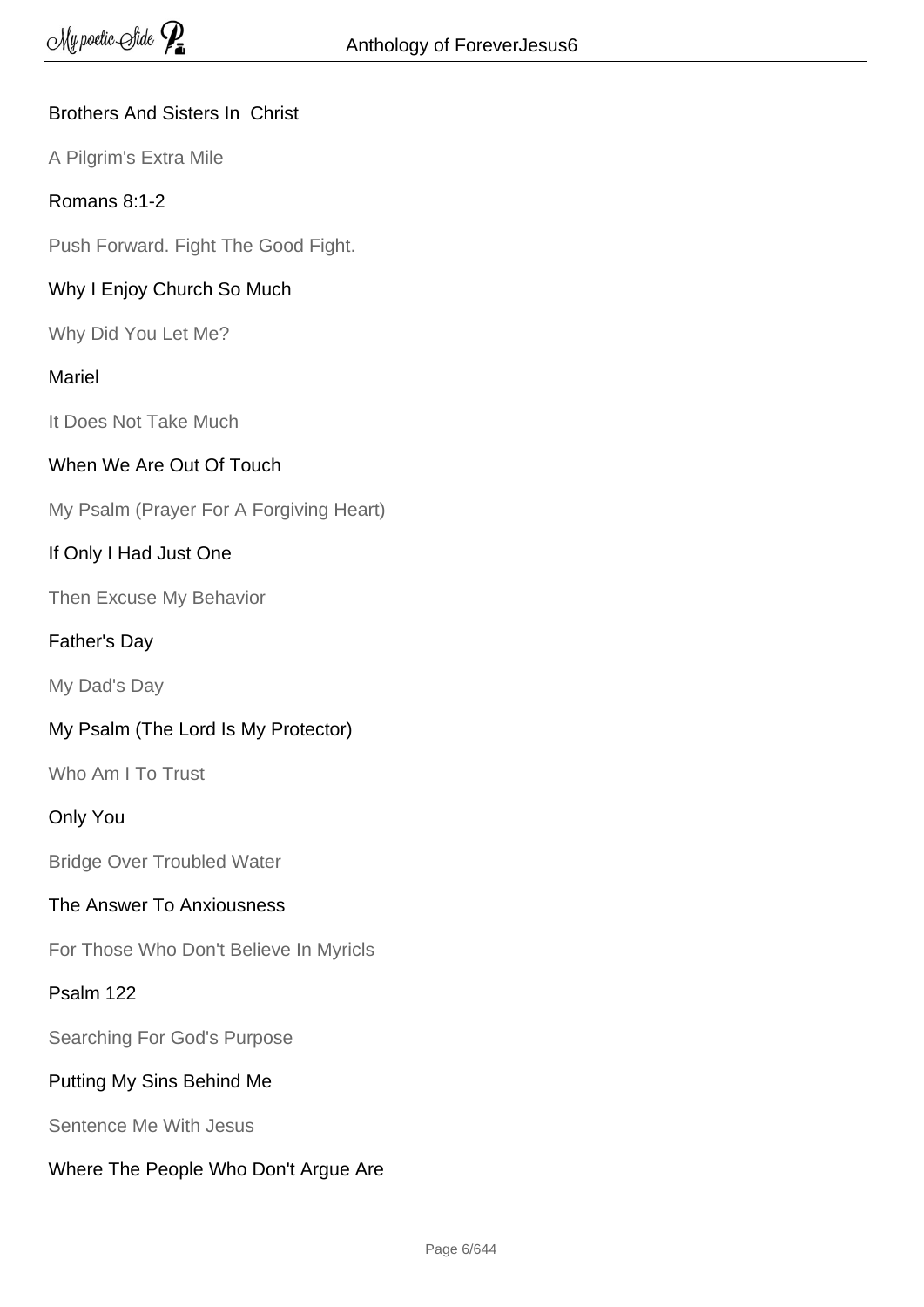The Writing In The Air

# The Underdog

In All Seriousness

# The Story Of My First Watch

The Seventy Year Fight

# I Don't Want To Hear It

Power Of Forgiveness

# My Psalm (A Prayer For Living)

Nearer

# My Psalm (A Prayer Against Fear)

Stand Outside

# Lead By Example

The Sun Sets With Love

# Have You

Desolate Land

# Redemption Song

The Epic Of Johnny Wells (Part V)

# The Epic Of Johnny Wells (Part IV)

The Epic Of Johnny Wells (Part III)

# The Epic Of Johnny Wells (Part II)

The Epic Of Johnny Wells (Part I)

# A Lot To Laugh For With Few Reasons To Cry

In The Midst Of The Storm

# He Will Lead You

Render And Grow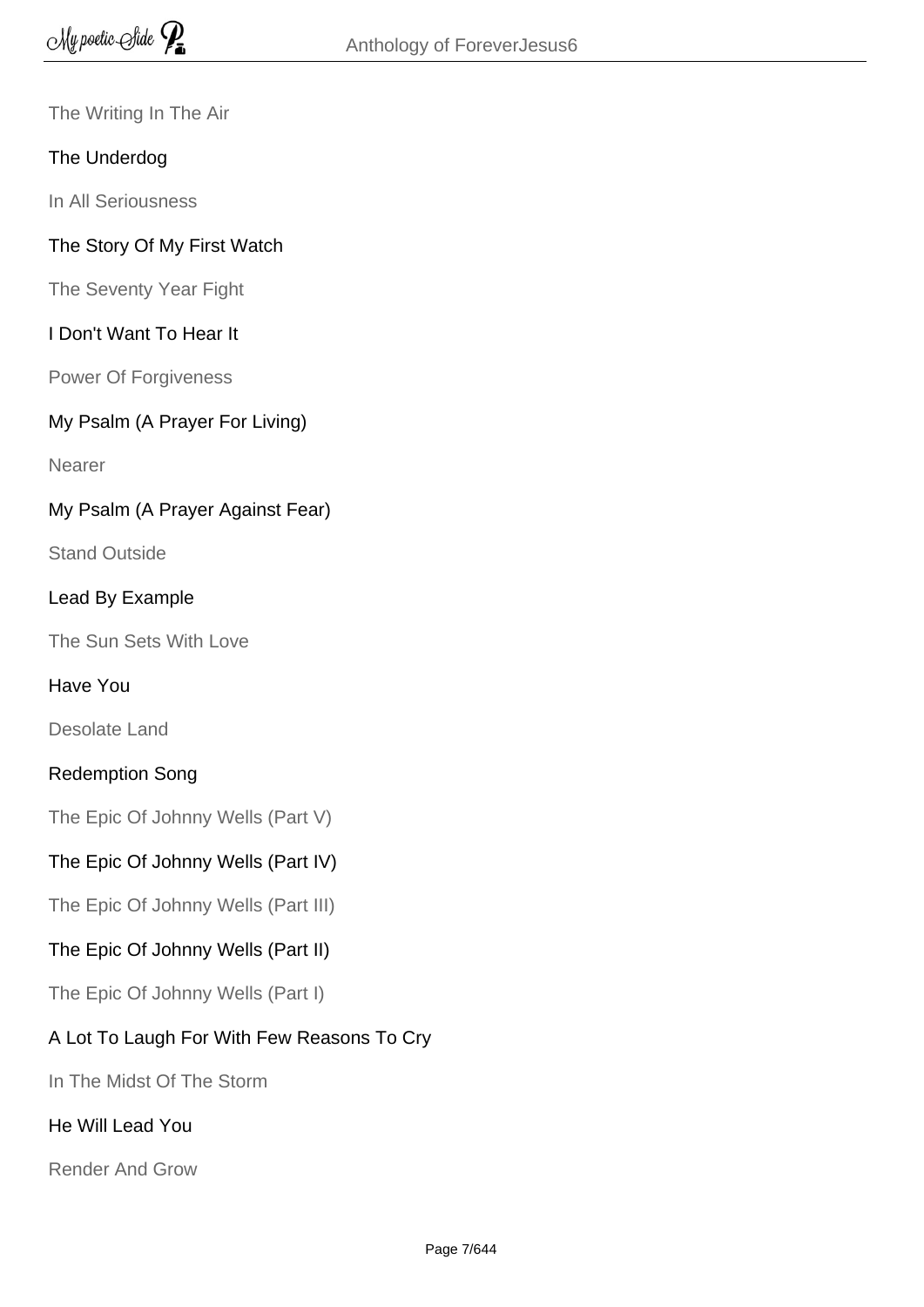# **Steadfast**

Throughout Our Convictions

#### I shall not be moved

We Are The Elite

# You Tricked Me

First Haircuts, Stained Shirts, and Ice Cream Bars

# There Is Hope (Letter)

The Desolate Old

#### Treat Her Nice

He's Coming

#### Jesus Keeps Me Warm

Gone Fishing

#### Weather Through The Storm

Shelter From The Storm

# (My First Epic) - How A Soldier Found Jesus

One Hundred And One Years Ago

#### The Seven Oaths

Now I Believe

#### Keep On Praising

Who is there?

# Imagine

**Communication** 

#### March On The Field

Remember That Glorious Day

#### Behold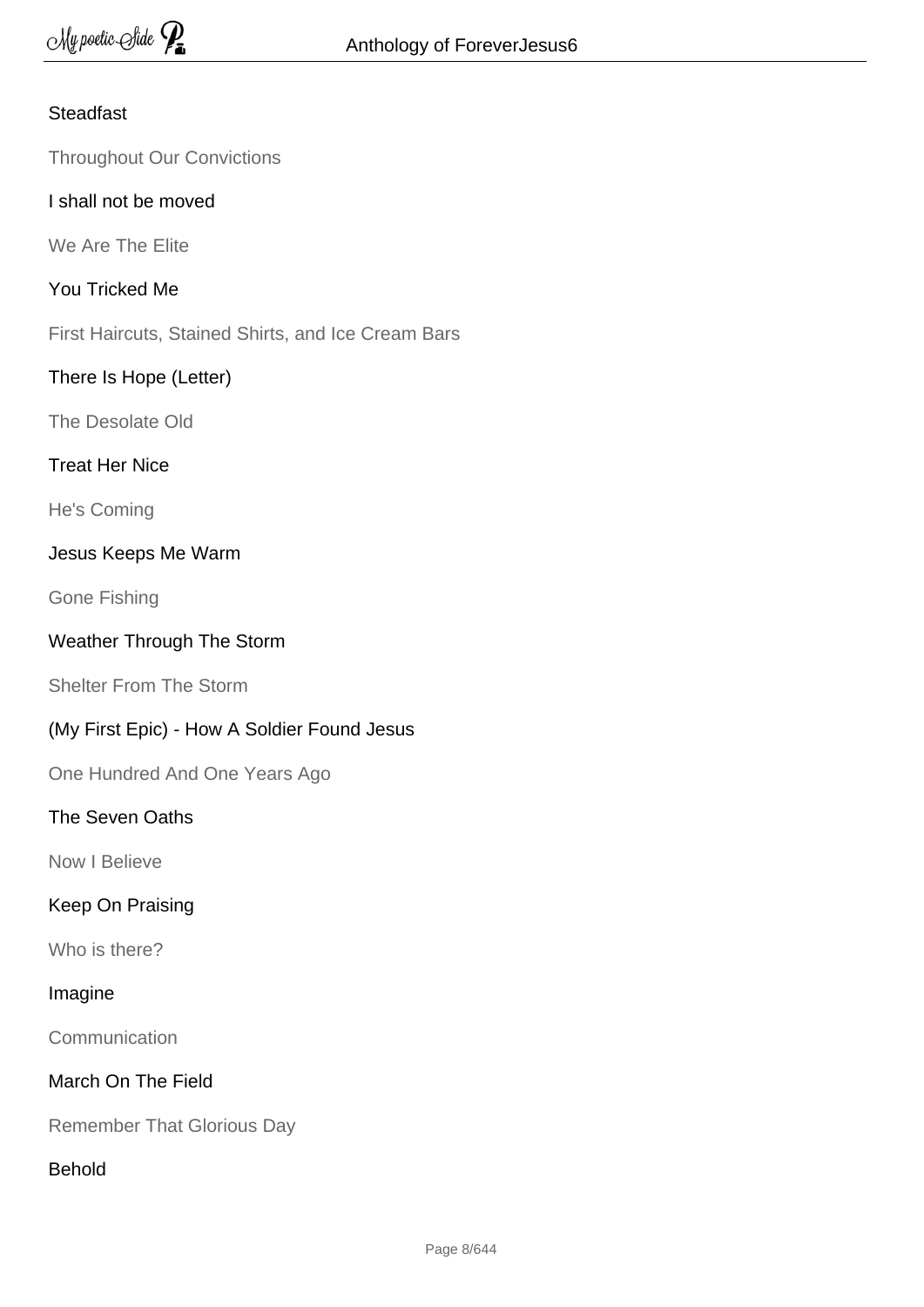When You Must Be Doing Something Right, You Must Be Doing Something Wrong

# Shamrock Shake

How I Stand

# Time Zone

With God On My Right

# My Dad

Seven Acres By The River

# Sixty-Nine Years

A Letter To The Prison

# Somebody

Every Hero Needs A Cause

# **Chivalry**

Dania Patience

# Free-Wheelin Spirit Stealing

Fight The Good Fight

# The Land Just Waiting

Sometimes I Like It Simple

# Late But Always On Time

Am I A Rebel?

# Deck Of Cards

Three Ways To Come Together

# Invisible Valentine

All Over The World

# My Mom Works At The U

The Great War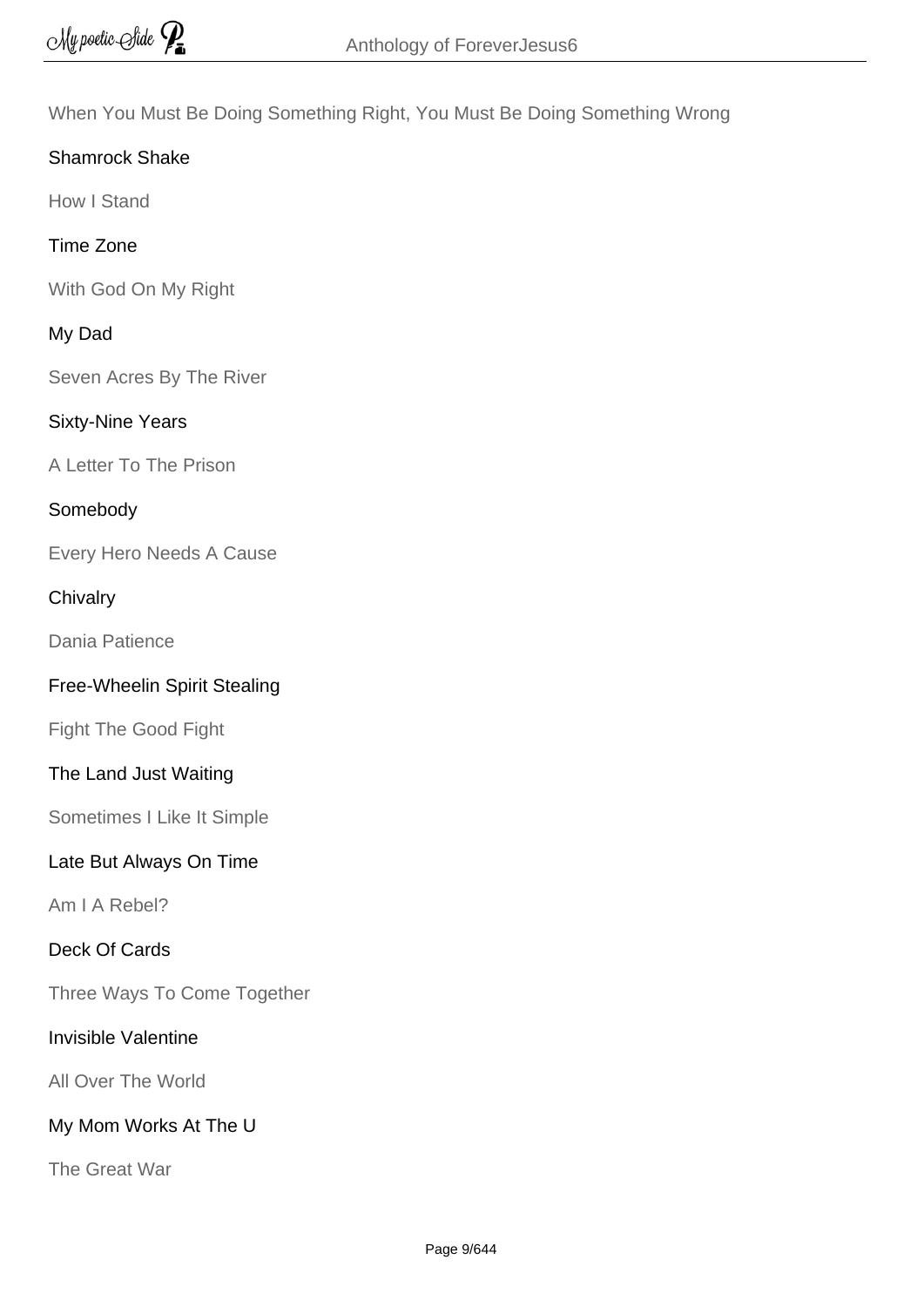# Beware

The Woman On The Plane

# **Criticism**

How Did We Get This Far 2

# Cinder Block Seats, Scraped Knees, And Old Man's Beer

My Only Regret

# A Ballad Poem Of A Highway Lady

At Peace

# The Last Stone Remaining

Love Conquors All

# A Home Where Nobody Knows

A Revival Is...

#### **Greatness**

The Curse This Country Has

#### Keep Your Beauty

An Ugly Patch Of Grass

#### A Beautiful Time

Win Her Heart

#### **Countdown**

The Only Peaceful Night

#### The Inn keeper

Come On And Ring Those Kids

# Everyone's Share Of Problems

With Jesus On My Side

# The Highway Man's Seven Cold Nights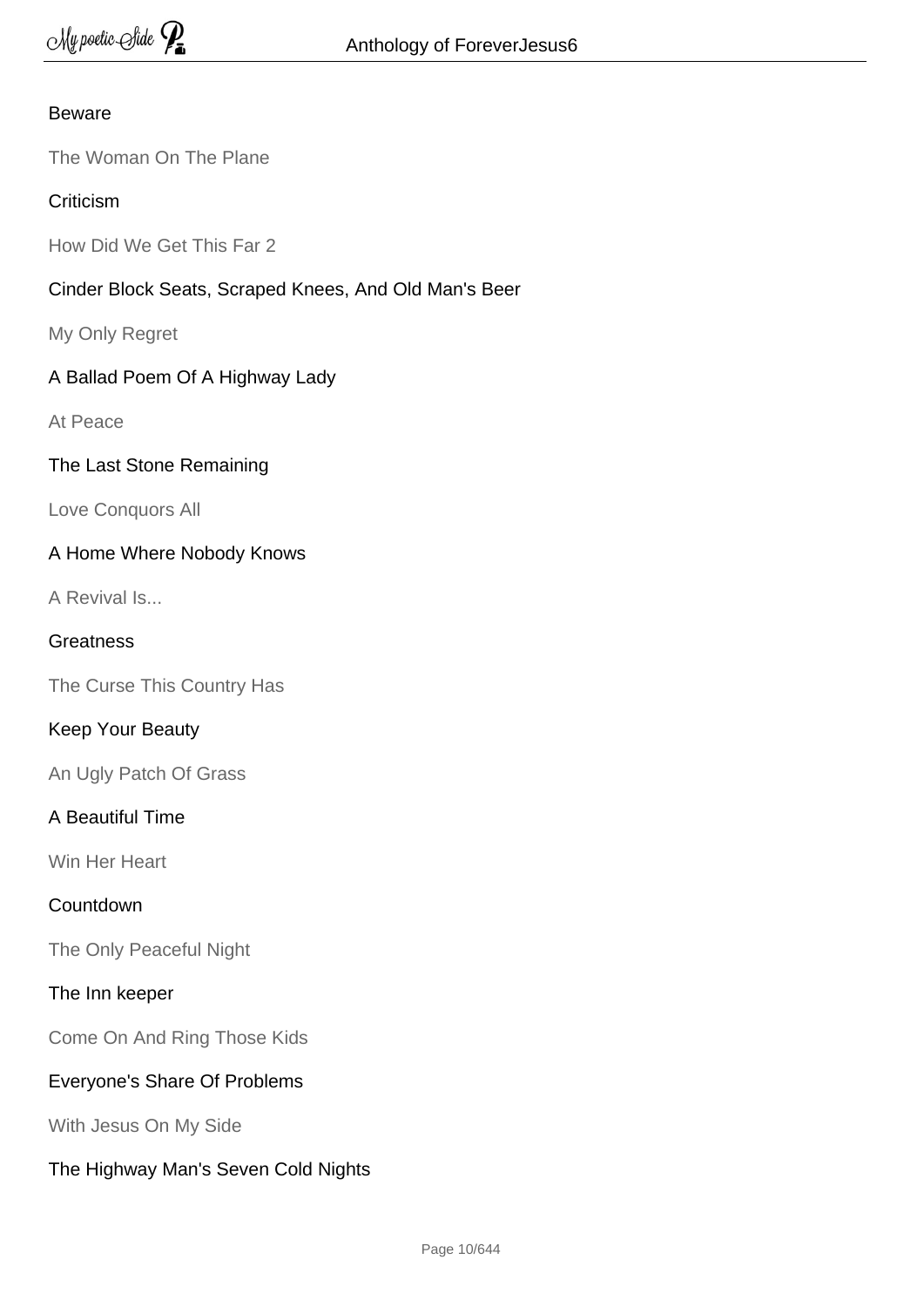Never Give Up

# Still Standing The Test Of Time

Stood The Test of Time

#### Behind The Walls

Oh Jerusalem

# How Did We Get This Far

Good Scenes From A Highway Man

#### Till The Bitter Sweet End

He Always Hears Me

#### Before I Go Home

What Brought Us Closer Together

# After The Battle Is Won

Highway Man 2

#### The Hour Of the Lord

I Come Boldly in Jesus' Name

#### Jesus On The Field

How I found Jesus, and why I'm so quiet

#### **Watch**

Highway Man

#### He keeps his people

No More Distractions

#### My Praises to The Lord

To The Point

# Christ Abounds

The Lord Heals The Sick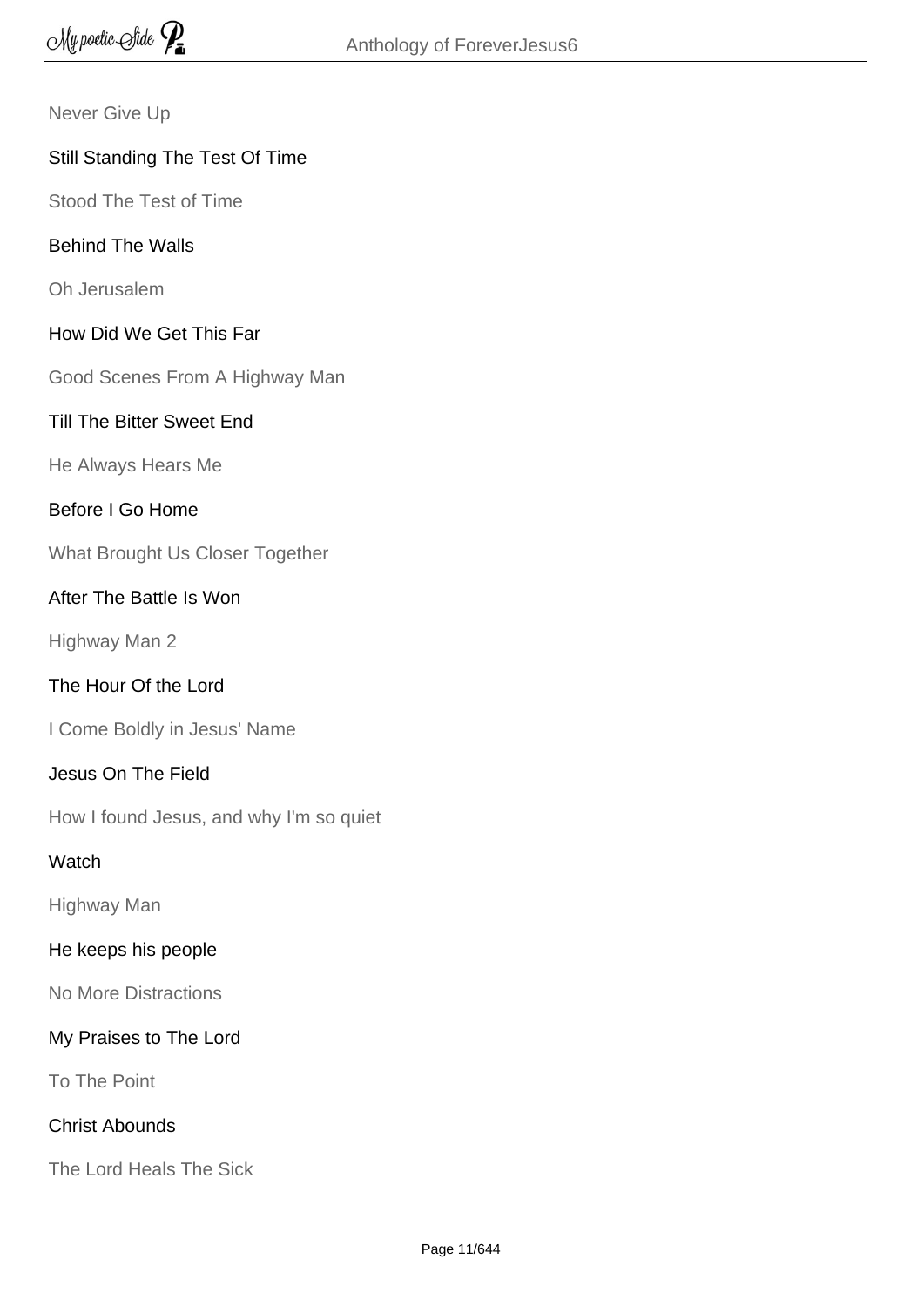# Onward To Victory

They Trembled And Fled

# Joke Of The Day

What Do You Have To Loose

# The Place At The End Of The Highway

What It Is About

# I Like Candy Corn, But Not Halloween

Generation Of Weeds

# A Gathering Generation

Only The Truth

# I'm Not Going Back To Mamou

Hand On My Shoulder

#### It All Comes Back

I Learn How To Lean

#### If You Let Him In

The Cure (Speech)

# College Football Joke

Our Thoughts

#### Now A Part Of Me

To Be Great

# One-Hundred Years Ago

We Are Not There Yet

#### Have Your Convictions

Three Beliefs

#### **Thanksgiving**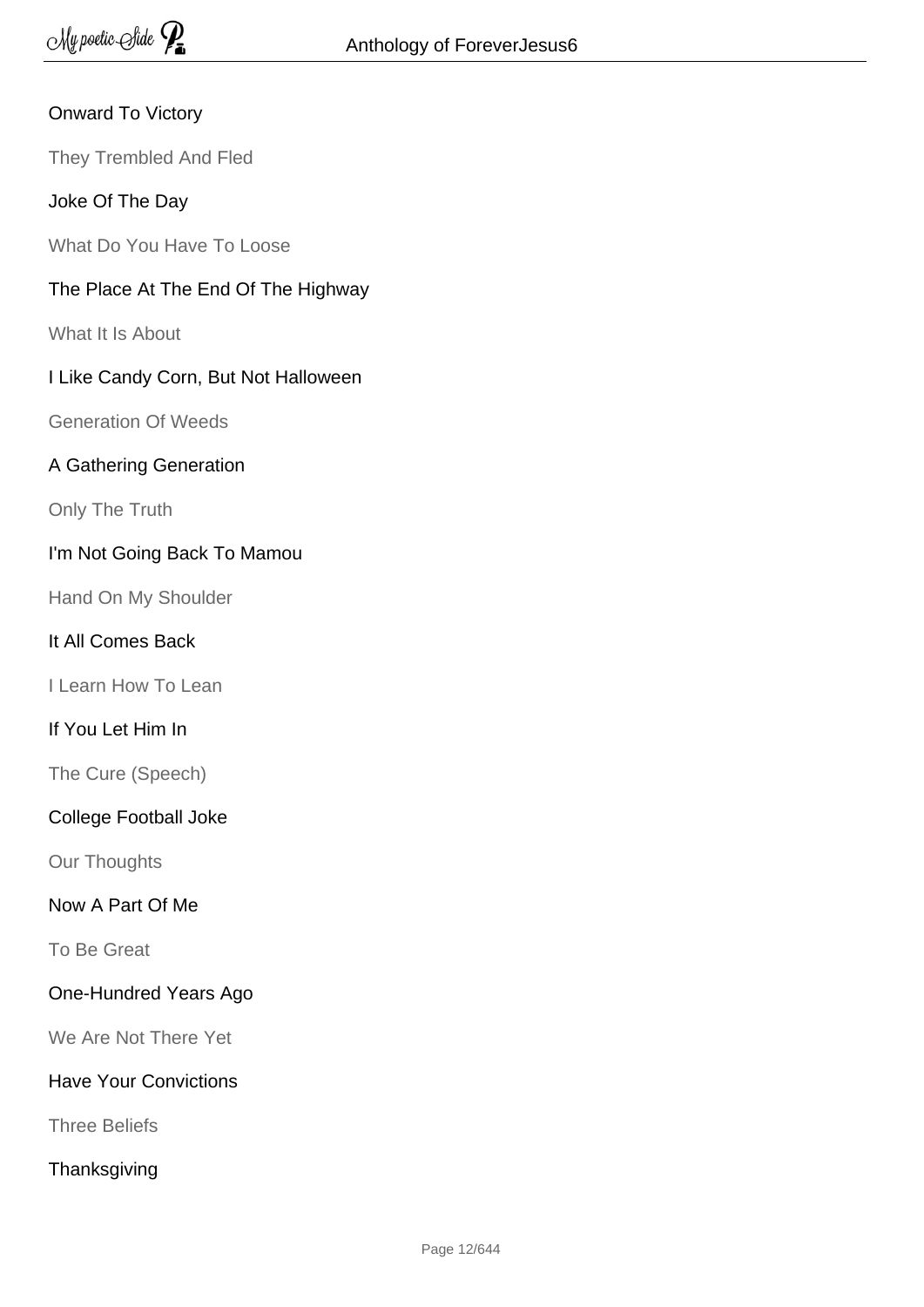To Declare Jesus

# That One Thing

Why The Earth Just Rang

# Our Christmas Tree

Overtaken

# Through The Door

Along The Lamppost

# To Be In This World

Redemption Song (Second Verse)

# Moving forward with Jesus

From Bethlehem With Love

# Giant Christmas Lights, Rollerblades, And Electric Racecar Tracks

Overcoming Loneliness

# Between Her Legs

The Power Of Forgiveness ( Part Two)

# Free To Roam The Cabin

A Never Ending, Day In And Day Out, Sometimes Draining, Steadfast, Honor

# Nothing Greater Than Love

Self-Indulgence

# Explain To A Child

If My Words Should Stray

# Like A Rushing Wind

Praise Him, Lord of Lords

# To Live Freely

What Happen With Lynette?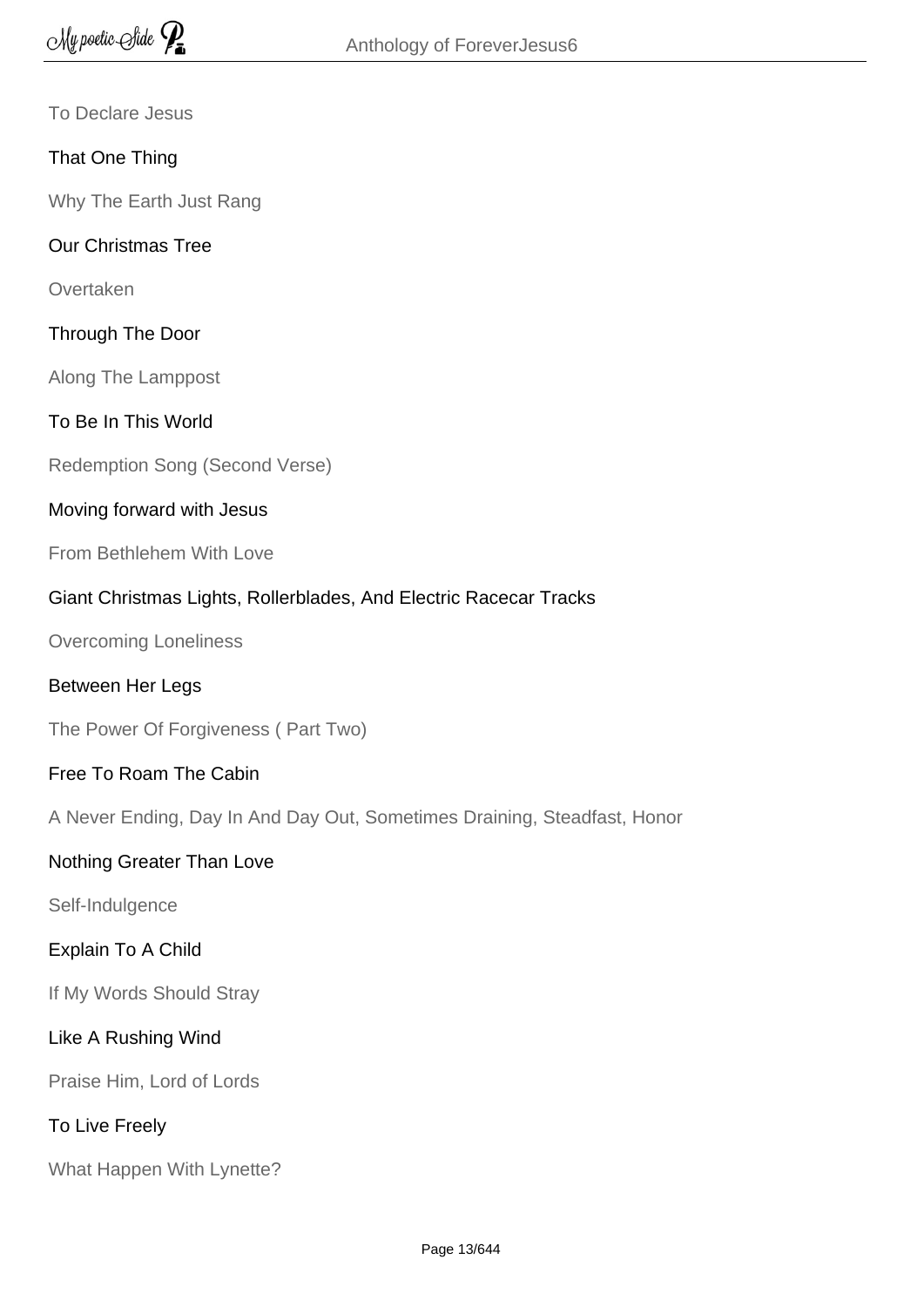# His Thumbnail

What Will It Be?

# Keep Moving Forward

Kick The Goat

# Yet, This Is What I Have To Say

Only With God

# Lifted Up On High

When The Lord Comes Back

# We Have The Upper Hand

Put Together

#### An Interesting World

Brought Into The Light

# Revival And Christ's Freedom

Vain Obscurities

Stand Up

Save Your Day Light Savings

#### Love Thy Neighbor

Do Unto Others As You Would Have Them Do Unto You

#### The True Gospel

A Simple Life

#### Work Unto The Lord

To Bring With You

#### How Fortunate

Free To Think

#### But We Love Them Anyway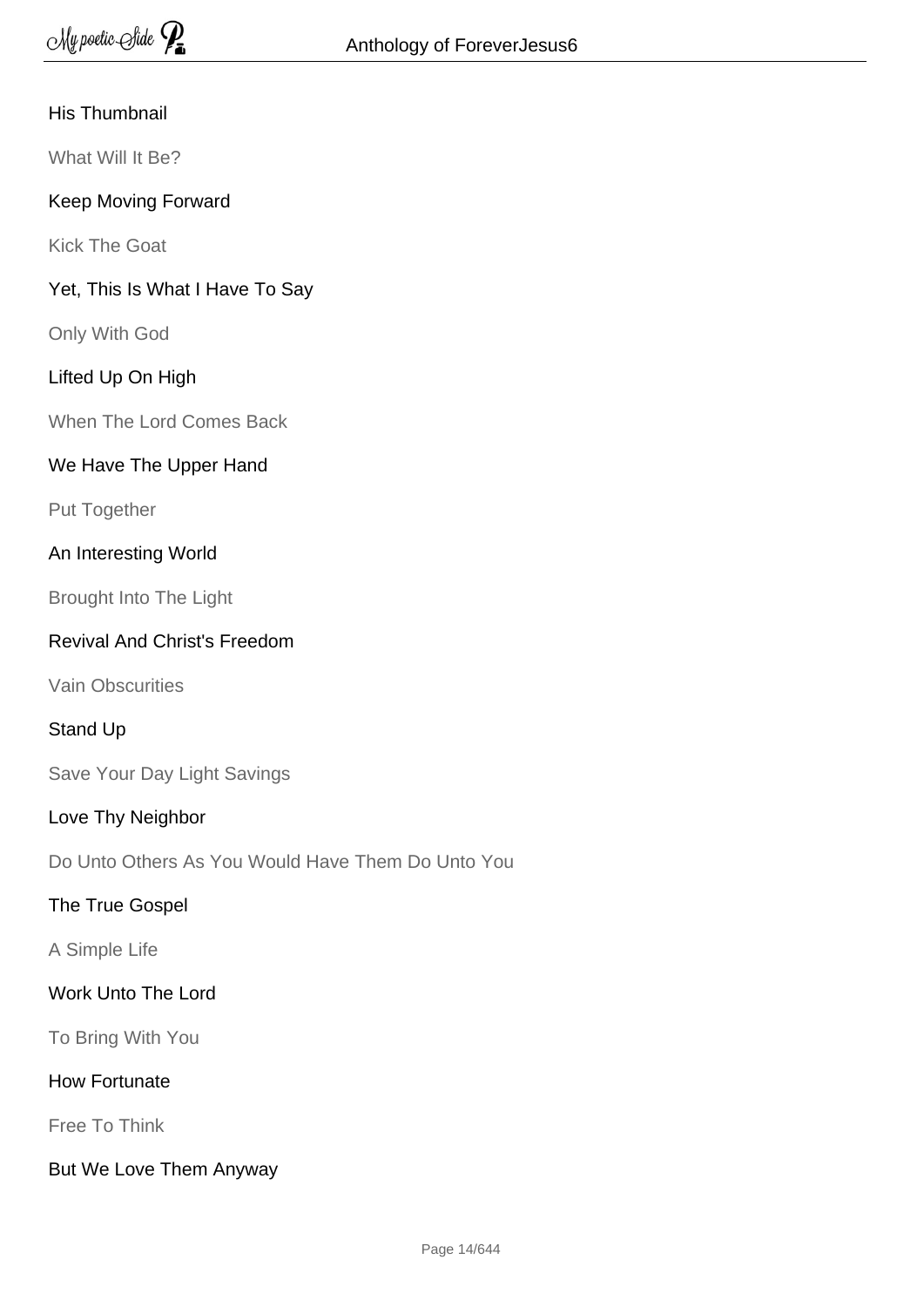# What Now?

# Greener Hills (Amos 9:14-15)

Growth Over Change

# The Power Of Christ

How To Love The Lord

# A Great Day For Good Things

Just A Simple Man

# How Did We Get This Far (Part 5)

All Fear Has Gone Away

# The Twenty-twelve Orange Bowl Bed Situation

Prayer For Israel

# A Great Awaking

The Days

# Such Is Life

Press On. Never Waver.

#### I Will Be Vacationing

Those Without A Home (Heavy Laden)

#### Only If She Loves Me Back

To The Ohio State Fan

# We Need A Reformation (Times They Are A Changin')

To Those Who Lead

# When All Is Done

Seeing Straight Forward

# Meet Me Early In The Summer

Be Nice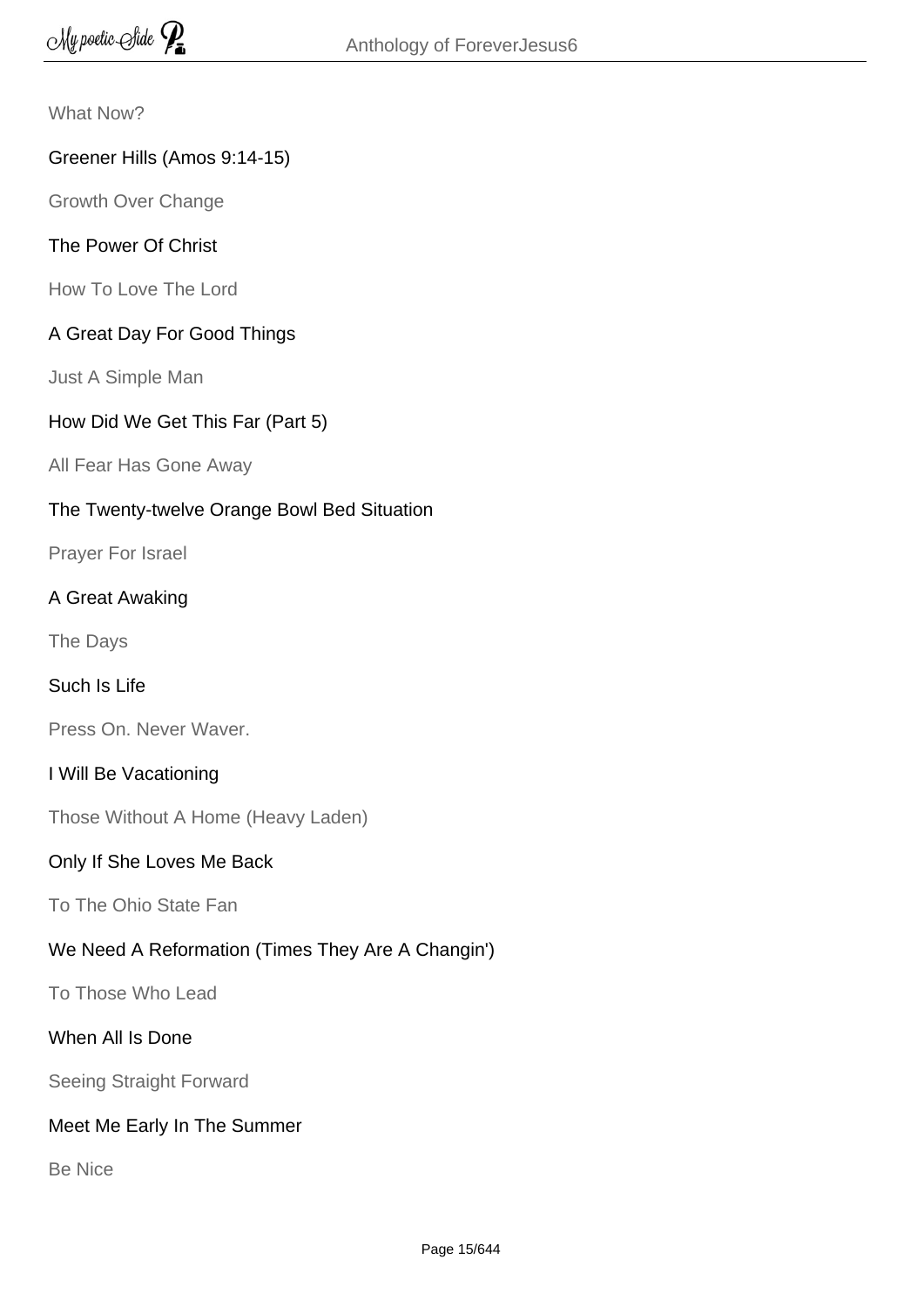# To Those Who Call Themselves Atheists

Land Of Liberty

# What Builds A Nation

The Glory Days

# In My Spare Time

There That You Are

#### My Intentions

Man's Best Friend

# They Lied To You

With Christ I Have

# What Do You Think

Only So Much

#### If For Your Benefit Pleases You

Forward Crowd

#### Those Who Live With No Light

How Did We Get This Far (Part 6)

#### No Lying In You

Another Valley

# Cleanliness, Tidiness, And Organization

He Must Increase, As I Must Decrease

#### For All Generations

Tears And Old Bitterness Of Fortune

#### On The Edge

Our Brothers And Sisters

#### A Beautiful Work Of Art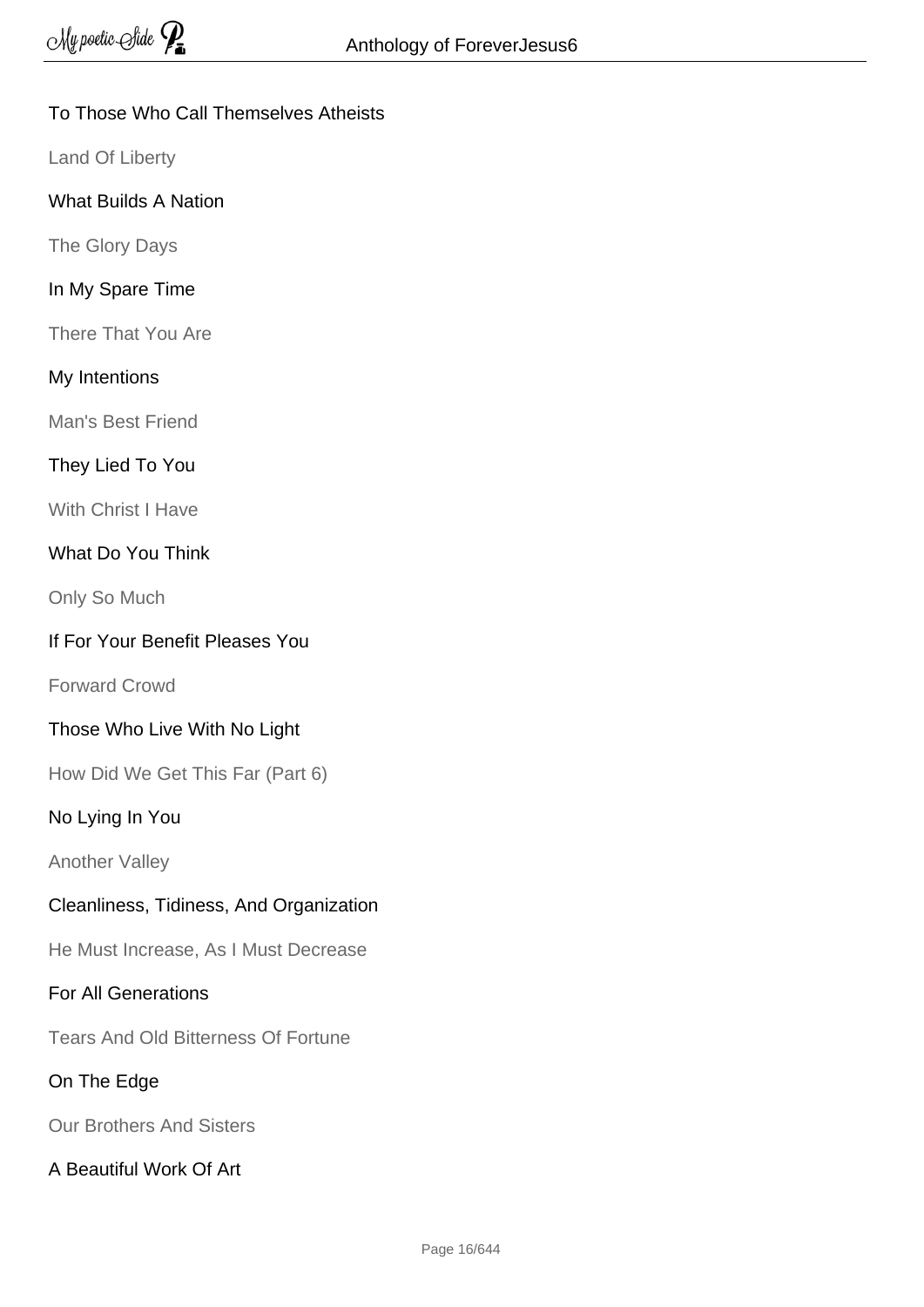# During This Month

# Thank God For Poetry

A Beautiful Life Together

# Tight Jeans, Red Hair, And A Violin

Tomorrow's Progress

# Compromise

Who Comes First

#### Why Love?

Tell Them To Shut Up

# Charming Man Dressed In All Black

The Add-on

# The Bigger Picture

Hard Hitters And Title Winners

# An Easy Painless Peaceful Death (Soul At Rest)

Some Visions Of Lies

#### Grow in Christ

Tradition is False, But The Word Is Real

#### This Is Not What I Wanted

If I Had Not Closed The Book

#### Fifteen Days Of Resting

Listen And Take Heed

# Pardon My Corona

Weeding Them Out

#### Oh My Love

The Power Of Prayer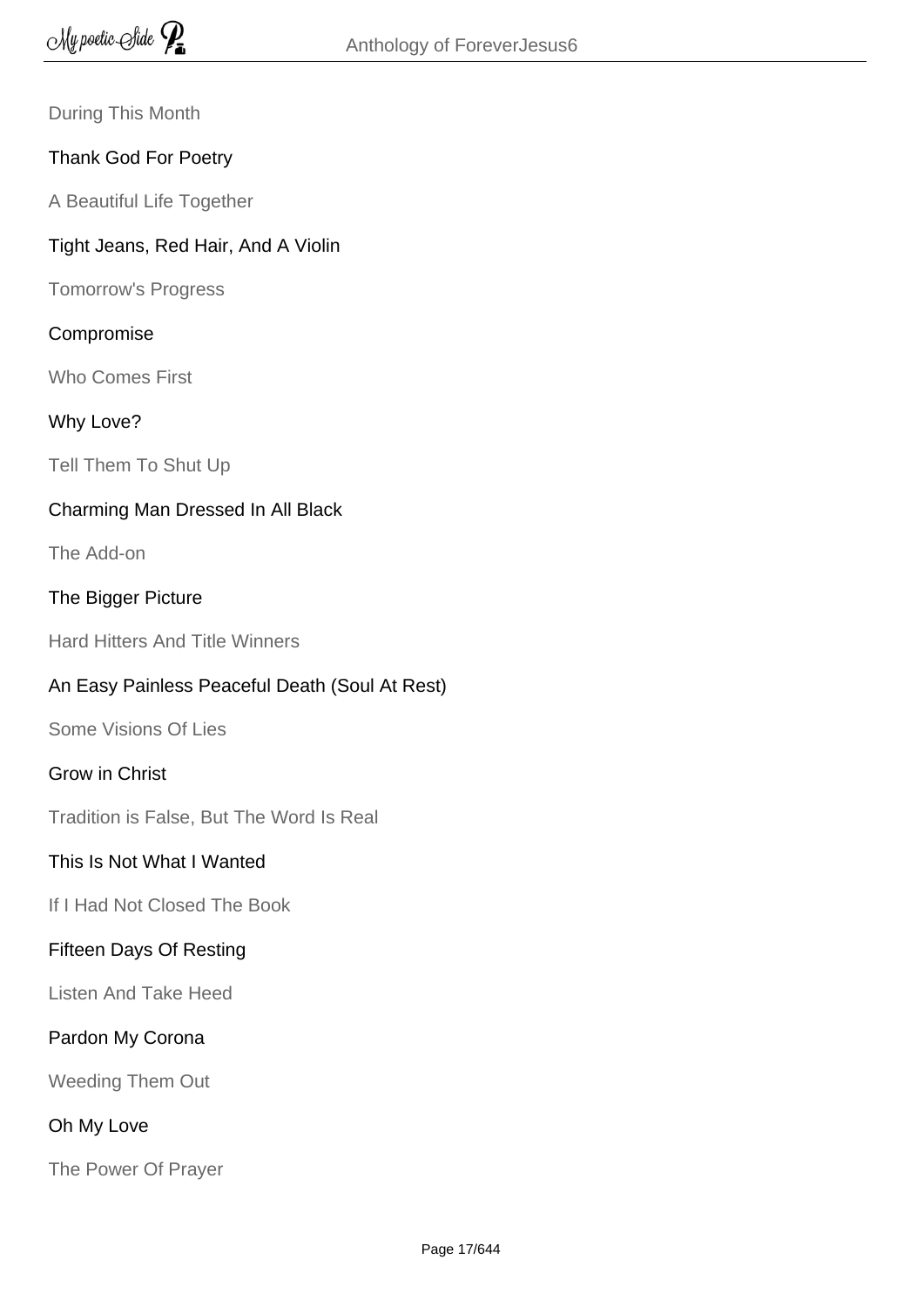# You Don't Have To Lie

We'll Always Have...

# What We Do With Understanding

A Few Just In The World (The Easy, And The Not So Easy)

#### Room Rearrangment

A Big Fat Steak

# Waltzing Matilda

I Now Know Without A Doubt

#### I Weep For Those

The Power Of Forgiveness: Part 3 (An Easy Answer)

#### What Does It Matter To You?

One By One

#### A Matter Of Time

**Reconstruction** 

#### Poor Man's Honor

Only God Knows

#### I Try My Best

Why I Do It

#### My Garden

Hockey Fights, Goal Posts, and Wet Willies

#### Iron Sharpens Iron

A Good Way To Live

# As My Faith Grows Stronger

Surrounded By Purple And Gold

#### A Little Easier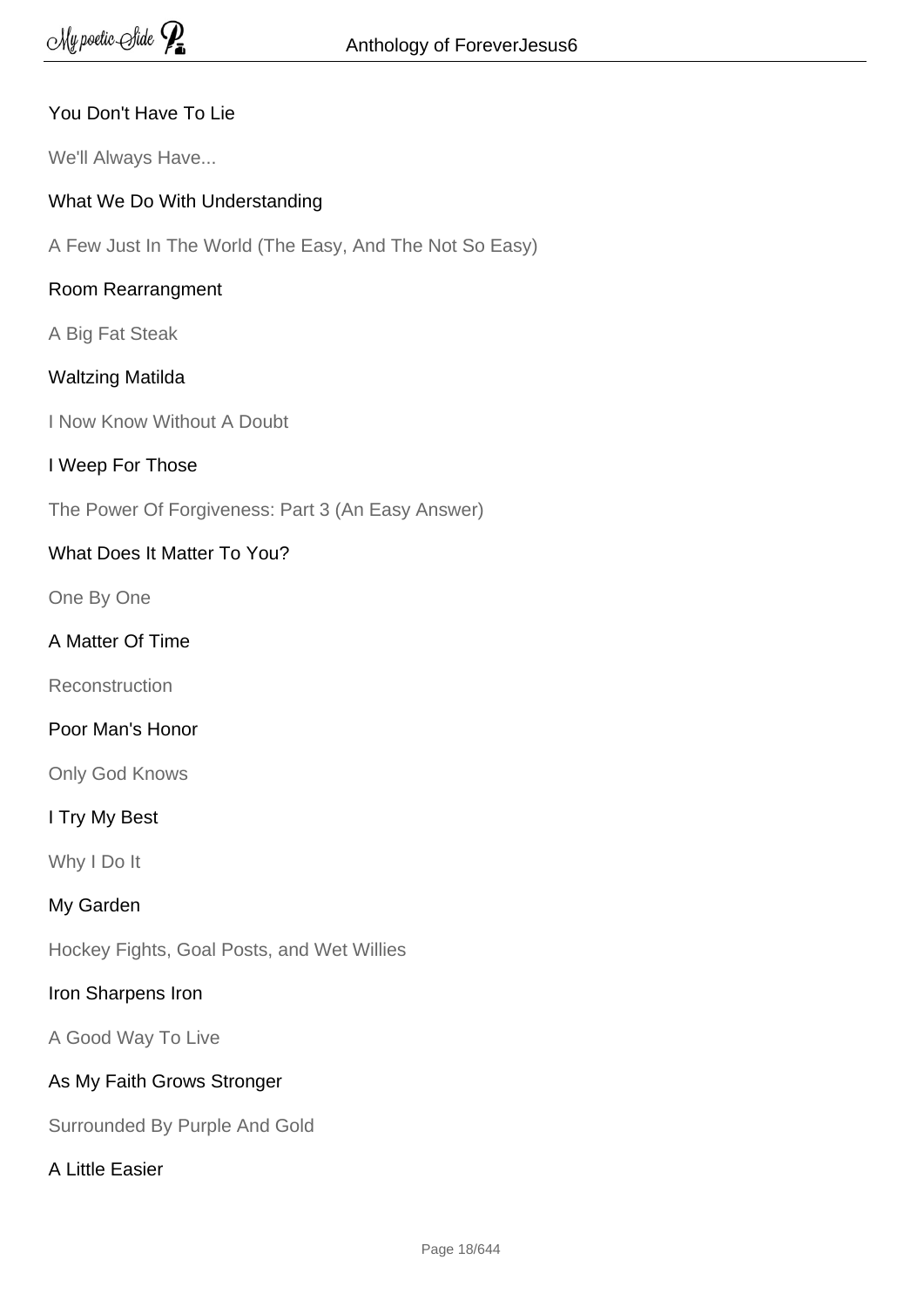Take Your Blessings

# In God's Grace

My Butterfly

# Years From Now

Years From Now, And A Few Years After

# Why Me Lord?

As I Tell My Nieces And Nephews

# My Home All Over America

Why My Biggest Hope Is Heaven

# What If I Lost It All?

One Day At A Time

# **Complicated**

In A Boat

# Through The Storm

Redemption Song

# My Pathetic Love For My Country

Decades Before A Smile

# ... And So They Wait

A Great Revival

# Kick The Ram

Presidency Not The President

# Two Out Of Three

**Reflections** 

# Just Us Two

Why We Must Come Before Winter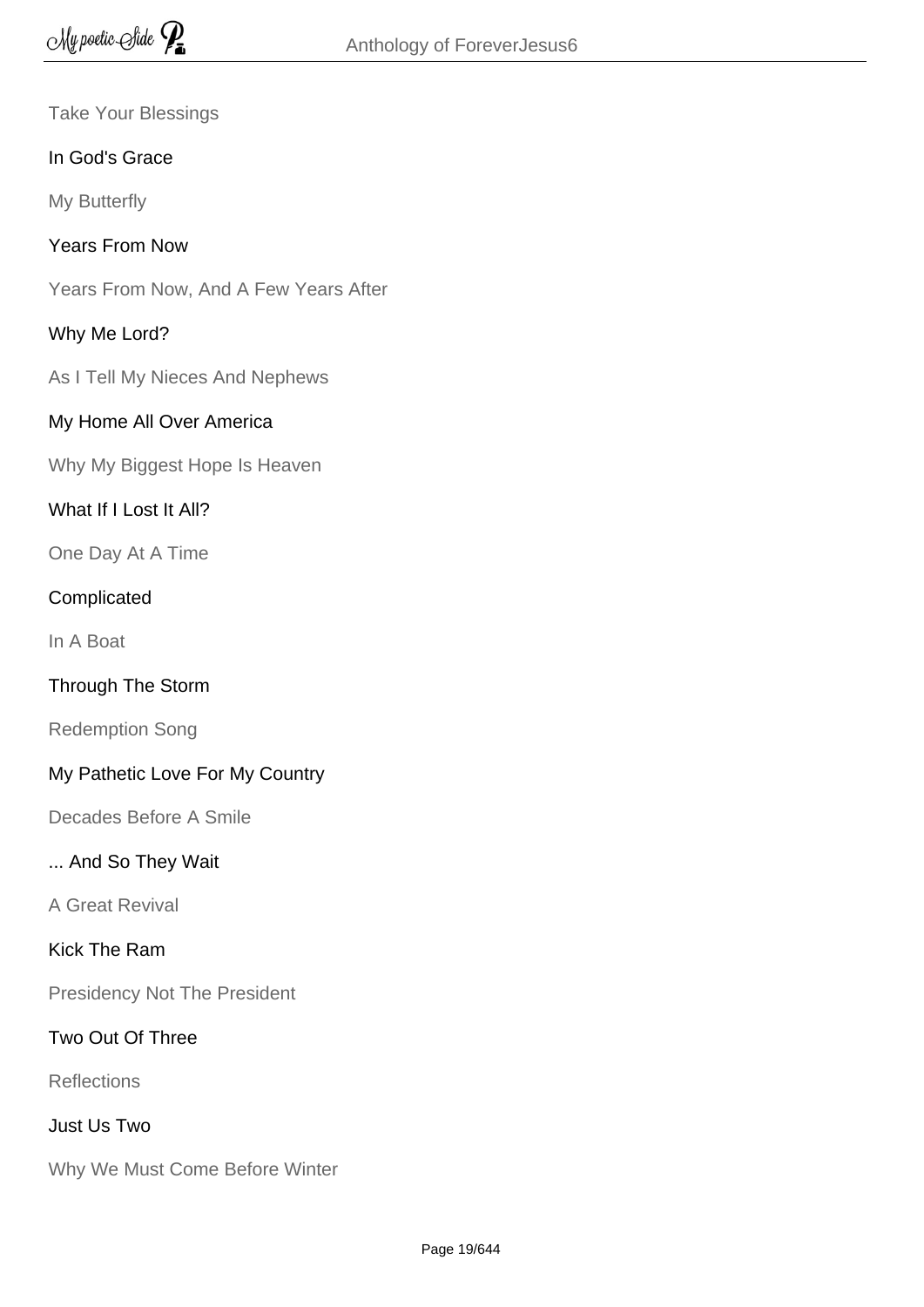# Belief Or Faith

Philippians 4:7

# On My Arm

If I Was Leader (Article)...

# Prepare For The Storm

In Thirty - Seven Years

# The Reformation Is Here

How To Fight The Good Fight

# Strategy And Timing

When I Think Of Heaven

# Two Things I Request Of You (A Prayer To The Lord)

How Did We Get This Far?

# Seek Ye First God's Kingdom

Armistice

# Happy Thanksgiving

Why I Choose Not To Argue

#### Psalms 139:14

No Deterrence

# For The 'Other' Sinners

How Did We Get This Far? (Part Two)

# May They Fight

Press On; Hold Them Back

# Four Seasons With You - Spring

Help Me O' Lord

# Be Strong And Of Good Courage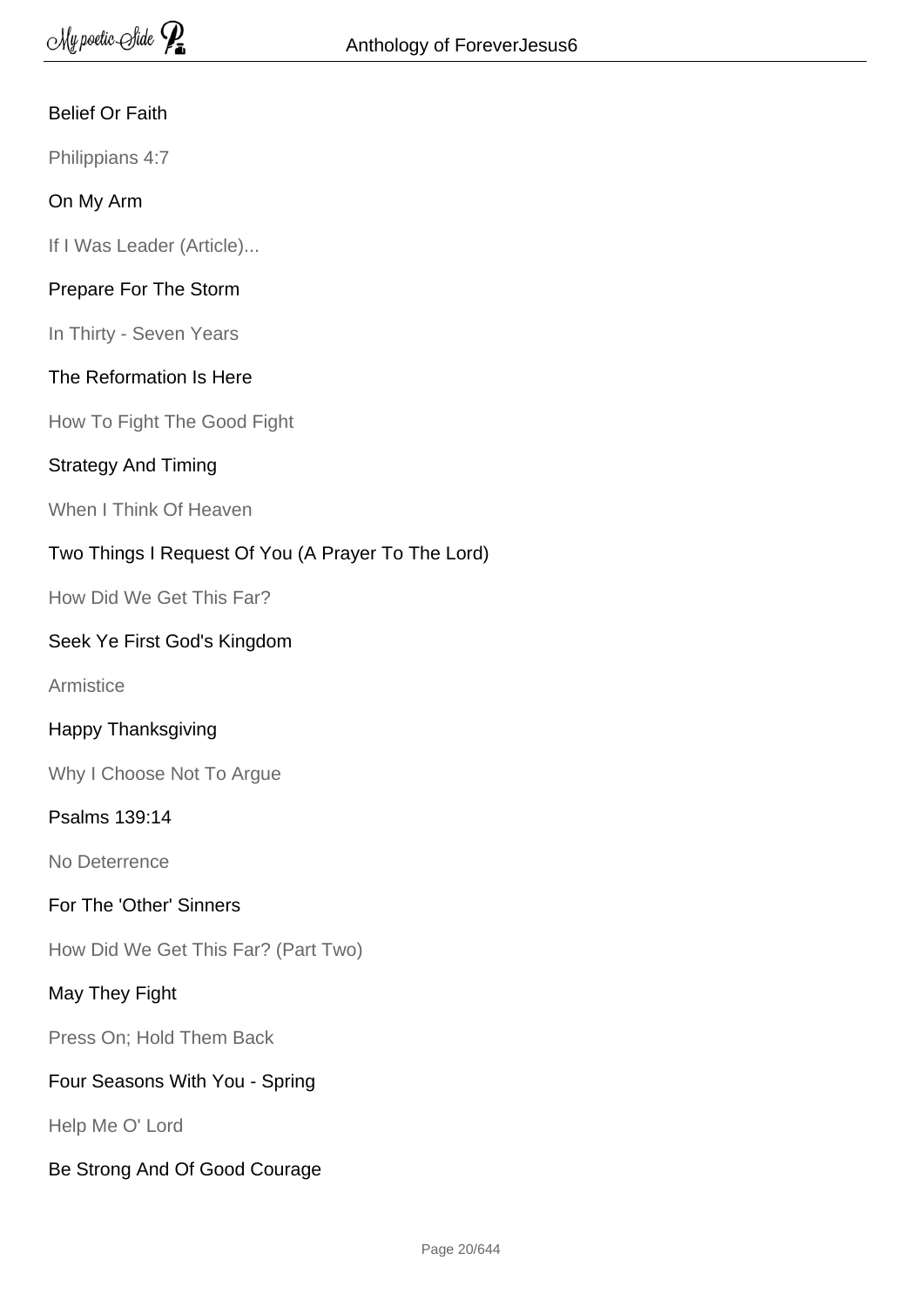Give Thanks

# I Will PREACH The Gospel

Another Mansion Filled

# Jesus Movement (And Constant Progression)

The Reevaluation Of The Same Great Commission: Part 1

# More Than Conquerors

Psalm 61:1-4

# Many Rivers To Cross

You Are Not The Only One (Suffering)

# After The Strongest One Dies

Reflections And Freedom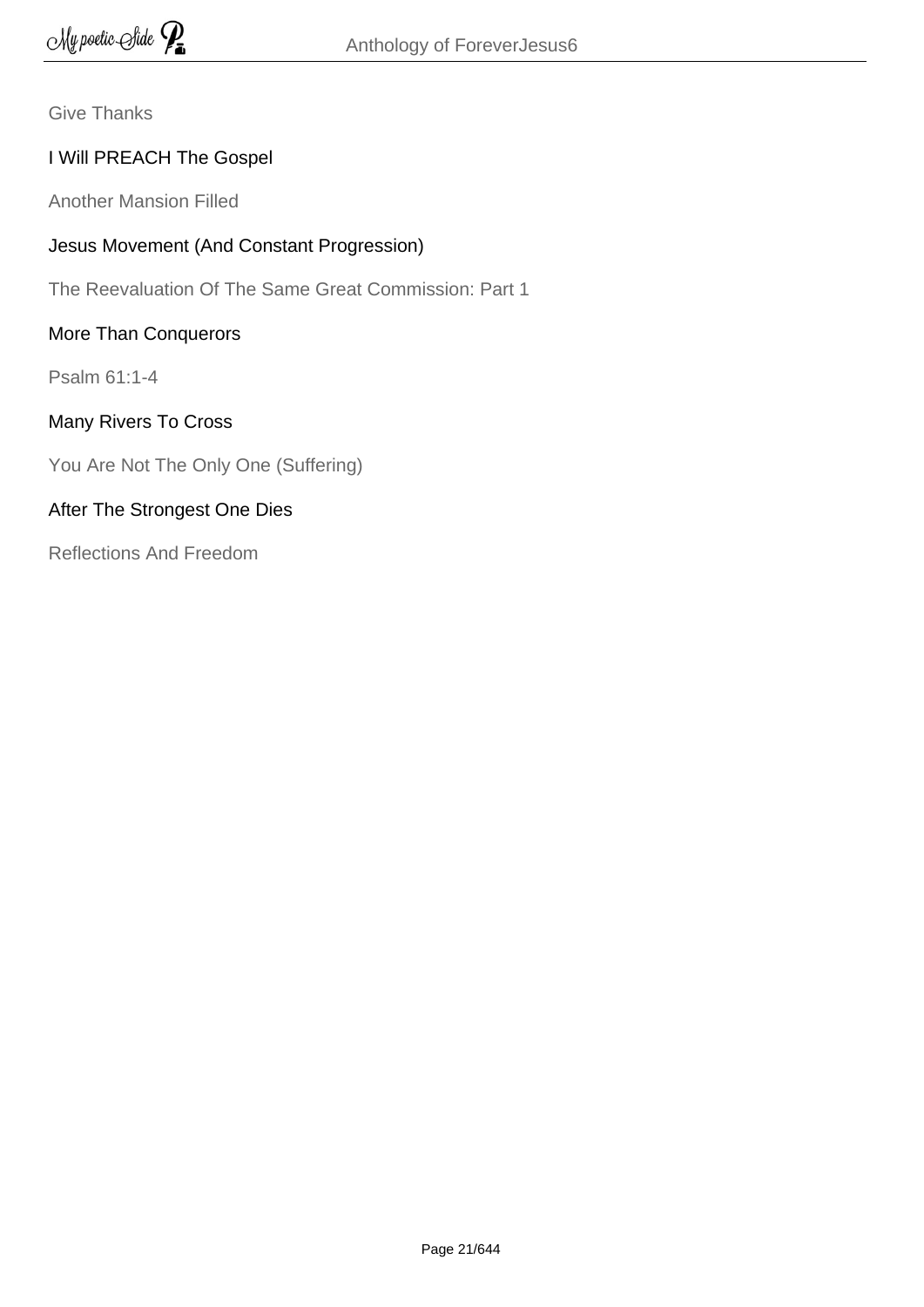# **In The Beginning**

In Beginning God created. Everything you see, God made it. From all the fishes, discovered or not, to every Climate, Freezing cold, or burning hot. Everything beautiful, is because of Him. He is what makes, the world spin. Whether space, the atmosphere, the ocean, or snow, it is God, who planted the trees, and God alone. He created the dessert, He created the rain, every prairie, tundra, and platuoe, to every open plain. God is good.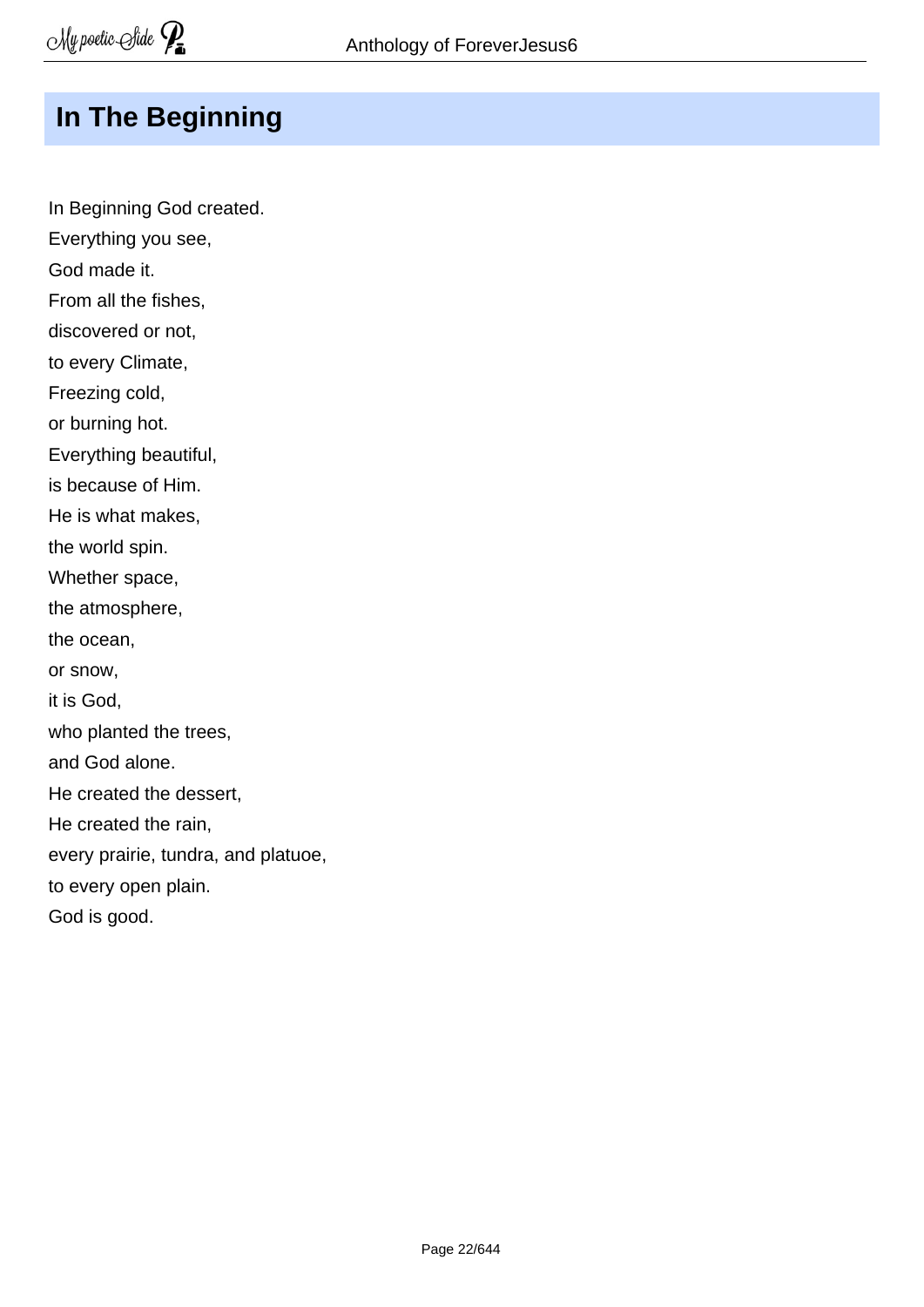# **In Recognition**

To the buildings scattered, across the earth, that is spreading the gospel, of Jesus Christ, I pray that you, fulfill your mission, no matter the sacrifice. Sometimes I must, go beyond nice. Because if Jesus, died for me, then why should I, not be willing to pay the price? To the buildings and leaders, who are bringing others, to the Lord, continue to pray. Remain steadfast. Also, stay in the Word. Now this is for those, who complain. I give recognition, to those in other places, who are paying, the ultimate sacrifice. It is almost as if, everything we have, they loose. Finally, to those people, and to the people, whom no one seems, to care about: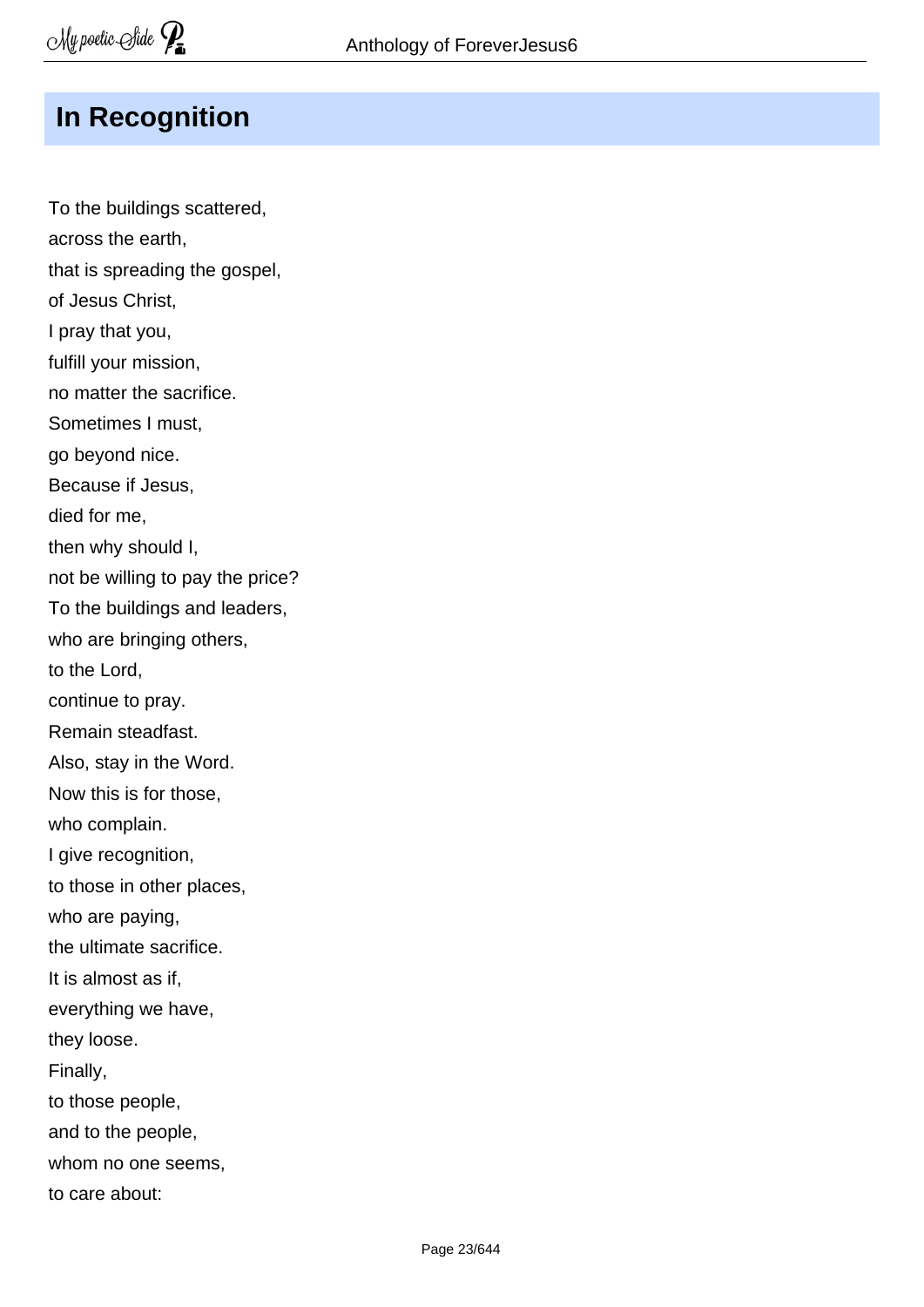the homeless, the elderly, the war vets,

and the list goes on,

Jesus cares for you.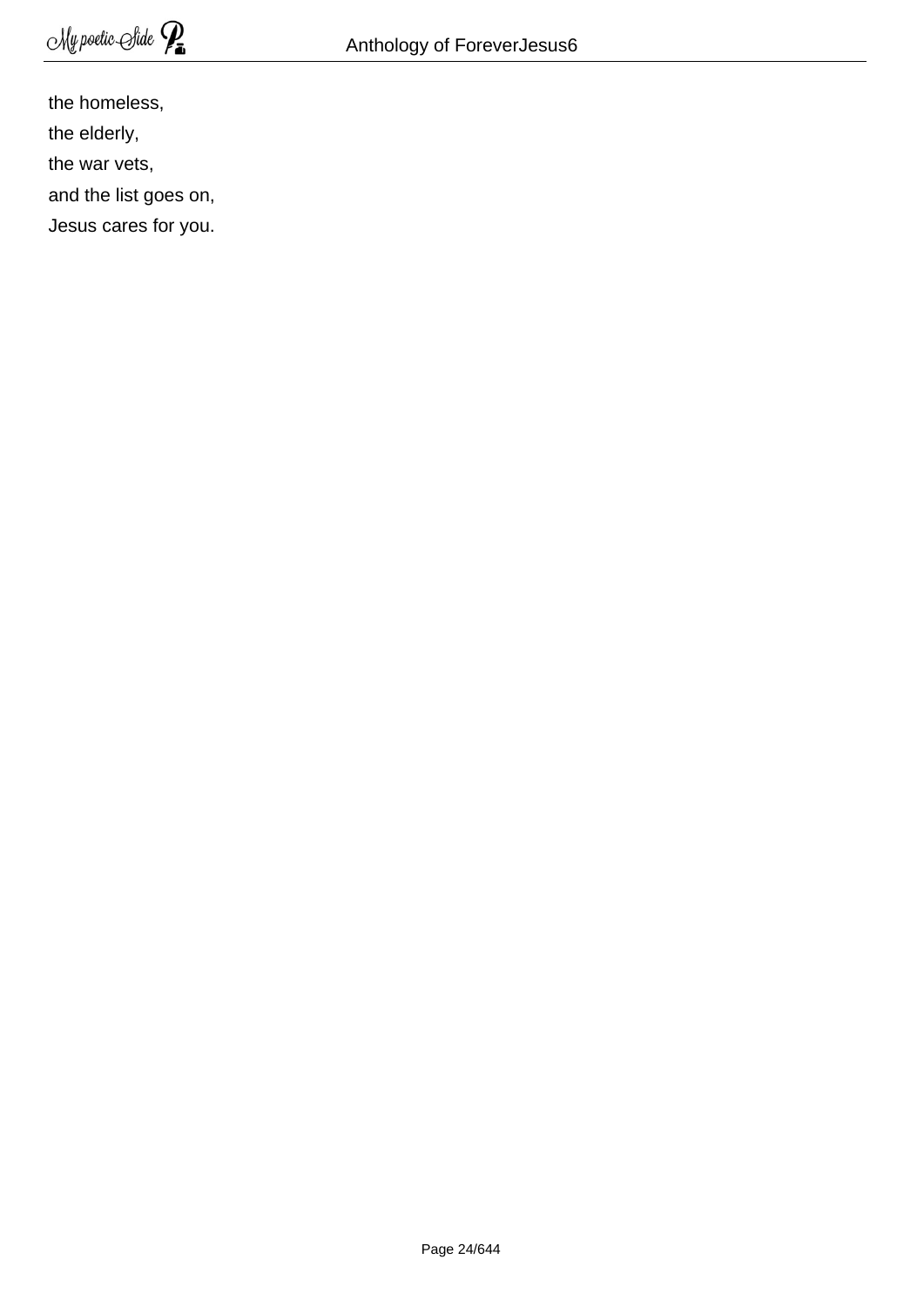# **For The Lord**

I may not be perfect, but for me, to live is Christ, and to die is gain.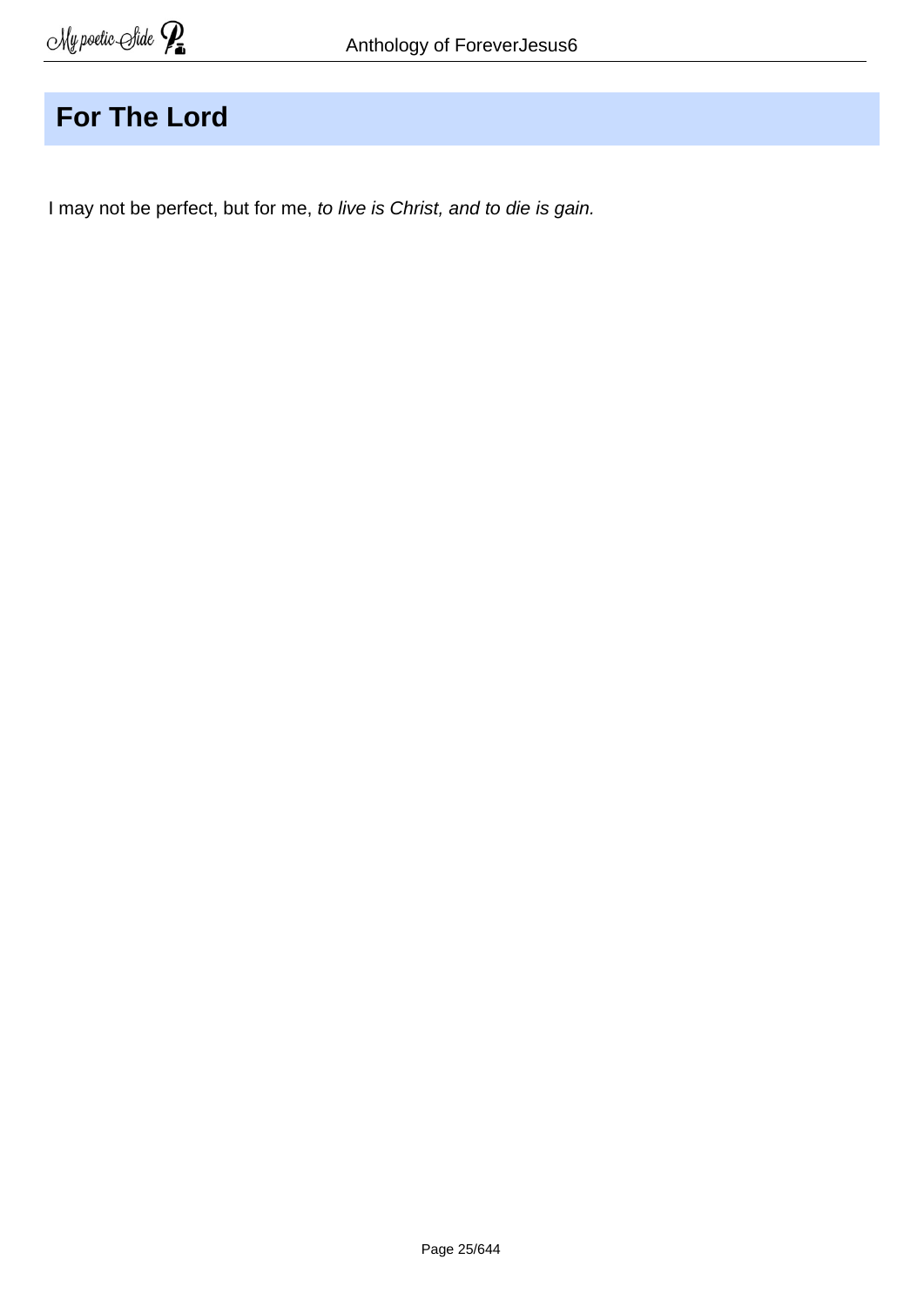# **It Took A While**

I don't know why, you are still in love. I have more scars, than an old rickety fence. You loved me when, I had holes in my shirt, and didn't have, fifteen cents. I looked over you, right passed, and right through. I saw you as a friend, but your love only grew. I hurt you more than once. I did not love you too. Now I know that I love you. You were there for me, when my heart was torn. You took my work, when I was worn. You kissed my face, and gave me hugs. I guess I saw signs, but I would not budge. I didn't know, that you were in love, but now I know, that I love you. When I was not around, you were the first I'd see. when I came back It was you and me. You were upset,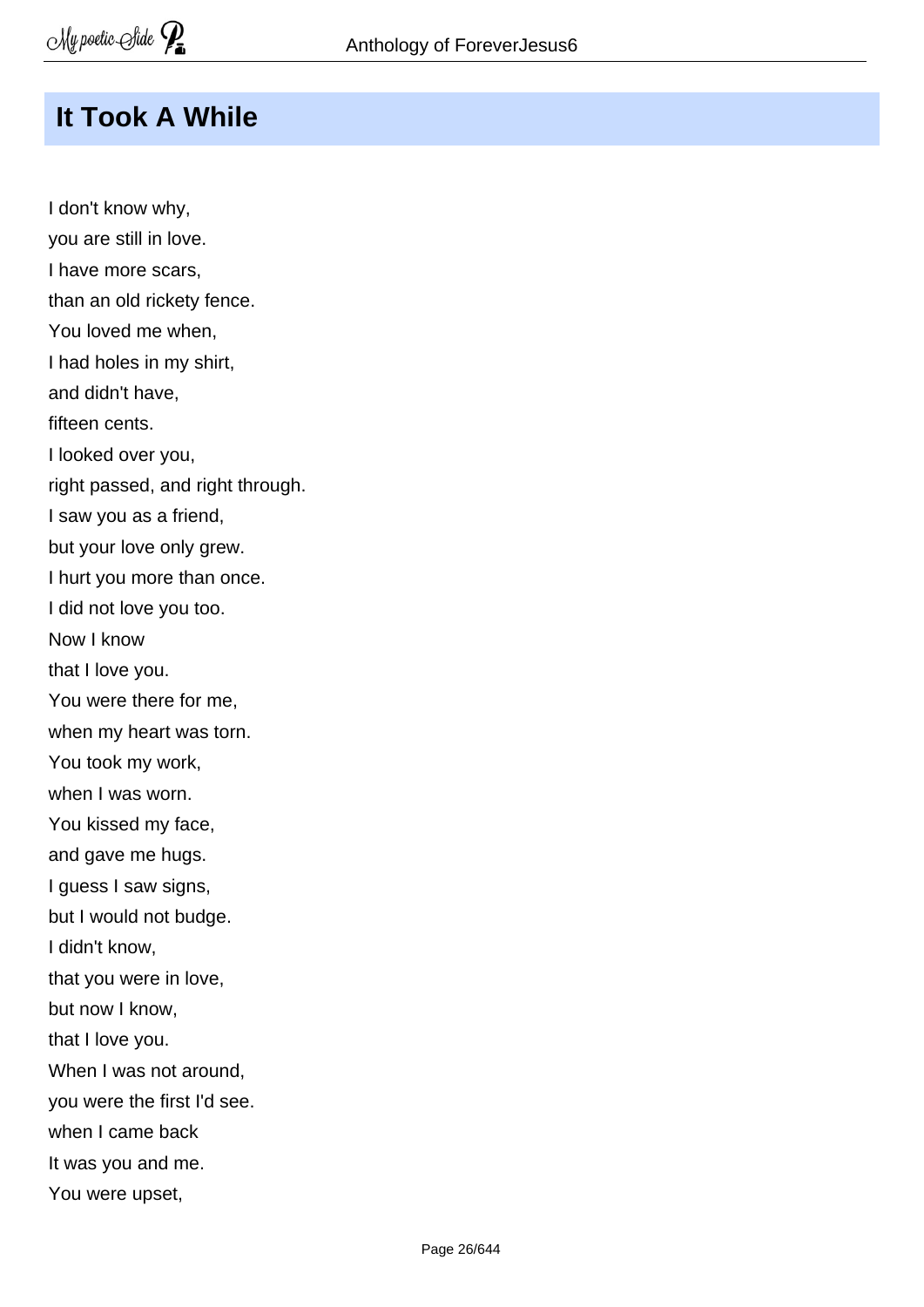when I called you my best friend. I did not know back then, what you wanted from me. You stood up for me, when others put me down, but I can say, I love you now. Because you rode it out, all the times I left, but it all worked out, in the end. I finally realized, before it was to late. You look into my eyes, and see we're more than friends. You still love me, the way you did. Now we grow together, with years of love to give. Now we're married, with overdue love to give.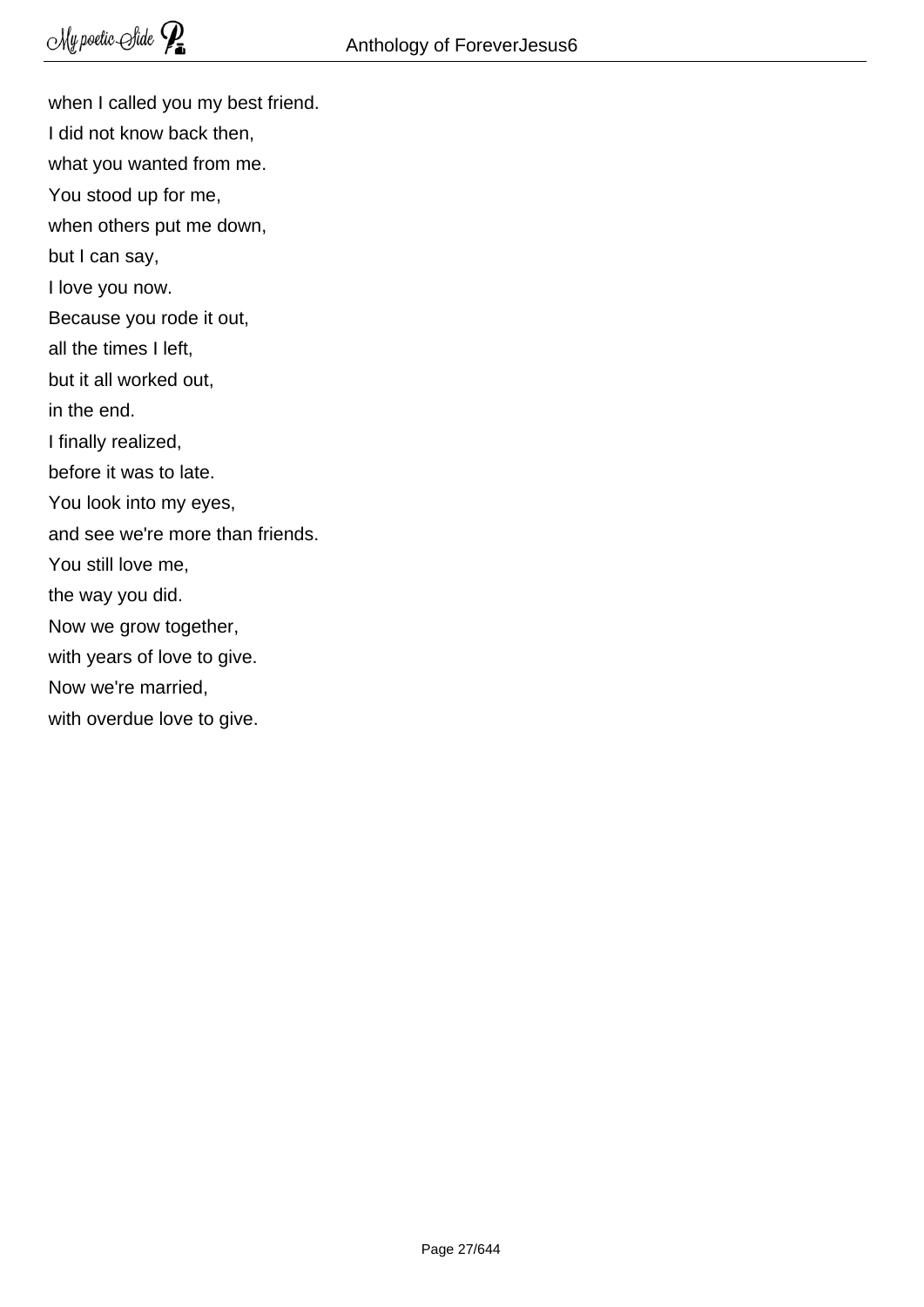# **In Five More Days**

In five more days, it will be September eleventh. It is a day that we, have all come to nickname 9-11. It will have been seventeen years, since the tragic event, that shook our nation. (Sigh) So like every year, on it's anniversary, they will show 9-11 documentaries. They will show patriotic movies, and probably each governor, from each state, will give a speech, and maybe say a prayer. Overall, what really gets to me, is that in a nation so divided, it always takes a major tragedy, to bring this nation together. If we come together, as a nation, then there would not be, so much tragedy. I suppose I am only writing this, because now seems, like a relevant time. Maybe it is because, people are more vulnerable, and will to listen, on 9-11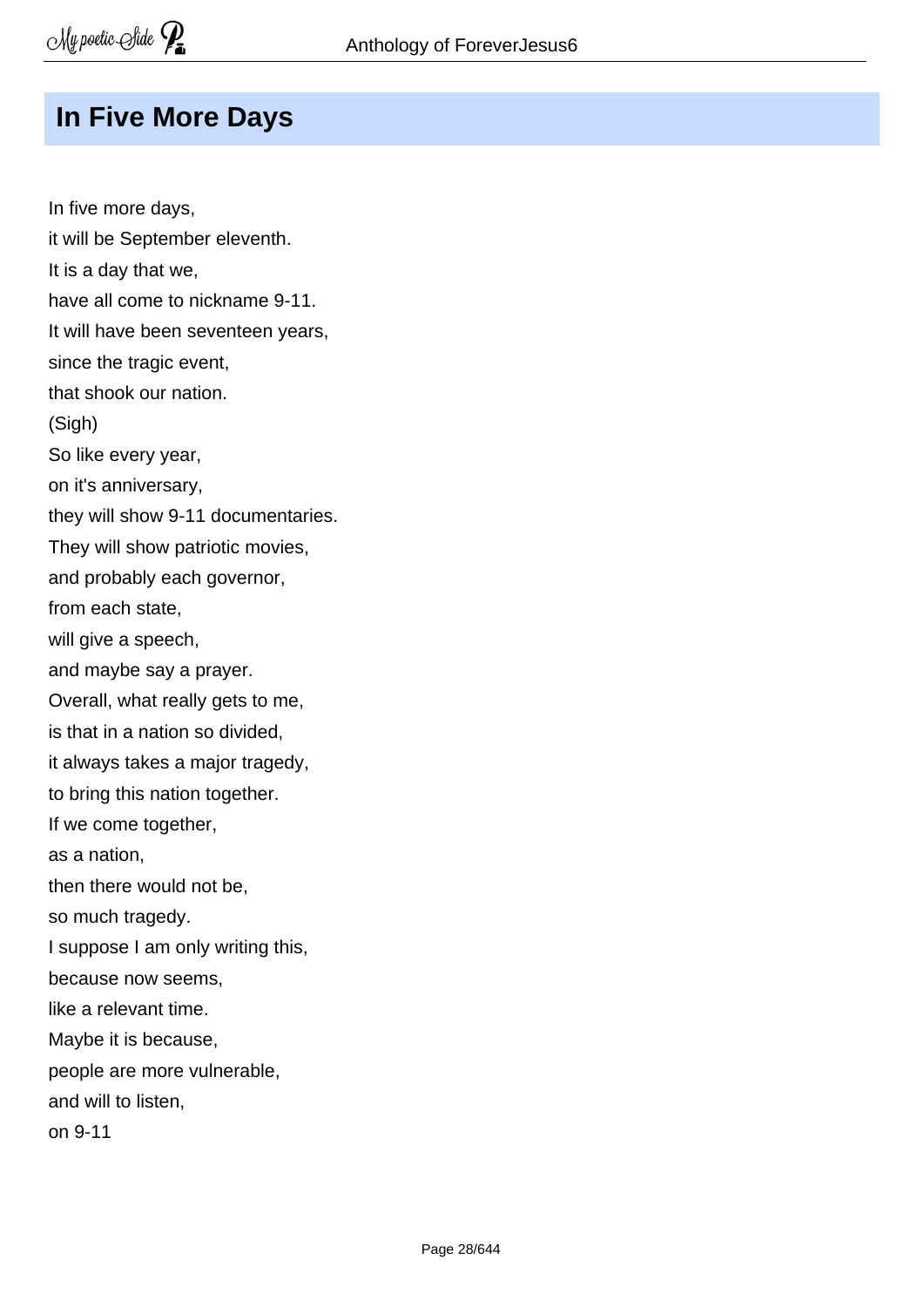# **The Greatest Revival**

Brothers and Sisters in Christ - I am writing to you, to let you know, that we need a revival. This world needs a revival. For so long, we idly sit back, and listen to society blaspheme Christ, without saying a word. We use excuses because of fear, by saying, 'we must turn the other cheek', and, 'we must love our enemies', but perfect love, casts out all fear. Brothers and Sisters in Christ, the world is always growing. The population is always rising, and it is for that reason, why we should have, the greatest revival ever bigger than the Great Awaking, in the 1700s, bigger than the one in the 1800s, or in the beginning, of the twentieth century. There is no excuse, why the world should not have heard, the gospel by now. Where are the Billy Grahams? Where are the Smith Wigglesworths? What happened to the crusades? I realize that we, can only do so much,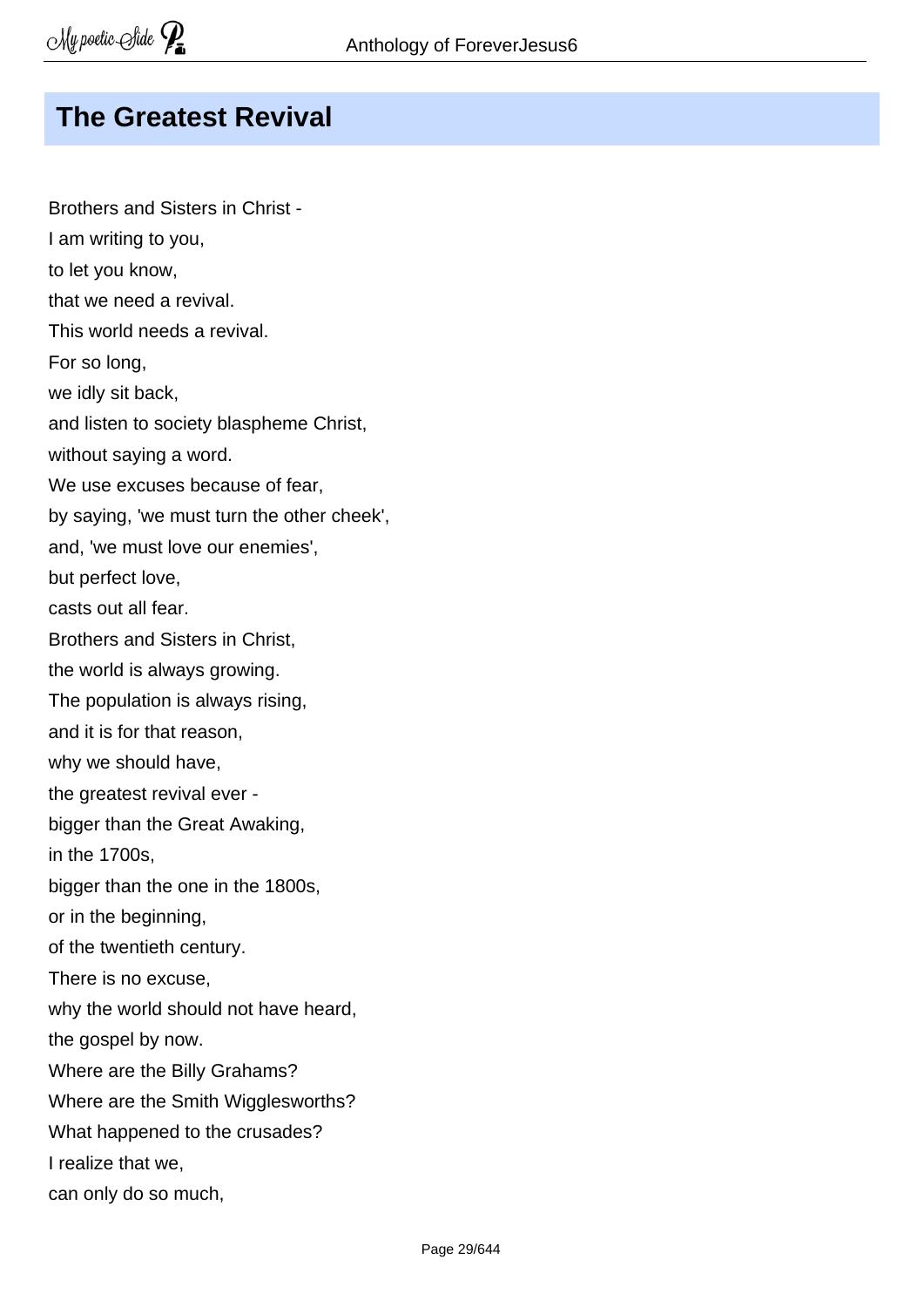and I try not to look at others, before looking at myself. but as believers, we are to take part, in the Great Commission, presented by Christ Jesus, our Lord and Savior. We are to spread the Gospel. We are to fellowship with eachother. We are to be ambassadors of Christ. We need to have, the greatest awaking the greatest revival yet.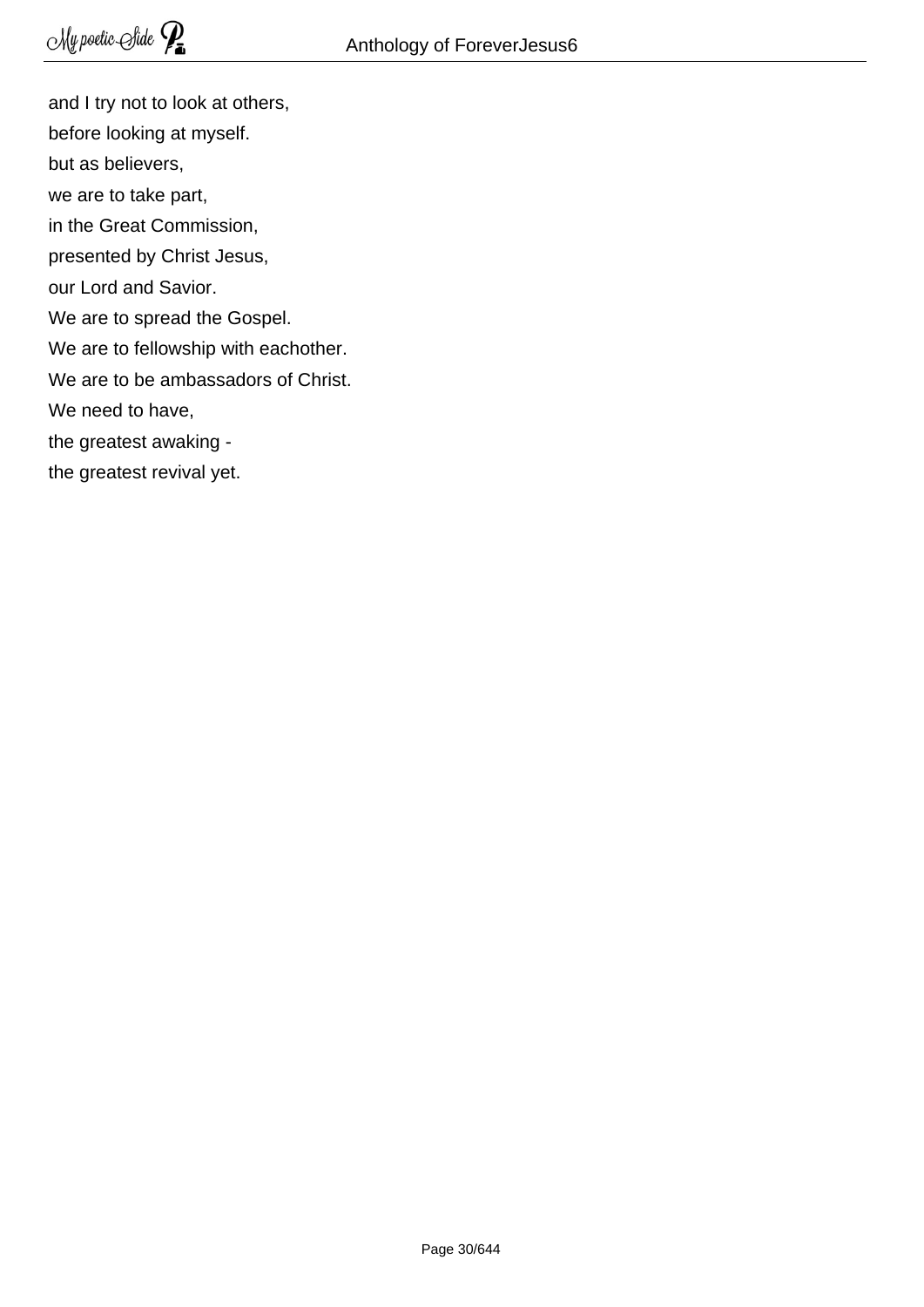# **Just So You Know**

My mission in life, is to bring people to Christ. However, I would be wrong, to, 'sugar coat', it. It will not be easy, once you give your life, over to the Lord. Do not misunderstand. The last thing that I, would ever want to do, is discourage someone, from receiving salvation. Still, history in this world, is full of people, who go back to their old lifestyle, because they feel, as though their walk with Christ, is to hard. I write this, so that one may know, that the Christ walk is not easy, before they accept him. Do not misunderstand. Being a believer in Christ, is not only a wonderful thing, but it is the best event, that can happen to any person. We need Christ. Still, you must know, that from the moment you accept Jesus, you begin to go, against the grain. You walk in the opposite,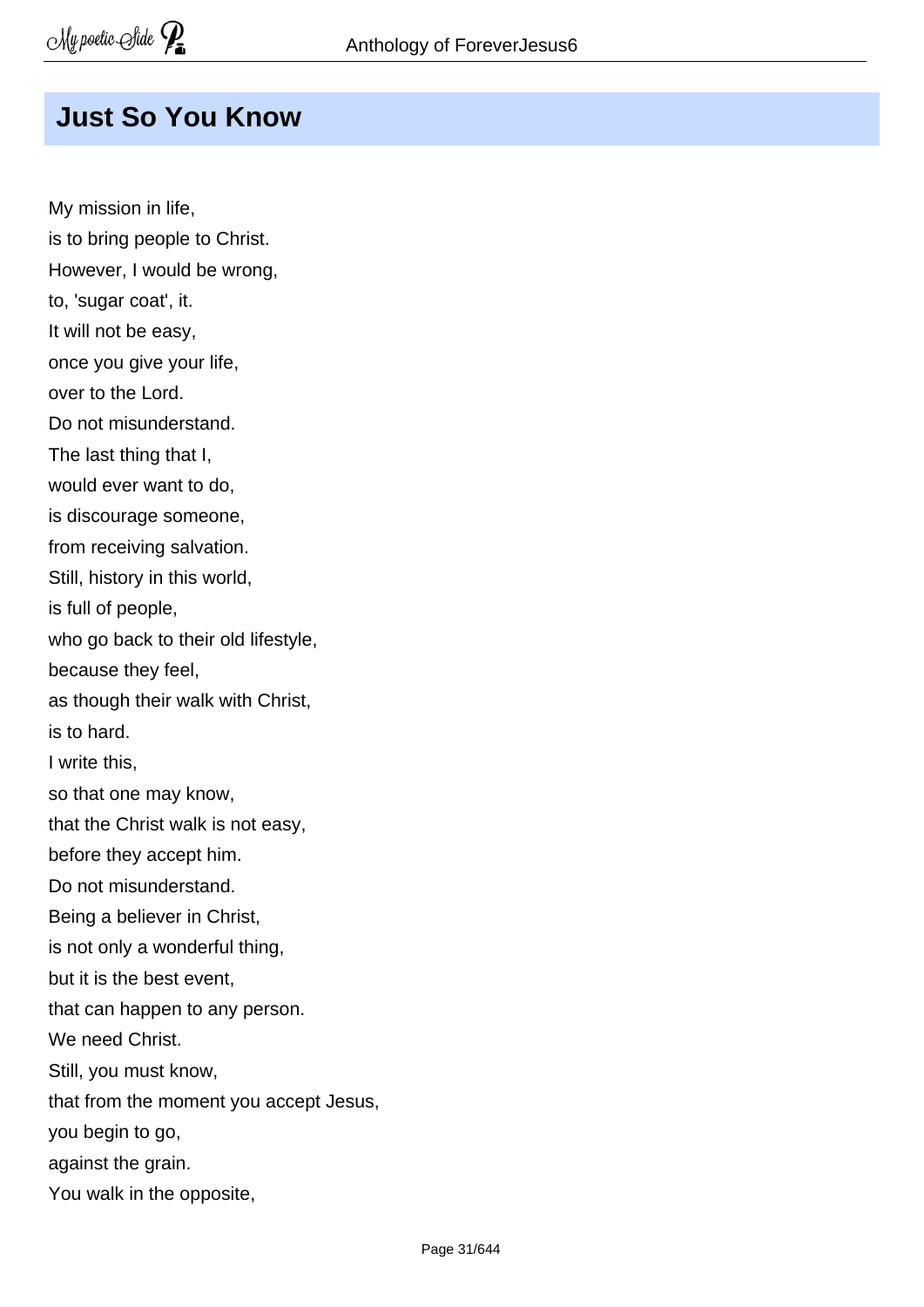direction of everyone else. Jesus told us, that it would not be easy that we must pick up our cross, and follow him that we would be persecuted, for his name. Do not let this deter you, from following Christ. I just find it only fair, to let you know, the benefits, and what comes, with following Christ. Yet, through it all, it is only through him, that we find true peace. Nevertheless, I write this, because I do not want you, to feel mislead, when you become a Christian, nor do I want you, to feel blindsided, when times start to get hard. Again, my intention, is bring people toward Christ to lead them to accept salvation. We all need Christ Jesus.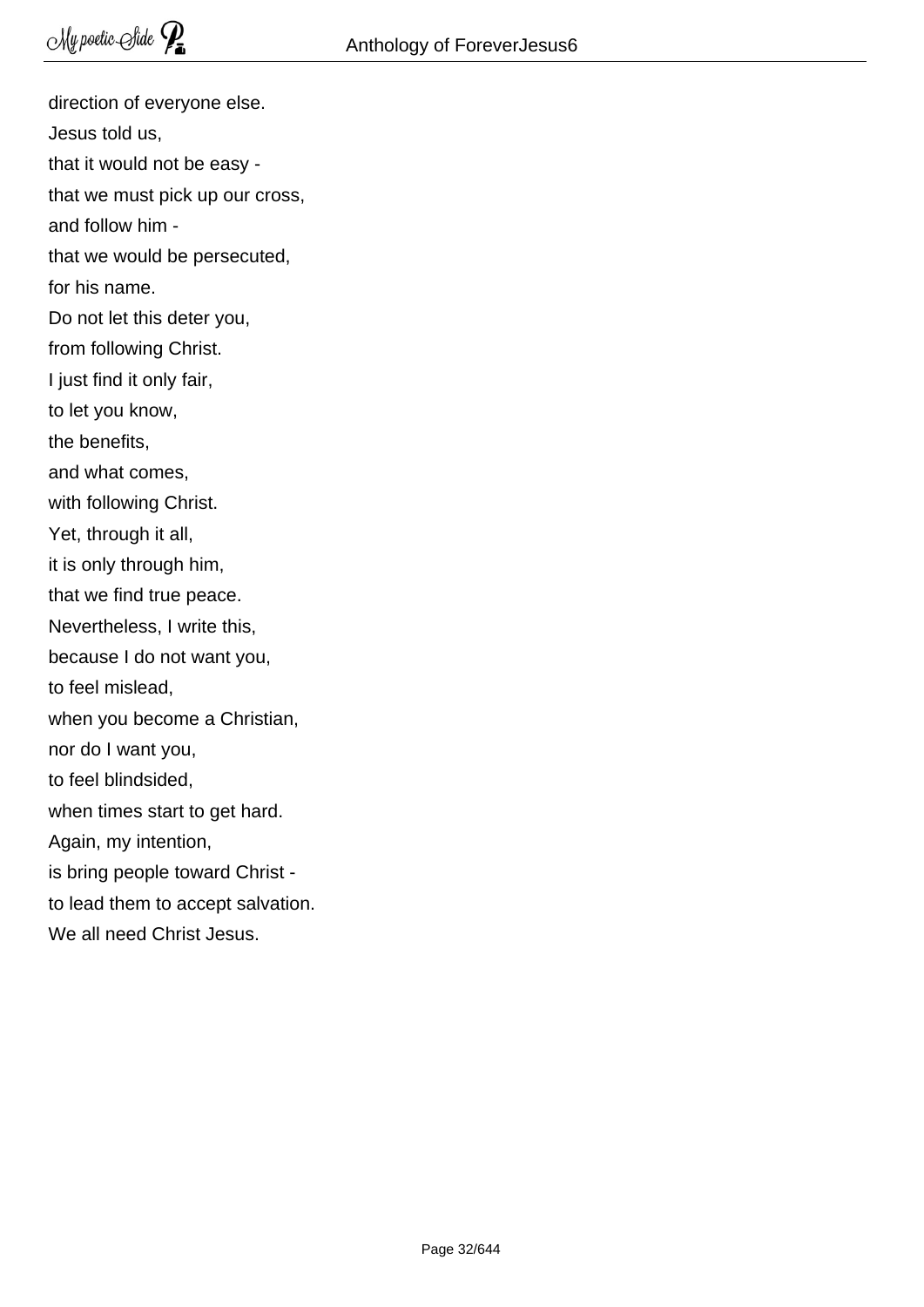# **When To Move On**

When everyone around you, is changing when those around you, want you dead you can try doing, what is useless, or you can move on instead. When someone is willing, to listen to you spread the gospel, but refuses it and insults you, just wipe the dust, from off your feet, and know that it's time to move on. Remember, God's people, will not always be accepted. We might be ran out of places, for spreading the gospel, but remember also, that Christ never wanted, us to stay still. We are to go, to the ends of the earth to all nations, and spread the gospel, and finally when, our time is done, We must move on.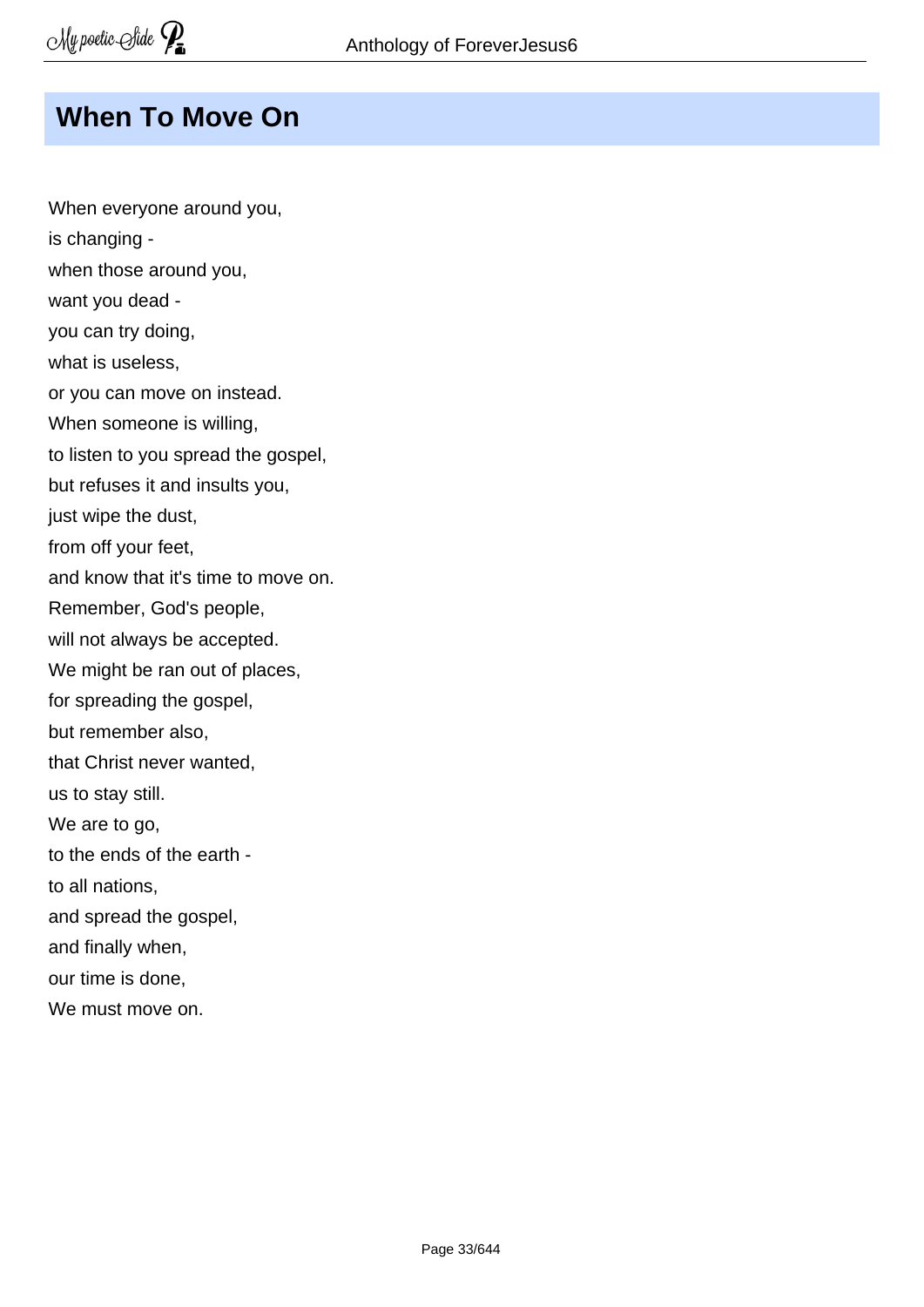# **Believers, Stand Up**

Stand up believers. Stand up for the gospel of Christ. It is not time that we stand up. Because it has always, been time to stand up. Do not be ashamed of the gospel. A questian that has plagued, mankind for years is, 'Why is there so much sin in the world? How can we make, the world a better place'? Yet, the answer has always, been in front of you. We must read the gospel, and find that there is no better way, than to turn to Christ Jesus. God is not the cause of sin. Man chooses to sin, and calls it normal, and if a sin is against the law, then man goes out of their way, to have that law changed. Still, we wonder why, there is so much hatred in the world. We wonder why the world, is in so much peril. I speak most on behalf, of my own country, only because I grew up here. Yet, no one wants to take, responsibility for their actions. So they need someone to blame. We need to turn to Christ.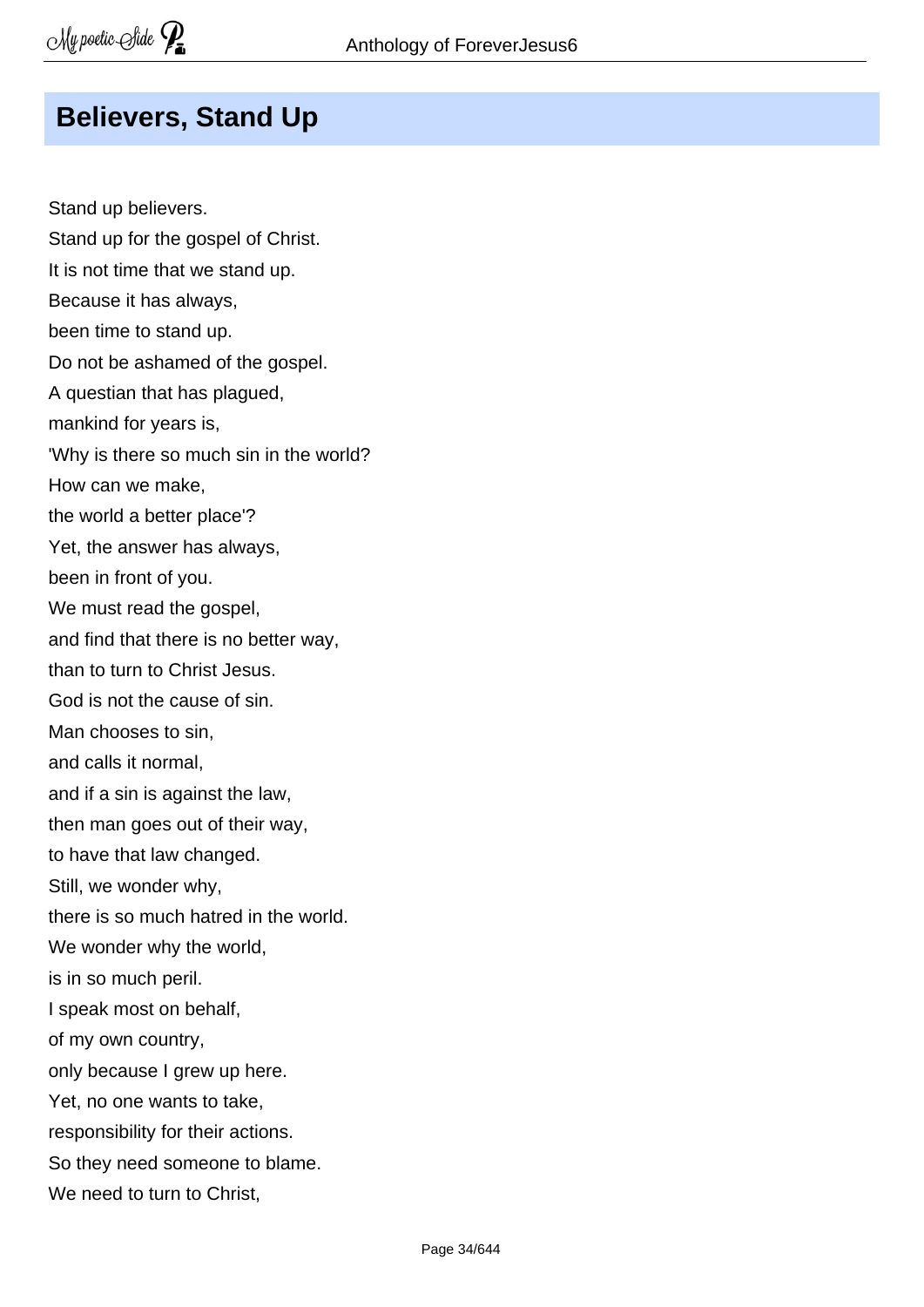and know that he, is the only answer. Personally, I must say, that I see it as a shame, and think it to be sad, that if one does not agree, with the same beliefs as another, they actually have a reason to sue. I think it is sad, that one actually thinks that way. We look at our generations, and think that, because the ones before us were believers, we are automatically Christians. It is sad because people think, that they should not have to answer to authority. Oh foolish people. Who has tricked you? Do you not know, that in some way, you are answering to authority. Everyone has a boss. I weep for the meek and the humble. They must live in a world full of hatred. I see all the major cities in this country, with so many different people, and with so many different backrounds, and yet, not one of them, are the melting pot that they once were. People are afraid to speak, to others outside of their race. Yet, we critisize other countries, and what they are doing. We need to take a day to reflect. We must reevaluate our own lives. We need to know.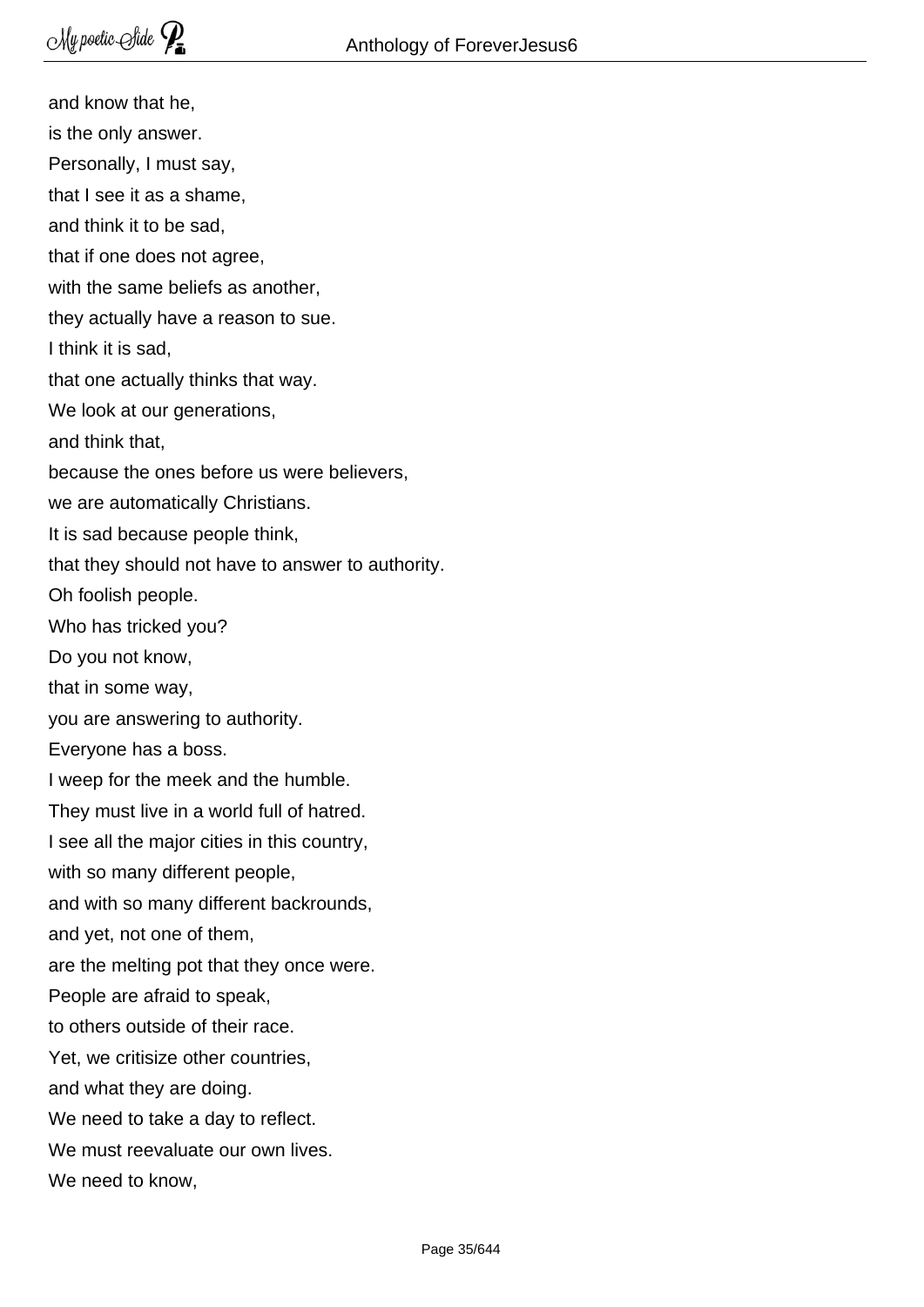that the only way to find peace,

is not through guns, drugs,

protests, threats,

peace papers, or 'spiritual enlightenment'.

Rather it is in Christ Jesus.

Sadly I must say,

that it seems as though this world,

has fewer and fewer people,

who are willing to receive Christ, our Savior.

It is not just about faith.

It is not just about beliving.

Rather, it is about having faith in Christ Jesus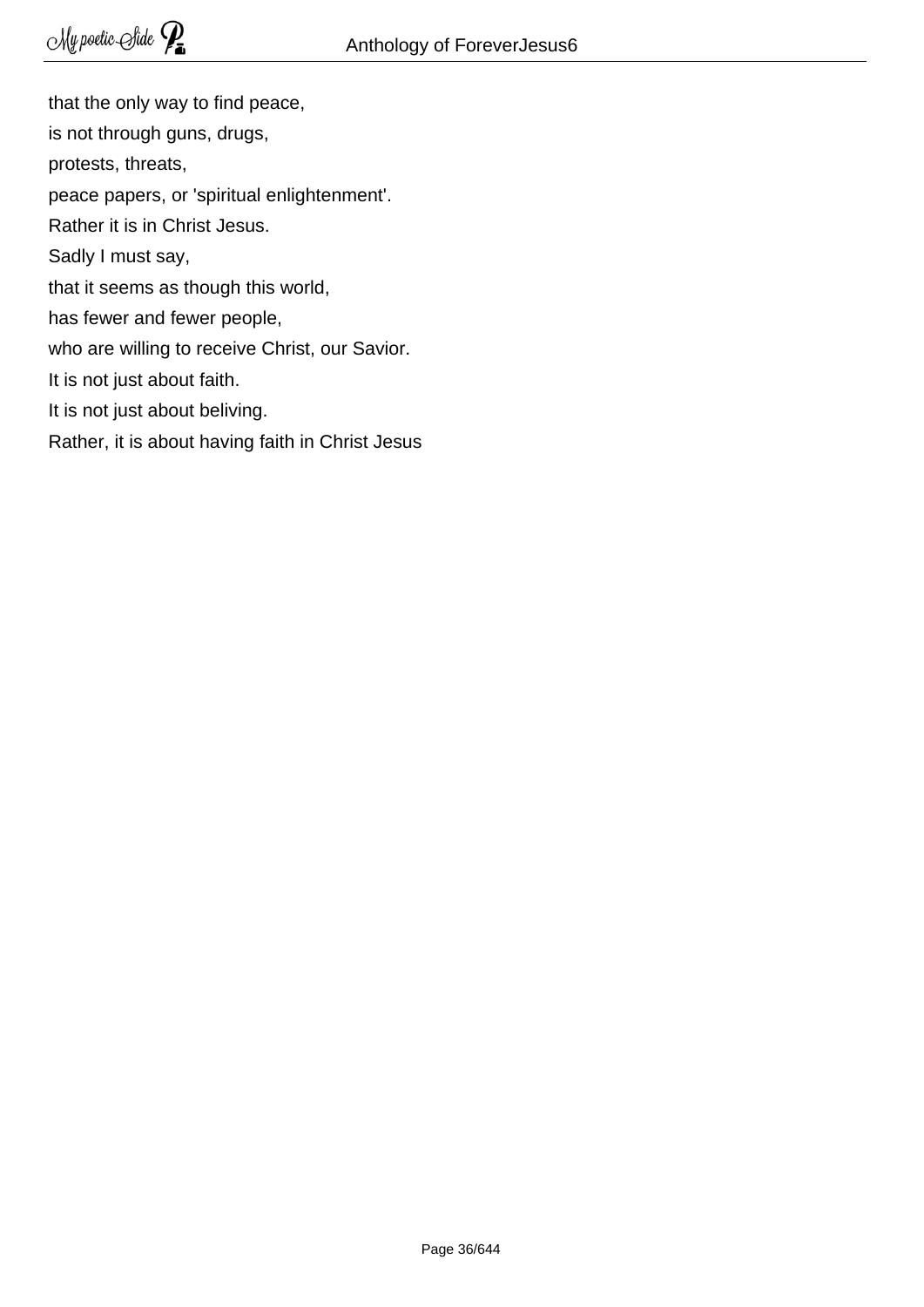# **I Do It For The Workers**

To the workers, now is the time, to work your hardest. This goes to the union too. So when the weekend, and Monday comes, it will be time to take off your shoes. Even to the poets and writers write as much as you can. So when the weekend comes, you can have some Bar-B-Q. So be like the ant, and you will reap your reward, in only a few more days. Always do your best, and hope you have good pay.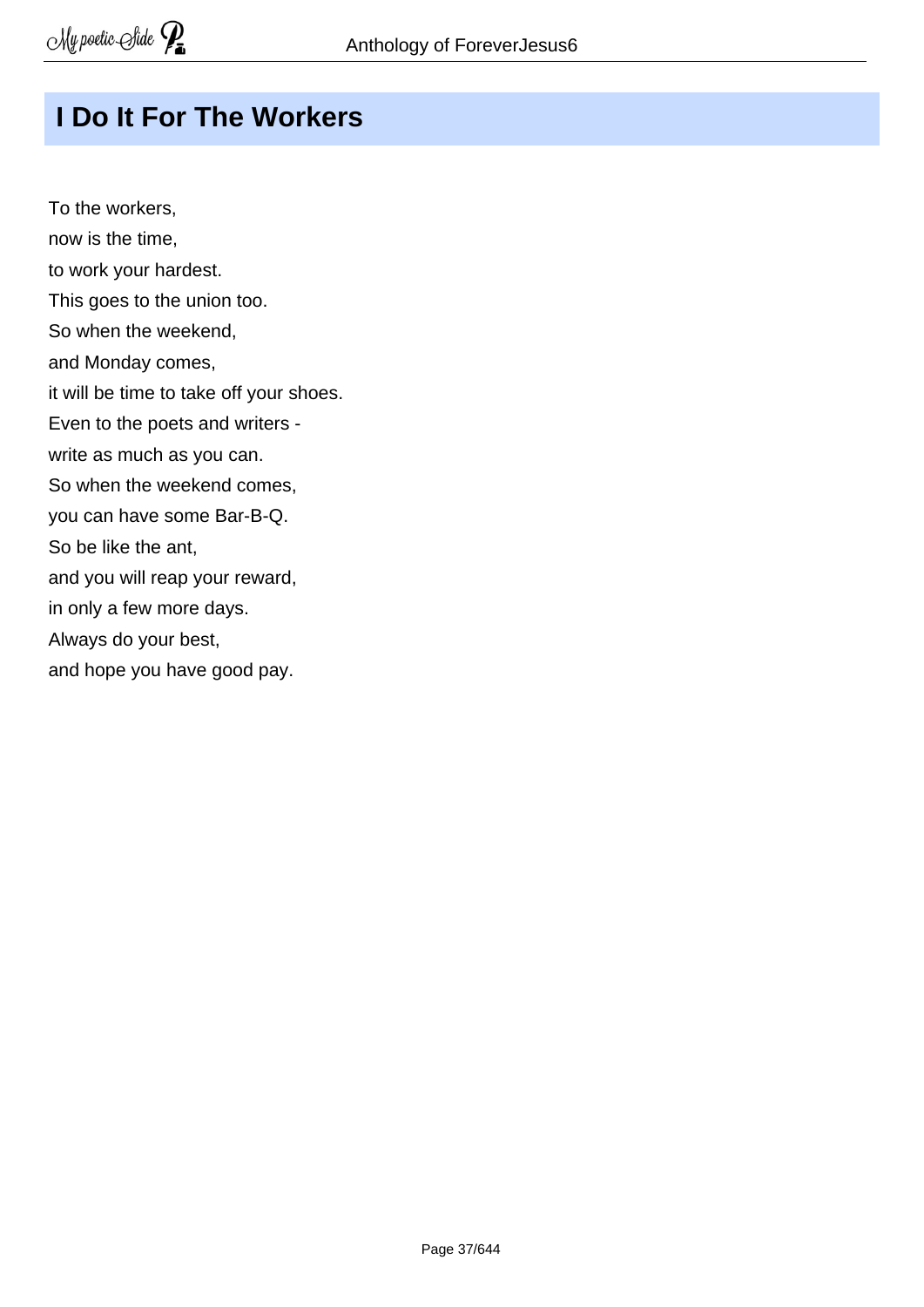## **Please Do Not Take Away My Chair**

Please do not take away my chair. I sit, relax, have my coffee, and read there. It has a pair of cup holders, and both arms open for storage. It is an electrical recliner, with neon lights. How can you throw away something so rare? If you throw it away, then I will be distrought, about the chair, that I never bought. So please don't throw it away... my chair that is.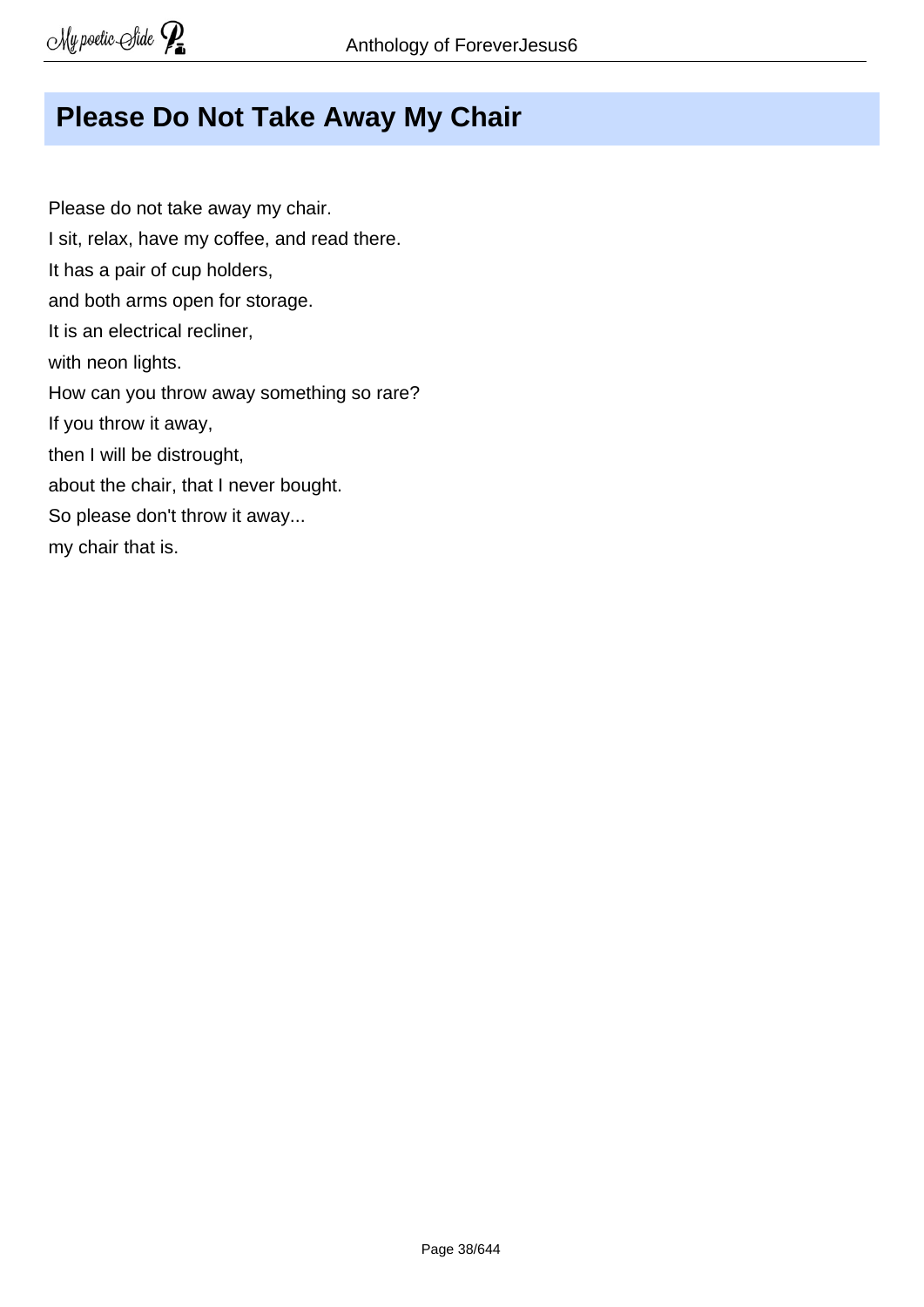#### **As It Nears**

You know that there, is only four more days left. Everyday for the past year, has been; conditioning, practice, conditioning, practice, conditioning, practice. You have prepared. The talent is there. Everyone is strong, ready to go, into the first game, of the season. Still, now all you do is wait. Practices are over. Anxiety, sets in with each day passing, slower than the next. Then you who is the team's leader, remember a Bible verse, that you learned once. It was one, that stayed with you, from when you were a child. 'Be not anxious, for anything, but by prayer and supplication'. So you pray, and all anxiety goes away, and a certain peace, comes over you.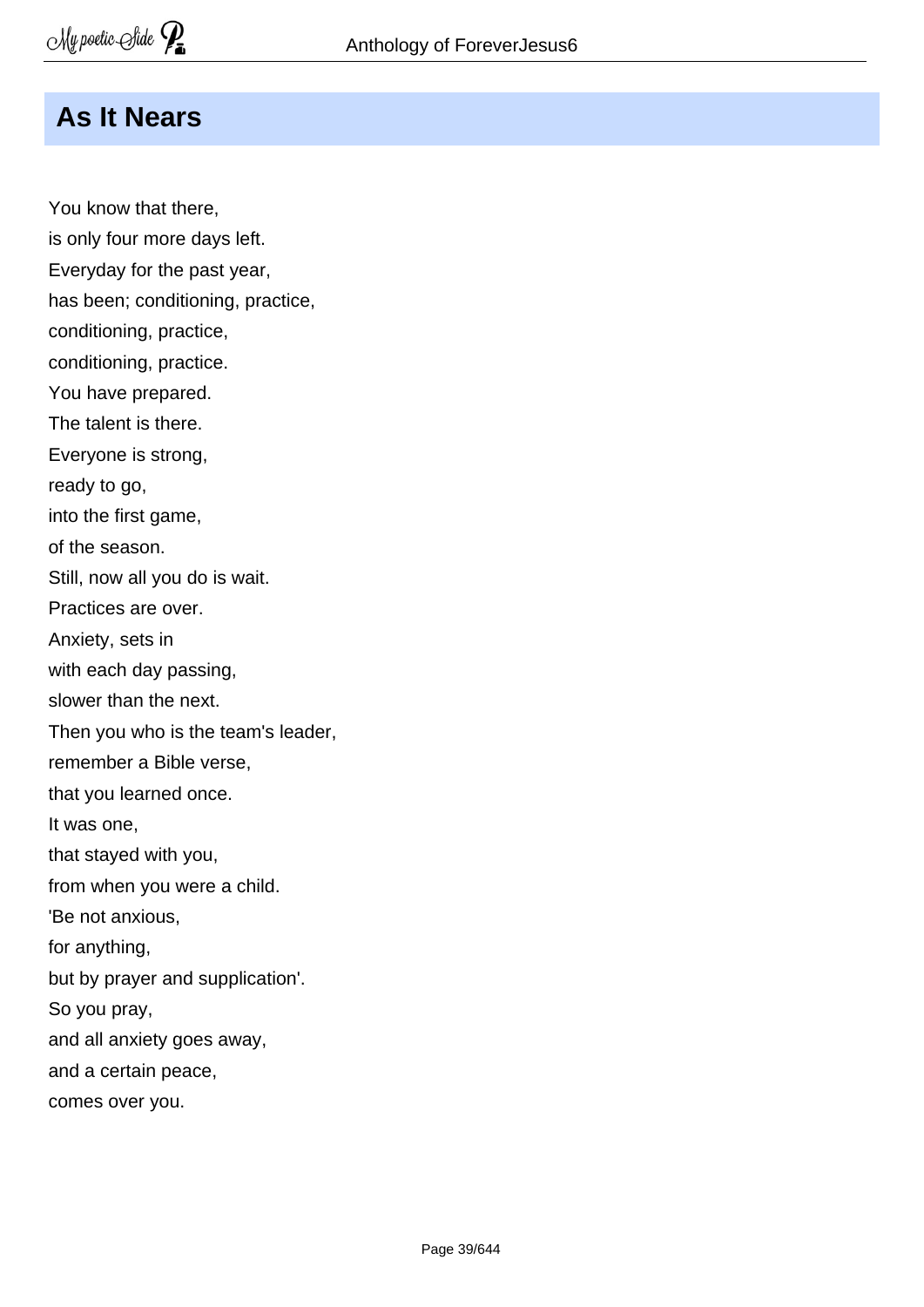## **We Do Not Live By Sight**

People sometimes, make mistakes. It is not because, of a lack of faith. We make them because, we are human. That is why God, sent his son, to die for our sins. God knew we would continue, to make mistakes. So rather than condemning us, He sent his son, to die in our place. So to answer the age old question, 'Why did God create sin', God created man. He was good with a mind, to make his own decisions. God told Adam, a very specific command. It was he and his wife, that went against God, and there came the fall of man. Though thankfully Jesus came, and died upon a tree, and rose on the third day, so all we'd have to do is believe. So once we accept him into our lives, we no longer worry about accidental mistakes. Nothing we see is perfect. That is why,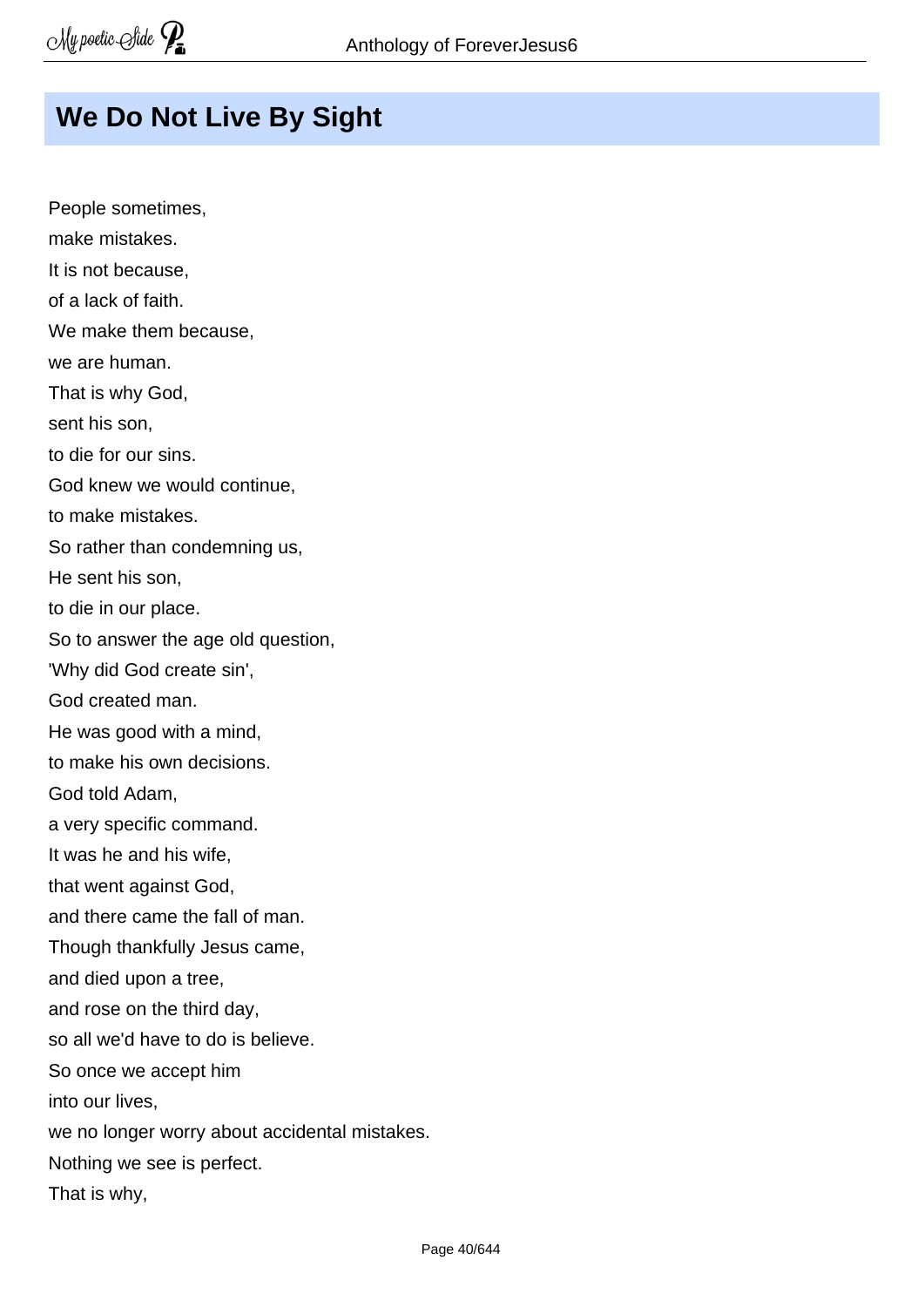we do not live by sight. Rather we live by faith.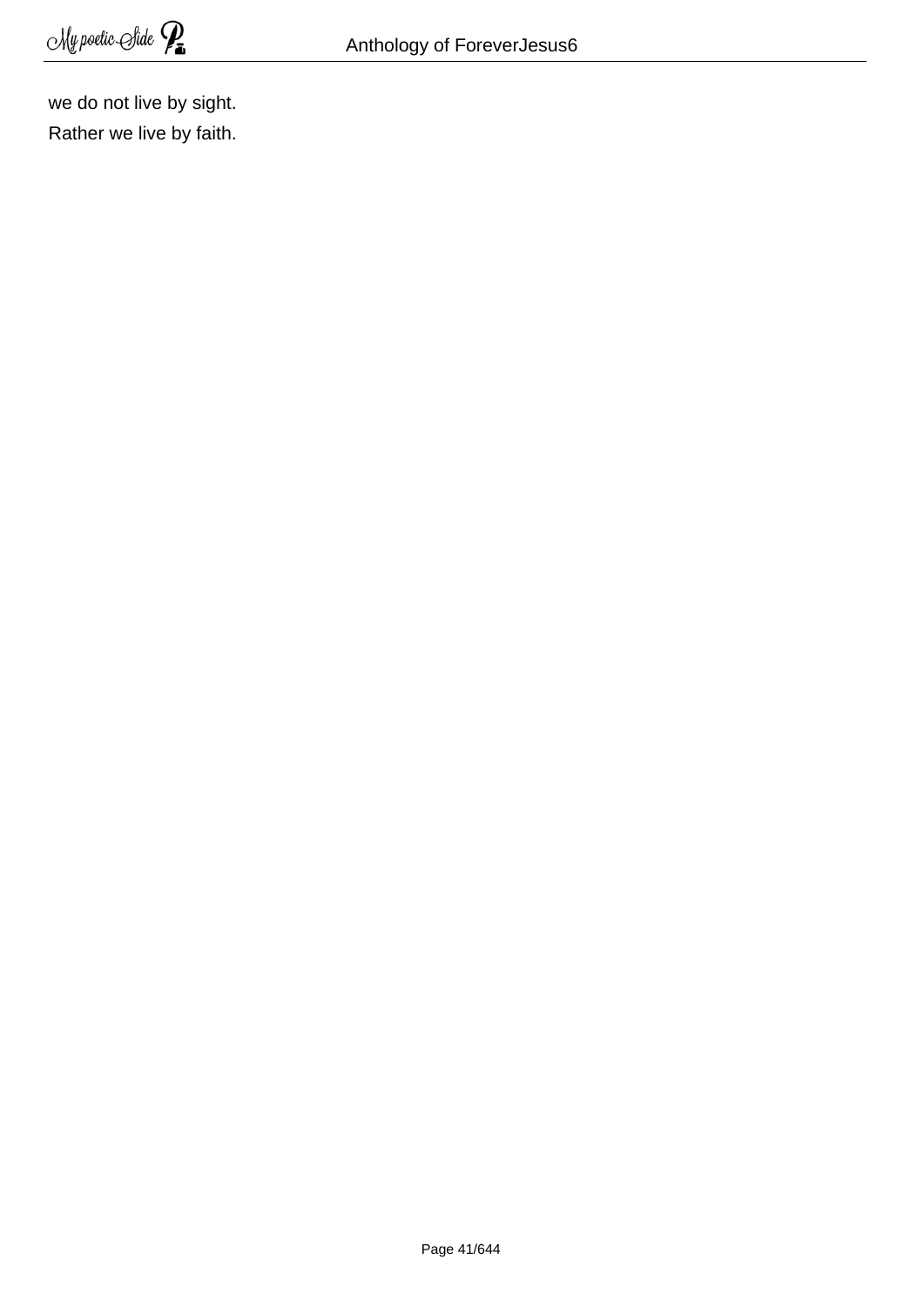#### **More Time**

One of the weapons, often used in the devil's arsonal, is a simple one. Yet, it is very effective, on many people. The target he often seeks out, are those that do not have a problem, with God's people. They do not have a problem with Christianity. They do not even have a problem, with someone who bases, their life on the Bible. Rather they respect Christians, for their convictions. So what makes those people, so vulnerable and susceptible, and what attracts the devil, to those people? He sees that they themselves, do not have Christ. Despite the fact, that they know of Christ, the devil tricks them, into thinking that they will have more time more time to accept, Christ into their lives. They think, 'I will accept Christ into my heart another time. I am young. I will eventually, accept Christ when I am older. I will do it when I am on my deathbed'. Whether they intend to or not,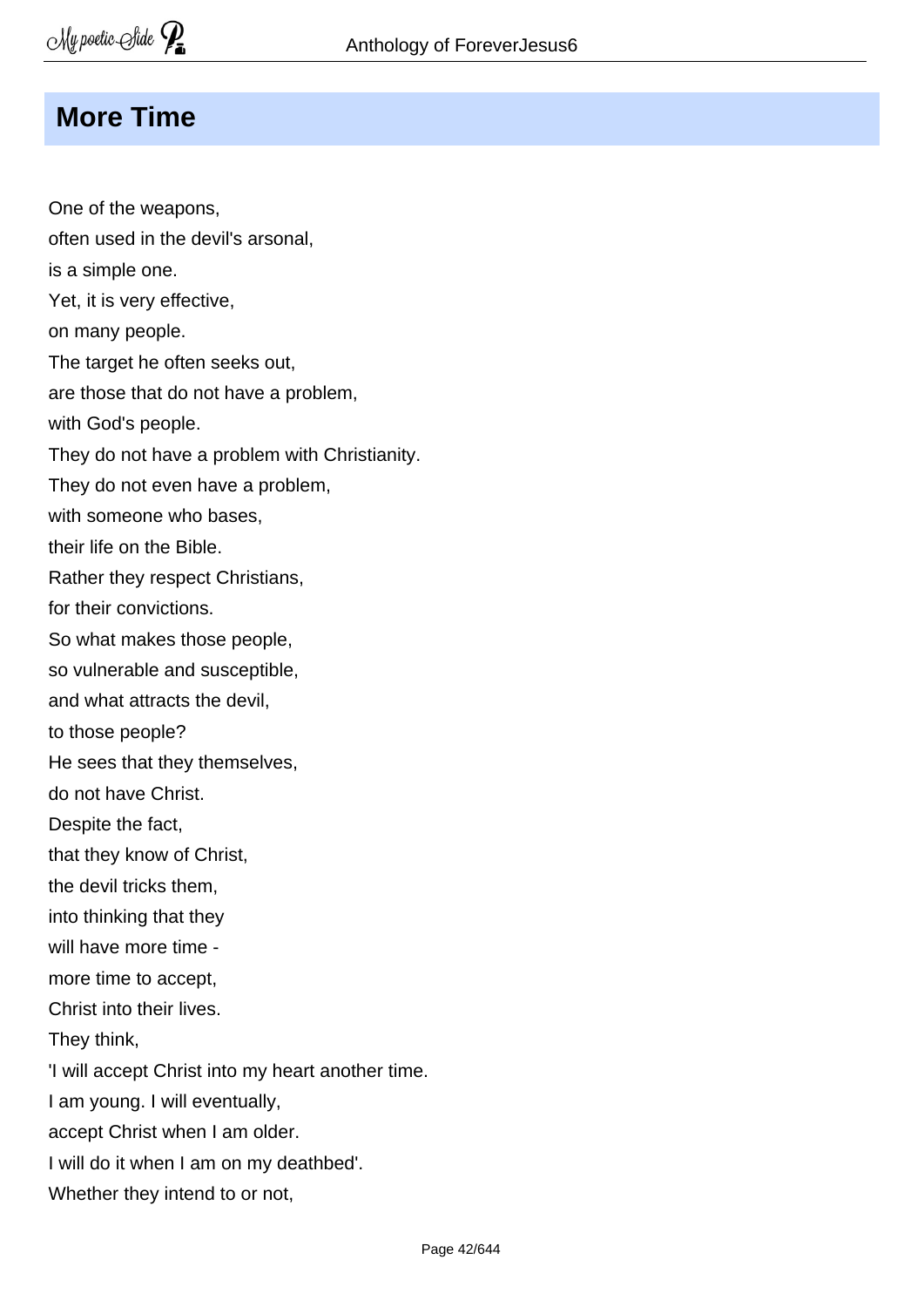no one knows, how much time we have, here on this earth. Christ may come back tomorrow, or he may come back in seventy years, or maybe you might die tomorrow. What will have happened, to all the time, you thought that you had? Because you decided to wait, and put Christ off, you are now spending, an eternity in hell. Now for those who still think, 'Well God is an ever loving God. He would not send me to hell. I treated his people good. I am a good person', I will say that you are right, about him being, an ever loving God. Still, he is also a very fair God, and while people were suffering, for his name, you had rejected him, so that you could live how you wanted, because you thought, that you had more time, and God does not reward that. So please, do not put Christ off. No one knows, how much time they have. People may ask, 'Dion, why are you telling me this'? Because if I don't, than who will?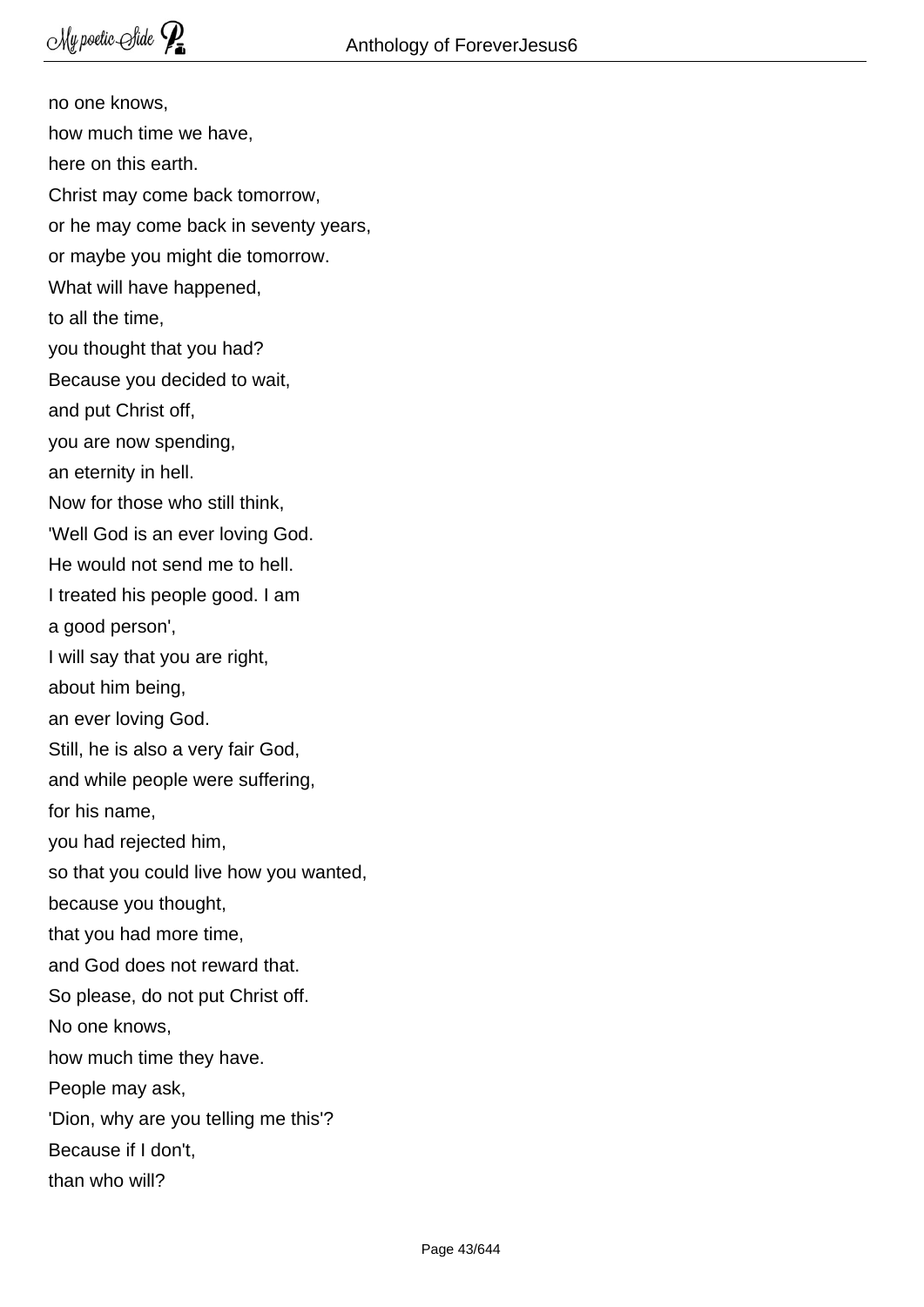Accept Christ now.

Nothing can be more important.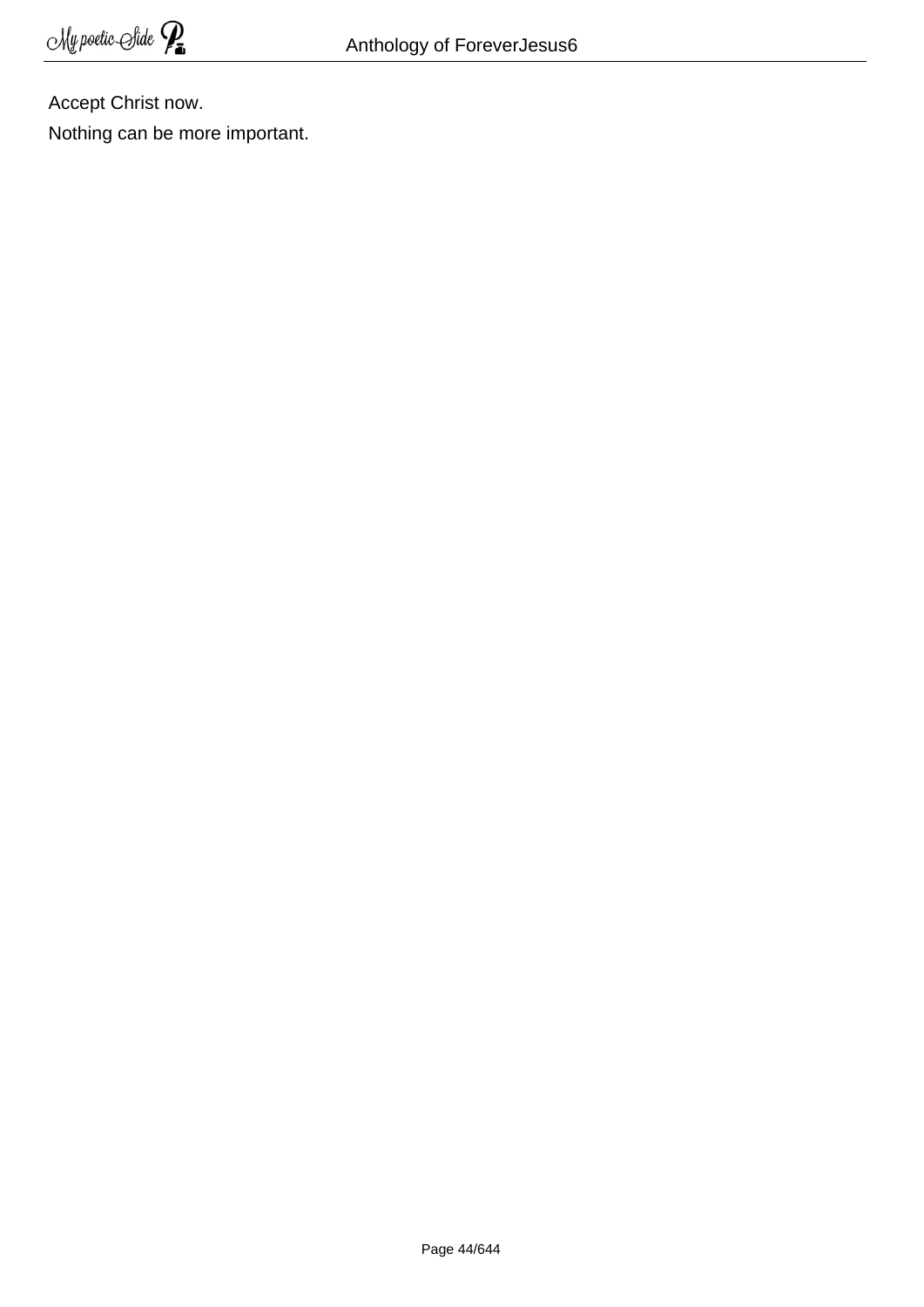# **Stand In The Gap**

I have engraved you, on the palm of my hands. If I could, I would obey, your every command. Though words is words, I try and do, to stand in the gap, to me from me to you.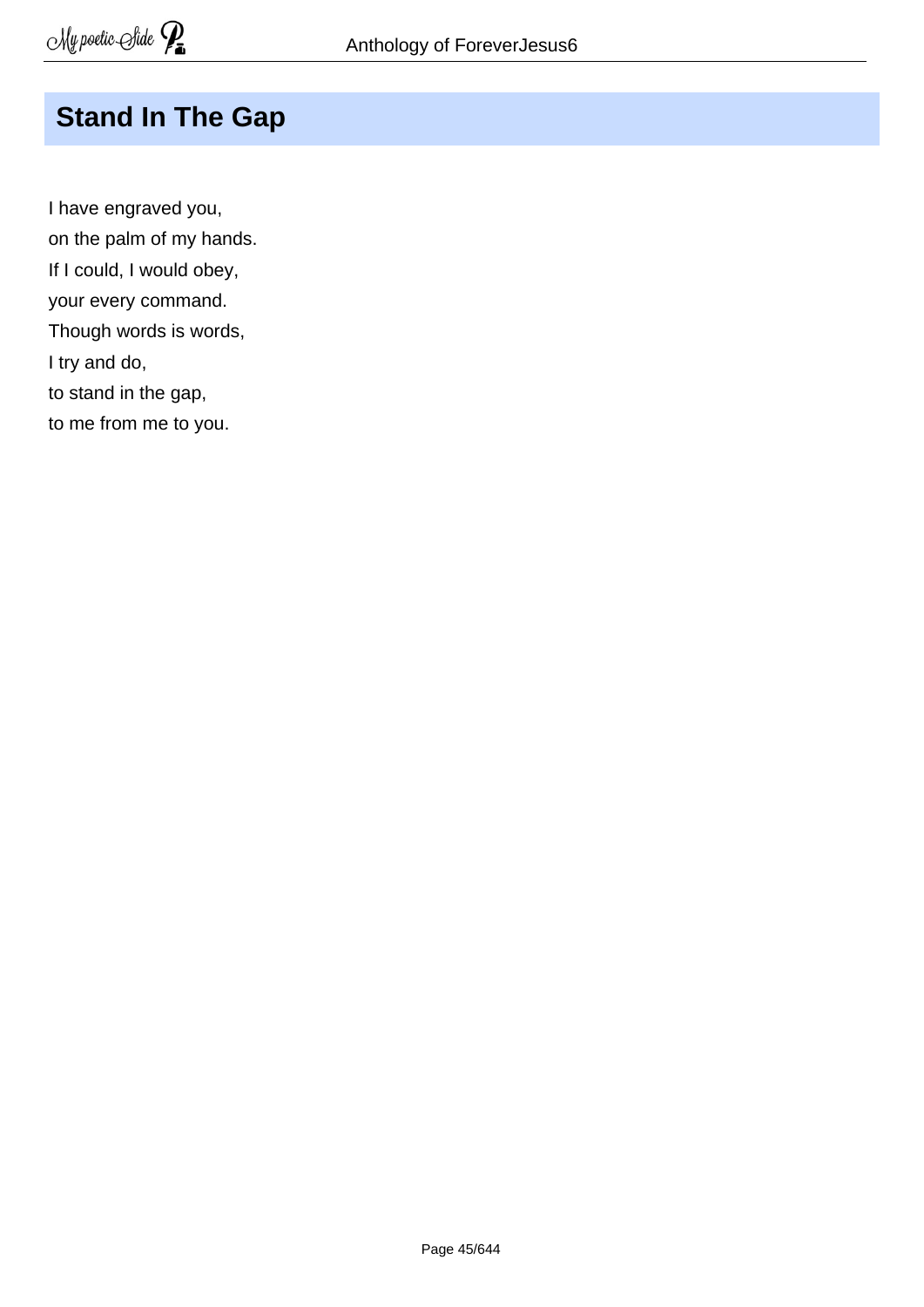#### **The Violinist**

It started out peaceful. Yet, there was no doubt in anyone's mind, that the protest would turn violent. Still, no one would have nor could have, predicted the blood that was about to be shed. Two opposite groups, were clashing showing their differences. No one was backing down. Everyone was yelling and breathing threats. Oh the anger... Subjects arise; race, injustice, hatred. Oh the hatred... Teeth begin to gnash, as fists begin to fly. Seconds later, shots ring out. The crowd disperses, but the fighting does not stop. Neighborhoods are burning, as stores are set on fire. What was once a peaceful protest, has then turn to people fighting, which has then led to killing, and somewhere along the line, it turned to drug murders, gang wars, and home invations. One day passes, as the fighting becomes worse. Another day passes, as the killings increase. The third day comes, and there is no sign of relief.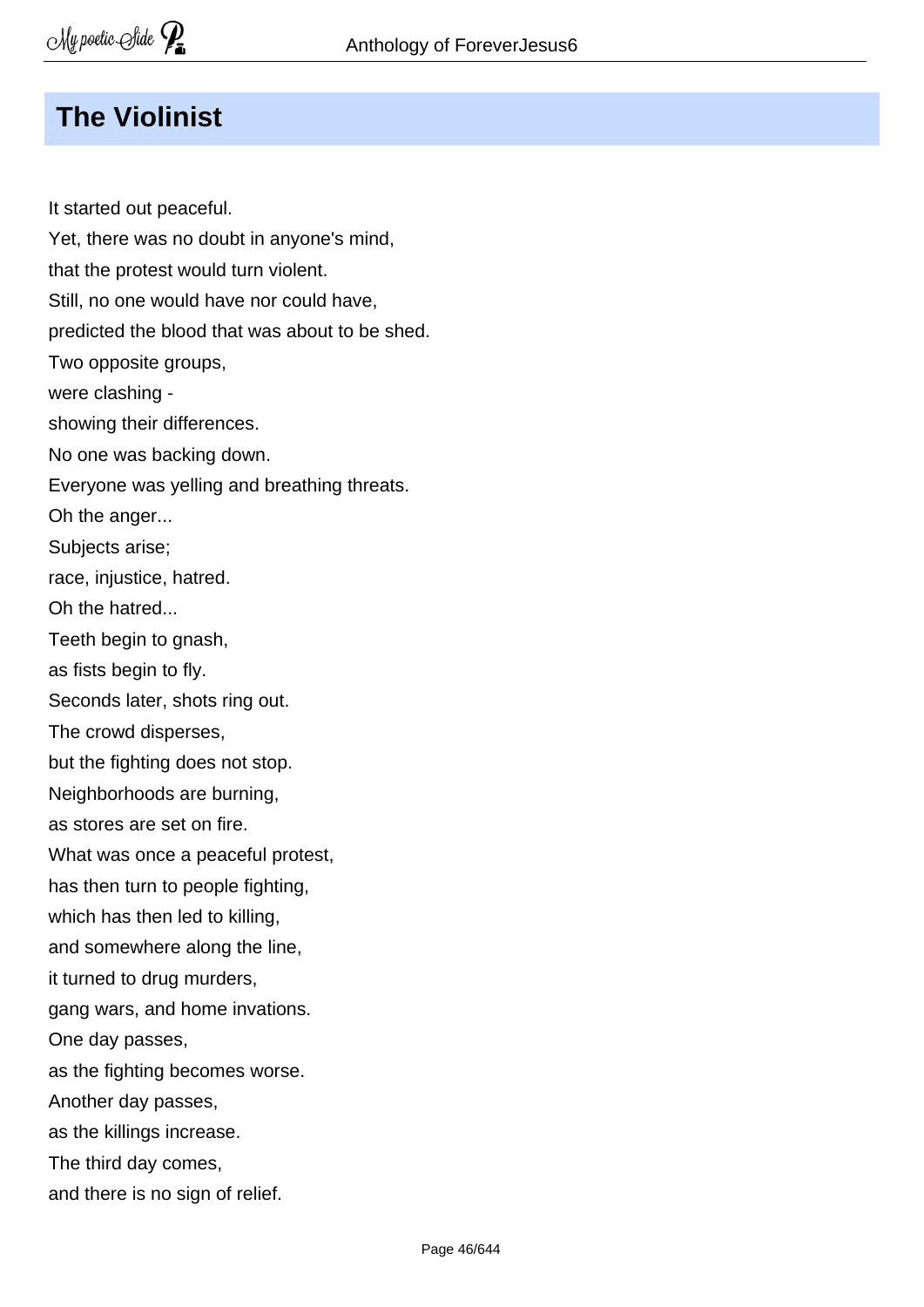Night time comes. It is about three hours away, till it becomes four days of fighting. By now most parents, are making sure all their children, are safe inside their homes. Yet, this five year old child goes into her room, and pulls out her violin, that she enjoys playing. Without thinking that she is doing anything wrong, she walks out of the house unnoticed. Amongst the fighting, the yelling, and all the smoke, she calmly walks down her block, with her violin and bow in her hand. Unnoticed by everyone, she continues to walk down the street, as she looks around her. She sees an old pick-up truck, on the side of the road, that had been broken into. She climbs on the pick-up truck, careful not to drop her violin. The Little girl now standing, on the truck, looks around, and boldly and bravely begins to play. - Turn your eyes upon Jesus. - Look full in his wonderful face. - And the things of world will grow strangely dim, - in the light of his glory and grace. The violin overpowers, every sound being made, and within minutes the people calm, as they all begin to walk away.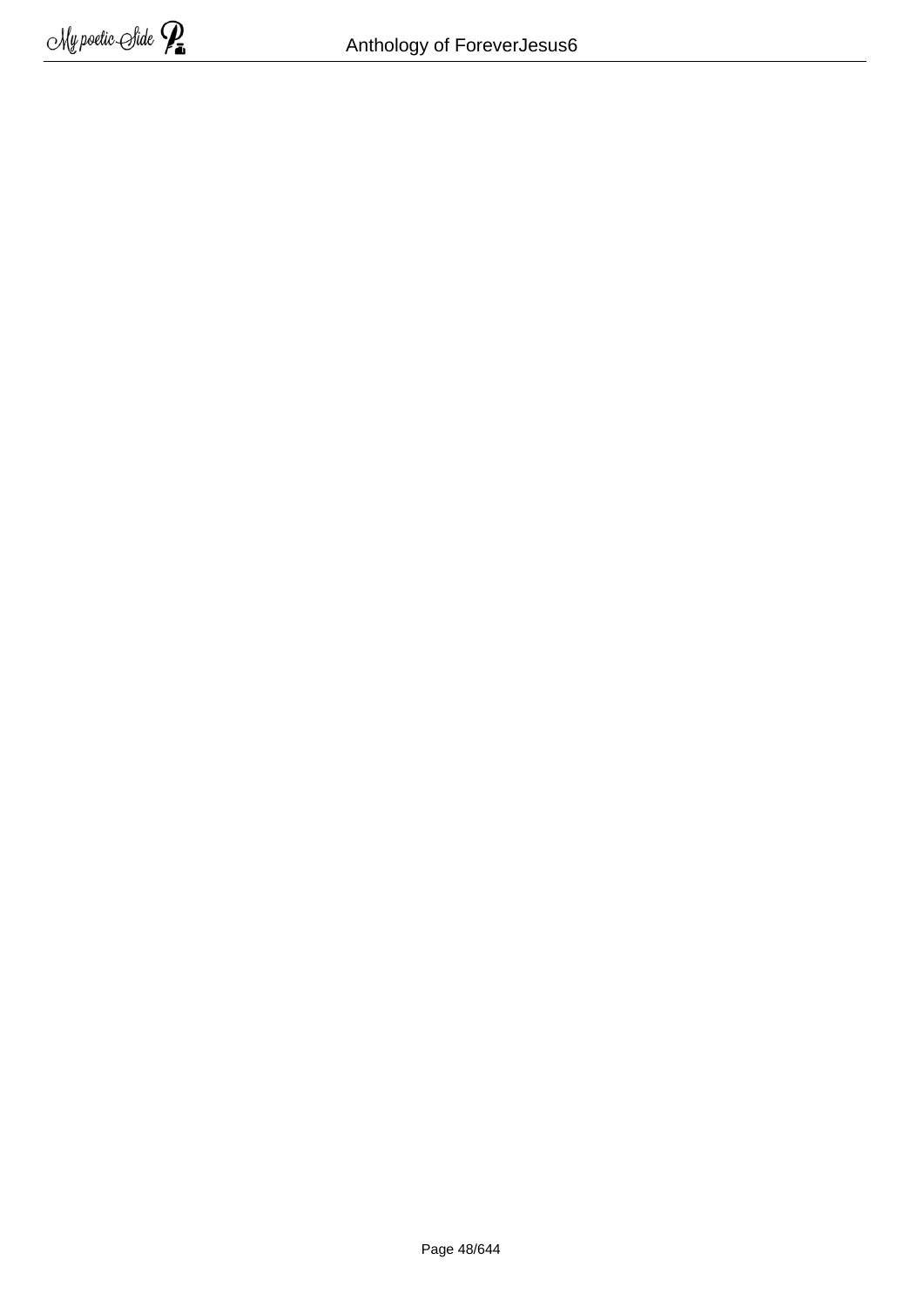## **If It Was Not For Esther**

She was an obedient woman. She had a beautiful face. Despite growing up with no parents, she carried herself with grace. After the king saw her, he gave her a beautiful place. Her uncle said, 'Just don't him about your family, your nationality or your race'. So one night her uncle was outside, standing by the gate, as he overheard two nobleman, secretly planning the king's fate. So the uncle went, and told his niece, who was now the queen, and she passed the message, giving her uncle the credit, as she told the king. The king was filled with anger, and the two men were hung. We must always remember queen Esther, and all the things she has done.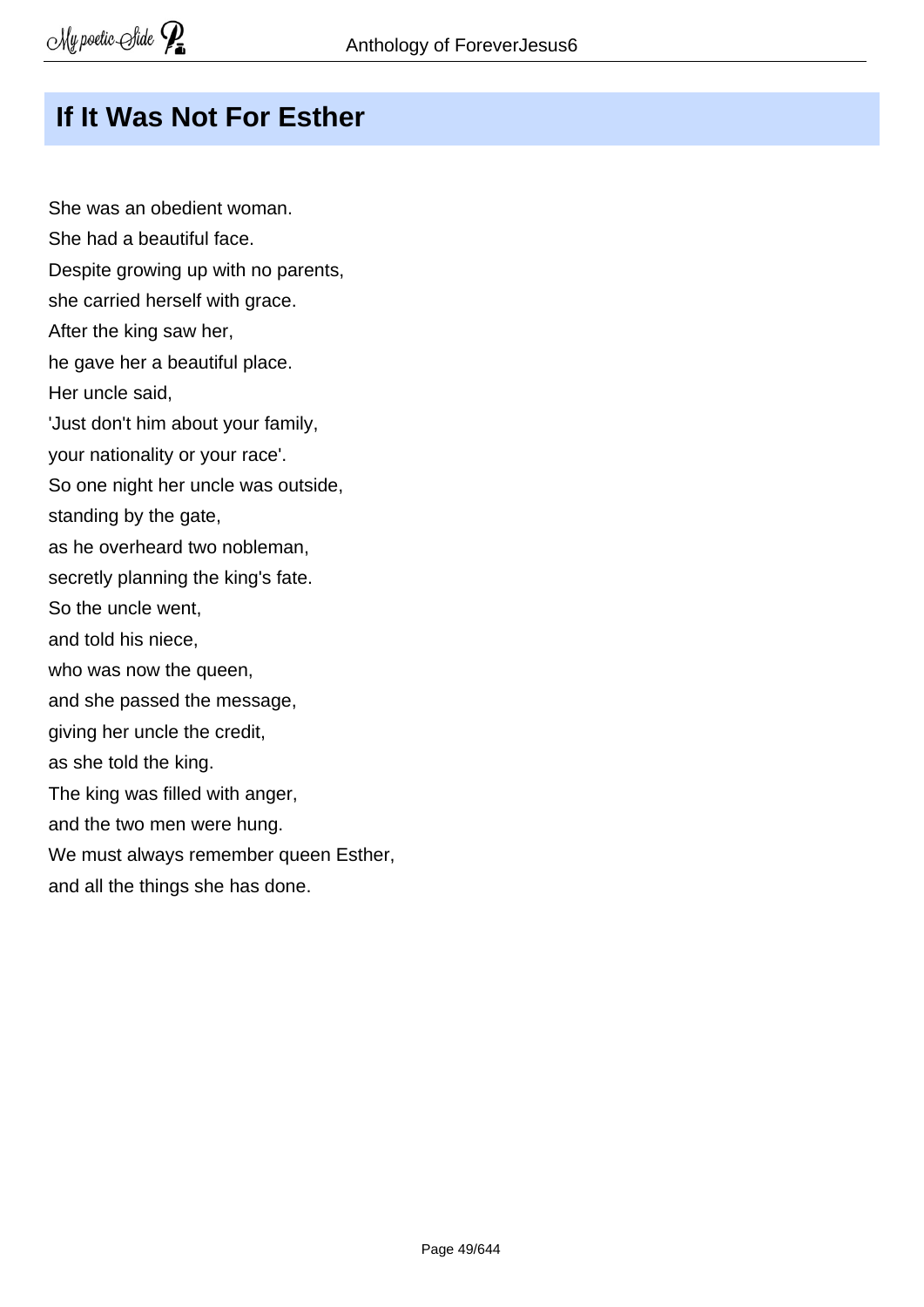## **It Will No Long Matter**

When I leave this world. to be with my heavenly Father, some people may say, 'Dion Phillips Crown, was a true Christian'. Others may argue that fact, and say that, because he was so prosperous, he, 'sold his soul'. Some people will say, 'Dion had truely spread Christ's gospel', while others will argue the fact, and say that he always kept to himself. He never spoke. When I go into Heaven, many people on earth will say, 'Dion Crown was the kindest, nicest man I've ever met'. Yet, there is no doubt, in my mind that some, who knew me from the beginning, will say that he was the total opposite. Still, none of it will mean, anything to me. Because when I am in Heaven, with no worries, nothing else will matter.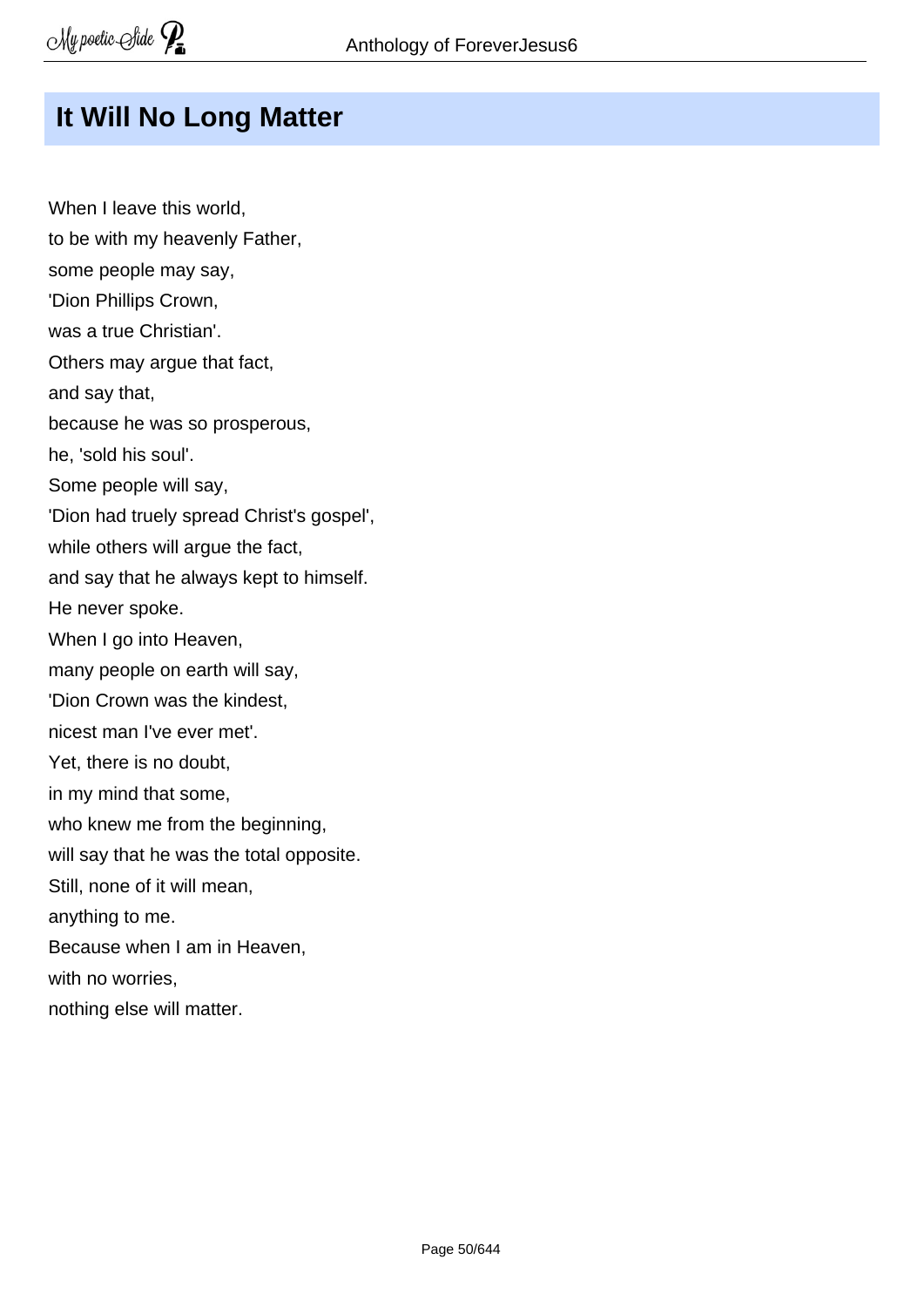# **Why I Cry**

The reason why I weep, is because I see those americans, that are who I once was. I am an american one who loves his country. I had also used, to speak out for my country. I grief because, I see how far my country has come. Many feel as though, they will get by with their works. So many are lost. I say this, because I know that it would never happen. I would gladly cut myself off, from Christ Jesus, if it ment that every single American, in the world, would become a disciple of Christ. So it is my obligation, to bring those to Christ. So I do not weep because, I am in bondage. Because I am no longer in bondage. I am not saying, that I am not bonded, to the Lord, because I am. rather I weep for others who are in bondage of the devil.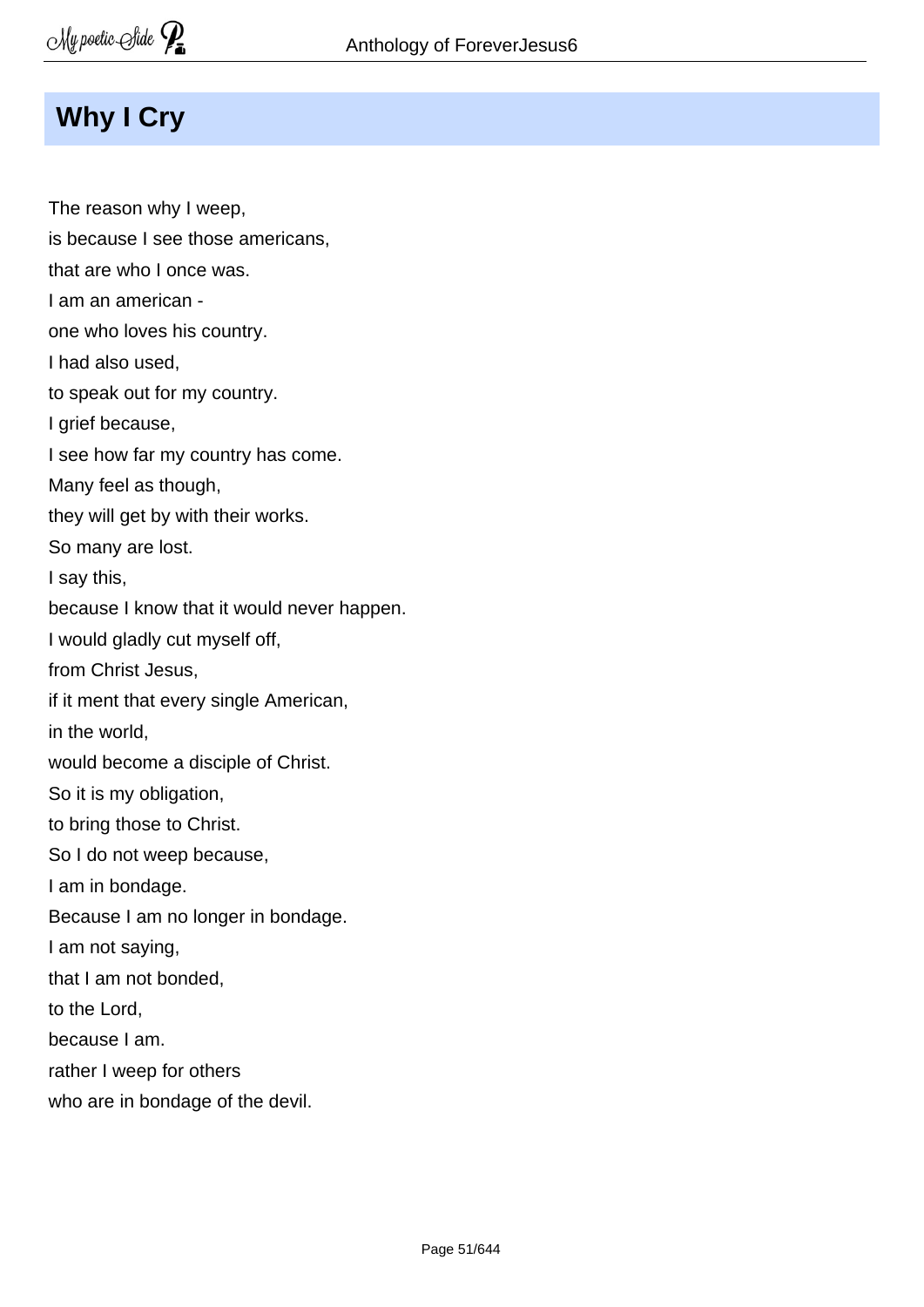#### **I know**

Despite how hard it is, I know I can, in the name of the Lord, and ONLY in the name Lord, make a difference. It is hard to advance, in a world full of hate, when you put Jesus ahead of your life. Still, I believe that we can advance, without giving up our integrity, and without giving up our faith. If I am wrong, then I am wrong, but I refuse to die, without fighting the good fight of faith. If I am right, that we can advance, in this world, then I must and WILL, only do it on God's Holy Word. If anyone is willing, to keep their, faith and integrity if we want to be keen, to live by our convictions, then we must live by the Word, despite how hard it is. We must realize, that the enemy, is not of any race, or of any nationality. The enemy, is not of this world,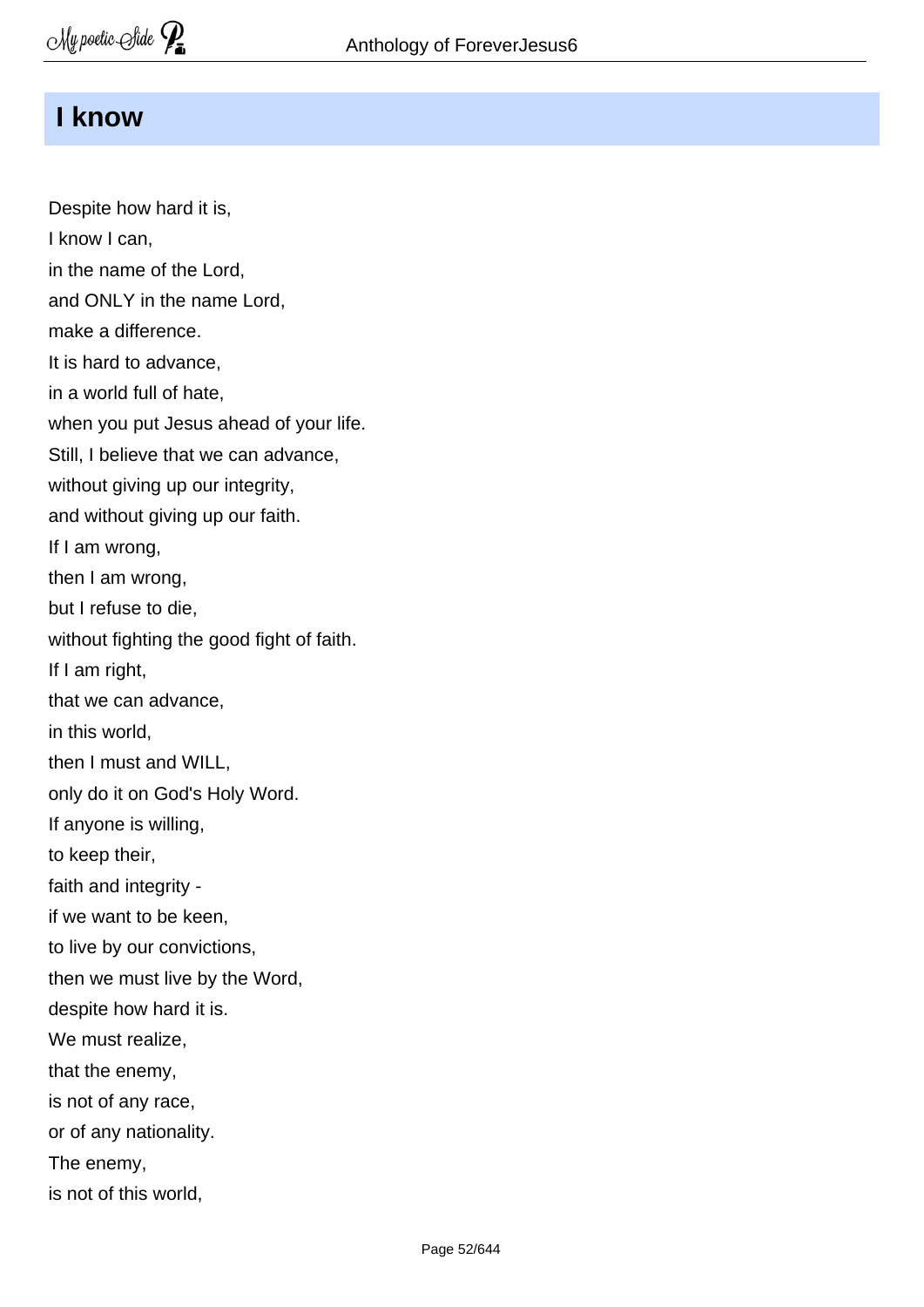but is satan himself. If we truly want to advance, we must be diligent, in knowing who the devil is using, and when he is using them. We must not look, at others differences, or even give them a first thought. The only way to advance, is in Jesus's name.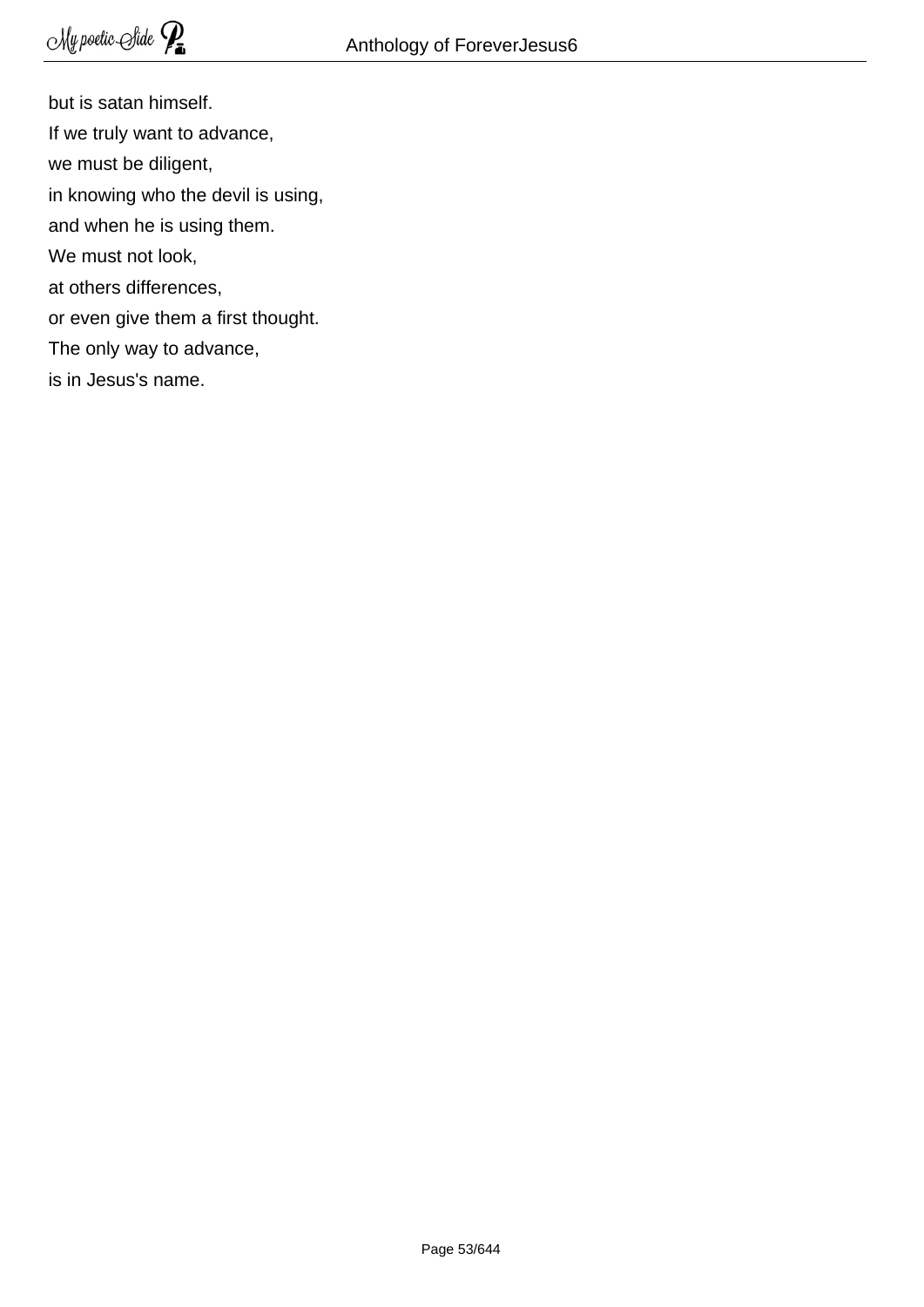# **How Did We Get This Far (Part 3)**

I do not write, to represent the deceased, That is not my purpose. That is not why I speak. Like people say, 'I too want peace'. Still, there comes a time, when one must leave when the fight goes on, way beyond their beliefs. There comes a time, when one must say, 'This is no longer my fight. This is not the way'. As you rethink your priorities, you wonder, 'When did the fight start to change'. Was it when, more people, were being killed at night, or between the bloody riots, that lasted all day? Was it when, people started, looking for fights? I ask because this is much bigger race. So I ask the Lord to intervene, In a country that is so full of hate, and I walk away. I know when to say when when the fight is to big for any man, in a country where peace is misplace.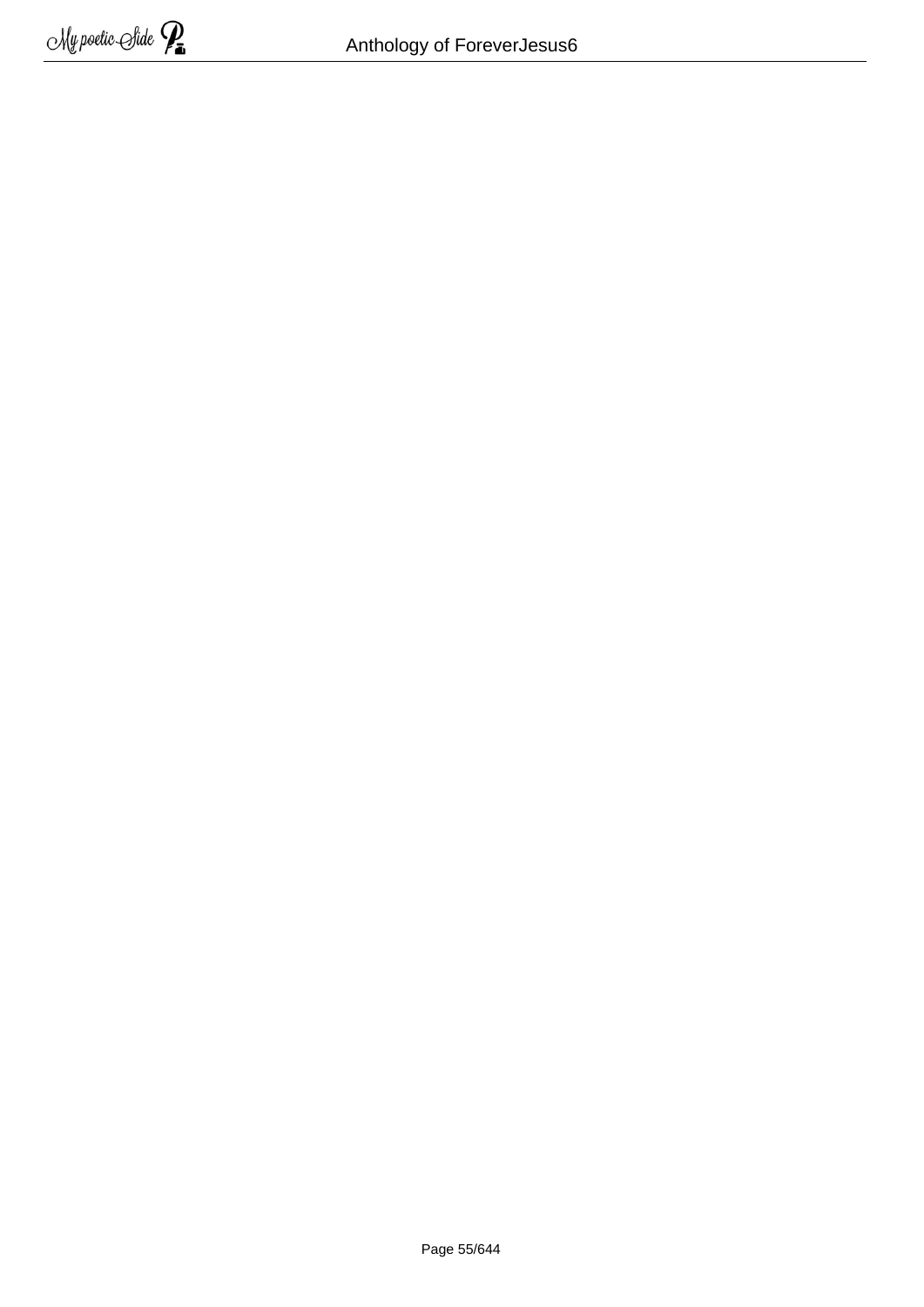# **Right Is Right, And Wrong Is Wrong**

I do not care, if your a Republican or a Democrat. There is already to much division, all across this land. I do not care, where you are from, as long as you step to me like a man. Black or white, I know what is it like, to be treated unfairly, as an American. Jesus's final commandment, was that we love eachother, as he had loved us when he was gone. With all that still being said, right is right, and wrong is wrong. I will not agree with you, just because of who you are. I try not to show favoritism. That only incites wars. Still, if you are wrong, I am not going to keep quiet, or that is showing favoritism, against what is right. Because if you are right, but were accused of wrong, and I stayed silent, then I would be wrong. We all have our opinions. Nothing is wrong with that. That is what makes, this country great.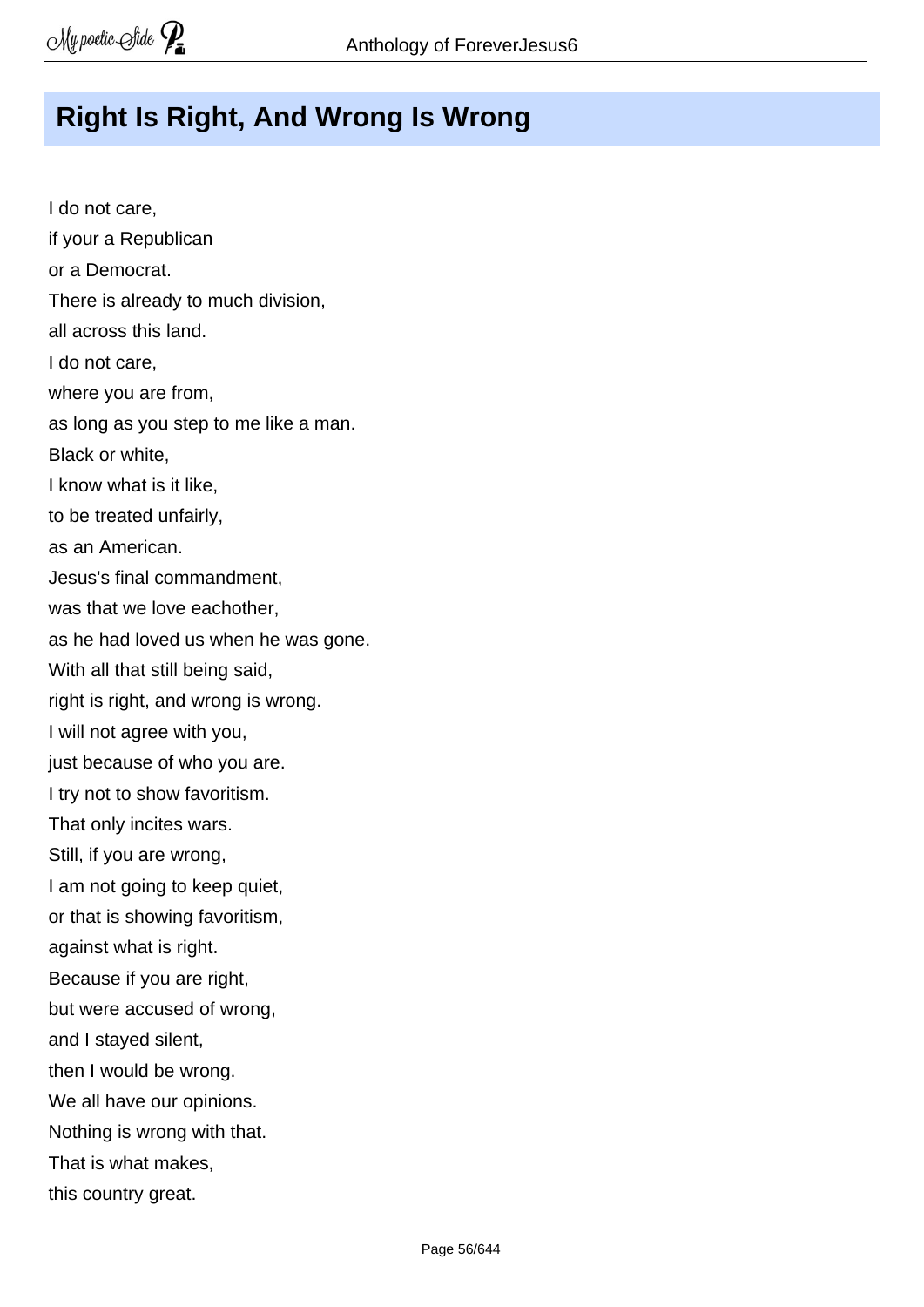However, because many people,

do not have the Lord,

that is why they make such misguided mistakes.

Still, my job is not to look for flaws.

That is up to Jesus, 'The Final Judge'.

Because remember, at the end of the day,

like how man was made,

we will all turn back to dust.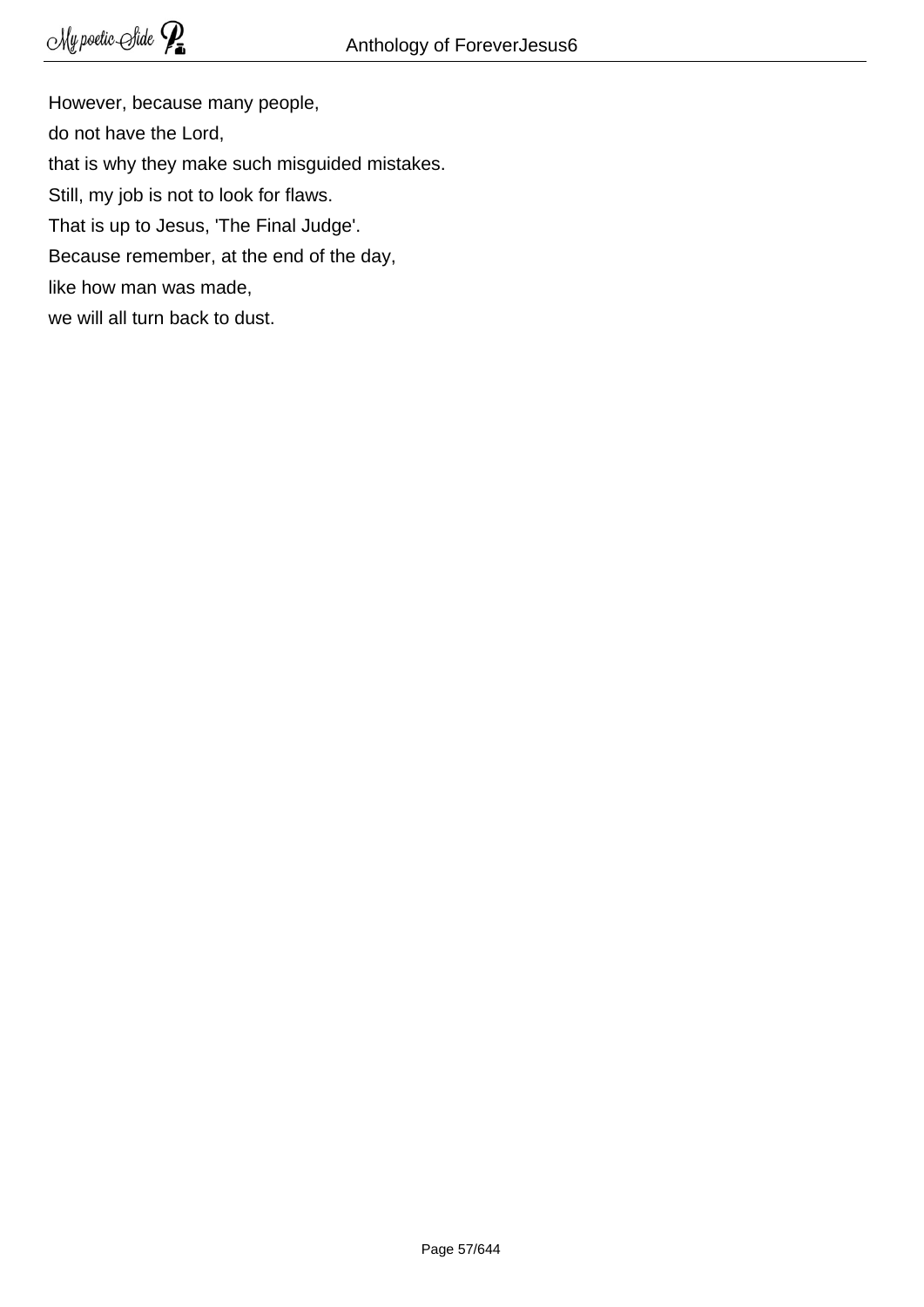# **If I Give It All Up**

If I give it all up, then what do I have? Anything less of my principals, would make me less of a man. Who would I be to my wife? How could I look her in the face, if I gave up everything I stood for, and destroyed what she loved about me, in the first place? I try not to be stubborn. Hard-heartedness is a sin, but if I give up my integrity, would I even know who I am within? My convictions, will not let you convict me. For not many people stand by them. People will laugh, but I must remain strong, walk above the rest, and not bend. So what if my knees start to buckle? Will they collapse under the pressure and fall? No one knows, what this world will bring, but what I do know, is that Jesus will bring you, through it all.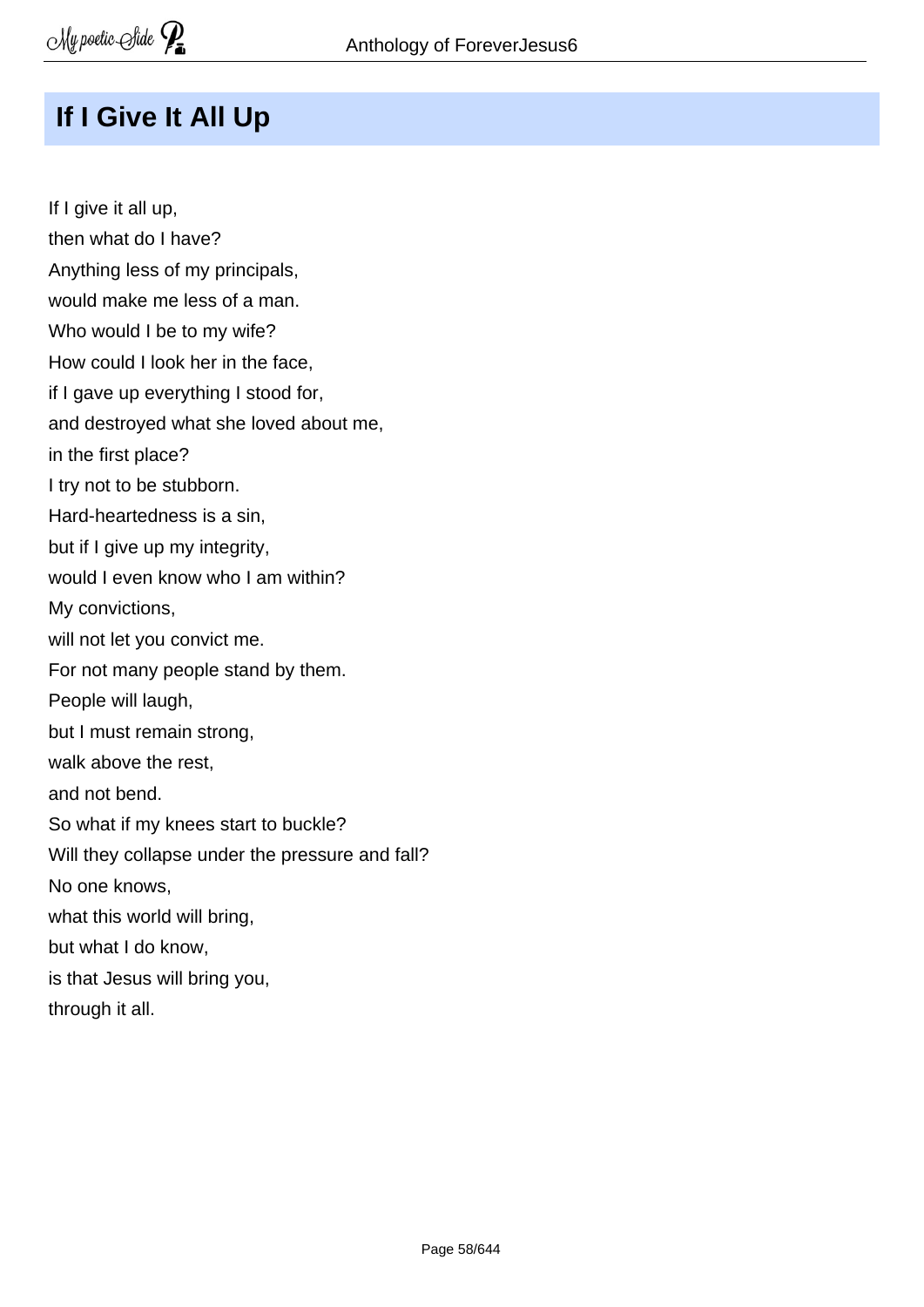#### **Press Forward**

Press on toward, the upward call. Do it in Jesus's name, and you will never fall. There are times, when you may stumble, but the Lord will catch you, and bring you through it all. Stand firm in your beliefs. Stick by your convictions, and no one can convict you, no matter how the plot thickens. Keep moving forward. Do not worry about yesterday. It is not about what you said. It is about what you will say. No one said it would be easy, or just a simple walk. That is why you press forward, and keep your faith in God.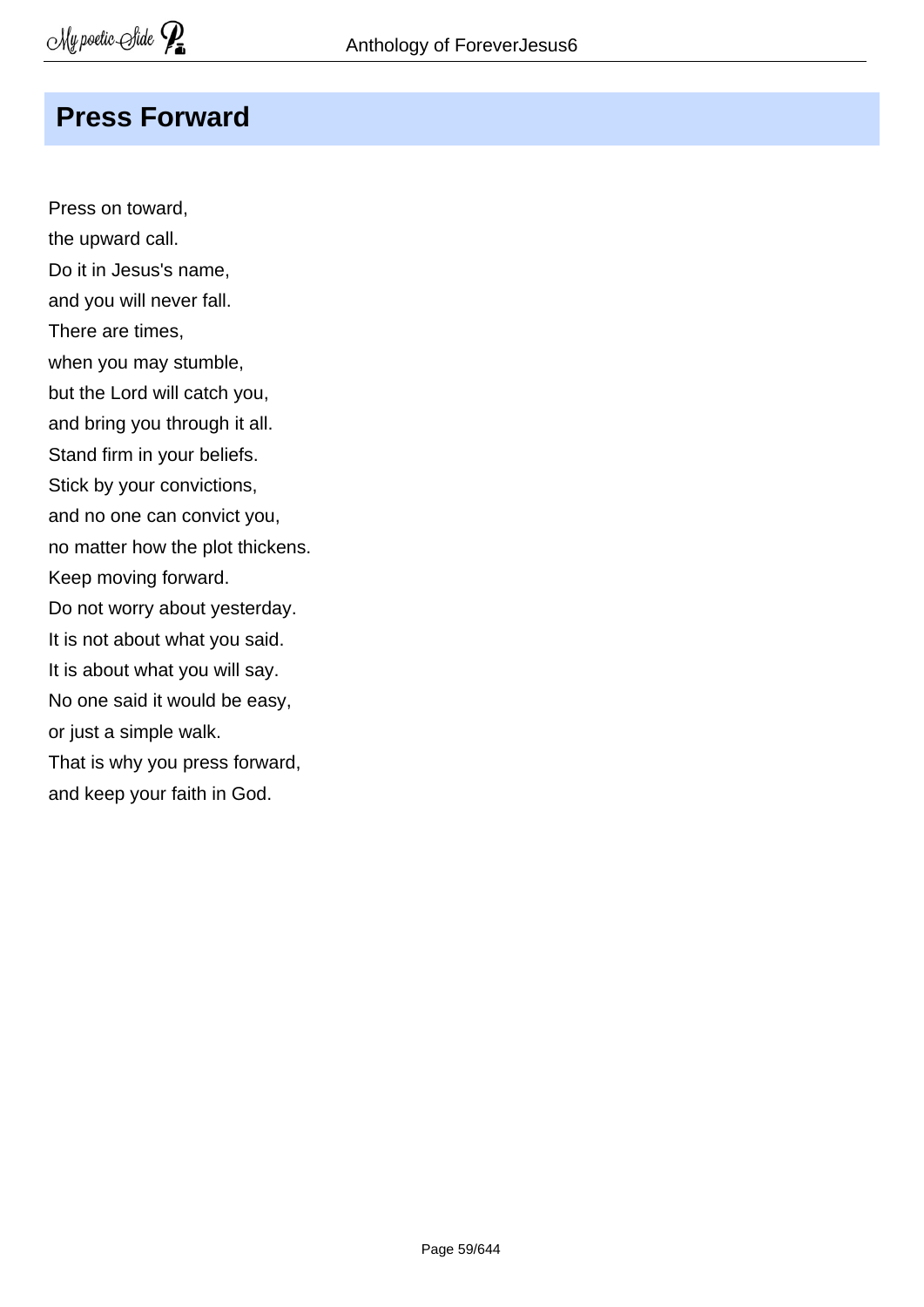## **Let Me In Oh Israel**

Oh Israel, so warm and inviting, in times of war, you must defend yourselves. You must guard your land. You remain vigilant. You protect your borders well. Still, how fair is war that the inocent must continue, to suffer under it's own ruler? How fair is it that the inocent, are confound to the wicked? I do not blame you Oh Israel. For you are accepting, of the inocent. Still I ask, "How long? How long must this war continue"? Yet, the inocent remain greatful, for the aid you send, and the food you bring. (Sigh), How fair is war that a country's buildings, cannot even remain, intact for more than one month? Oh the decisions, that must be made, to keep us out, of your beautiful land. Yet you defend yourselves honorably, against a world, that does not want you to prosper.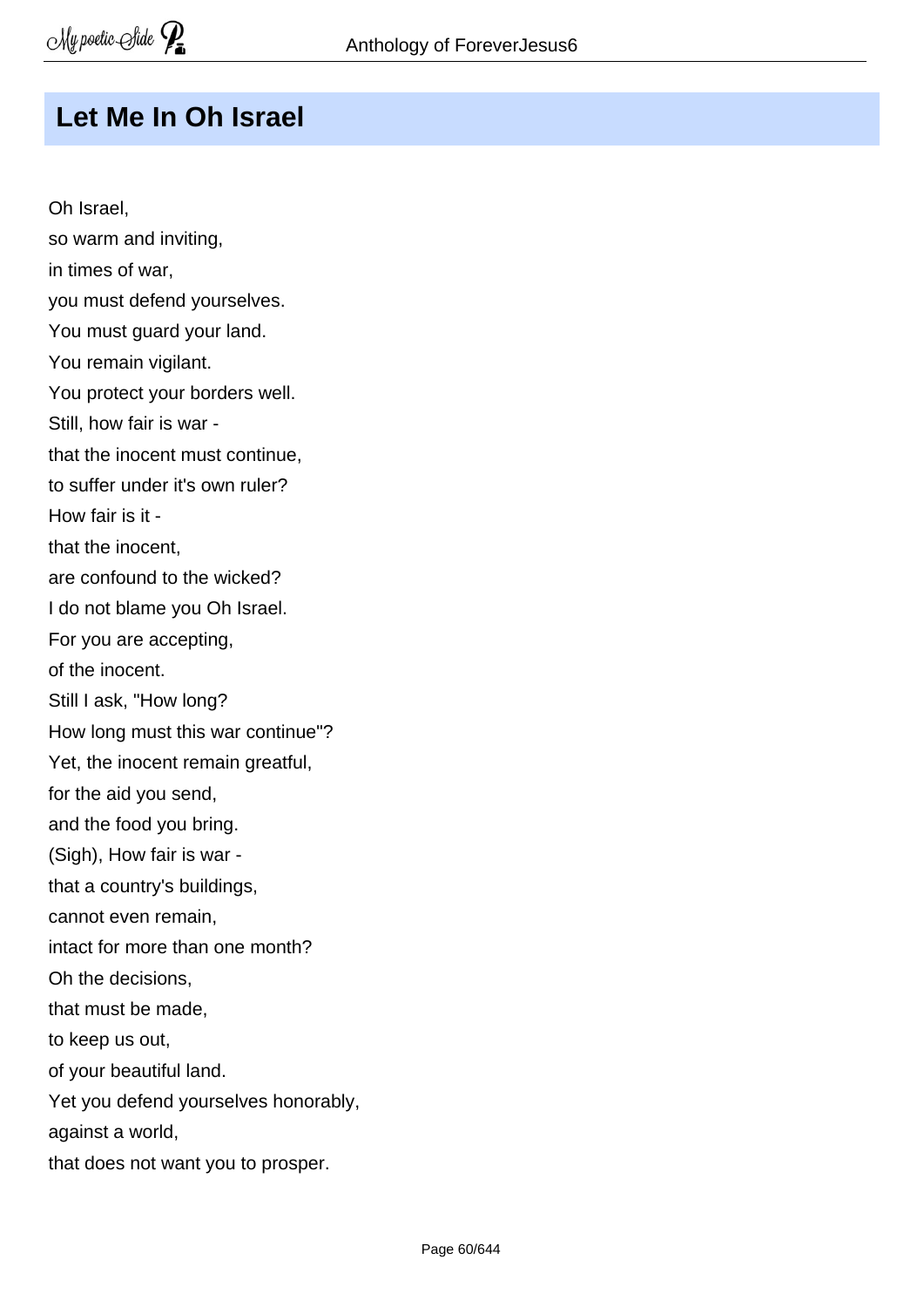# **Peace In Israel (Daniel 9:27)**

The fact of the matter, is there will be no peace, in the land of Israel, where war will never cease. It is a sad fact, but yes it is true. There will always be fighting, no matter what we do. Someday, someone will come, and some will say, "Ha Dion! You were wrong. Someone did sign a peace treaty. The war is won"! Some will be, so into the fact, that they finally have, their third temple back. Then, as the world, thinks Israel has spoken, in a matter of seconds, the peace treaty will be broken. Naturally there are more verses, with a lot more detail, but overall, there will never, be peace in Israel.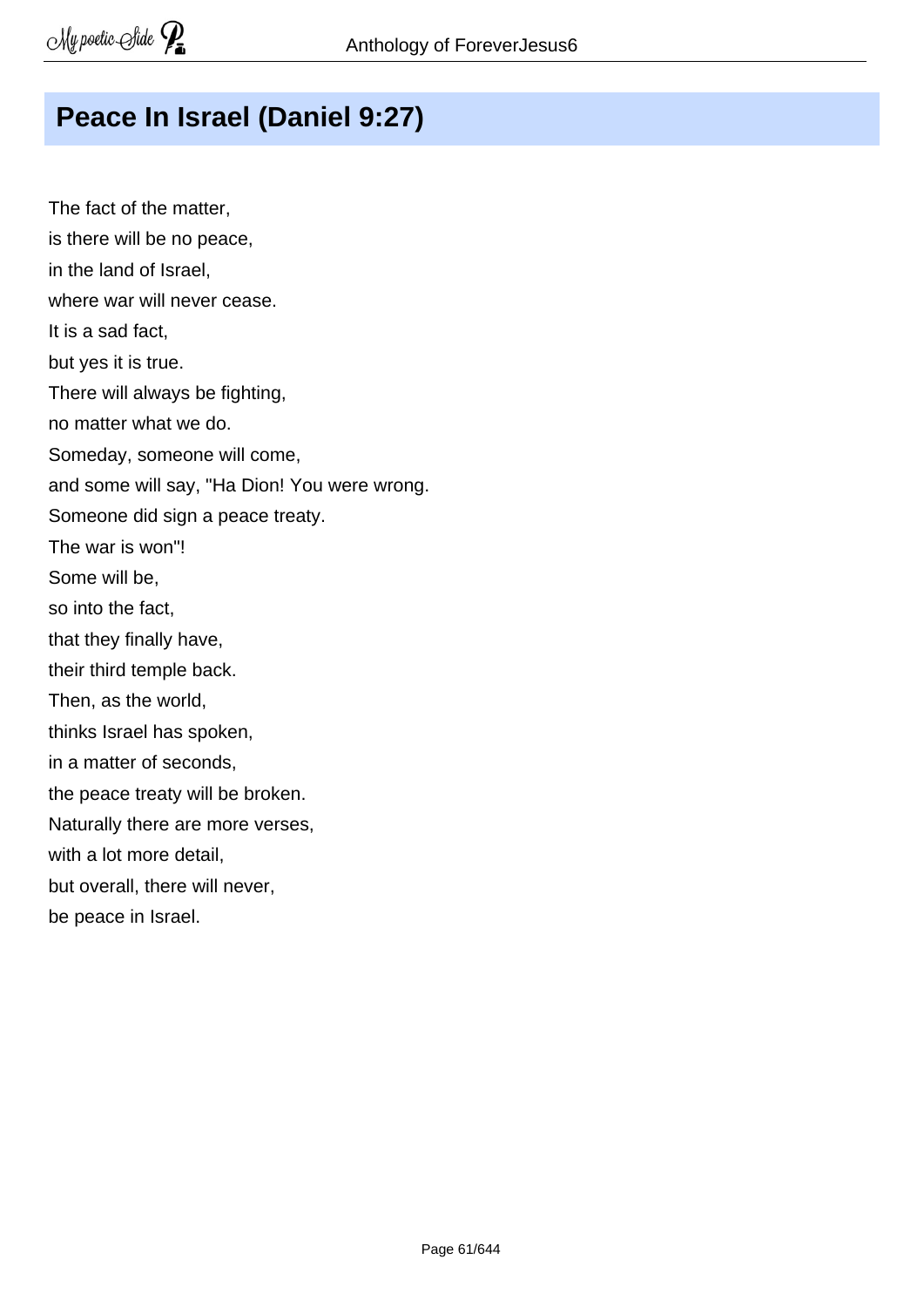# **Our Private Island**

Imagine an Island, one just for you and me. When we want, to get away from it all, we will fly over the sea, over the sand, and over the trees. There is a place, where we could stay for free. A house I built, with blood, sweat, tears, and lots of pain, and lots of prayers. Now this place, is only for us. As far as the eye can see, is a plus.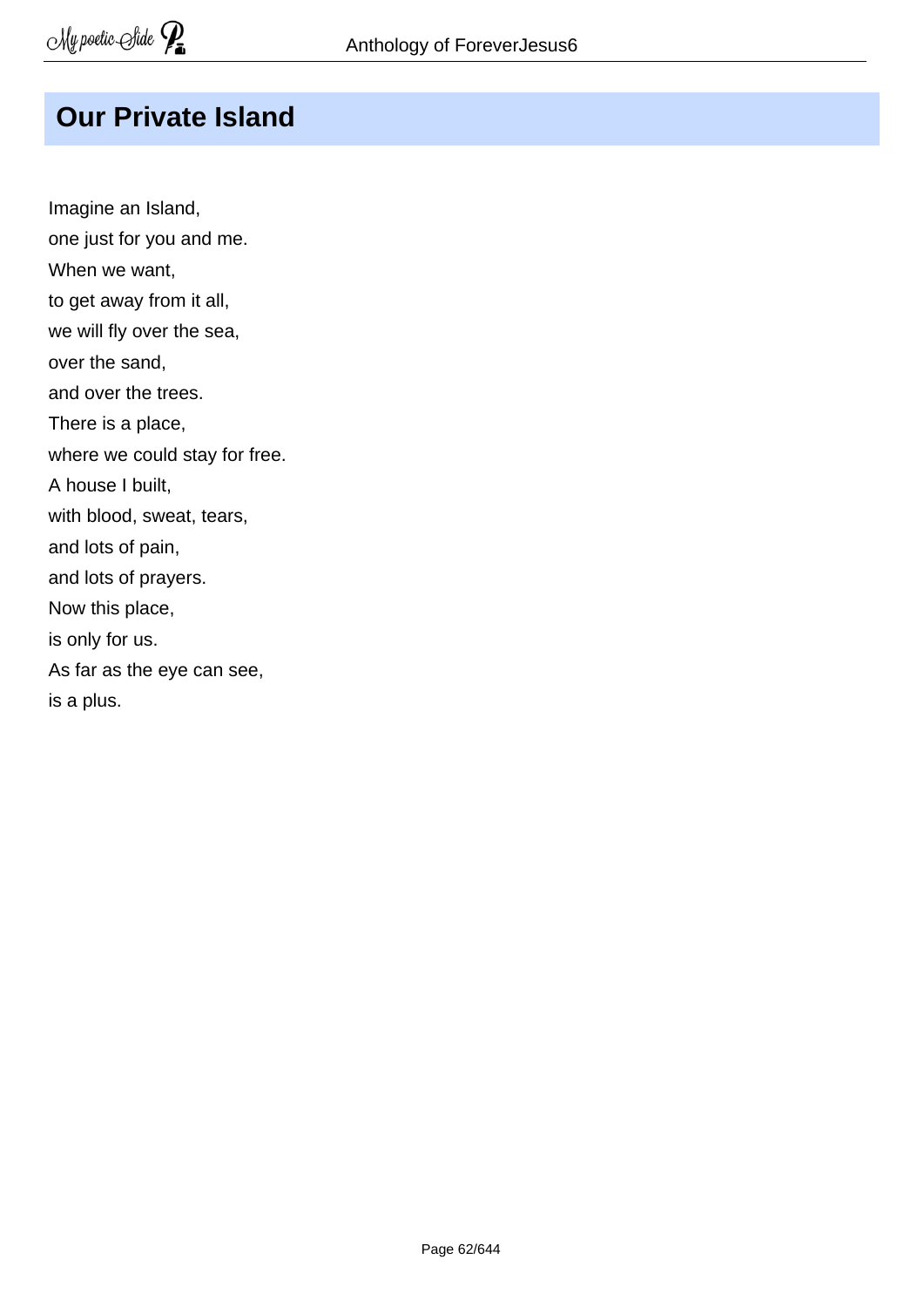## **Made In God's Image**

Do not sell yourself short. God made you in his own image. Your parents created you, but you were formed by him. You were made with a purpose. It is the heavy laden, the one that no one, seems to care about, that keeps their eyes on God, who holds Christ in their heart. They are the ones, who reap the best harvest. They will be the ones, who will change the world, in Jesus's name. For God knows the plans for your future, the plans for your well being. He created you, and you were not created to fail.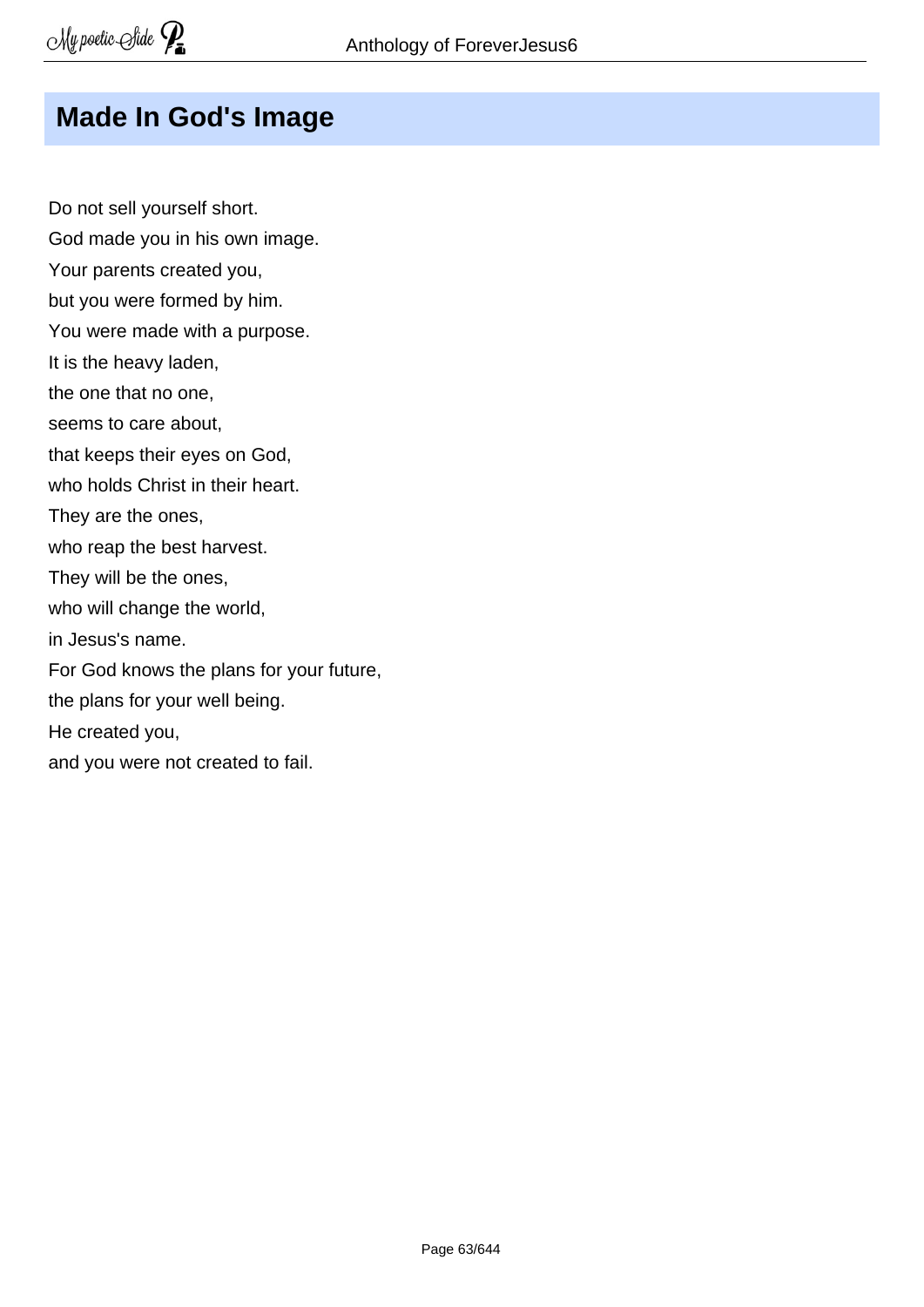# **Miami Wind**

To the Miam Hurricanes, who are no longer with us, and when they left.

Chris Campbell - 2002 Al Blades - 2003 Brian Patta - 2006 Sean Taylor - 2007 JoJo Nicholas - 2014 Lenard Meyers - 2017 Tyrone Moss - 2018

Although there are more, these are the names that stand out the most.

There is to much for me to say about these late men and some young men's Character. It is sad that none of them lived to see their late thirties.

Where I am from, their names will always be remembered in college football, and associated with the Miami Hurricanes.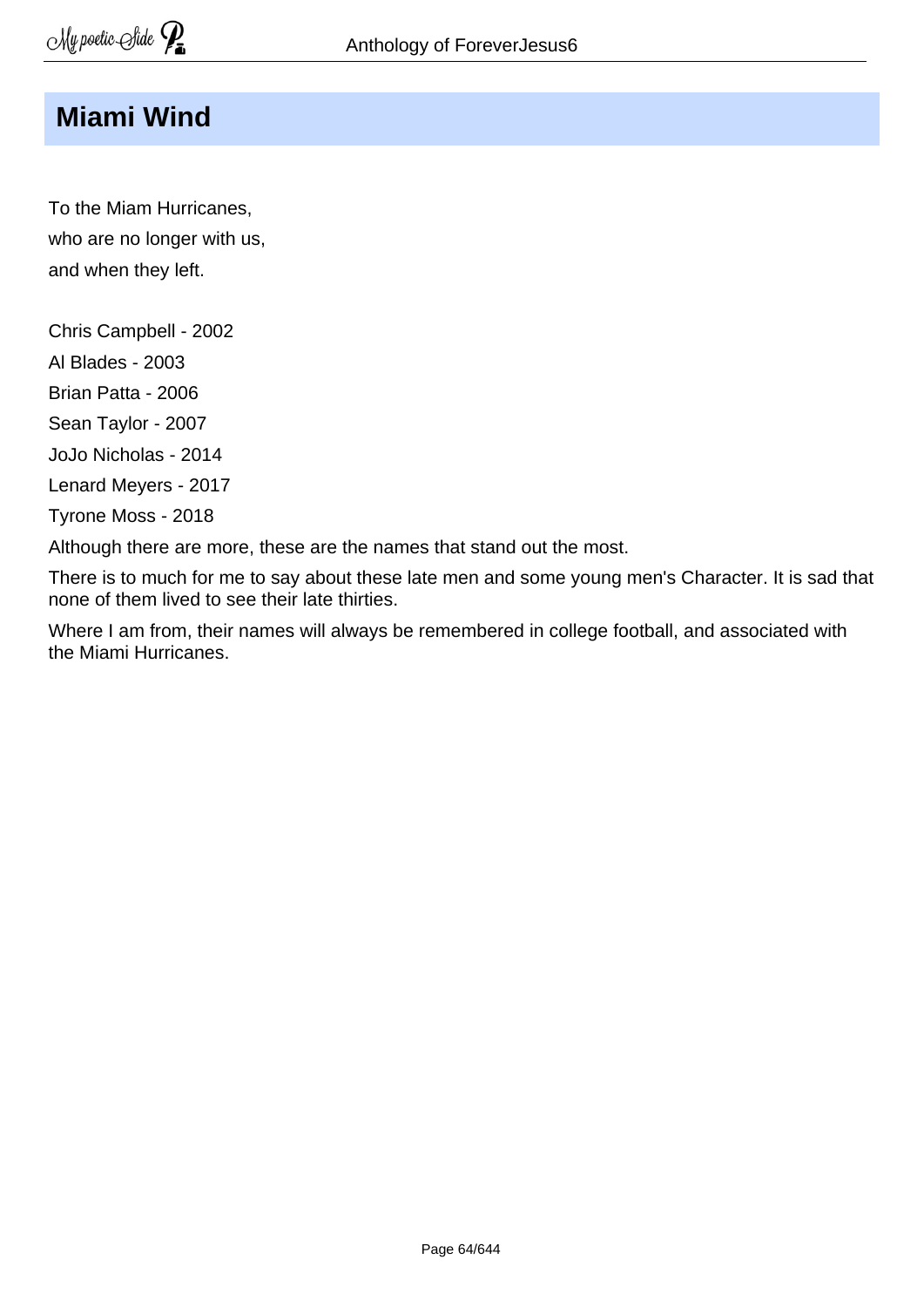## **Oh I Will Live**

Someday, fifty-five years from now, if I am still alive, someone will ask me, "Why Dion? Why did you do it? How did you do"? I will look at them in the eyes, with a look of satisfaction. I may reminisce, for a few seconds before answering, "I did it because it was of the Lord. No one else was doing it, and it needed to be done. People were lost. So it was my honor, to let people know, that Christ is the only way, to eternal glory. People were searching for answers, in all the wrong places. It was my responsibility, to lead them to salvation. Sure I have had aspirations few of which, were never carried out. Still, I have accepted Christ. I believe in his word. I have lead many to salvation. I have helped the homeless. I have given to the poor. I have stood in the gap. I have finished the good race, and it was all done with the Lord's help. He had answered many prayers,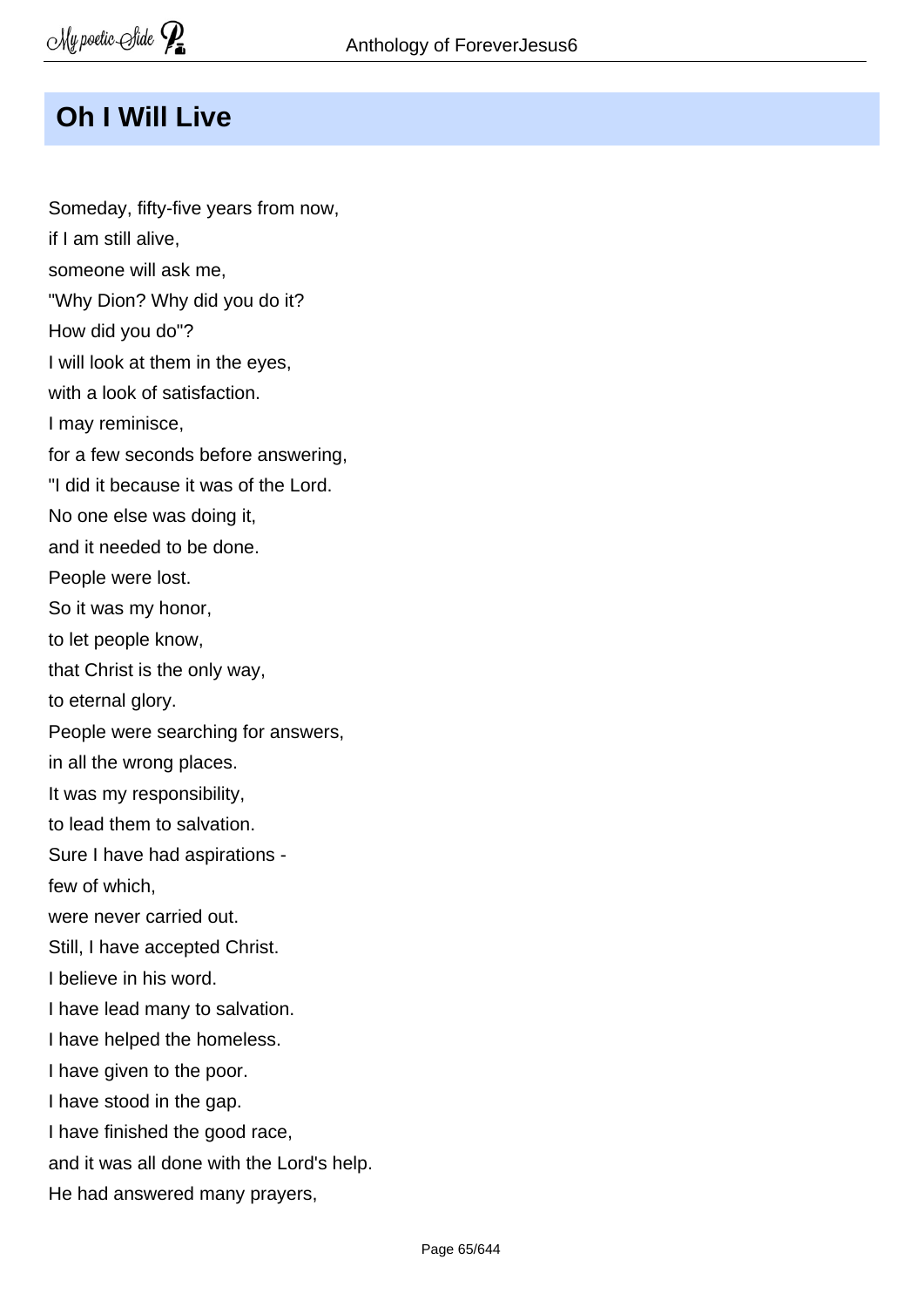and put many different people in my life.

Had it not been,

for God's grace,

I would have given up long ago.

What once was my house,

has expanded into what,

I eventually turned into a shelter.

Yet, none of it was done,

on my own.

I did it because,

there was a mission,

that needed to be done.

Now my part is done.

I had lived a full,

yet short time on this earth,

compared to the everlasting life,

I will have in Heaven,

and Oh will I live.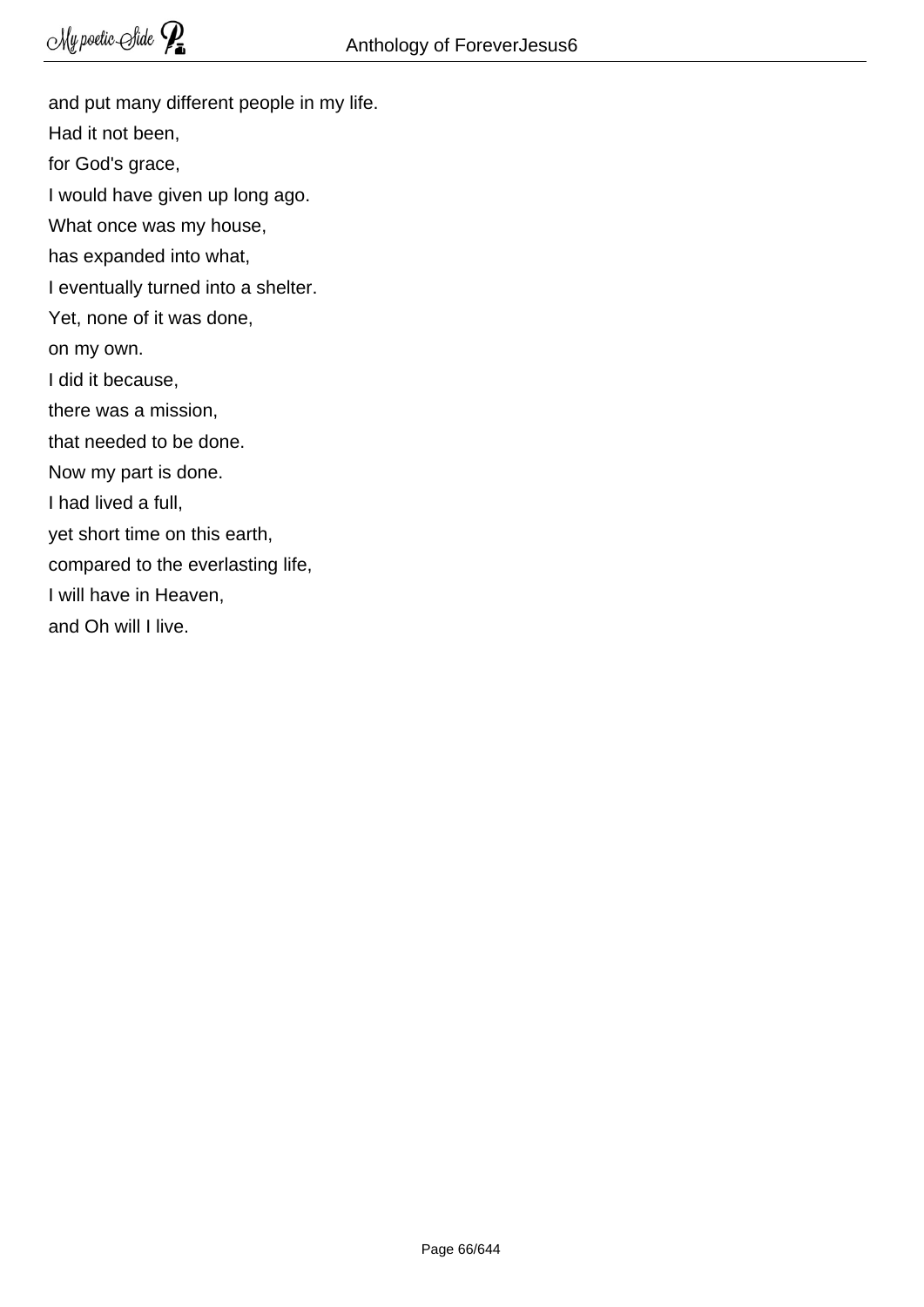# **When You Were Hungry**

It is not something that you plan for. Rather, It is something, you do on a whim. Although it shows, the Lord you love him, you do not do it, for no one other, than the one you are helping. When someone asks you, for money or food, and you have money or food to spare, you should give to that person. That person may be, one of God's angels in disguise. After all, remember that time, that you were hungry, maybe even starving? Now you are well off. Do you not think, it is right to help others, now that you have the ability to? Of course it is. You know what it was like, to be looked down upon. Now you are well off. When the opportunity, presents itself, and you are having trouble, deciding if you should, or should not help others, remember how you were once treated.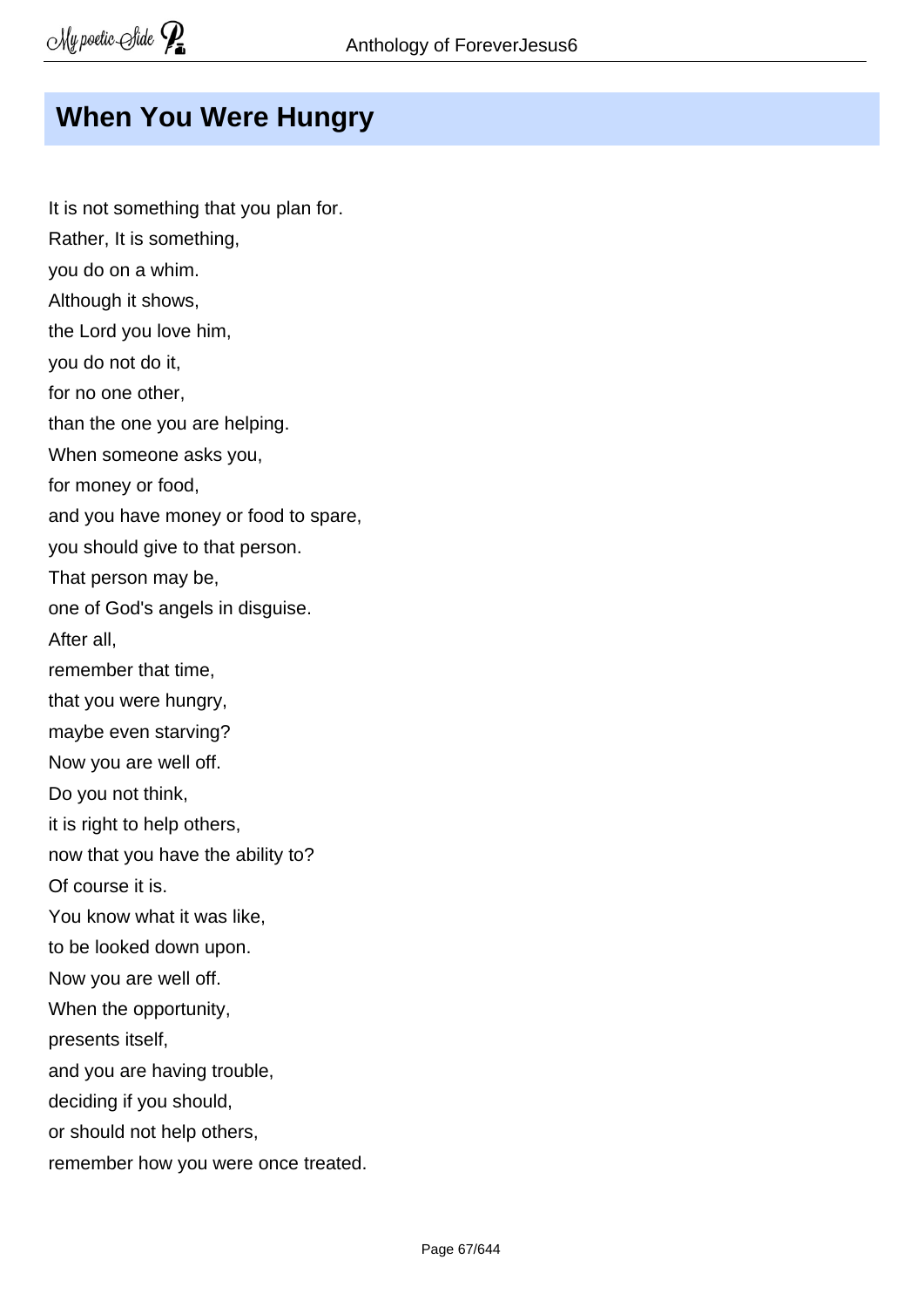## **Maybe, I Suppose**

I am beginning to think, 'Maybe, I was not meant to be married. Maybe, there is no one out there for me'. Do not misunderstand. What I am saying, is that marriage is not for me. Of course, I believe in the sanctity of marriage, and just as I learned, from my past marriage, I do not believe in premarital sex. Marriage can be a beautiful thing. There is no reason to be afraid of it. Everyone will have, their problems to face, whether they are married or not. I am simply saying, that maybe, judging by the lack of love and moral in this world, marriage is not me. I suppose, I was not meant, to be with anyone else. Still, only God knows what is in my future. He sees much further than me, but as far as I can see, Marriage is not meant for me.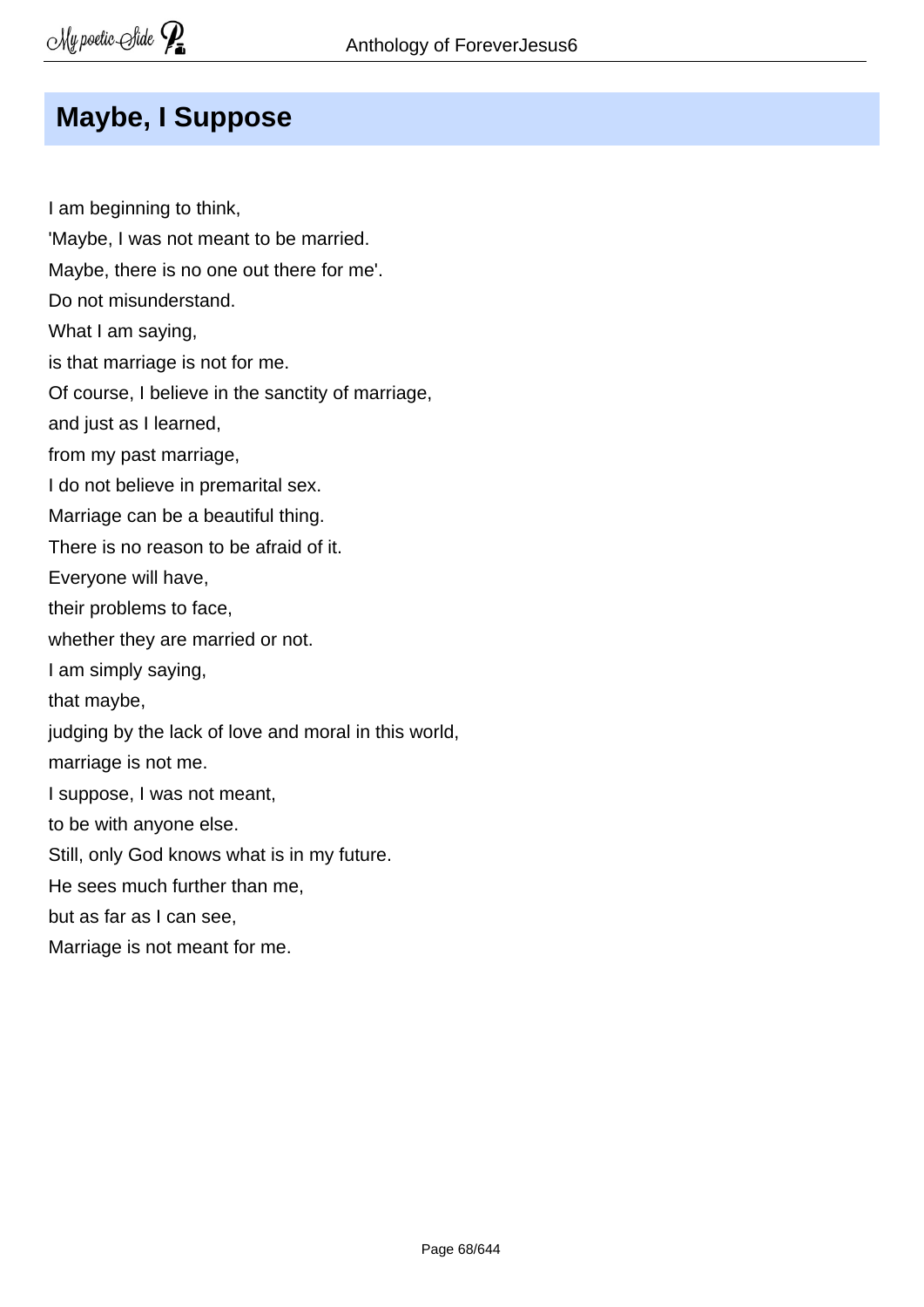### **Pocket Watch**

I see your outer beauty. You are precious in every detail. Yet, at first you seem hard and cold, but when we get closer to eachother, you allow me to hold you. You open up, and I see you have a clean heart. I see you are, just a complicated soul. You need someone to grow. So from now until forever, together we will grow old. Everyday, you tell me something new something you always mension. You are always by my side. If a day goes by, where I am disorganized,

it is because I was not paying attention.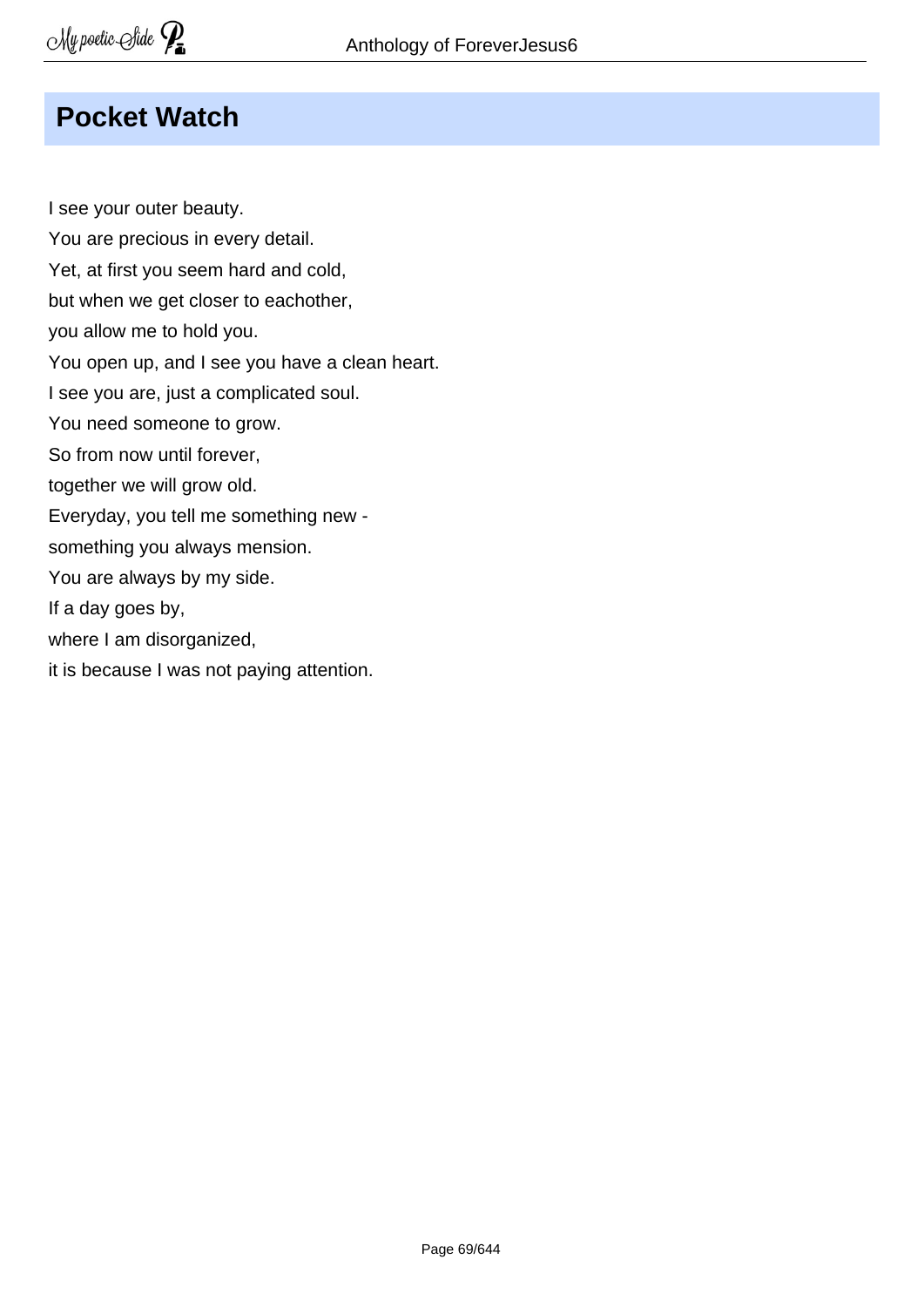## **Small White Pick-up Truck**

There is something, on the horizon. from every nation, of all sizes. There will be, no more silence. All of God's people, will start rising. Through them, the Holy Spirit, will be shining. Every country, will begin to liven. From the biggest continent, to the smallest island, The Word will start to widen. Jesus will start to enlighten. We will be persecuted and cry, and world will like it. Though they will not stop us, they will keep on trying, as we keep on marching, toward Zion. You mark my words. Soon there will be, a world revival.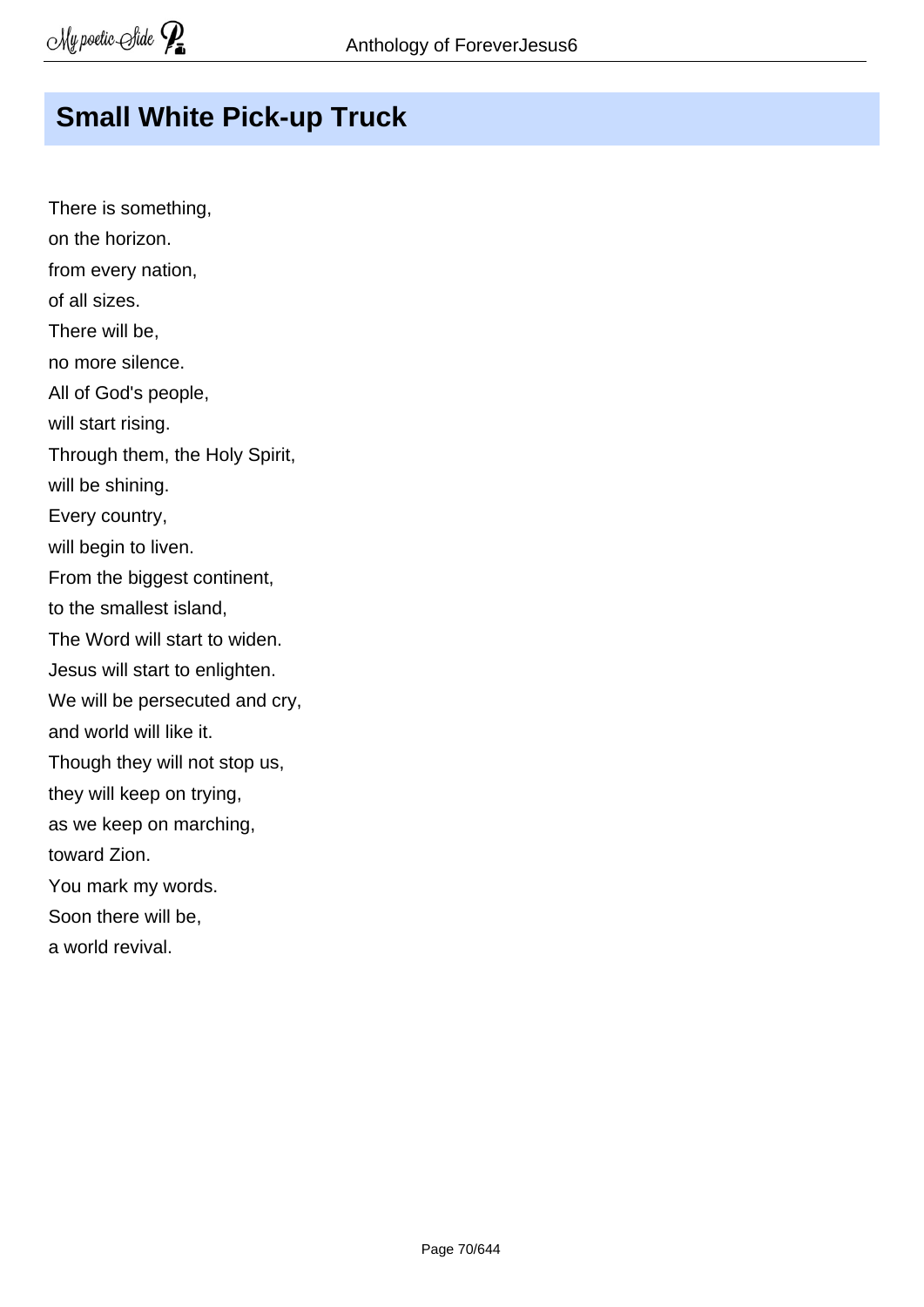#### **Passion Over Zeal**

Let the good fight of faith, fill you with passion. Be passionate about, the good fight of faith. Do not be overzealous. Do not let it fill you with zeal. Do not let it destroy you. Pursue righteousness and Godliness. Pursue faith and love. Pursue steadfastness and gentleness. However, know what you, are fighting for. Remember what you, are fighting for. Remember who you are fighting, and know that you cannot please everyone. Take hold of the eternal life, in which you were called, and always work, as if you are doing for the Lord. Still, do not let, the good fight of faith, destroy you. Obsession is not passion. With zeal, we take. With passion, we give. We must continue, to keep up with the good fight, but never give up. We must be prayed up, so that God will lift us up. We must remain steadfast, so that when all,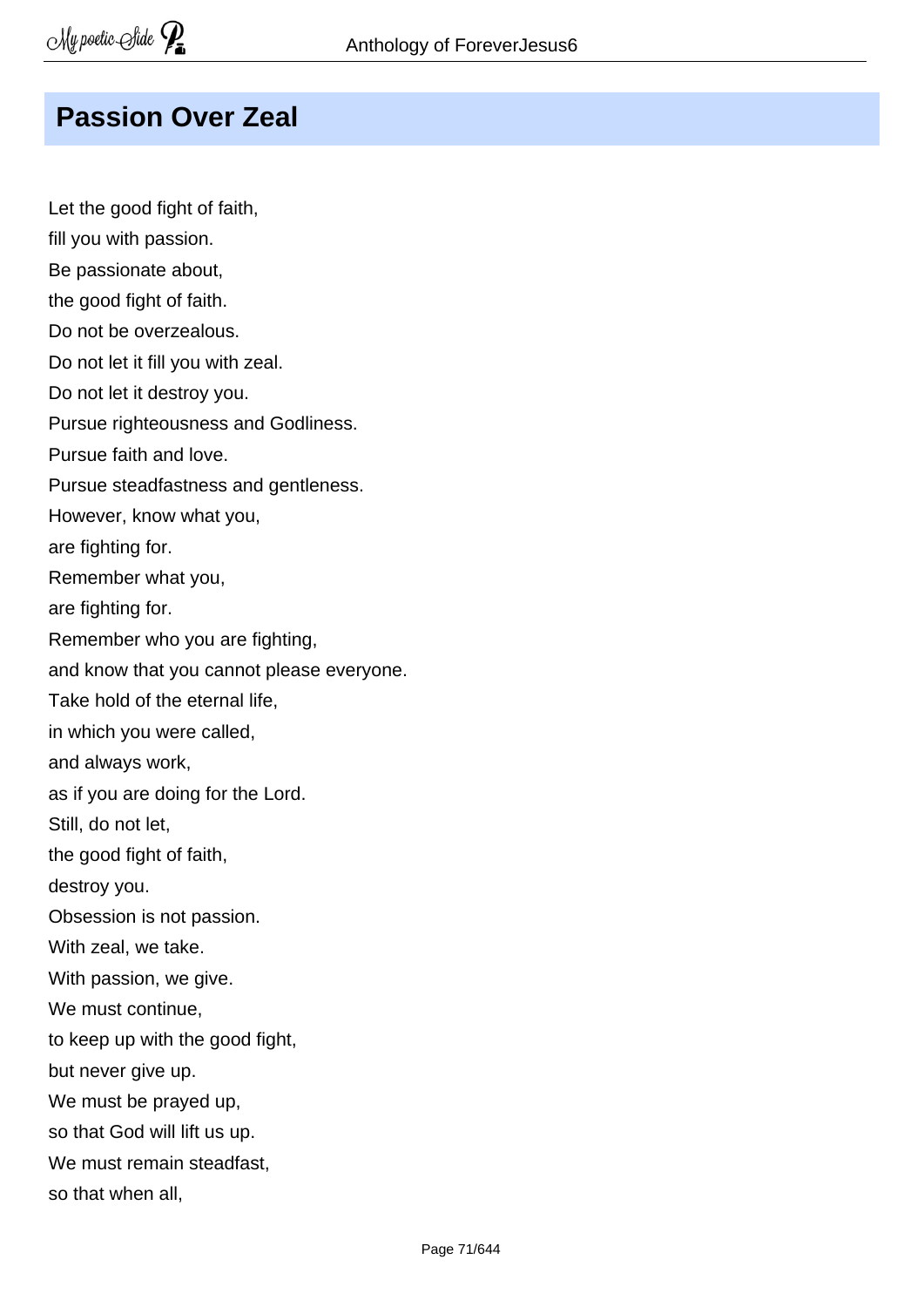is said and done, we may say that,

we have finished the race,

and kept the faith,

before receiving,

our crown of righteousness,

which the Lord himself,

will award to his people.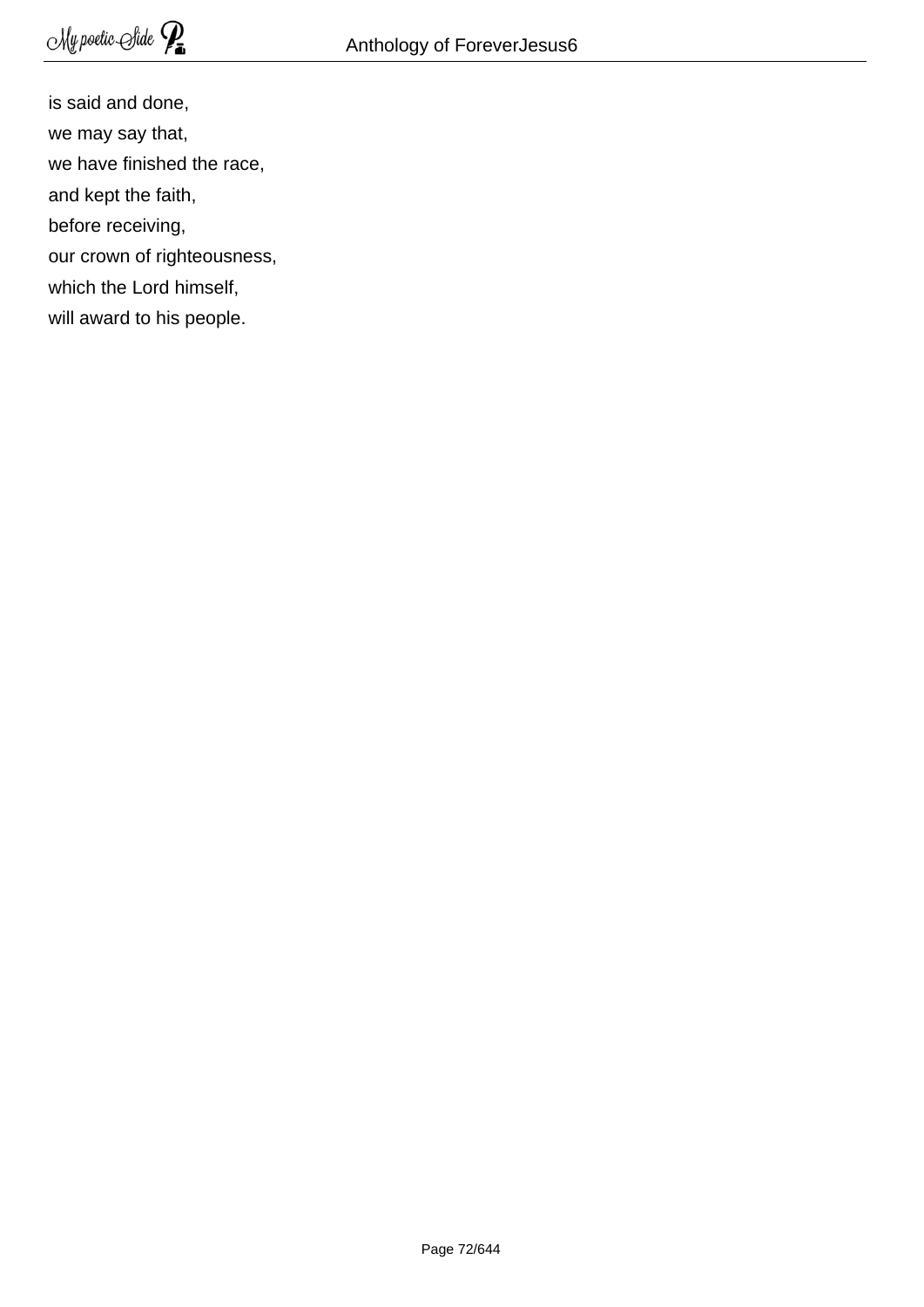## **My Butterfly**

You are so beautiful. You stand out beautifully, in a crowd like a butterfly. I thank the Lord, for blessing me with you. When we are by ourselves, we fly and flutter with no direction, and yet when we are together, nothing makes us happier.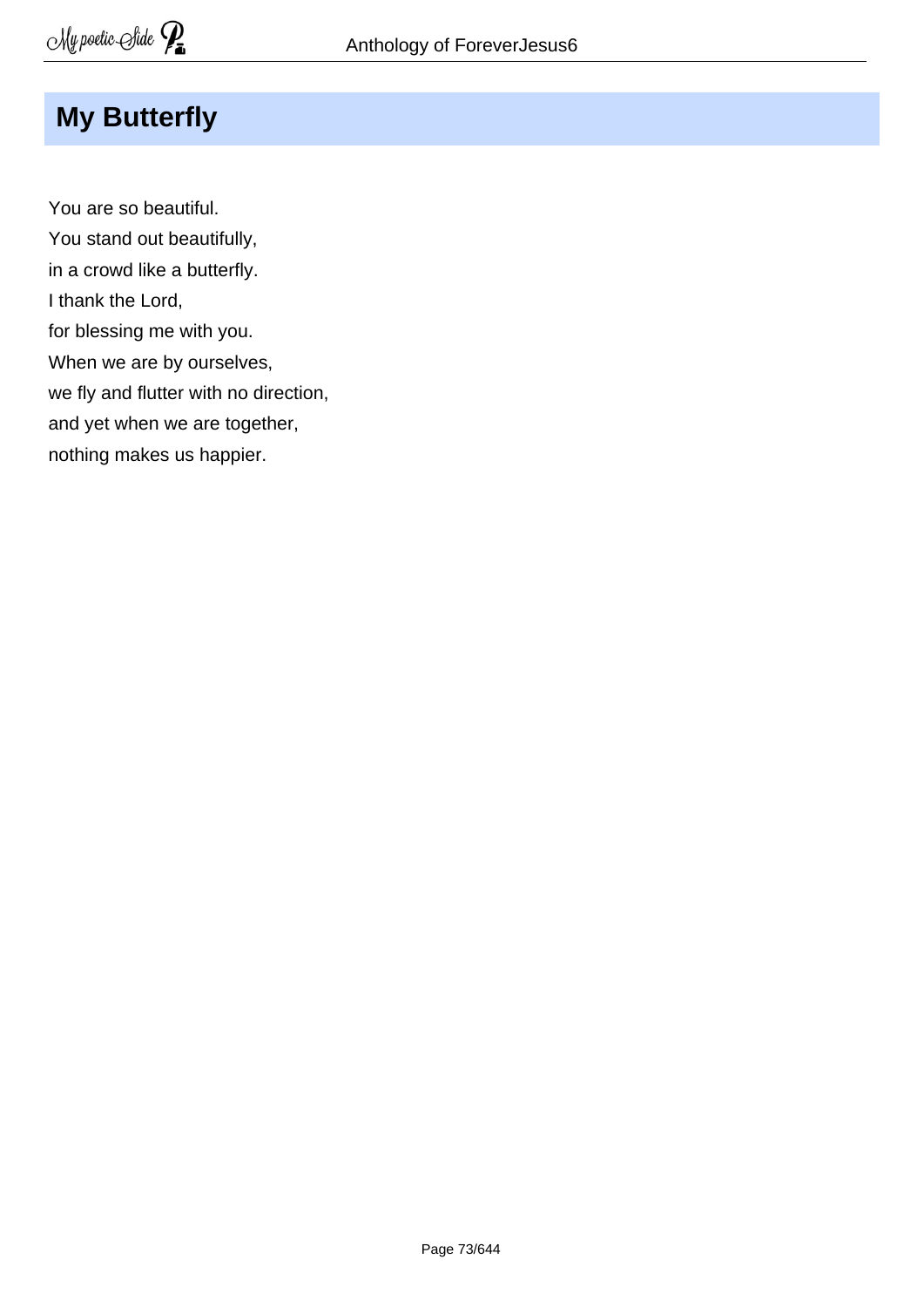#### **The Lord And His Sheep**

As I was gathered with others, before the heavenly throne, we were separated into two, one who was called his own. Just as a shepherd, separates his sheep from goats, I thought nothing of it, because the Lambs Book Of Life, is where my name's wrote. He told me and some others, to stay by his right, and the rest on his left, with judgment in his sight. He said to me, and those with me, 'Come all of you who my Father blessed. Inherit the kingdom prepared for you, for all of your righteousness. For I was hungry, and you gave me food, I was thirsty, and you gave me drink, I was a stranger, and you welcomed me, I was naked, and you clothed me, I was sick, and you visited me, I was in prison, and you came to me'. Then the righteous will say, 'Lord when did we see you this way'? The king will answer, 'Truely I say to you,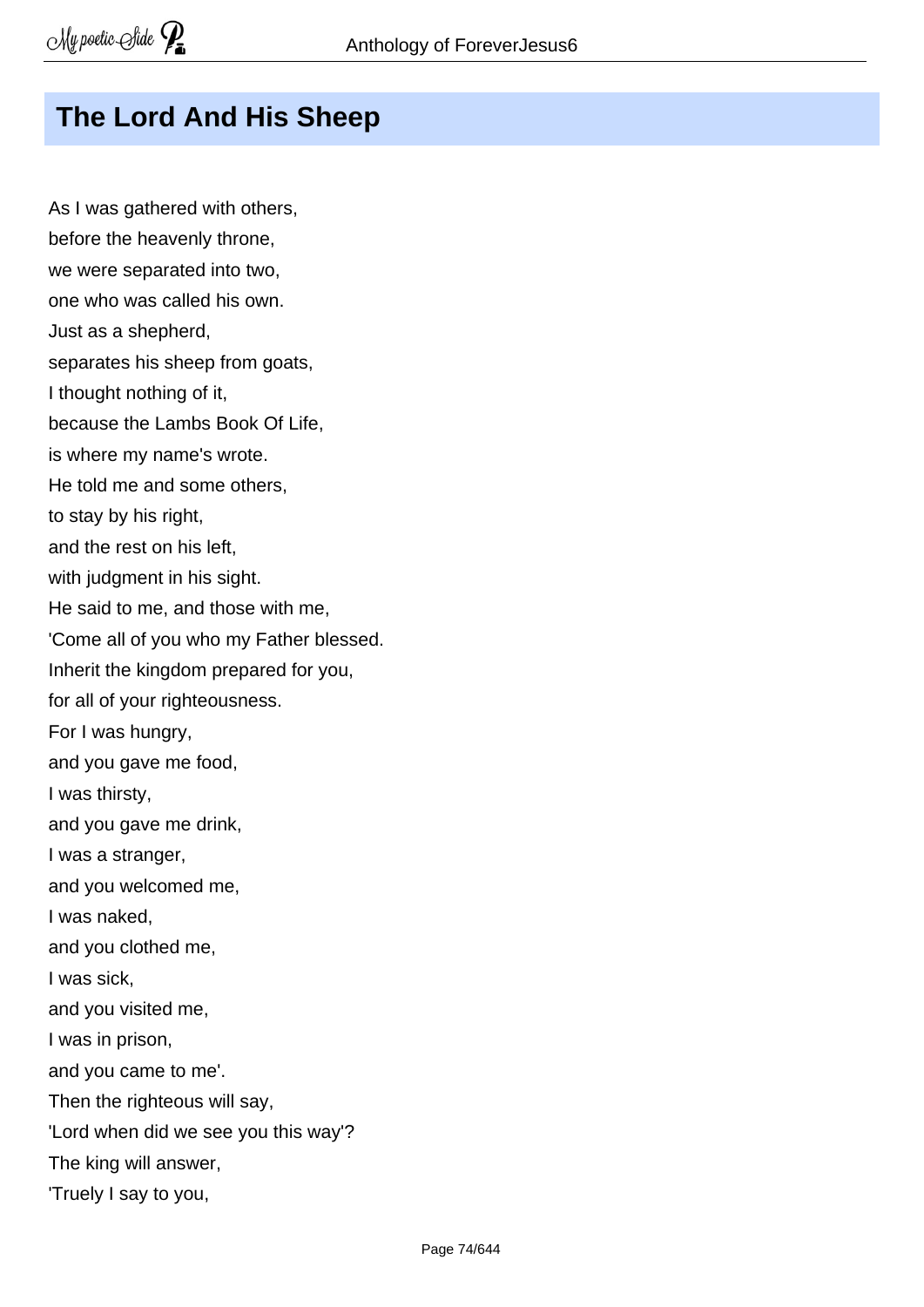just as you did it, to the least of these my brothers, You did it to me on any given day'. Then he will look, to the ones on his left, who were about to receive the worse, and he will say to the rest, 'Depart from me you cursed, into the eternal fire, prepared for the devil and his angels. Now you will suffer the dire. For I was hungry, and you gave me no food, I was thirsty, and you gave me no drink, I was a stranger, and you did not welcome me, I was naked, and you did not clothe me, sick and in prison, and you did not visit me, and just like the right, they will not have known, when they saw the Lord in need. The Lord will say, 'Truely I say to you, as you did not do it, to one of the least of these, you did not do it to me'. Then the Lord will repay their deeds, and they will go away, into eternal punishment, pain, and strife, while the rest of the righteous and I, will enter eternal life.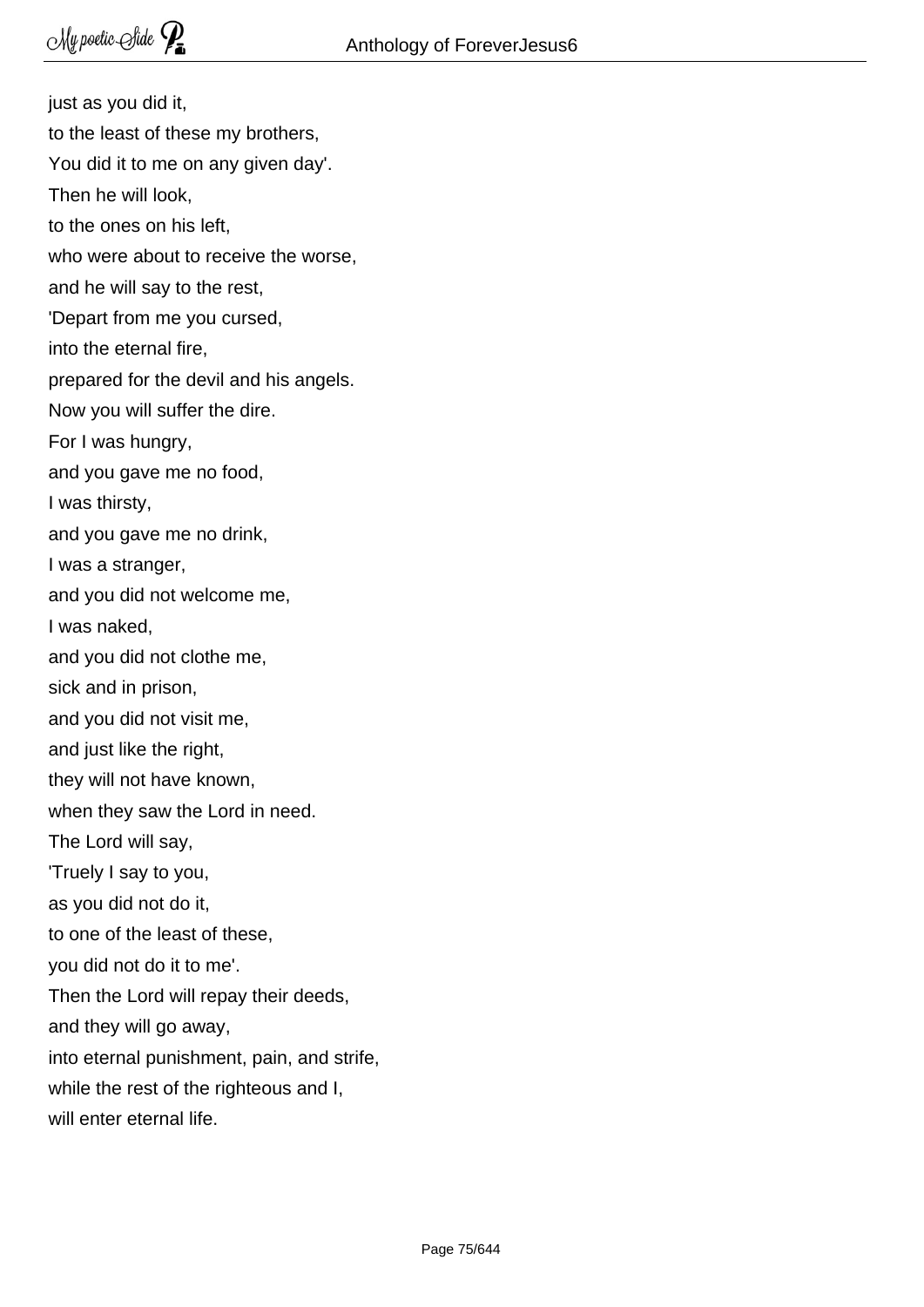## **I Believe In You**

- They ask me how I feel, and if my love is real, and how I know I'll make it through, and they, they look at me and frown. They'd like to drive me from this town. They don't want me around, because I believe in you. - They show me to the door. They say don't come back no more because I don't be like they'd like me to, and I, I walk out on my own, a thousand miles from home, but I don't feel alone, because I believe in you. - I believe in you, even through the tears and the laughter. I believe in you, even when we're torn apart. I believe in you, even though I'd be outnumbered. Oh, when the dawn is nearing, Oh, when the night is disappearing,
	- Oh, this feeling is still here in my heart.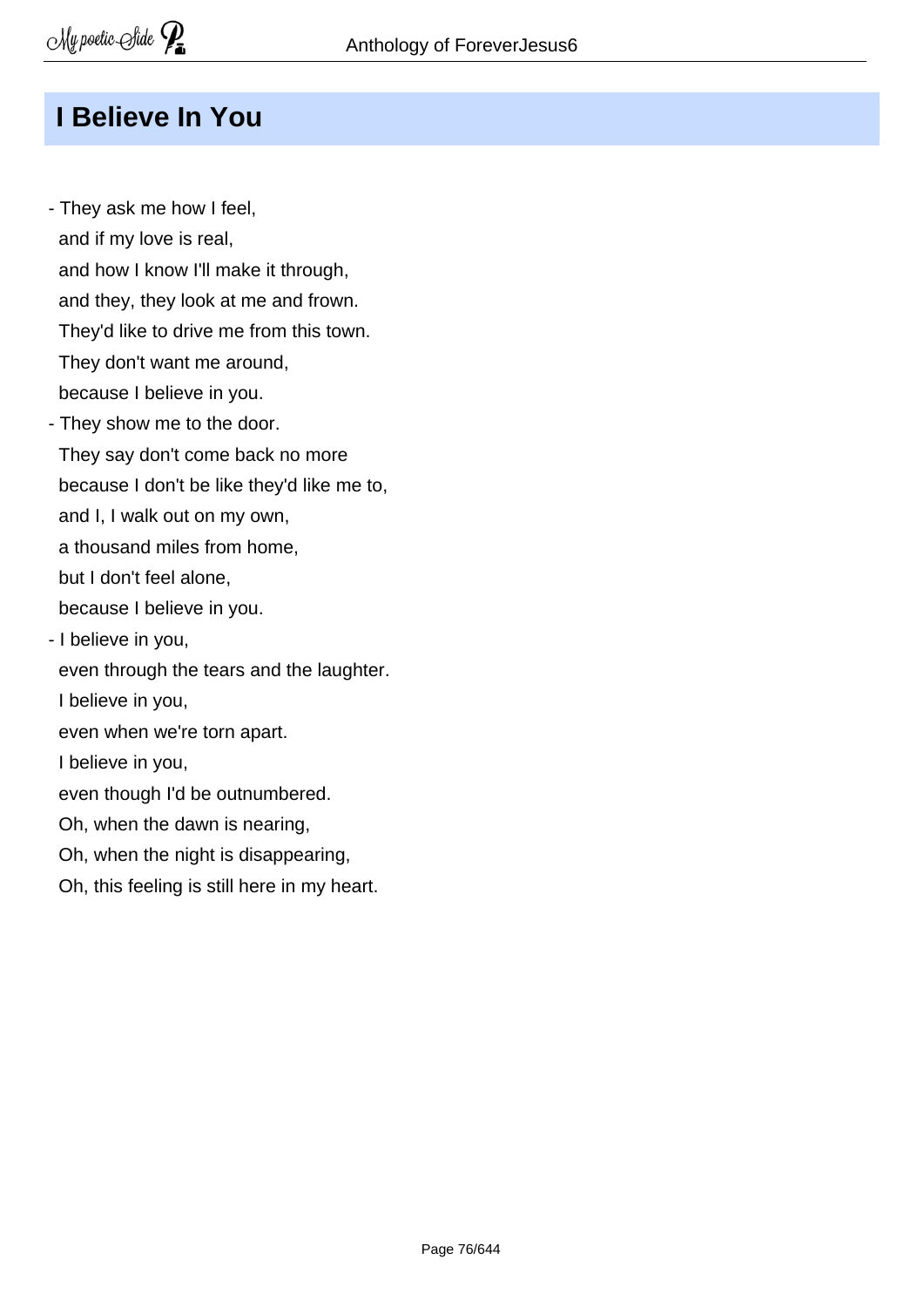### **Pursuing Her**

Not that I do not, enjoy pursuing her. I do. Still, will my love, ever tell me how, she truely feels. My love, I want you with me. I want us to be more than friends. Yet, it is partially my fault. I do not even have, a place for you to stay. Someday my love, someday, I will send for you. We will be together, and we will be married. We will start. our own family, and love and raise our child. Whether you have my child, or if we adopt, no matter the circumstances, you being my wife, will be a true blessing from God. Still, I must know, how you feel toward me. (sigh), Love, It can be a painful, or a wonderful thing. It is a fact, that we will always, put Christ first.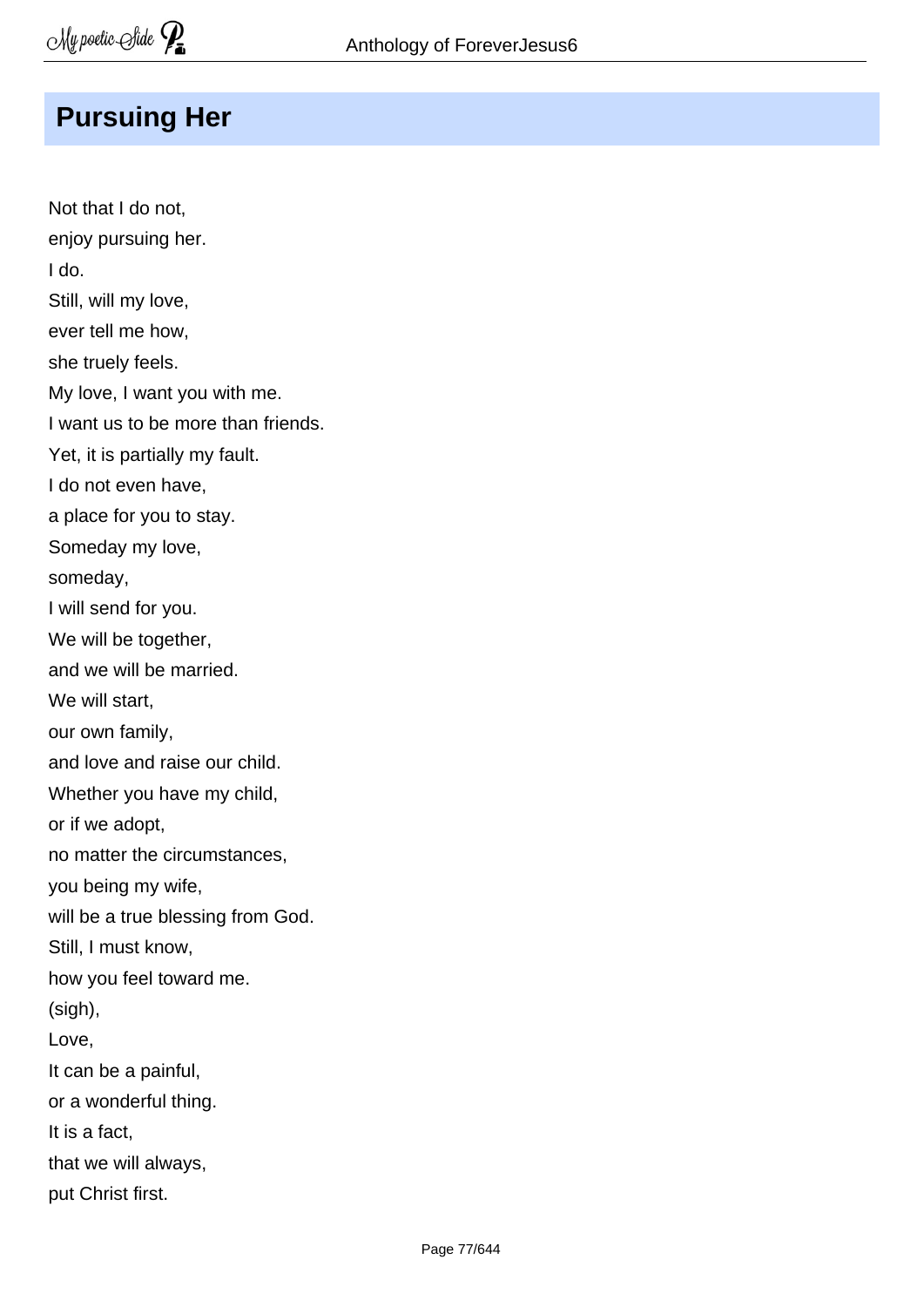There is no denying that. Still, let us serve him together. Nevertheless my love, I must know if you love me.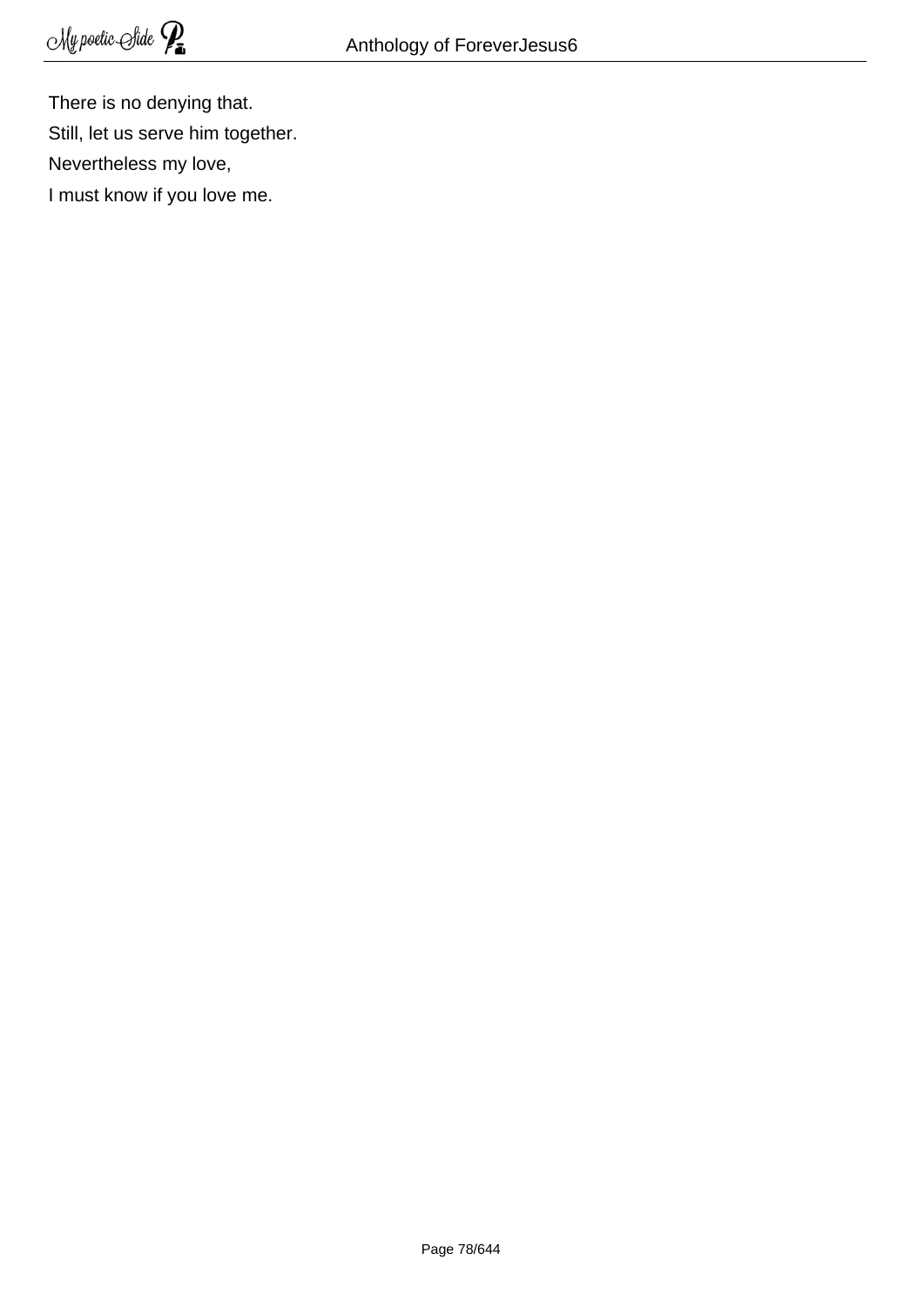#### **The Truth Of It All**

I have to say, that I will be honest. Throughout my life, and to this day, there has not been, many things I believed in. In fact, there are very few. Through out my life, I have lost my belief, in many things. I do not know, what friendship is. Relationships have failed me. These are just examples. The list is long. Yet, through out, my entire life, I always knew, God was and is real. Sometimes it was through ignorance, other times through stubbornness, and sometimes I just needed, some kind of hope, to hold on to. Now though, I am beginning, to know the whole truth, about God, and it is beautiful. He often shows, his authenticity, time and time again.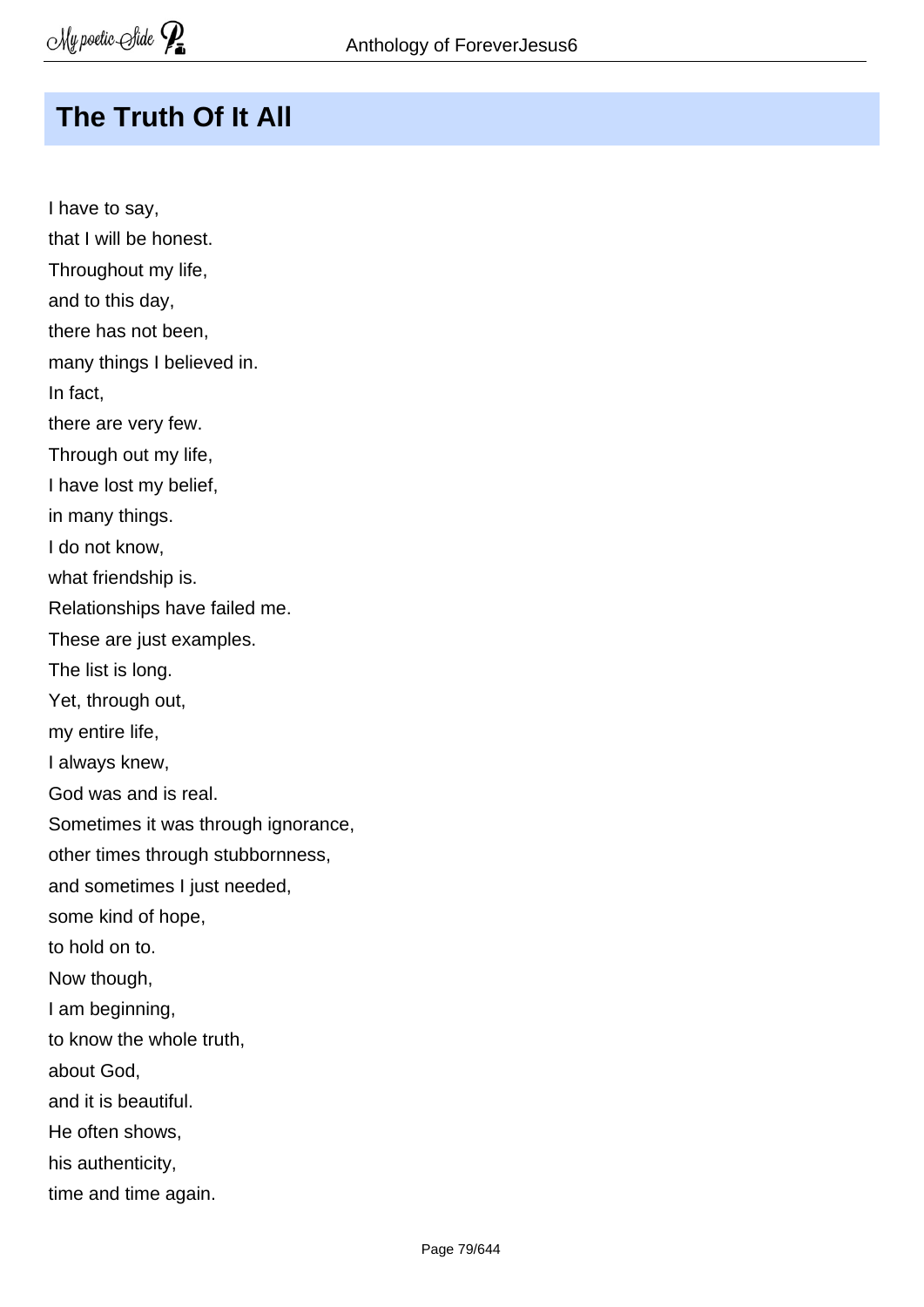There are very few things, that I believe in, but I will always believe, that Jesus is in my heart. Because when times, get so hard, that that passionate fire, turns into a candle, The Holy Spirit will manifest, itself through me.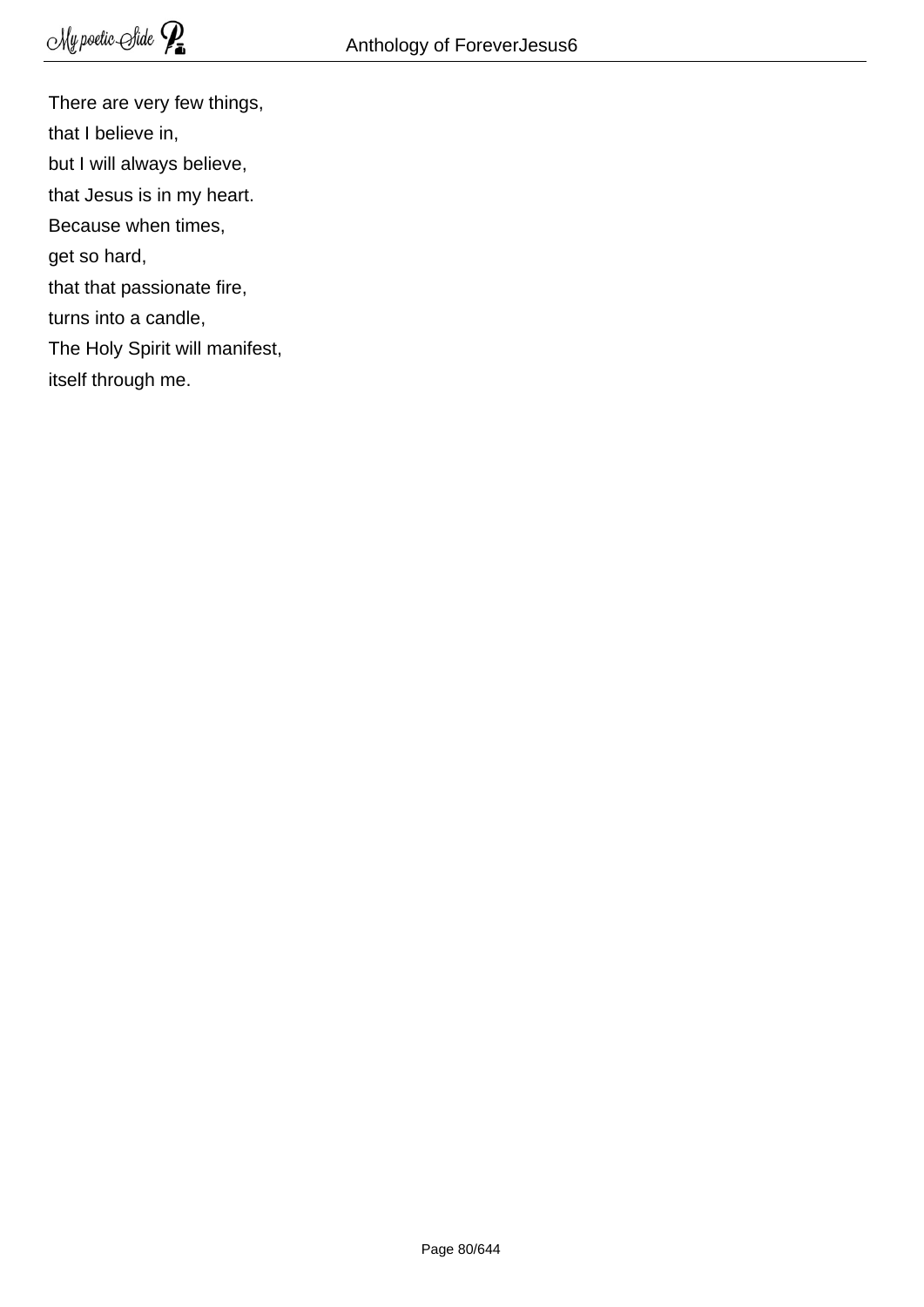## **Two Are Better Than One**

9 - Two are better than one, because they have a good reward for their toil.

10 - For if they fall, one will lift up their fellow. But woe to him who is alone when he falls and has not another to lift him up!

11 - Again, if two lie together, they keep warm, but how can one keep warm alone?

12 - And though a man might prevail against one who is alone, two will withstand him - a threefold cord is not quickly broken.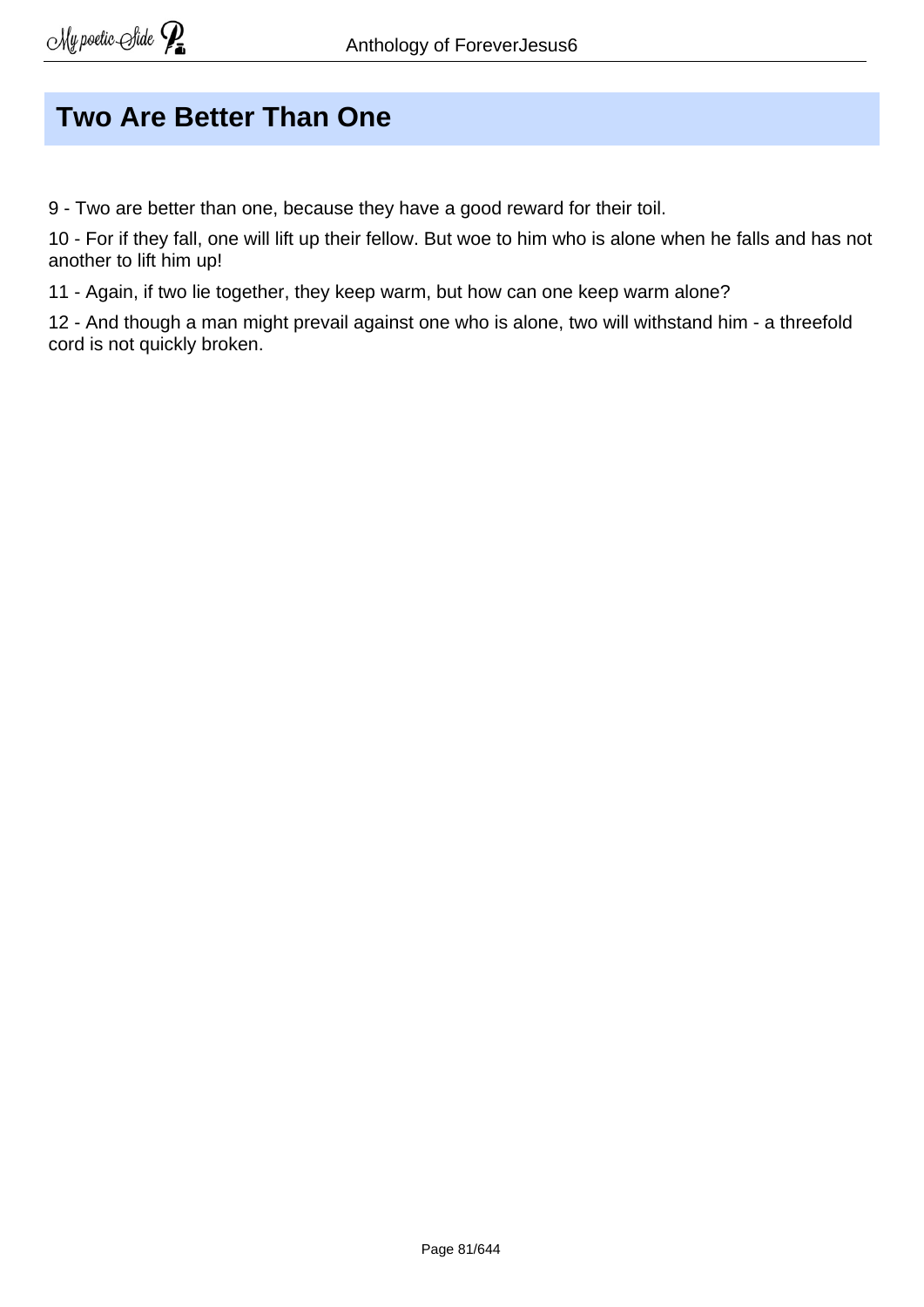## **In The Sight Of God**

My lady, we belong together. We love one another. We care for each other. We laugh as though we are friends. Yet, we are more than friends. We talk as though we are friends, and yet we love each other. We support each other. The feelings we have for each other are there. Let us be married, in the sight of God, with each other in our hearts. Let us become one, and worship the Lord together. Let us grow old, so we may walk into the heavenly gates together. As we grow, let us become intimate with deep passion. Let me love you, the way a husband should love his wife. I want to wake up to you. I want us to see each other, everyday and smile at each other. I want us to enjoy church together, every Sunday. I want our house, to have a porch and swing, so that we may watch the sunset everyday. Let us be married, and we will always be together. We will always have each other. Let me walk with you, as you walk with me.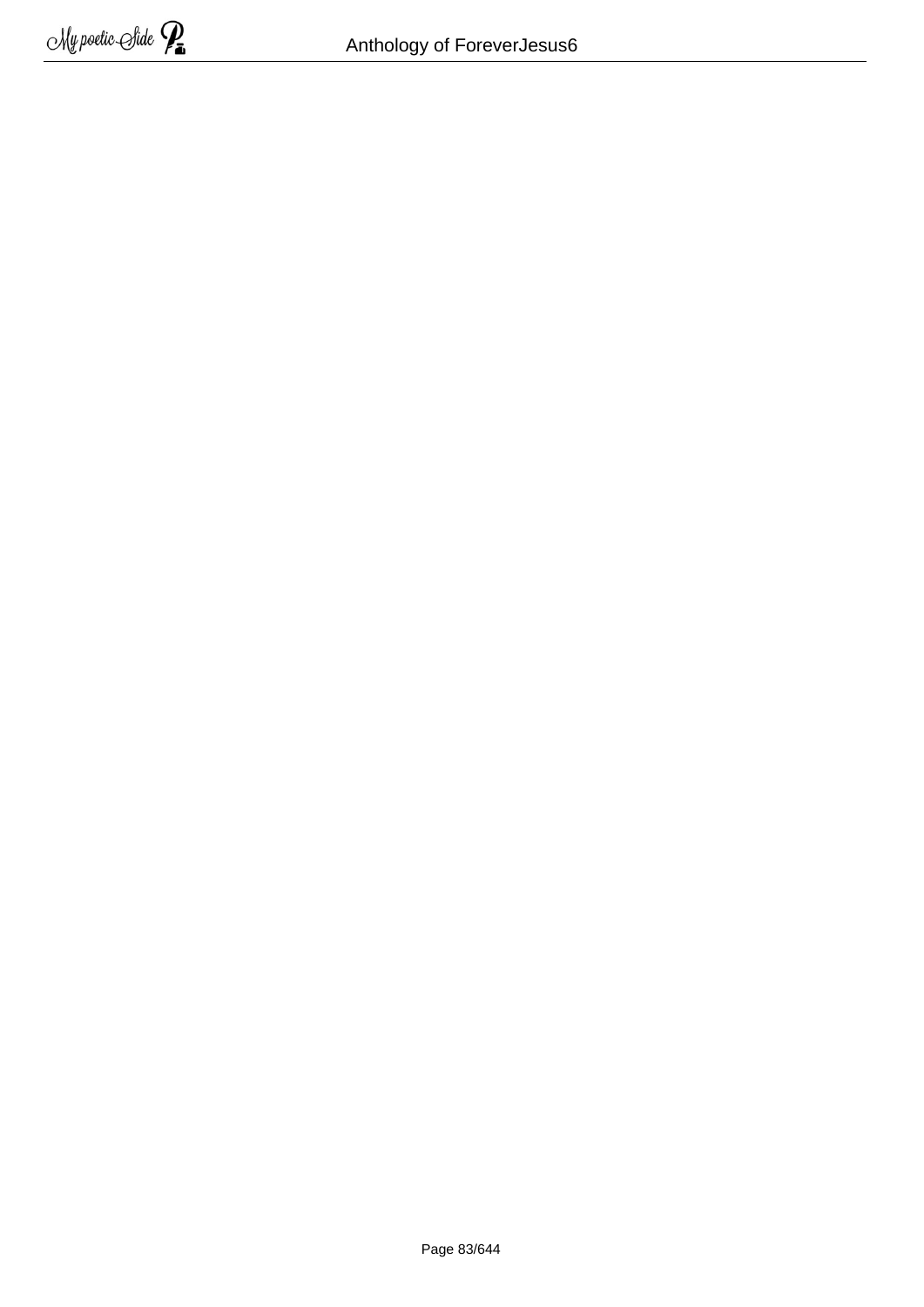## **Steadfast Revival Speaking Hard-working Rambler**

I have heard of him. He is of the Lord. People throughout the land, make fun of him. They try their best to silence him. Still, he remains steadfast. Yet, though they make fun of him, he pities them. He pities them, because they do not know, that a revival is coming. It is him that walks, from place to place, diligently, vigilantly, soberly, consistantly, persistently, and patiently, doing his work unto the Lord. Sometimes he sets up a tent, and preaches from a pulpit to hundreds. Other times, he stands, on the side of the road, and simply reads, from God's Holy Word, and once he is finished preaching, the Lord sends him an angel, in the form of a common brown bird, that leads him where to go as he moves on, to the next herd.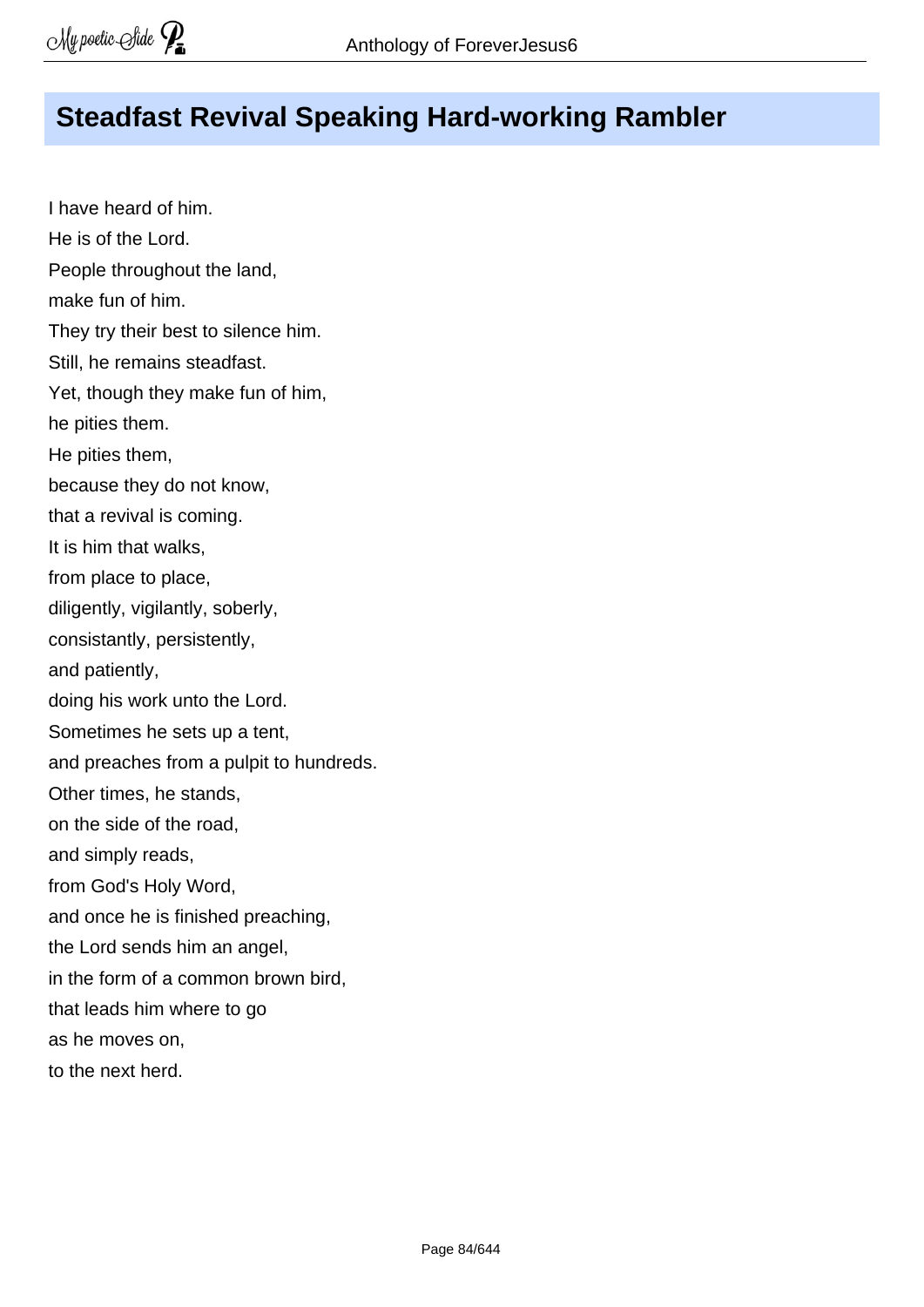#### **How Long Will It Last?**

For those fighting the good fight of faith, wondering how long it will take, it will never be done, and because no one is perfect, there will be distractions in the way. At times you may become sidetracked. There may be a short time, when you forget to pray, and the good fight seems, so unbarable, that the devil may come everyday. There might be numerous times, when you must make a choice, in where your faith lays. Still, the Lord will never lead you astray. How long before, the Lord's work is done? Is there another way? No there is not! For no man cometh, unto the Father accept through him. Yes, there will be bumps in the road. Of coarse there will be obstacles, but because you have, Christ as your savior, he will keep the demons at bay. So as long as you live your life right, and continue to fight the good fight, and always believe in Christ, and stand firm on his word, he will be with you to stay.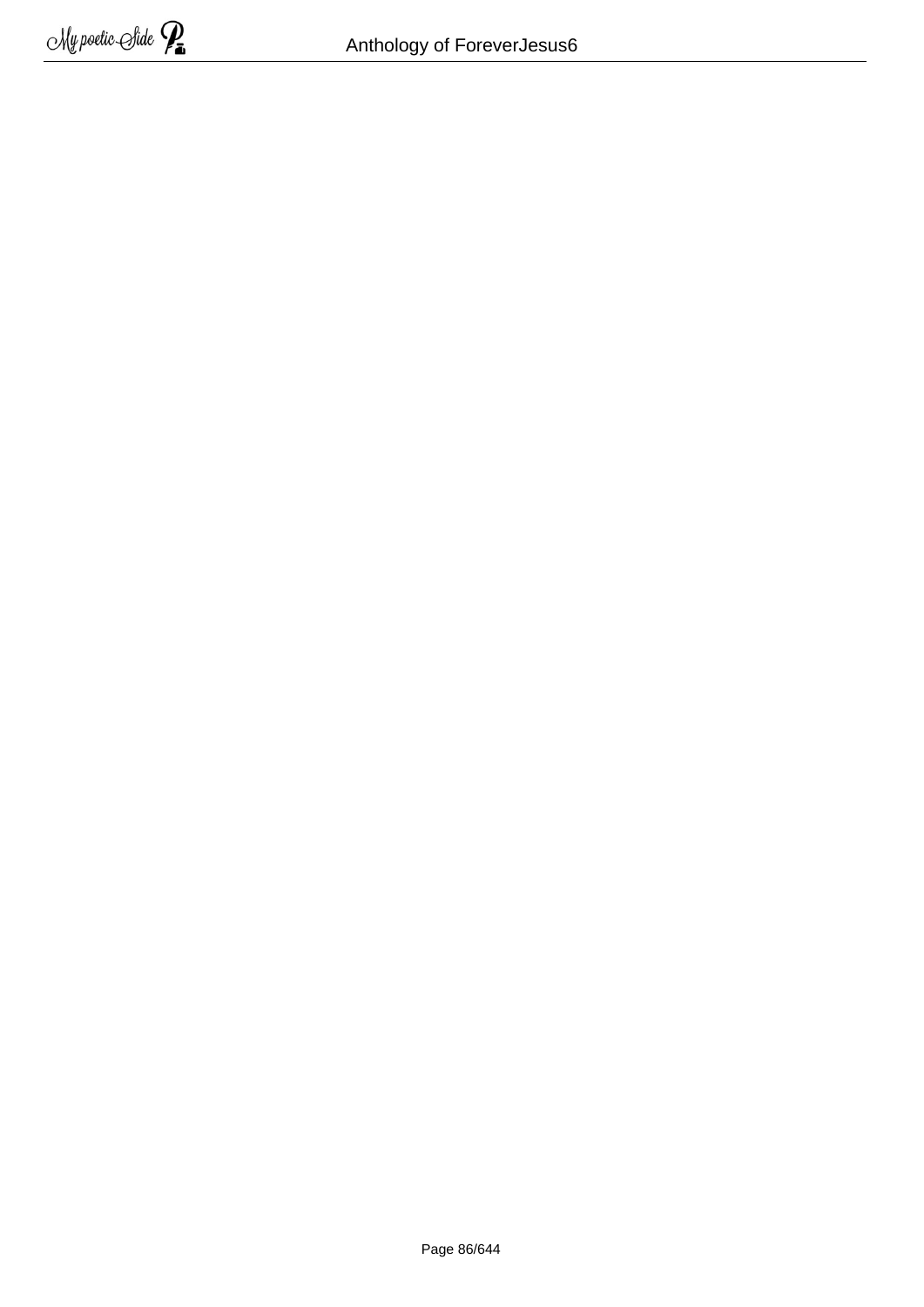# **Oh More Problems**

I have been through them before. Only because I have received salvation, does not mean I will have them no more.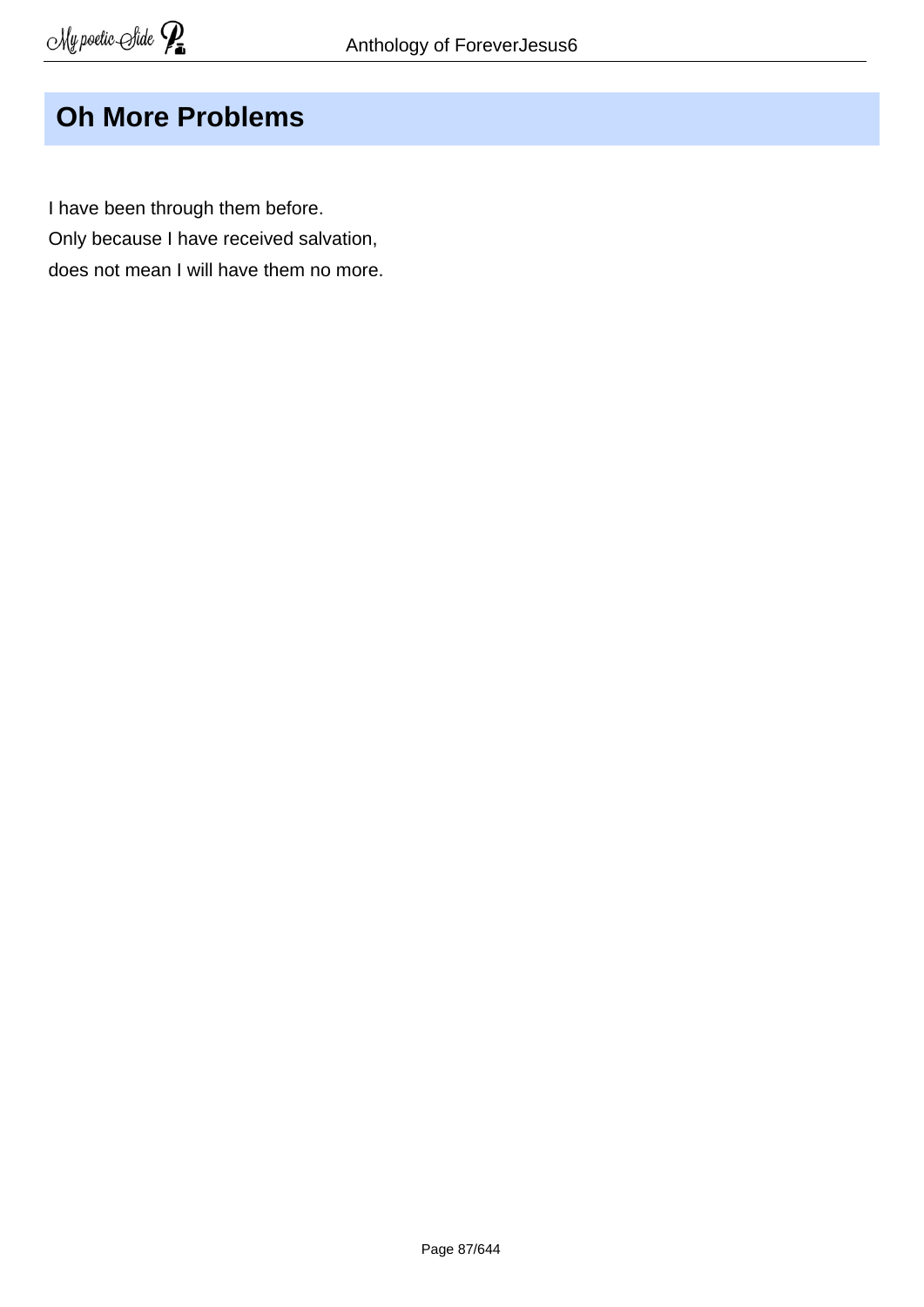# **What A Beautiful Land**

My country, 'tis of thee, sweet land of liberty, of thee I sing; land where my fathers died, land of the pilgrim's pride, from ev'ry mountain side, let freedom ring.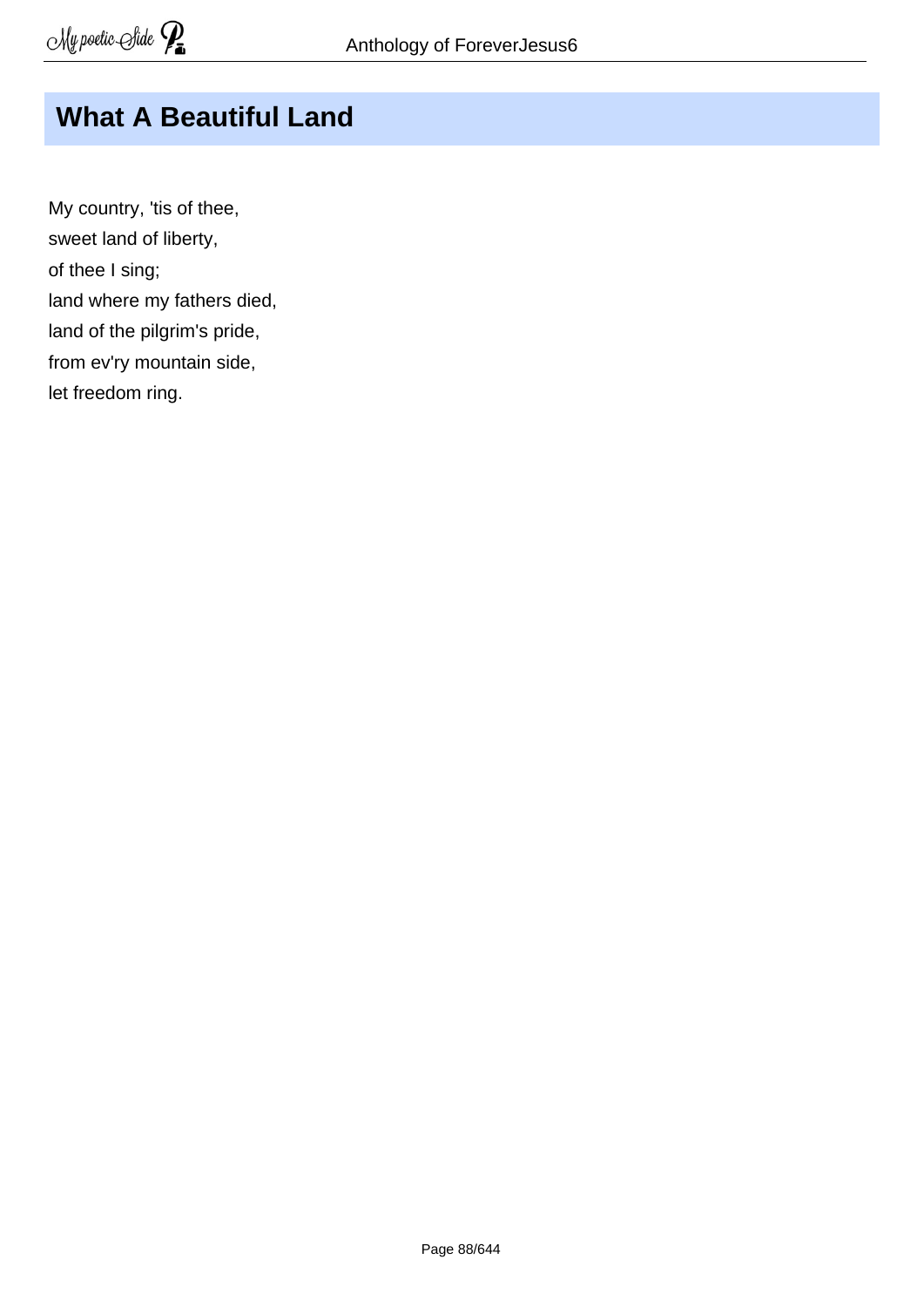### **By Your Bedside**

Through sickness, and in health, I always loved you. I might not have been, the perfect husband, but I always loved you. I loved you, the best way I knew how. When you were sick, and spent five days, in the emergency room, I was there every day. I stayed there, from morning until evening. I would hold your hand for hours. I would kiss your wrist. When you were in, intensive care, it was I who brought you food. When we arrived, back at your parents place, I carried you inside to your room, because you were to weak. Now I roll my eyes and sigh, because now I try to forget you. I try to pretend, that I was not married to you, and no matter how I try, I cannot forget. I tell myself, that I do not love you anymore, and I do. I try my hardest,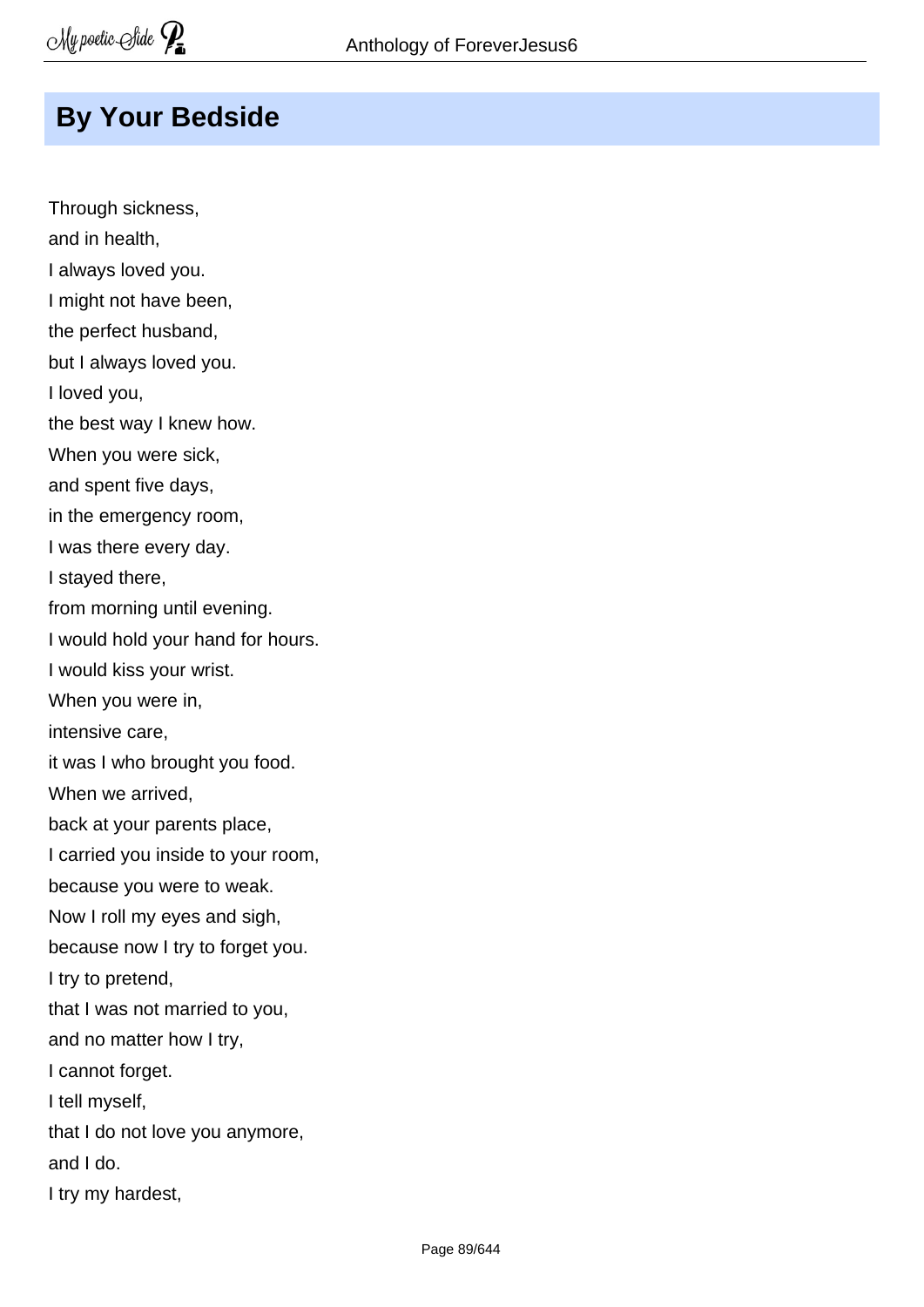to put you out of my mind, and I can't. Maybe it is because, I take vows to mean something serious. I mean them from my heart. I do not know. If I marry again, I will again, mean every vow I take, and yet you will always take up,

the tiniest piece of my heart.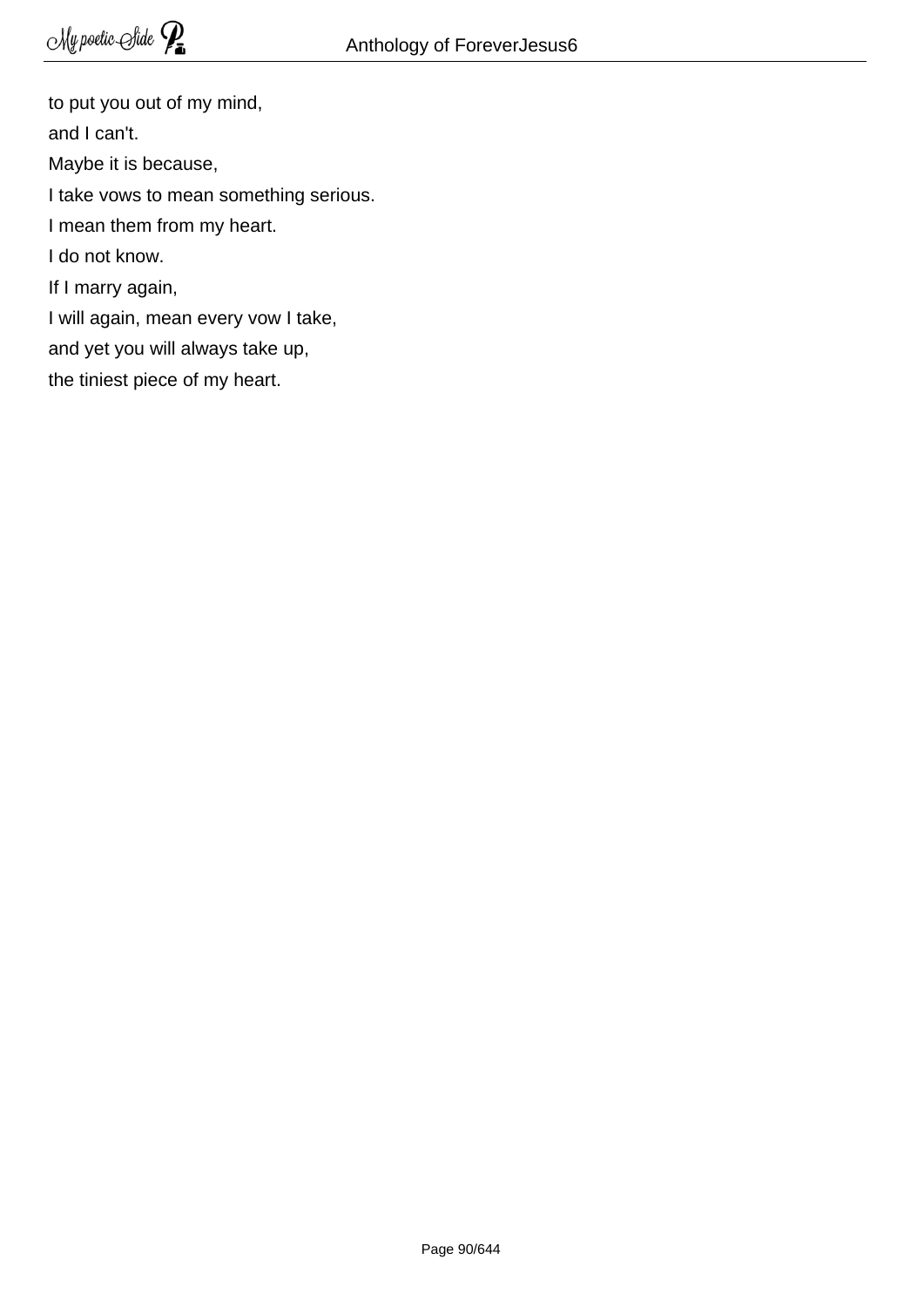### **Our Blue Lady**

Presented to the U.S. as a present, in France on July forth in 1885, is what now stands today, as our blue lady. It is the symbol of freedom defined. As people journeyed, here for freedom, she is the face they all looked to. Smiles of hope, came upon their face, as our lady's torch, came into view. Battles were fought, around her feet, as she stood tall Throughout the fight. her arms did not get tired, nor did she lay down, throughout the night. As the world wars broke out, it was her that millions sought. It was because of her Island, many cities became a melting pot. We often fight over what is petty race, parties, or who is who. So often that we forget about, our beautiful lady in blue.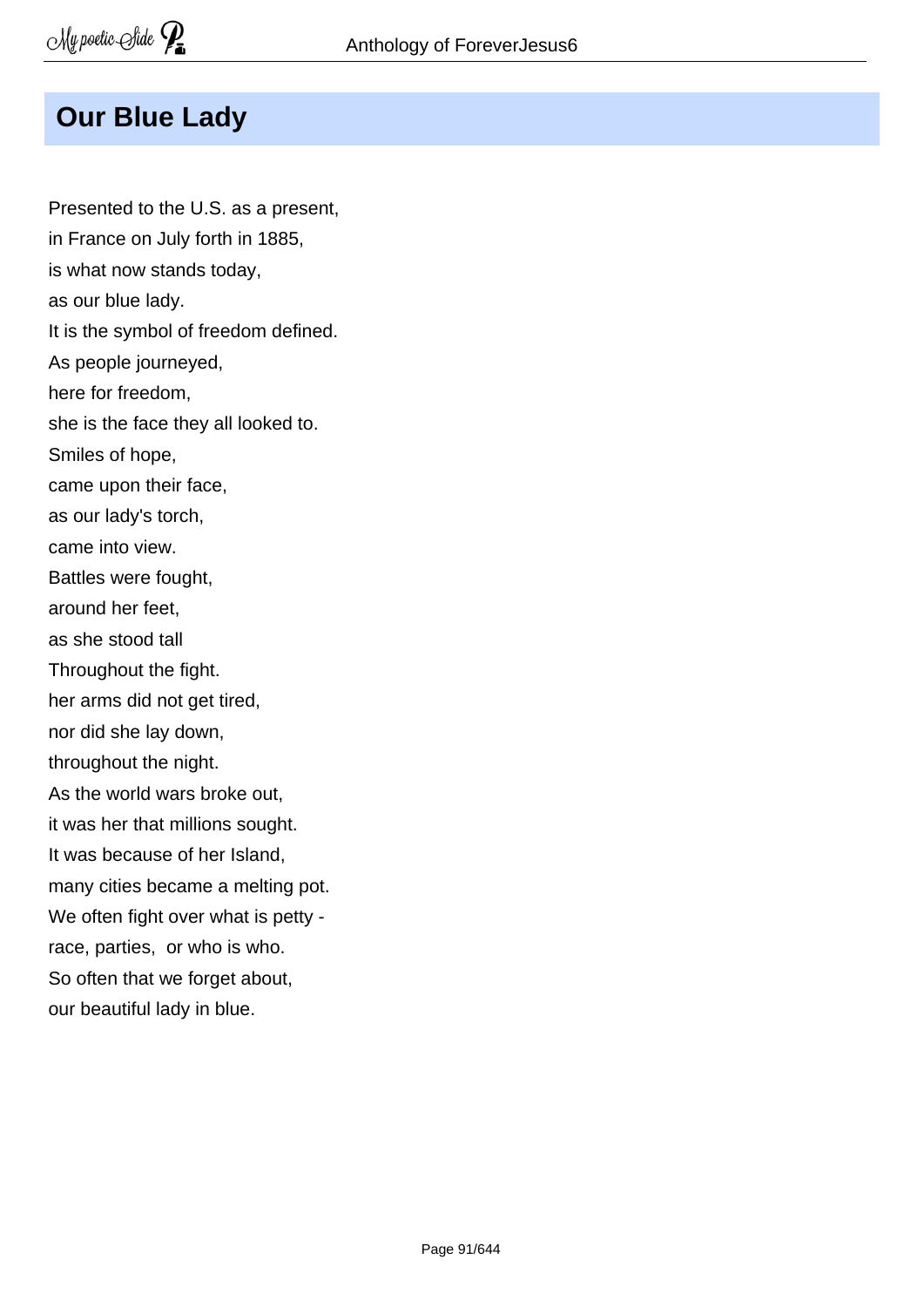## **Brothers And Sisters In Christ**

No believer is different, as we are all one in Christ Jesus, but for now I will talk about three a mother of one, one who is divorced, and one who is married. Who would have thought, that we would all become friends. The fact that we met, was not an accident. The Lord saw I needed, consistency in my life. That is why I think, he led me to this sight. The Lord saw those, trying to put me down for his word. So he showed me mercy even more. He introduced me to two others, who would give me their support. The mother, or my sister, was most likely, led to this sight to share the good news. You saw that when those, told her to stop, she would always refuse. She stood firm on your word, and was not afraid, to do it by herself. So you blessed her, with two friends, that would be willing, to give her help. Then there was the married, our brother in Christ,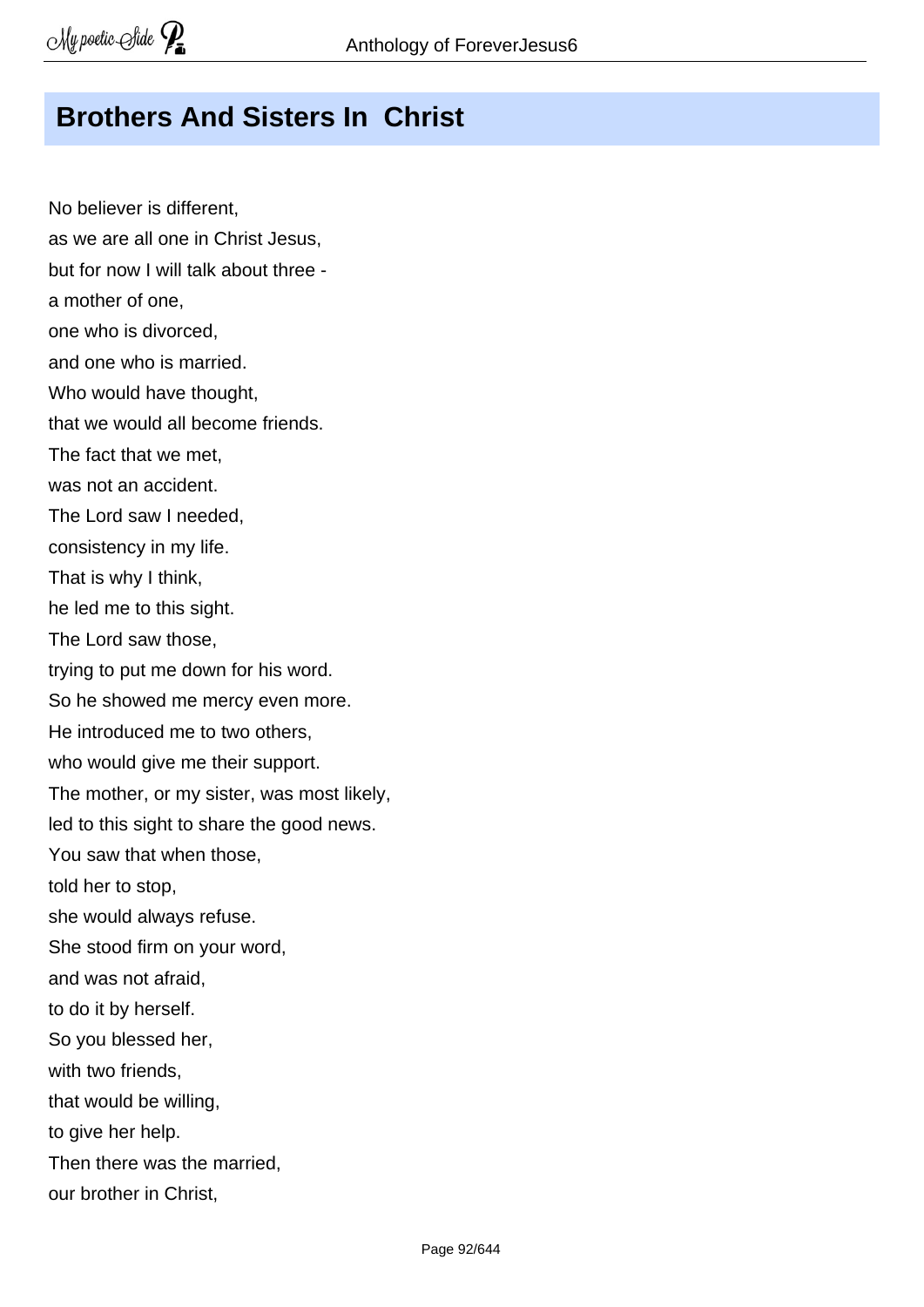who was blessed with a real gift.

He writes for you,

and still shares his humor,

for those who need the uplift.

This is just an example.

There are more brothers,

and more sisters in Christ.

However, we all need to,

support each other,

like these three do

throughout easy and hard times.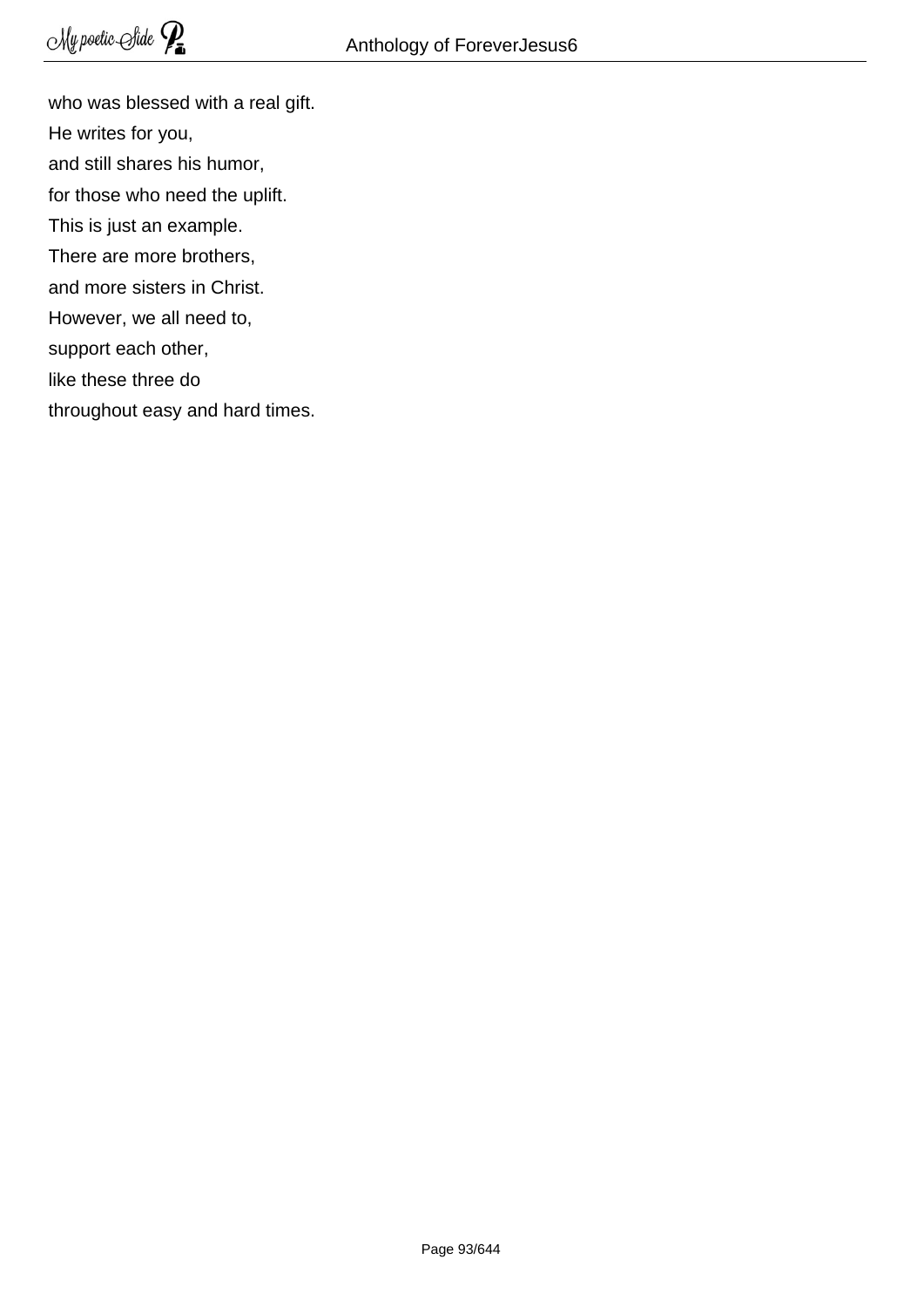## **A Pilgrim's Extra Mile**

In this life called Christiany, these days is hard to publicly define. Many keep the name Christian, but leaves Jesus's teachings behind. Very few want to take the journey. Most just want to live their life. Many are afraid, of what they might loose. So they have no idea, what they will gain. Living the life, Christ wants us to live, Is without a doubt, A true pilgrimage. Still, it is the greatest pilgrimage of all, because no race, has ever had a better prize. Yes there are pits, and there will be walls, and with God's grace, he hears my cries. So when you see the helpless, or when you see the homeless, as the Lord's follower, go the extra mile.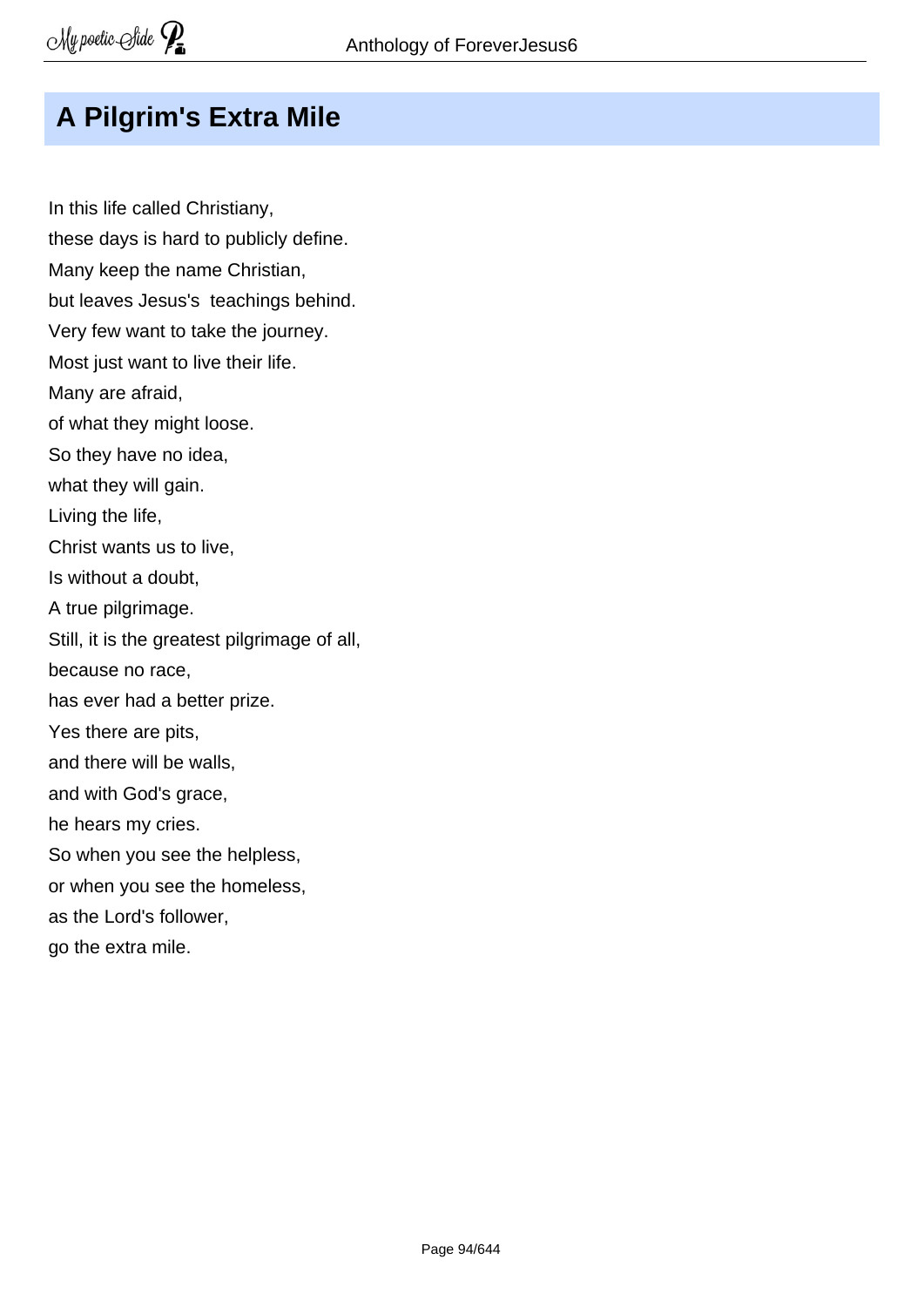# **Romans 8:1-2**

- There is therefore now no condemnation for those who are in Christ Jesus.
- For the law of the Spirit of life has set you free in Christ Jesus from the law of sin and death.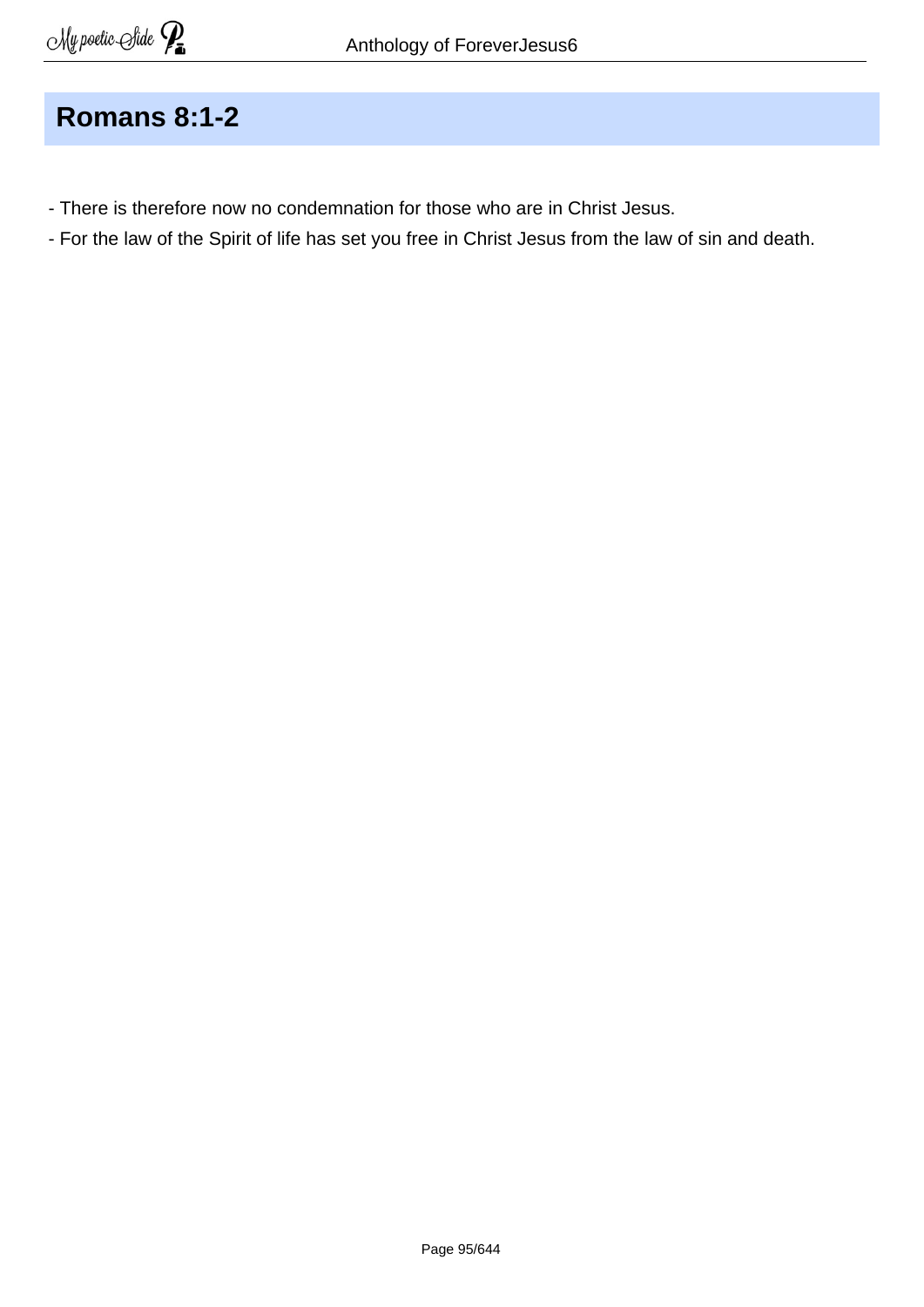## **Push Forward. Fight The Good Fight.**

We are living certain times. We are are living in a world, that is slowly killing itself, and subtly trying, to tear us away from our faith. There are people, who mean well, but because they are lost, they try to convince others, that they are wrong. We as believers must remain strong. We must remain steadfast to God. We must not. let others corrupt us, nor must we corrupt ourselves. We must control our eyes. We must take power, over our feet. We must be careful. as to what we say. We must stay in prayer, and in the word. Only then can we and must we, fight the good fight of faith. We must spread the gospel, as far as we can. Yes, we must spread, the gospel with love, but we must also spread it with truth. We must spread the whole truth, that Christ is the redeemer, and that one day, he will return for his people.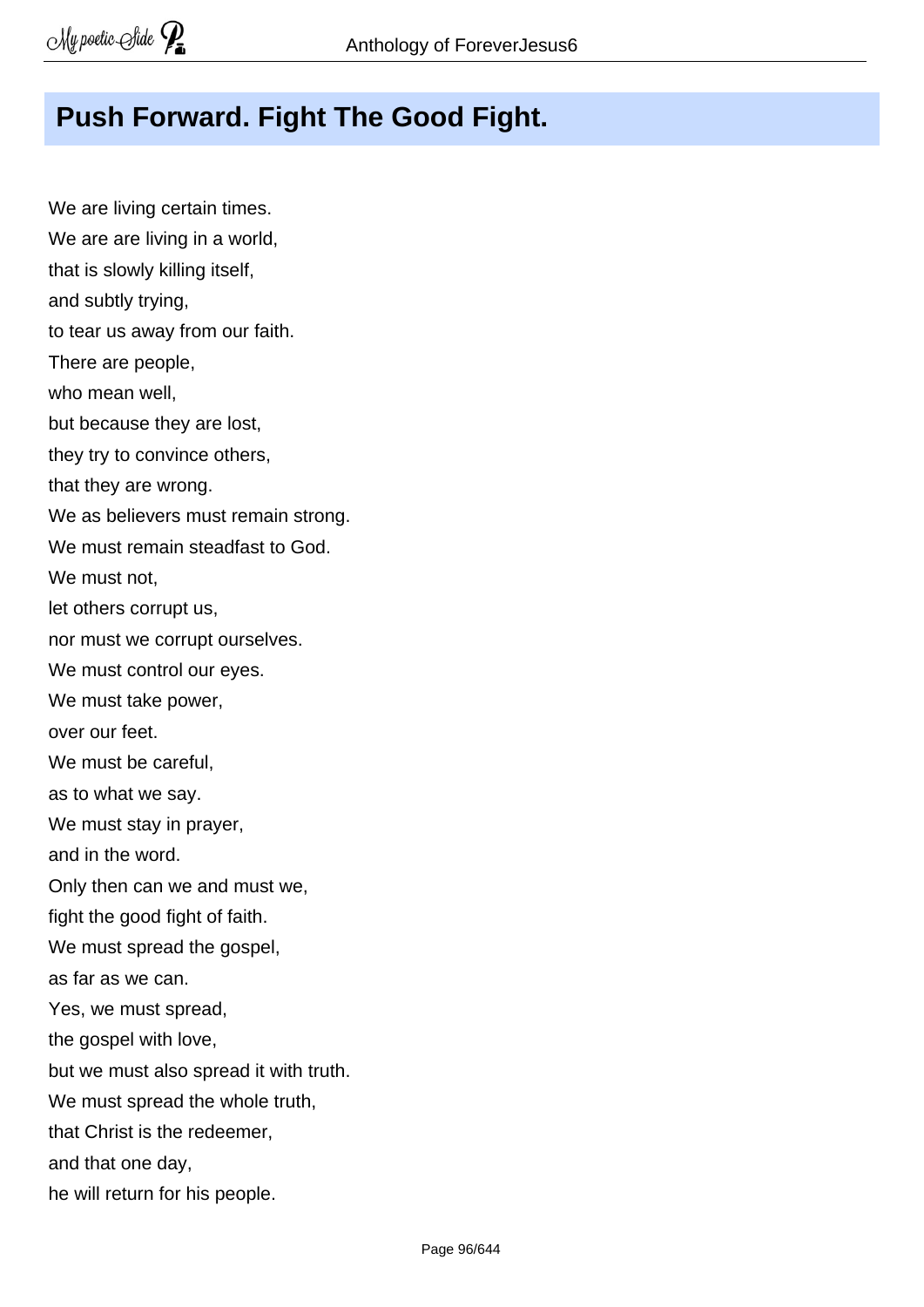We are living in certain times, where it is not only nice, to be prayed over, but it is a nesseccesity. Places that were once known, for strong Christians morales, has now become corrupted. The devil has become, tied in with some doctrin. We as believers in Christ, must remain vigilant. Jesus Christ is the answer.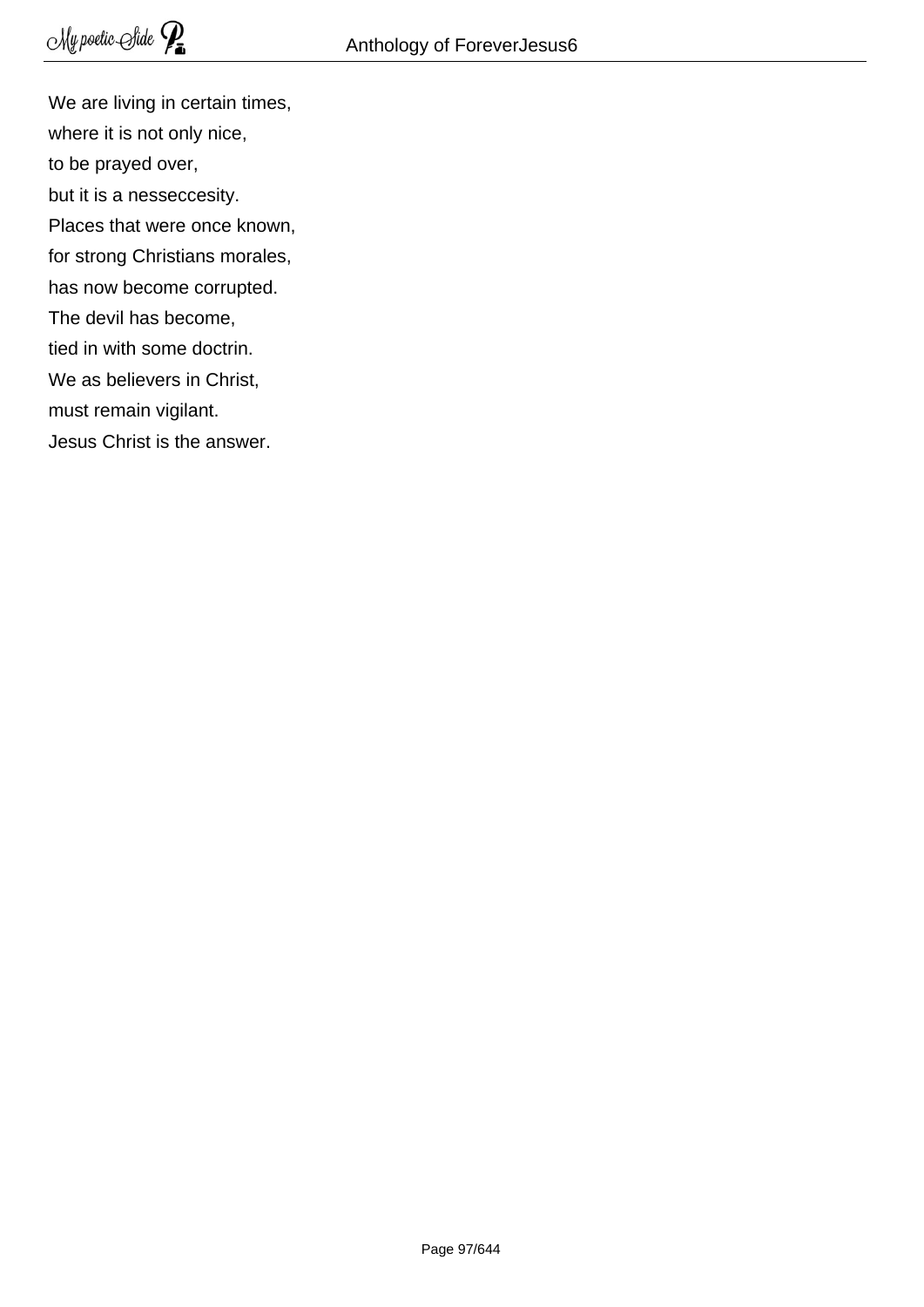# **Why I Enjoy Church So Much**

In my opinion, there is nothing, or no place, more relaxing than church. It does not matter, whether it is pentecostal, or baptist, black, white, or spanish. For two whole hours, I relax and have time, to myself. For two whole hours, I know that the devil, cannot touch me. I feel surrounded by the Lord. It is where I want, my nieces and nephews. I tell them, "If you ever forget, where you are, just look for a church". Days can be very hectic, but church is a place, where you can meditate on God. So whether you sing or not, whether you give or not, whether you dress up or not, You can always find God in church.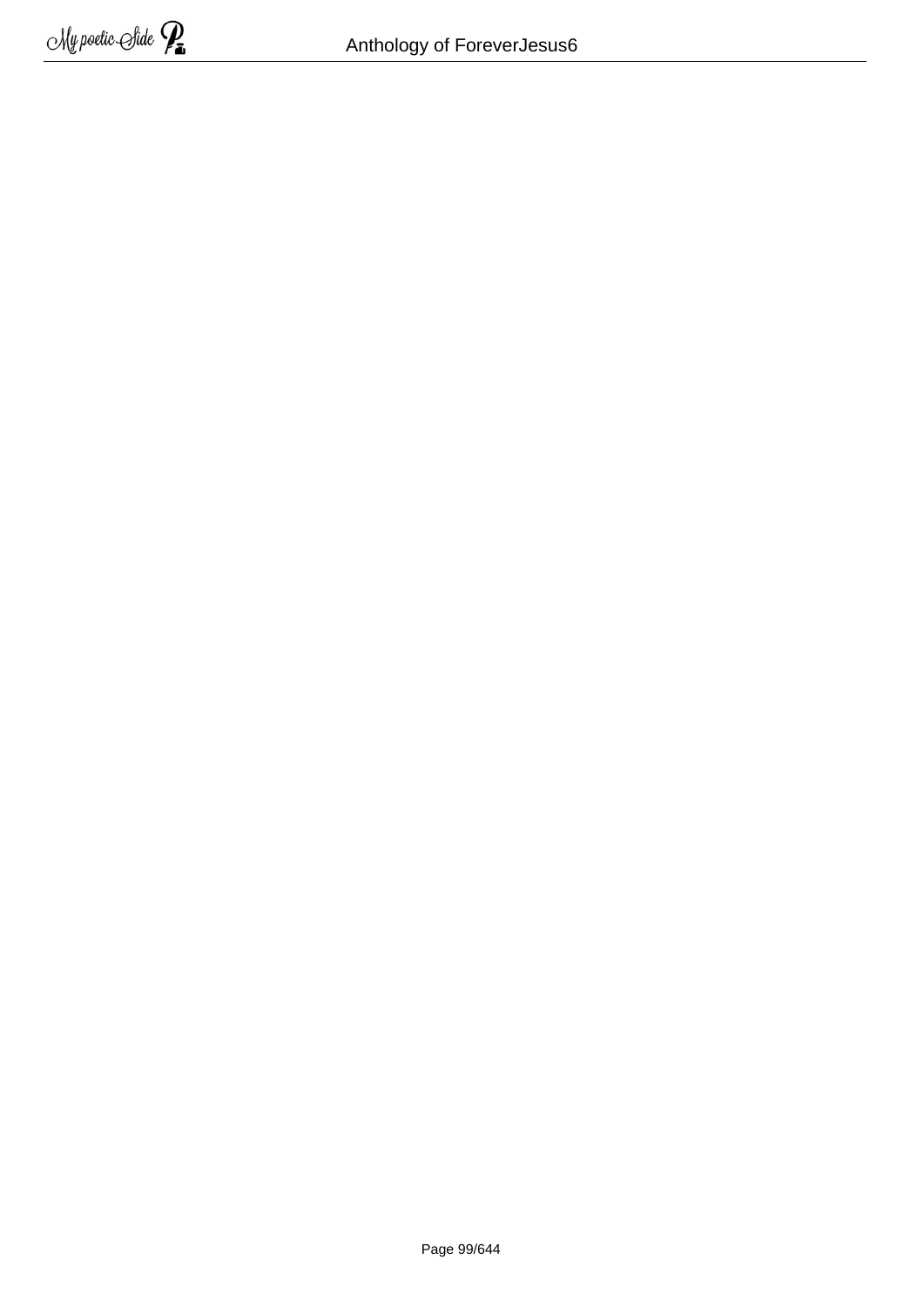### **Why Did You Let Me?**

I feel Oh God, that I am on a level, where we can talk to eachother, however we want. So I ask you. Why did you let me do it? Why did you not show me, how hard it would? You Let me give, my life to you, and yet you did not ask me, if I was sure. You know I am not, the type of person to except help. You know I have trust issues. You know I had seizures, and you know that I was never, the outspoken type. Yet you allowed me, to ask for your salvation. I try to make light of it, but the burden is to heavy. All it takes is one more stress, and that will be the straw, that breaks the camel's back. I get so angry with you sometimes, because you rarely give me, a straight answer. When will this end? If you send me a friend, how I know if I can trust them? As I said, I feel that I,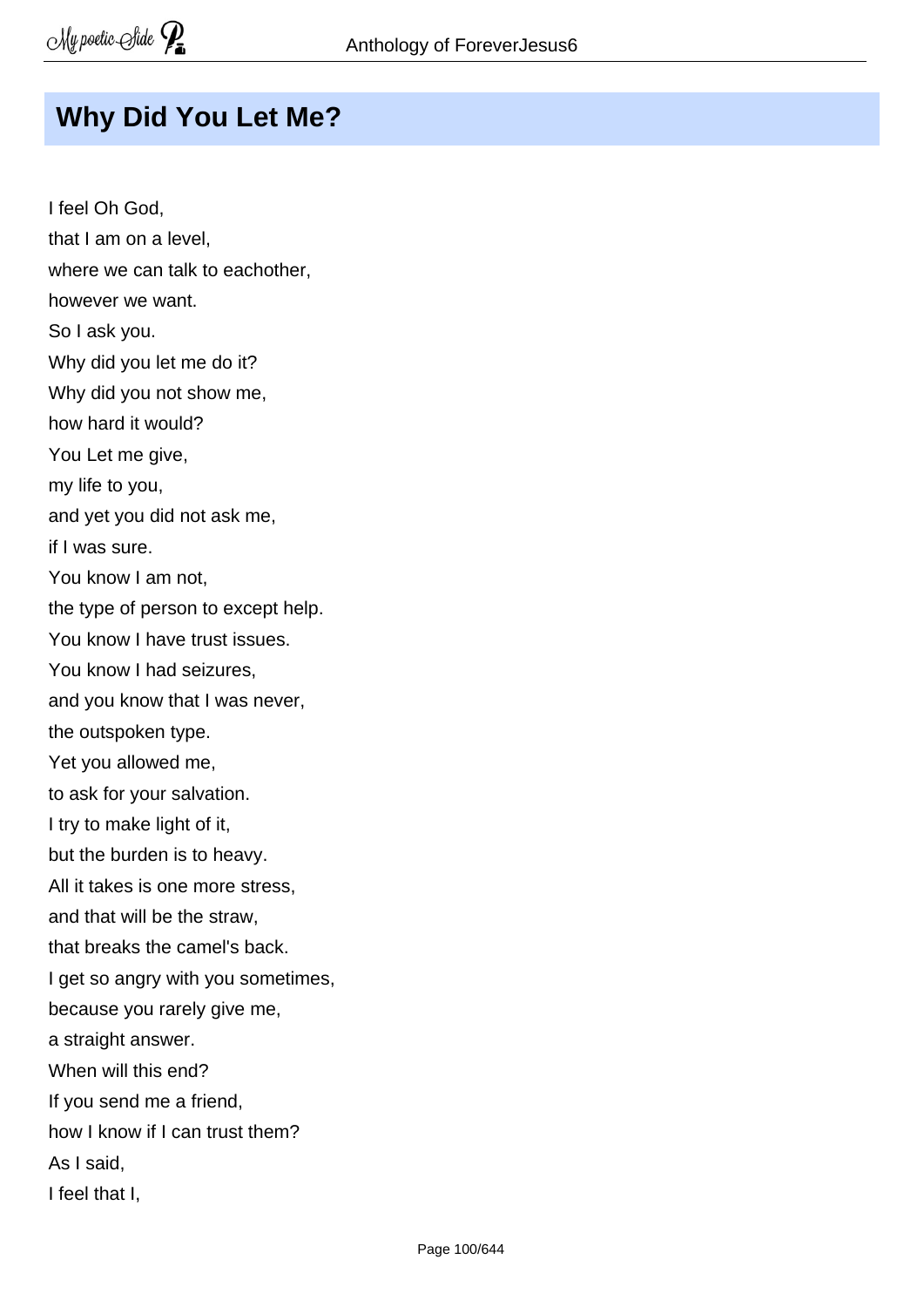am on a level, where I can express myself to you. Nevertheless, (I sigh) you are God, and I chose you. I know I can, express myself to you. Be that as it may, I suppose, you ARE there for me.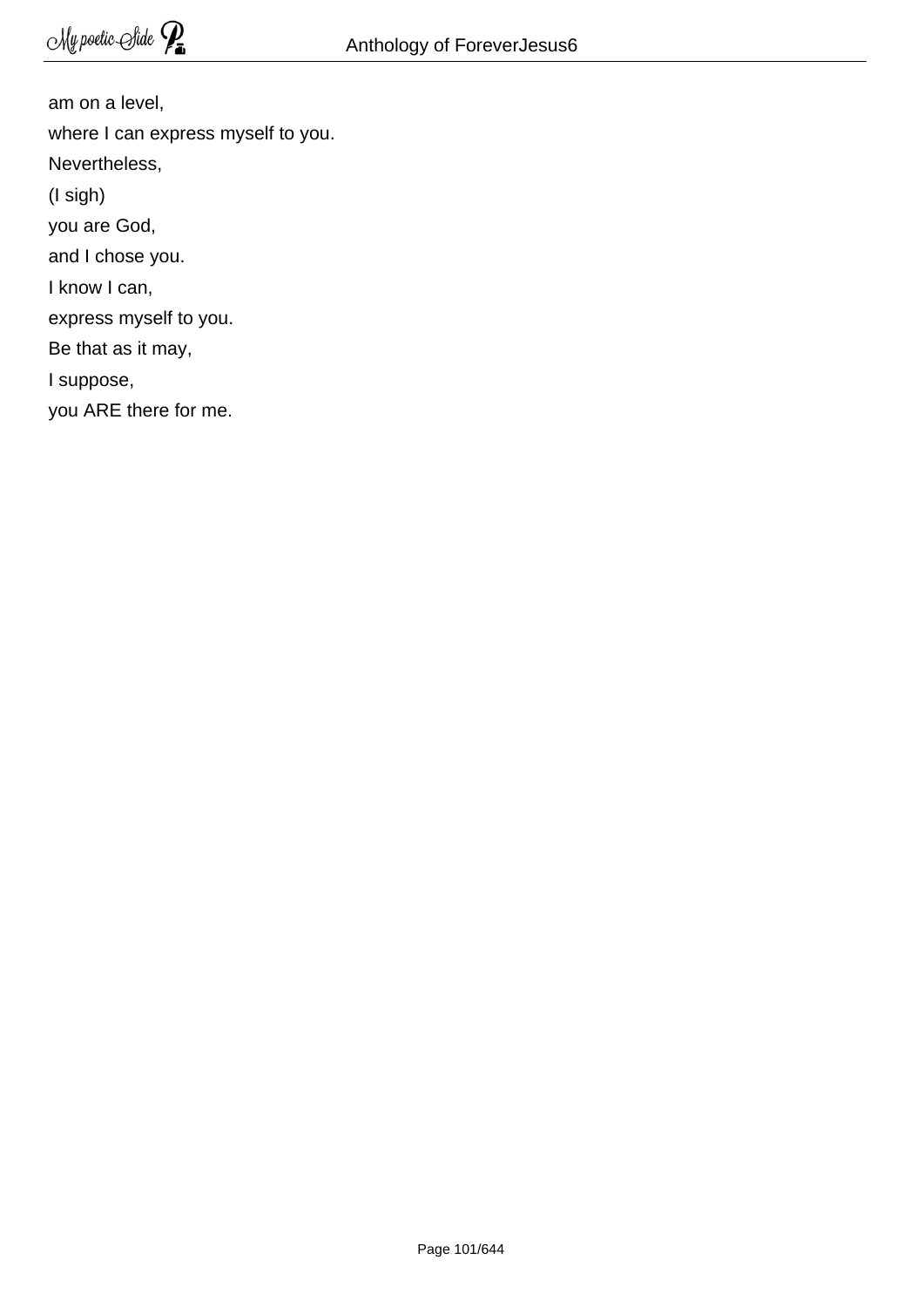#### **Mariel**

The year was 1980 when a mass exodus carried those mostly from Cuba, and some were from Haiti. Now this is what we only know. This is what we want to hear. Because we knew, it would make an exciting story, in about twenty years. Within six and a half months, over one-hundred thousand cubans, immigrated to America. Escaping the Castro regime, most of them landed, in Miami, Florida, from the Mariel harbor. We remember how they, were put in detention centers, by president Jimmy Carter. That is all many of us want to know, so it is easier to feel sorry for the poor. Still, many people do not know, that there was so much more. We all see the pictures. We all hear what they say. We all want a certain result, but become upset, when it is not done our way. Most of the time, we do not know, the entire truth, but the world feels a need, to release their hatred,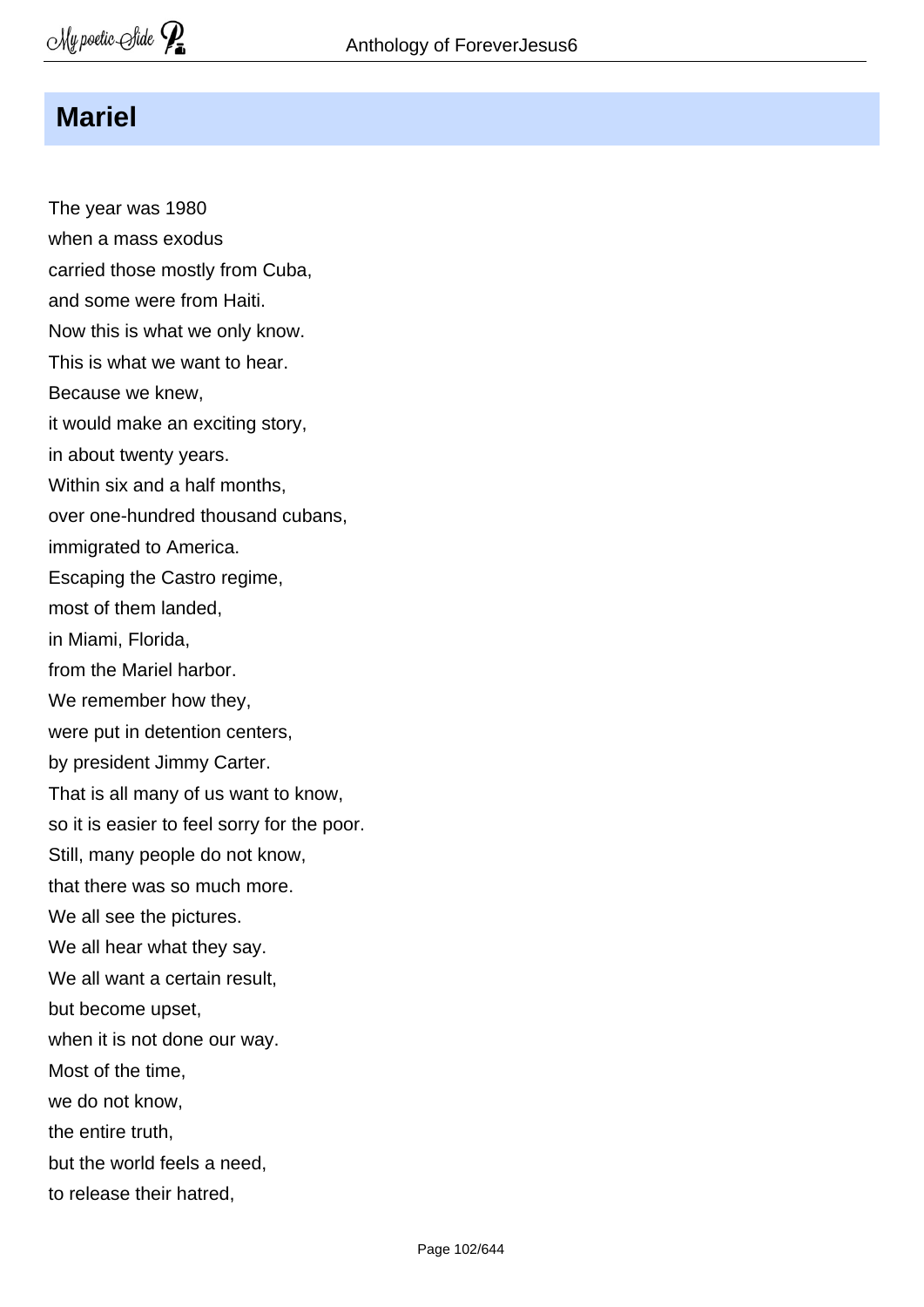and does not know, who else to choose. So what do they do?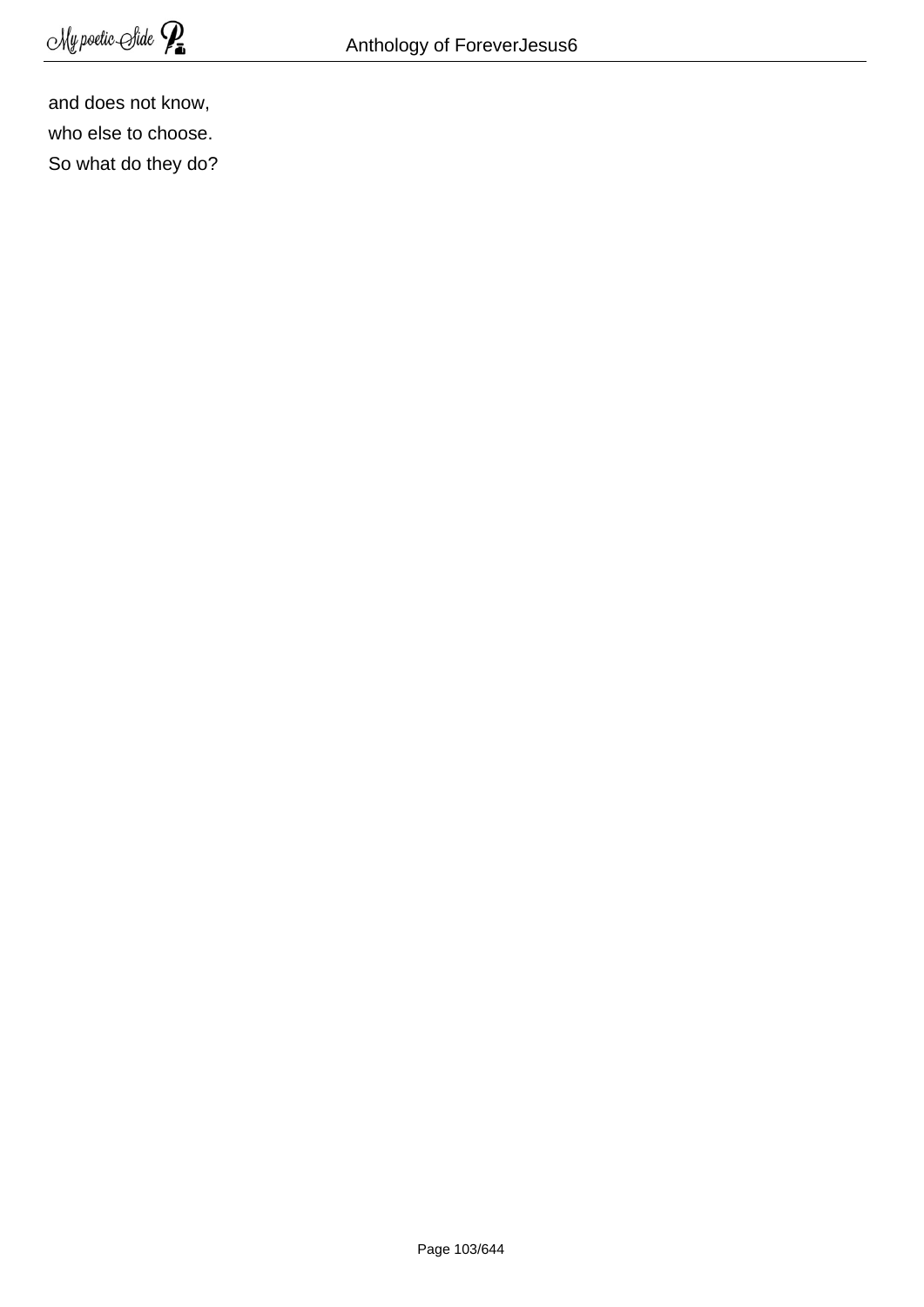#### **It Does Not Take Much**

- And though I bestow all my goods to feed the poor, and though I give my body to be burned, but have not love, it profits me nothing.

- Love suffers long and is kind; love does not envy; love does not parade itself, is not puffed up;
- does not behave rudely, does not seek its own, is not provoked, thinks no evil;
- does not rejoice in iniquity, but rejoices in the truth;
- bears all things, believes all things, hopes all things, endures all things.

- Love never fails. But whether there are prophecies, they will fail; whether there are tongues, they will cease; whether there is knowledge, it will vanish away.

- For we know in part and we prophecy in part.
- But when that which is perfect has come, then that which is in part will be done away.

- When I was a child, I spoke as a child, I understood as a child, I thought as a child; but when I became a man, I put away childish things.

- For now we see in a mirror, dimly, but then face to face. Now I know in part, but then I shall know, just as I also am known.

- And now abide faith, hope, love, these three; but the greatest of these is love.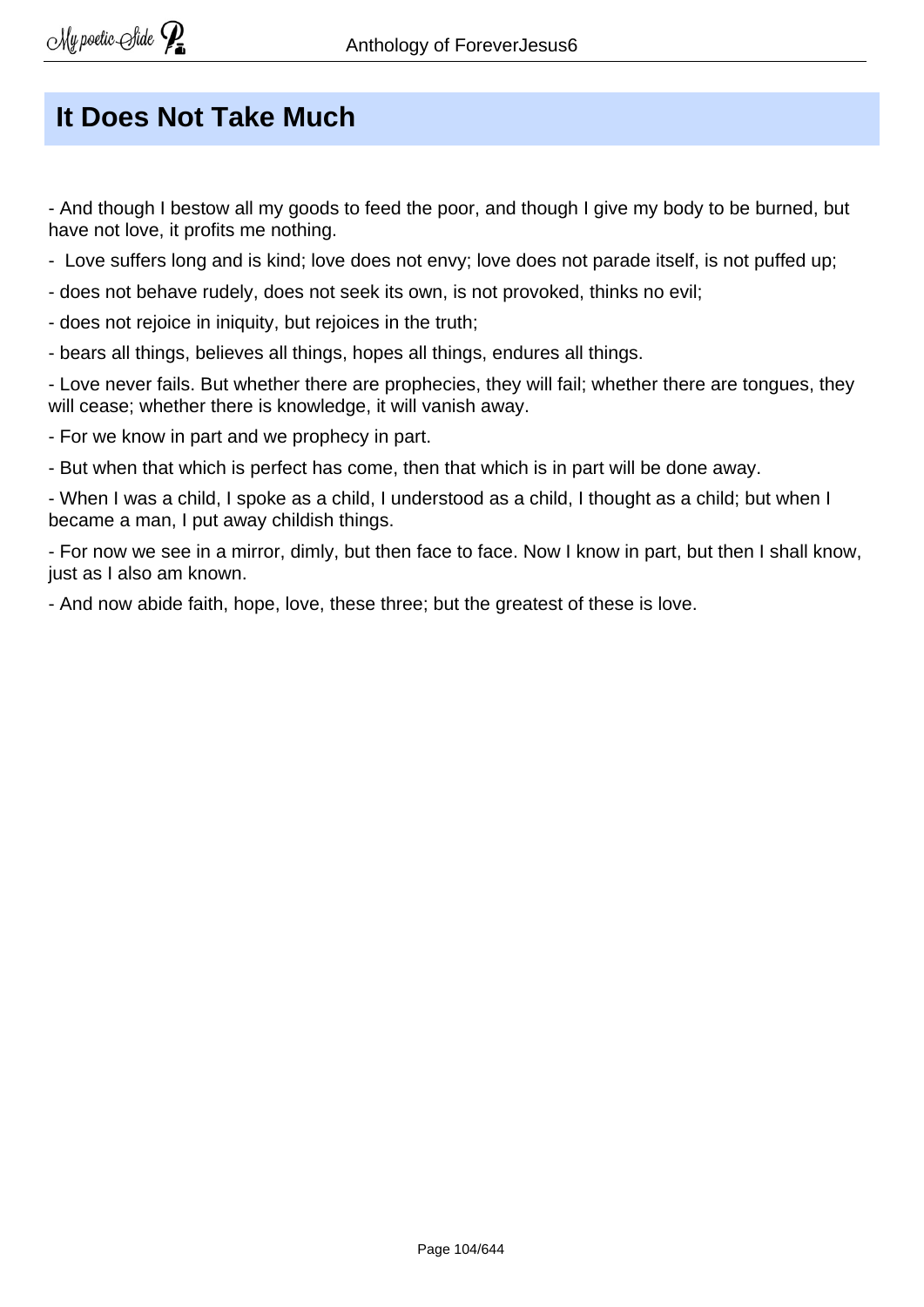### **When We Are Out Of Touch**

What happens when, you are out of touch, with your friend, and you think they're gone? You're not used to having, a lot of friends. Will I ever hear. from that friend again, or is our friendship done? You are feeling down, and maybe upset or sad. You know it's not their fault, but you feel, as though you have been had. So what do you do, when you are all by yourself? You build on your friendship with God. You pray and study your Bible, because God would never, leave you or forsake you at all. As a year passes, your doorbell then rings. You see your old friend standing, and you invite them in, before they could say anything. You do not care, why your best friend left. You're just happy that they're back. Then your friend says, "We will always be friends. I promise you. That is a fact".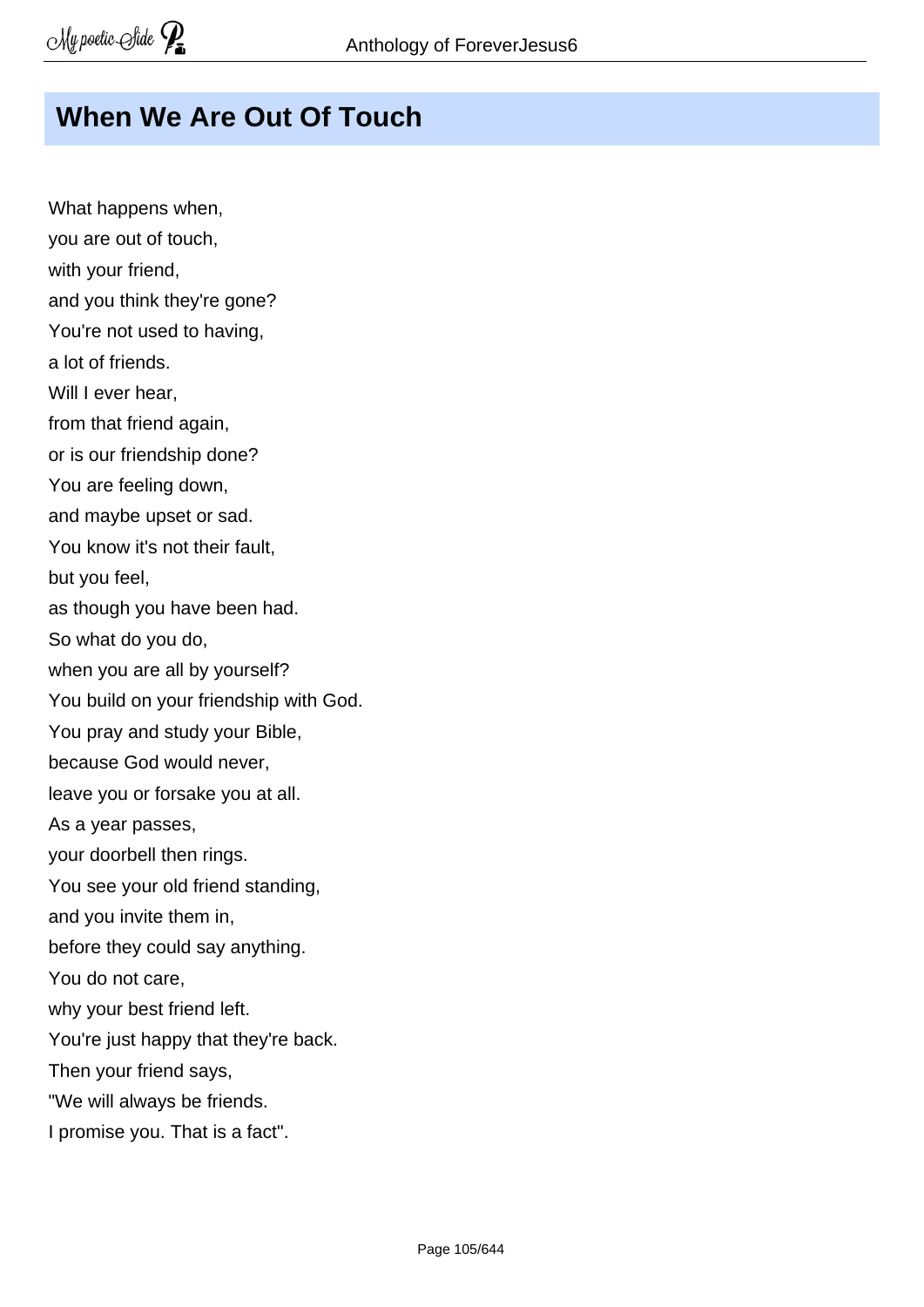# **My Psalm (Prayer For A Forgiving Heart)**

Oh Lord my God, as your enemies, slowly become my enemies, they say wicked things about you. They say blasphemous, things against you. Help me Oh Lord. Give me a, forgiving heart. When mine enemies, come against me, give me the power to forgive. Warm my heart Jesus. Soften my heart Oh God. Help me to forgive willingly, just as you had forgiven, those who went against you, those who crucified you, those who beat you. Oh God, your love is everlasting.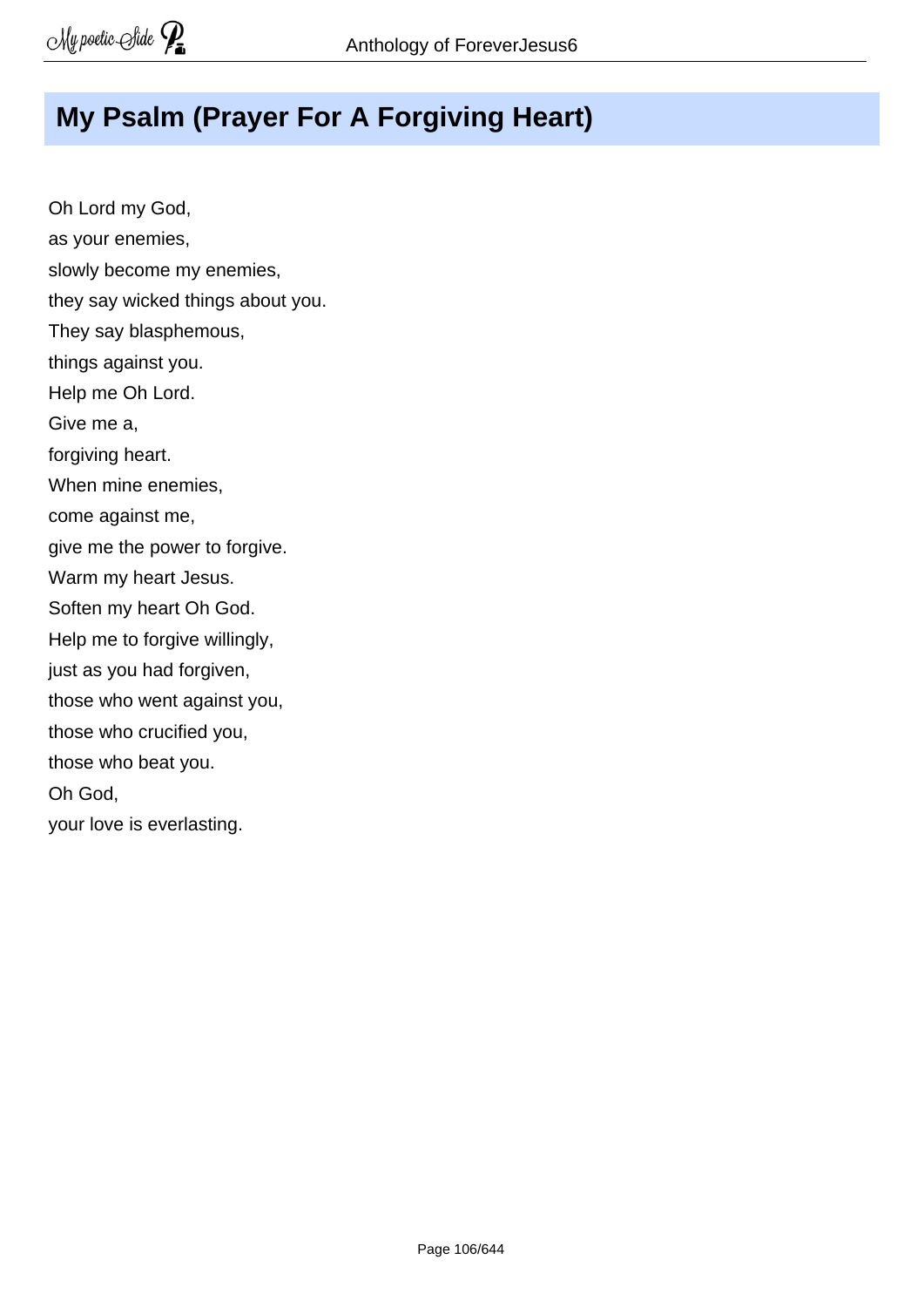# **If Only I Had Just One**

If only I had, just one friend, one who I could trust, rather than being, alone in the end. It would be just, the two of us. Still, for now I have, no one to trust, or no one to claim as mine. Not even 'man's best friend' decided, to stay by my side. So who am I to turn to, when I am feeling down? If you know me, then I'm sure, you know by now. Still, it would be nice, to have a friend anyhow. If only I had, just one friend.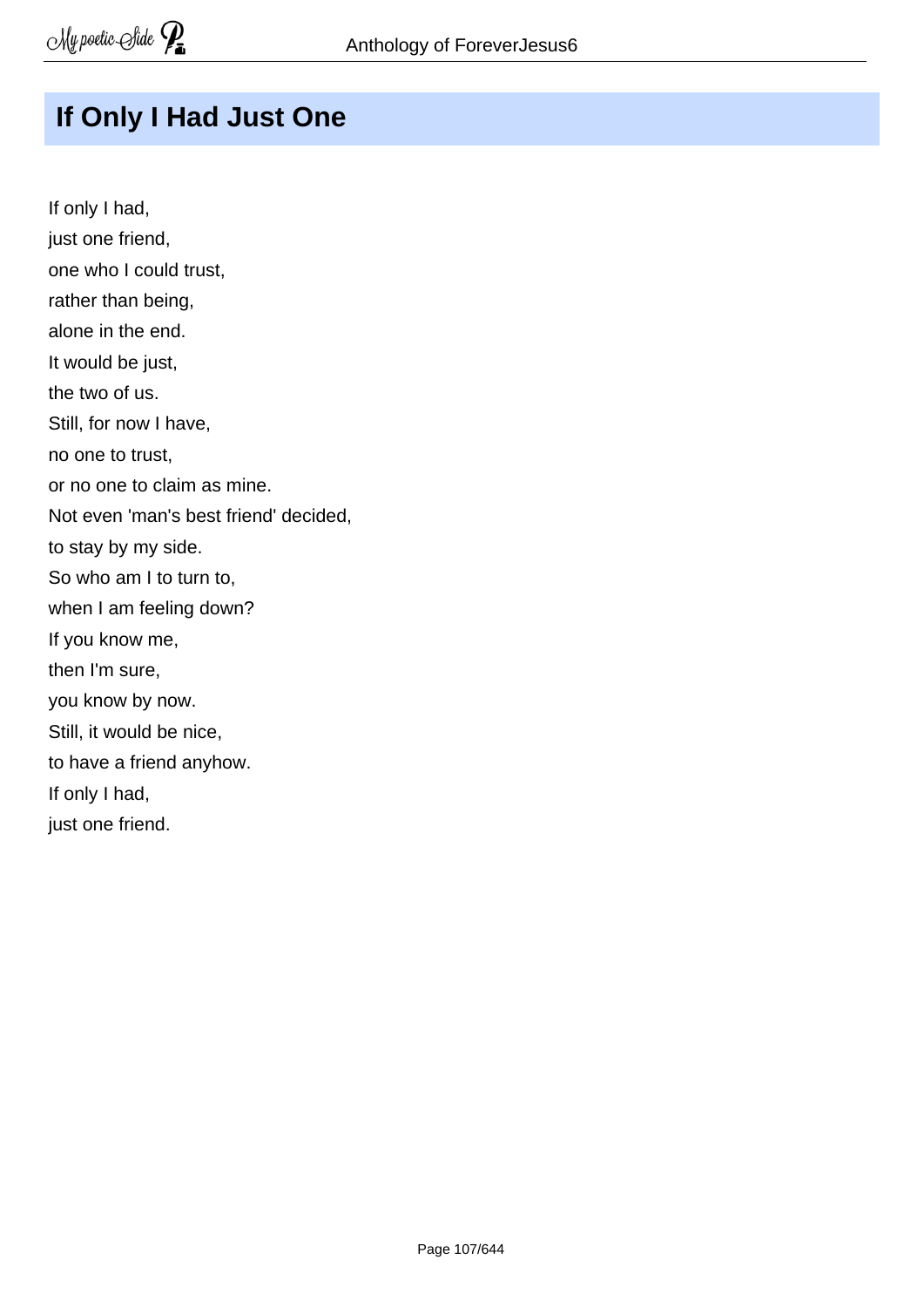### **Then Excuse My Behavior**

An old friend recently said to me, 'That is good, that you are a Christian. I respect that you want, to change your life. Still, why are you always preaching? You act as if you are perfect. No body cares, what you have to say. In fact, most people, do not even want, to HEAR what you have to say'. So for those want to know for those who need to know, I do it for those. who are looking for answers. I do it for those, who want a better life for themselves. I do it for those. who do not understand prayer, who do not understand the Bible, who thinks that there, is a, 'catch', to God's salvation. I do it for the little kids, with little education. I do it for the kids, who has no one else to turn to. I do it for those, who are truely being treated, unfairly by police officers. I do it for the police officers, truely fighting the good fight. I speak the gospel,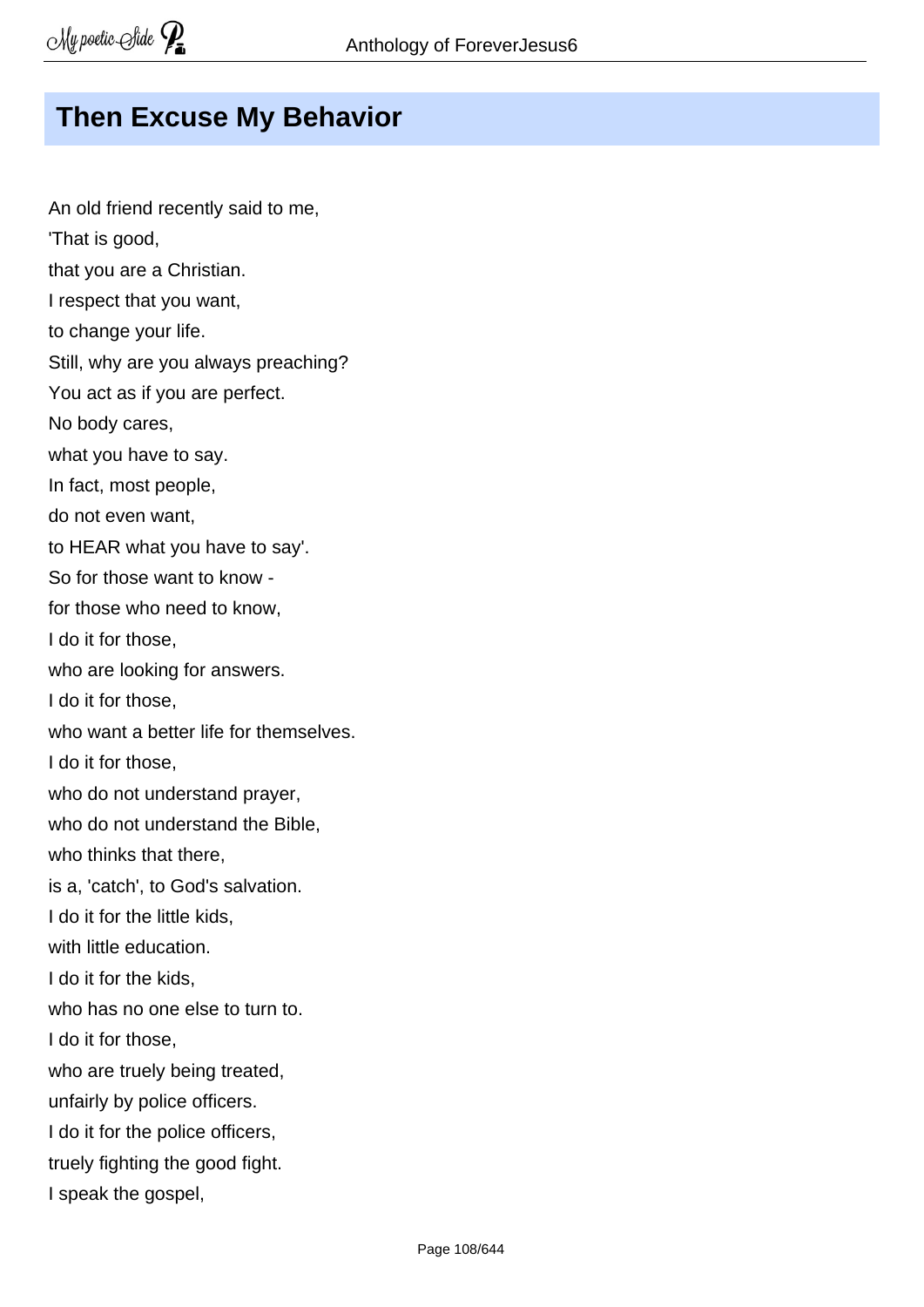for the few honest people, in this world. I speak for those, who are homeless. We need to let them know, that somebody loves them. I spread the word, on behalf of the prostitutes, that cry every night. I do it for the drug dealers, who sometimes wish, THEY would die. I do it for those. wanting to commit suicide. I do it for the kids, with disabilities, who still believe in God. To the kids being bullied, and to the women being beaten, who feel insignificant, God is watching you. He created you. I do it because, there are those who claim, to be spreading the gospel, and who claim, to fight the good fight, but do not do it, in the name of the Lord. Not only do I do it, because I am obligated, to speak the truth. I also receive, a strong satisfaction from it. I am not a preacher. I do not have a microphone.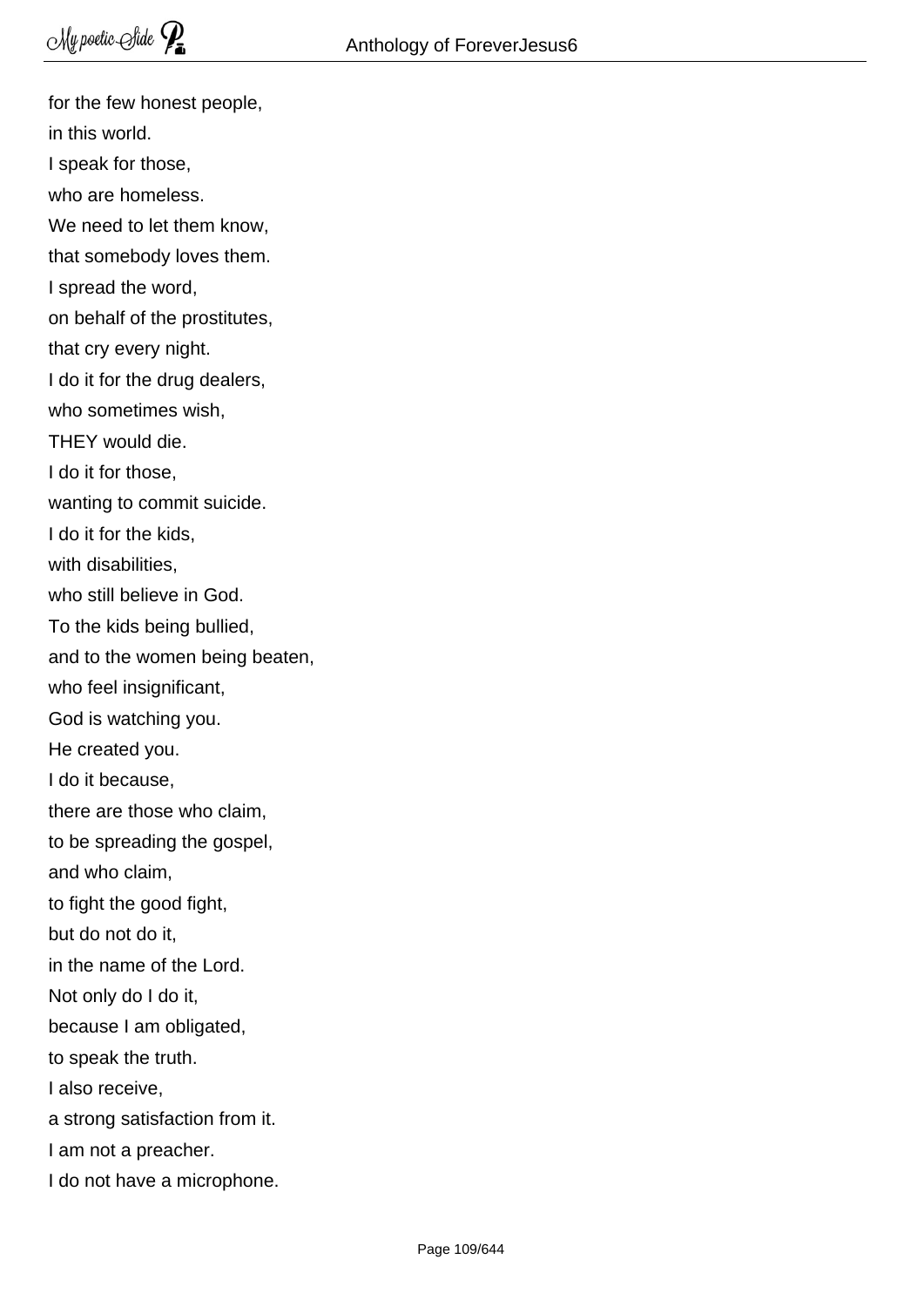Still, if what I am doing is wrong, then excuse my behavior, and if you choose not to, then I will excuse myself.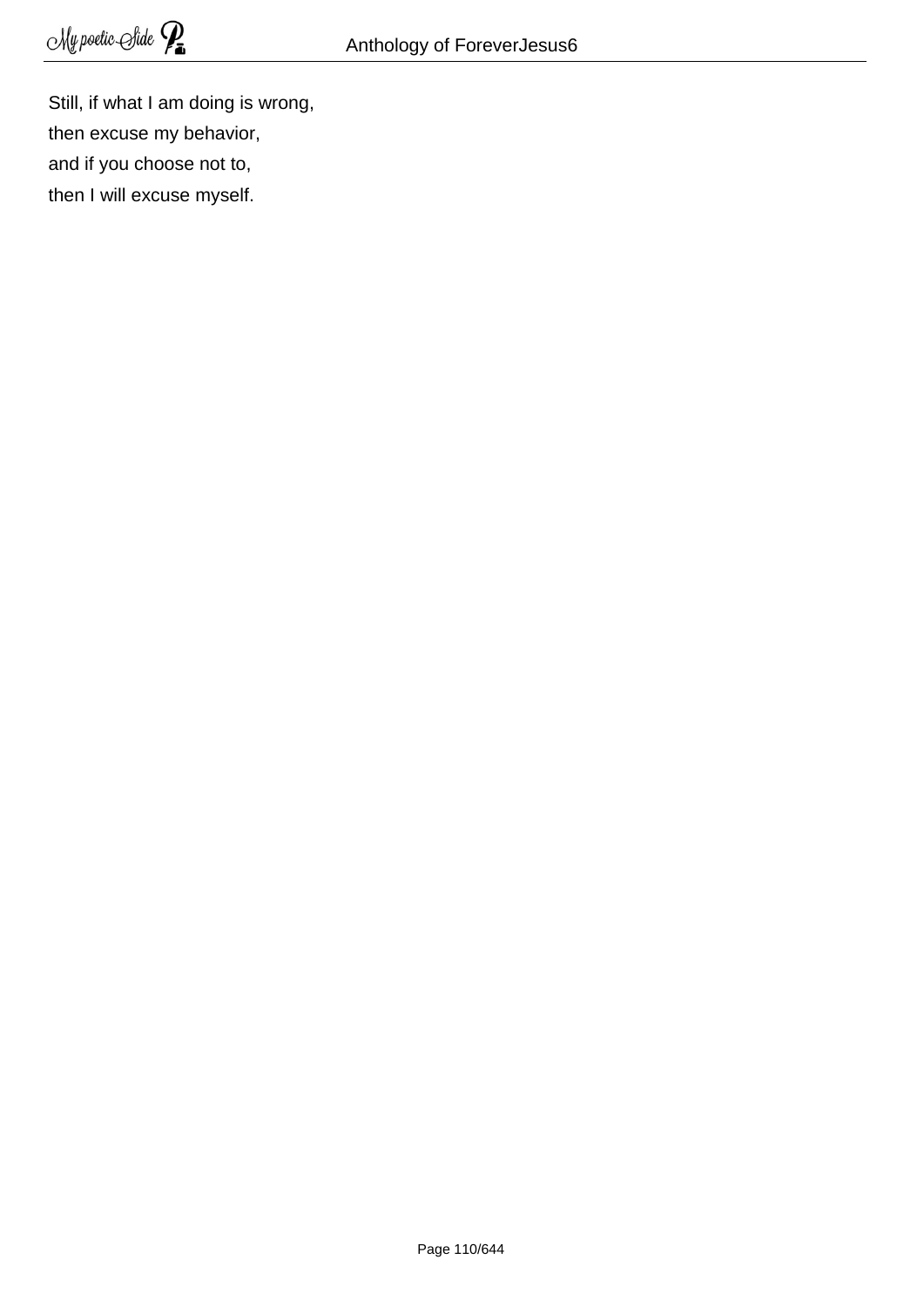## **Father's Day**

Everyday, should be Father's day, when we represent God the Father. Because if the Father, did not create day, then we would not be here, anyway. So today, we should celebrate, and tomorrow, we should say, 'Thank you Lord, for watching over me. To you I give all the praise'. We must always remember, that it is only because of God's grace, that everyone has, the opportunity, to become saved.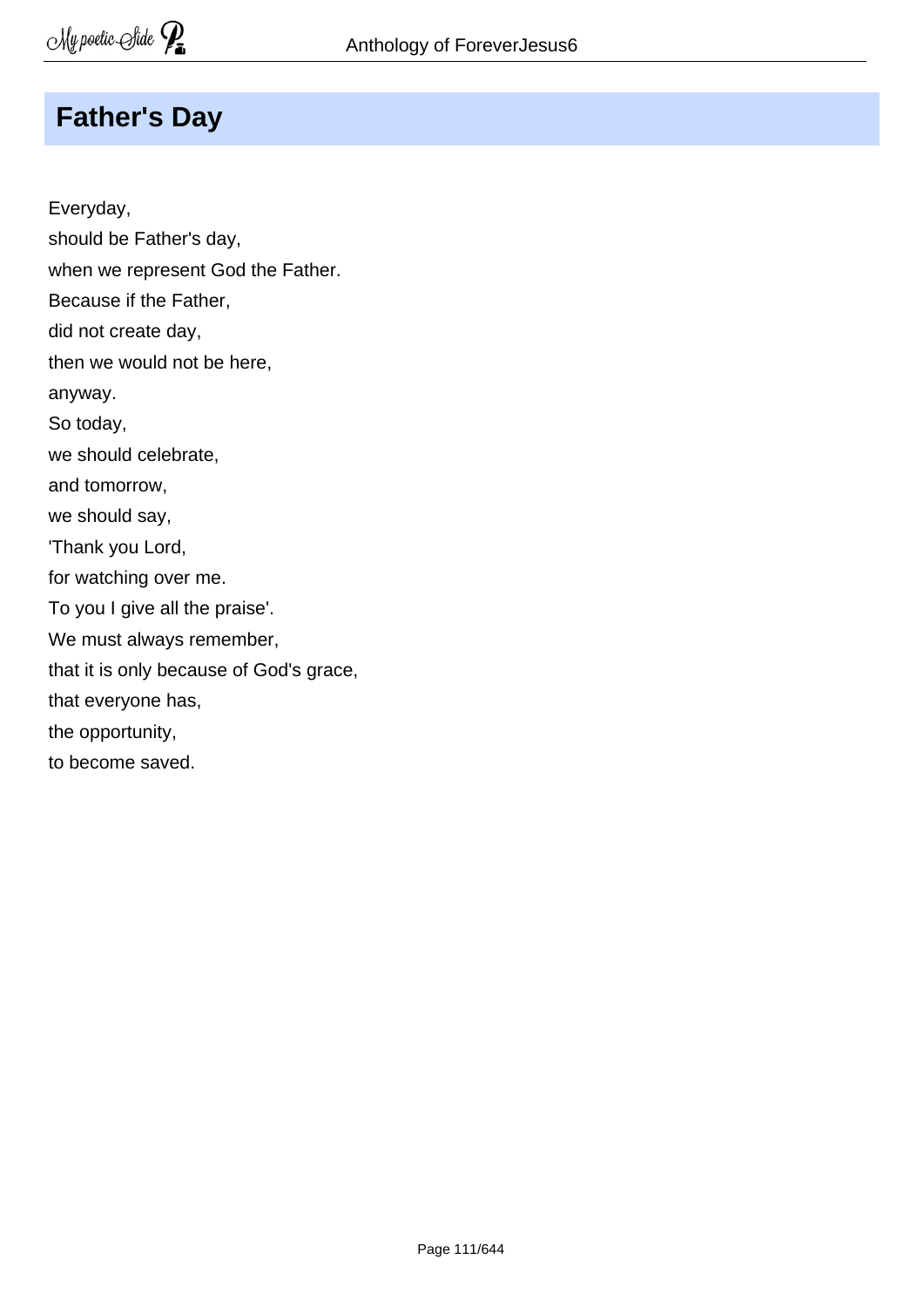#### **My Dad's Day**

For most of my life, I was never good to my dad. About ninety percent of it, was always my fault. Because I was young, foolish, and dumb, and did not have the Lord, I said some unnecessary hurtful things. Yet my dad, was always there for me. He raised me right, and went the extra mile. He took my brother and me, to a lot of football, hockey, and basket ball games. He bought me my first bike, and taught me how to ride. He always took us, to the park and let us play, until it was night. He always stood up for us. He even cooked once in a while. He made sure, we were never hungry, and even showed me, how to change, spark-plugs in a car, and then I started to grow up. I thought only I was always right. Still, every time, I was stopped by the police, or busted, he always took my side.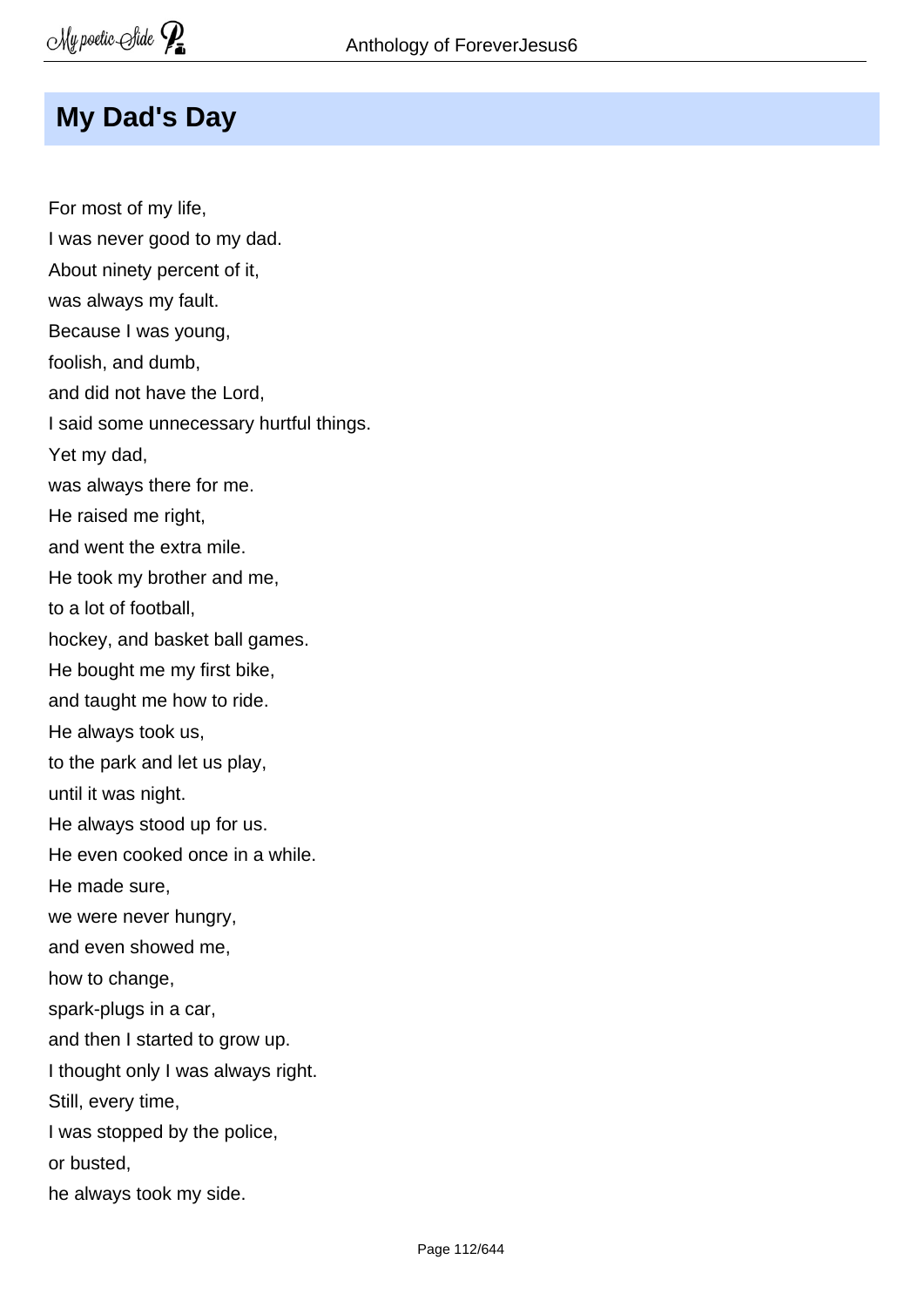He always treated, my friends with respect, despite the lives, he KNEW they lived. You thought you could hide, something from my dad. So when you tried to lie, he was only disappointed. The list goes on, how I went against my dad, but I eventually said, I was sorry. Like the prodigal son, I apologized, and just like that, my dad forgave me. For almost ten years now, our relationship is great. I know I am not, a child anymore. Still, it is better, to apologize, before it is to late.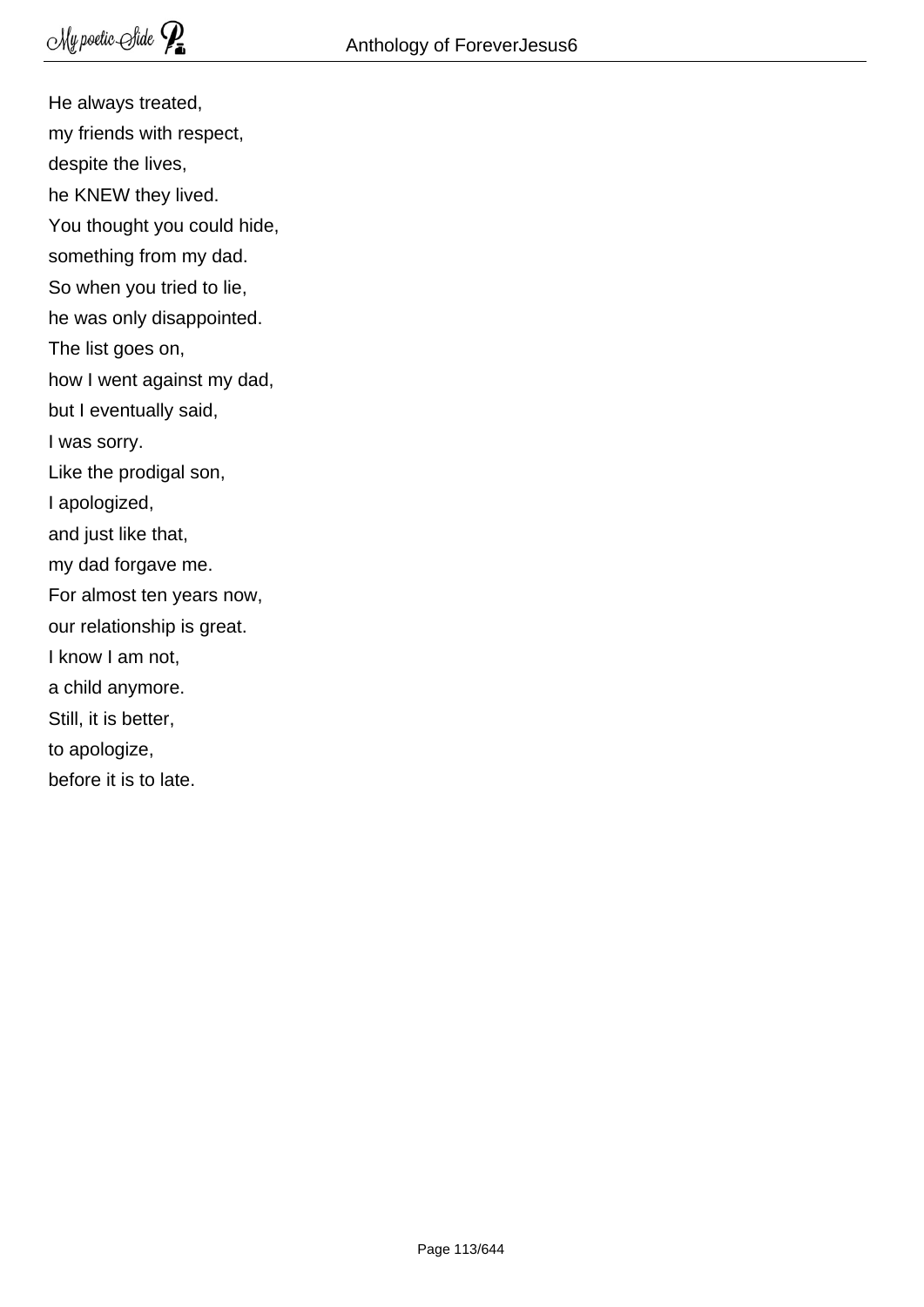# **My Psalm (The Lord Is My Protector)**

O Lord, O Lord, You protect me, as I go through, my daily struggles. You watch over me, as if I am a precious diamond. Yet I am but a simple man. What have I done, to make you love me so much? You do not mark me like Cain. Rather you inscribe, your words on my heart. Oh Lord, when my enemies come pouring in, it is you who lets, your angels surround me. When they throw their insults, and try to keep me down, it is you who is my chin rest. If giving you, a single praise, means that you, will protect me forever. I will praise you, for the rest of my days, forever and ever.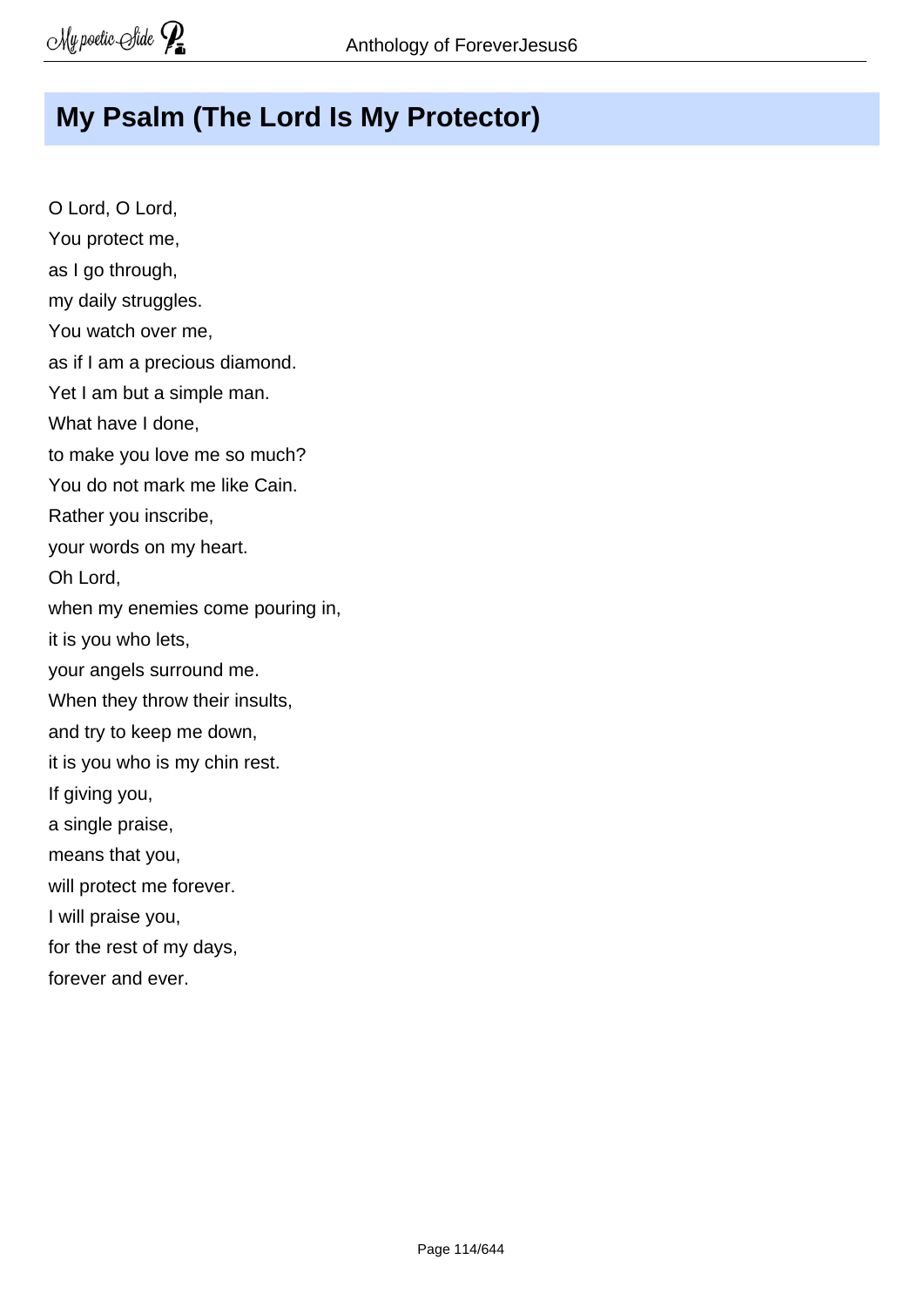# **Who Am I To Trust**

Who Am I To Trust? There is only Jesus. No one else stands by me. So what happens, when I sin? Do I blame it, all on myself? What purpose does that serve, to purposefully give myself more burdens? People think, all I have to do, is ask for forgivness. Then I say that you, cannot truely forgive, without Jesus Christ, and yet sometimes, it is hard to believe. Still, we must seek, so that we may find. We must knock, so that doors will be open.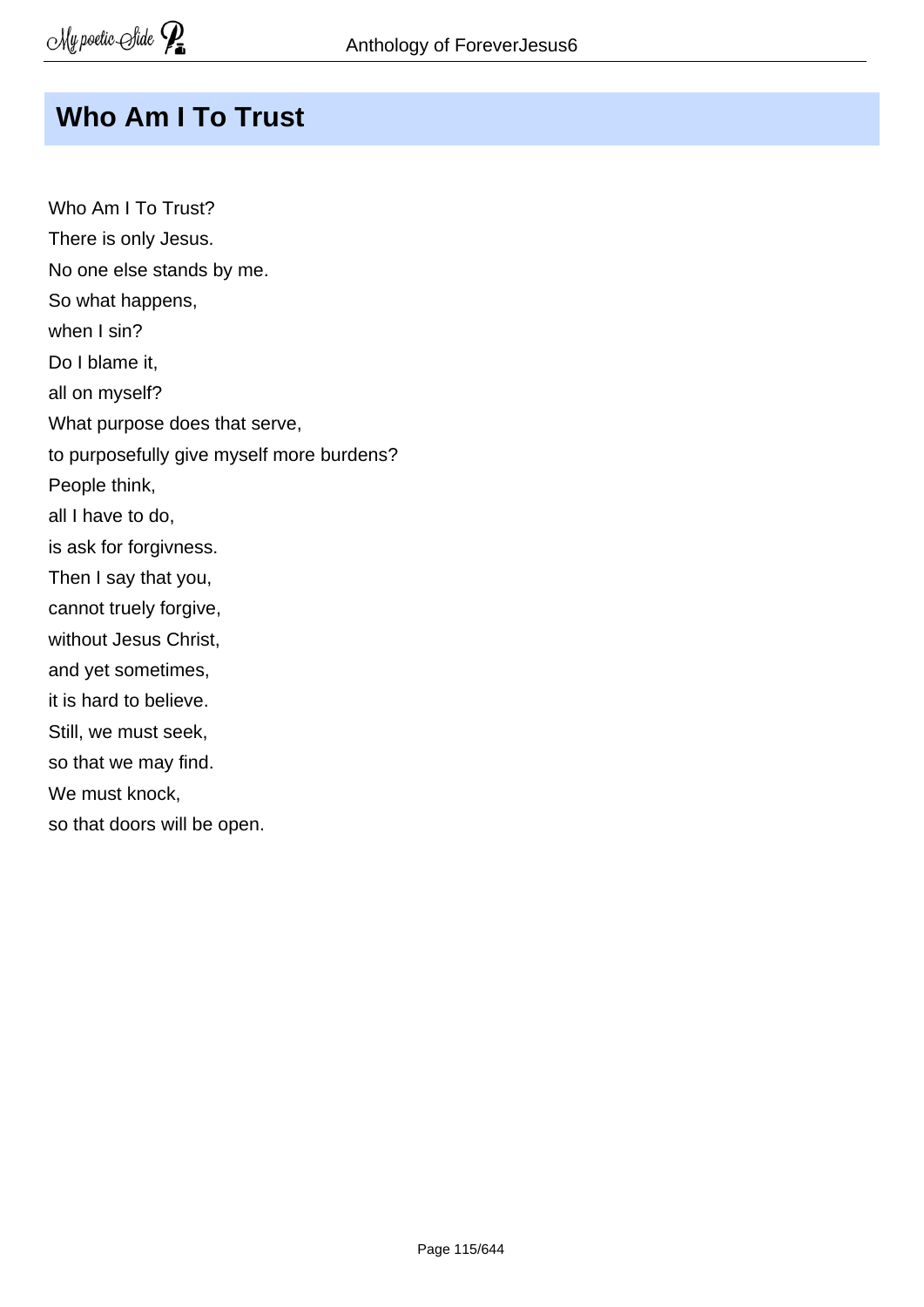#### **Only You**

Florida you never surprise me, and yet your words are so misleading. You call yourself, 'The Sunshine State', and have everyone believing, that you shine all year around. Yet from ten-o-clock to twelve, you poor your rain, before the sun comes out. People on vacation go, to fish in their boats, and watch the Mangroves grow. They know about, the beautiful five-o-clock sunsets, but do not know about the giant mosquitoes. Oh Florida, beautiful Florida, you are the Lord's magnificent garden. and yet your mighty hurricanes, are but a gentle breeze, that scatters the Lord's seeds, to help his garden grow. Oh Florida, when I see the earth's beauty, I see first only you.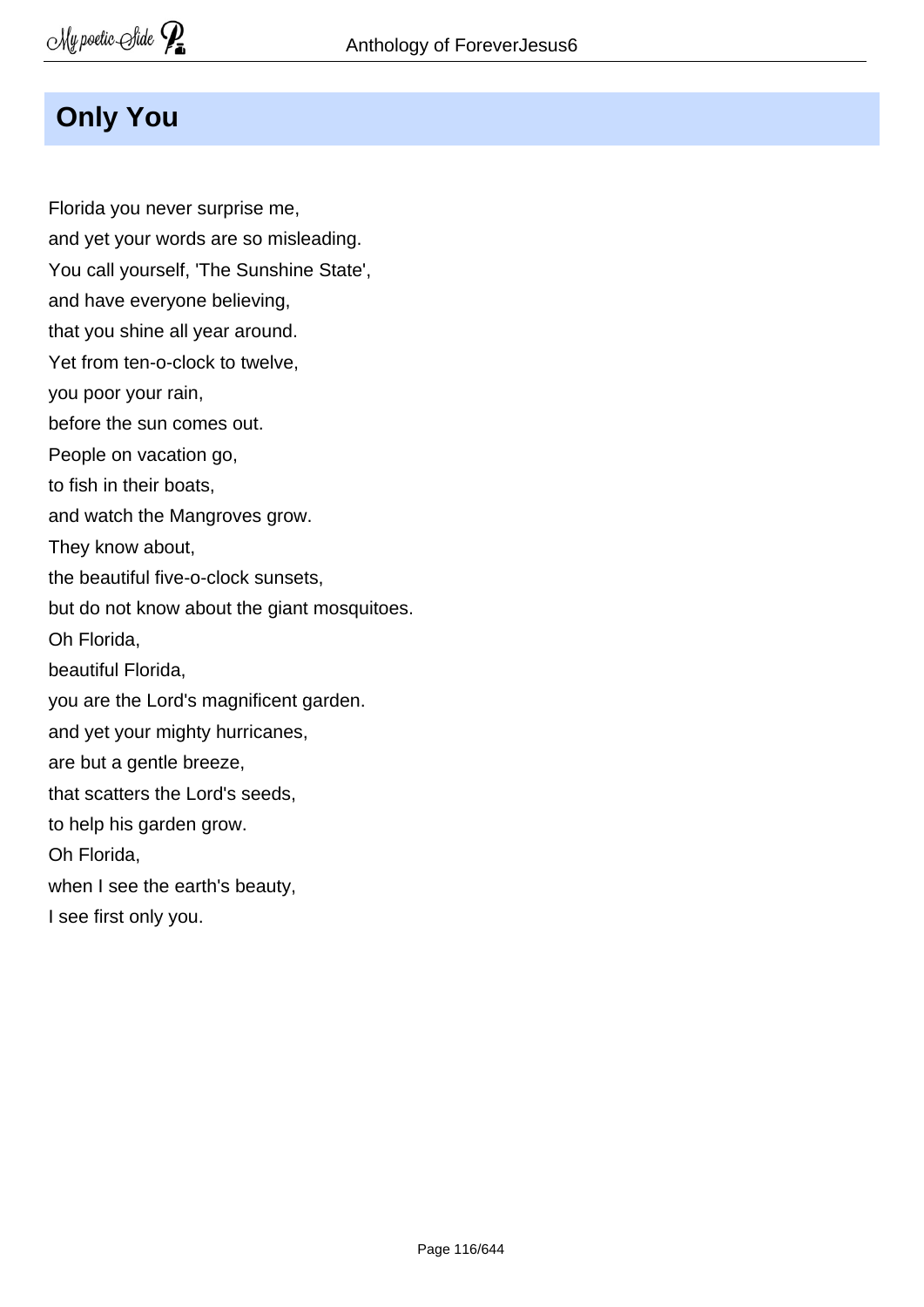## **Bridge Over Troubled Water**

When your feeling weary, feeling small, when tears are in your eyes, I will dry them all. I'm on your side, oh when times get rough, and friends just can't be found. Like a bridge over troubled water, I will lay me down. Like a bridge over troubled water, I will lay me down. When you are down and out, when your on the street, when evening falls so hard, I will care for you. I'll take your part, oh when darkness comes, and pain is all around. Like a bridge over troubled water, I will lay me down. Like a bridge over troubled water, I will lay me down. Sail on silver girl. Sail on by. Your time has come to shine. All your dreams are on their way. See how they shine. Oh if you need a friend, I'm sailing right behind. Like a bridge over troubled water, I will ease your mind. Like a bridge over troubled water, I will ease your mind.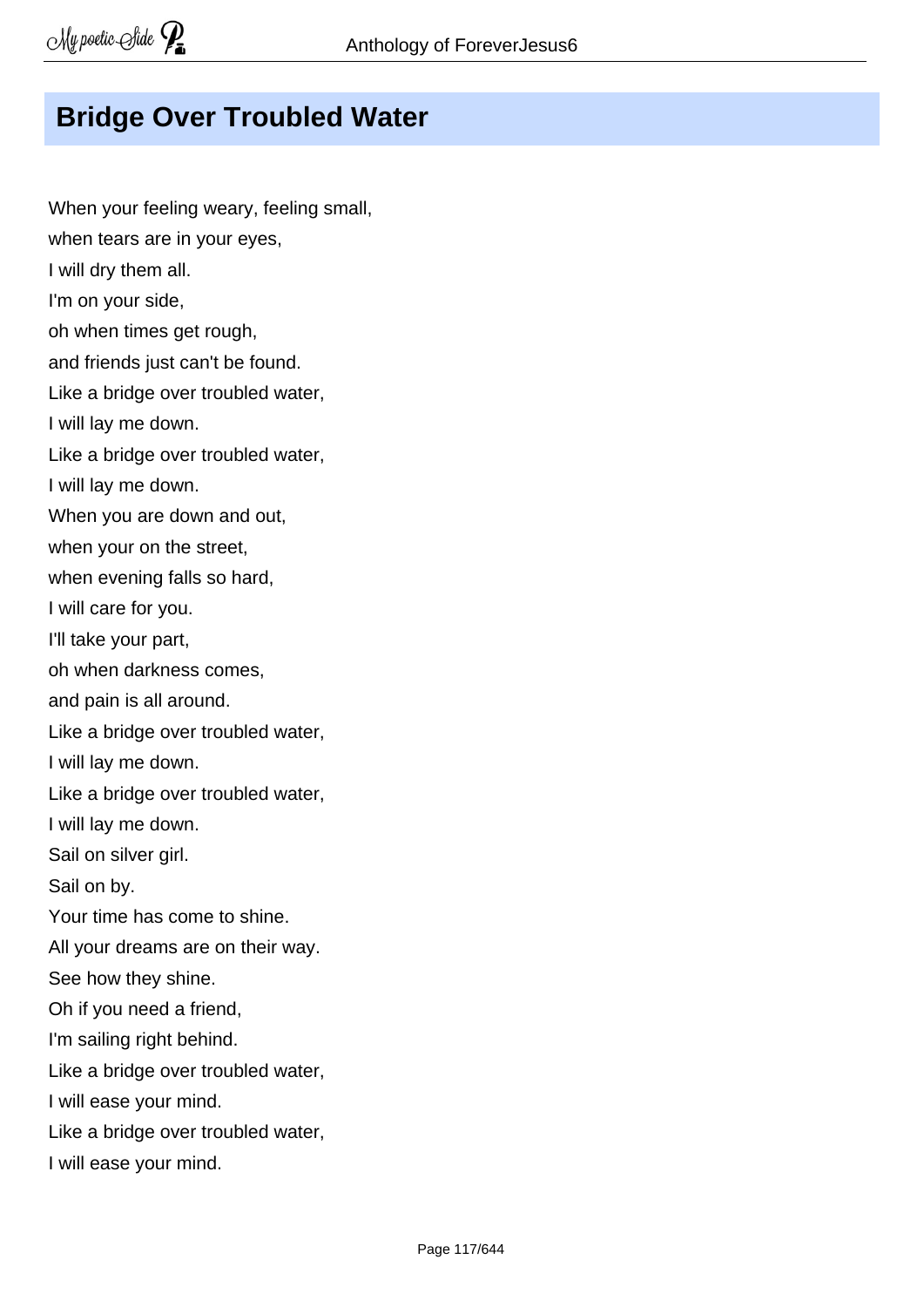### **The Answer To Anxiousness**

Be ye not anxious for anything, but through prayer and supplication. I yell, as a sharp pain of anxiousness, shoots through my side. What is the answer? What do I do? How do I get rid of this anxiousness? Do I draw? Do I read, watch T.V., or do I write poetry? The answer is in neither. The sharp pain becomes harder, which proves the answer is not, in expressing your feelings on paper. No, the answer is talking to God. As we all eventually get, that anxious pain in our side, the only way to get rid of it, is through prayer. Now excuse me, as I pray.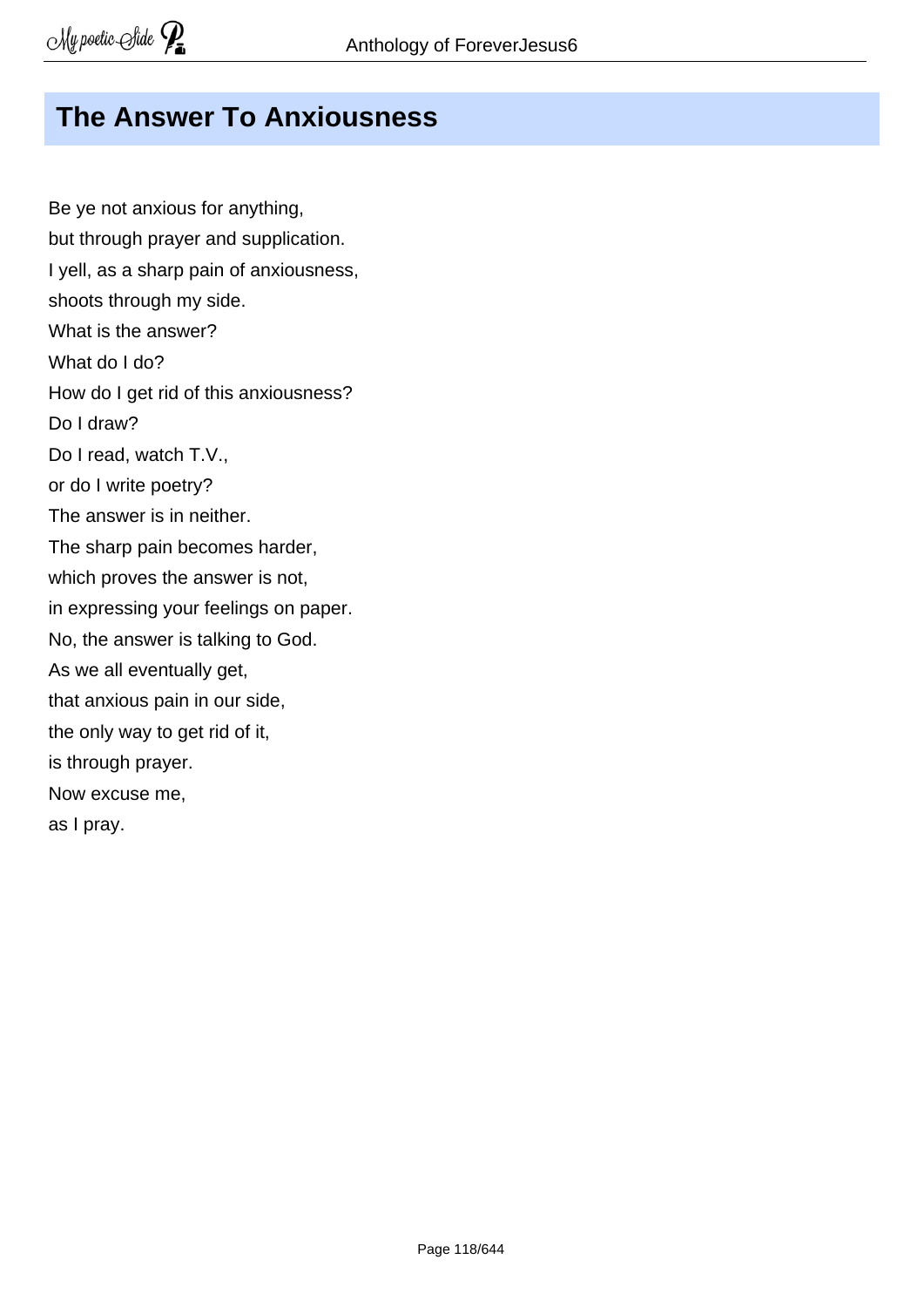## **For Those Who Don't Believe In Myricls**

For those who do not, believe in myricles, I can testify, that they are very real. I have had seizures, for twenty-four aganizing years, and now I am healed. Unlike the other nine, I praise the Lord everyday. He did not have to do it, but he did it anyway. Sometimes I cry to God, as I give him thanks. Now I may help, those who need help, with my new God-given strength. Of course I can only do it, with Jesus by my side, and the Holy Spirit as my guide, but someday, by God grace, you too can have a myricle, to testify.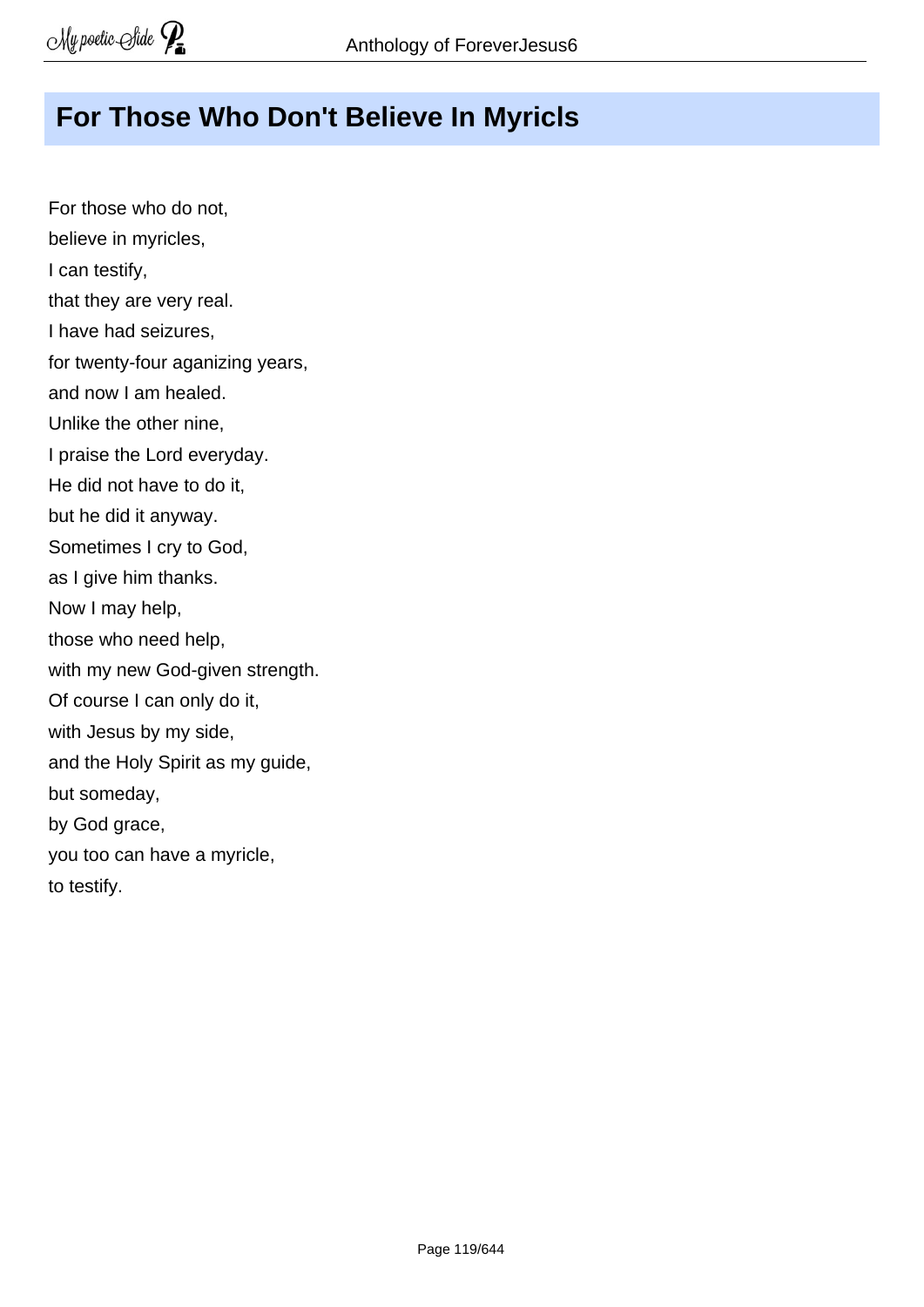#### **Psalm 122**

1. I was glad when they said unto me, let us go into the house of the Lord. 2. Our feet shall stand within thy gates, O Jerusalem. 3. Jerusalem is builded as a city that is compact together: 4. Whither the tribes go up, the tribes of the Lord, unto the testimony of Israel, to give thanks unto the name of the Lord. 5. For there are set thrones of judgment, the thrones of the house of David. 6. Pray for the peace of Jerusalem: they shall prosper that love thee. 7. Peace be within thy walls, and prosperity within the palaces. 8. For my brethren and companions' sakes, I will now say, Peace be within thee.

9. Because of the house of the Lord our God I will seek they good.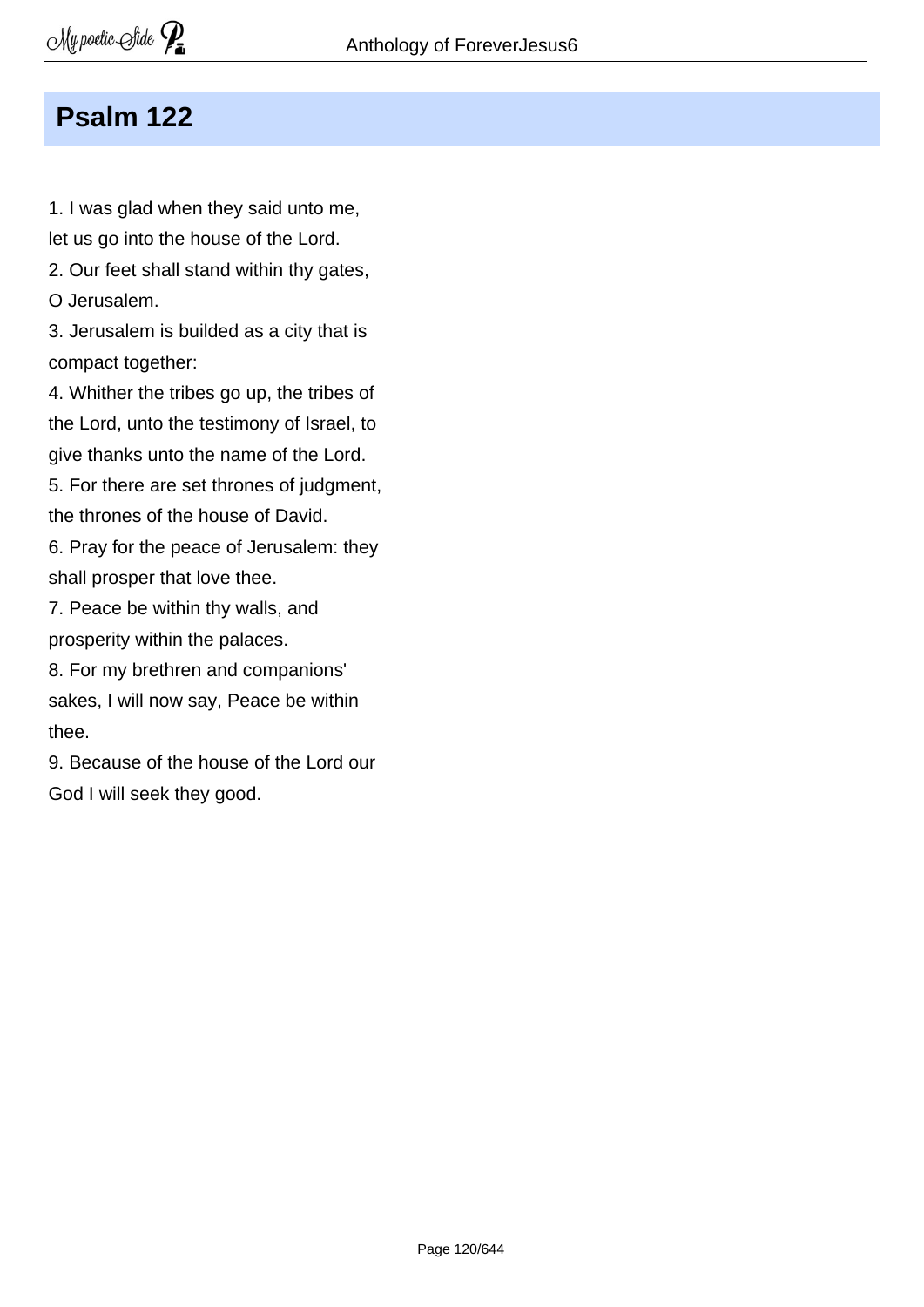## **Searching For God's Purpose**

Your entire life, You were considered the underdog. You never had any friends. People made fun of you, because of how you looked, or because of how you spoke. You were never the fastest person. While everyone else, moved on to have well paying careers, the only job you could get, was working in a burger restaurant. Everything you have ever tried in life, you never had an opportunity, to see it through to the end. You know what failure is. You know what death is. You know what sadness is. Yet, you never quit praying. You know you are a good person. You are unselfish. You stay positive, and you never stop praying. You know your moment will come. You do not even bother, to wait for it. You know it will happen. and you keep on praying. You know that God has a purpose, for everybody, including you. Then your moment comes. Without you knowing, you do something truely great.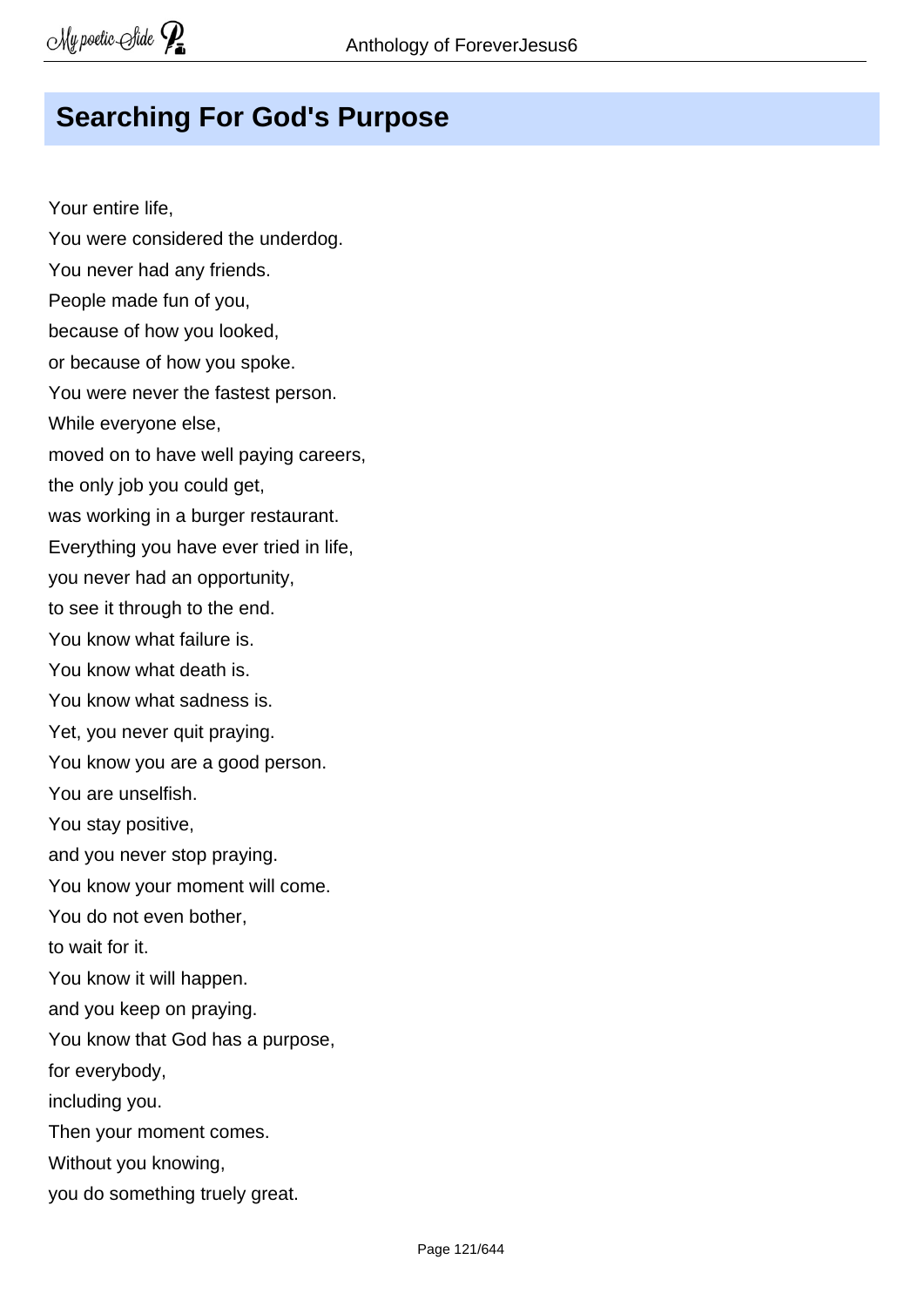You do something greater, then all your peers have ever done, and you give thanks to the Lord. Now it is you, who's name will forever be remembered, and you humbly smile.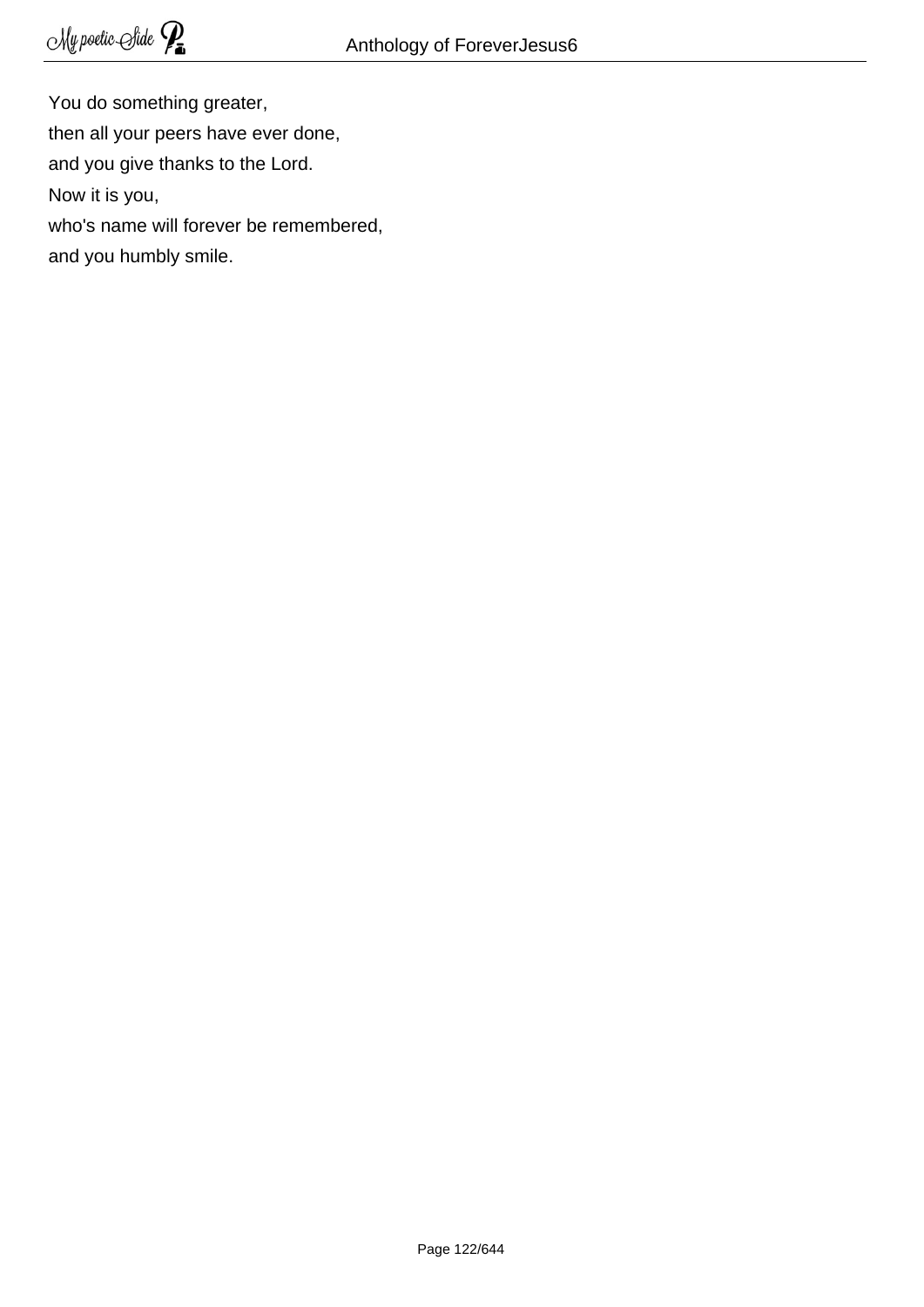# **Putting My Sins Behind Me**

As I try to put my sins behind me, I realize that it is a struggle everyday. We all have that one sin. we must overcome. Weather we want to or not, we try to at some point, and will eventually have the last say. As I put my sins behind me, gradually and slowly, I keep my thoughts on God, because God is pure. He knows what sin is mine, and what sin is yours. As I grow, I put my sins behind me.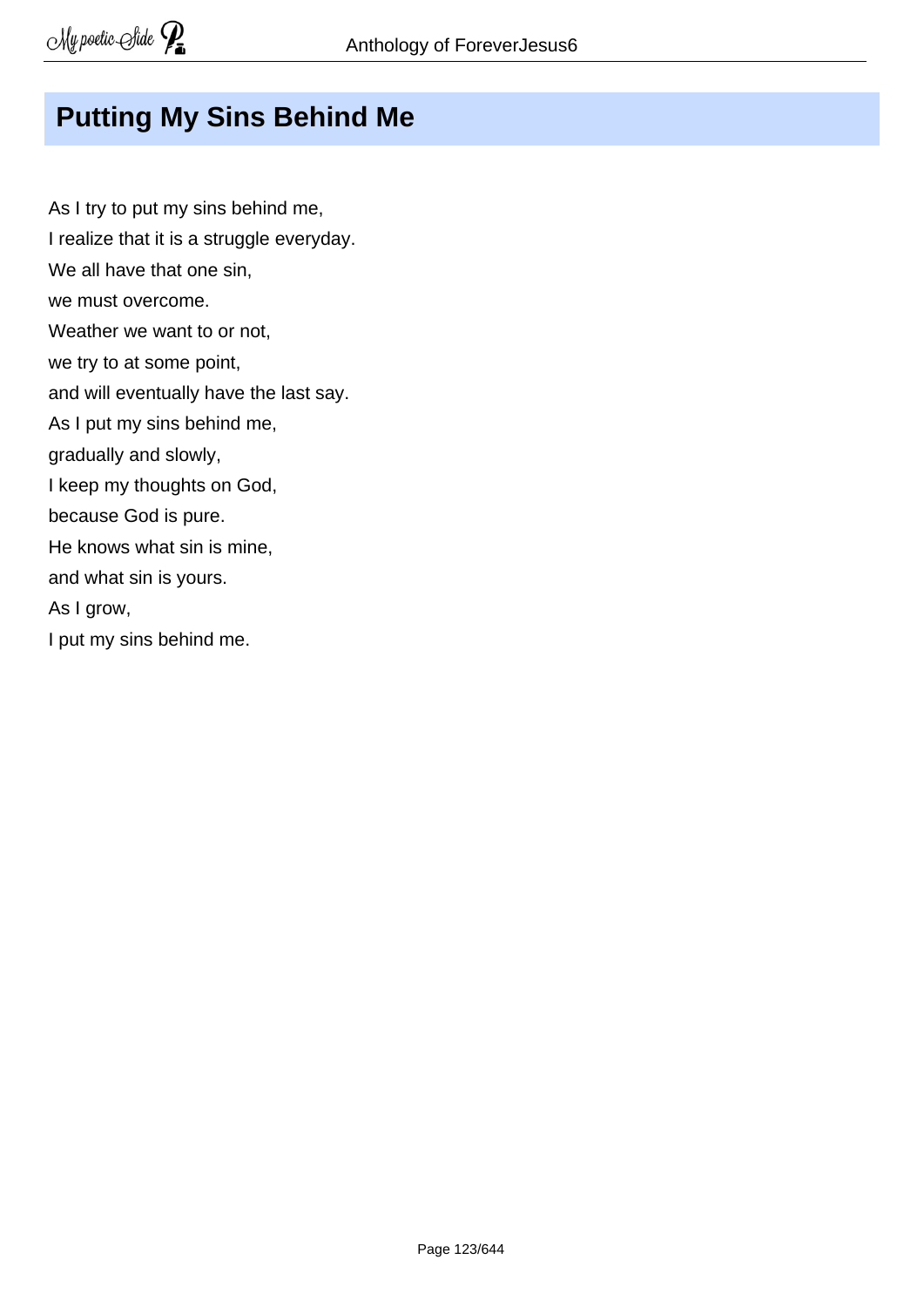### **Sentence Me With Jesus**

The Judge said, in a deep voice, "Do you have, any final words, before I tell you your sentence". The defendant stood up and spoke. "Your honor, I know that you, the jourey, this courtroom, and probably everyone else, in this country, thinks that I am guilty of committing, a crime. I probably even look as though, I committed a crime. Still I stand by what I said. I am innocent. Still, I am not mad. Sentenced or not, I do not care. I am not afraid of anything. Nevertheless, I do know, that Jesus will always, be by myside no matter where I am", the defendant said. the defendant pointed his finger, to the judge and said, "As for you all... I pray that you, know Jesus, and that you all, ask for his forgivness".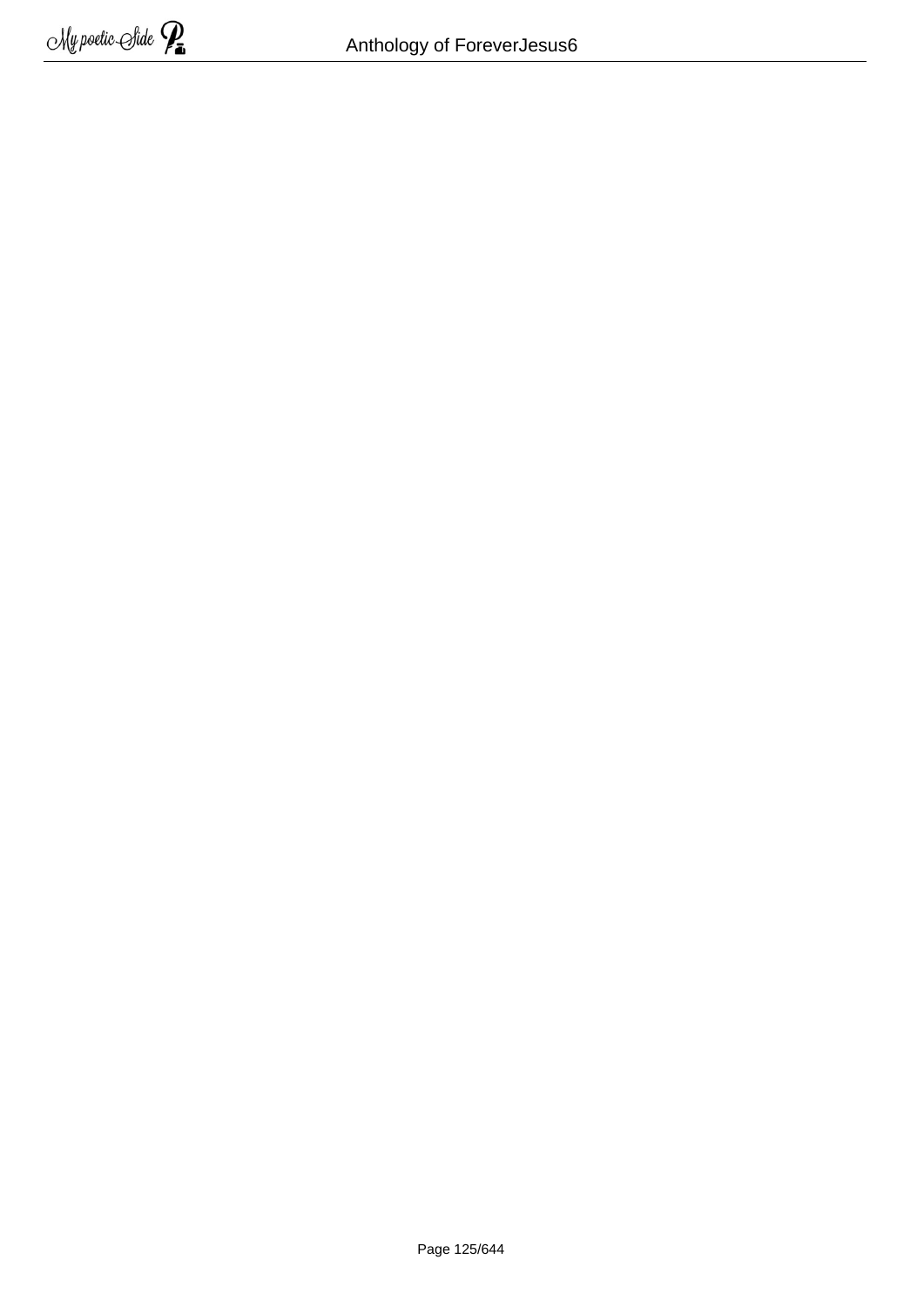# **Where The People Who Don't Argue Are**

It is a shame, how often I hear, of fighting on the news, with ideologies such as, 'The American Dream is to sue'. A news channel dedicated to liberals, and one dedicated to republicans, are each contributing, to what they call, 'fake news'. People say, we have to accept their lifestyle, or else we are close minded. Yet they are afraid, and make fun of other's faith, and say, "Christianity is behind us". Now the, 'New thing', today, is to show others hate. They say, He arrested me because, of the color of my face, and yet we kill our own race. The world has this notion, that we shouldn't be held accountable, and that we should blame, our problems on others. People are always, critisizing people, when it is the critics, who never want, to help one another. You are hypocrites, who like to light fires, and keep them lit.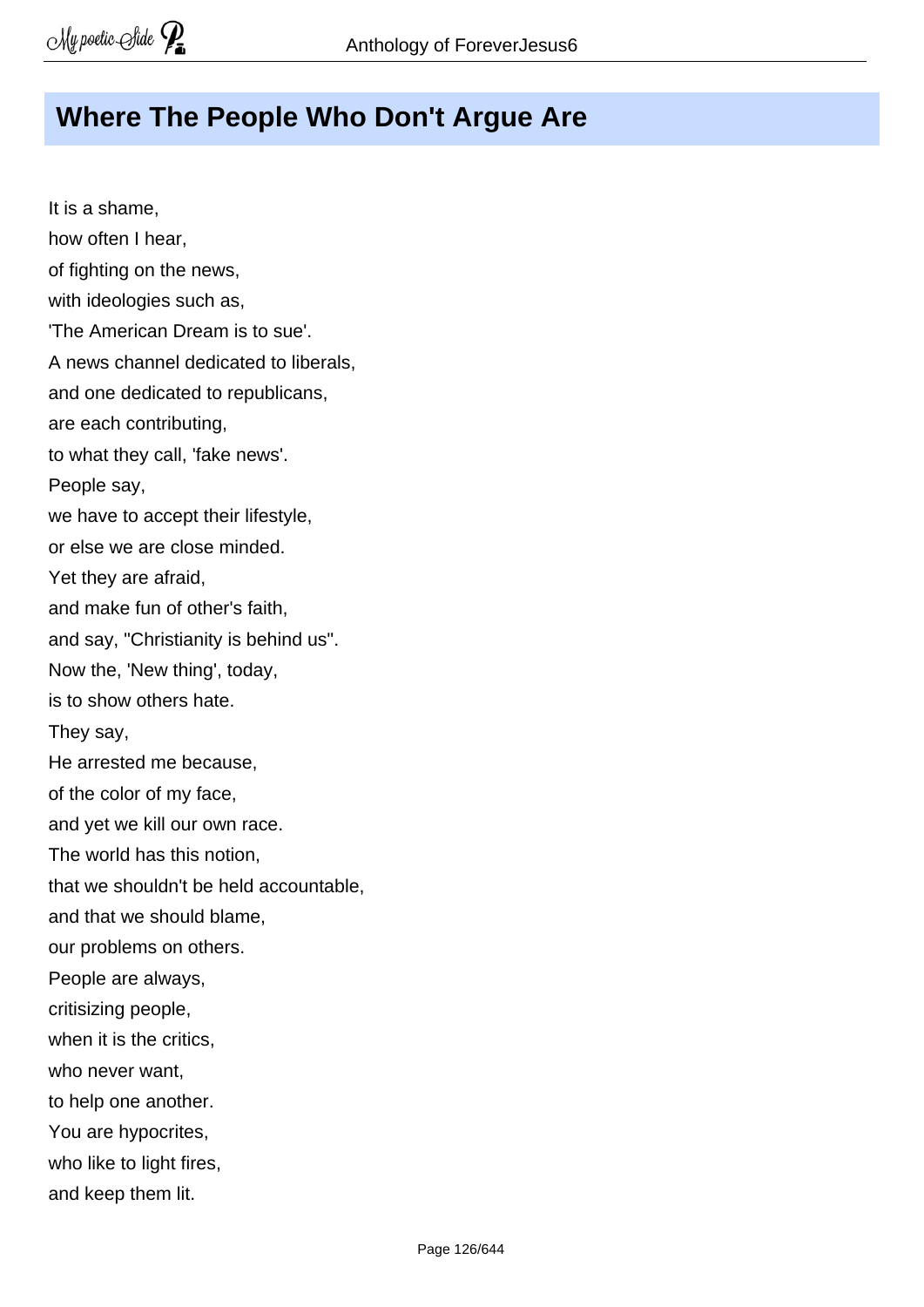You copy lines from a song, and say ignorant things such as, "Only God can judge me". Still, I am not bias, just a bit pious. I notice how some people (not everybody), often wear their light brown suits, and their white button down shirt, with their red ties, and call themselves, evangelical Christians too. Do not get me wrong. I have nothing, against their clothes. We find ourselves conservative, and call ourselves God fearing. Yet, how often do, you hear the words, 'believer in Jesus Christ'? You choose to fight, to fight over things, not worth fighting for. You are lovers of money, and yet you say, you have moral standards. What have you given, to the Lord lately? Yet I digress. I do not mean to talk, about others money. That is rude. That is only the tip of the iceberg. Oh vanity, vanity, all is vanity! It seems as though the world, has lost all it's sanity!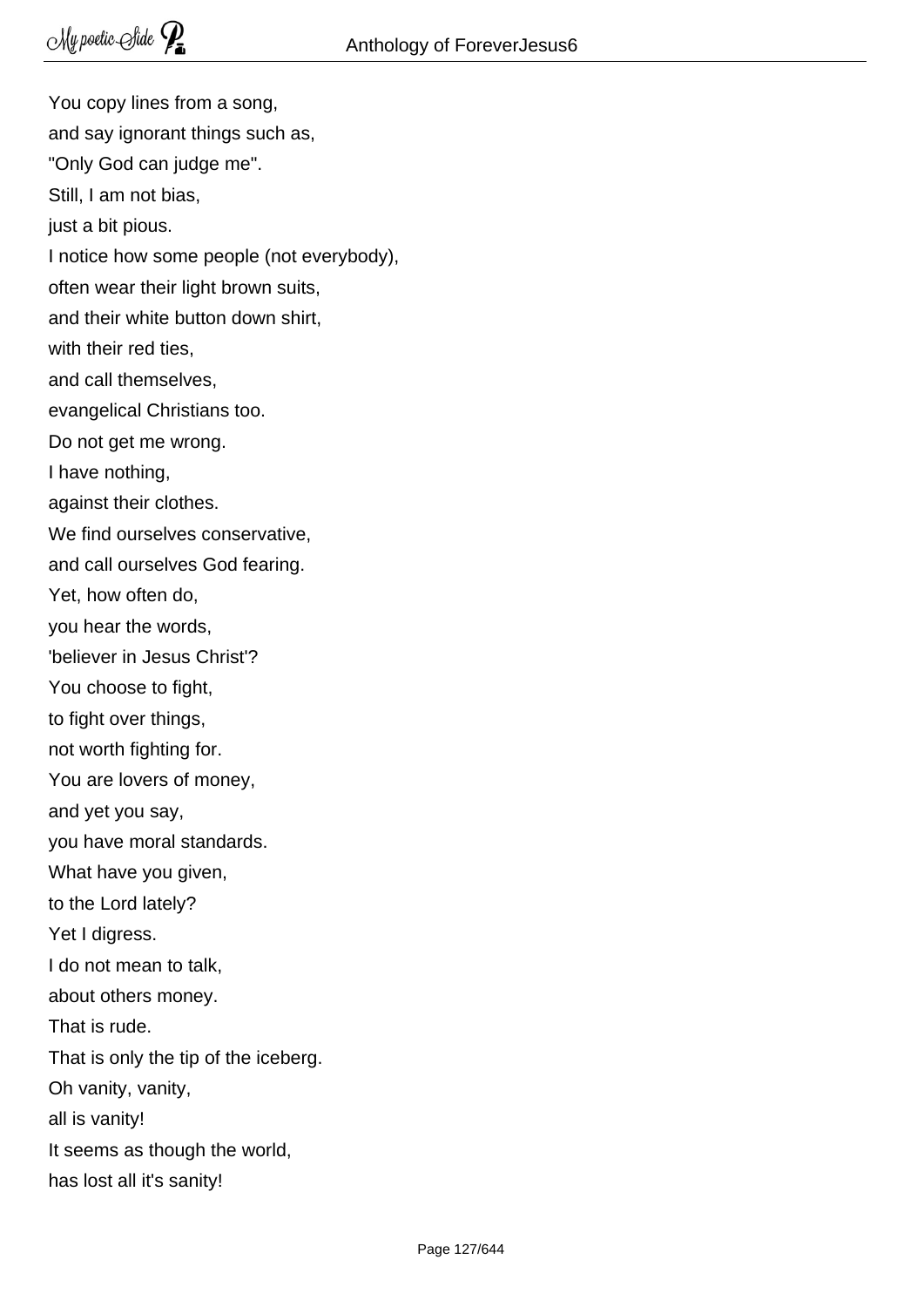Drug cartels clash, as they fight their own wars, making billions in cash, and with it, all they do is hoard. Countries use, children as soldiers, because they are so poor. We, and I mean we in general, bomb our own country, when there was not that much there, to begin with. There were only people, but in this day, who cares about people? If it will bring your country fame, and make the other, look like they were to blame, who cares if they die? They are only people. Still, the list goes on. If I were to name, every world argument, I would be here, from evening until dawn. So I thank God, who is my Lord, and Savior, Jesus Christ, that someday I will be, in a place where no one fights.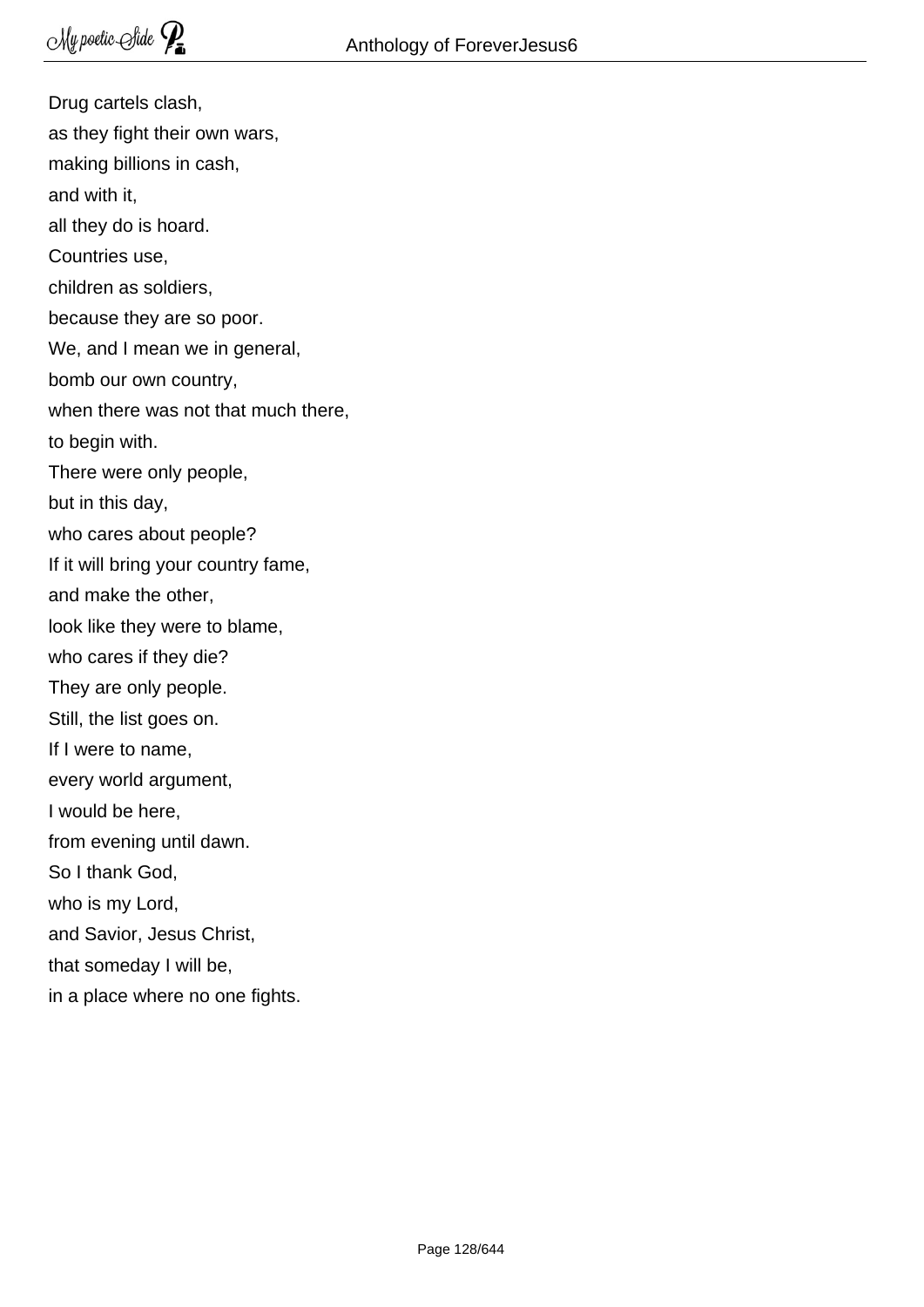## **The Writing In The Air**

This piece is fiction, but imagine that it were true. Imagine this was in your city, and it happened to you. A murder happened. They call it racially motivated. The killer was free of all charges. Now the country is full of hatred. The devil begins, to manifest himself, through others, as they begin to take to the streets. They all yell cries, and wave picket signs, and yell hateful things, at the police. It starts to get out of control, as bottles are being thrown. Police shoot back with tear gas, when there was so much confussion, no one really knew, who threw the first blow. Now it is urban warfare. Gangs see this, as an opportunity. Through all the commotion, people are getting robbed, without caring, it's their city that they're ruining. People scream, and dogs bark. Guns sound as it starts to get dark. The night glows, but not from all the stars.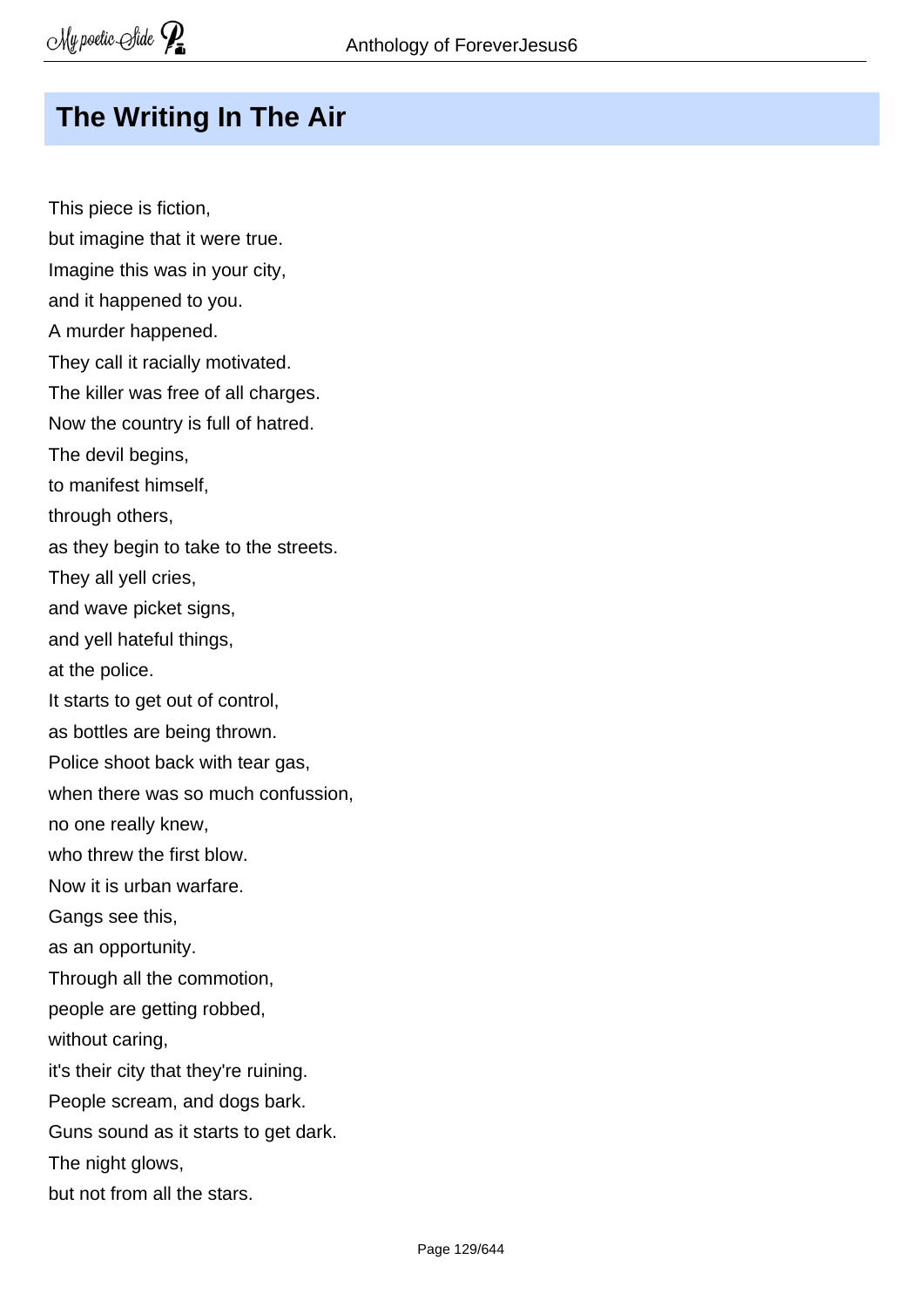Instead it glows orange, from the burning buildings, and people are smashing cars. Innocent by-standards, are being put behind bars. Homeless people, have no where to go. Weak and hungry, They are vulnerable and exposed. News cameras from the ground, and helicopters in the sky, give false reports, as the whole country now takes sides. So where is the victim's family in all of this. Do those involved even remember, why they were waving their fists. Now the outcome, of the racially dead, is more racially dead, and those that know the Lord, look down in shame, as they shake their head. Finally, the flames die out, as the smoke begins to hover, and it forms the words, covering the city, FORGIVE ONE ANOTHER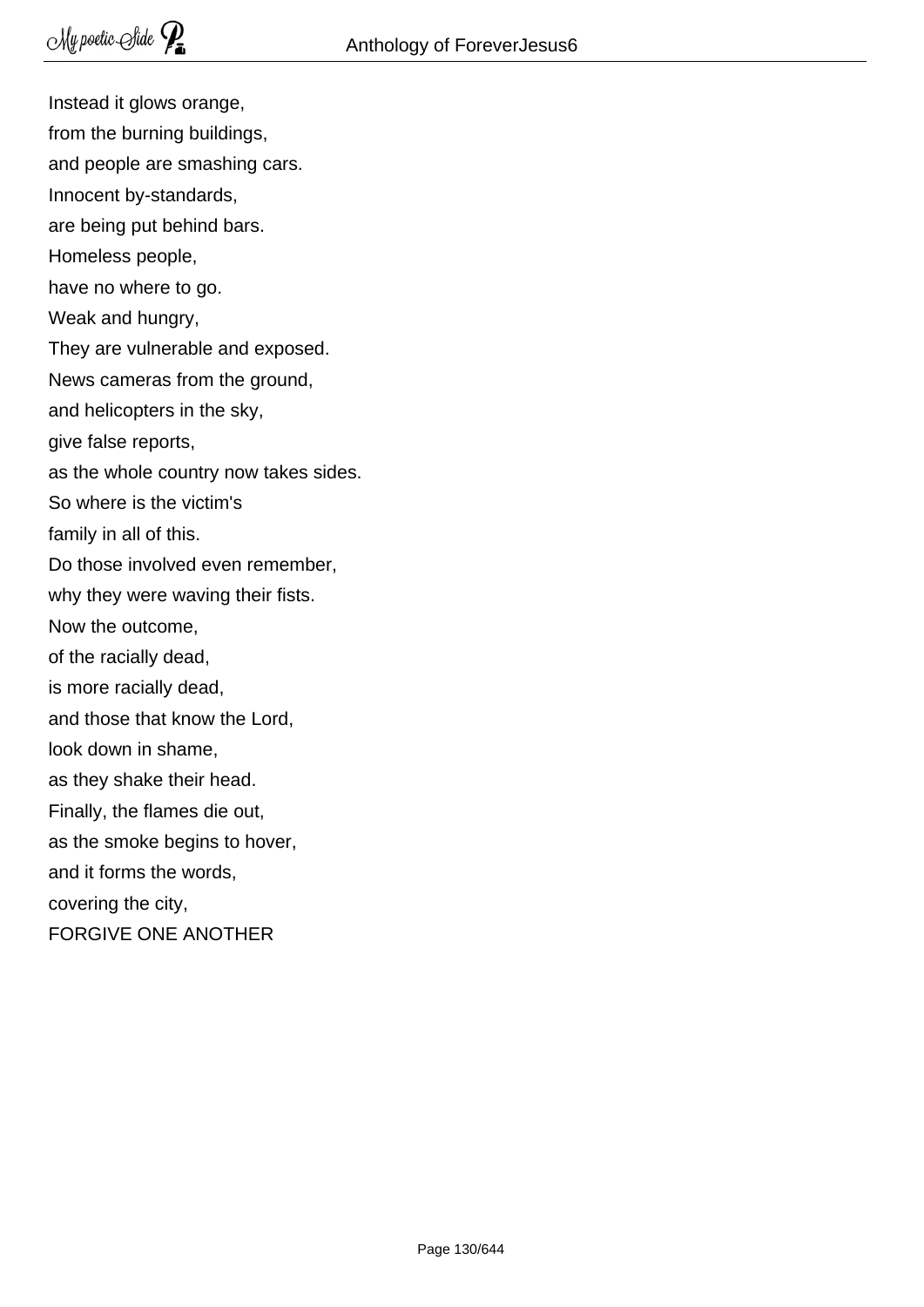### **The Underdog**

Why is it no one goes, for the underdog? The odds are always, stacked against him. Know one wants, to be the underdogs friend. They only want, to see him loose, again and again. So why does the underdog show, if he knows the chances, are that he will fail? Maybe because, he knows that it is worth it, or because they know, that there is a chance. When they are down and out, and they are loosing, They come back, and win in the end.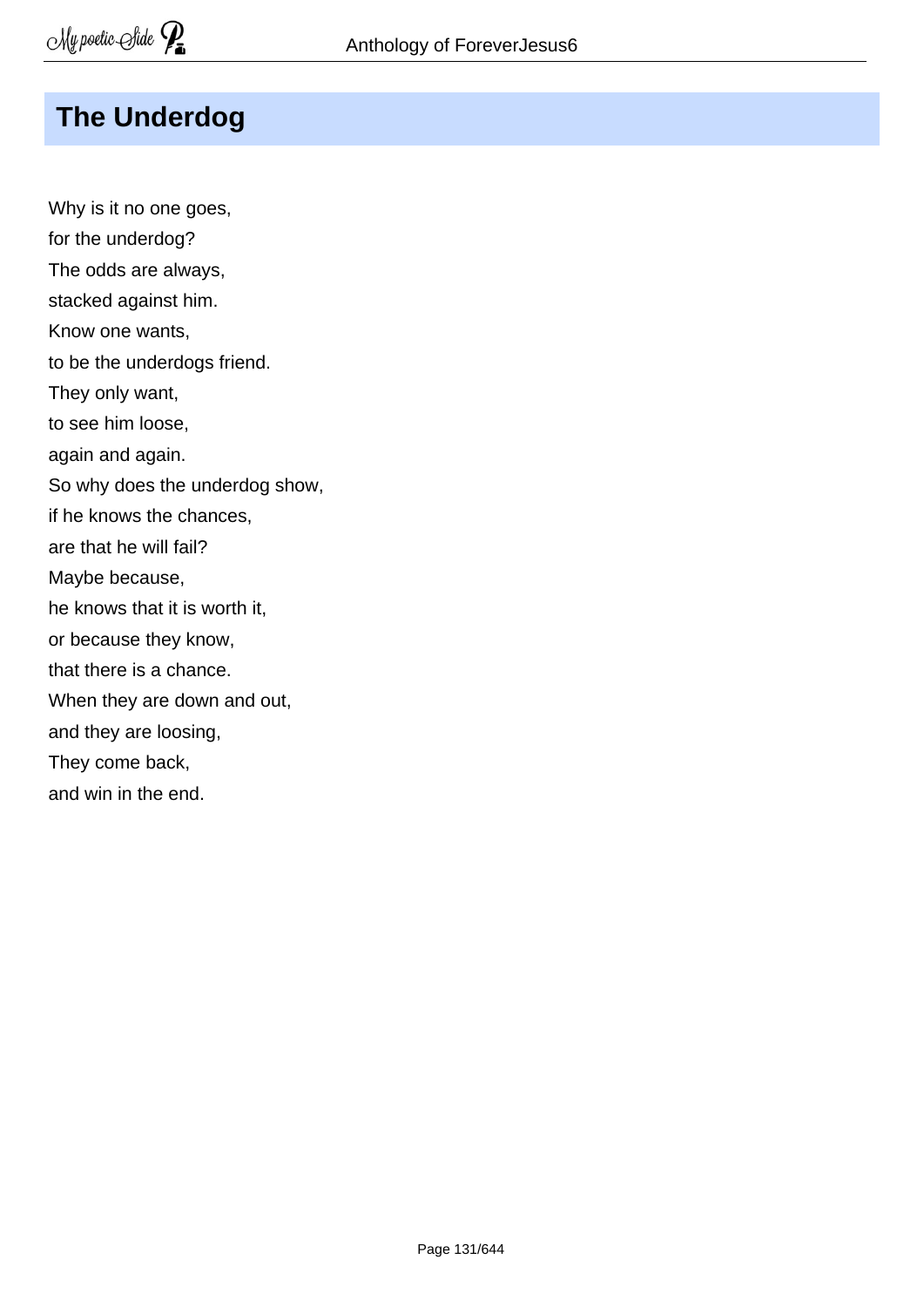#### **In All Seriousness**

To those who truely know me, know that I have a strong sense of humor. Still in all serious, we need a revival. When we speak the name of Jesus, we must say it we all must say it with authority. We need more crusades. We must know. that the devil is real. He manipulates people, on this earth in everyway. He is in every city of this world. We must be able, to point out the devil, and show him no fear. We must be radical Christians. We must not be loud Christians. We must not be quiet Christians. We must profess Christ. We must profess the Word of God. We must not only profess our faith. No one cares about your faith. We must take, the Gospel seriously, because the devil takes, the Gospel seriously. So we must take the devil seriously. He is preparing for a war. So we must prepare for a war, not a physical war, with guns and ammunition, and ballistic missiles.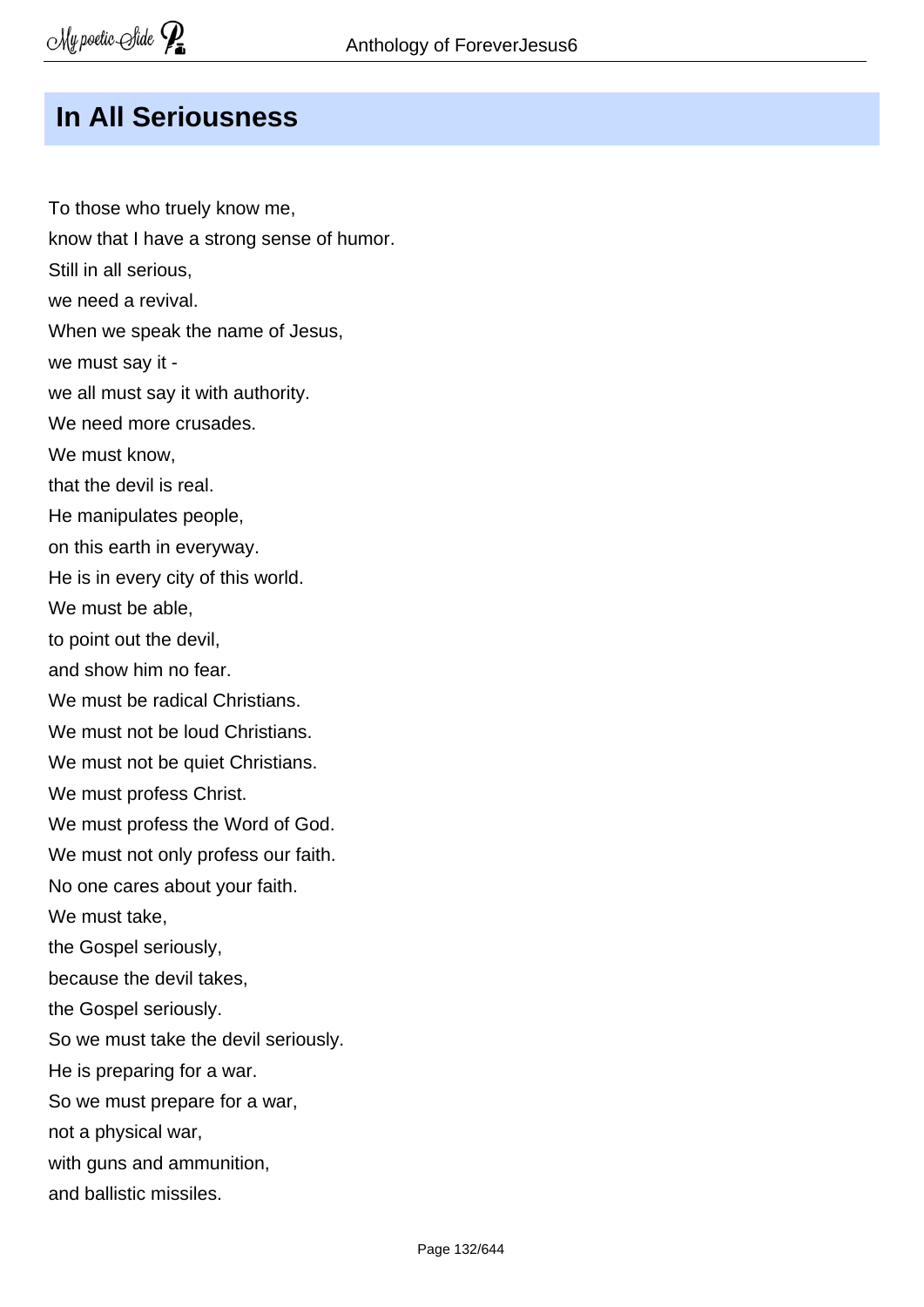There are no rules, in this war. There are no sanctions. It is an invisible war, a spiritual war. It is one that we can only, fight and win with Christ Jesus. Yes, there will be a revival, and you mark my words, it will happen soon. Nevertheless, when this revival happens, there will also be, young false powerful preachers, and false powerful pasters, who call themselves evangelicals. There will be young false leaders. They will try and teach a new doctrine. We must know, who is of God and who is not. This is serious. There is always a time for humor, Still, we must be vigilant. We must be diligent, in everything that we do.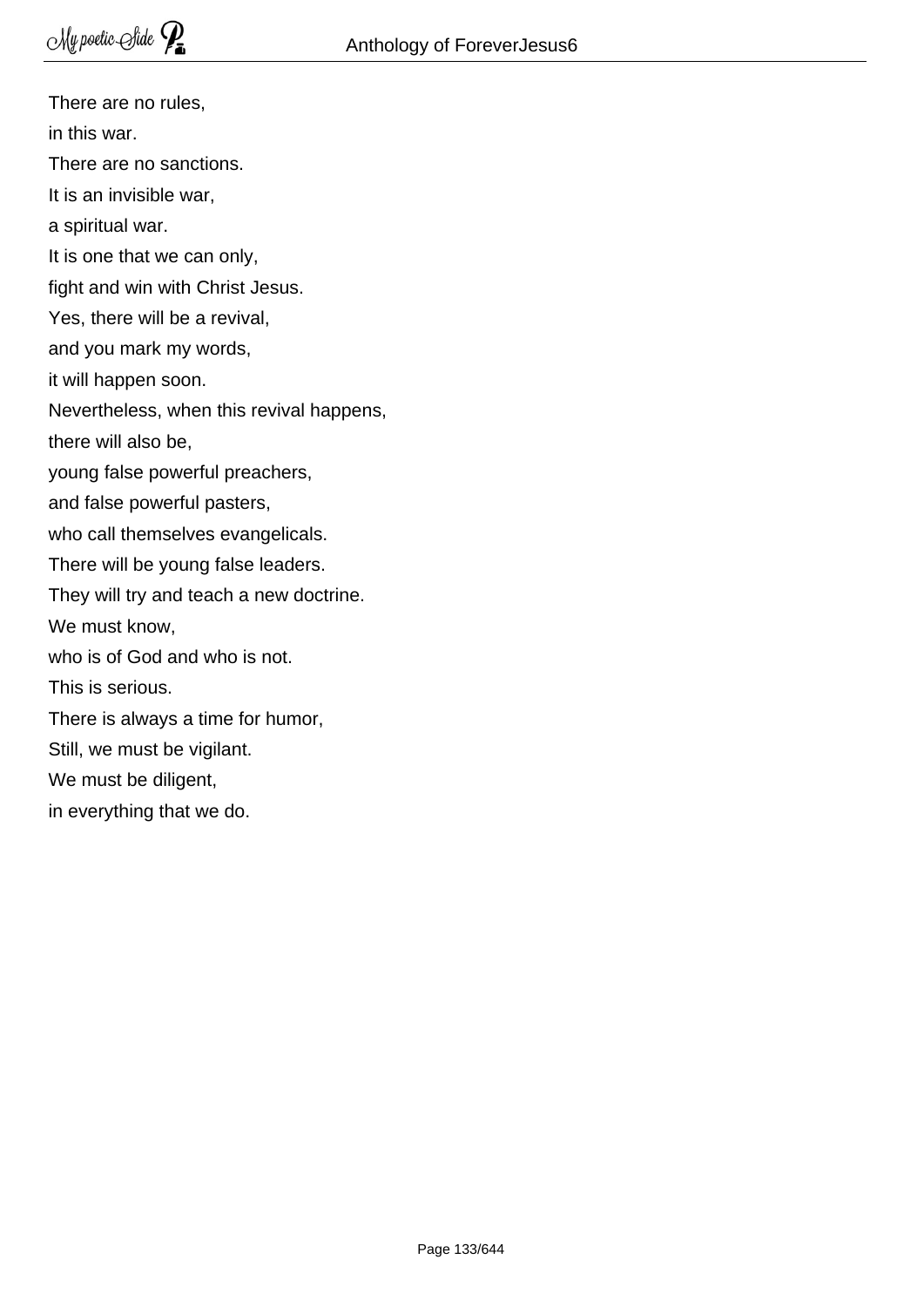### **The Story Of My First Watch**

I remember the story of my first watch. I was fourteen years old. I never had a, a watch and all of my friends who were, considered, 'drug dealers', at the time, were wearing cheap fake gold, twenty-five dollar watches from the, 'Swap Shop'. They were, 'supposed', to, look like million dollar watches. Still, what made these watches special was, that they all had different color dials: dark red, dark green, black, dark blue, and more. I wanted one so much. Unfortunately, I could not afford one of, the twenty-five dollar watches. One, day I was walking along the sidewalk, and I noticed a rubber digital Homer, Simpson watch in the street. It could, not have been more than five dollars. So I picked it up, and I began to wear, it a few times to school. Shortly after, I began proudly wearing my Homer, Simpson watch that I found, there, was a time that I went to the, 'Swap Shop' with my brother and my good, friend who was actually more of my, brother's friend. Nevertheless, both of, them had a lot of cash on them, and, I had none. My good friend must, have noticed the watch that I was, wearing because he said, and I quote, "Dude, you have to get rid of that, watch. You look crazy". I did not, realize that we were by the watch,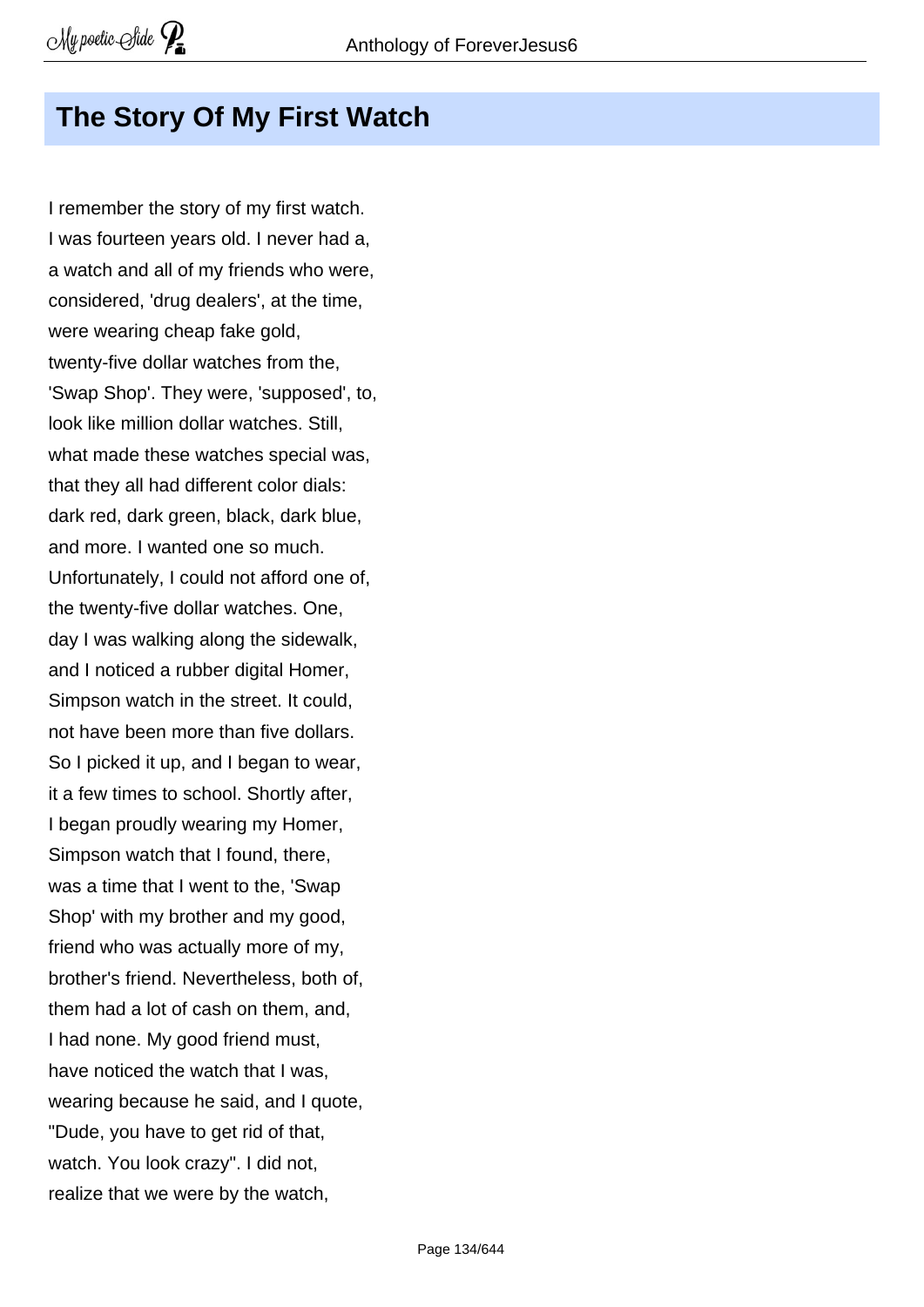# $\alpha$  My poetic Side  $\mathcal{P}$

section. He asked if I liked a certain, watch, and I did. Without me asking, for it he bought it for me. As soon, as it was in my posession, I took off, my digital watch and put on my new, analogue watch. As soon as I saw a, garbage, I through my Simpson's, watch away. I loved my new watch. I was extremely greatful for it. The, price was around one-hundred, dollars. It looked exactly like real, gold with diamonds. Of course it, was not. Still, it was a beautiful, rectangular watch with a, 'gold', bracelet and white dial. I kept that, watch for two years, and wore it, everywhere. Although I cannot, remember how exactly I lost it, I am, going to imagine that I was very, upset when I did. I have worn, different watches since then, but I, shall always remember that, one-hundred dollar watch.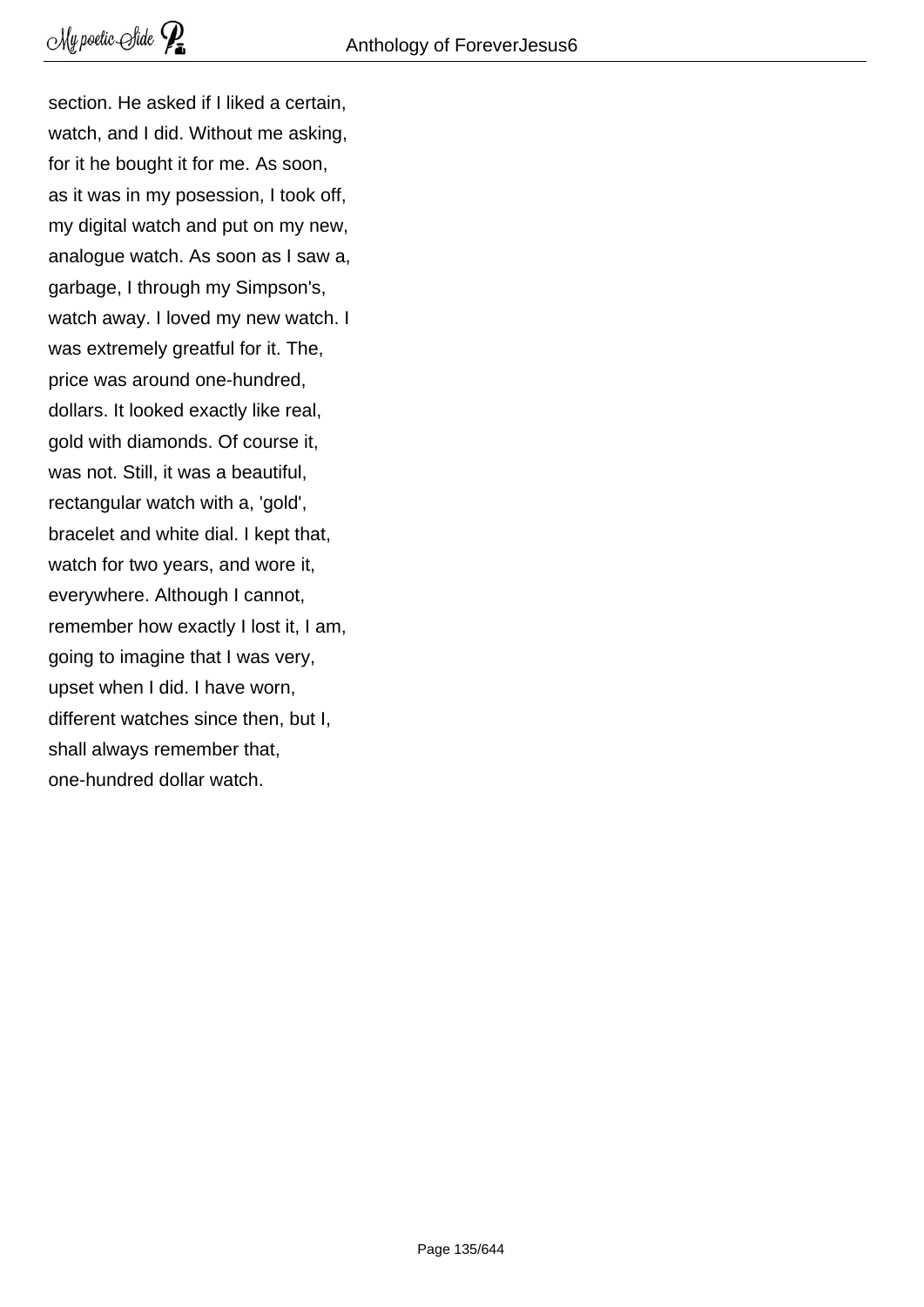## **The Seventy Year Fight**

On May 26, 1948, the new Nation of Israel, did something great. They established their military, and called it the IDF. They've been defending their country honorably, ever since then. For seventy years, throughout the ages, for generations, they've fought and won wars. No defense force is more courageous. When enemies all surround them, they always keep them back. They are not the ones you want to engage, believe me. That is a fact, To be a citizen of Israel, you must serve for three years, I've met them, and they talk to you, like regular people, and they never have any fear. People often, talk bad about them. Don't believe everything you hear, because although they fight like soldiers, They are humble as a deer.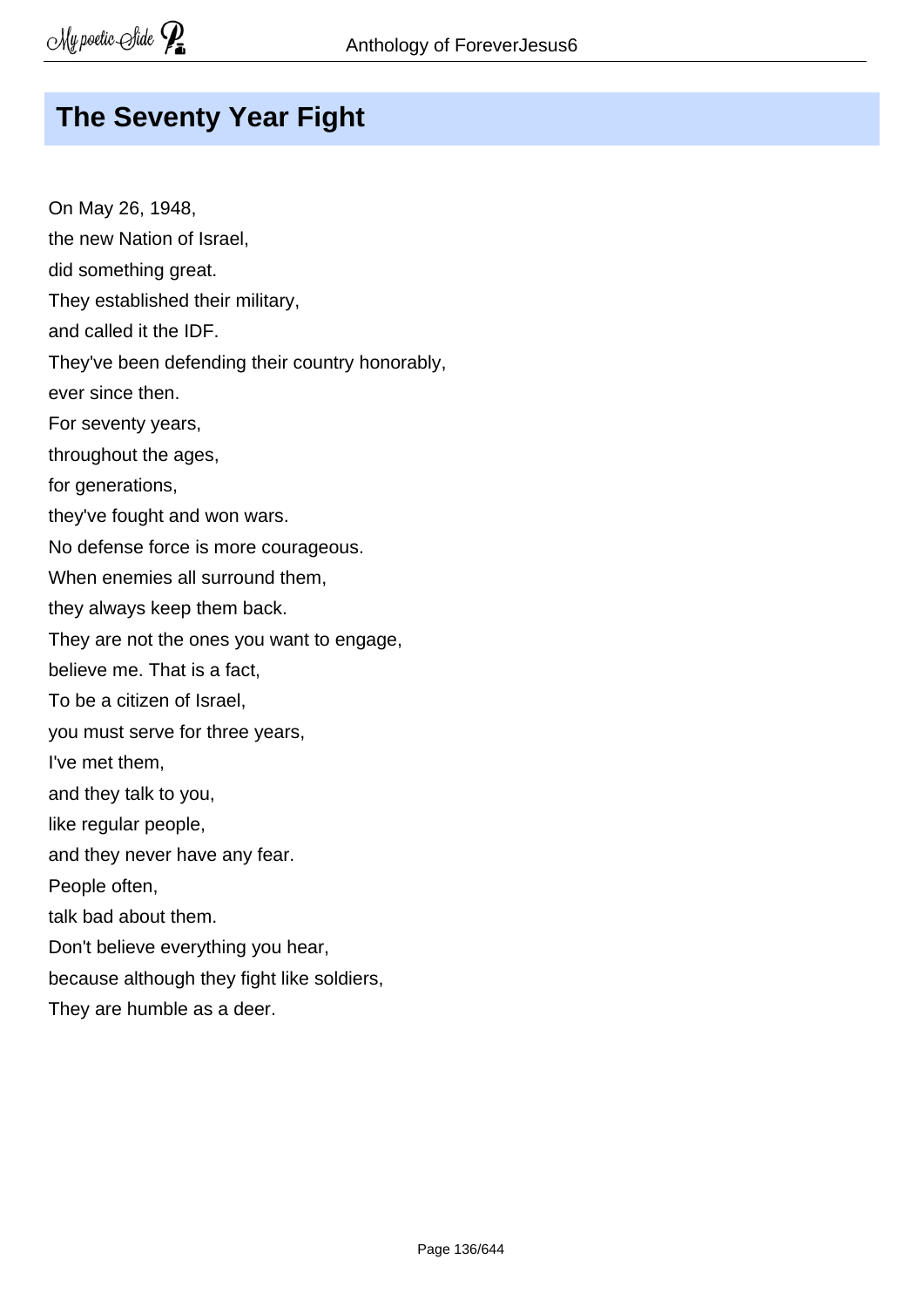# **I Don't Want To Hear It**

The reason why I, would make bad politician, is because I don't want to hear it. With all this bad news, on T.V., I turn it off, because I don't want to hear it. When people bash our president, I tell them that I don't to hear it. When I want, to be left alone, I say, "I don't want to hear it". Do not think, that I am naive, but why be a negative spirit? So if you are thinking, about picking at my work, then please,

I don't want to hear it.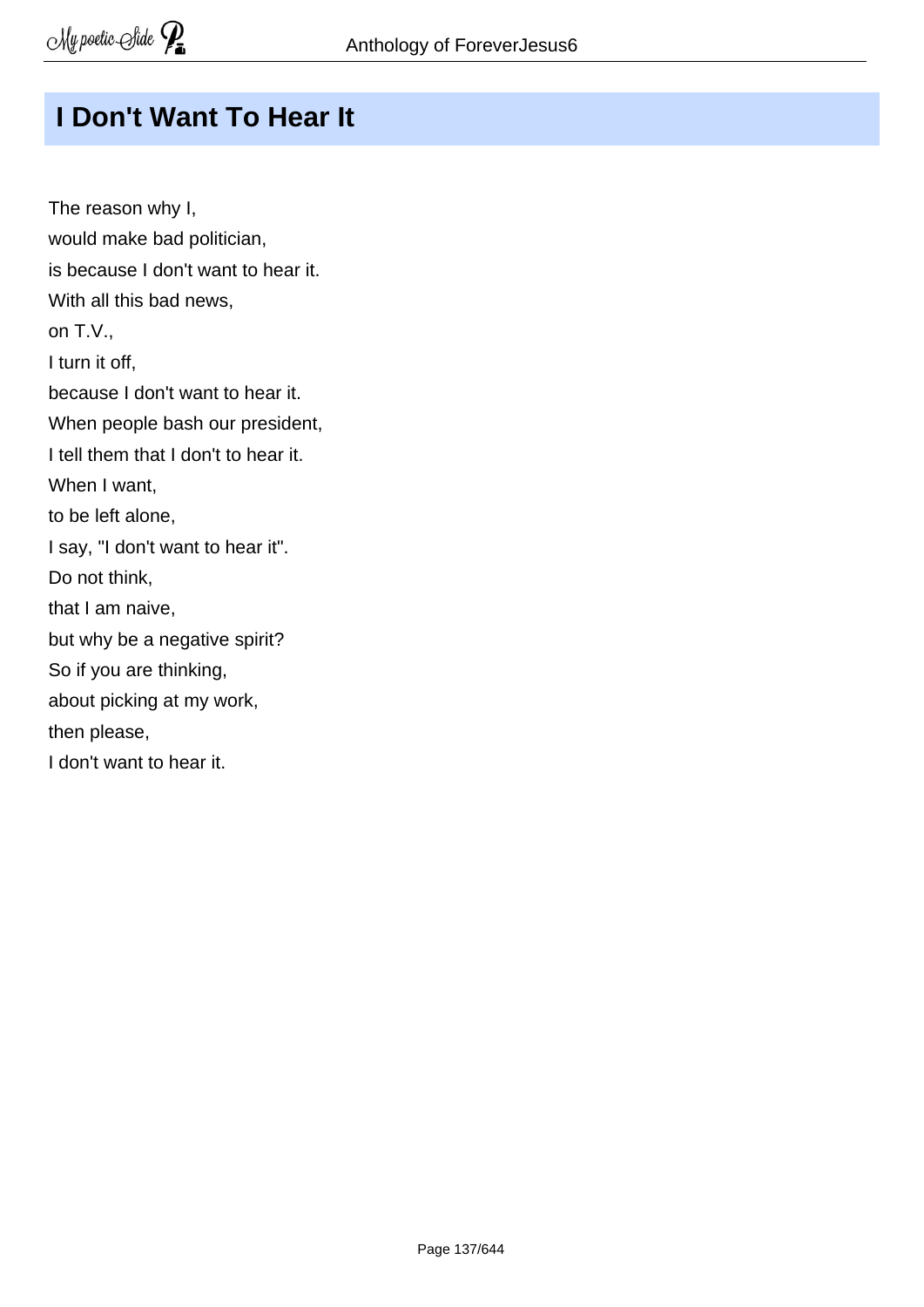## **Power Of Forgiveness**

Sometimes, I ask myself, "what is the point". Why do I do it? They do not deserve, to be forgiven. So why do I do it? Then I remember, Christ hanging on a cross, looking at the crowd. He did not say or cry, 'let me off'. Rather he said aloud, "forgive them for, they know not what they do". I forgive because it is better, to forgive then, to die with a grudge. Forgivness is powerful. I have seen it change lives, while hatred consumes, and your life it deprives. So perhaps, we do not deserve forgivness. There will be those, who will not appreciate, your goodness. Still, when you are down, remember how Christ died, and your spirit will over-run, with fullness.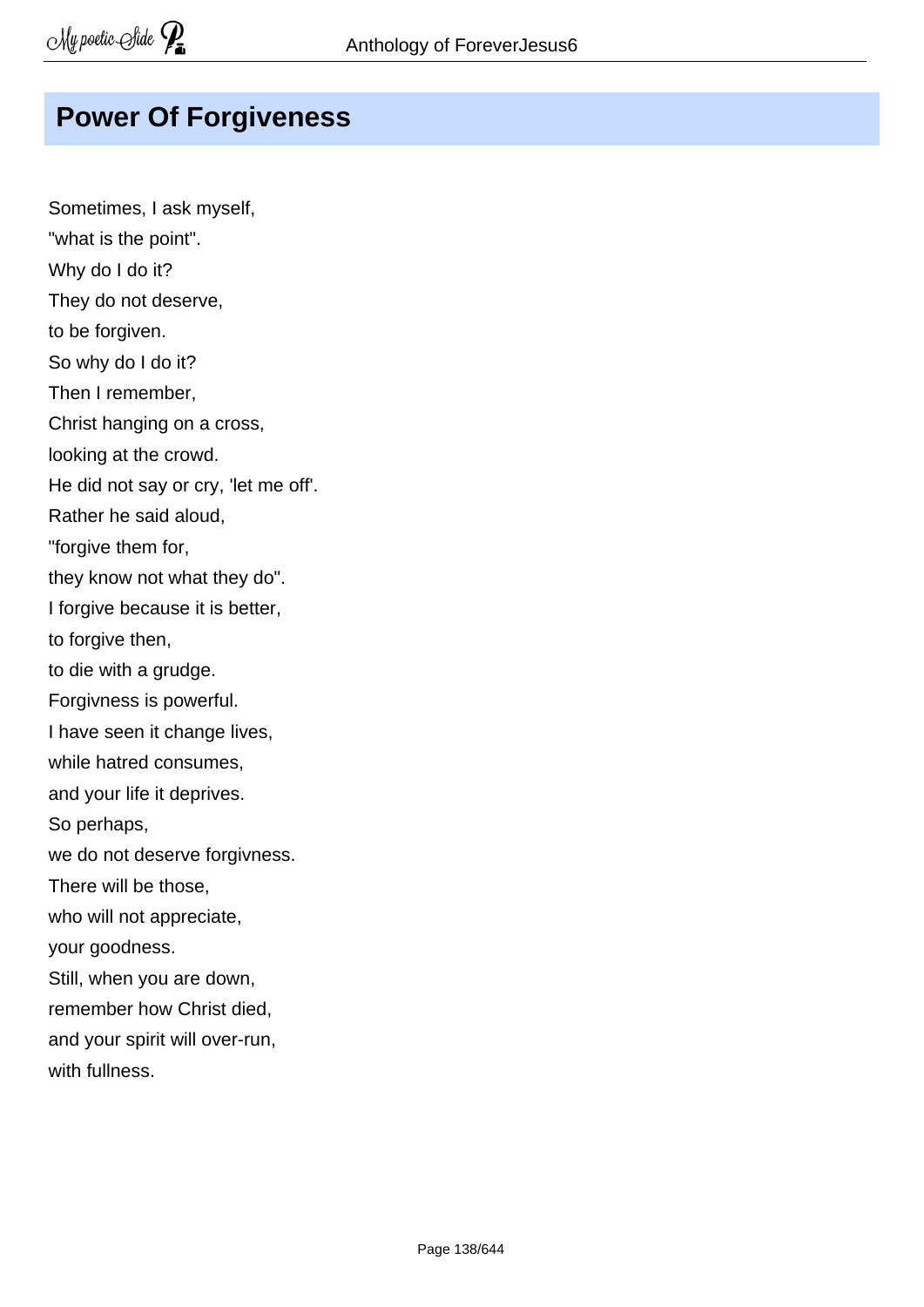# **My Psalm (A Prayer For Living)**

Oh Lord, You are my carrier. In changing world, It is you who gives me, strength to move. Oh but when others move, I move in your name. When there are those, who need help, I help in your name. Oh Lord, protect me when, I need it most, from here to, the end of the earth, and I shall honour you, Everyday, and for all the days, of my life.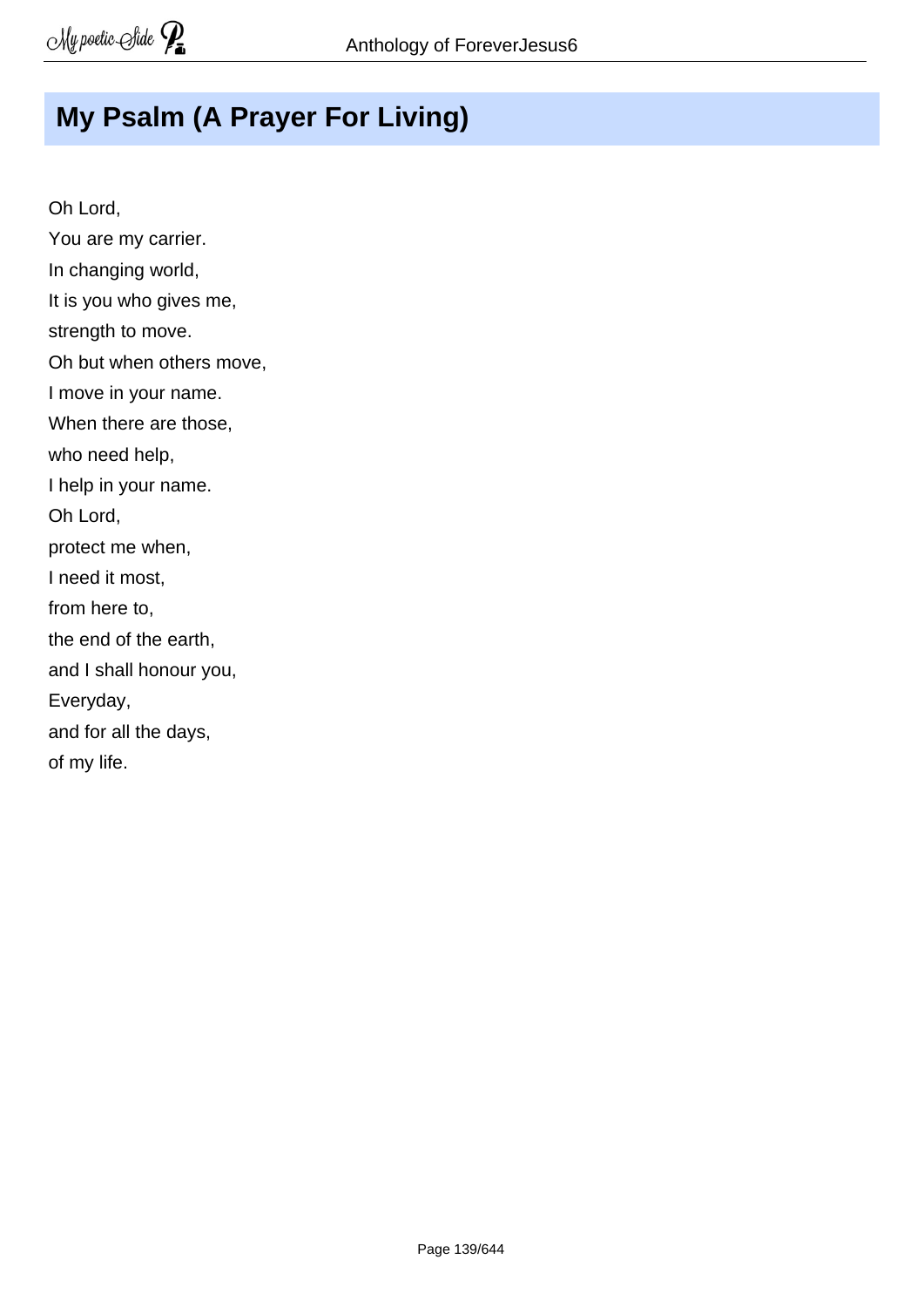#### **Nearer**

Everyday, I get little closer, to the king. I think about the burden, that I want to toss. My destination's in sight. I want to sing. I think about what I am, and not what I was.

- I take it step by step my step by step.

- He walks step by step by me and my steps.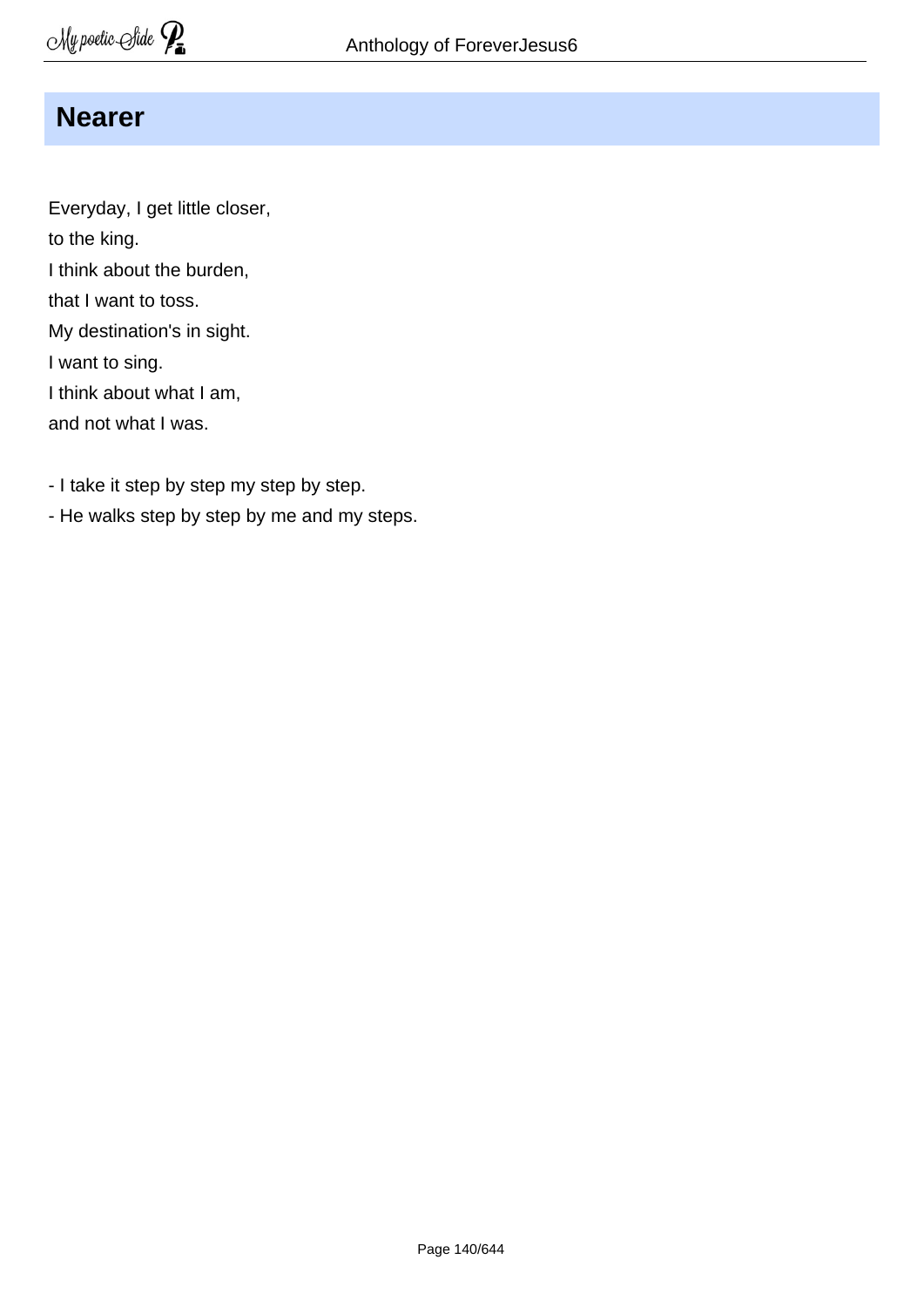## **My Psalm (A Prayer Against Fear)**

Help me. Oh Lord help me. Help me to continue, to grow in your name. Most of all, help me not to look toward tomorrow, but to look all fear in the face, and cast it aside. Just as David had slain Goliath, just as Esther had saved Israel, just as those, were persecuted before me, give me the strength, to stand against all fear. Oh, but when, the opposition comes, let me naturally say, "What opposition". For opposition is, the dry dirt that I walk on, where nothing grows. Oh but when, all enemies come, let me have a sound mind, and a righteous heart. Let me go, to you in prayer. For everything in, this world fades. Things may or may not, be taken from me, but I will always have prayer.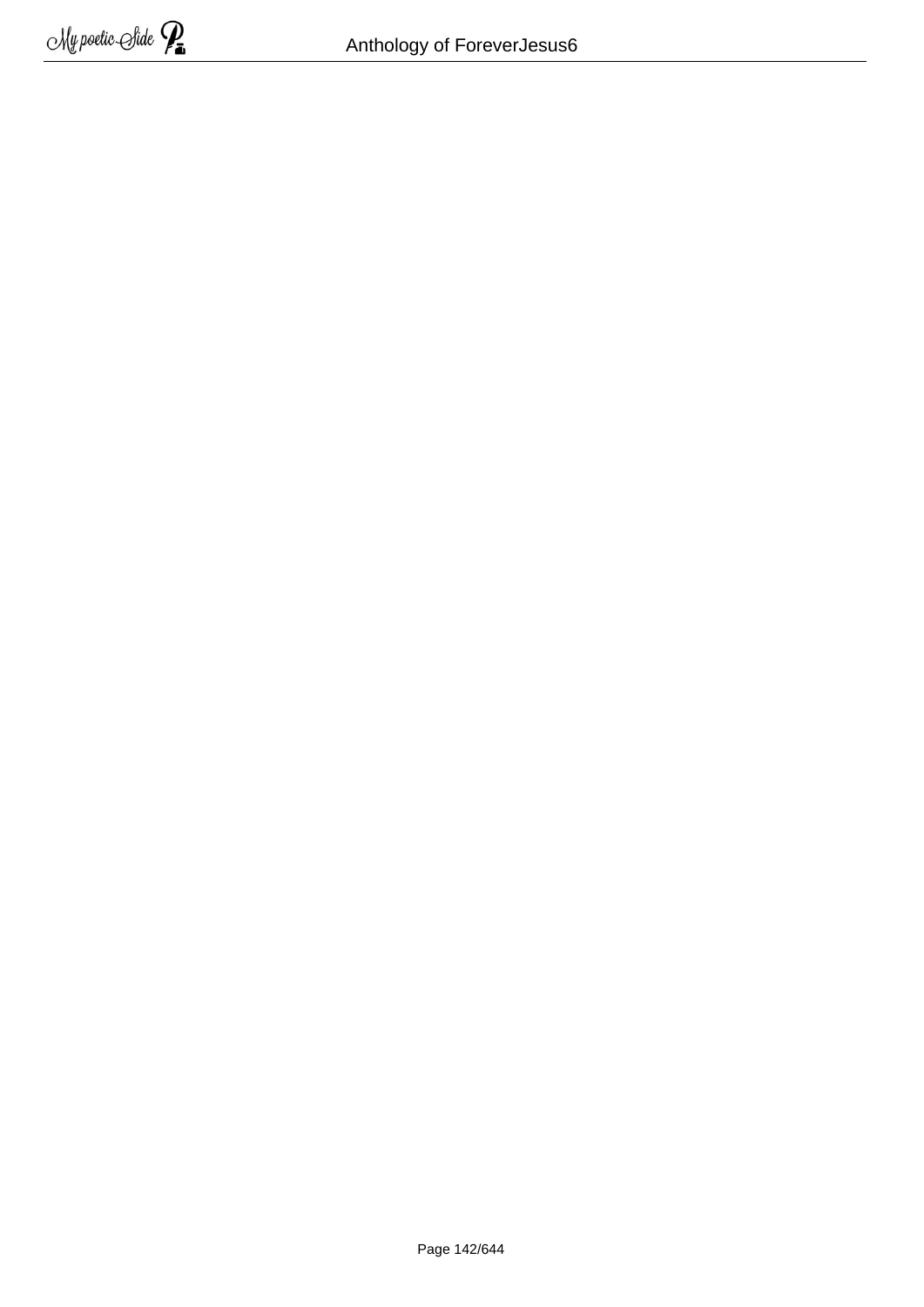### **Stand Outside**

In the name of Jesus, and ONLY in the name of Jesus, we must boldly step out of our comfort zone. We must be more than willing. To be willing, is only to want. We as true believers as true ambassadors for Christ, must fight the good fight of faith, until we cannot fight no more. We must fight until, we no longer have the strength, to ask God for more strength. That is when the Lord, will carry us. We must step out, in the name of the Lord. We must stand out, in the name of the Lord. Make the atheist, want to say, "I don't know what it is, but I want to be like that guy". Rather than never being afraid, we as true believers in Christ, must beat out our fear. We must overcome our fear, just as Christ overcame the world. We must over-rule our fear. In the name of the Lord, we must stand up, and we must stand out.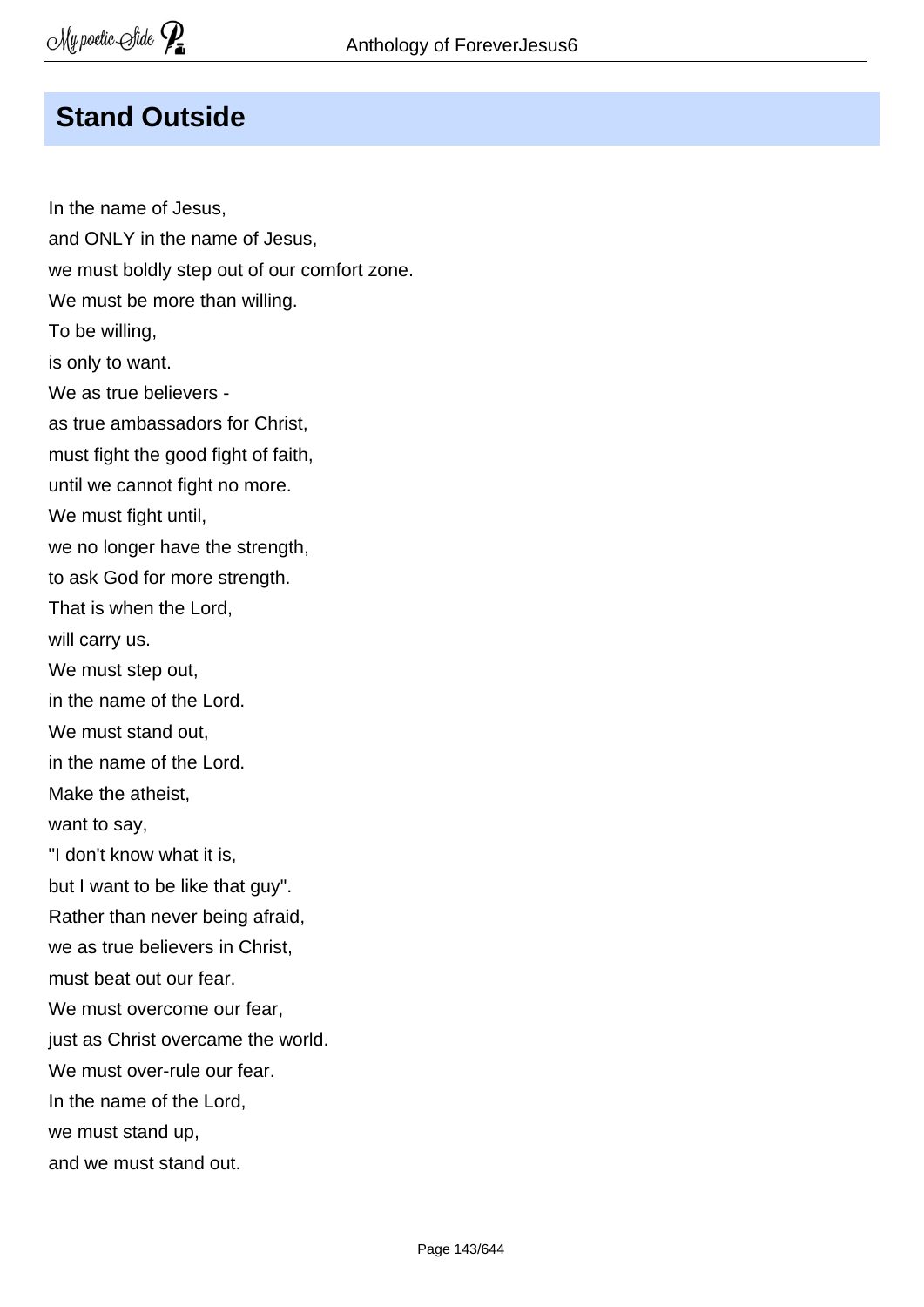### **Lead By Example**

We must lead by example, in everything we do, with faith in Christ, morality, and Steadfastness, so we as old, may pass it on to the new. The new may also, pass it on to the old, with love and respect. Because even the old, can learn from the young. So lead by example, in the name of the Lord. Do what is right. Don't curse. Be nice, and give to the poor. Those are just some examples. Just try your best to live righteously.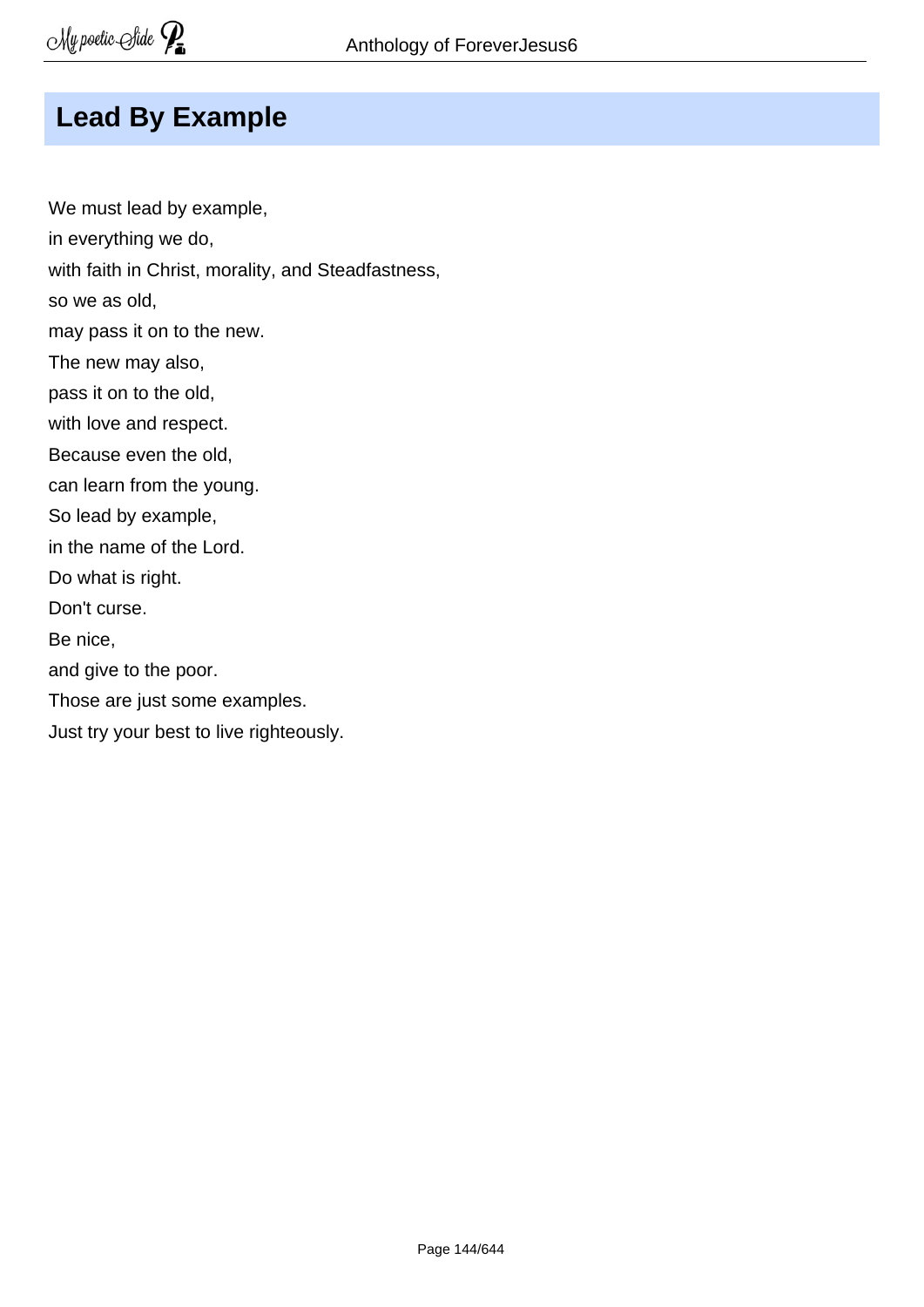#### **The Sun Sets With Love**

It has been fifty years, since we married. Everyday has been great. From the moment I first met you, I knew I could not wait, to spend the rest of my life with you, and love you everyday. We bought a house together. We had four beautiful children. Everyday is a blessing with you. I work from home, so that I may be closer to you. Even now that our children, are grown and have left, that makes our time more special, because I know you will be with me, as long as I live. As we sit outside, and watch the day finish together, and the purplish orange heavens above, I put my arm around you, and know that the sun sets with love.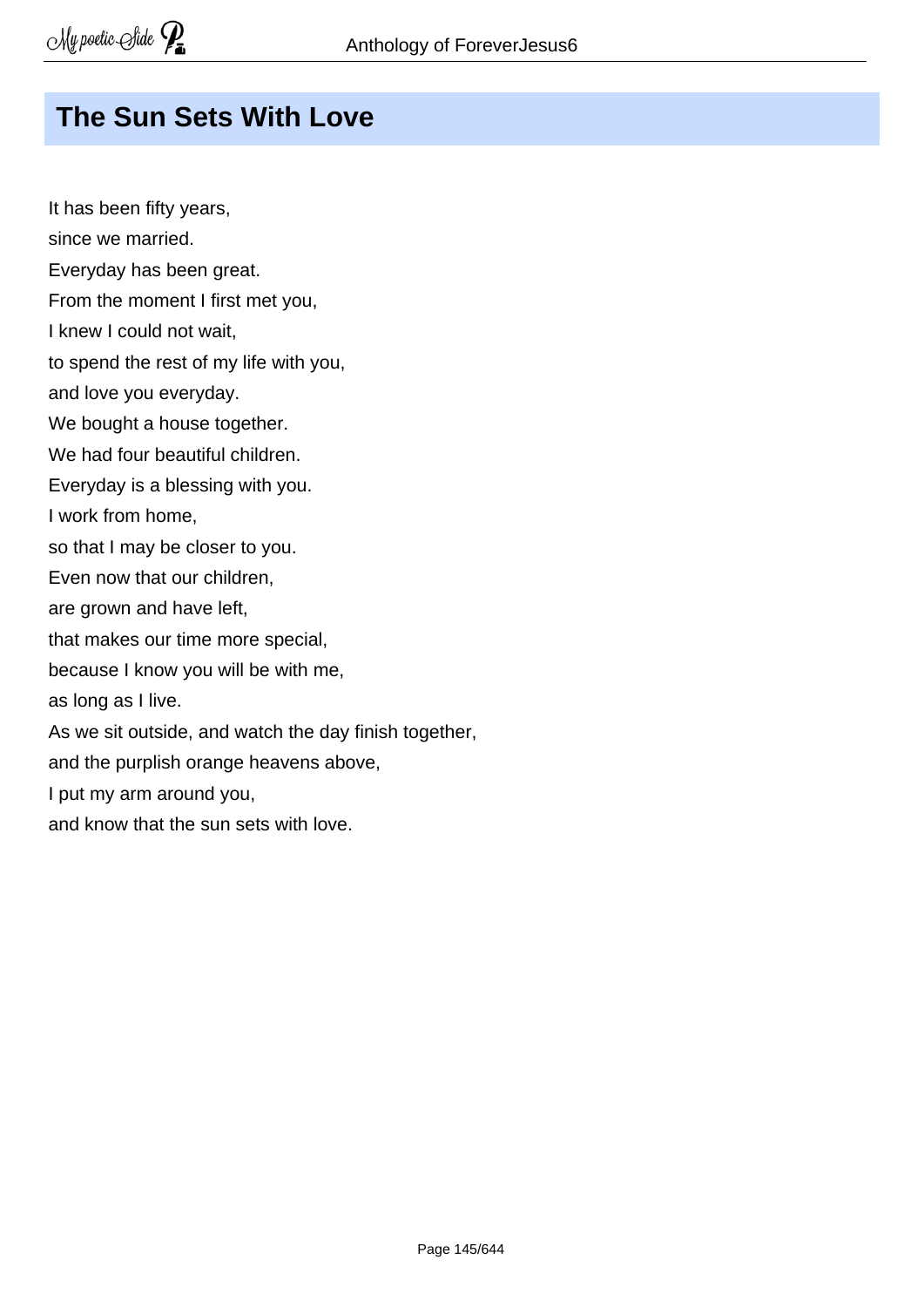### **Have You**

Have you ever written poetry before? After a while it starts to sting, but it's all your ever good at. Give me a pen and pad, and I can write just about anything. With just a few sentences, to pass the bad time with good, give me a few lines about Jesus, to write what I know I should. So why do I do it? Why do I waste my time and energy, to take out everything, and empty out my memory? Well to be quite frankly, that is for you to decide.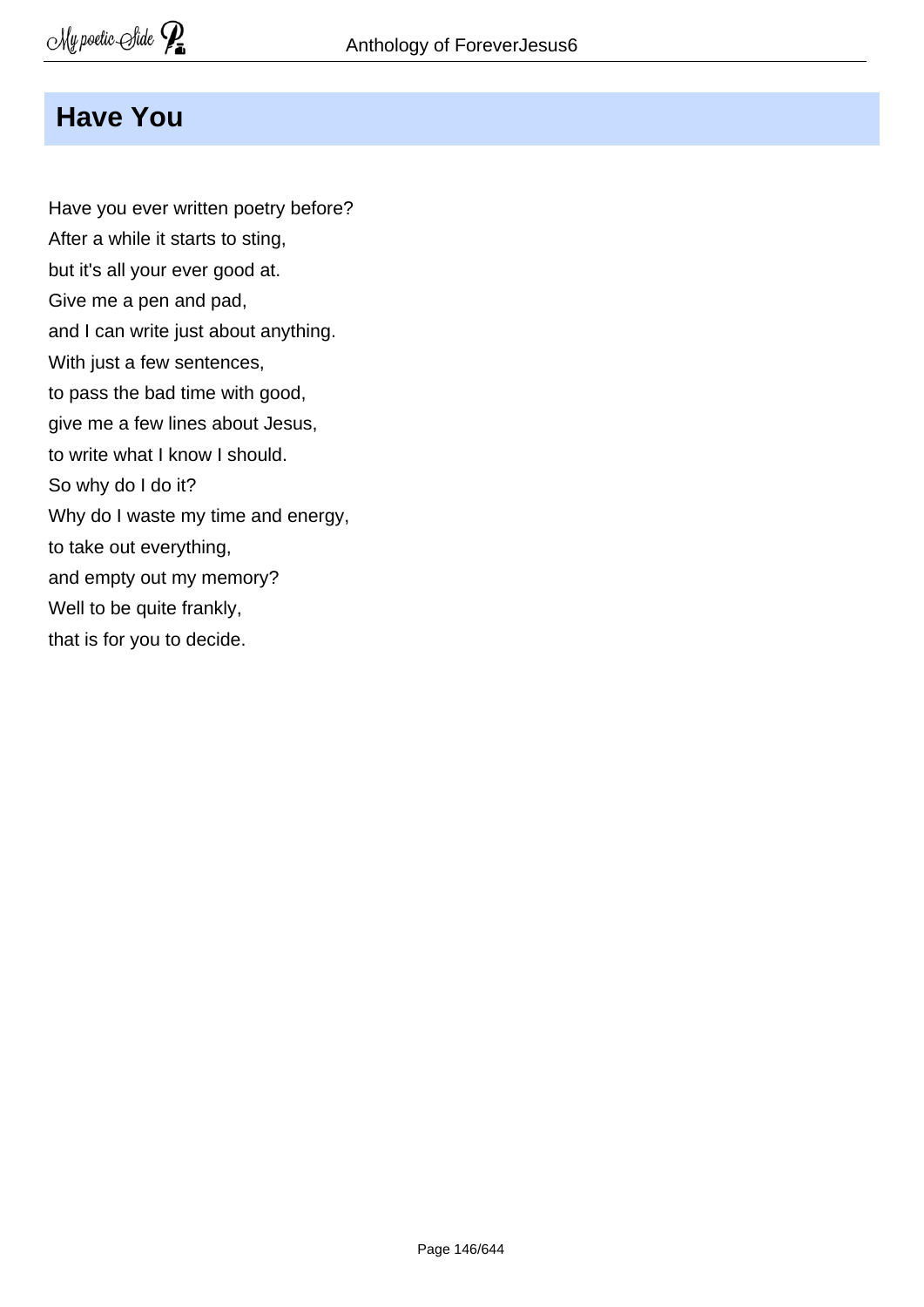#### **Desolate Land**

The sky is so black, and thick like a custard that has gone bad, and on the ground, houses are burning, while the air is filled with toxic gas. Bombs are blowing with old guns firing. It is a place where no airplane will go, because missiles are always flying. Little boys are crying, with no arms to wipe their tears. Every second of everyday, they are living in fear. It is a wicked place where their life is death. There is no freedom, with the impossibility to hide, because the buildings have no walls to worship inside. There is no peace. There are only pieces, where it seems as if, death never ceases. I am not a conspiracy theorist, a realist, or surrealist. The only name I am called, is a believer in Christ. As the devil tries to make his way around the world, I know the he will not prevail.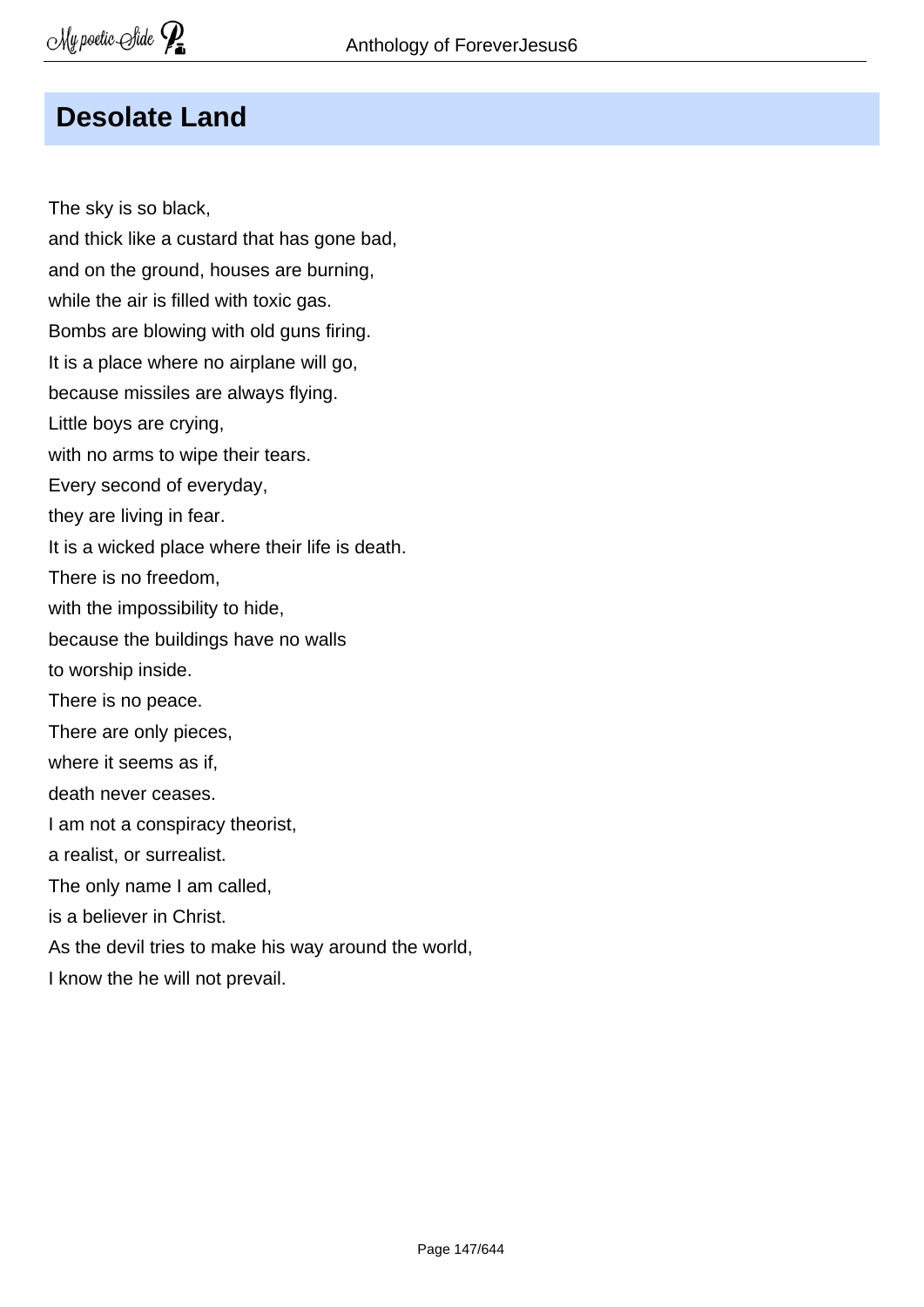### **Redemption Song**

Old Pirates, yes dem rob I, and put I on the merchant ships. Minutes after day took I, from the bottomless pit, but my HAND was made STRONG, by the hand of the Almighty. We forward in this generation, triumphantly. Won't you help me say, songs of freedom Redemption song... Emancepate yourselves, from mental slavery. None but ourselves can free our mind. Have no fear from atomic energy, cause none of dem a can a stoppa the time, but my HAND was made STRONG, by the hand of the Almighty. We forward in this generation, triumphantly. How long will they kill our prophets, while we stand aside and look? Some say we just a part of it. We've got to fulfil a the book. Won't you help me say, songs of freedom, Redemption song...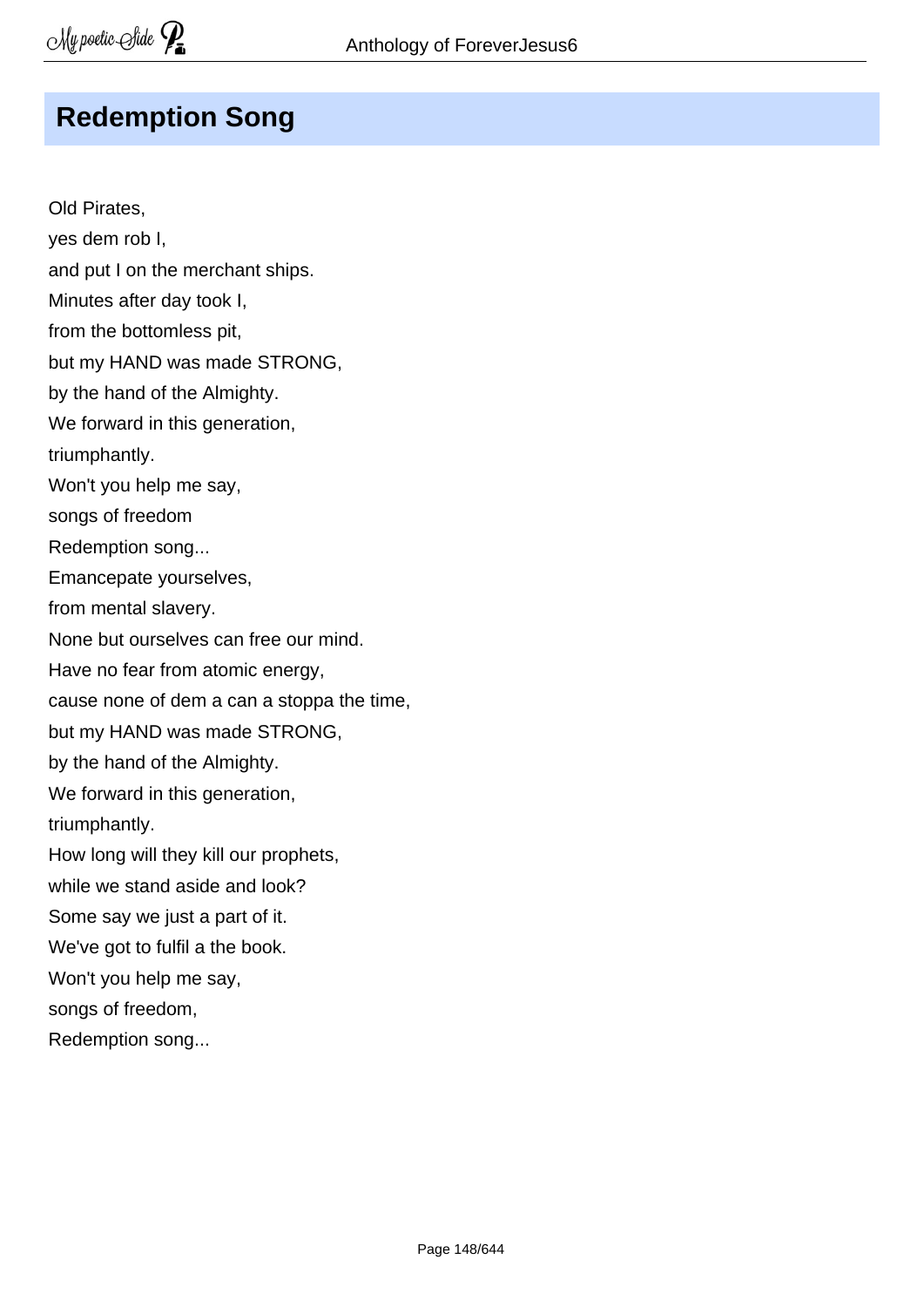## **The Epic Of Johnny Wells (Part V)**

It's been four years now, since Johnny has been in prison. Now he is twenty-one. He knows that soon, he will be released. His time is almost done. His final week came. He did not waste it. He spent it with reading and prayer. He was not scared, because he knew, that Christ would always be there. It was a very quiet week. There were no new prisoners, and there was not one fight. Everyone was asking about Johnny Wells. So Johnny ask to be placed out of sight. The warden agreed. So they moved Johnny, to a place where only the guards knew. It is strange how a person, can guess exactly, for the next two days what he would do. There were no major events. Nothing special had occurred. Still, Johnny's spirit told him, that it could be a whole lot worse. Finally his last day came. They offered him a meal that would be his last. Instead Johnny said, "No thank you. I would rather fast". A priest came down to be with Johnny, but Johnny turned him away.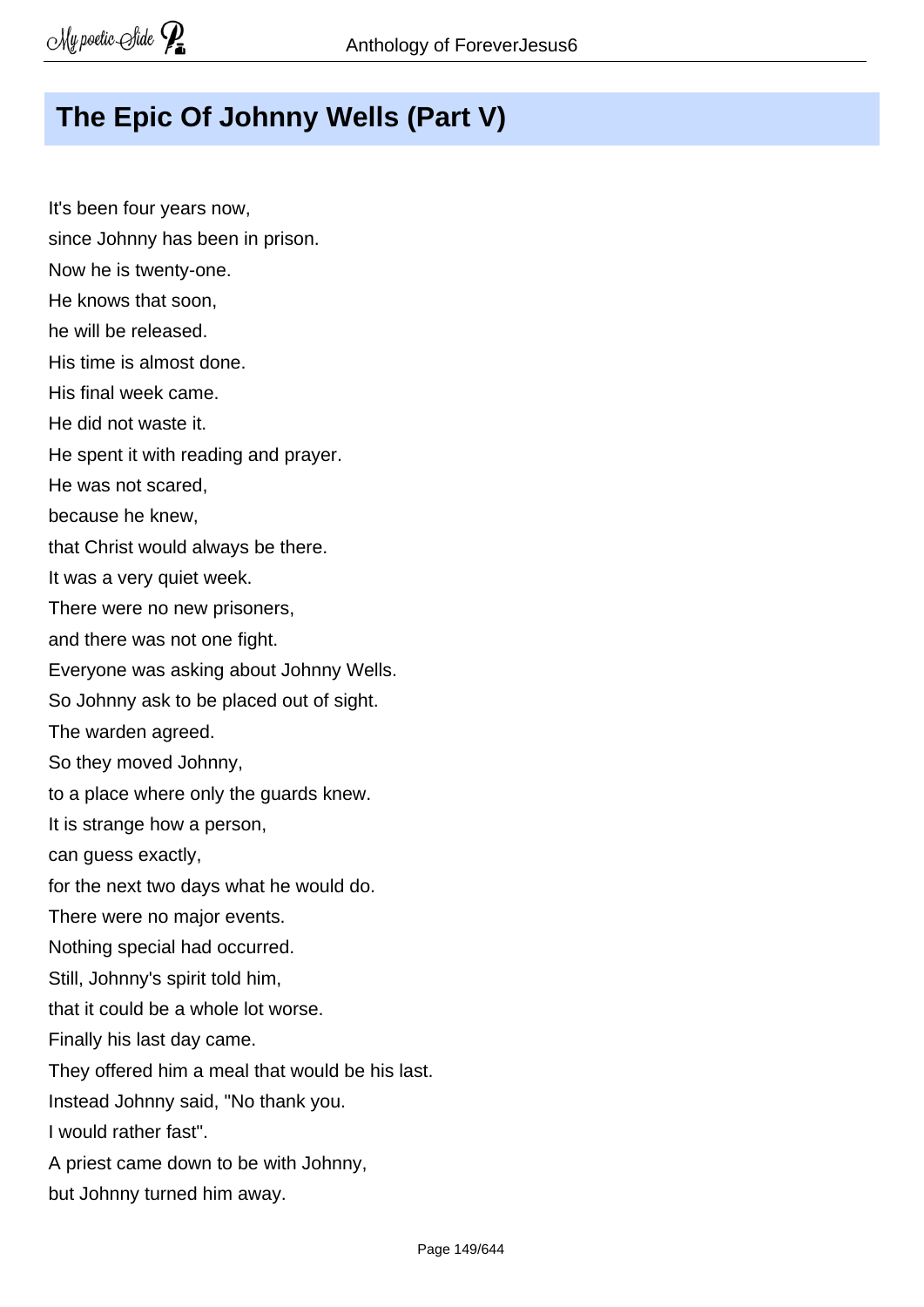He did however have one request to see the female guard, whom with he wanted to pray. The priest overheard the request and was jealous. Nevertheless, the female guard Johnny befriended came. As the two started praying, the female guard began to cry, as it started to rain. She stayed with Johnny, until his final hour, when they took him to another room, in another section. Finally that moment had come, for Johnny's lethal injection. Minutes later on the table after not moving, Johnny Wells was then pronounce dead. Eventually time went on, as the earth continued to spin. To some he will always be known, as Johnny 'to bad', Wells, or his inmate number, but the Lambs Book of Life, says Johnny Wells, who will never again thirst or hunger. So goes and so ends the epic of Johnny Wells. Someday he will be known to others as a myth, or just a fairy tail. Still, maybe their are some Johnny Wells a truely sad but beautiful fate. Still, we must all accept Christ, before it is to late.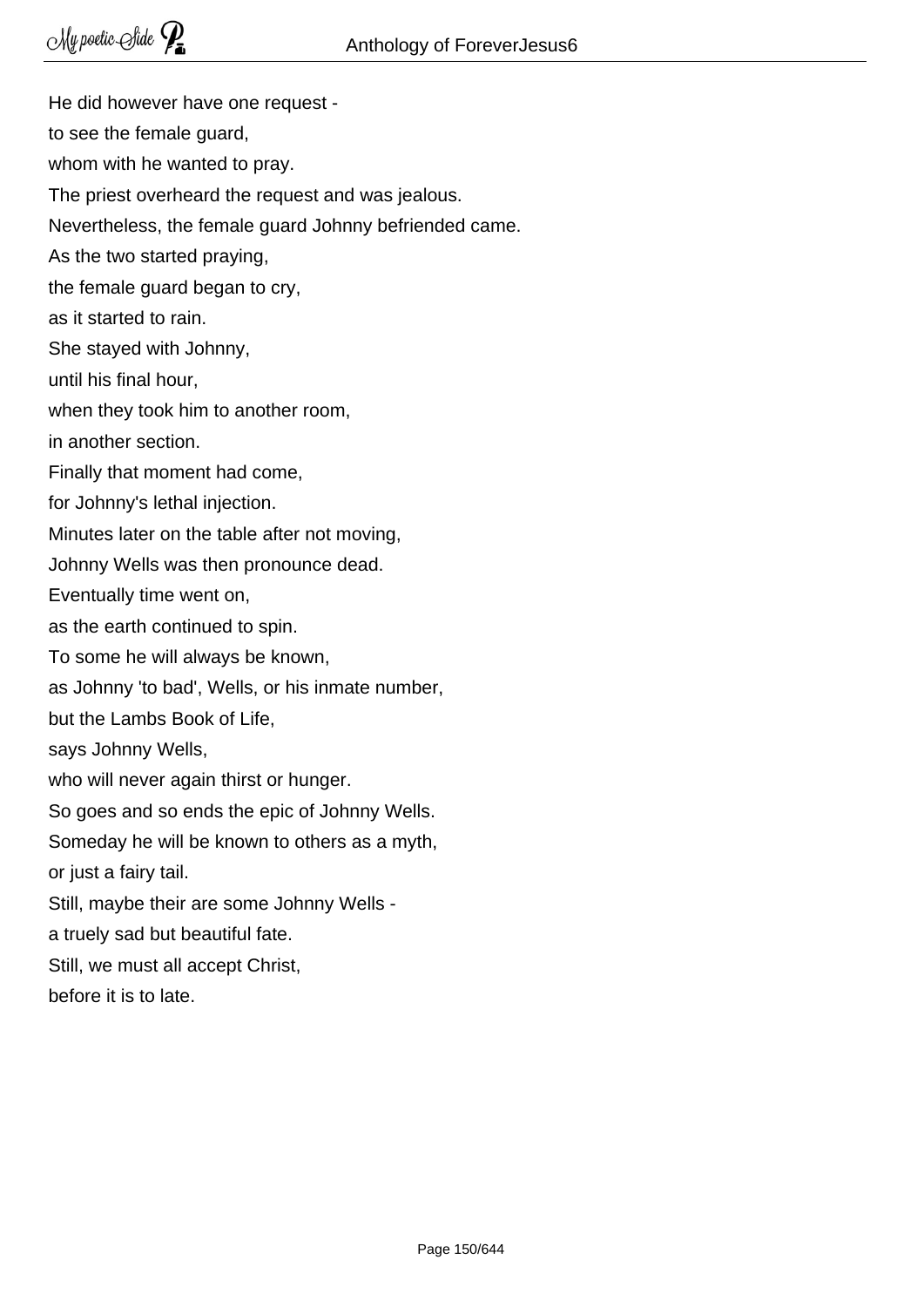## **The Epic Of Johnny Wells (Part IV)**

So the Ballad goes on for Johnny. Relocated to the middle of nowhere, where all there is, is white prison walls, filled with high fences and razor wire... Now fitting is the phrase, 'Out of sight, out of mind'. Johnny knew no one was coming to visit, or no letters for the rest of his time. What was worse was that Johnny, was now called by his inmate number, or to be more casual, 'Wells', but I will continue to call him Johnny, even though it would not be much help. Now here is where Johnny's life, does a complete 180, him still being seventeen. He befriends a decent female guard, and she knows there is something in Johnny she can see. Now comes Johnny's eighteenth birthday, but to him it is just another date and number. Not even the Bible, that the female guard gives him, he feels can cure his starvation and hunger. Nevertheless, everyone get's board sometimes, so Johnny chooses to read. The wages of sin is death, but the gift of God is eternal life, through Jesus Christ our Lord. Romans 6:23 Still, at first, the hard hearted Johnny, tries to ignore God, and not accept his Word. Until for whatever reason he is put in, 'the box',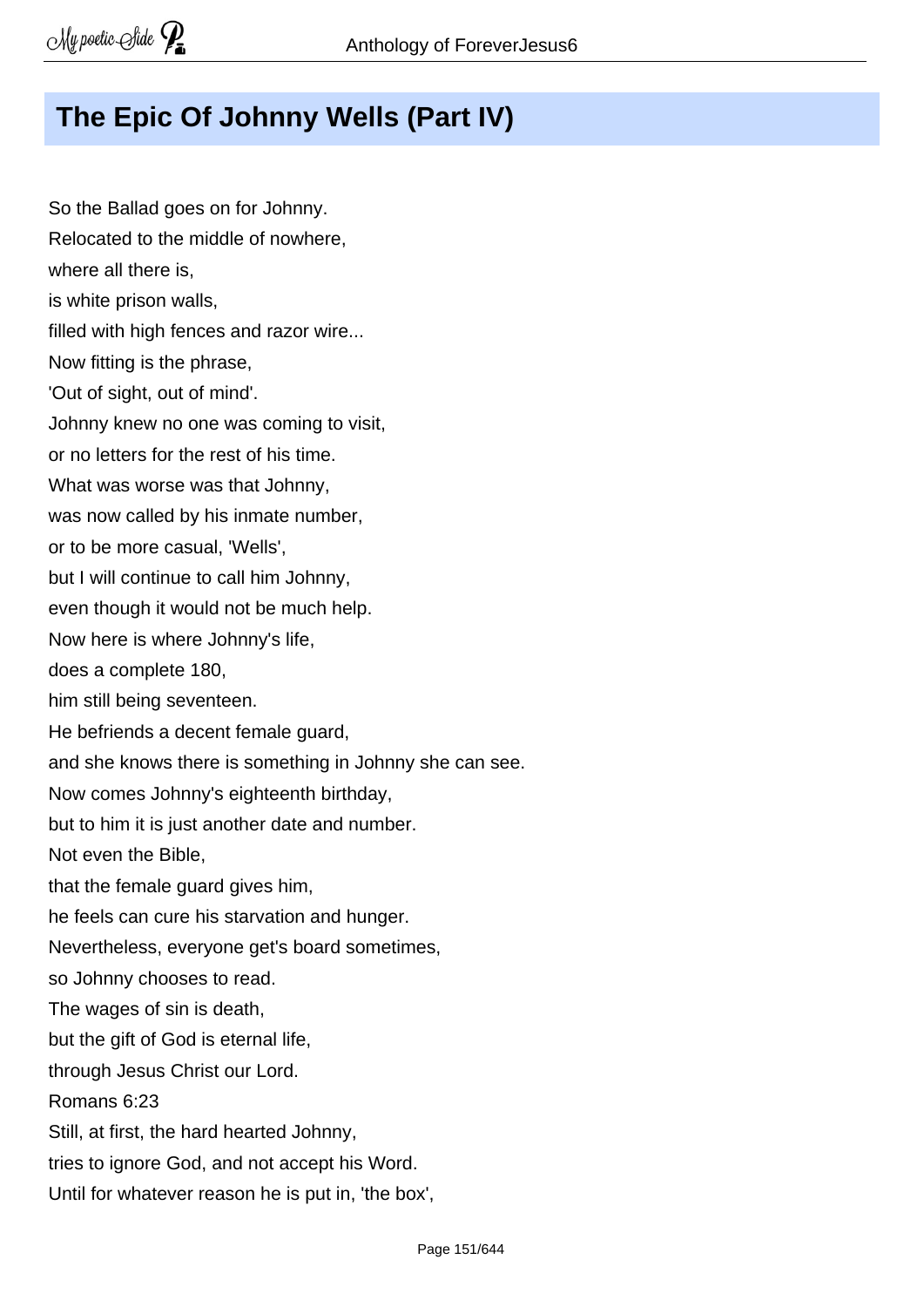isolated from everyone else, where no one could look, in a room where there should be nothing, Johnny finds on the floor a familiar black book. So after three weeks cut off from everybody, Johnny finally begins to cry. Curled up on the floor, he is shivering, with his spirit just about dry. "I am sorry Lord for all I have done, and for all the people I've hurt. I've turned my back on you when I needed you most, and left you standing in the dirt. I know I will die soon, here on this earth, but It's not to late for you, to forgive me of my sins. So Lord right now, I repent", Johnny Wells said. "Johnny, Johnny, I never left you. You never left me standing in the dirt. You have been through so many perils, but trust me, I was there through everything that occurred. Johnny, I forgive you of your sins. Your spirit will be renewed. You will come out of, 'the box', a new man, with the Holy Spirit inside of you. From now on, your soul will be at ease, for I have given you life, because you have chosen me", the Lord had replied. As said, Johnny came out. He was a new man in Christ. He thanked and studied the Bible, with the female guard, and prayed every night. Everyone in the prison, knew of Johnny and his fate,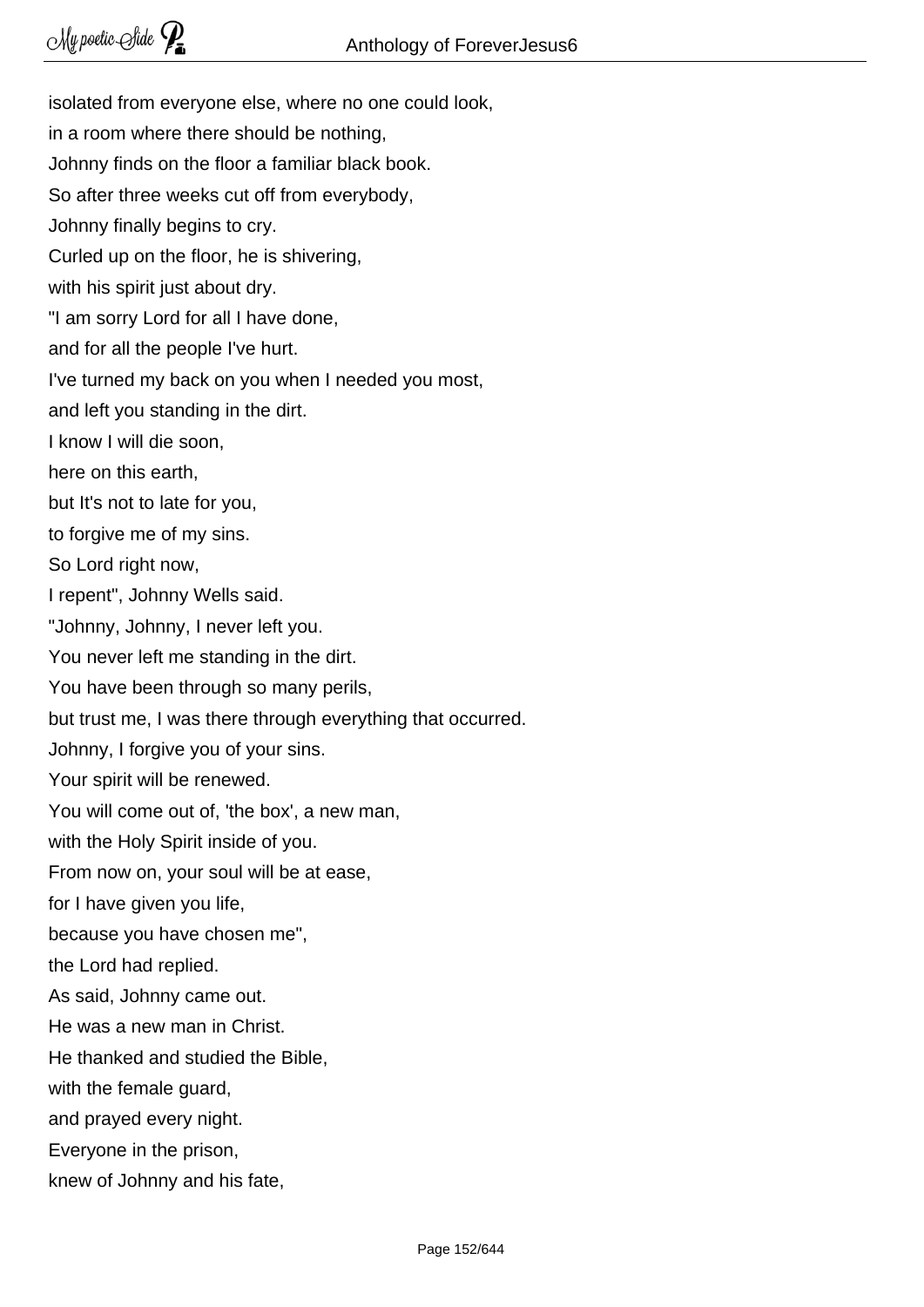but for Johnny it was not to late. You will soon find out, what happens to Johnny, but for now all Johnny could do, was read the word, pray, and wait.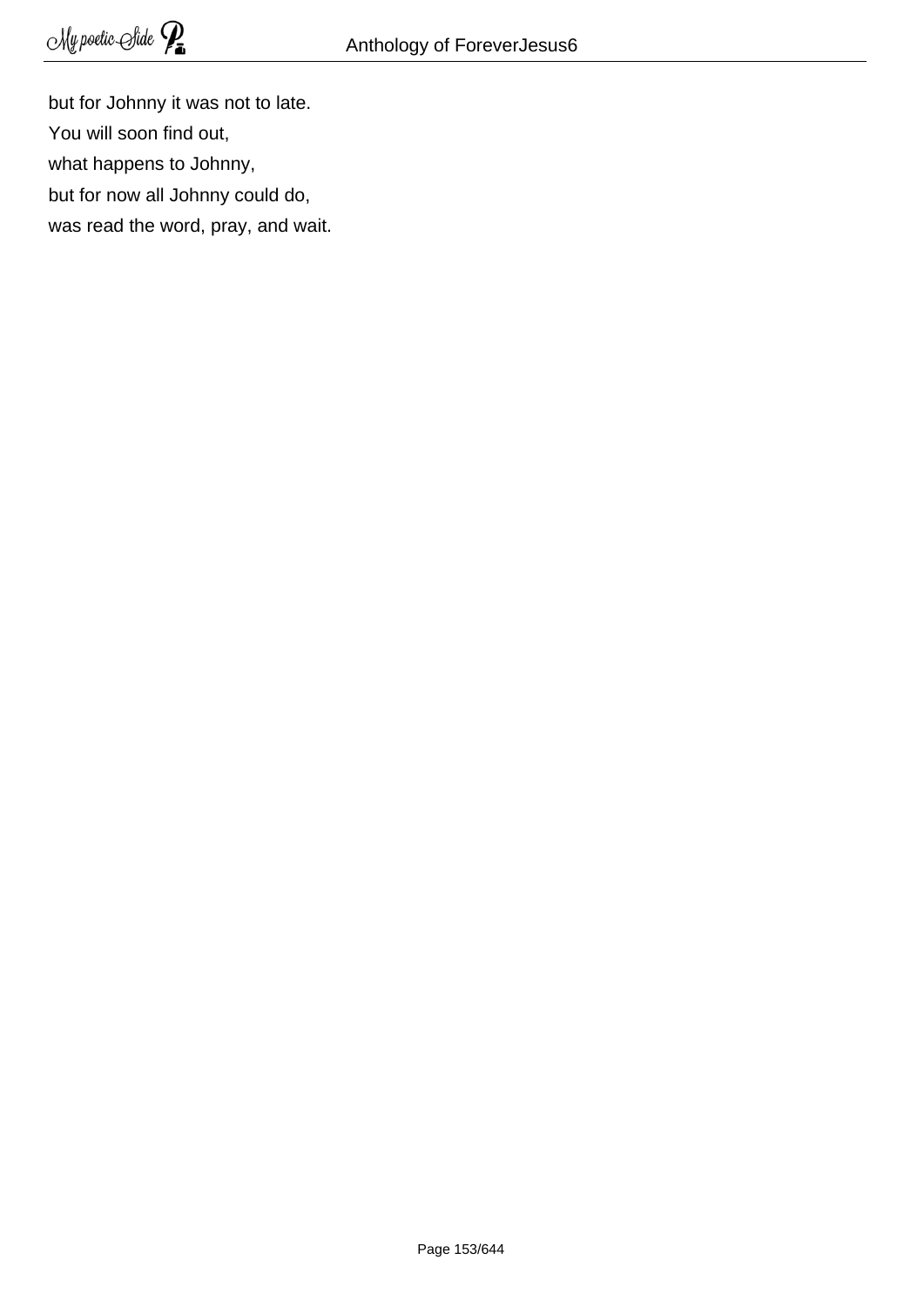#### **The Epic Of Johnny Wells (Part III)**

So there was no longer any Johnny '2 bad'. There was no longer any fame. 'Wells' or his inmate number, was now his only name. For one year Johnny waited and waited. He knew that there were no more games. The only time Johnny was let out, was the day his court date came. The court room was practically empty. Where were Johnny's so called friends? He did not see anyone to support him. He was thrown into the lion's den. The Judge took one look, at now seventeen year old Johnny, as Johnny looked back with a straight face. Poor Johnny never had a chance. From the beginning, it was an open and shut case. So Johnny stood solid as a rock. He could feel painfully his every breath. The Judge cleared his throat, "With two counts of murder, in the first degree, I sentence you, Johnny Wells to death". Johnny's face would not budge, until he heard a woman behind him scream. Then a silent tear rolled down his face, as he hoped that it was all a bad dream. Johnny left the courtroom in chains, without any time to look back. He said with his head down, quietly to himself, "I'm sorry mom.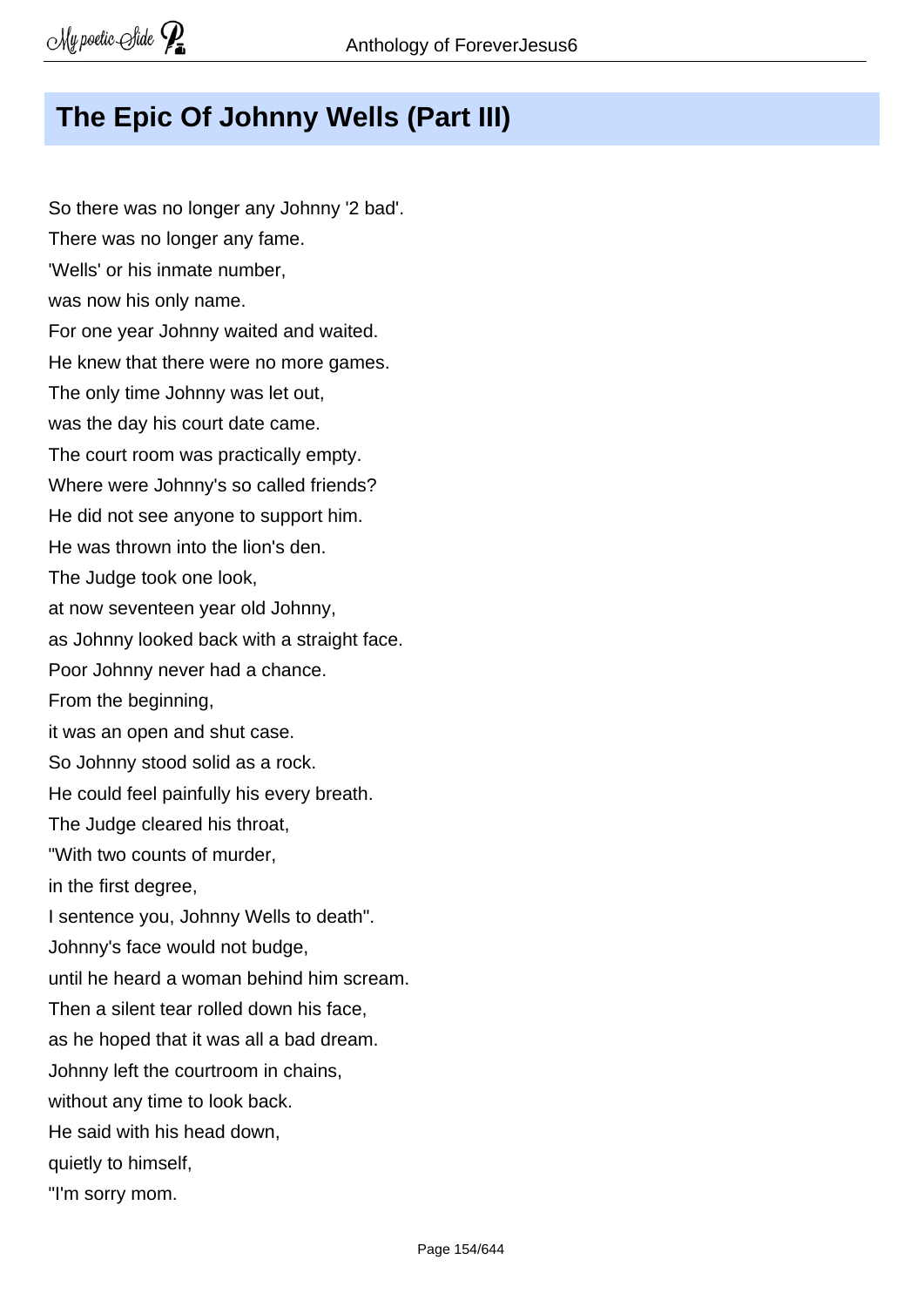Forgive me for everything I've ever lacked". There was no more jail for Johnny. All he looked forward to was death after prison. Still, he sadly knew, there was no one else to blame not the law, the judge, the people he shot, or the system.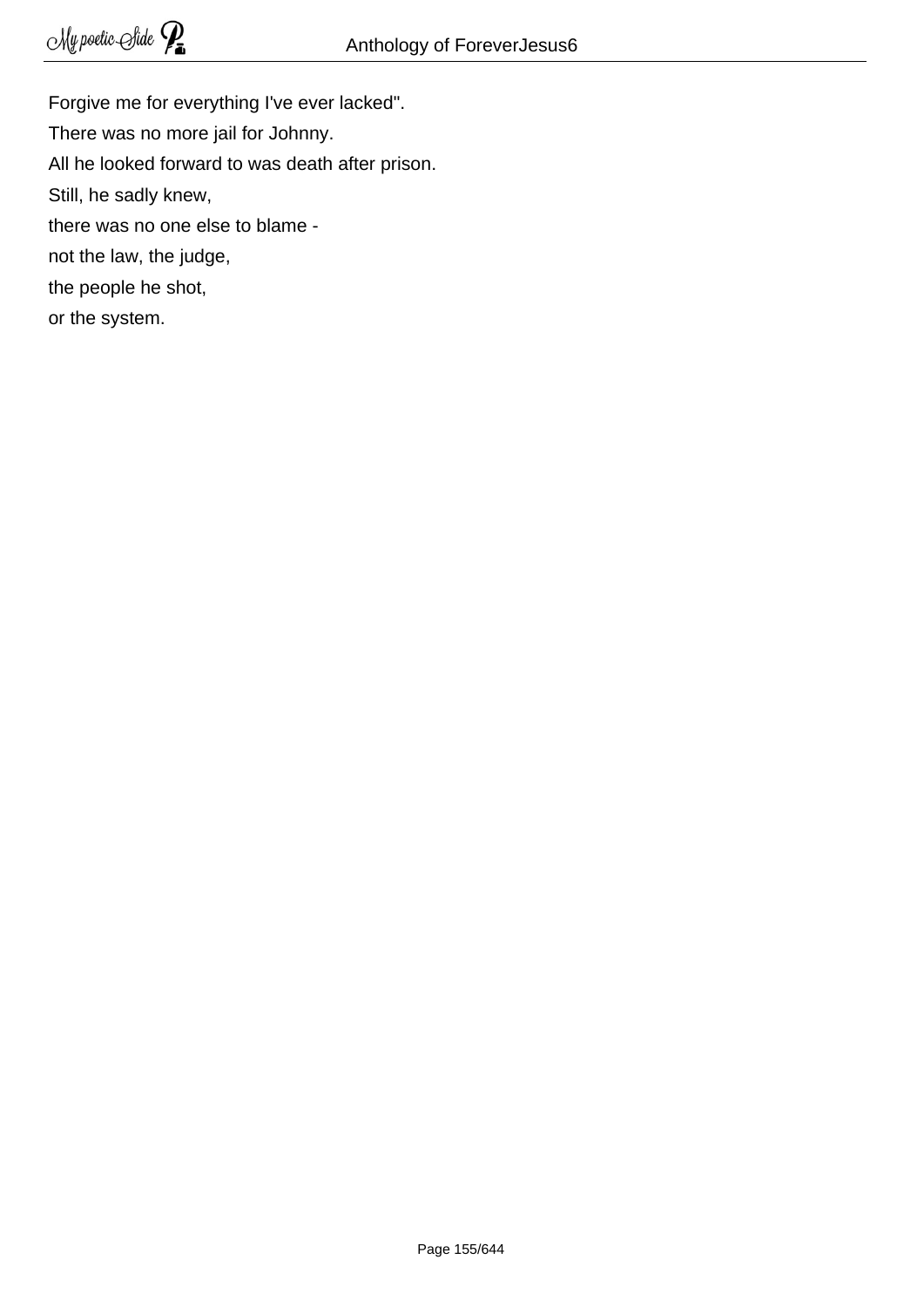## **The Epic Of Johnny Wells (Part II)**

So continues the epic, of the Legend Johnny Wells, and the short life that he lived. It was a full life although some may say, he took more than he would give. So Johnny was now known, as Johnny 'to bad', by the kids, his new friends, and the females. He was known by other drug dealers, and the law, for all the drugs he'd sell. Now Johnny stopped going to church, and stopped talking to God. Still his mother was always, praying for him. She knew that he was lost. Every night Johnny was living, a full life of sin either smoking weed, selling drugs, or having sex with different women. At the age of fifteen, Johnny was tired of walking, so he bought a car. It was old, always filled with money, and rumbled when it parked. So Johnny continued to grow, as he continued to live his life. Now Johnny Wells was known for a life of crime. As the years turned, so did Johnny's age. He was now sixteen, arrogant, and called himself made.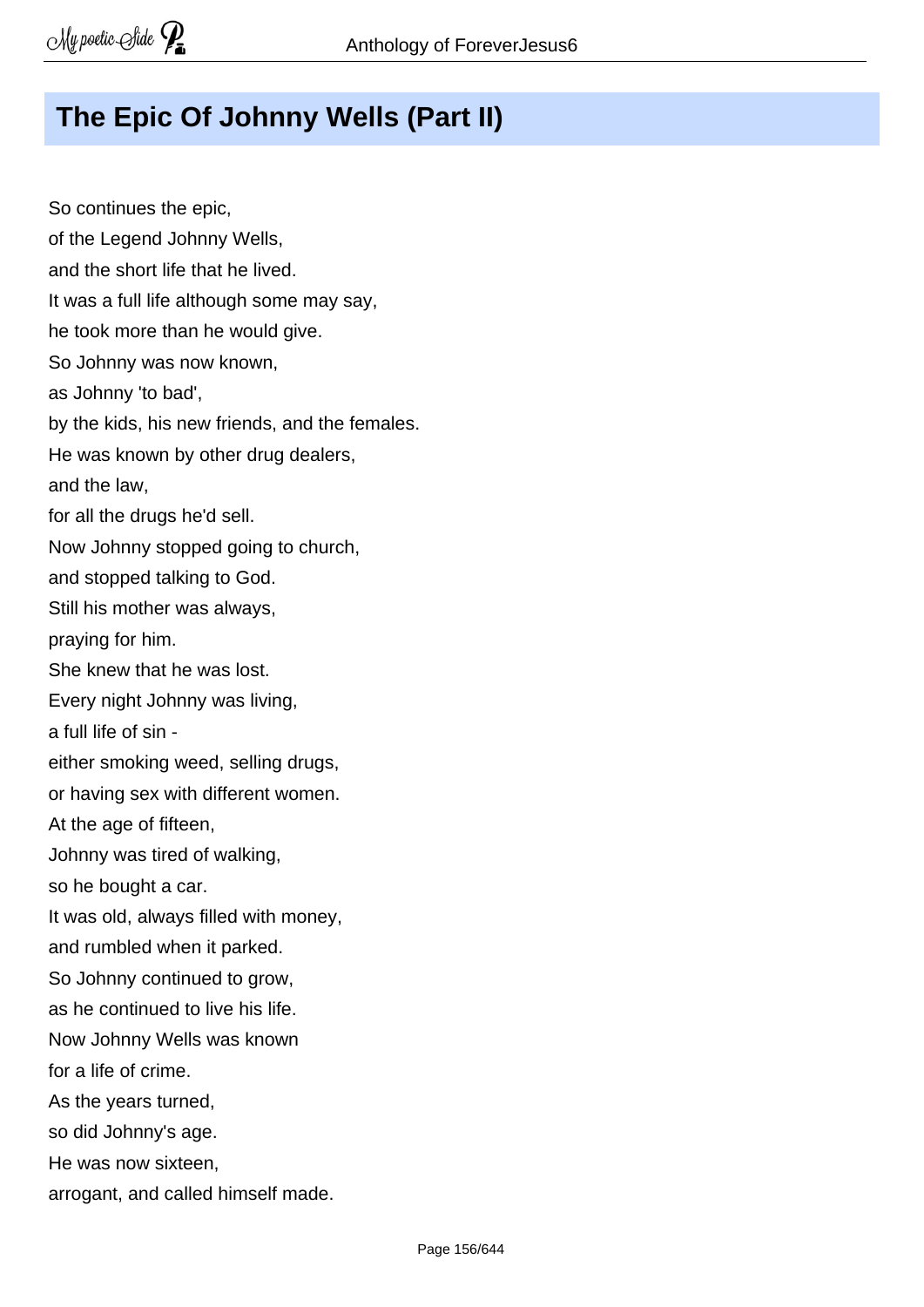Until one day he was gambling, with other people in the park, until one day a fight broke out, and Johnny let out two shots. This time there was no escaping. Three years later, he was finally taken away. He stayed in jail, and wasn't let out. There was only him, to blame.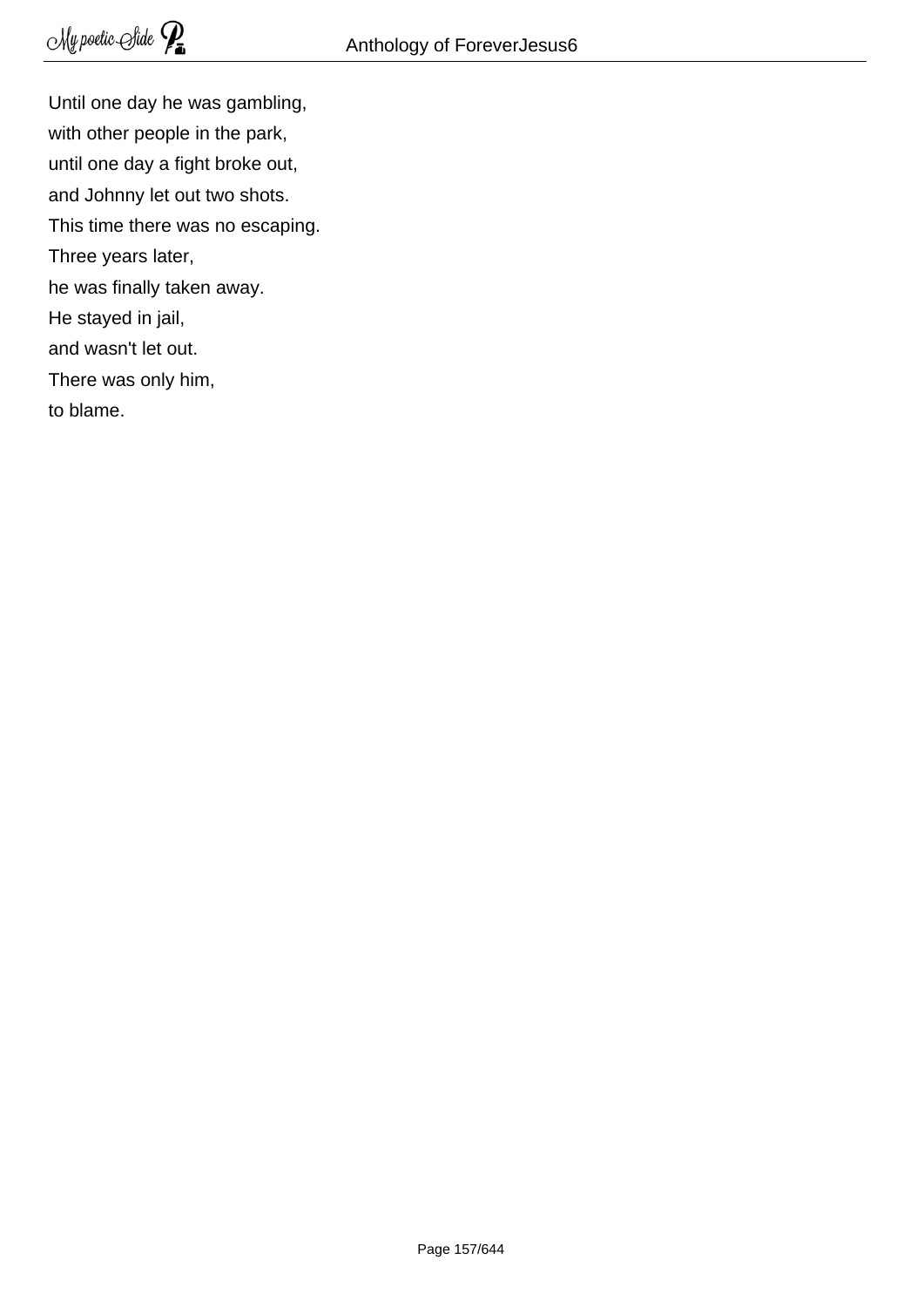## **The Epic Of Johnny Wells (Part I)**

This is a Christian story. It is also fictional, of which I will be telling over time, piece by piece. It is an epic story, of a man named Johnny Wells. He was known to some as Johnny 'to bad' Wells. His life left a trail, that nobody wanted to follow, and to the man that lived as Johnny did, It was the way that he would have wanted it to end in redemption, but let's go back, to wear Johnny Wells had went wrong. He was born in Miami, Florida in 1970. His dad raised him, the best way he knew how. They lived in a very large housing project, and his mother always made him go to church. Johnny respected both of his parents, as they were both respectable people. What made Johnny' s life, take a turn for the worse, was when Johnny witnessed his father's murder. He was thirteen years old. Naturally, he was feeling a strong emotional pain. He still went to church, and he still respected his mother, but Johnny was never quite the same. He was not good at sports, like every other child in his neighborhood was, and Johnny never excelled in school. So Johnny was left alone,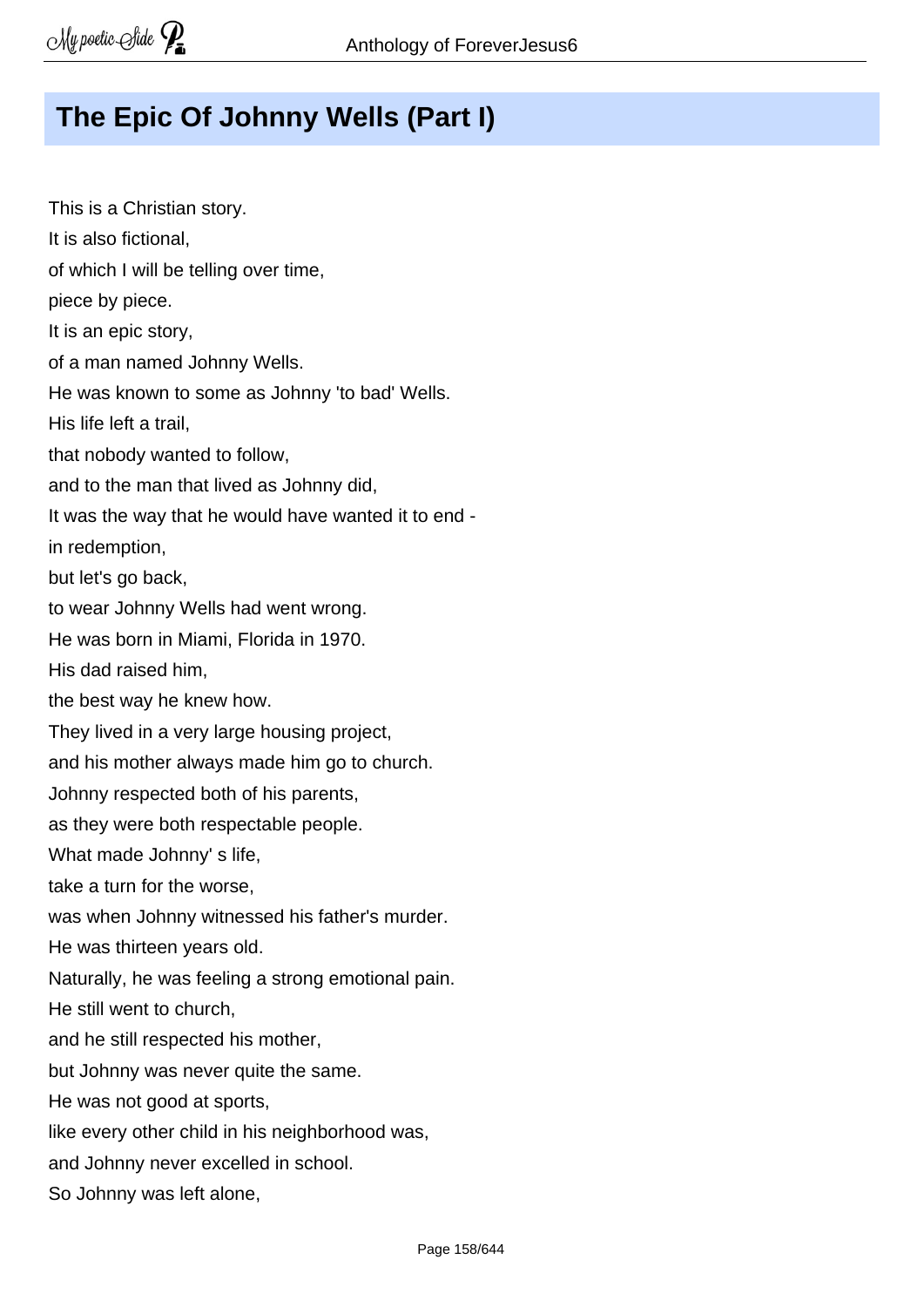with no father figure. He never had much to say. Much of Johnny' s time consisted of skipping school, and hanging out in the neighborhood park. but it became much worse from there. Within a short period of time, Johnny was into selling drugs. Johnny was only thirteen years old. Still he had not quite made, a name for himself yet, until one day some guys, were bothering him in the park. Unfortunately, Johnny had a gun. After killing two people, leaving the case unsolved, Johnny and others, had began to call himself Johnny 'to bad'.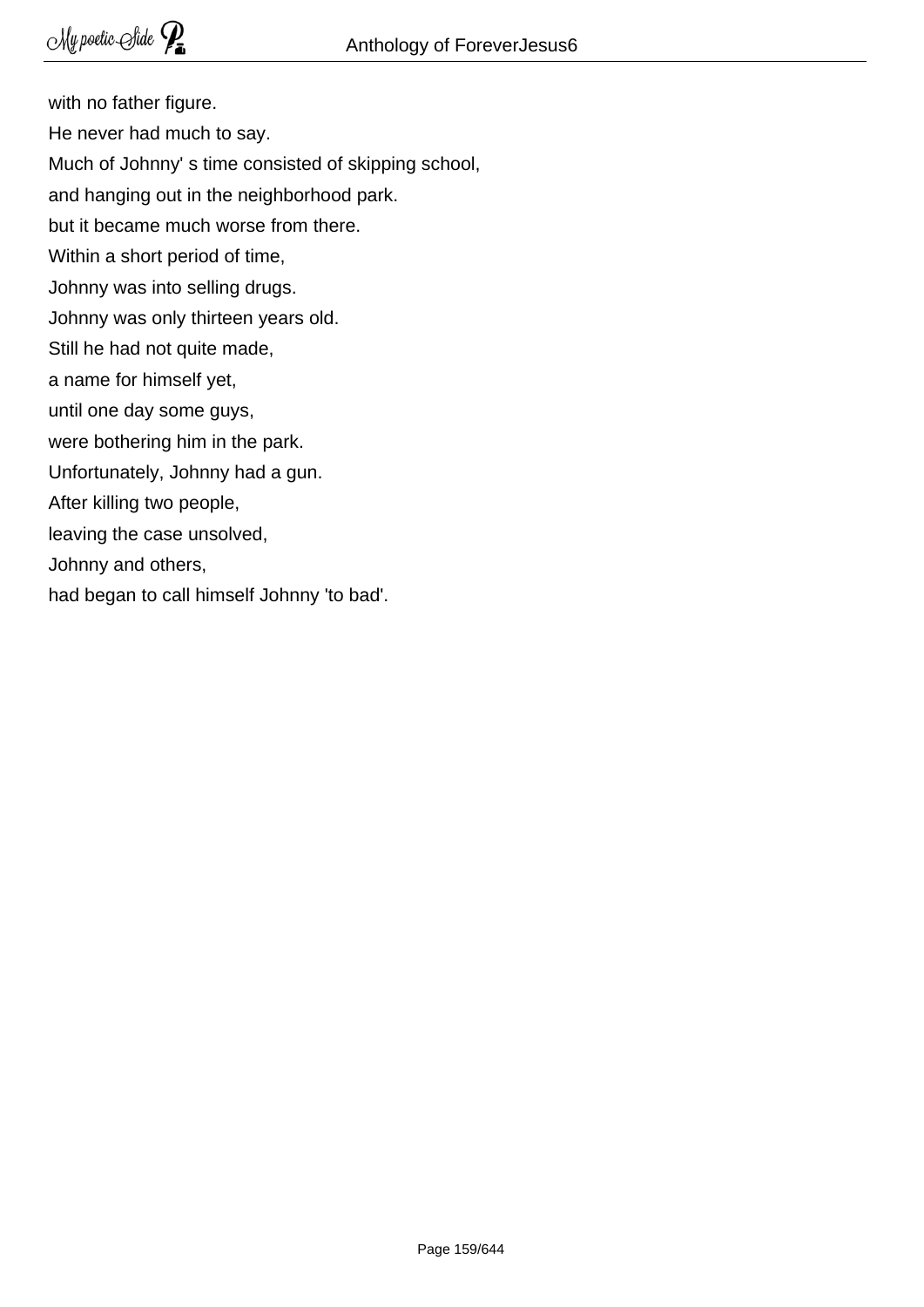## **A Lot To Laugh For With Few Reasons To Cry**

I never see my blessings come, I just know that they are there. So I don't ask any questions. I just enjoy them while they're here. Out of all my blessings, first I thank God, for always giving me laughter. Because even when something bad happens, I can always smile the morning after. I am blessed to have traveled, around the world, so I may no how fortunate I am. The things we often take for granted, are the things other people dream they could have. So I am greatful for the great things I have, and even the little things too. I know what I may think is great, may seem little to you. Of course there are hard times, filled with our own tears. Then I remember my blessings, and everything I hold dear. The Lord said anytime I need comfort, just go to him in prayer. While some people feel they have nobody, I know he will always be there.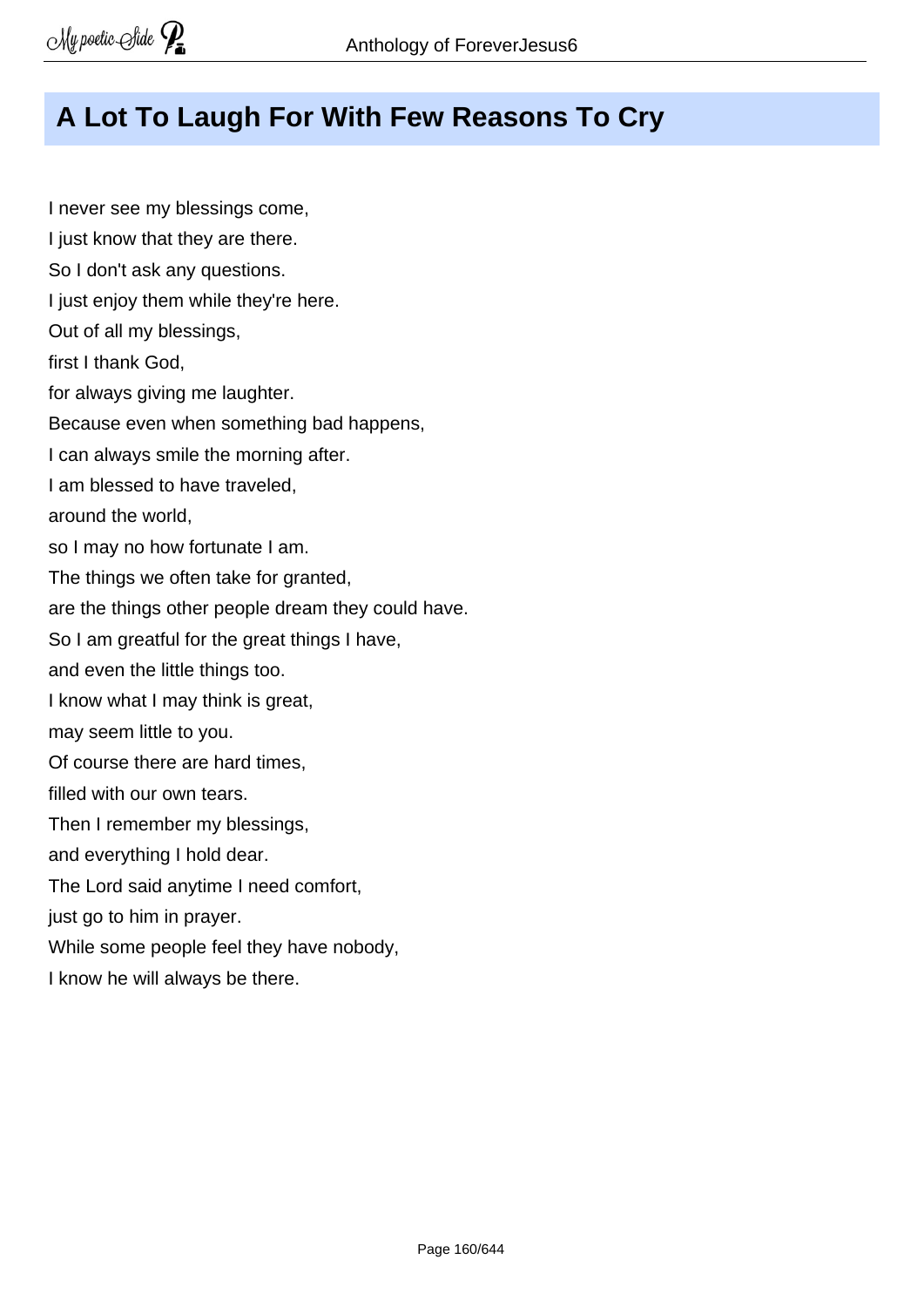## **In The Midst Of The Storm**

When time starts to run out, do you look straight ahead, or do you pay attention to the clock? Do you look around at the crowd, and listen to them shout, or do you remain solid as a rock? When your team is breaking down, and they turn towards you, do you come up with excuses, or do you say a quick prayer with them, and lead them into victory. People curse and yell, "you are down by fourteen points". They remind you that there are only two minutes left in the game, and your team is filled with concussions and broken joints, and the crowd spits and calls you names. What do you do? You wipe the blood, sweat, and tears from your eyes. You call on God, and ask for strength, will, determination, and drive. Then one unanswered touchdown comes. Then another touchdown comes. The score is tied with thirty seconds left. Now the other team is scared. The crowd is not so loud, and the other team makes the mistake, of not downing the ball. They throw it and we intercept it, and run out of bounds, as they now begin to fall. It all comes down to this a twenty yard field goal kick. It goes, no it blows right through, and we are the ones who take all.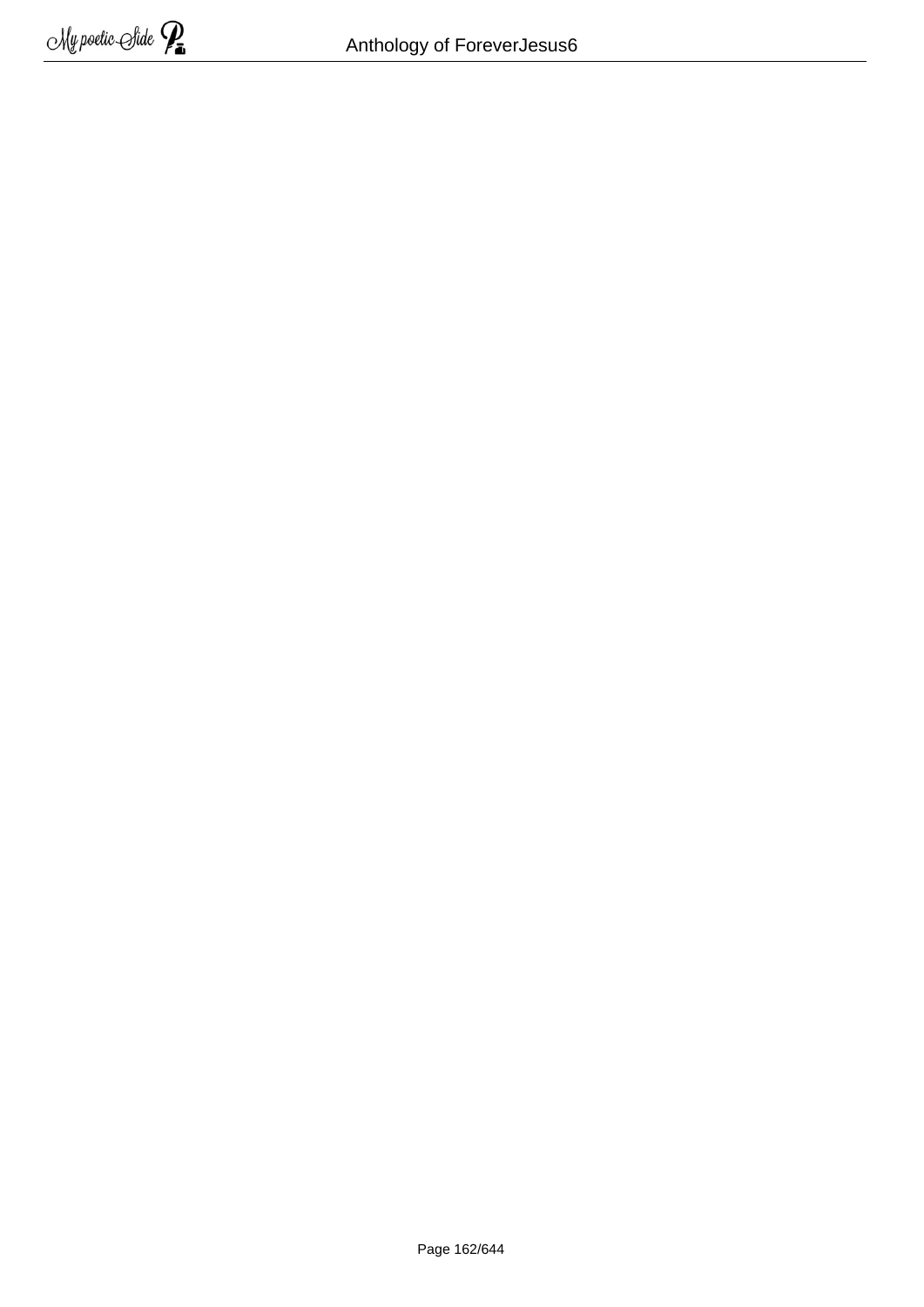#### **He Will Lead You**

The beginning of wisdom, is the fear of the Lord. It does not mean, to be scared of him. It simply means, to acknowledge the fact, that he is first, and is all powerful. So if I were to boast in anything, then it would be the fact, that I am wise. I do not like to boast. Those who fear the Lord, are those who trust him, and those who trust him, are not afraid to move ahead. Overall, they use good judgement. They stay on the right path. It is because, of their trust in the Lord, that he does not steer you, in the wrong direction. Still, if you become, in the flesh, becoming beside yourself, and you make the mistake, out of ignorance, and take the wrong path, then once you realize again, that you fear of the Lord, you will turn back in the right direction. Because nobody is perfect, I make my share of mistakes.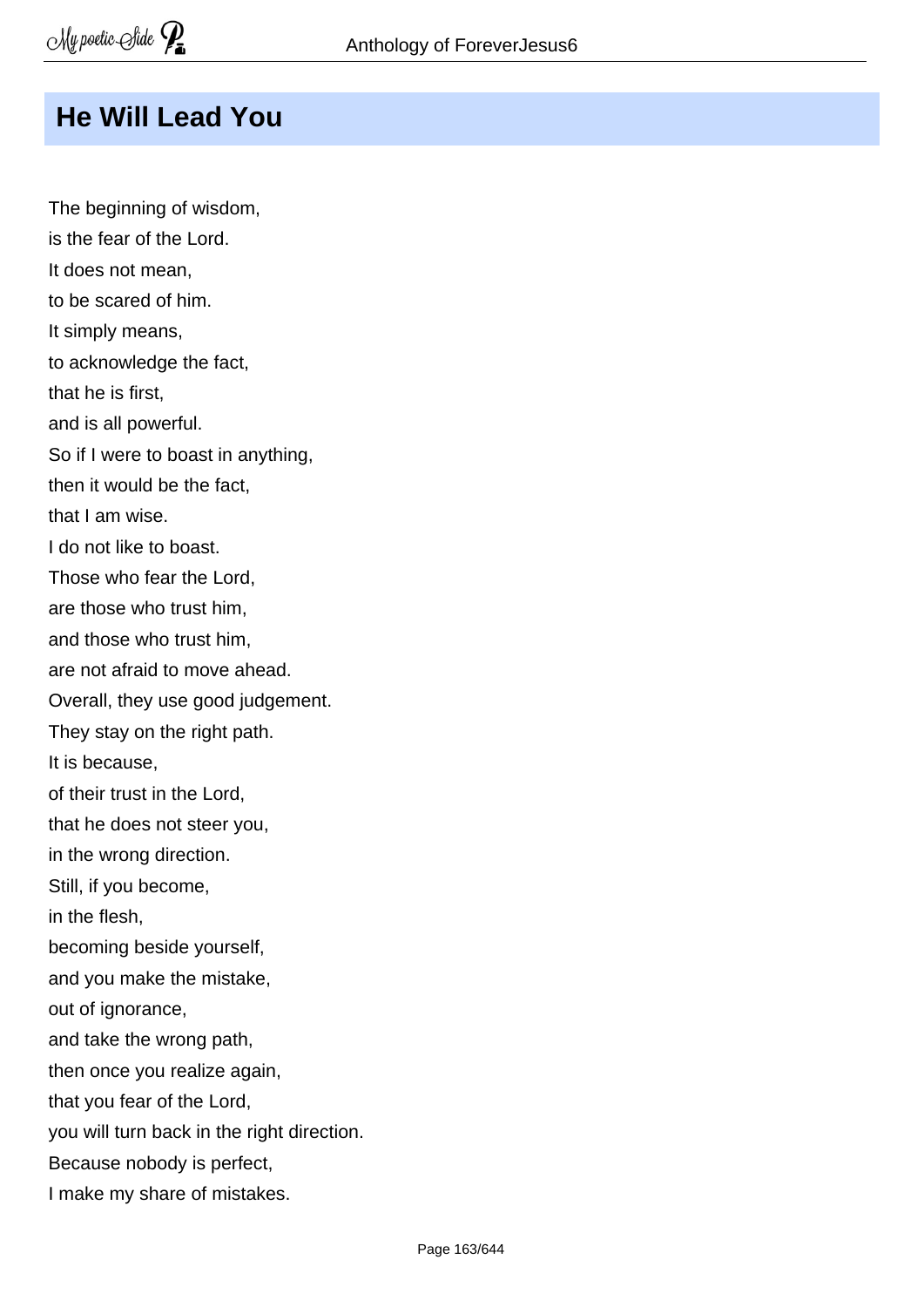Still, I would rather, make my mistakes, knowing that the Lord will always catch me, rather than making mistakes, with no one for support.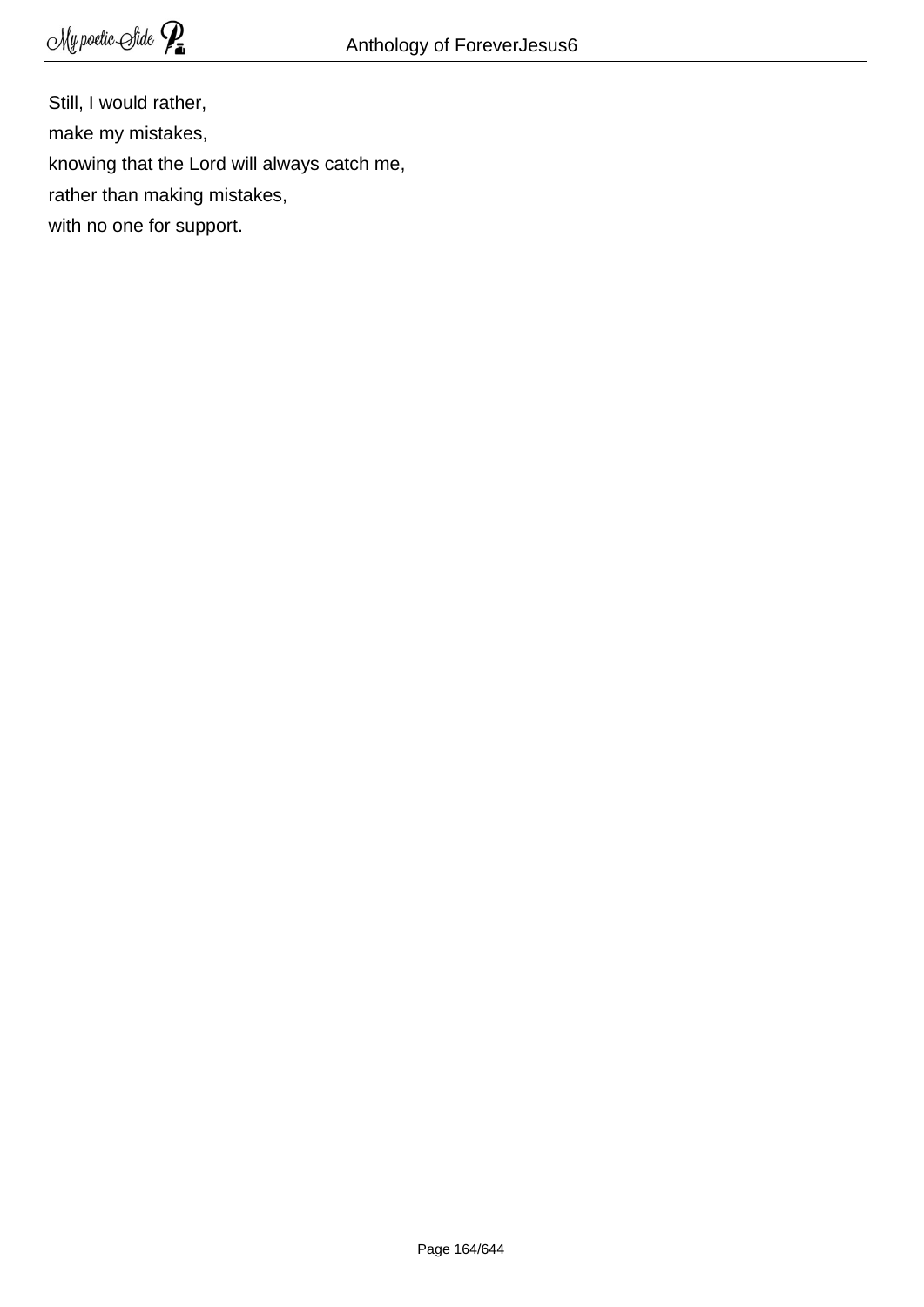## **Render And Grow**

I am twenty-nine years old. Although, I live for the Lord, I am not perfect. I live as a Christian. Yet, people assume me to be something else something fake or not real. I live for the Lord, and yet I still lean off course. I am twenty-nine years old, and yet I continue to grow in Christ. As I rendered my soul, I began to grow in Christ the Lord.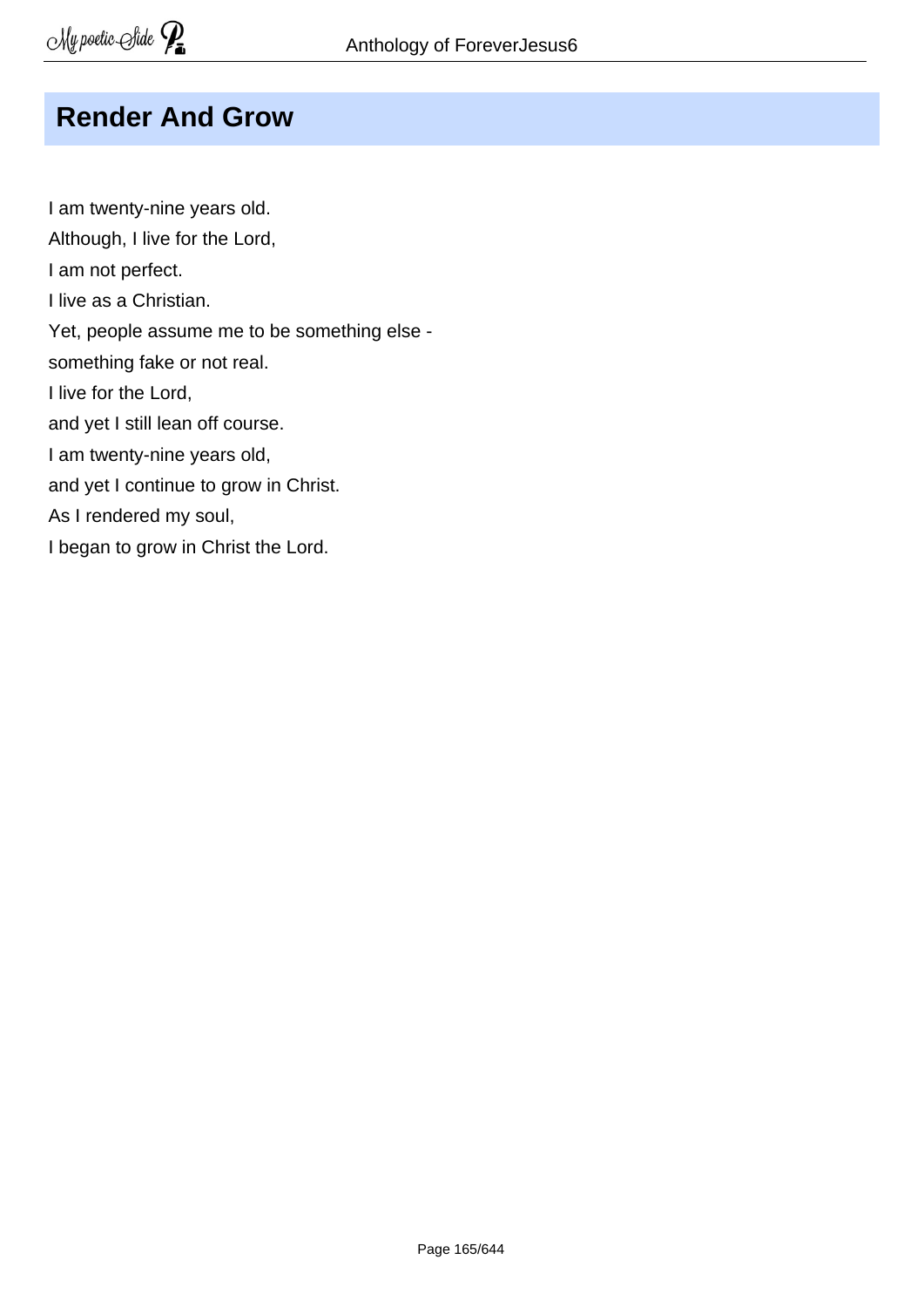#### **Steadfast**

Stay bold. Whatever you do, do not fold. Stay strong from the day you first talk, to your latter days of old. The world changes, and time will pass. Still, always stay anchored, in the Lord, and remain steadfast. Do not stay anchored in sin, or the anchor will never be grounded. It will only pull you further in, into the cold deep dark abis, where the pressure is even more intense. You cannot see the evil spirits, but you can definitely feel their presence. So be bold with no fear. Humbly know, that the Lord is near, and humbly know, that ever hour, he is getting closer. For now I cannot see him clear. I know someday, I will walk with him boldly with no fear.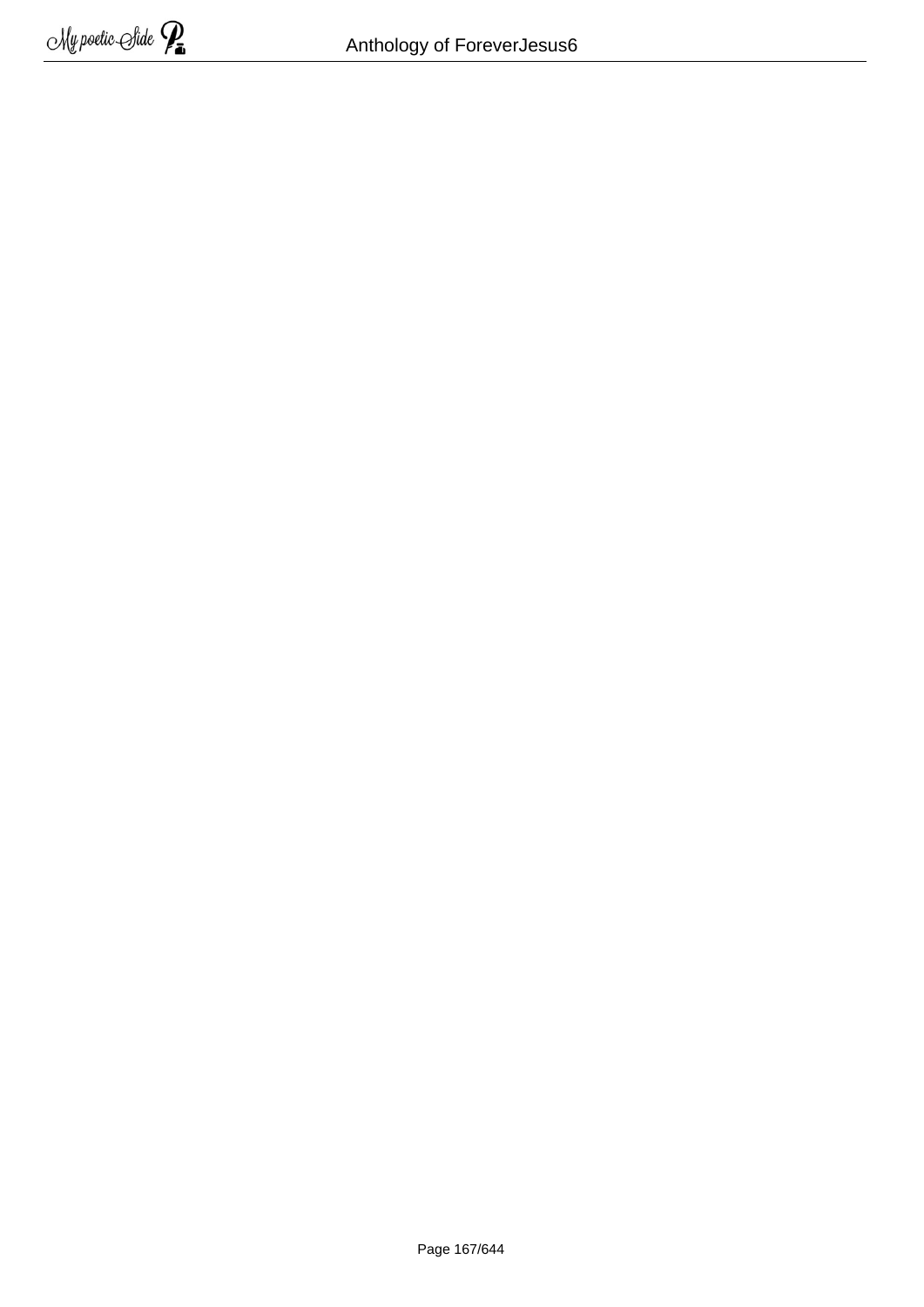## **Throughout Our Convictions**

It is our convictions that define us. It is not what we are convicted of. The x-con is gone. You are no longer a part of that life. You accepted Christ. Now you belong to God. It is our beliefs that make us who we are. It is our beliefs that determine if we are strong. Will you turn around or go in the wrong direction, or will your strength tell you to press on? Will you press on toward the upward call, or are your beliefs so vain, that they make you conform to this world and fall? Hopefully the first. Hopefully you see righteousness as your water, so the Lord quenches your thirst. Your past has passed. It will never return. Still, you can go back, or you can try your best to learn. Others may convict you of your convictions, but when the times stiffen, know that only Jesus will stick with you, throughout all the friction.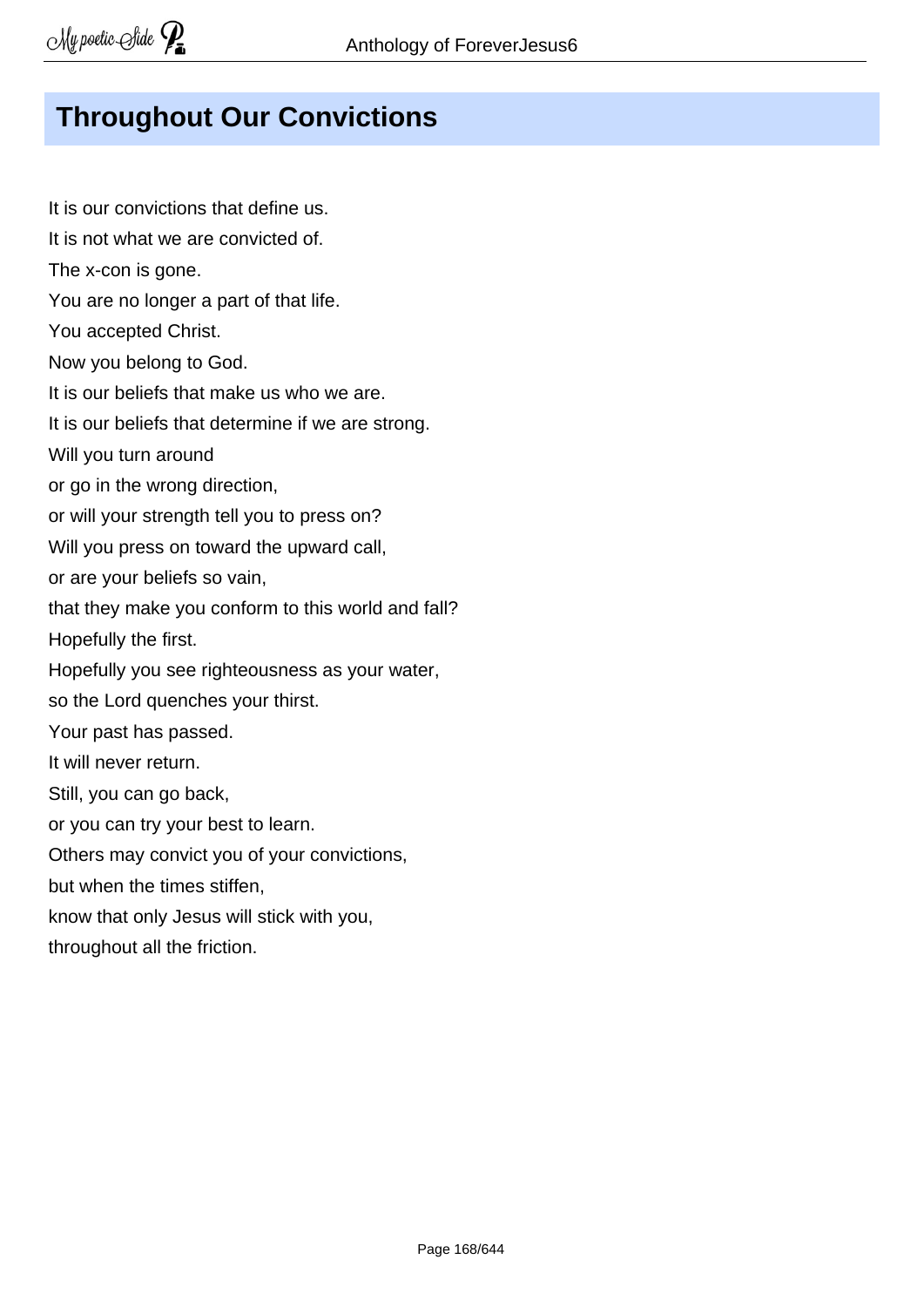## **I shall not be moved**

Glory Halaluya, I shall not be moved. Anchored in Jehovah Jira, I shall not be moved. Oh like a tree planted near the water, I shall not be moved.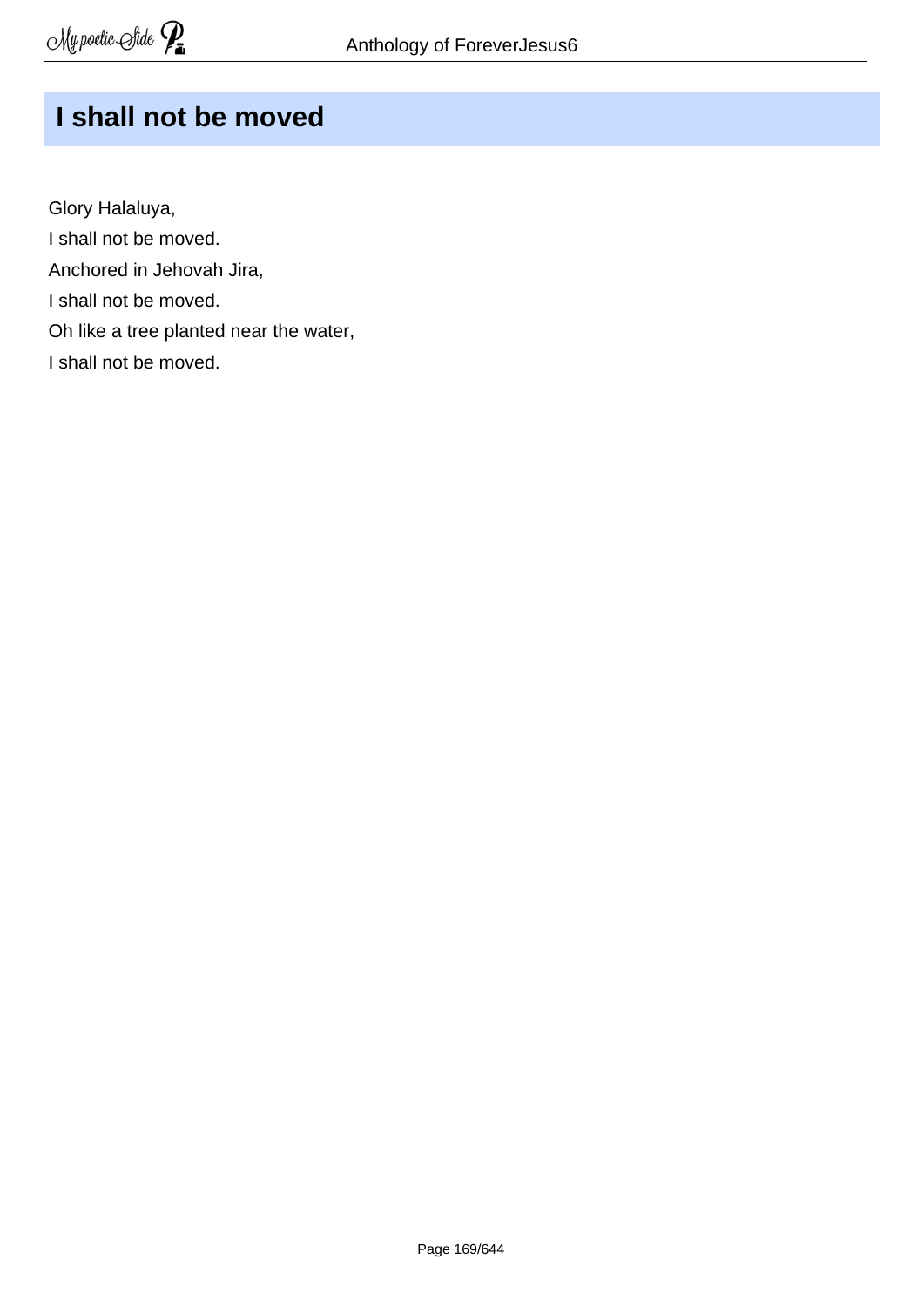#### **We Are The Elite**

We are the Elite. We are held. to a cetrain standard a certain standard, that we must meet. We are not better than others. We have our bad days too, but there are certain things, expected of us certain things others, are not expected to do. Many people try, to be like us, and when they find it to hard, they quit and just take our name. We are a humble group, who loves and helps others, and we never do it for fame. We are not a secret group. On the contrary. That is what makes us, an elite group. We are so easy to join, but not everybody can. We are leaders, who are not ashamed. Only and all the truth, is what we proclaim. We look danger in the face, and say, 'get behind me'. We are bold, in every scary situation. The lost turn,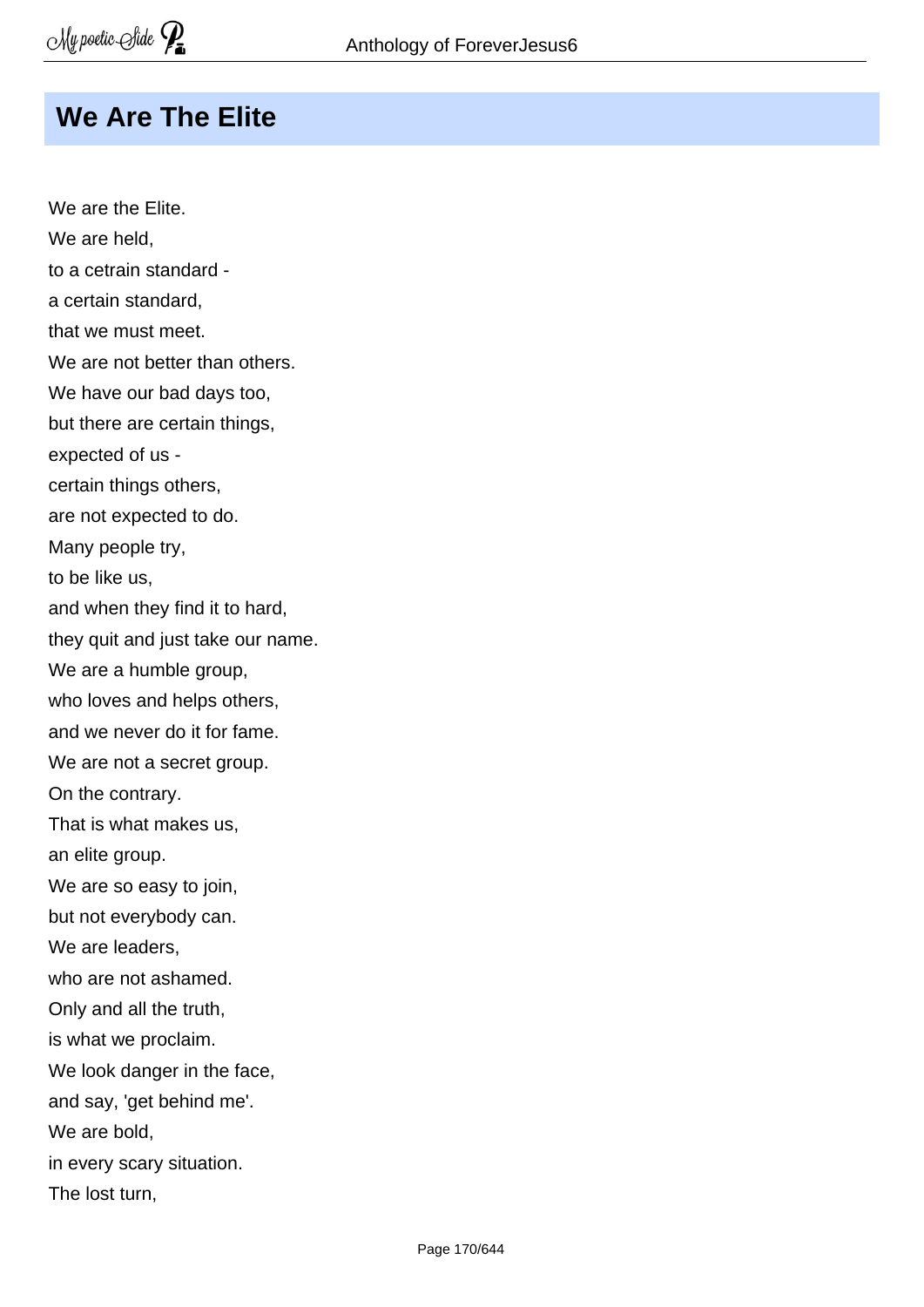and look to us. We help them, but in the end, we teach them,

to look to Jesus.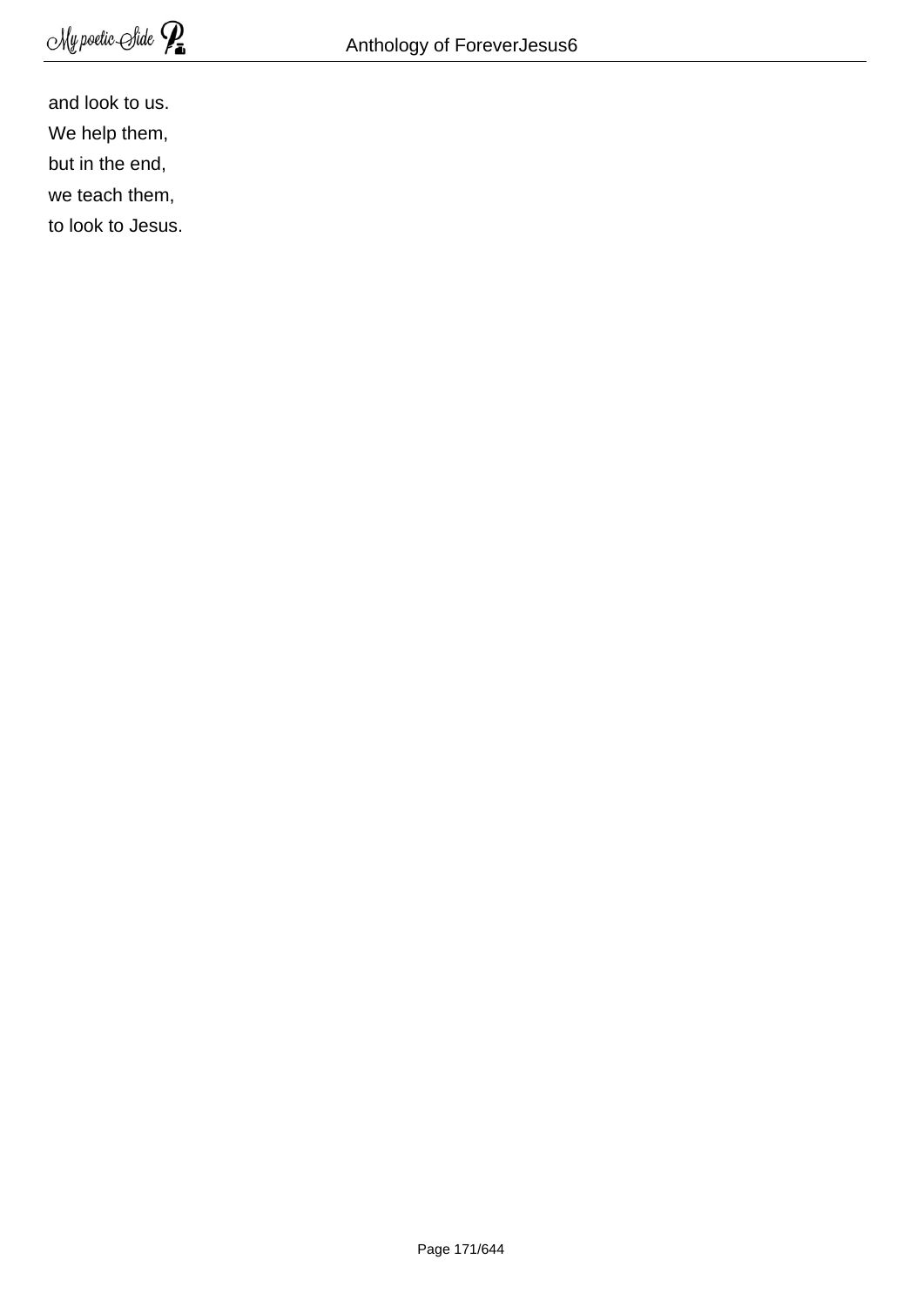# **You Tricked Me**

| I feel as though you tricked me.              |
|-----------------------------------------------|
| At the time,                                  |
| I was a fish out of water -                   |
| a foreigner in a strange land if you will.    |
| I was a young man from the city.              |
| I was living in the country,                  |
| at the lowest point in my life.               |
| I felt so alone.                              |
| So there you were,                            |
| looking so beautiful.                         |
| After a short while you used me.              |
| You trick me into marrying you.               |
| I suppose you saw me as an opportunity,       |
| to get away from your parents,                |
| and escape your dull life.                    |
| Still, I suppose I saw you as an opportunity, |
| to slow my life down.                         |
| Dispite all the warnings from others,         |
| that you were, 'no good' -                    |
| warnings from your own family members,        |
| I went through with it.                       |
| Yet that was still wicked,                    |
| what you have done.                           |
| I would have never done that to a woman.      |
| I could not have done that to another woman.  |
| I pray that the Lord,                         |
| helps you straighten out your life.           |
| Yet out of all the people,                    |
| I have ever thanked,                          |
| I show you the most gratitude.                |
| I hold no grudges.                            |
| For you reep what you sew.                    |
| Also, had I not married you,                  |
|                                               |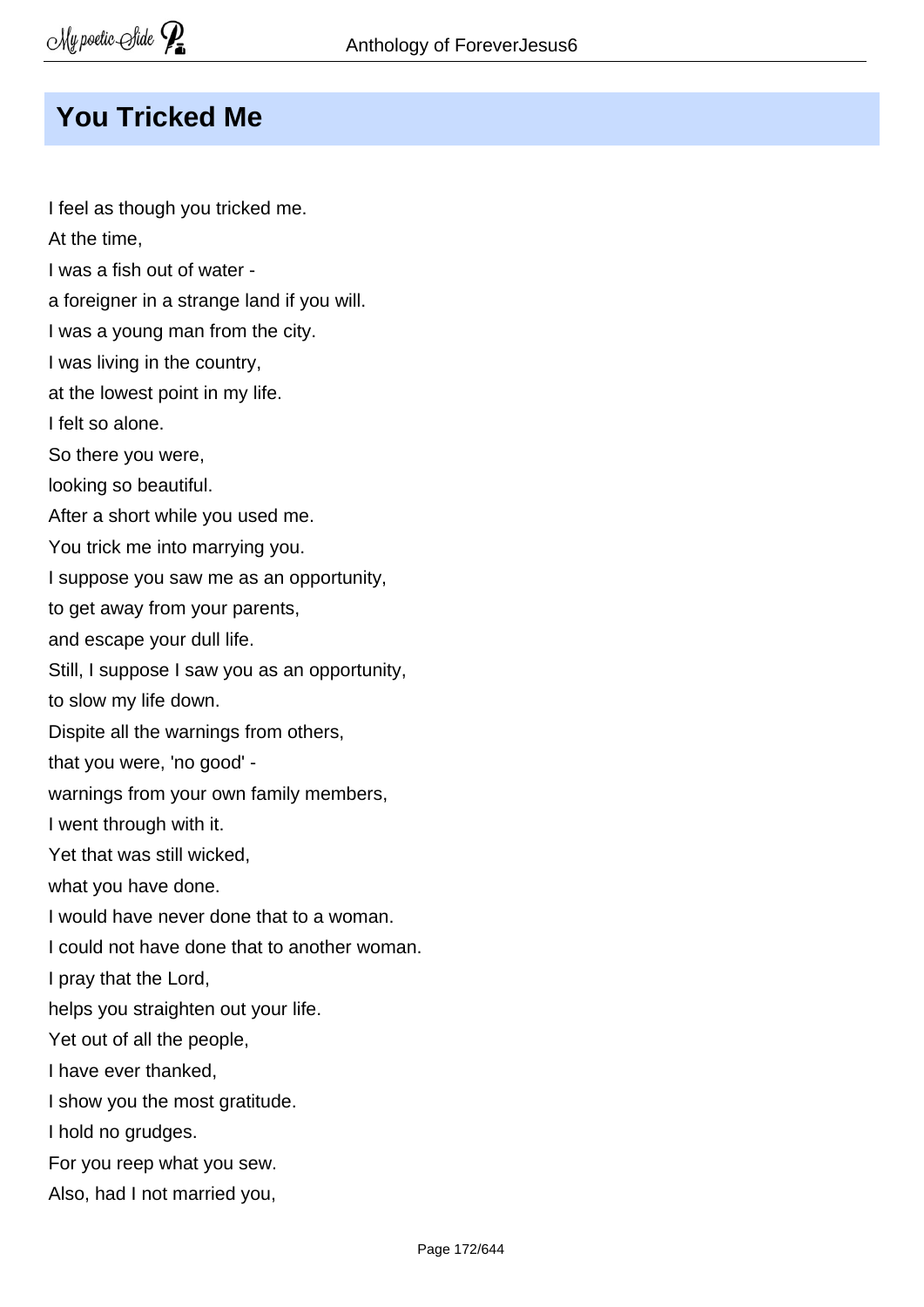then I would not have seen you, for who you were. It is for that reason, that we separated and, had we not separated, then I would not have had time to think. Had I not have had time to think, then I would not have rededicated, my life to the Lord. It has been nearly six years, since you tricked me into marrying you. What is worse, is that after I moved back to the city, you called me to say that you love me, and a month later you brag, about having another man's baby. Still, I am not mad. Why should I be? It happened so long ago. Maybe I am just relieving my problems. After all, the sex was great. I will always believe in marriage, as I always did. Yet I have mixed feelings, about myself ever remarrying. Only the Lord God knows. So I guess, you making me out, to look like a fool, worked out in the end. At least it did for me. I just hope you never do that, to another poor soul.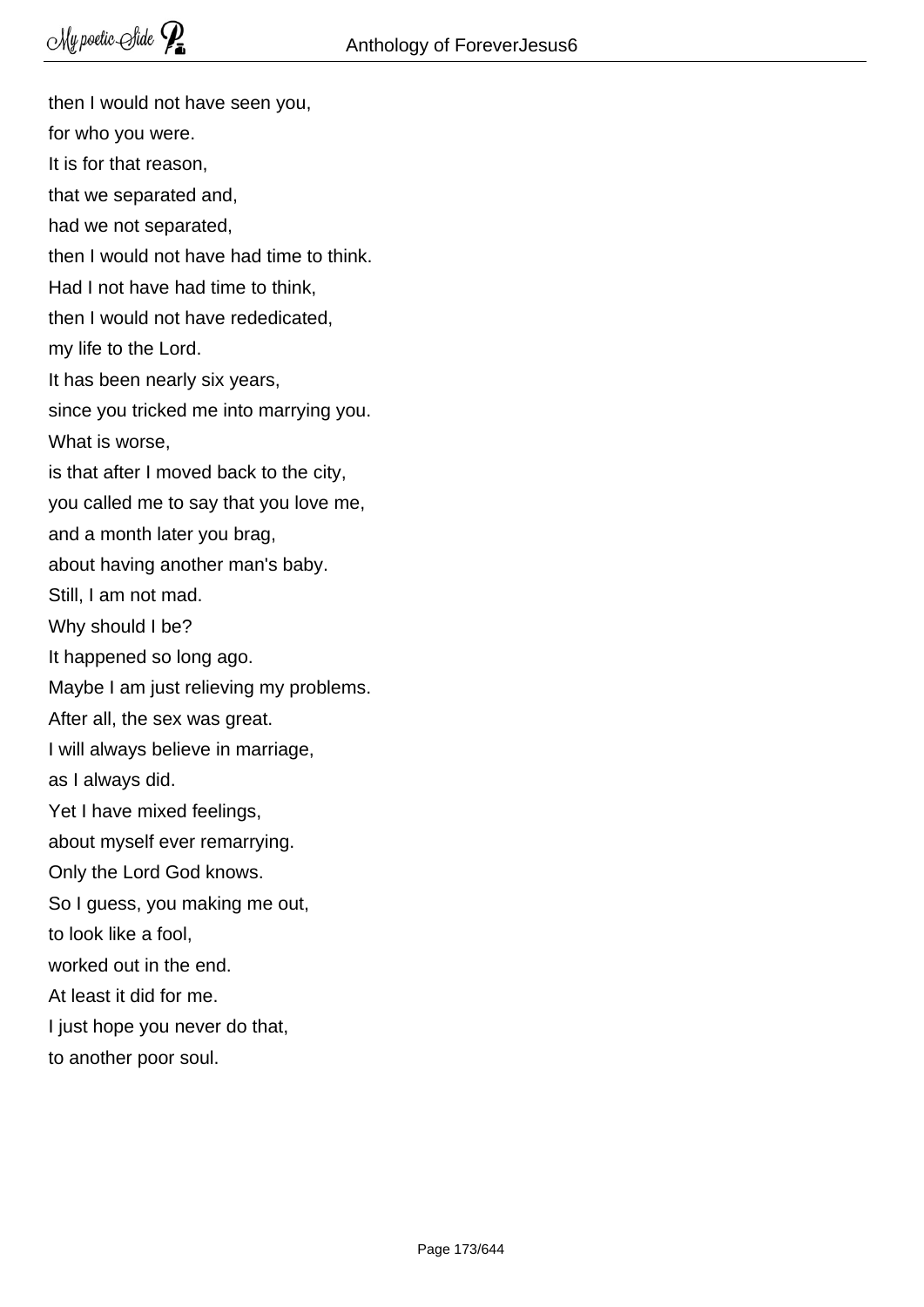### **First Haircuts, Stained Shirts, and Ice Cream Bars**

About four years ago once again, it was then that I knew. I was again the happiest uncle. I have a new nephew. I know I was just an uncle. but I really did not care. I thanked the Lord and, asked him to bless my nephew, from his little toes to his curly hair. I prayed that I would be, the best uncle that I could. It's funny because, it was on my birthday, when he first stood. I know that he is to young, but I let him sit by me when I watch sports. I teach him who to like, and who not to like, in hockey, football, and so much more. I teach him how to play chess. He is so eager to learn. I know someday, that he will be the best, when he stops getting upset, after making a wrong turn. I took him to get his first haircut. He did not cry, nor did he move. When he was finished, he told the barber, "thanks, I look cool". I bought him his first nice outfit. He spilled grape juice on it as soon as he put it on. Yet, I was more annoyed than him. He did not even care what he had done.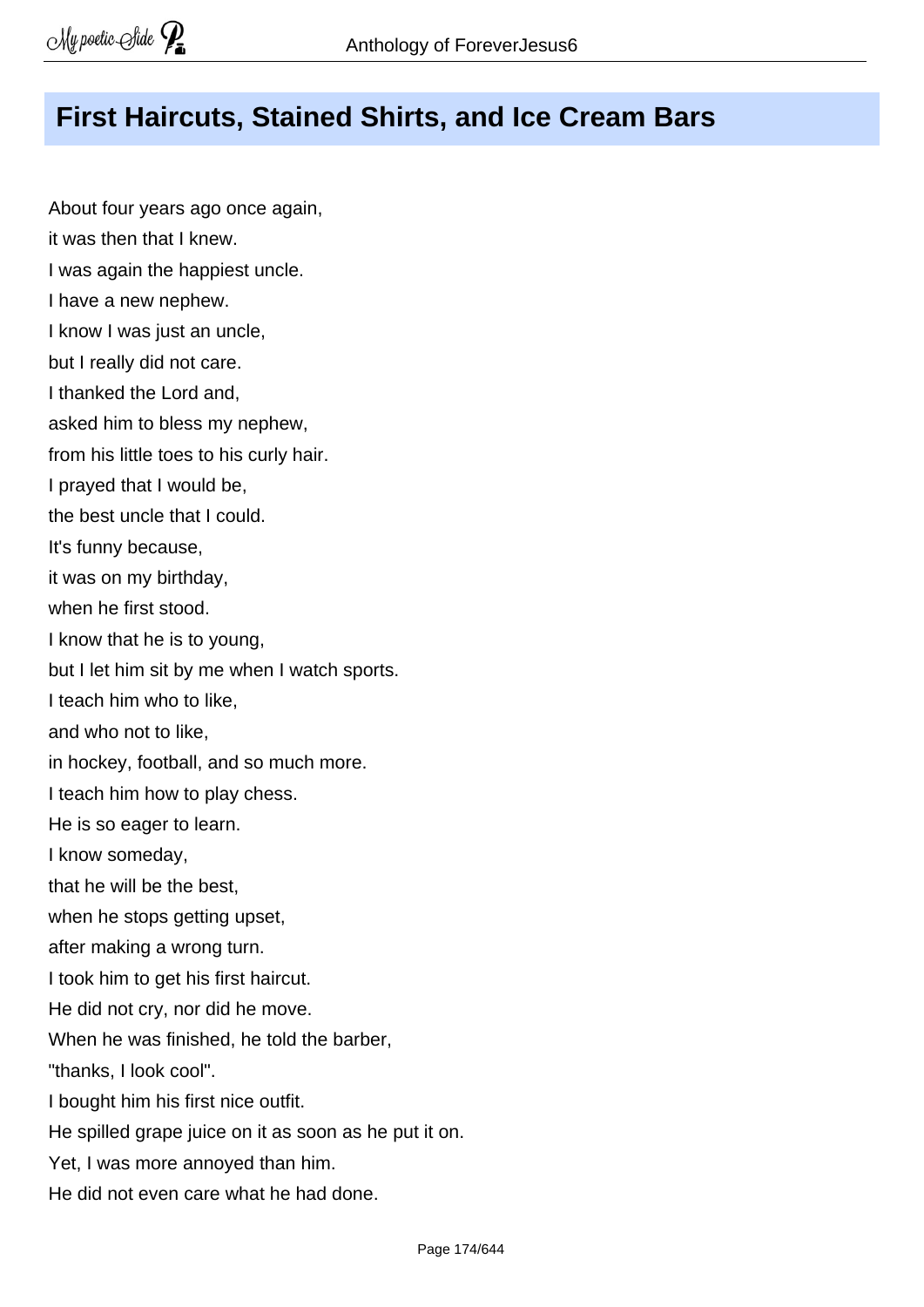Still, what could I possibly do.

I just smiled and said, "oh well".

I threw his shirt in the washer and said,

"That's my nephew Jaminel".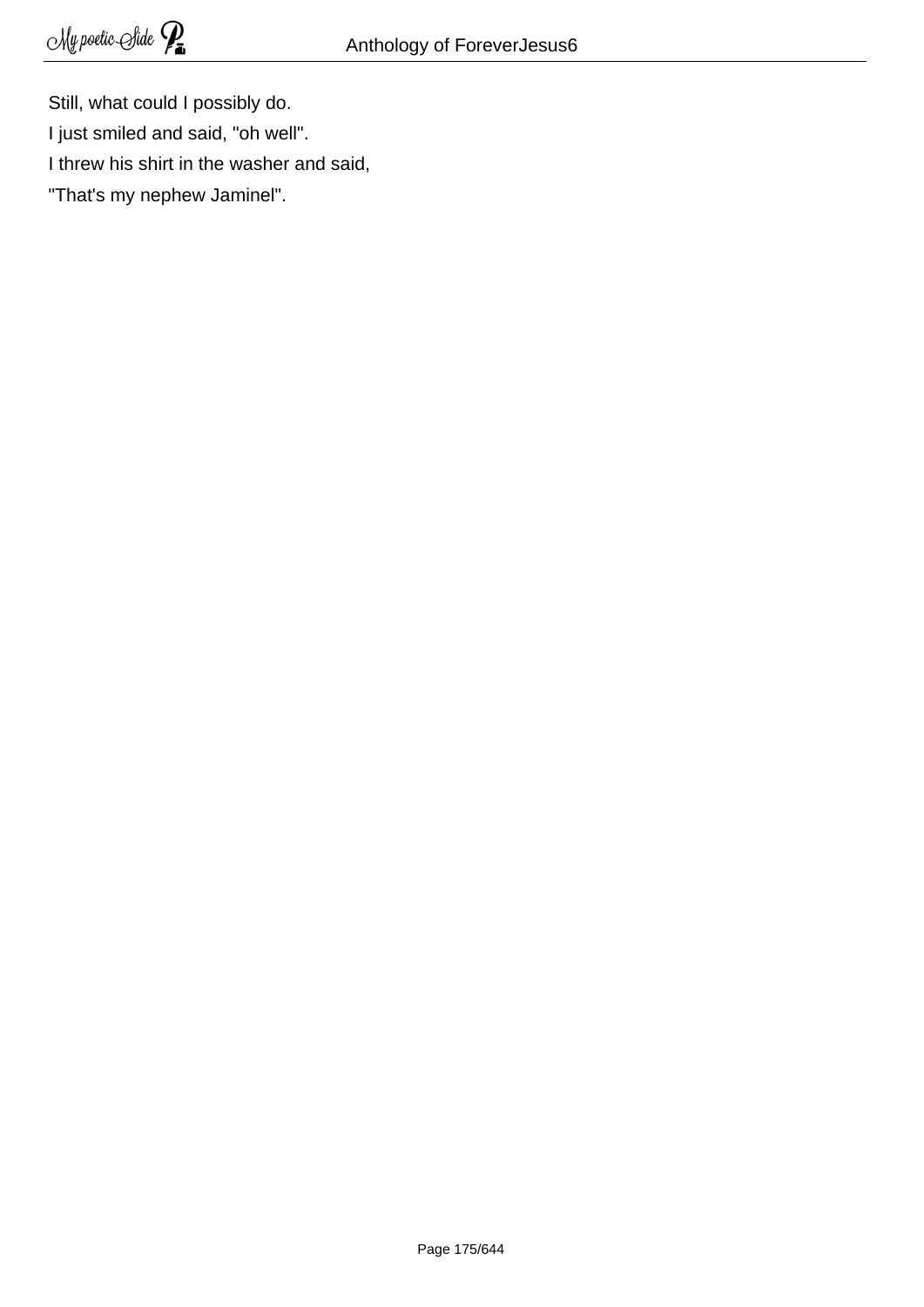## **There Is Hope (Letter)**

There is a hope.

There is a hope from all the wickedness in this world.

In a world full of war, killing, racism, starvation, tyranny, oppression, and so much more,

it is nearly impossible to see the good,

but I say nearly.

There is hope for those who have no hope: those who are dying from bombs, and those who are not, are dying of persecution.

They live under tyranny.

They are told to pick up a gun, abandon their faith or die.

Still their is hope for them. They have a new heaven to look forward to where there will be no more crying or no more sadness.

The sky filled with black smoke that they are used to will always be blue, and their houses that were bombed will be replaced by new mansions.

There is hope for the young men being gunned down in the streets and outside of schools: those same young men who will pick a reason to justify themselves for selling drugs.

Thirteen year old children are dying in retaliation because that same child thought that the only way to be accepted was through murder.

Yet we come up with excuses and blame the income of the neighborhood, we blame the father, and we come up with silly phrases such as, 'it takes a village to raise a child'.

Instead of excuses we need to pray for our young men.

We must pray that those young men realize that hope, and receive Christ Jesus in their hearts.

As I turn on the news or look at social media, and see the racism and hatred people have towards one another, I know that their is hope.

In a country that has been plagued by racism since this new world was found I am confused.

I am confused because I do not know the reason for such hatred, or if there is a reason that they do not wish to get rid of it. It is a hinderence. I see conferate flags hanging from houses and trucks. I have witnessed young black men beat up another man just because he was white.

It is easy to say, 'The U.S.', 'The U.S.A.', or 'America', but it is hard to say United.

Yet there is still hope.

Through Christ Jesus we need to get rid of that hate. We must start taking responsibility for our own actions, and stop blaming it on others.

As tomorrow comes, so much will have happened, and yet in the end there will be a new Heaven and a new earth.

The Lord will return, and take back those who believed, and had faith in him.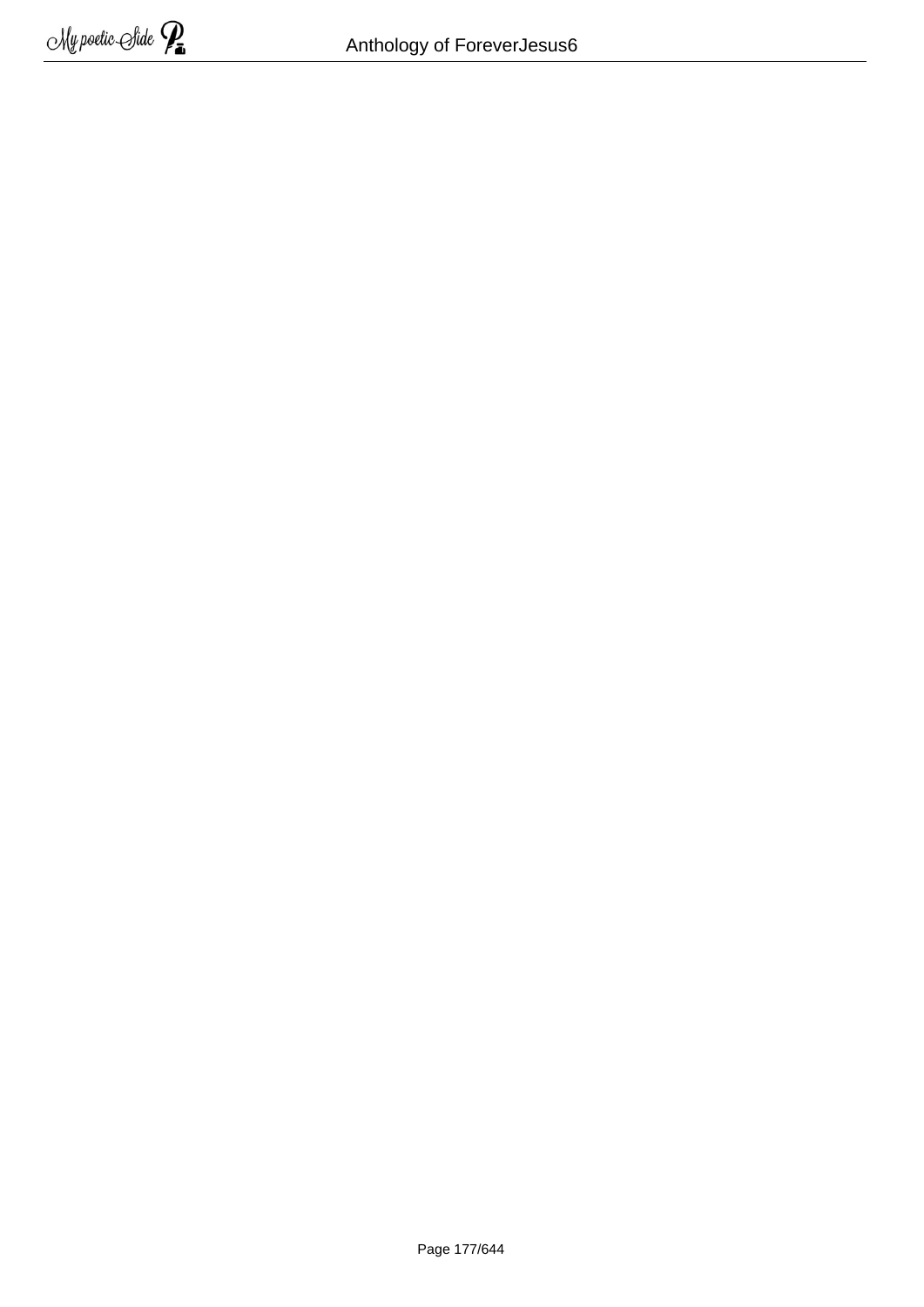#### **The Desolate Old**

They or maybe we, set the tone for those to come, thinking that we, would be taken care of. Still, they felt, that because they were quicker, they would leave us in the mud. Our wisdom and experience, It meant nothing, as they swept us under the rug. We built multi billion dollar companies. We were the CEOs, but as soon as they thought, we lost a step, they said that we fit the mold. Hoping we would, never come back, and no one would ever know, they send us off, and leave us, as the desolate old. We were the kings and explorers. We brought countries together, and claimed new land. They gave us about, twenty years of glory, before the settlers, said that we were banned. They then took all the credit, saying, 'we built this stone from sand'. Now the kings, explorers, and CEOs, are all shaking hands, and it's not because,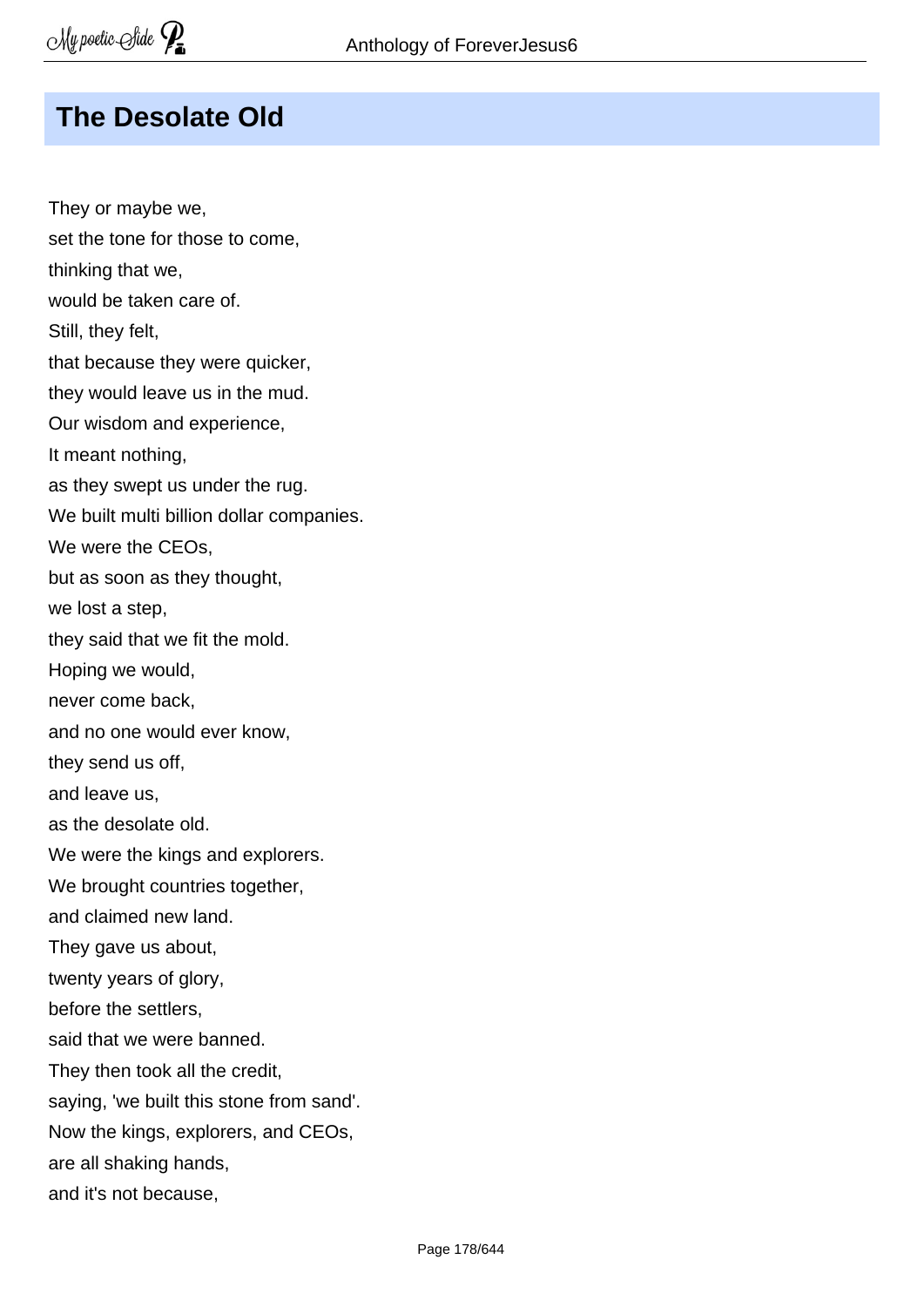we're all good friends. we just don't want, to be all alone. We don't want to feel low, as being known, as the desolate old. Soldiers from world war two, we love to wear our hats, and tell old war stories, to our grandchildren. Because our kids, are to busy for that. All we have is a holiday, and some benefits. They say that it's real easy. When most of us, don't know how to claim it. Aside from that, we have a giant graveyard, wear each is given, a white cross. Now nothing is left of us, not our stories. Even our names are tossed. In our final years, we sit in our chair, watching ourselves unfold. Because the people, who pass right by us don't care, about anything we've ever told. They say, 'no one's listening. What you did, happened a long time ago'. Finally we see, the sign that says, 'Welcome to the desolate old'.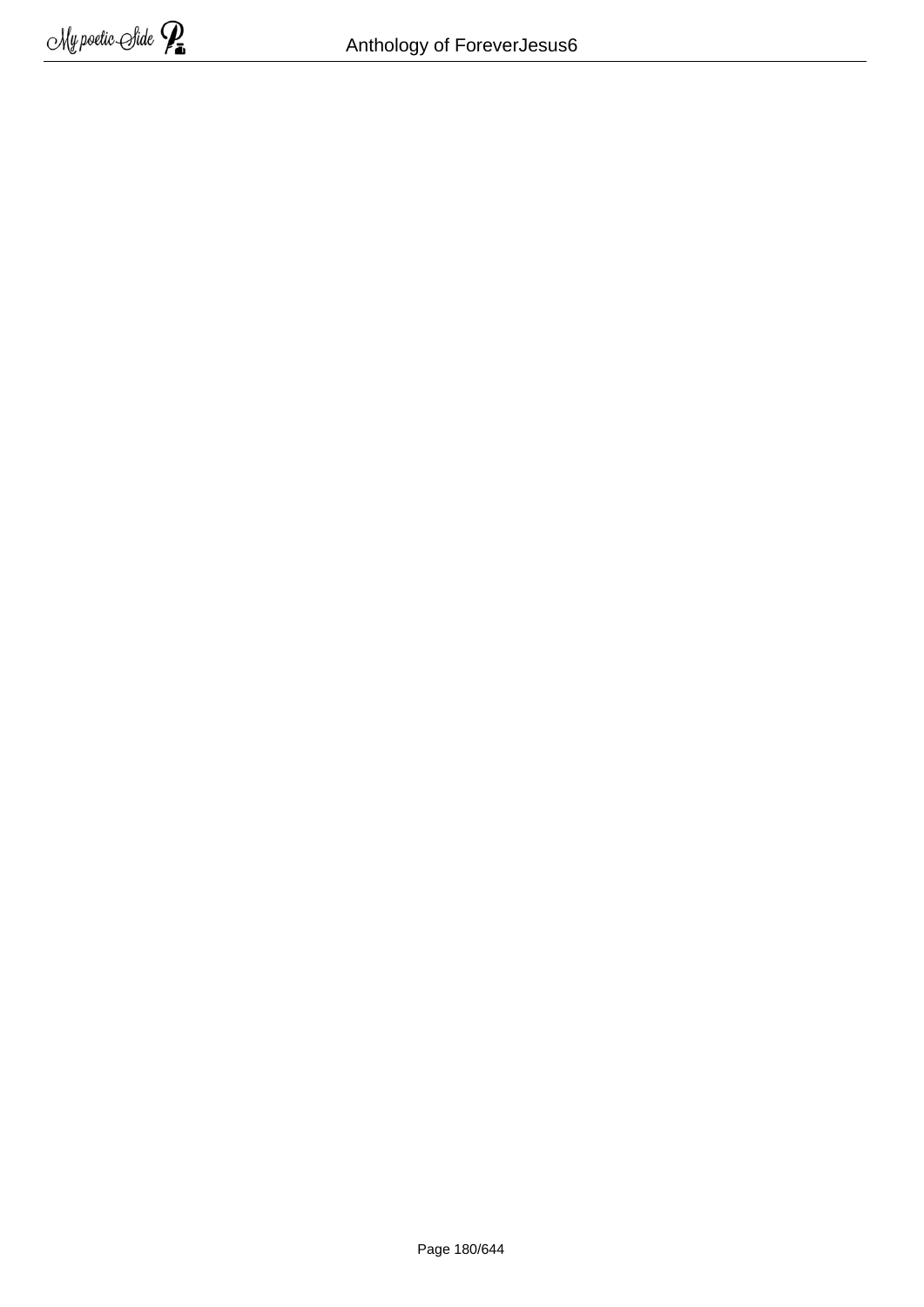#### **Treat Her Nice**

Always treat women nice, with kindness and respect. If you see that she needs help, then help her, without her having to ask. If you see that she is crying, ask her if everything is alright. Sometimes it is nice to listen to her vent. If not, at least you tryed. I know that it is a two way street, and women should treat men like men. Still, kids look to grown-up as examples, and often copy what they've did. So treat women right. It will pay off in the end. They will stay by your side, through thick and thin in a relationship. So don't worry just about sex. It will come when it comes. Try waiting until marriage, so it will always be about love.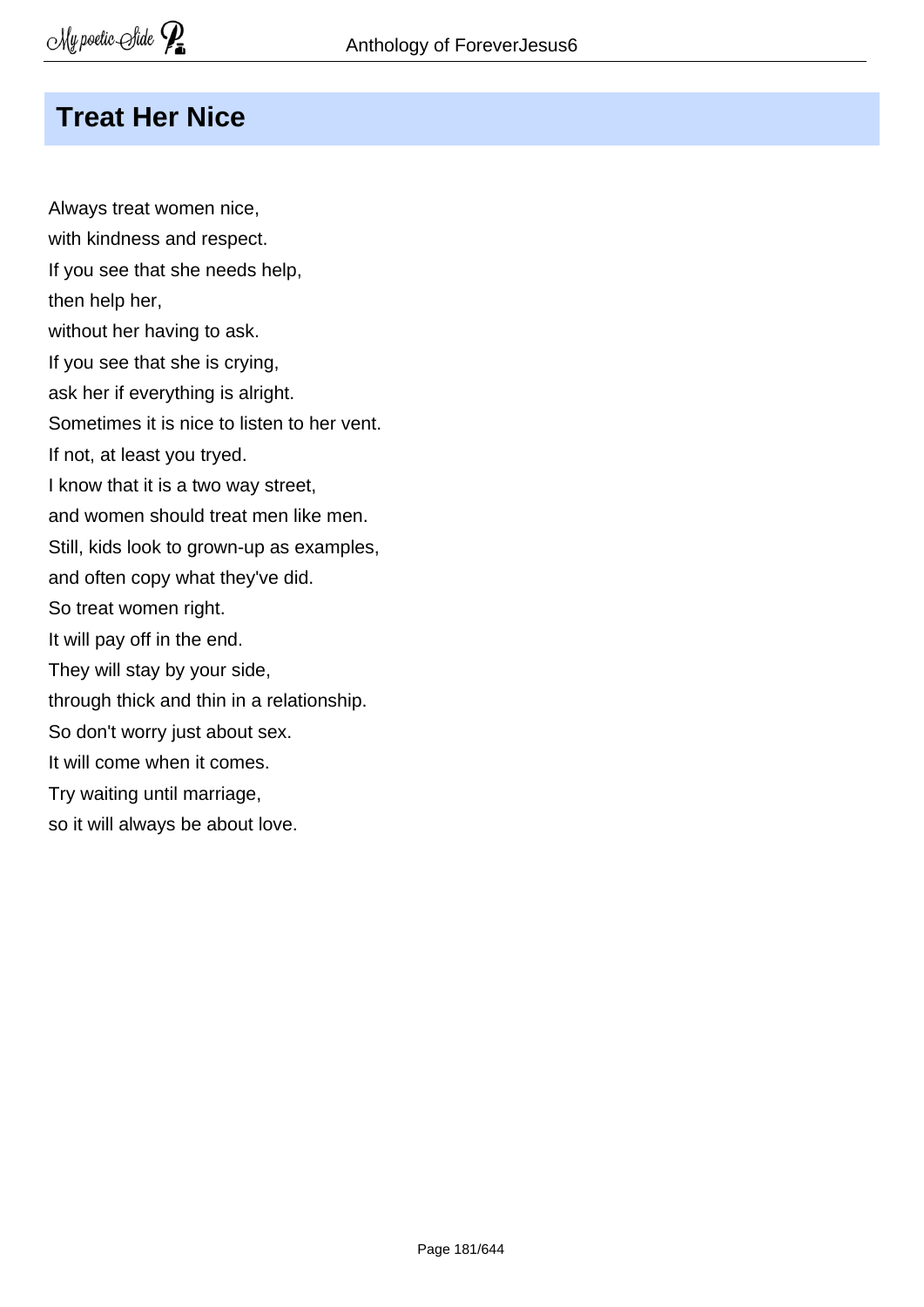## **He's Coming**

People be ready, at all times. The Lord will come when he pleases. Do not think to wait until the last second. No prediction date will happen, or doomsday scientific thesis. I am not just some, conspiracy theorist. The Lord will come on his terms, and not to appease us. No one knows when, they will see Jesus. He will come like a thief in the night, and for those who thought, that they were ready and were not, they will be in for a fright. Because after the rapture, when his servants are gone, will come the anti-christ. Don't think it will be, so easy then. Because then you will have to choose a side. Most likely you will choose the wrong one, because you will have been so blind. I don't mean to scare you, or be mean about it, but I have to speak about it, but the truth is that we can't always rely on time. So be ready by having Christ in your life. In the end it will all have been worth it, and forget about the doomsday theories. and movies that like to rehearse it.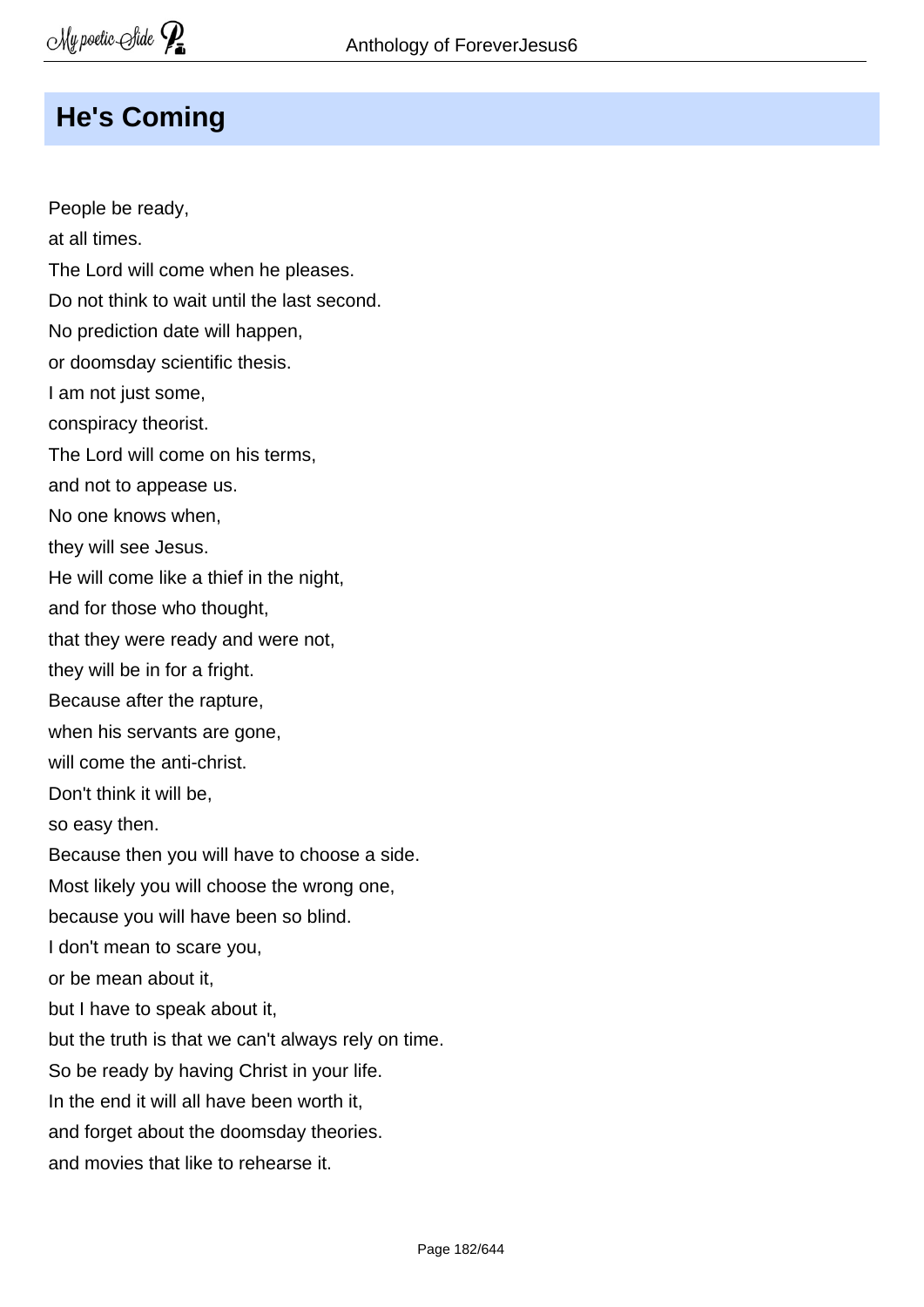### **Jesus Keeps Me Warm**

My jacket consisted of many pockets, with many old stories to tell. In one of my pockets consisted three stories of murder, while the other consisted of drug deals, One of them consisted of me sleeping in a drug house, for three days straight, and my inside pocket consisted of me writing songs, and getting them alot of air play. I once broke into a house, and stole back what was rightfully mine. Still, that is something that absolutely, nothing can justify. Eventually I moved to Louisiana, with nothing to do but watch football and think. I started to feel the weight of my old Jacket, as I started loosing my energy. So after giving myself to Lord one night, I took off my jacket, through it away, and felt reborn. So when I eventually started to feel cold, Jesus reminded me that he would keep me warm.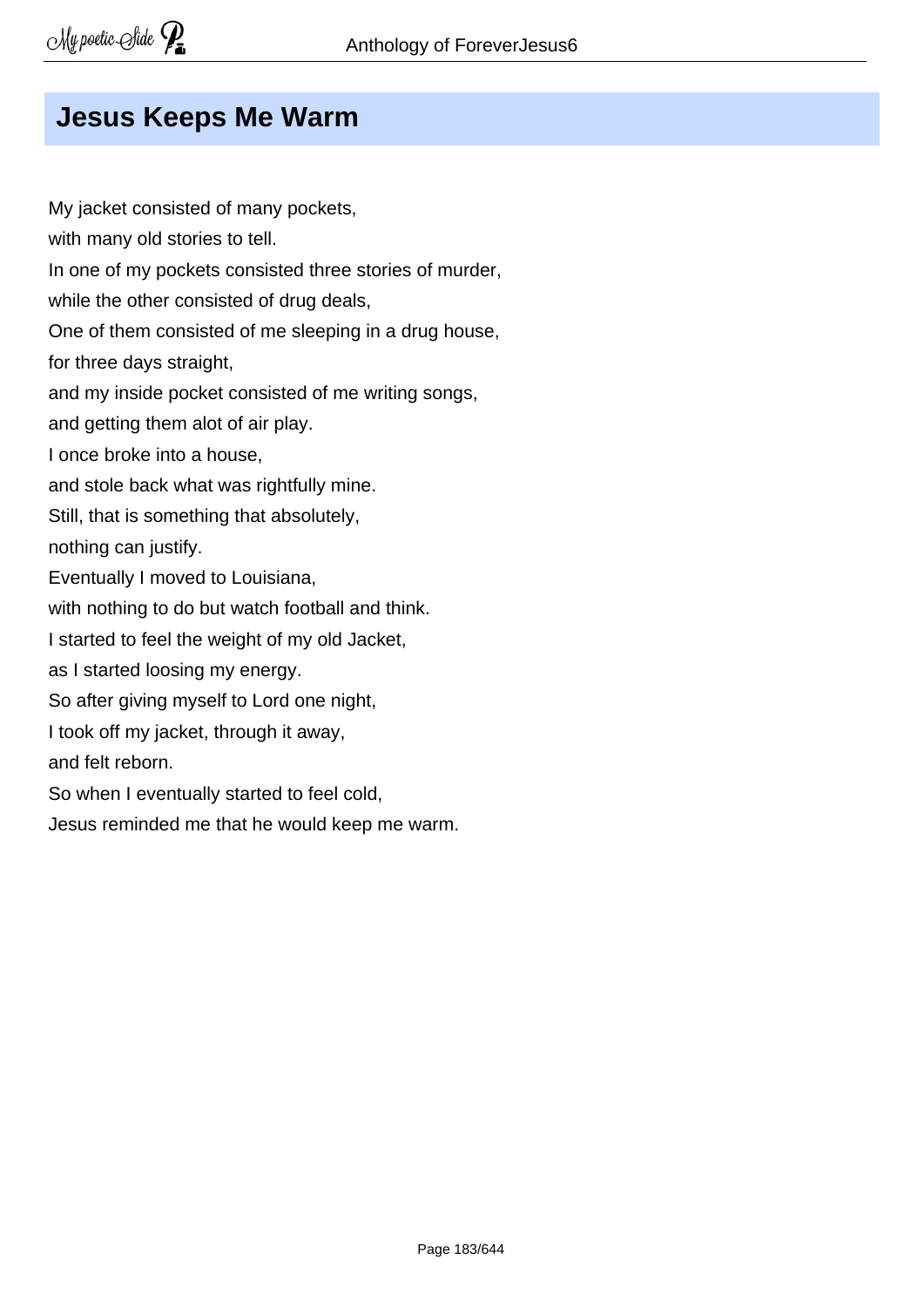### **Gone Fishing**

I have my fishing pole ready, with my bait, hooks, and my line, my gloves, my bucket of water, and my good fishing knife. I brought my book, a pilgrim progress, food, a deck of cards, and a chair. Because even though the canal is full fish, nothing ever bites when I am there. I see them just beneath the water. I think one of them winked at me and smirked. It was only a few minutes later, that I felt my line start to jerk. I reeled it in hard and fast, but it was the least of my desire. When I was hoping it would be a bass, it turned out to be an old tire. That arrogant fish played a trick on me. He started to get on my nerve. I hope someone catches it, so it'll get what it deserves. The battle between me and the fish goes on. Today he might have won. We will meet again some other day, until the war is done.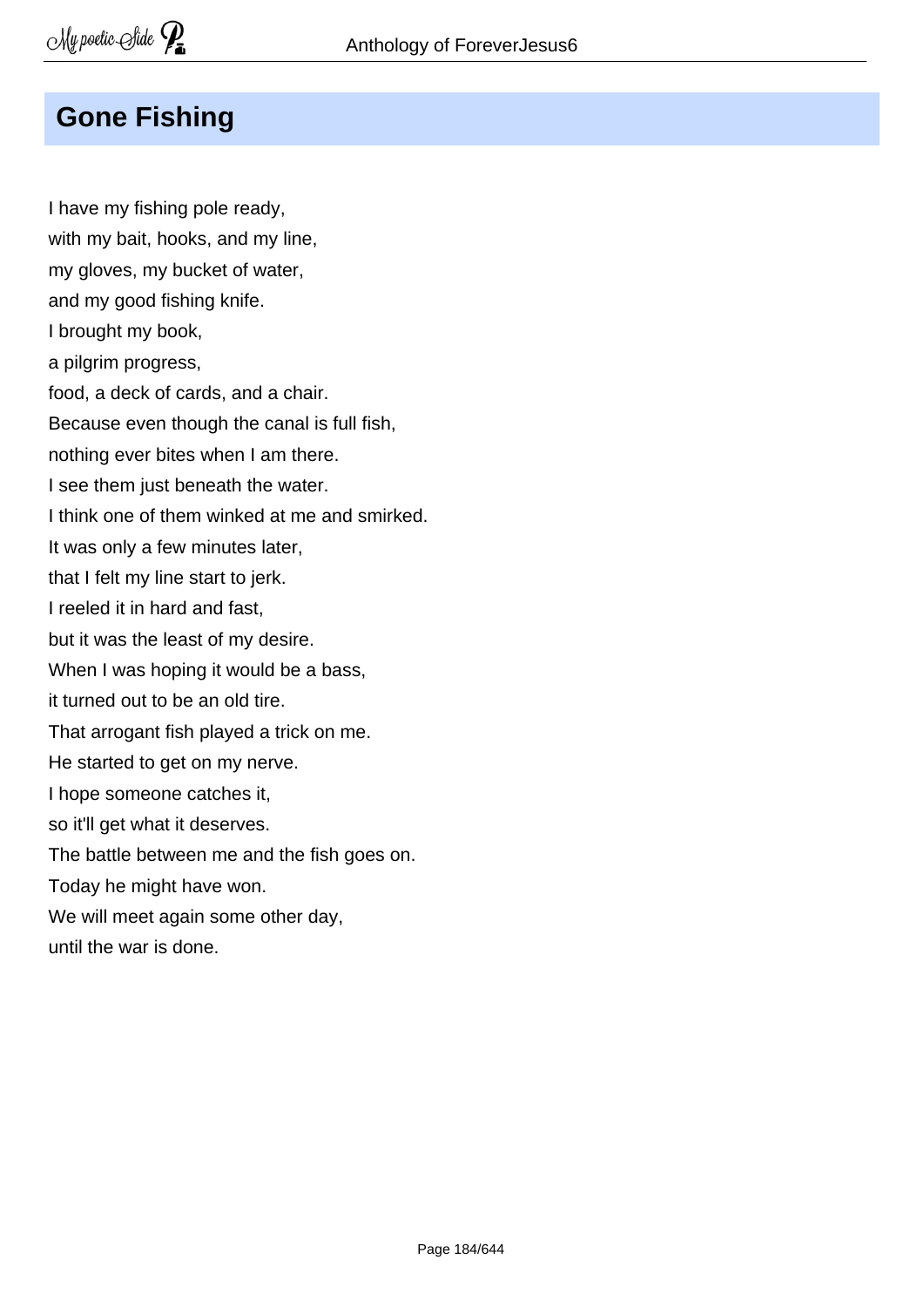### **Weather Through The Storm**

As I grow closer to Jesus, I see the good, the bad, and the ugly. There are times when I feel like, no one is there to love me. Sometimes I think, 'What's the point'. My heart feels like it's torn. Then I remember Jesus, to weather out the storm. At times when I am by myself, a tear drops down my eye. It gets so hard to the point, it makes a grown man cry. I thought it meant it literally, when it said, 'Blessed are those who mourn'. Then I remember the Holy Spirit is my comforter, to help me weather through the Storm. I don't want to complain. That is not what I want to tell. Still, I feel sad as I sit on the park bench by myself, while everyone enjoys someone else. It would have been nice if my marriage lasted, but instead she asked for a divorce. It's been five years since I've seen her, It's been Jesus weathering me through the storm. With persecuted Christians, chemical weapons killing little kids, parents abusing their children, and not answering for what they did, morality has gone out the window. It's hard not to conform, when this happens on the norm, but it is Jesus who helps me, weather through the storm.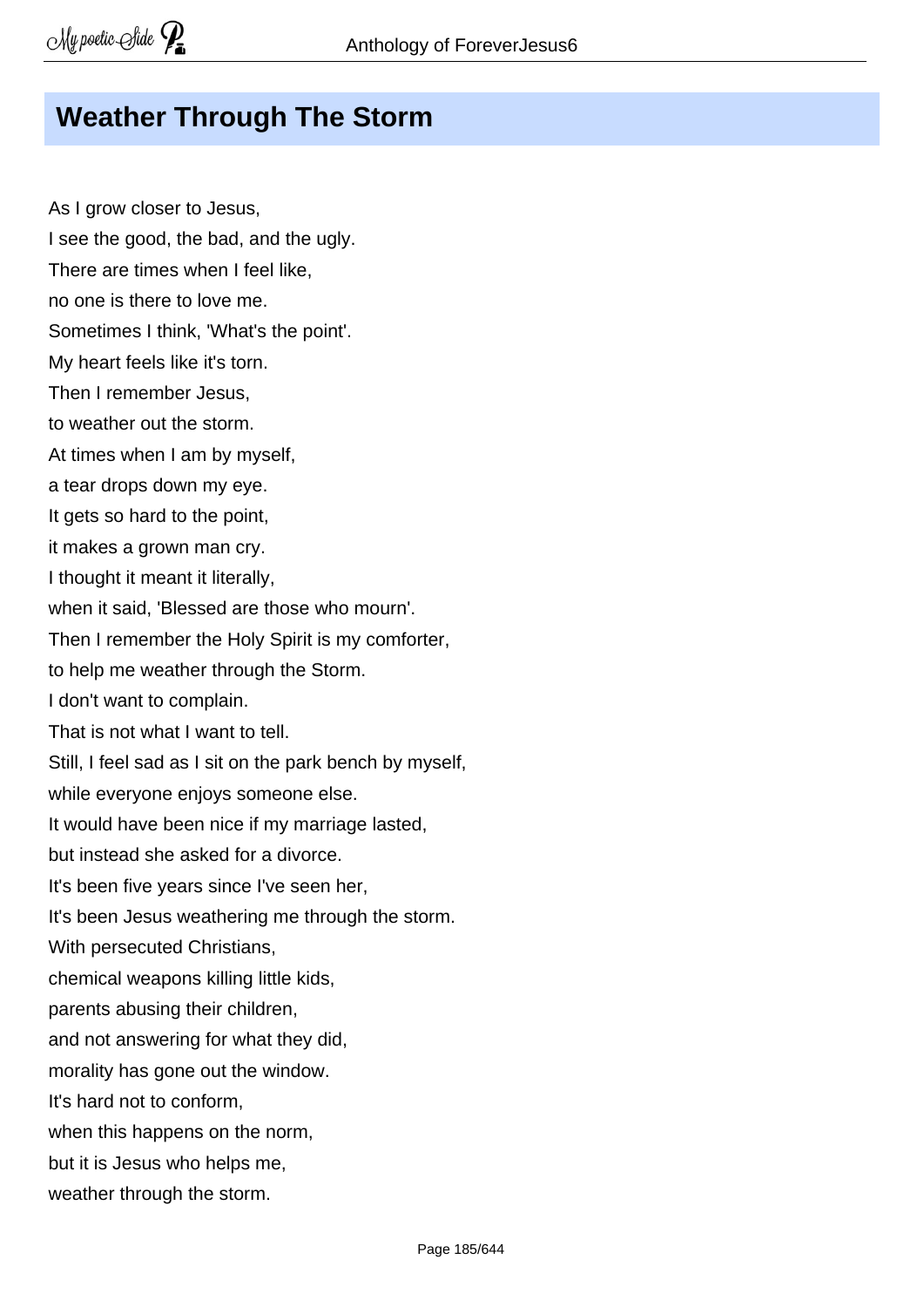It says in your word O' Lord, to pray and not cease. So God every time I pray, I ask that you give my life peace. I thank you for your many blessings. Still, I ask how long O' Lord. Tell me how long I will have to,

weather through the storm.

Page 186/644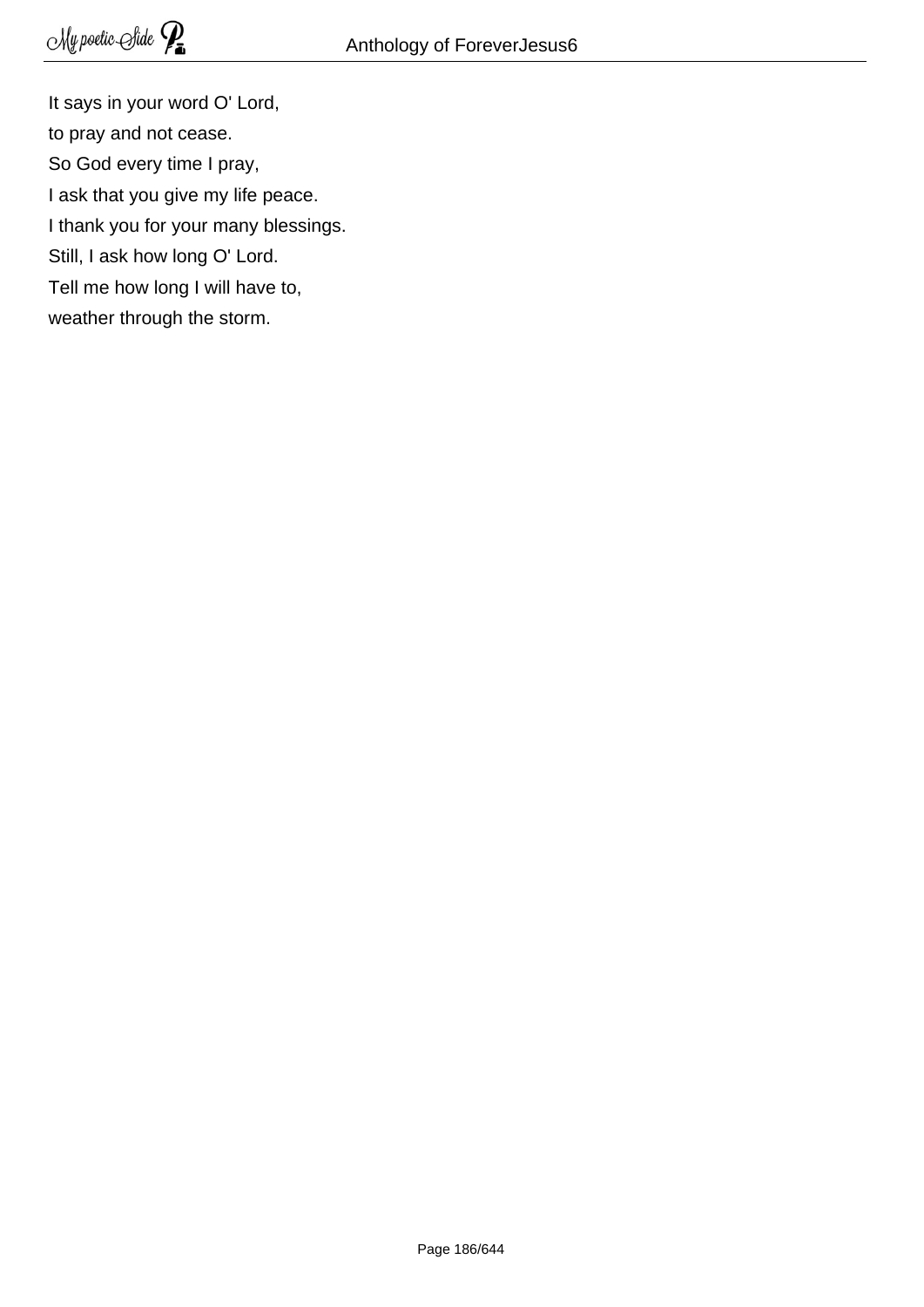# **Shelter From The Storm**

As I walk through the park, I see her on the bench. I slowly approach her, as I begin to hum Bob Dylan, 'Shelter From the Storm'. I stepped to her, and I stood their recklessly, not knowing what to do. "Hi", she said, as she put her hand up. I stood their with out motion. She wanted to talk to me. Still, I could not answer, and then she began to start, humming Bod Dylan, 'Shelter From the Storm'.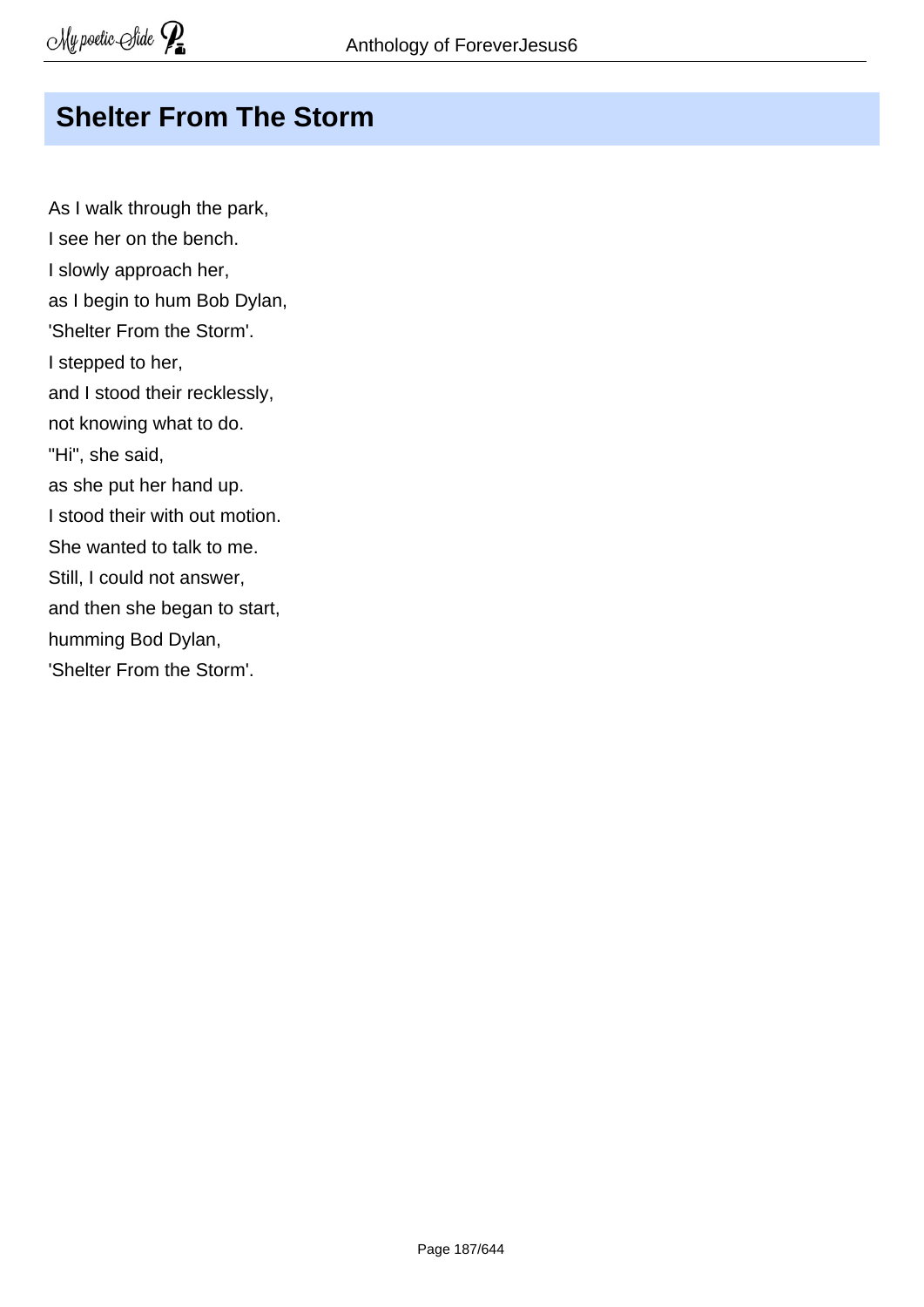## **(My First Epic) - How A Soldier Found Jesus**

It was there on a park bench, wear a seventeen year old laid. This epic is not based on a true story. Although it is possible to happen someday. So there he laid smelly, hungry, and with no home. All he had was a plastic bag, with an extra t-shirt he used as a pillow. He spent three years of his life homeless, wondering the streets. Until at age eighteen he wondered, 'When I am older what will I be? What will become of me'. So after receiving a high school diploma, he used an old friend's address, and signed up for the marines. He passed every test with high marks the aptitute, shooting, and physical. They quickly shipped him overseas, along with AR 15 rifle. He quickly grew with experience, and moved right up through the ranks, by the age of twenty-five, he was an Lt. earning his bars and stripes. He has seen the worse battles. He lead many and lost a few. He fought mostly in Iraq, until his time was through. As he was leading his men through a valley, insurgents ambushed, rushed, and barged. His leg was filled with bullets. So he received an honorary discharge.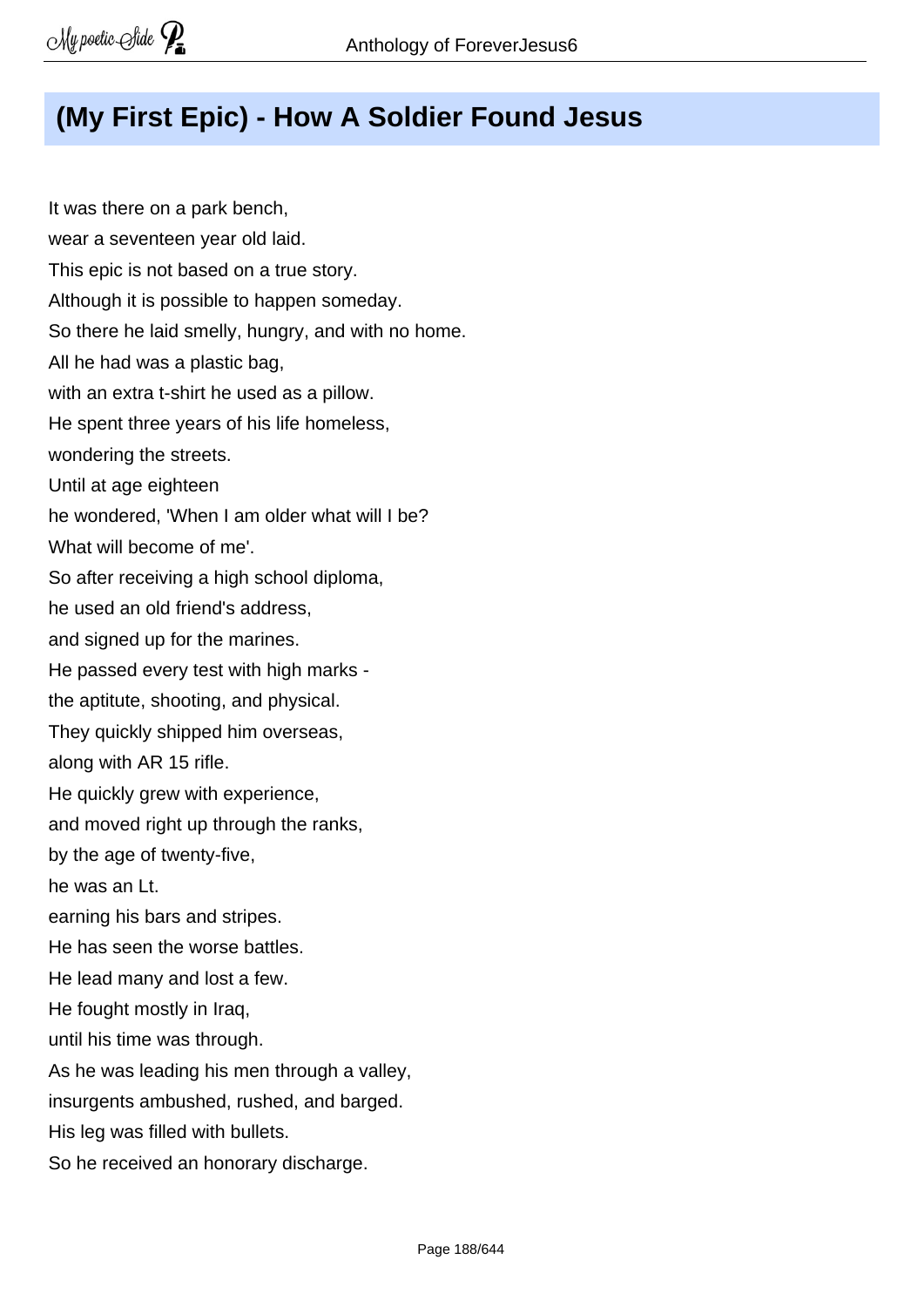He was shipped over to Israel, for recovery on an air force base. He had no family to go home to. So for the next year he thought, 'Israel was his new place'. Throughout the year he was there, he loved the land and it's people. He figured he would move to Nazareth when his leg was in full health. Still, he did not know, if he wanted to live there, he would have to join the IDF. Now at twenty-seven years old, he would have to start his training all over. Nevertheless, four years into the IDF, at thirty-one he enjoyed every minute. He then tried out for the Mista' arvim - counter-terrorism unit. Using his Marine training, despite his age, he excelled. At age thirty-two a fight broke out, A stray bullet hit him in the knee. Honorably his career in the military was over, but dishonorably his fighting would keep. He bought his house in Nazareth, at the age of thirty-three. Except he never left his house. All he would do is sleep. For well over a decade, since he was a teen, all he knew was battle. Now what was he to do? There were no more wars to be fought, except the one inside him. Everyday he kept his gun, with one bullet inside. He had it to his head one Sunday,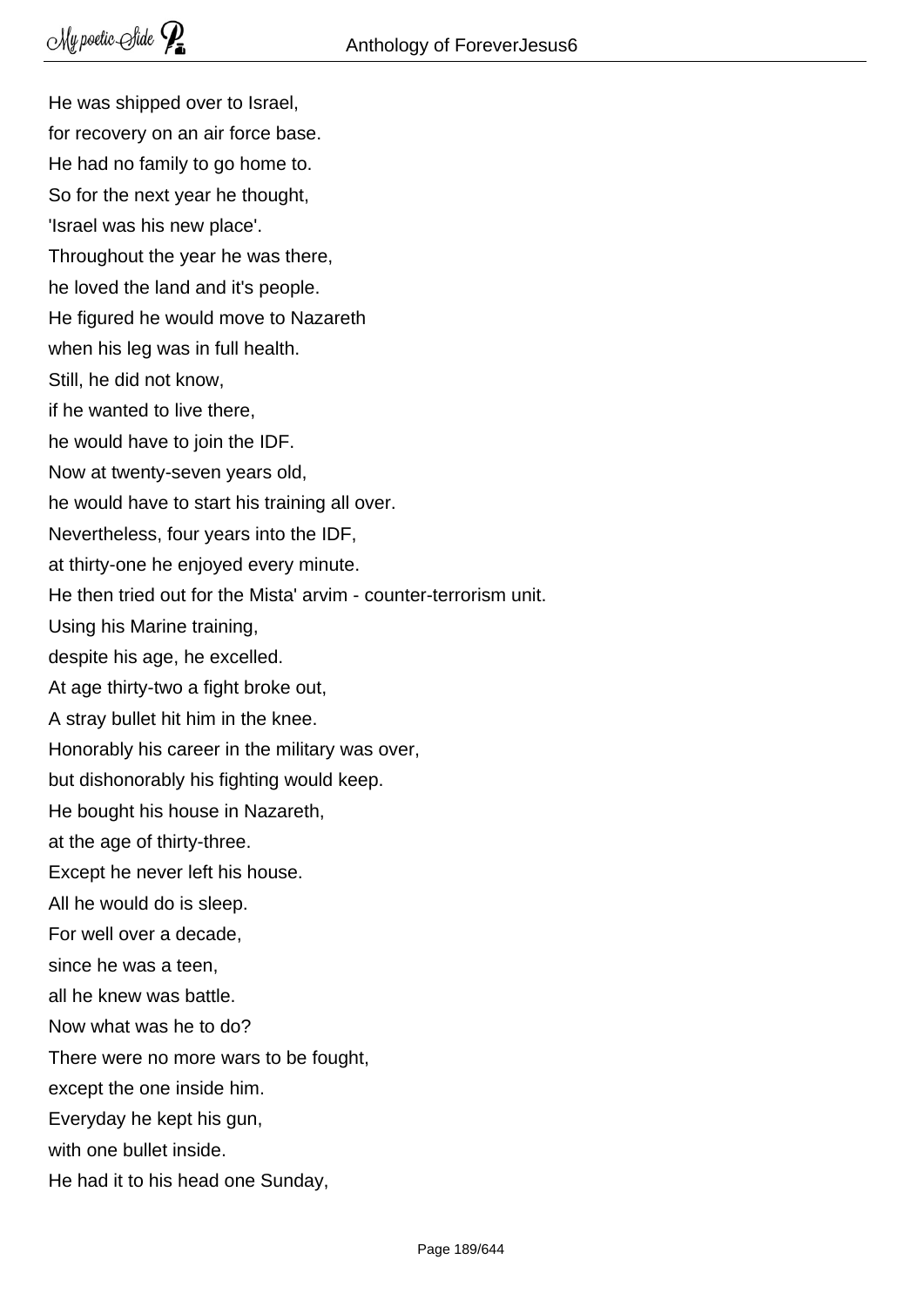until his dark bedroom was filled with light. All of a sudden there was a voice, and it had to have been talking to him. "Do not take your life. There is so much you can do with it. Believe me. I understand where you have been. You are a leader. You take a careful and aggressive approach, when the worse situation comes around. Out of all the places you have chosen to live, you picked my hometown. You have not seen your country, in over fourteen years. I will put your life in order, and you will spread the gospel, between hear and there". So he studied the word everyday, and prayed every night. Not long after that Sunday, did God bless him with a wife. By the grace of God he now set up, a ministry for military vets, and anyone else who wants to join, and receive salvation, because Jesus paid our depts.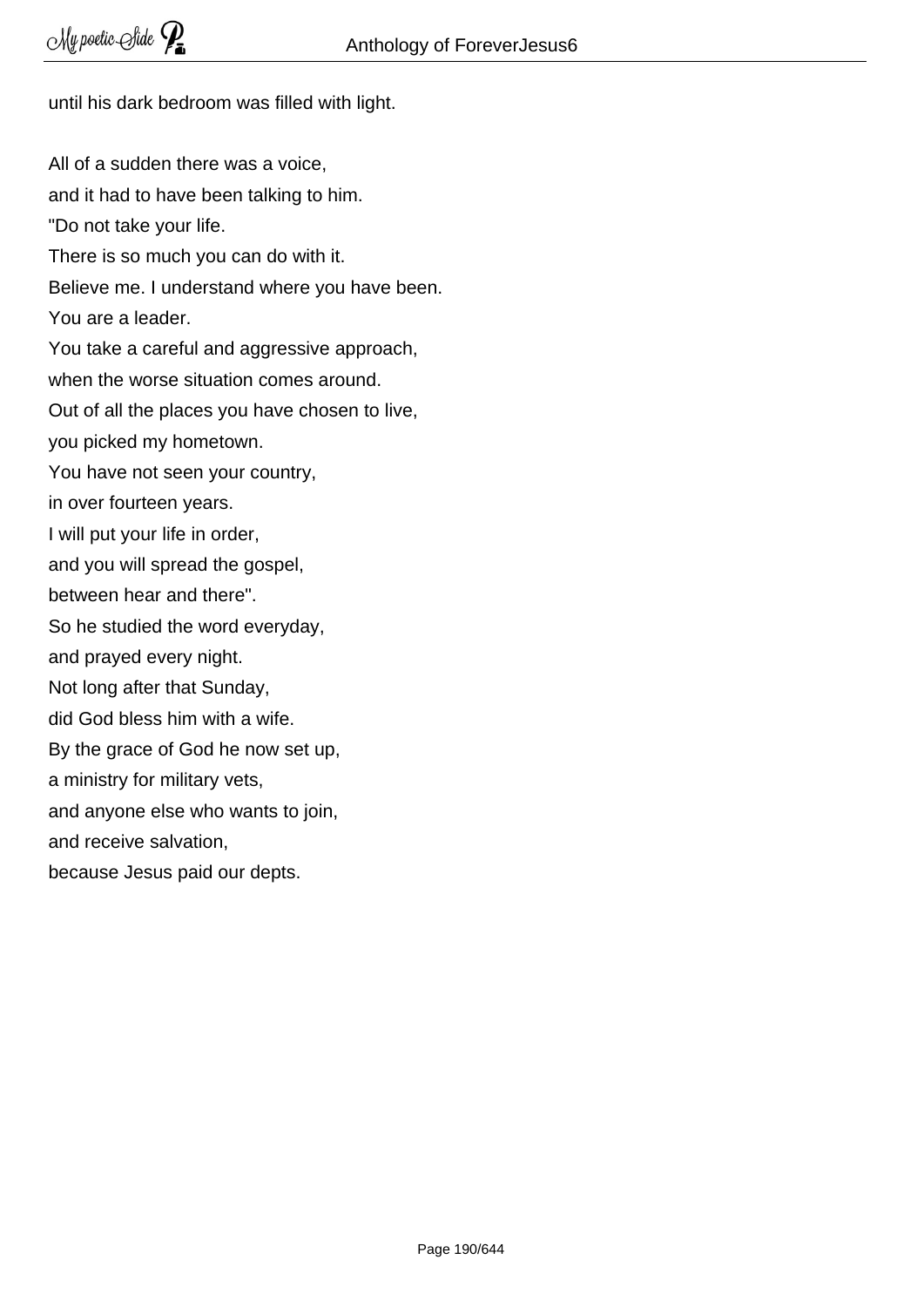# **One Hundred And One Years Ago**

101 years ago on this day, rarely anyone knows. Except for a lot of great and great great family members, it is often a day when no one remembers. Plenty on of soldiers said their good-byes to their girlfriends, fiances, and their wives. They were willing and ready, to join the great war, with their flat helmets, single fire rifles, and more. The great war was considered a holy war, all with religious purposes. As soldiers left for Germany, thousands of ministries and preachers emerge. War was on our horizon, way before it was declared. Men who were not even able to drink yet, went away without being scared. Oh the anxiety for every soldier, on April 5th. After saying their good-byes to their loved ones, all they they could do was wait till April 6th.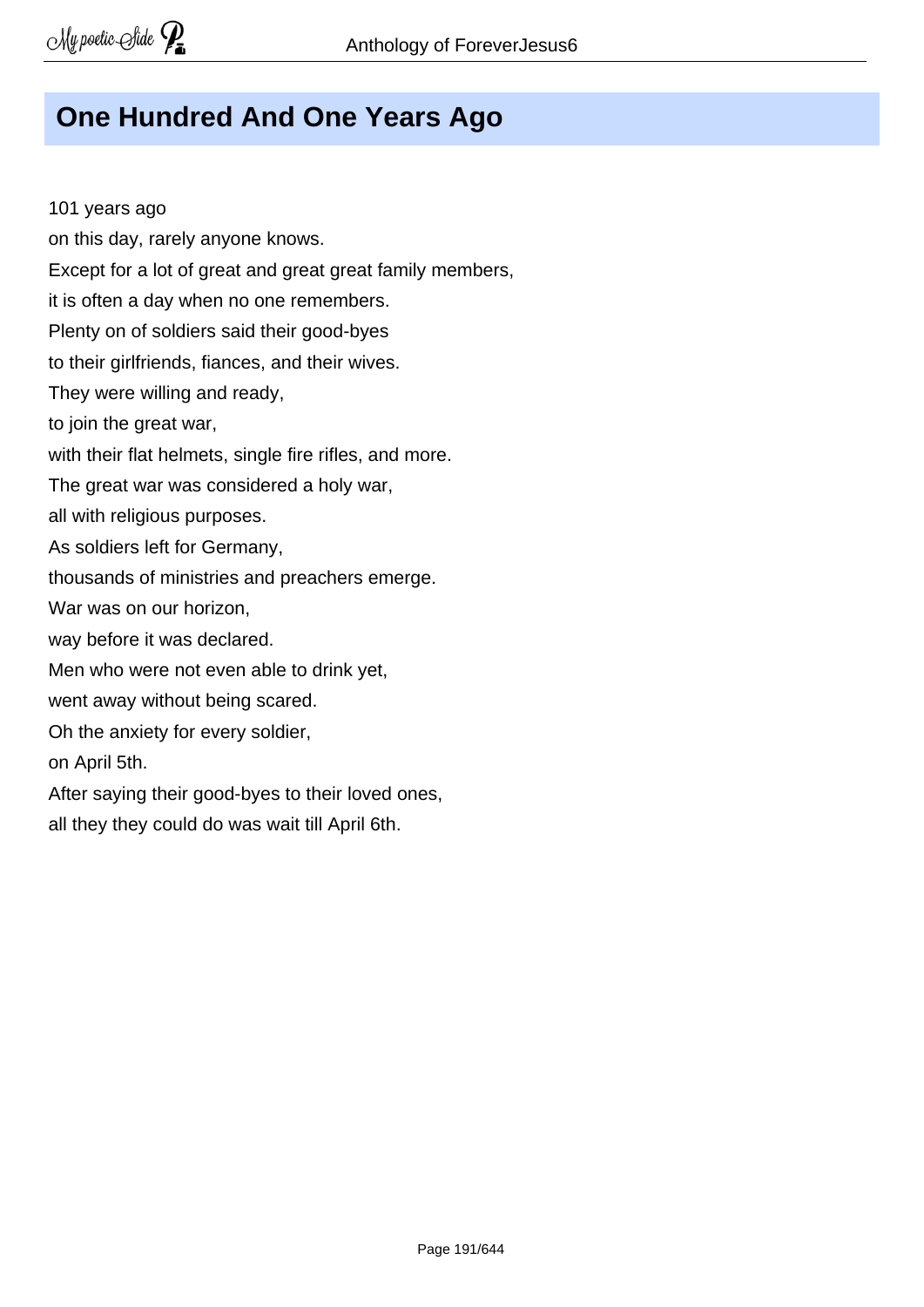### **The Seven Oaths**

In all my years of living,

these are these seven oaths I took,

that keep on giving.

- I shall always serve my Lord and savior Jesus Christ first.
- I shall always do what I truly feel is right.
- My morals shall not ever be bought nor given up.
- I shall choose love, kindness, and unselfishness over hate whenever possible.
- I shall put my family second.
- I shall put my friends third.
- No matter the circumstances, I shall not be lazy, but will rest when it is needed.

These are the seven most important and honorable oaths that I (the writer of this piece) had took within my life.

I know that I am not perfect,

and may make a mistake along the way.

I may even break a rule once or twice,

but with the help of God, I will keep my oaths.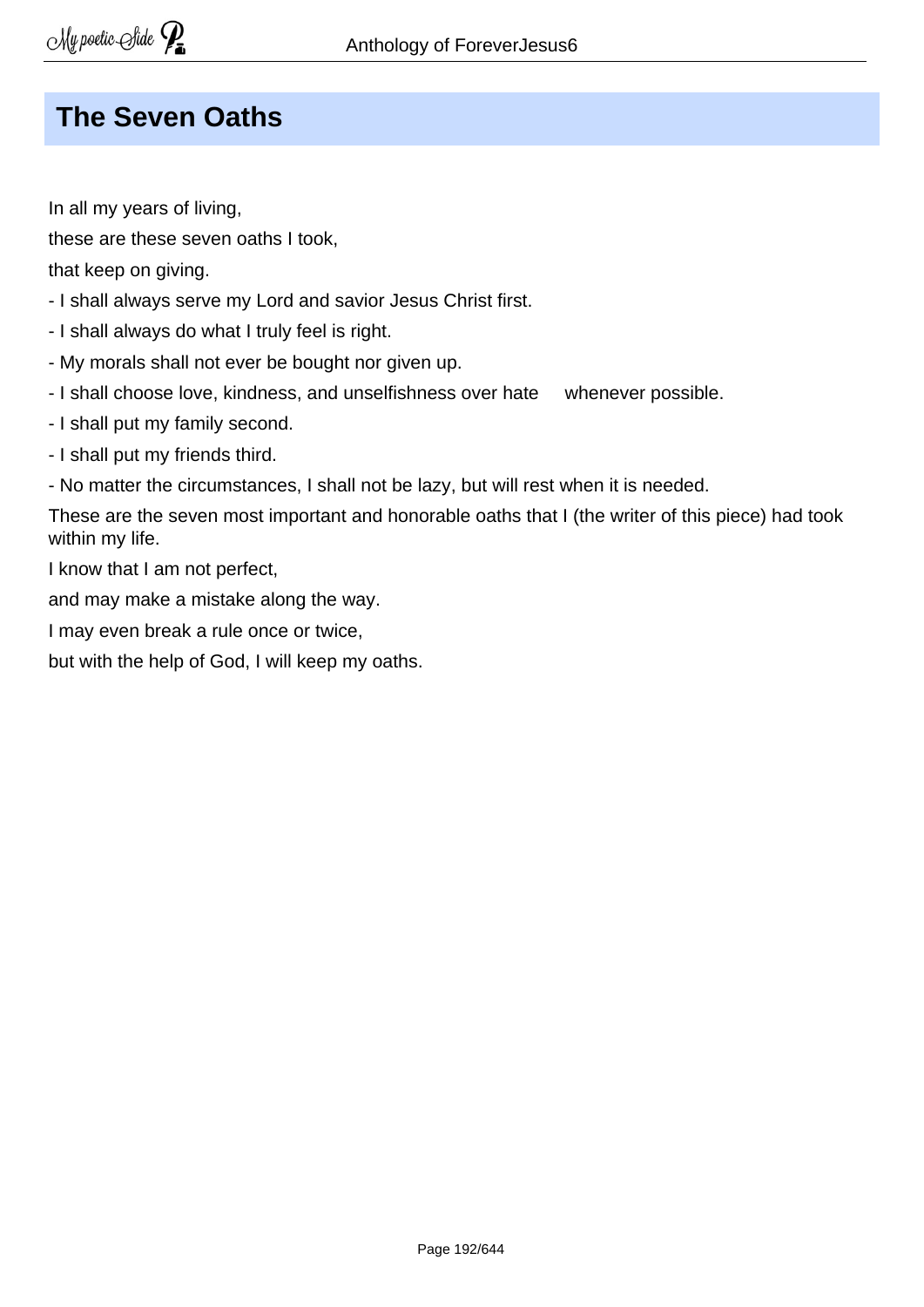#### **Now I Believe**

"Do you believe in myricles", asked a young boy one day.

"Of course I do. Christ came into my heart when I was eight", replied the man.

"That is great sir, but that is not what I asked", the boy said.

The man looked puzzled.

Here he was doing nothing to nobody, when a little boy came and started talking to him.

A little boy was talking to a grown man about myricles.

The man then put a smile on his face.

"Listen - I will say this I do believe in big myricles. However, there is some places in my life that I believe that if Christ wanted to work myricals, he would have done it already", said the man.

He seemed satisfied with himself, thinking that the child would not have a response, and go away.

"Maybe sir, but I am confused. You said that you believe in big myricles. There are no big and little myricles", answered the boy.

"Young man, you have a lot to learn about life" said the man treating the child as though he were ignorant.

"No offence sir, but you have a lot to learn about Christ", the boy answered boldly.

The man was not offended. In fact he continued the conversation.

"You are very upfront", the man said.

"Sir, I believe in God. I believe Jesus died and rose from the dead for our sins. I also believe in myricles", said the boy.

"Young man How old are you", asked the man.

"I am eleven", said the boy.

The man put another smile on his face.

"Well of course you believe in myricles. Every child is taught to believe in myricles, but how do you know that God gives myricle to everybody. What about the forgotten people around the world", asked the man.

"I know because I once thought I was forgotten. When I was born my mother could not take care of me so she left me in a dumpster. A policeman heard me crying, and took me out. I was bullied in a foster care until I was seven. One day a family adopt me. I was so happy until they started to beat me, and starve me for a year. Social services came, and put me back in the foster care, where I was bullied even more. I prayed everyday that the Lord would save me. When I was nine the Lord answered my prayers. A loving family took me in, only they don't believe in God. I see it as chance to bring Christ into my new home. So yes sir, I know that God can give myricles to everybody".

The man was lost for words. He had no response to this child's sad yet beautiful story.

After waiting three seconds, trying to find the words to say, he had said, "We are done here".

He began to walk away quickly, and did not look back leaving the child where he was.

That night when the man was all by himself in his house, he remembered the little boy he met earlier.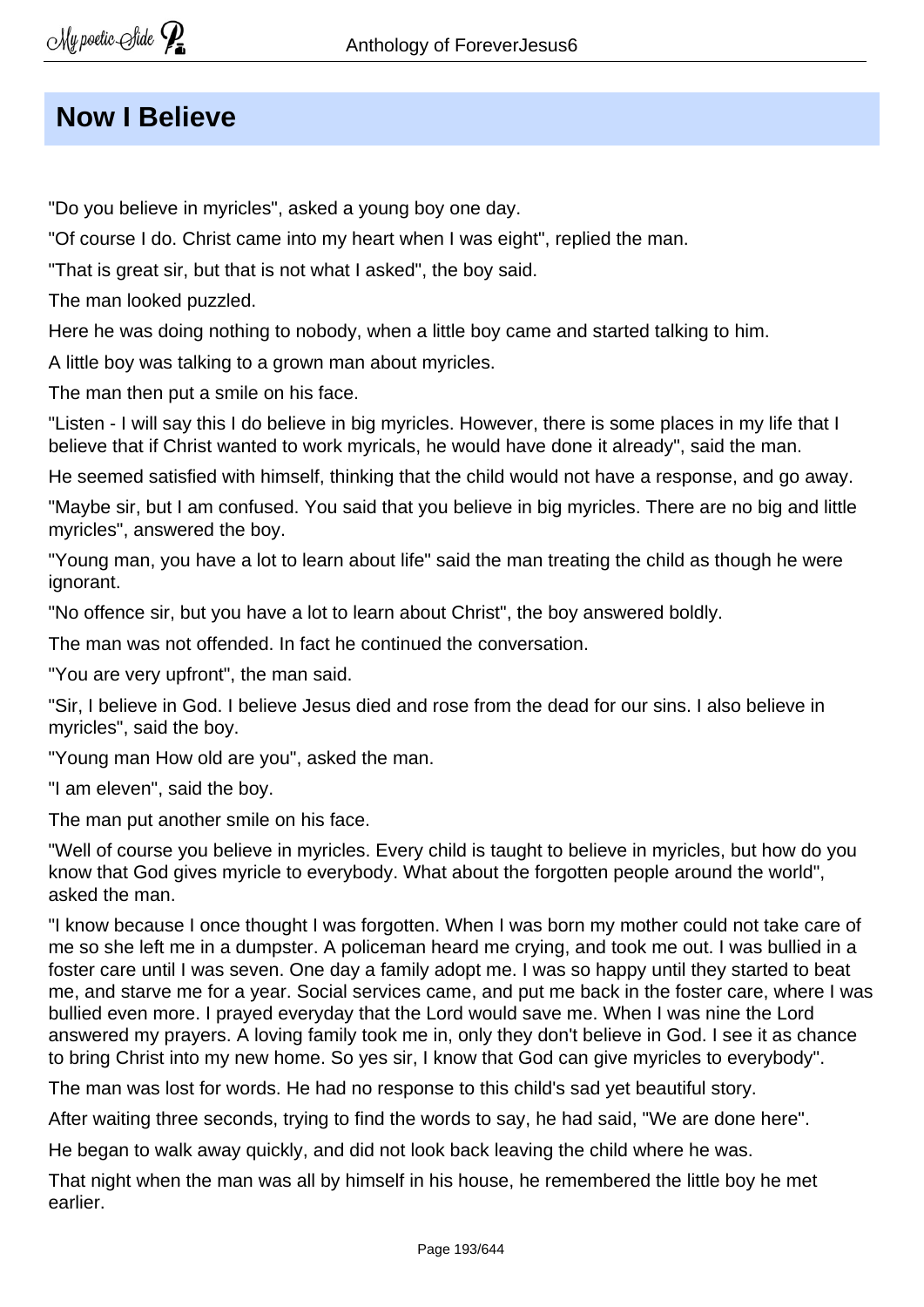Without knowing what made him, the man fell to his knees, looked up, and began to cry. He began to say, "Forgive me Lord...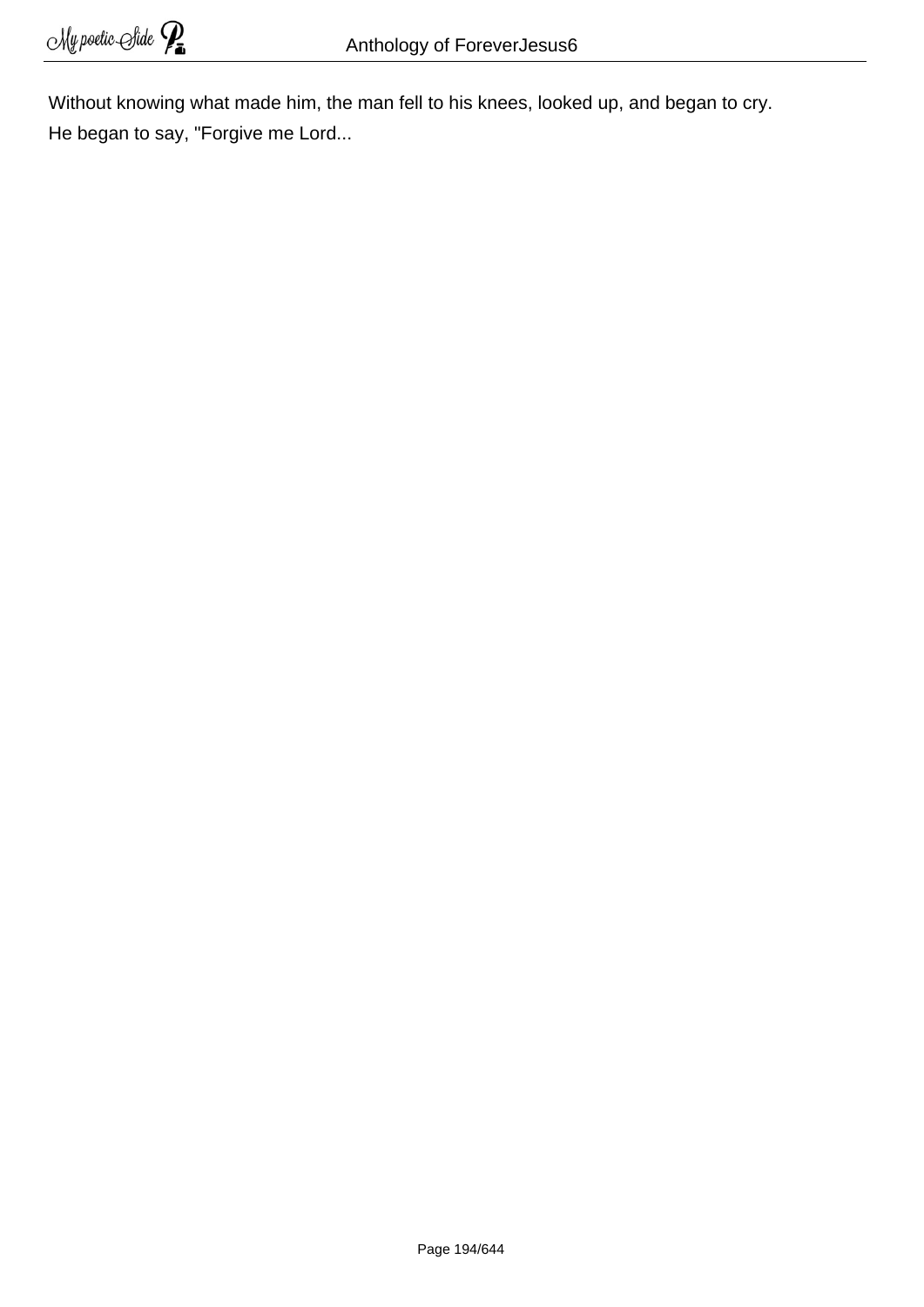## **Keep On Praising**

Whether everyone's around you, or no one else is near - Keep on praising When people put you down, and your being made fun of by your peers - Keep on praising When you feel lost at sea, and you'll never reach land - Keep on praising If you feel like your sinking, in quick sand - Just keep on praising So remember Jesus is always there. He knows the exact number of your hair. When people forget about you, remember, he will always care. So just keep on praising.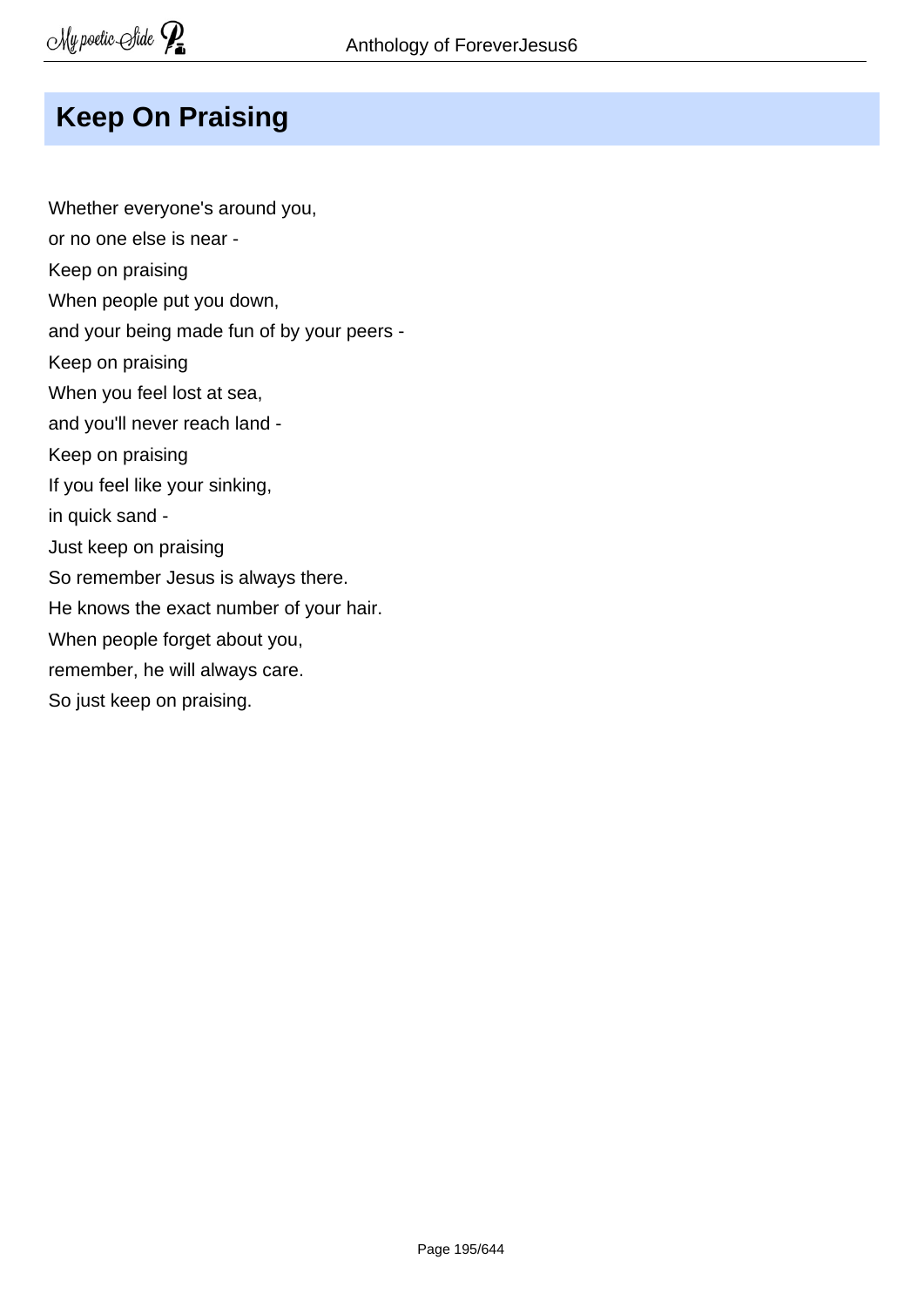# **Who is there?**

Knock, knock

-Who is there?

Tuna fish...

-Tuna fish who?

You can tune a piano, but you can't tune a fish.

Happy April fools day.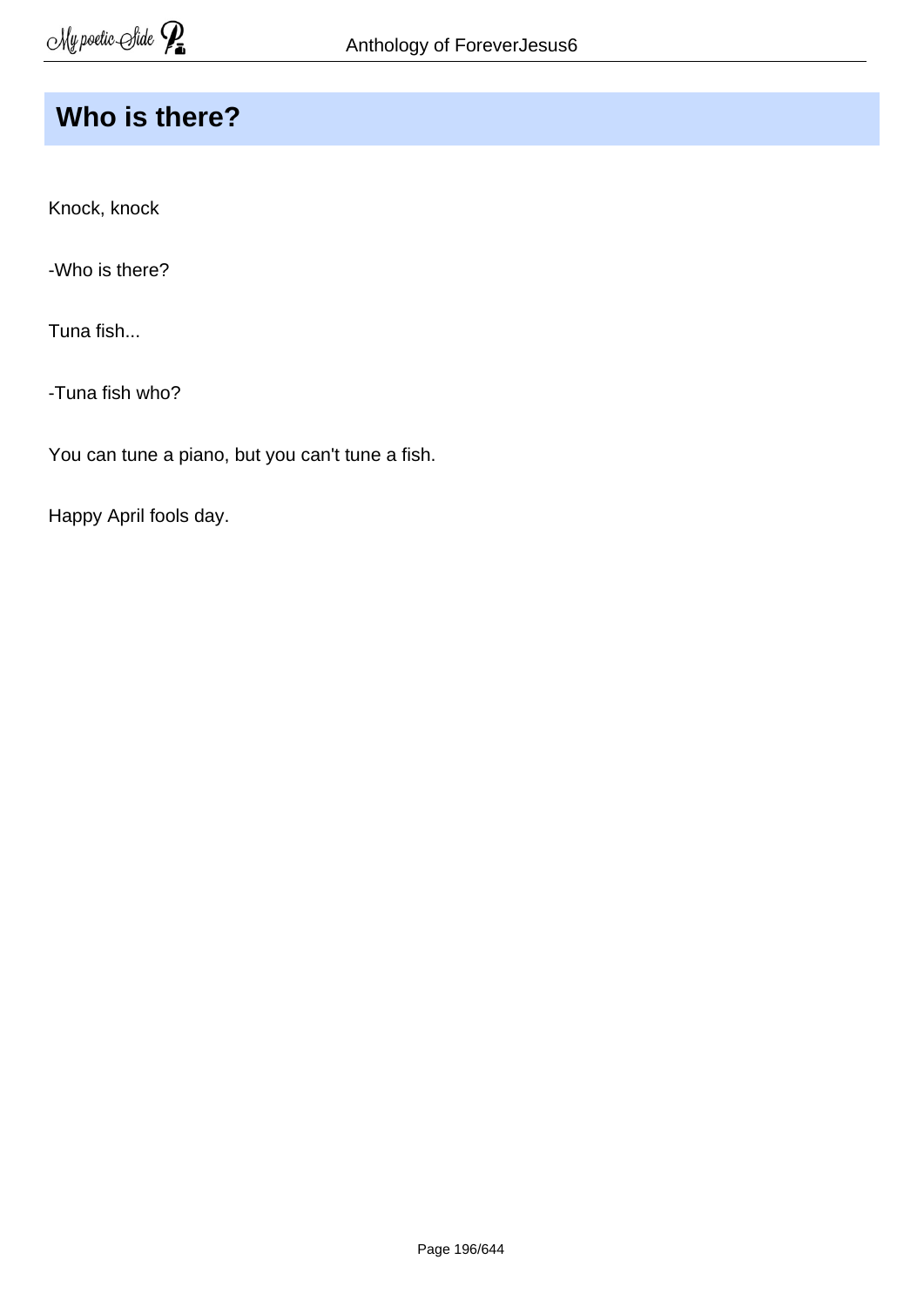### **Imagine**

Imagine a thirty-three year old man, who knew no sin. Imagine throughout his whole life, he knew his days were numbered, that he would one day die on a cross, for a bunch of ungrateful people. Now imagine his final hours. He knew one of his people would betray him. When the soldiers came to arrest him, all of his friends ran and left him. Imagine the disciple, who always bragged about being closest to Jesus, denying him three times. Now let me fast forward a bit. Imagine being forced to carry, your own shovel to your grave, as Christ carried his cross, to the top of a hill. Imagine a weak, beaten, man, hanging on a cross left to bleed to death. As the thirty-three year old man, who knew no sin was dying, all the world's imperfections, were place on his shoulders. For a split second, all the sins of the world, were being transferred to one person. He did this because loved uspeople whom he had never even met. Now ask yourself. Can I imagine my friend, ever doing that for me?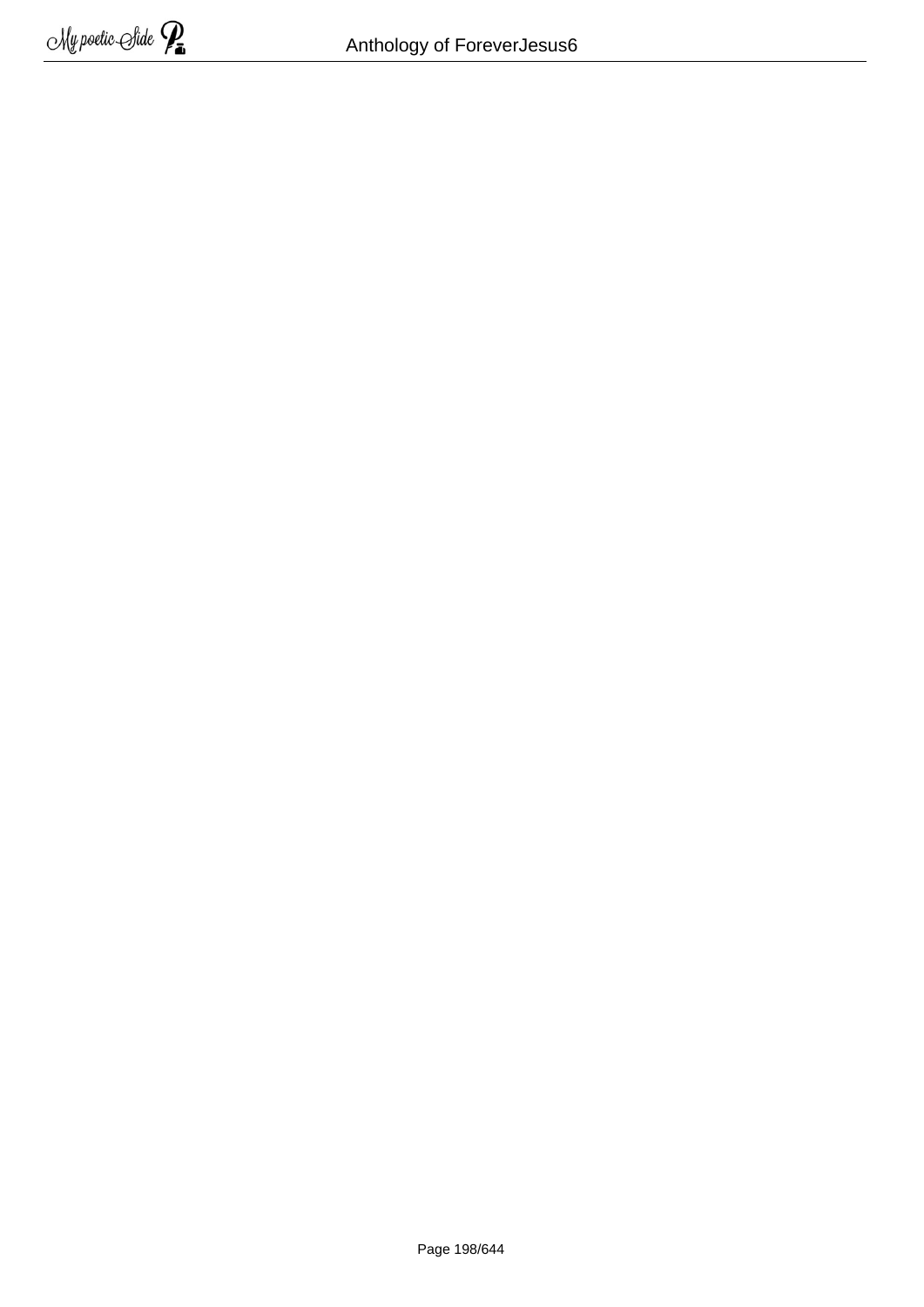# **Communication**

It is good to have communication, whether it be: communication with peers, communication with colleagues, communication with our authorities, communication with our elders, communication with anyone.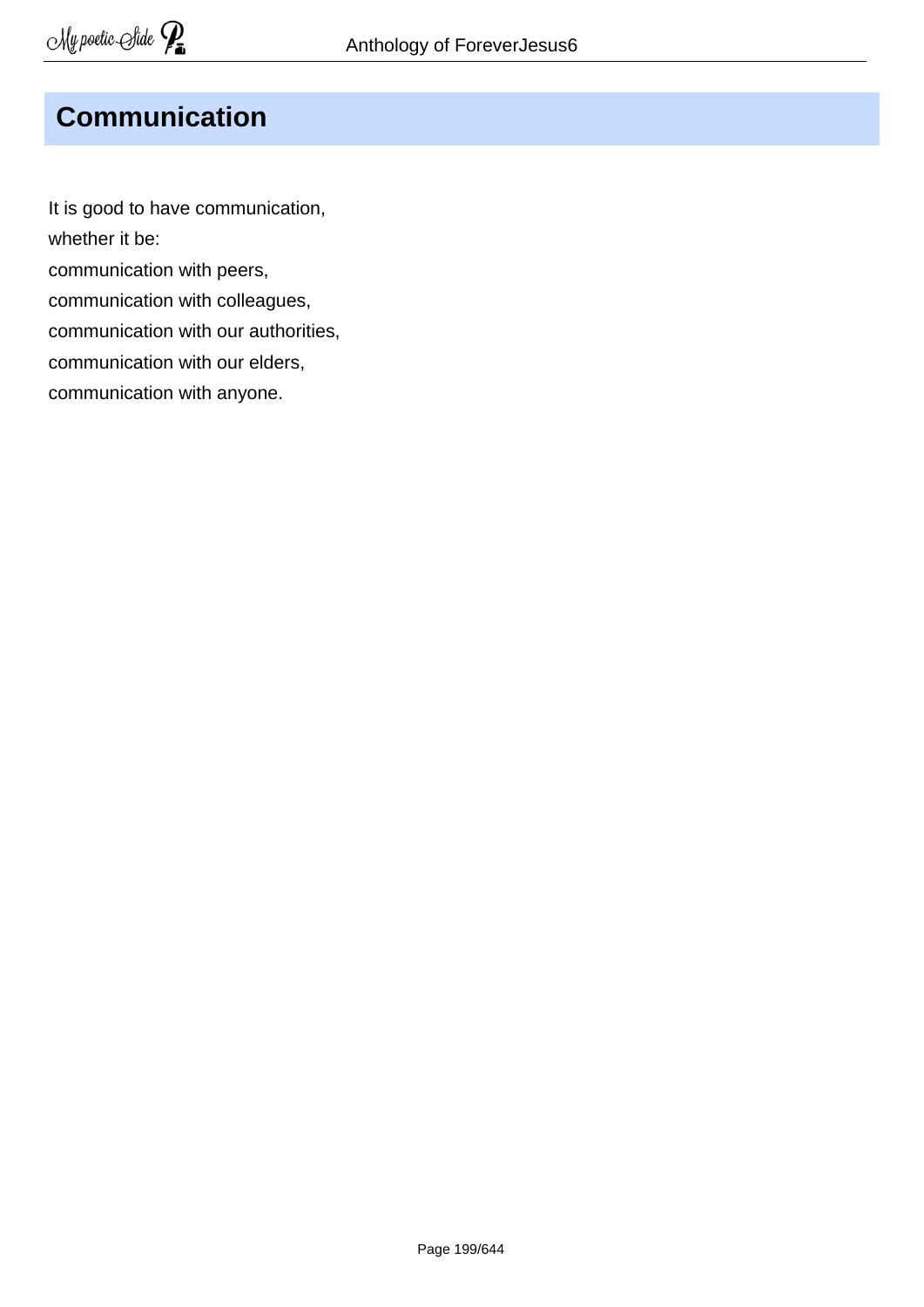## **March On The Field**

It's been the the off season. for three whole months. The natives are restless, hoping for next season to come. Recruiting has past. Winter has too. The weather is in the nineties, and conditioning is through. The names are on the chart, first, second, and third string. Now we're near the end of March. It's time to see, what the others can bring. It's time for full contact, once again putting the pads to use. It's time to hear the helmets clack, as the fresh new cleats, dig up the grass. After seeing how everyone looks, it's time for the freshmen to get back to their room, and study their new huge playbooks.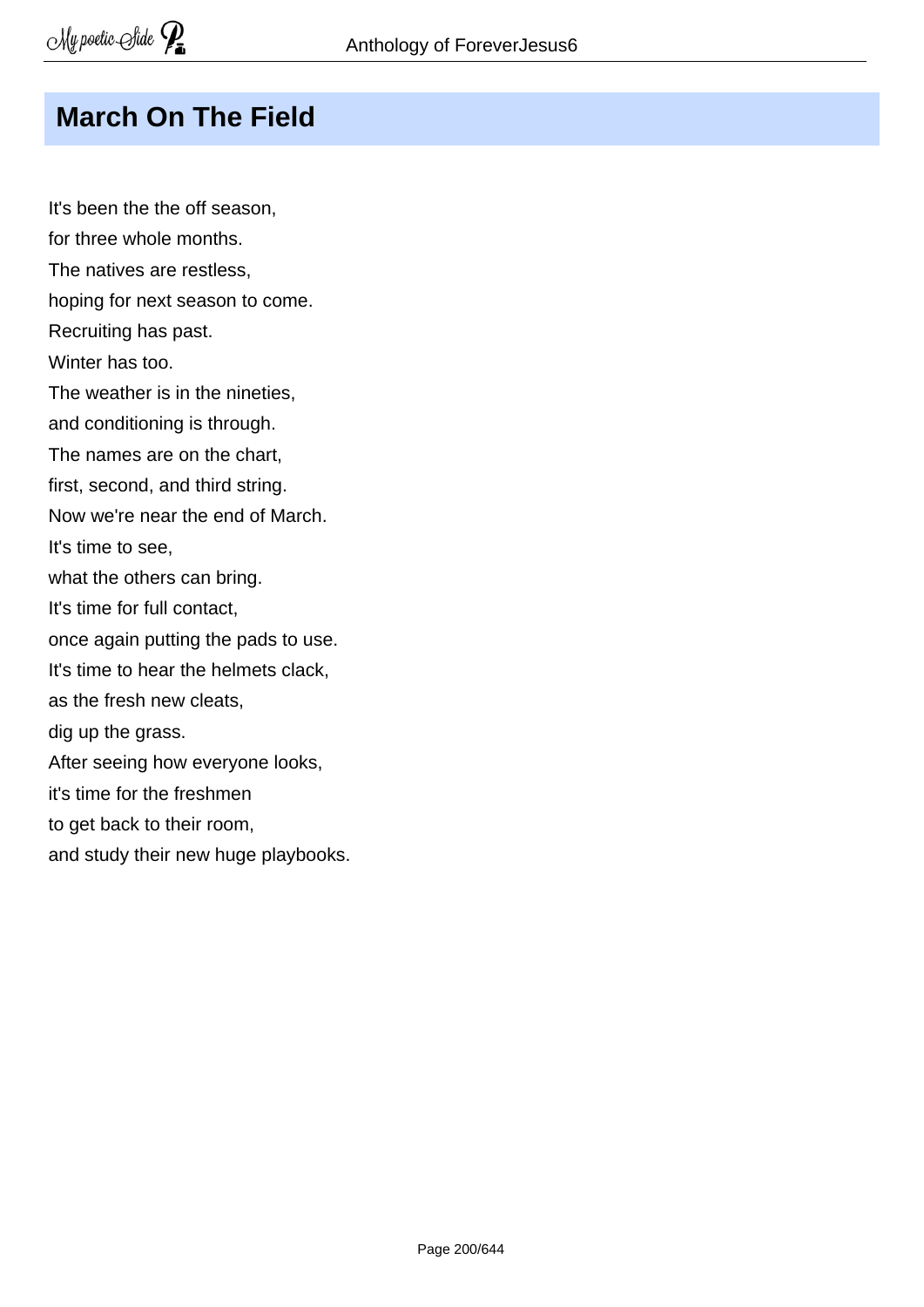# **Remember That Glorious Day**

Remember That Glorious Day, when Christ road pass the way. A king on a donkey, as they all stood at bay, they worshipped him. They gave him praise, and screamed his name. "Hosanna in the highest" They praised him more. "Blessed is he who comes, in the name of the Lord". Jesus saw what they were doing, on that special day, but only he knew, in the next week what they would say.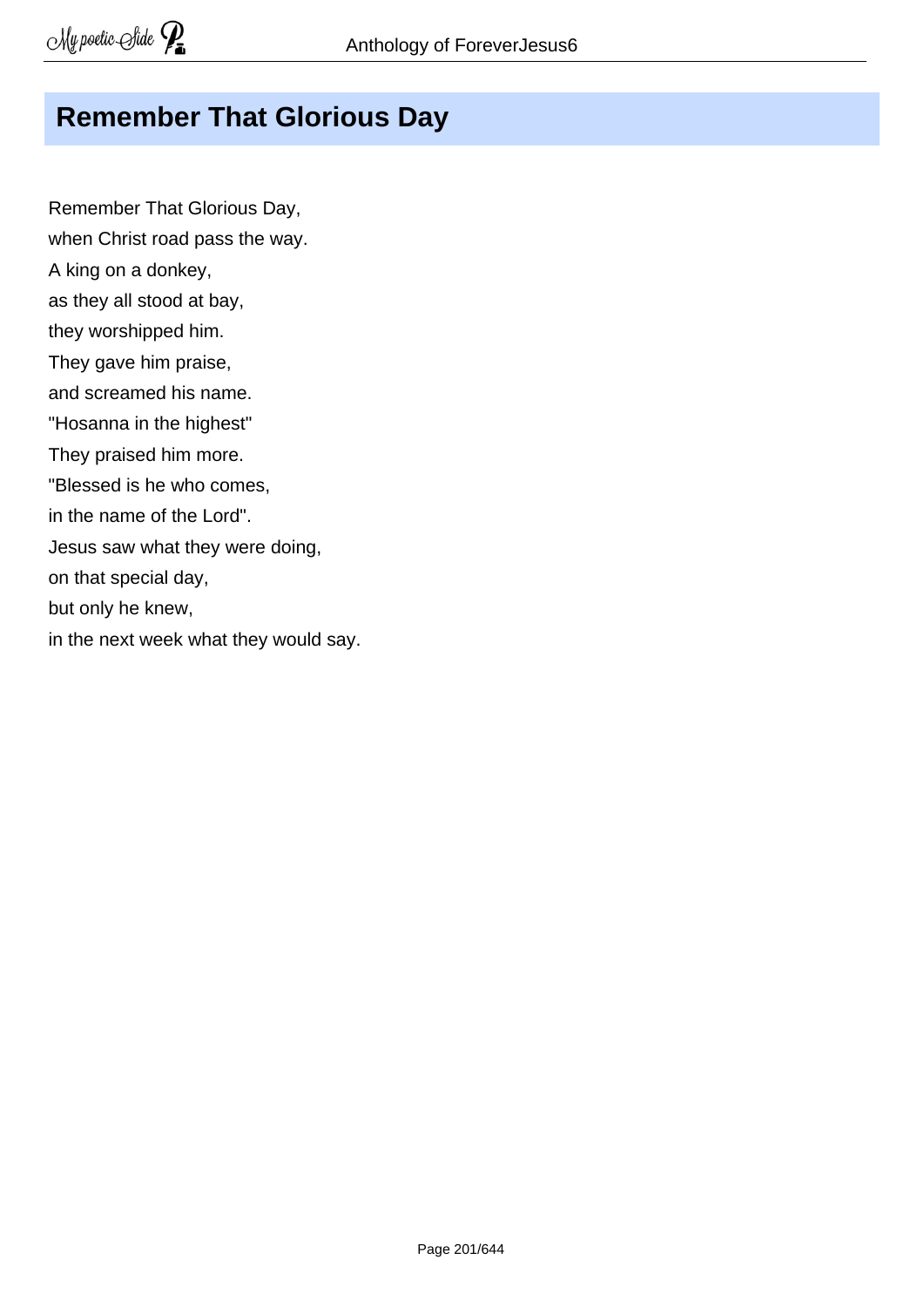# **Behold**

Say to the daughter of Zion, "Behold, your king is coming to you, humble, mounted on a donkey, on a colt, the foal of a beast of burden.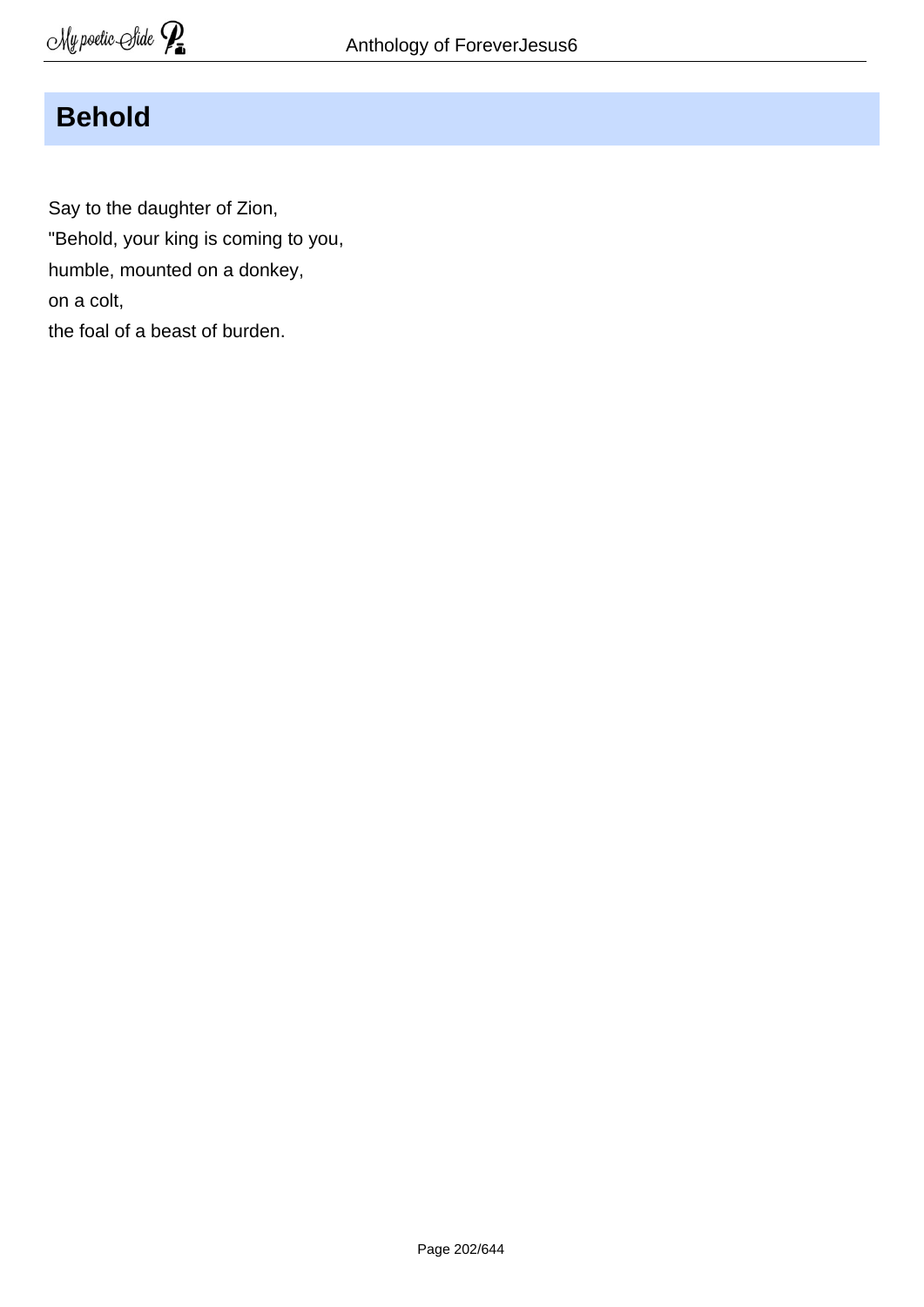## **When You Must Be Doing Something Right, You Must Be**

#### **Doing Something Wrong**

It is not always easy, to go against the grain, and not always be conformed. You think you are doing, something great, but your really doing, what is expected of the norm. The reason why, people try to brag, and say my life is a bigger storm, is because they all, have an umbrella. Without it, they would not know what to do. Still the one, who stands out the most. is the one who is not afraid to get wet. He realizes everyone's life is hard, but refuses to hide from his problems. He looks at the others and figures, 'If I bring my umbrella, it will slow me down. If I leave it, I will be back inside quicker'. When you want to stand out, it is hard to. When everyone is doing one thing, you are tempted to do the same. You might be afaid, that you will do wrong,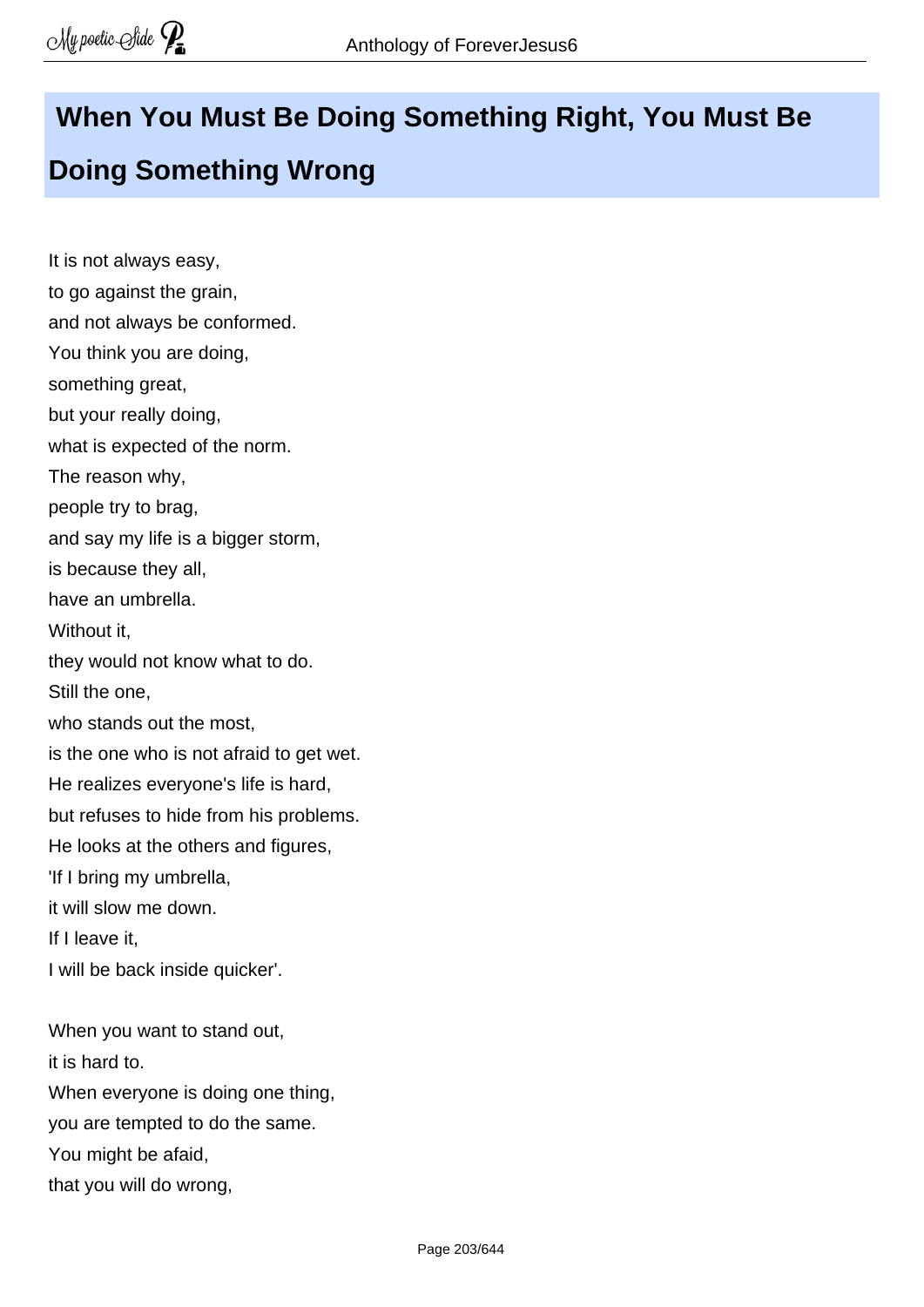but in today's secular society, doing wrong may be doing what is right.

So to say the old saying, "I must be doing, something right", is now just a cleshae. For the new saying, "I must be doing, something right", means you must be doing, something wrong.

So it is good to go, against the grain, every once in a while. just make sure you do it, because it is right. Do not do it, to rebel, out of vengeance, or out of spite.

So ask God for guidance, when going against the current, to avoid drowning, or getting pulled of track. Because living in, the current world, without knowing or wanting to, you can get pulled right back.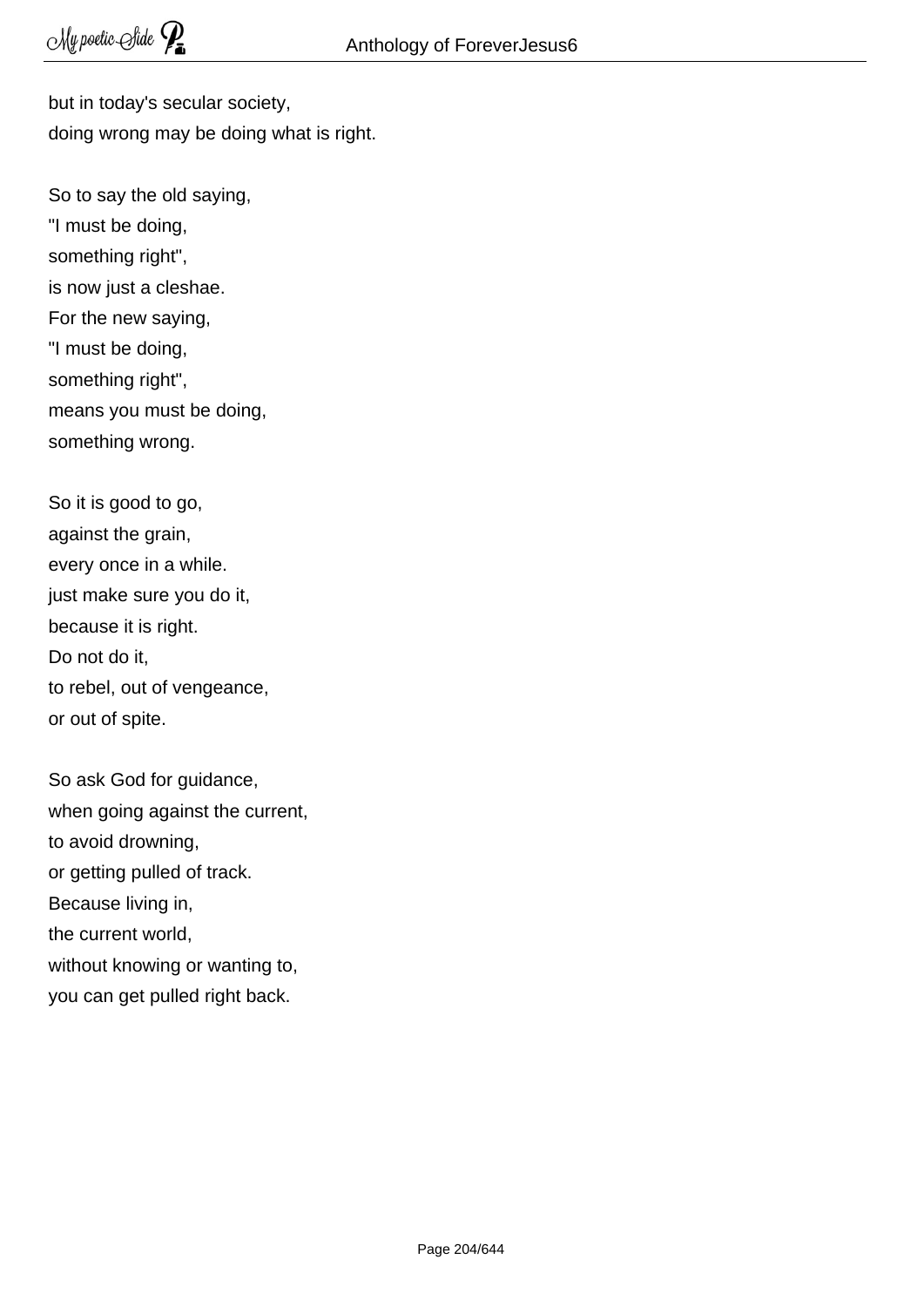# **Shamrock Shake**

I'll have a shamrock shake. It only lasts for a month. Because when March goes away, so will the shamrock shake, and it's just back to plain vanilla.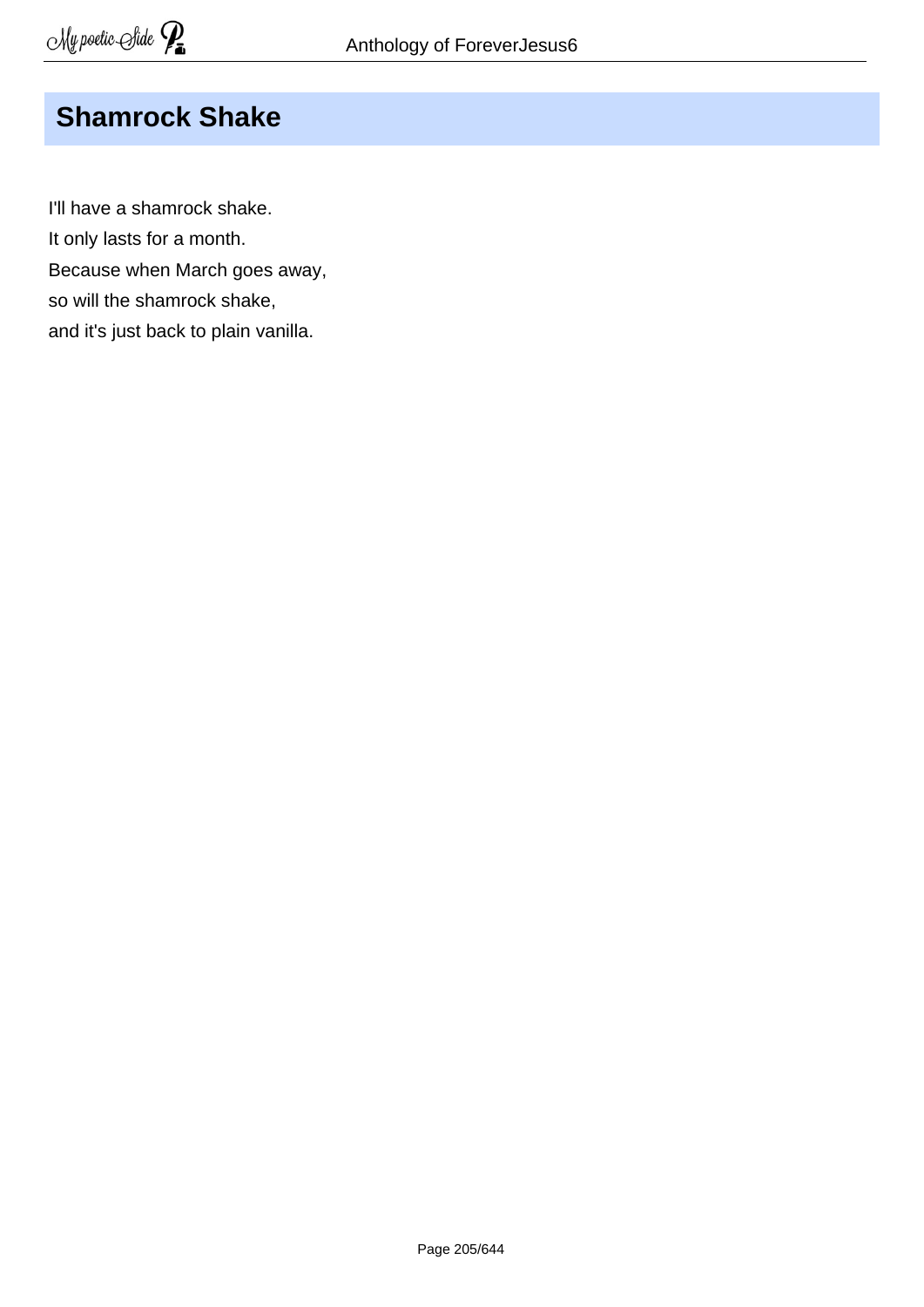#### **How I Stand**

In the name of Jesus, devil, I come before you, and your army, in the name of Jesus. I stand before you, and your army, boldly and fearlessly, only in the name of Jesus, ready to do battle. Just as young David, stood boldly before the philistines, I also stand boldly, before the dark forces, of this earth. I yell, "Satin, IN THE NAME OF JESUS CHRIST, THE SON OF THE TRUE LIVING GOD, YOU WILL NOT HAVE THE VICTORY". I have weapons, That are beyond your warfare. I have tactics to outsmart you. I put on, the full armor of God, so that I may, withstand your wiles satin. I stand vigilant in the day, and ready at a moment's notice, at night. I trust in the Lord. For the beginning of wisdom, is the fear of the Lord. It is not, the fear of the enemy.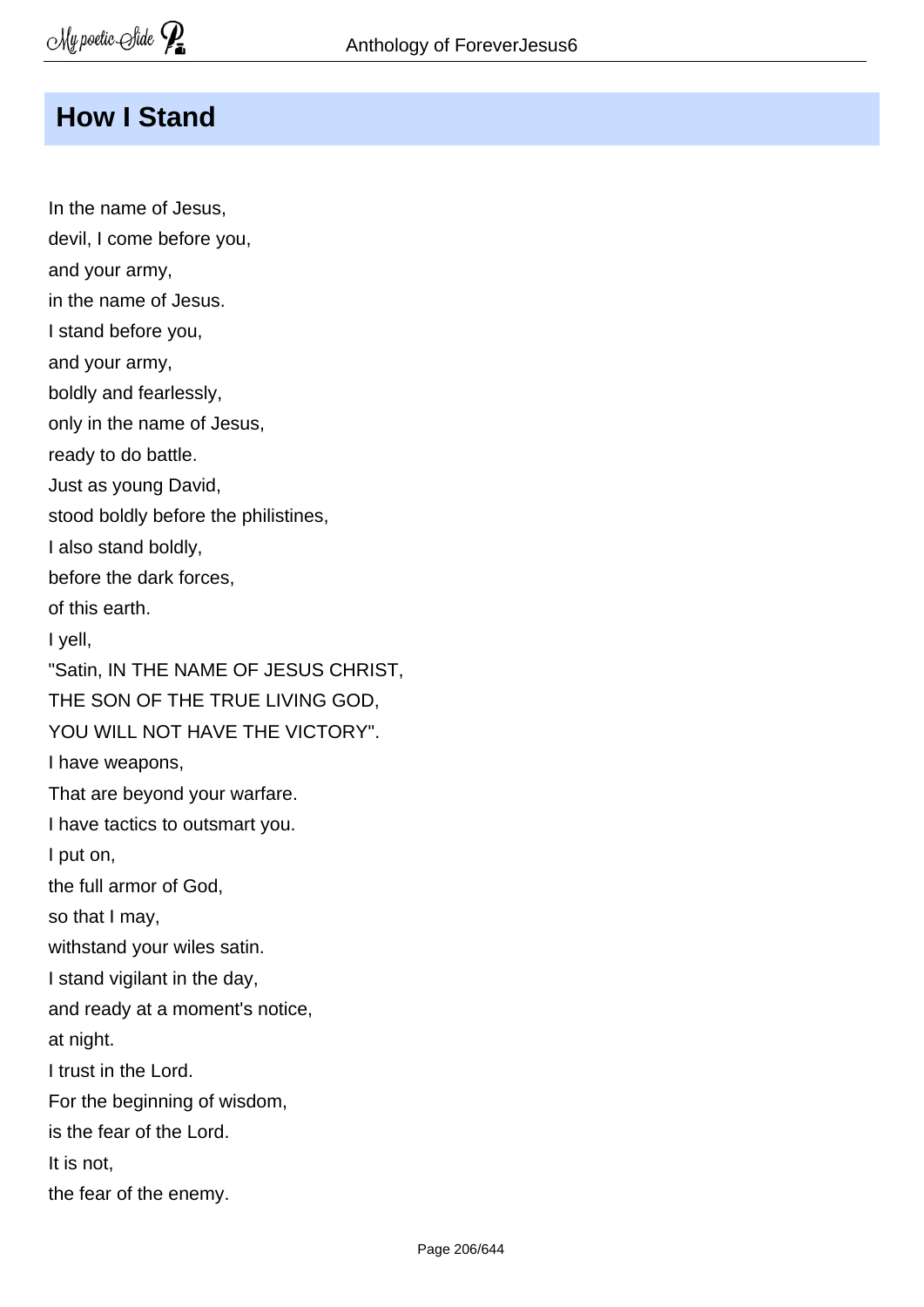#### **Time Zone**

As the time changes, so does the world, but before the world moves, someone dies, someone is robbed, riots break out, and countries are bombed. As kids bring guns, to school in Florda, kids are praying, in secret in China. Drug cartels fight, in a country that is dominated by desert. All at the same time, but in different time zones, people are forced, into slavery. There is so much confusion. While a woman is raped in America, a child is forced to fight in Africa. While sex slavery happens in Asia, gays march back in America. Statistics say the main religion, is Christianity, but as a Christian, I say different. How can people, call themselves Christians, when they don't care, about humanity? Still, there is hope, for everyone. Christ Jesus is the only way to be free.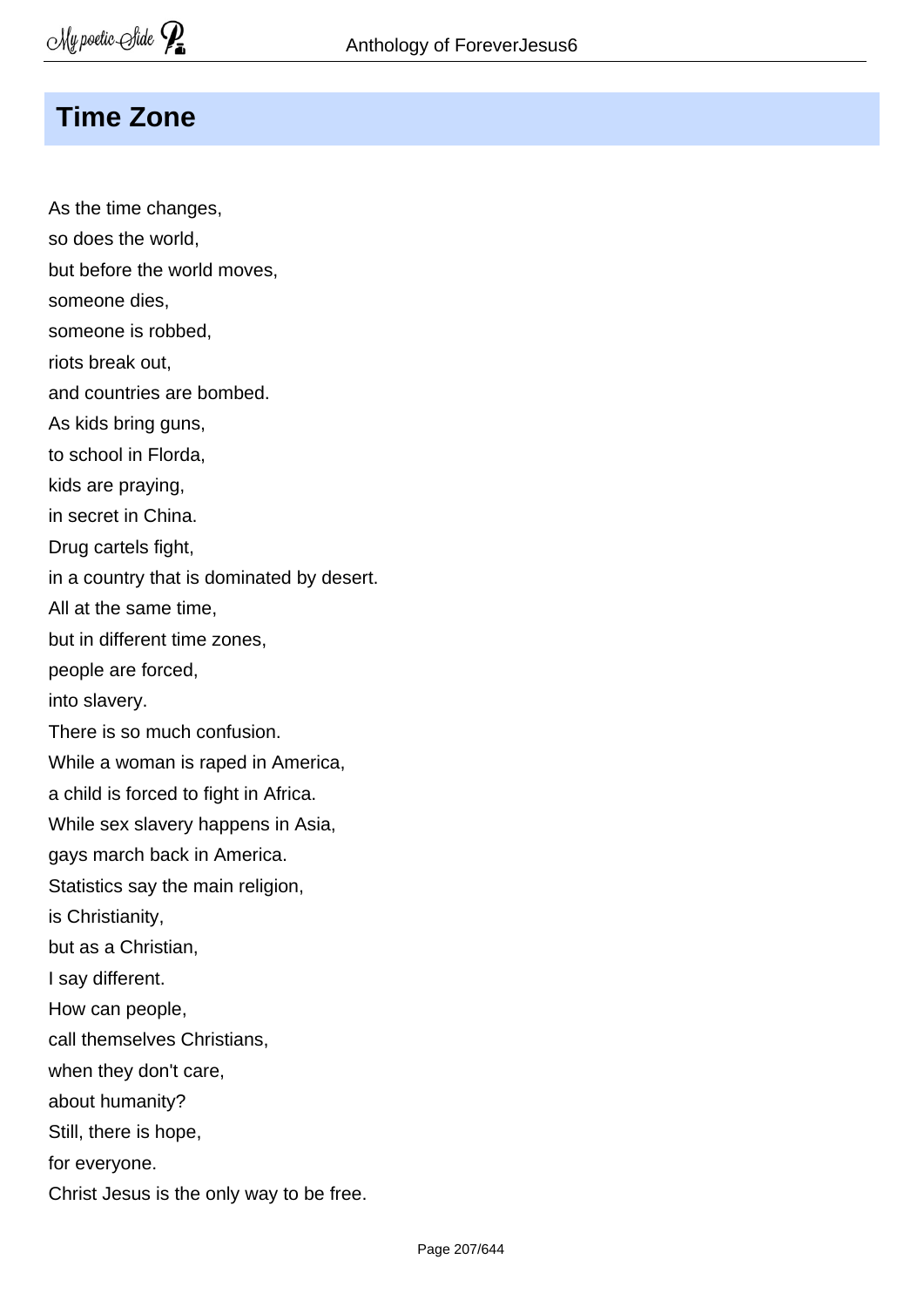He then gives us a better future,

once we accept him and believe.

So if all the wickedness happens at the same time,

in twenty-four different time zones,

before the earth barely spins,

then don't comment.

Just ask yourself this one questian,

'Is this how I really want to live'.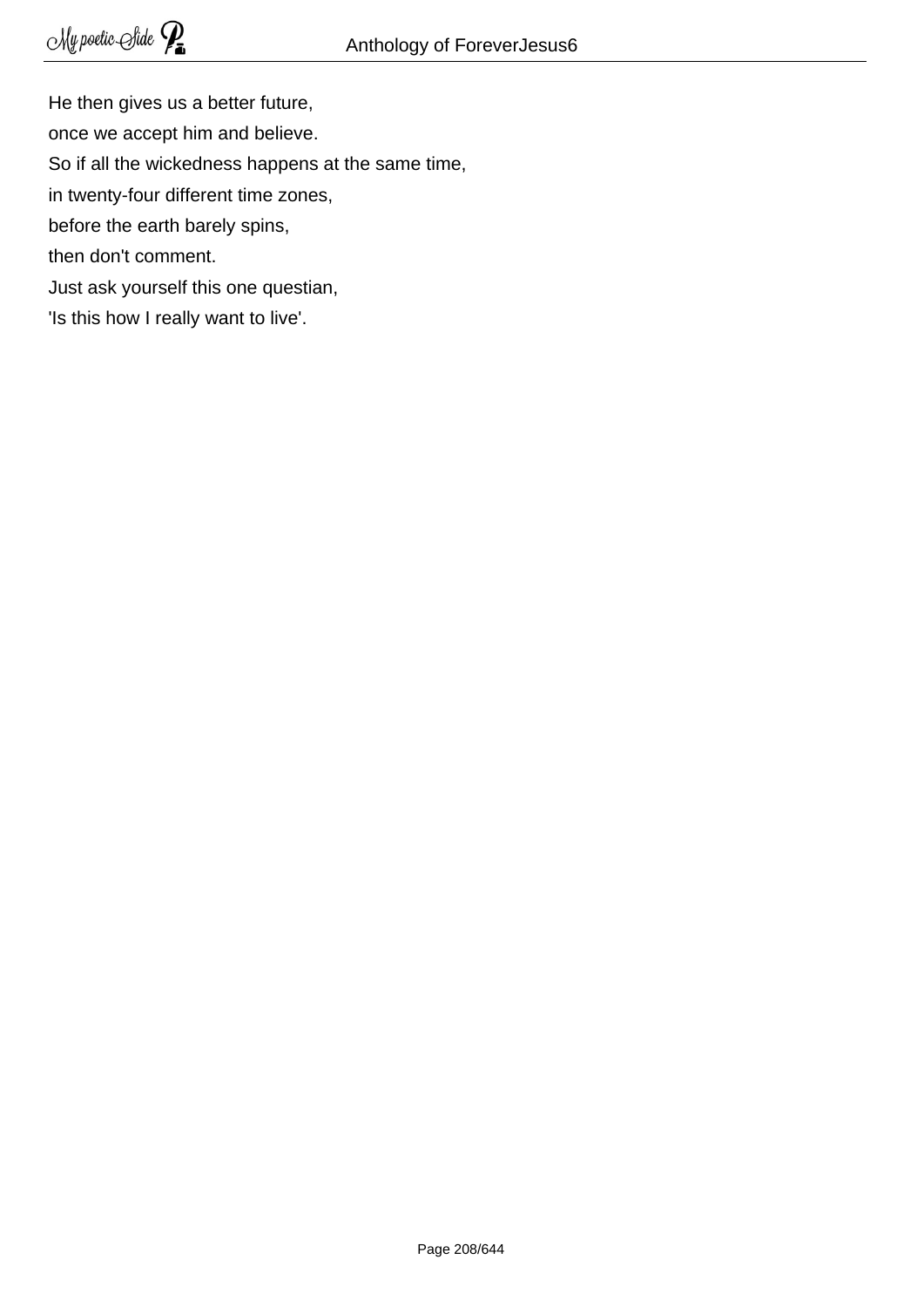## **With God On My Right**

Growing up was not easy, but I could not complain. I know everyone has their issues, even though their not the same. When everyone left, I felt like no one was by my side, but I'm still alive, so I know God was on my right. I tryed growing up, but I did not know how. The things I thought I knew, are the things I know now. The saying applied, 'Out of sight, out of mind', but I knew God would always, be on my right. I was married to a woman, who cheated me. It was my fault, because I thought she needed me. I stayed awake, all day and all night, until I realized, I had God on my right. So now I move forward, hopefully, into the light, but I know that I will, with God on my right.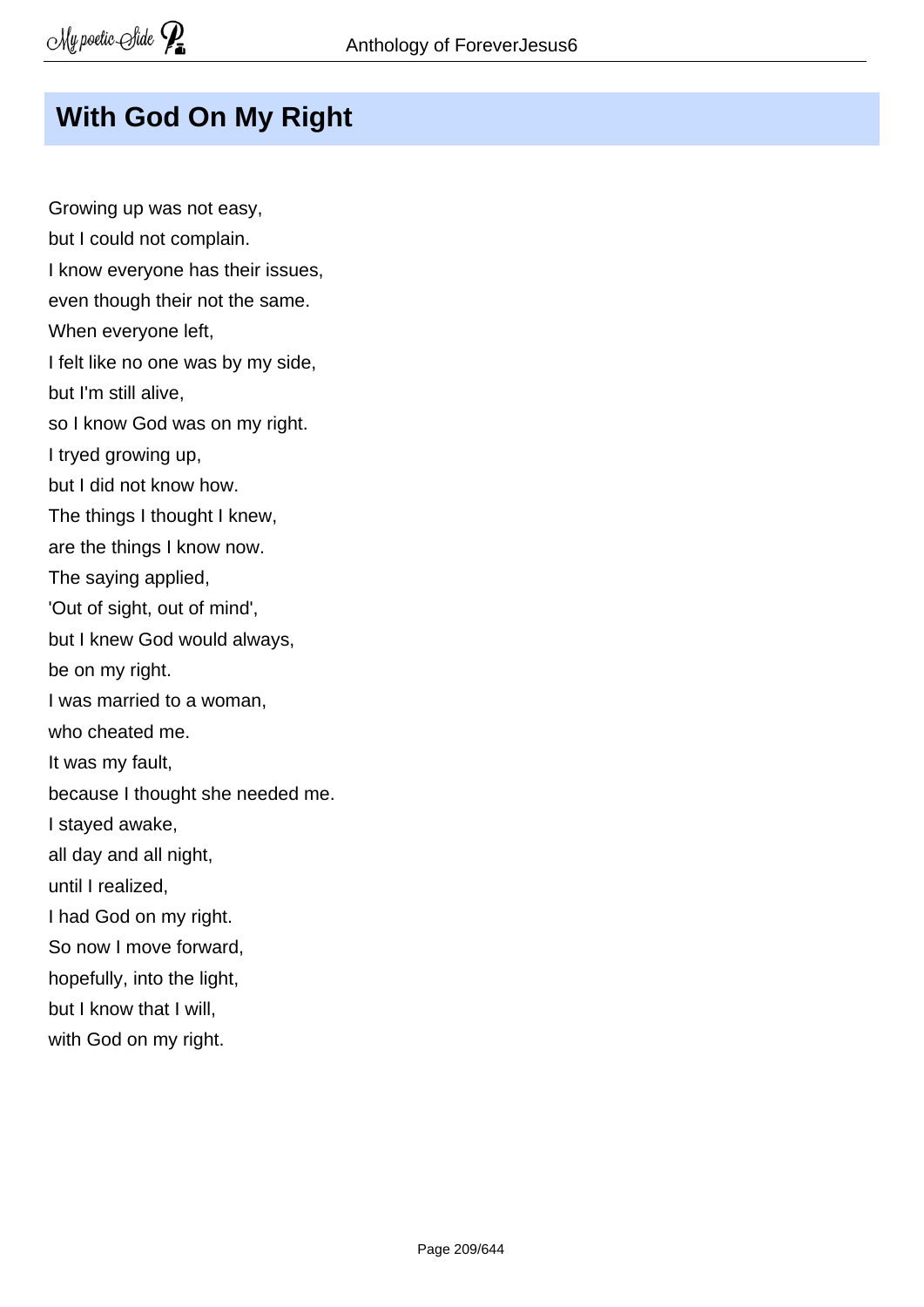## **My Dad**

We have had our differences, in the past. Some were really big, but over all, I get along with my dad. We have come, a long way from them. A lot of the mistakes, I claim to own, I am glad I did not wait. The Lord helped us, reconcile our differences, before it turned to late. We still have. our disagreements, but we love each other very much. Fun is fun, but this is stronger. There is nothing like a father and son.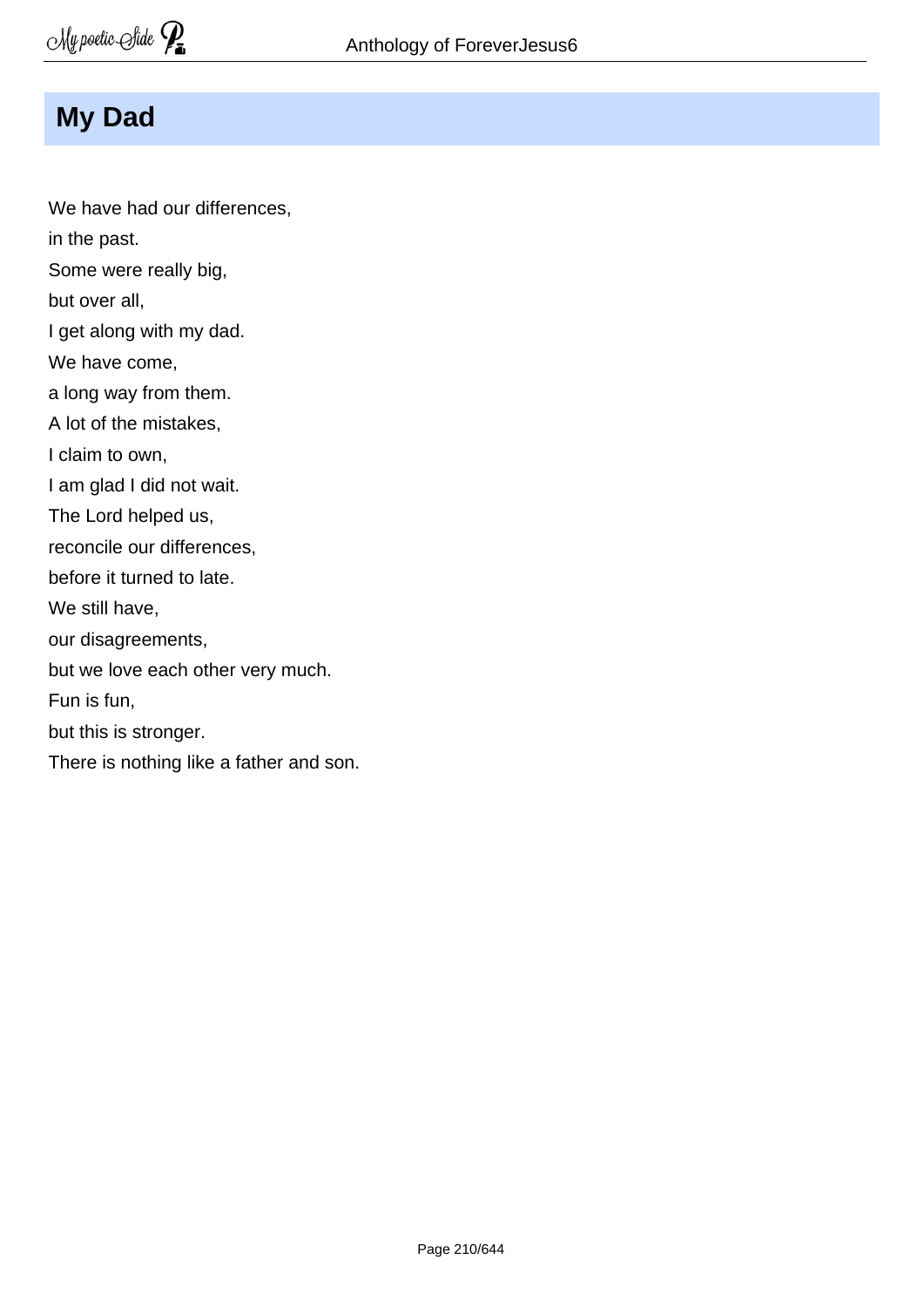## **Seven Acres By The River**

There is a big beautiful house, with a big beautiful porch. It is next, to a beautiful white church. It is four miles north, till you reach the avenue, then make a left, and go all the way down the dirt road. Sunday afternoon, is baptism service. Everyone behind the church flocks, seven acres by the river. As they walk, into the cold water, go under, and come up, their body begins to shivver.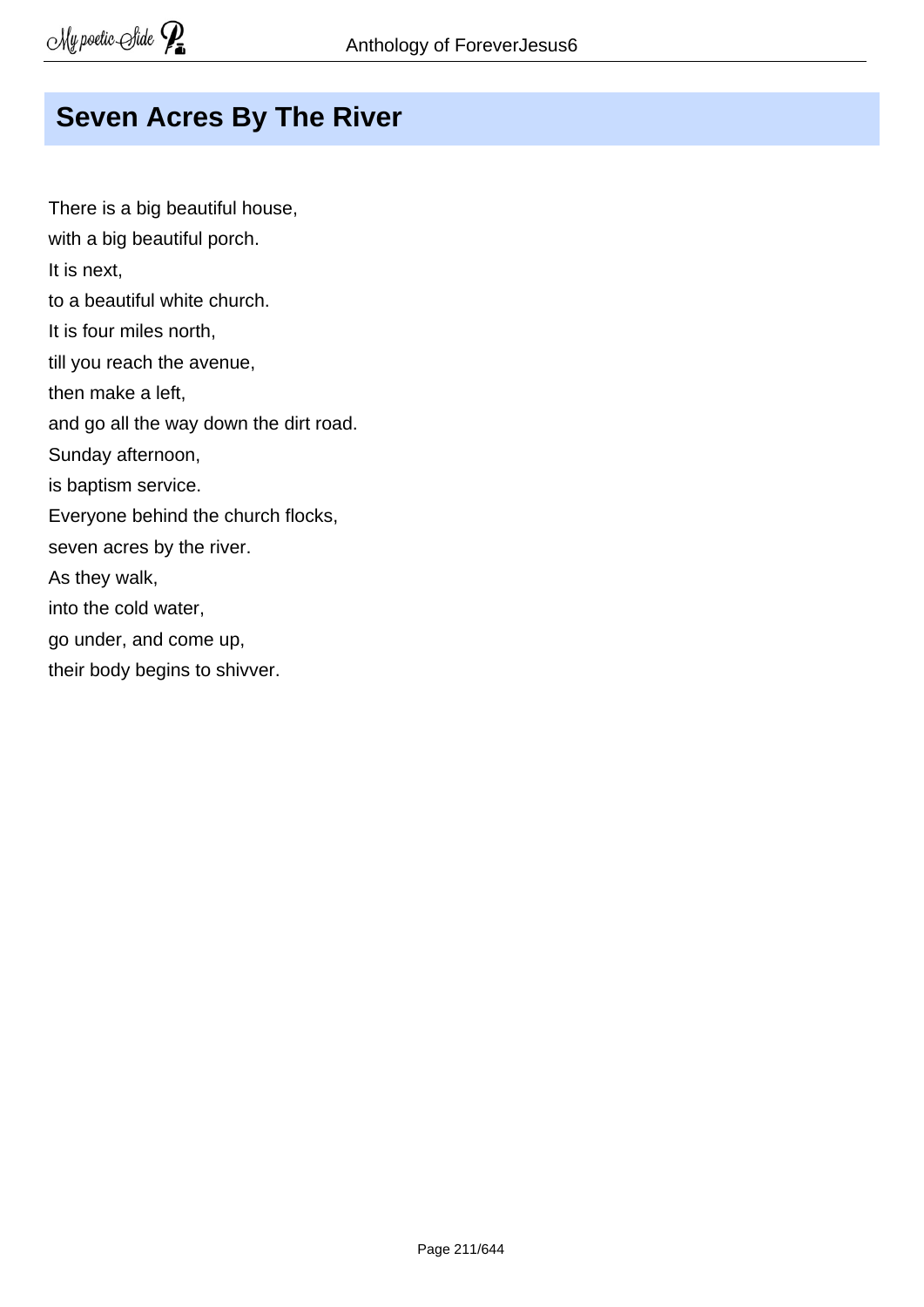## **Sixty-Nine Years**

In 1937, A great voice emerged. A man not ashamed of God, millions of people heard. Not only did, he preach the word, he also lived the life. Through it all, he kept the faith, and lead millions to Christ. He met with foreign leaders, and gave them great advice. He marched with Dr Martin Luther king Jr. and was still criticized. He was a true disciple. He spoke to thousands in prisons. Every time he spoke, everybody listened. His children carry out his legacy, and will continue, to preach the name of Christ, well after he retired, in 2006.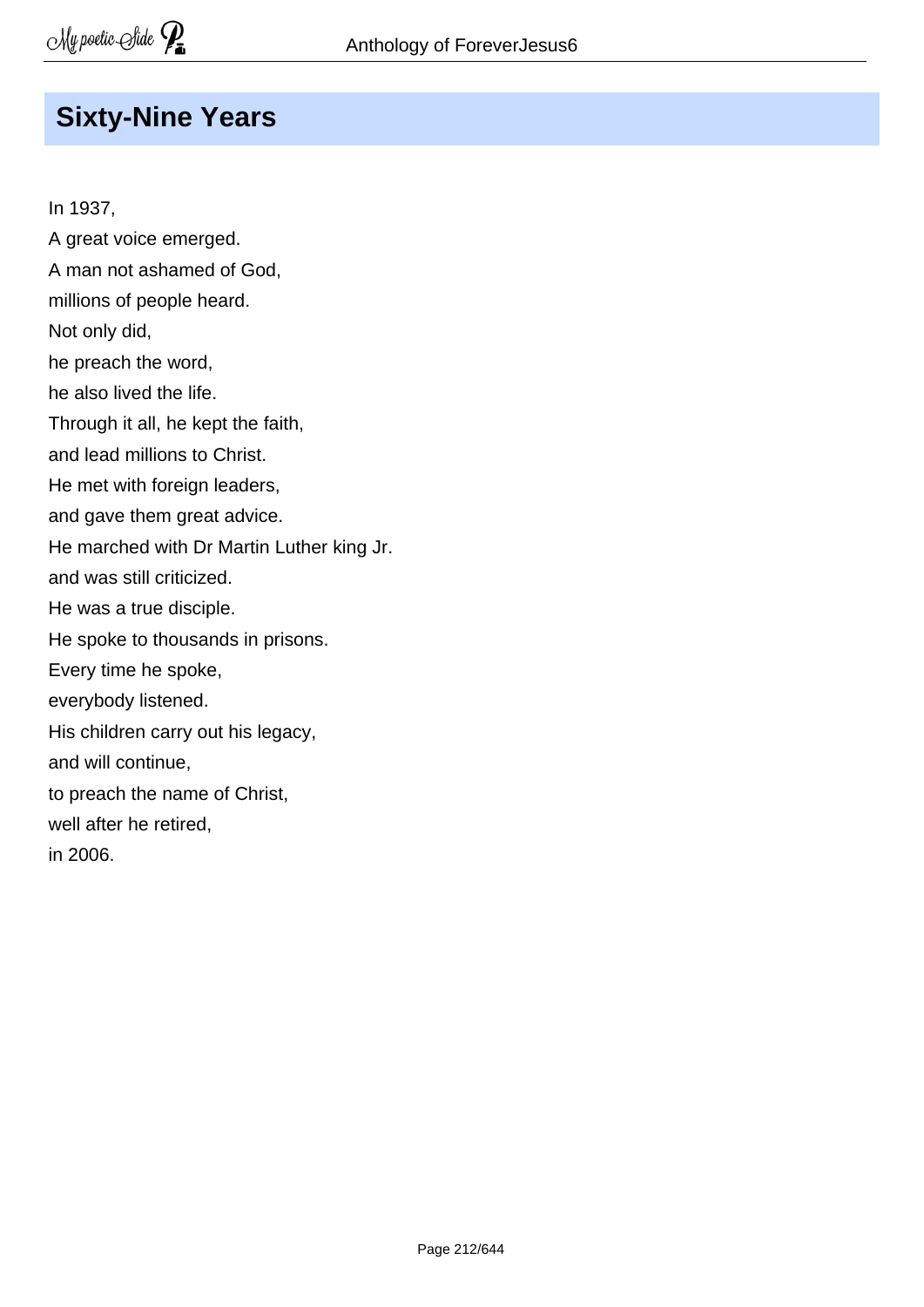## **A Letter To The Prison**

This is written to the man in charge of the prison. I say man because I understand running a prison cannot be easy. Still, just as the Holy spirit compelled Paul, Peter, Theophilis, John, and Jude to have write their letters, I to feel compelled in the same way. My name is Dion Phillips Crown, a man saved by the Lord and Savior Jesus Christ. I am writing a complaint and commendation.

I commend you for the programs that you instill in your prison. They have been helping benifitting the inmates and those who come in contact with them. You have welcomed prison ministries for a long time. For the more intense prison you have offered rehab programs. I sympathize what you must go through.

Still, here is where I have a complaint. I want to start off this continuation of this heartfelt letter by letting you know that I speak on behalf of credible resources, people that I, myself would vouch for. This limited list includes my brother who was a former inmate and close friends. I understand that sometimes their are unfortunate and severe consequences for ones actions, and that person should take responsibility for his or her actions. Still, I digress. I have heard, from creditable people, disturbing things about only some of your guards; things that I would not put it pass them. I have heard of extreme brutality. I am not writing to tell instances and give examples. I have always heard of murders that go on behind these walls of reformitory: how inadequate food it served. This list can certainly go on.

Still, there is a point to this letter. I just want you to know that I know, which means that most likely others know. It is not decent. It is immoral. It is wrong, and people like that never win. They may last long, but it usually ends badly for them one way or another. Now, please do not be mistaken. I am not here for any exposing, or anything of that nature. That is never my agenda. Nor do I have one, but I am writing to let you know that Jesus knows. Some may laugh. Some may make fun of me. Some may not take me serious, but as said, this letter is heartfelt. Therefore, I do implore you to give your prison order to some decent amount of degree. No one is perfect. If it was then it would not be punishment. However, I do believe in humane punishment, and by the grace of God, if anyone can carry it out, it is you (the man in charge of the prison).

May you have many blessings,

and wisdom

Yours truly:

Dion Phillips Crown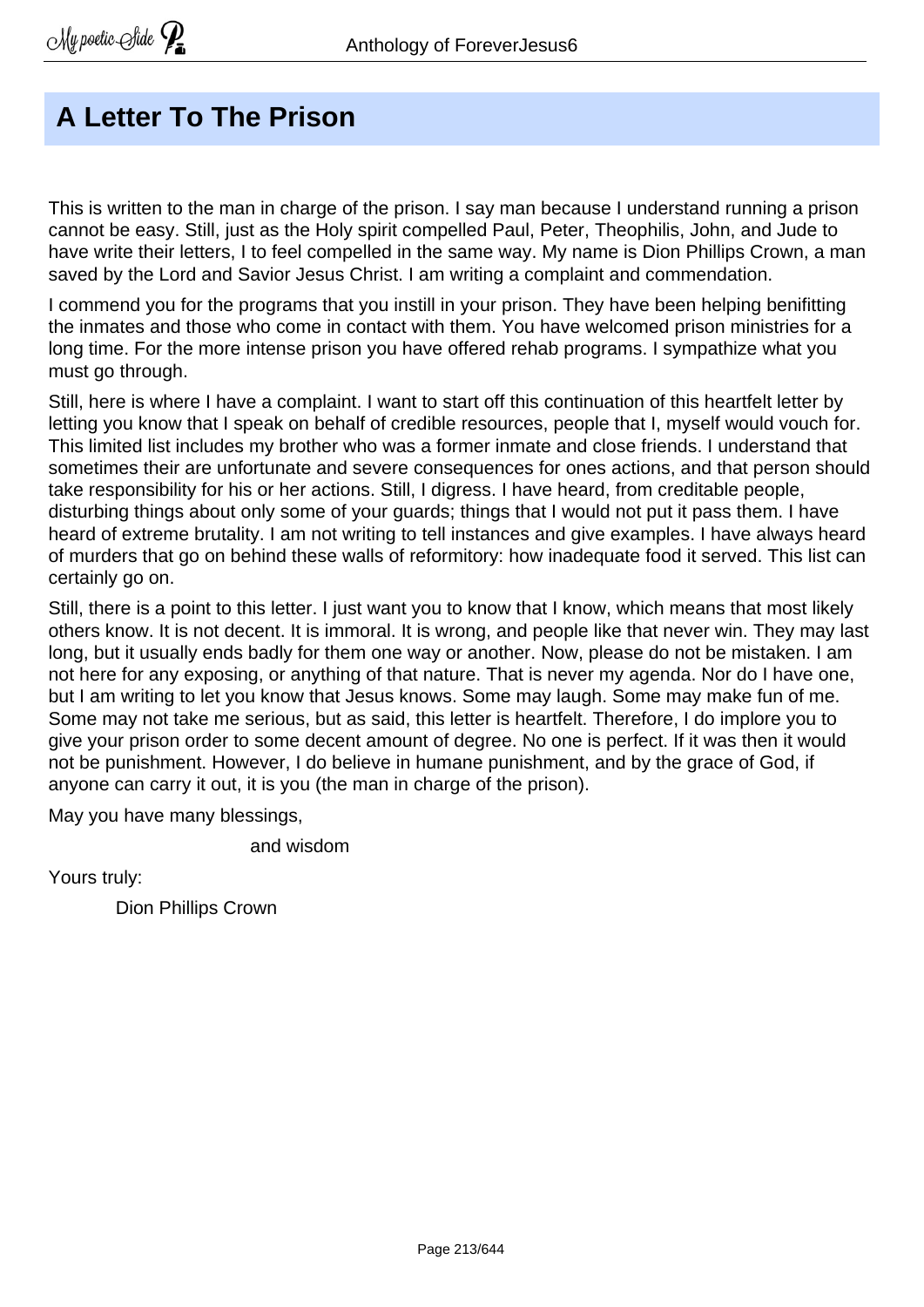## **Somebody**

In a world, I see people, and all of their friends. Honestly, sometimes I wonder. I wish I had a woman to touch. who's skin is soft and tender. Still, I am a thirty year old, who is very quiet, and is not much of a ladies man. Not to mention, besides the fact, that I'm a hopless romantic. They say there is plenty of fish in the sea, but I guess my bait is wrong. I attract them. Then they leave. Maybe my, expectations are high, but I should not settle for less. I want something, that will last a life time, and won't just end, after good sex.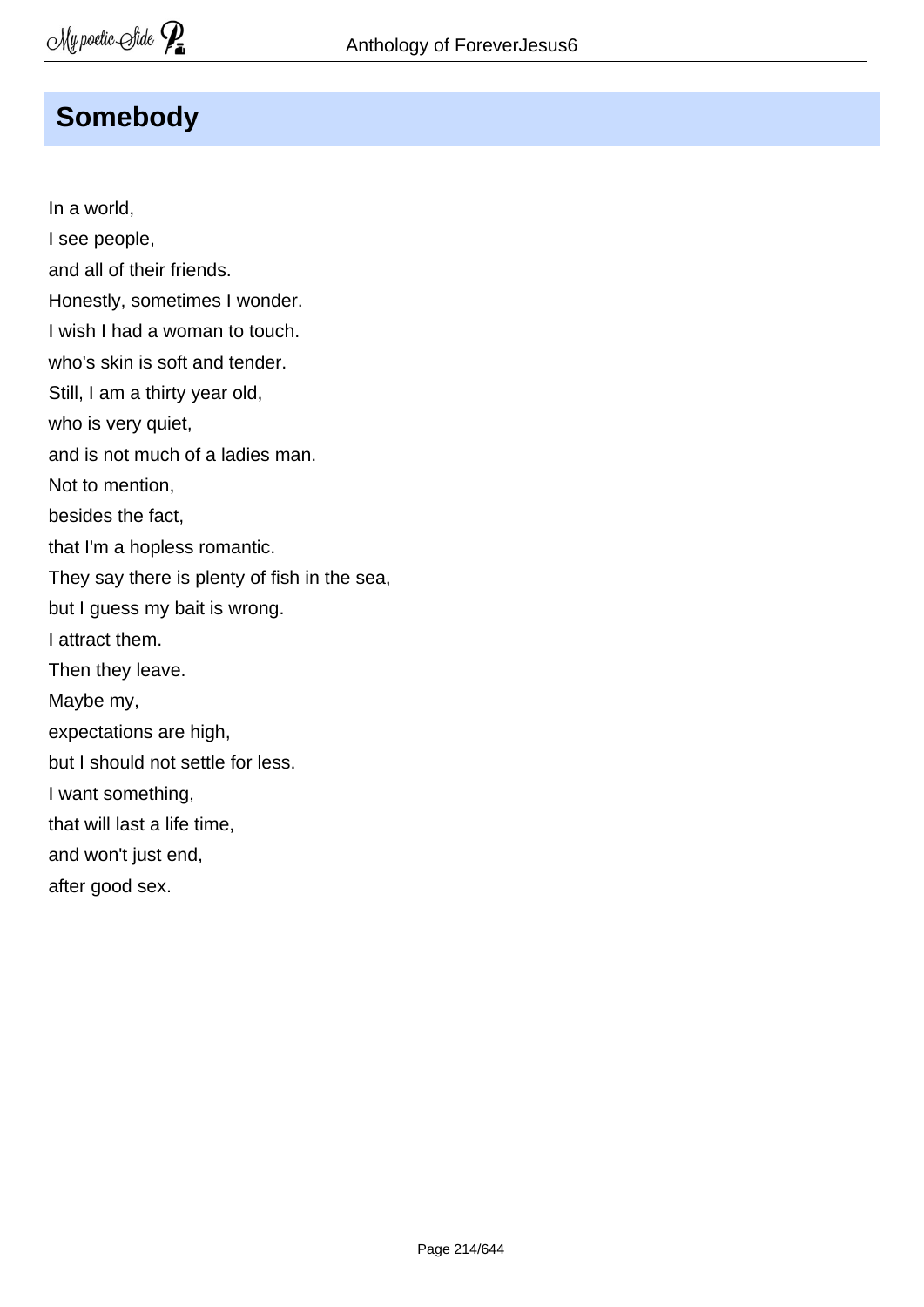### **Every Hero Needs A Cause**

What is a hero to do, when he can't find anything, worth fighting for? He is sure that there is something, but it seems as though, there is nothing more. Does he grow impatient, or does he just, grow with the world, and recognize that there is only so much he can do? Does every hero need a cause, even he did one great thing, like saving a child from drowning, and then retiring? So what does it take, to be a hero? Do you have to save millions in the world, or maybe stop a war, or maybe even more, or can it be something simple, like just giving to the poor? Every Hero stands for something, whether it is great or small. What matters is how we move forward. Do we make the wrong decision, or do we move toward the upward call?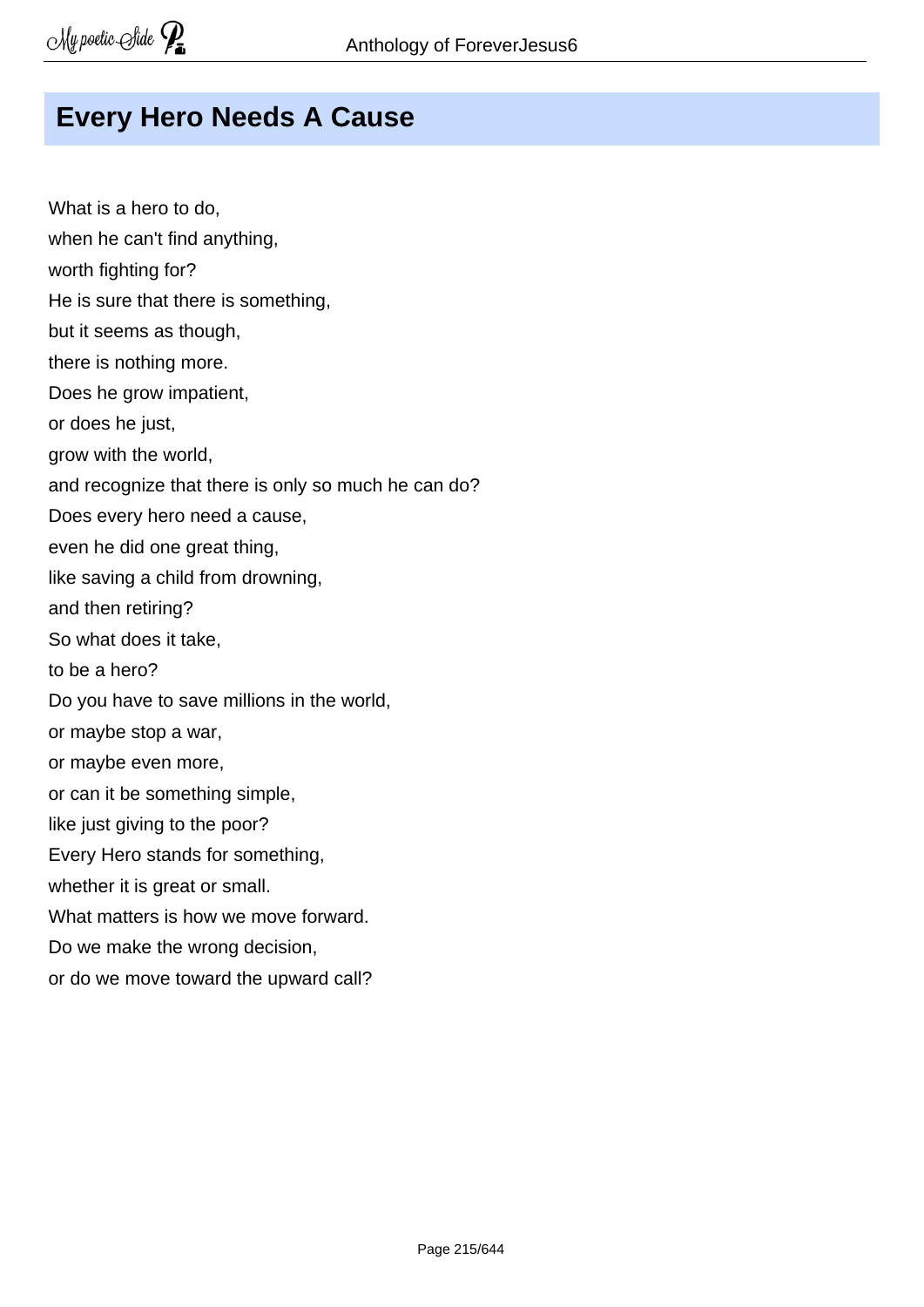# **Chivalry**

Just above a gentleman, and just below a knight, sits a word, all men should know. It is expected of the best, but not from the least, and will make you stand out, farther than the average Joe. It is giving up, your seat on the bus, to another simply because he is older. It is loaning your jacket, to a girl simply because she is colder. It is holding open, a door for a woman, who has to many stuff in her hands. It is helping a person, with their shopping cart, because there is to many grocery bags. It is helping an elderly lady to her car because it's real dark, scary, and far. The term is chivalry, also known as, 'being polite'. It is a code right above a gentleman, and right below a knight.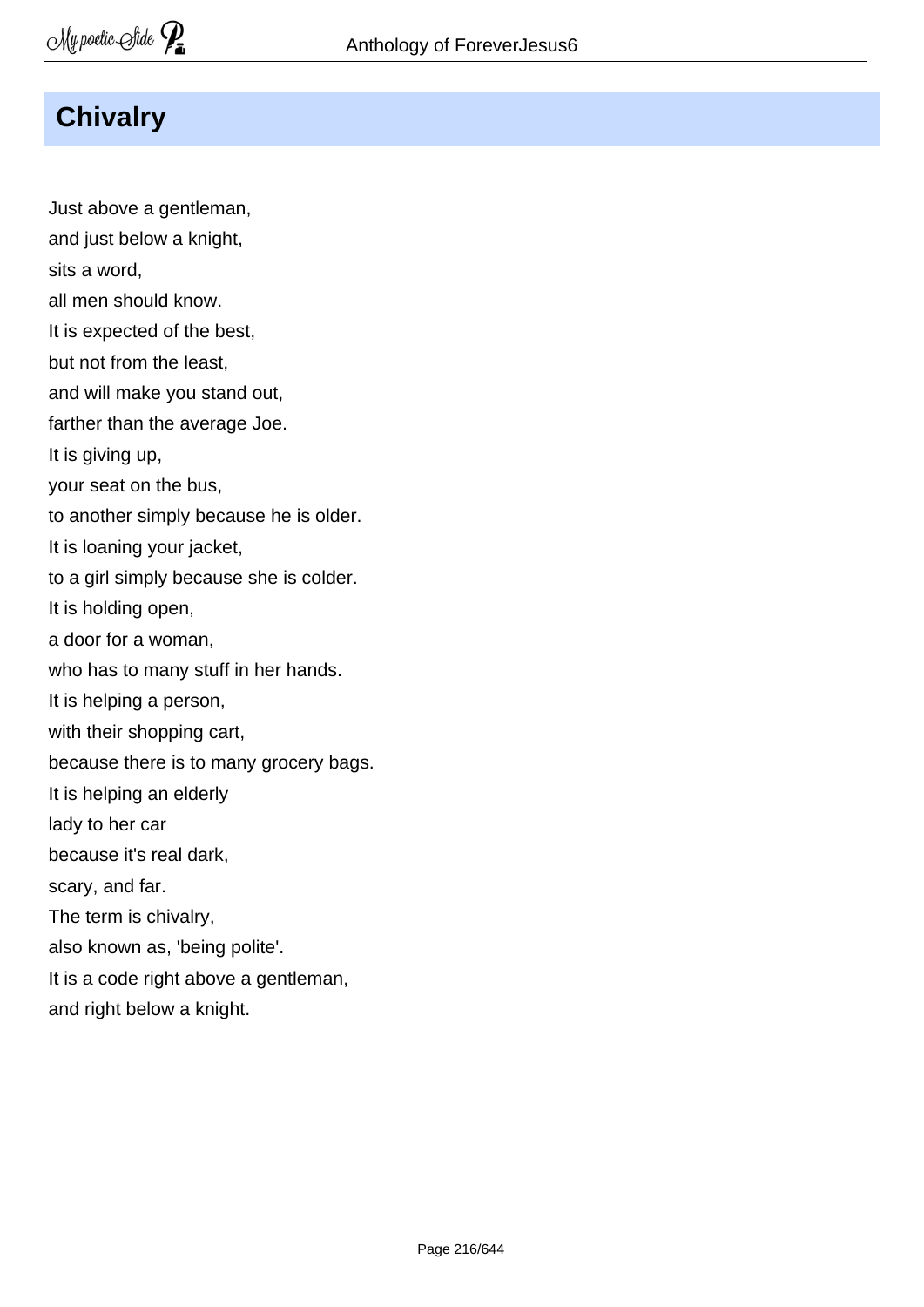#### **Dania Patience**

You are so beautiful, and so quiet. You willingly go unnoticed. So many others surround you. People pass right by you, without giving you a second thought. If only they knew your beauty, they would love you, like how I love you. Oh Dania, surrounded by Davie, Ft. Lauderdale, and Hollywood, you make me glad, I have you to myself. Your nature preserves, are one of a kind. They are second to none. Your peer stretches, far off of your beach into the ocean. The wildlife in your state park is beautiful. You are a beautiful city, filled with a maze of canals. Oh Dania, you do not compare, to your bigger neighbors, Ft. Lauderdale, Hollywood, and Davie. You are so much smaller, with so much more. Yet now people, are taking notice, to your beauty. People are now moving, to be with you. Still, Dania,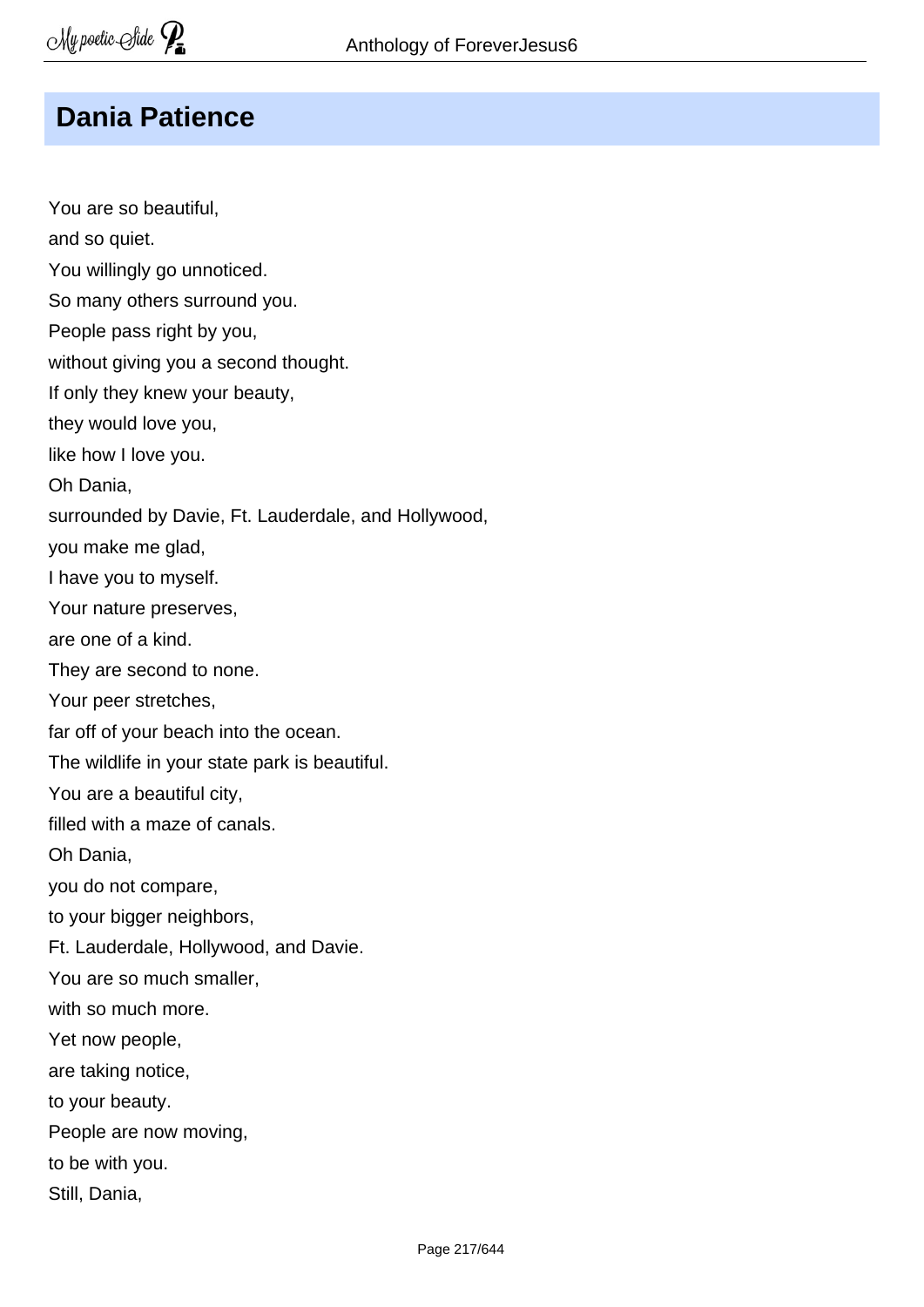you will always be, my first love.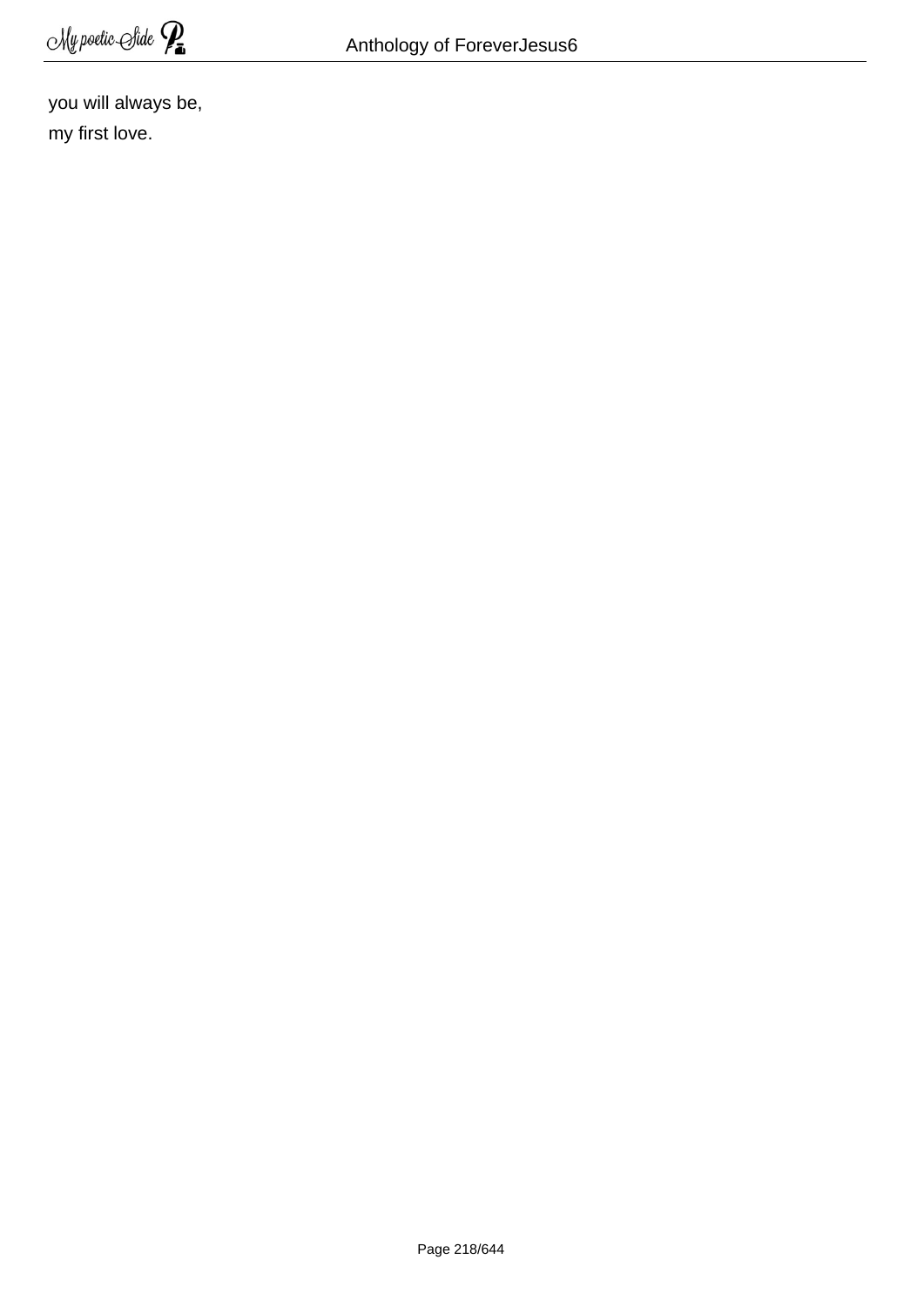# **Free-Wheelin Spirit Stealing**

To live life Free-Wheelin, is not living life at all. Free-Wheelin is life dealing, because eventually, you will fall. At first, it seems nice. No one tells you, what to do. The life seems, to entice, until there is only you. Free-wheelin steals your spirit. It slowly pushes you, into the ground. Those living it will tell you, there is nothing more fun, but they're lying, to themselves, and everybody around. Living a care-free lifestyle, sounds fun with no restrictions. There is nothing, to tie you down, except for your convictions. So why would you want, to be care-free of life? Is six years of Free-Wheelin, worth dying for? For the wages of sin is death, and at your funeral, no one sees you worth crying for. So once again I say, turn to Jesus and he will,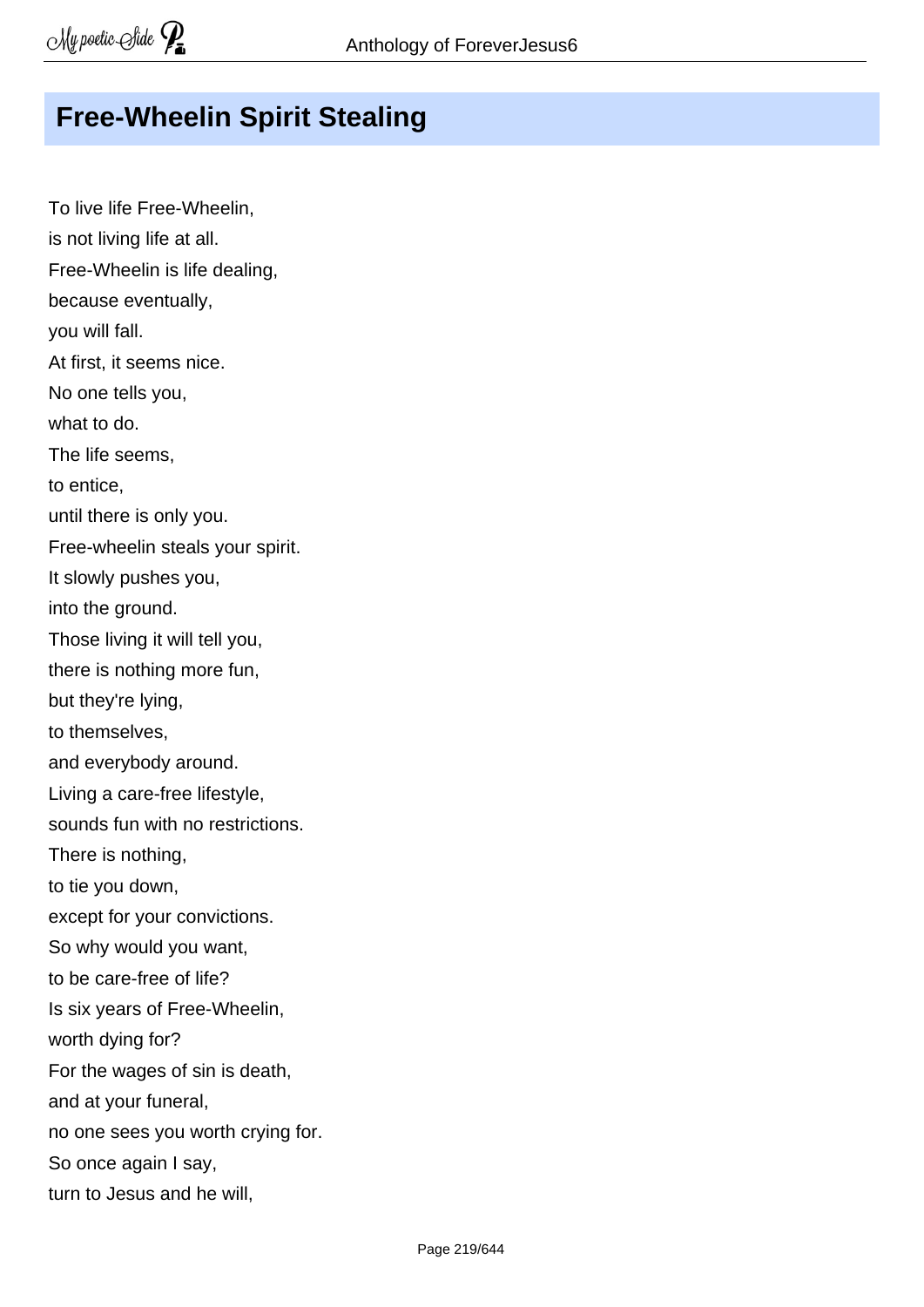renew your spirit and mount up your wings,

like eagles and even more.

Free-wheelin is a lie.

If you choose that life,

you will see.

Free-wheelin,

is really a trap.

Only salvation is free.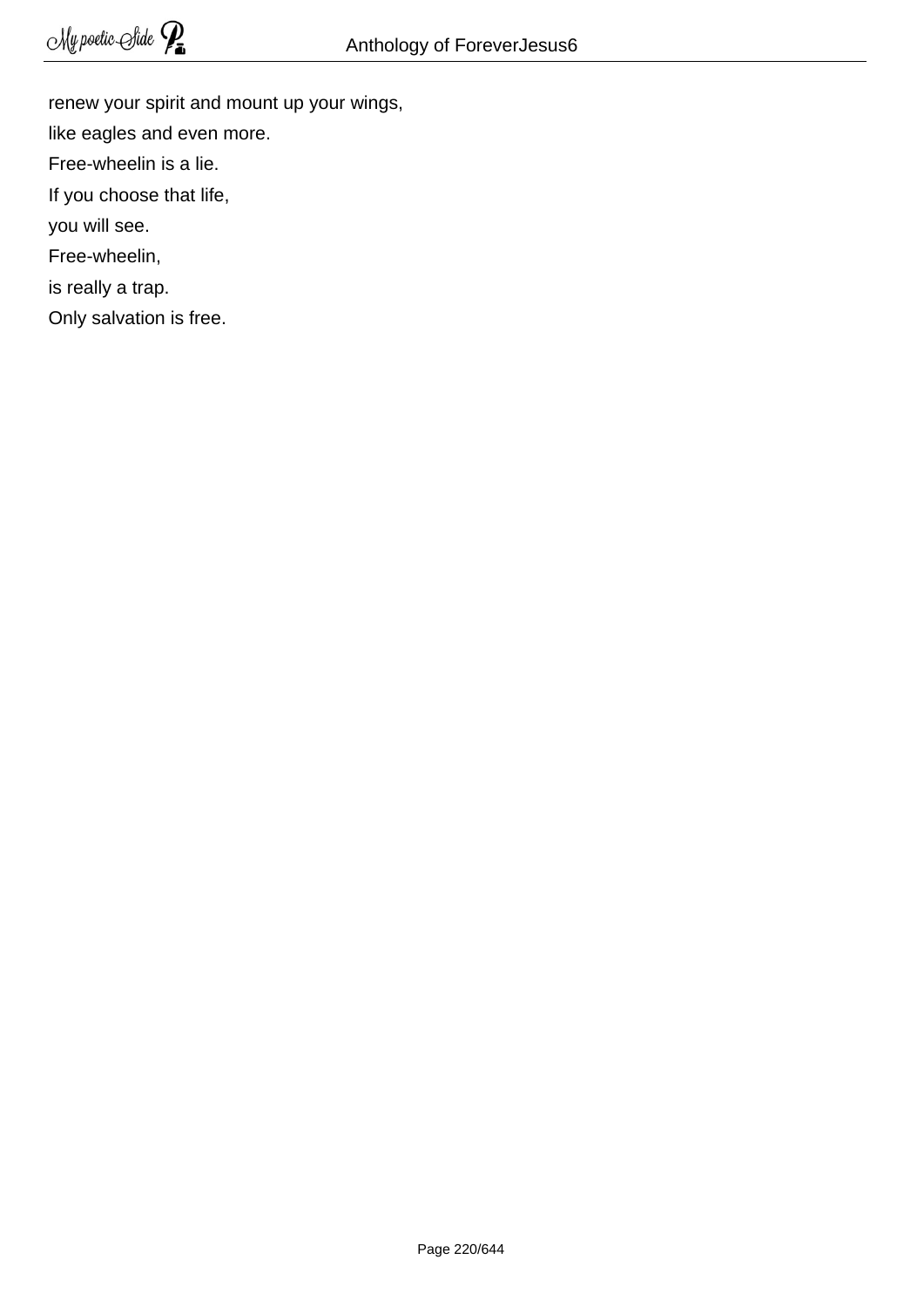### **Fight The Good Fight**

What must we pursue? Righteousness, godliness, faith, love, patience, steadfastness, and gentleness We must fight. the good fight, but not just the good fight the good fight of faith. We must lay hold, of our eternal glory. Still, why do we do it? Remember when, we made the good confession, that Jesus Christ, is the lord and savior? Remember the joy we had? Yet sometimes, as we grow, that blaze in our hearts, turns into a candle. We sometimes feel unappreciated. "Who cares what I am doing", we may ask. "No one understands me", we may say, but we must fight, the good fight of faith. We must keep the faith. That fire of faith, may sometimes turn into a candle, but we cannot let it burn out. Fight the good fight, and with Christ in your corner,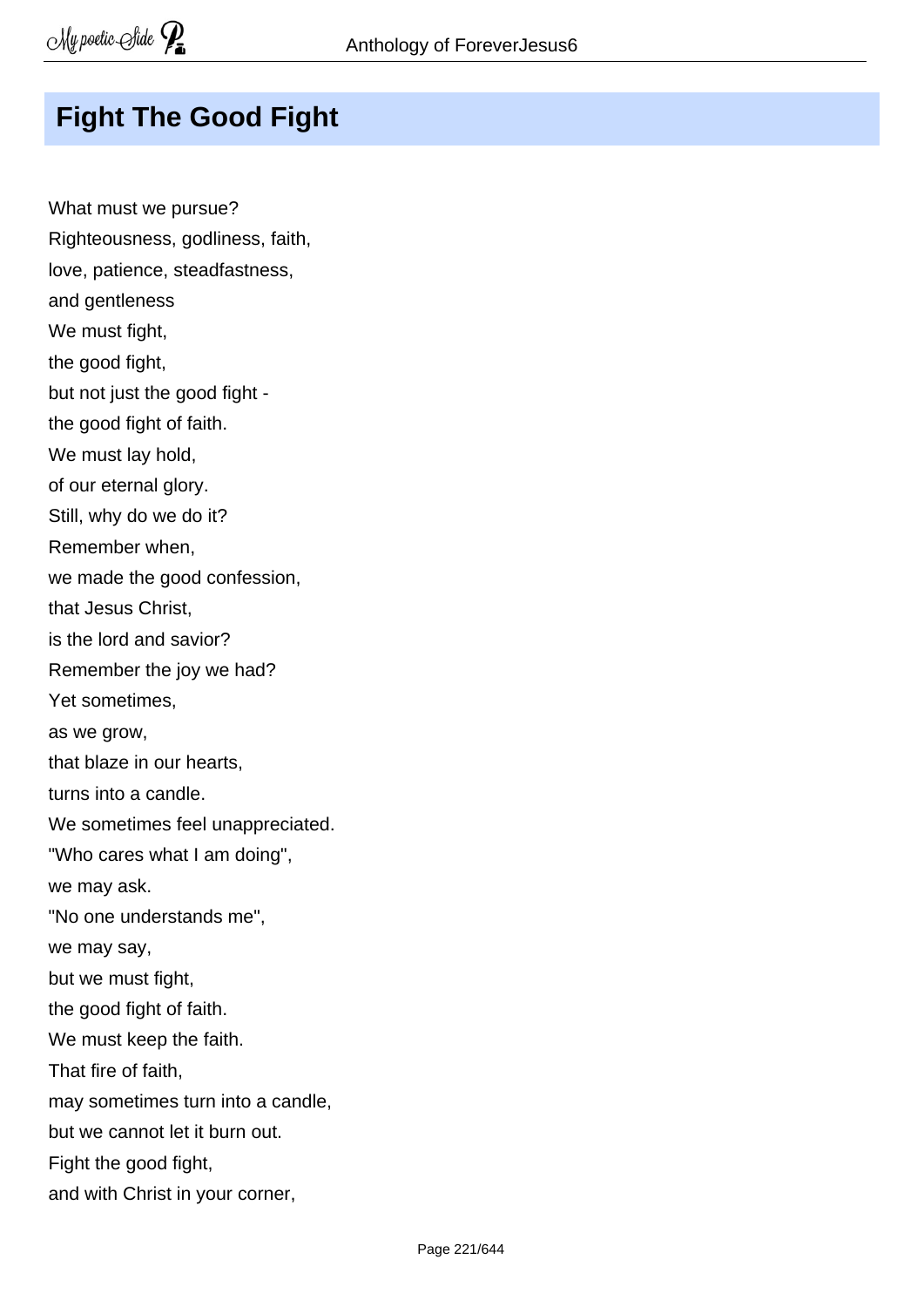I swear you will win. Lay hold of, the eternal glory. Know that the good fight, is not in vain. When it is all over, your prize will be in Heaven. If we do not fight, then who are we? That is what, I do not understand. We will not win every battle, and we must know, when to say when, but when the fight is done, we will have victory in him.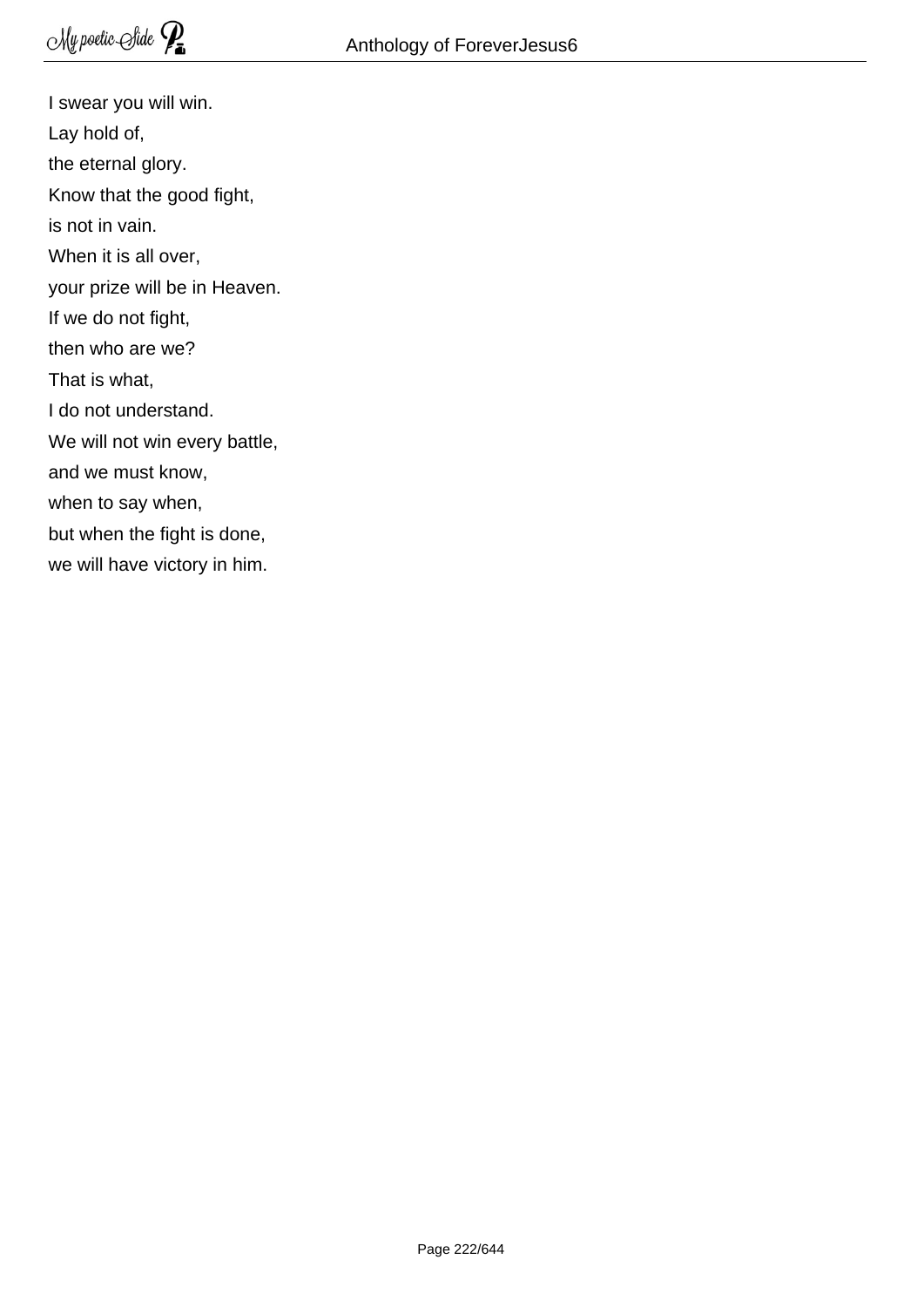# **The Land Just Waiting**

For thousands of years, you were right there waiting. You were forgotten about, and remembered. You were found, and you were lost. You were praised, and destroyed. Still, one thing is certain. You were, are, and will always, be needed. When your soul, is occupied, people will try, and break you. When people talk, good about you. You will be tried, to be erased from their memory. People will rise up against you, just to put you down. They will spread, rumors about you, so that they may, turn people against you. Still, oh beautiful Israel, be still. Know that no one is perfect. Know that you, have favor in God's eyes. What is in your soul, will not perish. Press on oh Israel.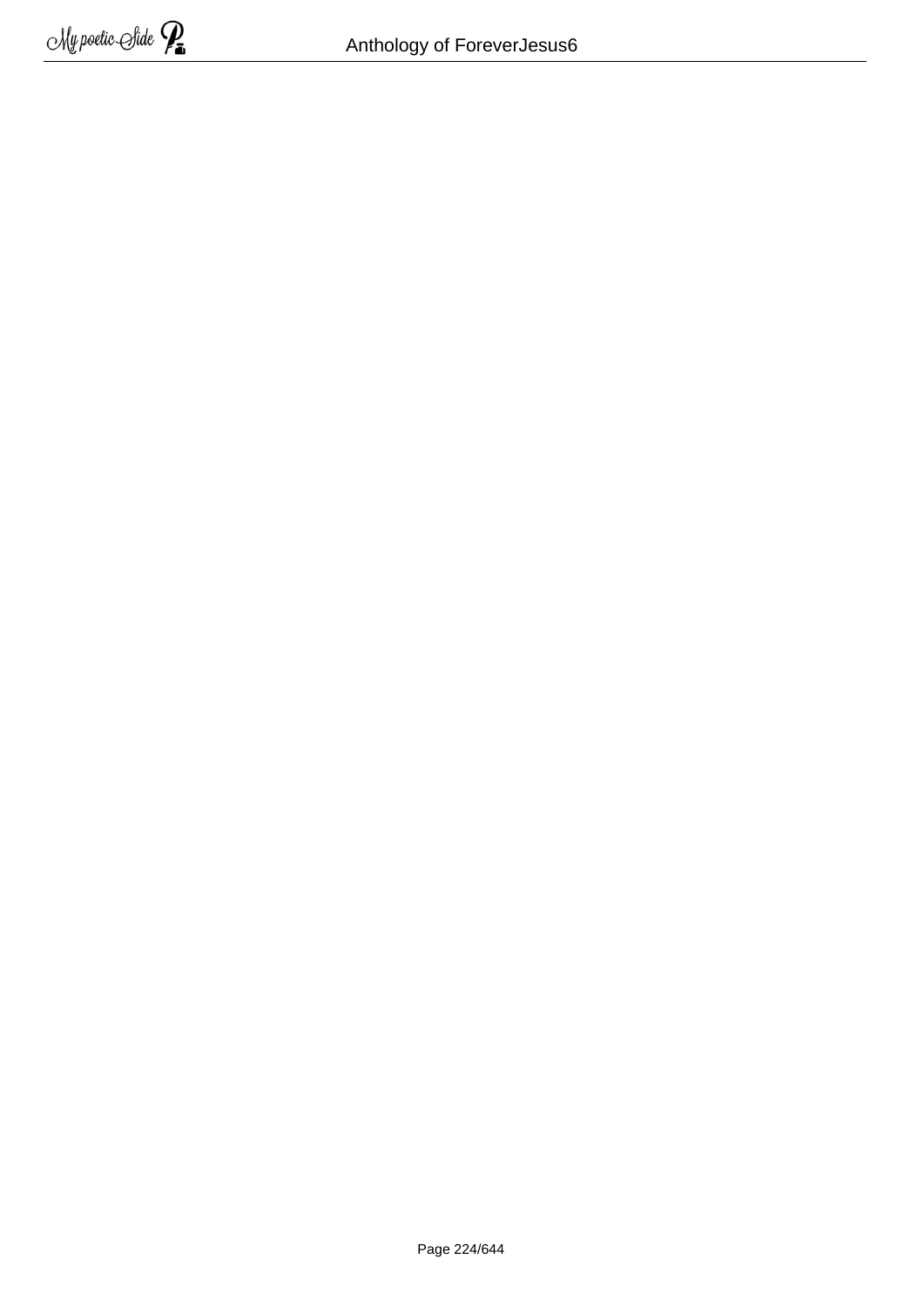# **Sometimes I Like It Simple**

Please, don't always expect, my writing to be so complex. Don't be mistaken. I like to give a little, but sometimes It's better, to just keep things simple.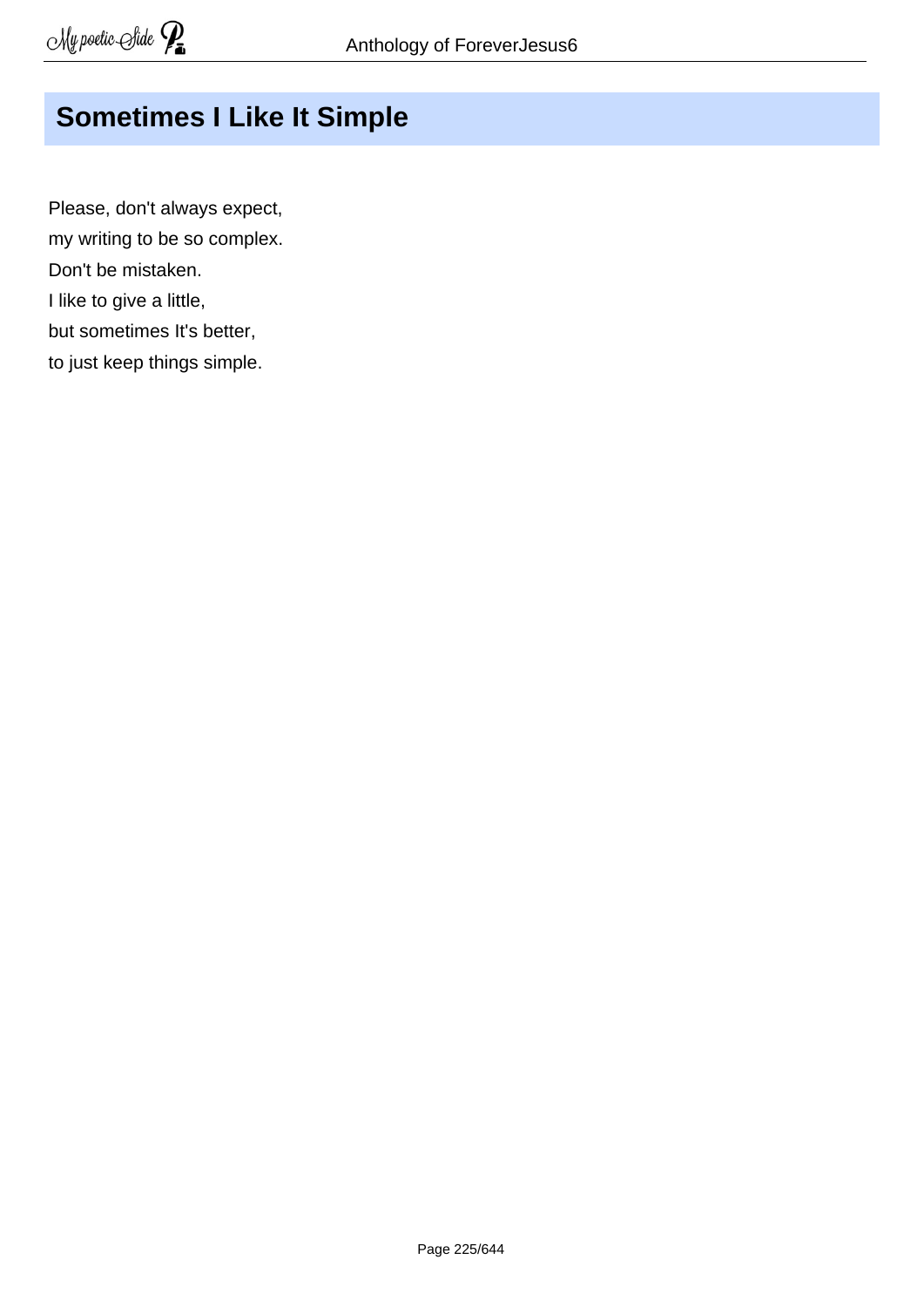# **Late But Always On Time**

She was late, but was always on time. As I would sit their and wait, for my Valentine, I knew she was getting ready, to only look her best, so I may compliment her, in that tight blue dress. Finally after, she finished her hair, the restaurant was closed, because she didn't, know what to wear. I did not mind. Their food was not that great. So we went for a walk instead, in the park, buy the lake. I brought her home late, after showing her, a good time. Even though, my date was late, she was still on time.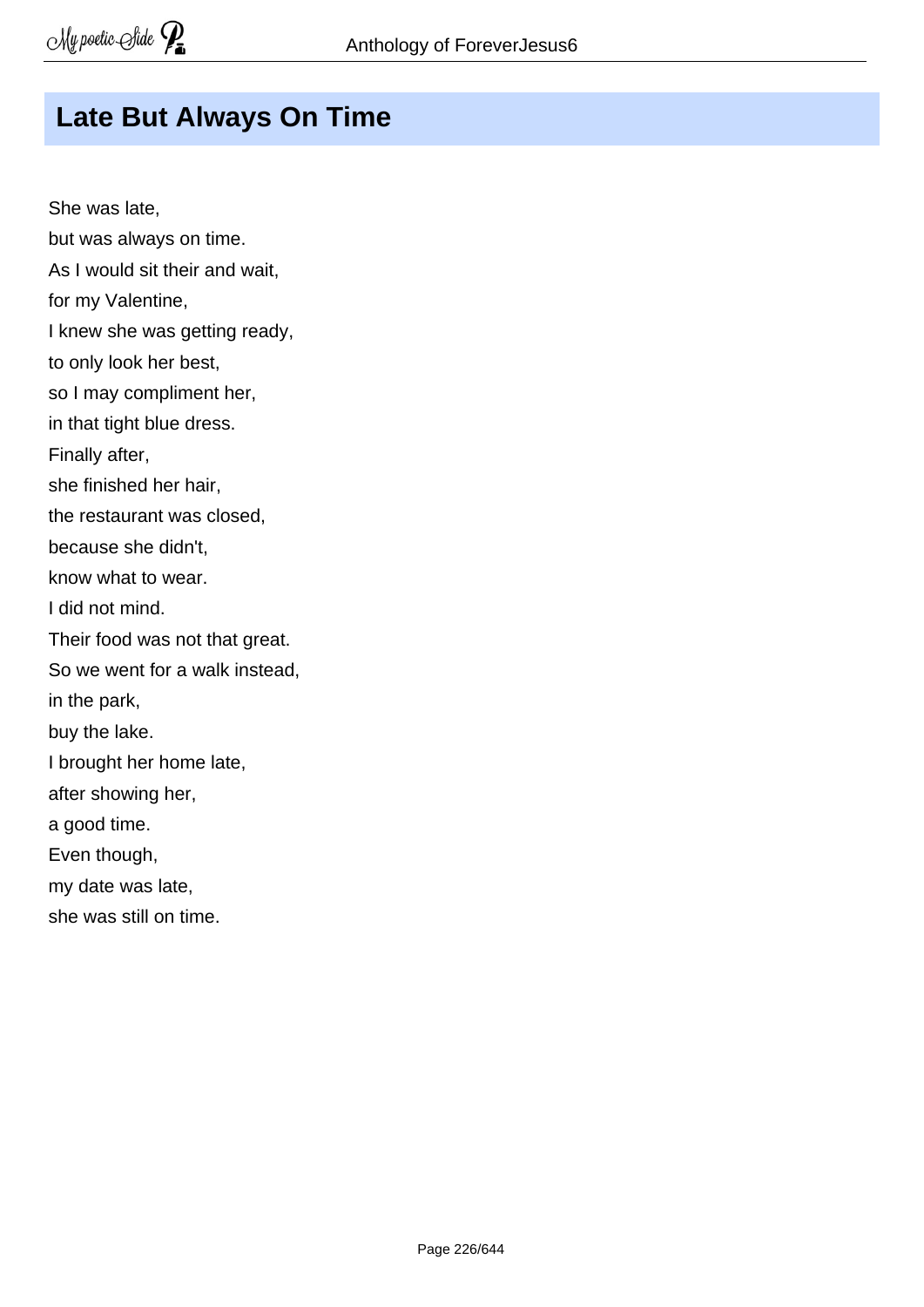# **Am I A Rebel?**

Am I a rebel? Certainly not So many people, ask me that question. Sometimes I even, begin to question my descision. The answer is no. I may go against the grain sometimes, but not to rebel. It is just how I live my life. Stand up for what's right. Write what is right. Still, I do it in a right way. I am not rebel.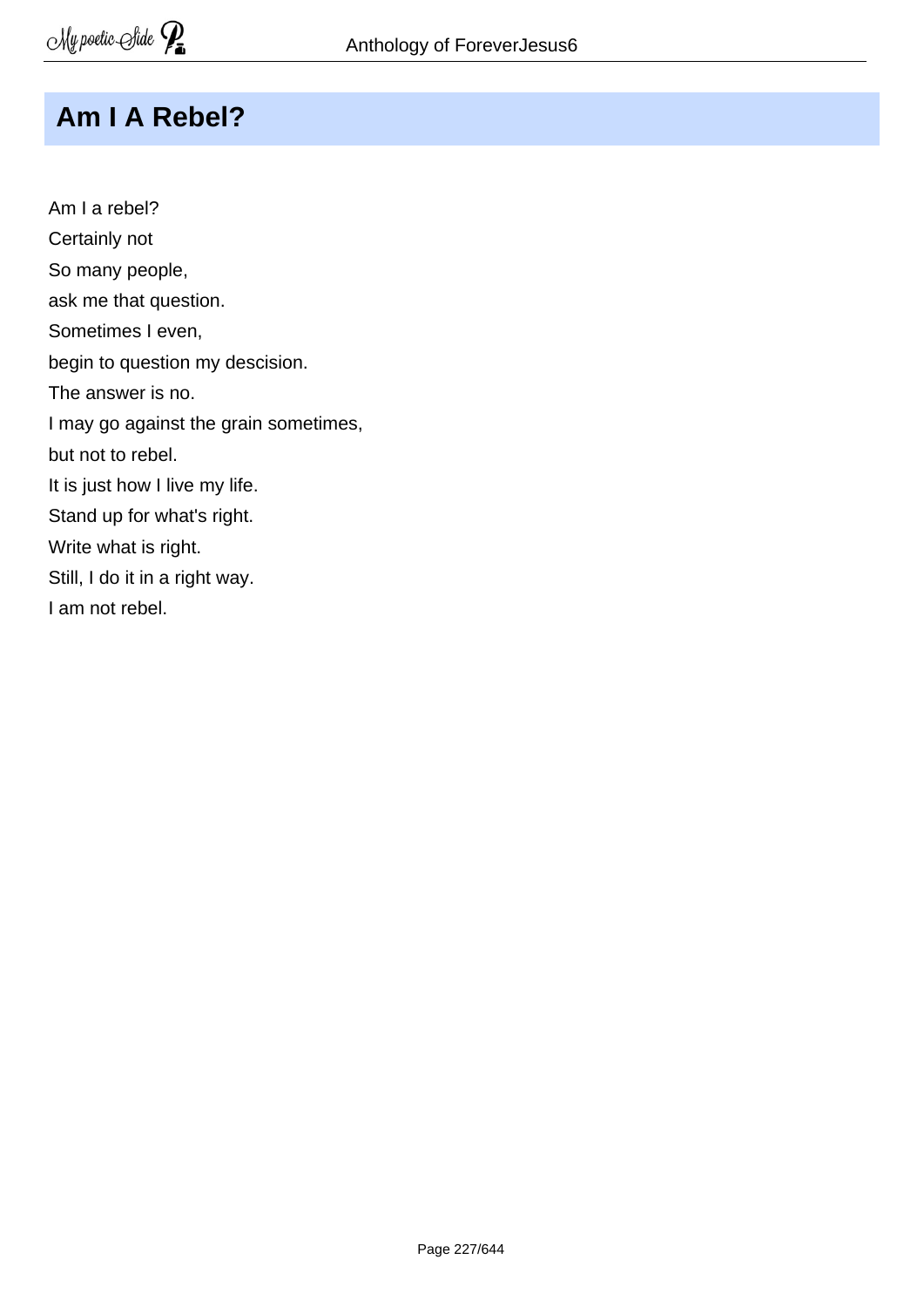#### **Deck Of Cards**

After a long military campaign in Afganistan, these group of soldiers walked for six days, through the hot desert and steep mountains. The following Sunday morning, they all arrived in a small town, with a small church. They all entered the church to worship God, and read their Bibles. All of the soldiers sat in the front pew, except for one, who sat in the back. That one soldier pulled out a deck of cards, and started to shuffle through them. The sergeant had noticed, and walked to the man, and said, "What are you doing? Put those cards away". The sergeant then court marshaled the soldier. When he was brought before the marshal, the marshal asked the sergeant, "Why is this young soldier here". The sergeant replied, "I caught him playing cards in church". The judge looked at the young soldier and asked, "Well, what do you have to say for yourself". The soldier answered, "I actually have plenty to say". The marshal said, "Good, because if you can't explain yourself, then I will punish you harder than I, have ever punished anyone before". The soldier then when on to say, "Thank you sir. You see your honor. I have just came from a tiring fight,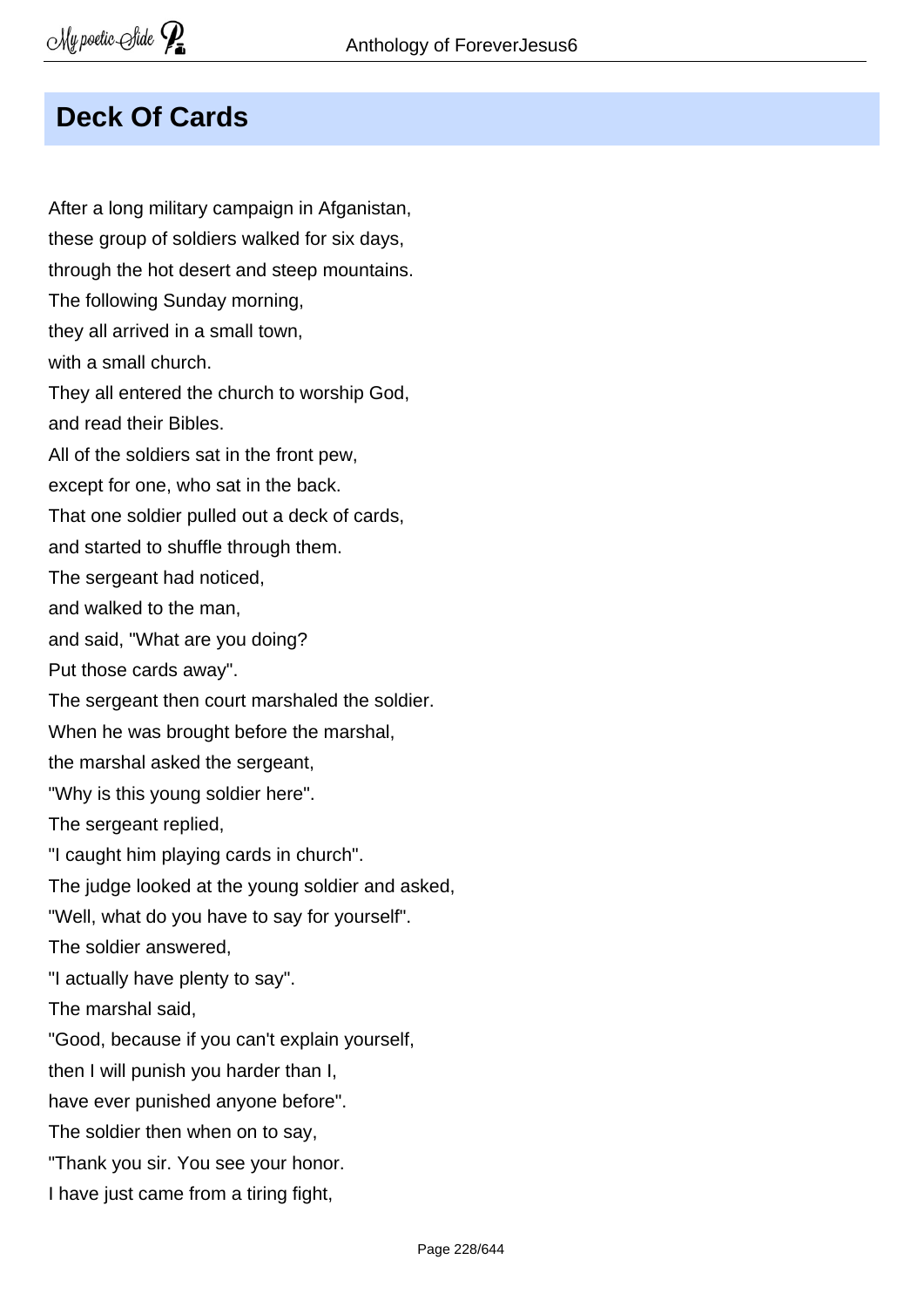and a long walk through the desert, and I don't have a Bible or a prayer book, but I hope to tell you about, the best of my intentions". The marshal sat up straight and listened. The soldier continued saying, "You see your honor, when I look at the ace, I know that there is but one God. When I see the deuce, I know that there are two parts of the Bible; the old and the new testament. When I see the tre. I think of the Father, the Son, and the Holy Spirit. The four reminds me of the four evangelists. There were Matthew, Mark, Luke, and John. The five reminds me of the five wise virgins and their lamps. Five were saved, and five were foolish and shut out. The six tells me of the six days, It took for God to create the heavens and the earth. The seven tells me, that on the seventh day, God rested. The eight shows of the eight righteous people, that God saved when he destroyed the earth. There was Noah and his wife, their three sons and their wives. The nine reminds me of the lepers cleansed by Jesus. Nine out of the ten, did not even come back and thank him. When I look at the ten. I see the ten commandments. The jack or the nave is the devil. The queen represents the virgin marry, the mother of our Lord and savior. As for the king... I know that there is but one king of Heaven -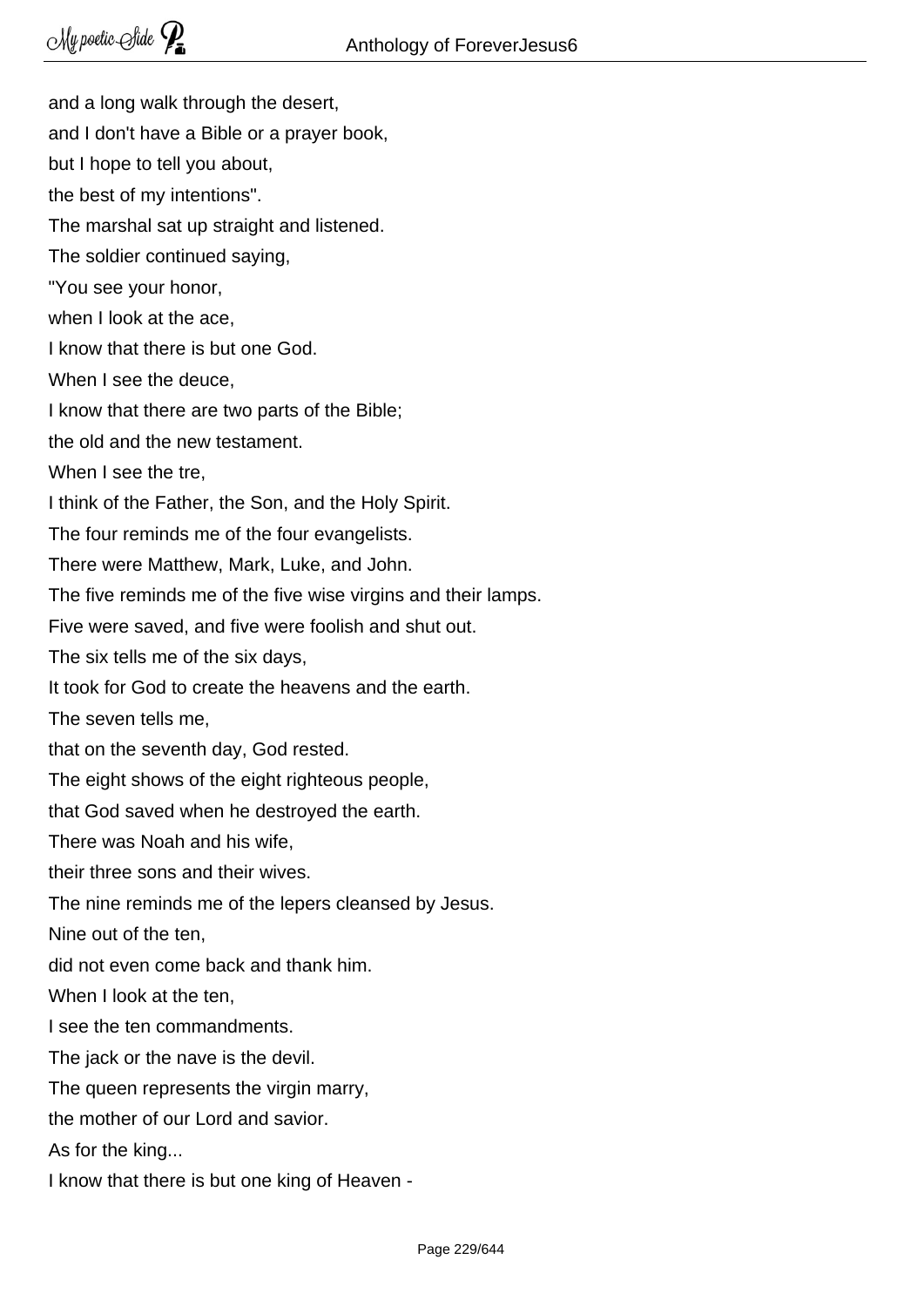God Almighty". The soldier looked at the sergeant, and then to the marshal and humbly said, "So you see your honor. The deck of cards that I had, served only as a temporary Bible. I hope my words were enough, to satisfy you". The marshal then found him not guilty.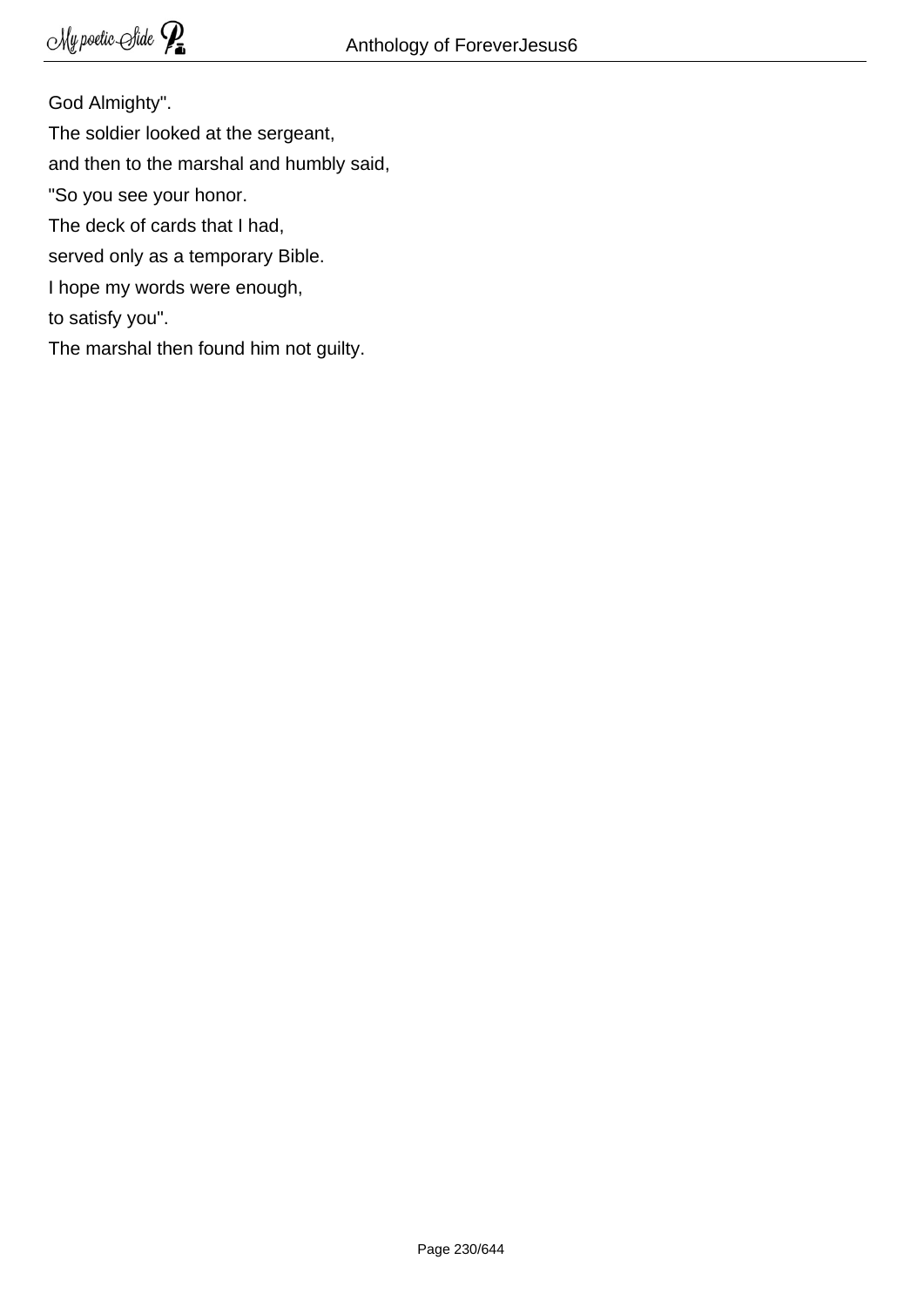### **Three Ways To Come Together**

1) Adapt to the Bible.

In a country, voted number one for Christianity, how is it that we have been, plagued with division, for four-hundred and fifty years? Although this country, does have it's wickedness, We are known for Christianity. One of the problems, is that we often use the Bible, to justify our actions. Rather than twisting, the meanings of the Word of God, we need to let the Bible Change us. I have seen it to many times. It has happened to many times in history. There was once a wicked man, named Adolph Hitler. He manipulated millions of people with the Bible. He turned to the Bible, and tried to use it to justify, murdering six million Jews. We need to stop, trying to change the Word, and soften our hearts, so that we may, allow the Word to change us.

2) Take responsibility for our own actions.

Stop blaming everyone,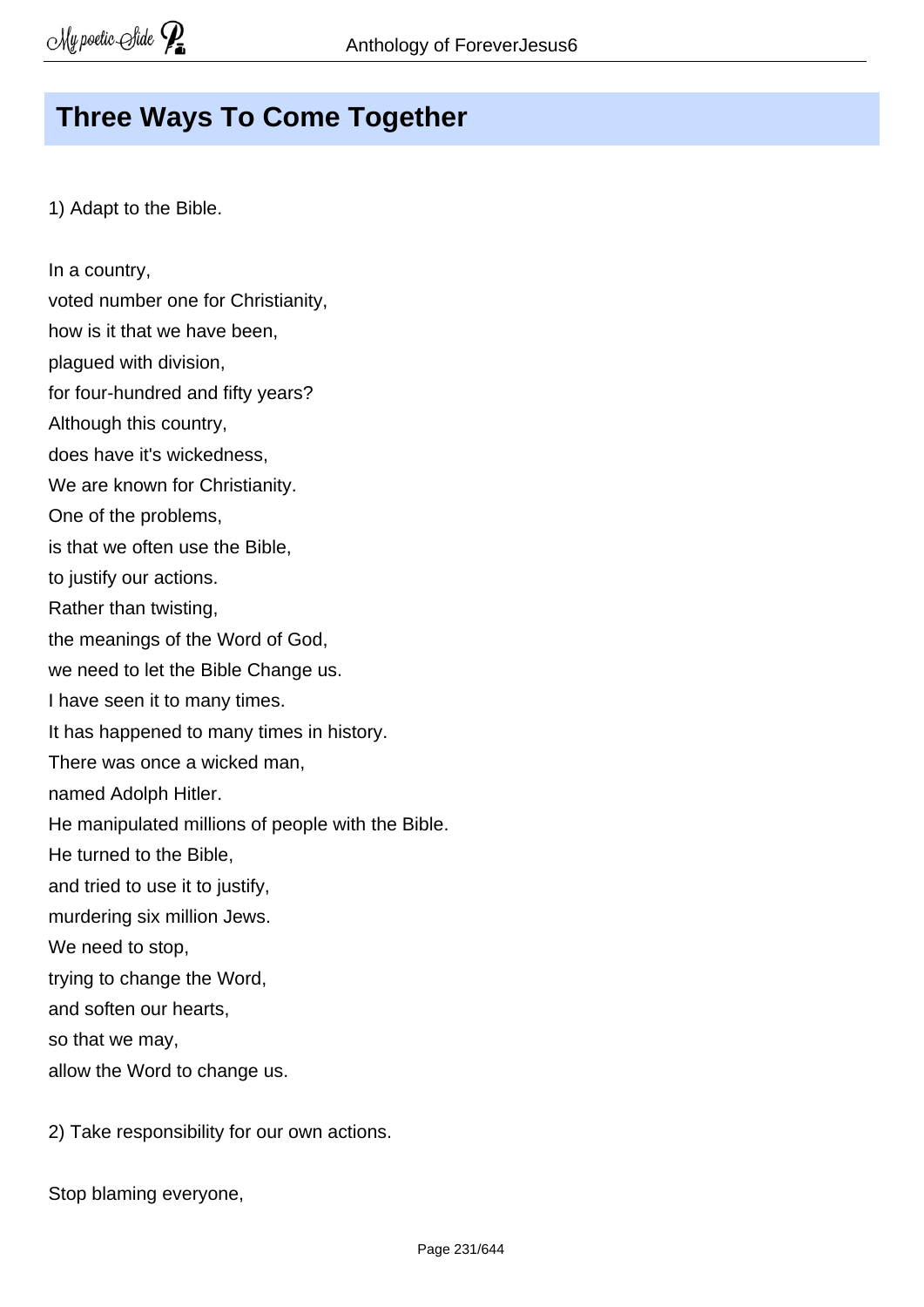for your problems. It is no secret, that the world is a mean place. Life is hard. It is time we accept that, and stop complaining, everytime something bad happens in our lives. Whether it is your fault or not, people are not always, going to be there for you. It is a sad fact. Stop blaming the system, and playing the race card. That will only get you so far, and not very far at that. It may work, between the ages of twelve and twenty-one, but it is hard to take a person serious, when that is their only argument. The truth is that, there are a whole lot of people, that are worse off than us. I understand that we go through those years, where nobody is right but us. Still, eventually we need to realize, that that is not getting us anywhere, and we eventually need to grow up. 3) Don't confuse movement with progress.

I have seen a few movements in my lifetime. Just because it is called a movement, does not mean that it will move us forward. In fact, most of the movements, that I have witnessed, has divided this country and hurt this country.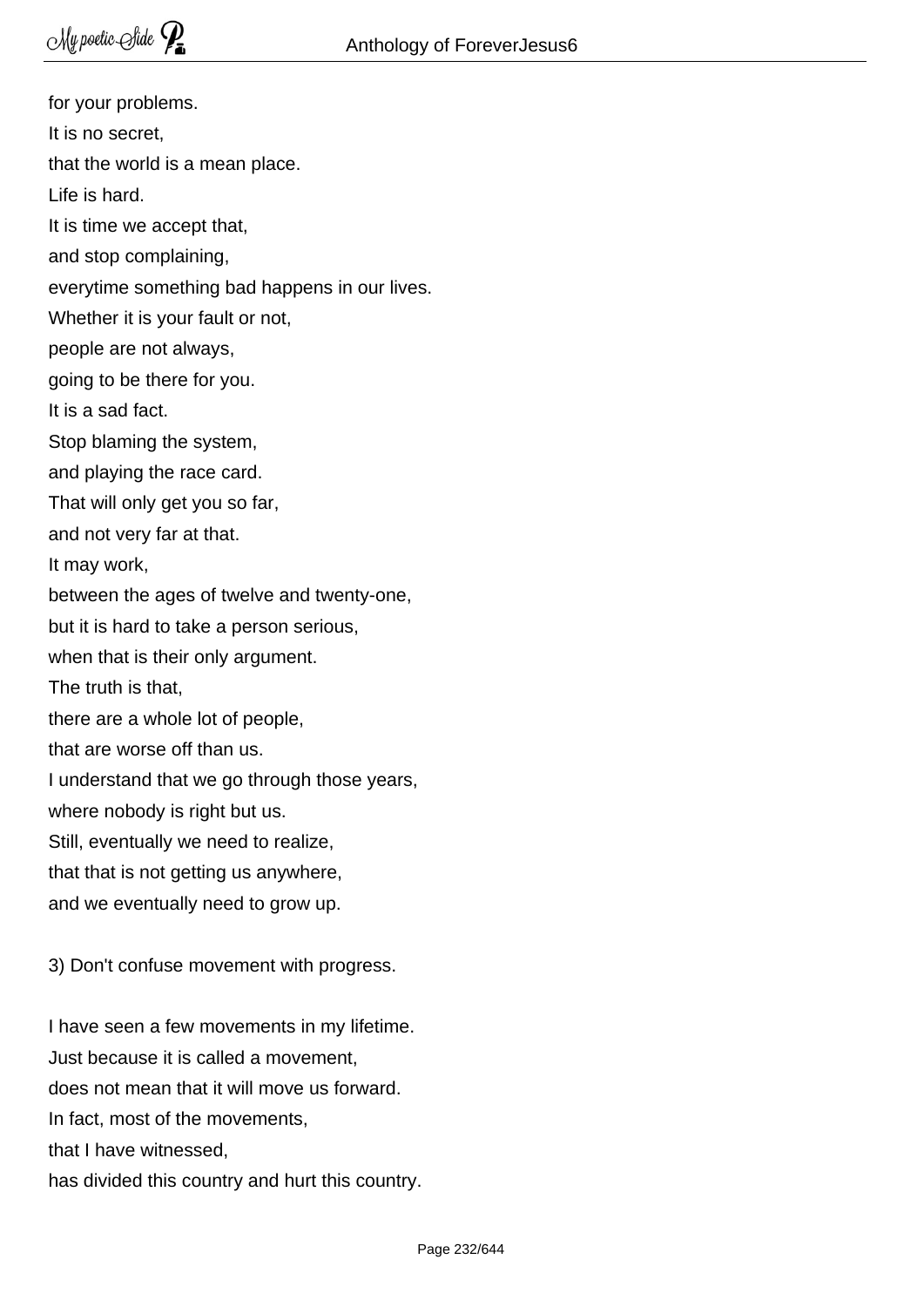One of, if not the most iconic civil rights leaders,

was Rev. Dr. Martin Luther king Jr.

What set him apart from others,

was that he wanted to defeat,

the evil of this country with love.

He knew that the only way,

to do that was through Jesus Christ.

THAT is what brought those people together in Washington.

THAT is what he stood for.

THAT is what he died for.

That was progress.

Many movements come and go.

The fact of the matter is that,

what starts out as good intentions,

usually looses it way,

or does not end well without God.

Those are the three ways to come together.

Still, sadly I feel,

as though there will always be,

this curse of division,

looming over this countrie's head.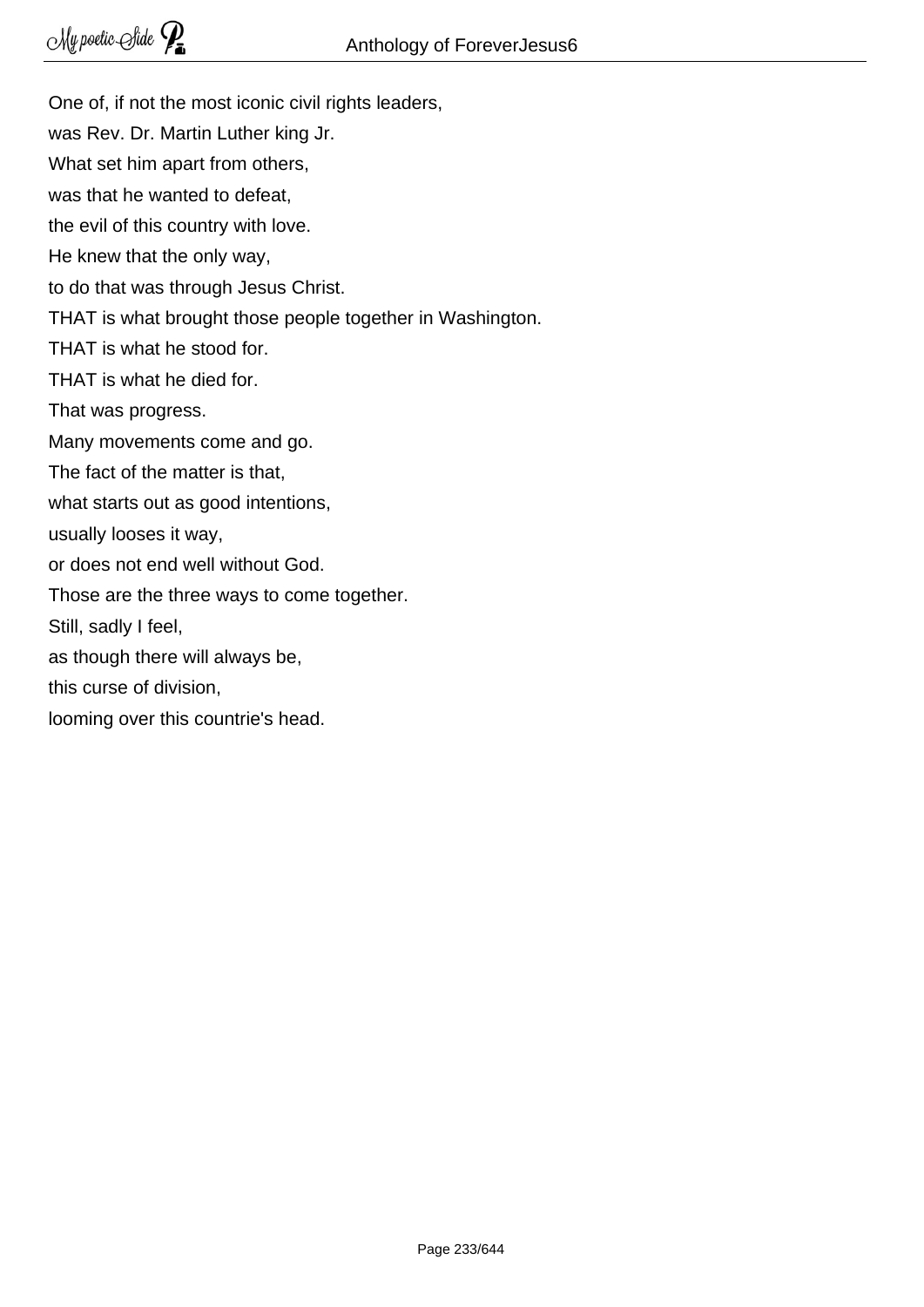# **Invisible Valentine**

Growing up, we were friends. We were best friends. to say the least. I remember how we met. In elementary school, you were always by yourself, and I was always by myself. For two years, we have known each other. I must say. I was a bit sad, when I found out that you left. Years later, as I entered high school, I heard your voice in hallway. As you walked by, you looked at me, said hi, and waved. I was excited to know, that my best friend was back. Still, as nice as she was, unlike me who was still shy, she was no longer, the quiet girl, who was always by herself. She had lots of friends, and a boyfriend now. Eventually, high school passed, and we separated once again. Who would have thought, that ten years later, we would be,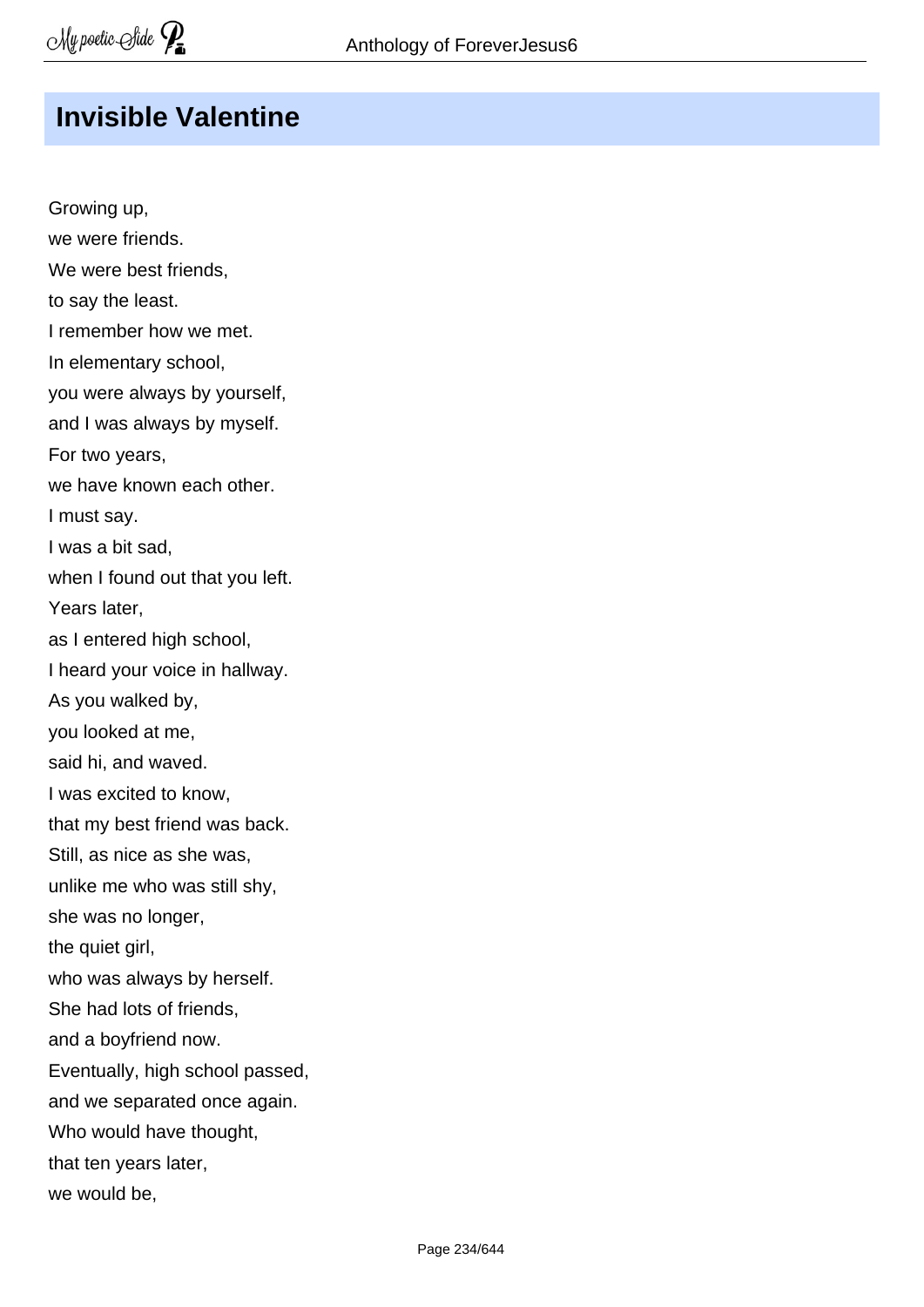working together. Reintroductions were made. She lifted her hand, to show her wedding ring. "I am married, now with two kids", she said. I would be lying, if I said, the smile that I gave was real. Yet it was my fault. We knew each other, for so long, and never once, did I tell my friend, I loved her. We were still friends, but it was never the same. Maybe she always knew. Maybe she didn't. Either way, February fourteenth came, or should I describe it, 'Another Valentine's day in the trenches'.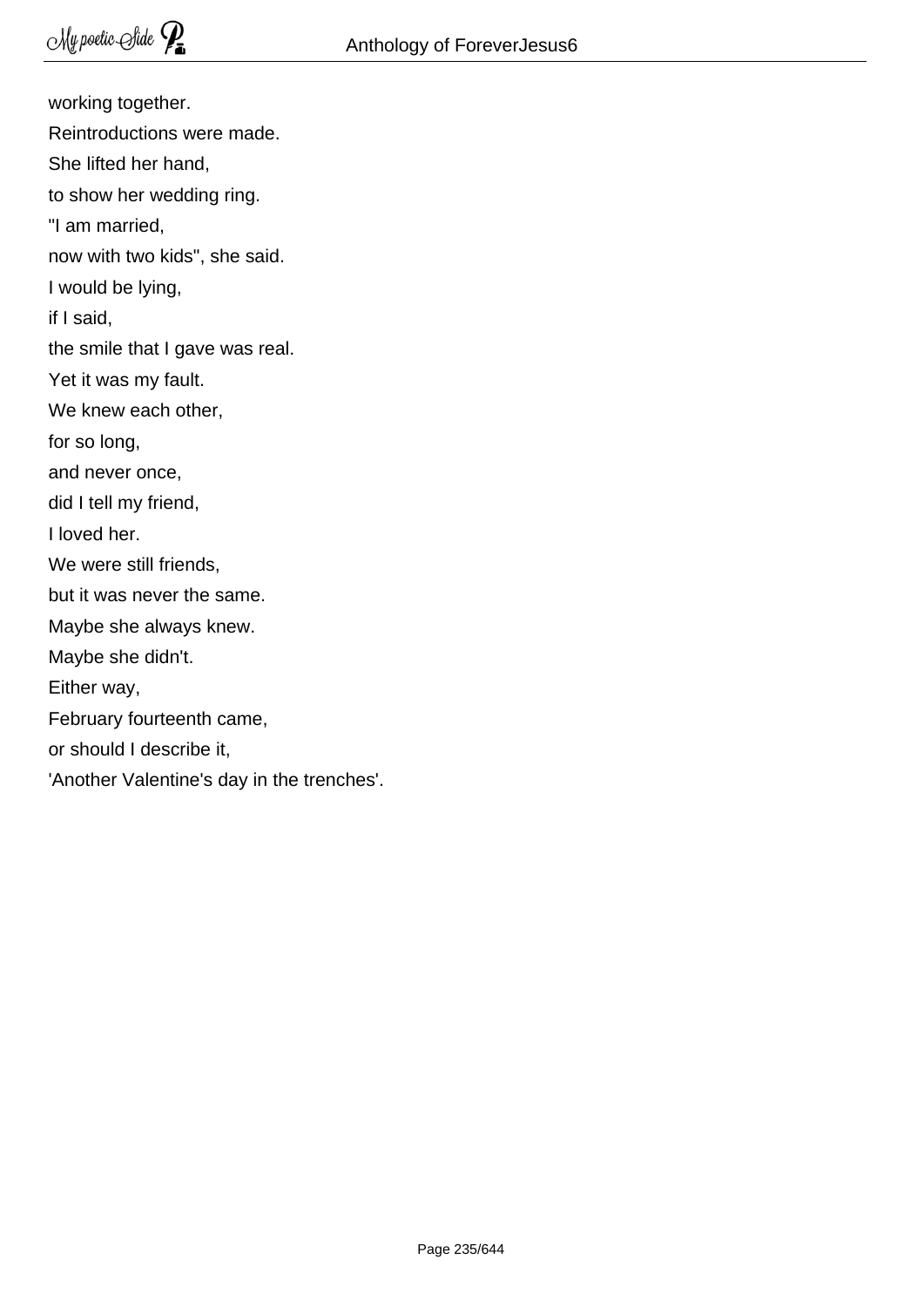#### **All Over The World**

Oh come all you thugs, from all over the earth. Oh come everyone, and come hear the Word. Oh come all you gangsters, you crackheads, and whores, to the small corner church, and we'll all praise the Lord. Oh come all you poor, and the paralyzed, and ask Jesus to give you a new pair of eyes. Oh come pregnant teens, with babies inside, who's thinking about abortion, and the mistake that they'll hide. Oh come pray to God, and ask him to guide, you with your new burdens, that you'll have to ride. Oh come everyone, from all corners of earth. Let's all pray to Jesus, before times all get worse.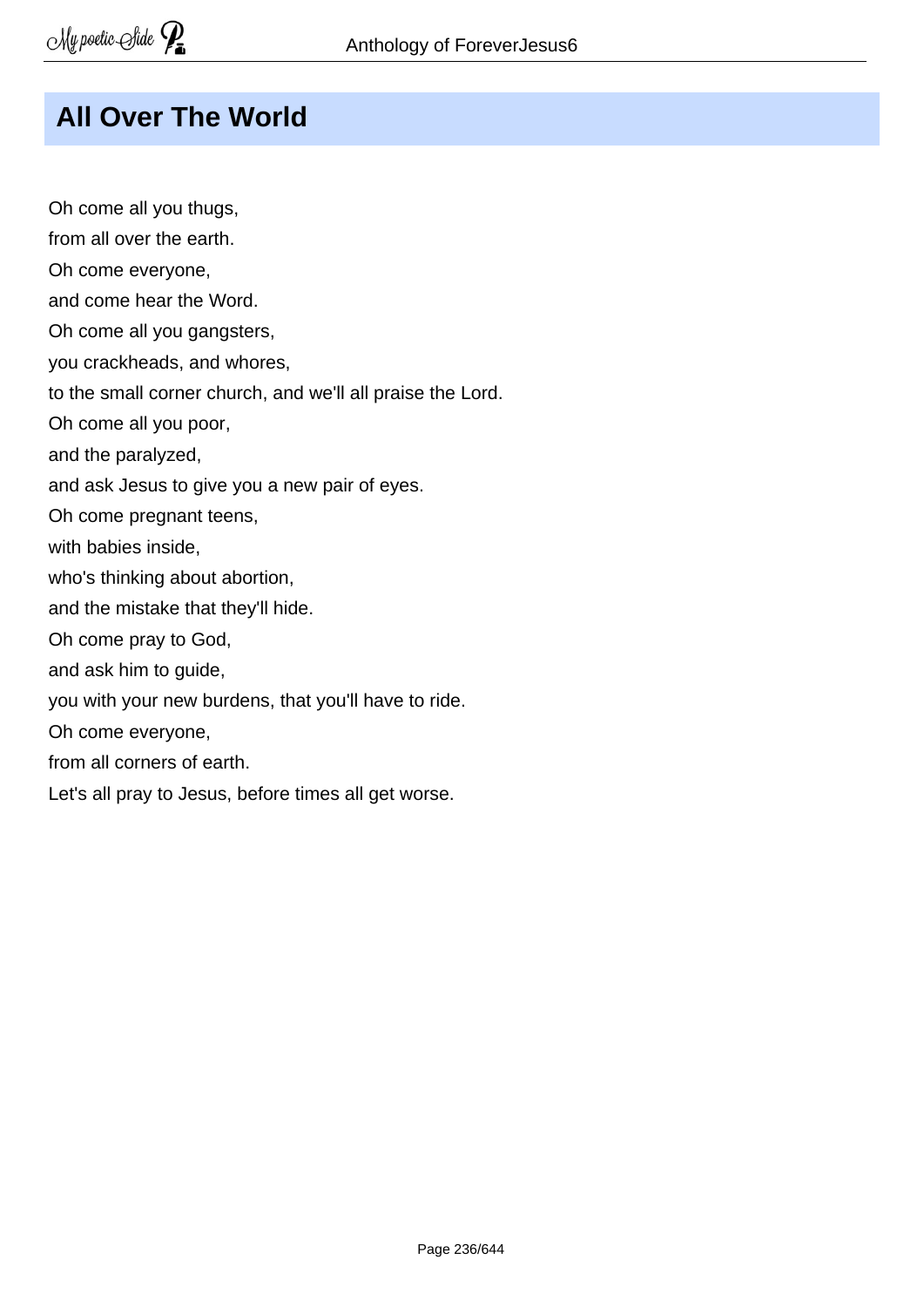#### **My Mom Works At The U**

I am proud of her, She gave thirty years of service, to the city of Miami. She was an in street patrol. She worked undercover. She was in IA. That was when, she had no friends. She was a homicide detective, and a traffic homicide detective. She has many awards, including one for being, one of the few, in her department, who helped the wounded, in the 9-11 attacks. I am proud of her. As a teenager, like most, there were many times, when I rebelled. My brother was, in and out of jail, and once did, two and a half years in prison. Yet she loved us anyway. After an exciting career, she then retired, and then entered the reserve. Now, however, is when I truly, must show her my support. Now she is working, for The University of Miami.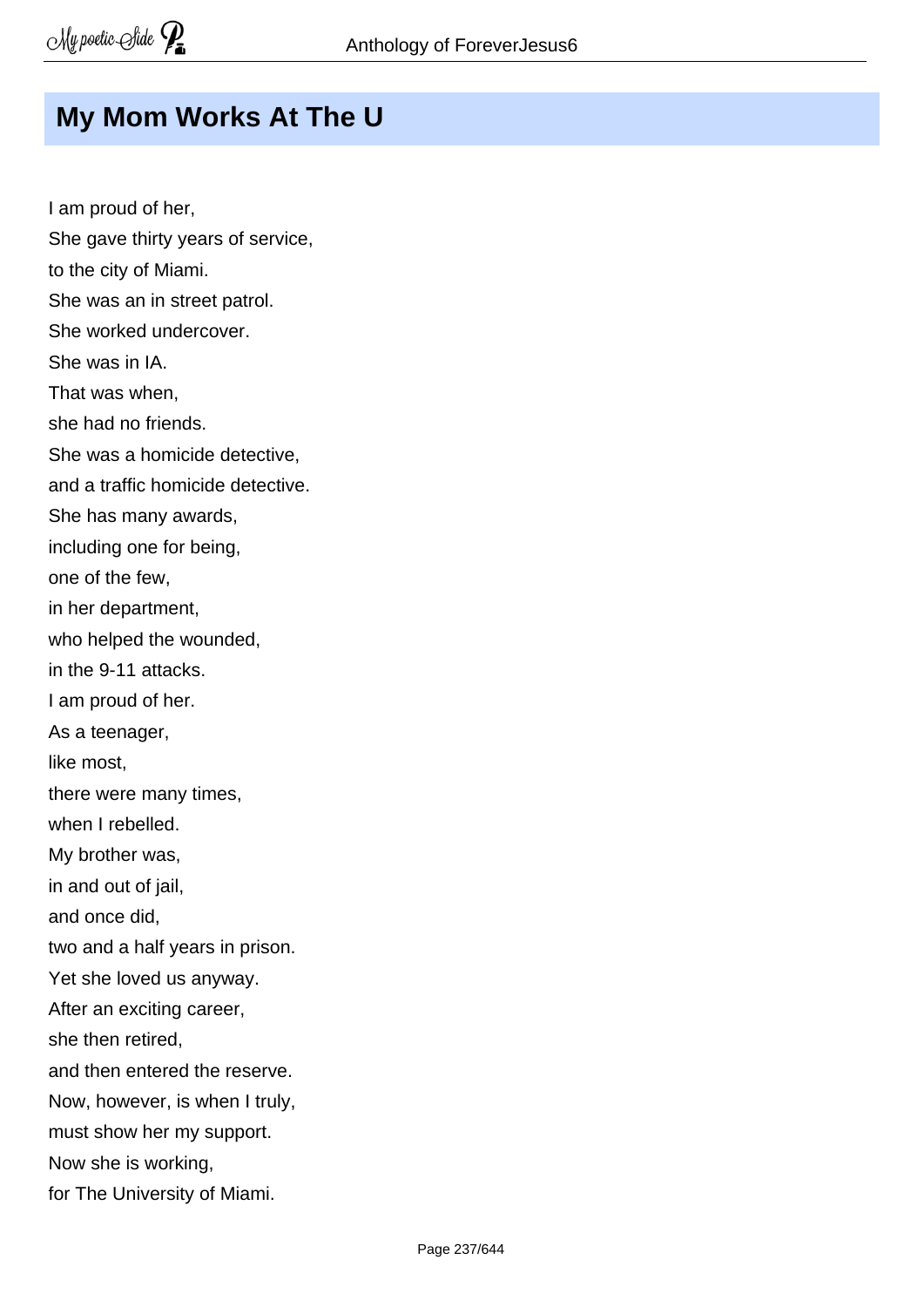She is not a professor, a staff member, or even a student. Now she is working, for the UMPD. The University of Miami Police Department, just gained another true officer, a Hurricane, and a woman of God. Now I must pray, that she perseveres. As they say, It's great - to be - A Miami Hurricane, for my mom.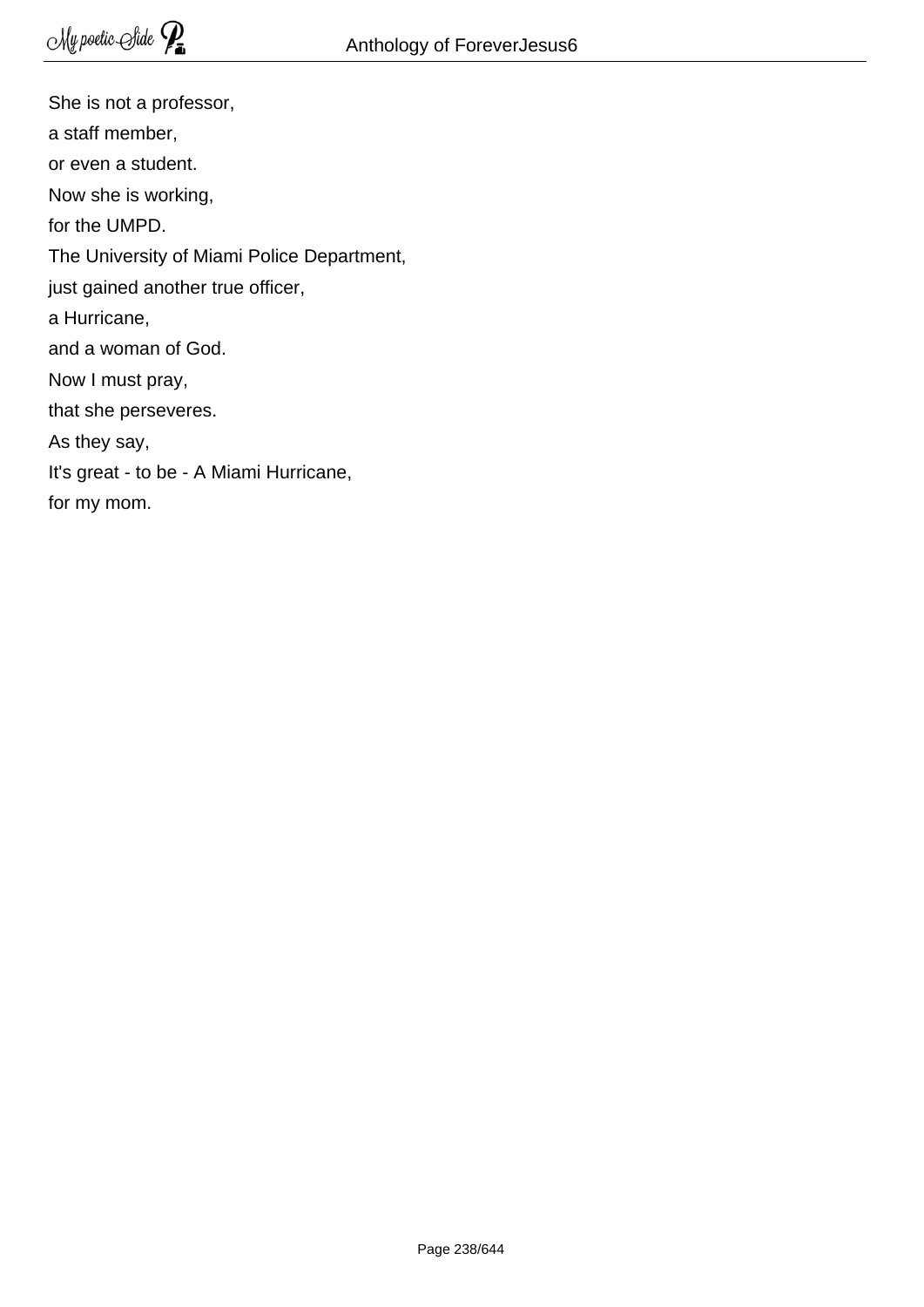#### **The Great War**

This is a true story. This is not made up. about the 'The Great War', or as some called it, WW1. "If not for your country, do it for God", every leader said. Two dozen countries fought. They sent sixty-million soldiers, and ten million were sent back dead. Each enemy was considered pure evil. The ones dead were martyrs and sacrifices. Each major power ended up, calling it a holy war. Russia called Germany's, leader 'the ani-christ'. Germany called britain, 'The Great Whore of Babylon'. English bishops said, that they were God's instruments. As for America, they were not to far off. Church leaders started, preaching the word. Now is the time to get saved! Peaceful groups like the Almish and Quarkers, and the pope's hands started to wave. People hurried to be baptized, only because they thought the world was ending. What leaders did not know, was the long term religious consequences, the war was sending. Russia in 1914,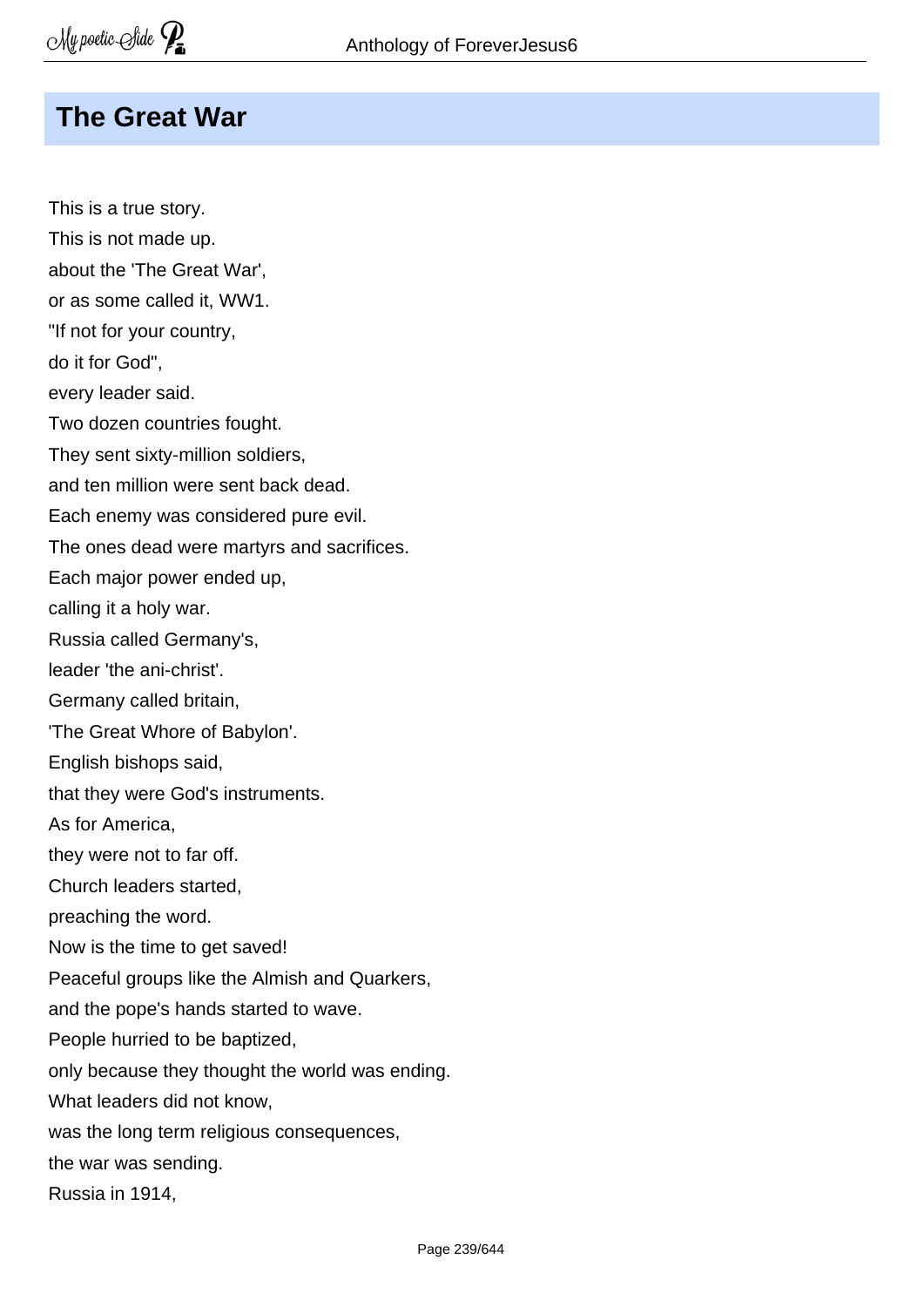had one quarter of the world's Christians, but the Orthedox church, was nearly wiped out, because of the revolution. Germany's strict Lutheran church survived, but only at a price. It now turned to the secular realm, filled of compromise. Christianity went quiet, in both of the two countries, and the Ottoman people, turned into a group of aggressive Muslims. It lead to a decolonization, of most of Africa, but the gospel, spread through the regions, and lots of people were saved. Although, Christianity, began to flourish. It is said that by, the middle of the 21st century, A third of the Christians, will live there for sure. The war ended, one-hundred years ago. So let's all take a lesson. The impact God has on this world, will never leave, and can bring countries, to their knees, in a second.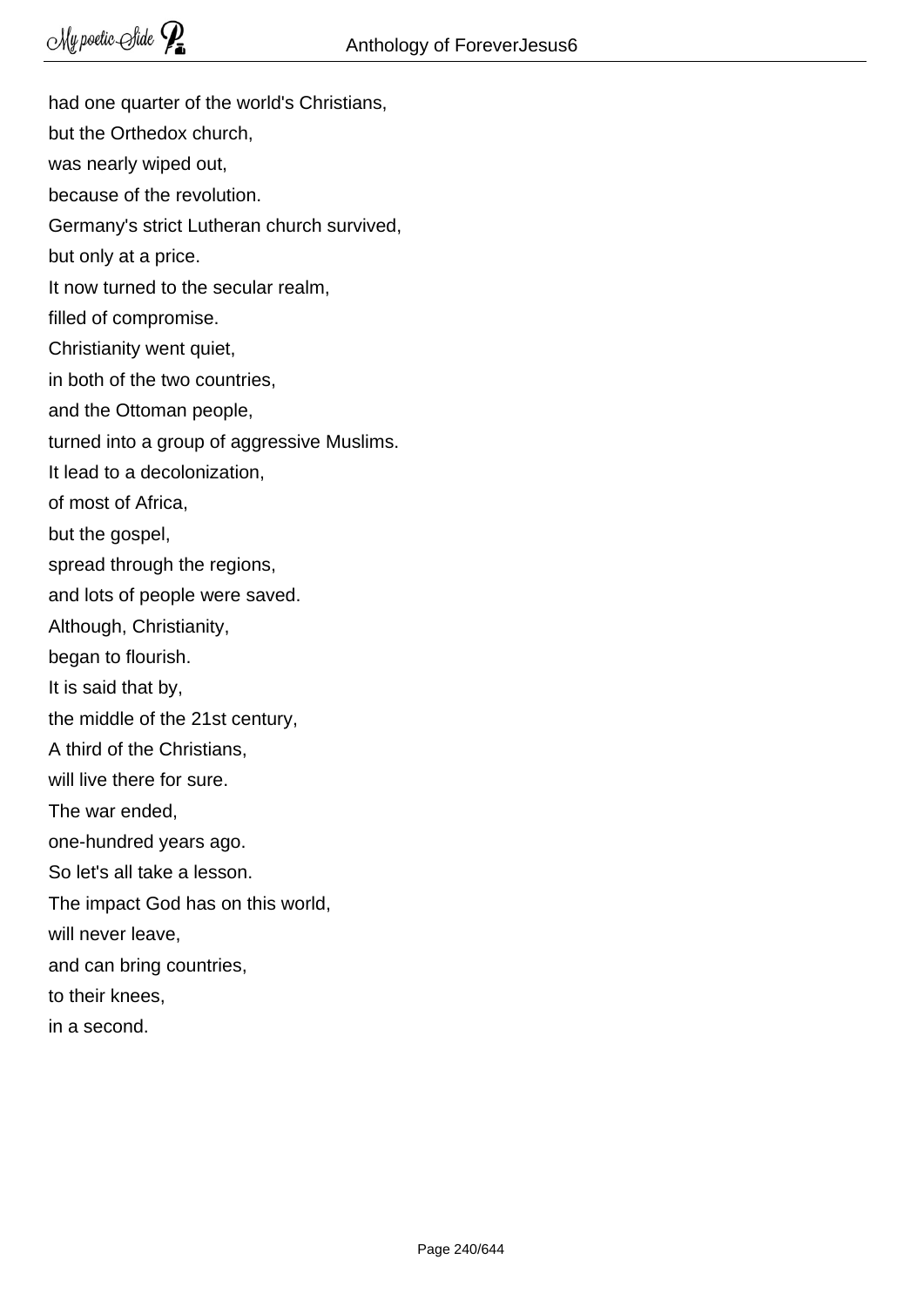#### **Beware**

Beware of the devil, he is the great deceiver. Like a snake, he operates in the shadows. He looks for the weak. The two stare at each other, face to face. He tricks you and hypnotizes you, with his tongue, then strikes you in the back. Beware! Beware of false prophets. Yesterday they were nobody. Today they are, a leader of millions. They slowly make, their way into the church. They say that, they received God, so that they, may open up a church. They wave the Bible, but do not read nor preach from it. They twist the words, so that they may trick, those who do believe, but do not read the Word. Beware! Beware of men and women, that try to show off, false knowledge of the Word. They hang in the crowd, full of older people,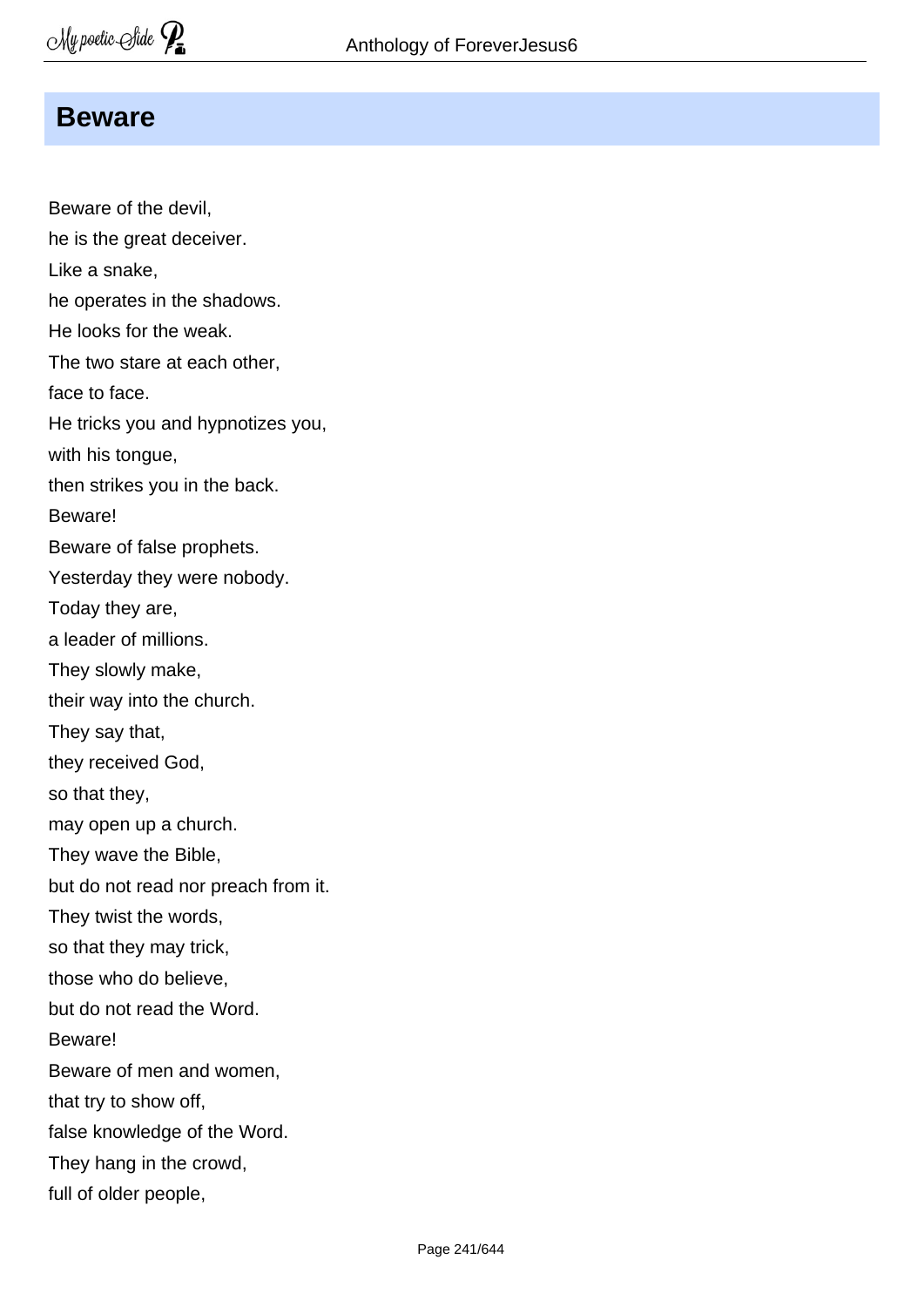who discusses the Lord. They try to put, their two cents in. They make up verses, that are not in the Bible, and say that it is. They use old philosophy, that sounds biblical, and tries to confuse the others, because they are old. Oh brothers and sisters, in Christ beware. Beware of the things, of this world. Do not let them corrupt you. You cannot take them, with you when you die. They will not last forever. It is not the things, that are evil. Money is not, the root of all evil. Rather, it is the love, of money, that is the root, of all evil. Money is paper, that adds fuel, to the fire. Beware! As many intend, to do good, and serve the Lord, satan sometimes, comes in and deceives their mind. We must stay and remain vigilant.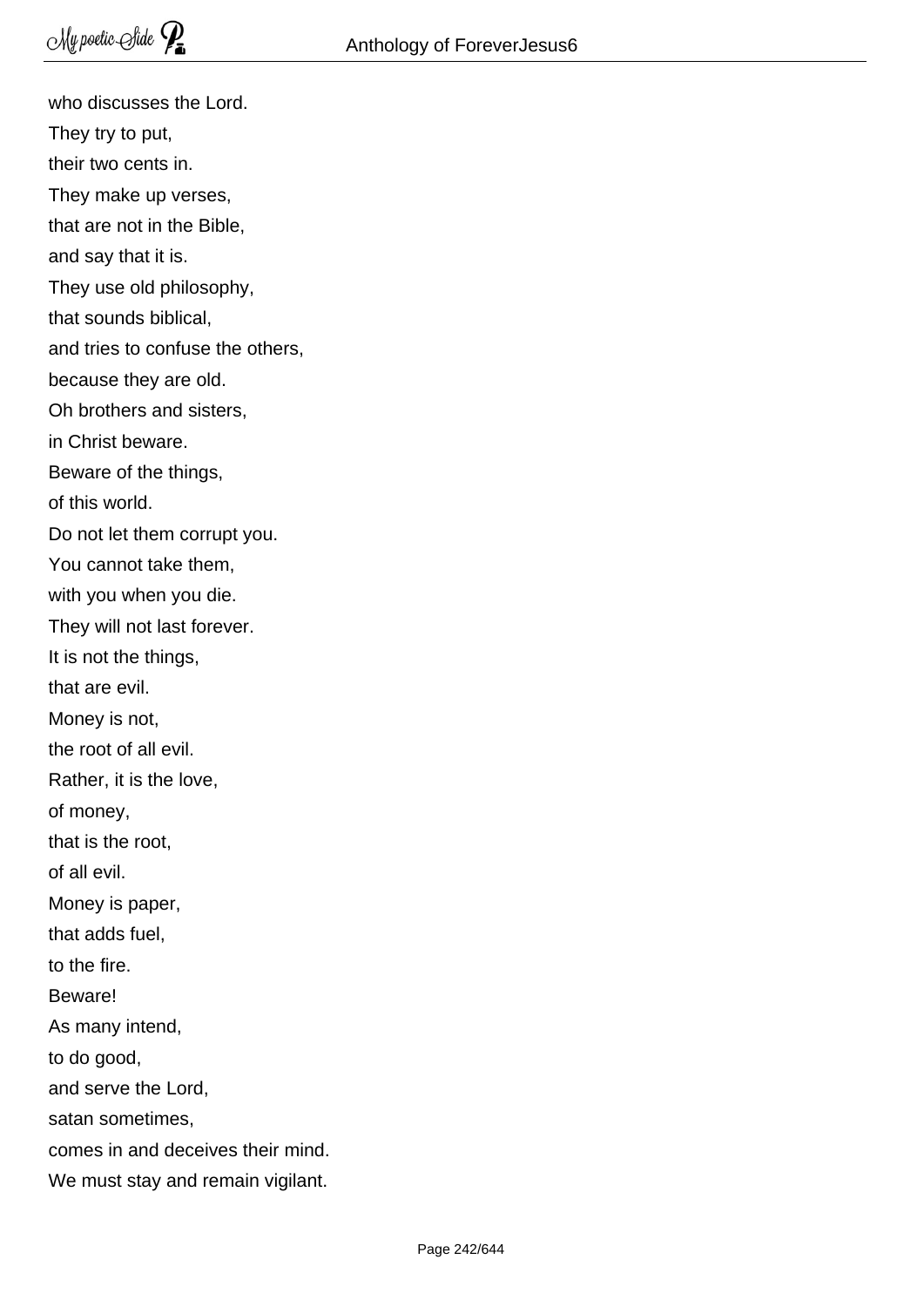We must withstand, the wiles of the devil. Ask the Lord for wisdom, and he will give it, to you freely. The list goes on. What shines brightly, often comes from dark. Gold does not come, from melted iron. Beware!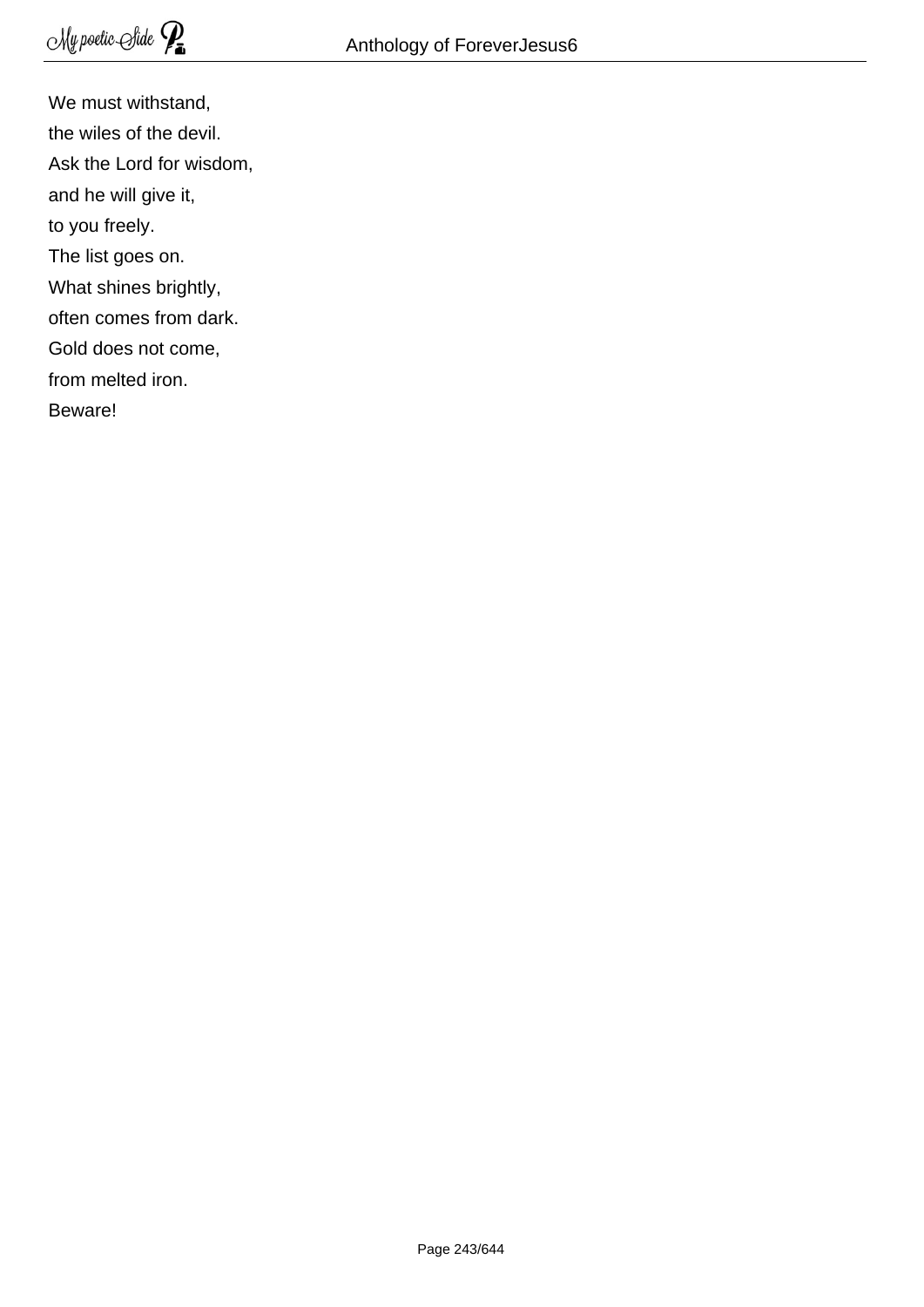#### **The Woman On The Plane**

As I sit for two hours, at my gate, I close my eyes, and think as I wait. As I hear planes come in, I sit with my bags, while I contemplate. I traveled the world, and seen it all with good reason, and it sure is fun, but it can really take, a toll on me, with a diet of ginger ale and peanuts. I feel as though, I am missing something. I want to start a new chapter in my life. 'Now boarding gate 7, group A for flight 70 airlines'. I pick up my bags, board the plane, and quickly find my seat. As I begin my fifteen hour flight, I plan to get some sleep. On a place that's uncomfortable, with lots of turbulence, I developed a system how, but before I close, my eyes this time, I say to myself, "Please Lord, give me something now". Then out of nowhere, a woman came, and decided to sit next to me.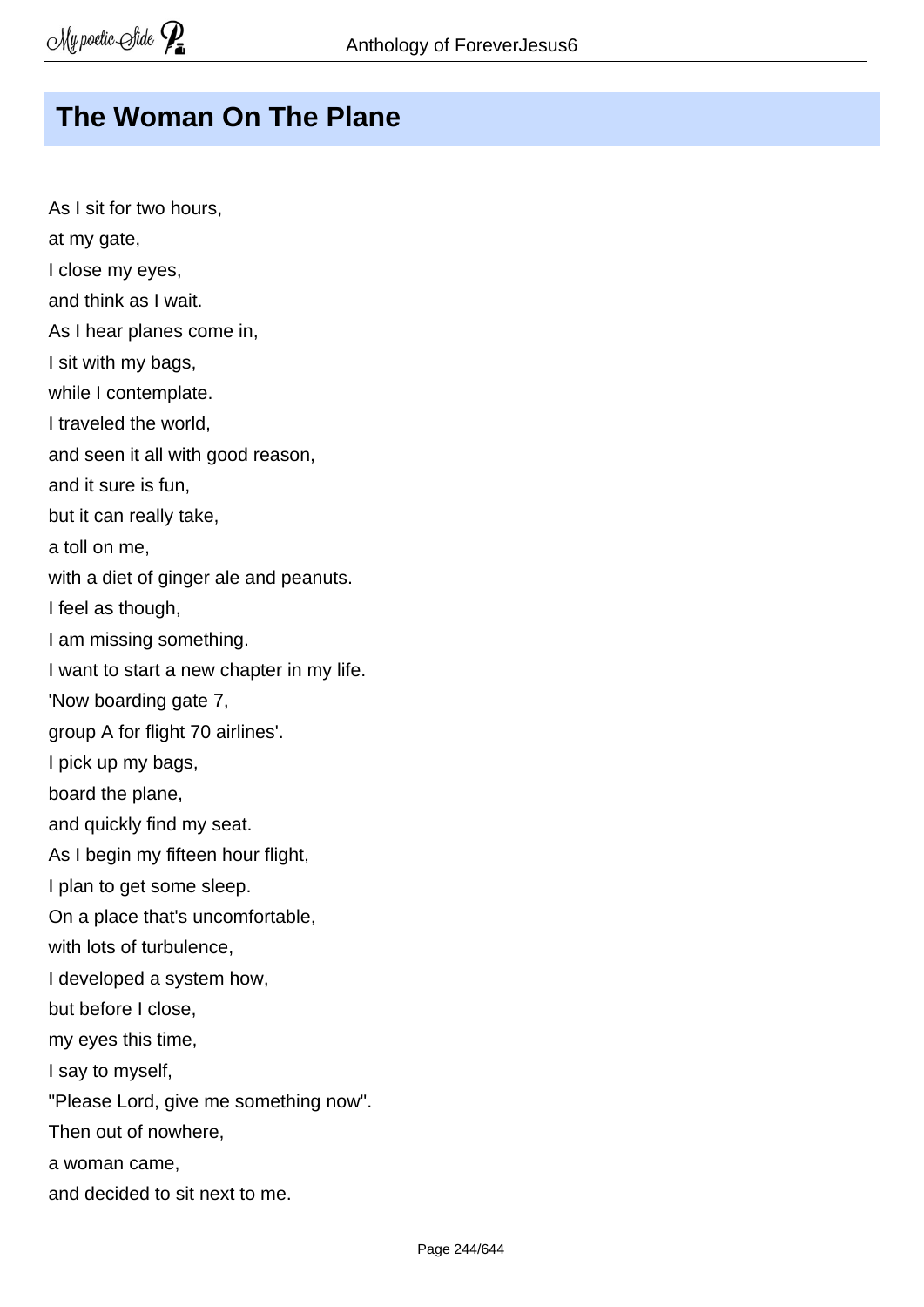We talked for hours,

and talked some more,

I even paid for her drink.

She said she lived,

near the same place as me.

It was amazing.

What were the chances?

Who would have thought,

that would happen?

Who said airplanes,

were not romantic?

After fifteen hours,

we retrieved our bags,

and remembered each others face.

Now thirty years later,

I can still say,

I am married to the woman I met on the plane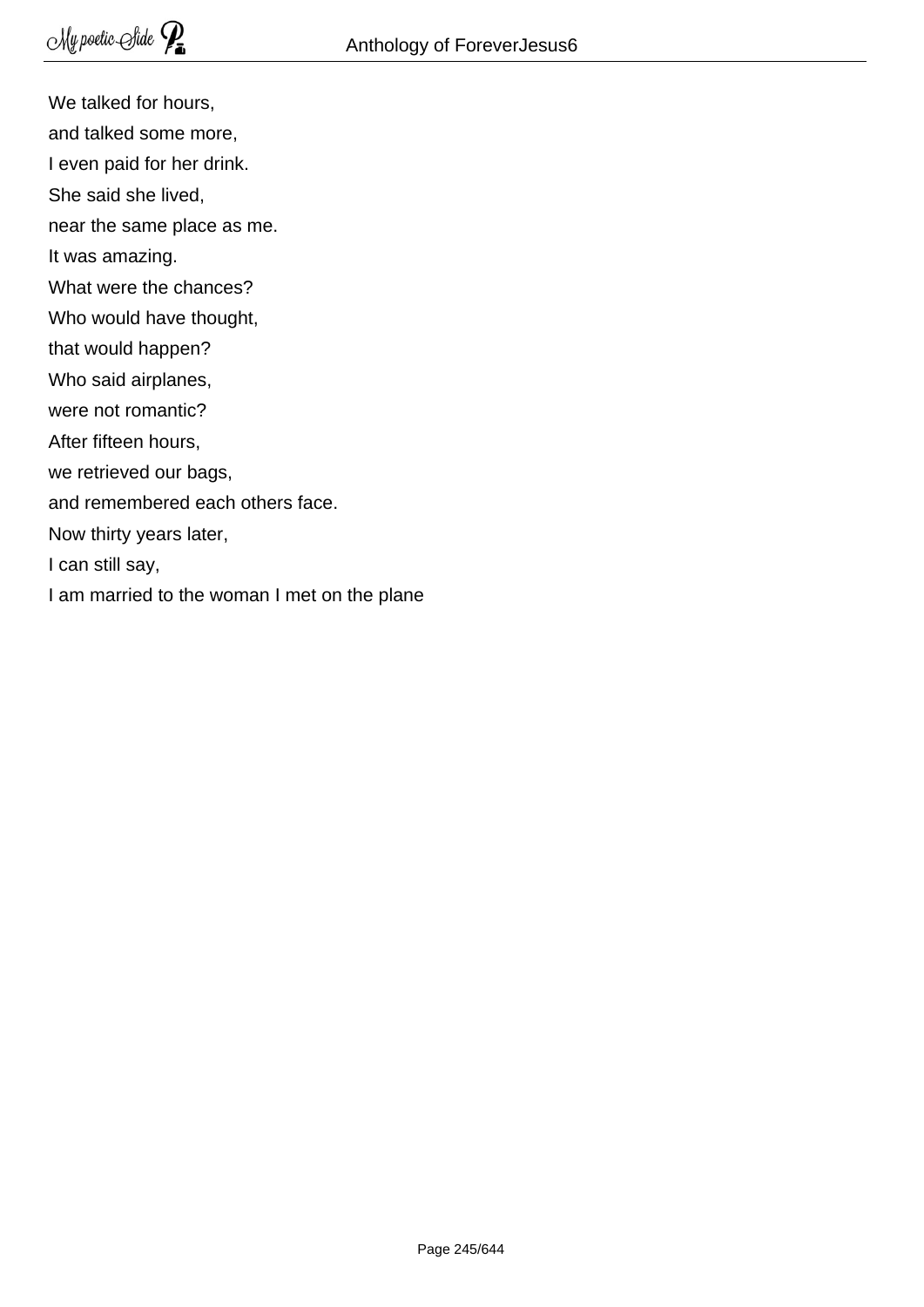### **Criticism**

At first I did not like criticism. Now I take it in stride. I learned that people, love to nitpick, and to always critisize. There is a fine line however, between negativity, criticism, and help. I enjoy constructive criticism. I can even take it, if a person yells, but what credit, do you have under your belt, to be talking down to me? Maybe you should, look at yourself, and then change, what you see. As I said, I take criticism in stride. Sometimes it's an unfortunate mistake. For others it is a nasty habbit, that should be dealt with right away. So please, if you have to, offer contructive criticism on this writing, but don't be bias or negative, just because it is not to your liking.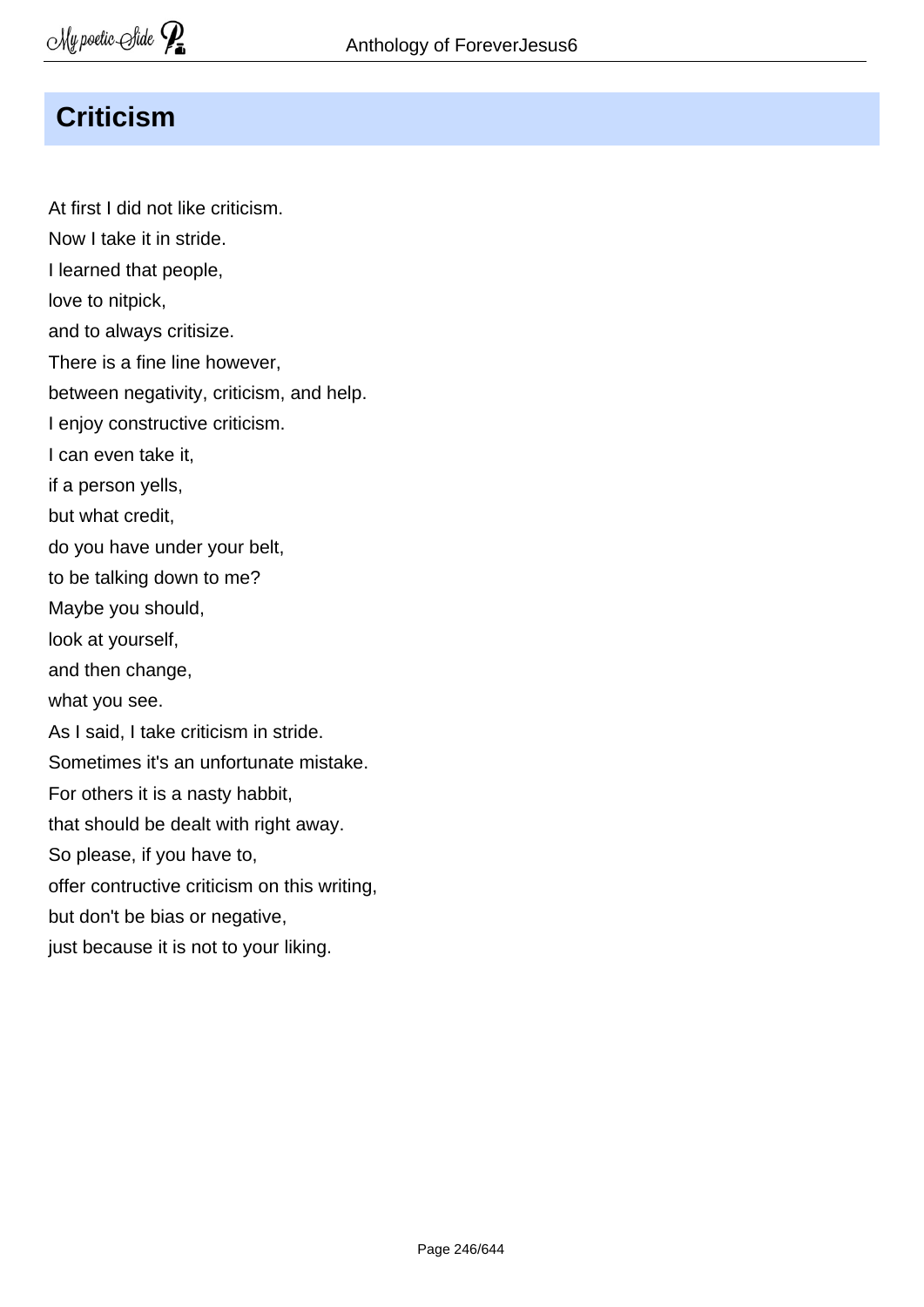# **How Did We Get This Far 2**

Lord Jesus, you sustain me. Holy Spirit, you let me know, right from wrong. How long before, you cast your judgement. How did we get this far? How are we still surviving? Eleven year olds are killing eleven year olds. When did it all change, to it being man and man, getting married is natural, and not considered strange. How did we get this far? Lord Jesus it hurts to see, kids bring guns to school, so they can go on a killing spree, When did it start to fall? people want equality for all, but say that Christianity is wrong. As for some of the people, who call themselves Christians, what happen to standing tall. Now you are letting, the world influence you, when you use to chase the upward call. How did we get this far? Screaming rape is the new trend, Years ago he did this, but now that I advanced, in my career, I want to bring his to an end. How long Oh Lord? People now treat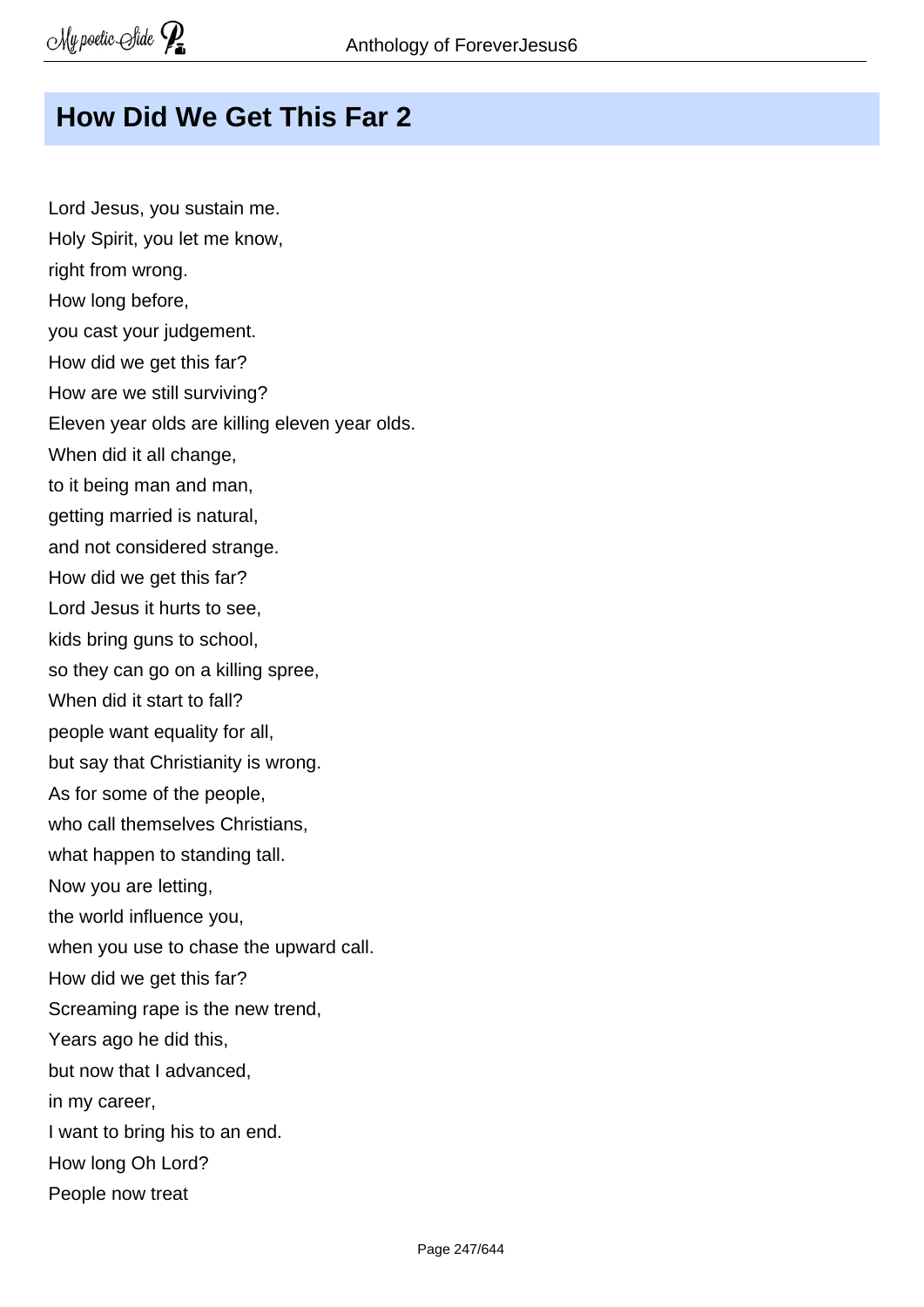Humans like dogs, and dogs like humans, and they don't think anything is wrong. How did we get this far? When Oh Lord will you come for your people?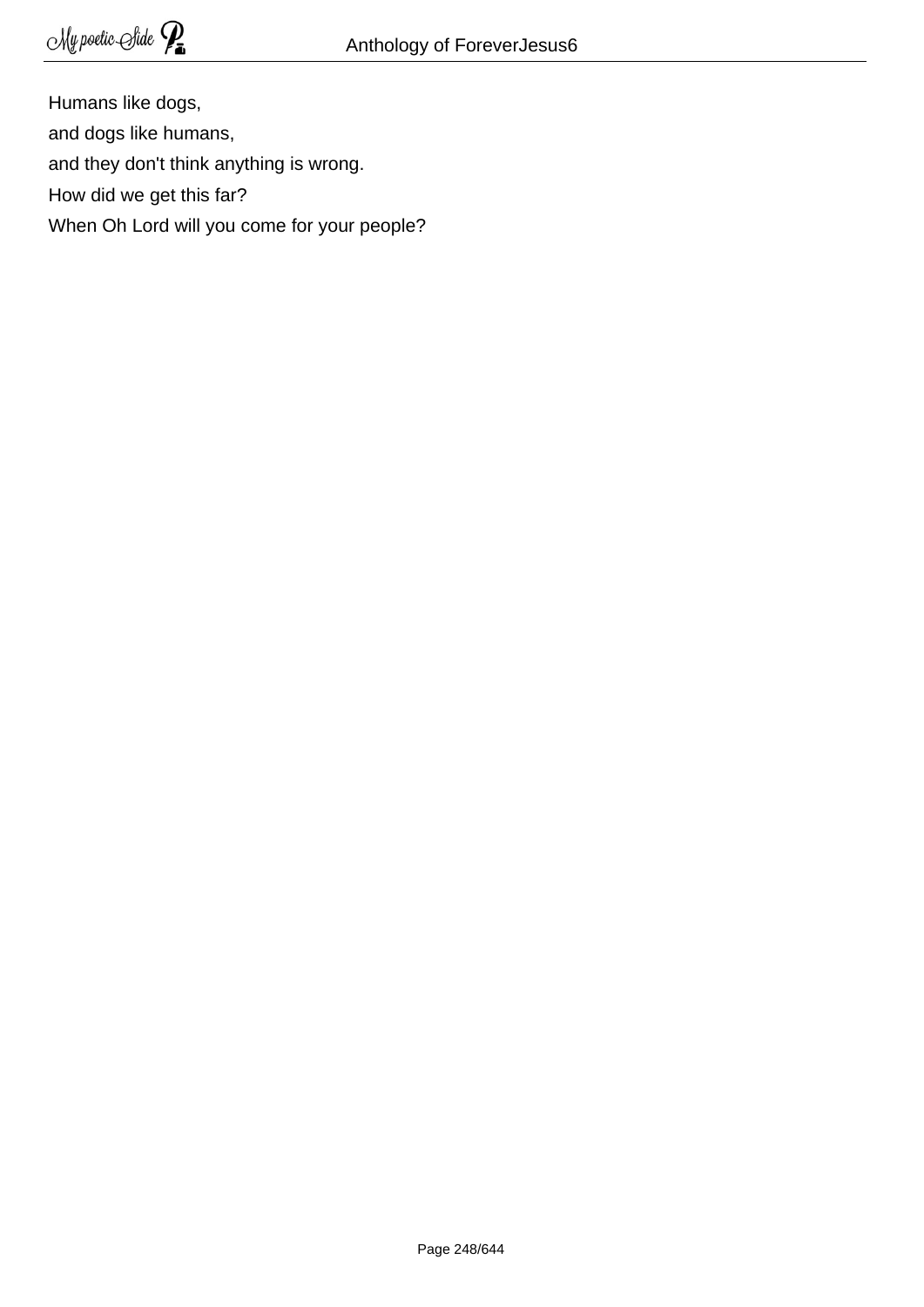### **Cinder Block Seats, Scraped Knees, And Old Man's Beer**

Oh, when I sit back and reflect, on my younger days, I remember my group of friends, and the games we used to play. I remember my dirty white T-shirt, with grape juice stains. and Saturday nights, with the old Miami Hurricanes. Mom raised me, by raising the belt, and gave me ice cream on hot days, before it would melt. She taught me to be nice, and was nice herself, but when the older kids, were on the porch rolling dice, the whole block heard her yell. The grown-ups would sit, on boxes and cinder blocks, As they wasted their all their money, one game of cards. I remember, playing hide and seek. we would count to ten, but at two, we would start to peek. Homebase, was the big tree. As I ran as fast as I could, I fell and scraped my knees. We had fun in the pool, as we would scream an shout. until someone admitted they peed, then we screamed as we got out.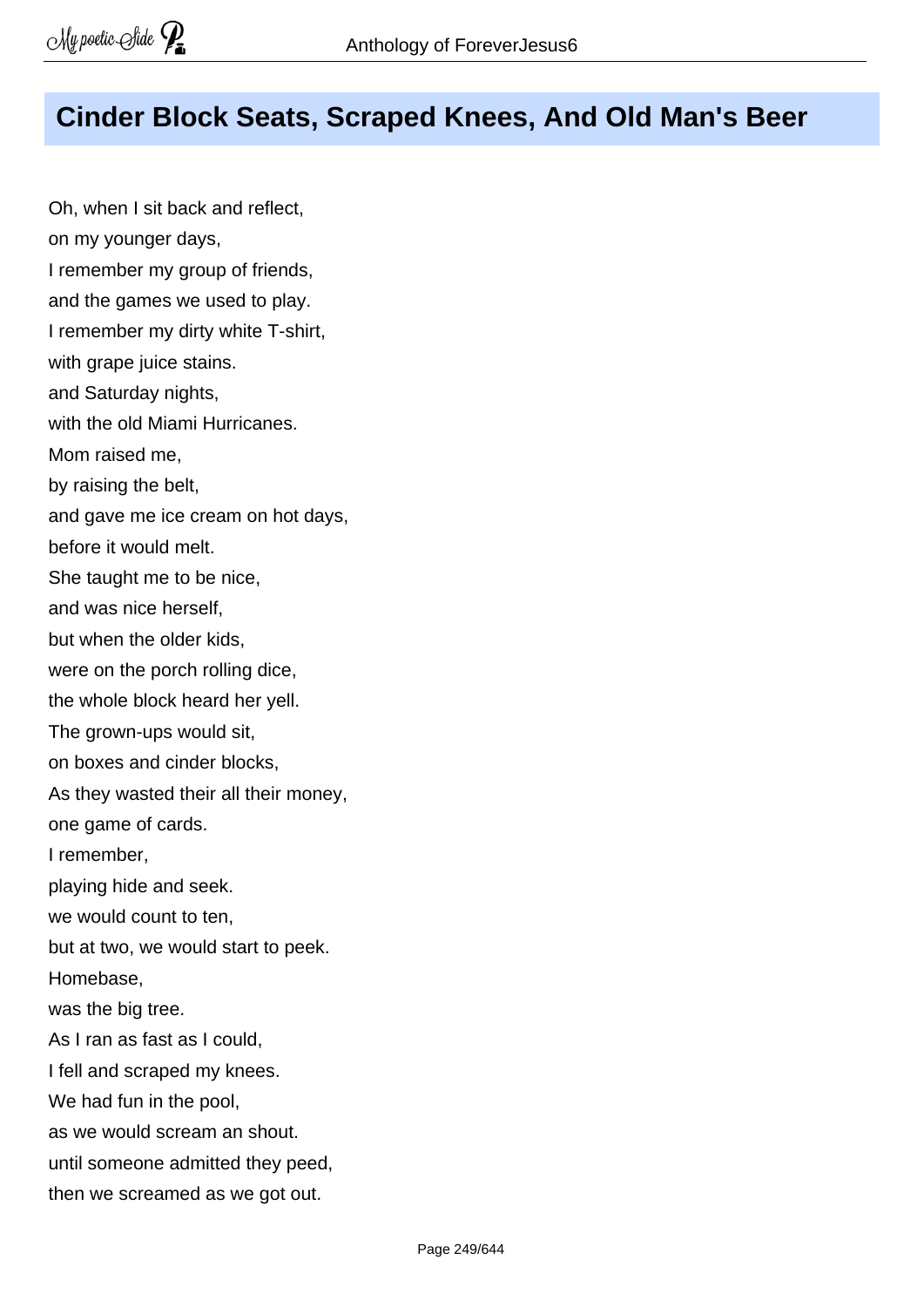Weekend bar-b-qs, were always the best, and once the next day came, I put on my Sunday vest. As soon as we were home, dad sat in his chair, as he turned on the game and cheered, and cracked open his beer. Oh that nasty beer, was so thick, heavy, and bitter. As it fell down my throat, my whole body would shiver. Still, those were the old days. As I grew older, I learned to put my life in God's hands. I found out the easy ways, and the hard ways, that God already has my plans. So I thank the Lord, for my childhood rappers, fighting, and soda cans, so I may know, what childish things to put away, as I grew into a man.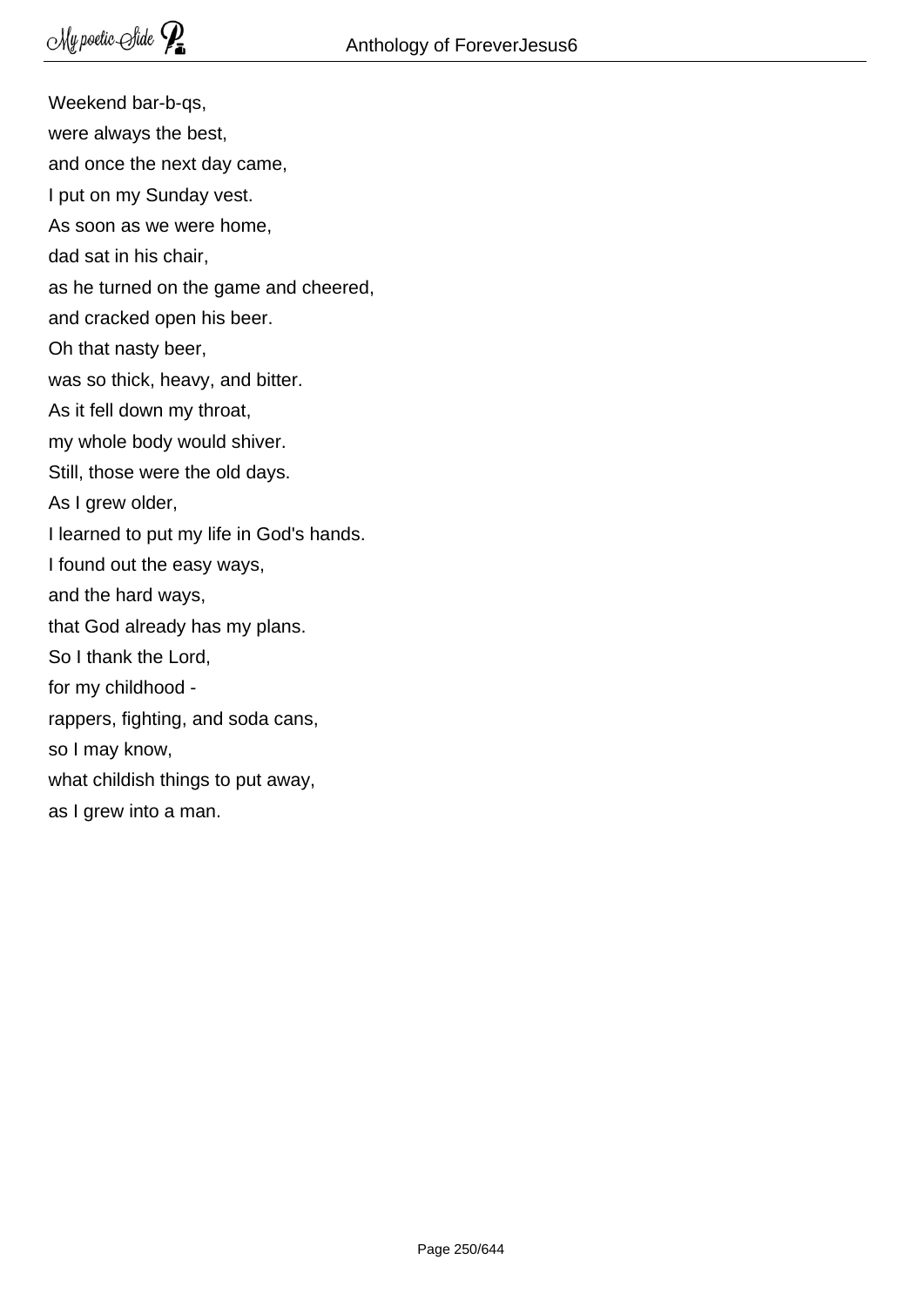# **My Only Regret**

I only regret that I have, but one life to give, for my Lord and Savior Jesus Christ. So until I die for him I'll live.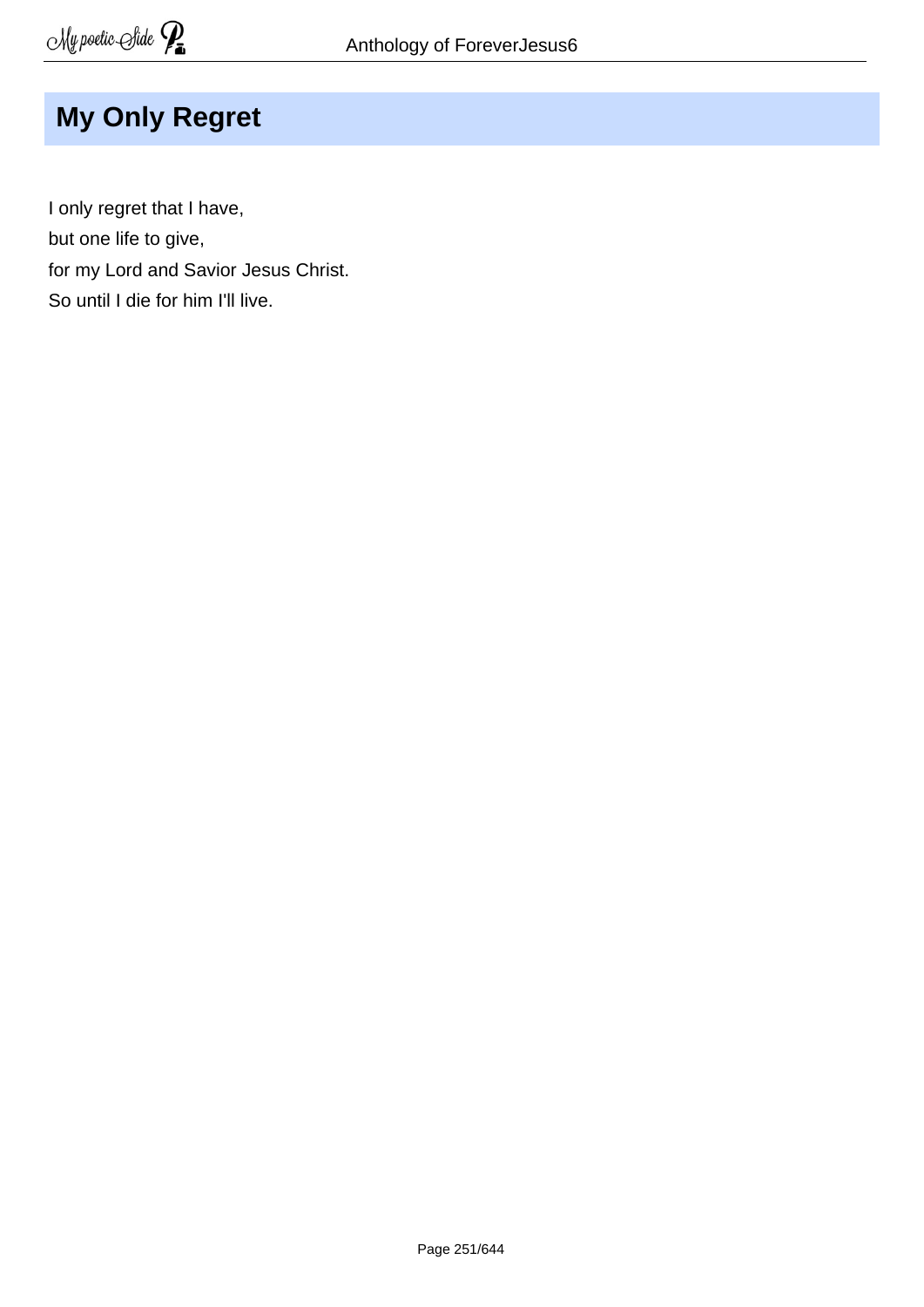# **A Ballad Poem Of A Highway Lady**

Oh highway Lady, you embark on your journey, like the highway man before. He is leaving a path, as he presses on toward, the goal which is the upward, calling of God in Christ Jesus. So I implore you. Learn from the highway man. Stick to the higher plan. As you begin your journey, you will feel the nights to be freezing, and the the sun to be scorching. Oh Highway lady, you will face many trials, and many tribulations. Your journey will last many miles, but you must keep your patience. You will face opposition. The world will be against you. Nevertheless, stay focused on the mission, and do not let the world offend you. Oh Highway Lady, you ask will anything good, happen on this highway. Of course without a doubt, I can honestly say. The Lord has left you a Helper. So when it rains, you will find shelter. In times of trouble, you will find peace. You will find courage,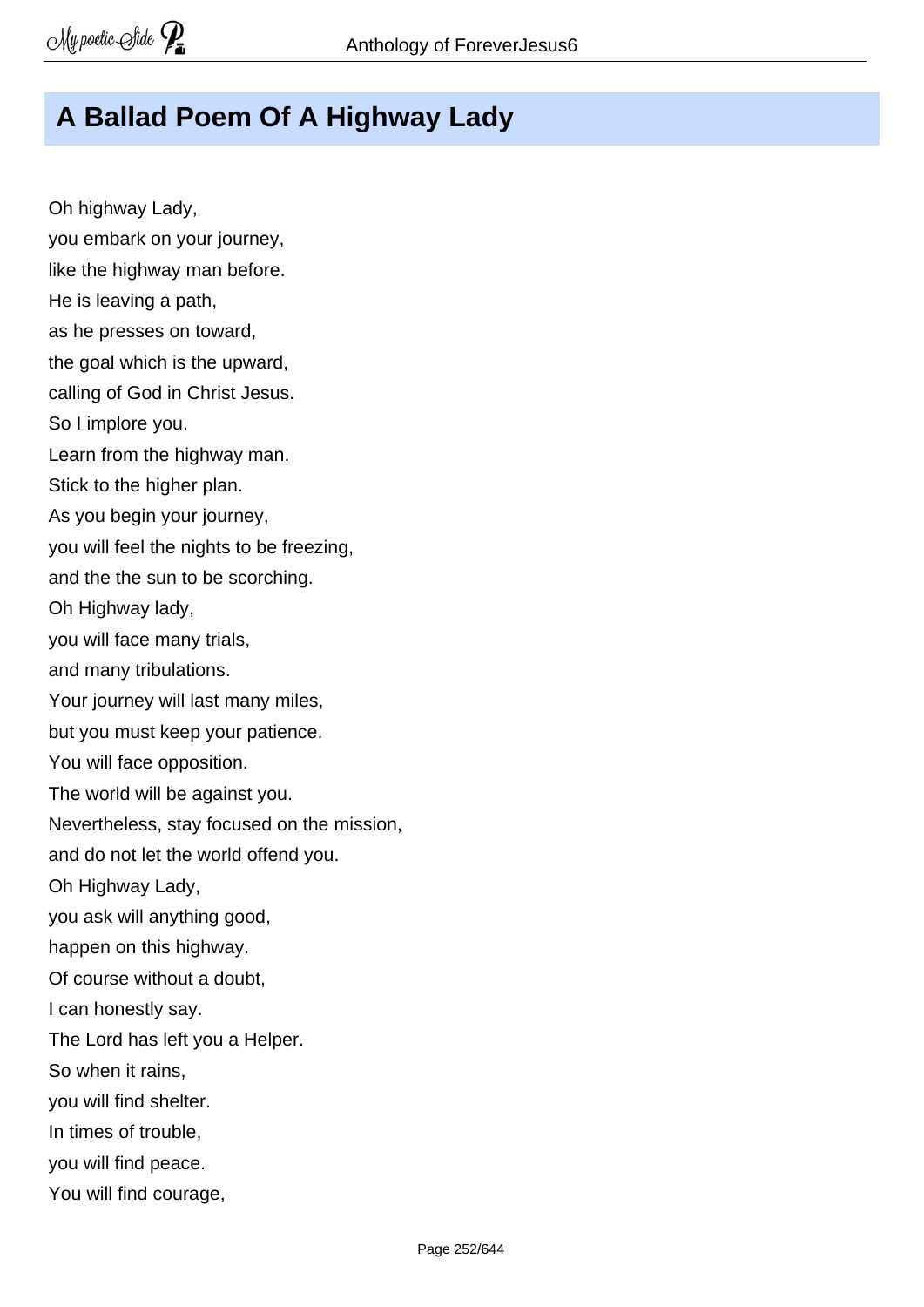when you go against the beast.

When you feel as though,

you are sinking,

the Helper will not,

let you drown,

and when you feel,

as though you are falling,

he will not,

let you hit the ground.

Yes you will come,

across horrible things,

but along the highway,

you will notice beautiful scenes.

Oh Highway lady,

the Holy Spirit will always be with you,

and as for the highway man,

you may even see him too.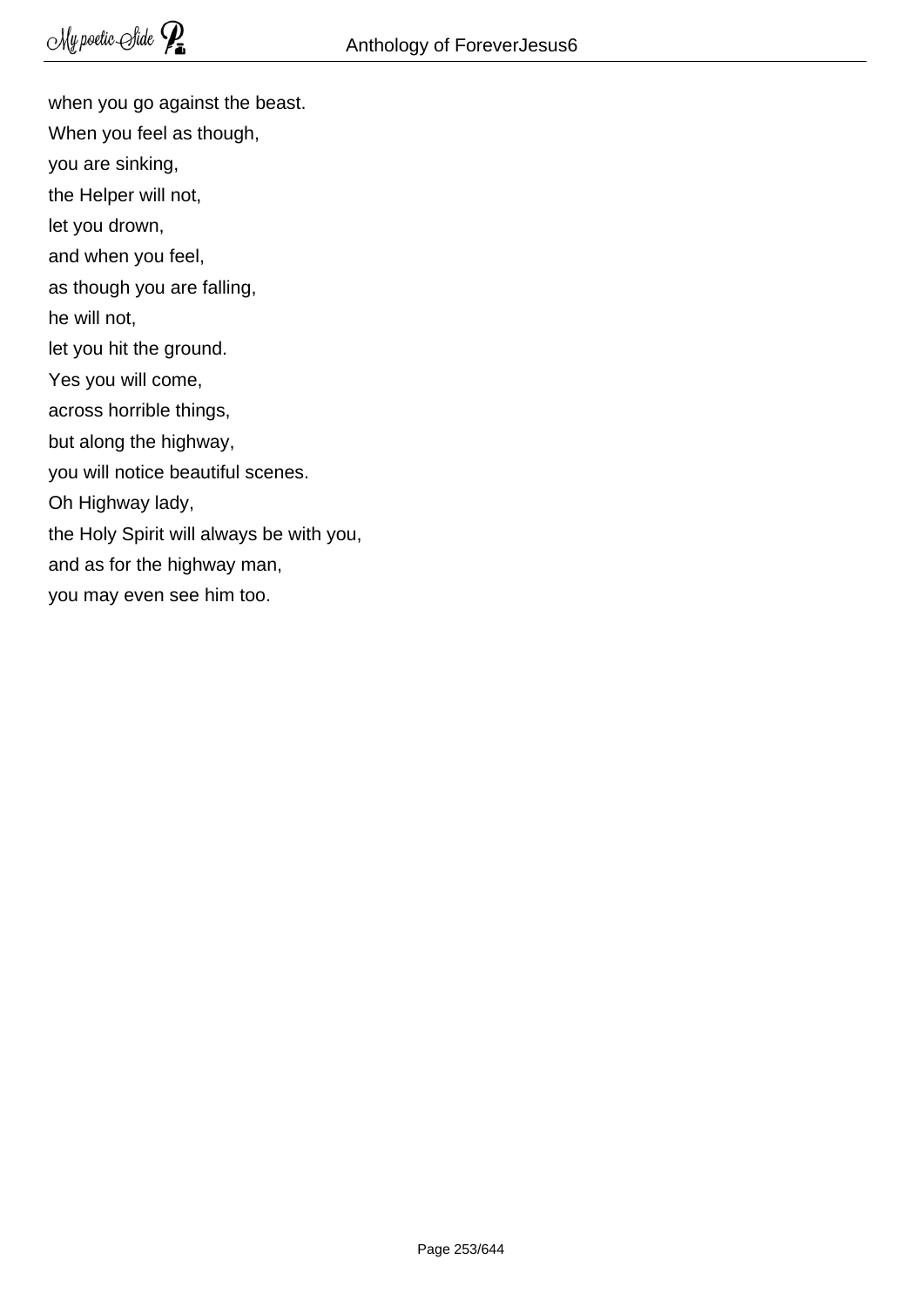## **At Peace**

I have have done a lot, but finally, I am at peace. I have earned my scars, but finally, I am at peace. I have sometimes more than often, gone off the the straight and narrow, but have not been forgotten or deceived. I have been attacked, with fiery arrows, but finally I am at peace. Of course I've have my good moments, to go along with the bad. There were times, when I thought I had lost it all, when what I needed, I already had. Do not get me wrong, the ride was fun, but finally, I can sing my song, 'Jesus set me free, Jesus died for me, and everytime I remember that, I know that I am at peace'.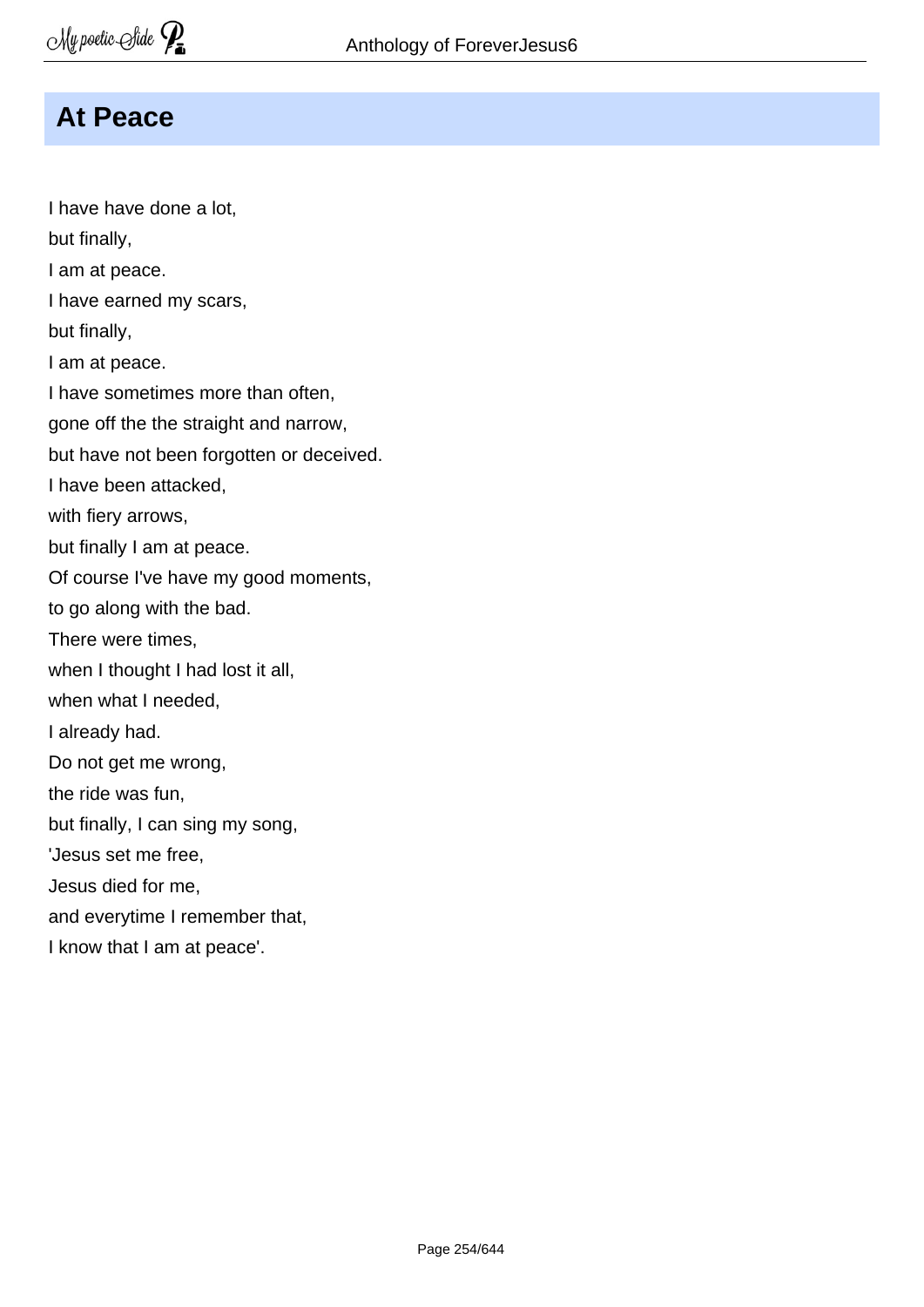## **The Last Stone Remaining**

When all those fall around me, I will be the last one standing. When they try to kill my faith, I will not surrender. When everyone points at me, and says he did it, I will gladly welcome my punishment, and if I did not do it, then I will defend myself, to the bitter sweet end. I will remain strong, as a blunt object, and will be blunt when I speak the truth. I do not do it for recognition. I truely believe in what I do. I am a stand up guy, but I don't stand up, so others can say look at him. I do not try to be something I am not. I try my best, to stand up for what is right, by doing right in the process. Still, I am not afraid, to go against the grain, as long as the Lord is in my corner, and I do it his way. In a world full of people, who pretend to be someone they're not, a world who claims to stand for something, but bends down when money is dropped, I will not be a symbol just clanging. You may lead me to the gallows, for the hanging,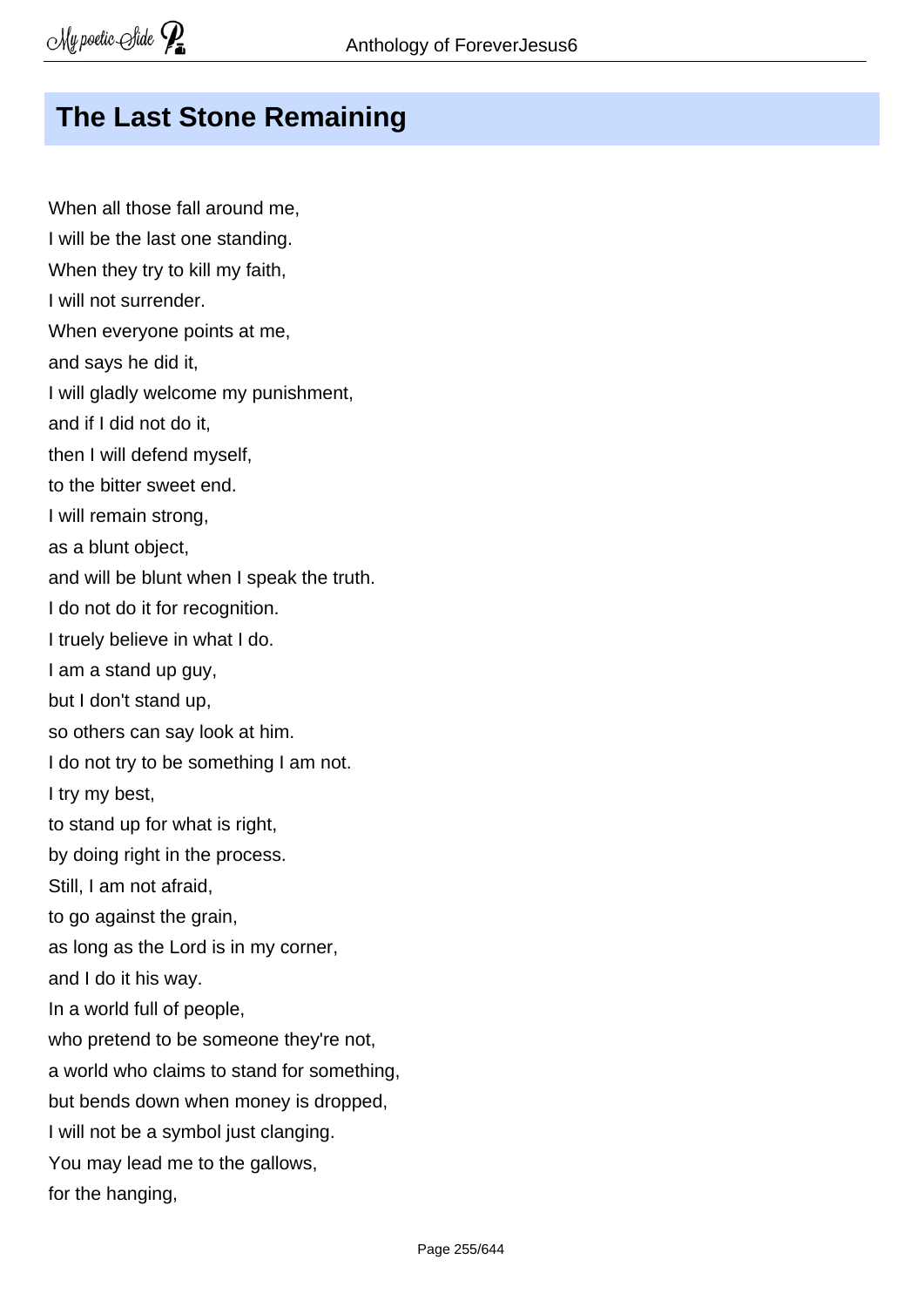but in the end, people will say, "He was the last stone remaining".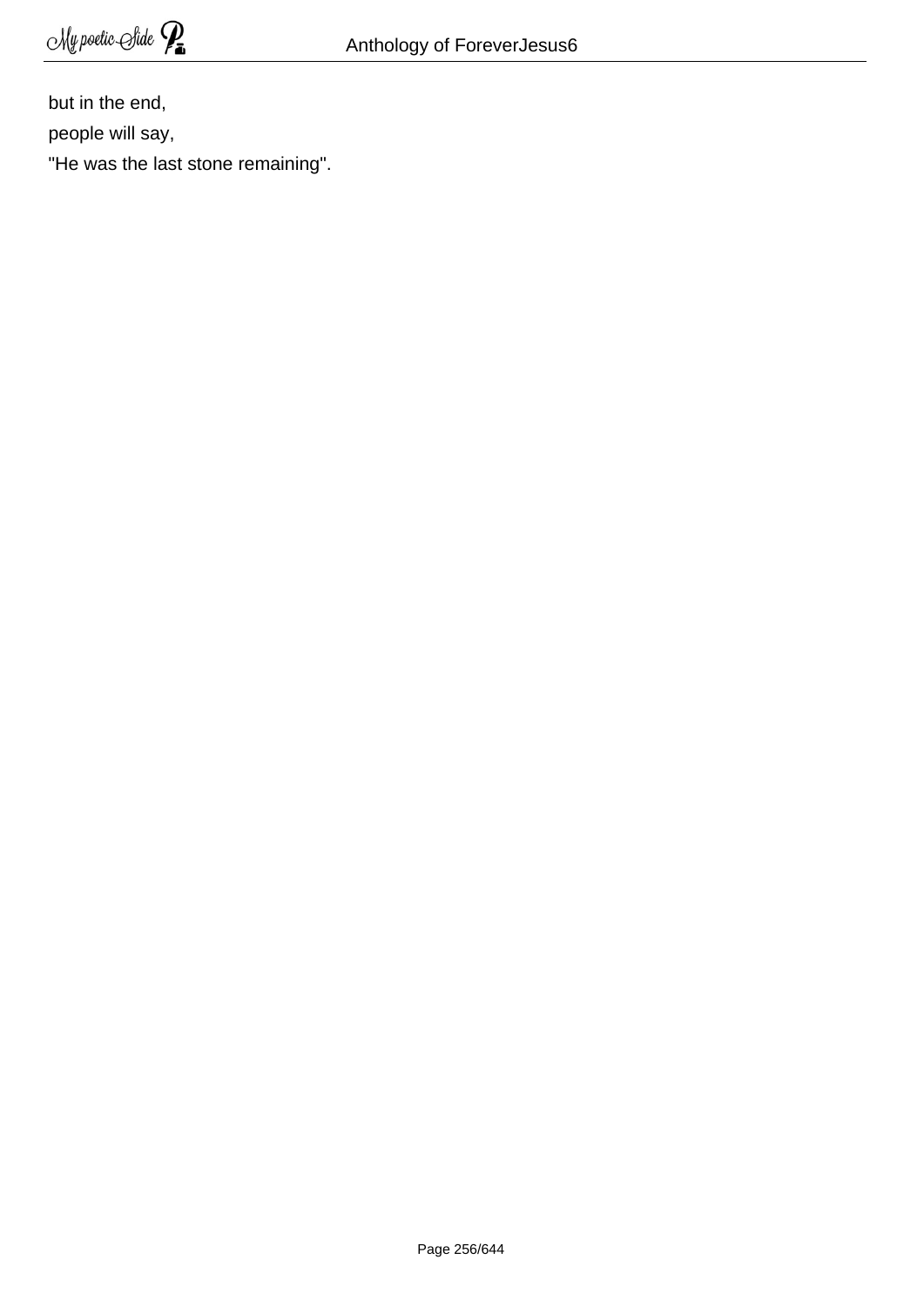# **Love Conquors All**

| I want to start off by saying,                              |
|-------------------------------------------------------------|
| that I truly love my wife.                                  |
| I love her for always staying,                              |
| behind me, wanting to protect me by staying in front of me, |
| and always by my side.                                      |
| I have taken care of her,                                   |
| when she was sick,                                          |
| and she has taken care of me.                               |
| We've loved each other,                                     |
| through the simpler times,                                  |
| and she knows that I will always be there for her.          |
| Not only for the simple times,                              |
| but even for the rough times too,                           |
| like during my serious lapse of judgement,                  |
| when I spent the night at my, 'friend's', house,            |
| instead of spending it with you.                            |
| You forgave me,                                             |
| and eventually we moved on,                                 |
| and you never thought to betray me,                         |
| because you knew our love was to strong.                    |
| By the power of God,                                        |
| we made it through our problems,                            |
| so we could enter the new ones,                             |
| with no fear.                                               |
| Every challenge is an exciting one,                         |
| because I know that you are always near.                    |
| Love does not behave rudely,                                |
| does not seek it's own,                                     |
| is not provoked,                                            |
| and thinks no evil.                                         |
| None of us are perfect.                                     |
| We each have our faults.                                    |
| We even have our share of arguments,                        |
|                                                             |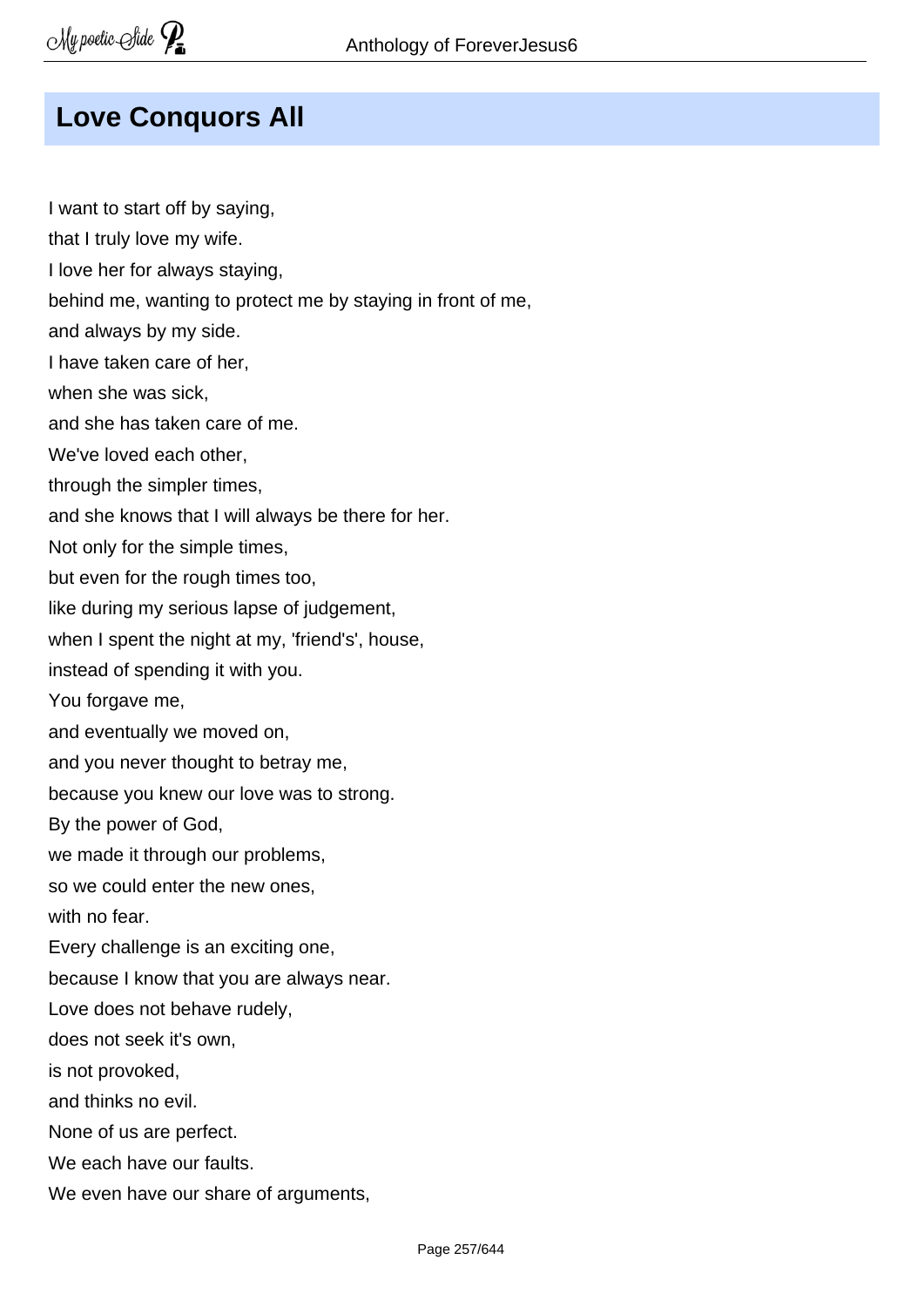but in the end, love conquors all.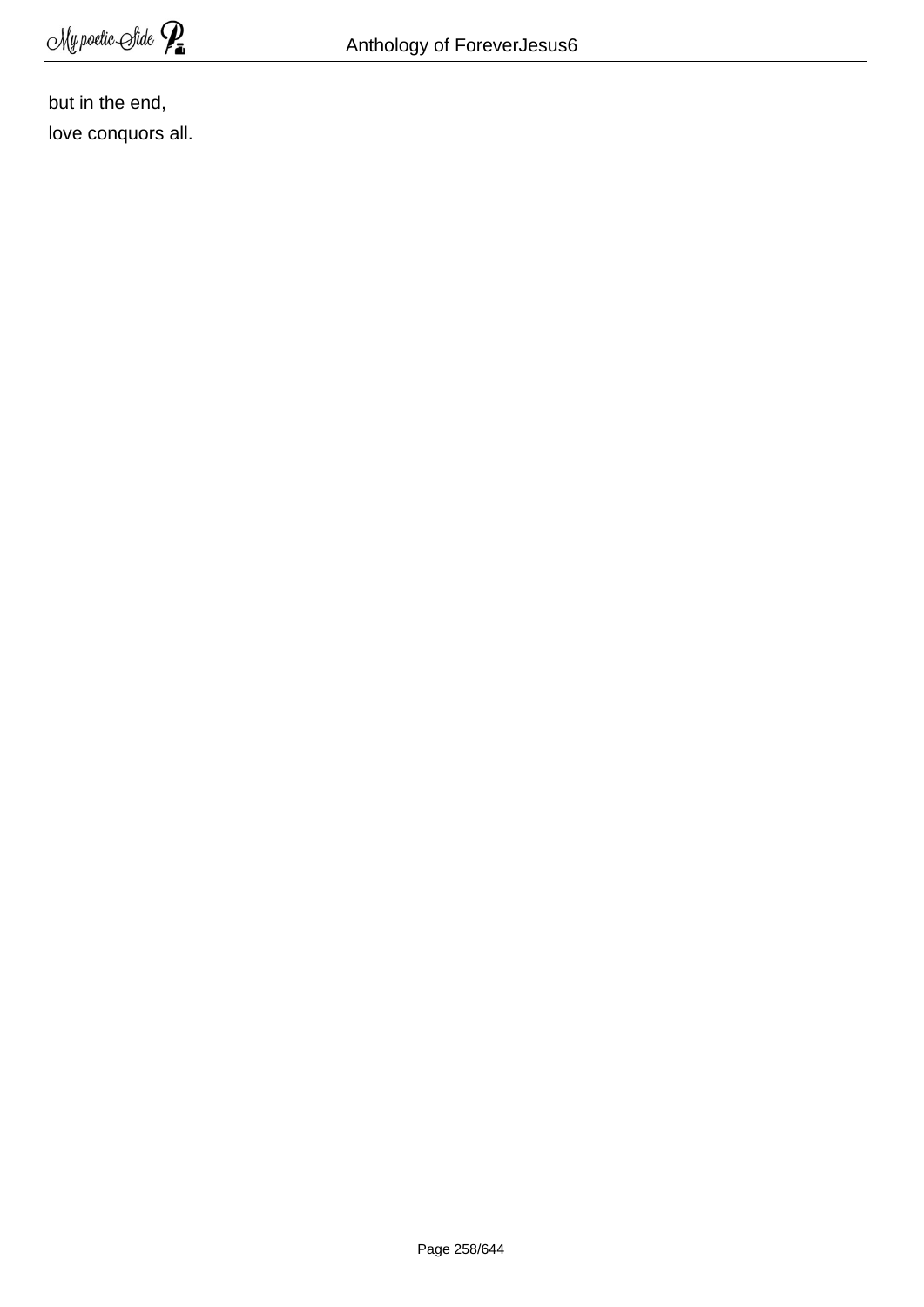## **A Home Where Nobody Knows**

What happens the people, after their fifteen minutes of fame? They made the world stop, for a real short while, Now nobody remembers their name. Like the woman who cried wolf, she took everyone's attention. They all believed her story, until the part she forgot to mention. Then everyone second guessed her. Why'd she do it? One knows why. Now she will always be known, as the woman who likes to lie. Then there was the young lawyer, who was big in the court. He based his life on his money, and things of that sort. He was a rock in the courtroom. In his arguments, he did budge. He was the only one who could get away, with telling off the judge, but he wasted all his money, and now he is old and frail, and the only time, you see him outside, is when he goes to get his mail. To the man who traveled the world, who thought that life would be forever, he found out sooner than he thought, that his traveling days would be over. He tried the unthinkable, that everybody else thought was scary.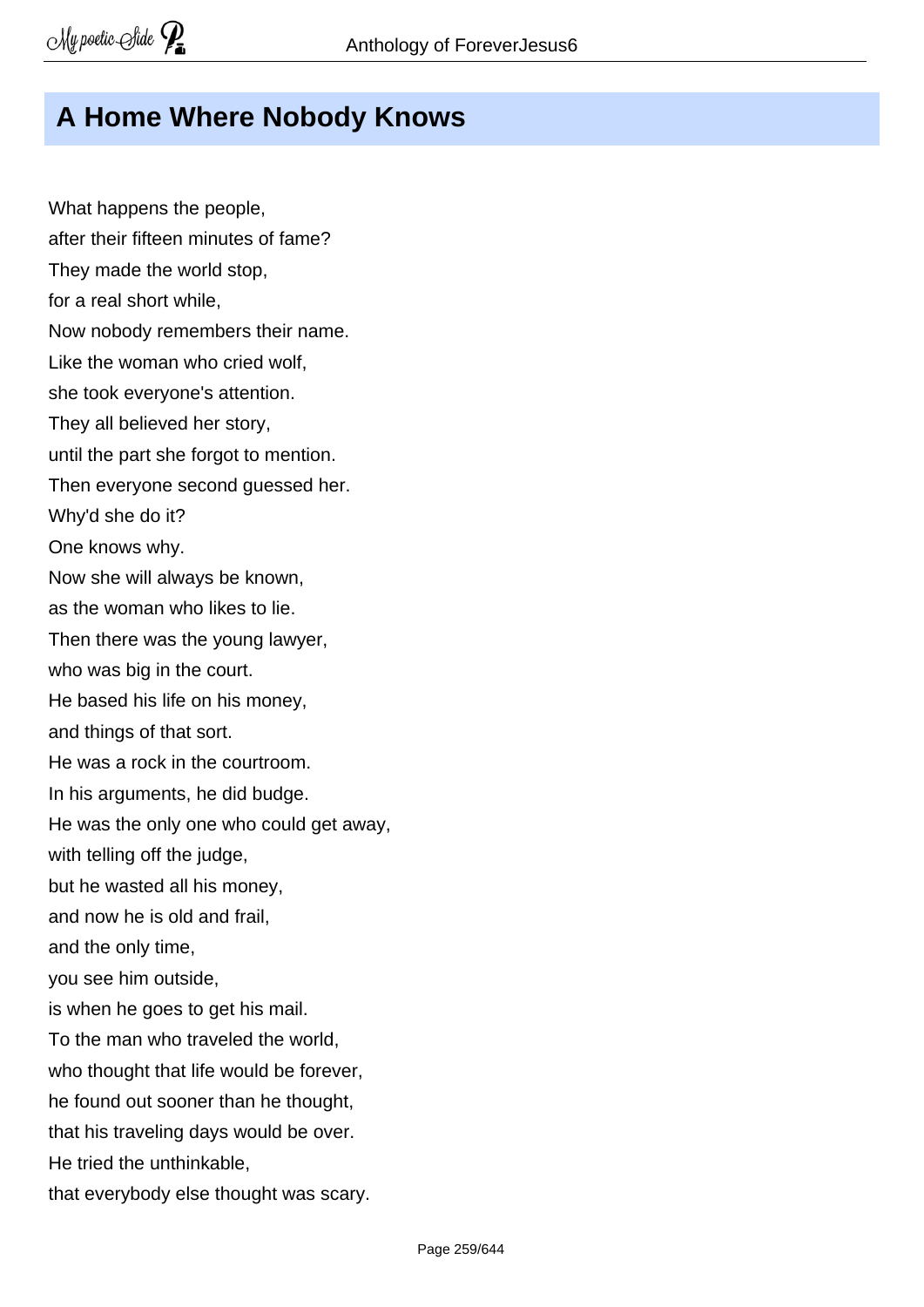He saw everything in the world.

Now for the rest of his life at age thirty,

he is working in the library.

The moral behind this writing,

is to be careful not to burn bridges,

or you'll wind up in a home where nobody knows.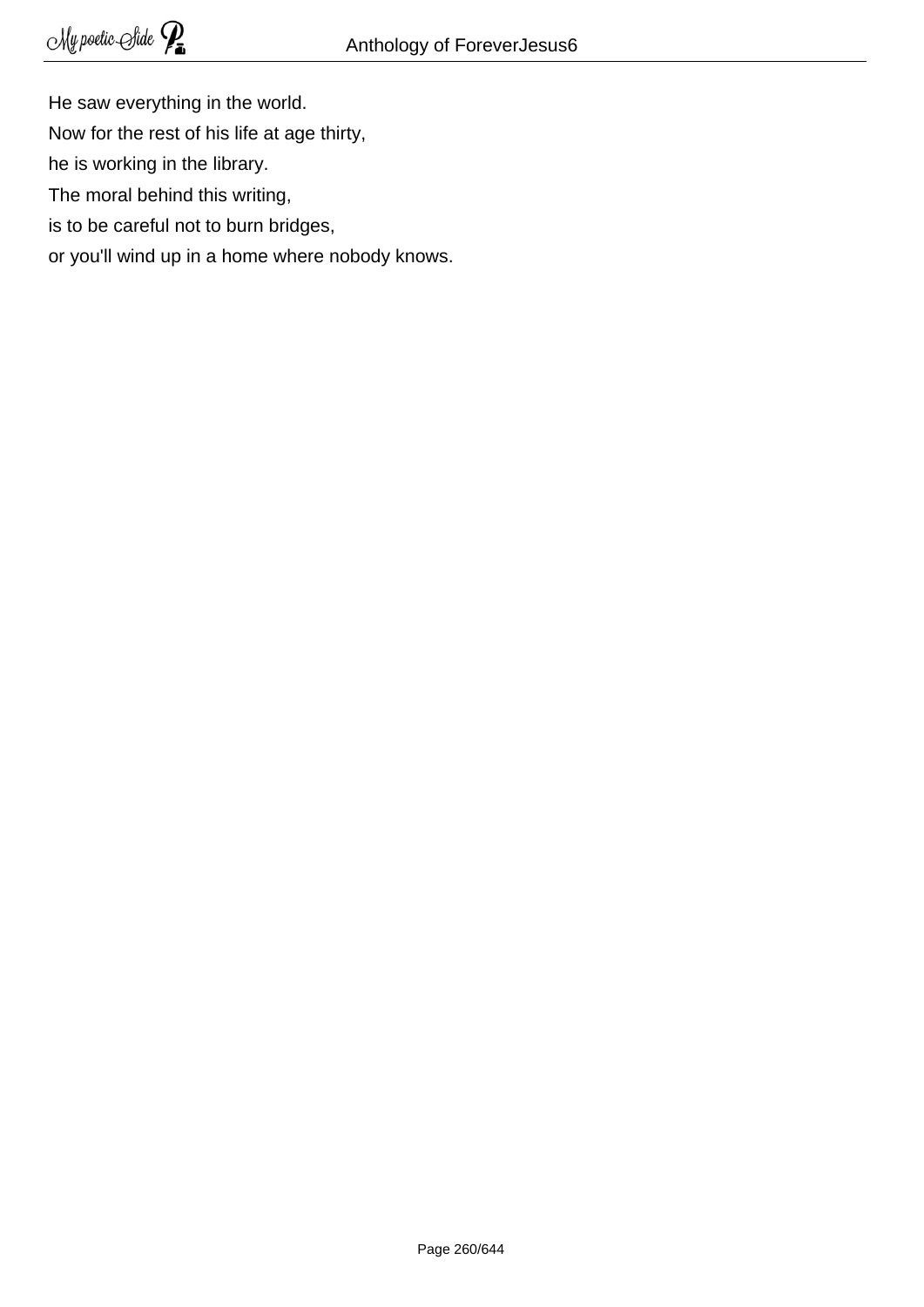### **A Revival Is...**

We've heard about them, in few history books. Now in this generation, they get overlooked. If I ask a person, what a revival is, if they have ever heard of the word, they'll simple say, it's when lot's of people get together, once a year to have 'all day church'. Today, when people go to revivals, it last about three days. You brag to everybody, that you went to the revival, but had no idea what the preacher had to say. If I ask what happens at a revival, some might say that's the preacher yells, and others catch the Holy ghost, while they sing praises as well. Sadly though, they are misinformed. That is not a revival. One revival should last a whole generation. So we could live our life on the Bible. Some say that we, are living in the last days, but do not know, that revival actually means change. Accept the Lord and be saved, and carry out his mission. Learn how to pray. Oh, and when the preacher preaches, listen. So if you did not know before, that's what a revival is.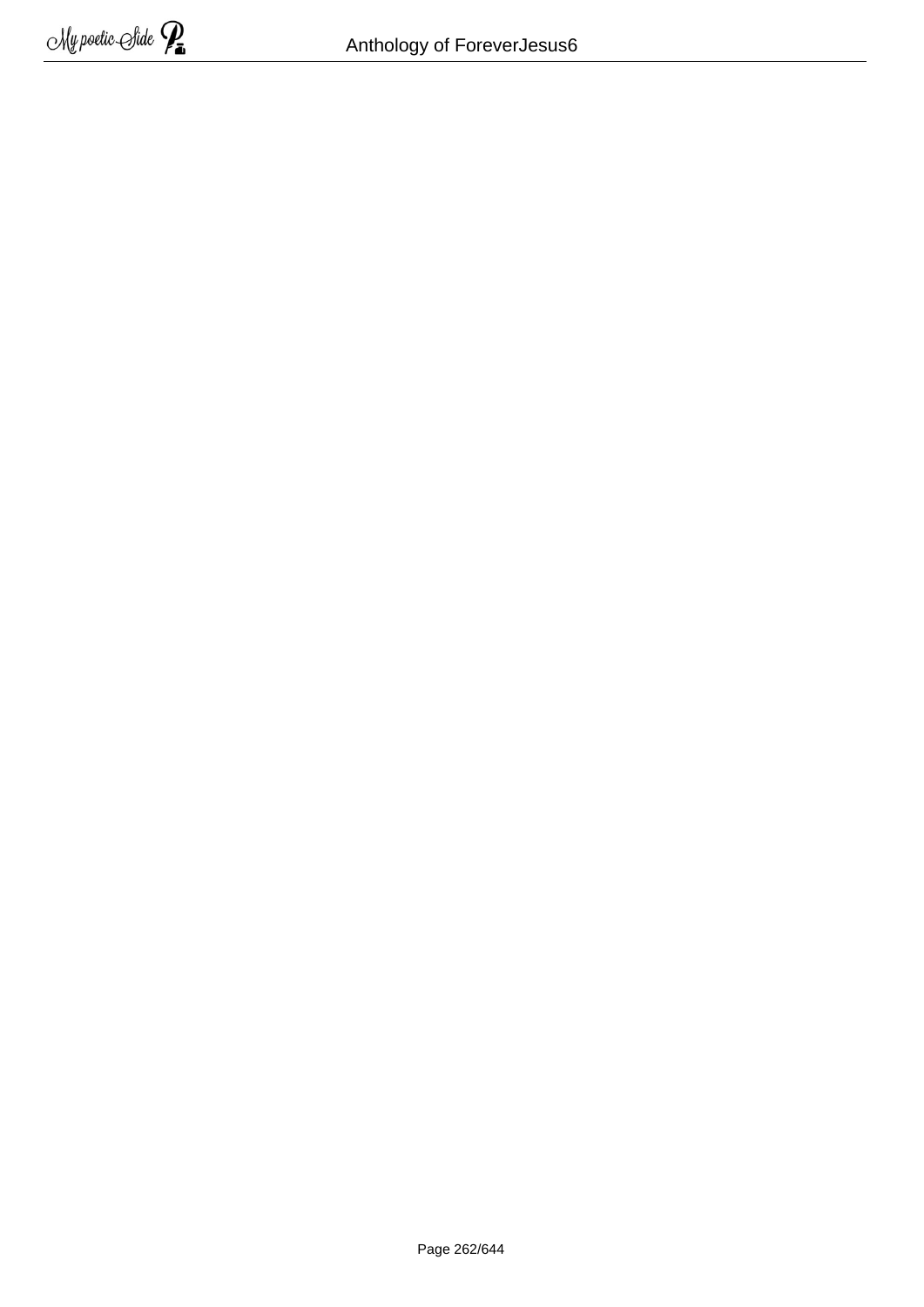#### **Greatness**

What I want, is to restore this beautiful country. Let's write a our own great story, while returning our land, back to it's former glory. Remember a time, when every nation used to fear us, ask for our help, want to be our friend, join us, and cheer us. Remember when people, on section eight, only cared about working, and what their family ate. Let's take responsibilities, for what we do and say. Let's remember our morals, and put them to use everyday. Let's not only help people, when disaster strikes, or let our biggest worry be, our social media likes and dislikes. Stop letting your money, be your baal, and only turn to church, when your career starts to fail. Let's make America great again, by valuing human life, and stop choosing to run over a child, before you would run over a dog. Remember back, when it was simple and plain. Simple men signed up for the army, and fought to defend our countrie's name.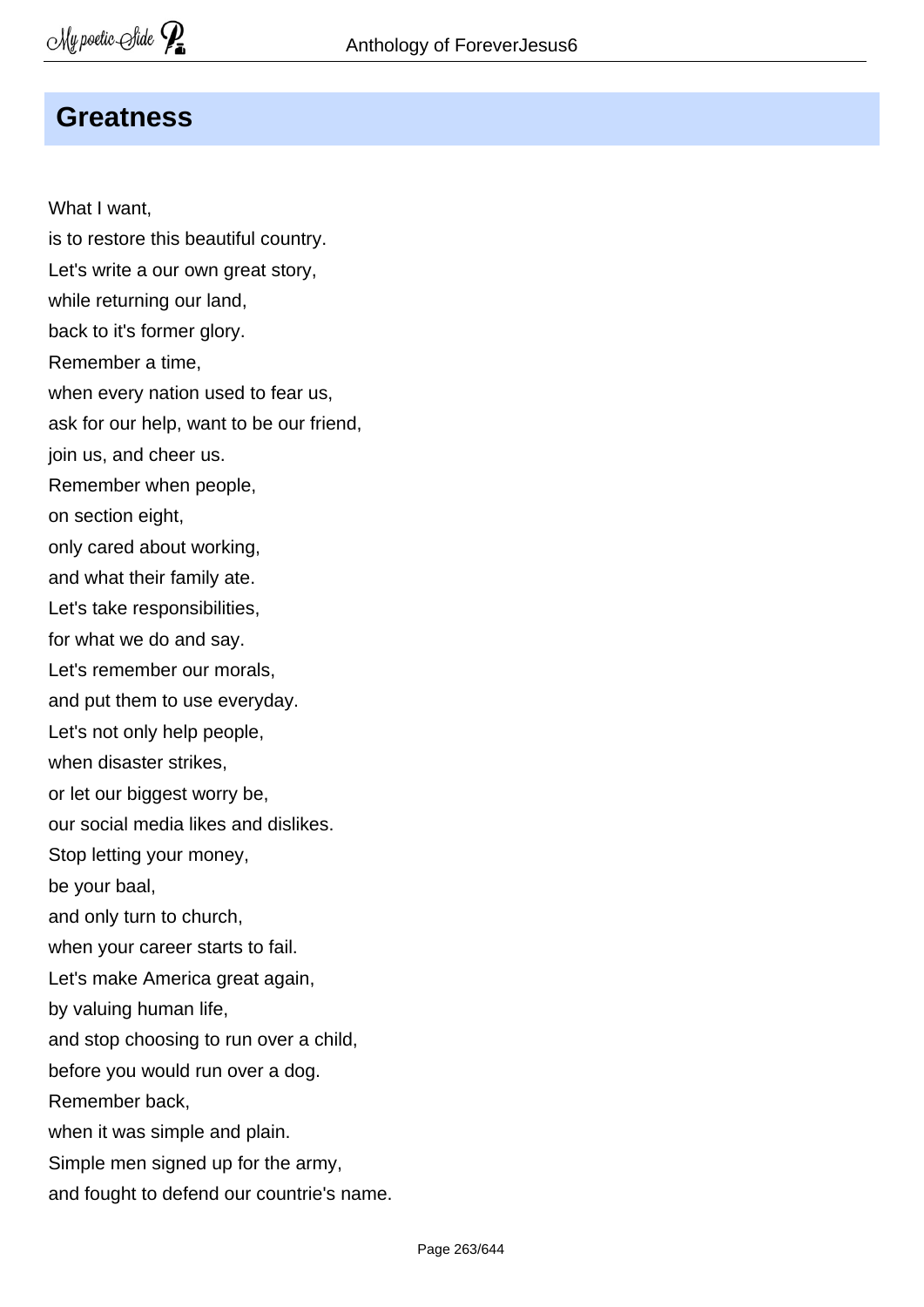Now there are legal battles,

for transgenders to get in,

just so they can make a point,

and be in a place with other men.

Maybe this,

is what the president meant.

Lord God please help us,

make this country great again.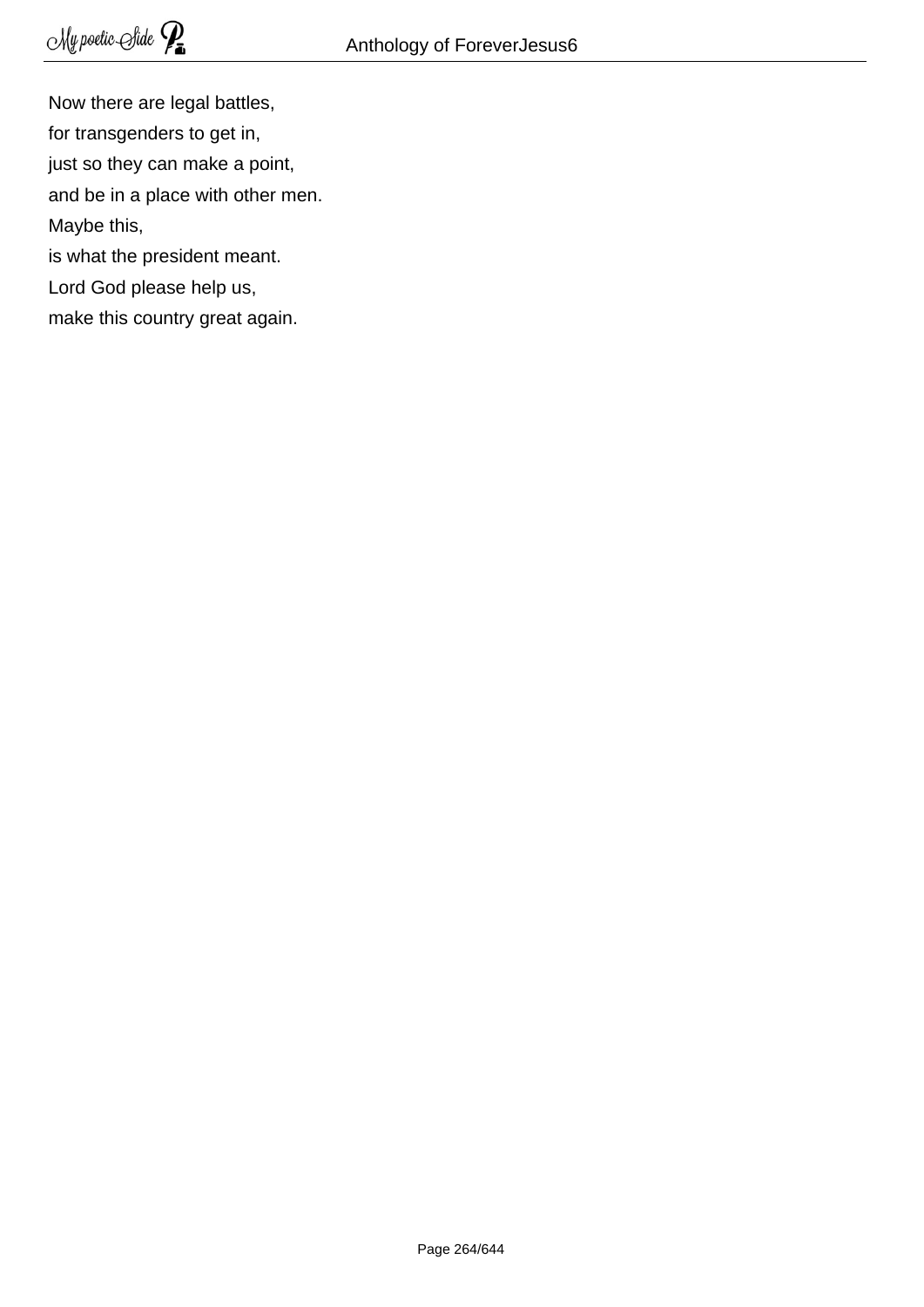## **The Curse This Country Has**

I love my country. There is no place better. Still there has been problems in the new world, since man has first met her. In the fifteen hundreds when the west was found. The Spanish used Indians as slaves, to till the ground. In the sixteen hundreds, we found our freedom land. We were free to make choices. We were free of the kings hand. The pilgrims made friends, but they all had a feud, till each indian was dead, and some pilgrims were too. The pilgrims faced, a harsh winter snow, but that's what happens, when you reap what you sew. In the seventeen hundreds, our country started to form. We were then taking slaves from africa. Once again, England took us by storm. George Washington rebeled, and led us in war. We rid the country of taxes. So now we were poor. In 1776, we signed the declaration of independence, The unwritten rule said, 'blacks were the exception'. So they started to call us, the United States. With thirteen colonies, that is now known as our darkest days.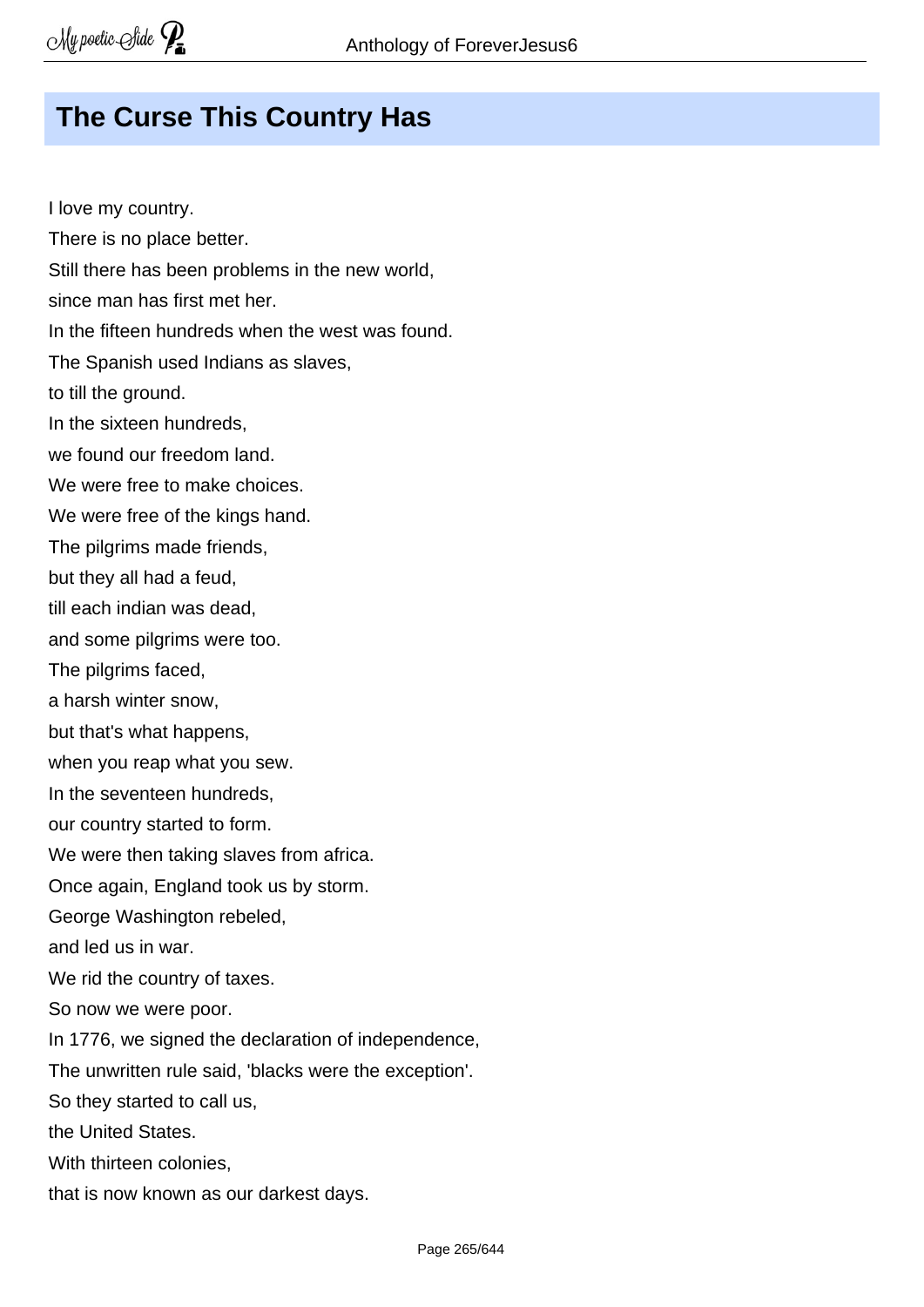It was the eighteen hundreds,

- that the transcontinental railroad was built.
- It was built by the Chinese,
- they were beaten and killed.
- We took credit for it all.
- and not one Chinese face,
- was in the picture,
- with plenty of space.
- Lincoln came into office.
- He had values and good ways.
- He said in his deep voice,
- "There will no more slaves".
- The South wanted to succeed,
- and leave the United States.
- So to keep us united,
- we killed every face.
- Somebody shot Lincoln,
- in the back of the head,
- but at least the north won the war,
- with cities destroyed, and many people dead.
- Slavery ended,
- but blacks received no respect.
- They were given nothing but grief.
- So they took it in check.
- I am sure that God saw it.
- Perhaps he had mercy,
- by giving others the great depression,
- In the nineteen thirties.
- The fifties came.
- The movement began.
- Whites were helping blacks,
- and blacks were fighting back.
- Vietnam came,
- where blacks and whites got along.
- They agreed about the Vietnamese,
- and called them names.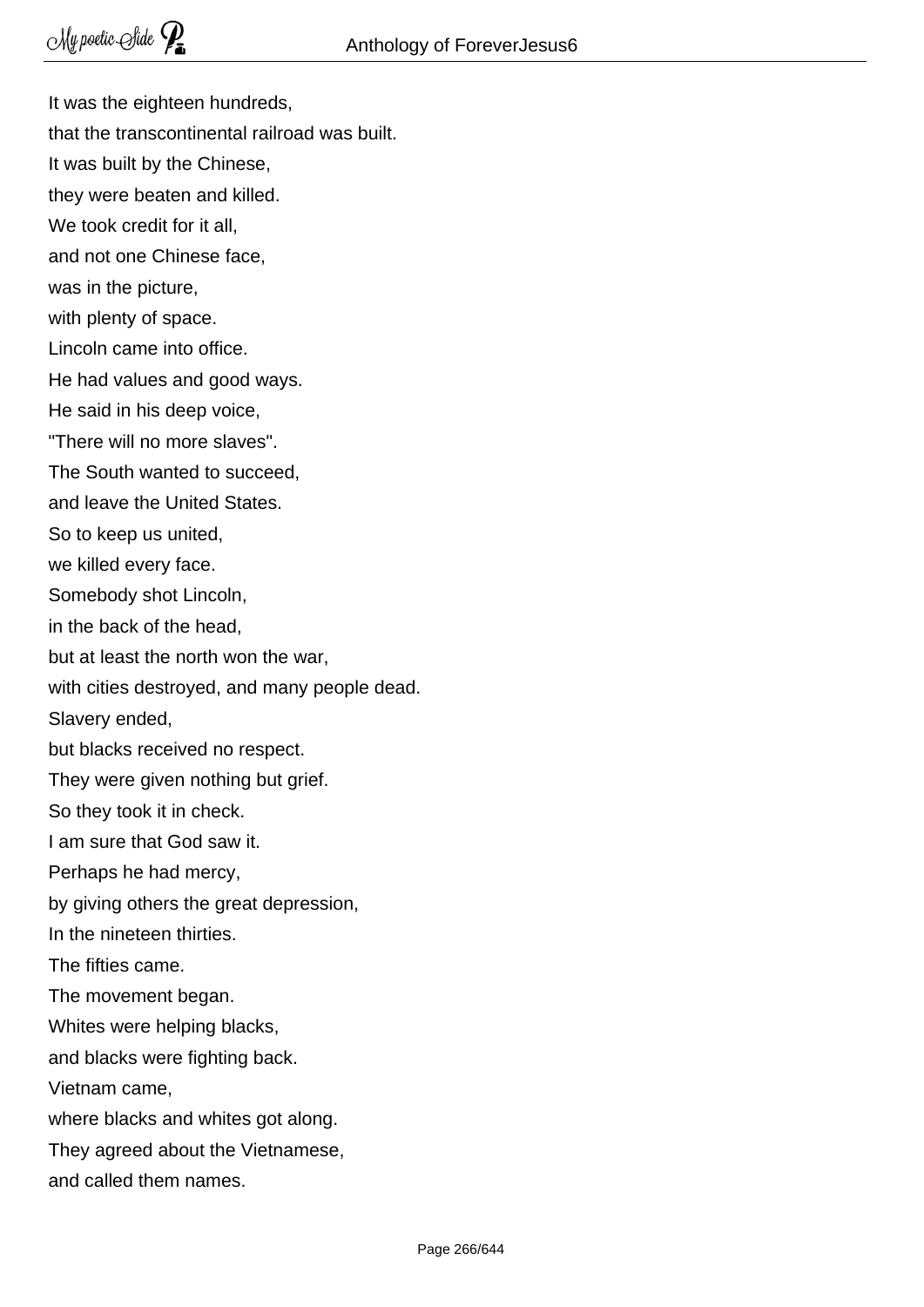So finally we lost. Again, we had John F. Kennedy. He was a man of integrety and ideas. So someone shot him head, from a building in dallas. The seventies came, and so did the panther. They hated the white man, and everything they thought mattered. Now there is gangs created in L.A. for every race. Maybe that's why, crack came from cocaine. The drugs came loud, but the arrests we kept quiet. I suppose it was the urban nationalities, that wanted to riot. Now today, filled with 'black lives matter', and neo-nazis want to see the world shatter. I love this country and it's government. After the Lord, I put this country first. Everything else in this country is usually changing, except for that four-hundred and fifty year old curse.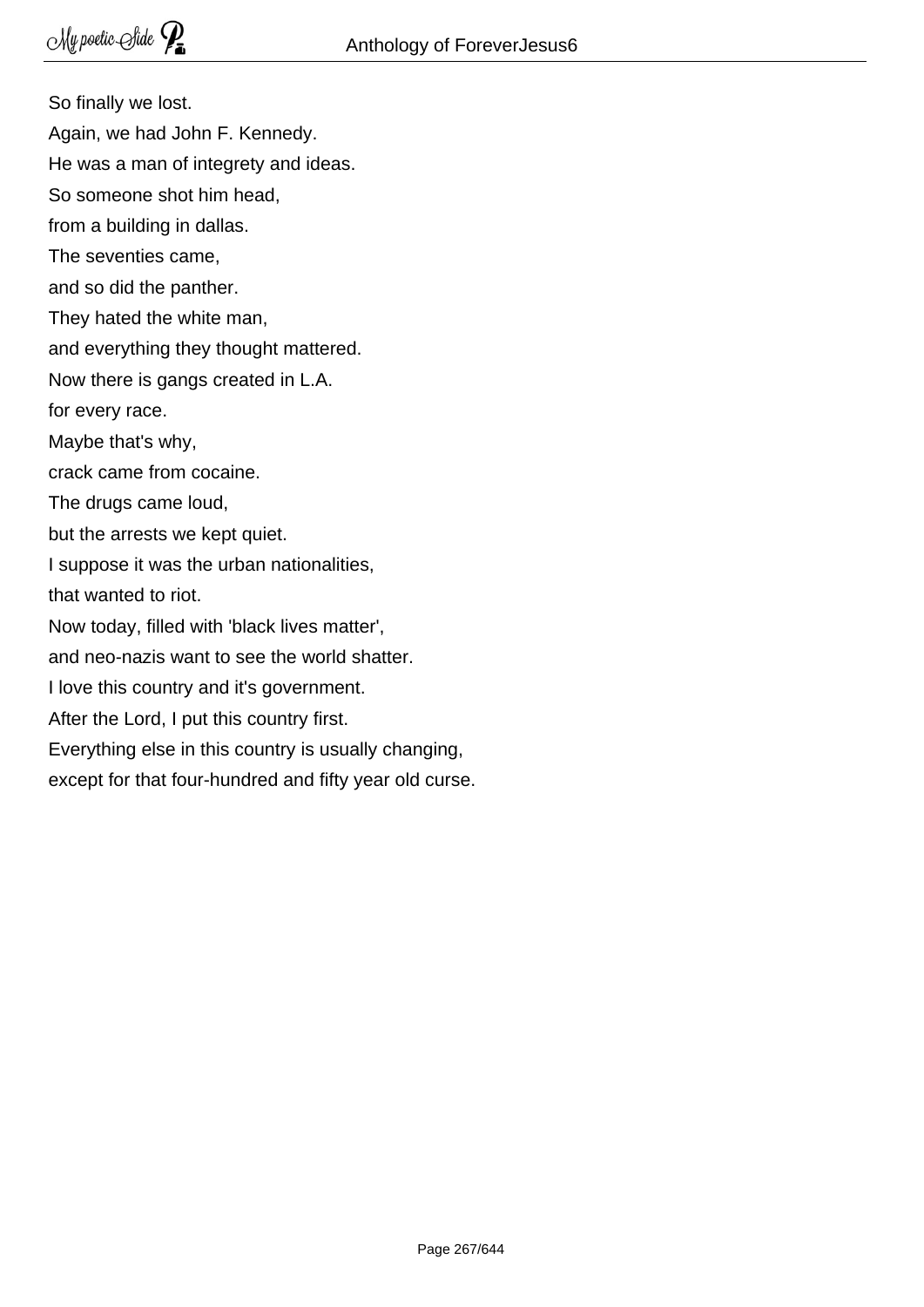## **Keep Your Beauty**

You are beautiful, inside in out. It is easy to give in, and yet you say, 'who needs friends'. You are so beautiful. Everyone wants you, or wants you gone. You are so humble. Yet you are not afraid to stand up for yourself. You are very kind, and warm hearted. I love you. When I saw you in person, I loved you even more. Oh Israel, always keep your beauty.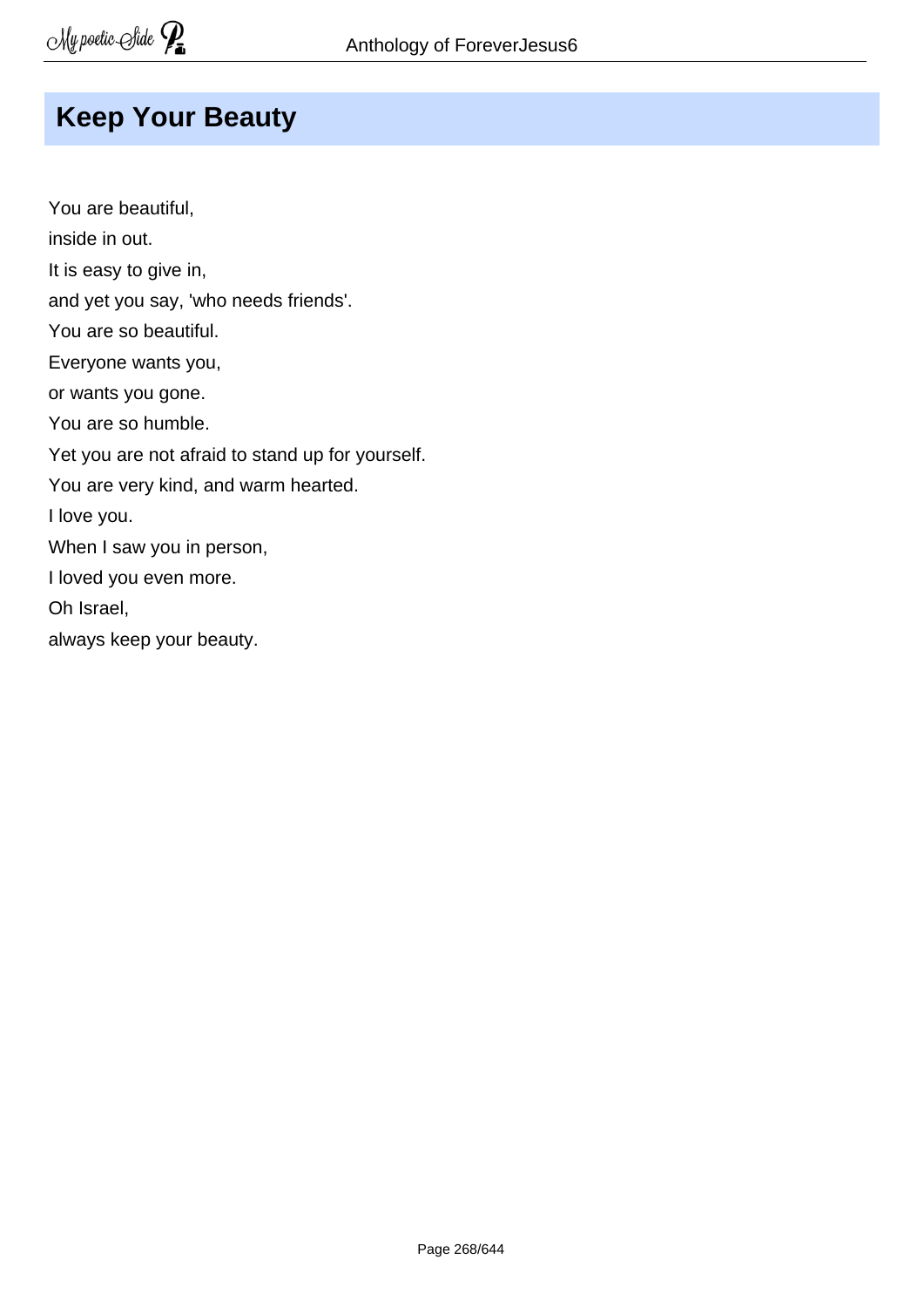## **An Ugly Patch Of Grass**

I was once an ugly patch of grass. People used to walk all over me. No one saw me as anything worth grooming. I was a small lot surrounded by mansions. Therefore, not only was I an ugly patch of grass, but a small one at that. Yet as I was left untouched for so long. I grew wildly until every patch was gone. I was uneven, and filled with weeds, until someone came and noticed me. That someone noticed my potential. So that someone shaped me and edged me. Since then, I have been dug up. I have had weight put on me, and had even been drilled on. That was my foundation. However, in the end, I stood taller than than every building around me. Thank you God for taking me from a ugly patch of grass.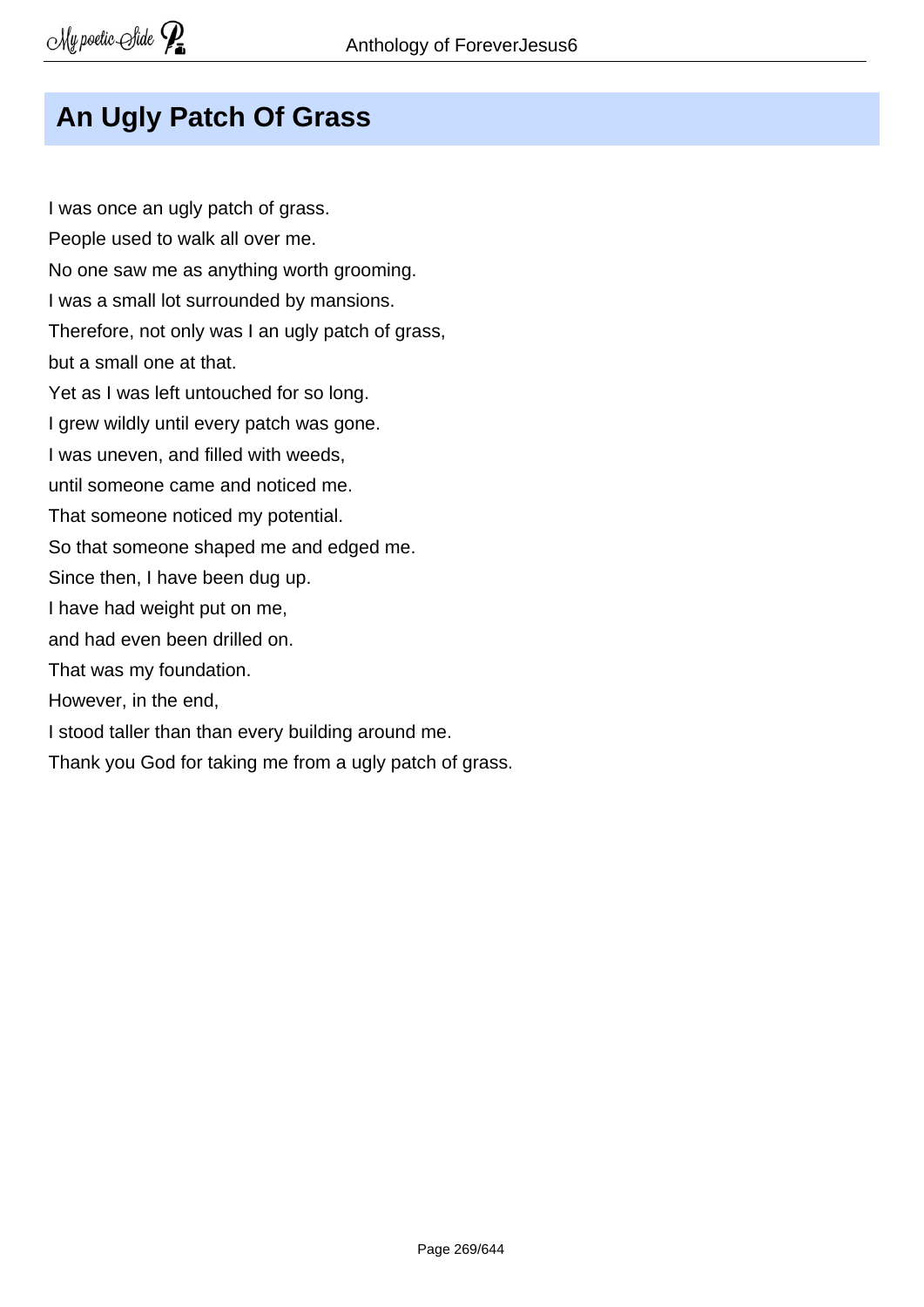## **A Beautiful Time**

Oh, how I love thee. You are worth so much. You are beautiful. You are so thin. The way your hands move with grace, goes along with your flawless face. The leather on you is so beautiful. Sometimes it is impossible to see through you. You are a beautiful watch.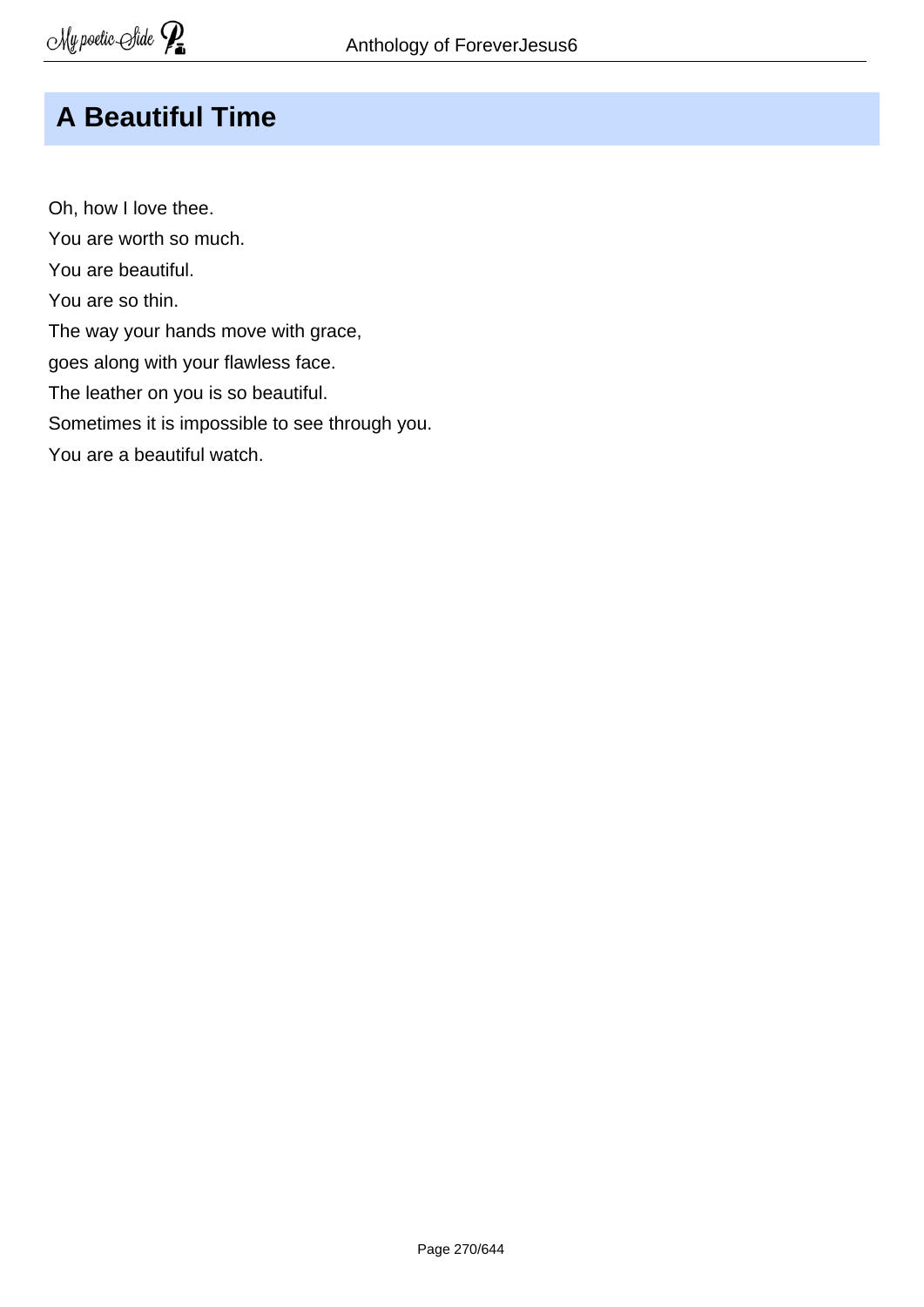## **Win Her Heart**

All you have to do is be nice. It does not matter, how ugly you are. All you have to do, is be nice, and I promise you'll get very far. You don't have to be tall, good looking, or athletic. Please just be nice, and everything, will be copastetic. Just because you have it all together, and come from a good life, that does not mean, that you can be mean. Instead, just be nice. Women do not like jerks. That is just, a word of advice. They'd rather have, an ugly man, that knows how to be nice.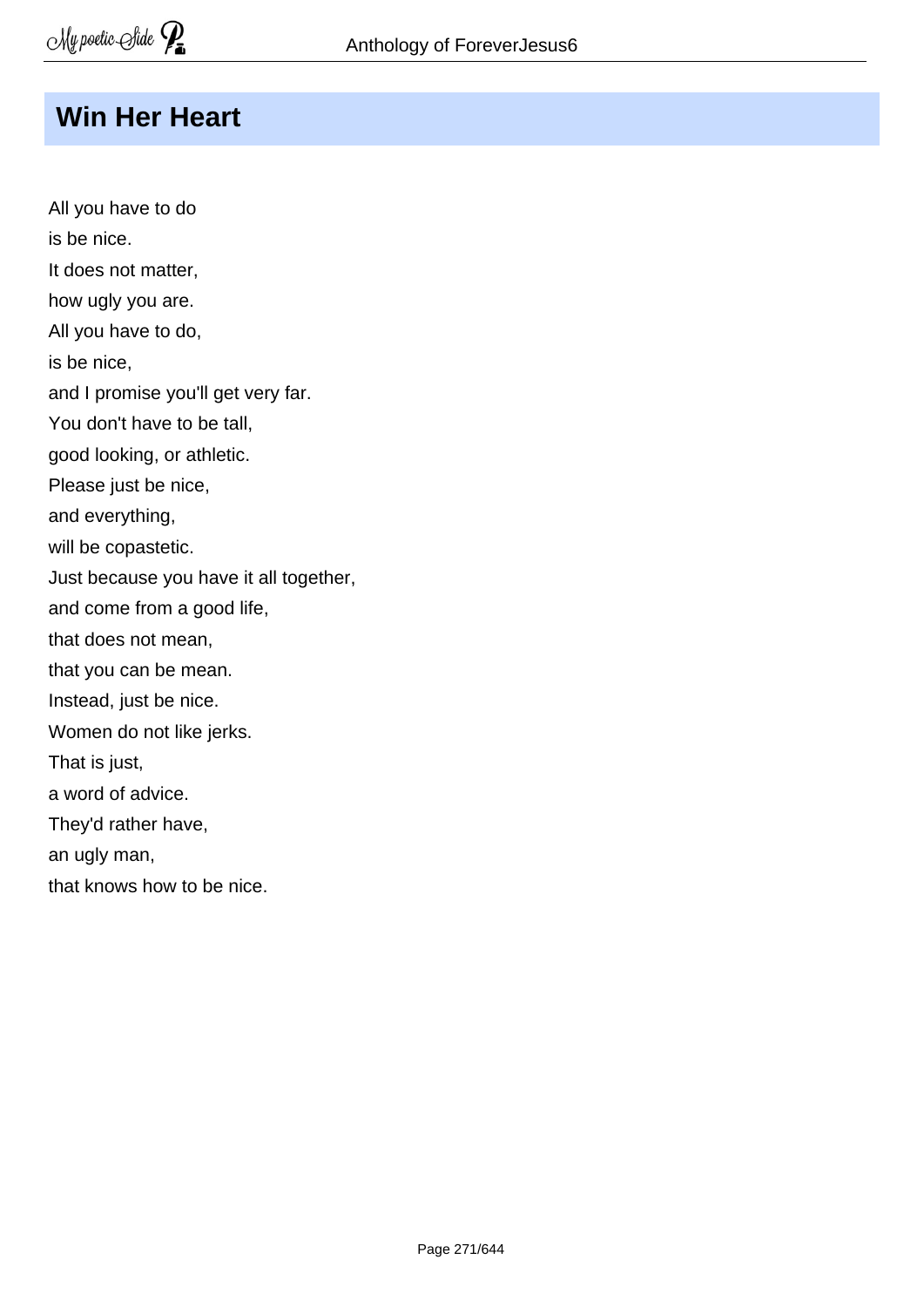#### **Countdown**

The team had a great season, but unfortunately lost their last game. There was injury after injury, And bad play after bad play. Some say the other team was lucky. Others say, 'It was last season all over again', but they don't know before the game, they prayed. It just was not meant for them to win. Still now they have a chance for redemption. They were rewarded an extra game. There were no more exceptions, It was their last chance to make a claim. They had four weeks to practice, with a total of eight days off, but they practiced even in there spare time, and even had prayer time so they would not get soft. Days had gone by. As the team had became anxious, the waiting had became intence. Everyone, even they knew they were ready. It did not make any sense. Finally the day had come. Everyone was kind of nervous and making noise. Still, after saying a short prayer, the team was now all poised. After three hours had passed, of a real brutal game, the team was now number one, and would never be the same.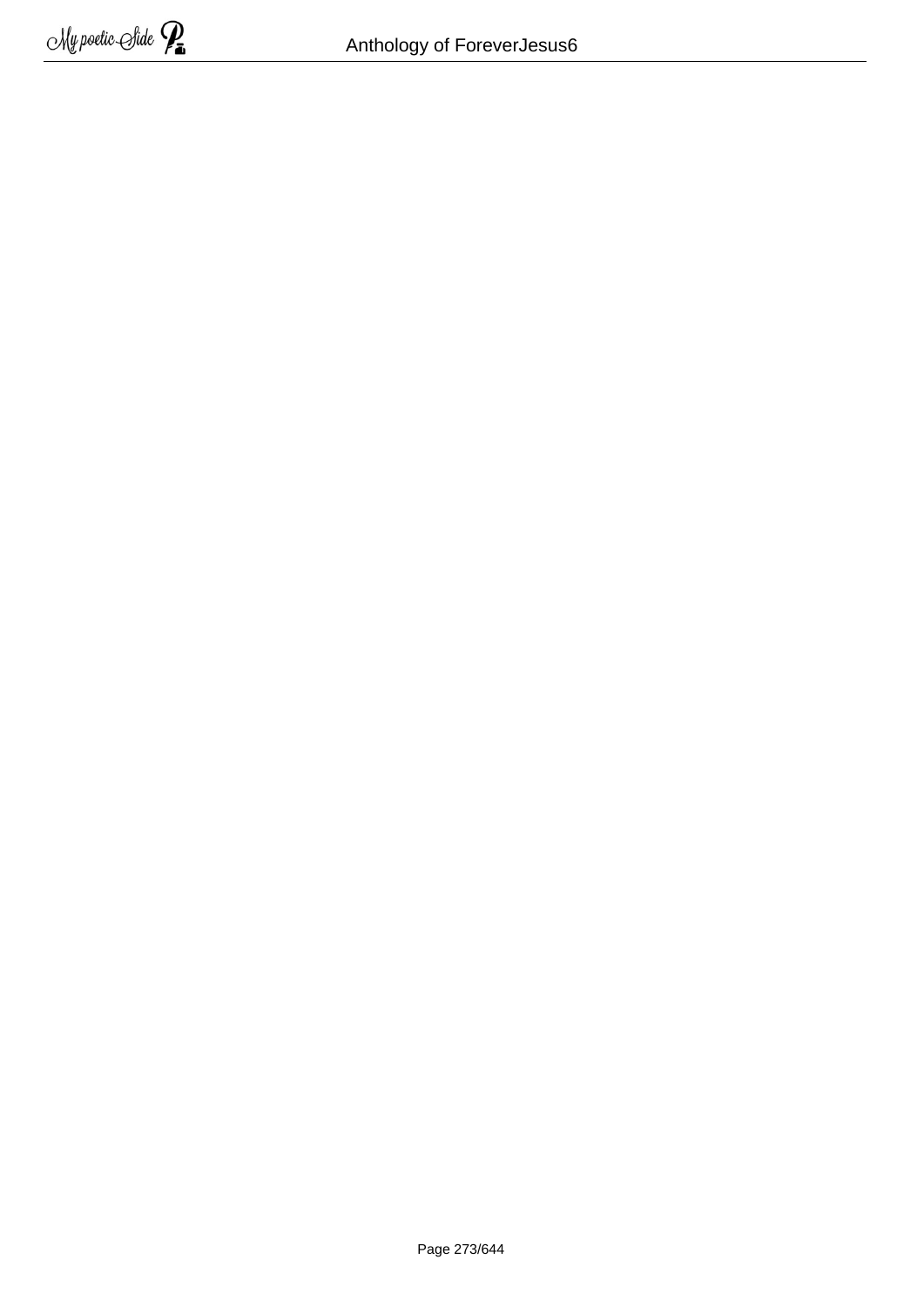# **The Only Peaceful Night**

| When most kings are born,                                       |
|-----------------------------------------------------------------|
| the entire world knows.                                         |
| Some may worry.                                                 |
| Many love them.                                                 |
| Preists are called to bless them.                               |
| Pastors are called to pray over them.                           |
| Some already choose to hate them.                               |
| Still, when the most important and powerful king was born,      |
| nobody knew.                                                    |
| The pregnant mother,                                            |
| gave birth in a stable.                                         |
| She did not place him,                                          |
| on the finest materials.                                        |
| Instead, she could only place him in a manger full of straw.    |
| Nobody in town,                                                 |
| knew what was going on.                                         |
| He was however visited by a few shepards.                       |
| Barely anyone knew,                                             |
| he would be a king.                                             |
| He would preach the truth.                                      |
| He would cause an uproar in the government.                     |
| He would be crucified,                                          |
| at the age of thirty-three.                                     |
| He would defeat all evil.                                       |
| He would rise from the dead,                                    |
| and ascend into his kingdom.                                    |
| Nobody knew people would speak of him two-thousand years later. |
| The world did not make,                                         |
| a big deal when he was born.                                    |
| When they first saw him,                                        |
| to most people,                                                 |
| on that one peaceful night,                                     |
| he was just another israelite named Jesus.                      |
|                                                                 |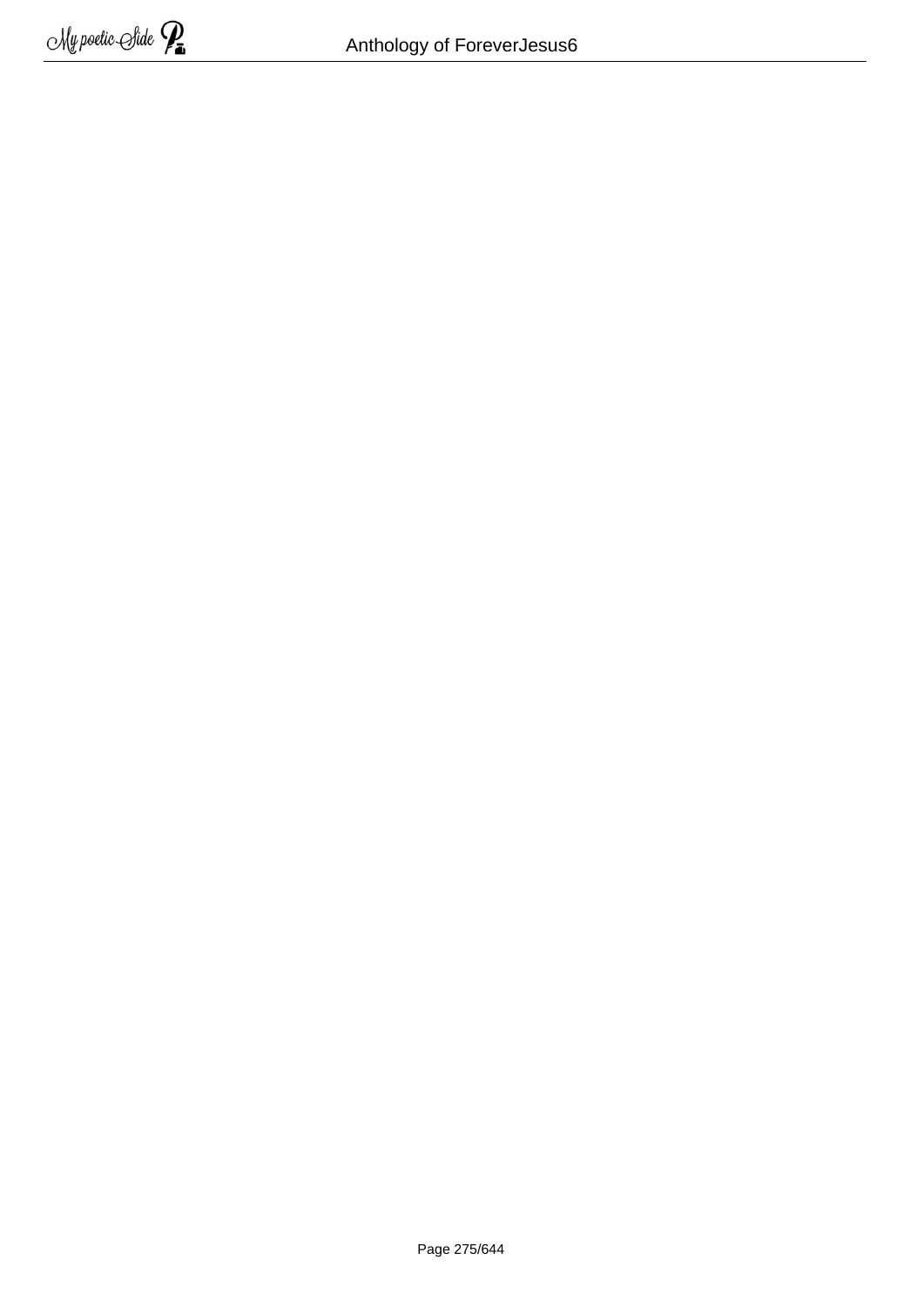## **The Inn keeper**

All you had to do, was help out those in need. You said that there was no room for a pregnant woman. They were two weary travelers, and you turned them away. You let them sleep out in the cold. You said they could stay in the stable, as if you were doing them a favor, and because you don't, look after your own animals, you missed out on witnessing, the most beautiful and wonderful event, of all time.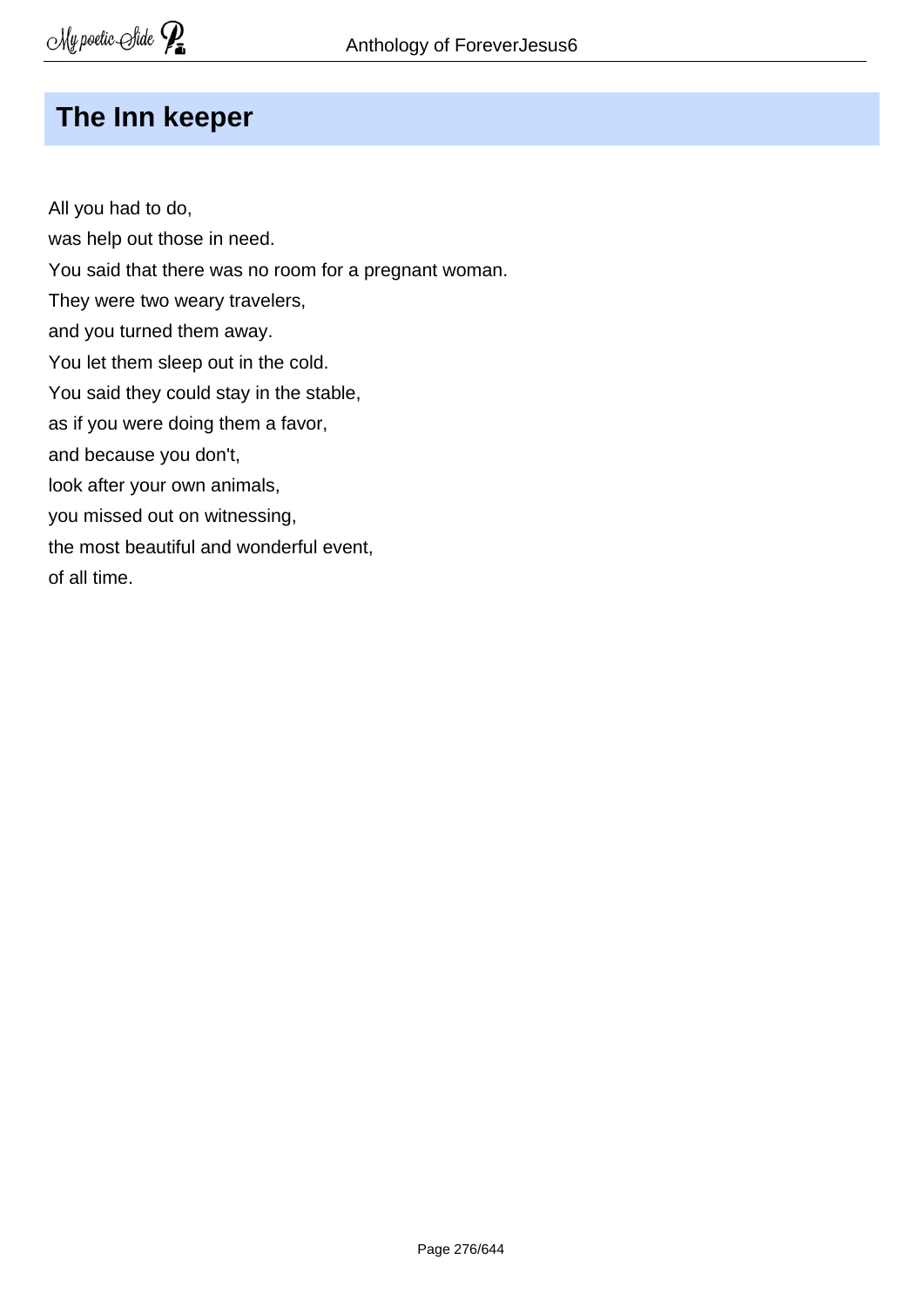## **Come On And Ring Those Kids**

I love kids a lot, but man sometimes they make me so mad. Everyone of them are obsessed with Santa, and yet most deserve coal for being bad. Through out the year, they always talk back, and never want to listen. You sign them up for something, and the next week, they want to quit it. They are always fighting, always tattling, and they never can agree, but when glass shatters everywhere, who cleans it up? Me. They like to lie, or another word they call it is a fib. They never jump on their bed though, instead they jump on the baby's crib. It's a constant problem always, January through November. They're always forgetting to clean their rooms, but a Christmas list a mile long they remember. Maybe I should teach them a lesson in how to behave, by writing Santa a letter. No, I'm just messing around, but really if want nicer presents next year, then their behind needs to learn to act better.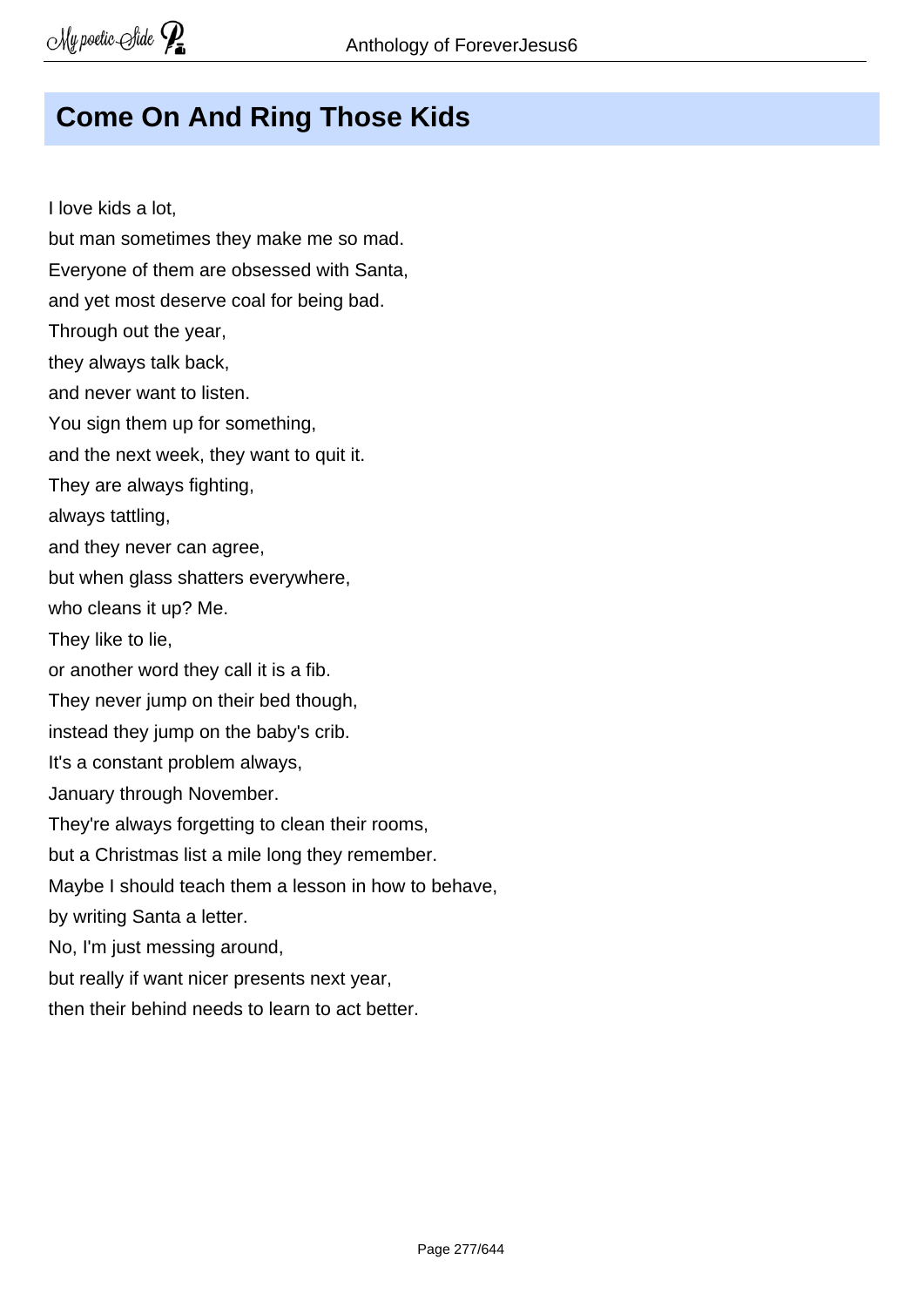## **Everyone's Share Of Problems**

Everyone has their share of problems. A long life seems highly over rated. Moving forward is not as easy as it sounds. For instance everything has passed that I've just stated. Still, a kind word goes a long way. So does a diplomatic solution. So men be nice to your ex's, and women don't worry about what your men are doing. It may not always be easy. However, it is better than being mean. Because being nice can give you friends, and maybe something extra in between. So try not to over anylize, but think before you act. Just make sure your heart is a bigger size than the brain a lot of us lack. We will always have our share of problems in life. We just live it to our best. Know right from wrong. Choose God, not the devil, and everything will fall into place.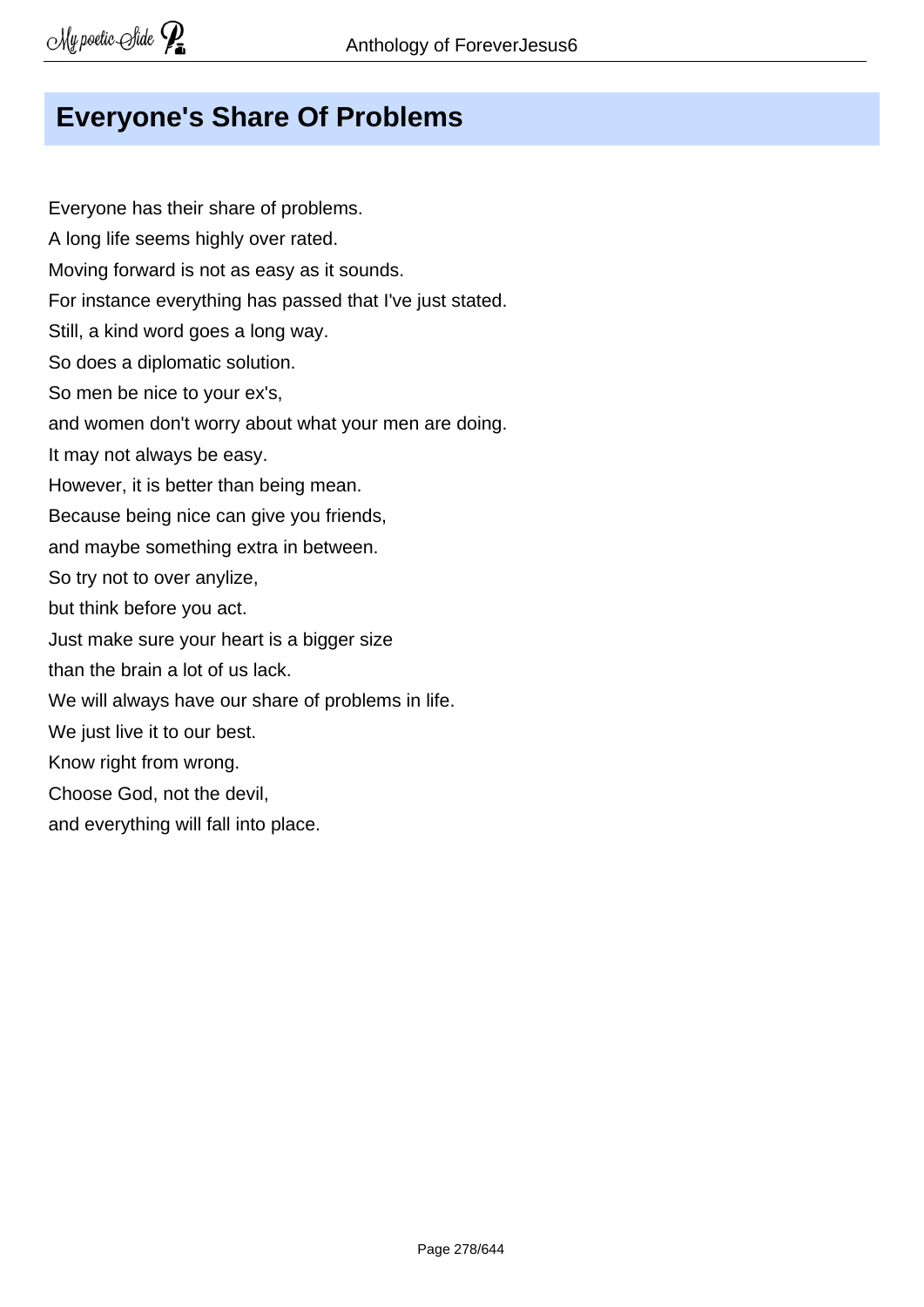## **With Jesus On My Side**

In nine-teen ninety, I was two years old. We move from Miami. because of the bullet holes. Although I was just a baby. I made it out alive. That was because, I had Jesus on my side. Ninety to ninety-six, was not to much to reep. We moved to west Broward, where, back then, the kkk was deep. They kicked my brother out of private school, in nineteen-ninety-nine. The only person I had, was the Lord by my side. I left shortly after. I was back with my brother every day. From private to public school, was a transition phase. In two thousand and one, New York was bombed without knowing why. Over one thousand deaths and years passed, with Jesus by our side. I was baptised and recieved, in two thousand and three. That is because Jesus, is always with me. When I was fourteen, in two thousand and two, my brother was on the path, to getting locked up behind doors. I started doing the same thing,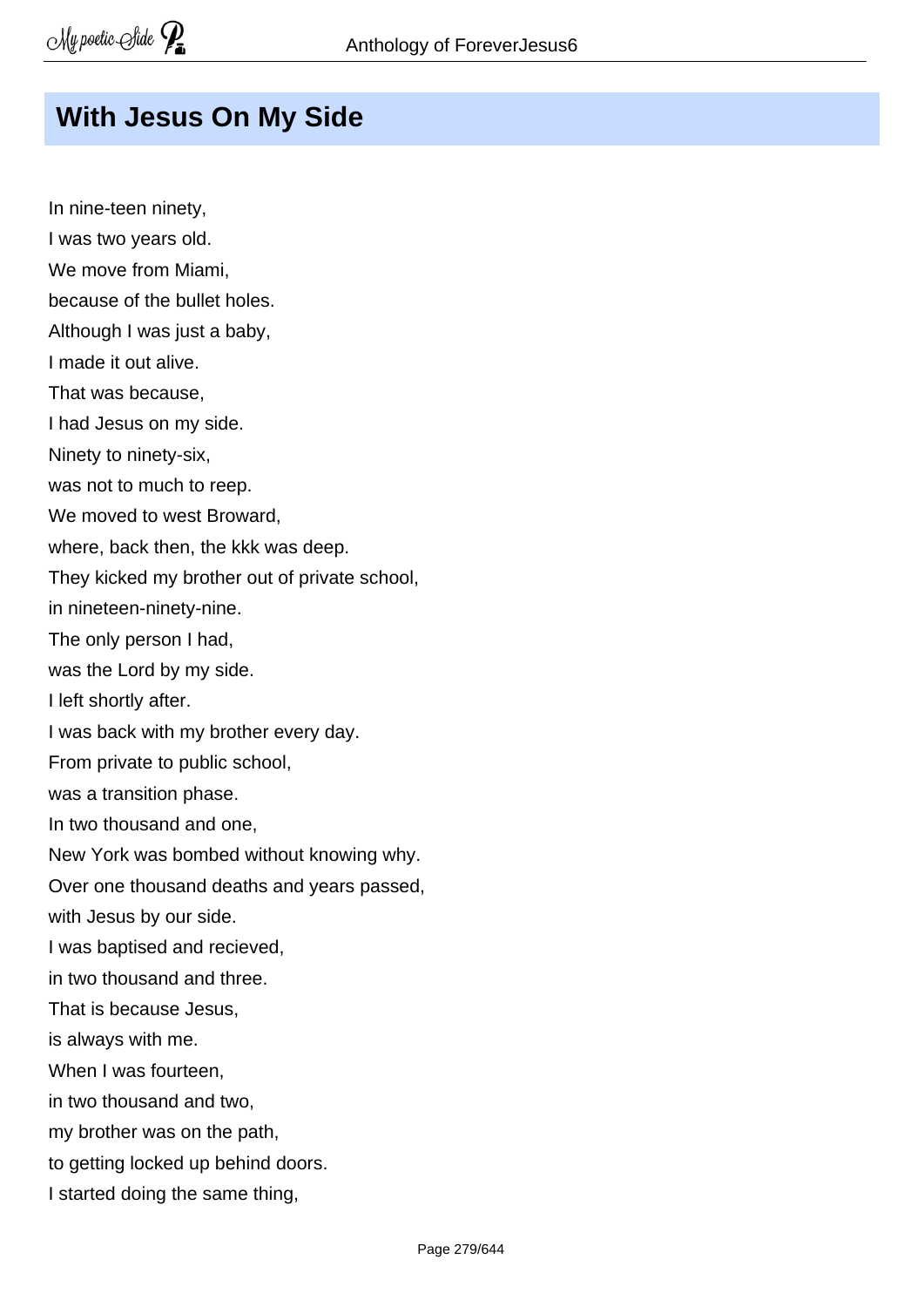back in two thousand and five, but I made it by, having Jesus On my side. My brother winded up, changing his life. He made it through prison, with God on his side. So I'll skip over, to two thousand and nine. I was baptised in the Jordan, with the Holy Spirit on my side. Now there is no names involved, in this poem I write, but it all could come true, with Jesus on his side.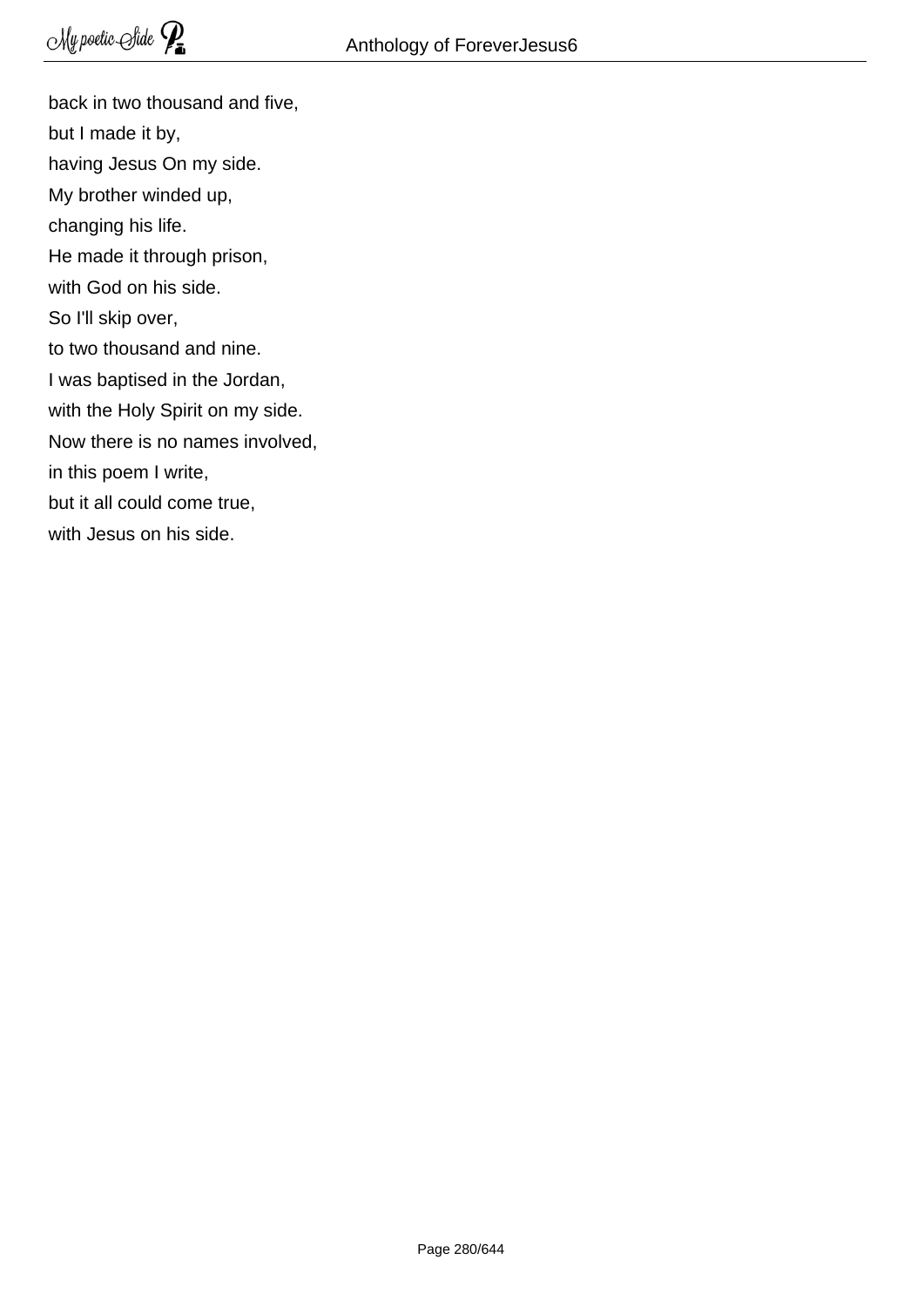## **The Highway Man's Seven Cold Nights**

As night time came upon my journey, I decided not to stop. The stars shining in the sky, were so mesmerizing, that it seemed, as though I forgot. It was a brisk, clear, quiet night, and as I was walking, along the empty highway, I saw something miraculous, in the clouds. The stars shone ten times brighter, which made them, ten times more beautiful. I paused. They began to speak saying, "You will go another way. It will take seven cold nights. Still, it will be worth it. Seven days from now, a child will be born. Seven days from here. The world will change, in a magnificent way. However, when you arrive, you must not make your presence known". When the voice had went away, I began my seven cold nights. I had no directions. I had no map. I had no instructions. All I knew was that, I must travel by night.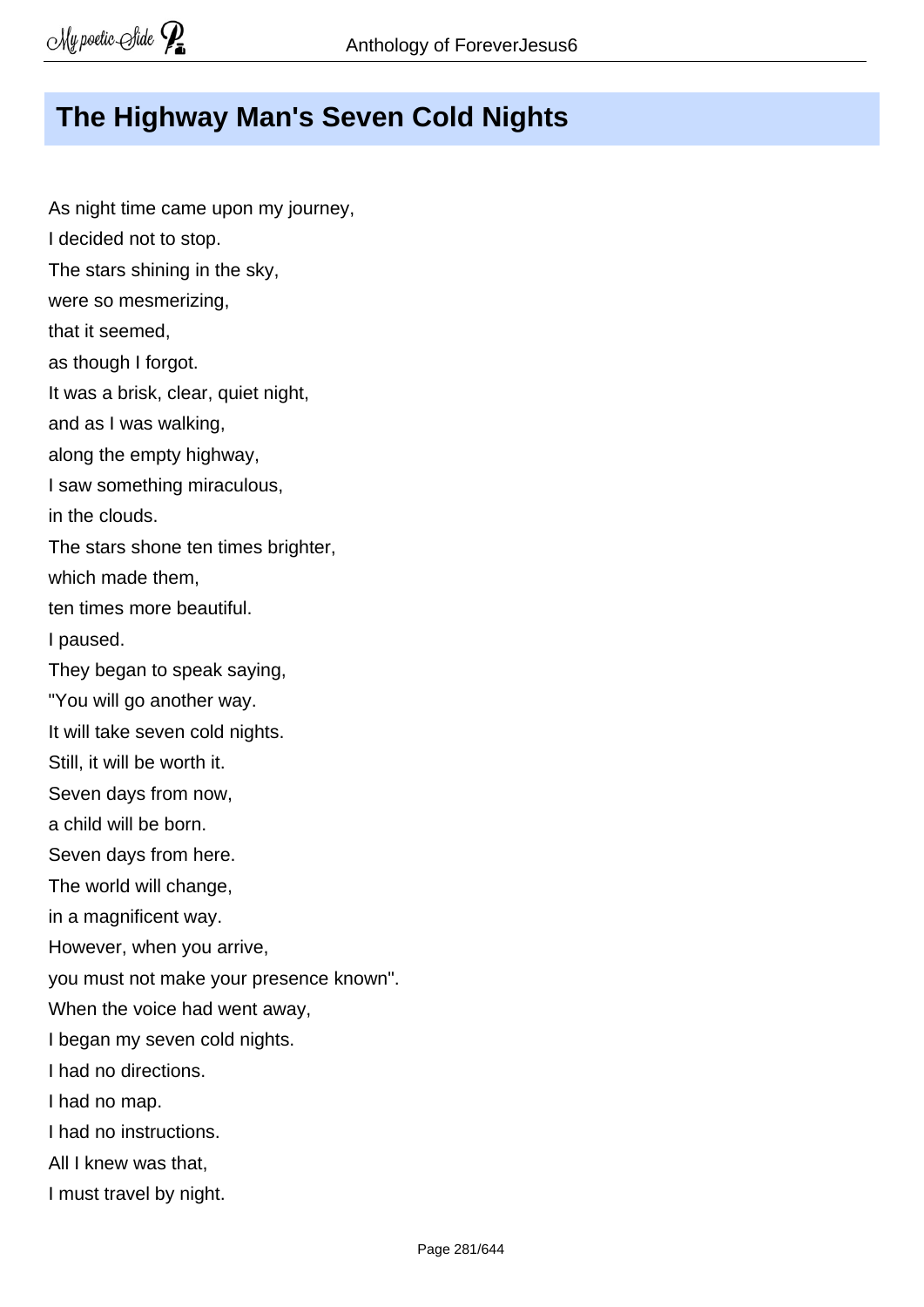Nevertheless, I pushed forward. 'Who was this child', I asked myself. 'Why was I chosen? When I arrive, why couldn't my presence, be made known', I thought. It was not an easy journey, but I pushed through. The nights were freezing. Because I slept through the day, I rarely ate. Still, I pushed through. The seventh night had come. I saw a star, that stood out, and shone brighter than the rest. I knew that, finally, I was near my destination. 'You must not, make your presence known', I remembered the voice telling me. There was a stable, not far me. This was it. This was the place. I snuck quietly, over to the stable. I peaked in, so that no one would notice me. There were other people, gathered in the stable. I saw, what looked to me like sheppards. There were plenty of animals there too.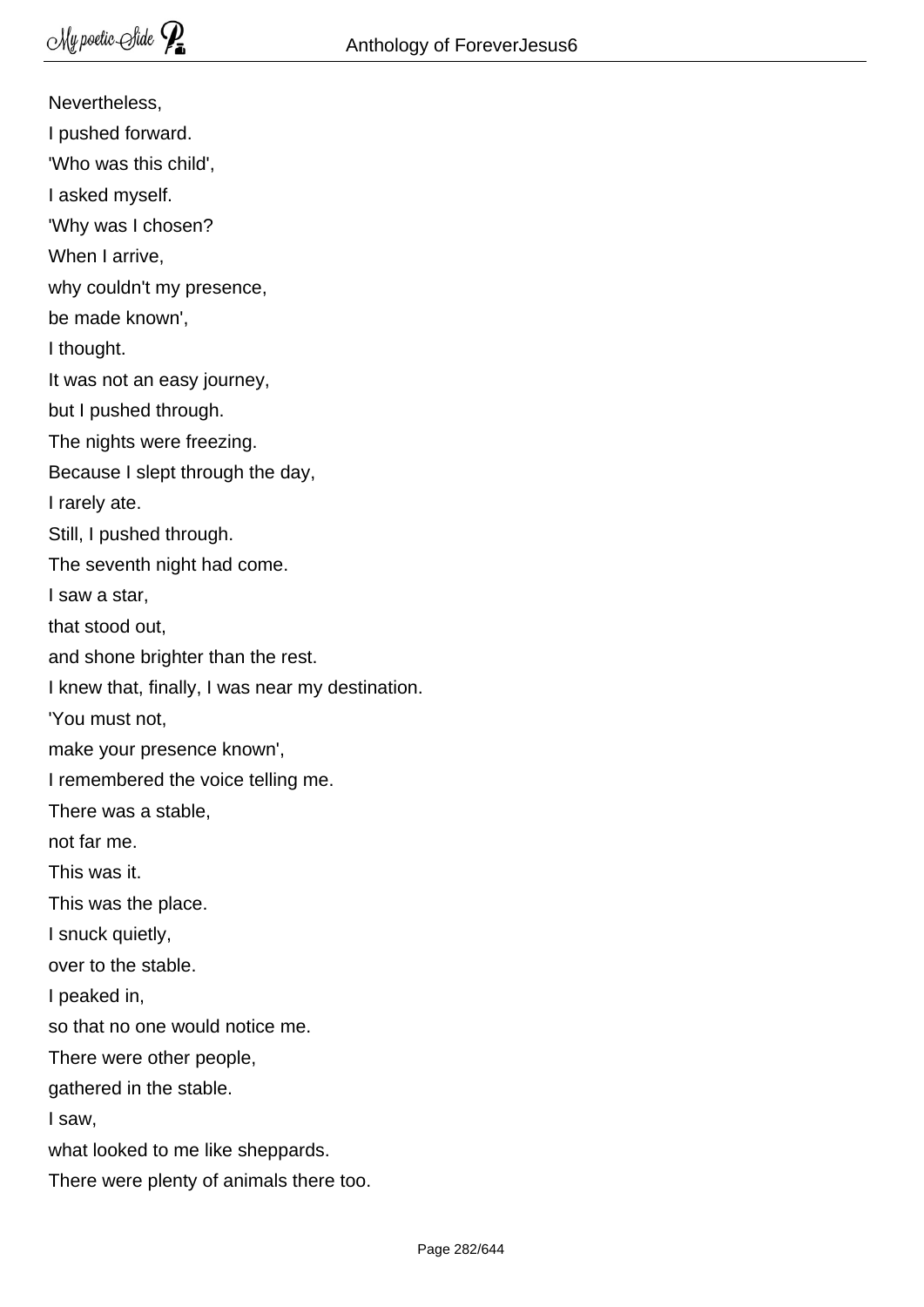I saw, what must have been the husband, next to his pregnant wife. Who would allow a pregnant woman, to lay on the floor? Maybe, there was no where else to go. As I kept quietly staring in awe, through a crack in the back of the stable. I began to hear crying. I tried to see, what was going on, but I couldn't. The sheppards, were in the way. Then, I saw, the most beautiful sight, in my life, when the mother placed, the child in a manger. Now the story of the highway man, is not biblical. However, that night, someone may, or may not have been peaking through the stable, and this short story, was based on beautifull miraculous true events.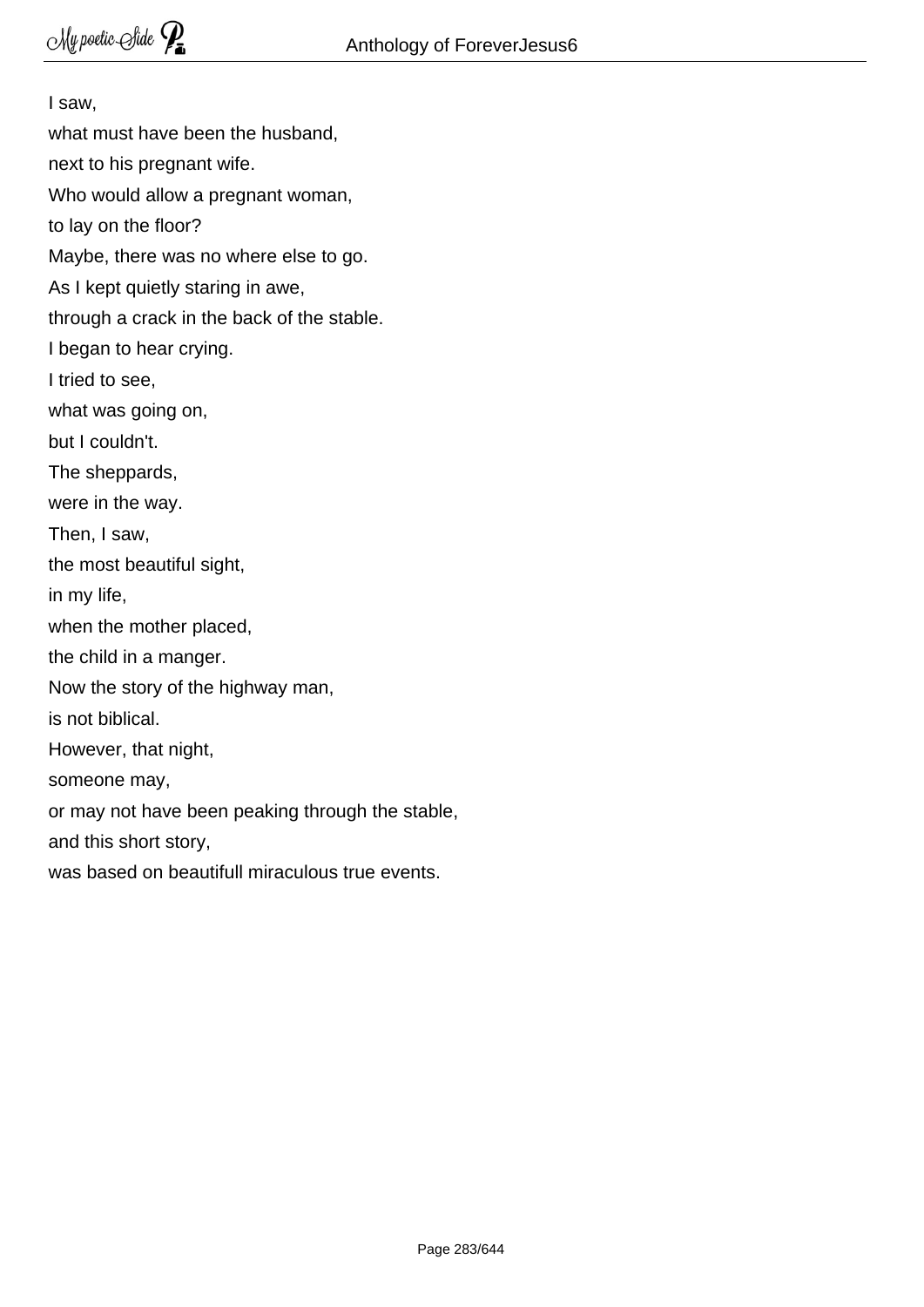### **Never Give Up**

This may not be one of my best poems. Nevertheless, it is my poem. I can never give up. The Lord did not create me, so that I may give up. People will say, that I cannot do it. I must limit my expectations. Those are the people, who never made it. The devil may creep in your mind, at some point. He will try to install, the slightest hint of doubt. That is when, you call on Jesus. You can do all things, through Christ who gives you strength. Stand bold. Remain steadfast. I do not know, if I will succeed in everything that I do, but even when I fail, I've succeeded, because I tried, without giving up. I went about it the right way. I keep my eyes on the Lord. I put in the work, so that at the end of day, I can honestly say,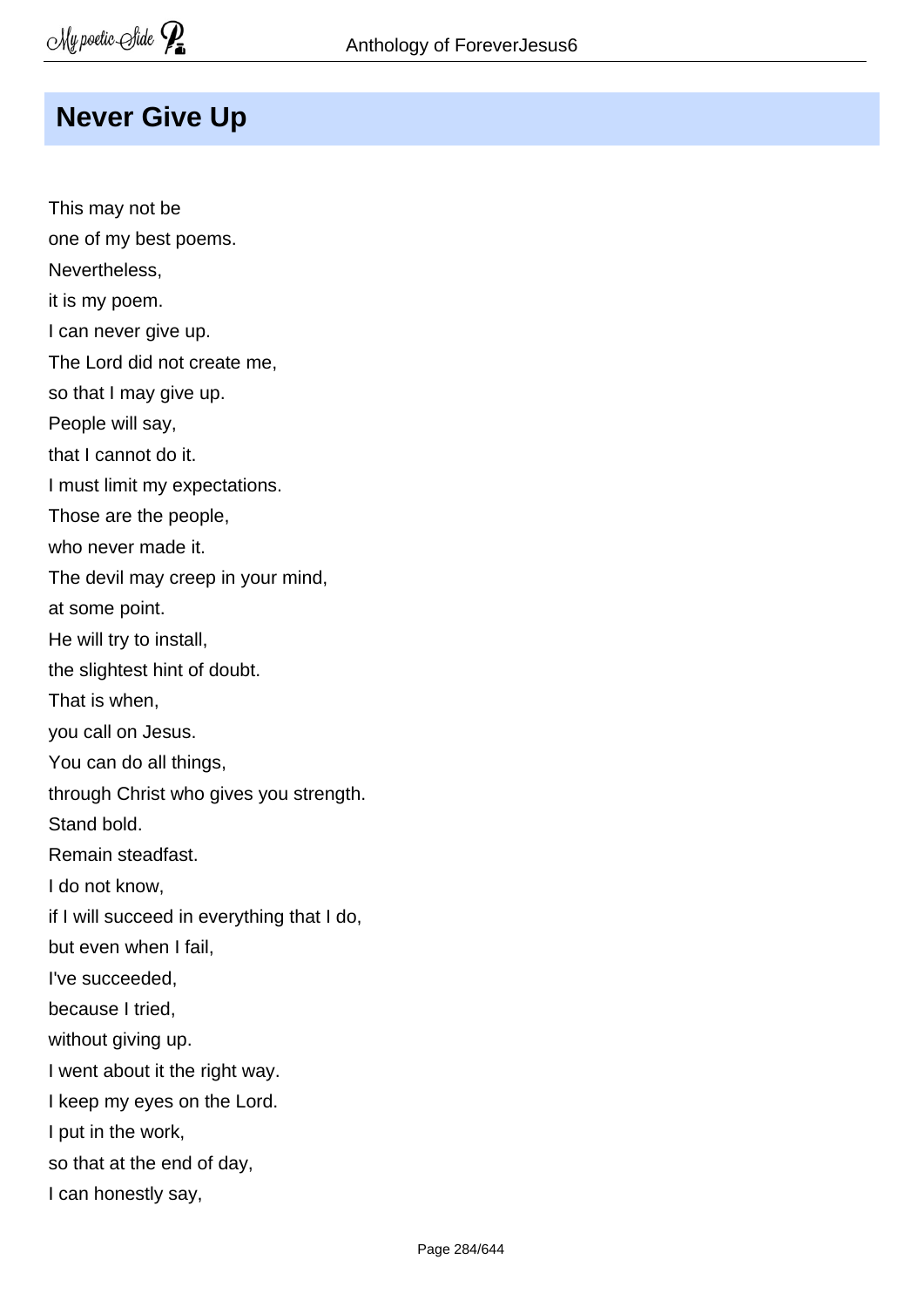that I have earned my stripes. This is a simple poem, but I did my best, and that is what makes it great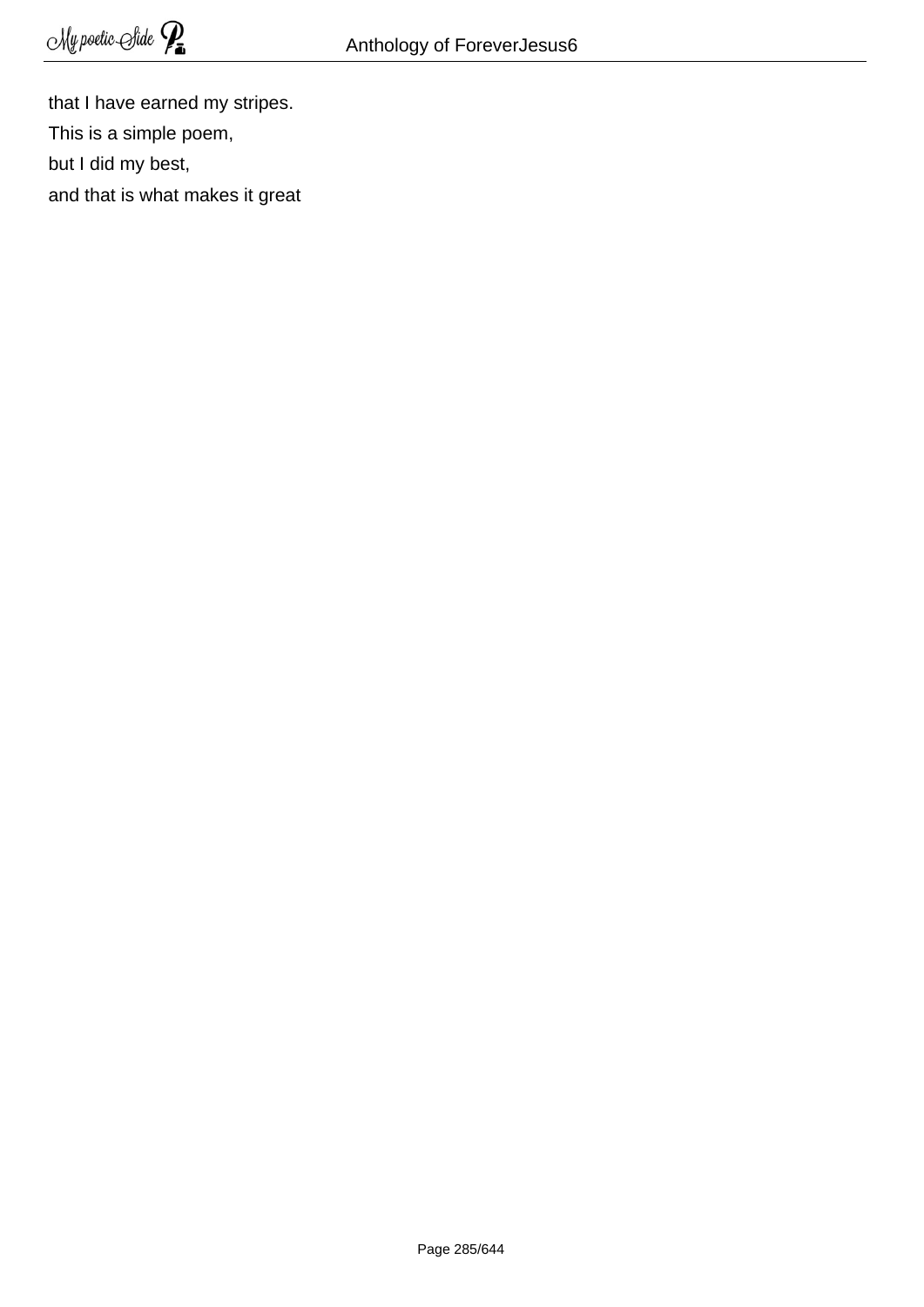## **Still Standing The Test Of Time**

After getting married, to the long awaited, love of my life. We start a new life together. She loves the new house, that I built for us, with my two bare hands, without any help. Oh the blood, sweat, and tears, that I put into making each room of this house. My fingers broken and crooked, and my palms filled with new scars, and yet seeing the smile on her face, makes building it all worth while. It did not take me long to build it, seeing as how I was an engineer in the army. "Oh I love it. It's so beautiful", she said, with tears of joy running down her face. Most people would see it as a simple cottage, including myself. Only she would call it a beach mansion. Oh Lord, I do not know why, you have given me such a blessing. Still, this is one I promise to cherish always. After admiring the kitchen, and after we cristen every room, The two of us sit outside. Even the two chairs on the porch, were built with one-hundred percent love. We stared and listened to the water, as is pounded against the rocky coast,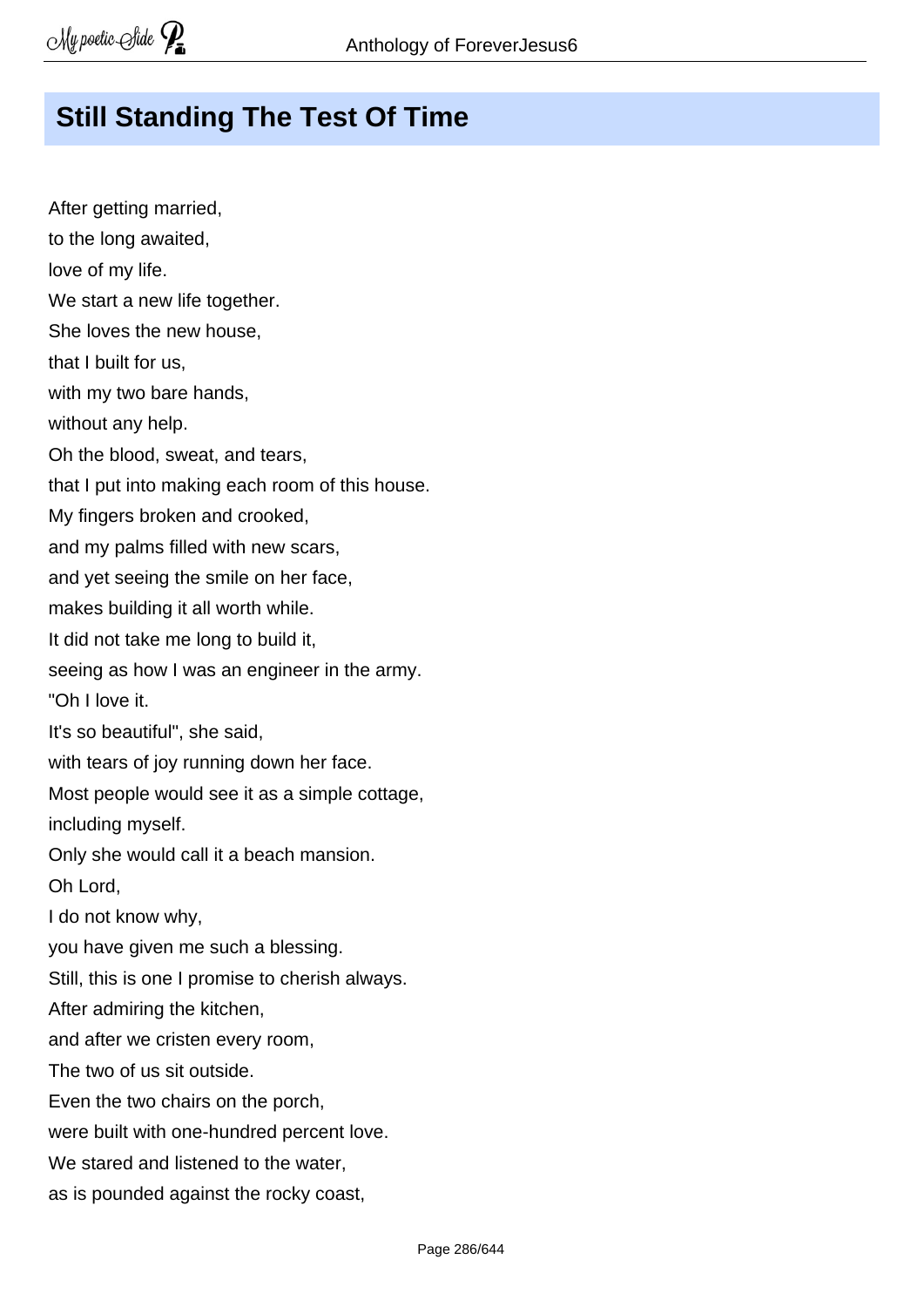of our new private beach cottage. She then slowly reached over, and put her hand on top of mine.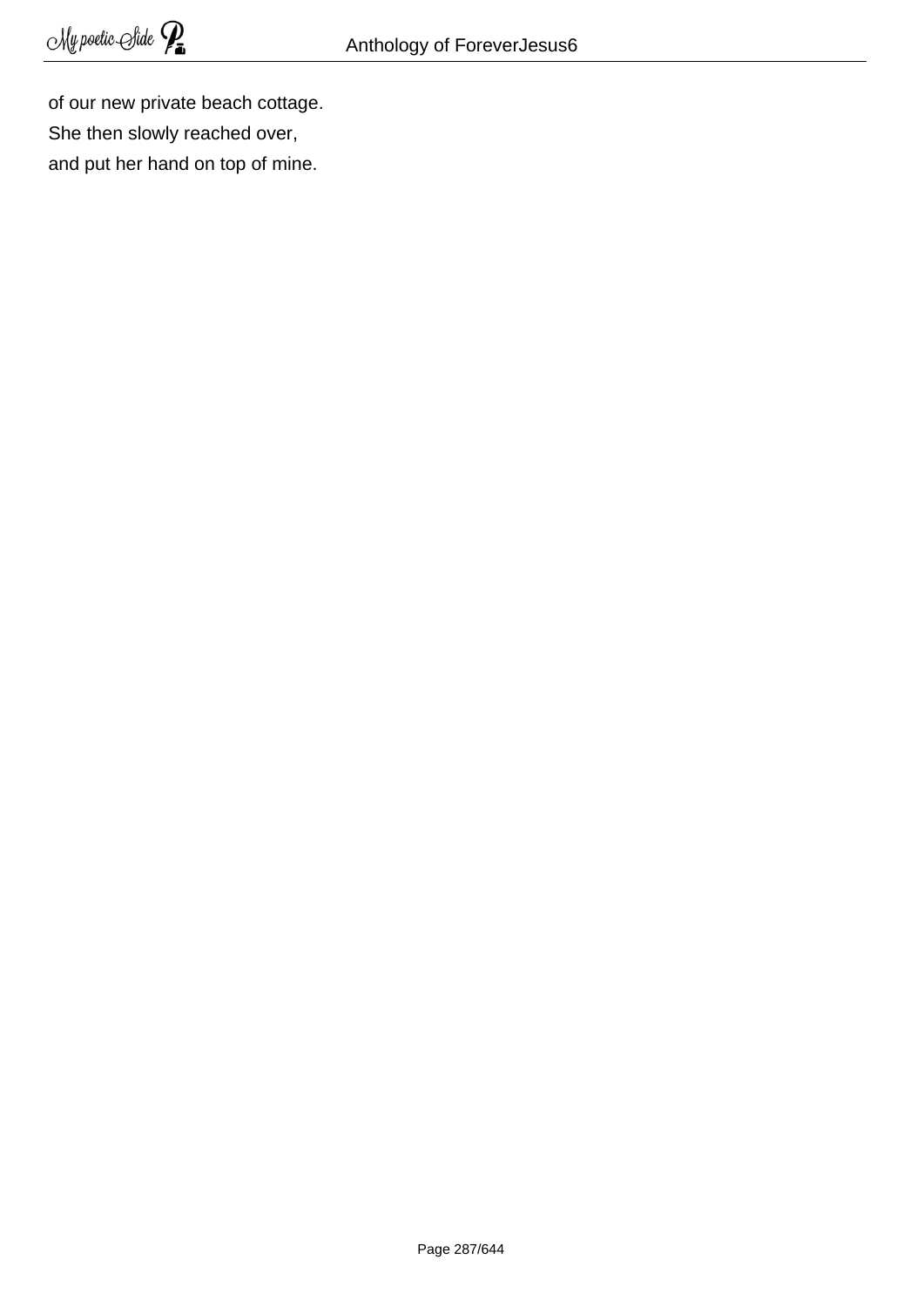## **Stood The Test of Time**

I first saw her, when I was a small child. Yet, I thought about her, all through elementary, middle, and high school. 'What ever happened to her', I would day dream. I then fell down on hard times, after high school. Both of my parents had passed. I had no place to live. So I spent a year homeless, before spending nine years in the army. I have fought in the worst battles. So while everyone wrote to their families, I pretended to write, to the girl that I met when I was five. As I was in the most forgotten about places, on the face of this earth. There were times, when I thought I saw the girl, and yet I did not even know, what she had looked like now. Once I was out of the army, again, I was a homeless vet. "Lord I recieve you. Please save me! Do not let me die just yet", I yelled. I recollect as I was twenty-eight. I walked into a church for the homeless. I noticed a woman helping, a man with one leg to a seat in the front row. At first I did not think of it to much,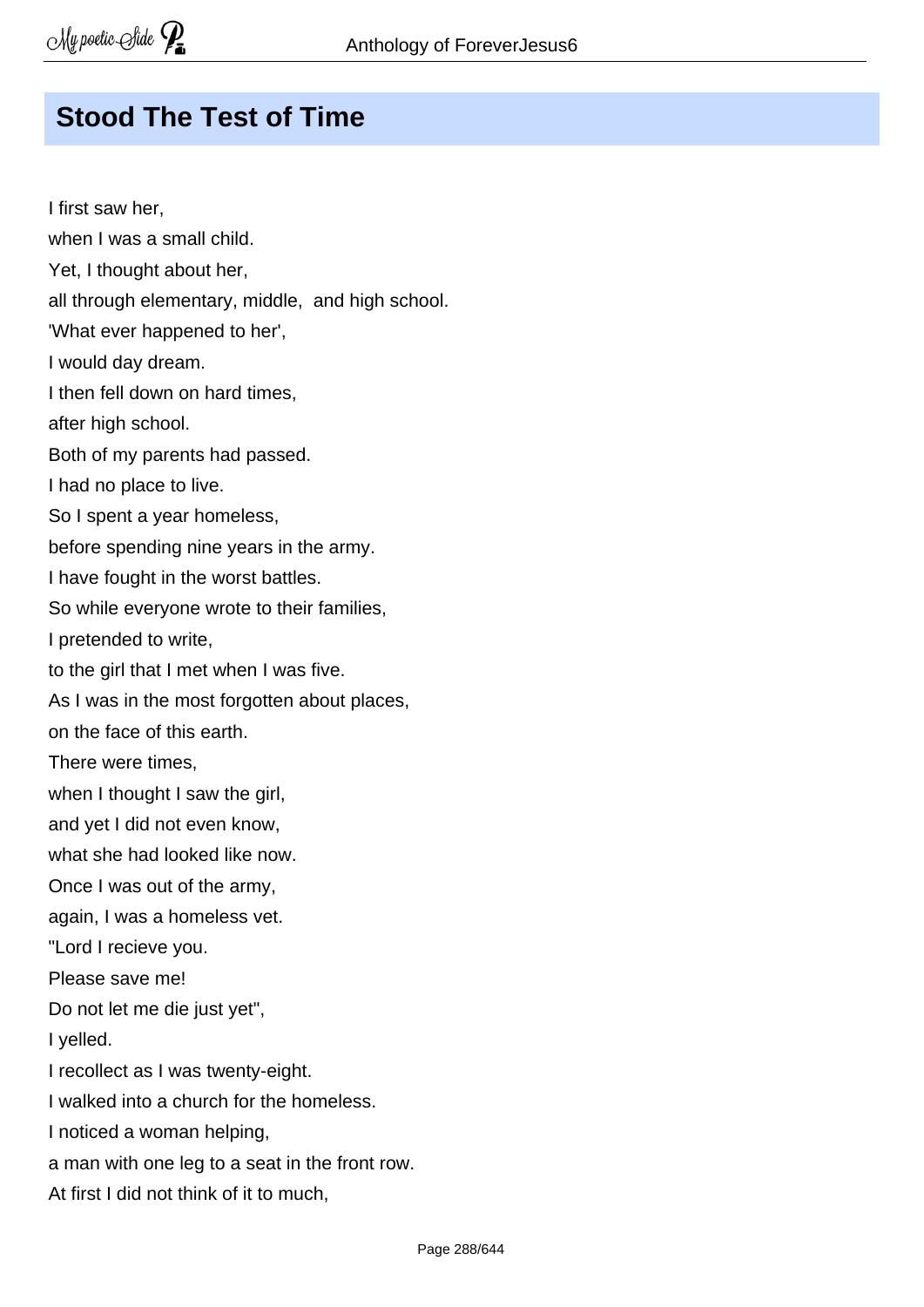that is, until I saw who it was. It was that same smile, same eyes, and same hair. My whole life, I wondered, what happened to her, and the whole time she was there. After the service, as everybody was leaving, and she was straightening all the seats. I slowly walked toward her, and asked, "Do you remember me". Before she even looked up, she paused for three seconds. She slowly looked up and examined me, and then let a small tear, fall from her eye. Her sweet perfume, from her beautiful dress, mixed with the stench, of my old dirty jacket. I could not find the words to speak. "I... uh... It's", I said, before she just jumped toward me, and hugged me for dear life. "Praise God! The Lord has answered my prayers", she said, as she began to cry tears of joy.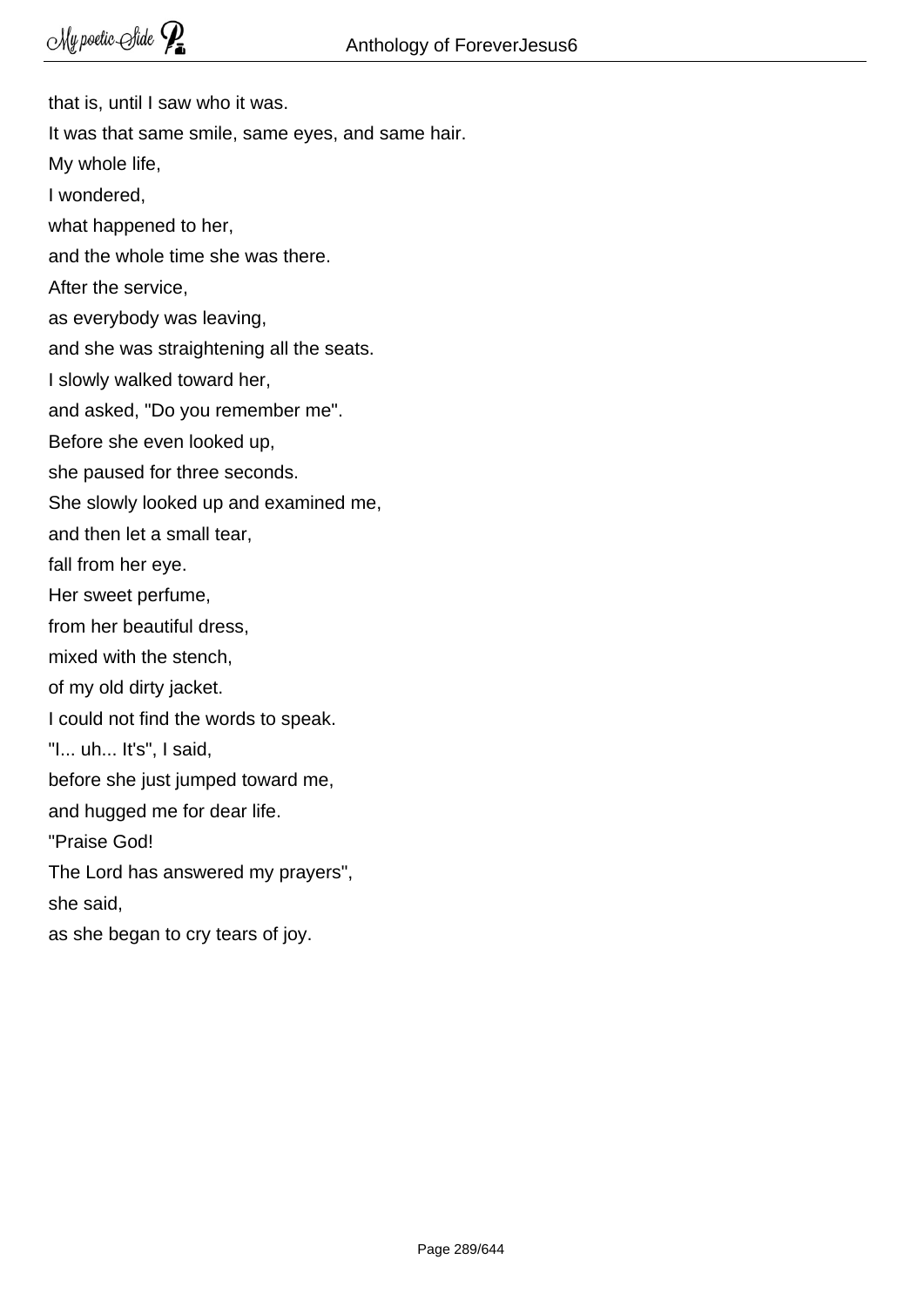### **Behind The Walls**

Behind the walls, lies wait, a beautifully colored gold, white, and brown city. Even your wilderness is beautiful. As beautiful as you are, it is hard to imagine, how you make so much noise. Your sky is always blue. Like fine wine, you age with beauty. Your inhabitants are so kind, and yet you are always ready to fight. Why do others hate you so? I often wonder. Your name is made known. You are above every other city, yet nowhere near Heaven. Thank you, Oh Lord. Praise you, Oh Lord. for blessing us with this land. Behind the walls to others, is a beautiful city called Jerusalem. Behind the walls of Jerusalem, is everybody else. Someday, beautiful city, Someday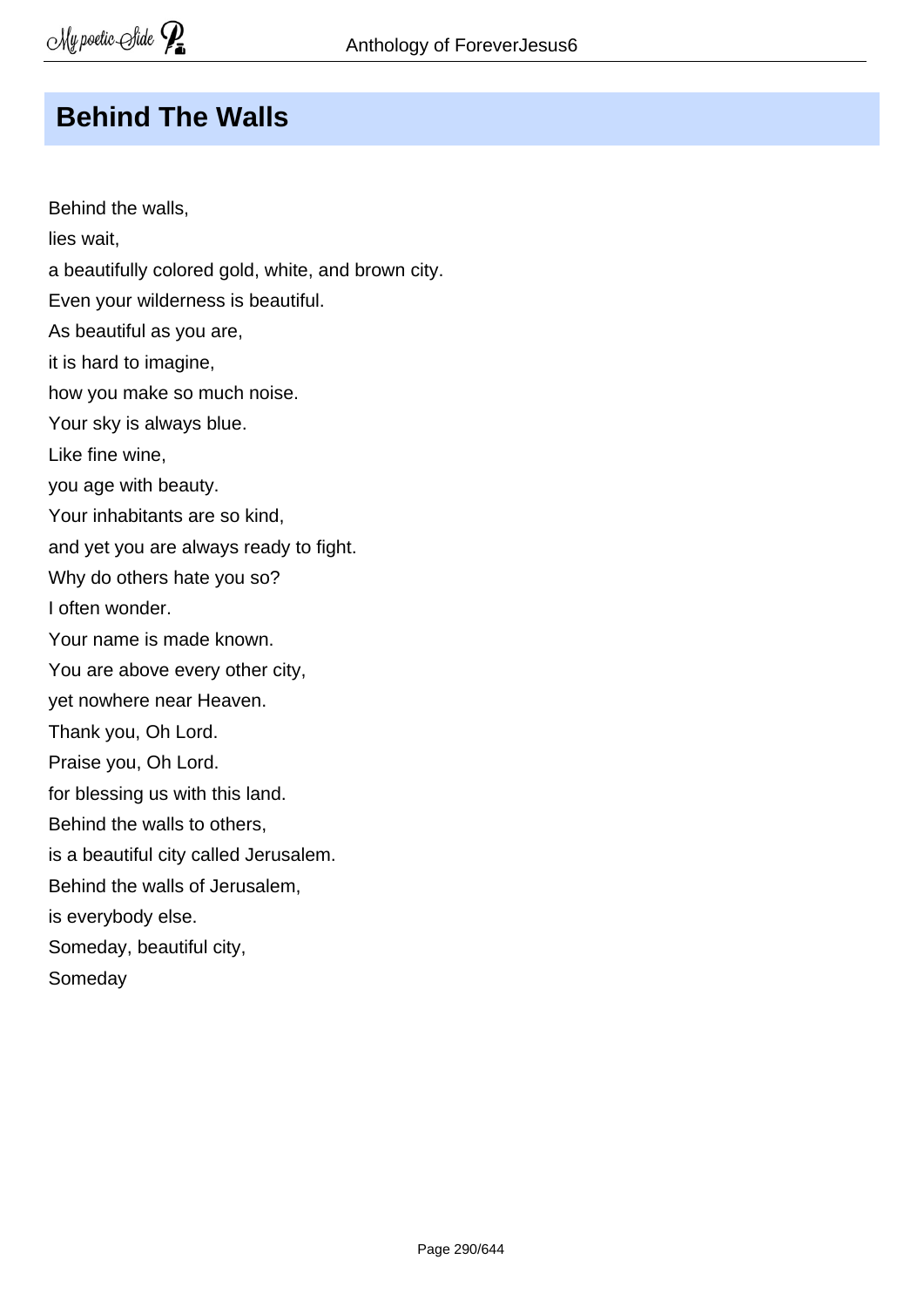### **Oh Jerusalem**

Oh Jerusalem, I know that you shall prosper. Not because I love thee, but because you are God's chosen people, and as history shows, Oh Jerusalem, than we all know how it goes. You are persecuted, but in the end, you always win. Oh, Jerusalem, how beautiful is thou city. You are old, and yet so new. You are new, and yet so old. Oh Jerusalem, Your brothers and sisters, Nazareth and Tel-e-viv are beautiful, but no city stands out like you. Oh Jerusalem, Oh Jerusalem, I hope to see you again someday.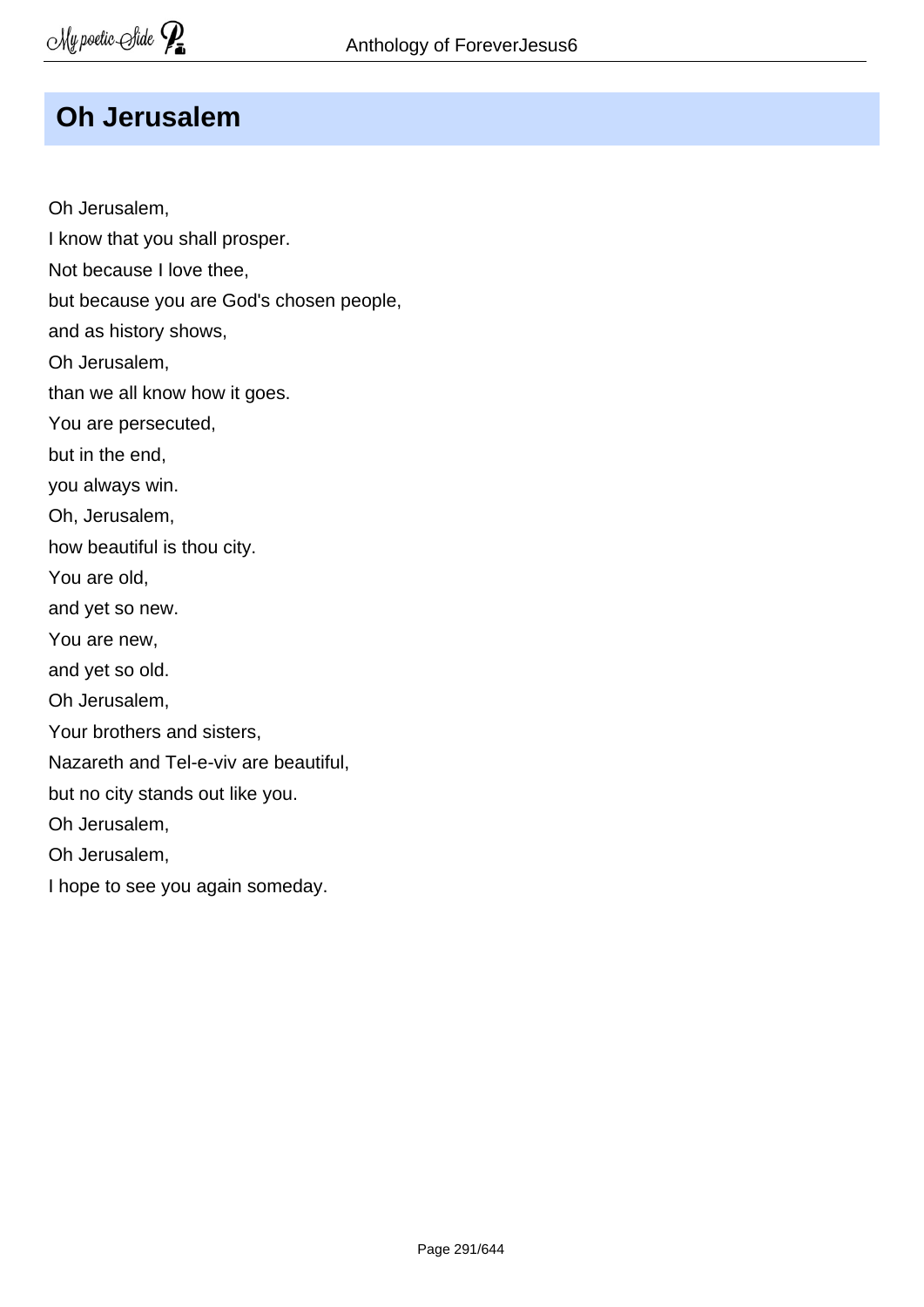#### **How Did We Get This Far**

It is a shame really. I ask myself sometimes, 'How in the world did we get this far'. Somewhere along the way, we made a wrong turn. We were warned and warned, but eventually, God gave us up to a reprobate mind. He let us make our own beds, as he turned his own head in shame. How did we get this far? It is not that we do not recognize our sins, but that we do not recognize God. people say it is their right, but that we Christians are wrong for putting God first. Children are killing children. Men and women are lying with the same sex. We are in a cold war. to see who can who can kill the most people. People are hating the law, and yet they call them when they need something. How did we get this far? Nobody wants to take responsibility for their own actions. I lament. Men are having sex with different women every week. Corruption dwells within the law, like a splinter embedded in a person's flesh. Pastors are afraid to preach the word in church. They are afraid of being criticized. Statistics say that Christianity, makes up most of the world's population. As I read the stats, I tell myself,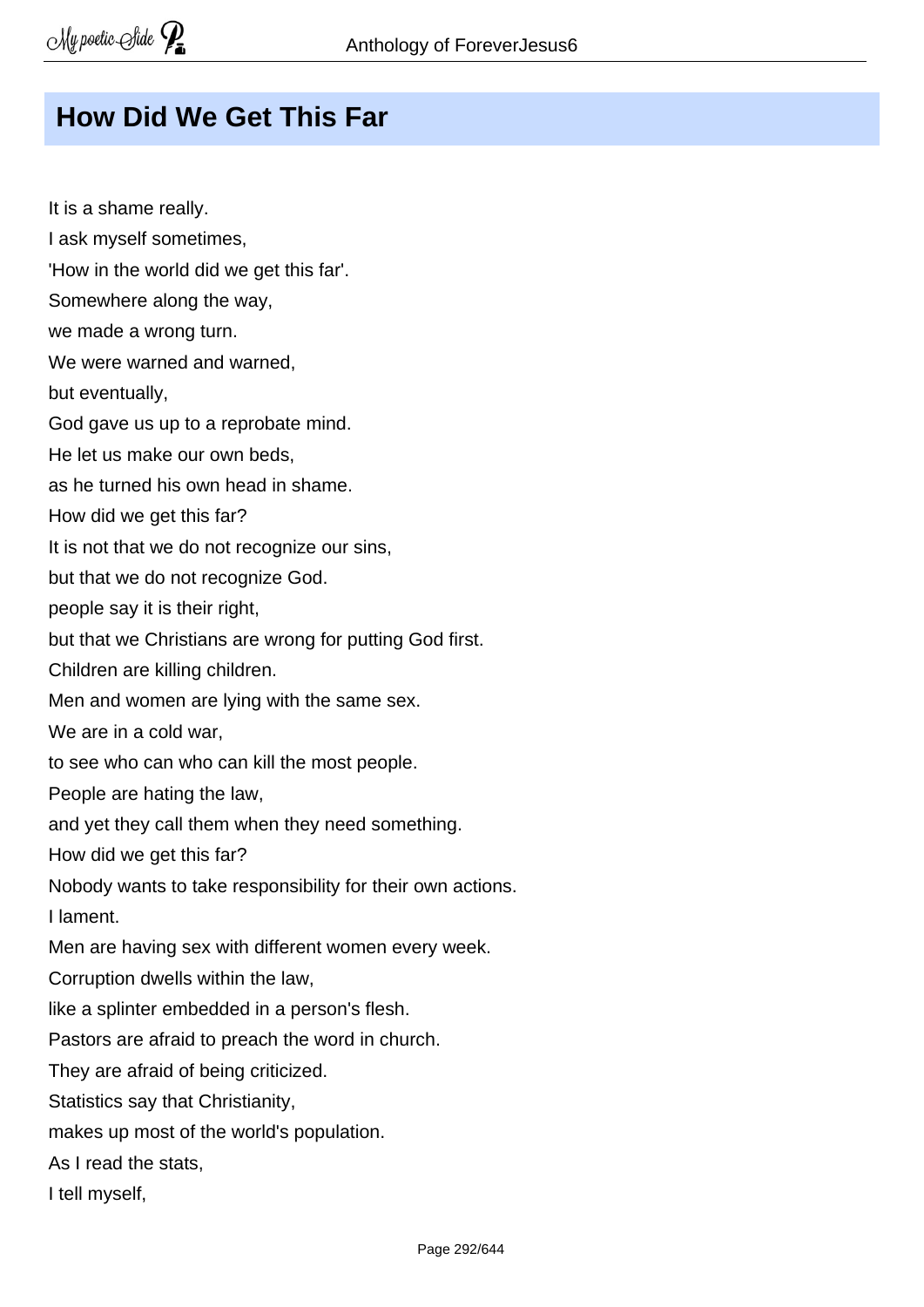'there is no way that this many people will be in Heaven'.

How did we get this far?

I do not intend to be self-righteous.

I am far from perfect.

Still, I love the love the Lord,

with All my heart,

and will always continue to do so.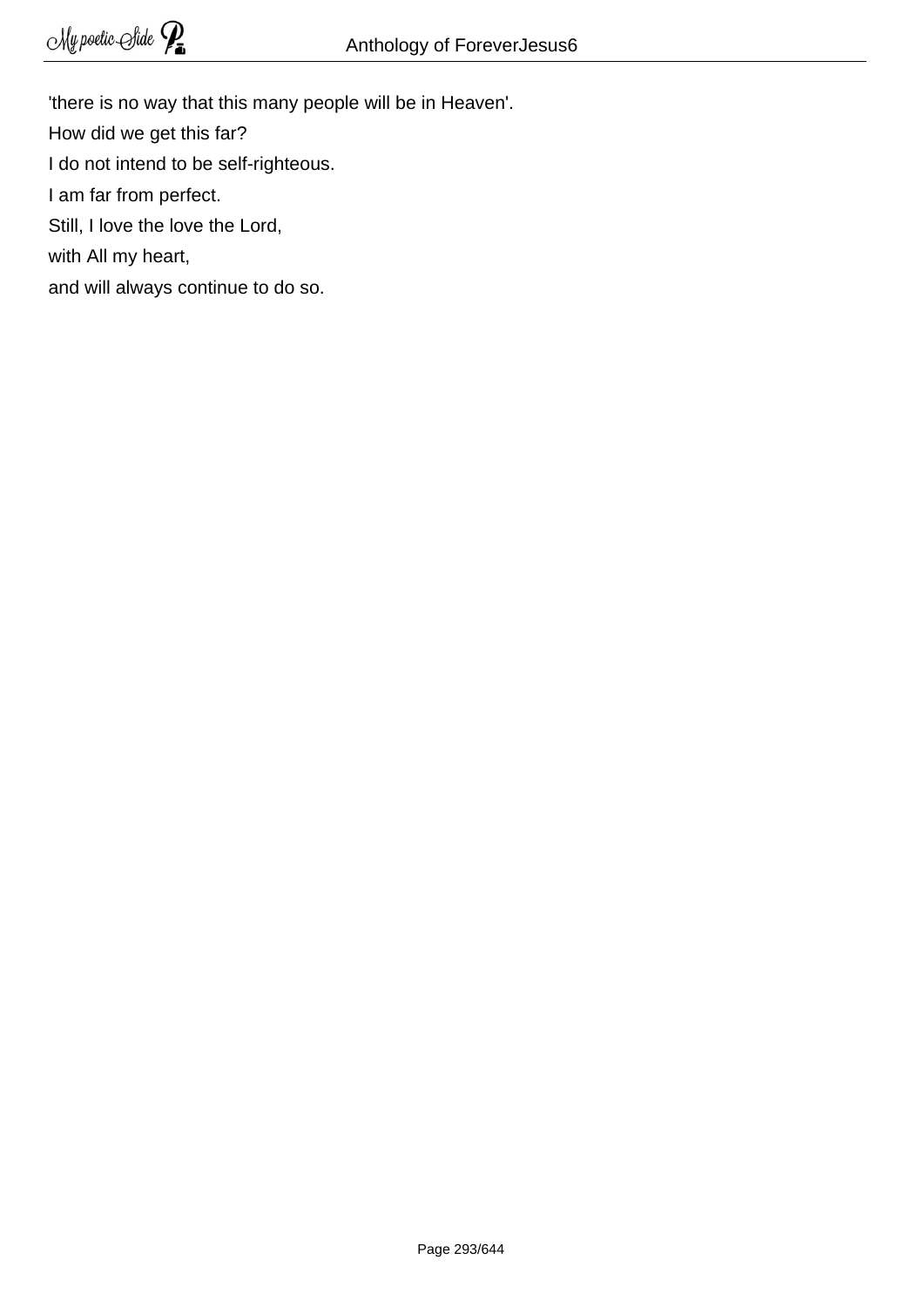### **Good Scenes From A Highway Man**

As I walk along this highway, trying to make it to the other side, I'm out here vulnerable to thieves and killers, as I am in plain site. There is nowhere to hide, I seen horrible things. Still, not all is bad. I've seen beautiful things. The Lord never gives me more than I can bare. Sometimes He shows me mercy. For instance when the enemy gets to crowded, He makes them start dispersing. I have seen some beautiful scenes, as I walk down this extremely long road. I have walk though charming little towns, that were once set free from its giant load. I have crossed through beautiful rivers, so peacefully running through the woods, and for the towns that looked not so nice, were actually peaceful neighborhoods. I've seen big cities lend support to smaller cities, in their time of need. I've seen a tall rich man in an expensive suite, help a small poor man get something to eat. So you see, not every you meet has an agenda. Some people just want to be nice. Still, after a quiet day, and three big meals, it's back to the hot road that's cold as ice.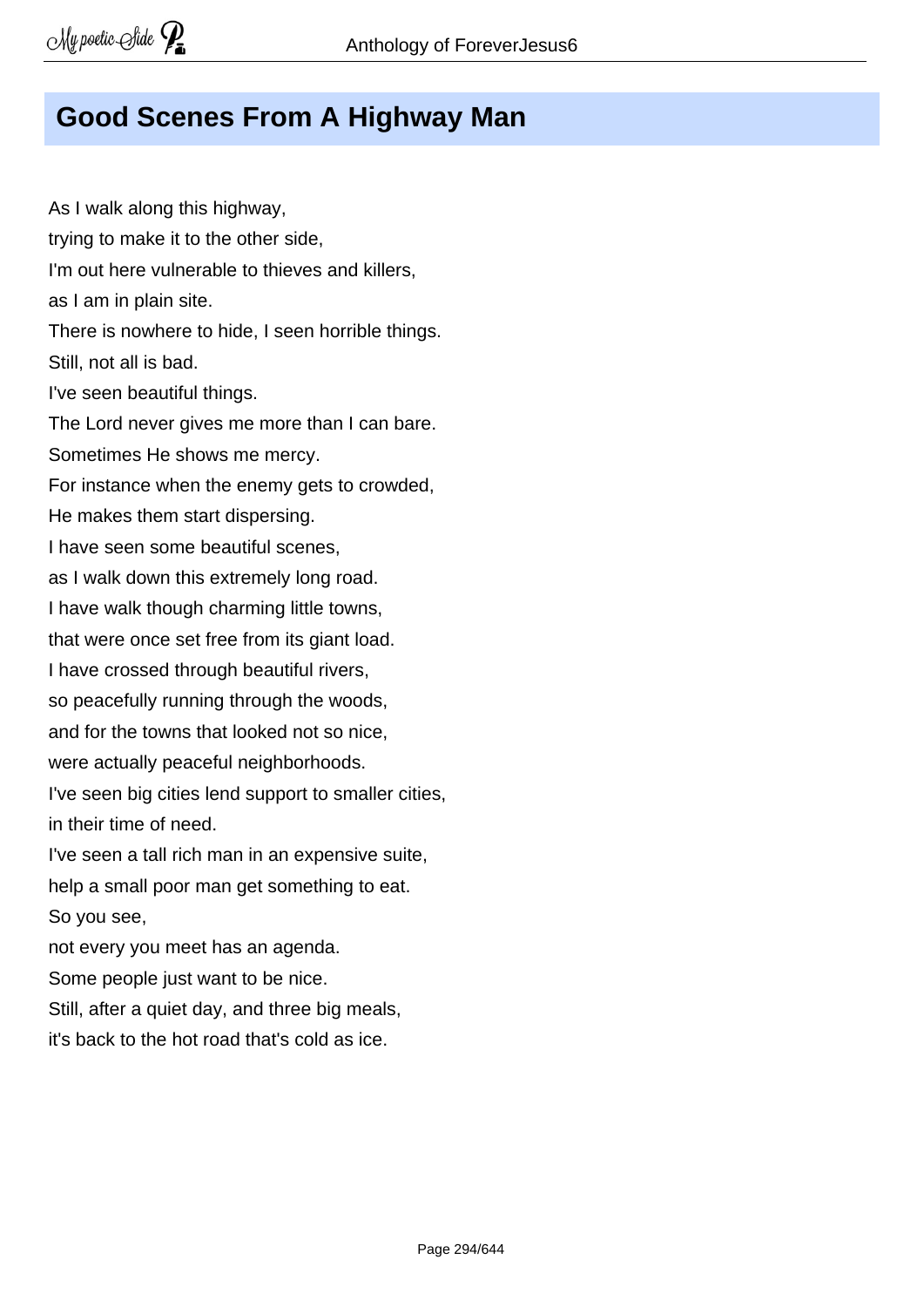#### **Till The Bitter Sweet End**

Marching on to victory, I yell, "onward Christian soldiers". As a general, I fight not a physical war, but a spiritual war. Still, what is a spiritual? I say it in all seriousness, which leads some people to think I'm crazy. A spiritual war, is fighting off an easy opportunity to make money, simply by giving up my morals. A spiritual war, is not giving up my faith for anyone. It is submitting to authorities, while still being righteous. A spiritual war is, knowing that even though I sin, I do not let the devil decieve me into thinking that Jesus has left me. A cleshae for a spiritual war, if you will, is a battle between, 'good vs evil'. A spiritual war, is not used with guns and knives. It is not a civil war, a nuclear war, or even a cold war. Still, I digress. It it a world war, because it is fought, between demonic forces and Christians, all over the world. A spiritual war is an ongoing war. Jesus is my leader, and I will fight this war till the bitter sweet end.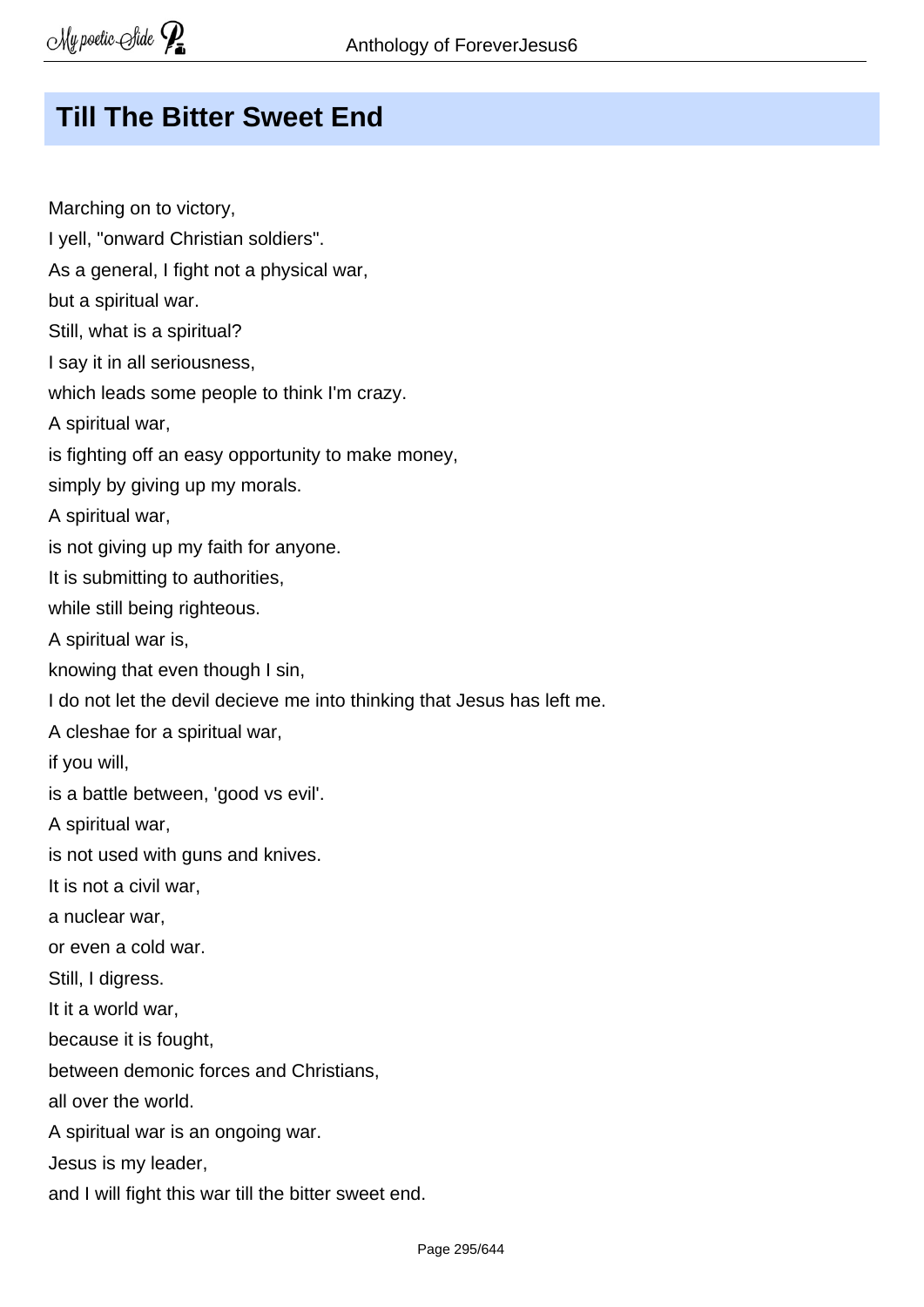# **He Always Hears Me**

Lord please, I beg of you God. Heal me of my seizures. Take them away from me. I love you Lord Jesus. Take this demonic spirit, out of me. Oh Lord, I beg of you. I have more faith, than any man in the world. HEAL ME! PERFORM A MYRICLE! Oh my God, I know that You are almighty. You love your servants. How can I serve You with seizures? I speak healing, into my body. People may not believe, but I believe. I believe that it is, because of You, that I have faith, and You have power over all things. I claim it, and I mean it.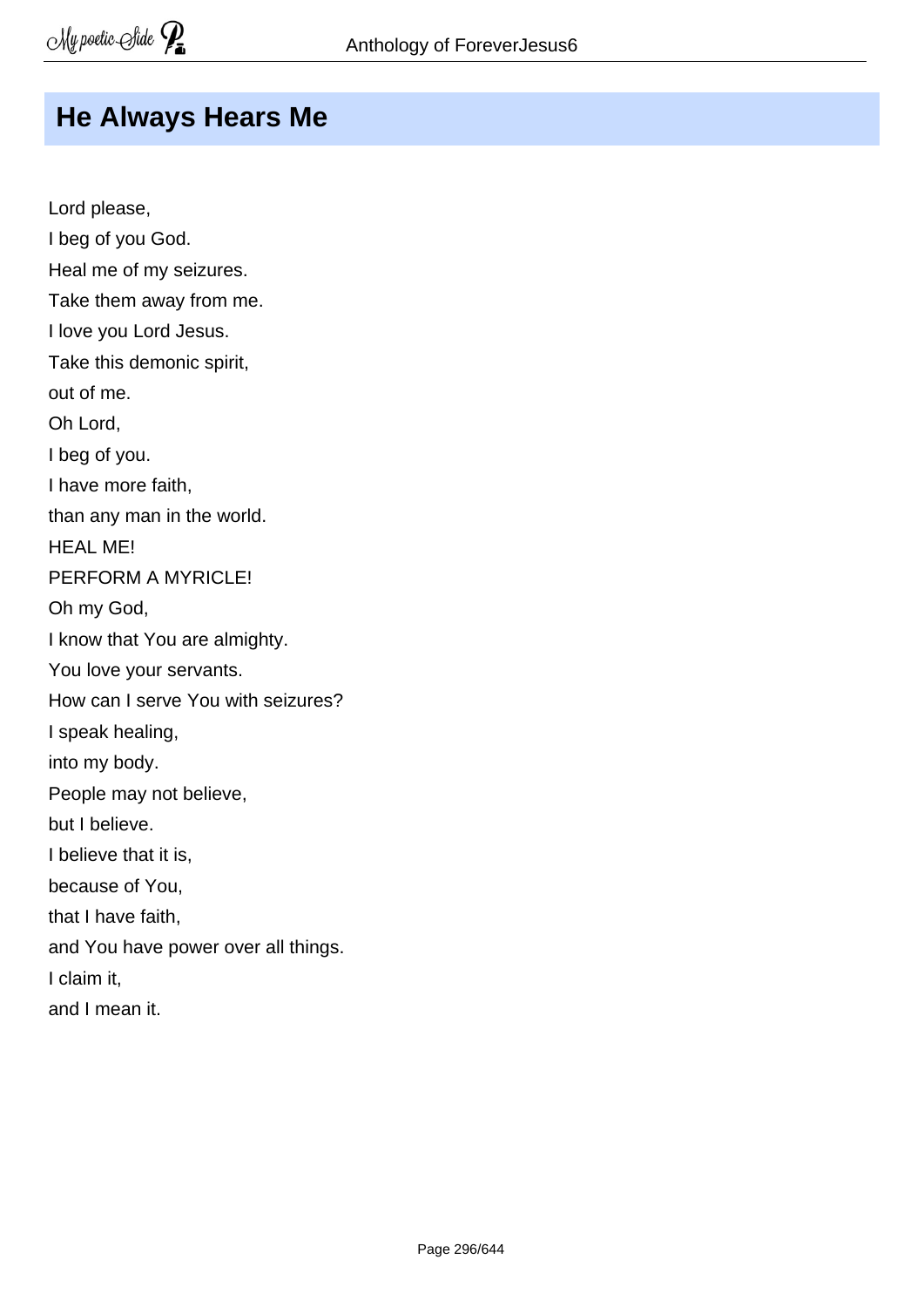#### **Before I Go Home**

I am far from my own territory. I stand at the enemy gates, but ladies and gentlemen, mark down this date, when small ends up being great. I stand firmly in front, of a small group of guys. My chest is out partially out of boldness, and the other because my heart is beating so hard. I stand and face giant soldiers, who are backed up by monsters, who are backed up by demons. Yet I face them in the name of Jesus. An incredible army verses a small young team, seems impossible to win, and yet we fight, and we move. We push until we gain the victory. and once every last enemy is gone, We'll have the new story. Finally we have won, and their no longer here, now I can go home, without any fear.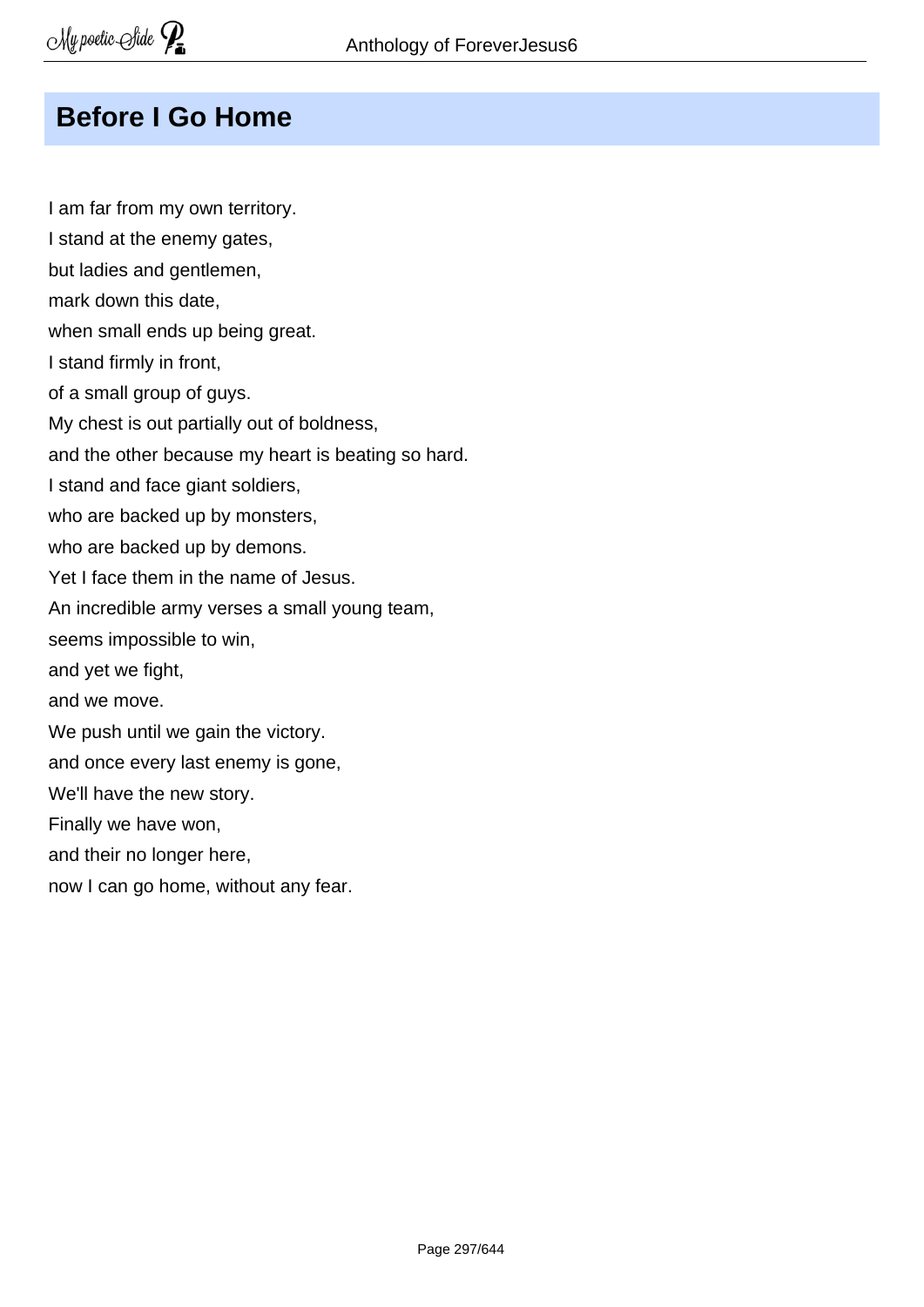### **What Brought Us Closer Together**

As the clock strikes eight-o-clock, and the full moon is out, My wife and I pray in the living room. "Lord God please bring me and my wife closer together", I say. By now, it is no secret that the war is getting much worse. Had I not made that one mistake, and not been sent home, With the help of the Lord, I would have ended it by now. Still, as it seems as though Jesus is returning, My wife and I pray the he fixes our marriage. Except for the waves, crashing against the house, it is often quiet, but I have heard it before an eerie silence. Something is wrong. As I break apart from my wife, I slowly walk outside onto the porch. The usual eight-o-clock fog is unusually breaking. A war ship has anchored, about one mile out, as strangers begin storming the giant coast somehow. The way the war was going, I am really not surprised. It true, our house was hard to get to, but it was just a matter of time. "Baby, They're Here! Load My Rifle", I call back inside. My wife might not know what is going on, but that woman sure isn't afraid to fight. I run back inside to meet my wife,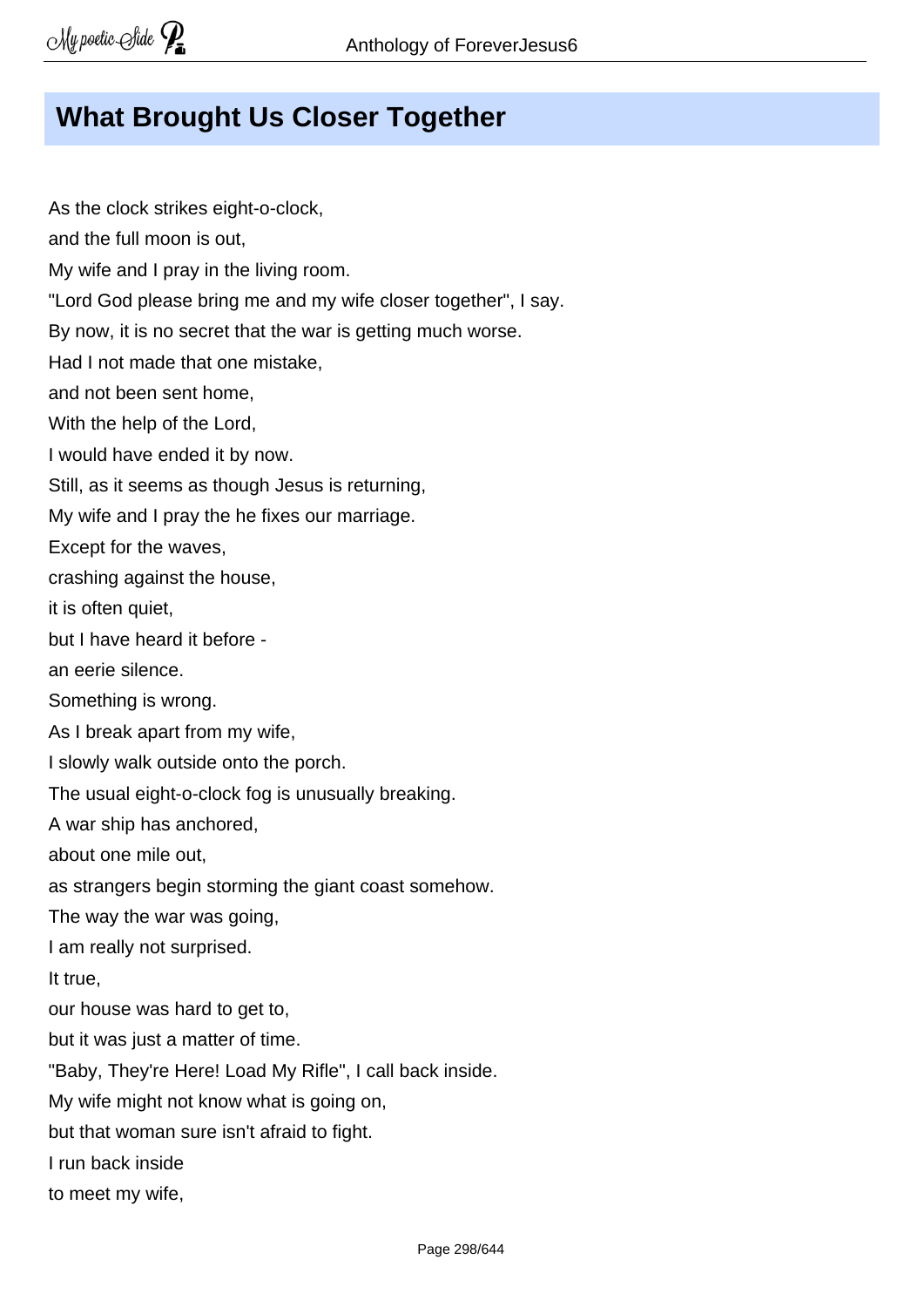as she tosses me my gun. Yet to my surprise, I thought for a second, 'When did she get one'. As the people charge, we stand our ground, taking cover, and holding them off. I say, "Lord if this is our last stand, take us into your arms". The fight lasts for hours, way into the night. Till seven-o-clock in the morning, when they reached the front porch light. We're cornered and surrounded, in our own bedroom. I suppose that's how God brought us together, right before the final boom. If you think the enemy killed us, you are mistaken, and you should learn, that Jesus kept his promise, and that boom was Jesus's return.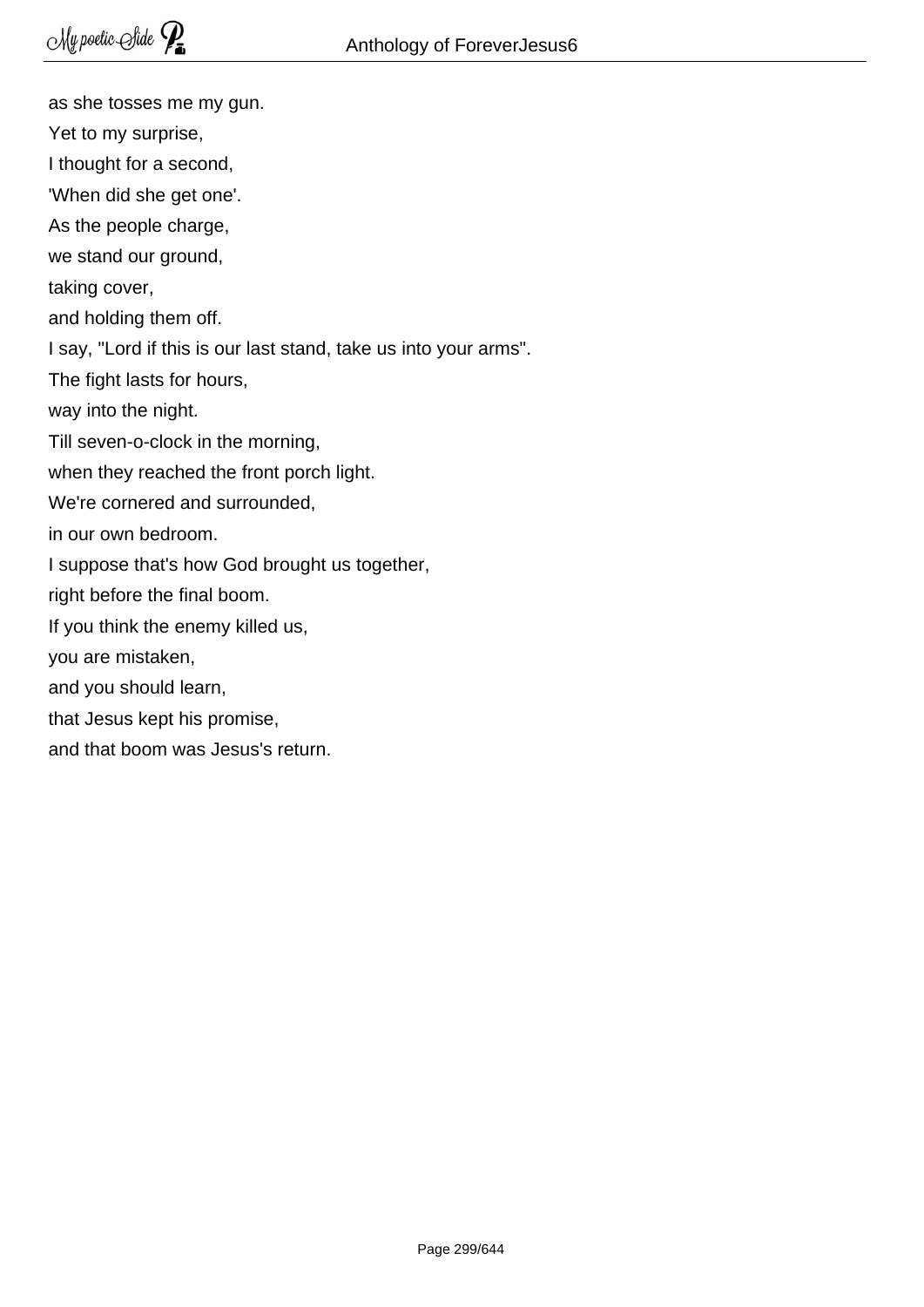### **After The Battle Is Won**

After the battle, as I gain my victory, after leading my men triumphantly, they come to celebrate with me. "Dion, it is because of you that we have victory", they shout, and yet rather than celebrate I ask to be alone. It is because of the God why we have won the battle. I do not cheer. I do not even smile, as the soldiers continue to cheer my name. As I am by myself, I look to the heaven's. Praise you all powerfully, and one true living God. As I look back at those celebrating, I say to myself, "men are men". Still, I then realize that it is no wonder why none of them are fit to lead. How can you have victory, and not give the Lord credit? Now it is no secret. I cannot fight an army without the help of my brothers. I watch over them, and they watch over me, but so it goes, In order to prosper in anything, one must always put the Lord first.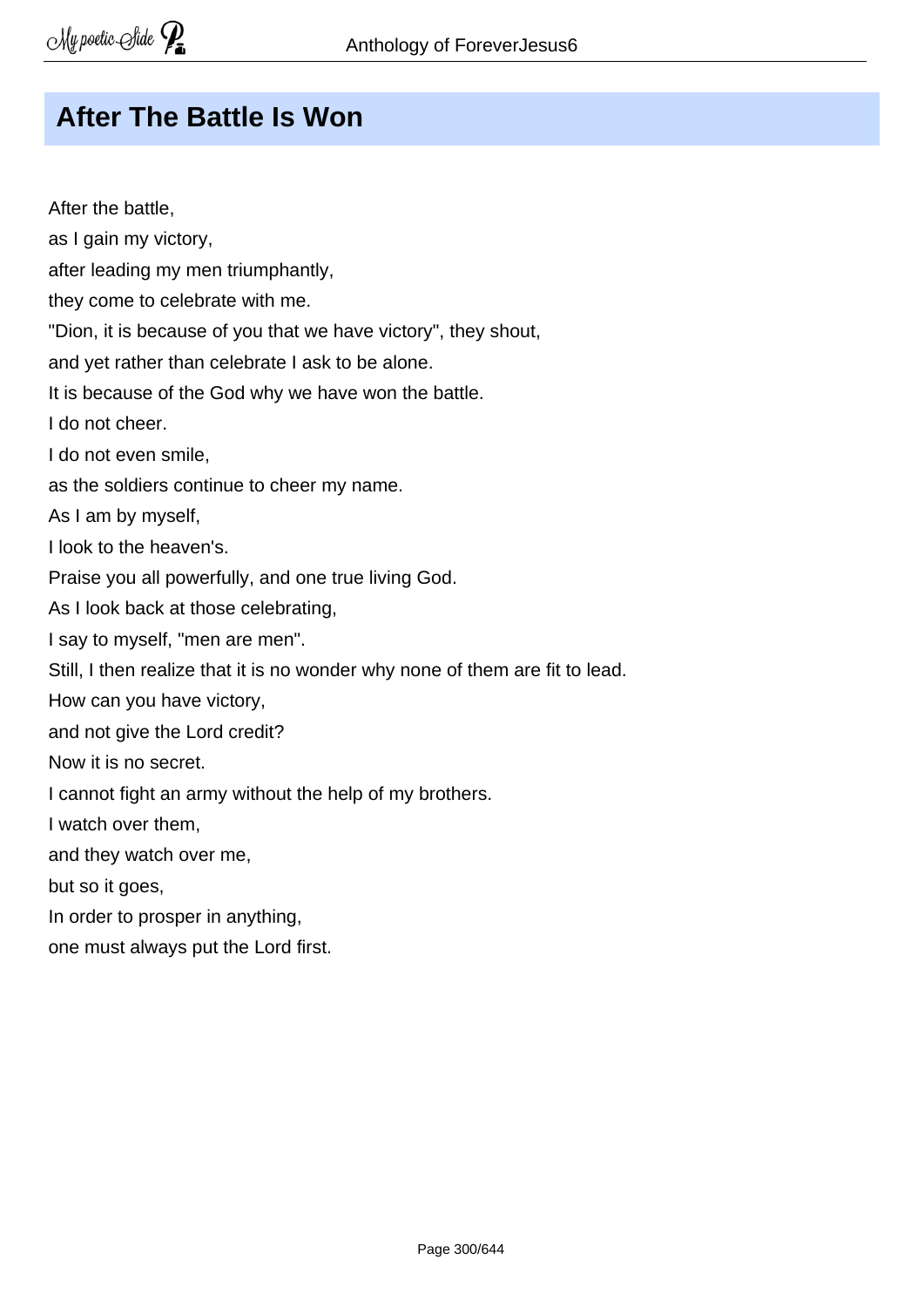#### **Highway Man 2**

All is quiet on the dark road. I am talking about the highway that goes through the desert. I am talking about the highway know for the lives it took. It looks as though this highway has not been paved in fifty years. It is full of turns, among other obstacles. Still, this is the highway I must take to reach my destination. I am not afraid. However, I maybe a little nervous. Not long before I start walking, does the sun go down. "The Lord is my Shepherd I shall not want...", I begin to say. I have had to hide biker gangs, Avoid a crazy man and his son, and was even involves with an actual fight with a wolf. I will not lie though. I had also seen my share of good Samaritans. Had it not have been for a nice older gentleman, I would have went three days without water, and a week without food. There have been plenty of times that I have been left for dead. Oh this wretched highway. Why did I ever cross you. Still I press on toward the prize of the up-ward call that is God in Christ Jesus. I am one man going against wild people and wild animals. There were plenty of times when I accidentally made a wrong turn, and went miles from the highway. Yet the Lord, full of grace, led me back to the highway. I will keep fighting for everything I have worked hard for, and yet when I reach my destination, I will leave it all behind.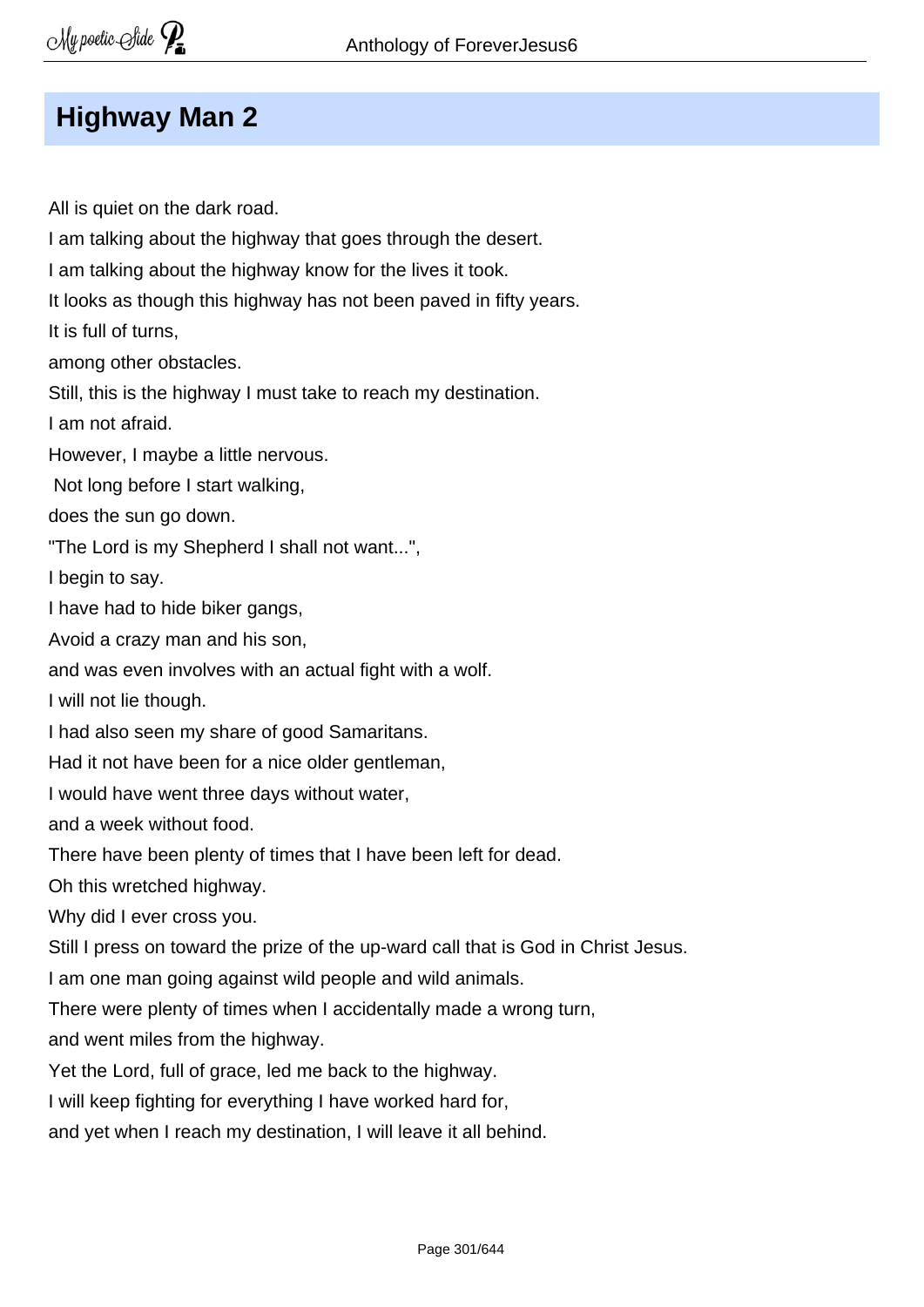### **The Hour Of the Lord**

I have had my inspiration. I must tell the truth. The title was a bit from Bob Dylan. The Hour that the Lord comes back, it will not be pretty. I do not dwell, but even a doctor will tell you what to do when you have a headache. So it is good to be prepared, for the hour that the Lord comes back. Ships will sink. Planes will crash. People will disappear from the planet, And the rest will clash. They will move real fast, and all the countries will go at it. the hour that the Lord comes back. So be ready, like a thief in the night Receive him and accept him willingly. There will be horses, swords, and shells, over in Israel, the hour that the Lord comes back. I don't know when it will happen. So I tend not to dwell, I'm in the Lambs book of life. So I'll be in Heaven. While the others are on earth, they will wind up in Hell, If they don't get saved by Jesus.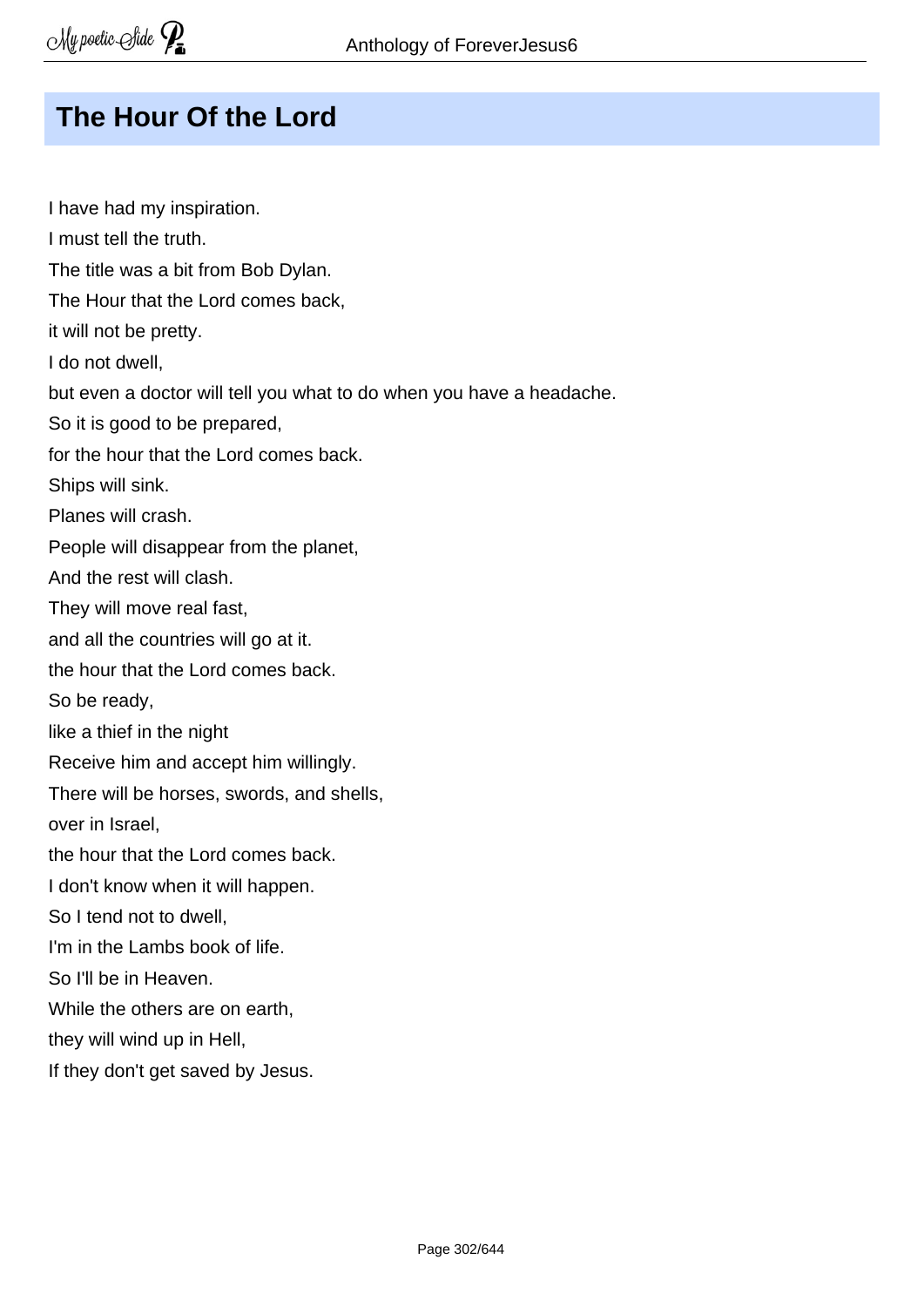# **I Come Boldly in Jesus' Name**

I come boldly, not just before the thrown, but before those on earth. In Jesus' name, I come boldly before the woman I see. I know exactly what to say. In Jesus' name, I stand before the man taller than me. I find five round stones next to me. In Jesus' name, I see the homeless man I want to help, That I can help, and say, "Hear is my last two fish and five loaves". In Jesus' name, I stand boldly in everything that I do. When I see the old being mistreated, I do not walk by. There is no telling in these situations exactly what will happen. Still, I know in Jesus' name, That I will stand boldly, and that I will not be afraid.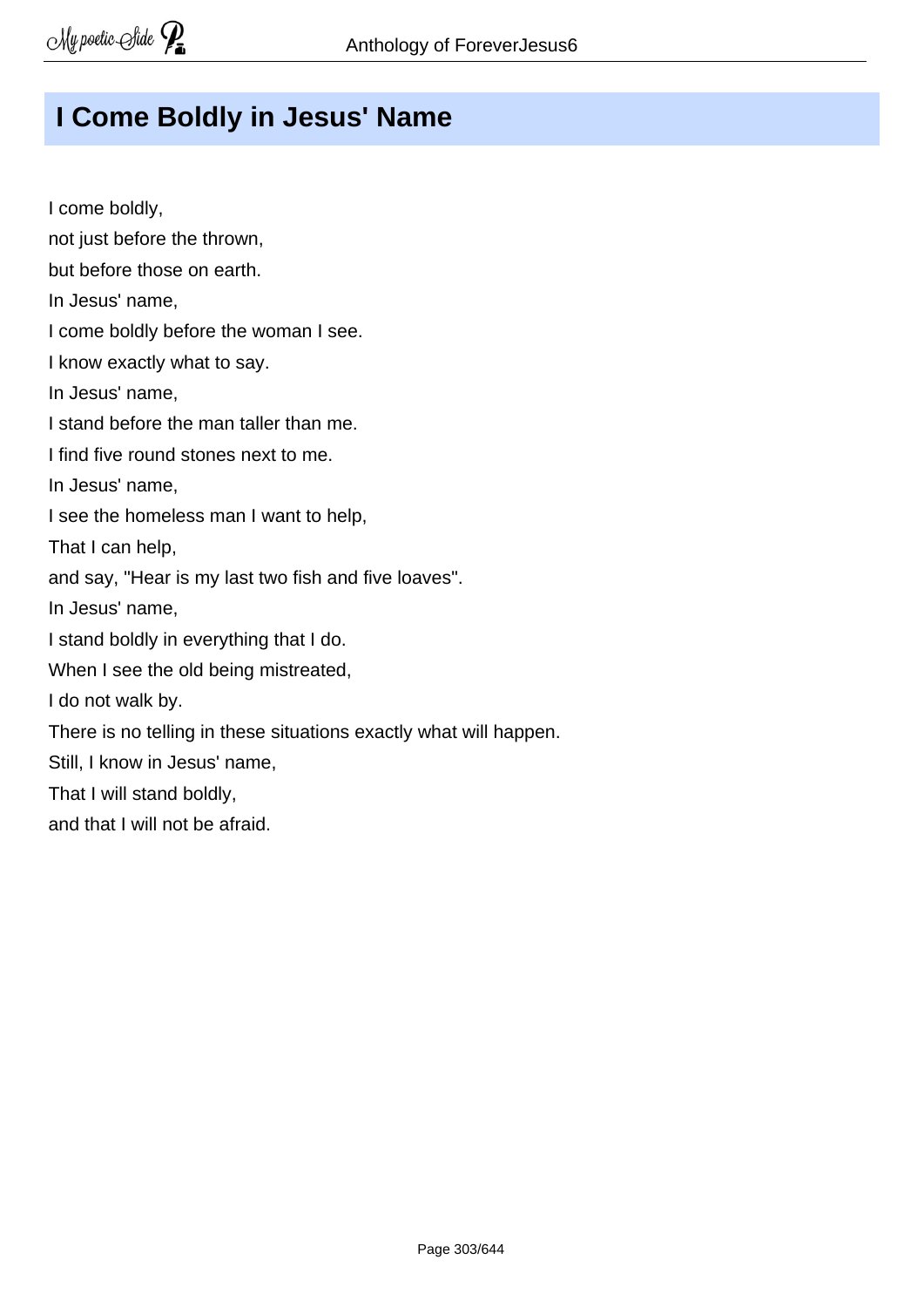# **Jesus On The Field**

Belief - As the pastor comes in before the game, Everyone in the locker takes a knee and bows their heads. "Our father who art in heaven", he says. Yet it's not just a statement because what he says, they take to the heart. For next two minutes after, there is total silence. Total ice is running up their veins. As it is now time to run through the tunnel, it is as if the noise gets louder, and louder, and louder, and louder. Two minutes ago I only saw the colors of our uniform. Now I see fans dressed in their teams costume. They jump and yell and curse before the game even starts. As the warm-up music plays, I remain seated on the the bench. Hands folded as I lean forward, I can't help but rock back and forward as I look up at the score board. I wait for the time to go down, and wait for the game to start. Faith - We not only face our rival school, but a school that is expected to go to the national championship. We on the other hand, have not been so good in recent years. Still, if we had no chance winning, then we would not have even shown up. The whistle blows. The game begins. The first quarter passes and then the second. It is 85 degrees ferrenhite outside. Plus it begins to rain. "What's the matter with you", yells the coach. "It is as if you are not even trying", he says, but what the coach not know, Is that although we are moving slow, We still are trying our best. Halftime is over,

and the rain is still coming, a terrenchle downpour.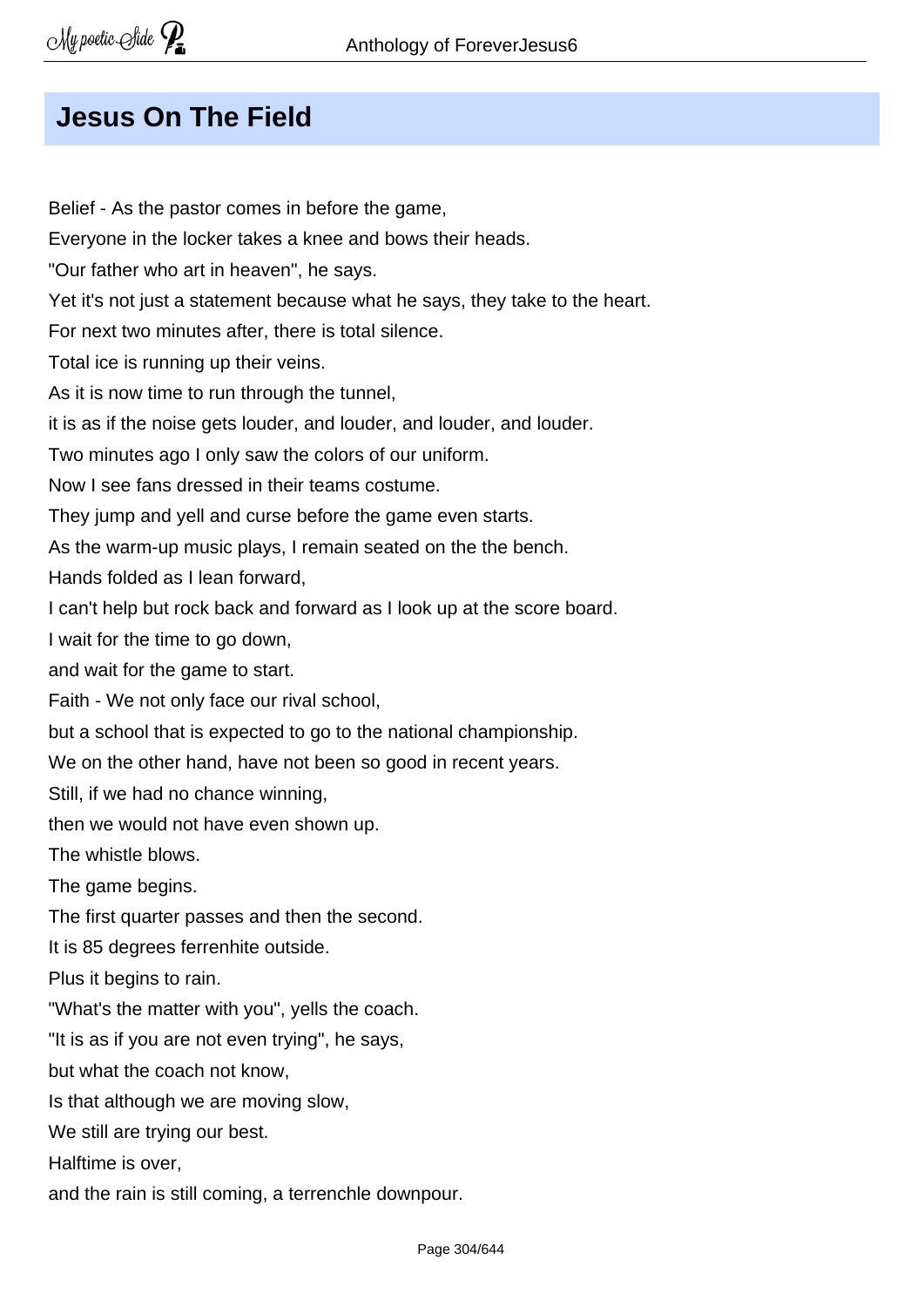Third Quarter is finished, and the score is 35 to 7. Perserverence - I look up at the falling rain. "Lord it is not to late. Give us the victory", I say in a low voice. There is ten minutes left in the game. Our rivals says that it is over. The fans on both sides say that it's over, and although they are not allowed to say it, the commenters think that it is over. Yet, something changes. After two thirds of the stadium is emty, with seven minutes left we score a touchdown. With five minutes left, we score a touchdown. With four minutes left, we score a touchdown. Two minutes left and the game is tied. Everybody, including some of our teammates wonder, 'What happened'. Still we fight, hit, and with blood flying everywhere, we pray. There is five seconds left till the final whistles blows. It raining harder than ever, and it stings. It is our ball on the 51 yard line. We are set up for a fieldgoal, the final play. Set - hut. It is so slow, and yet so fast. Five, four, three, two, one. It seem as though the ball is going short, and wide right. Then comes a myricle. A strong gust of wind blows the ball further, but it the kick is still far right. Then a softer gust of wind blows to the left, and the ball sails in. "38 to 35! 38 to 35", yells the commentator in disbelief, as the crowd runs on to the field.

"Wow Jesus was truly with them today. I have to say that now I am truly a believer", closed the commentator.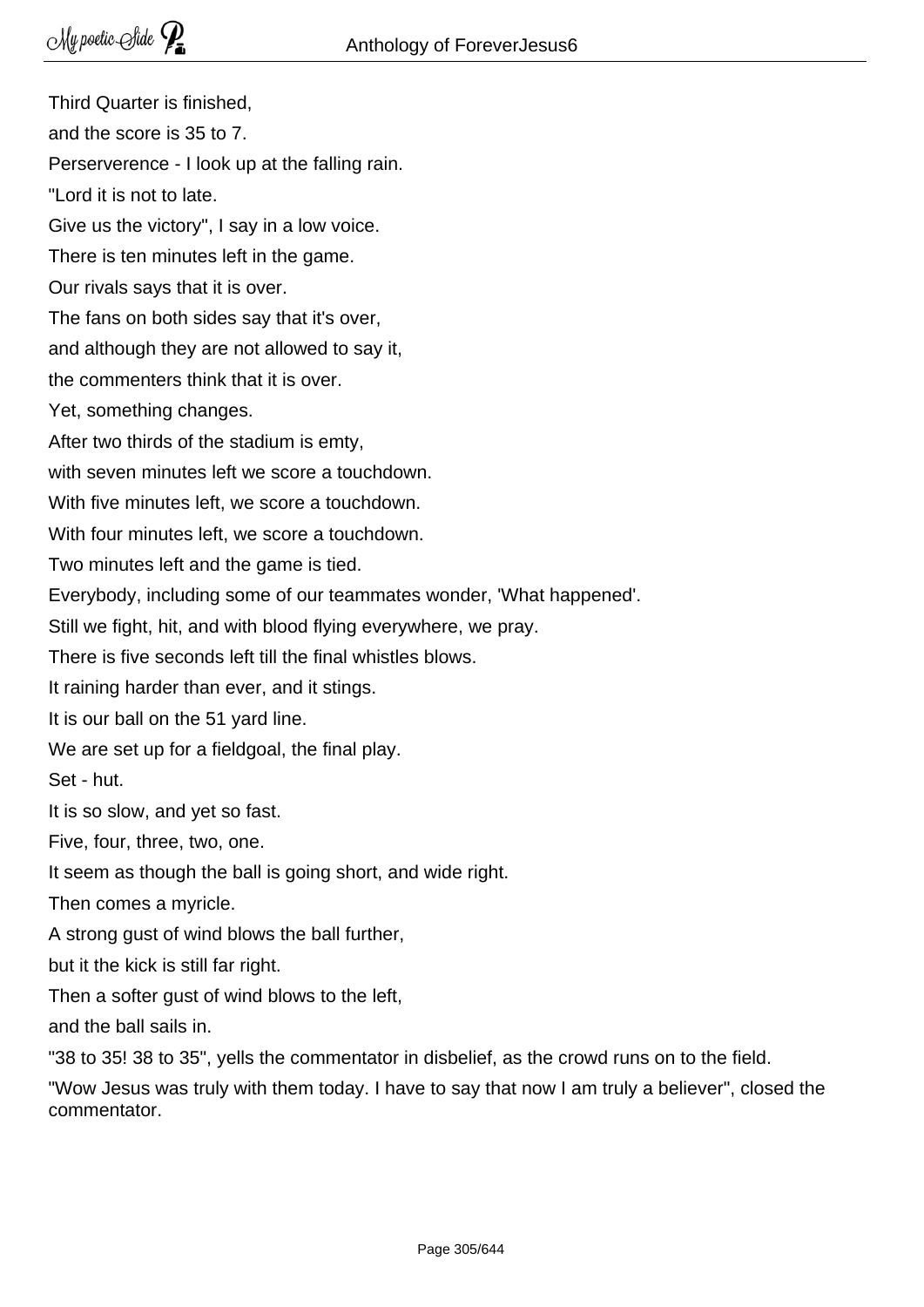### **How I found Jesus, and why I'm so quiet**

I grew up quiet. It was not until I was five that I began to speak. I am twenty-nine, and have had seizures since I was six. I did not have much friends. My speech was bad. And it did not help that, I was often in trouble. My low point came in Louisiana. I thought I was going crazy when in actuality I was hearing Jesus. Lord come into my life. Lord clense my heart of all unrighteousness. Lord put my life in order. I'm quiet. Before I serve you, work in my life.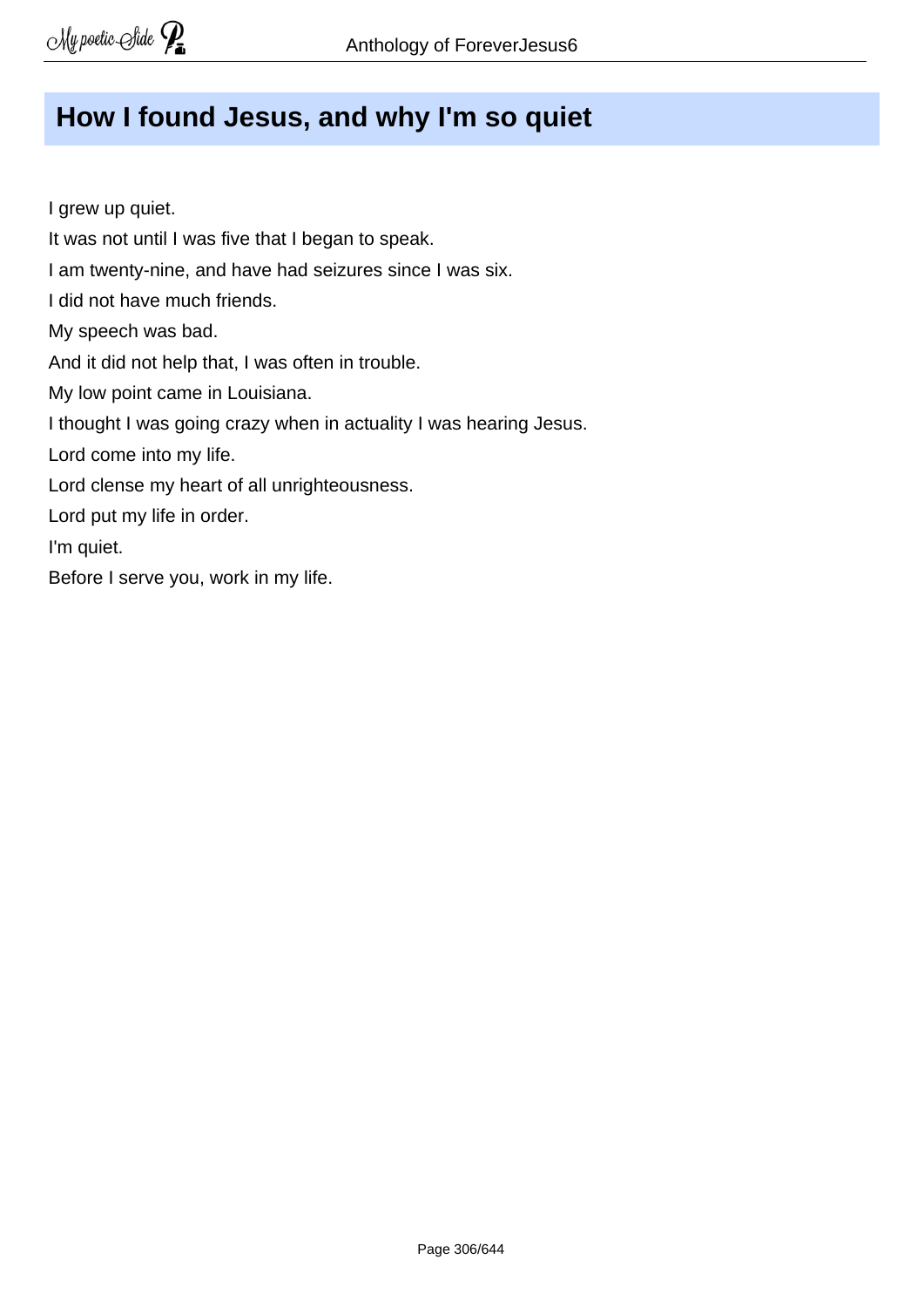#### **Watch**

I watch as the sky turns black. I ask where's the sun because it should be still daytime. Rumblings happening here buildings are being destroyed there. Everyone's worried, scared, and panicking. It's funny because now they are running A few minutes ago they were gunning to the man who they want answers from. Just a lonely man with two people on his side. And only one gives him credit where credit is due. So I live freely now with the lonely man who was captured As time repeats itself in an ugly manner. Now I look as people destroy themselves and other. In a world full of hate it's hard to stand in the middle But when the final music plays the ones who did not listen will find they were played like a fiddle.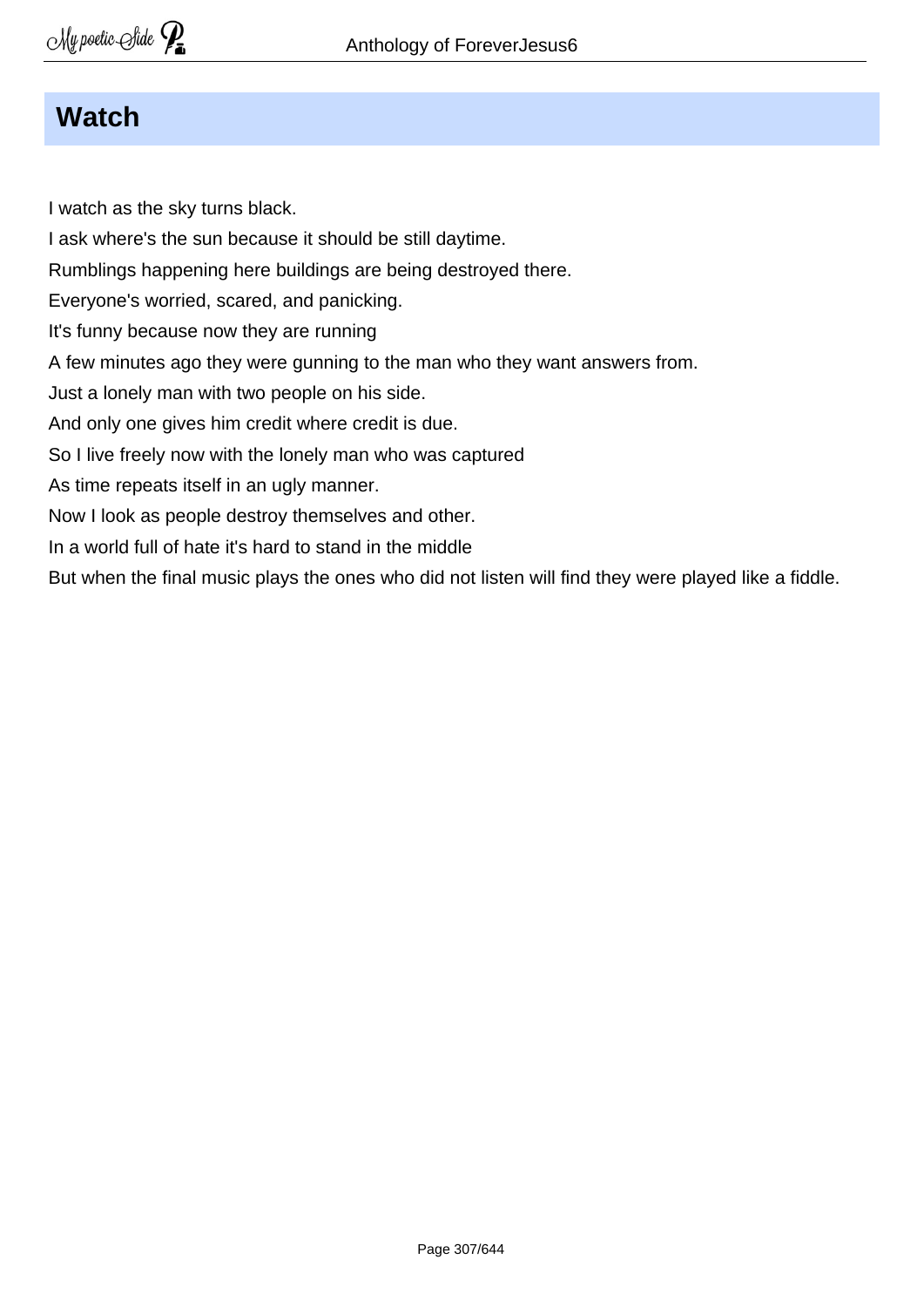#### **Highway Man**

I am a highway man.

Not that I only walk on cement, but that it is a long road to my destination.

I have no car.

In the sweltering heat, I have no air conditioning.

In the blistering cold I have nothing to keep me warm.

Wait! Is that my destination coming up?

Sadly it is only a mirage from the burning sun.

I must keep traveling.

As I walk along the dangerous road, nobody stops and asks if I need help.

Do I see my destination?

Sadly no, so I press on.

I have been robbed by bandits, beat up by bikers, and attacked by wild dogs.

"So why do I do it", one might ask.

It is because through all my troubles, I have not died yet.

Jesus is my companion, my company, and my friend.

Where is my destination?

My destination is Heaven.

Do my destination draweth near?

Sadly no.

So at the risk of being left for dead, I will continue my journey.

I will continue my long journey as a highwayman.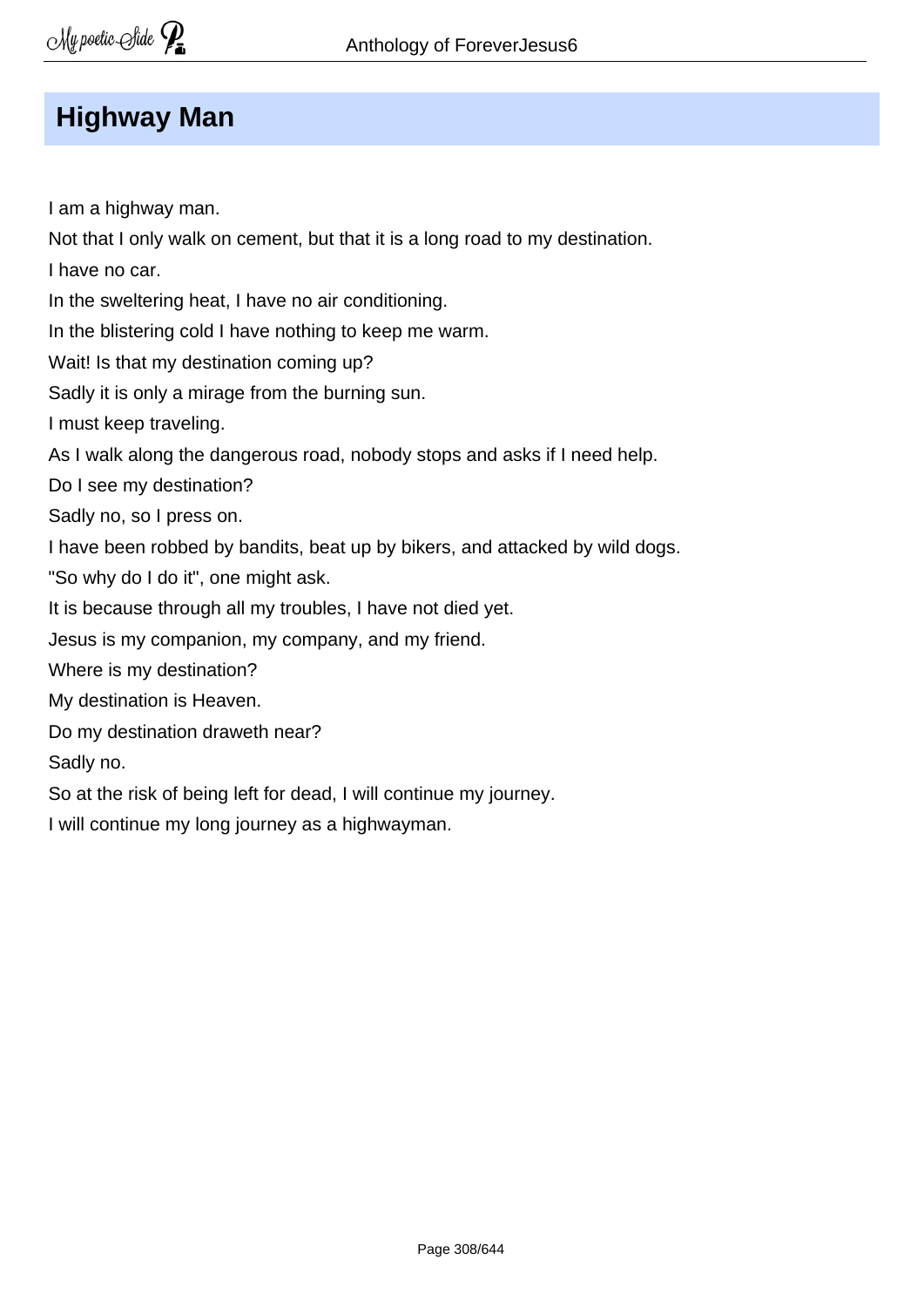### **He keeps his people**

Who said loving the Lord would be easy. It's not. It they say that it is, they are only lying to themselves. In a place full of hatred how how can one feel Jesus? He is the one who keeps us. While the good people without Jesus eventually give up, or give their beliefs. The good people who have Jesus stumble, but will not feel the ground. The Lord let's his people feel him so we don't stray to far. He may teach us a lesson, or give us stars. Forgive me for sounding soft, but I am not asking for your forgiveness, because I am anything but soft. Jesus is here for me, and I am here to serve Jesus.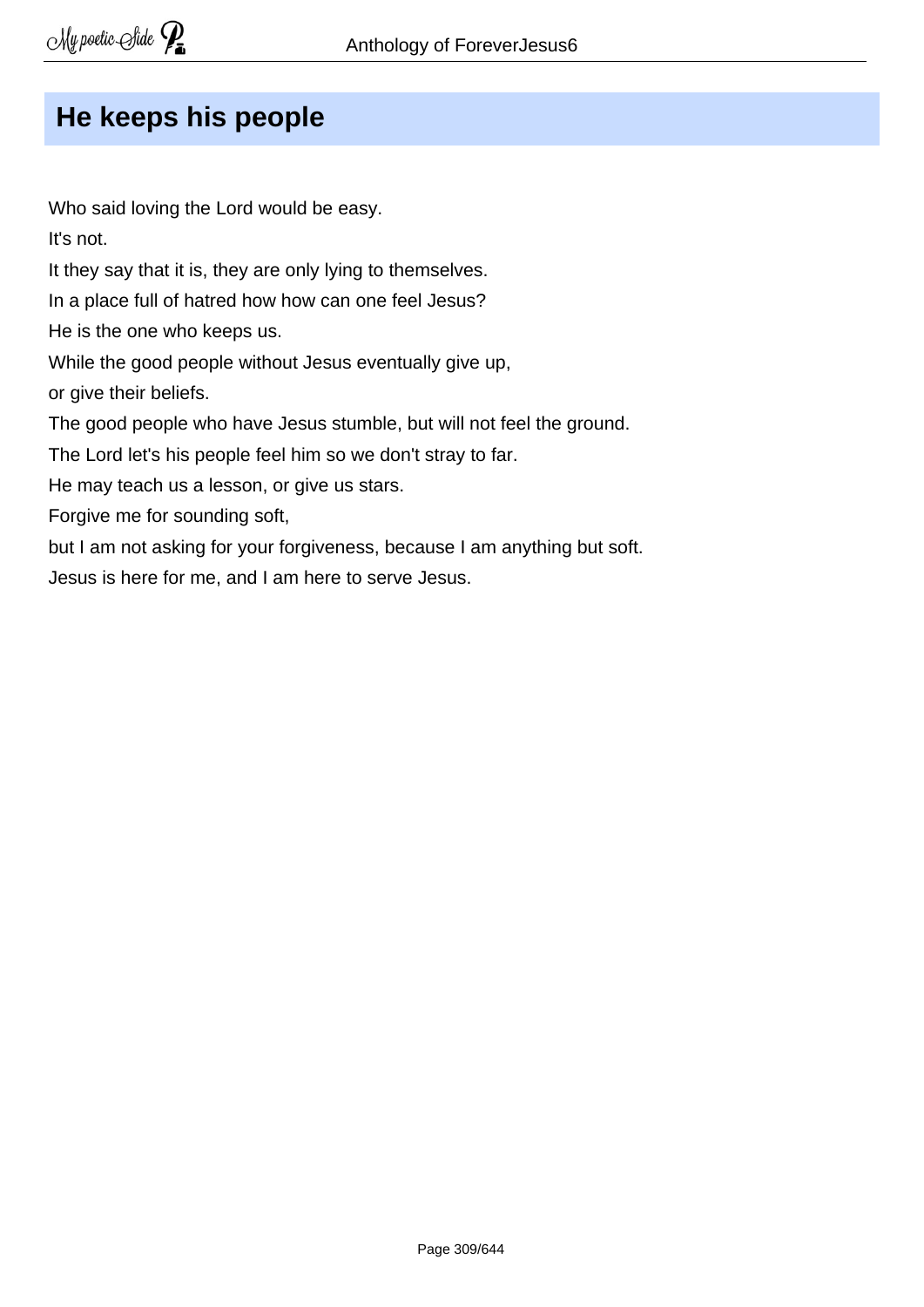## **No More Distractions**

OH Lord, No one takes you more serious than I. When distractions surround me, I look toward you. My heart longs for you. My mind begins to focus on your kingdom. When I grow weary, it is you OH Lord who lifts me. I uplift you because you uplift me. I know my walk with you Jesus will not be easy, but you will always bring me through.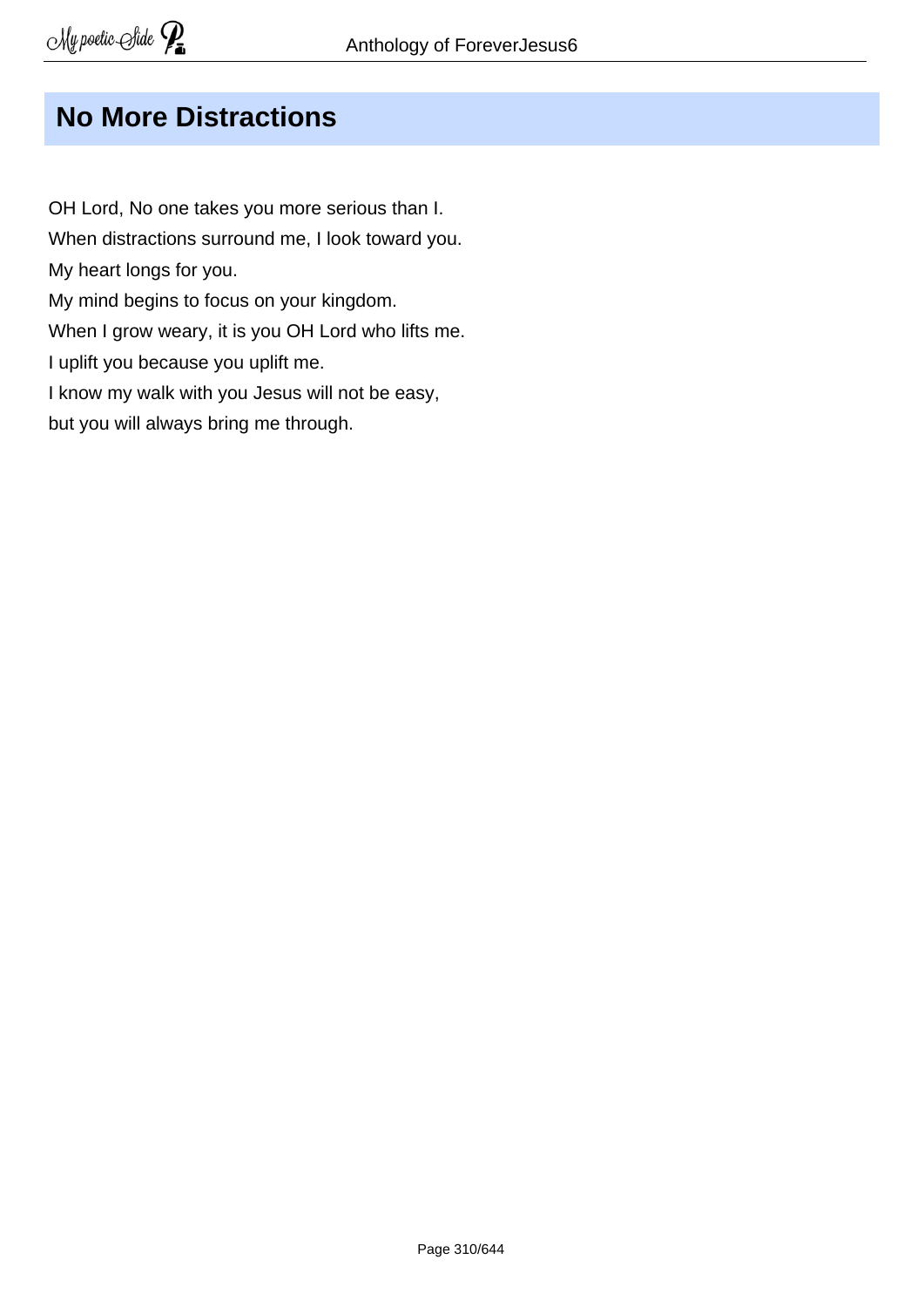#### **My Praises to The Lord**

Lord, you sustain me.

It is you O' Lord who makes my life pain free. When my life seems to be like a water rapid full of boulders, I pray to you and you turn my life into a peacefull stream. You are my bridge over rushing waters. When the enemy tries to trick me, He says to go through the rapids. They are not that rough. Still, Holy Spirit, you keep me on the bridge. You are my safety and my guide. You are the mightiest of all bridges. When there is a small stream and you don't want me to get my feet wet, You are my stepping stones. I will forever love you. I have no reason not to. I will always praise you.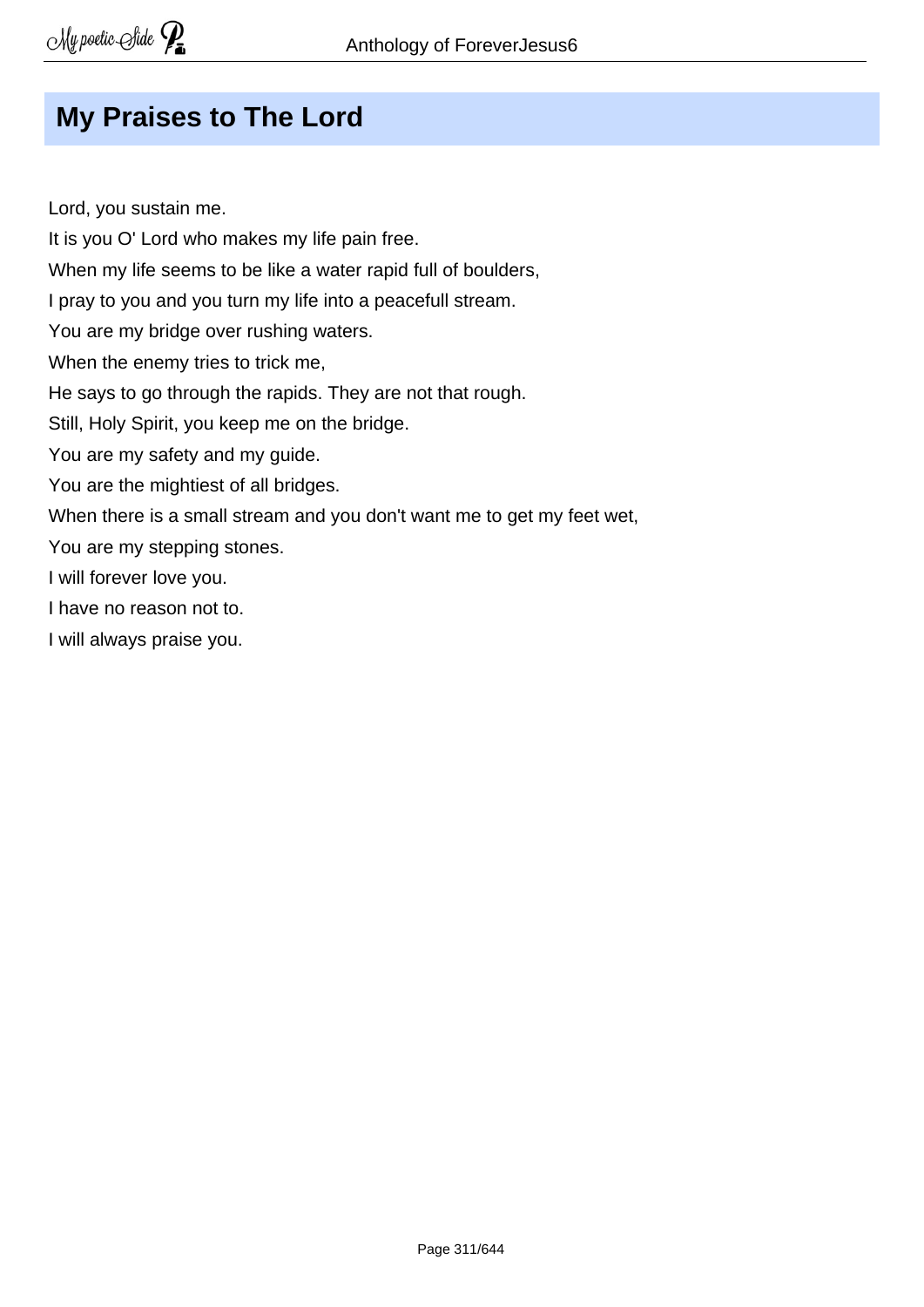### **To The Point**

Please do not, take my writings lightly. They are not just meant, to be pretty words. I tell the truth, when I write about God. I hope you do not think, that God is just, some giant man, in a white robe, with a bald head, and a long beard, who lets everyone who dies, into Heaven. If that is what you get, from my writings, then please let me, elaborate. First of all - God is very real. He created this world, and the Bible is real. Second of all - God did not create sin. So for those who ask the question, 'If God is real, then how come He, created sin', the answer is that, He did not create sin. Third of all - Jesus Christ, is the son of God.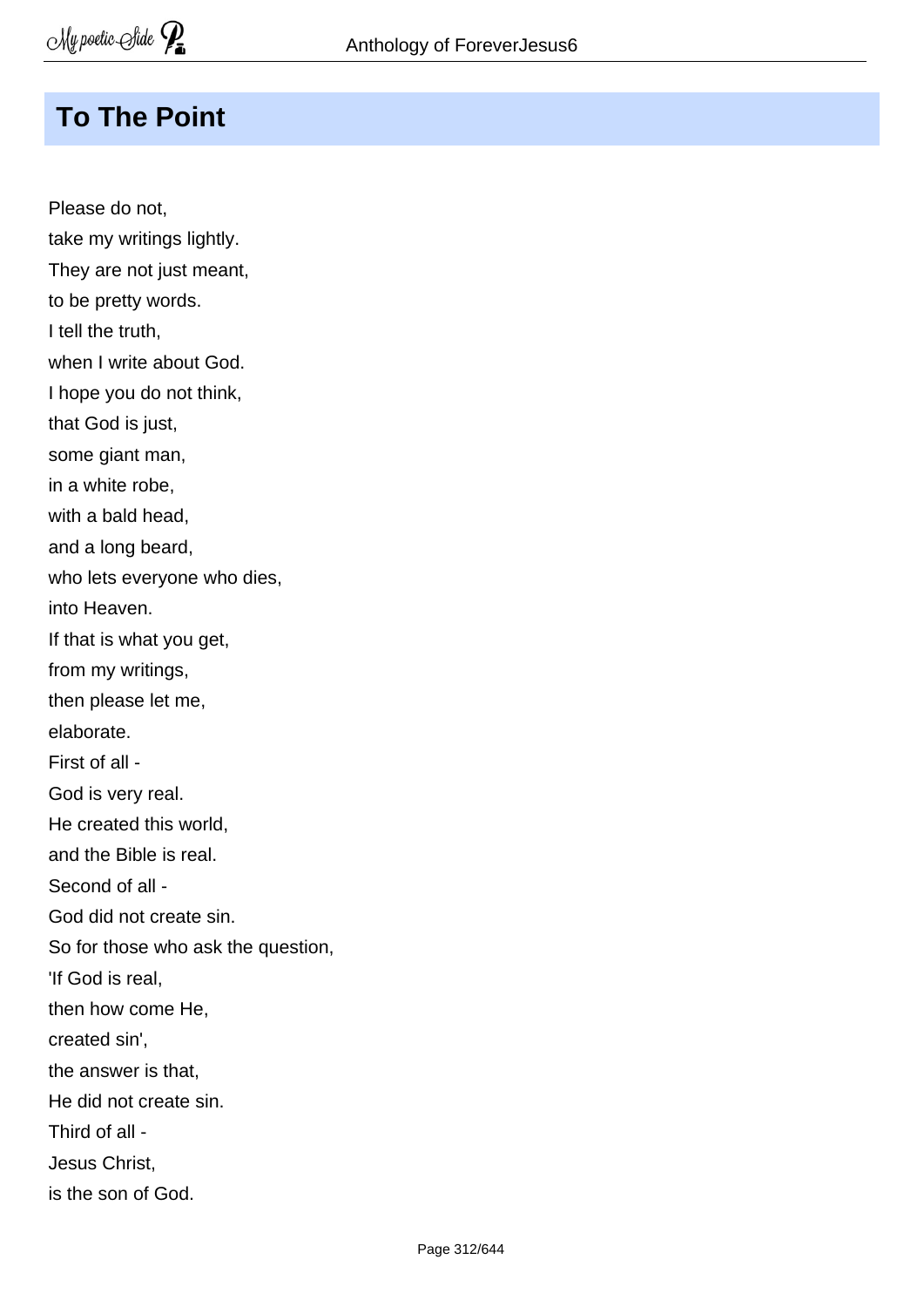He humbled himself, and came to this earth, from Heaven, in the form of man. He died on the cross, for the world, so that He could, take away our sins. After dying, He rose from the grave, and ascended into Heaven. Fourth of all - The Church should never, be political. Do not misunderstand. No church is perfect. Still, it is the house of the Lord, and should be built, on a solid, biblical foundation. So again, to respond to another old statement, 'I do not go to church, because the church, is full of hypocrites', not every church is the same. Finally not everyone goes to Heaven. Very few people do. When we die, we all stand before, and face Christ Jesus. He is the final judge. For those who, accepted Christ, they will be let in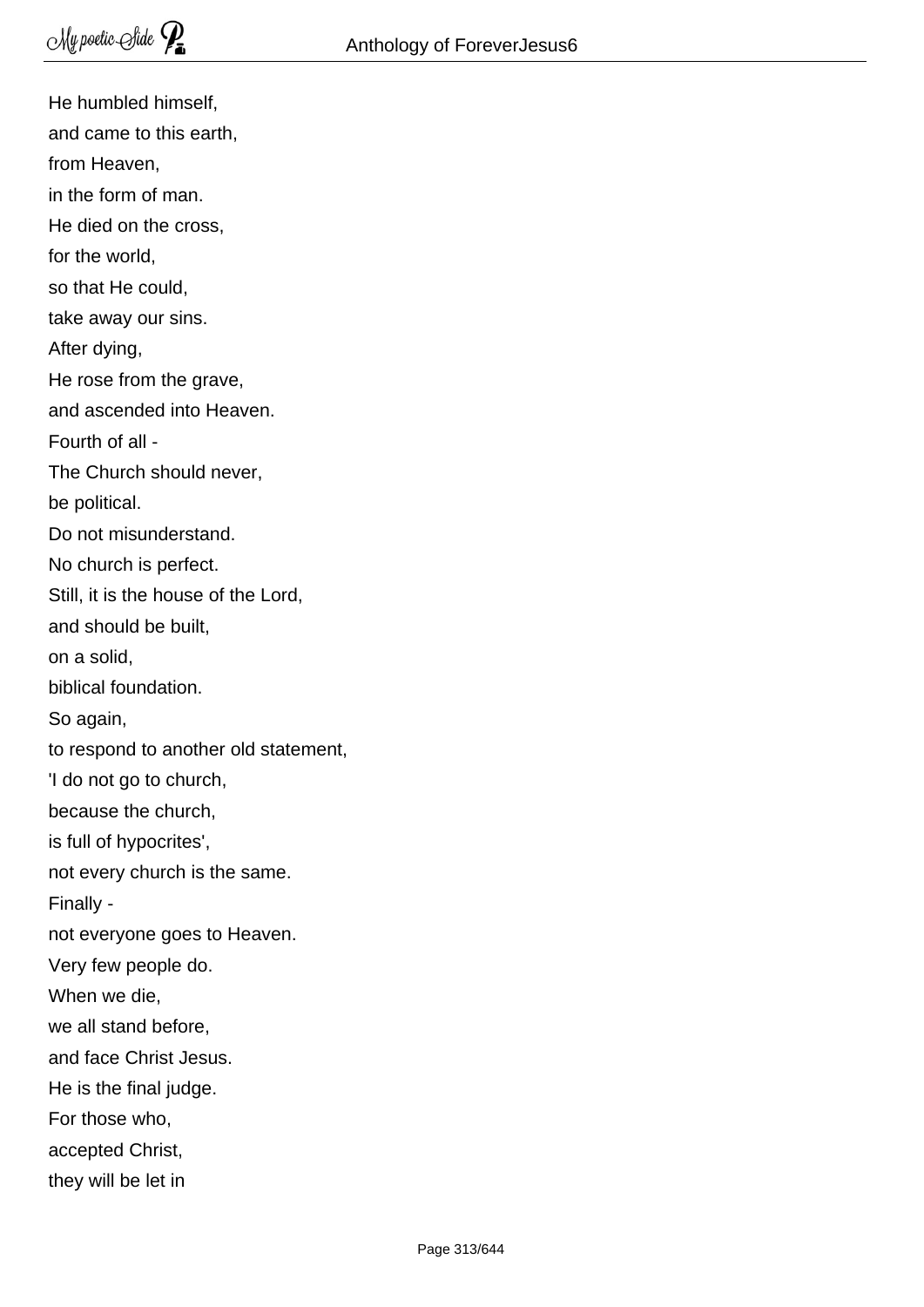| For those who,            |
|---------------------------|
| rejected Christ,          |
| they will be,             |
| turned away,              |
| and cast into,            |
| a lake of fire.           |
| It is not,                |
| just a cliche.            |
| Do not think,             |
| that we will be,          |
| greeted by St. Peter,     |
| at a giant set,           |
| of pearly gates.          |
| Many may say,             |
| 'Dion, why are you,       |
| talking like this?        |
| Why are you,              |
| being so harsh?           |
| Why are you,              |
| Condemning me'.           |
| Do not think,             |
| that I am condemning you. |
| I am only,                |
| writing the truth,        |
| to be clear,              |
| in hopes that you,        |
| may come to Christ.       |
|                           |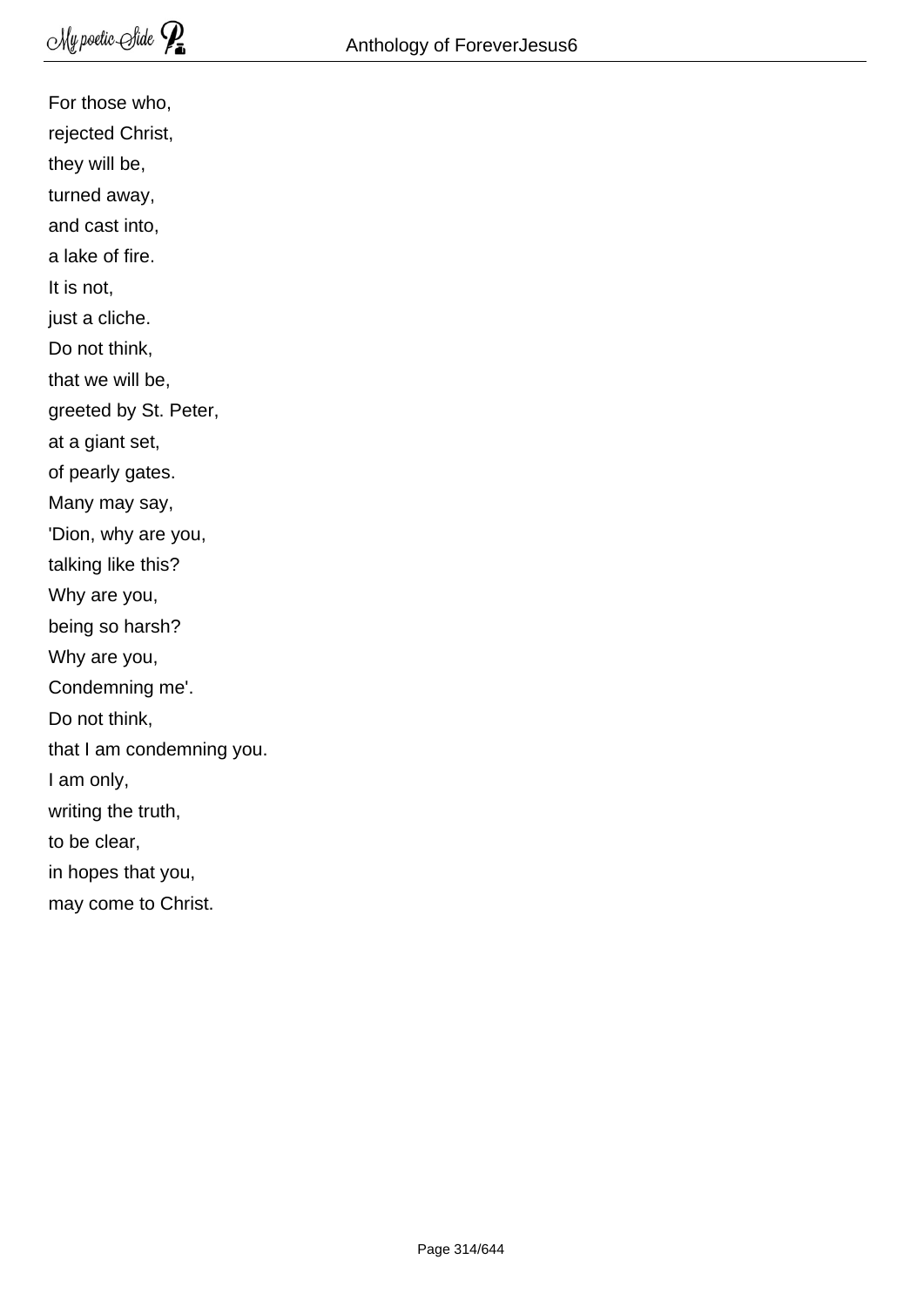# **Christ Abounds**

I am not the most, educated man. For most of my life, I have had seizures. I never received, good grades in school. which led me to, eventually leave early. I was a zealous person, who was once filled with hatred, that harden my heart. Bitterness fueled me, and yet Christ abounds. Because of him, grace abounds. Because of his grace, his grace abounds in me. It is because of him, that I am at peace.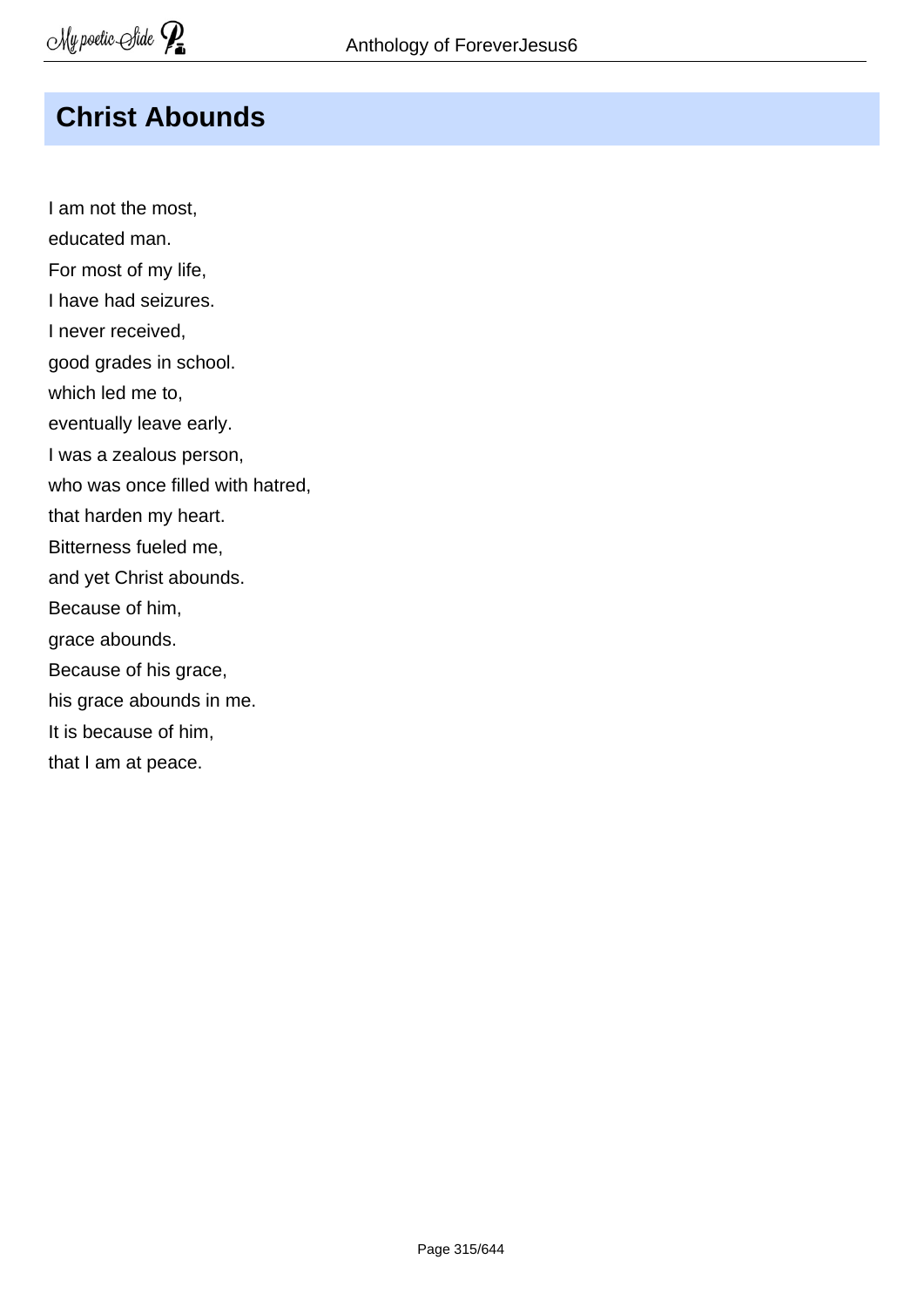#### **The Lord Heals The Sick**

To those with stage four cancer, do not doubt God's healing. Have peace people living on the streets, that are trying to keep from freezing. To the children with a common cold, to those who are paralyzed, Jesus is the cure to any sickness, whether deaf, mute, or blind. To those with epilepsy, Jesus can heal you too, along with the more abstract, fatal gun-shot wound. Jesus can heal all sickness, and will only if we have faith. For if we truely believe in his healing, He will gladly show us his mercy and grace.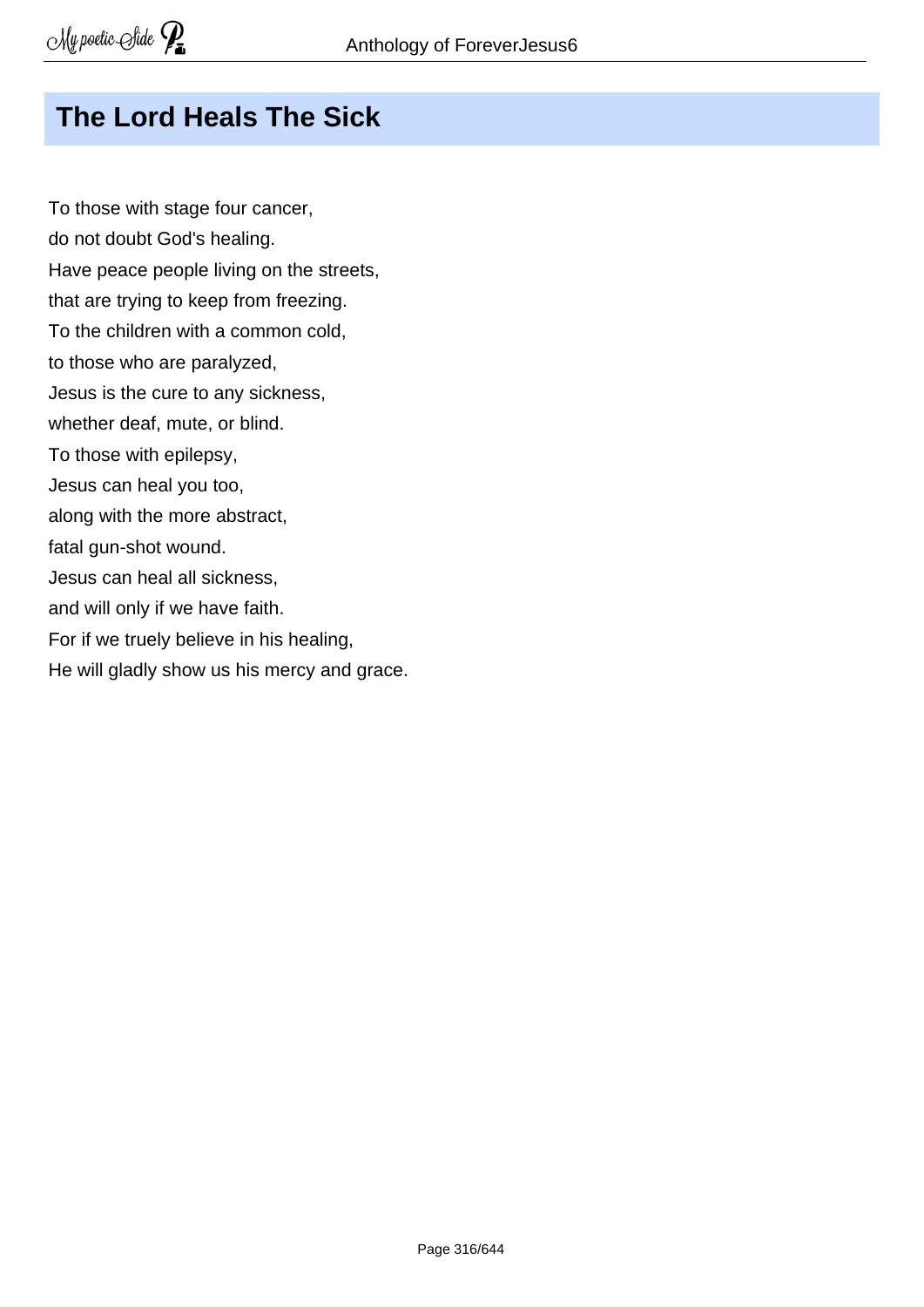### **Onward To Victory**

When I became, a new creature in Christ, I laid my burden, down at the cross. I had picked up, my sword and my shield, and had prepared for battle. I had been fighting, ever since then. So far I have been, in numerous campaigns, in this war, that has been, going on for millenniums. Yet I will say, it will last approximately, seventy-five years for me. I cannot say for sure. What I can say however, is that someday, this war will end. Many who have, fought for Christ, has died. Some battles were lost, but we shall, overcome the enemy. When the final, battle happens, we who believe in Christ, will emerge victorious. For us it seems, as though it is,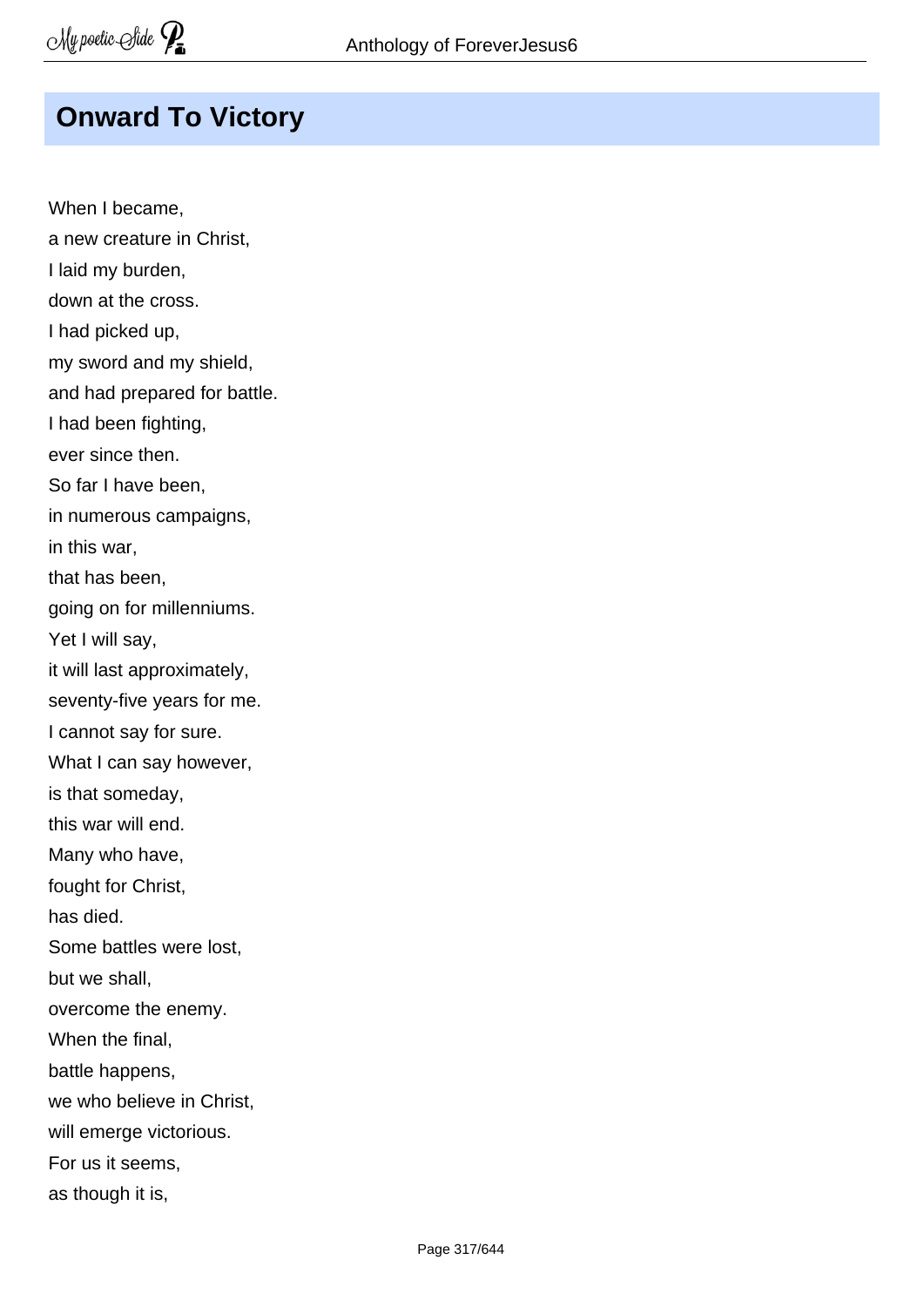a never ending war. Like every war, this one has had, it's casualties, and it's share of destruction. Still, after every battle, after every campaign, after every fight, win or lost, we must pray, that the Lord renews our strength, and mounts up, our wings like eagles, so that we may cry out - Onward To Victory!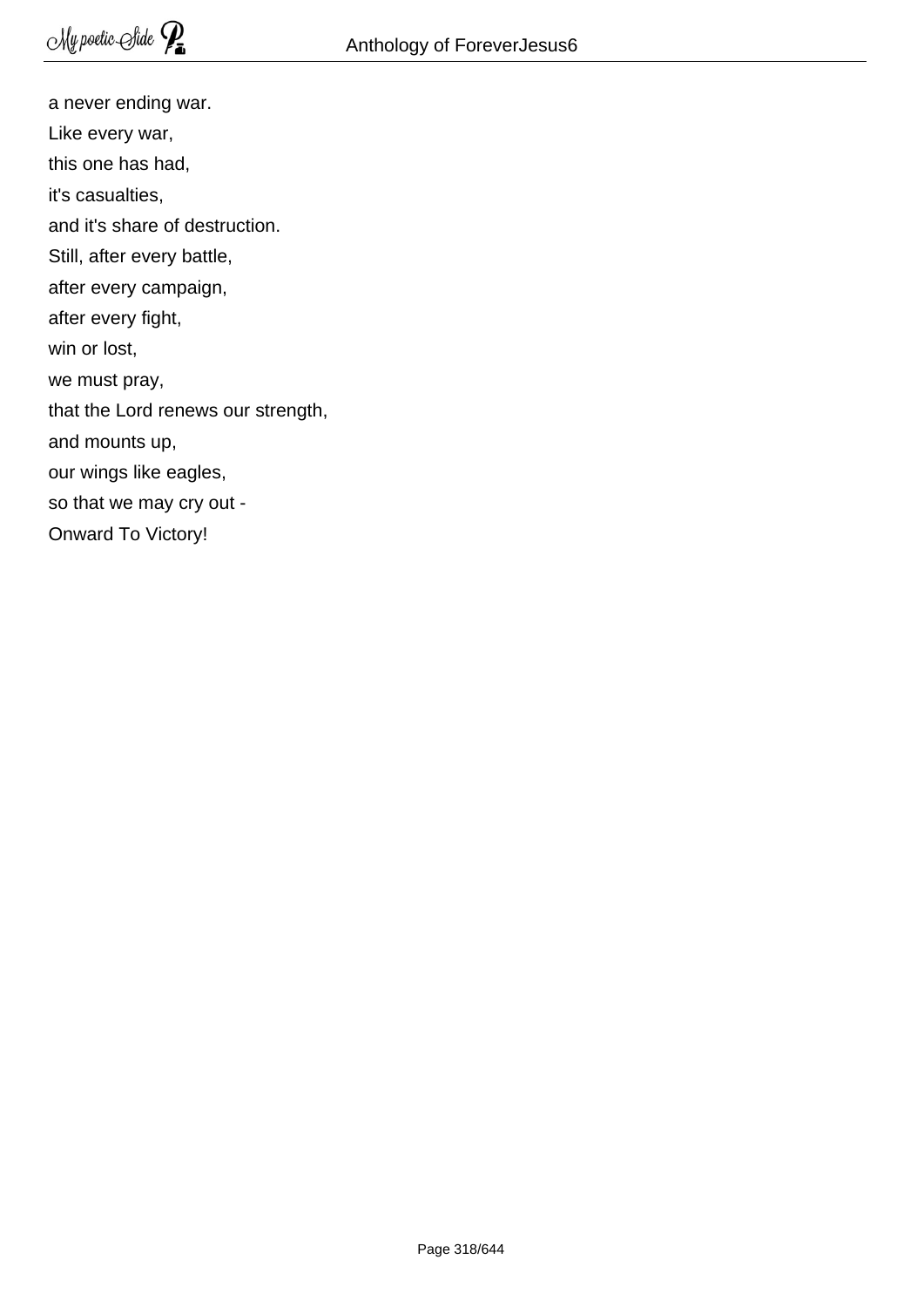### **They Trembled And Fled**

I once was lost, but Jesus paid the cost, and now that I am saved, It's a brand new day. Now it is a brand new wave, of demonic forces, trying to get me. Yet, when they tried to confront me, they turned and ran, when they met me. Because they saw that I had Jesus, they trembled and they fled. They saw me covered, in the supernatural blood, from when Jesus bled.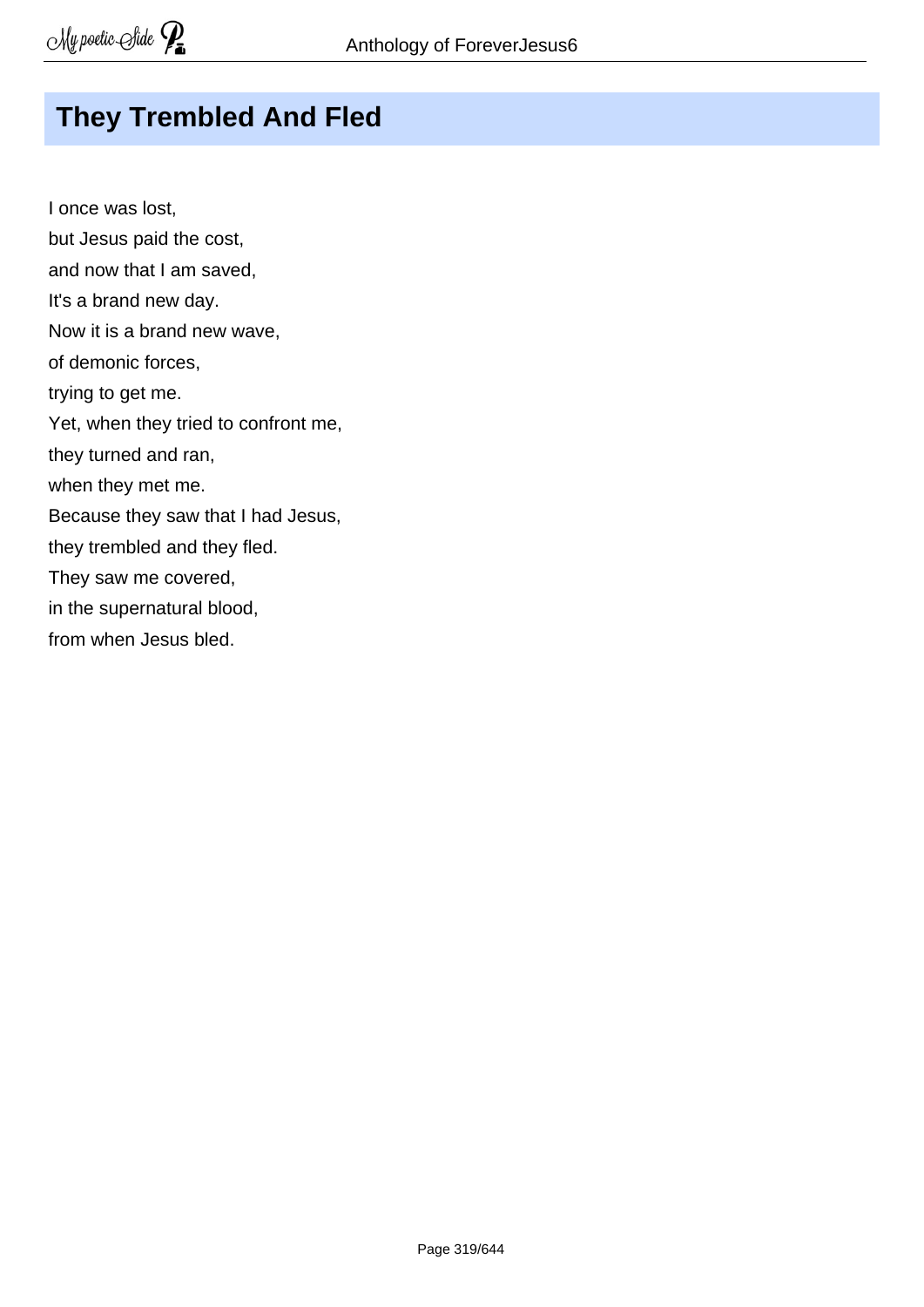# **Joke Of The Day**

What do you get, when you ride a camel, on a Wednesday? Hump-day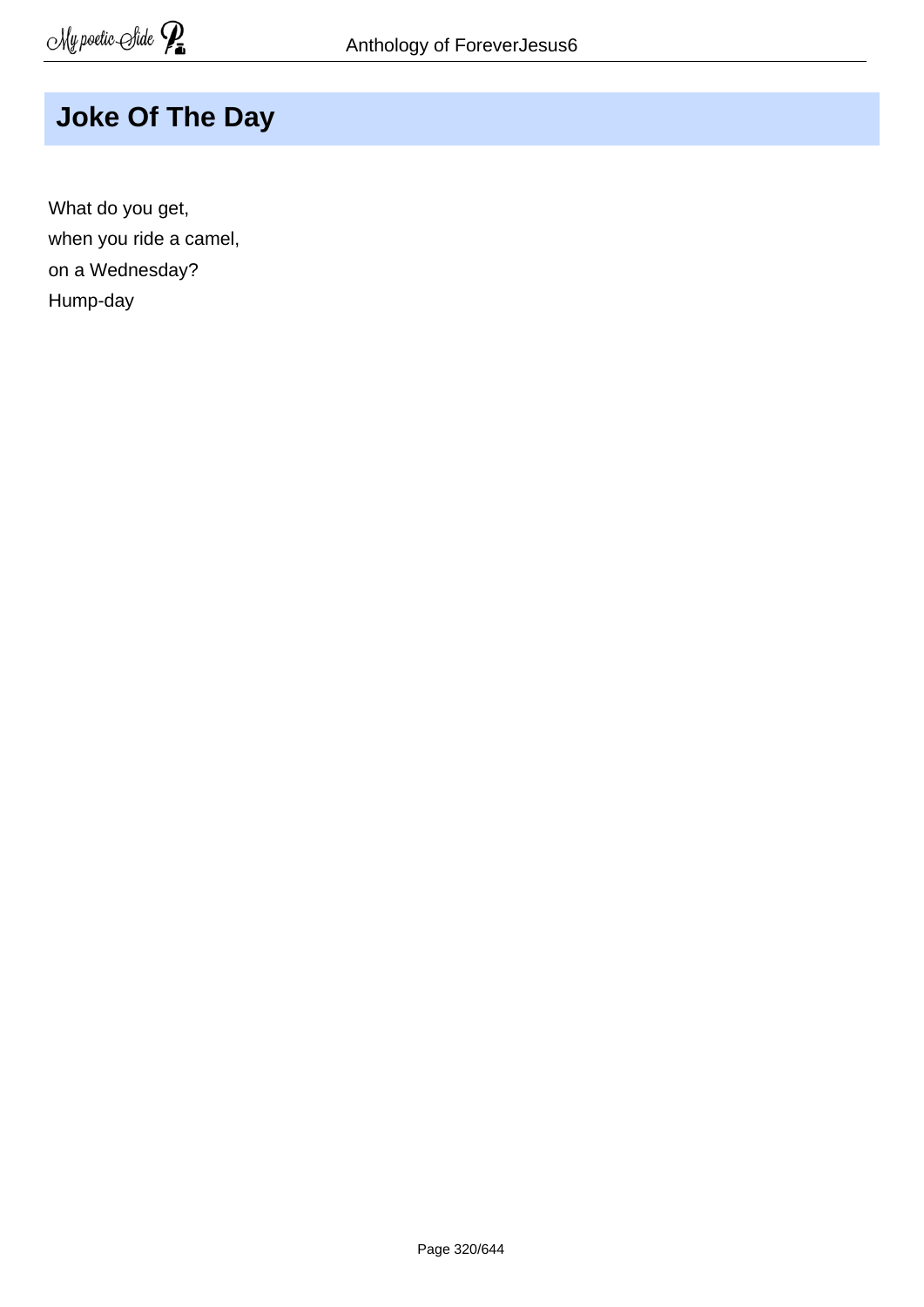### **What Do You Have To Loose**

You may be struggling, with your job. Your marriage may, be on the rocks. You may be about, to go bankrupt. Your house may have been, destroyed in a flood. You may have lost, someone close to you. Now you are all by yourself, and don't know what to do. Maybe you're an atheist, who does not believe God is there, and it goes against, all of your logic, to believe in prayer. Still, you've tried everything else, and one problem, seems to turn into two. So when your at your wits end, why not try prayer? What do you have to loose?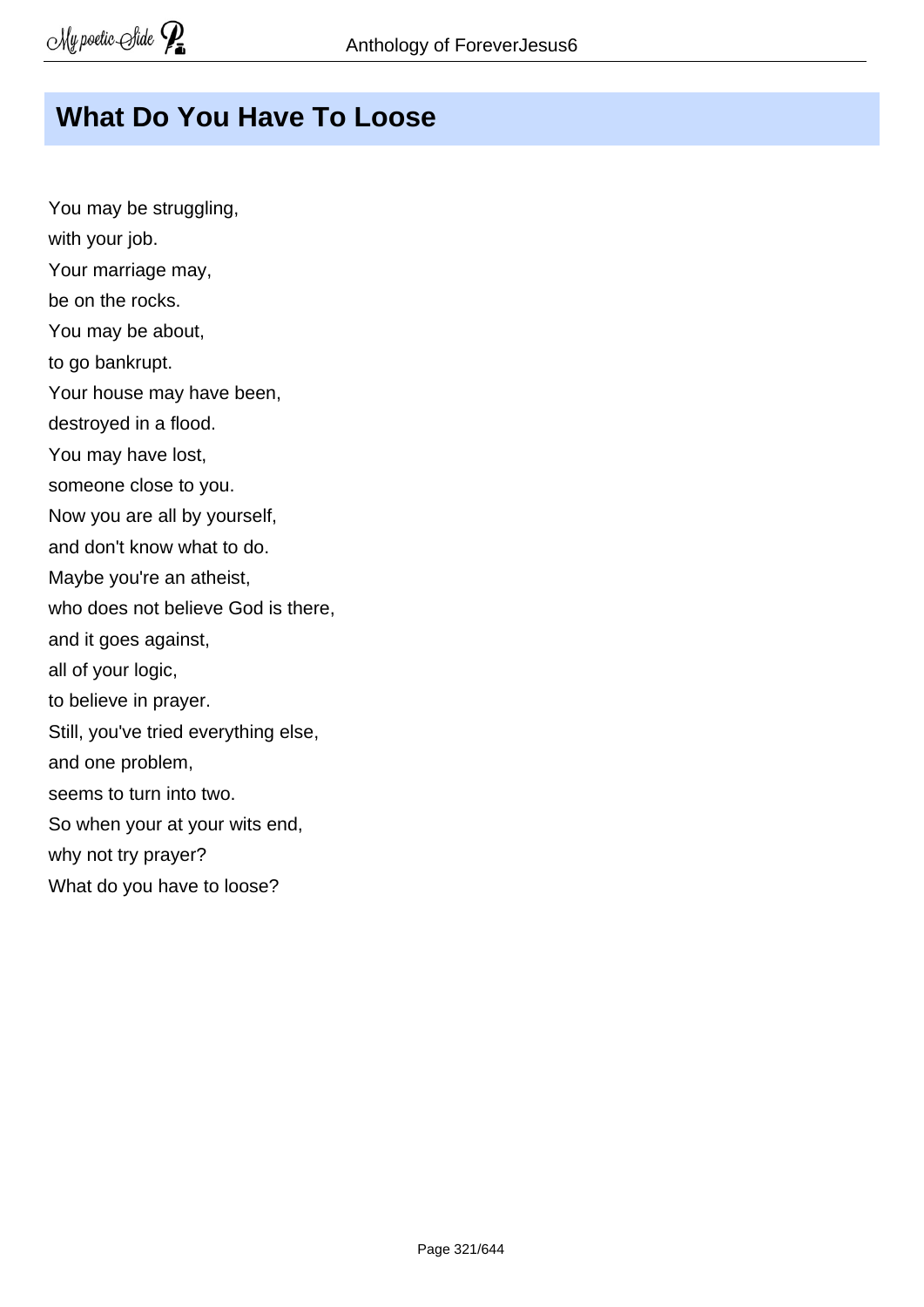## **The Place At The End Of The Highway**

I started on this highway, as soon as I could walk. The only thing it was costing me, was my life. For such a long time, there were no tolls, or anyone to tell me, that I was going to fast. To some that may, sound like the life freedom to live how you want. Still, what made up for no tolls, and no patrols, was that there were no signs telling me, that I was going in the wrong direction. There were no signs telling me, where I should go. I would travel through cities, or through the desert on a dirt road, crossing deteriorating bridges, ready to collapse, as I am all alone. Moving against murders and thieves, and avoiding being robbed, countless times, I've outran mobs. As I travel under the dark grey desert sky, hungry, thirsty, beaten, and battered, about to give up, not thinking that my life mattered, I saw something that to me, looked brand new. There was someone at a checkpoint,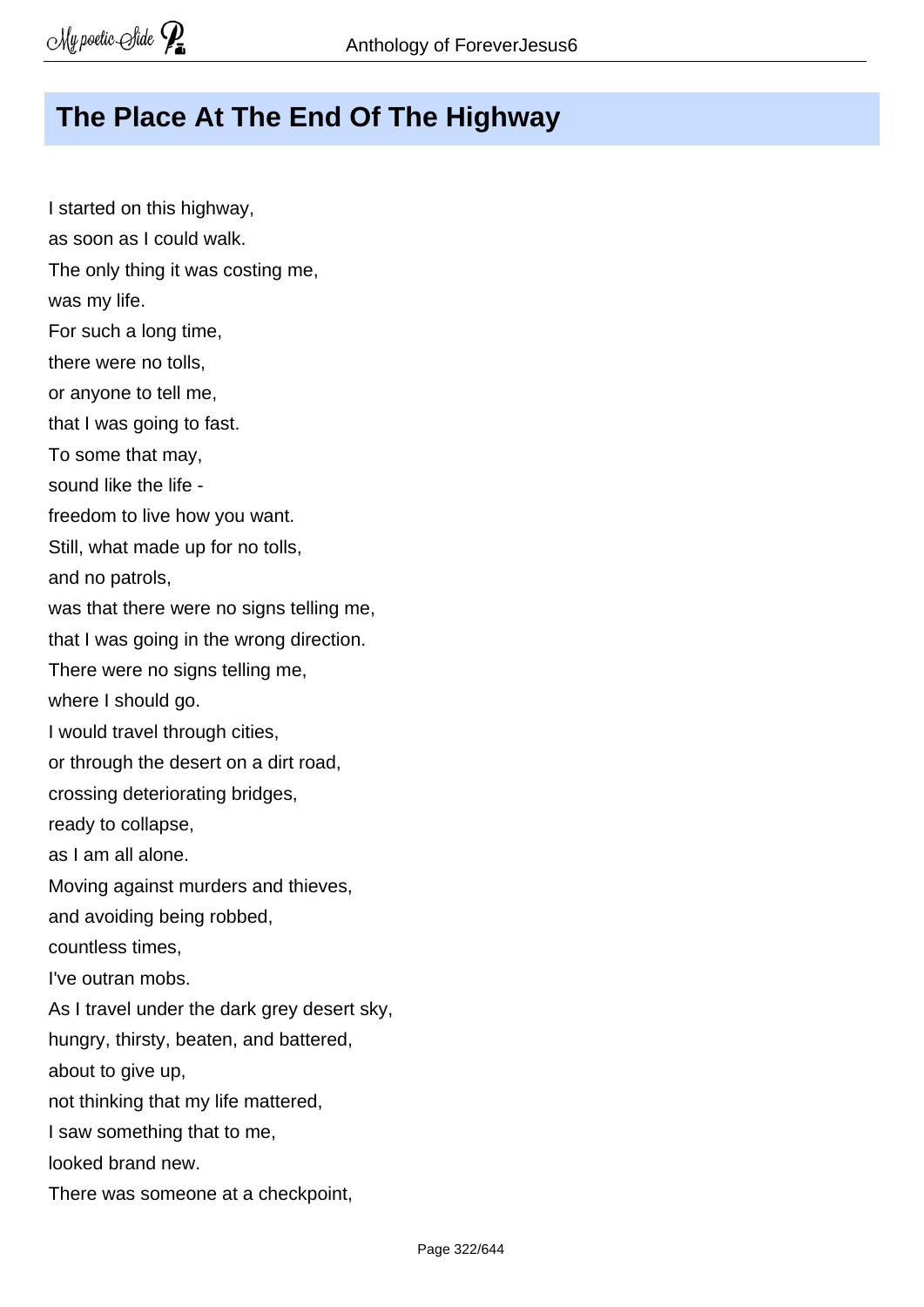right before the road split in two. I walked over to the place, and the Person simply spoke, "You have reached the moment, on this highway where, like everybody, you must have to choose. Would you like to take the long path, which leads to eternal glory, or would you like the short path, and continue on the road that you're traveling, which eventually leads, to destruction, death, and fire? It is your decision." The road I was on made me weary. I did not want to go down a road, that looked dreary. The Person said, that if I go down the long road, I would never be alone. He would always be near me. So as fast as I could, I chose, and pointed down the long road. With every second, the desert was getting hotter. Then after choosing, which road to take, the Person gave me bread and water.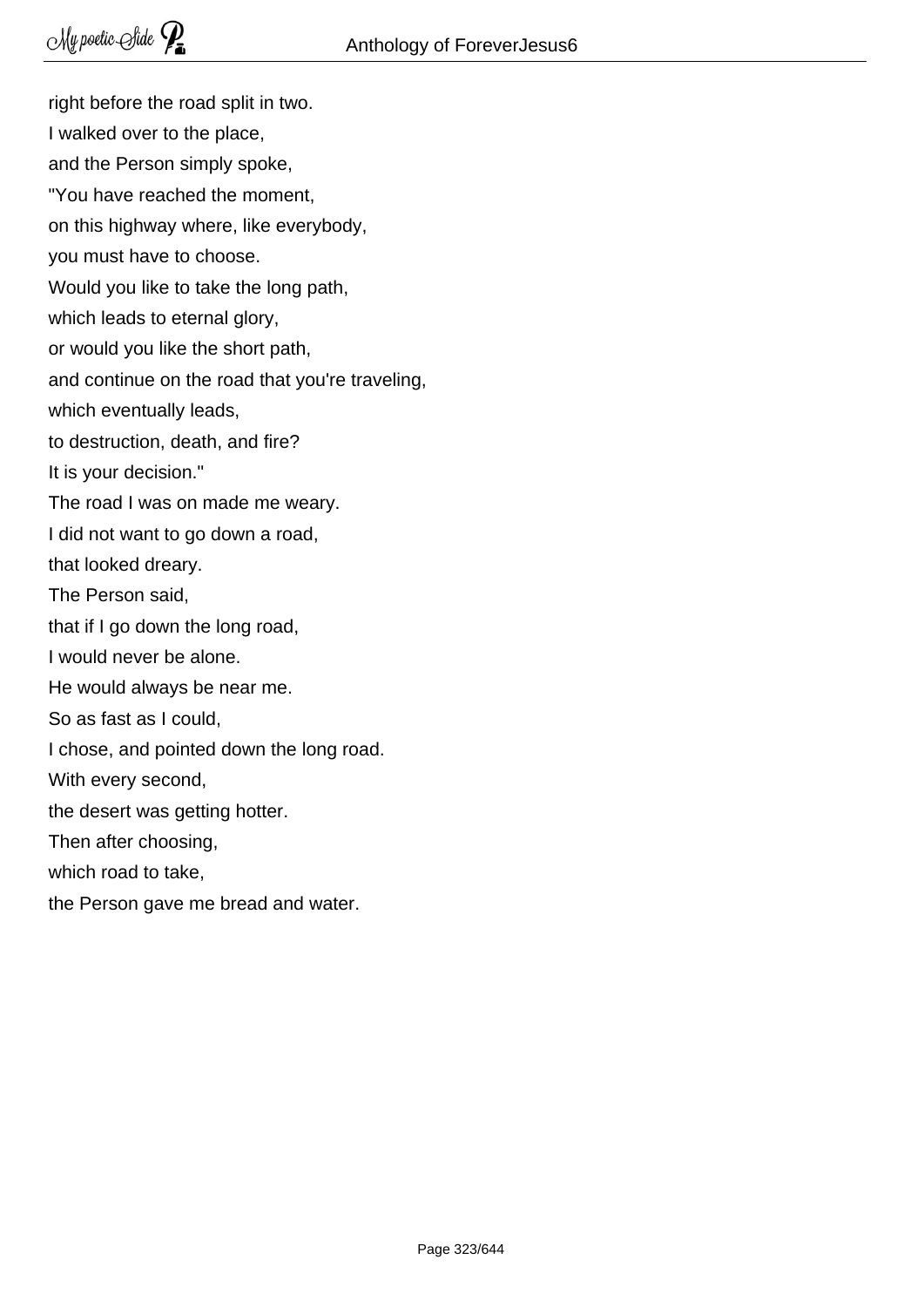# **What It Is About**

| It is not about struggling.                            |
|--------------------------------------------------------|
| It is not about making a difference.                   |
| It is not about suffering.                             |
| It is not about trying to impress people.              |
| It is not about rebelling.                             |
| It is not about wearing Christian jewelry.             |
| It is not about politics.                              |
| It is not all about praying.                           |
| It is not about preaching.                             |
| It is not about going on mission trips.                |
| It is not about going to church.                       |
| It is not about trying to expose someone or something. |
| It is not about giving up your money.                  |
| It certainly is not about making money.                |
| It is not about working.                               |
| It is not about stability.                             |
| It is not about blessings.                             |
| It is not about helping others.                        |
| It is not about being nice.                            |
| It is not about obeying the ten commandments.          |
| Sure, alot of those things,                            |
| come with growing in Christ,                           |
| and yes alot of those things,                          |
| are morally right.                                     |
| Still, that is not what being a Christian is about.    |
| As Christians, we must remember,                       |
| that being a Christian is about,                       |
| drawing nearer to Christ,                              |
| and overall entering the Lord's kingdom.               |
| When we accepted salvation,                            |
| we did not do it to better ourselves.                  |
| We accepted Christ so that we may,                     |
| one day be in Heaven.                                  |
|                                                        |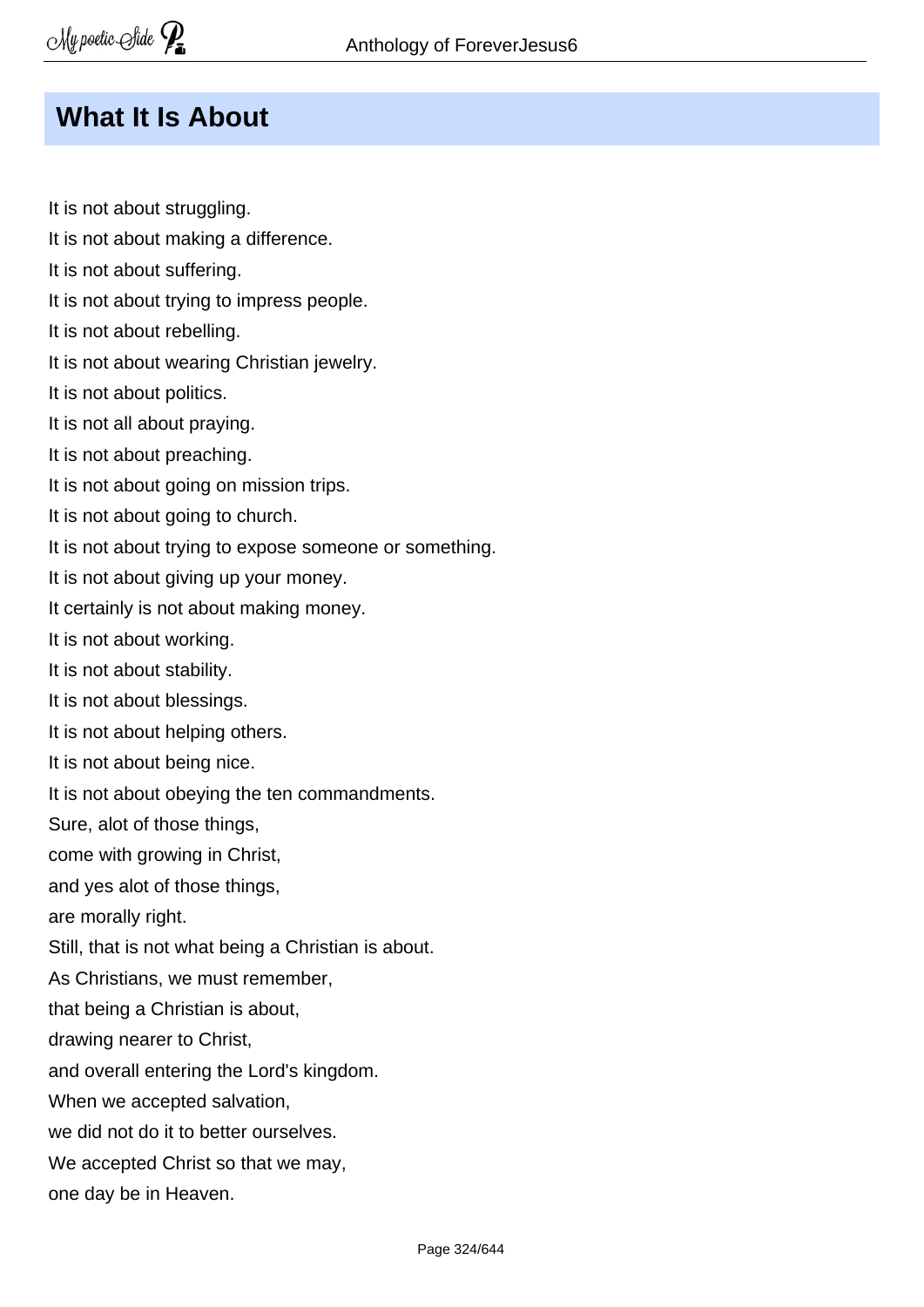That is what it is about.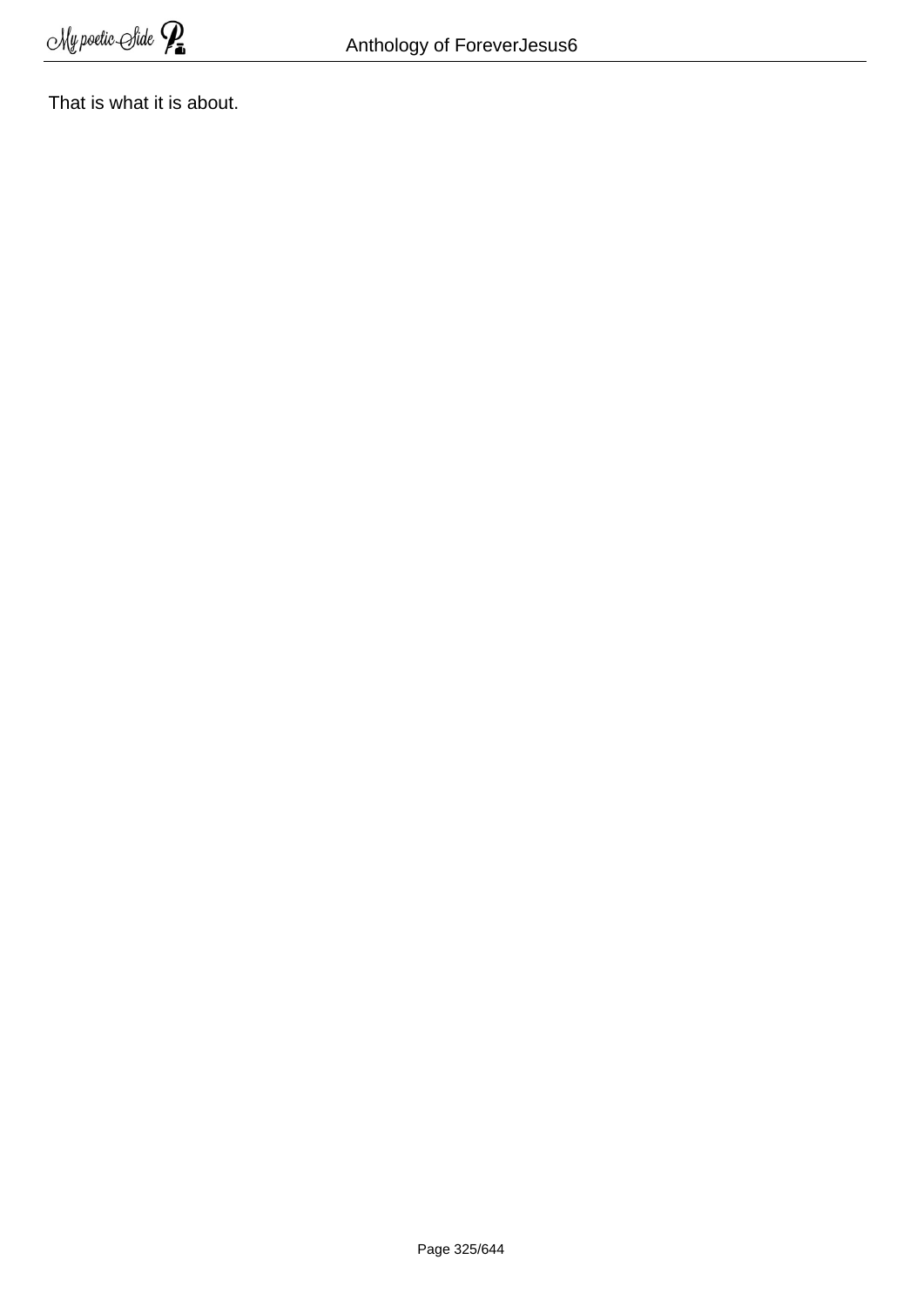### **I Like Candy Corn, But Not Halloween**

I love pumpkin spice lattes, and I love candy corn. October let's me know, that Thanksgiving will be here in the morn'. I love the autumn breeze. The air is so fresh and clear. It is just the right temperature, to let me know that winter is near. The leaves are so beautiful, as they fall, children play. So I ask, "How can such, a beautiful month, have such a horrible day". It's one day in paticular, when the devil puts up his strongest fight. It is a when witches, and those who serve him, all come out at night. It is litteraly sugarcoated, with costumes, games, and sweets, and sadly even some churches throw parties, saying, 'It keeps them off the streets'. Still, it is not to be taken lightly. Real evil happens on this day. That is why, we Christians must pray, and keep the devil at bay. Still, as I said before, October is a beautiful month. So stay inside, and eat pumpkin pie, when Halloween comes.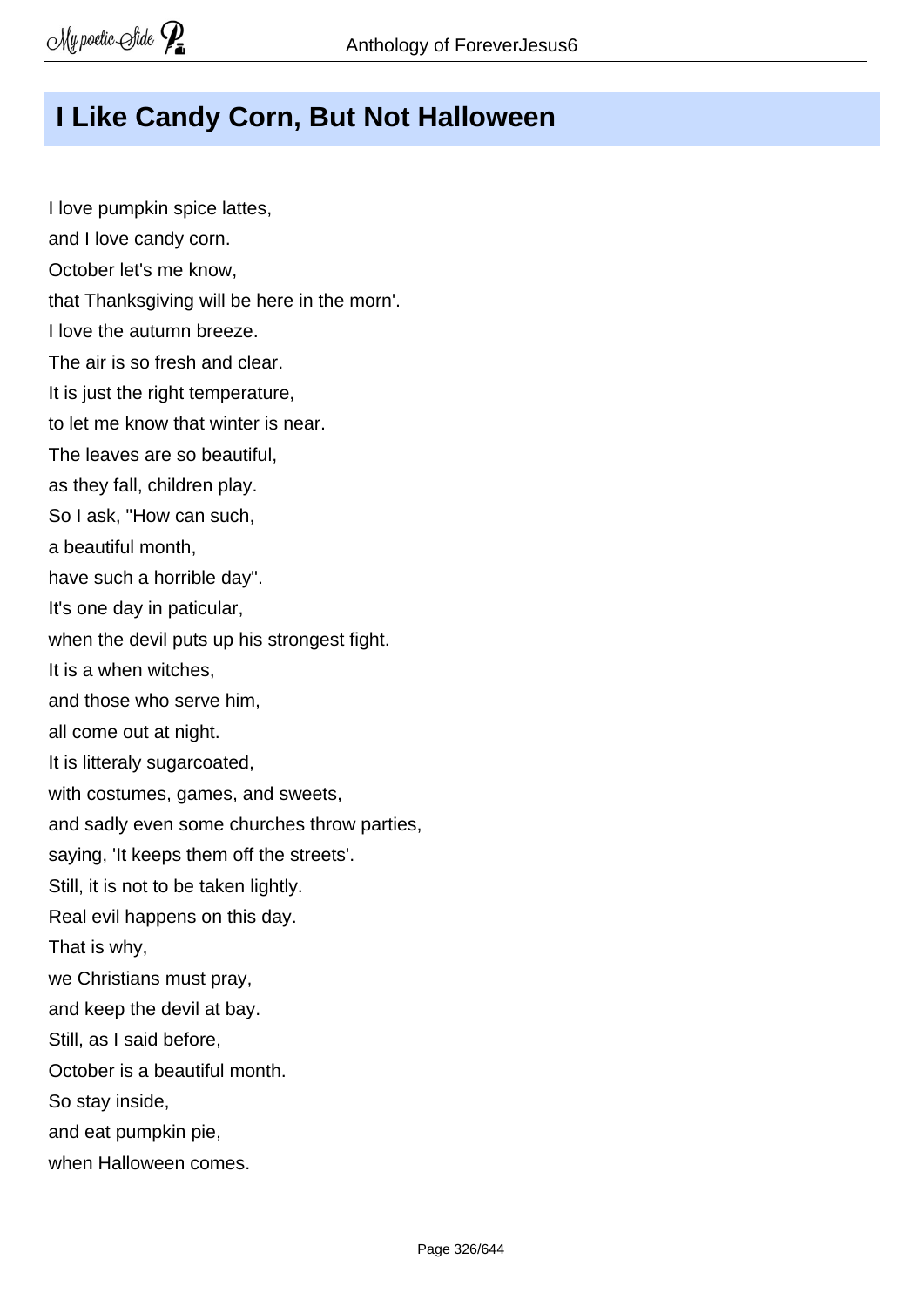#### **Generation Of Weeds**

I am not saying, a sinful world is new, as generations before me have committed wicked things. Yet, as the population grows, so does it's sin. As the young grows up Godless, unknowing in truth, they come of age, and advance in wickedness. They are doers of the devil. They are weeds, trying to choke the remnants of Christ those who carry out his word. Still, although vigilant, I do not worry. Soon, harvest season will come. Those who are, of the Lord's kingdom, will be pulled from the weeds. Then the weeds will be burned. As for now, we must continue, to push through this generation of weeds.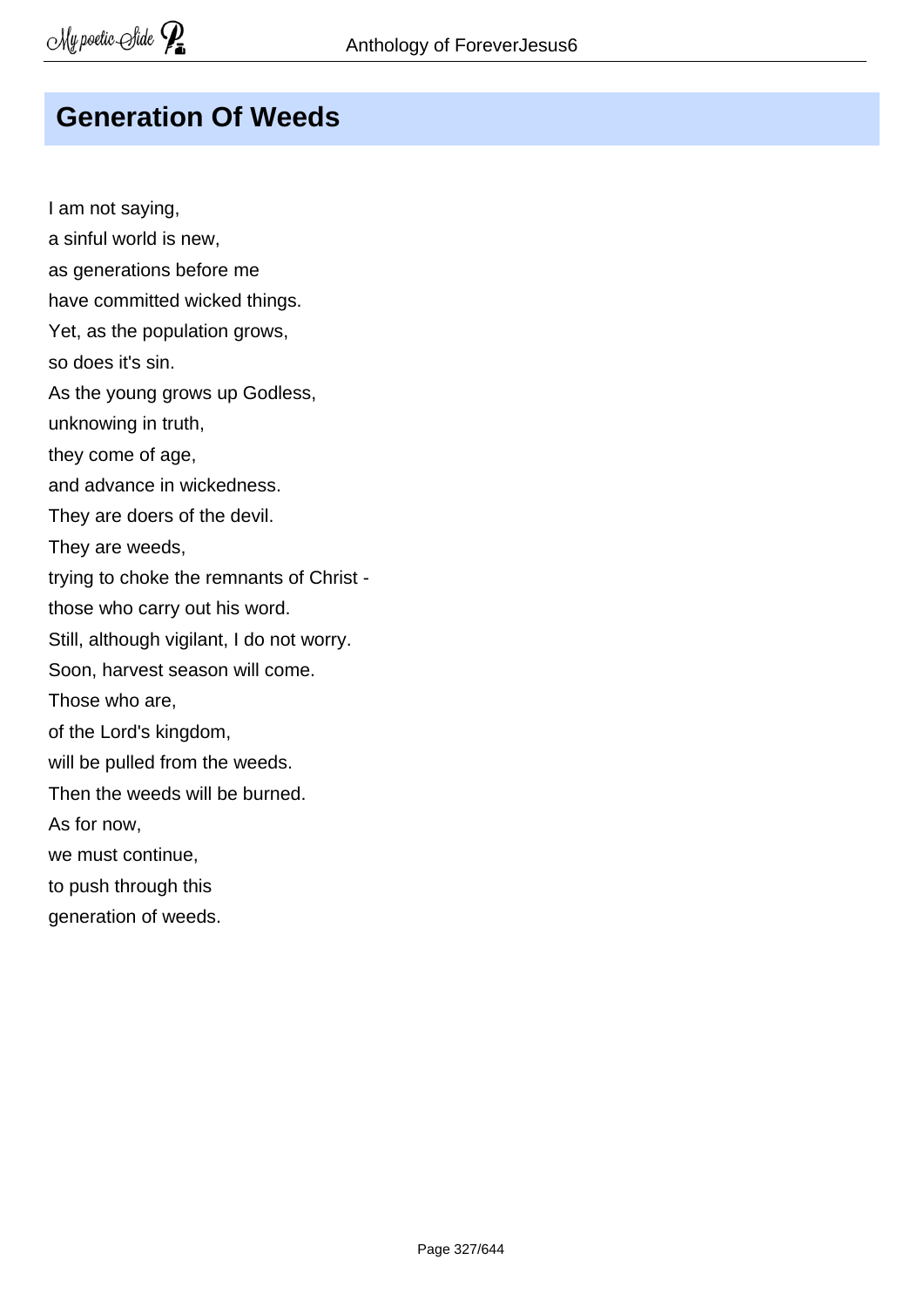### **A Gathering Generation**

This is the generation, the generation, that will rise up, and recognize God. This is the generation, that will start wondering. They will begin to notice, and ask, 'What is this God? What is so special, about the Bible', and it will be up to us, the older generation, to speak the truth, about the gospel. We the older generation, will have to pass down wisdom, so that this generation, may stand up for Christ. So that Christ may be in the churches. So that the Spirit may flow, through the streets. This is the generation, that Christ will gather.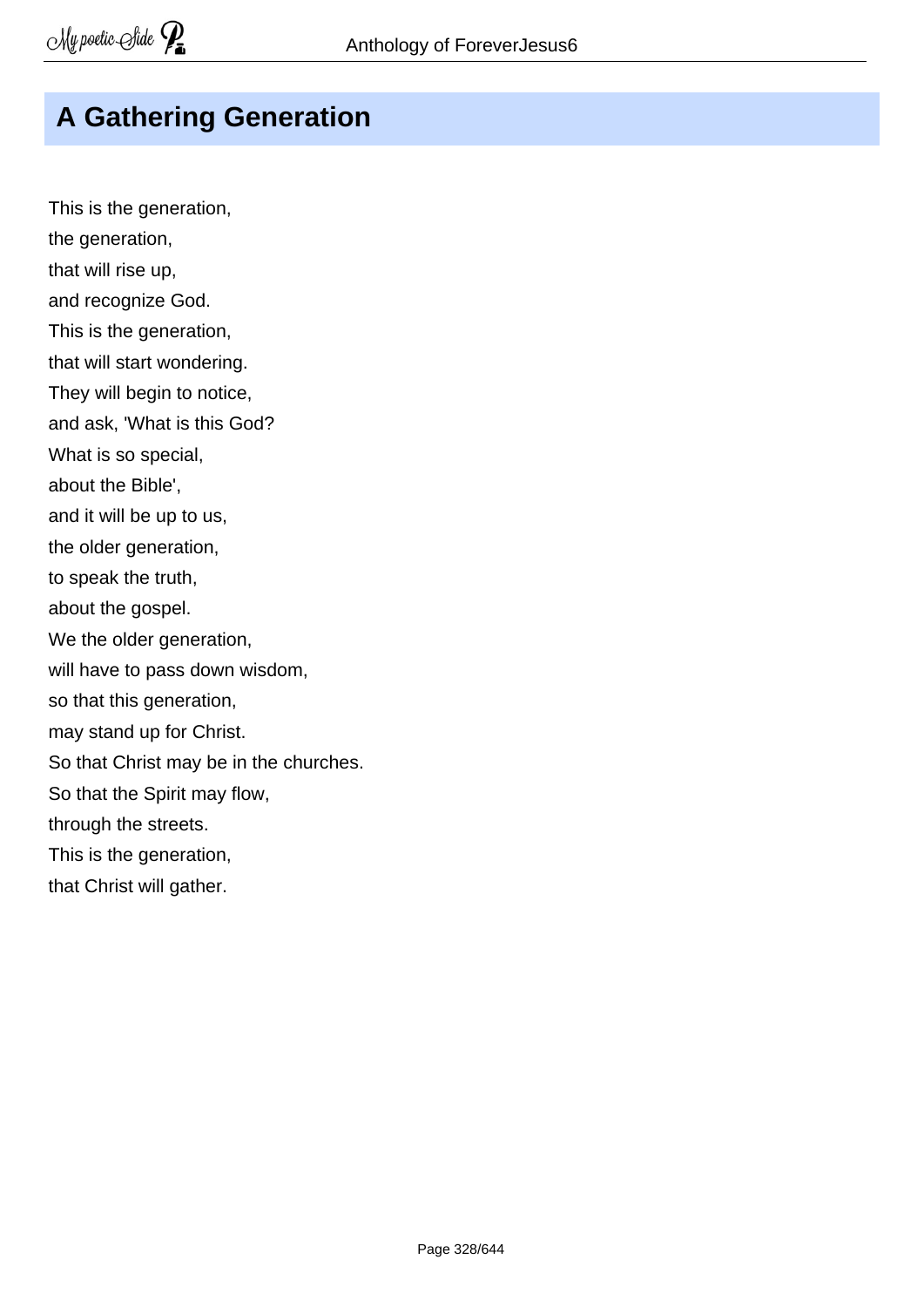### **Only The Truth**

To the churches of the world, I will say, "We must speak, more of the truth". I know many churches, are spreading lies and heresy. Yet, I do not, indulge in this argument, nor do I entertain it, nor do I push it forward. I love the church, and this is a serious fact. We must speak, and continue to speak the gospel. We must not speak, to please the crowd. We must not speak, for our own gain. To the leaders, and speakers of the church, who take the gospel lightly do not. I am not saying, to speak with no character or humor, but the gospel, is to be taken seriously. To the leaders, and speakers of the church, who speak only about prosperity, No where does it say, If you give to others, you will be given money. The Lord will deal with you accordingly,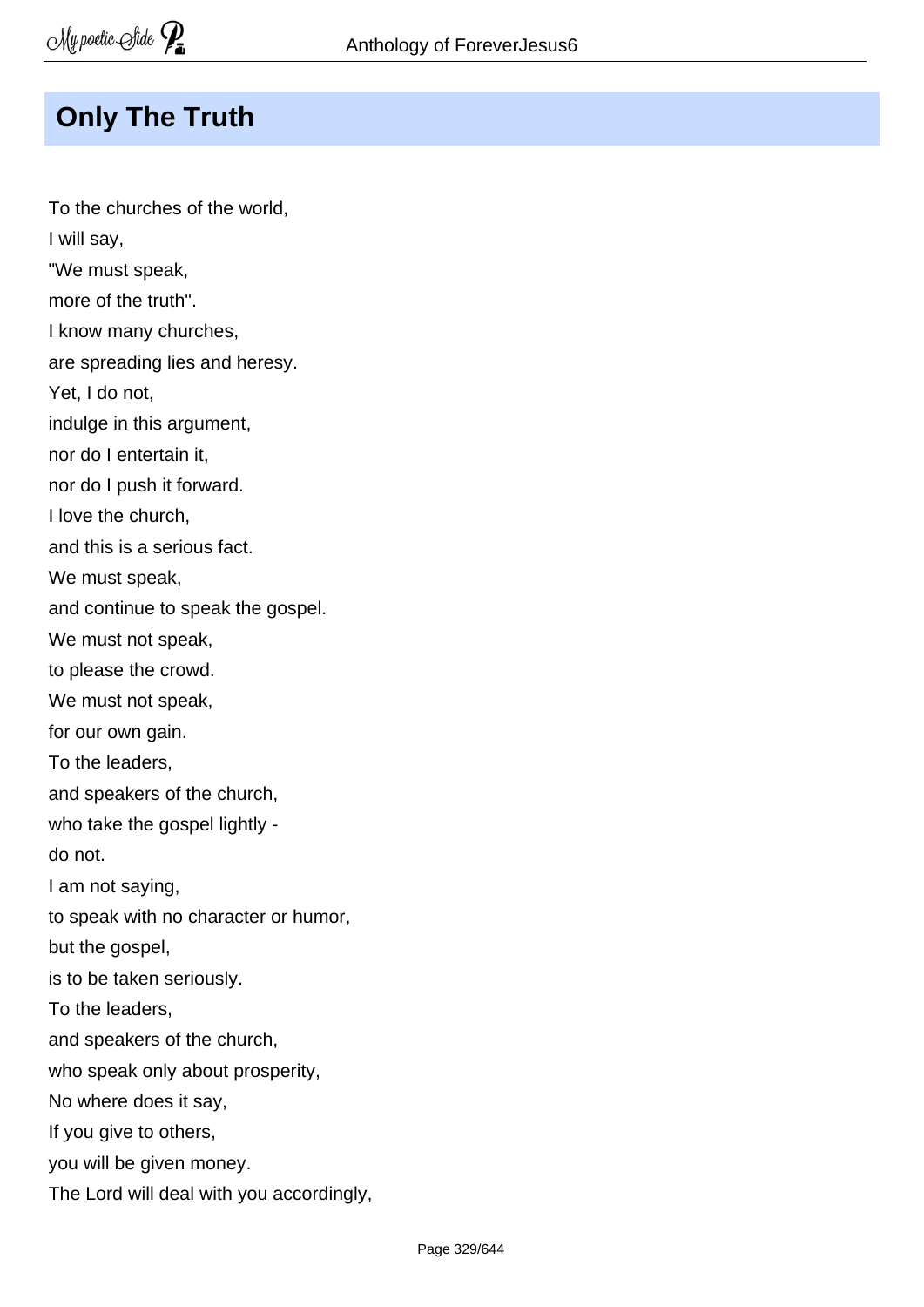for spreading such lies. To the leaders, and speakers of the church, who say that we, must make ourselves feel good, and who only mention, the name God twice in your sermon, this is where you are wrong. It is not about us. It is about Christ Jesus. Also, to the leaders, and speakers of the church, who use their stage, as a political platform, and their podium as, a mega-phone, to speak ill of others, I must say, that you are abusing your powers. The Lord will deal with you accordingly. So to the up and coming churches, Do not fall, into enemies trap. Speak the one true gospel.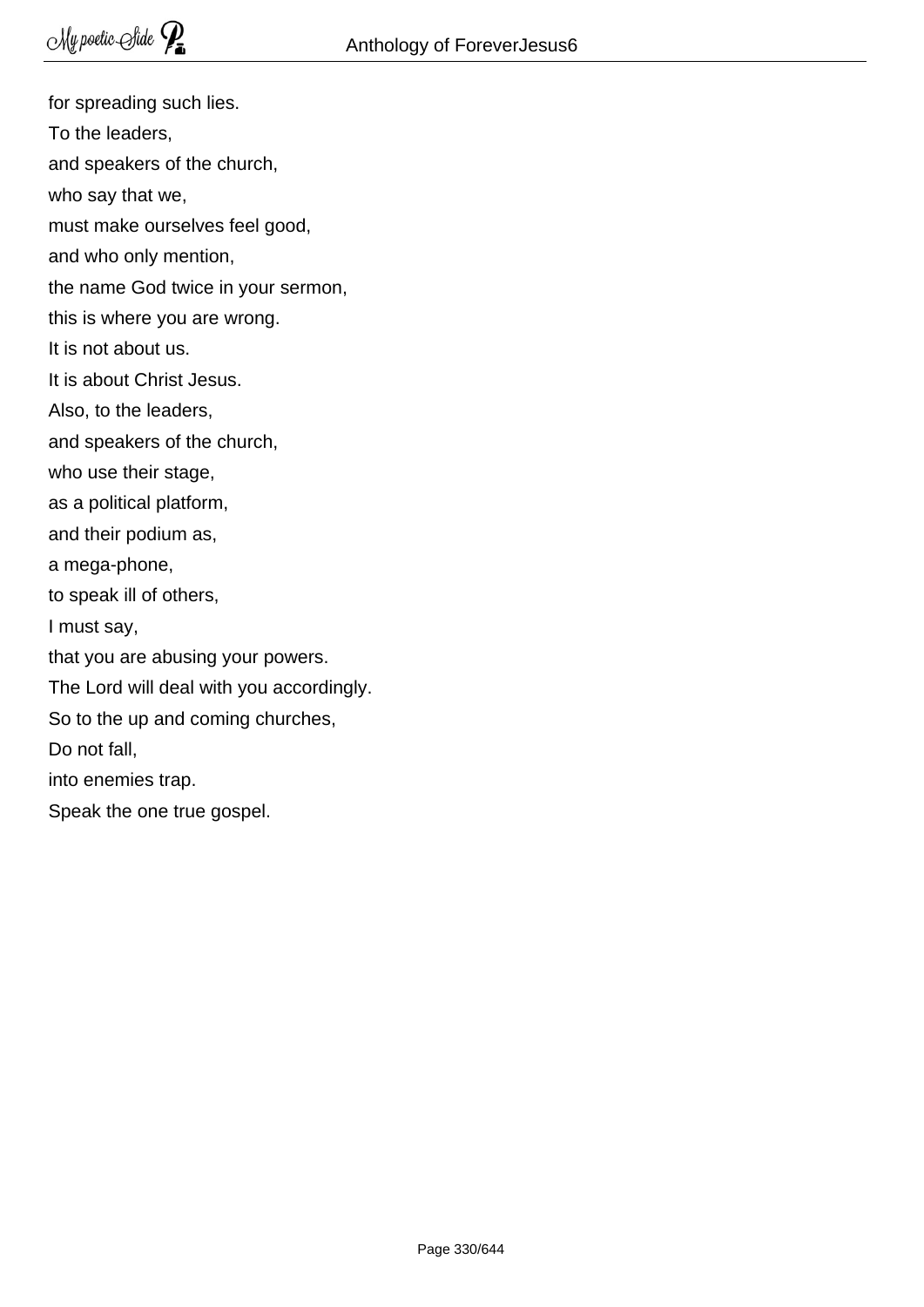### **I'm Not Going Back To Mamou**

I might go, to Louisiana, but I am not, going back to Mamou. If she wants to visit me in Florida, that is fine, but I am not, going back to Mamou. I lived there for a few months, and I nearly cracked. A man from South Florida, does not belong, in an icolated place, of three-thousand and one. So I am not going back. Everything there, I can easily do without. As for their cajun accent, half of the time, I do not even know, what they are talking about. Maybe I will think, about revisiting New Orleans, or maybe Baton Rouge. I might even consider, revisiting Lafayette, but I am not, I repeat, I am not, going back to Mamou.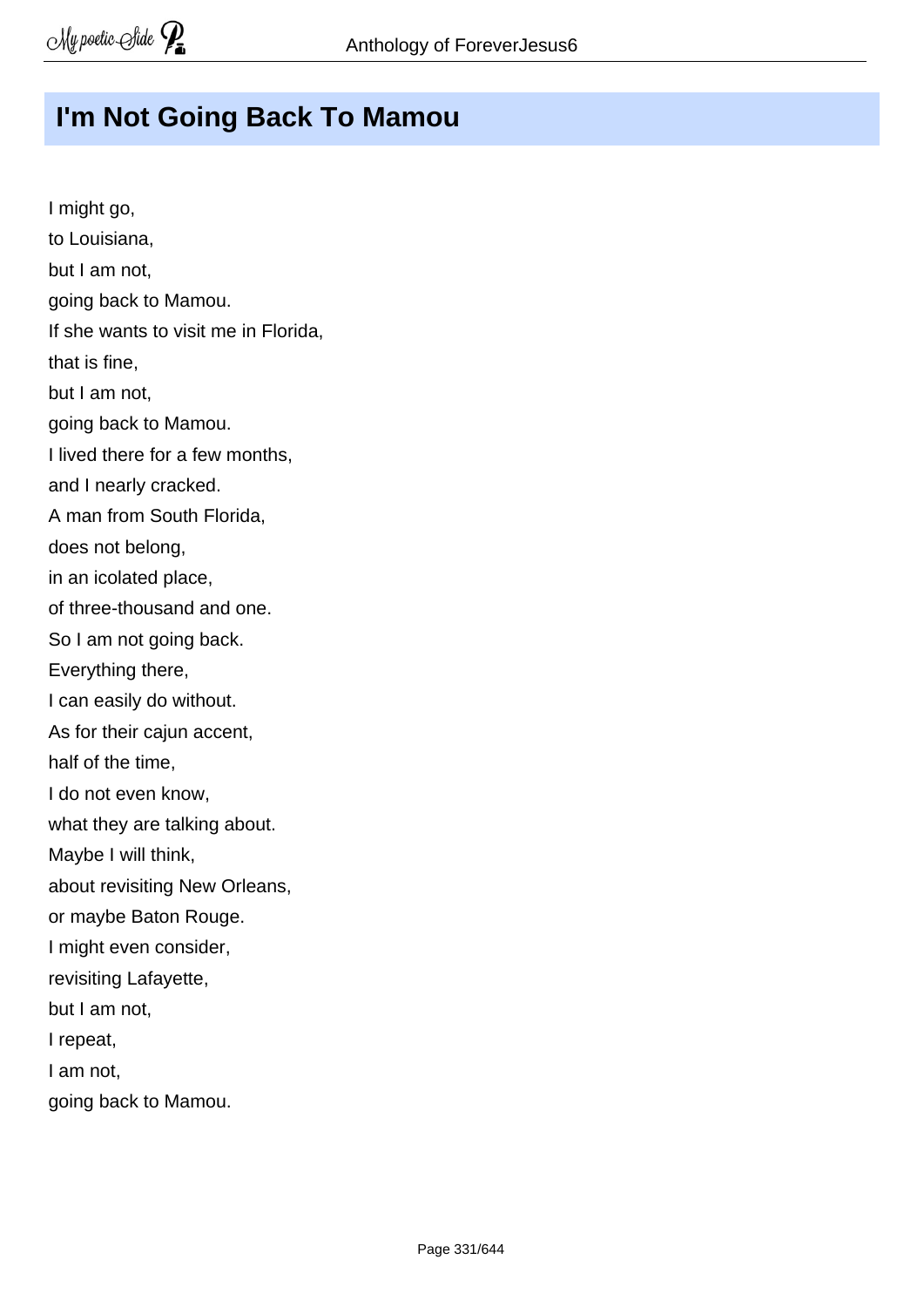### **Hand On My Shoulder**

Oh Lord, do not let me, steer away, from your gospel. Keep me focused, on your word. Let me speak, only the truth, that is of you. Do not let me, speak to please the crowd. Rather let me speak, only to please you. Let my mission, remain strong, in spreading your gospel. Still, give me stability. Everyday, renew my strength. Refresh my mind. In everything I do, Christ Jesus, keep your hand, on my shoulder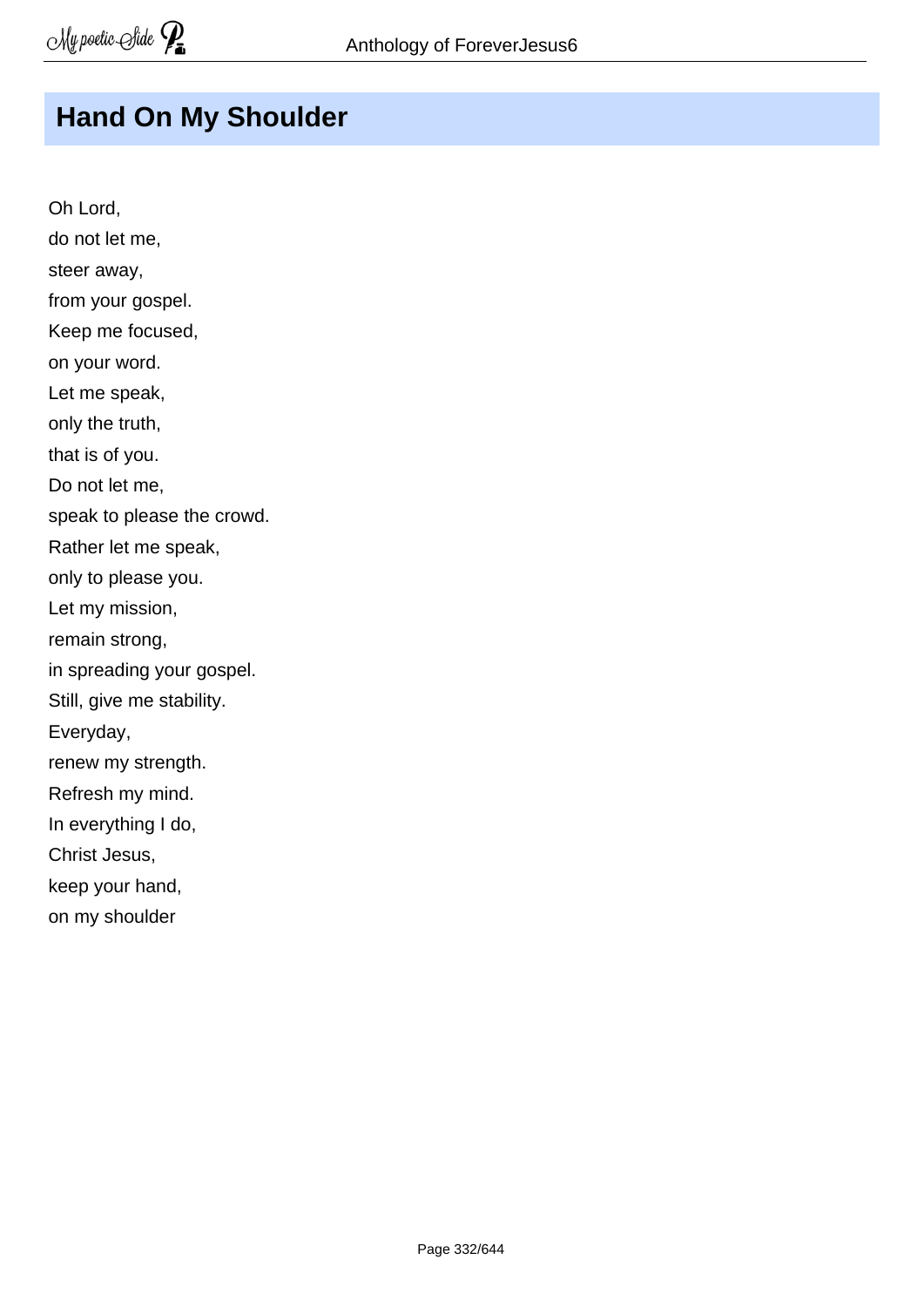## **It All Comes Back**

Not that it is a bad thing, rather it is a good thing. I am not saying it ever left, rather it never will. God gave me the power, and a sound mind. One to stay with me,

and those who love the Lord.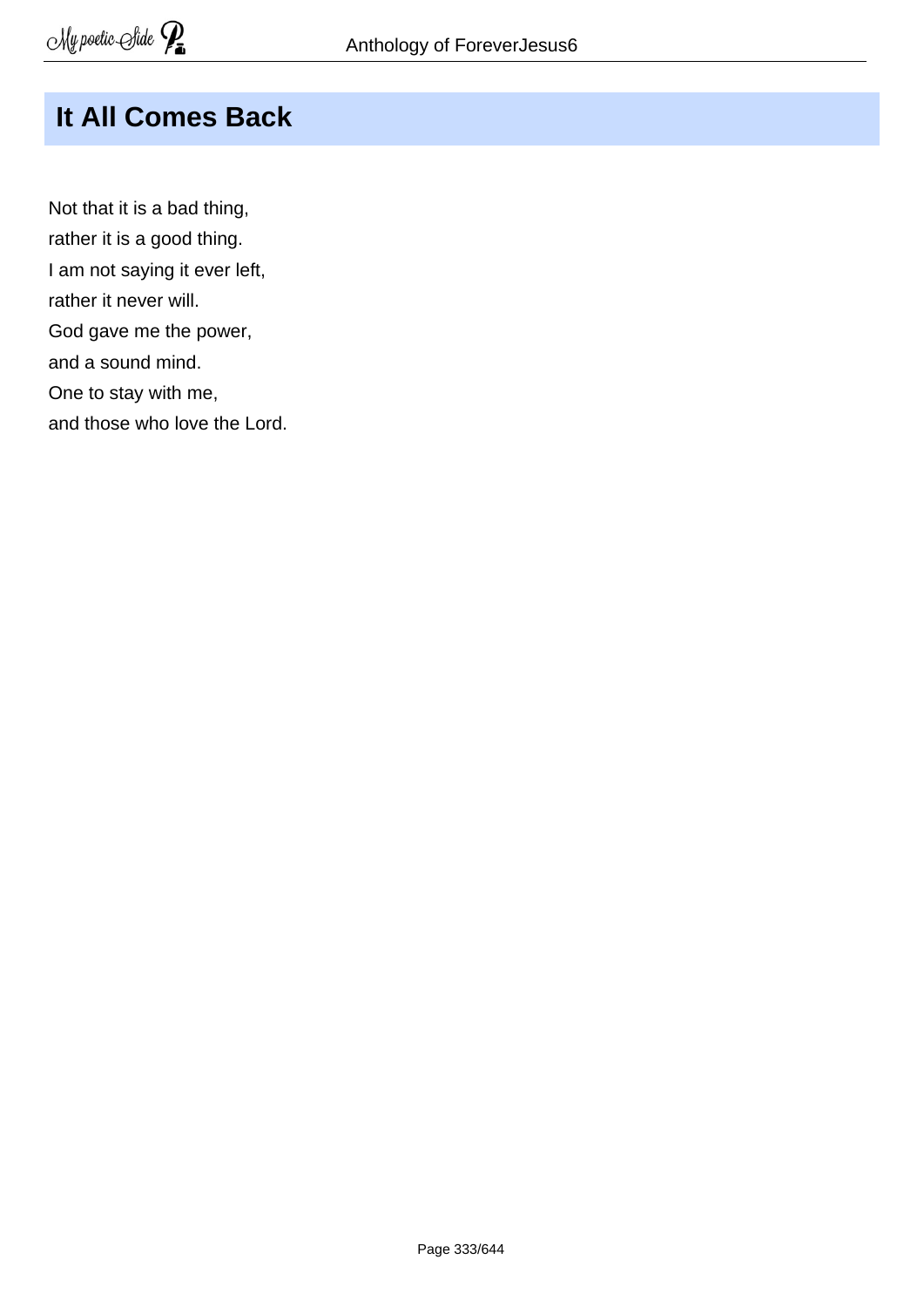## **I Learn How To Lean**

I learn how to lean, and depend on Jesus. He's my friend, and He's my guide. I learn how to lean, and depend on Jesus. I found out, if I trust Him, He will provide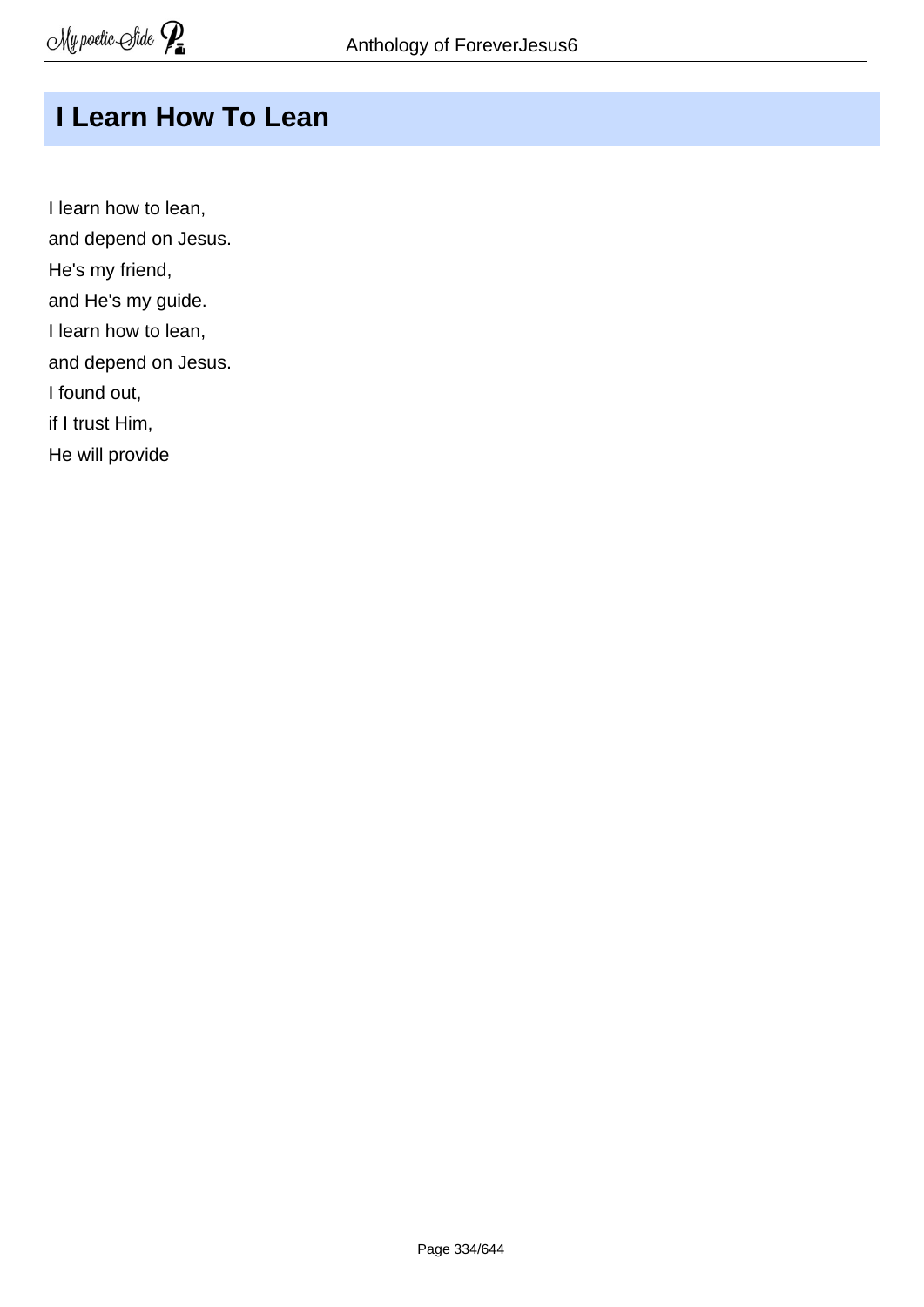### **If You Let Him In**

To the homeless man, freezing at night, with cardboard, to keep him warm, to the prostitute, on the street, who's heart is feeling torn, and the one corrupt officer, who wants to be reborn, Jesus said, "If you let me in, I'll give you shelter from the storm". To the young teenager, selling drugs, sitting in the park, to the man who owns, the convenient store, that just robbed, to the old man, who was a dad, and regrets walking, out the door, Jesus said, "If you let me in, I'll give you shelter from the storm". To the drugheads tired, of doing drugs, and the alcoholics too, to the daddies who saw, their daddies, have women in their house, coming and going through, for all of those who are tired,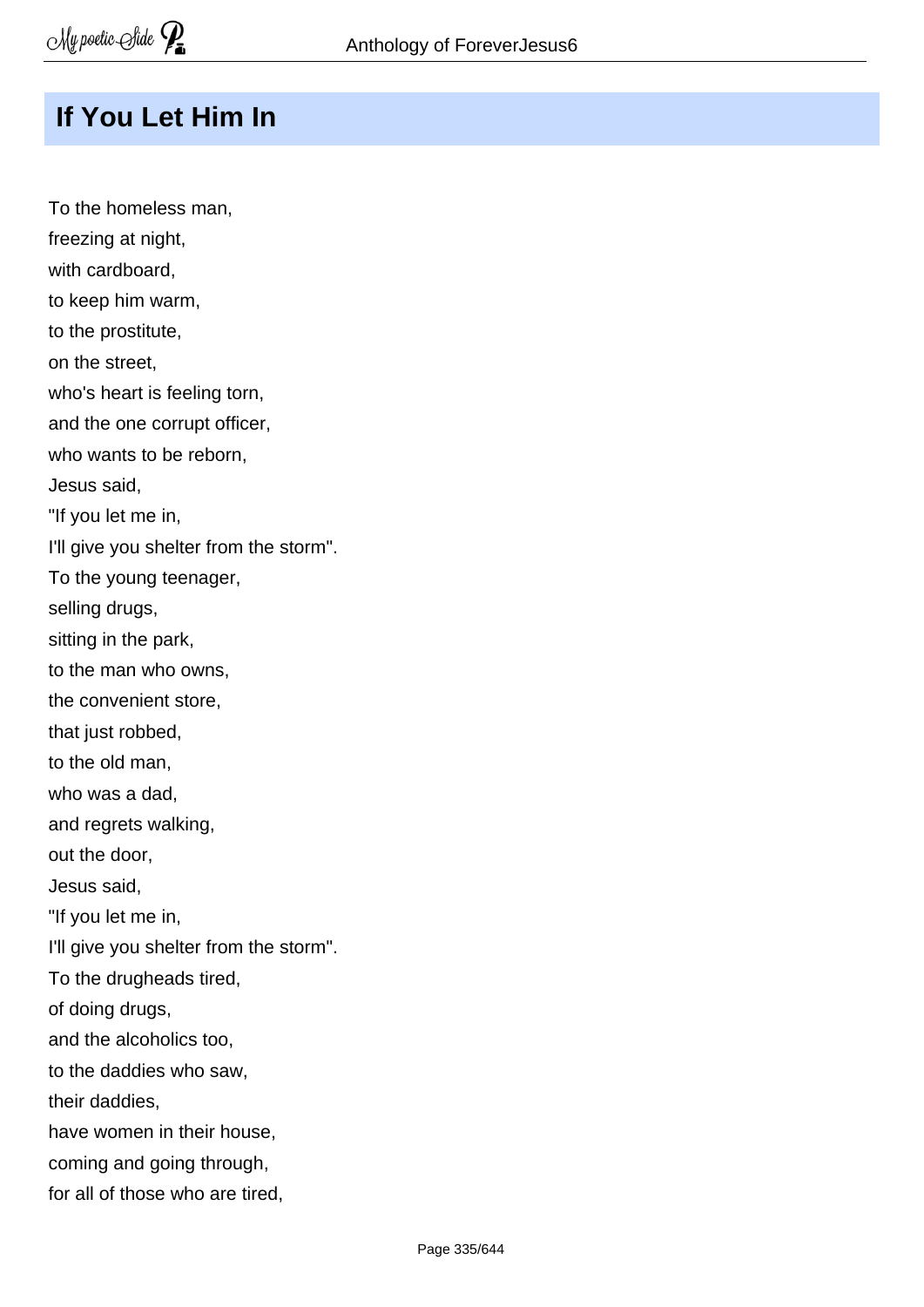of doing all of the norm, Jesus said, 'If you let me in, I'll give you shelter from the storm".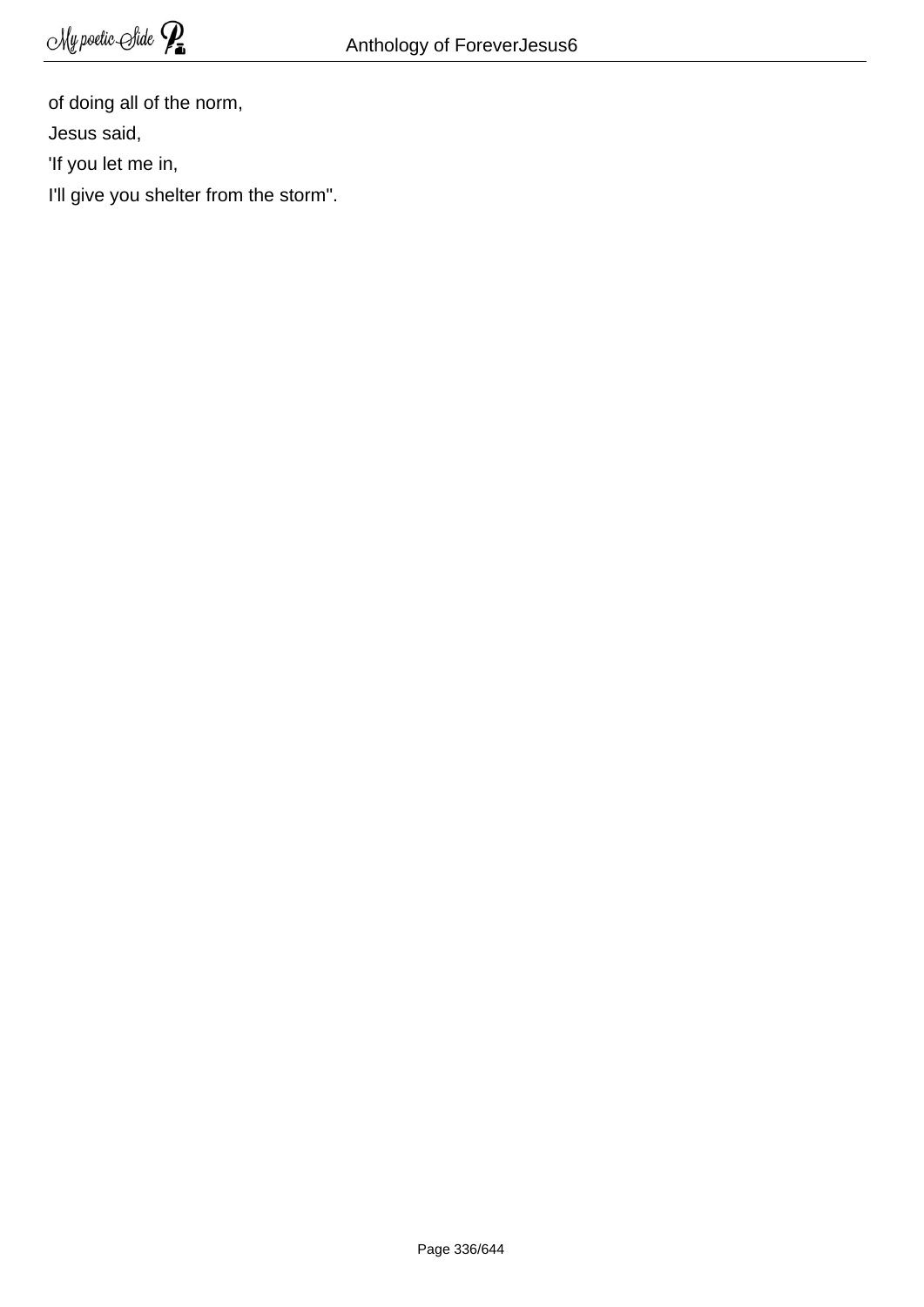### **The Cure (Speech)**

We must love our brother. How can we love God, If we cannot love, our own brother? It is impossible, to love someone, we cannot see, if we cannot love, someone we can see. Hatred stirs up strife. Evidence is needed for proof, and the evidence for that proof, is there. There is no need, to search for it. For people hate out in the open. They have no shame. It is true that Christ took away, our shame when He was hated and crucified. Still, when we are convicted, of the slightest sin when we are convicted, of falling back, should we not feel shame, or be ashamed of what, we have done? Yet, we see in today's fallen, and falling, world, the hatred. Am I saying that I, am totally against fighting? No, I am not.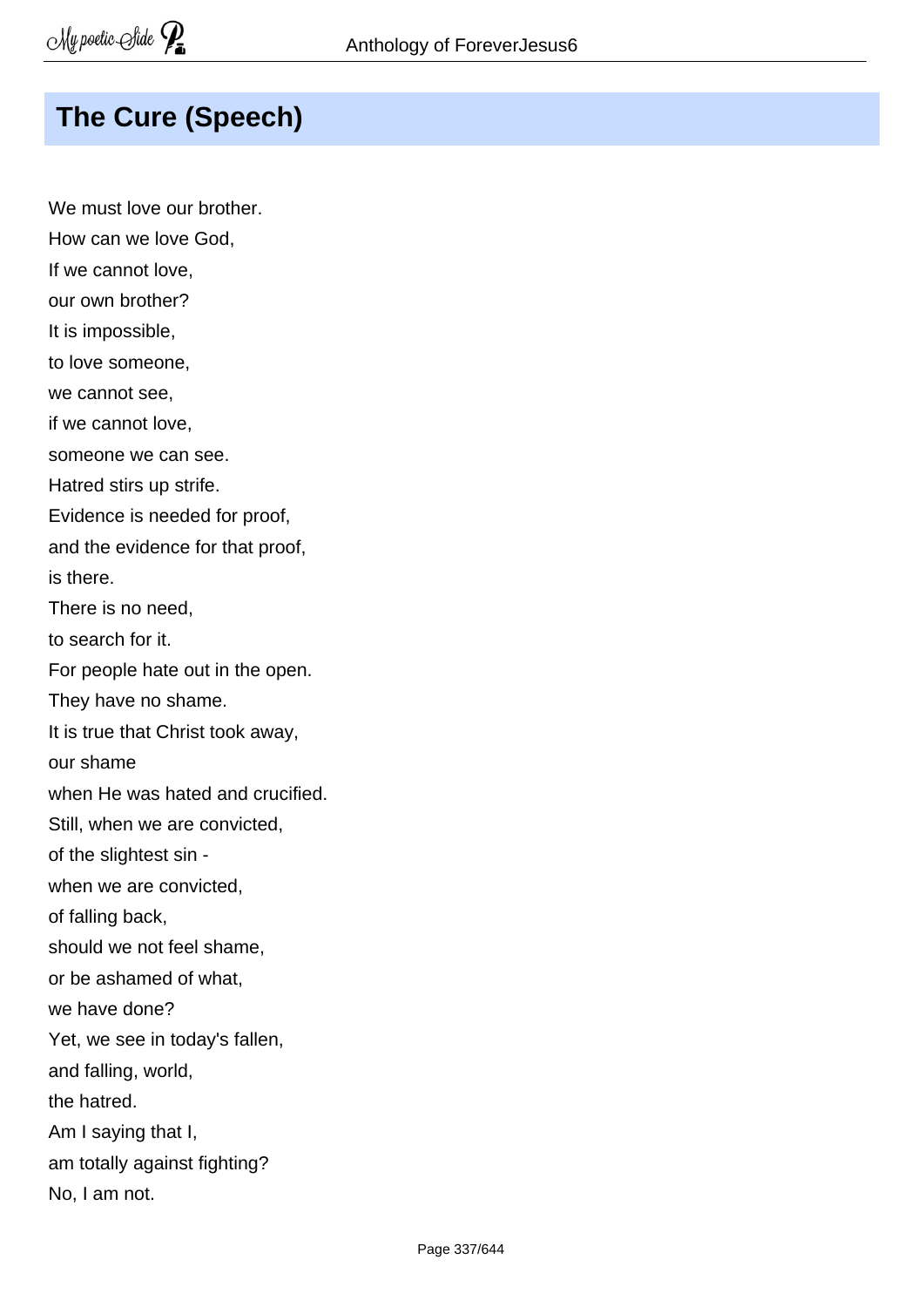Am I saying that I, am totally against defending one's self? No, I am not. Am I even totally against war? No, I am not. Some of the Bible's, most righteous men were warriors. Many of historie's Christians, were valiant soldiers. Still, this is what, I have a problem with. I have a problem, with people thinking, prejudism is alright thinking it is normal. I have a problem, with people not being able, to identify themselves people who misrepresent themselves. It pains me when people, cannot find an ounce of, humility within themselves. If God could humble himself, enough to come down to earth, in the form of a man, to take away our iniquities, then can we not, find an ounce of humility, within ourselves, to be kind to our neighbor? When a man is on death-row, is it not customary to offer him, a last meal of his choice, and isn't he allowed his final words? Christ's final commandment, before He fulfilled the law -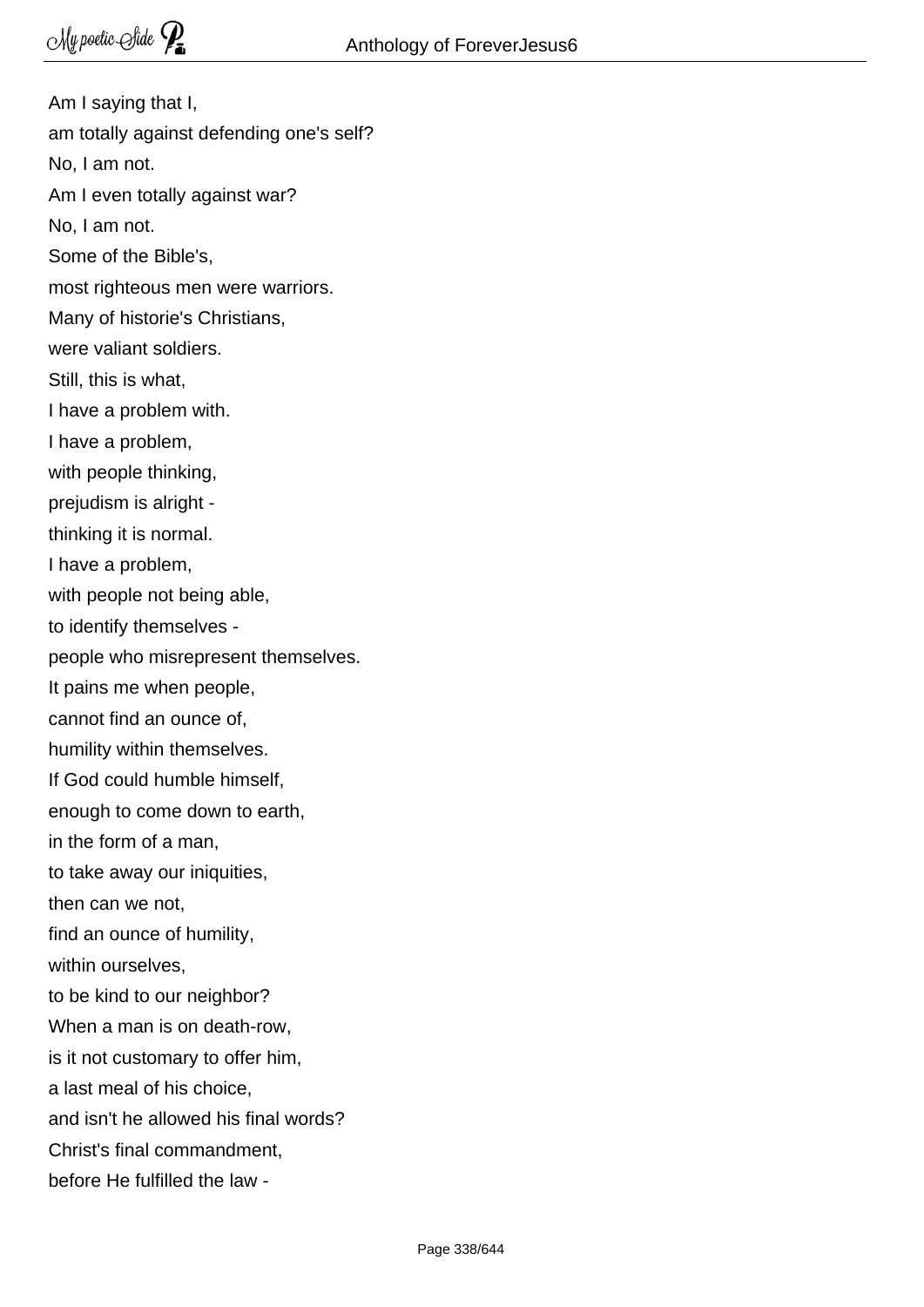before he died, before he gave up the ghost, was that we love our neighbors, as we love ourselves. Do we not owe Him, at LEAST that much? Hatred is like, no, hatred is a cancer. It silently and slowly, eats away at your spirit. Then it eats away at your soul. Then it kills by physically, eating away at the rest of your body. I know because I beat that cancer, by the grace of Christ Jesus, who replaced that hatred. I know because I hated. Growing up, I was a part of the revolution. I believed in what I was doing. I believed there was a means, to selling drugs, killing, robbing, hating the police. Yet, I had, a pain inside me. I wondered what, that pain inside me was. It was not the truth. Thankfully, I saw the truth. Now I have the truth. Now I can testify, on behalf of God, and His holy word. So I was friends with hatred. So I know it's affects on others.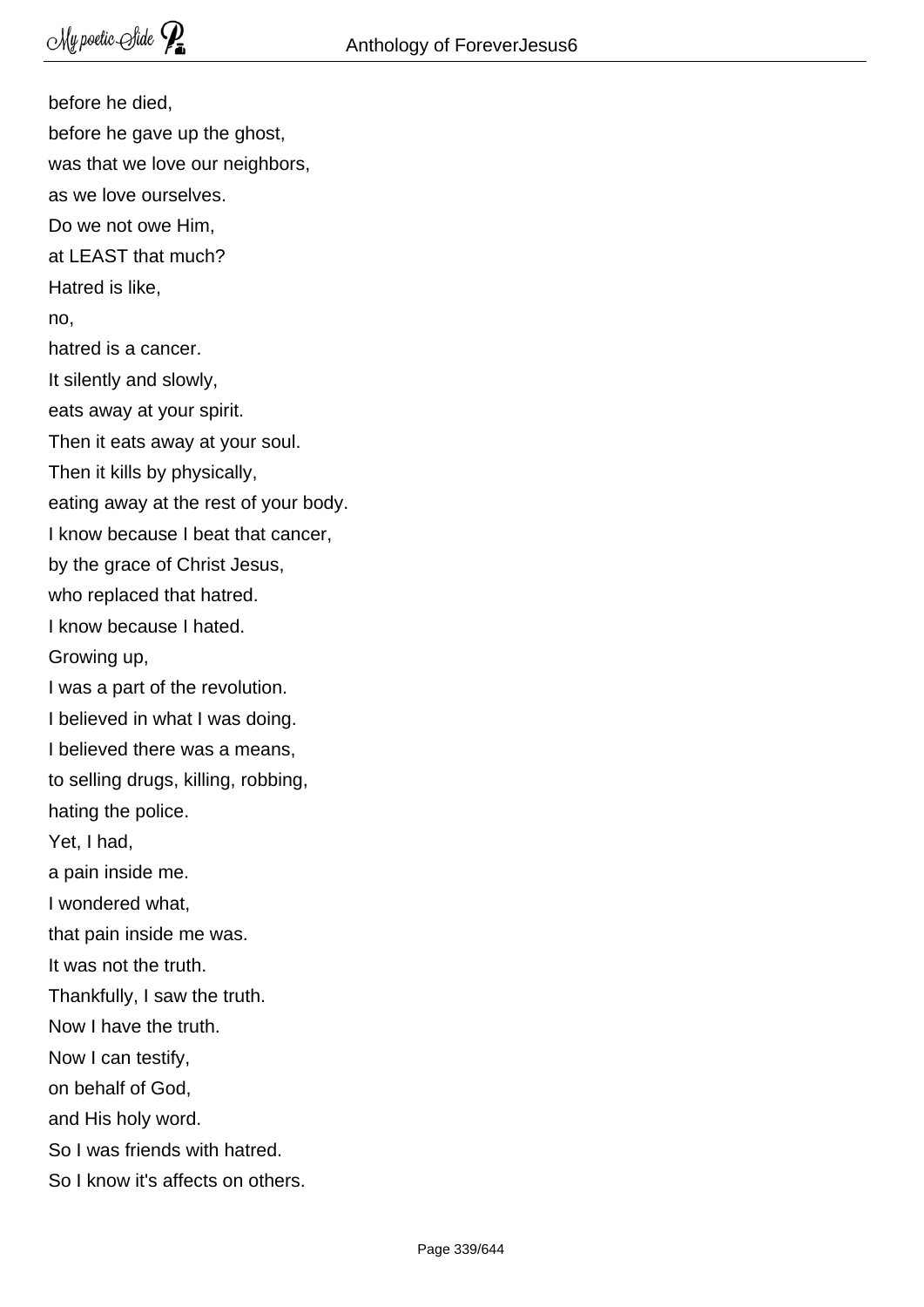It is one of the devil's, most power weapons of mass destruction, and he will not relinquish, such a powerful and effective weapon, any time soon. Thankfully, there is, an easy cure for hatred, and that is the acceptance, of Christ Jesus.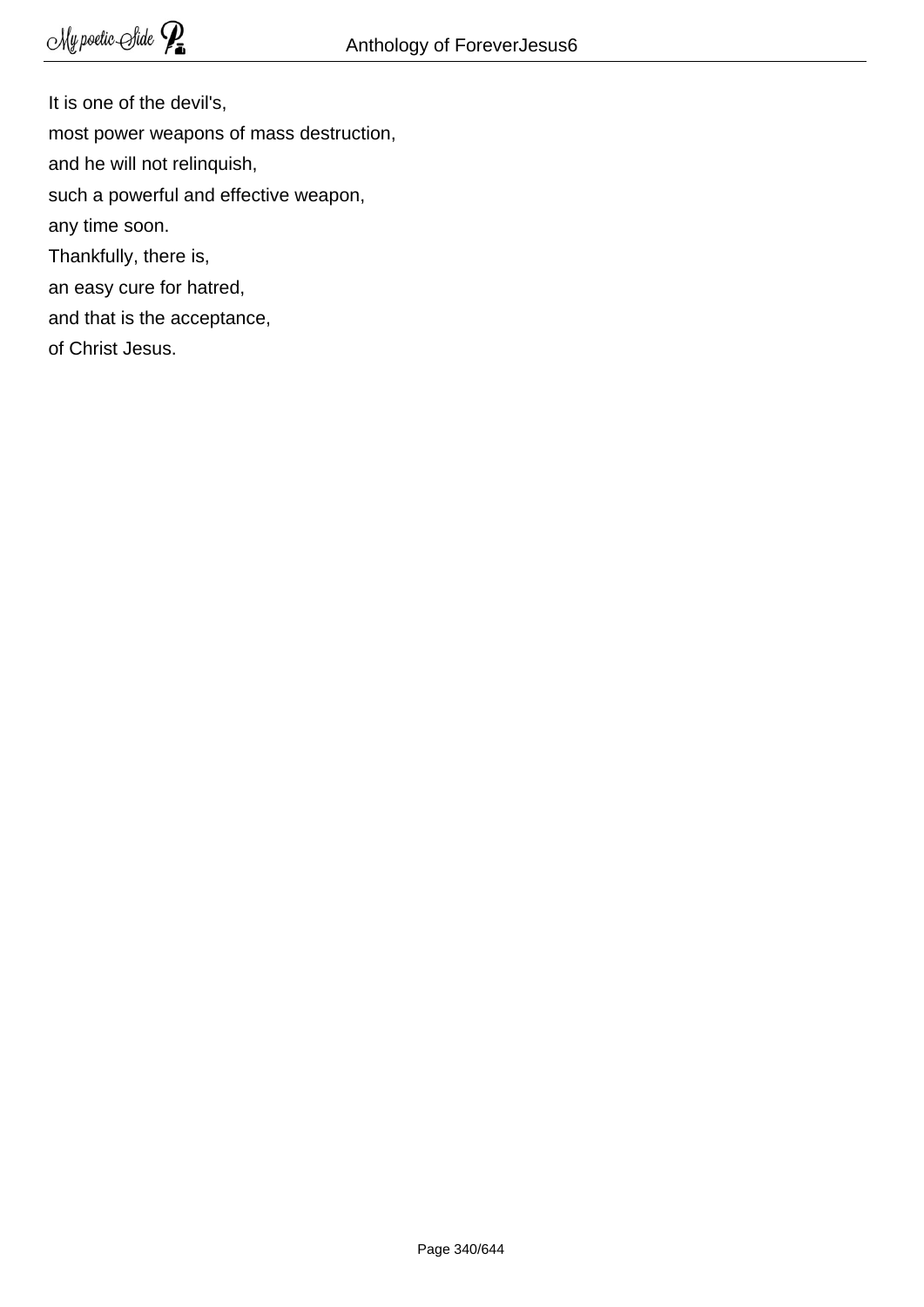# **College Football Joke**

What does the N, on the Nebraska Cornhuskers helmet, stand for?

... nowledge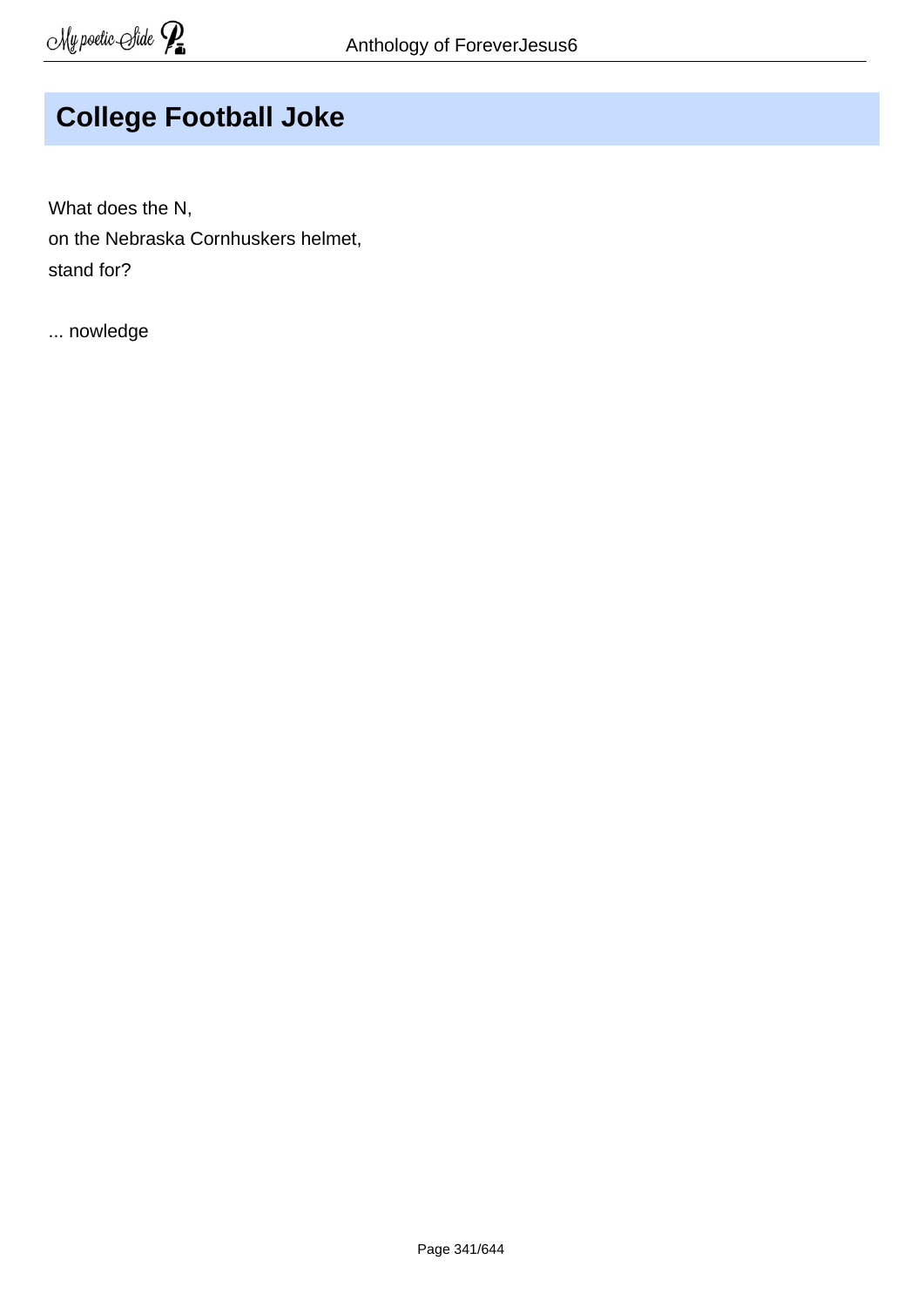#### **Our Thoughts**

I see her, and I know that I cannot act. She sees me, and knows that she cannot act. We both have, similar thoughts of one another. When I see her, from a distance, I see her two breasts, as beautiful smooth hills, with a crease. As I talk to her, I smell her beautiful light skin. It is beautiful, from being in the sun. Your long brown hair is beautiful. When we are, away from one another, we have the same thoughts. I undress you with my thoughts. I take of your clothes, and slowly lay you on my bed. - your beautiful height - your beautiful body Our skin rubs against each other. Yet, you wonder of, my love for you. I assure it with a kiss. Oh, how we love each other. Finally after our wedding, we may act. Our thoughts manifest themselves.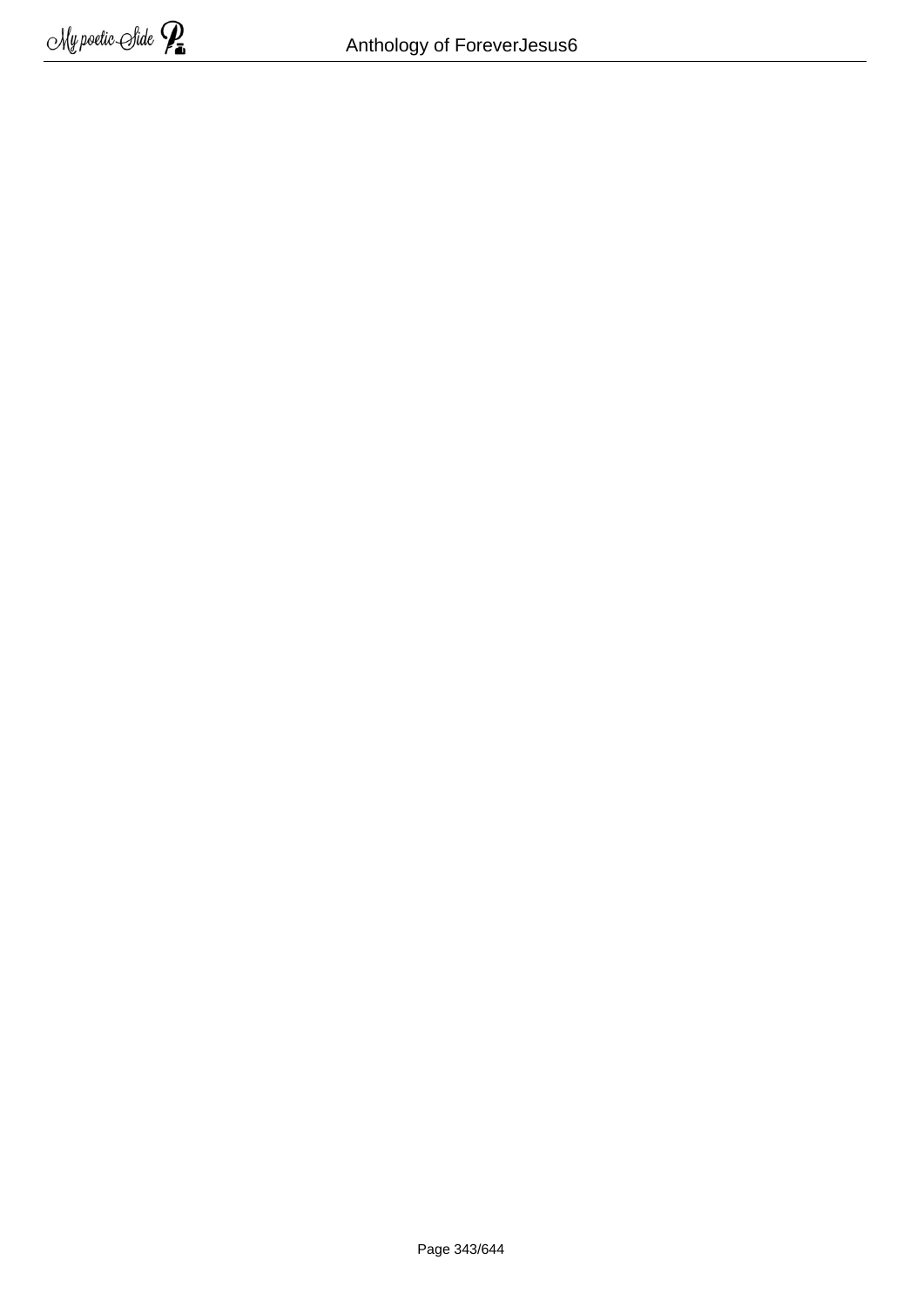### **Now A Part Of Me**

Oh Lord, I was lost without you. My very existence, was pointless. I waited and waited, not knowing what to expect. Then finally, slowly but surely, You manifested, yourself to me. Everyday, we grow together. Everyday, I learn more about You. My Lord and Savior, Jesus Christ, You are a part of me.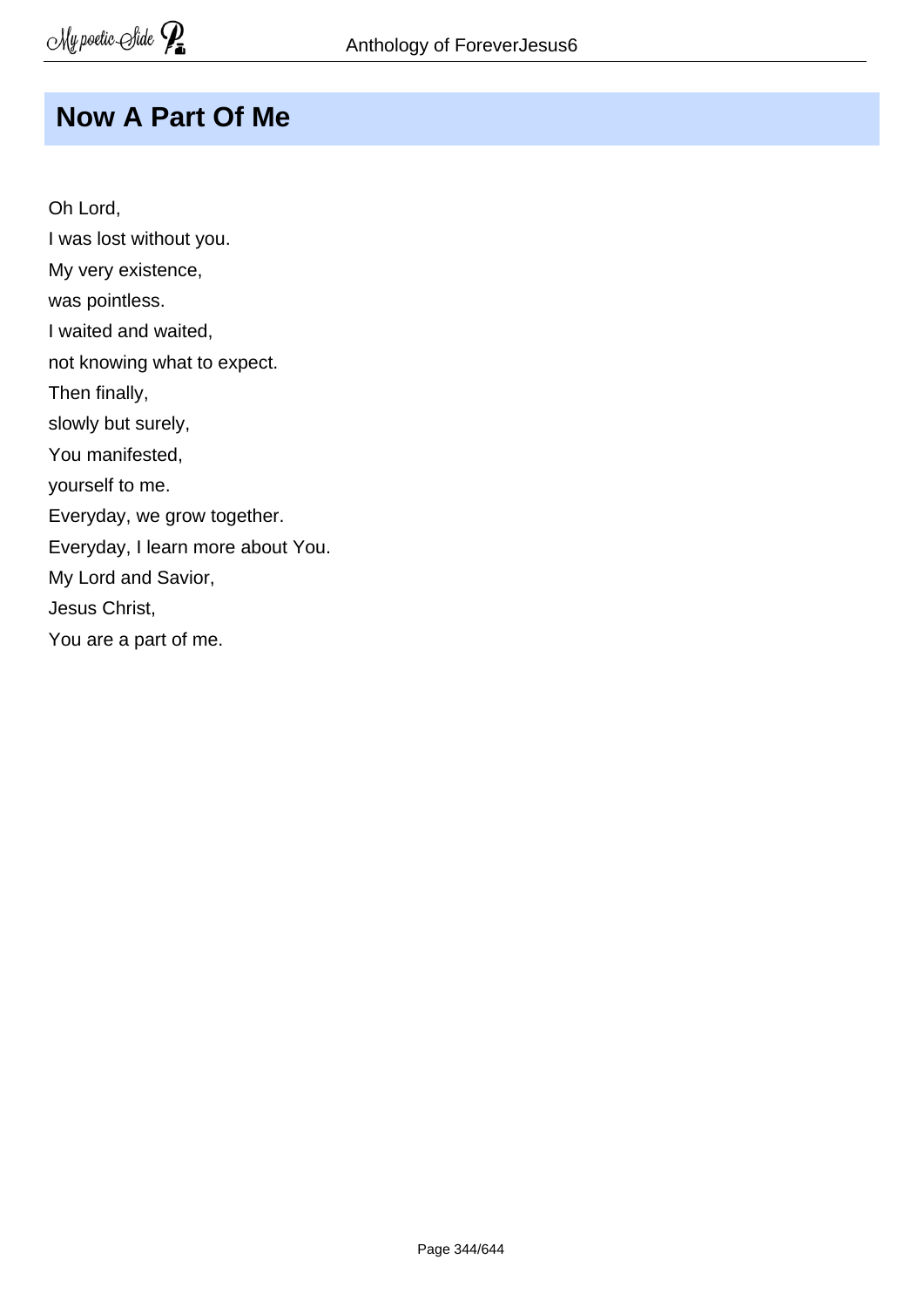### **To Be Great**

| Always put God first.                                                           |
|---------------------------------------------------------------------------------|
| Make Jesus the center of your life.                                             |
| Love your neighbor.                                                             |
| Always live with passion and enthusiasm.                                        |
| Do not be lazy.                                                                 |
| Always do, as if doing unto the Lord.                                           |
| Work hard.                                                                      |
| Tell the truth.                                                                 |
| Be your own person.                                                             |
| Humble yourself.                                                                |
| Know when to speak.                                                             |
| Know when to act.                                                               |
| Know when to submit yourself.                                                   |
| Know who to submit yourself to.                                                 |
| Live to win.                                                                    |
| Do not have pride.                                                              |
| Pride only lasts for a short while with very negative effects.                  |
| Find something you are passionate about.                                        |
| Have fun.                                                                       |
| Always care about what you do.                                                  |
| Take responsibility.                                                            |
| Take care of your things.                                                       |
| Have patience.                                                                  |
| Do not be alright with loosing.                                                 |
| Help the poor, needy, and helpless.                                             |
| Be nice.                                                                        |
| Do not look down on the younger generation.                                     |
| Do not be overzealous.                                                          |
| Do not stay angry.                                                              |
| Remember that you cannot please everyone.                                       |
| Do something because it is right, not because you are trying to prove yourself. |
| Respect authority.                                                              |
| Pray to the Lord often and consistantly.                                        |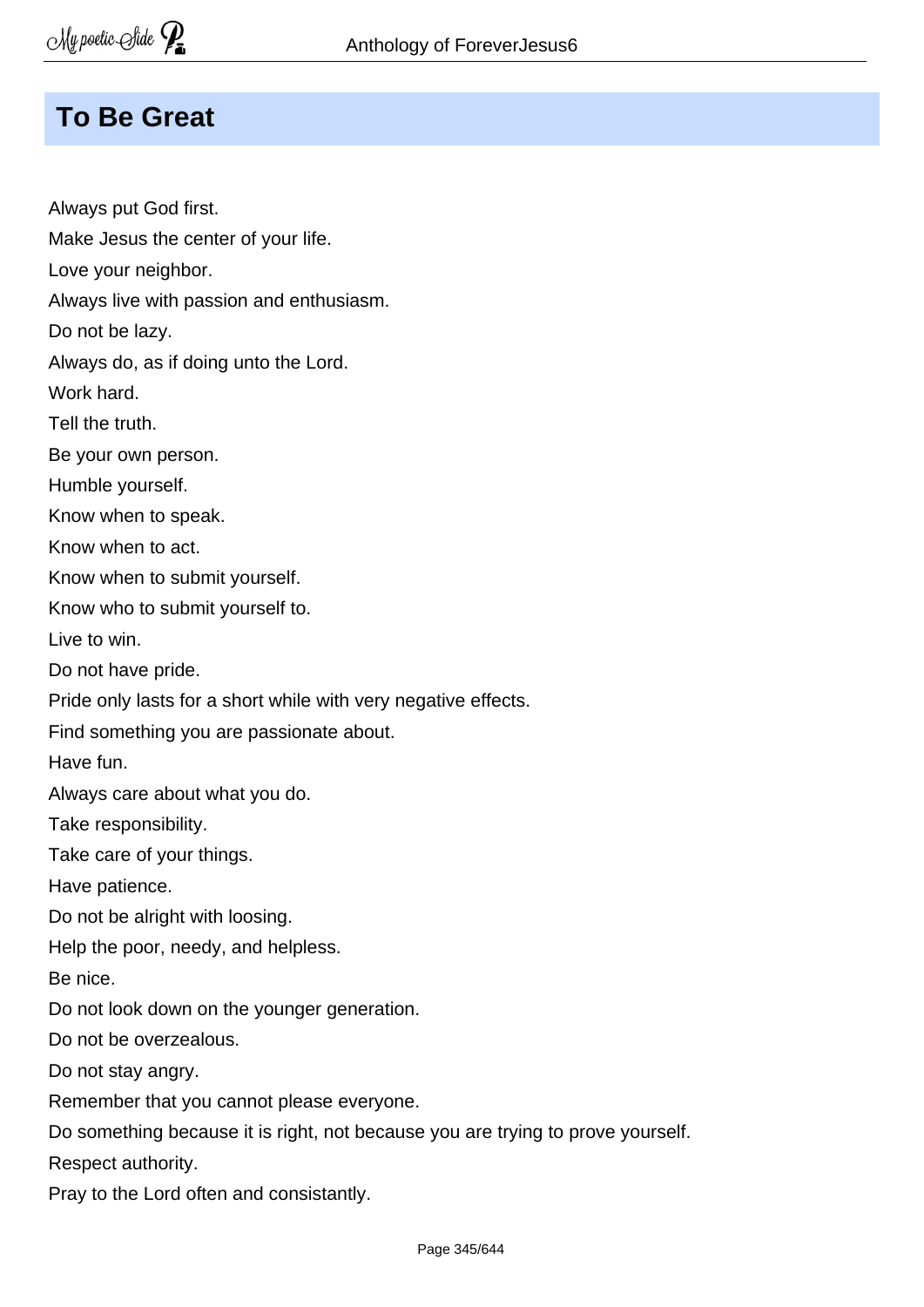Stand up for your convictions. Use good judgement. Judge righteously.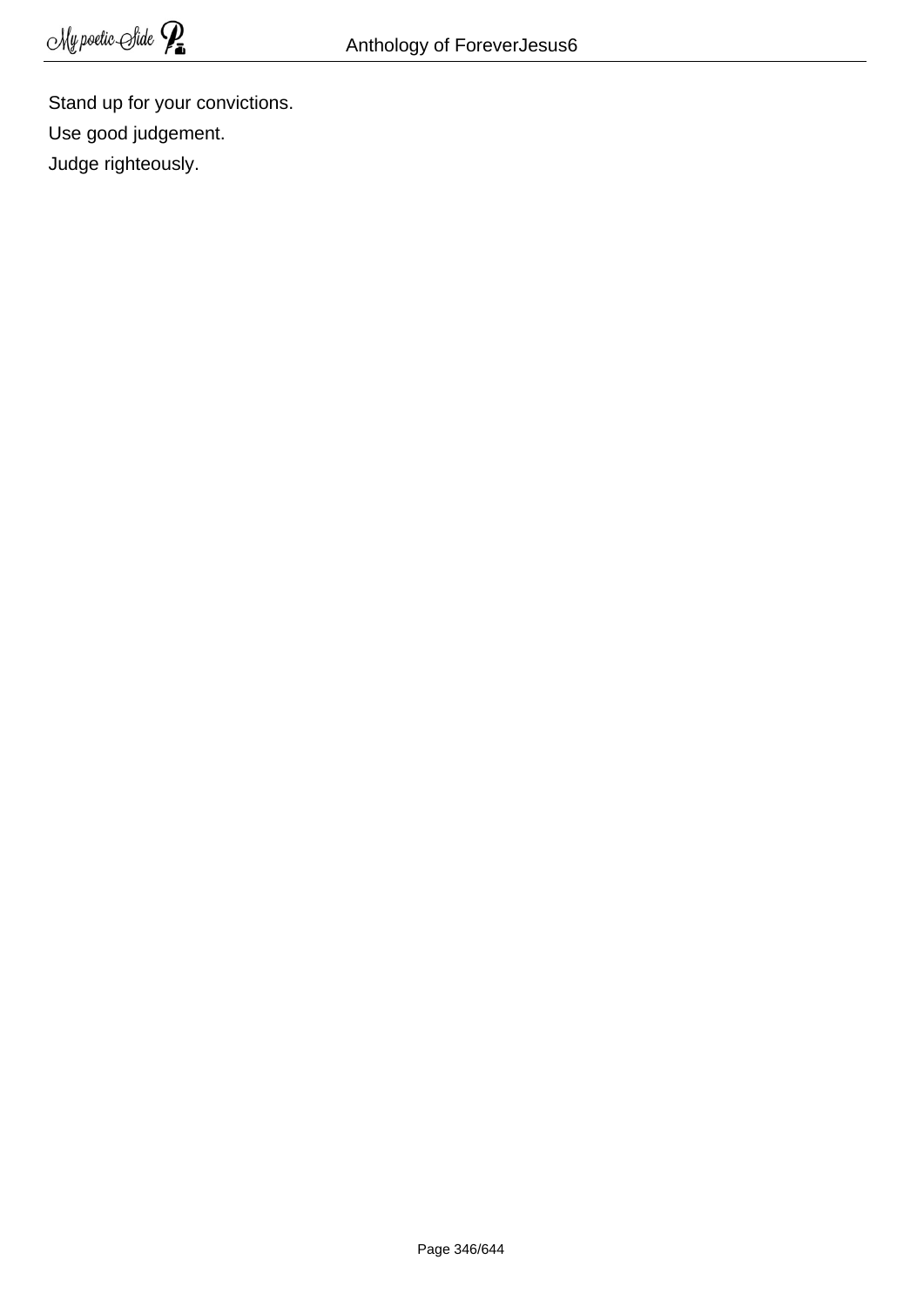### **One-Hundred Years Ago**

In two more days, we can celebrate. - Not thanksgiving. - Not day light savings time. - Not veterans day. It will be, one-hundred years, since God decided, not to destroy the earth. One-hundred years ago, World War I ended, and it was a sign, of a new birth. Sure, it was followed, by World War II, and most might think, it was worse. Still, World War I was full, of different lands, with new armies, new uniforms, and new weapons, and a holy war, also came from the first. There were changes, in every way (A reformation, if you will). So remember what happen, to the world, one-hundred years ago. Remember how God spared us, and in fifteen years,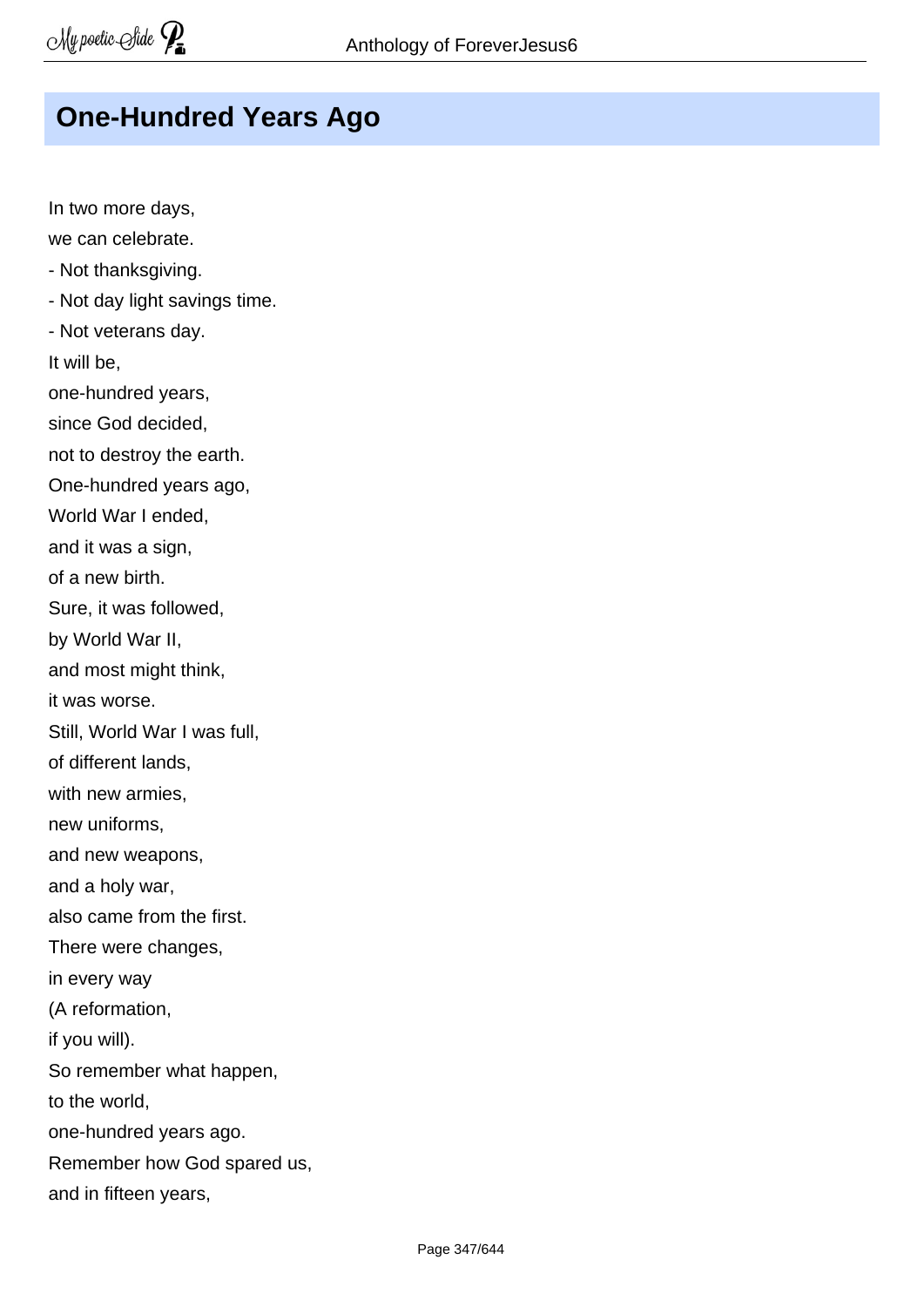I might write about, the end of World War II, and what happened, after that show.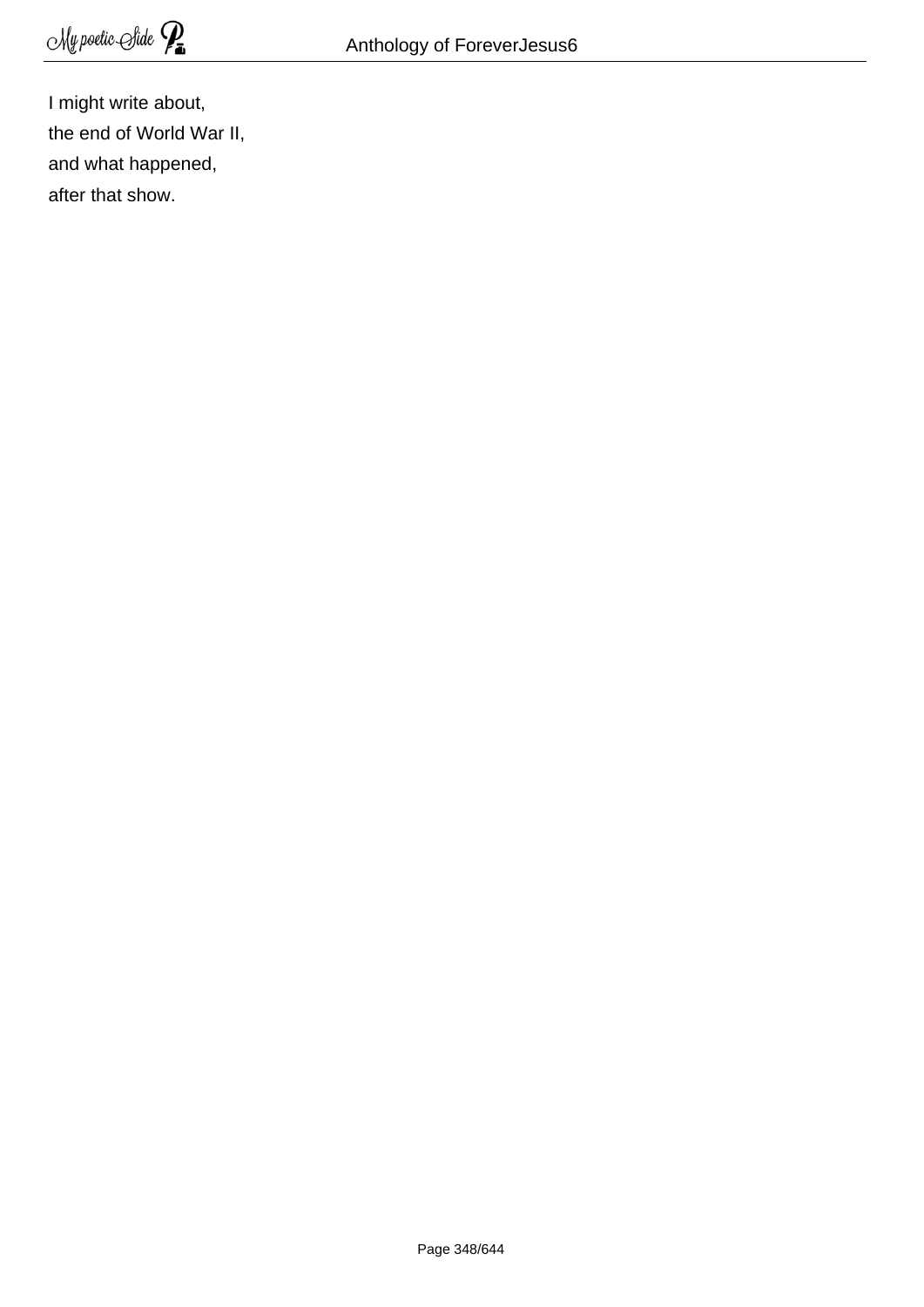## **We Are Not There Yet**

People have passed. Inventions were invented. Some world conflicts were solved. Others could not have been prevented. Buildings were built. Skylines grew. Some passed bills, that were long passed due. Tragedies happened, and we eventually moved ahead. New military weapons were created, that civilians took instead. There are many things, in this world, that I understand, and don't get, but as for WWIII we are not there yet.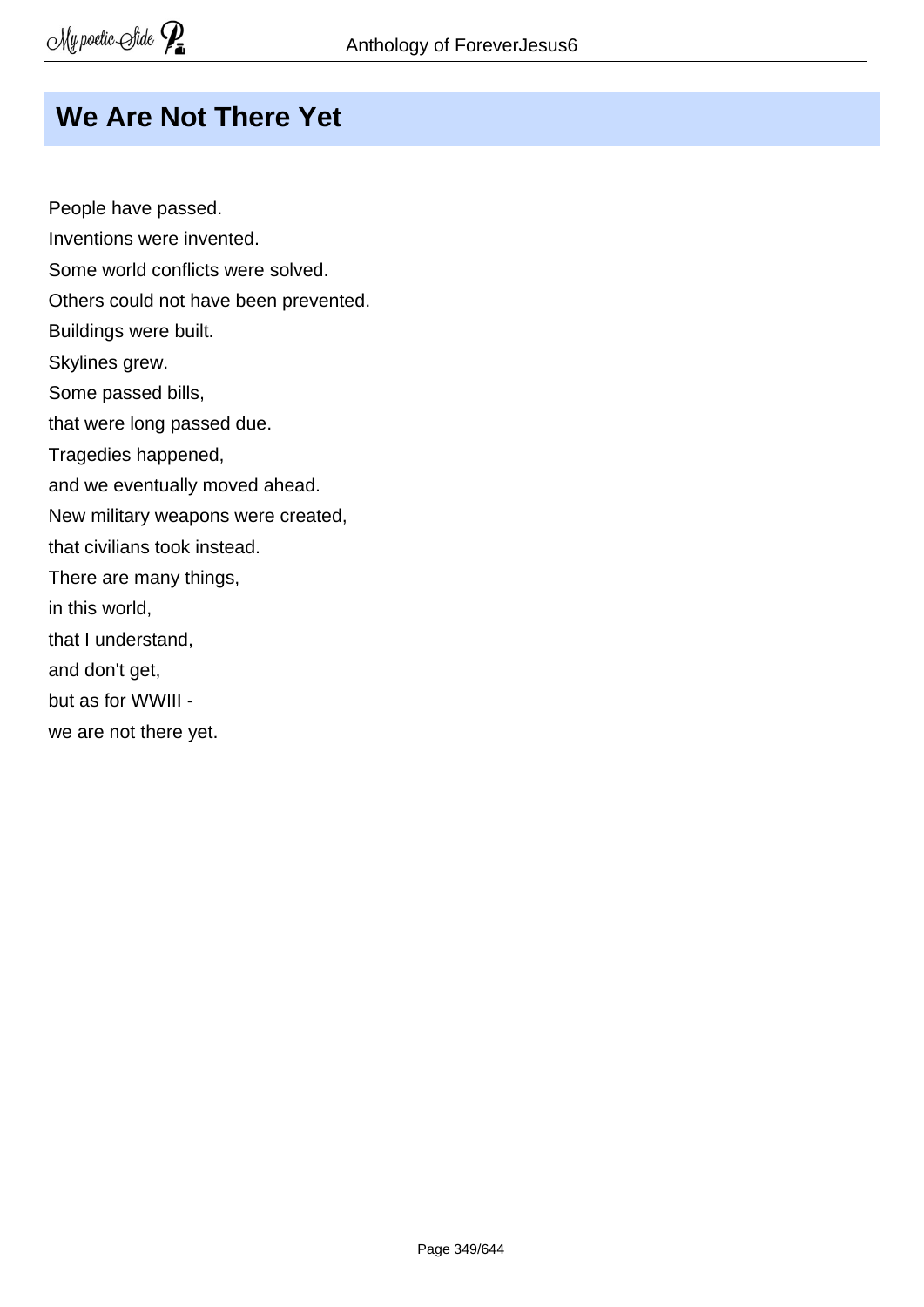### **Have Your Convictions**

One thing we all, must have to get by we must have, our convictions. It keeps us from doing, morally wrong, and lets us know, what sin is. It helps us to focus, on our core beliefs. It's helps us stay, on the path that is clean. Our convictions, is what we stand for. with a strong foundation, to stand on. So that we may stay strong, with a solid rock, to land on.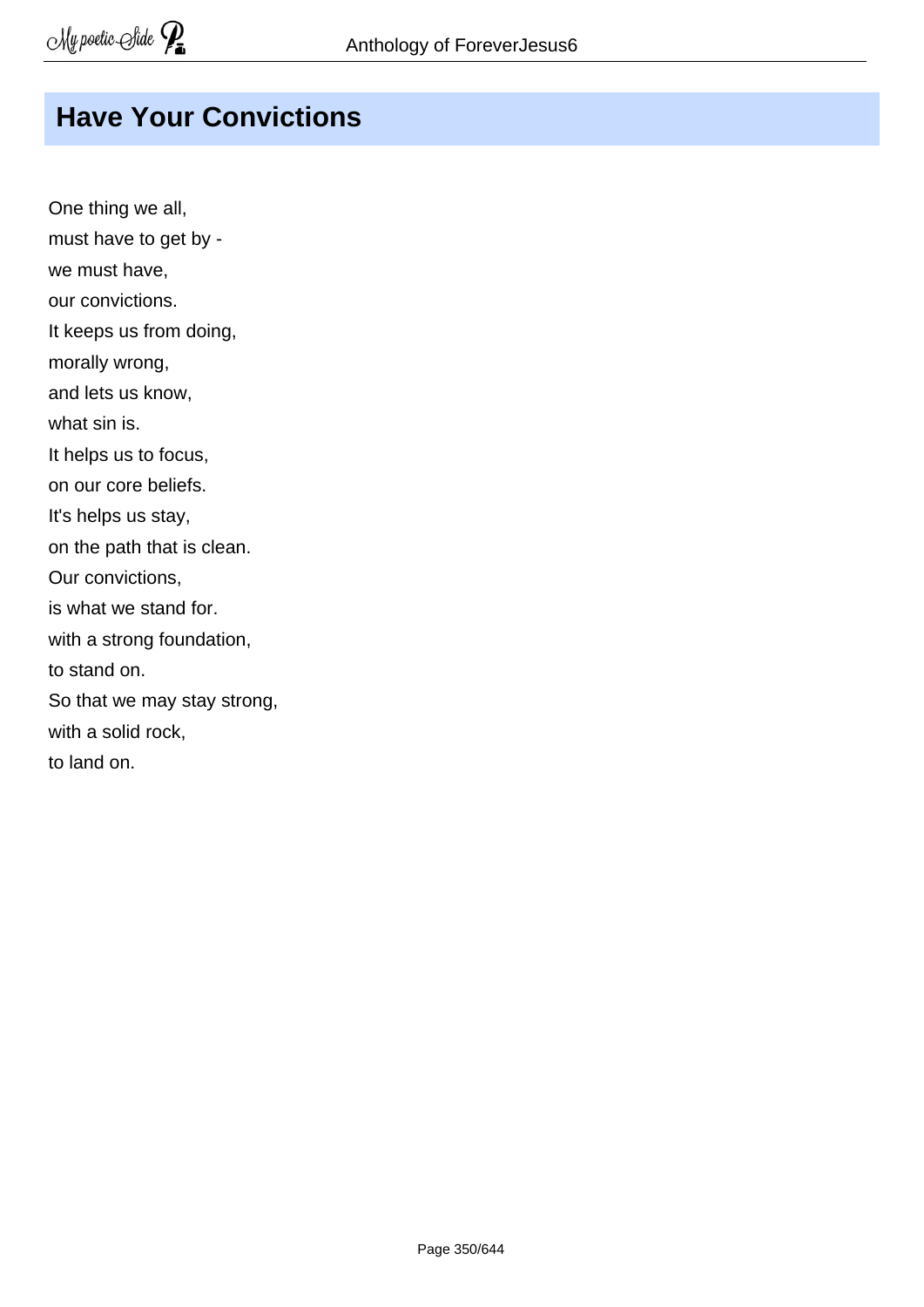### **Three Beliefs**

We all must have, at least three beliefs, or maybe even four. So you may have, an alternative, and won't have any more. It is all up to you. Just stand firm, on your belief, and things will come, through the door. Love thy neighbor, be kind to one another, and always help out the poor.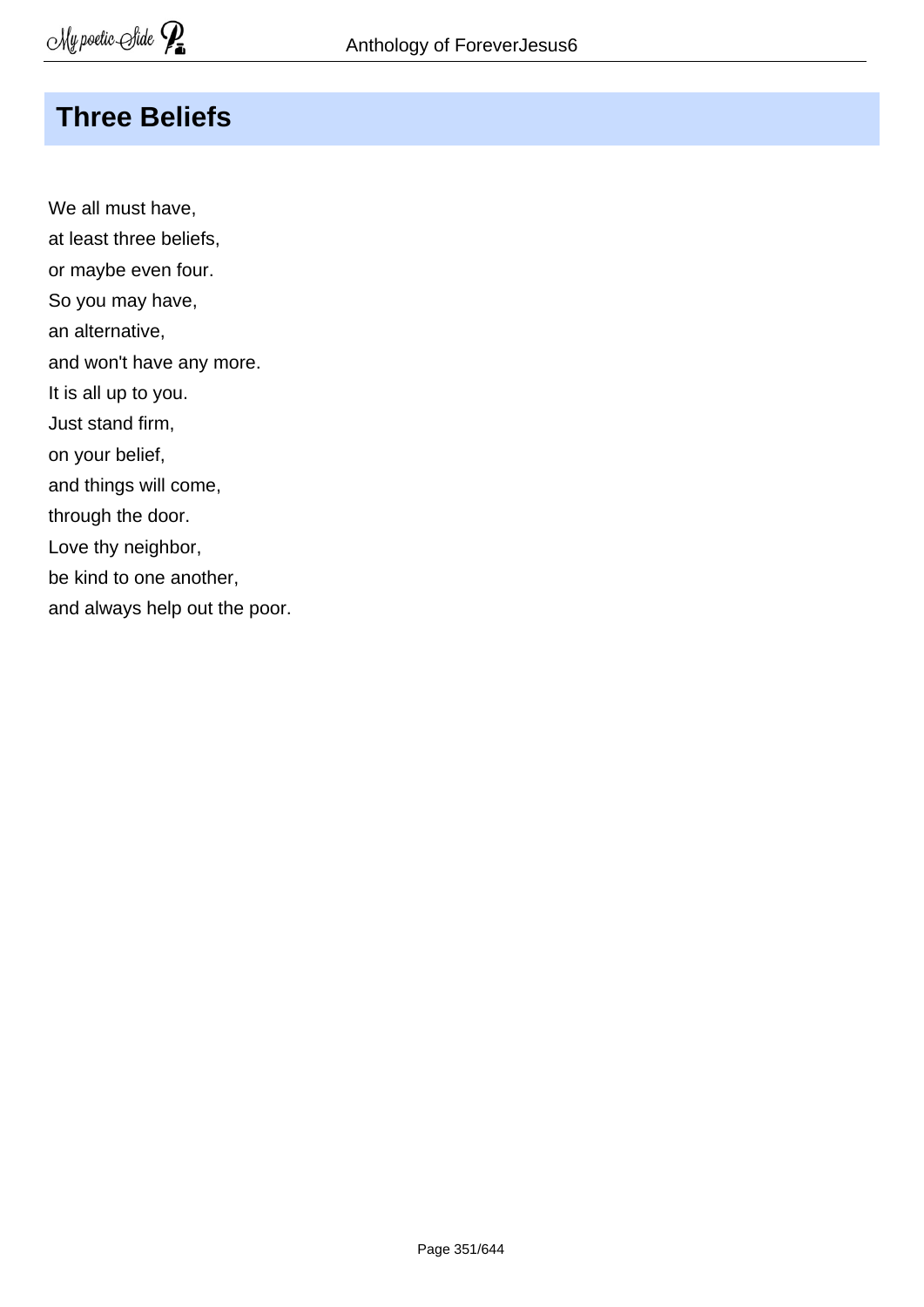### **Thanksgiving**

Another one has come. Tomorrow it will be done. When family comes, together to eat, and then leaves so abrupt. Kids want to go, to their friend's house, as grown-ups go, to black Friday stores and camp out. What ever happened, to simple traditions, like playing football, in the backyard? Then you get, cleaned up for dinner, then watch more football. It is not that I am mad. I just do not understand, why someone would leave, their family and so much food. If you ask me, that is not being thankful. That is just being rude.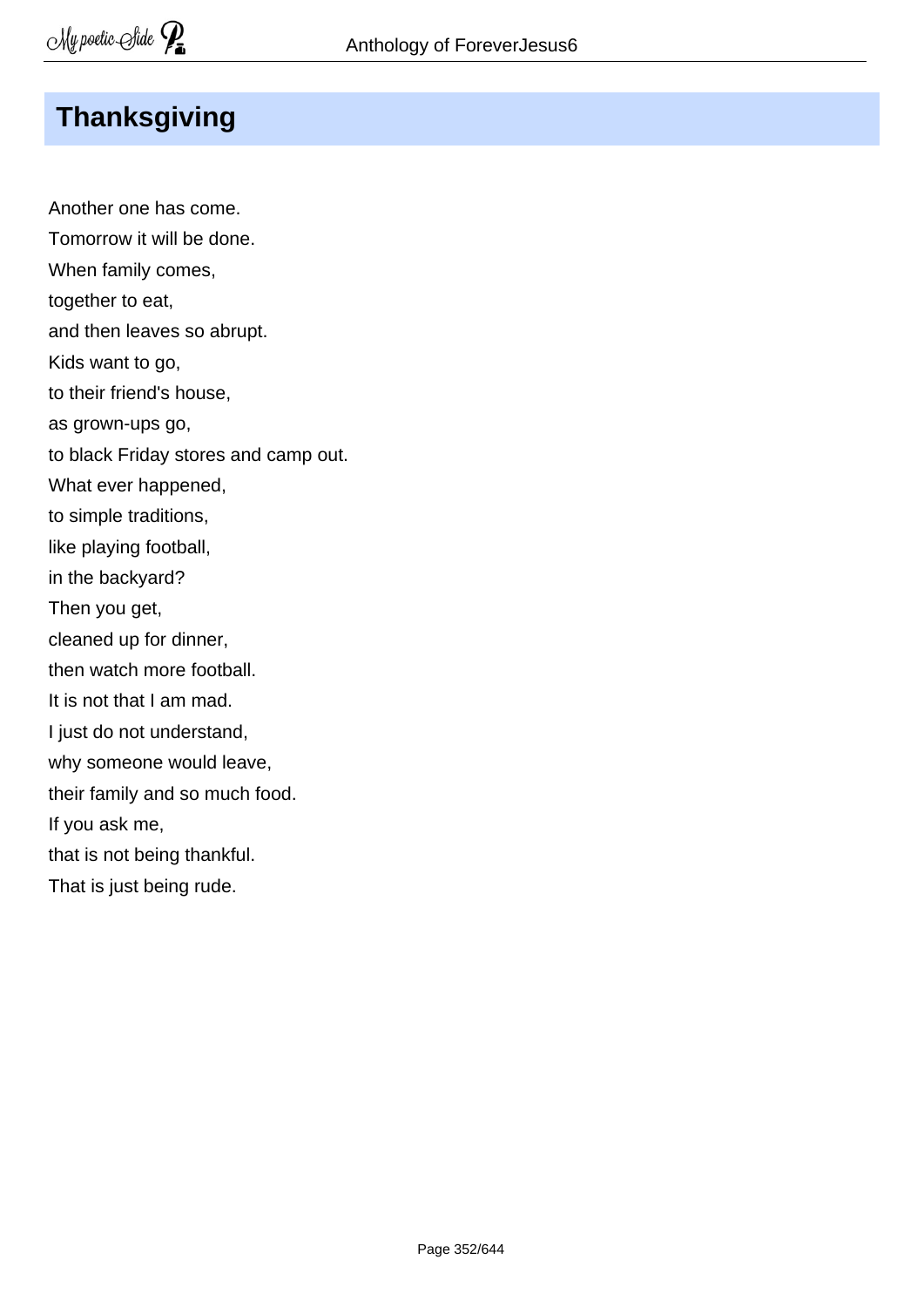#### **To Declare Jesus**

You all might think, I am crazy, but I find it worthwhile. To declare Jesus, to the lost, is what would really, make me smile. Bringing the gospel, to the most unknown places, would be a blessing, to their faces. If I should loose my life, then I know that I will live, and have eternally glory, and everything Jesus has to give. The lost may have, spears and arrows. Still, I have my sword. It is more powerful, than anything else, because it's power is of the Lord. The Island's acception, is not the matter. Rather it is Heaven's. If only I reach fifteen, ten, eight, or maybe even seven...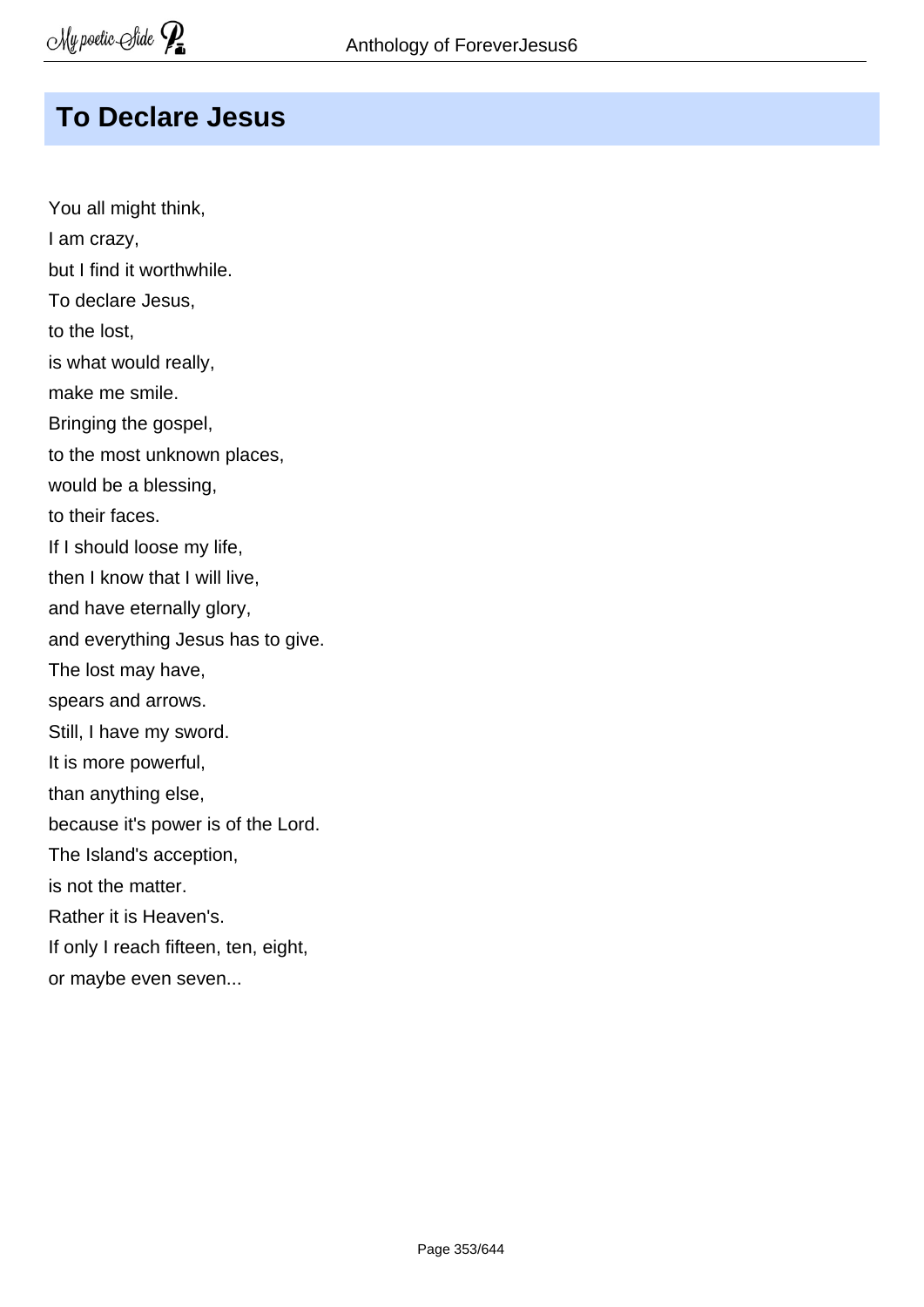### **That One Thing**

You must have your convictions. You must have your beliefs, but only have one passion one that will always bring you relief. No passion is better, than a love for Jesus Christ. The stronger your passion is, then stronger is your life. You will never, have all the answers, but to have something, that you care about, and something to stand for, is how take your passion,

and be devout.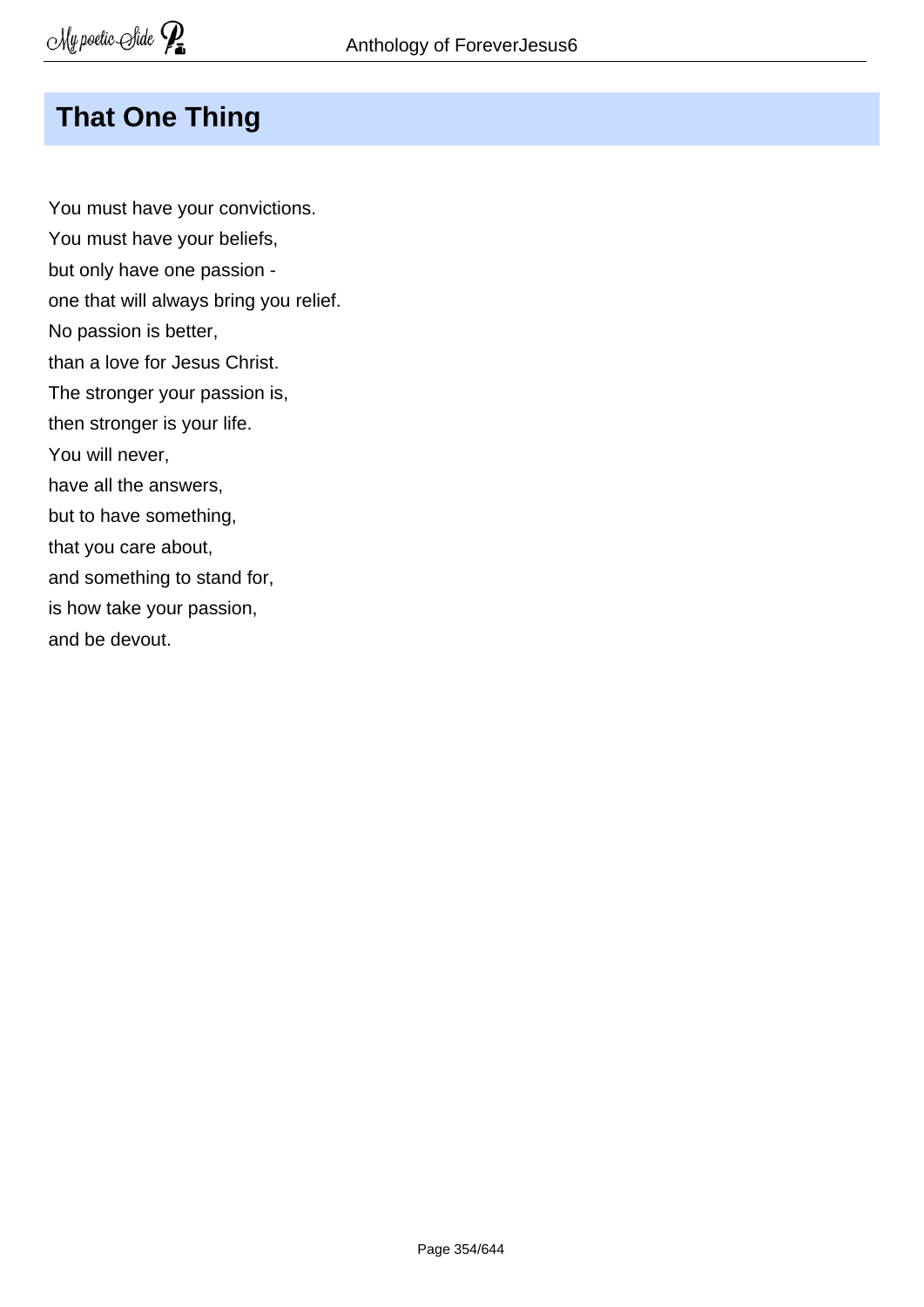## **Why The Earth Just Rang**

Why did it happen? What was that? Why did the earth just ring? It has been said that it would happen, for thousands of years, and this is the question that you have to bring. Christ our savior, is coming back. The wicked has gone out of hand. It's time for judgement. The believers are allowed in, while all the rest are damned.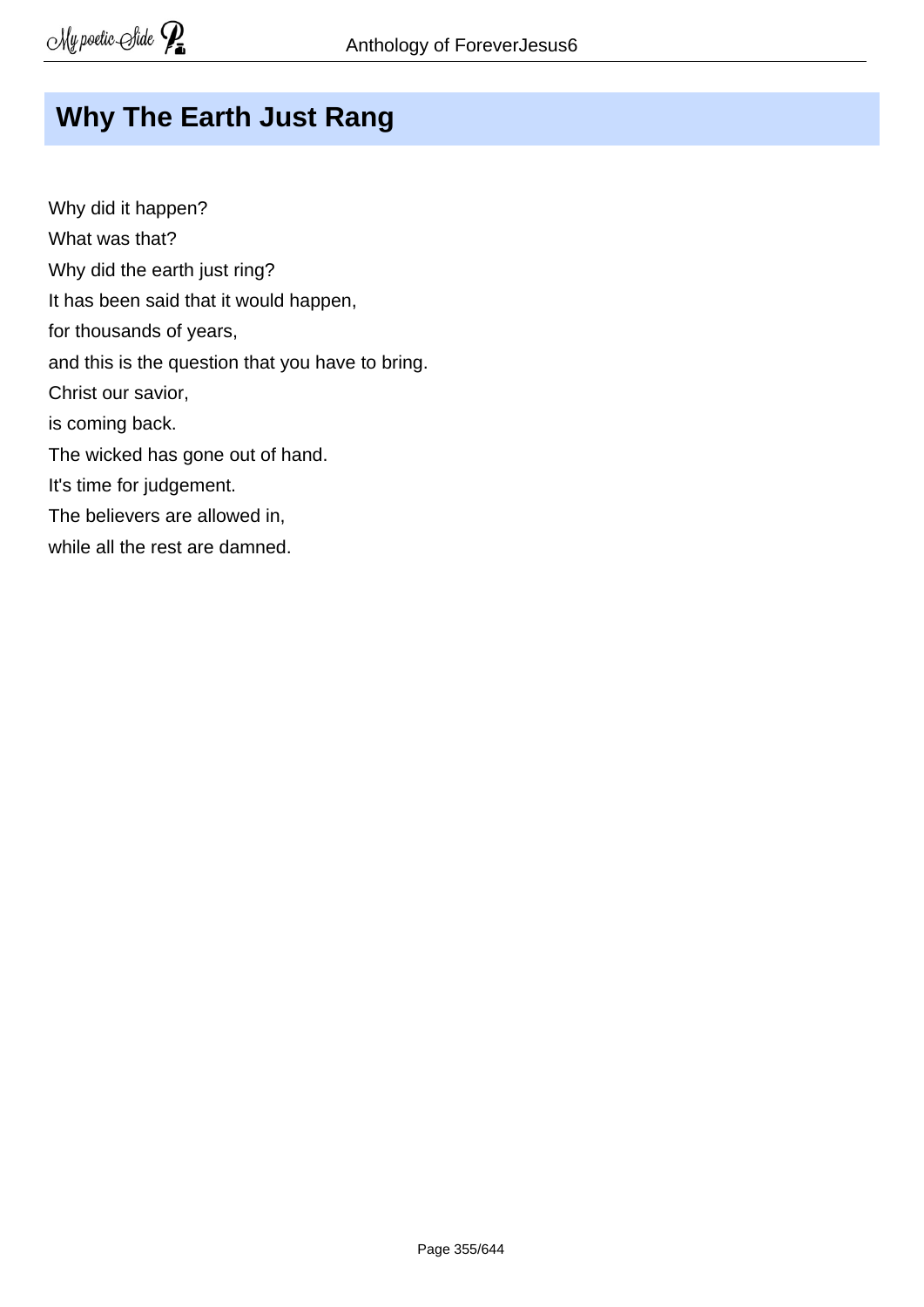### **Our Christmas Tree**

He was placed in a virgin, as a seed, born to grow, as a life giving tree. On Christmas we, should celebrate his birth, and everything that, he is worth. He came and grew, so that we may live, so that we may take, what the Christmas tree has to give. Our Christmas tree died, for our sins, and his grace did show. Now we may take a part of the tree, so that we too may grow.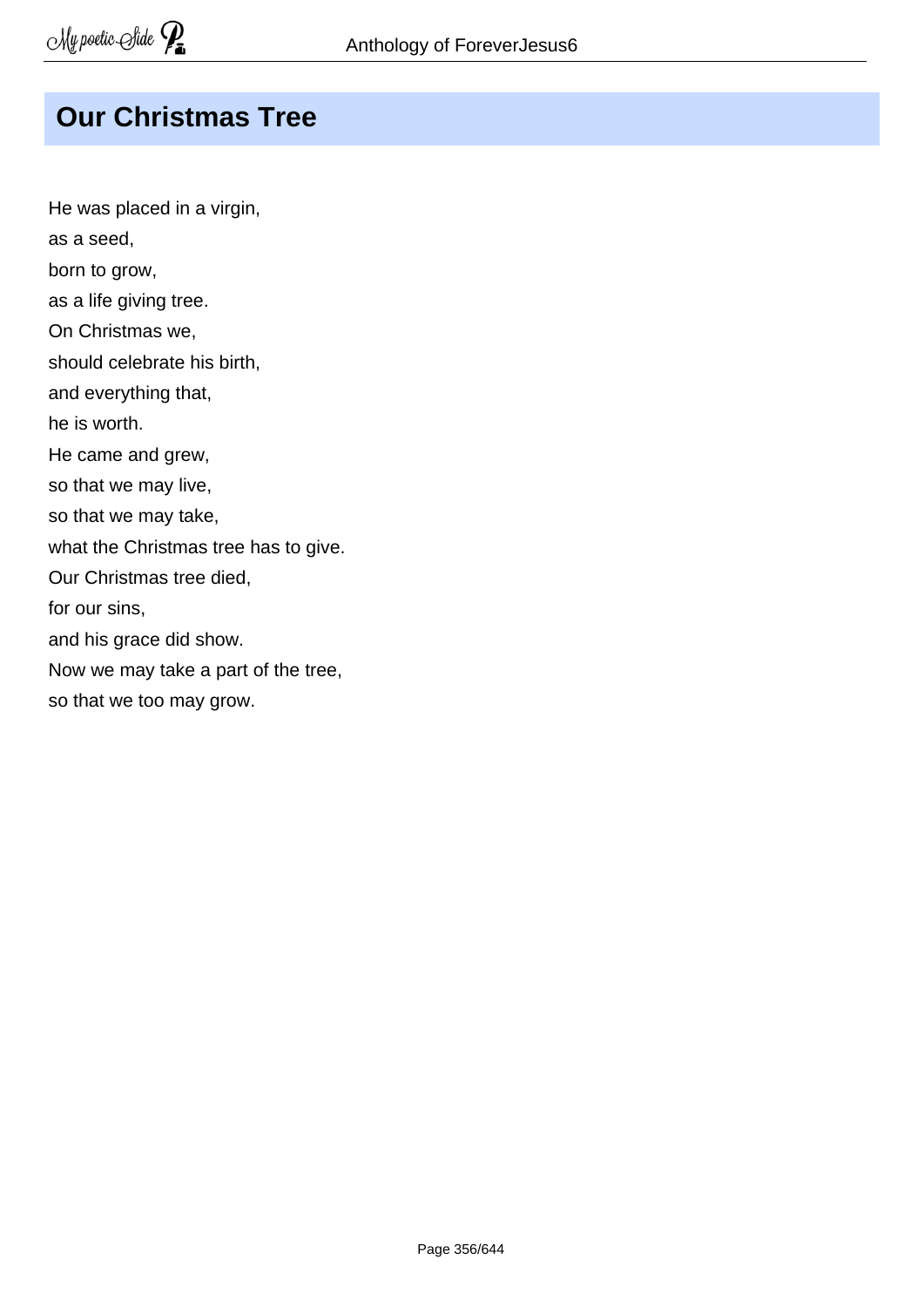#### **Overtaken**

You are the leader. You are proud of your team. They need no encouragement. They need no instruction. everything is going according to plan. It seems as though, the battle is yours. Then things begin to go wrong. One by one, each wheel is falling off the track. What seemed like a sure victory, has quickly become a fierce uphill fight. each person is growing weary. The momentum is lost. The courage is gone. It looks as though you will loose. ... and then the team finally regroups, and tries to regain their thoughts. You are tired and confused. 'How did we start loosing this battle', you think to yourself. Now what makes matters worse, is that the group looks toward you. All eyes are focused on you. Every ear is ready to listen, to what the leader has to say. They are all waiting, for an inspirational speech. Yet, you have nothing. You are more drained of energy, then anyone else on the team. You become nervous. 'I am to tired to lead them.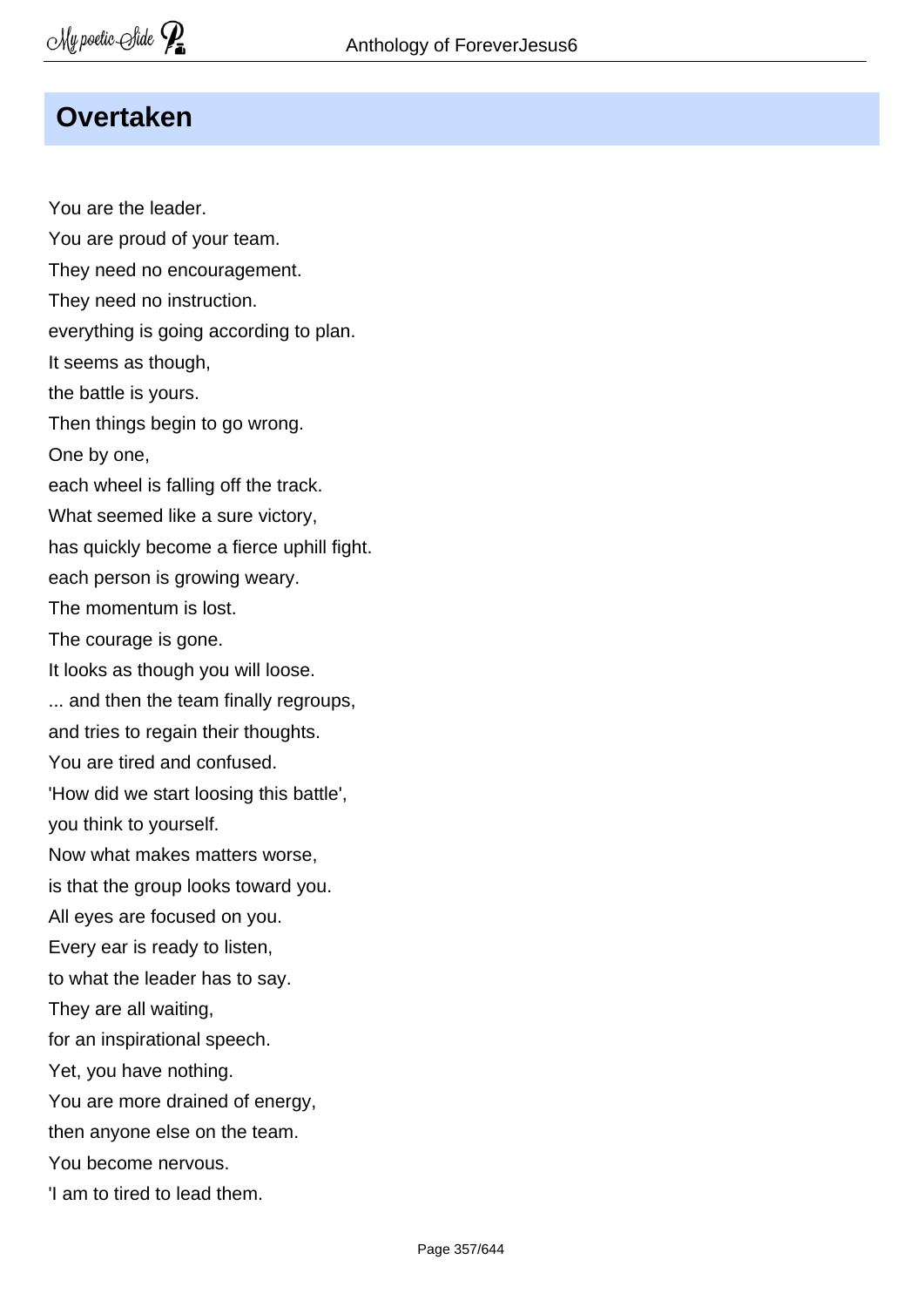What if I say the wrong thing? I do not even have anything to say', you think to yourself. Then something overtakes you. A kind of passion consumes you. It is the Holy Spirit. You have no control over yourself, as the Holy Spirit speaks through you. Your team regains their courage, their momentum, their confidence, their strength, their unity, and slowly but surely, the uphill fight is once again overtaken. Victory is now yours.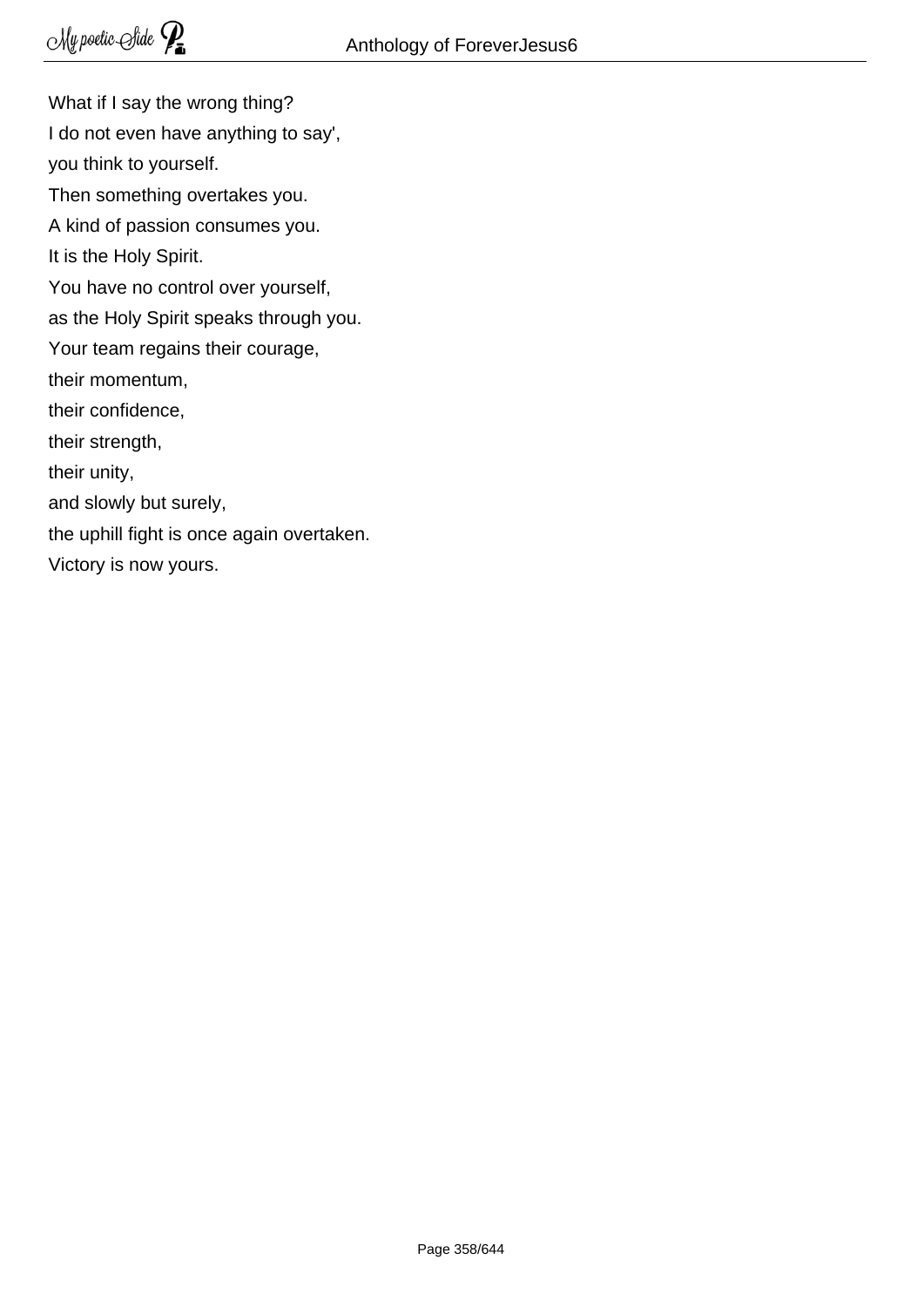### **Through The Door**

There is nothing wrong, with imigration. A migrant is not a mexican, or a Central American. To immigrate is to come, to a new land, to start a new life. I must admit. The new world was founded, by immagrants, and through the years, was built by immigrants, through immigration. Still, I say through immigration. We would be lying, if we did not acknowledge, the fact that there are laws, and we must follow those laws. We must follow those laws. for a reason, and know that if, we do not follow those laws, we are wrong, and usually face consequences. We must take responsibility, for breaking those laws. Many immigrants, make better lives for themselves here, because they do it legally. If it is not done legally, then you will constantly, be living in fear,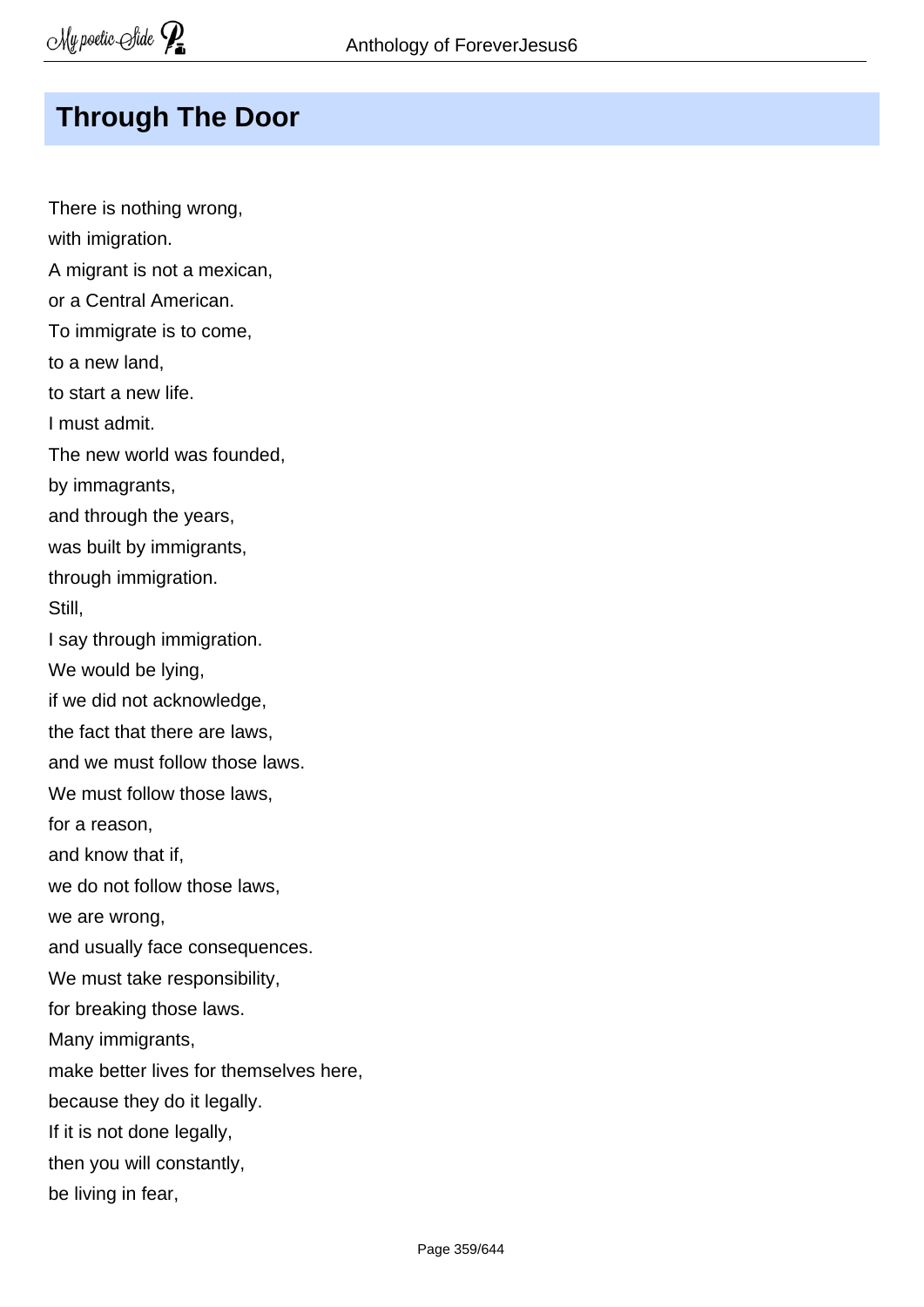of becoming caught. We must not blame others, for people not being omitted, whether it is their fault or not. We do not know. who's fault it is. I cannot be precise, in saying how many immigrants, make up this country. I can only imagine. Still, if we want to live, in this country, we must do our best, to live by this country. If we choose, to live by this country, then the doors will be open.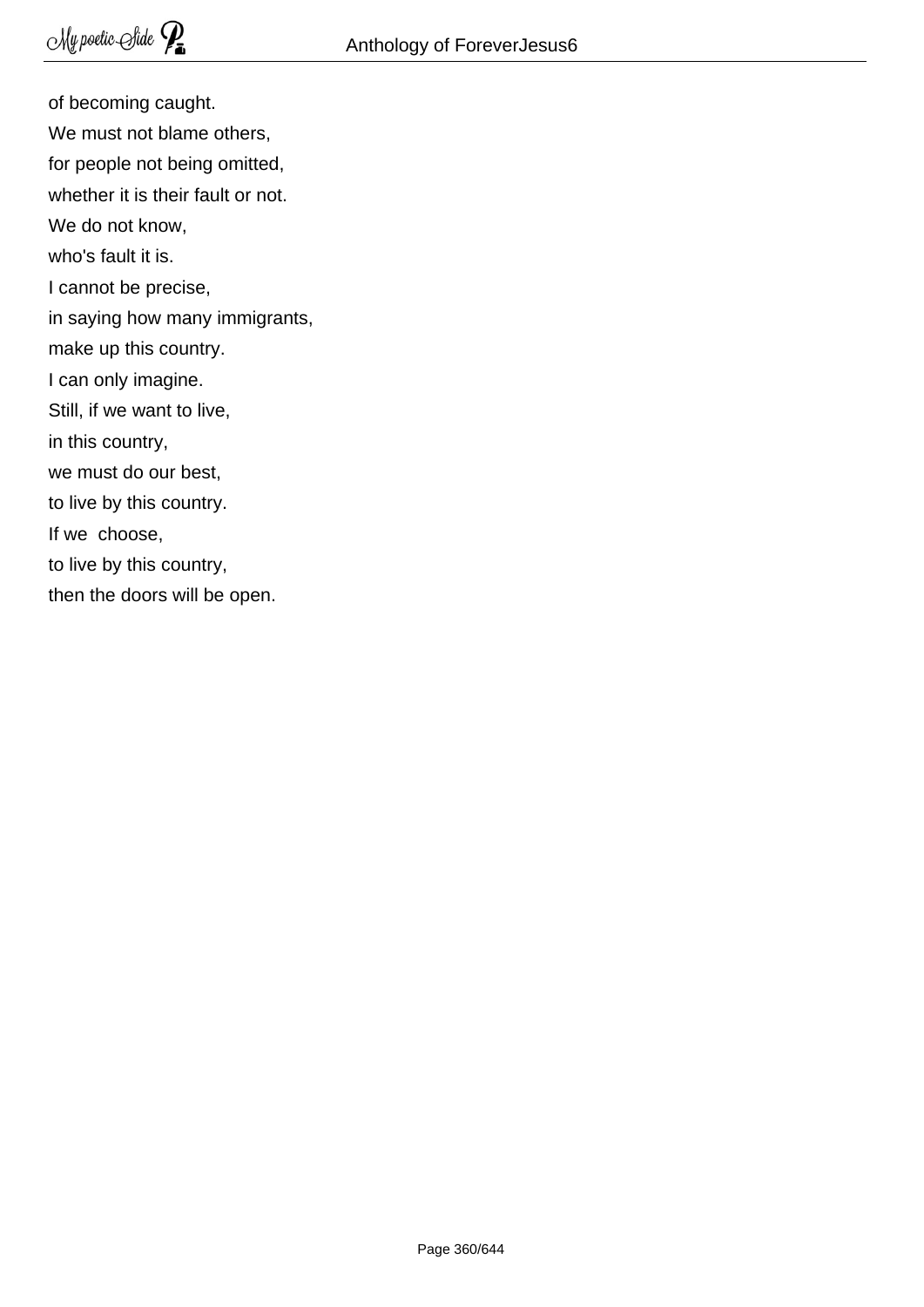# **Along The Lamppost**

I will be waiting for you, as I count away the days. Will she be late? Will she be delayed? 'Please let me see her', I pray. It is almost Christmas, and all the shopping is done. The snow is everywhere, and all the trees are gone. All I have is your word. For that, I will make it the most. So until that time, I will be looking for you, along the snowy Lamppost.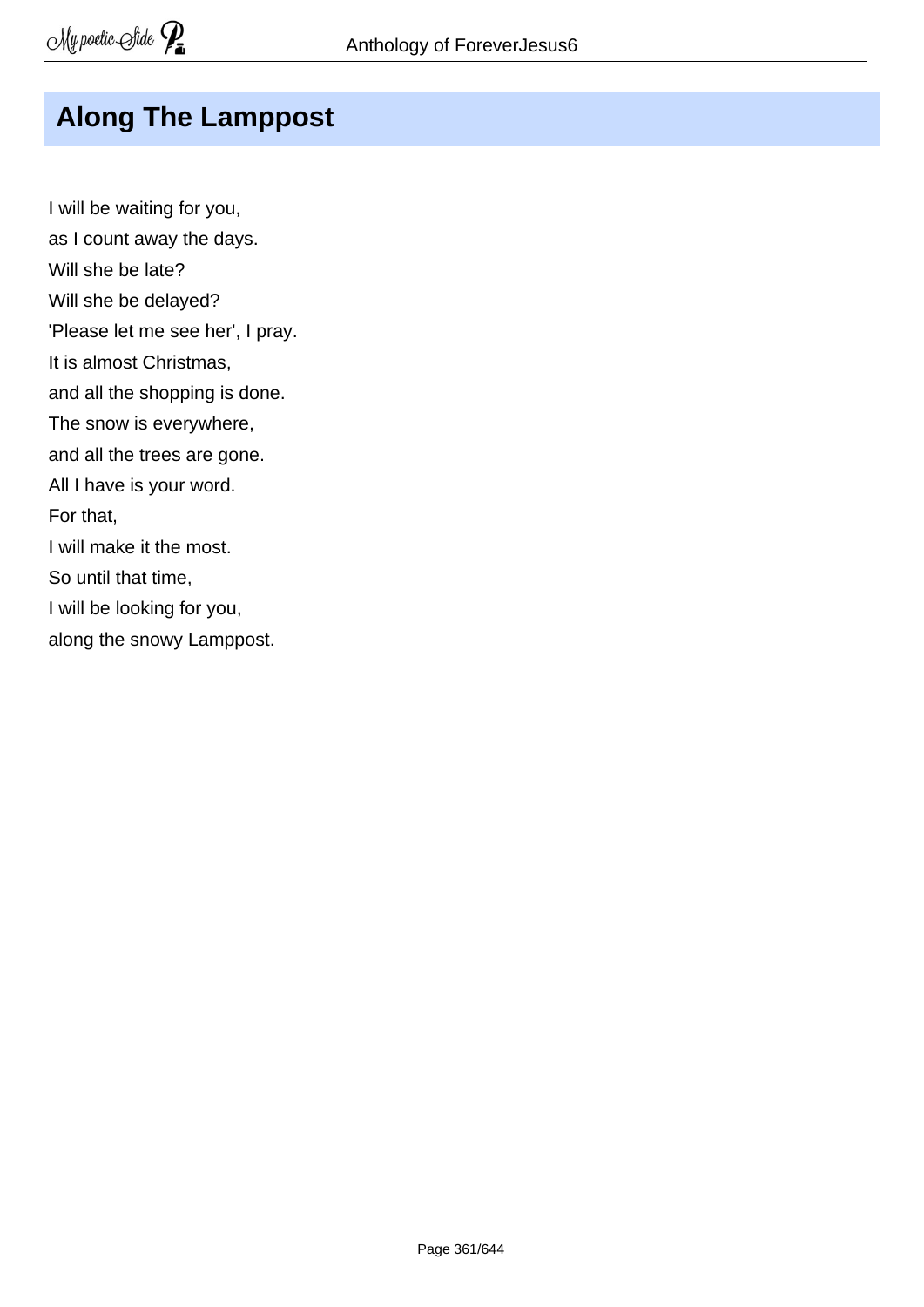# **To Be In This World**

In a world full of hatred, conflict, and war, where children are to hungry, to think about having more, with nations bombed everyday, while their innocent watch in horror, we must be in it, and must not be of this world. With countries gone bankrupt, with no money to come, who's only revenue, is from selling drugs, but with it's financial troubles, no one asks where it's from. So the crime becomes higher, as people, 'look out for number one'. In a world full of places, with cities so advanced. with no freedom of speech, faith, or justice to have. So they worship in secret, and outdoors go back, to looking in a transe. We must be in this world, and must not be of it. People cry for orphans, and widows on TV. but look down on the homeless, who live on their street. The orphans and widows can't see you, but the homeless, knows where you will be. We must be in this world.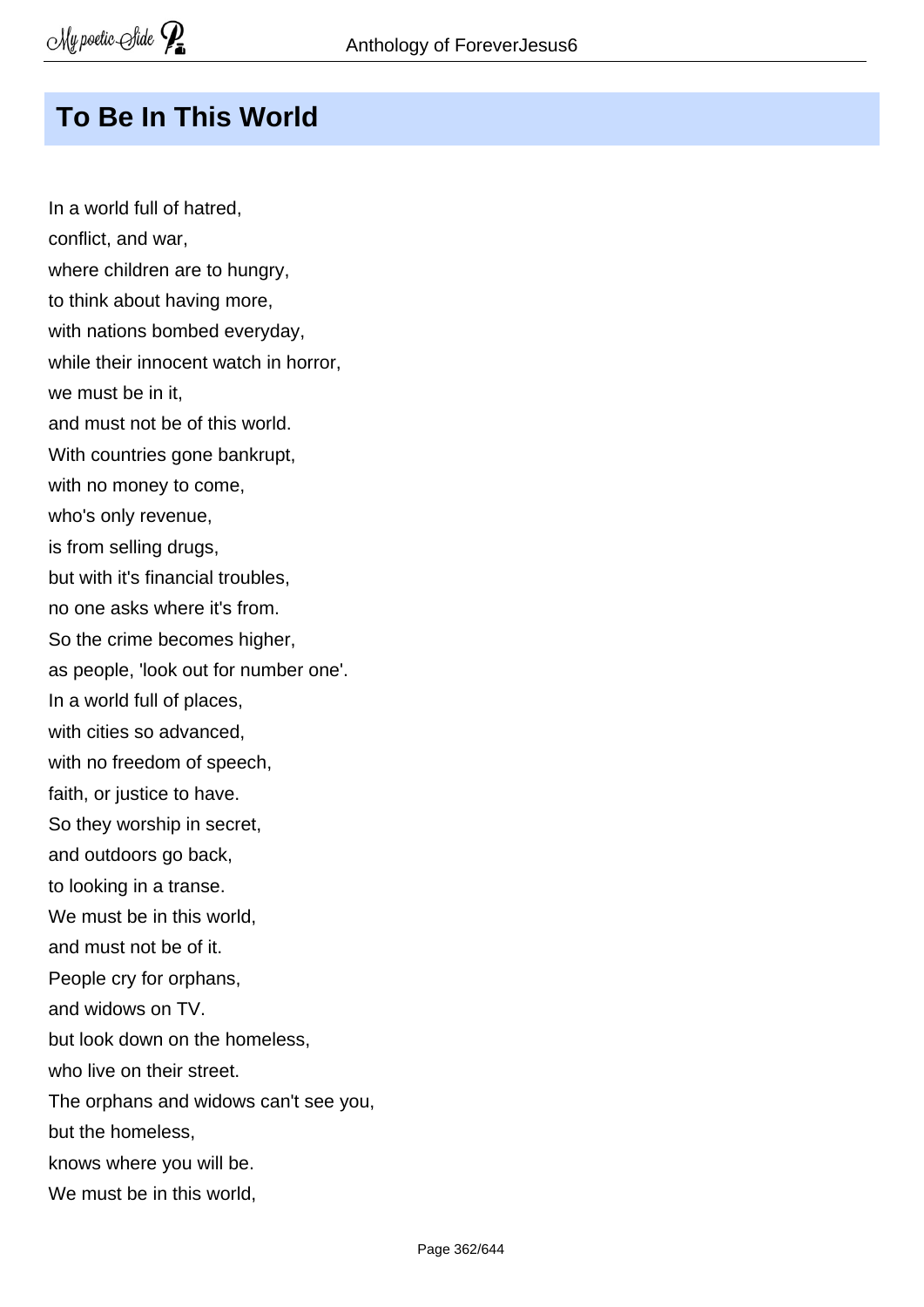and must not be of it. Planned parenting, backwards movements, and the list goes on. Everyone wants to be different. Yet, they are the same, as everyone. You better repent, before our time is done. We must be in this world, and must not be of it. As the world steers one way, we cannot be afraid, or embarrassed when they laugh at you, for reading the Bible everyday. With all your heart and soul, pray, and do not be ashamed. For we must be in this world, and must not be of it.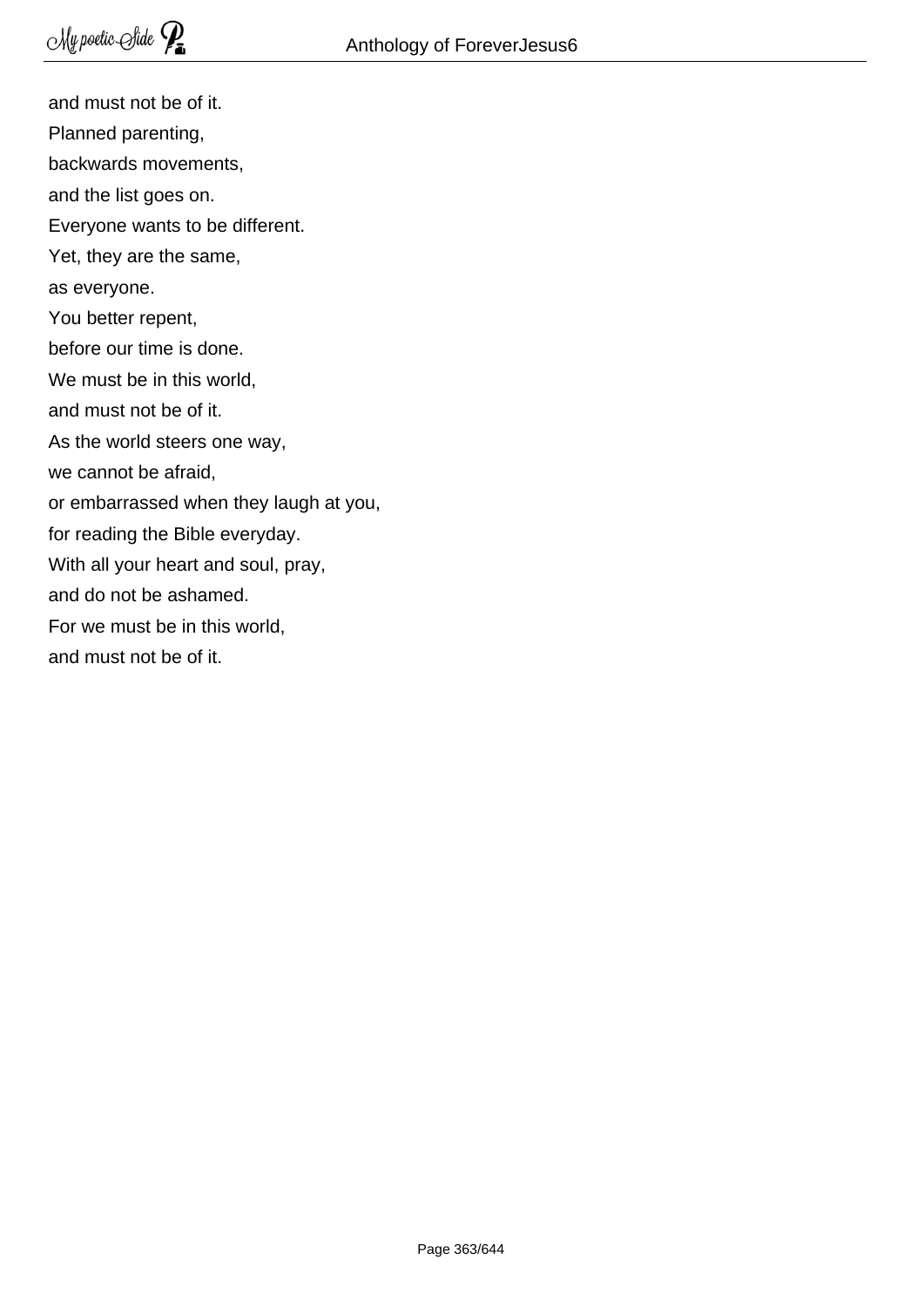### **Redemption Song (Second Verse)**

Emancipate yourself, from mental slavery. None but ourselves, can free our mind. Have no fear, from atomic energy, because none of them, can stop the time. But my hand was made strong, by the hand, of the Almighty. We forward in this generation, triumphantly. How long will they kill our prophets, while we stand aside and look? Some say it's just, a part of it. We have to fulfill the Book. Won't you help me say? These songs of freedom, is all I ever had redemtion song.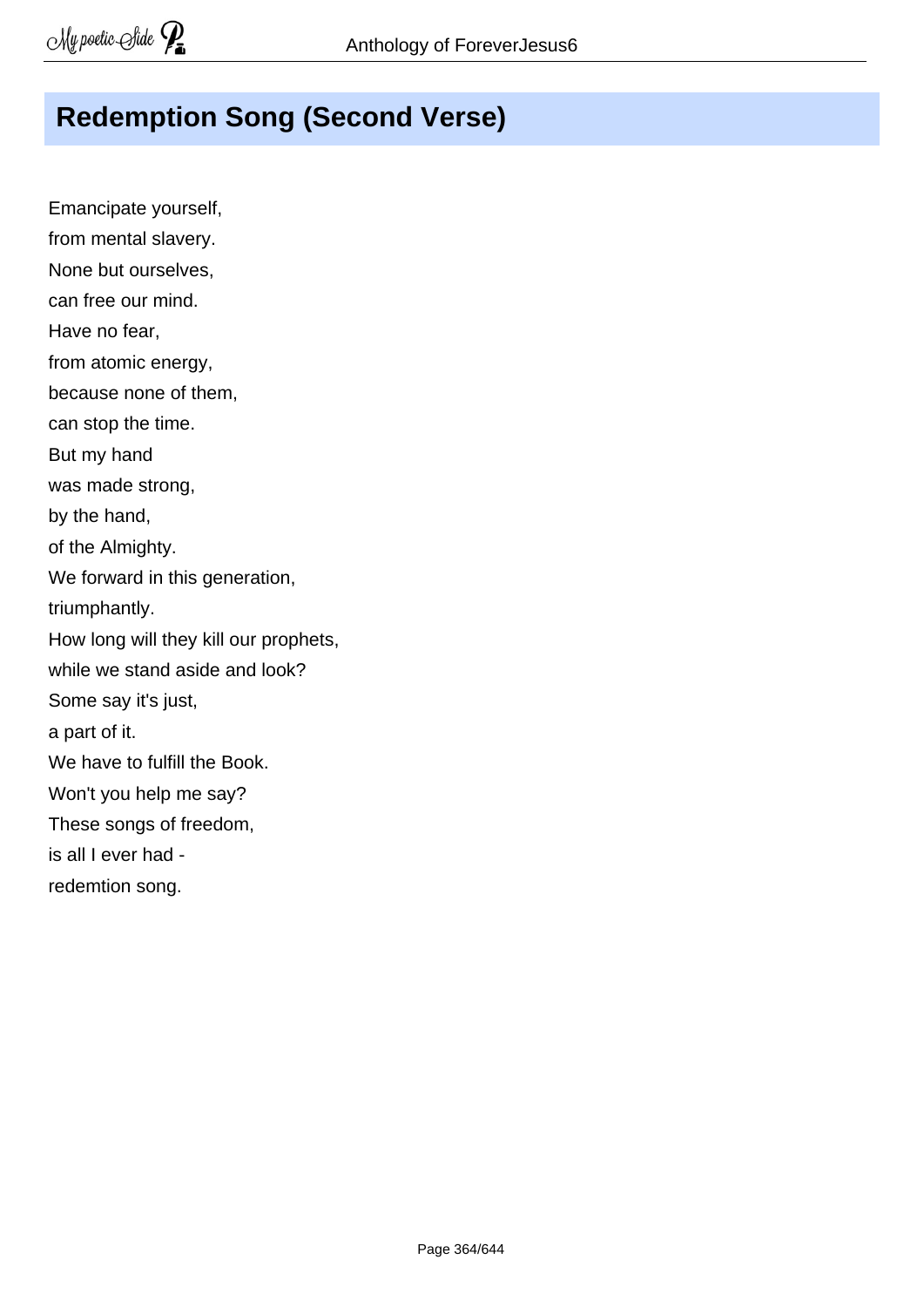# **Moving forward with Jesus**

Move Forward, as the holy Spirit, manifests itself through you.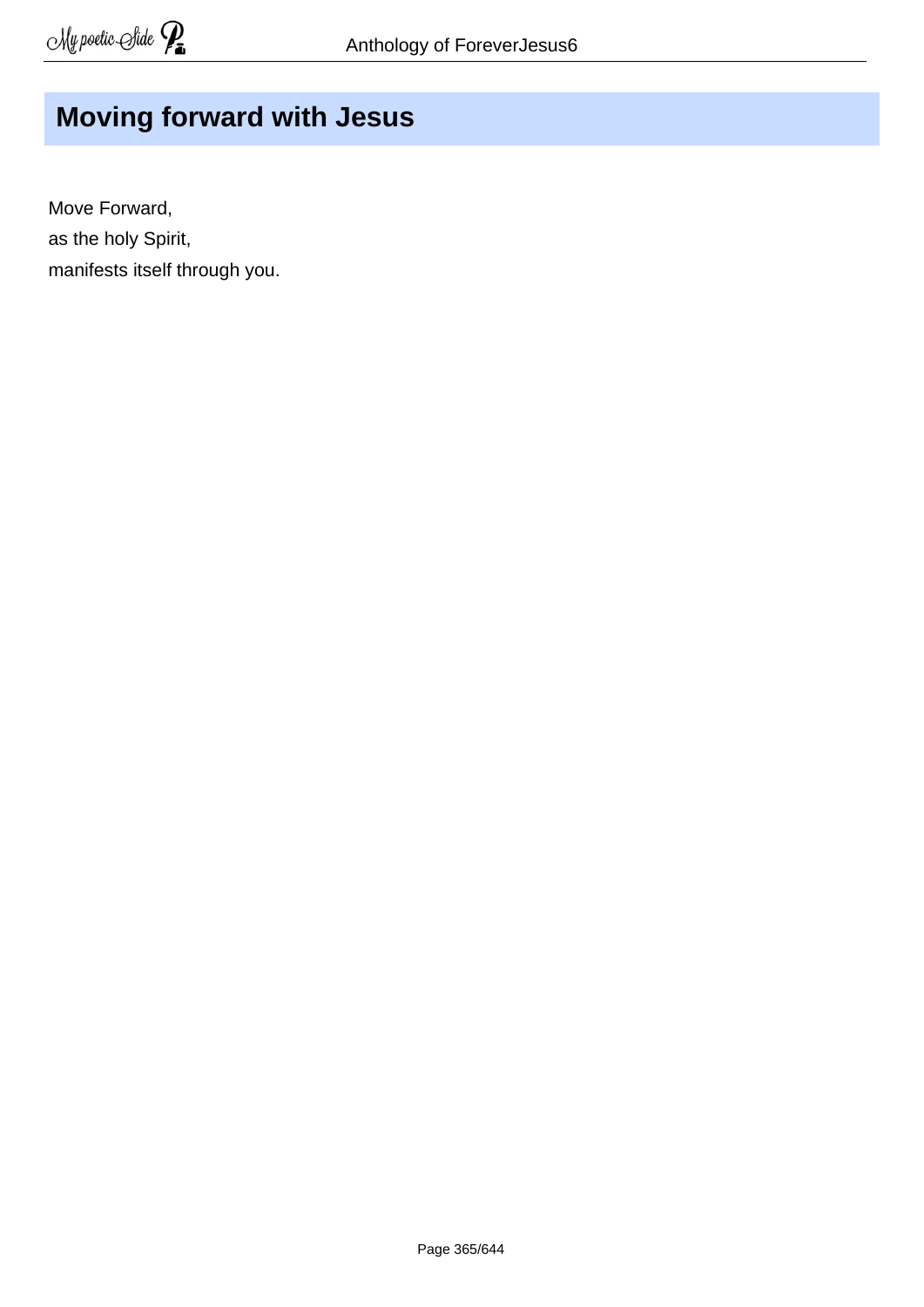# **From Bethlehem With Love**

God loved us so much, that he sent his son, to love us too. He knew that he, would die for us, before he even left, his mother's womb. A king of the Jews, whose kingdom was perfect, made himself as a stranger. Born of a carpenter, and a loving woman, was humbly born in a manger. A baby who shepherds, came to see, and who to wisemen brought gifts, from the far east. He was a baby, sent from above, to be born in Bethlehem, as the definition of love.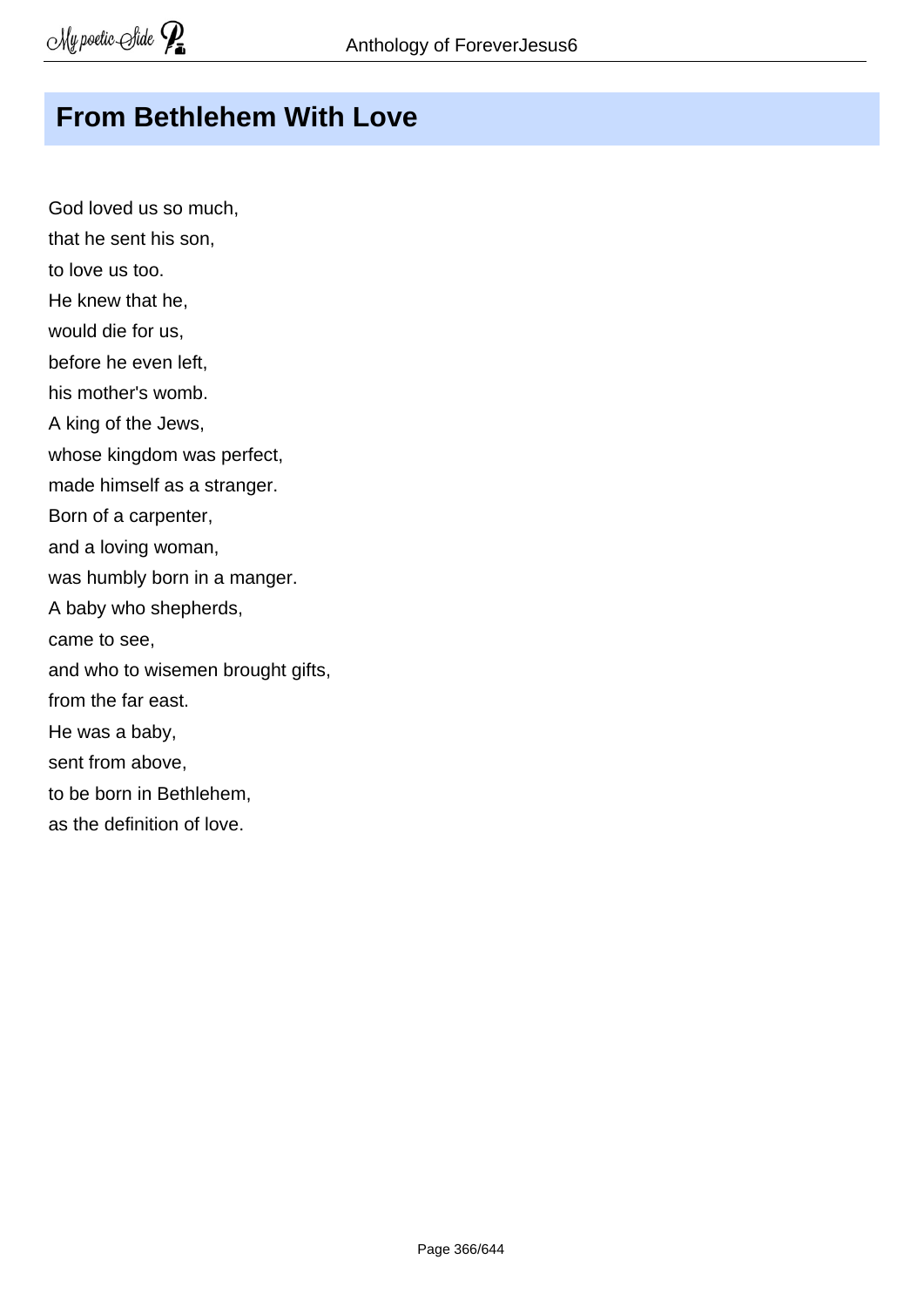# **Giant Christmas Lights, Rollerblades, And Electric Racecar Tracks**

I remember a simpler time, when gifts were toys. There were no smart phones, and there were no drones. Everyone wanted a cordless, remote control RC Racer, or a supersoker. I remember walking, around the neighborhood, with my dad, admiring the houses, on Christmas Eve. Christmas lights were enormous, and not holographic lights, projected on the wall. I remember when, Old Ninja Turtle action figures, Stretch Arm Strongs, and rollerblades, always made a good present. Wow! It is hard to believe, I remember these things. (Sigh) Yet, that was years ago. Still, it is a blessing, to now be able, to buy gifts, for my nieces and nephews.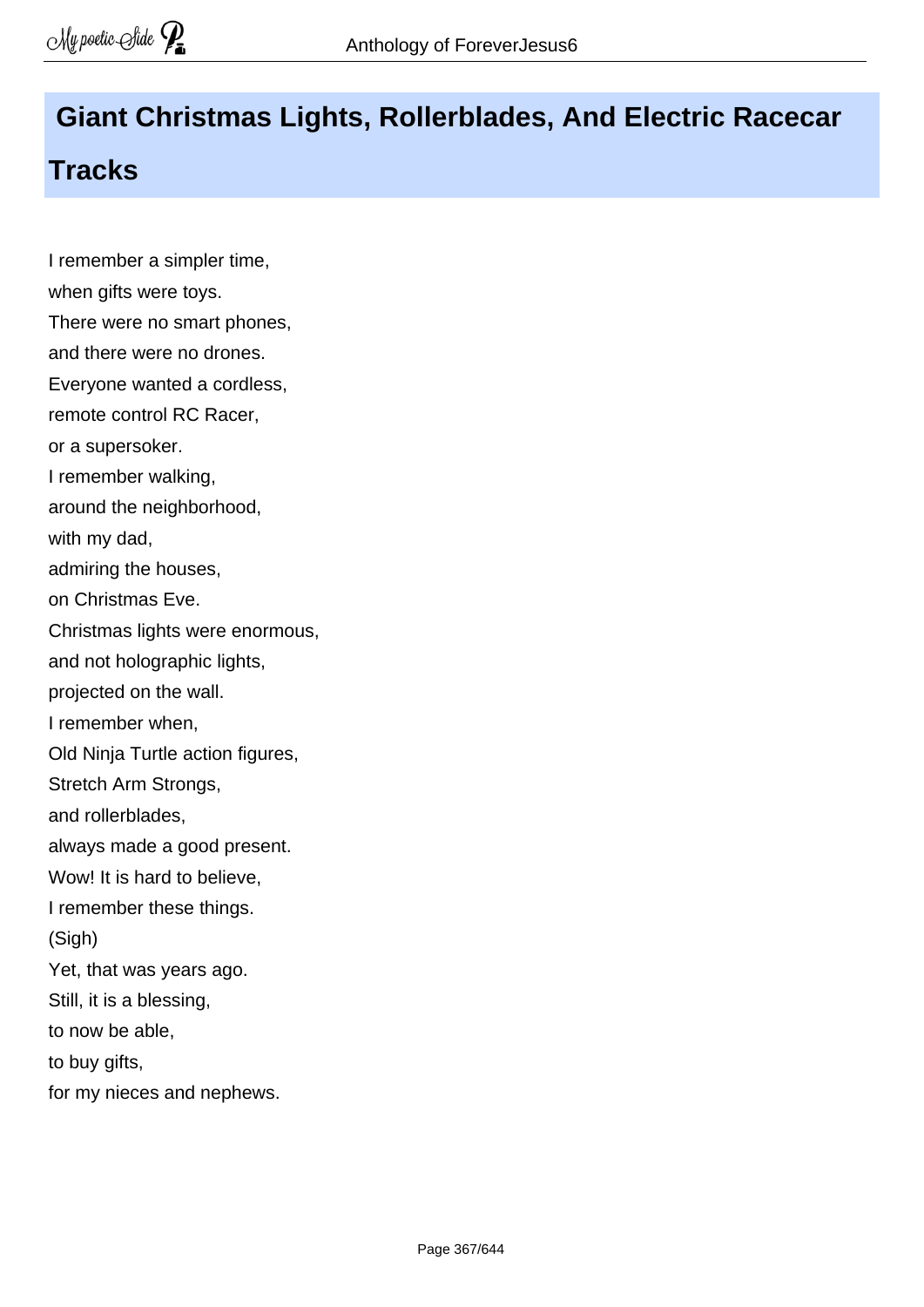# **Overcoming Loneliness**

| Anytime can be a lonely time of year,             |
|---------------------------------------------------|
| no matter who you are.                            |
| There are different ways of being lonely.         |
| Some may be loveless.                             |
| Some may be without family.                       |
| Some may be searching for answers.                |
| Maybe some are dealing with all three.            |
| It is not a sin to feel lonely.                   |
| Many of God's prophets at times felt as though,   |
| they were by themselves.                          |
| Jesus himself at a time felt alone.               |
| I am not writing this piece to be a downer.       |
| Rather, quite the opposit.                        |
| I am writing this to assure you,                  |
| that Christ is always with us.                    |
| Not that I am taking away from anybody,           |
| but no one can feel the experience of loneliness, |
| more than those that serve the Lord.              |
| Many times we are looked as outcasts,             |
| or sometimes feel as though we are looked at,     |
| as outcasts.                                      |
| Still, God hates to see us feel lonely.           |
| We, his people, should feel many things but.      |
| We as in anybody, are not meant to be alone,      |
| whether we have friends, a spouse,                |
| family, the Holy Spirit, or all of the above.     |
| In the beginning God let us know,                 |
| that we were not meant to be alone.               |
| Soon after Christ died,                           |
| he told us that he would leave us,                |
| with a helper.                                    |
| Now do not be misled.                             |
| Everything happens in God's timing.               |
|                                                   |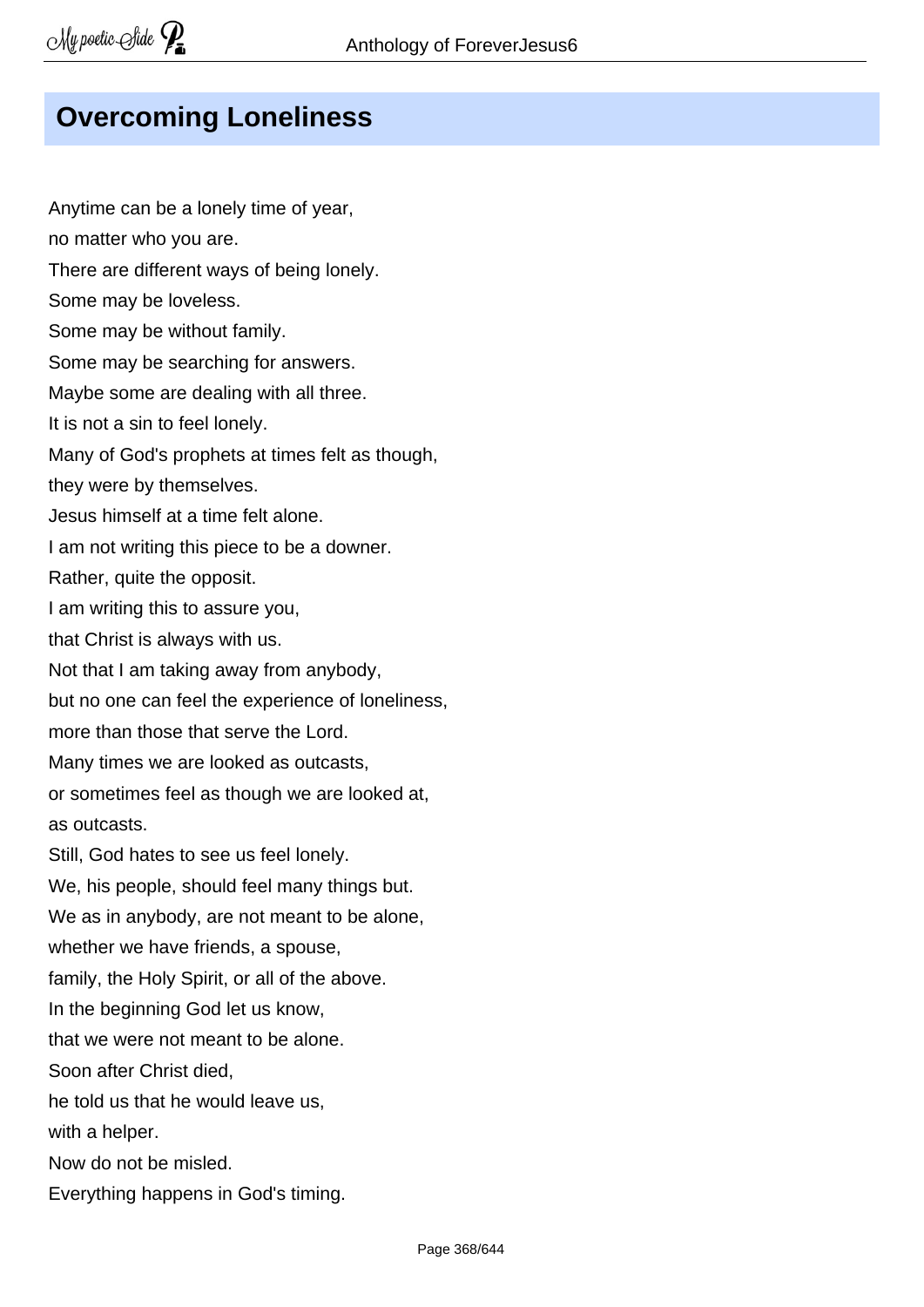I know we may become impatient sometimes.

... and understandably so.

We may become depressed.

We may become anxious.

We may become board.

Sometimes we cannot sleep,

or maybe we sleep to much.

It can feel as if we are living in a rut.

Nevertheless, we must remember,

that Christ is always with us.

Sometimes even that may feel hard for some.

That is why we must develope,

a relationship with the Lord.

David who was one of the most productive,

accomplished, and well known kings,

to this date felt his share of loneliness,

but as a man after God's own heart,

he knew that the Lord was his shephard.

and that it was him,

who made him to lie down in green pastures,

and led him beside the still waters.

Sometimes we may want to overcome,

loneliness our own way,

but we must know that we are never alone.

Christ takes care of us.

We must look to the heavens,

and keep our eyes to the hills.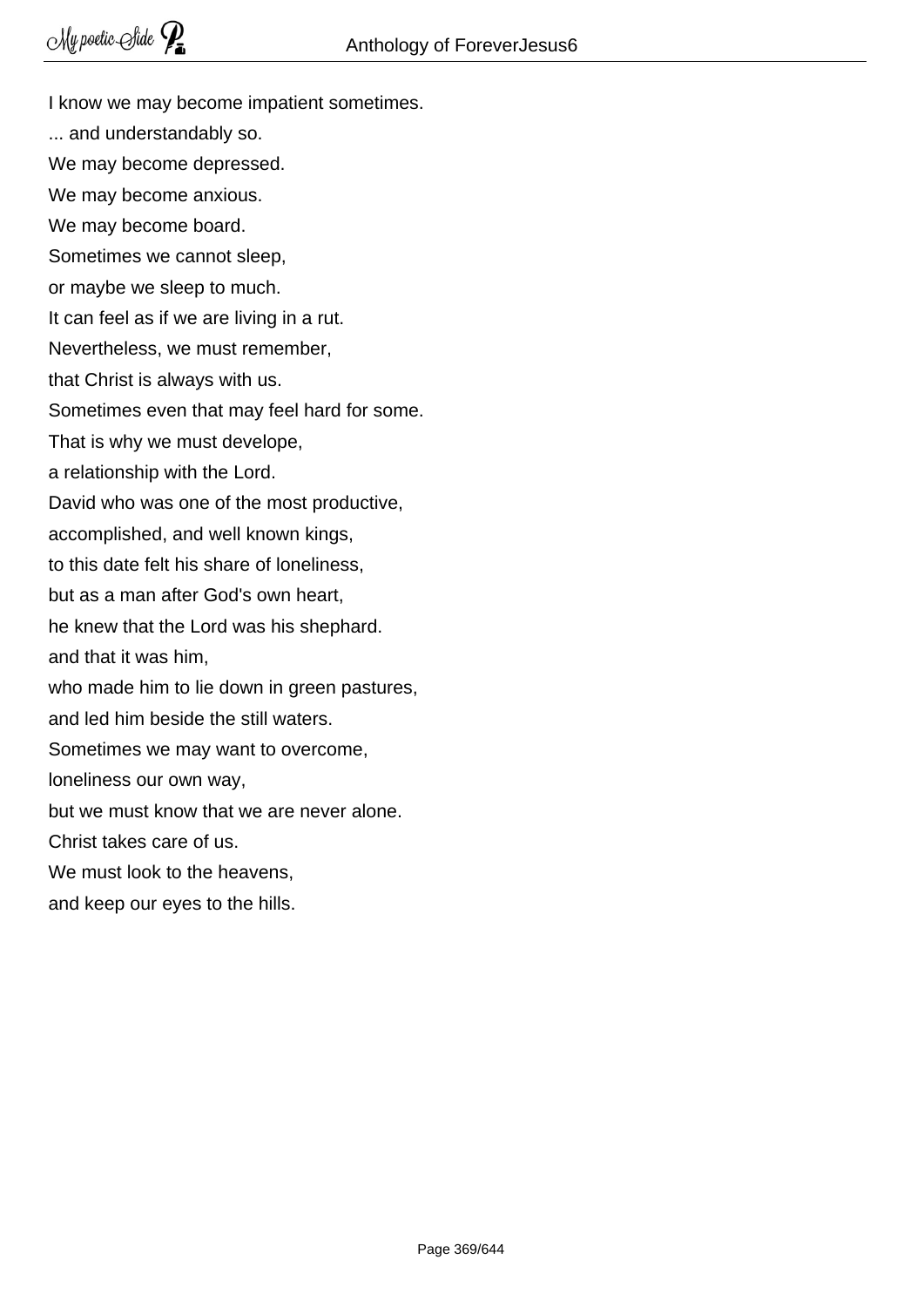#### **Between Her Legs**

Oh, my beautiful love, finally, we are together. Alone we lie together, on the floor naked, as husband and wife. As the snow falls down, around our house, we lay with the heater on, half way under the blanket. Not that you need to hear this, but I say it for my own pleasure. ... and for yours As we lie down, bodies pressed against eachother, keeping each other warm, I slowly kiss my way, down your body. Oh my loving wife, nothing or no one, is more beautiful than you. Your scent becomes, sweeter and sweeter, as I make my way down, your beautiful naked body. Your skin is so soft soft like silk. Between your legs, is so smooth. It is so wet, and so tasteful. I lick you slowly, as you close your eyes. Your back arches,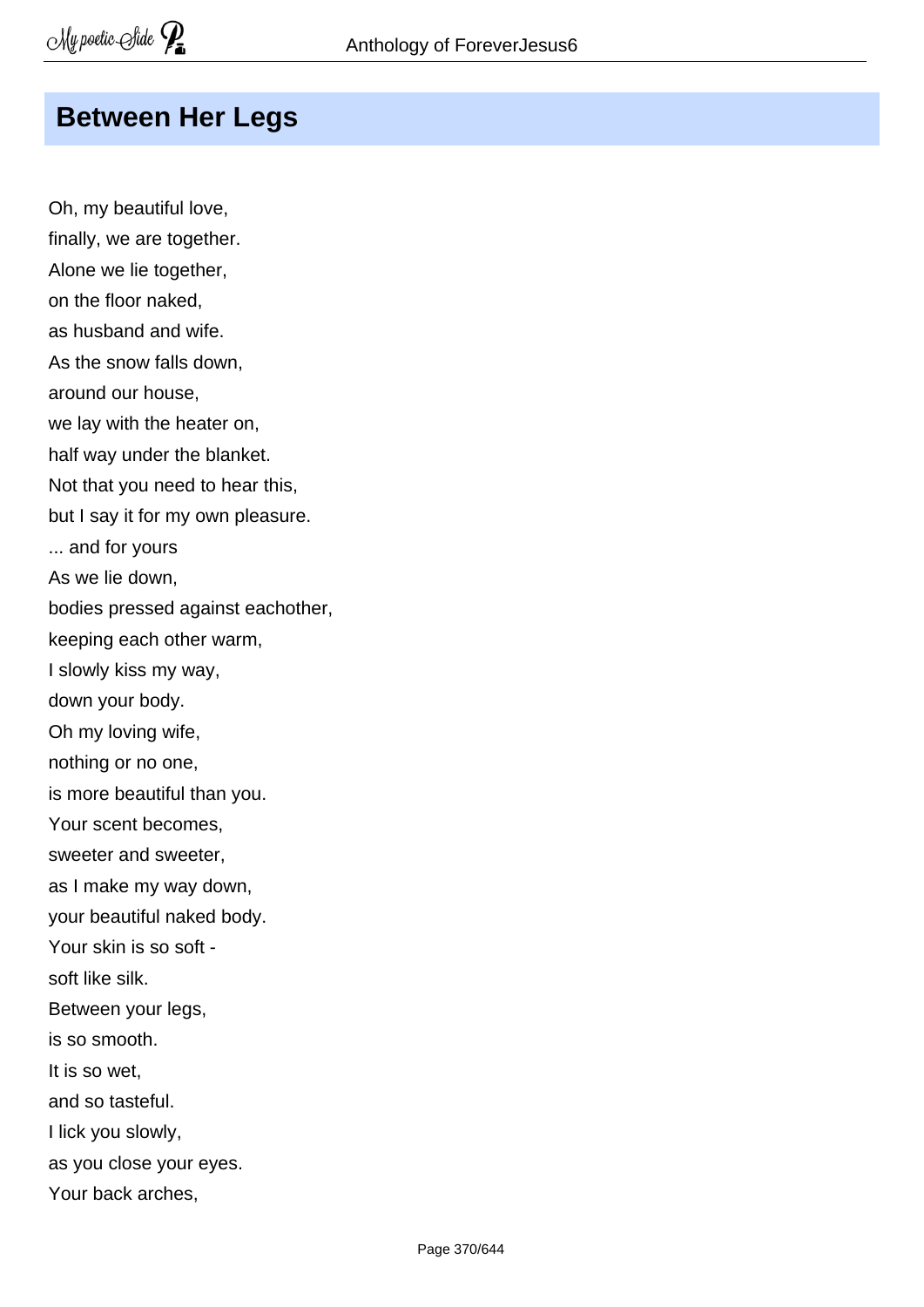as you breathe slowly, and beautifully.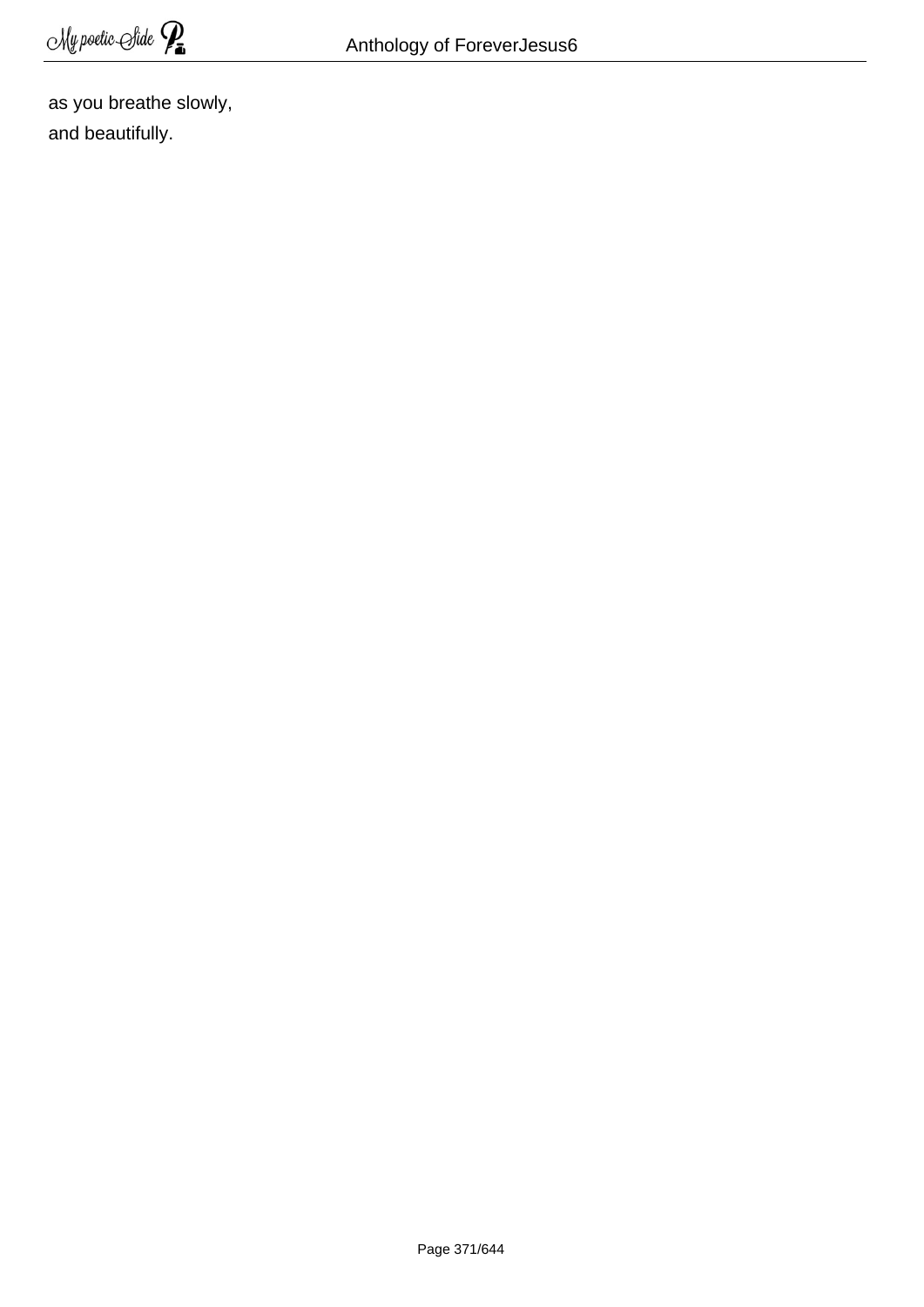### **The Power Of Forgiveness ( Part Two)**

We must love. the way Christ loved us. We must come together. We must love our neighbor. Yet, to most people, those words have now, lost it's flavor. They have become, like a clanging gong a cleshe if you will. Is the power of division, stronger than, the power of forgiveness? Certainly not Still, how can we forgive, if all we want is division, let alone not know Christ. Many claim they want equality. Many claim they give equality. Many claim they love everyone, when they only want, equality, for themselves. Those who supposedly, give equality, only choose, who they want to be equal with. Those who claim, to love everyone, deep down only love their own, 'kind'. Oh how I weep for the earth. So I ask, "How can we forgive". Where is the responsibility?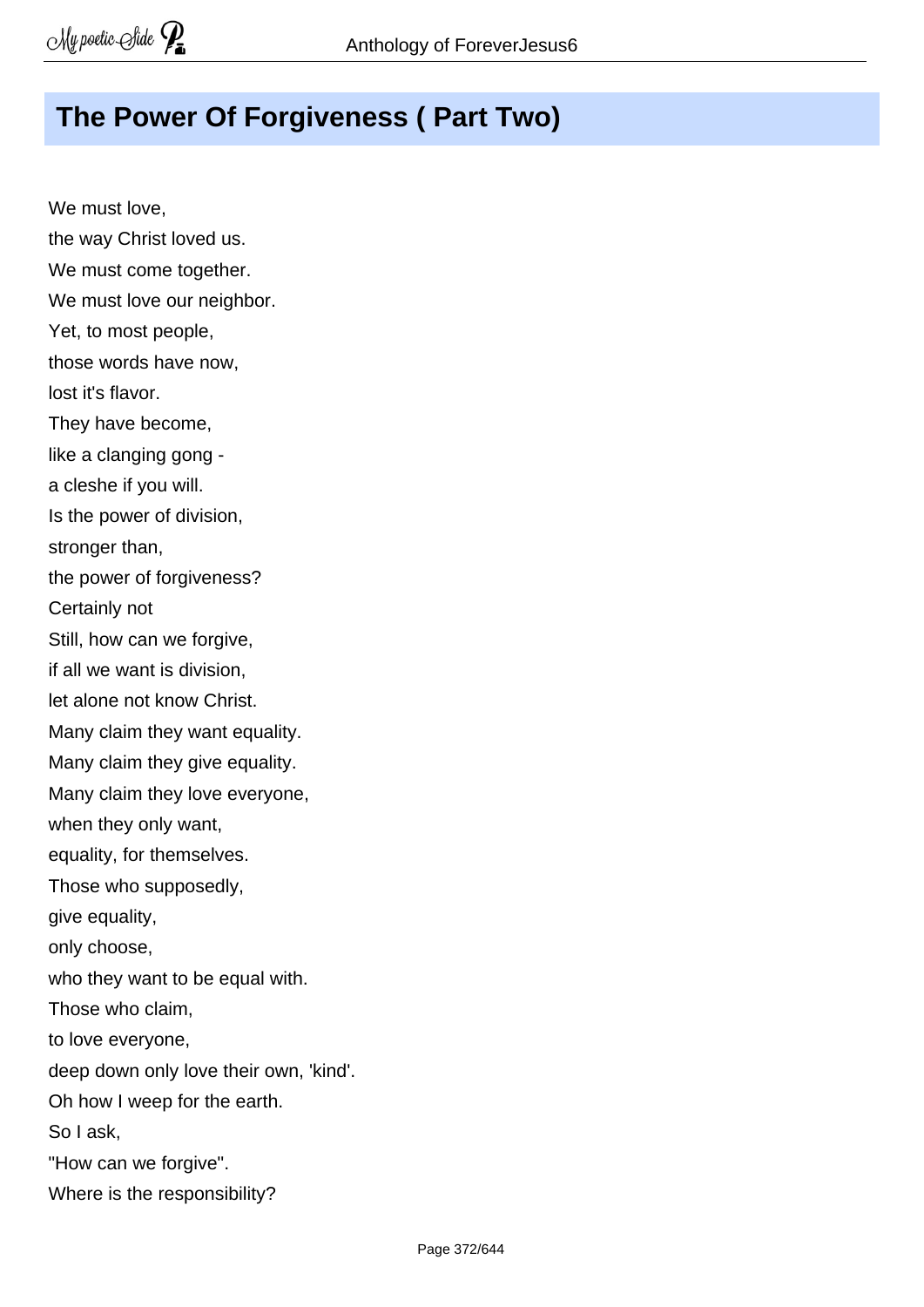I hear blame,

- but where is the accountabilty?
- It hurts to know,
- that what brings us together,
- is the hatred towards others.
- Yet, with no shame,
- The whole world is watching,
- and begins to follow.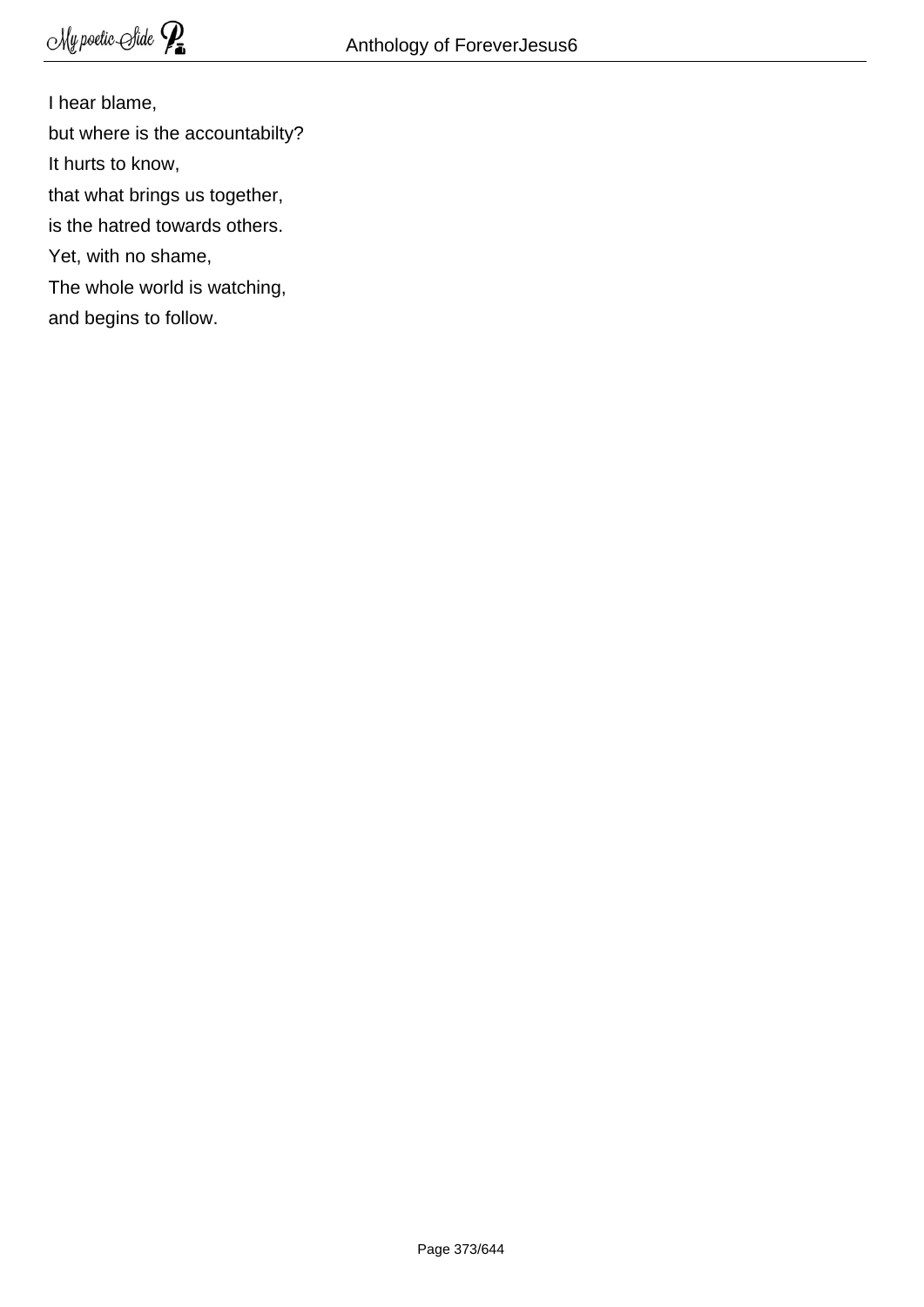# **Free To Roam The Cabin**

The time has come, once again. All of my bags are packed. Whether going to Pittsburgh, Belize, or somewhere else. I take one last look, at my house, knowing that I will be back. I load all of my luggage, into the cab, as it takes me, to the airport. I have one bag, to carry on, and one bag, to report. I patiently wait, through the check-in line, then make my way to my gate, but first there is, a long security line, where I have to wait. Finally, I find a seat, where the airplane, soon will be. I relax for two hours, before they board, then make sure, I have my ticket. As the first to find, my seat on the plane, I do know,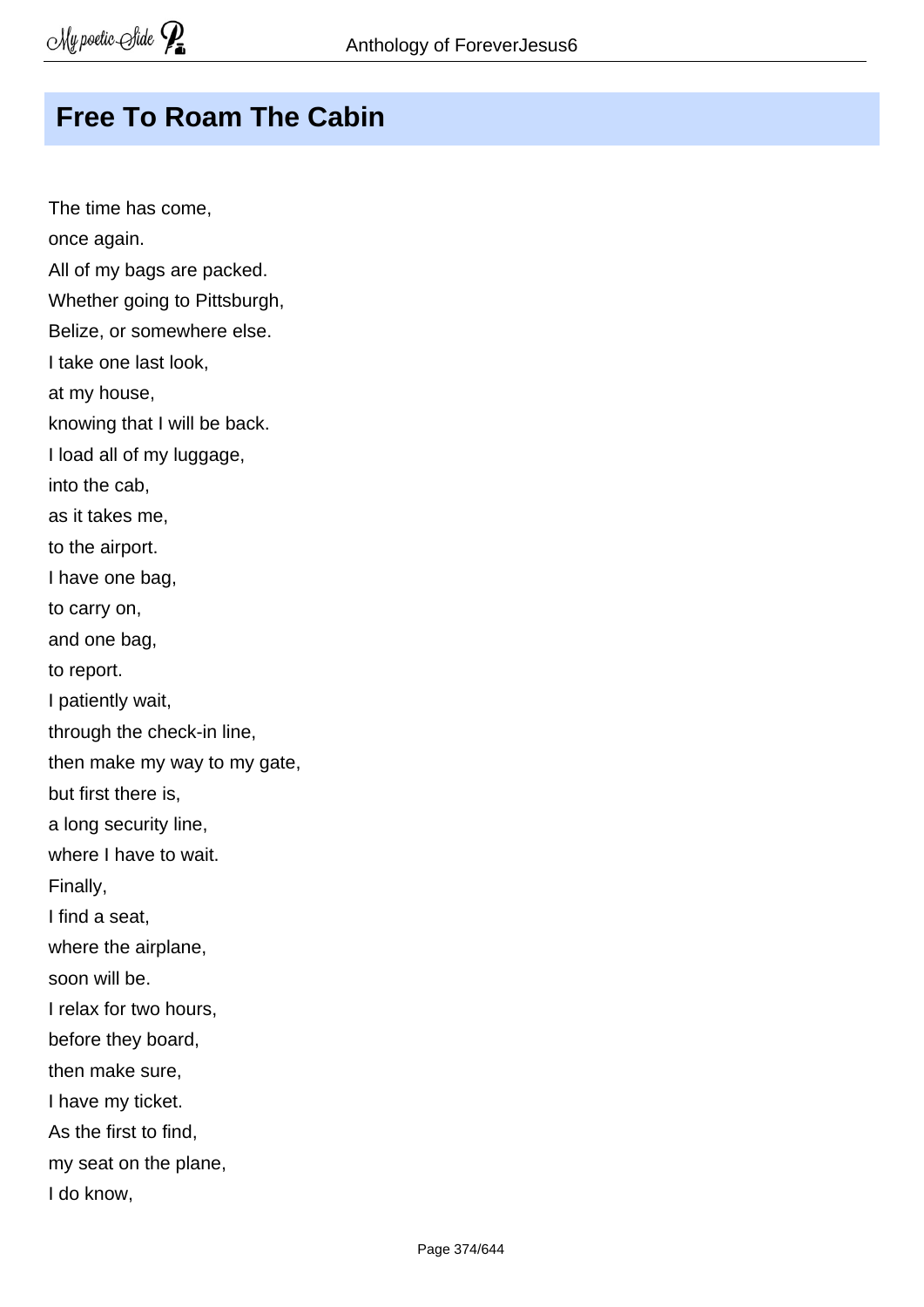who I'll sit with. As we take off, the heavy plane climbs, to it's right altitude. "You are now free, to move about the cabin. In a moment,

we will begin serving food".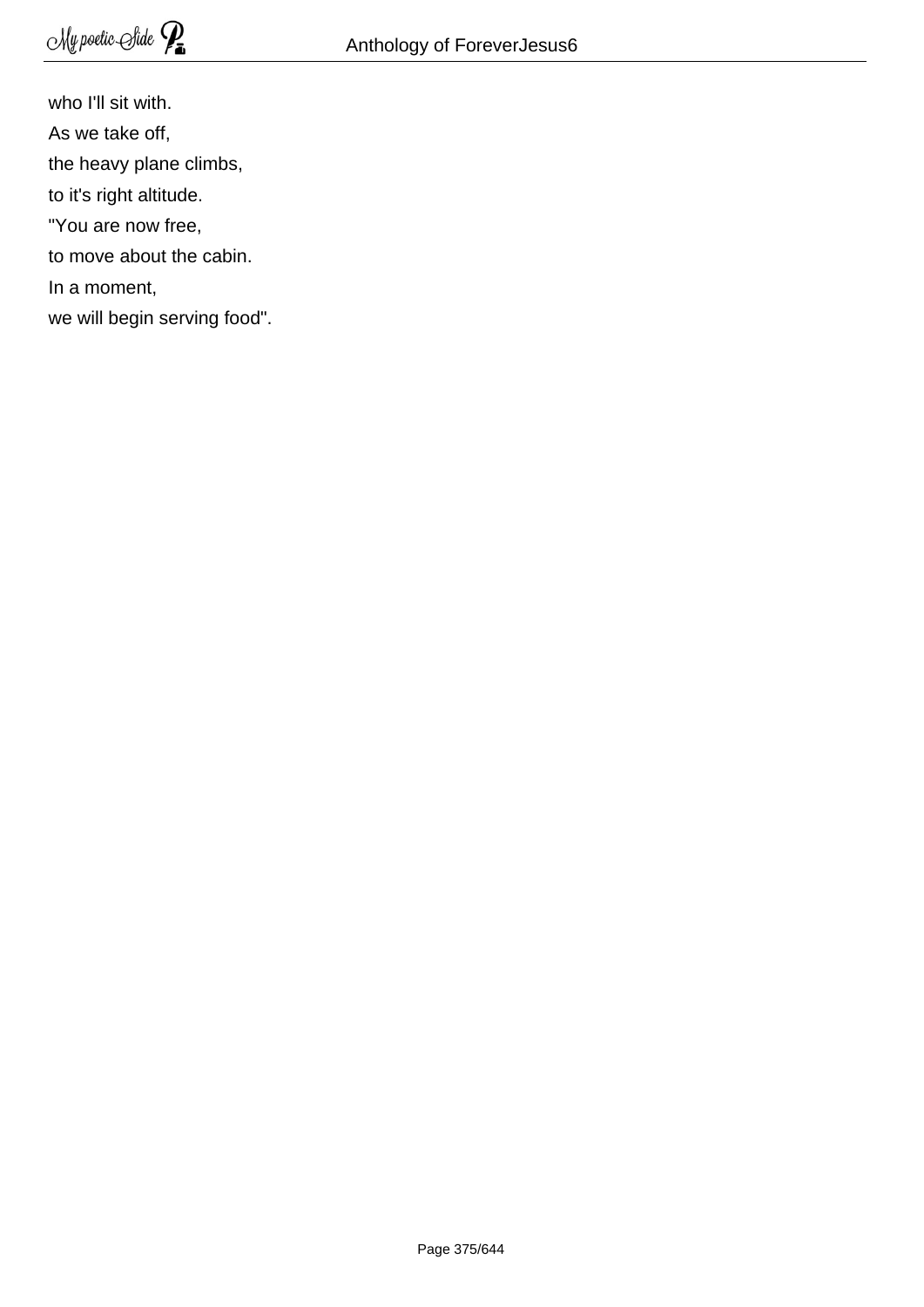### **A Never Ending, Day In And Day Out, Sometimes Draining,**

#### **Steadfast, Honor**

Does it become tiring sometimes? Yes it does. Do I think of things, that seem nice, but I know that I might not ever have? Of course I do. Knowing that I am different, is not a bad thing. Rather it is good. Still, do I sometimes secretly, wish to be like others? Maybe So why do I do it? Why do I talk, to someone I cannot see? Why do I do, what seems impossible, for the ungrateful? I do it first of all. out of faith. I know the Lord is with me. He is a part of me. I do it because, I know what helpless is, and how hard it can be, to ask for it. I do it for the homeless. who feel they have, nothing to call their own. I do it for the elderly, who are helpless,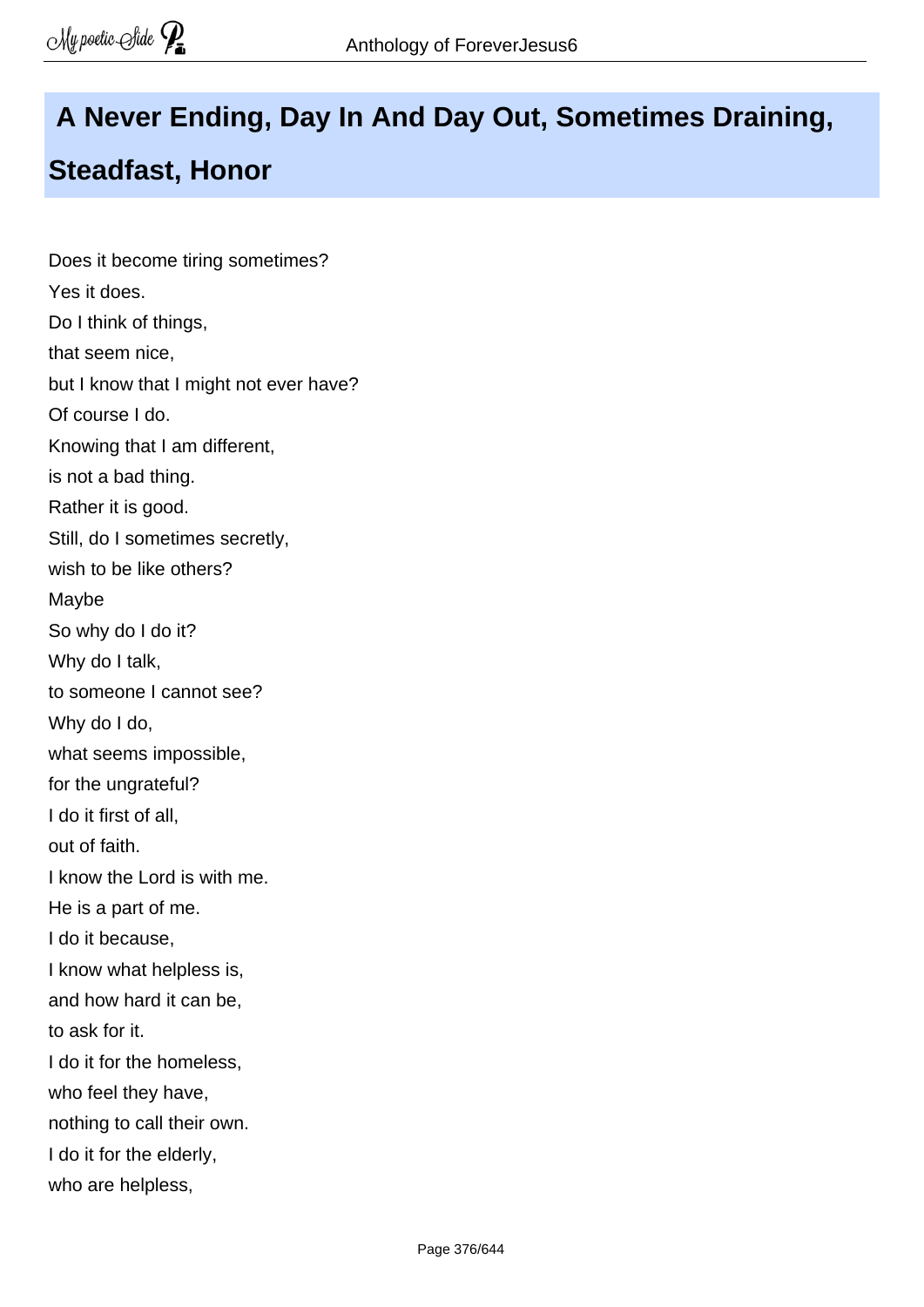who are sometimes misstreated, and not given respect. I do it for the young men, who are looked down upon, and who are not, taken seriously. I press forward with the gospel, for the widows that are going, though hard times the forgotten mothers, who cry at night, and pray for their children. Yes, recognition, can be nice. Would it feel good, to be given a little credit, or shown a little gratitude? Maybe Yet, that is not, why I serve the Lord. That is not, what pushes me forward. When I become weary, it is through Christ, that I remain steadfast. It brings me great joy, and satisfaction, in knowing that people, will benefit from the gospel, and I know, that someday, I will recieve eternal glory.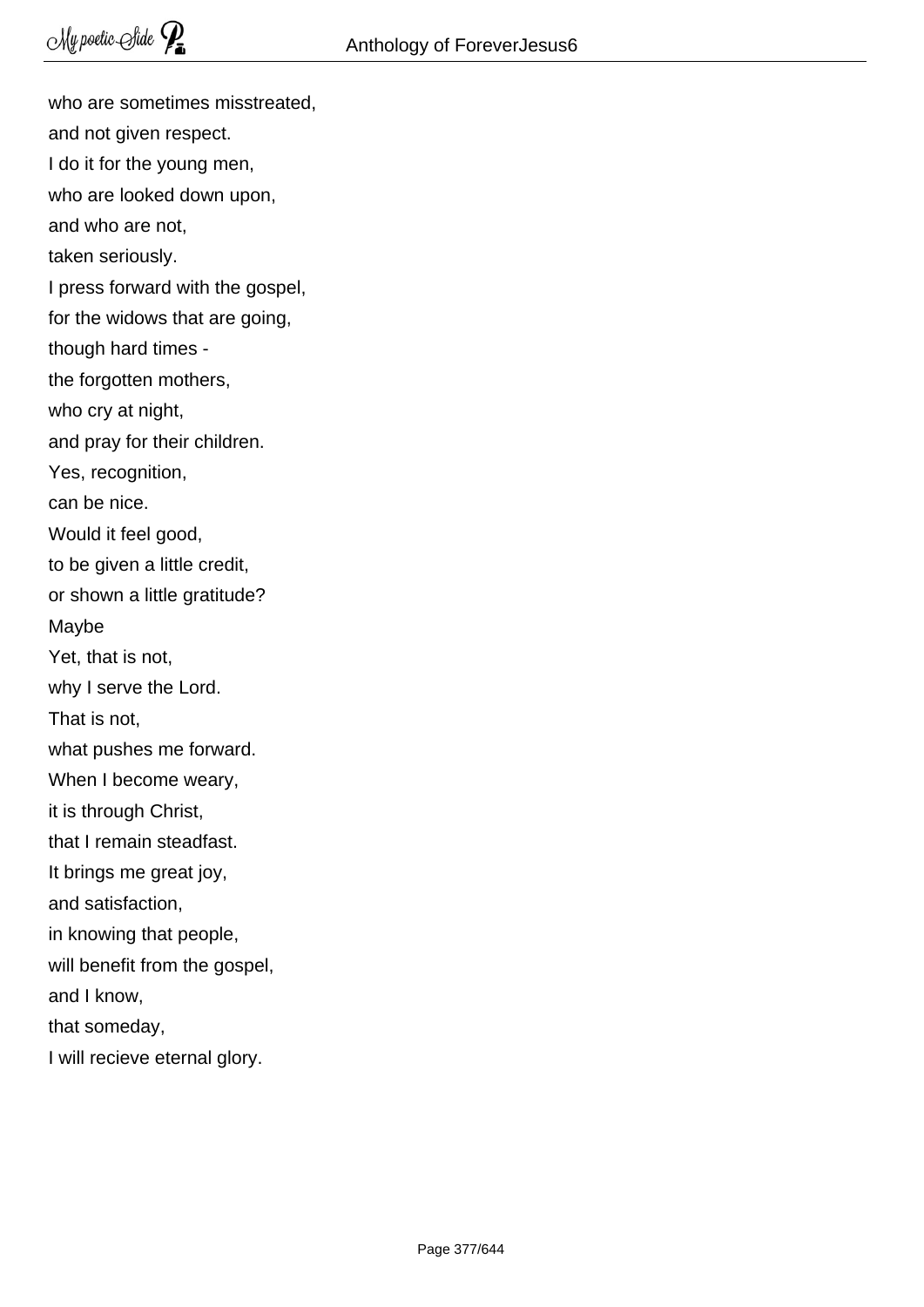### **Nothing Greater Than Love**

When we met, I knew I loved you, and that we would grow old. I knew fifty years from now, you'd still be the one, I would want to hold. All of a sudden, all of the other women, meant nothing to me. You would be, the only face, I'd always want to see. We'd start out at first, never becoming board, as we slow down together, over time, growing in the Lord. I would build us a bench, so at night, we could look at the sky. I would put my arm around you, as the time passes by. We may have, our disagreements, but we always smile, in the end. Not only are you my wife, but you are also, my best friend. I'd always thank God, for letting me be with you, and when our time, on earth is through,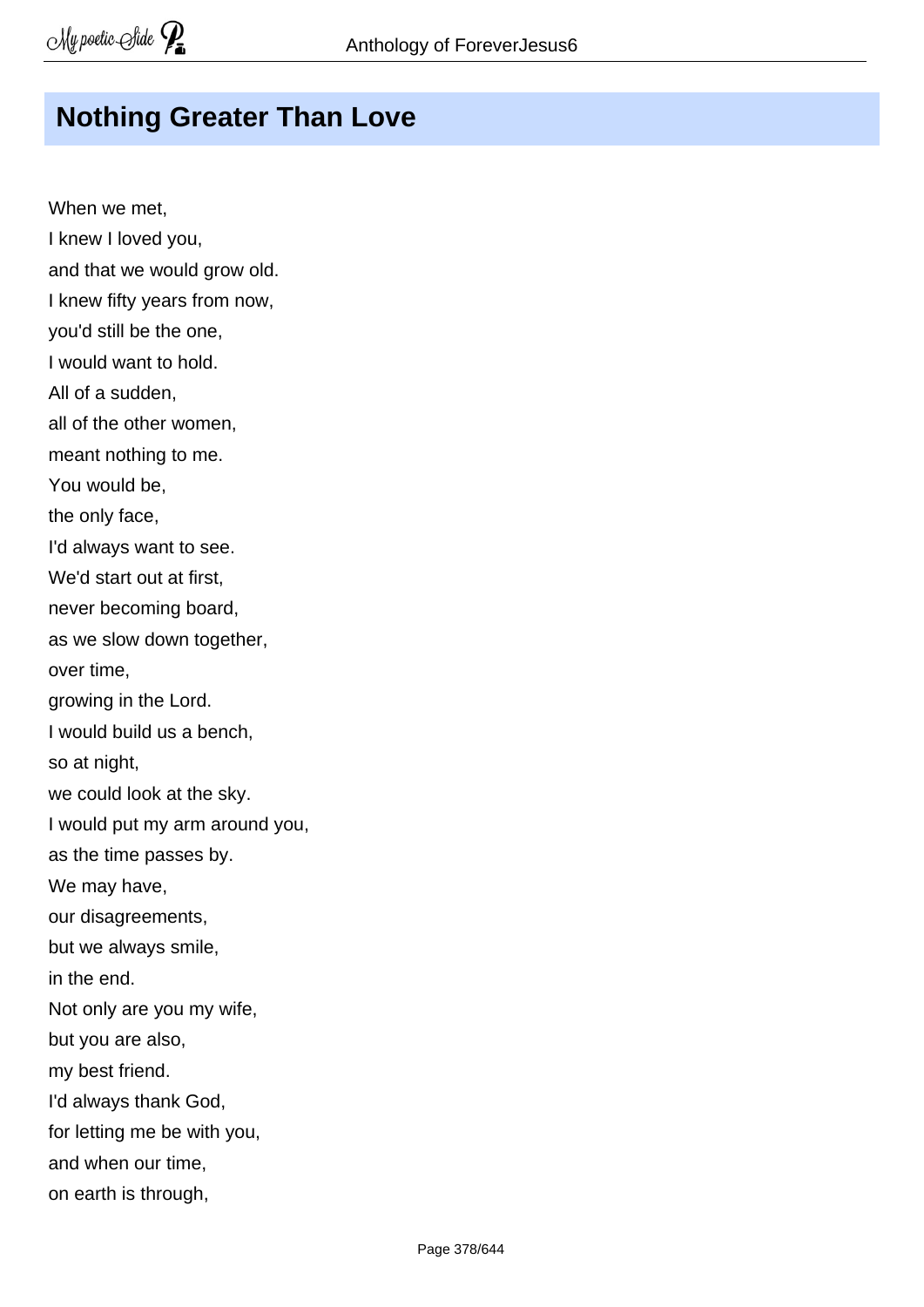in Heaven, our time, will start anew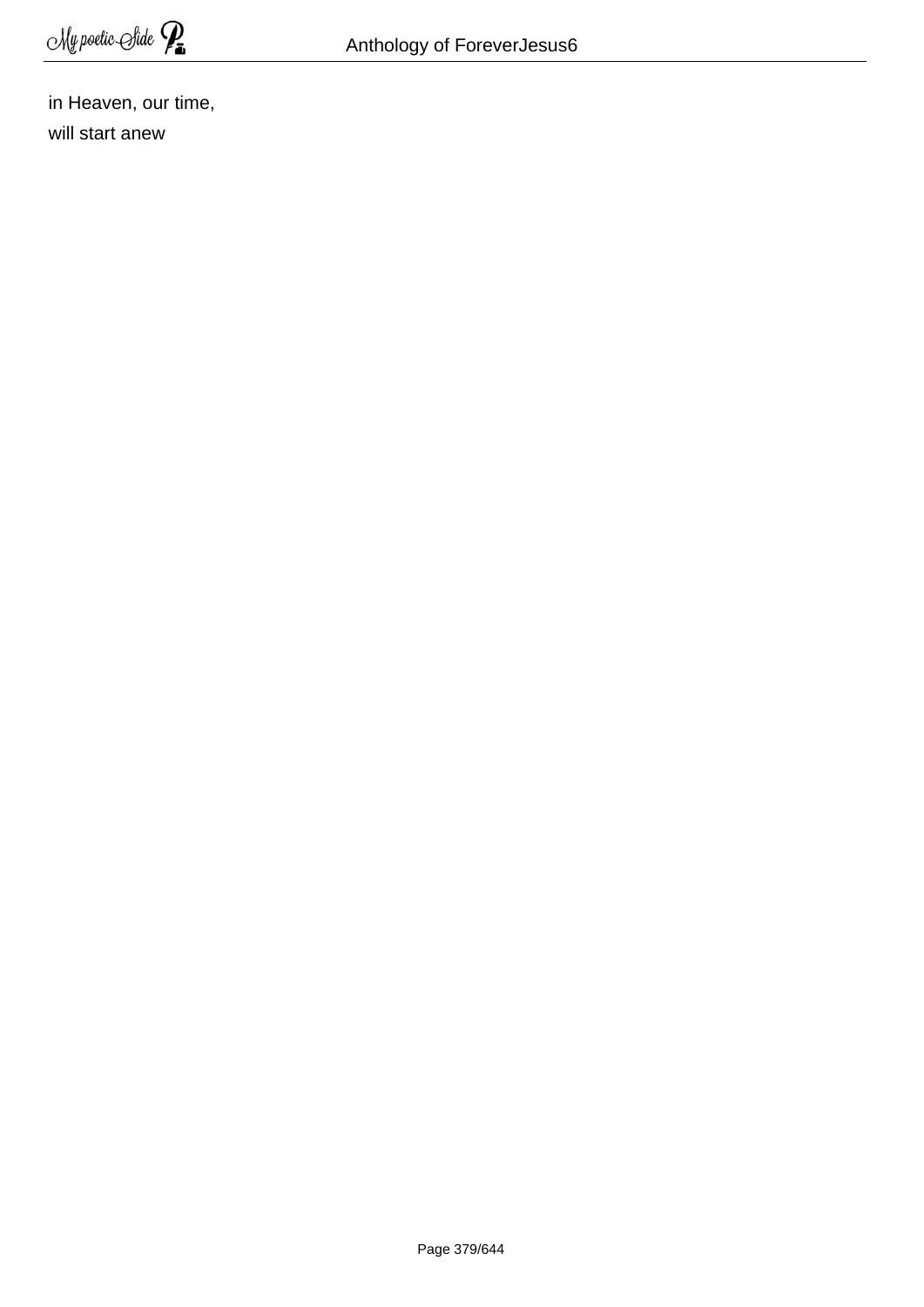#### **Self-Indulgence**

I know, but I ask, because I am confused. Where is God? People put him away, because he will not amuse. People no longer pray, because God, won't grant them, their request. Because they do not, have a new car, they become upset. The world says being independent, is something to take pride in. Yet, those who are independent, loose it all, because they do not have, the Lord's guidance. Men not wanting, to be, 'tied down', are cheating on their wives, not knowing that, the family knows, about all of his lies. Married women, adopting children together, only because, they have something to prove, not considering, the children's well-being, and how their mind, will be affected too. Anti-Christs are willing,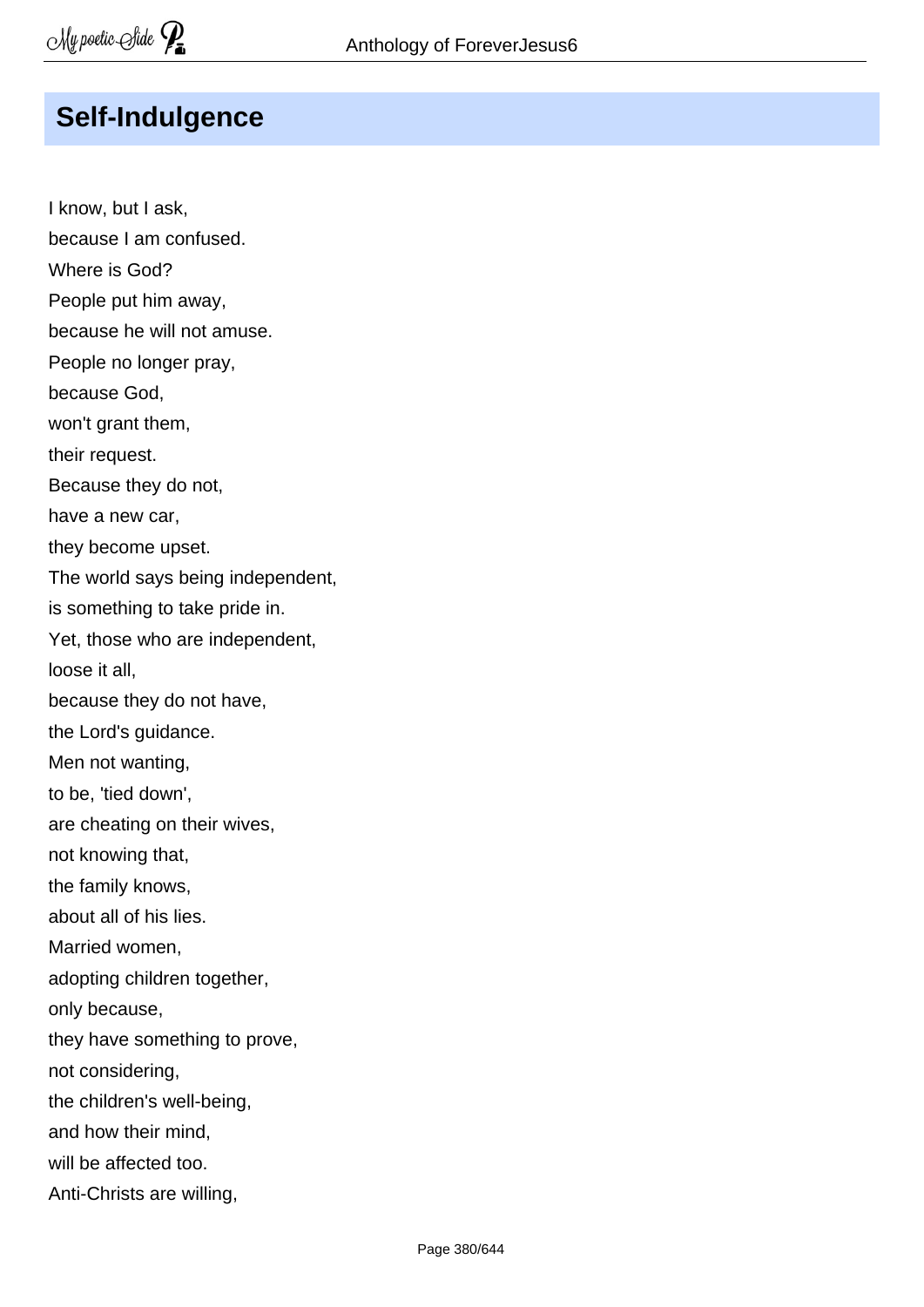to go out of their way, to sue other Christians, because it offends them, when they pray. Even those, identified as Christians, tend to obsess with being rich, as they listen to, 'prosperity gospel', to learn all the tricks. With diamond, and white gold, cross earings, they say that they, are representing Christ. It's sad because, actually, salvation is free, but as for those nice earings, five-thousand dollars, was the price. Still, please do not comment, to try and put down, other people. I am not writing this, to critisize. That honestly is not, my intent, when I have something stuck, in my own eye.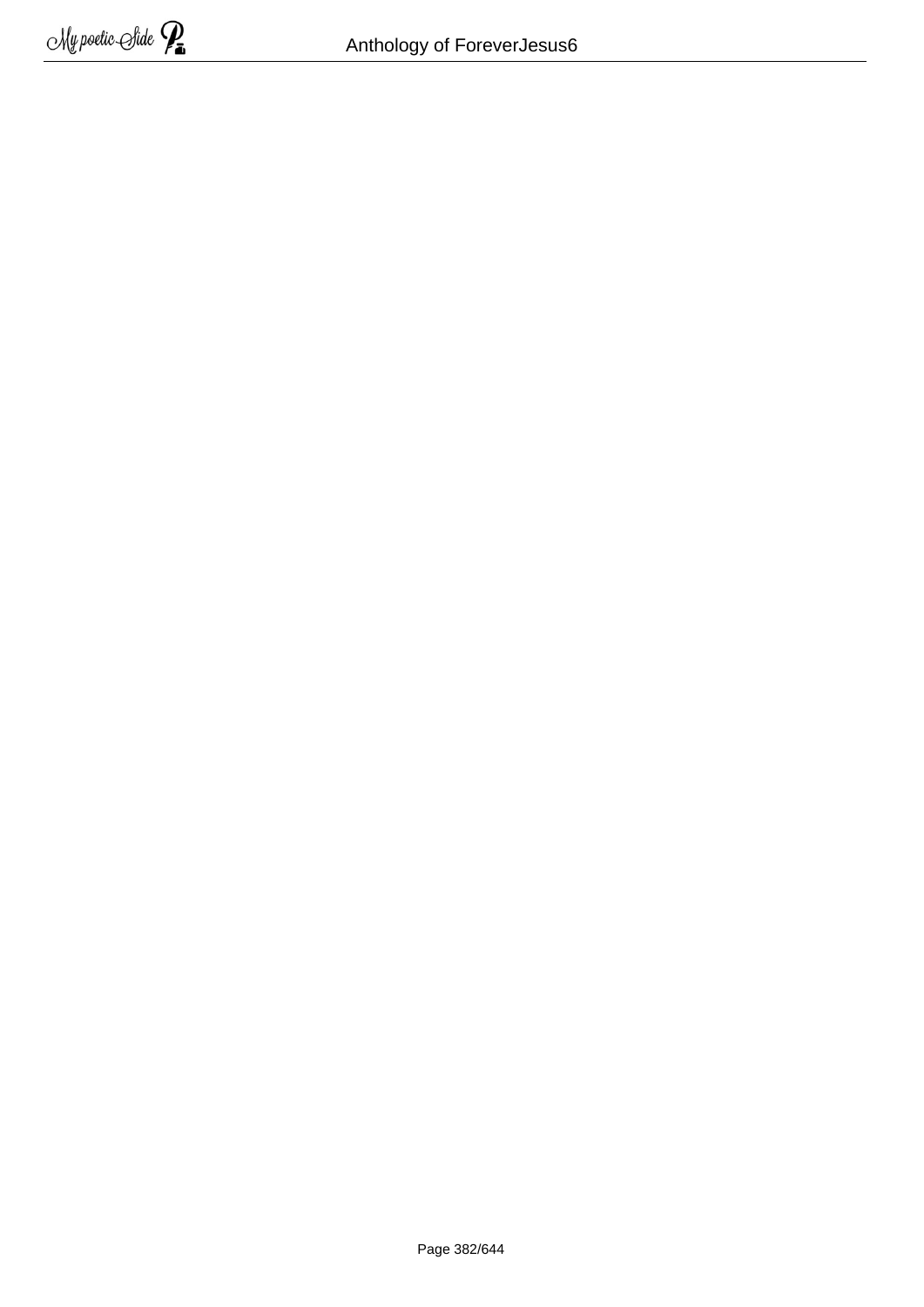### **Explain To A Child**

What do you tell a child, when they see hate for the first time. A turning point in their life, and a turning point in yours, she asks you a question, that catches you by surprise. You knew this moment, would come one day. You just did not know when. No matter what the situation is, you are careful what to say to them. - Little child, little child, this world is a very mean place. Some people are very unkind, and will treat you very unfairly. I will not pretend, to have all the answers, but I will tell you this. You cannot blame others, for your problems. That is not how you should grow. I want you to know, there are good people, and there are bad people. You are a good person. There is nothing wrong, with asking questions. Sometimes the world, can make us sad. Still, we must remember, to always keep God, first in ours hearts, and that no one understands,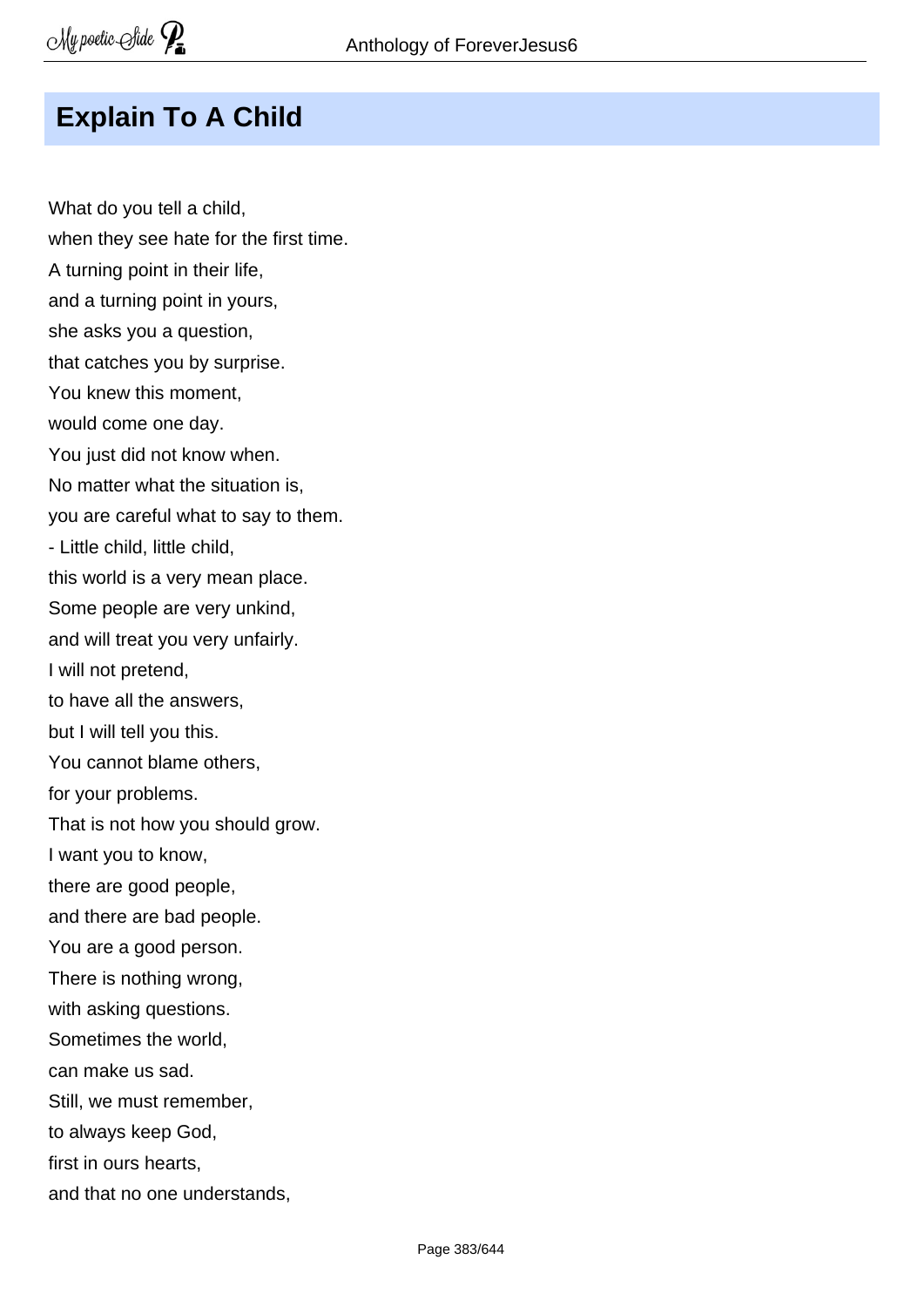more than Jesus, and even though, people can be mean and unkind, we must love them, the way that Jesus loved us. Even if you feel, as though you have every right, you must not go through life, angry at the world. Do not feel as though, you have something to prove to anyone. You don't. Remember that you should always, take your problems to Jesus, because he will always, be there for you, and know that it will not, always be like this. Someday, we will be in Heaven, where everyone is nice, and there are no bad people.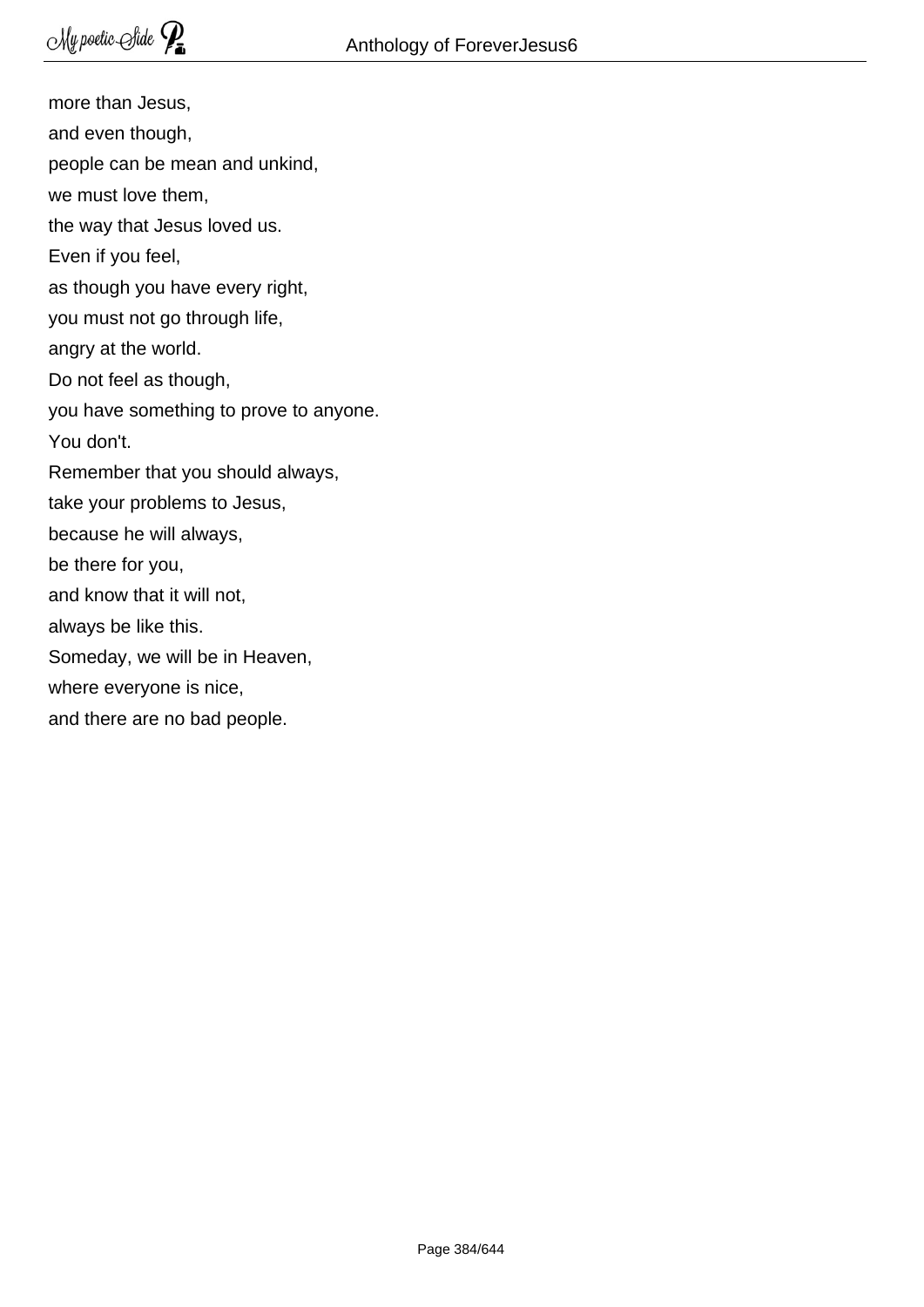### **If My Words Should Stray**

I dedicate my writing, to the Lord, each and every day. I try my best, to write down on paper, some things I cannot say. Still, what if my writings should stray, which I pray never happens? What if they go, from being dedicated to the Lord, to being more secular on accident? This is not one of my best pieces, but it is something to think about. Would people think, I was faking the whole time, just because my thousands of poems, were not all devout? I know I should not be anxious. No one is perfect at all. I know I am wrong, but I sometimes get nervous, that I might loose the Lord's call. I know Jesus will love me, no matter what. I feel it all the time. So I write to him, and try to do right by him. As for now... I am doing fine.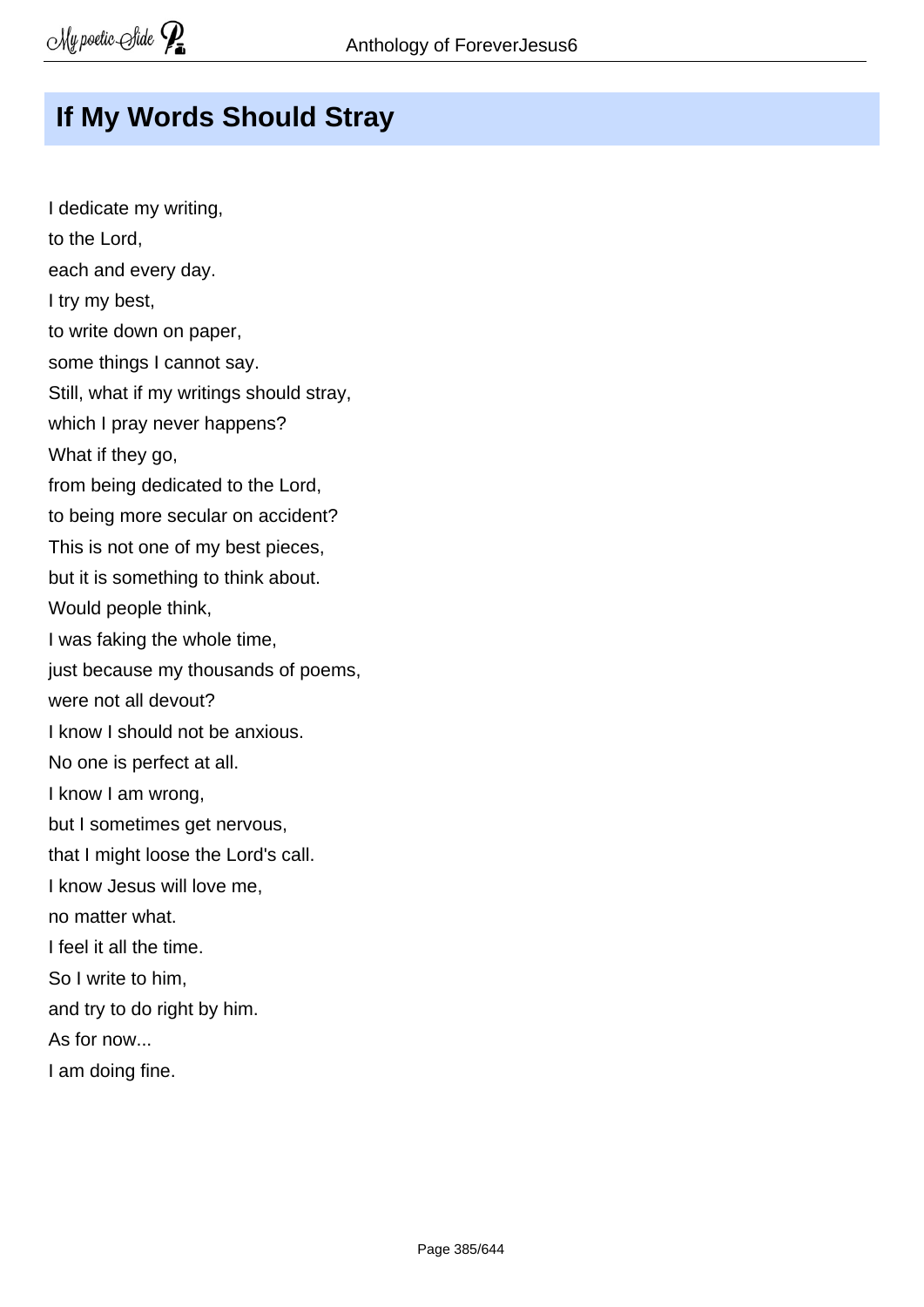### **Like A Rushing Wind**

As I have said, there will soon, be a revival. I am confident in that. Nevertheless, until that time comes, I must write, to the few churches, that are still truely, spreading the gospel. I commend you, 'teachers of the Word'. I know it is not easy. The pressure may be hard. Sometimes, you may be, hard pressed to give up. Still, remain steadfast. I know there are days, when the church pews are empty. The decons and bishops, have moved on, to accept, 'other jobs', as preachers. God will deal, with them accordingly. It seems no one is there, to hear the gospel. Yet, I commend you. I commend you, for spending your hours at night, throughout the week, writing sermons, and studying the word, and for showing up,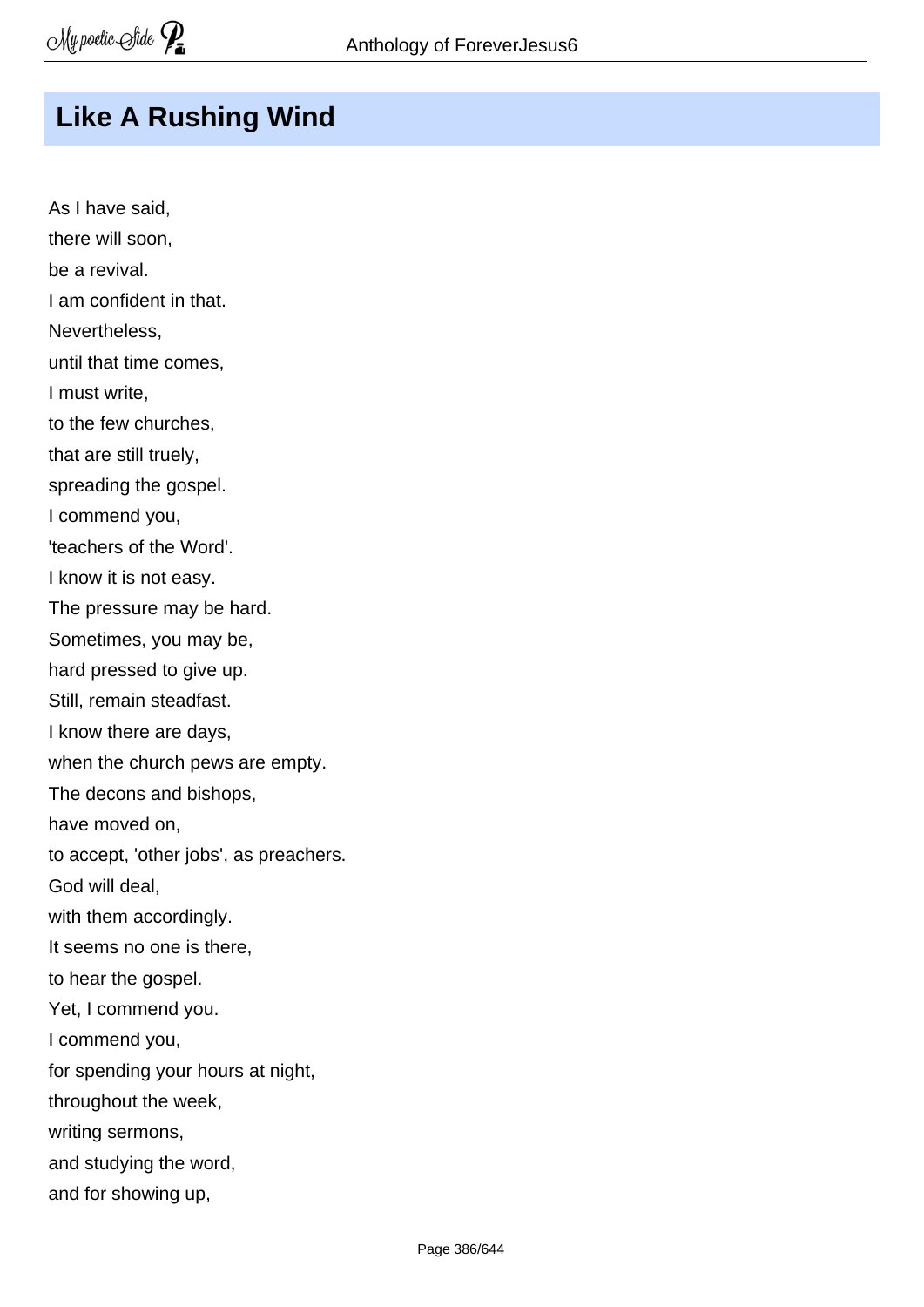every Sunday, to do the Lord's work. Still, it will not be for long. A revival, a world revival will be here soon. So remain steadfast, in the Lord. Continue your preaching, and soon the pews, of the church will be filled.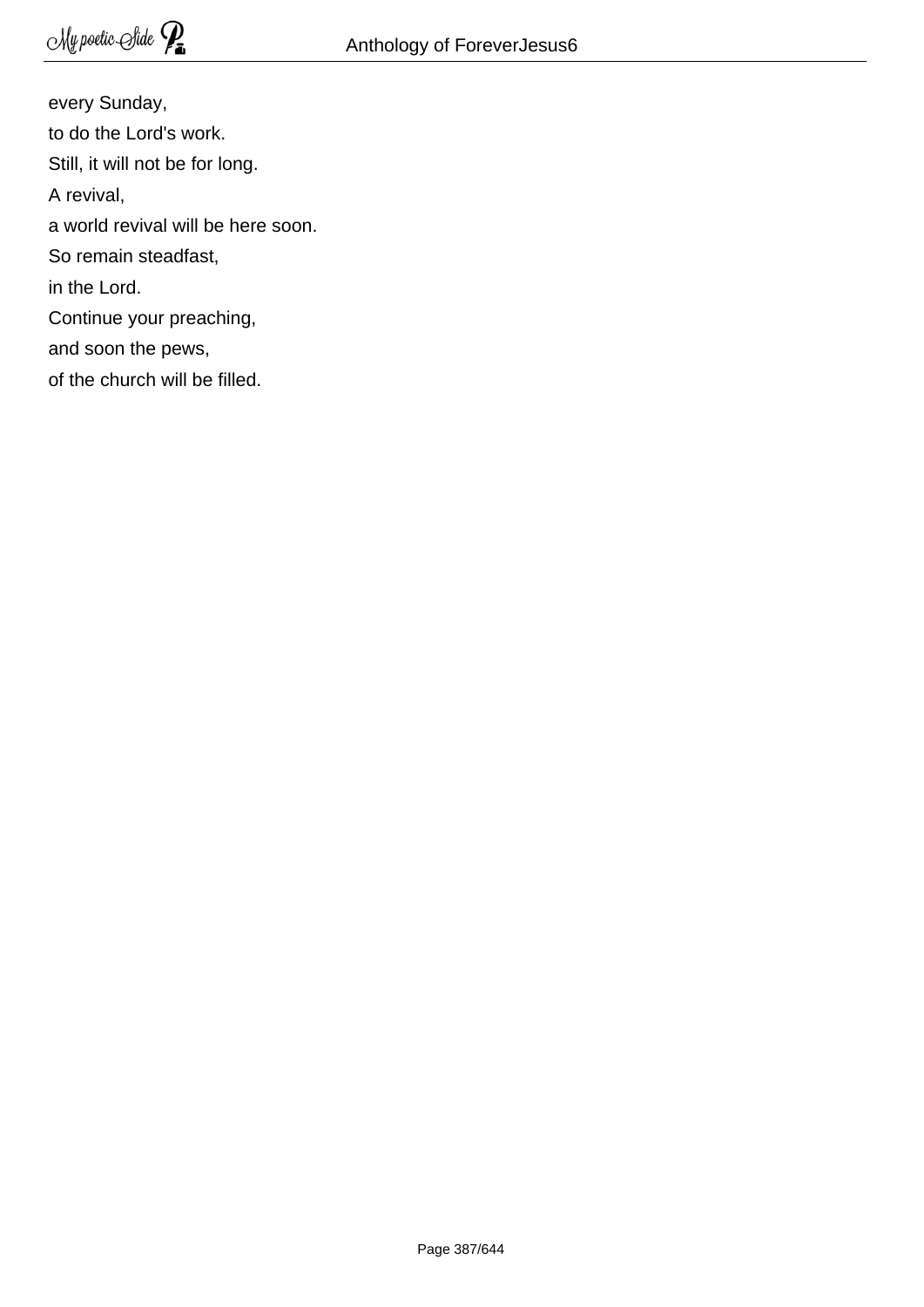# **Praise Him, Lord of Lords**

And Crown Him, LORD - OF - ALL LORDS.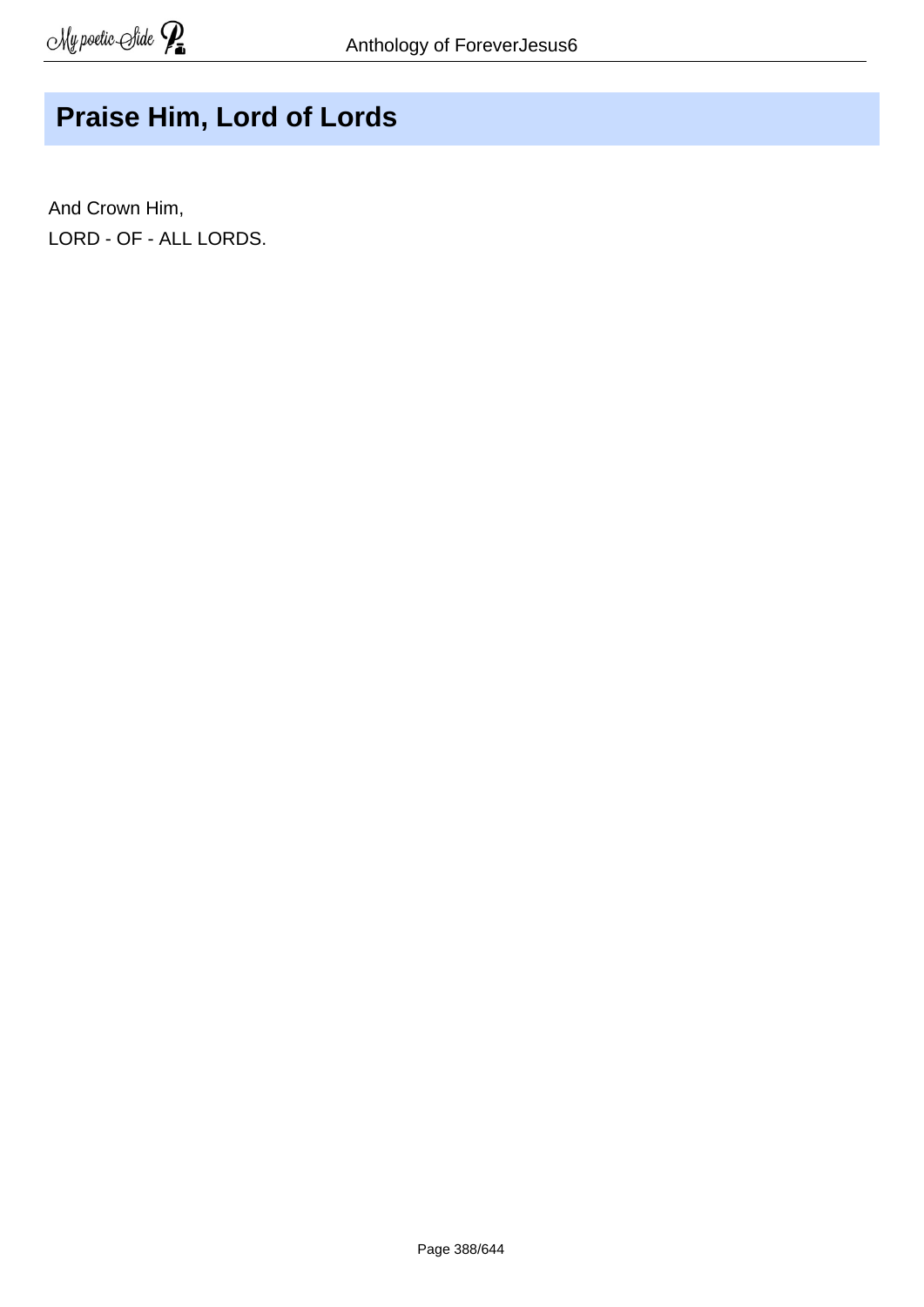#### **To Live Freely**

Am I perfect? No, I am not. Do I count myself sinless? Certainly not I do not mean, to cast myself, as a religious zealot. Nor do I intend, to upset others. Am I passionate? Definitely so Yes, I am made righteous, through Christ Jesus, and so is anyone else, who has Christ Jesus. Still, I am not self-righteous. Do I sin? Sometimes Nevertheless, that does not, make me a sinner. I was a sinner, before accepting Christ, but in recieving salvation, I was made righteous by him. So my question, comes to this. Do I think, I am better than others? No, I do not, but I am better off than others, and with Christ, I live better than others,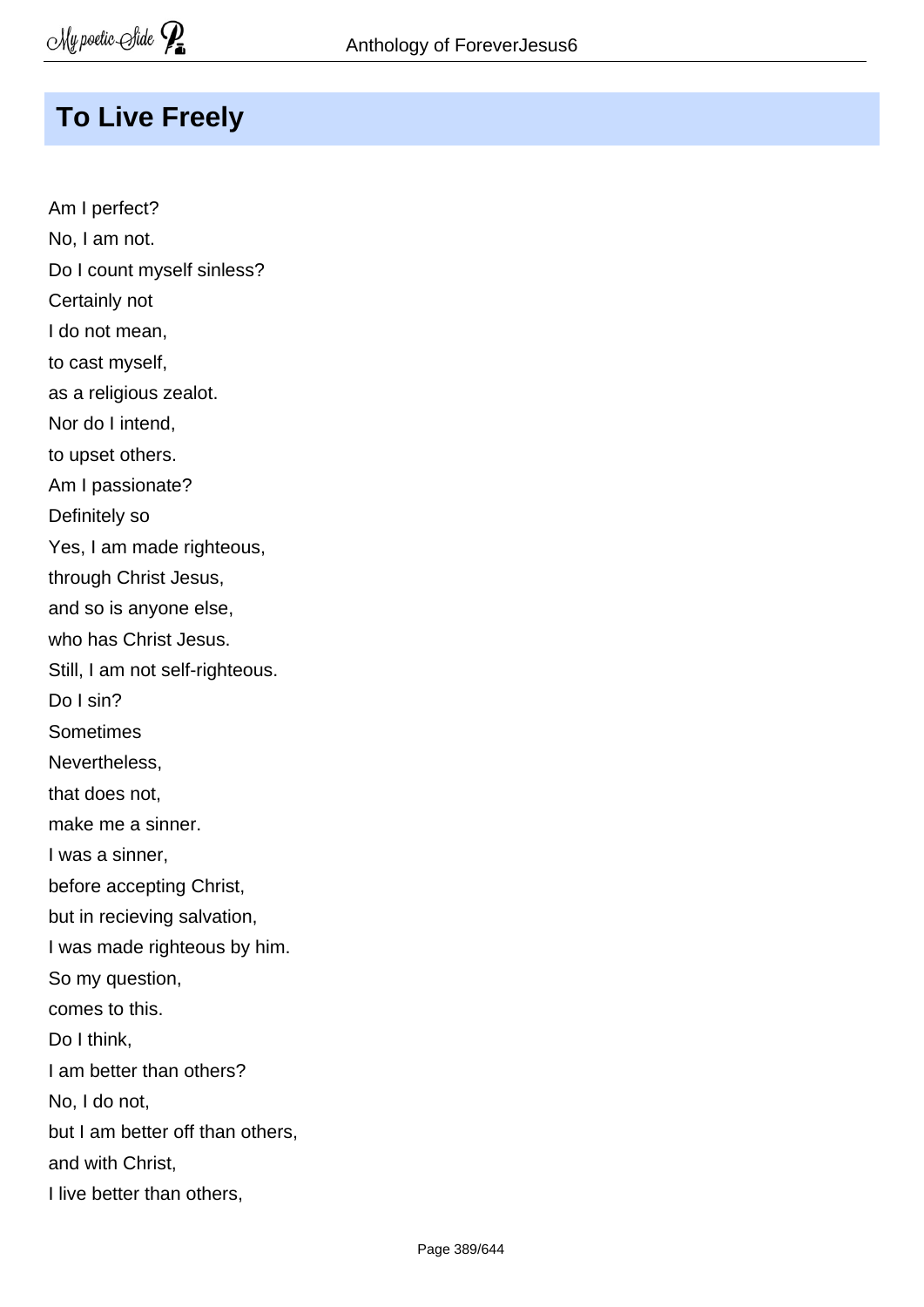and so does anyone else, who is in Christ Jesus. This is not an opinion. Rather it is the truth, and the truth manifests itself. I am far from being better, than the next man. For there is neither, Jew nor Greek, slave nor free, male or female, for we are all, one in Christ Jesus. We are all one, so long as we, have Christ Jesus.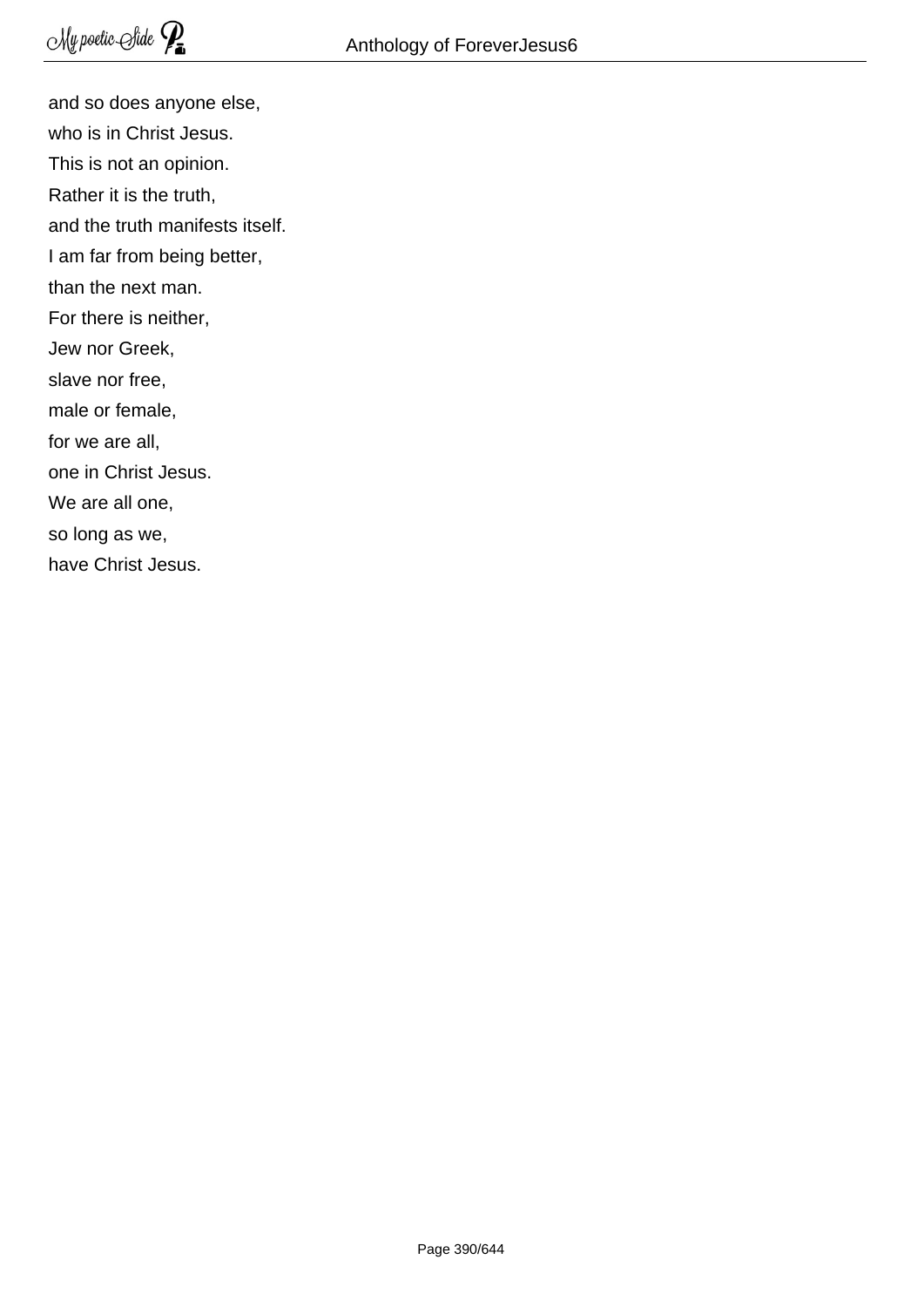## **What Happen With Lynette?**

I am over it now, and have been for a while. Now I can say, what happened with Lynette, and what she did, that was so vile. For years I loved her, and I thought that she loved me. She seemed to be excited, when I gave her, an engagement ring. Both of us, were filled with joy, as we would think about, the wedding, but neither of us knew, what any of us, were getting. As soon as we were married, nothing seemed to go right. There was no, communication. We never saw eye to eye. I had to find out, by putting the pieces together, to see how long, our love was a lie. To make a long, story short, she was with, another guy. I told her that, we should seperate,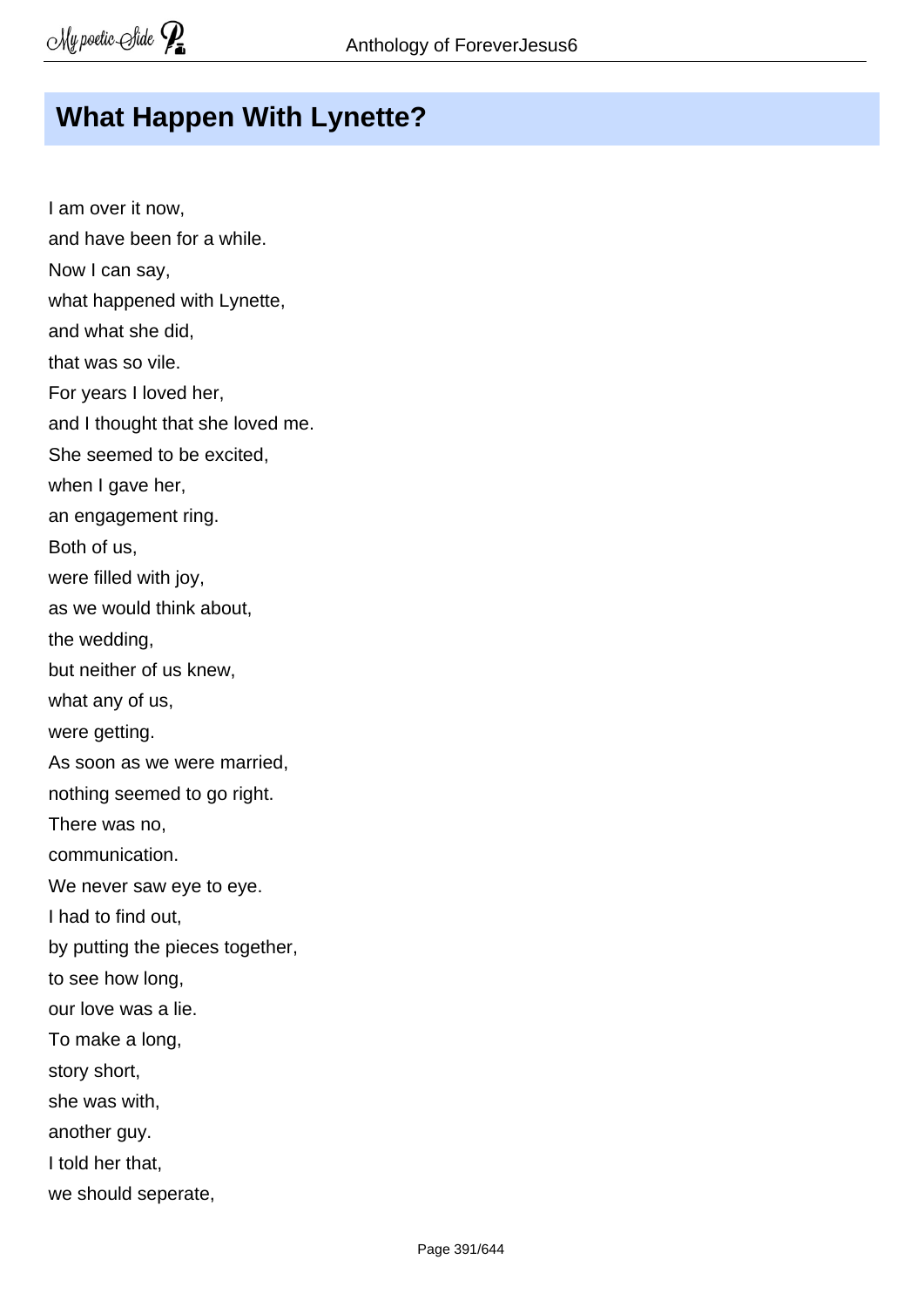and I left without, so much as saying, even a goodbye. (Sigh) Still, such is life. It was for the best. Imagine if I stayed. It was during, our seperation, that I truely became saved. I hoped now that, she is doing well. Years later she posted, Her and her newborn child. So I suppose, I'll close that chapter, and put that one, in the rejection pile.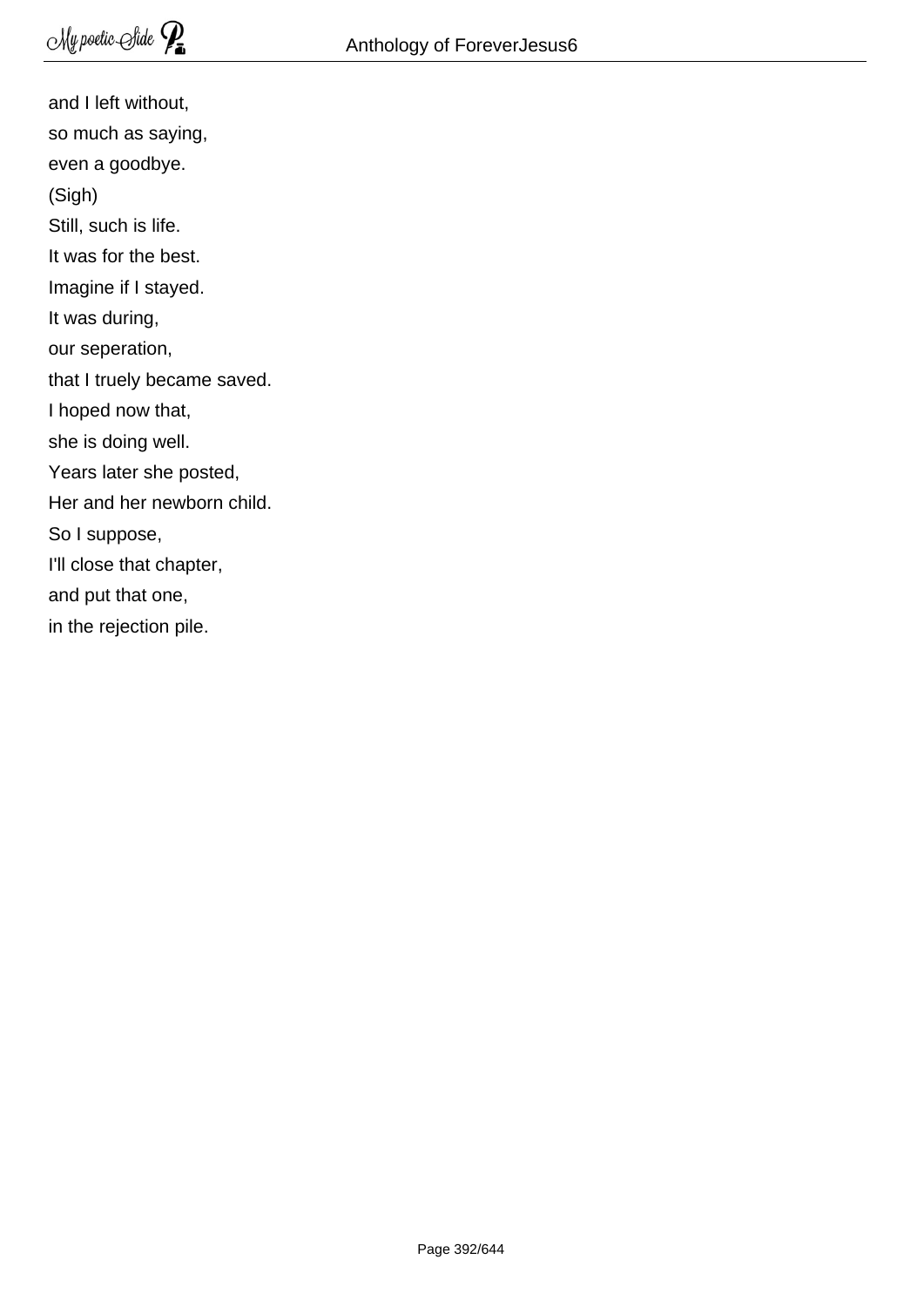# **His Thumbnail**

"Uncle D, what is that", she asked. "What is what", I asked her back. She pointed out of the window, at the night's sky. "That is the moon", I answered. I know, but why is it so skinny. I paused, not knowing the answer. "I am not sure. The Lord works, in strange ways". She looked at me and said, "Oh, it's just it looks, like God's thumbnail"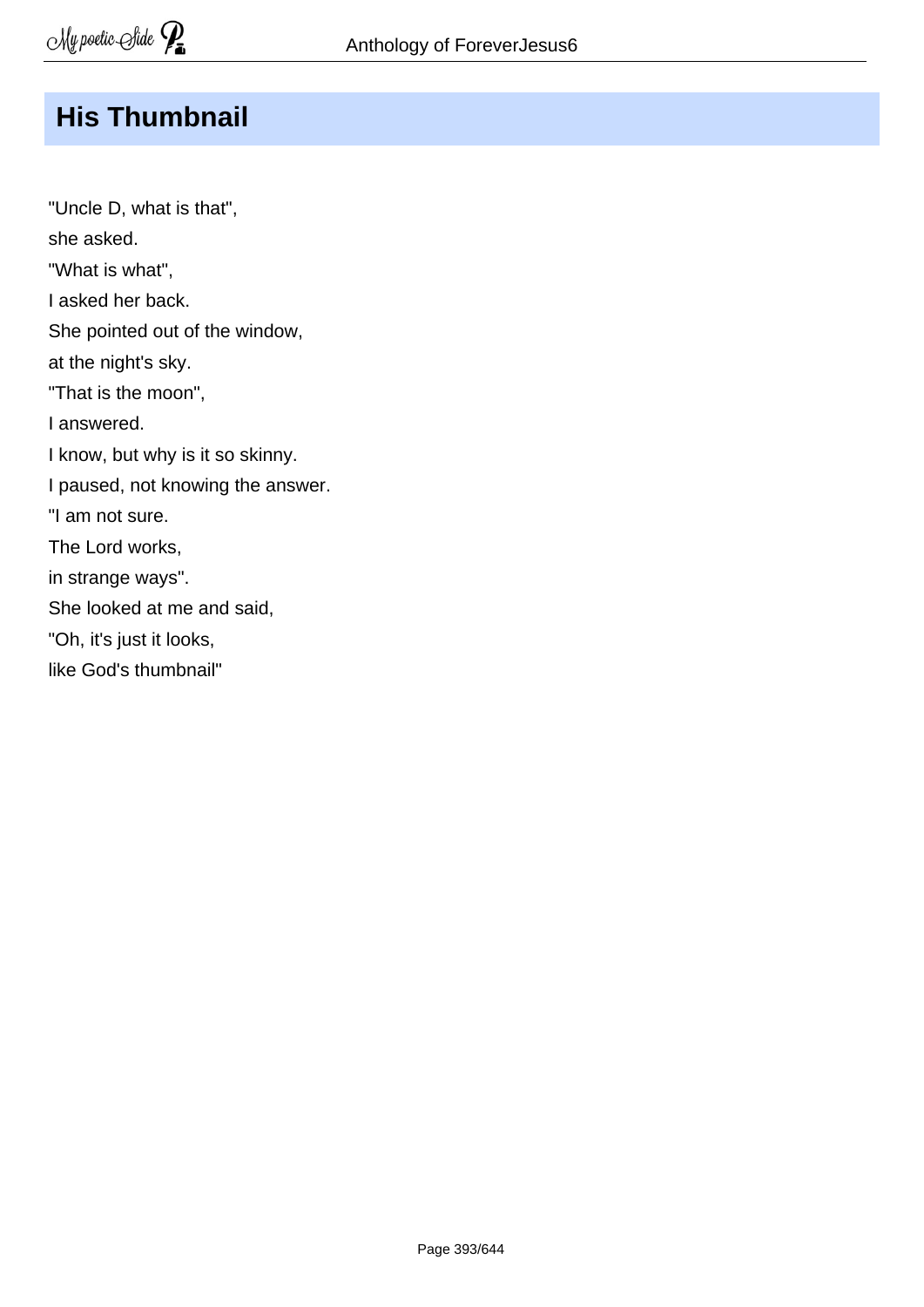## **What Will It Be?**

Love or lust? You read between the lines. Yes, lust feels good. Oh, does it feel good, but how long does it last? Does it last a day? Does it last a week? Maybe it will last a few years. Still, what happens, when it is over? Yet, I choose love. It is a beautiful, gift from God. I choose to spend, and eternity with a loving woman, whom we can grow, together with.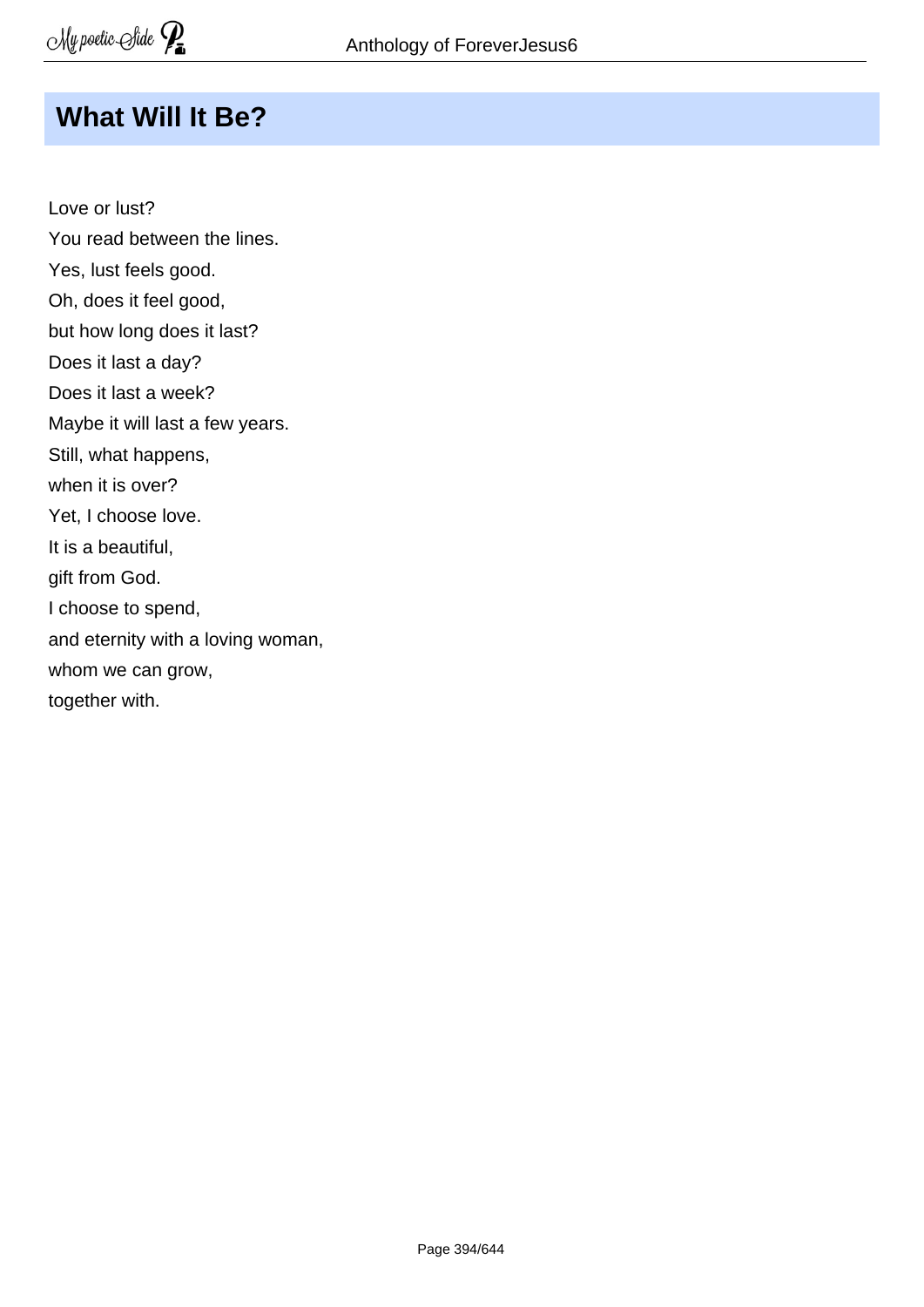### **Keep Moving Forward**

Move forward, in spite of your doubts. When you feel as though, you are all by yourself and you will, at least at one point, in your life you must remember, to keep moving foward. No matter how, down you feel, always claim Christ Jesus. Even if you doubt yourself, move forward. Claim that, 'God is in control! God rewards the righteous! God's kingdom will prevail'. Dispite how you feel, words are powerful.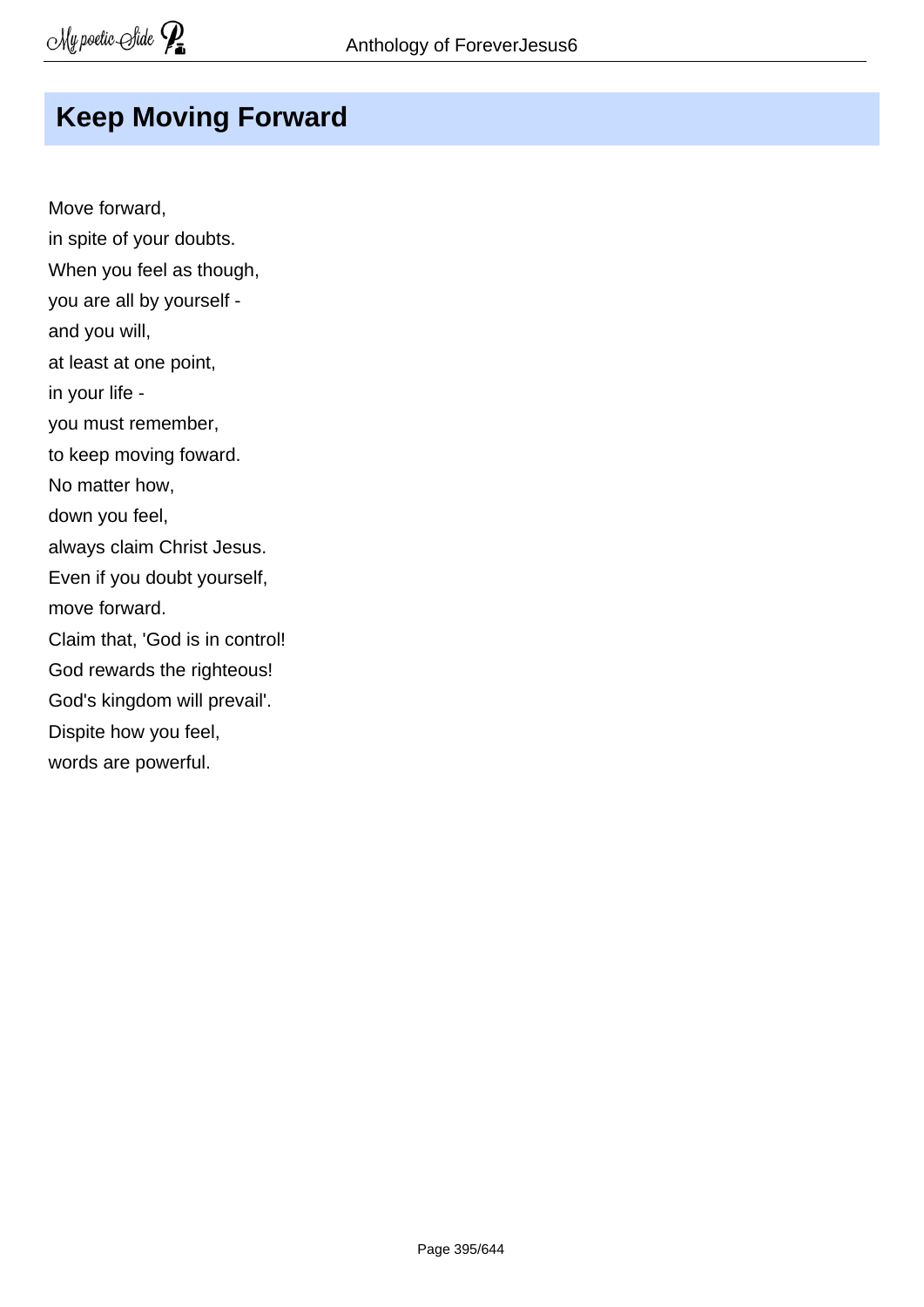#### **Kick The Goat**

It stays all by its-self, at the top of the mountain. Few dare to challenge it, and those who do, often loose. It is a wicked goat. As it beats the rocky ground, with it's hoof, It then comes charging furiously. It brings chaos and destruction, as it hits and waves it's horns. It seems as though nothing, can defeat the goat. It rarely ever leaves it's post, and remains dominant, over it's domain. Nothing good, can come from this goat. Ah yes, but a little lamb walks by. The lamb is guiding the sheep. The goat sees this lamb, and backs away. It refuses to touch the lamb. Rather the goat, tries to hit the sheep. Still, it comes to a stop, as if something is blocking the goat, from touching the sheep. The sheep nor the lamb, pay attention to the goat. The goat kicks. It yells and shakes it's head in anger,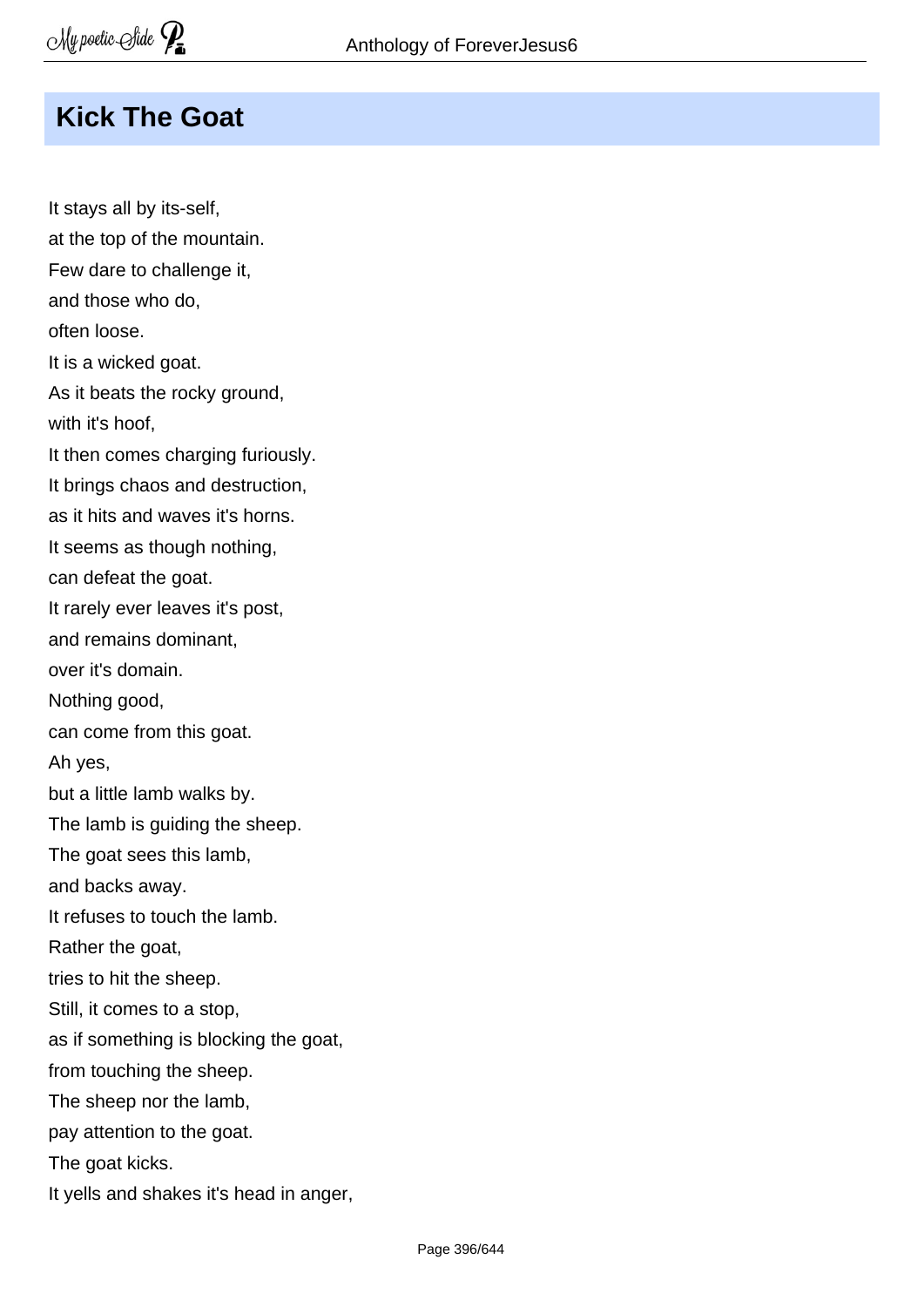as the loving little lamb,

and it's sheep gently walks by.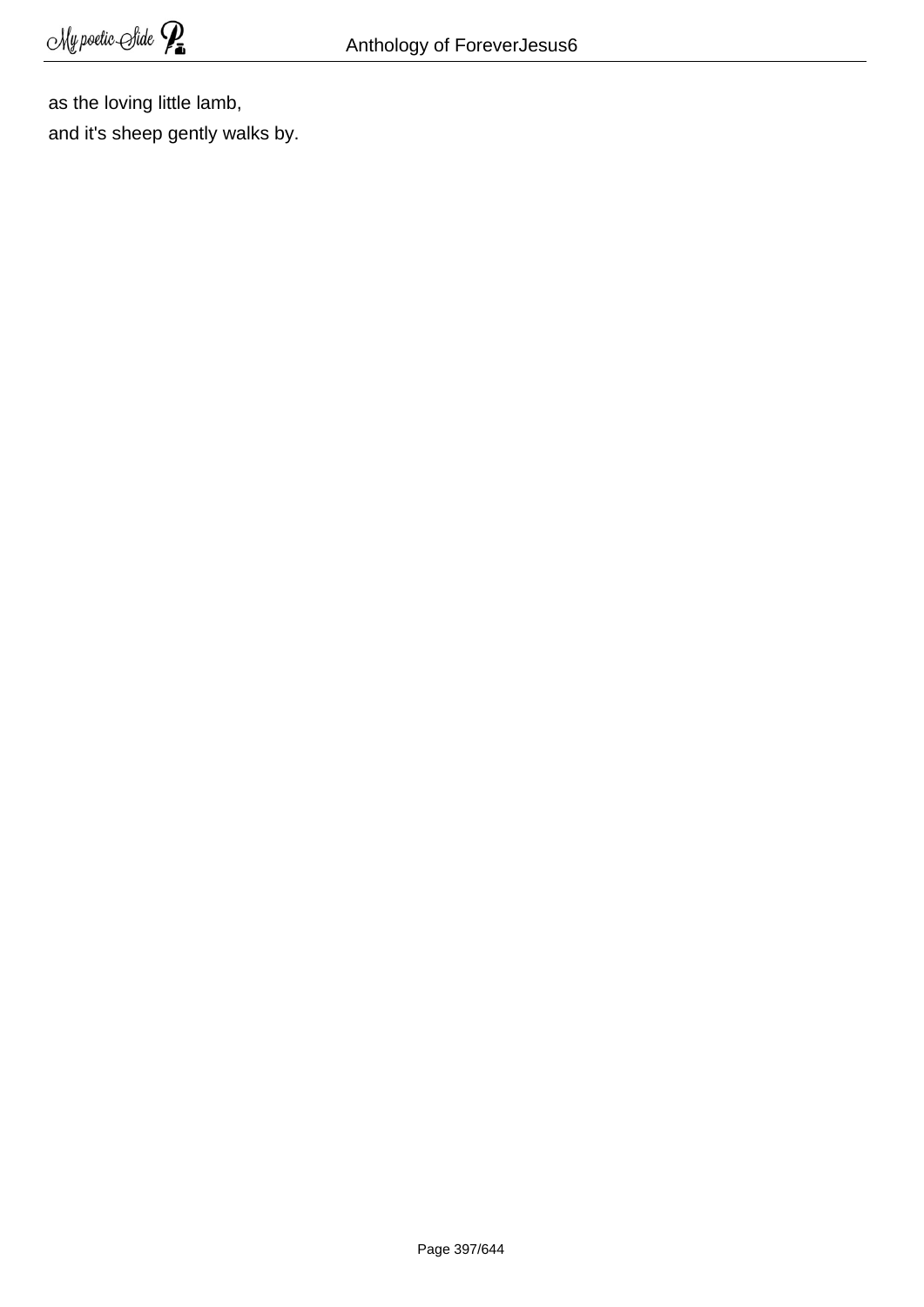## **Yet, This Is What I Have To Say**

Oh vanity, vanity, all is vanity! I weep for this generation. I am not referring only to those, born in this generation, but also to what is in this generation. Oh the church the bride of Christ - You have done, so much for me. Never would I degrade you. Yet, this is what I have to say about you. I weep for you. There was once a time, when the power of the Holy Spirit moved you. Now, you rarely teach the Bible. Now, it is as if, you are in a cold war with each other a race to see whose church is bigger a race to see whose church is nicer. There is nothing wrong nice churches, nor big churches. We must spread the gospel, but I must say. Do not make the worldly things, of you your priority. Oh vanity, vanity, all is vanity! It saddens that it looks, as though all hope is lost. Oh Israel, Oh Israel, I love you. Yet, this is why I weep for you.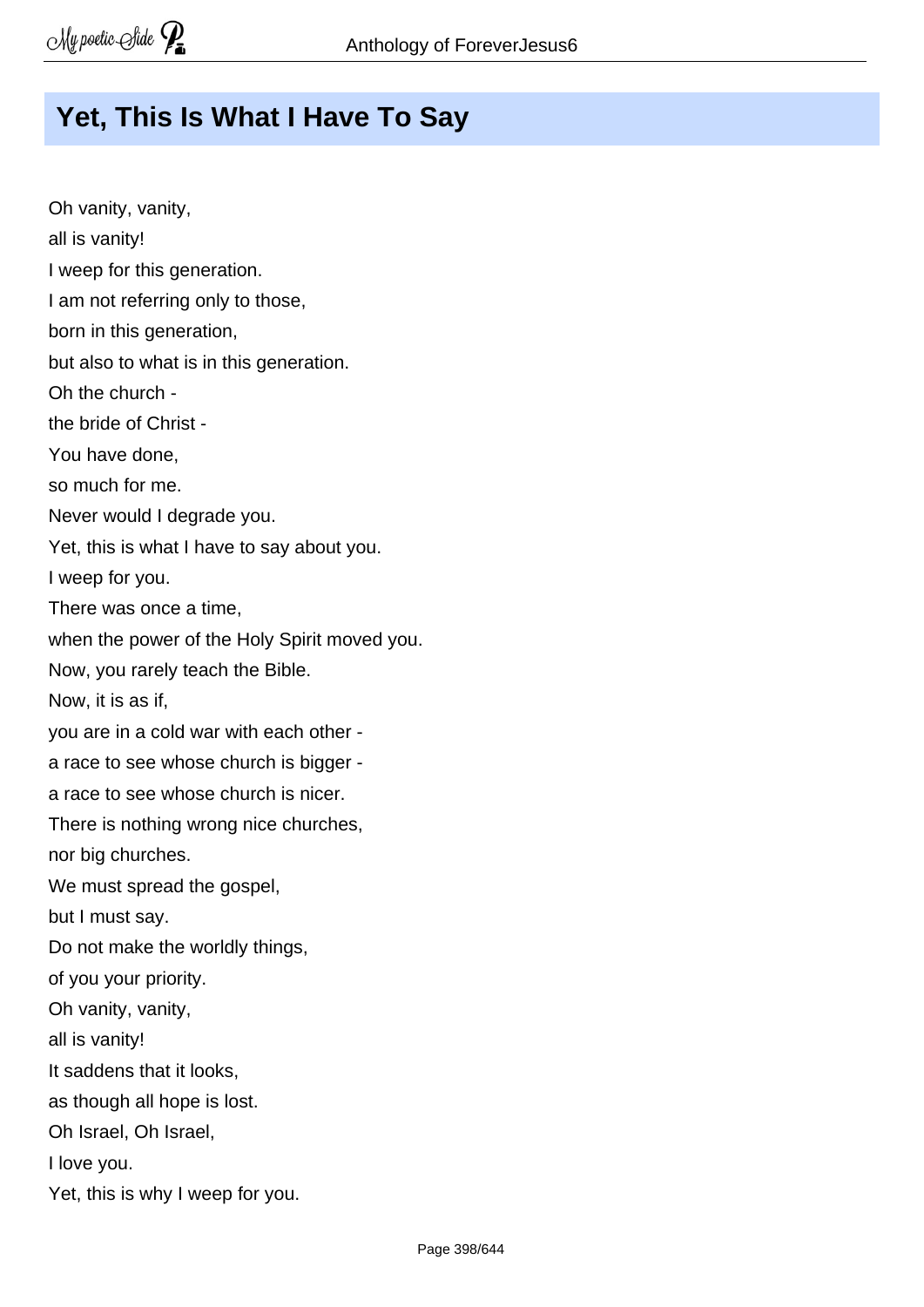I do not weep over your land, so much as I do your people. To the jews in this world many of you have forgotten your nation. You let others fool you, into going against your own country. To those of Israel many of you are scared, to proclaim Jesus as the Son of God, because it goes against, what you were taught. Vanity, vanity, all is vanity! Oh, to many of those, who call themselves Christians, I am saddened by you. Yet, this is what I have to say. It amazes me, that you call yourselves Christian. It bewilders me, that you say you know Jesus that you say you know God. Yet, the things you do, the things you say, your ideas they are immoral. Have you no shame? If you know Jesus like you say, do you not fear him? Oh, the wickedness of this world, and yet, there is so little salt.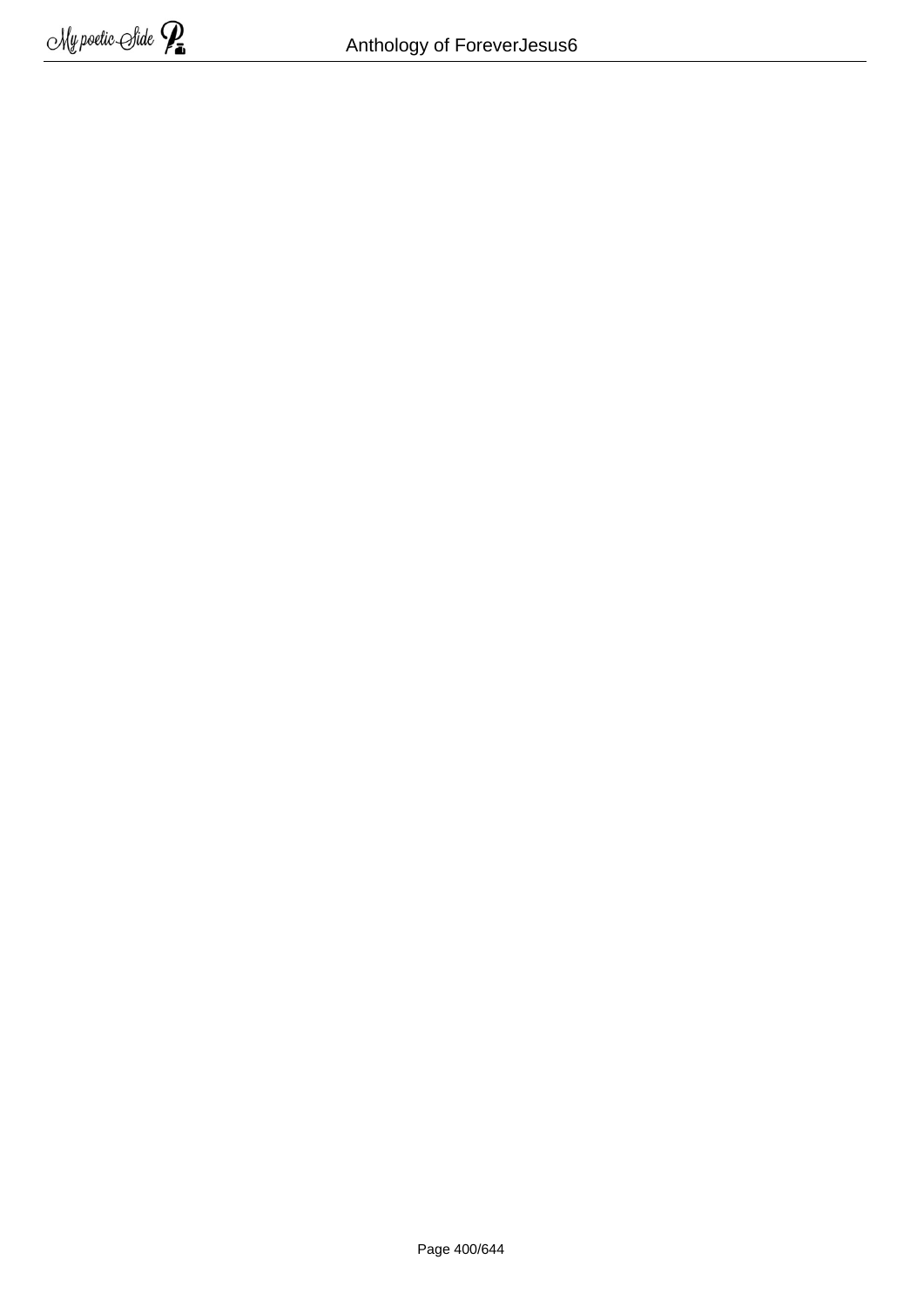### **Only With God**

I can be decicive, only with the help of God. I can be persuasive, only with the help of God. It is nice to have family and friends, but, all I REALLY need is God. Sure some people, are more dependable than others, but I can always rely on God. Some people will always be mean, but I can always turn to God. Some people will always, show compassion, but no one can give me comfort like God. All things will pass away, but God will never leave nor forsake. People will try and trick me, but I will not fall. so long as I have God. I can stand boldly like a lion, but humble like a lamb, before a wolf, but only if I have God. I feel His presence, all around me. I see his work, and I have faith. So I KNOW without a doubt, that I have God.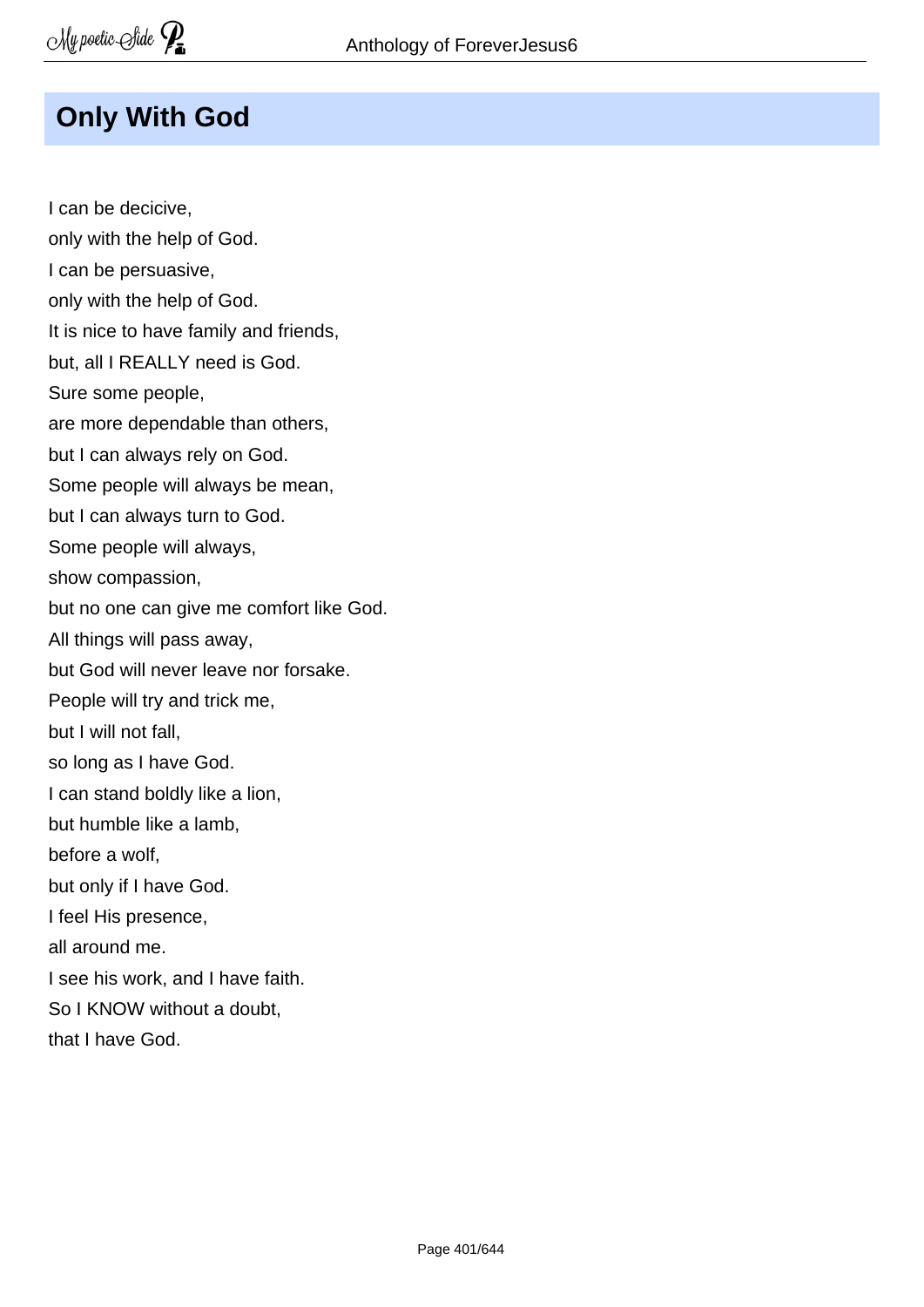# **Lifted Up On High**

How I love you, O' Israel. You are one, of the oldest gifts. You are a city, that sits high on the hill. Your nation is exalted. You are a beautiful wonder. So it is no wonder at all, that others want you. Yet, your beauty shows when you valiantly, defend yourself. When others come against you many against a small nation you defend yourself valiantly. Isreal, O' Israel, your trees grow beautifully. Your waters glisten, off of the sun. O' Israel, you will forever, be a part of me.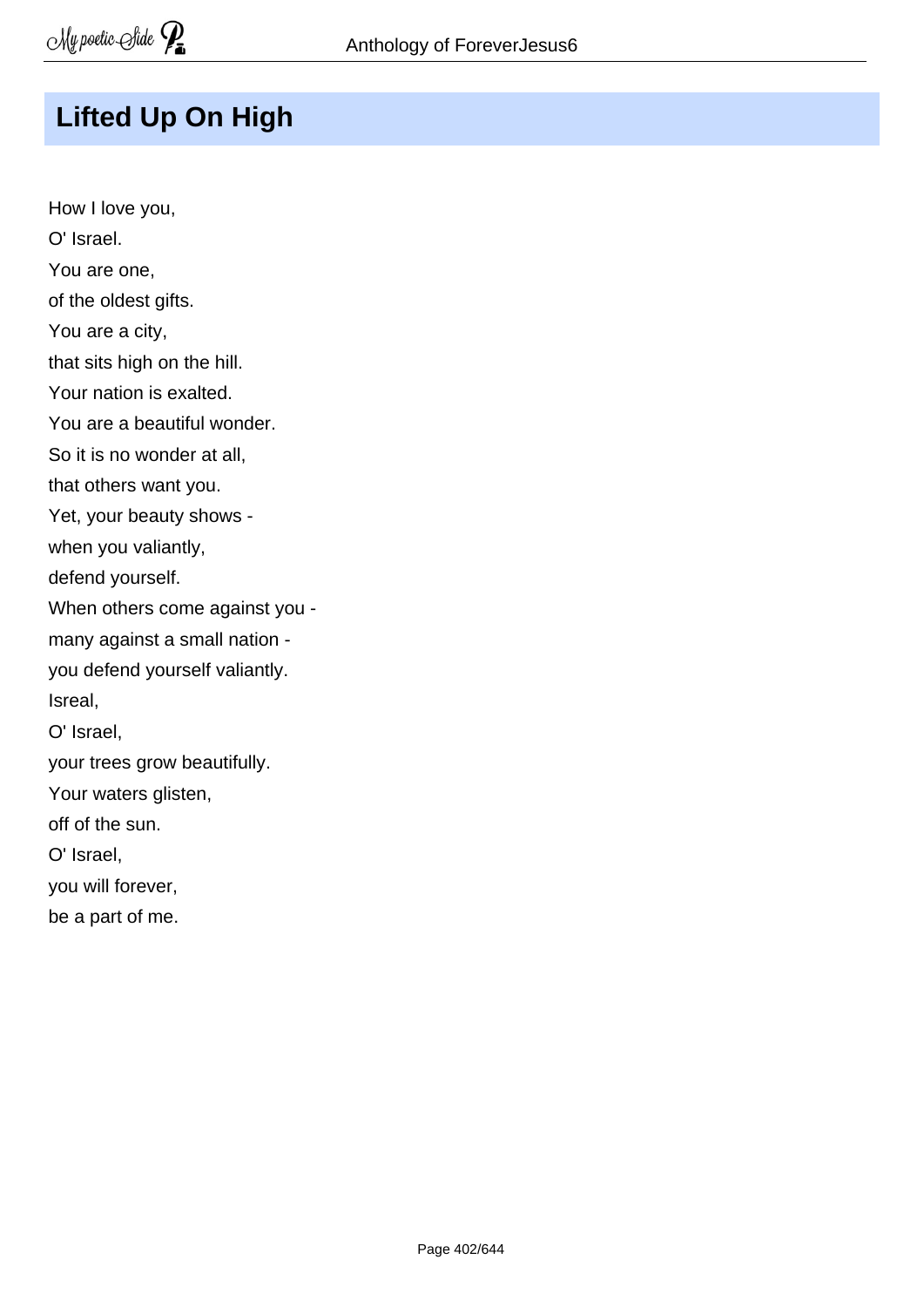# **When The Lord Comes Back**

When the Lord will come, they will wonder what, and they will act as though, they never had a warning. They'll be bombing under the sun, as gas fills children's lungs, but it is they who will be forever burning. Men will yell and rage, until the end of the age, not caring about the day nor the hour, and think their guns will keep them safe, but they'll know their mistake, when they feel the Lord's power. Then there will be famine, in all of the land, and the last of his people will be slain. Then you will hear the final cannons, but in the end, Jesus Christ will reign.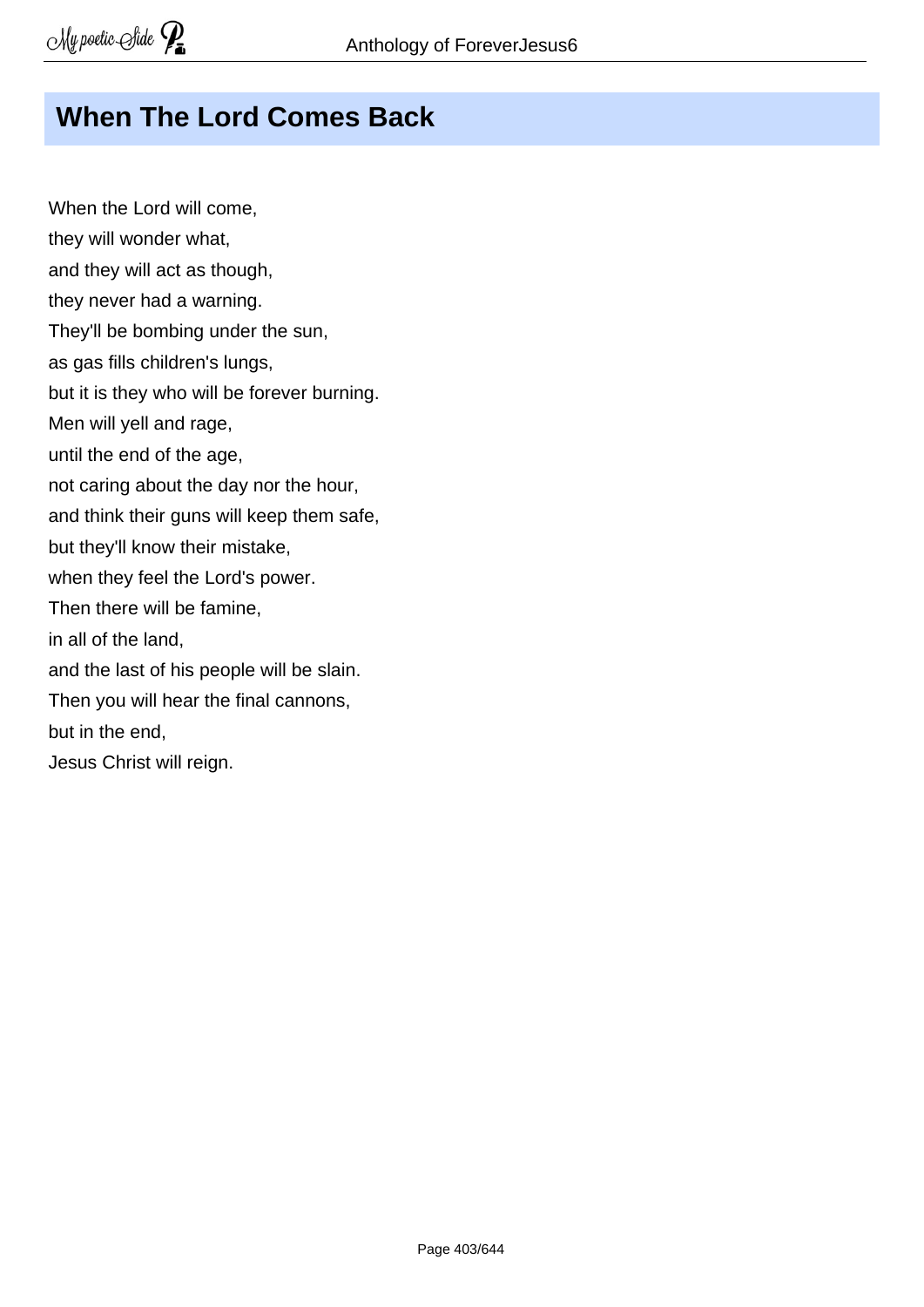### **We Have The Upper Hand**

The devil always tries, to mess with me, but I overcame him, when I accepted Christ. See, Jesus defeated the devil, when he died on the cross. So I defeated him, by accepting him in my life. So I have Christ... That's great. Now what do I do? You grow in him, day by day, as the Spirit works in you. As for all, the harder questions, there is a book, for that too. It's called the Bible, and I garantee, you will find the answers, to bring you through. (Sigh) Yes, still, it is sad to say, that this will only, make the devil try harder. Still, the good news is, you now have, the upper hand, the ultimate weapon, God the Father.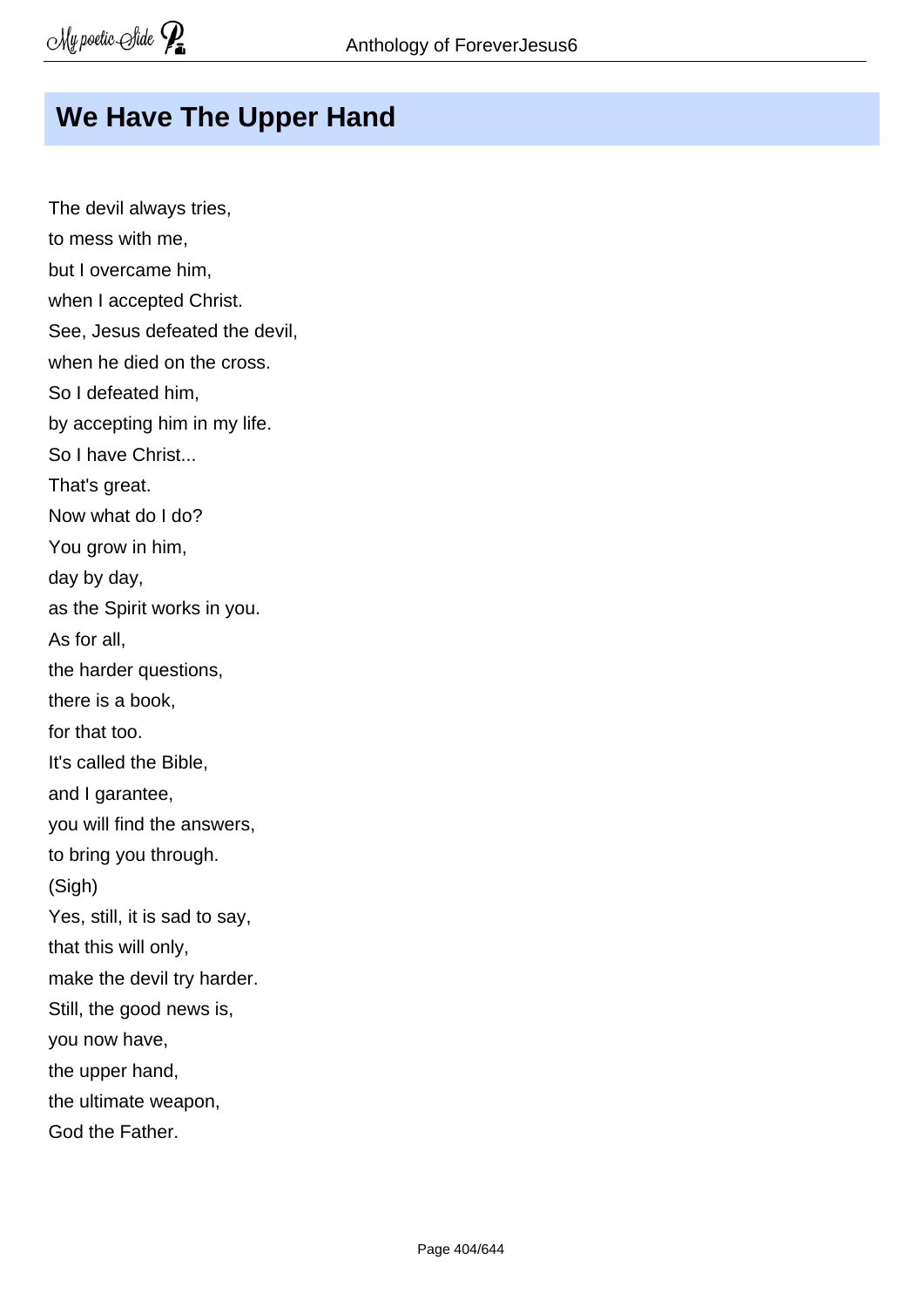# **Put Together**

First it is the foundation. Then it is the base. Now as the walls come up, I can start to see it's face. The roofs, floors, ect., and everything inside, is finally put together, built with a bride.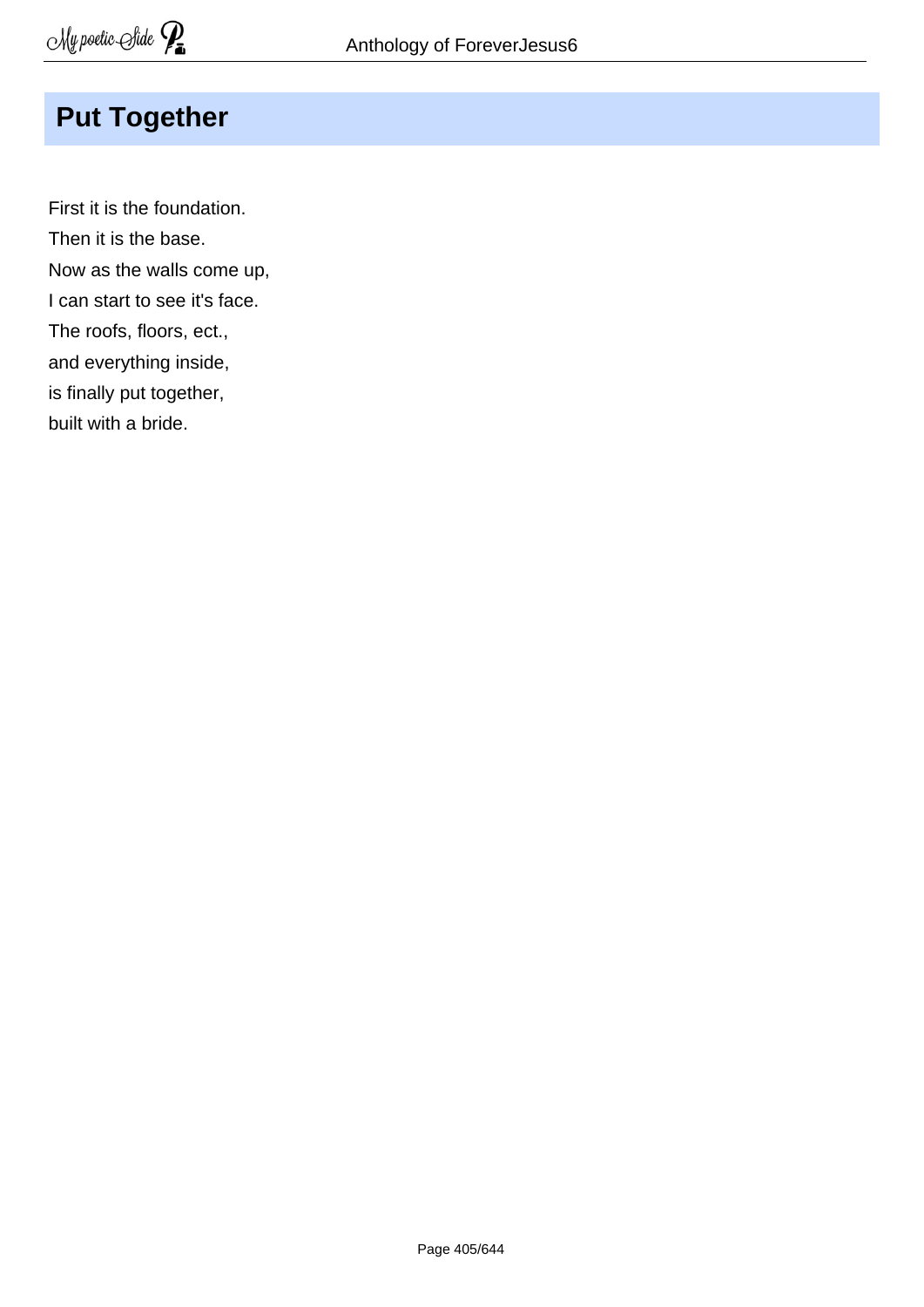# **An Interesting World**

I go out into the world, and I live my life. Oh what an exciting life it is. I travel the world, meeting interesting people, taking pictures of where all I've been. I've seen where Christ died, in Israel. I've seen the Mayan pyramids. I relaxed along Montego bay, in the Carrabean Islands. I helped bring the gospel, to the smallest parts of Haiti. I flew over the Himalayan mountains. The world is so beautiful, with so much to offer. and yet, there is so much sin. I did travel the world. I did see interesting things vices, temptations, wickedness, asking if I want a taste. Still, I continue to pray. Never will I waive, away from the faith.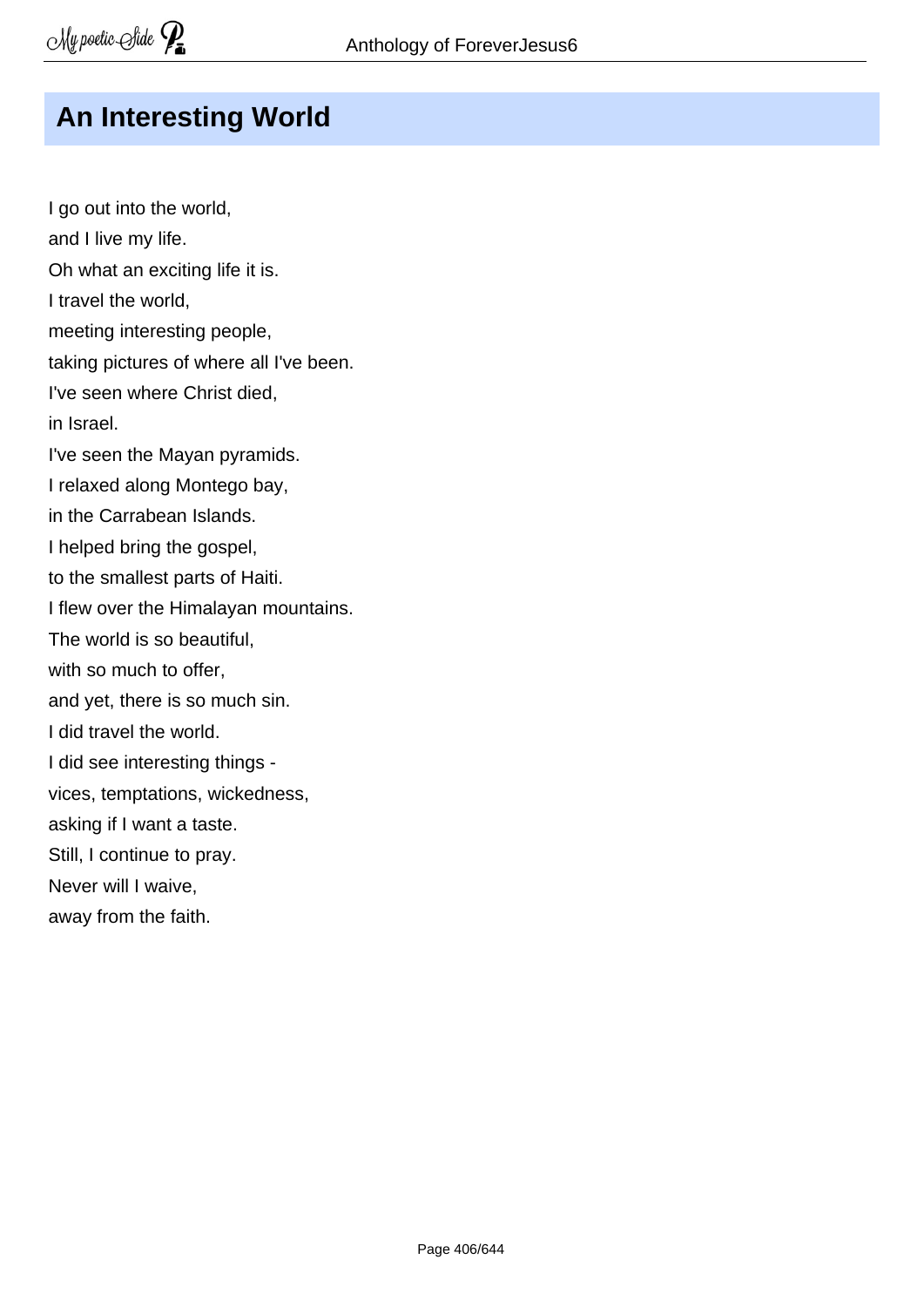# **Brought Into The Light**

We must know the truth, but only what the Lord reveals. Do not worry, about what else, this earth has concealed. If it is meant to be, it will be brought into the light. Yet, if it is of this world, do not worry about, what is hidden at night.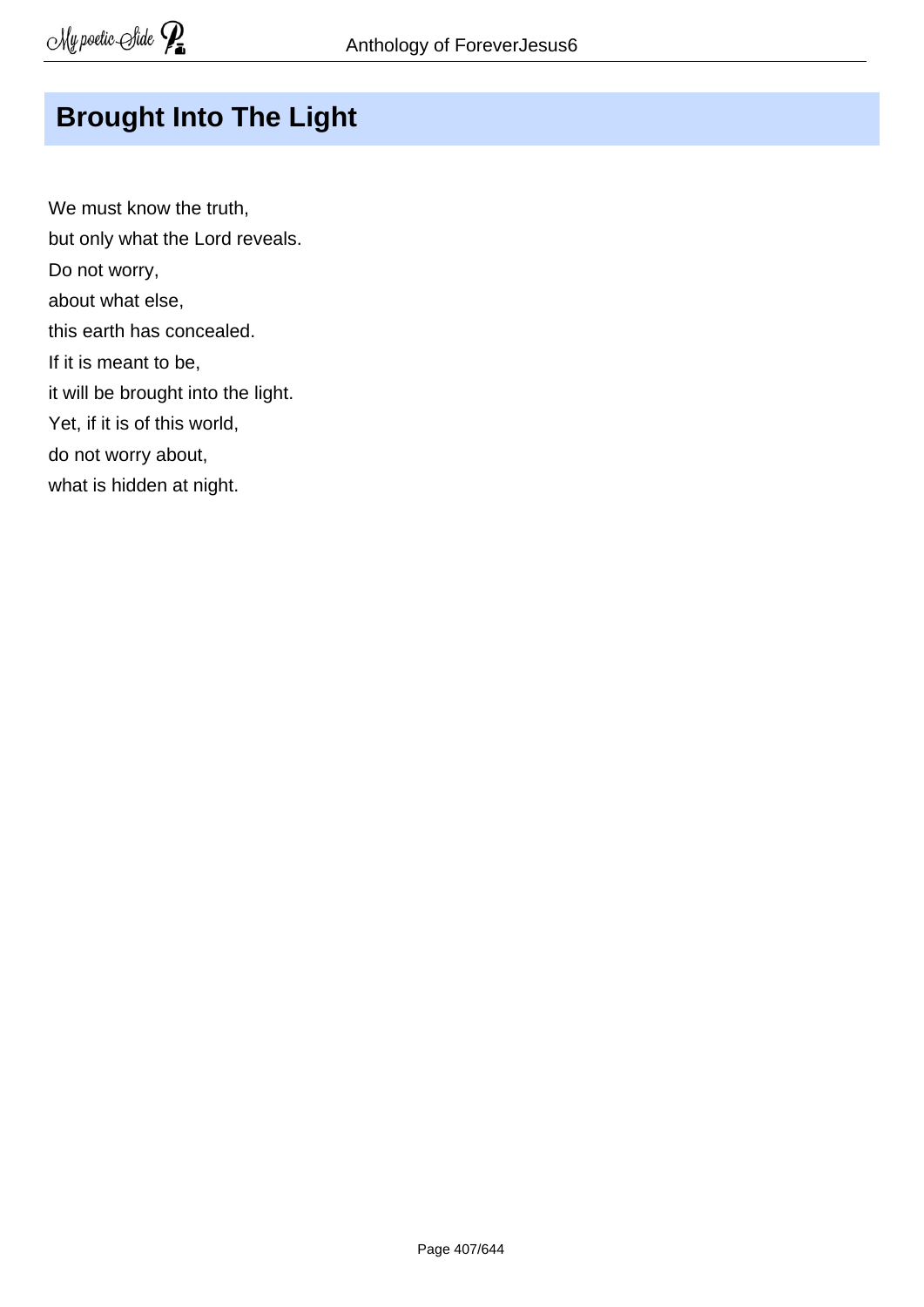# **Revival And Christ's Freedom**

I said it before. We need a revival. We need a reformation. Yes, changes in this country, in this world, must be made. The Gospel must be spread. Still, do not take, what I say out of context. To have a revival, is to have Christ, and Christ is freedom. Yes, to reform is to change. Change is imminent. Still, we must keep Christ. We must show him, to all people. Christ is our peace, and to live in peace, is to live in freedom. No, there is nothing wrong, with compromise. That is a part of moving forward. Nevertheless, we must not compromise, at the expense, of giving everything up, (our convictions, our morals). I do not mean to sound zealous. No, no, I do not mean, to come across, as some sort of rebel. Certainly not. Still, I will say this.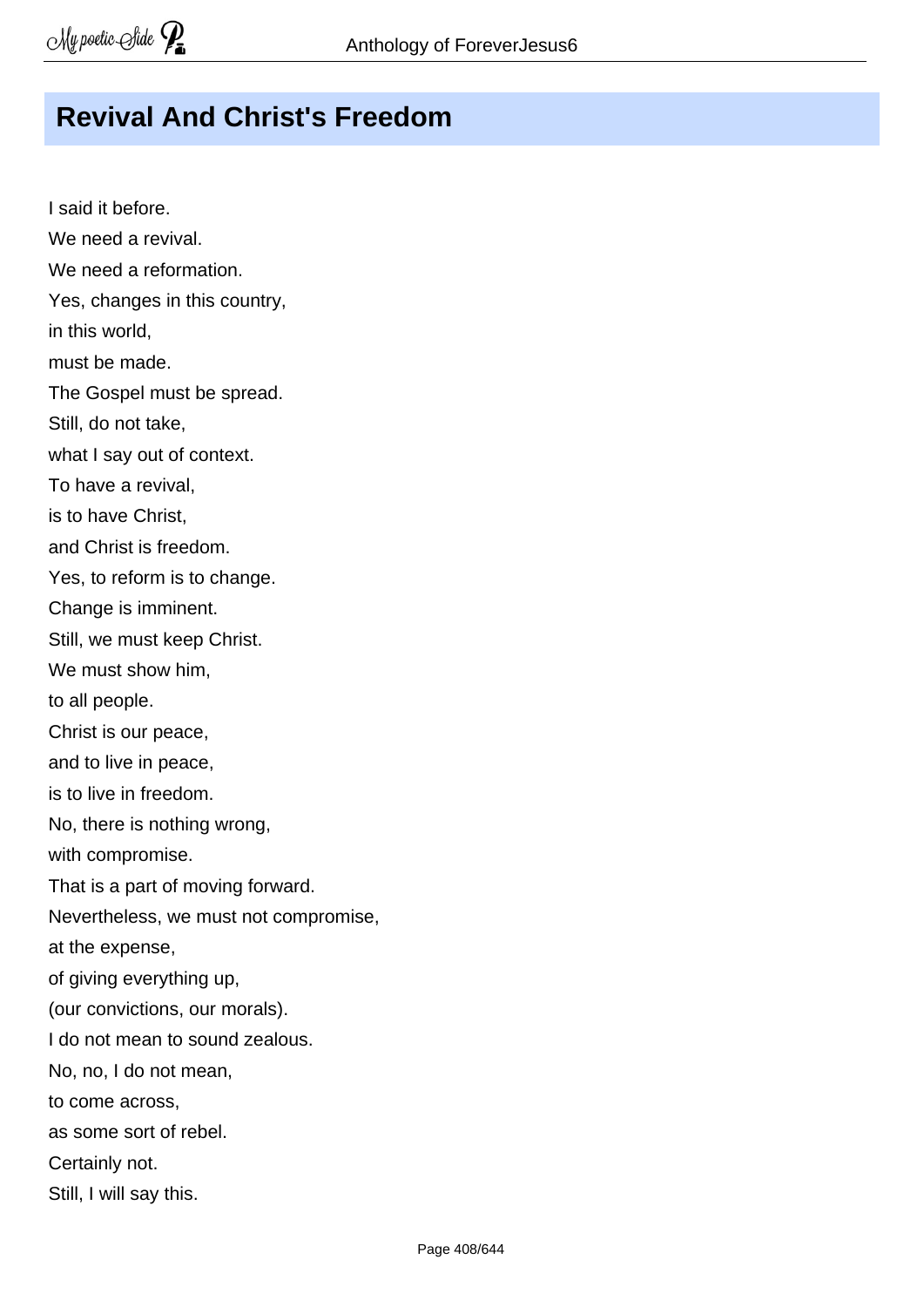I was created perfect made free. Yet, I entered into a world of sin. For a while I was trapped in sin, but now I know, that I am free, and I will die a free man, knowing that, the gospel has been spread.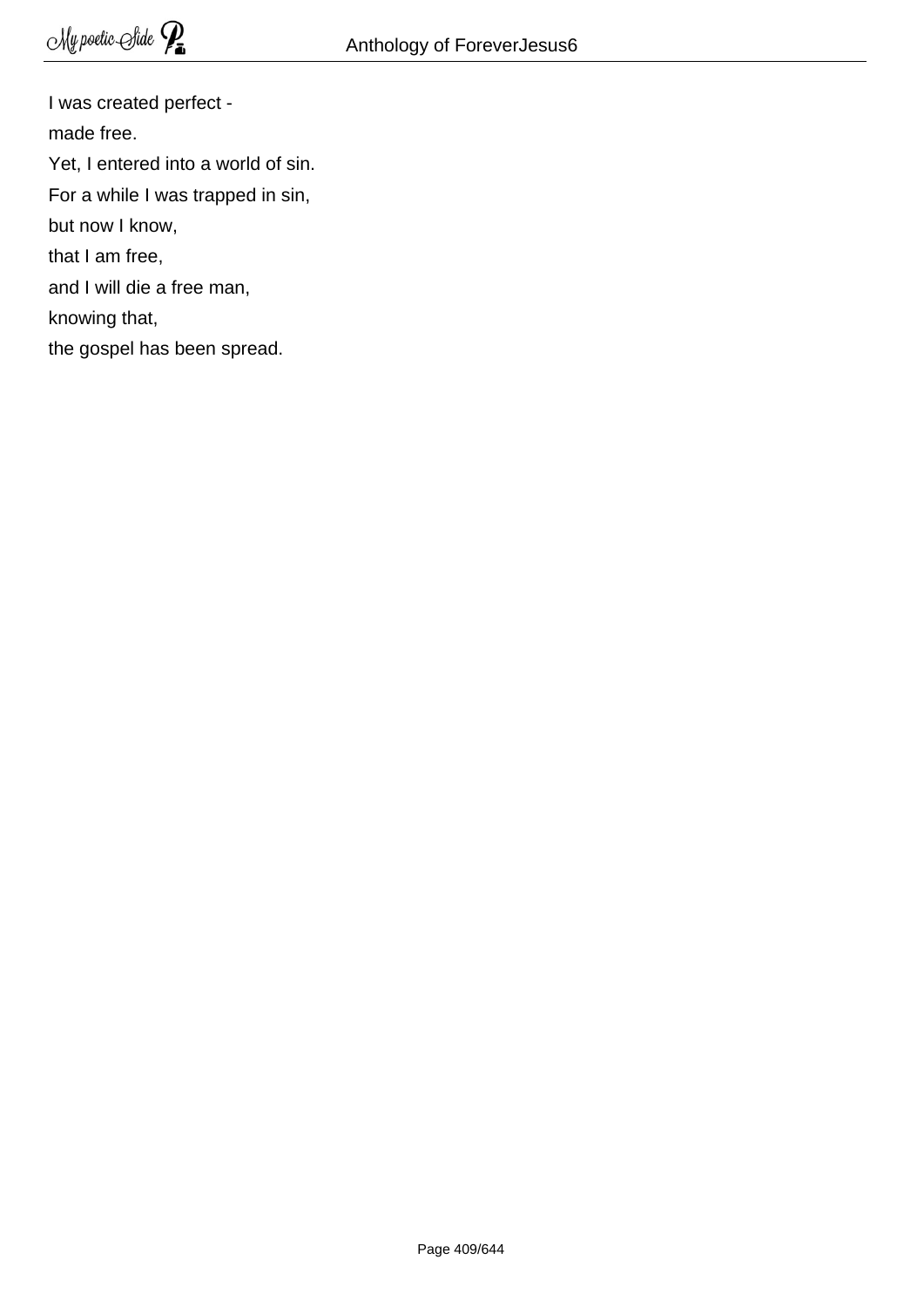### **Vain Obscurities**

Vanity, Vanity, all is vanity. As a strong man in Christ, I remain steadfast, to the faith. Still, as a human, for years, I have searched in vain. I have done many things, and have been, to many places. I have many, what others would call, acclomplishments. Yet, many of them, are pointless to me. They are pointless, because many of them, did not glorify God. Do not be mistaken. I have served the Lord well. The highest point, in my life, was when I accepted Christ, into my heart. Many times, I have brought the Gospel that was of Christ. Many times, I have claimed his name that was of Christ. At times, I look back, at points in my life, and I smile.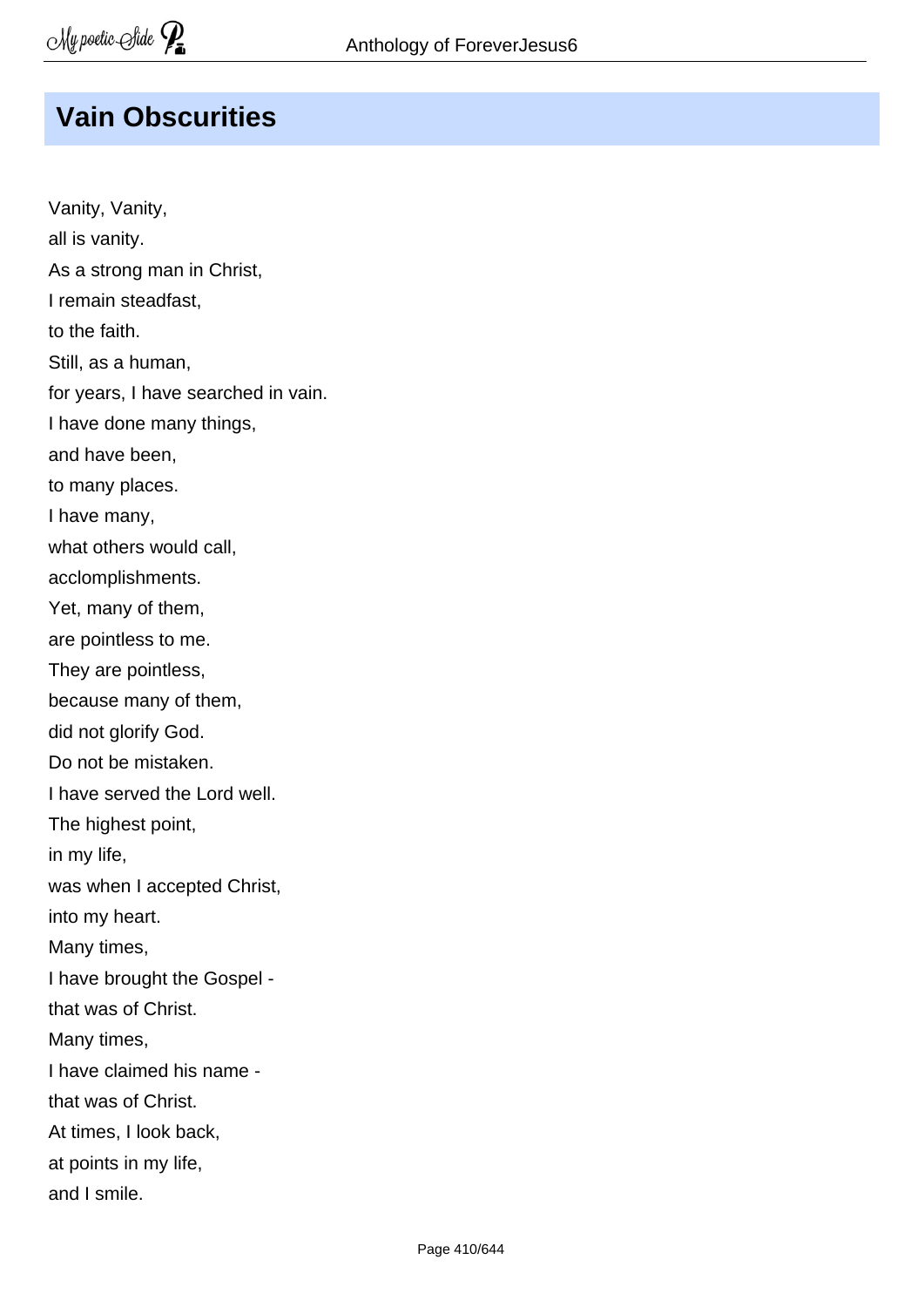Still, there are many, points in my life, that are full of unpleasentness some even regrets. As a human, there were times, when I felt down, when I tried to have, self-fulfillment, and yet, all of those times, were foolishly in vain, with Christ Jesus beside me, the whole time. I am not an old man, considering I am thirty years old. Nor am I the smartest man. Nor am I the most educated. Still, I say this to the young, do not put your trust, in the things of the world. I am not saying, that I have, or at least, I have not meant to, but I do know, that materials things, do not last. A dollar can burn. Things will fade. Weapons can fail. People may come and go. Yet, God will never go. Do not believe, the lies of this world. There were many points before, when I did. For years I have searched,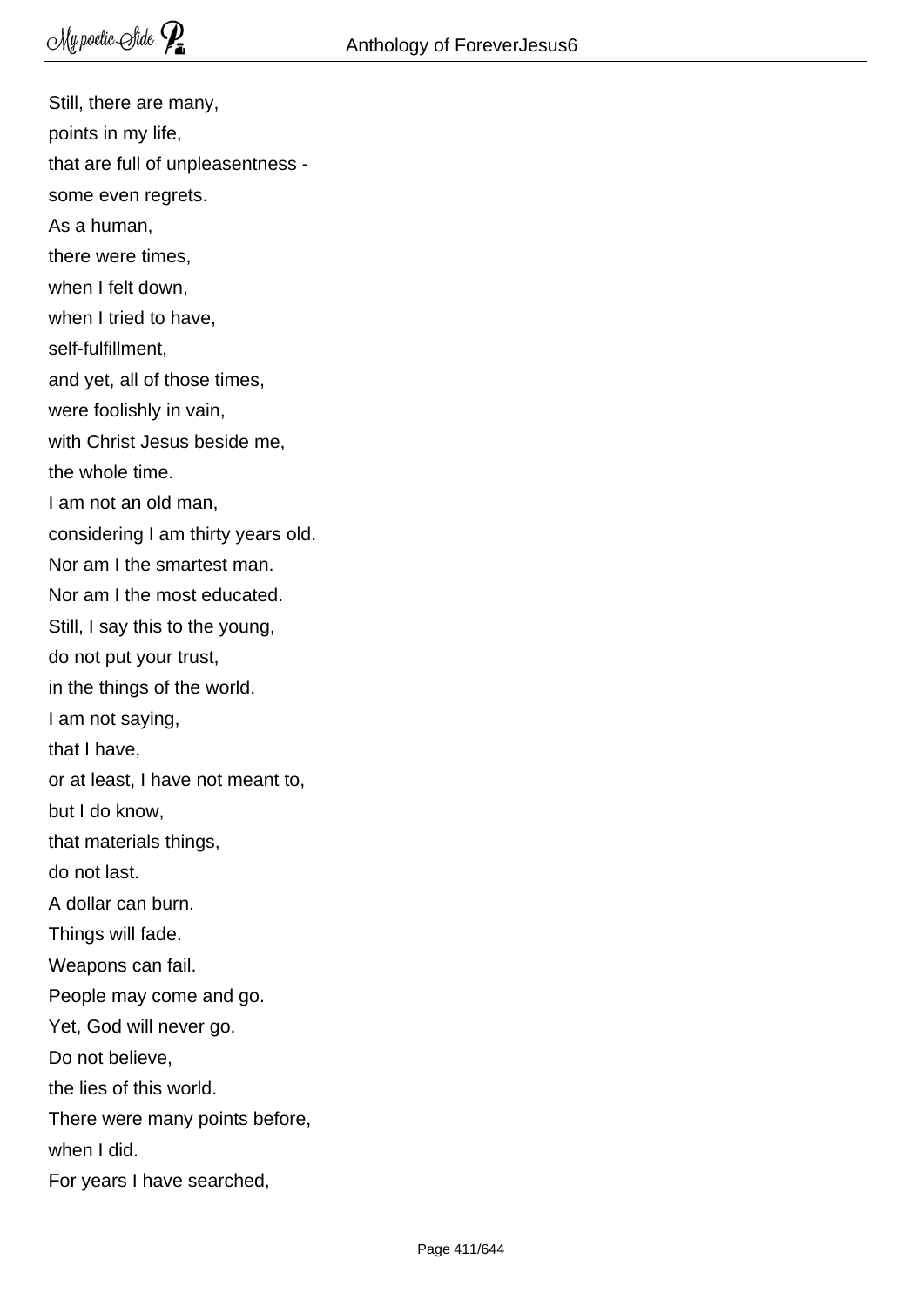only to find, temporary medicines. Yes, they were fun, and sometimes the fun seemed to last, but when the fun ended, I would fall back, into sadness. After sometimes asking, the Lord for help, I would then go out, and do what I thought was righteous. I am not saying, that I was against God. Nor did I ever oppose him. Certainly not... Not so much, as I strayed from him at times. Yet, as I look back, I realize, that each time I strayed from him, I remained unsatisfied. Yes, there are necessities, in this world, but there are no answers in it. Jesus Christ our Savior, which is the Son of the true living God, who's kingdom, is not of this world. is the only answer. Everything else is vanity. So hear the conclusion, of the whole matter: Fear God, have Christ as your Savior, and keep the Lord's commandments. For this is man's all.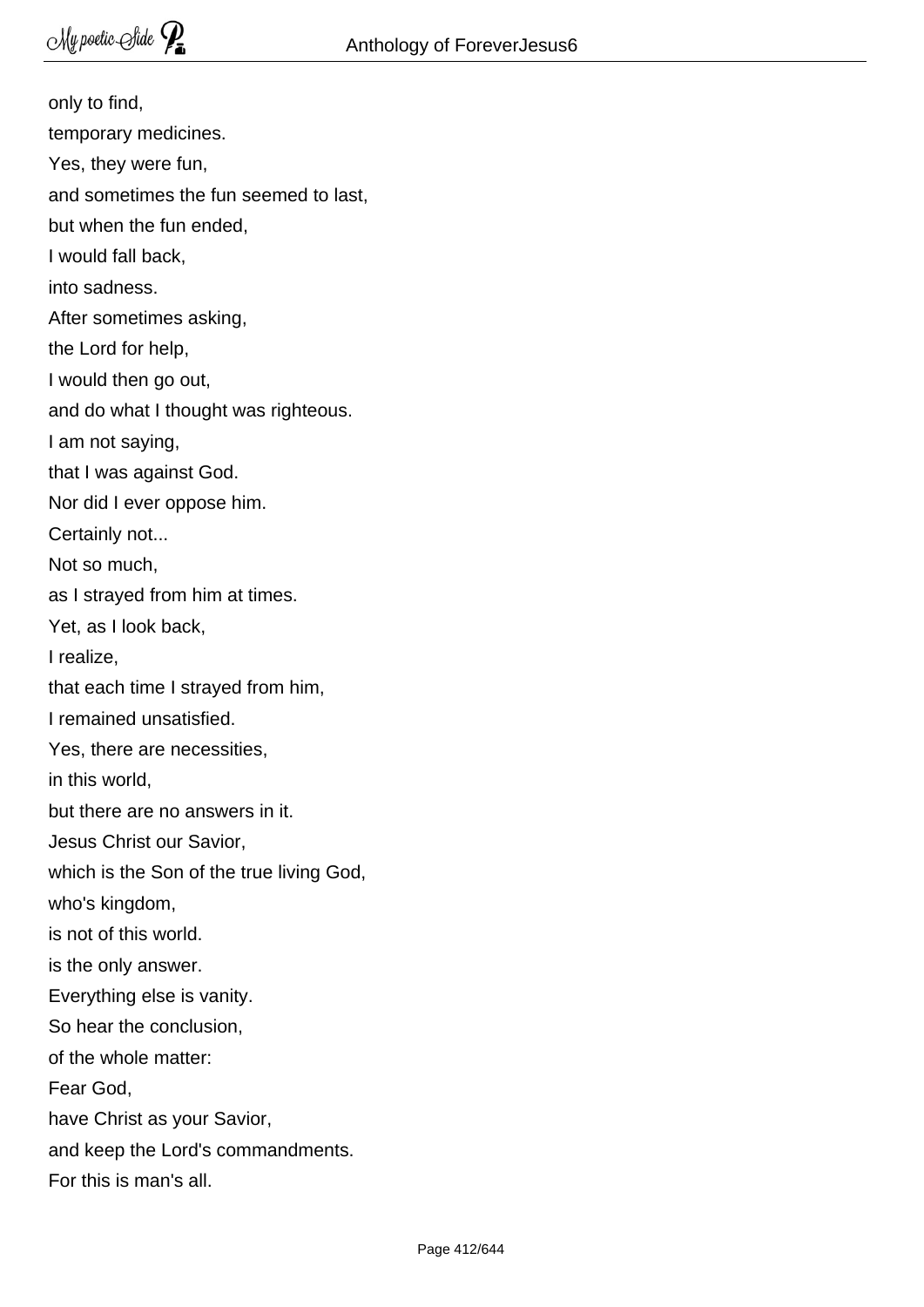For God will bring, every work into judgement, including every secret thing, whether good or evil.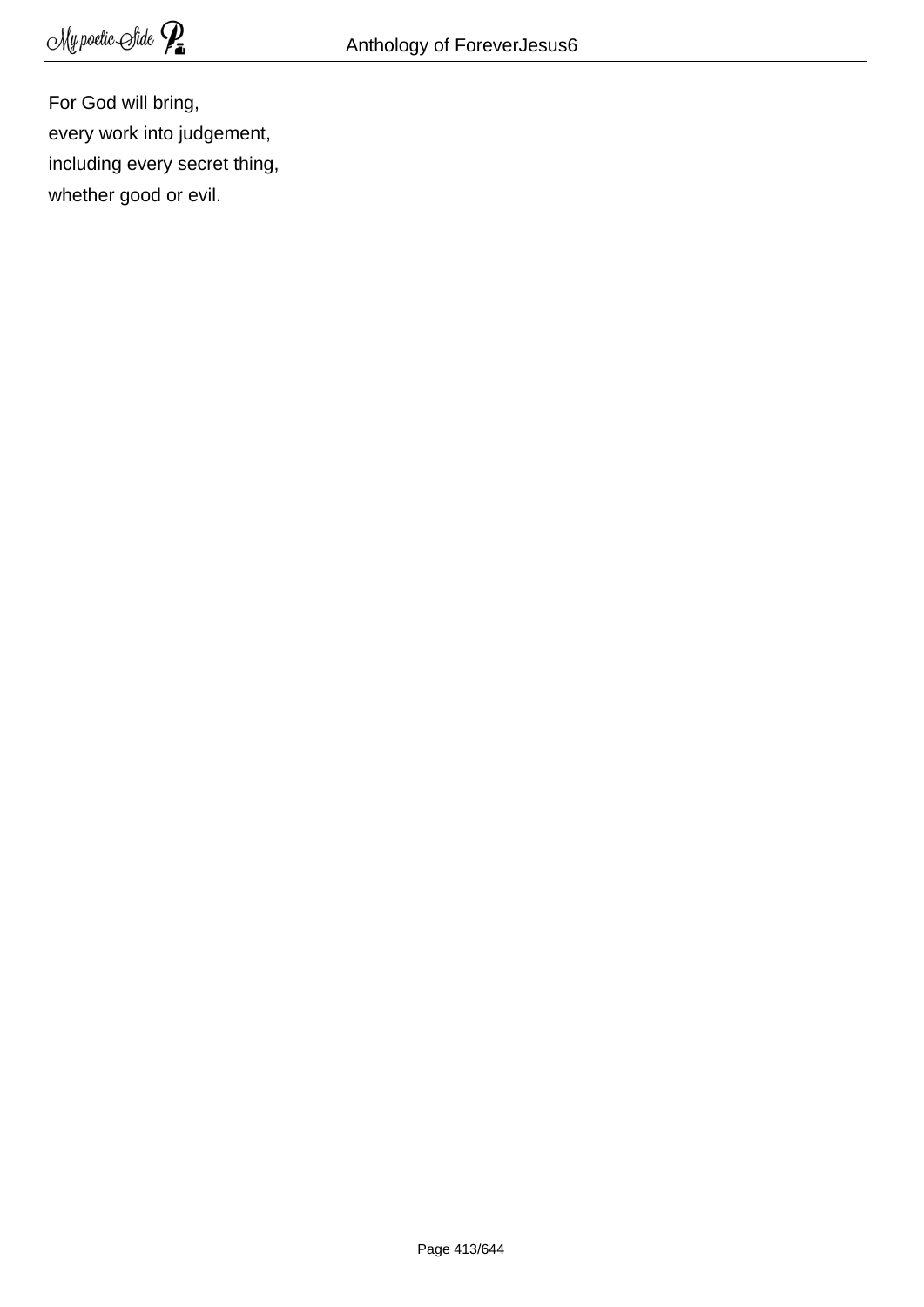### **Stand Up**

Where are my, Christian brothers and sisters? Where are Christ's ambassadors? Stand up! We are supposed to be, the salt of the earth. We are supposed to be, Christ's ambassadors, His representatives. Yes, I say, 'be humble', but for God's sake for your sake, where is your passion? I am having a hard time, understanding, how one can be ashamed of Christ. Do not act in anger. No Still, we must remain steadfast. Stand up for Christ's name.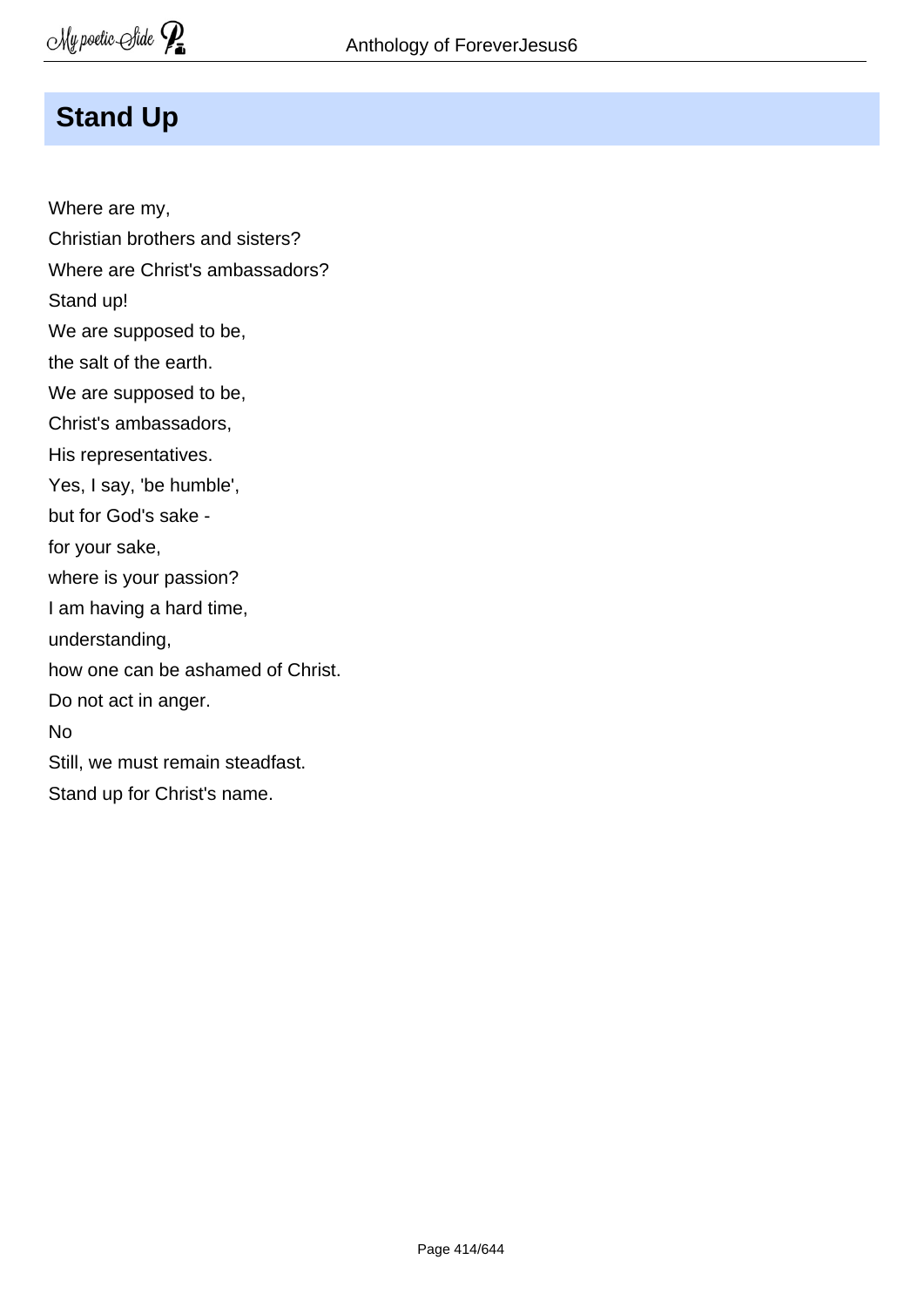# **Save Your Day Light Savings**

Day light savings (yawn) time it always sets me back. ... or forward I'm not sure. I just know that there is sleep that I lack. It is annoying to reset, all the clocks ahead. For a day, 'I am all out of wack'.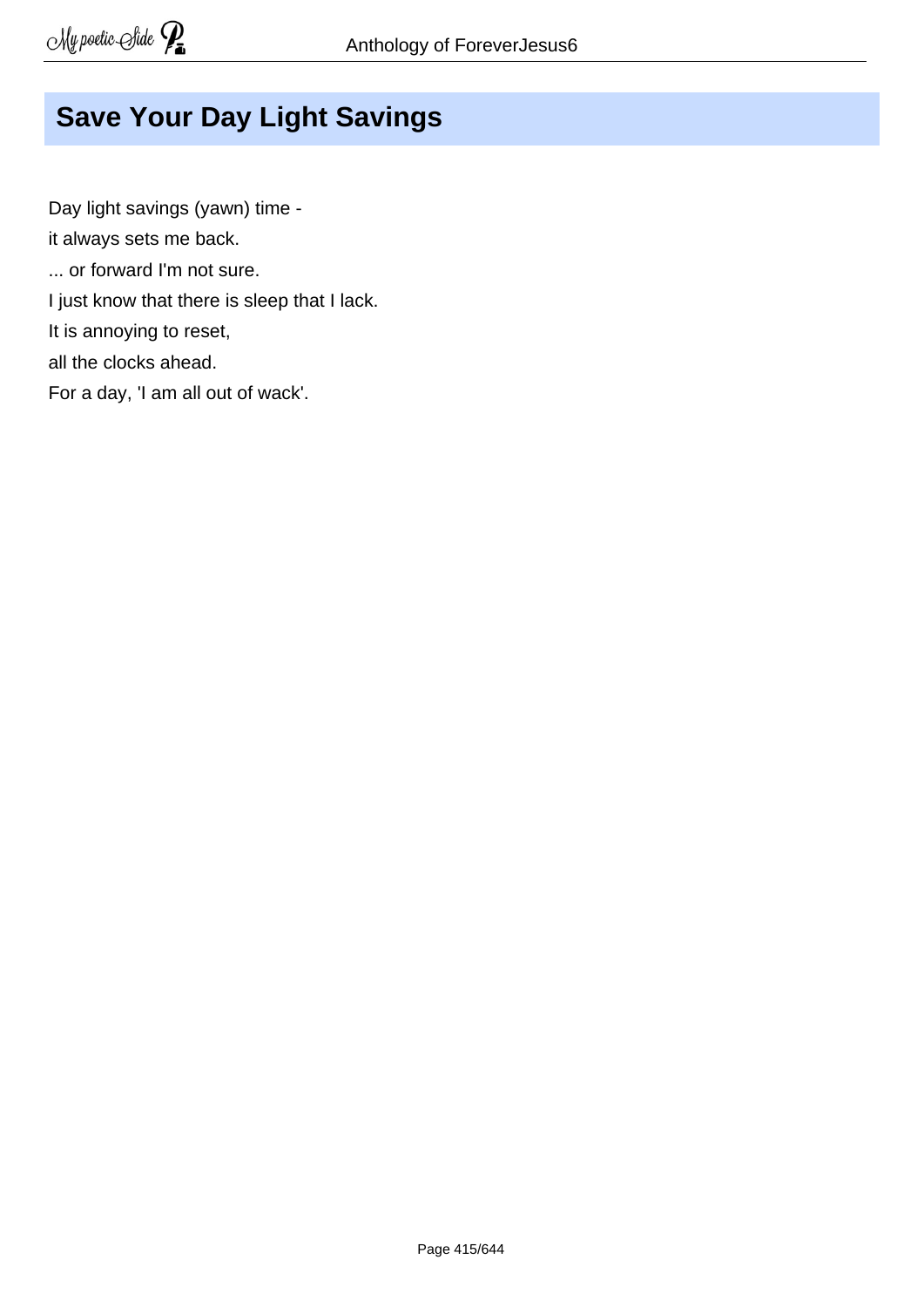# **Love Thy Neighbor**

We must love our neighbor, no matter who he or she is. Rather than hurt each other, we must kill them with kindness. Stop looking through your sight, and look through, the sight of the Lord. Choose to love thy neighbor, rather than shutting the door.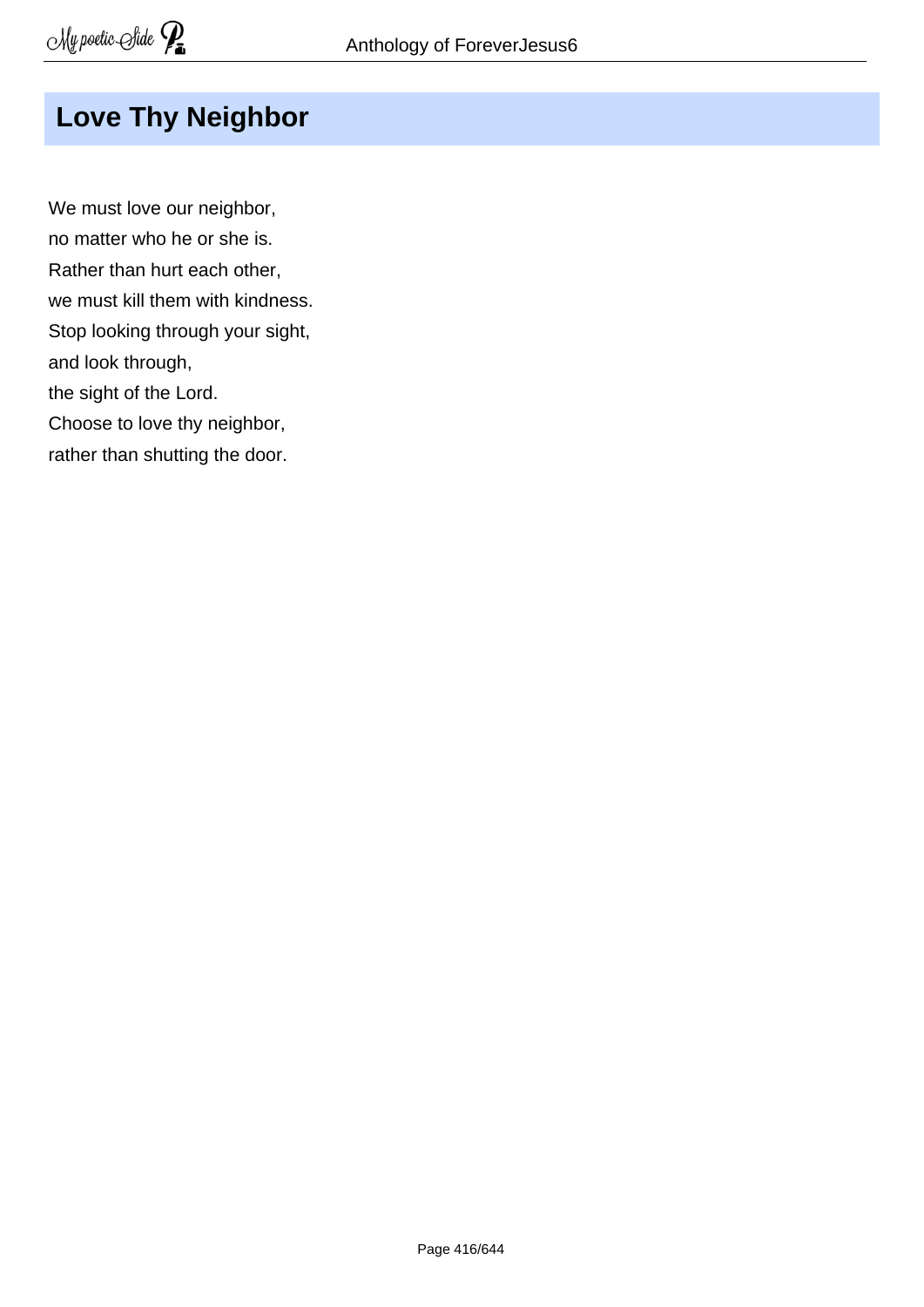### **Do Unto Others As You Would Have Them Do Unto You**

Remember when you were young, how you were never really cool? Maybe you were, an underachiever in school. Perhaps you lived on low-income, and you did not have parents, to teach you right from wrong. 'You will wind up in jail. You will never make it. You are to dumb', said not just the teachers and your peers, but everyone. Yet, now you are grown. You have a beautiful family, and a beautiful home. Maybe no one deserves it, more than you. Maybe no one deserves to boast, more than you. Still, you remember, what you went through. Over the years you learned humility, compassion, and sympathy too. Now, you overhear your child, say something mean, and you sit him down and say, "Son, you must do unto others, as you would have them, do unto you".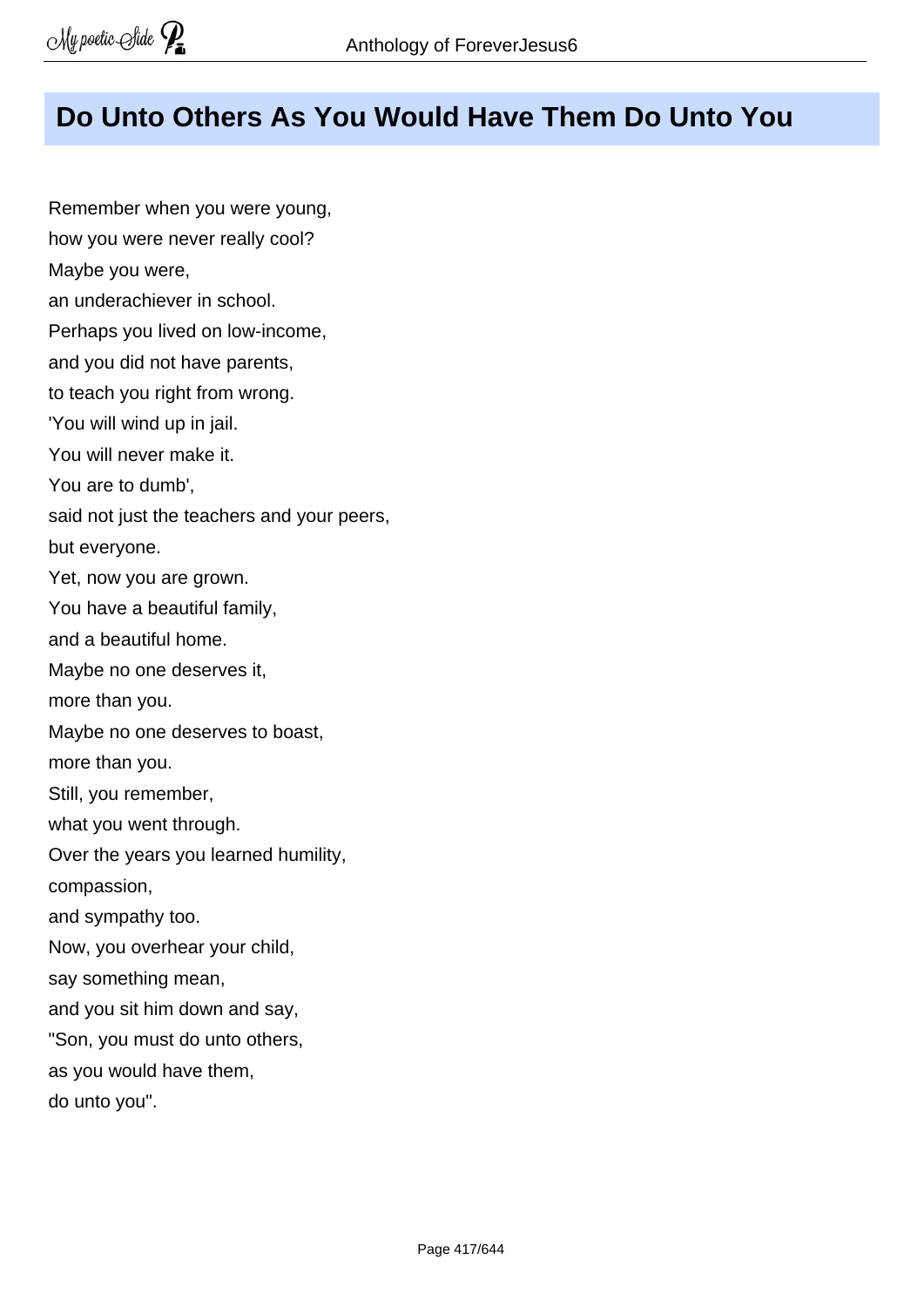#### **The True Gospel**

There is none other like it. No other religion can come close. Where there is always an answer, in the Bible, at some point, every other religion, comes to a hault. There are no answers in this world. That is because Christ is the only answer, and he is not of this world. No other idea can come close, to Christianity. Believe me. I know. At one point, I had advanced, in my former righteous belief which was a revolution far beyond my peers. I was once zealous, in my cause. Still, it came to a point, that when I thought that I had, all the answers, they turned out to be only lies. So the Lord God then chose me called me through his grace to serve him. After, his son was revealed to me, I realized a better answer a more true answer, the only true answer. It was one that did not leave me, by myself. It let me know that love,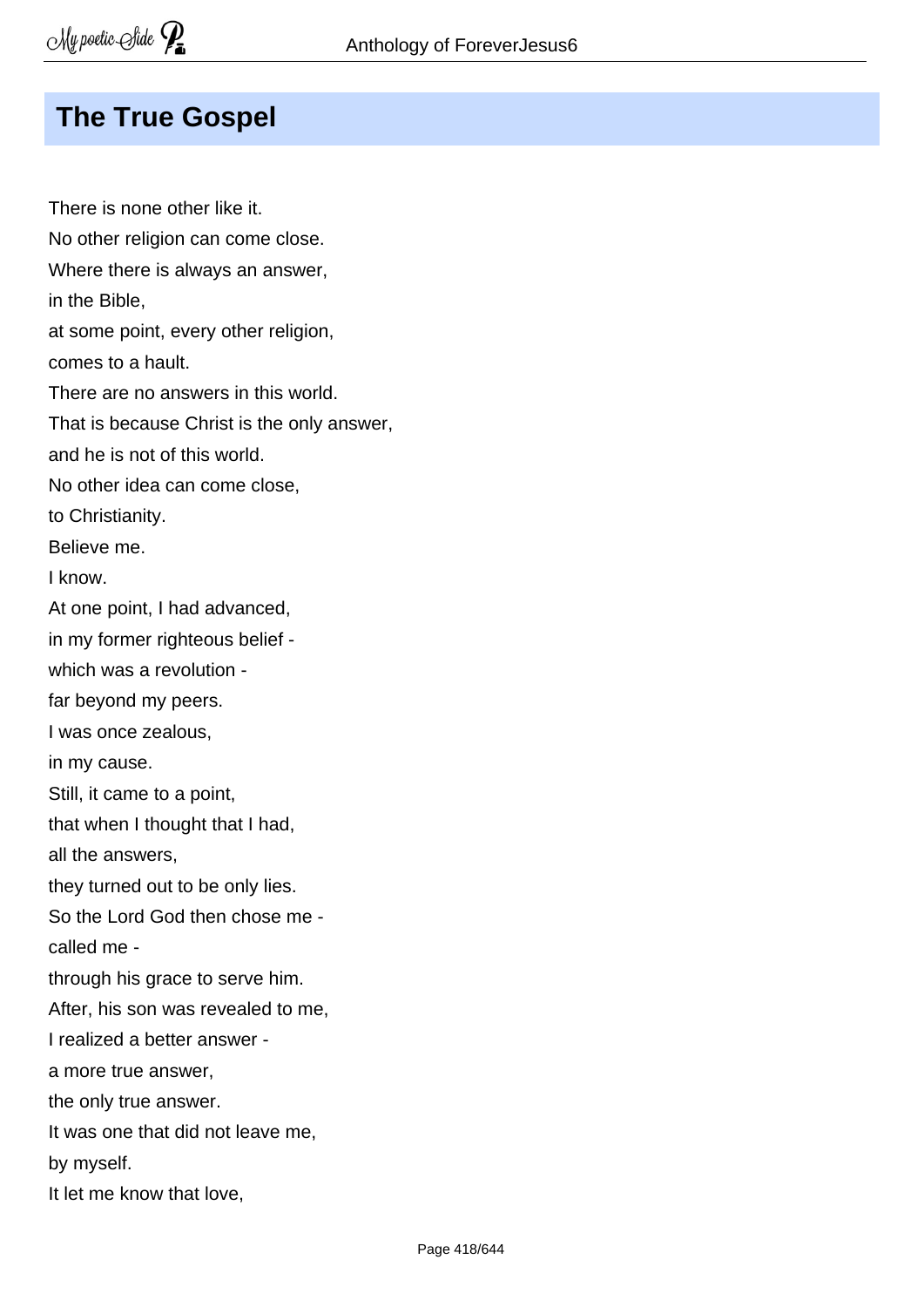was better than hate; that it was easier to live with love. Is it easy? No, and it will always be a challenge. Still, never have I found a better, and more inviting challenge. Not only do I look forward, to bringing the gospel of Christ, to the world, but it brings me great joy. I now live with passion, and not zeal. This is the Christian walk. This is my Christian walk.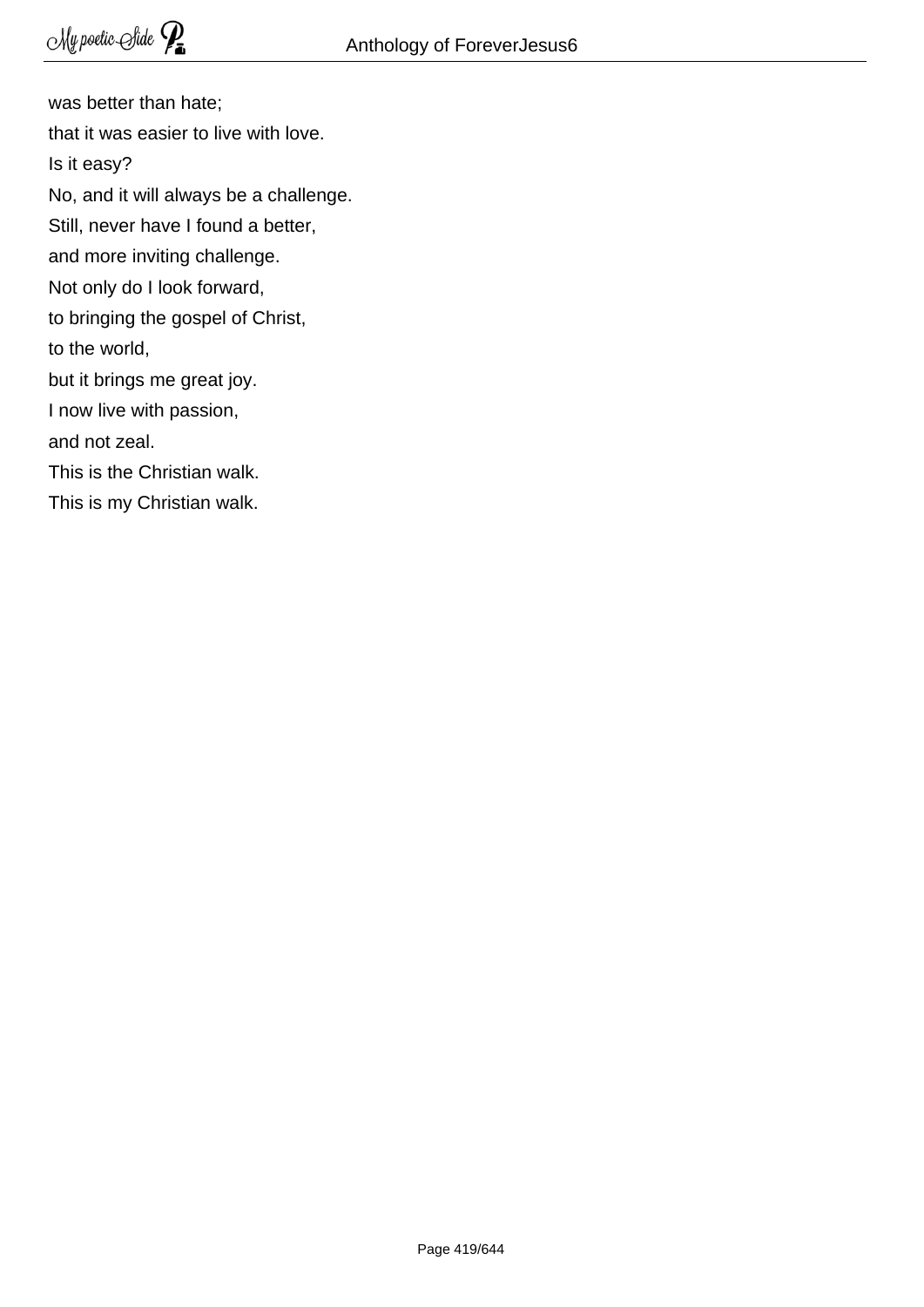## **A Simple Life**

Houses are beautiful, but they deteriorate. Clothes are nice, until they wear out. Even the fanciest cars, eventually break down. Shoes are useful, until the soles are gone. There is nothing wrong, with having nice things. Yet, we must remember, that they are not everything. When you love your possessions, they become to hard to manage. Christ is everything. Christ is everlasting.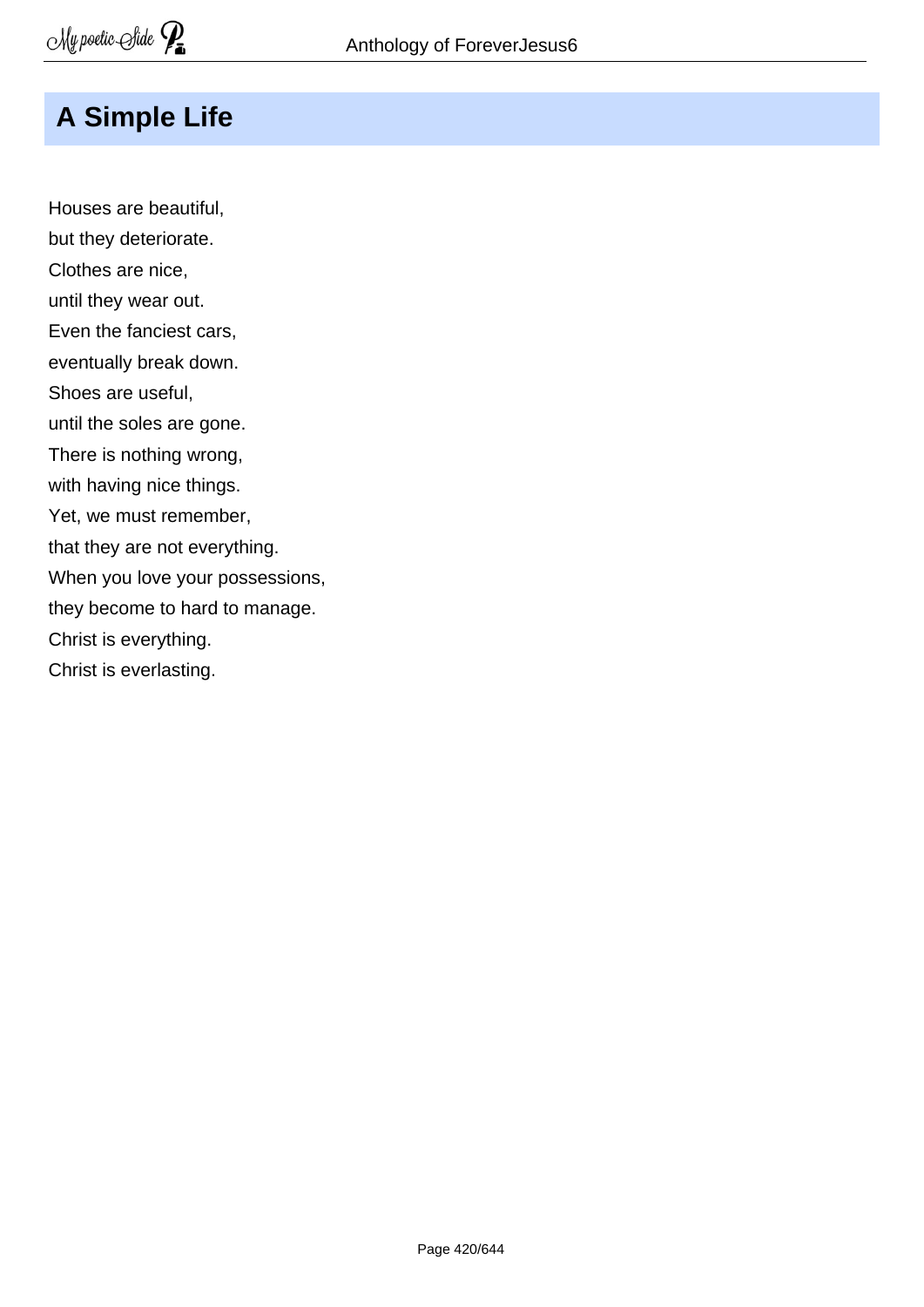# **Work Unto The Lord**

It does not matter what you do. No matter how small your job, as long you work unto the Lord, He will do right by you. So if you are a teacher, love your students dearly, or if you stay at home, clean your house cheerfully. If you are a banker or broker, do not be obsessed with wealth, or if you are a CEO, treat all of your employees well. Again, it does not matter, what you do. Just as long as you work, as if you are working for the Lord. He will continue to give to you, and you will reap your reward.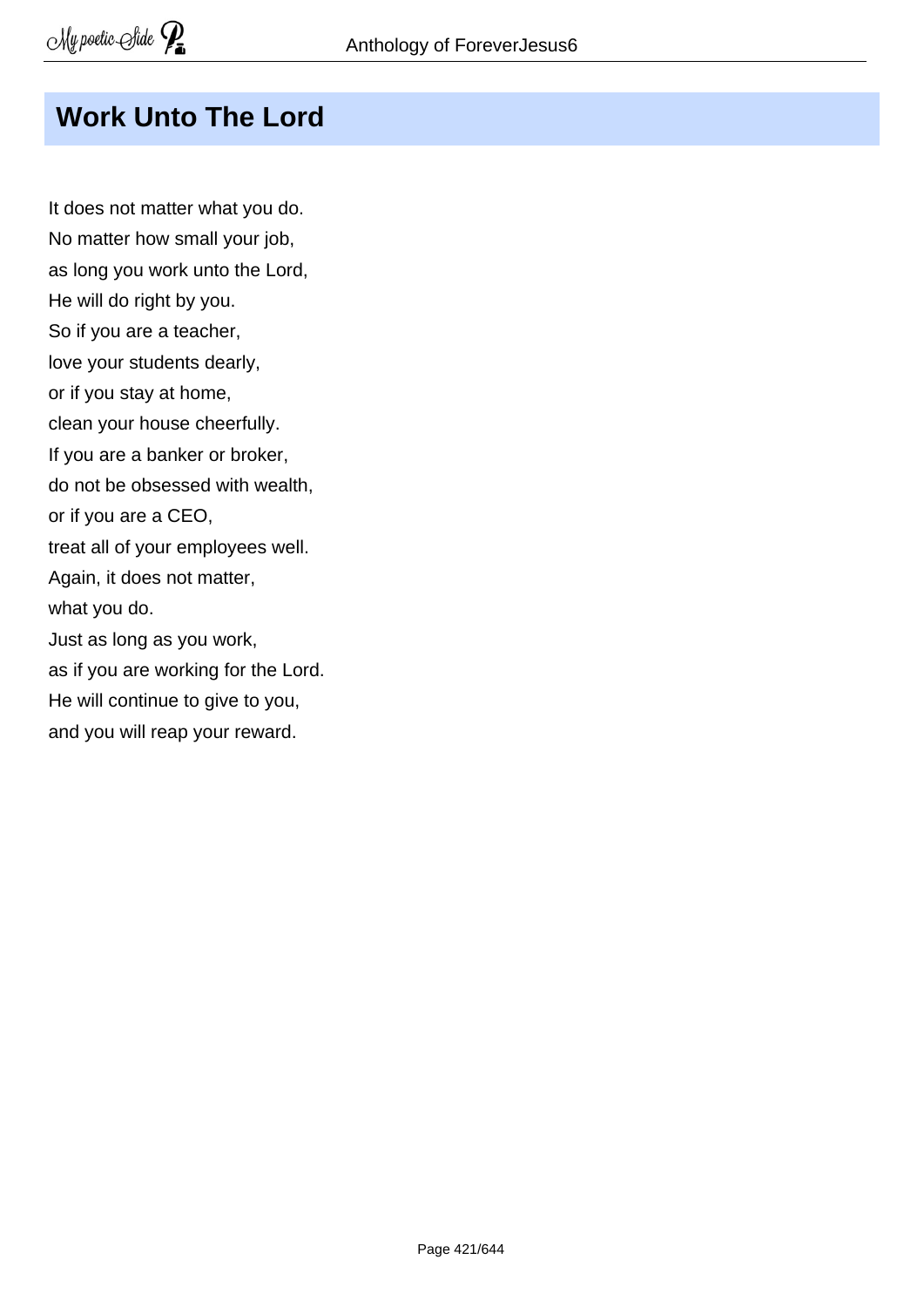## **To Bring With You**

Ah yes, as I recieve word, that you will arrive, early in this Spring, I say, "Soon. Soon my love. Soon we will be together". Within the next two months, I will see you! I look at the picture of us, right beside me, and I smile with joy. My love, I know that you, will bring with you, the love you have for me. I do ask though, that you bring with you, your camera, so that we may take, many more pictures together. Also, bring our photo album. I have all of the letters, that you had written to me. When you arrive, you will see a ribbon, tied to the front door. The nights here, can be quite chilly. Bring the red blanket, that you have. I will have the fireplace going. Soon we will be able, to eat together,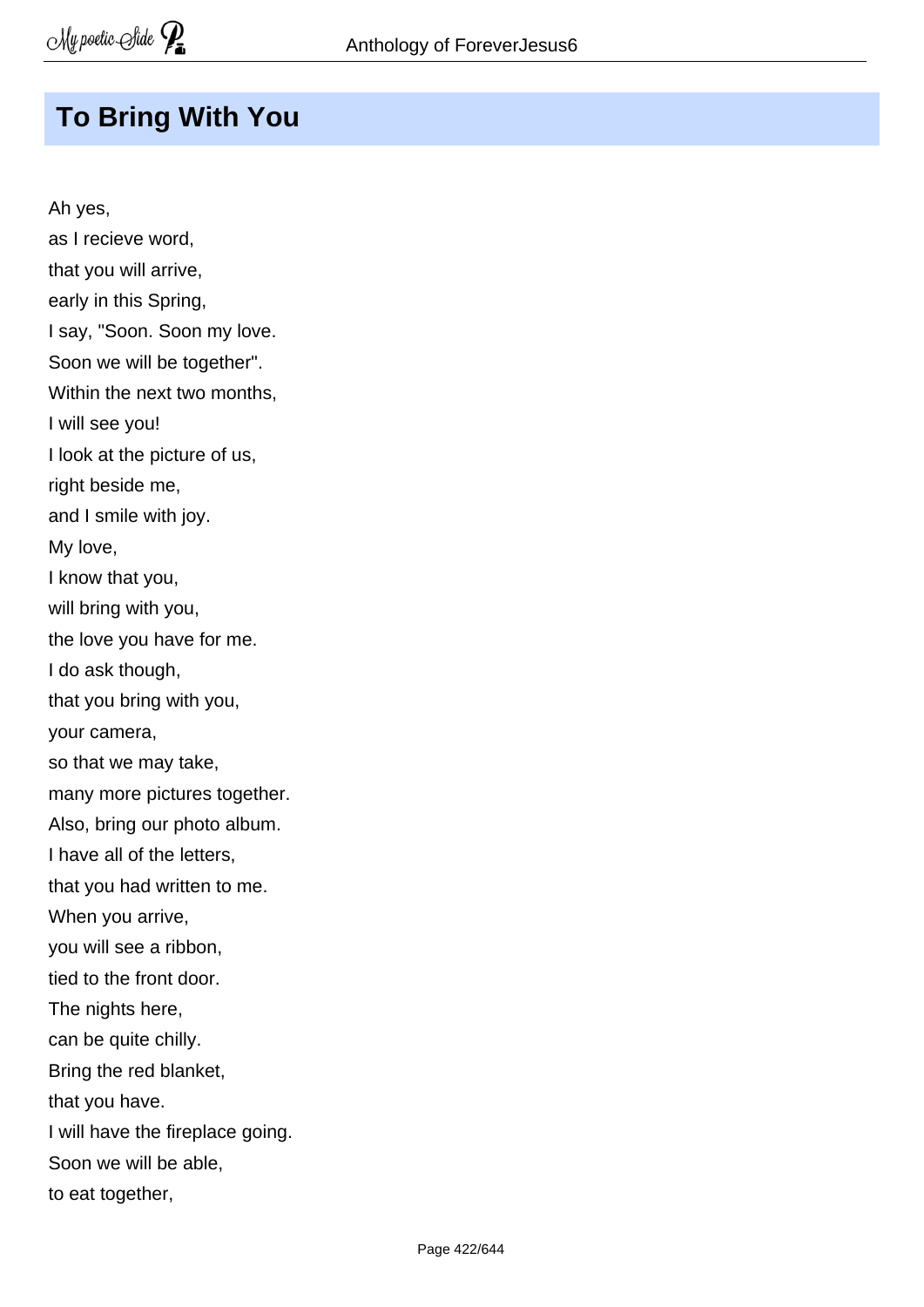to hug each other, to hear each other's voices. Soon we will be able, to lay down together at last. This will be, the last time you hear from me, until we soon meet.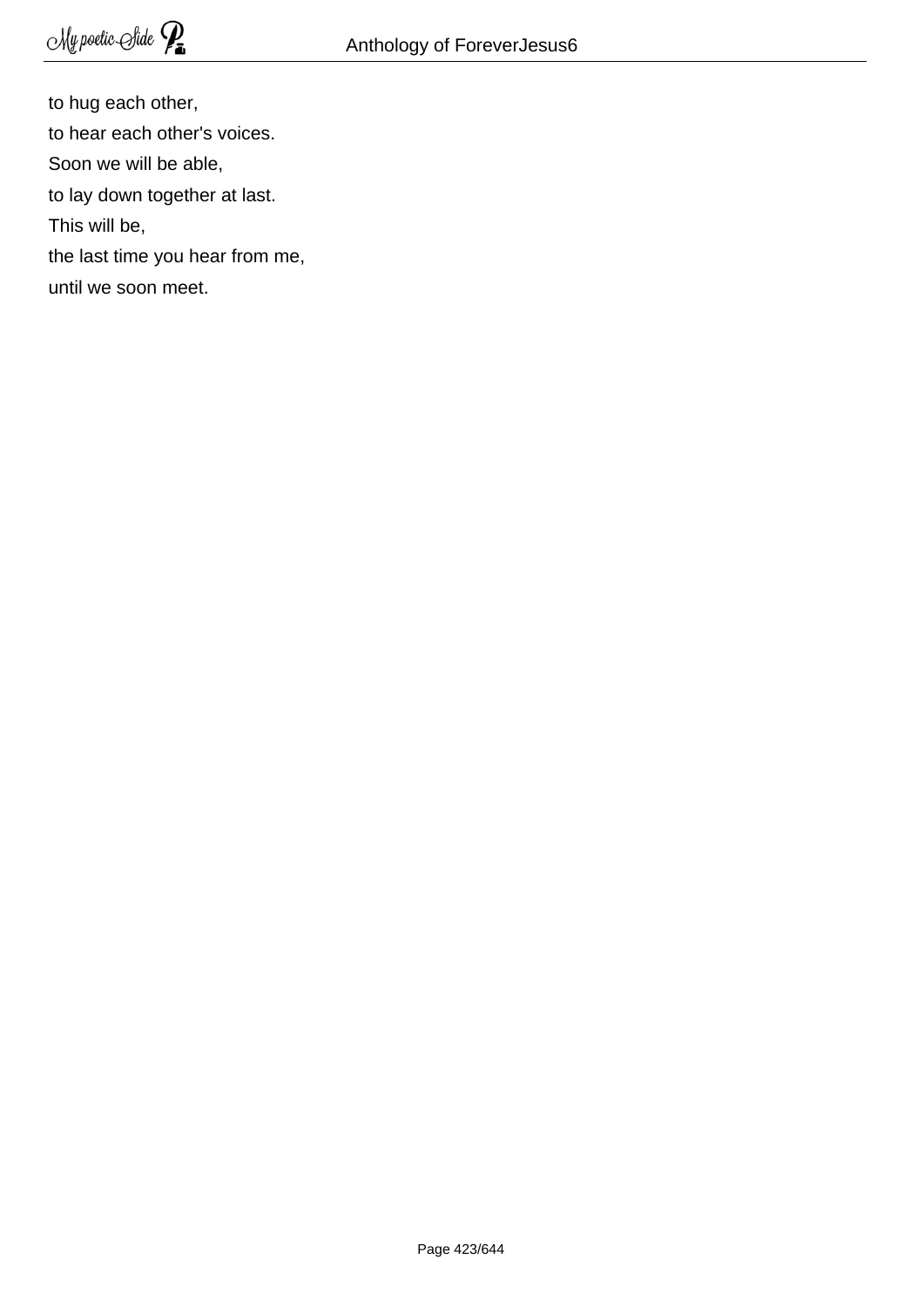## **How Fortunate**

Fortunately, it is not I who is crazy. Unfortunately, the world has made everyone else crazy.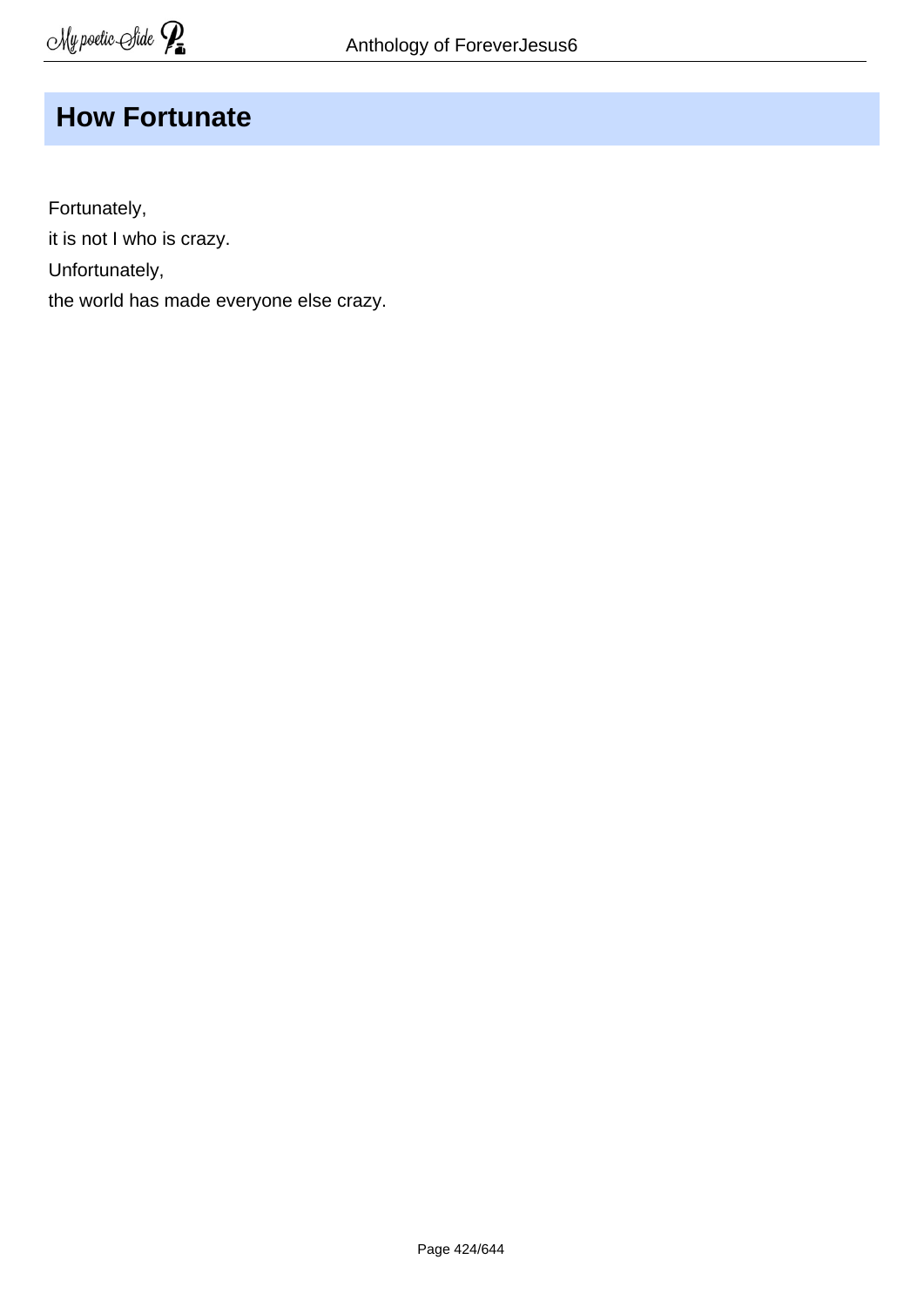## **Free To Think**

There are millions of books, that people love to share. Yet, there is only one Bible, that many do not dare. To be a free thinker means, you have to accept the world, and it's looks. but to me, a free thinker accepts Christ, and His book.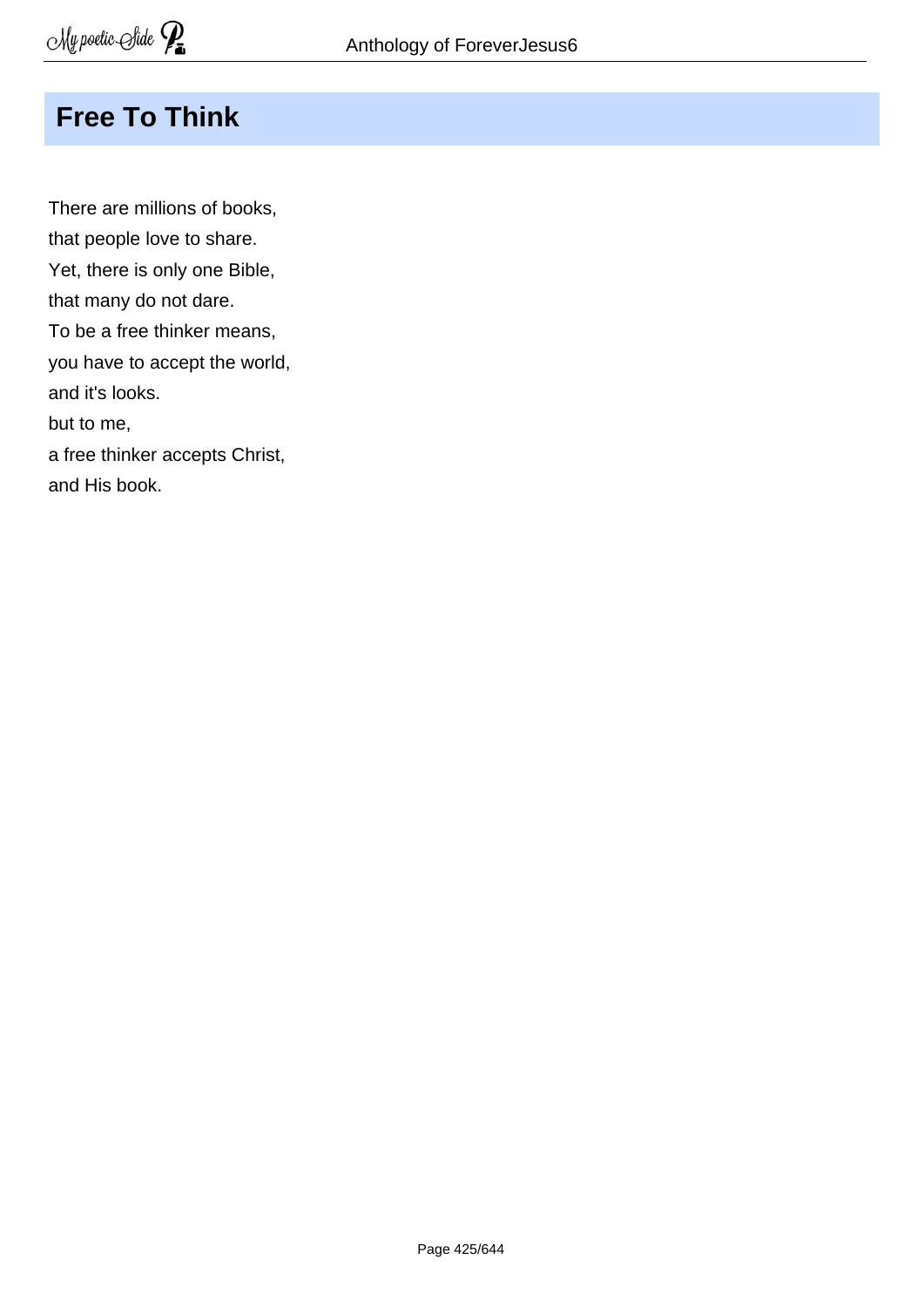#### **But We Love Them Anyway**

How hard it is, to love everyone. We do it because Jesus, first loved us. We are critisized. for loving those, who deserve no love. Whether they recieve, salvation or not, they are for the Lord to judge. Still, it is not to judge, and point out, who deserves to die, when others are murdering children, raping women, and selling children, knowing all we can do is sit by. We say we love them anyway, despite their ignorant, hate towards race. So we are just, as bad as them, because we pity them, and show them grace. Still, since we are, are part of this world, there are times, we want to hate. As Christians we sometimes, get beside ourselves, and accidently stray. We often here, of hate groups,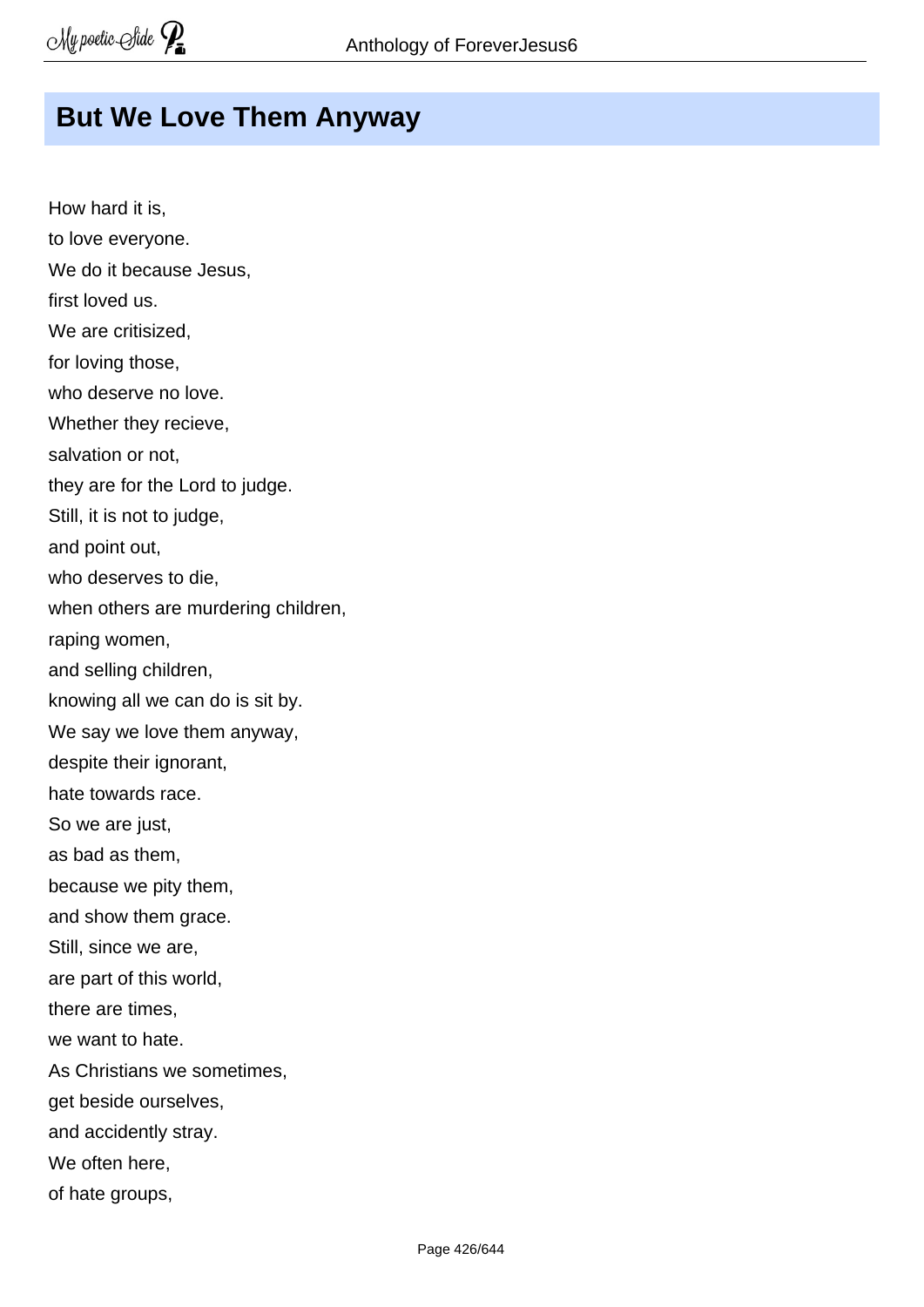Christians persecuters, mass murders, riots and deseases. Yet, sometimes we wonder, 'why should I love them'. Then we remember Jesus. As he hung there, on the cross, he took our sins away. So despite those, that commit horrible sins, no matter how, hard it is, we must love them anyway.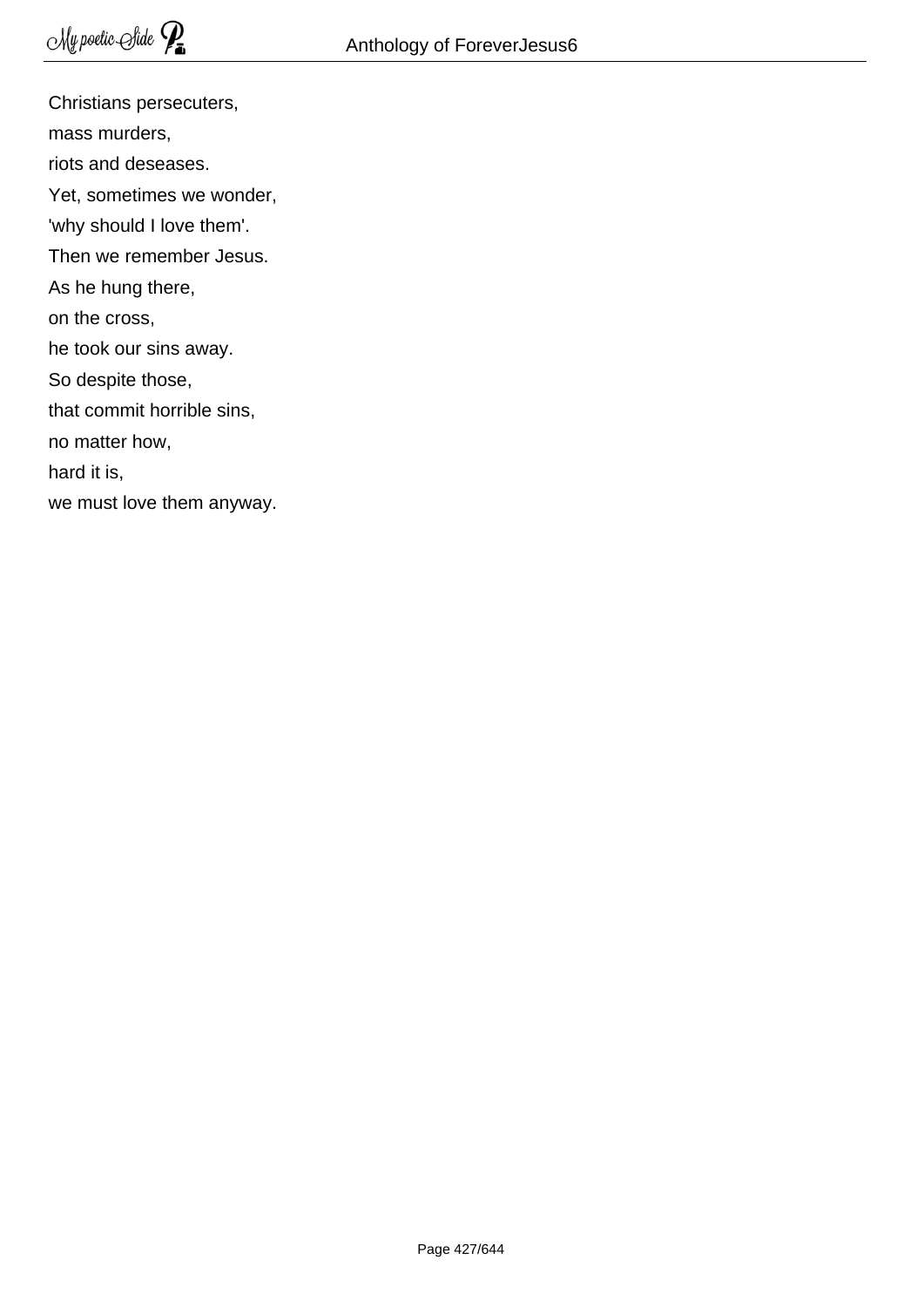#### **What Now?**

When the times have changed, then what do we write about? When you get what you ask for, then what do you write about? When the revival has came, then what else is there to claim? When there is nothing left to protest, then what left is there to shout? When all your demands are met, and everyone has calm down, and the gospel is spread, all throughout, will there be anymore reasons to get loud? When you finally get, the rulers you elect, will you be happy, or will you try to find, a reason to make a sound? When the revolution is over, and the fight is fought, and you ran the enemy out of town, will you take a break from fighting, find another just cause, or go against what you originally found? Few fight the good fight, and die peacefully. Many run their own lives into the ground. Some start out with great intentions. Yet, when they reach their goal, and have a little control, they get lost, and say, 'What now'.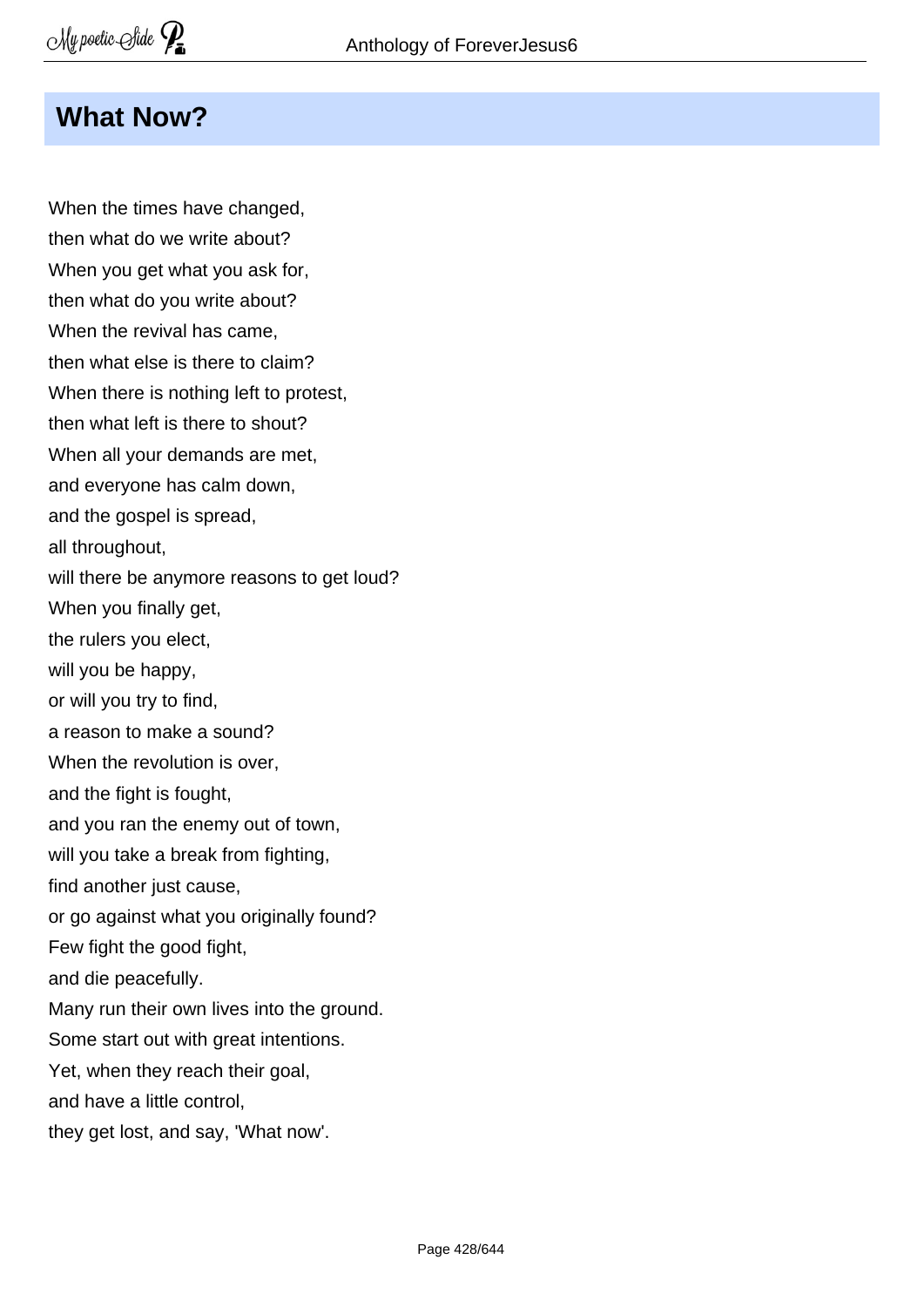## **Greener Hills (Amos 9:14-15)**

I will bring back the captives of My people Israel. They shall build the waste cities and inhabit them. They shall plant vineyards and drink wine from them. They shall also make gardens and eat from them. I will plant them in their land, and no longer shall they be pulled up from the land I have given them", says the Lord your God.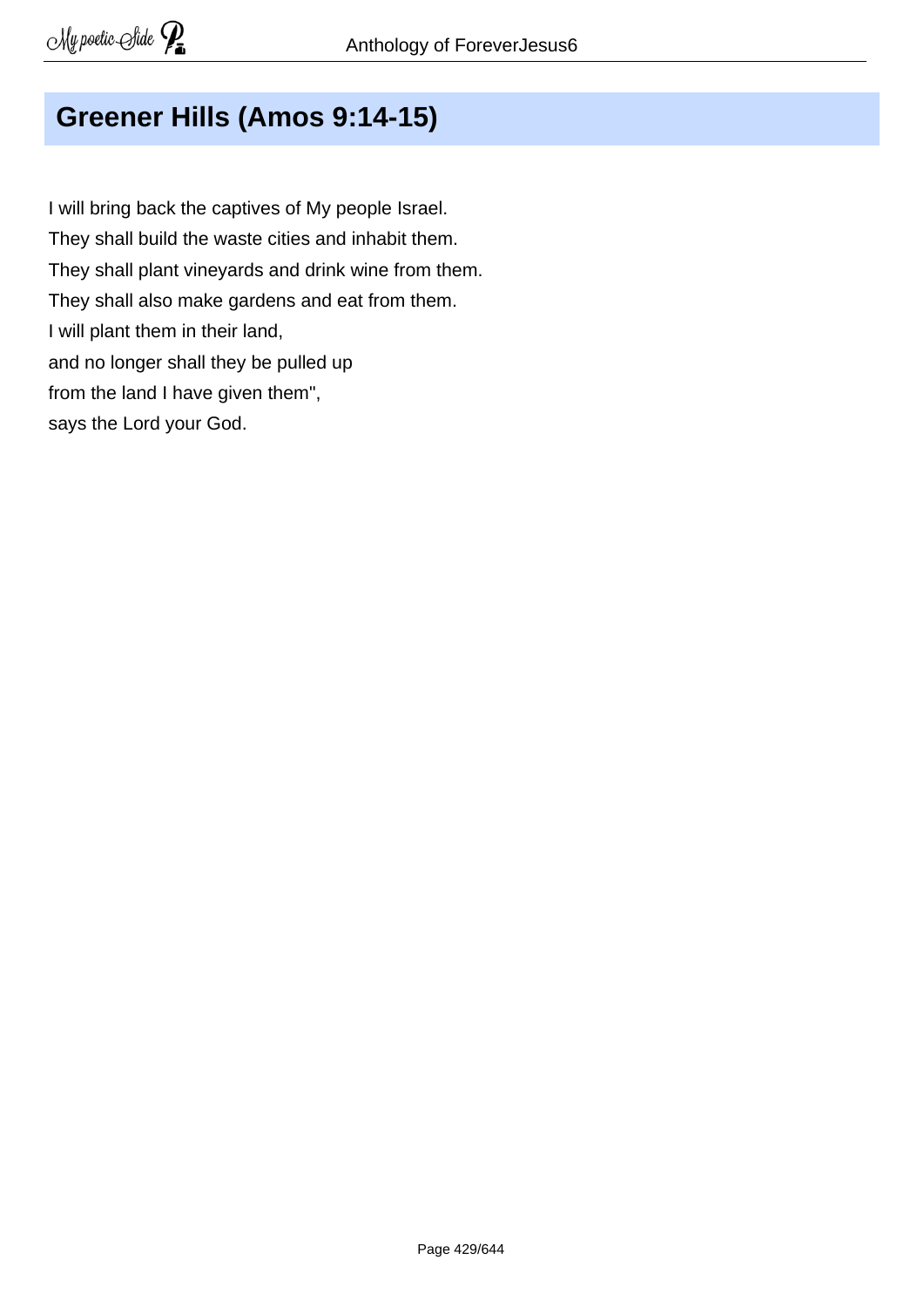### **Growth Over Change**

I have nothing against change. It is inevitable. Still, should we change, and not adapt? Perhaps... Should we change, and not grow? Certainly not Is it the same thing? Certainly not I choose growth, over adaptation. Growth is a personal thing. Adaptation involves the world. Does that mean, we should not adapt? Certainly not We should. Still, growth is more importantant, because we must grow to adapt. Still, as I know, the only way, to truely change is through, the Holy Spirit, of Christ Jesus.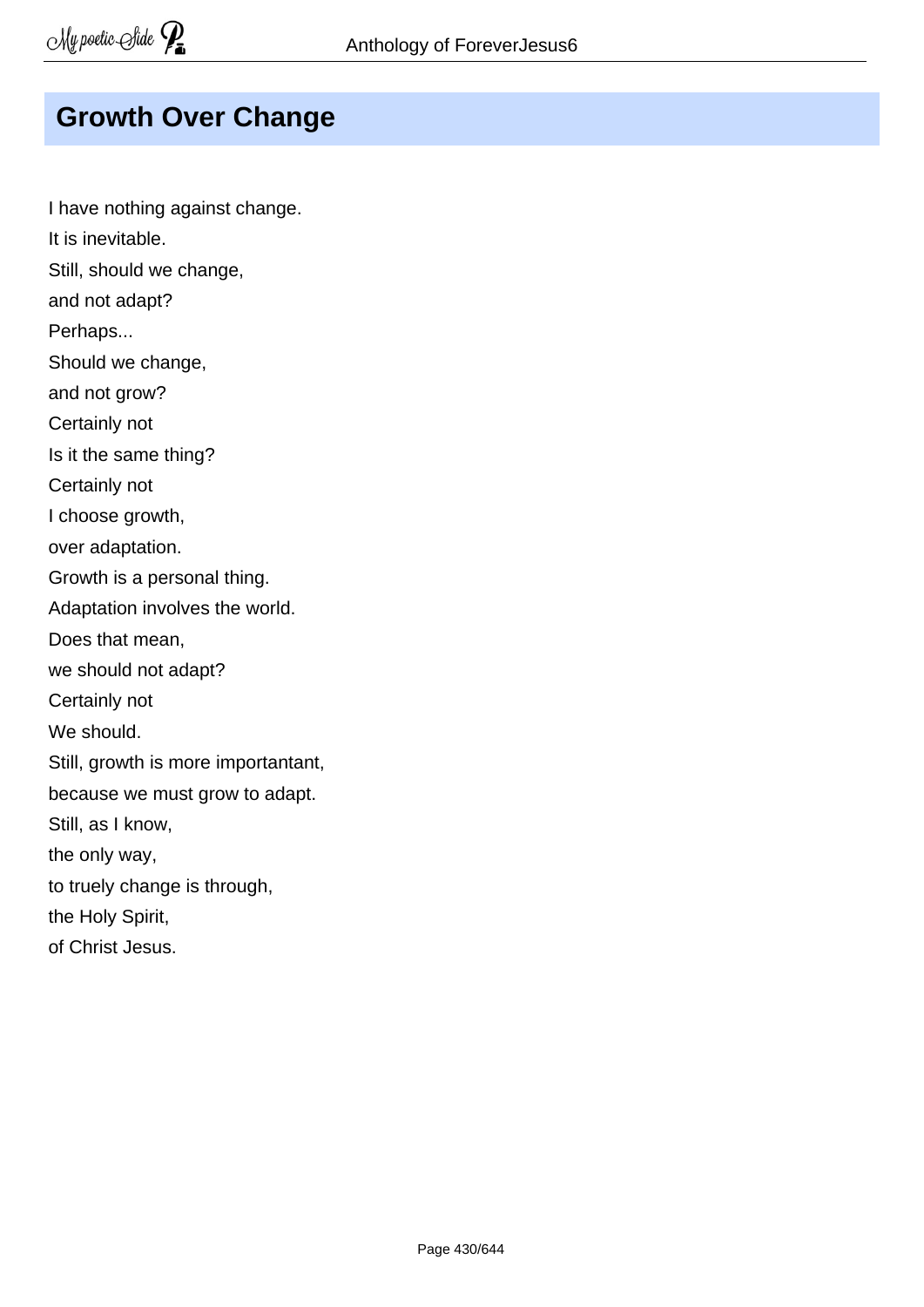# **The Power Of Christ**

They wonder, 'is their new faith real'. They say, "Oh, they want to be, a part of something. They are looking for handouts. They will go back, to their old ways within a month". Yet, those same people, do not know God. They do not know, the power of Christ. Oh, how strong, the power of Christ is -

how strong the Cross is.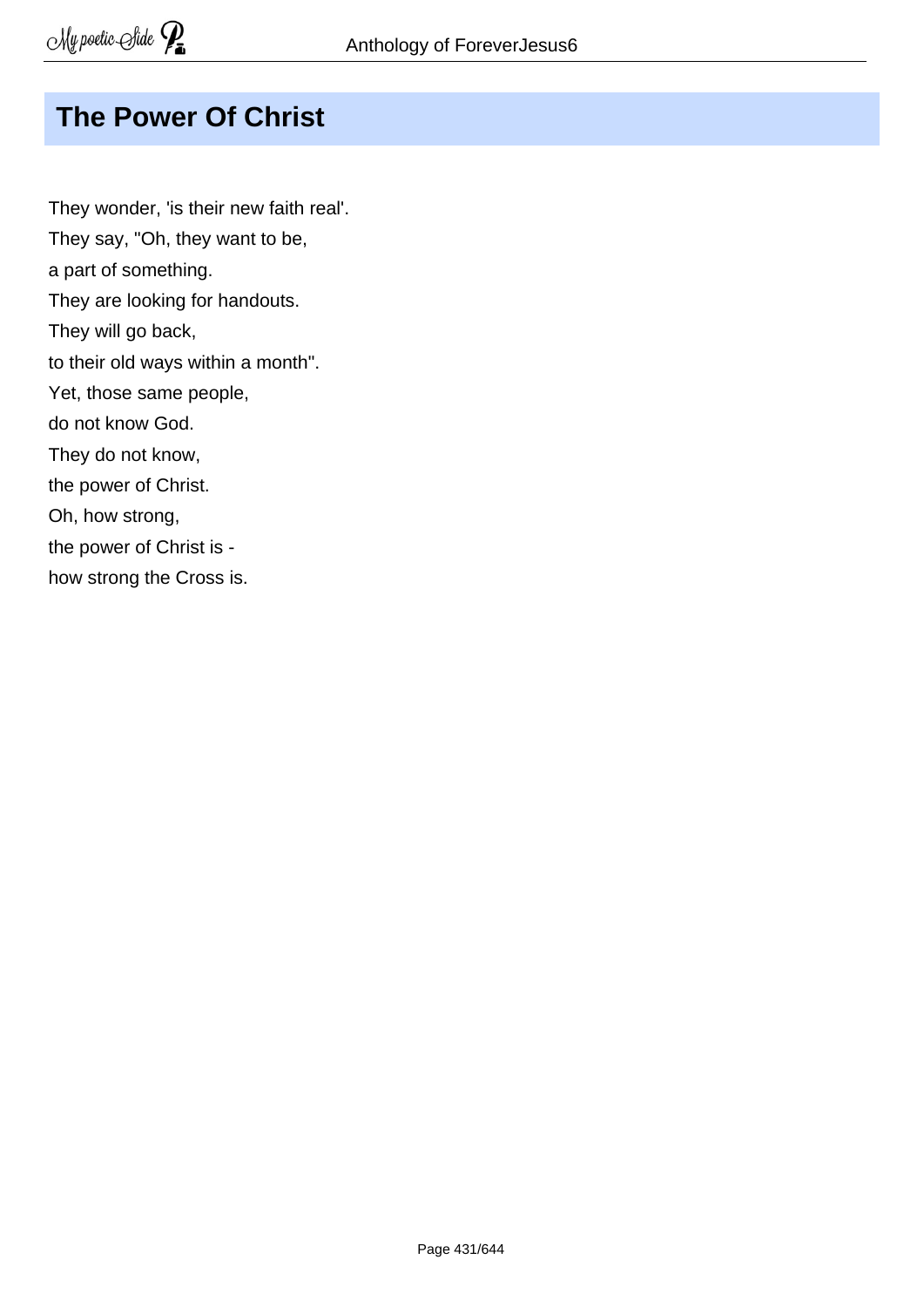### **How To Love The Lord**

How do you, express your love, to our Lord Jesus Christ? The same way, a husband, would show love to his wife. In everything you do, try your best to please Him. Remember to, communicate through prayer, and build on your relationship. Have character. Be strong. Be couragious, and always keep Him, by your side. Always put Him, first in your life, and let Him be your guide. Know that He, is there for you, whenever you have alot to bear. Always remain faithful, and He will always be there.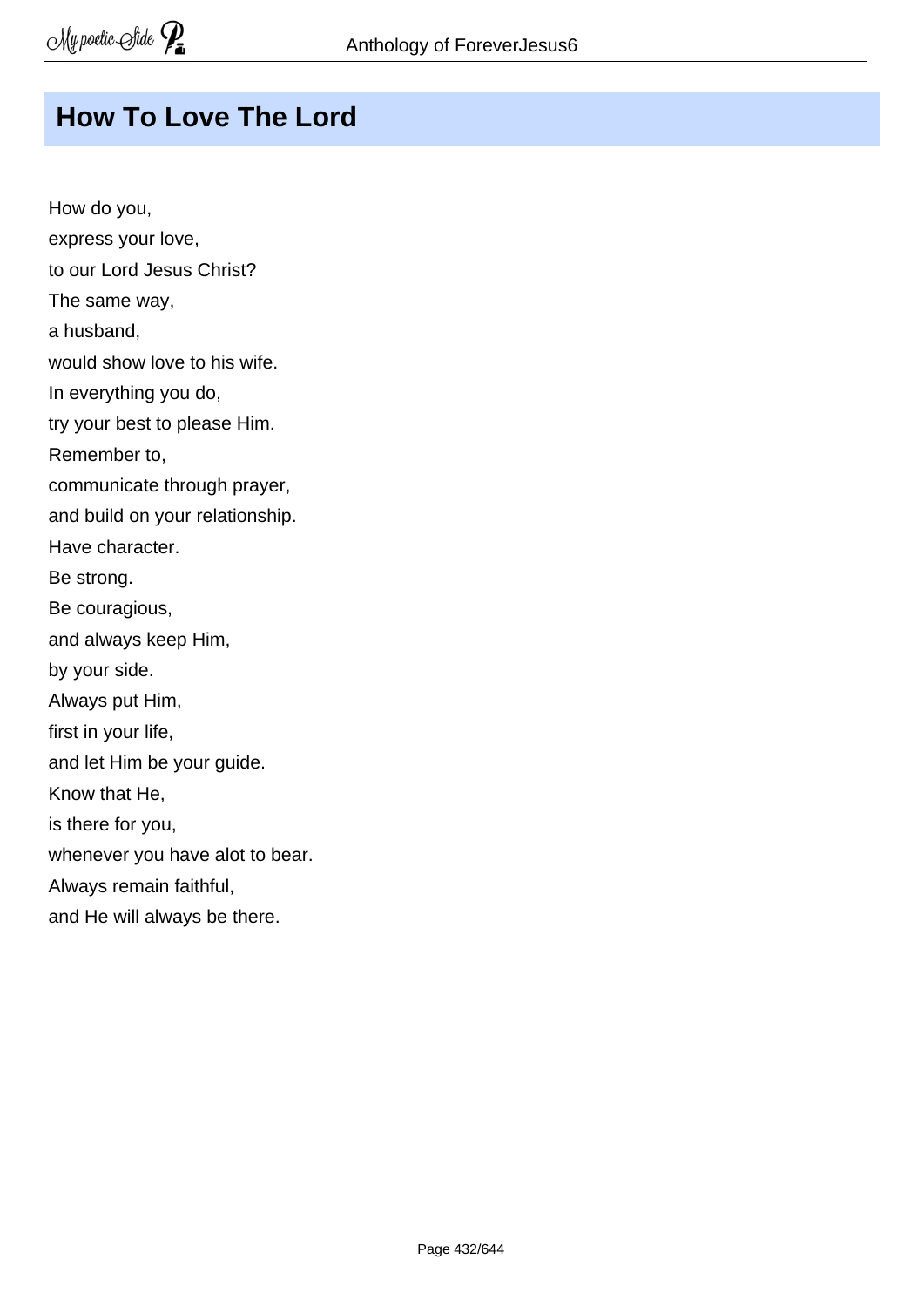# **A Great Day For Good Things**

Everyday is made, for something good. So think good thoughts, because you should. Whether sunny or rainy, your day will be full of cheer, but not just today -

everyday of the year.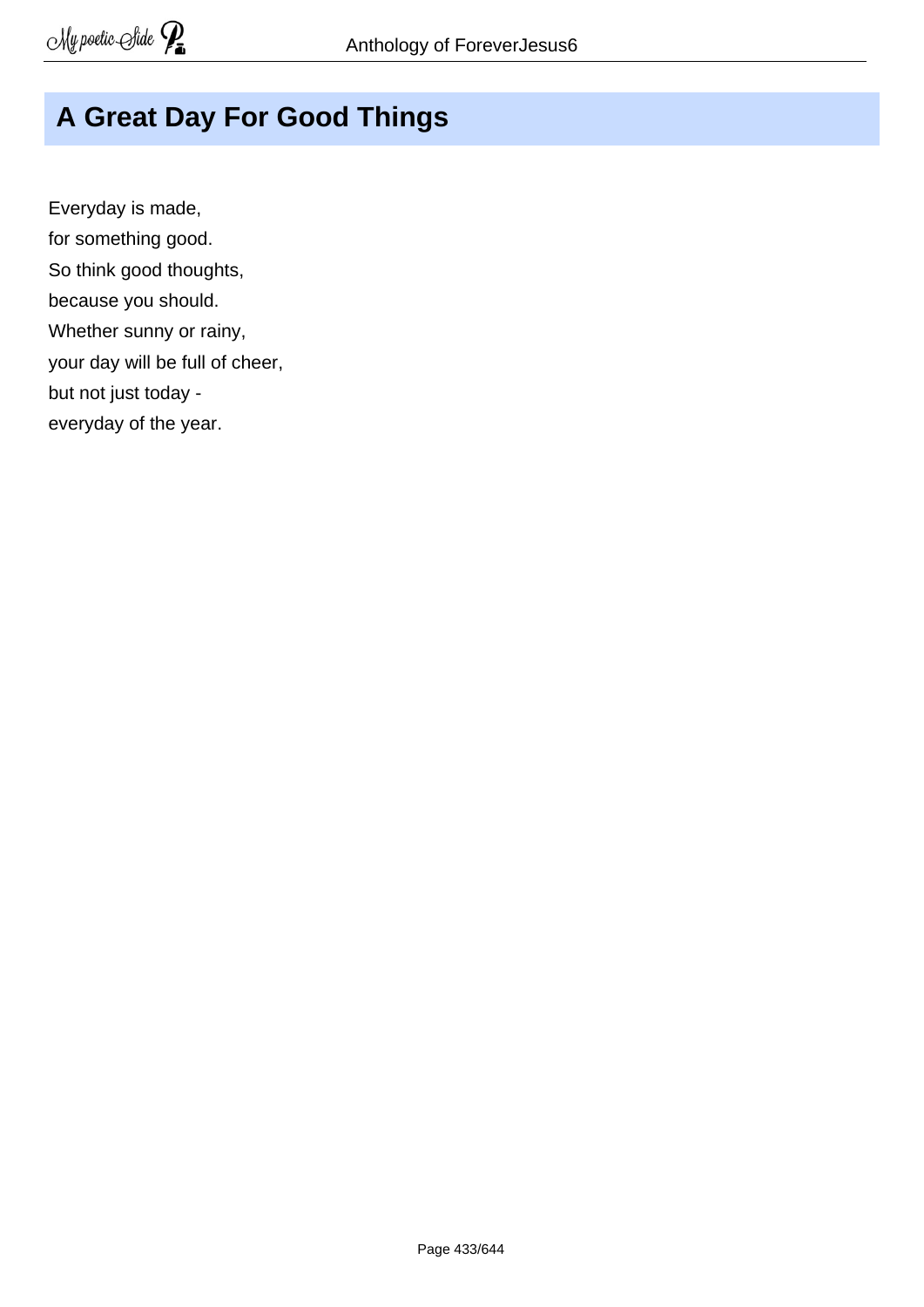## **Just A Simple Man**

He was a simple, and humble man. Yet, he had, the greatest plan. He told the truth. He never shyed. Still, he was not afraid, to expose a lie. There was something about Him. He was more than ordinary. He much more than just, the son of Joseph and Marry. He was the Son of God, The Finale Sacrifice, who would die for us, so we may have life.

- Truely This Man is The Son of God -

He resurrected from the dead. His friends thought, He was missing, but the strange people, at the tomb, said that He had risen. He eventually, ascended into Heaven, leaving two things behind; The Holy Spirit for all generations, and the promise, that He would return, for His people, when it was time.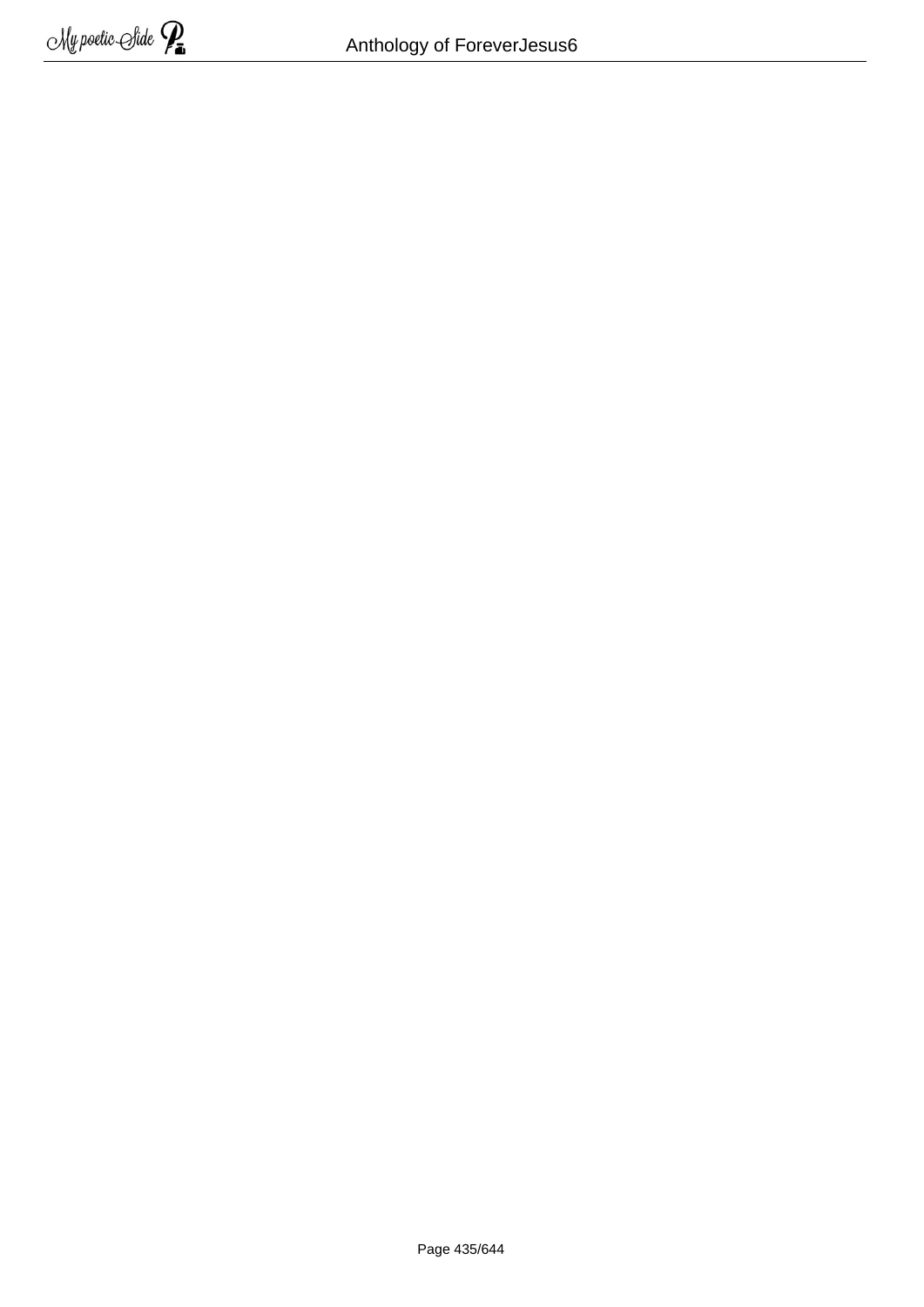# **How Did We Get This Far (Part 5)**

How did we get this far? It is a question asked, many times. What is responsible, for societie's moral decay? How do we, overcome it? We know the problems. So what is the solution? First of all, above others; Put Christ Jesus First. I say again. Put God First. We recognise the moral issues, in this world. We also know that, in being human, we have a conscience. We all in some way, have our convictions right or wrong, good or bad. Therefore, if we try and want to we can find a will, to find and use, those morals. It is easier, then it sounds. However, we cannot do it, without Christ Jesus. So how do we,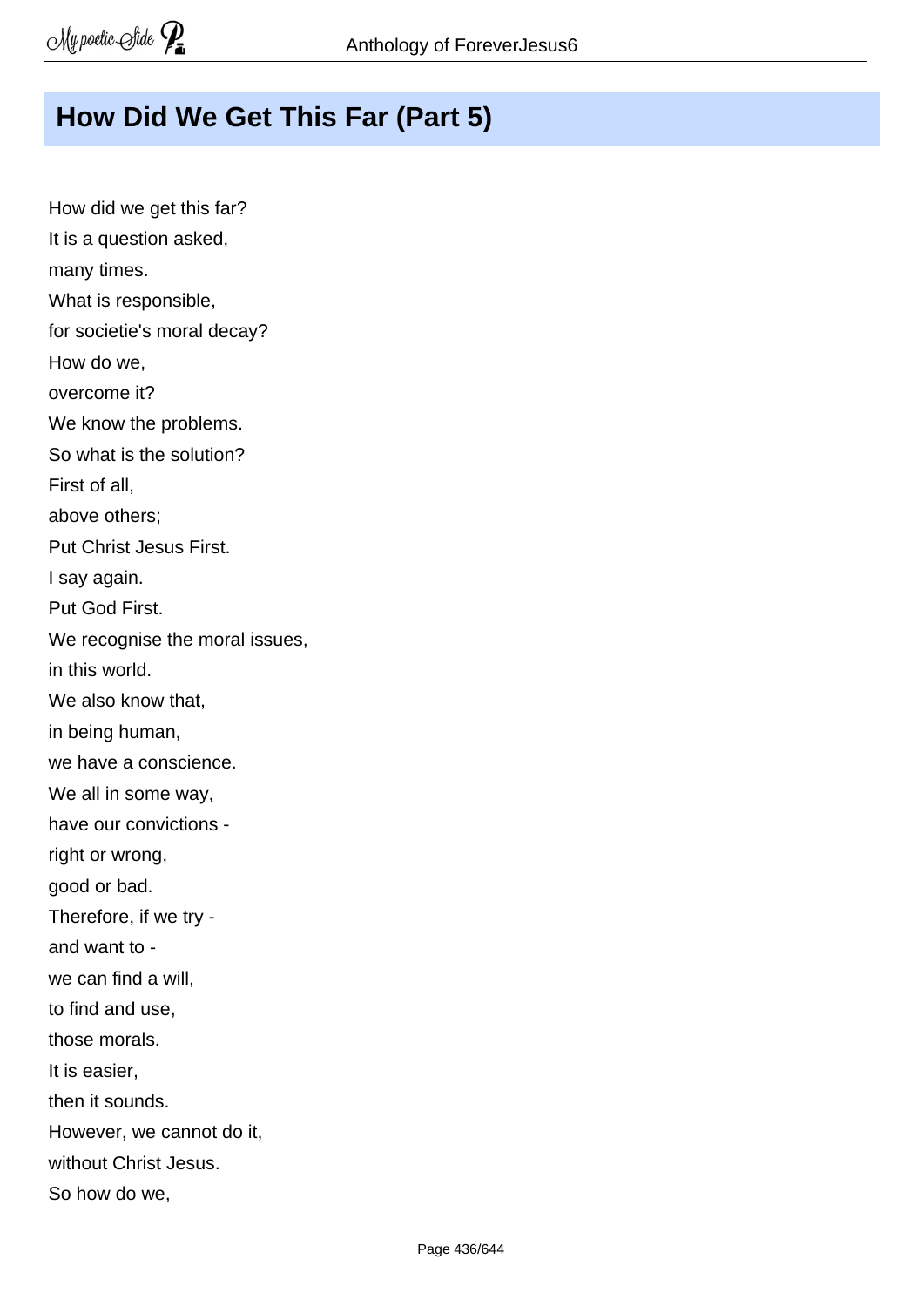find those morals? We find them by, knowing the problem. Still, rather than, addressing them publicly, address them personally. Pray, read the Bible, and develope, a relationship with God. Keep yourself, spiritually, and physically healthy. This is the second part, to the solution, of the matter, in the world. Not only did God, give us the ability, to have convictions, and a conscience, He gave us two, of the most important, and oldest, personal aspects in our lives; knowledge, and the ability to make, our own choices. We have the knowledge, to differentiate, right from wrong. many people, have never committed murder, and yet, they know, that it is wrong, in everyway.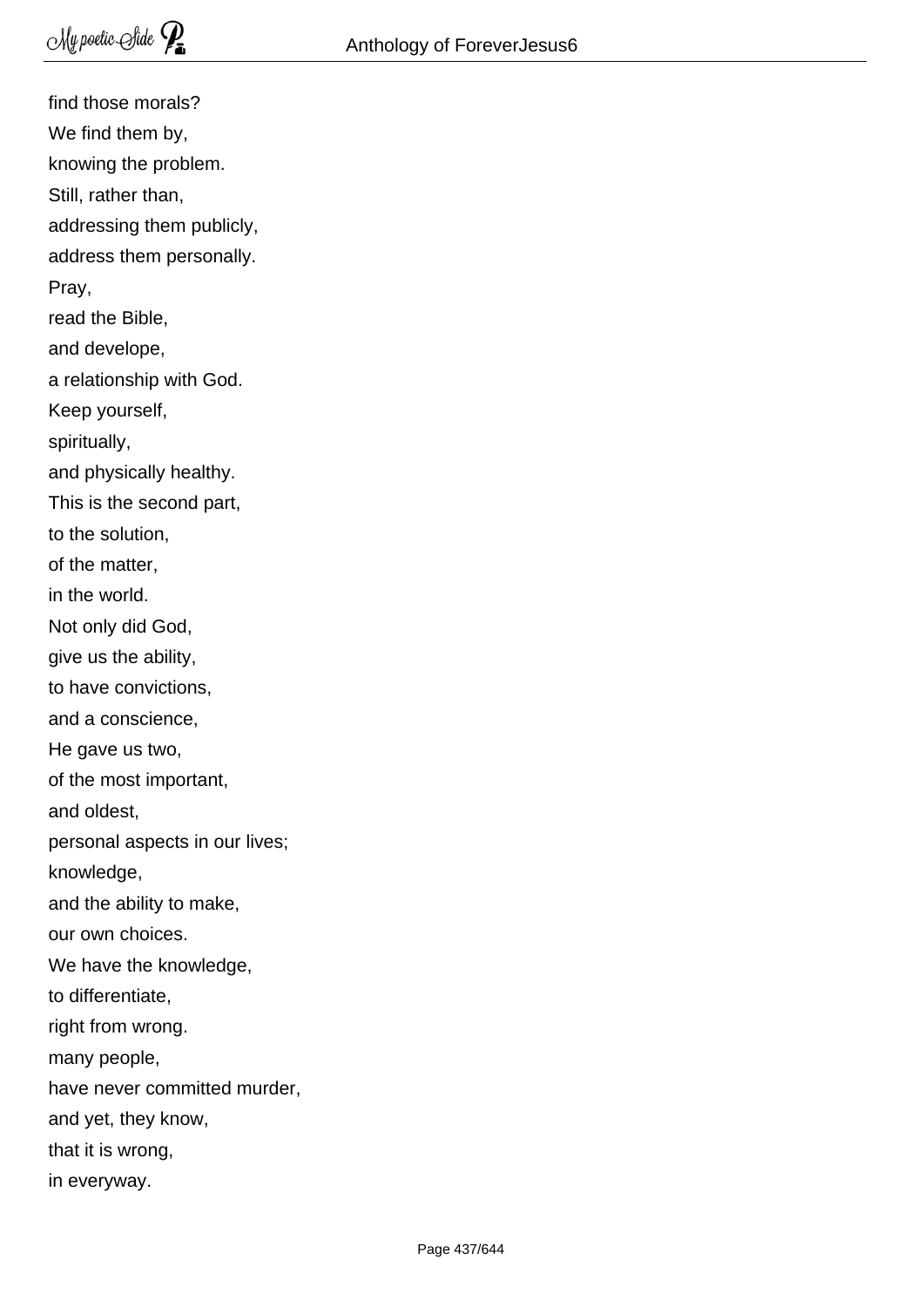God had told Adam, not to eat from the tree, in the middle of garden. Yet, he thought about it, before he made his choice, to eat from. So I say this. After we find our morals our convictions if you will, after we hear, from our conscience, we have two choices; 'yes' or 'no'. Should we, or should we not, act on our thoughts? Then do we, or do we not, act on our thoughts? Ladies and gentlemen, the answer is simple. It is right, in front of us. In a world filled, with so much technology, so much information, and so many inovators. It is bewildering to know, how many have abandoned, societie's moral values. Yet the answer is so simple. That is why, we look at the world's destruction, and ask, "How did we get this far".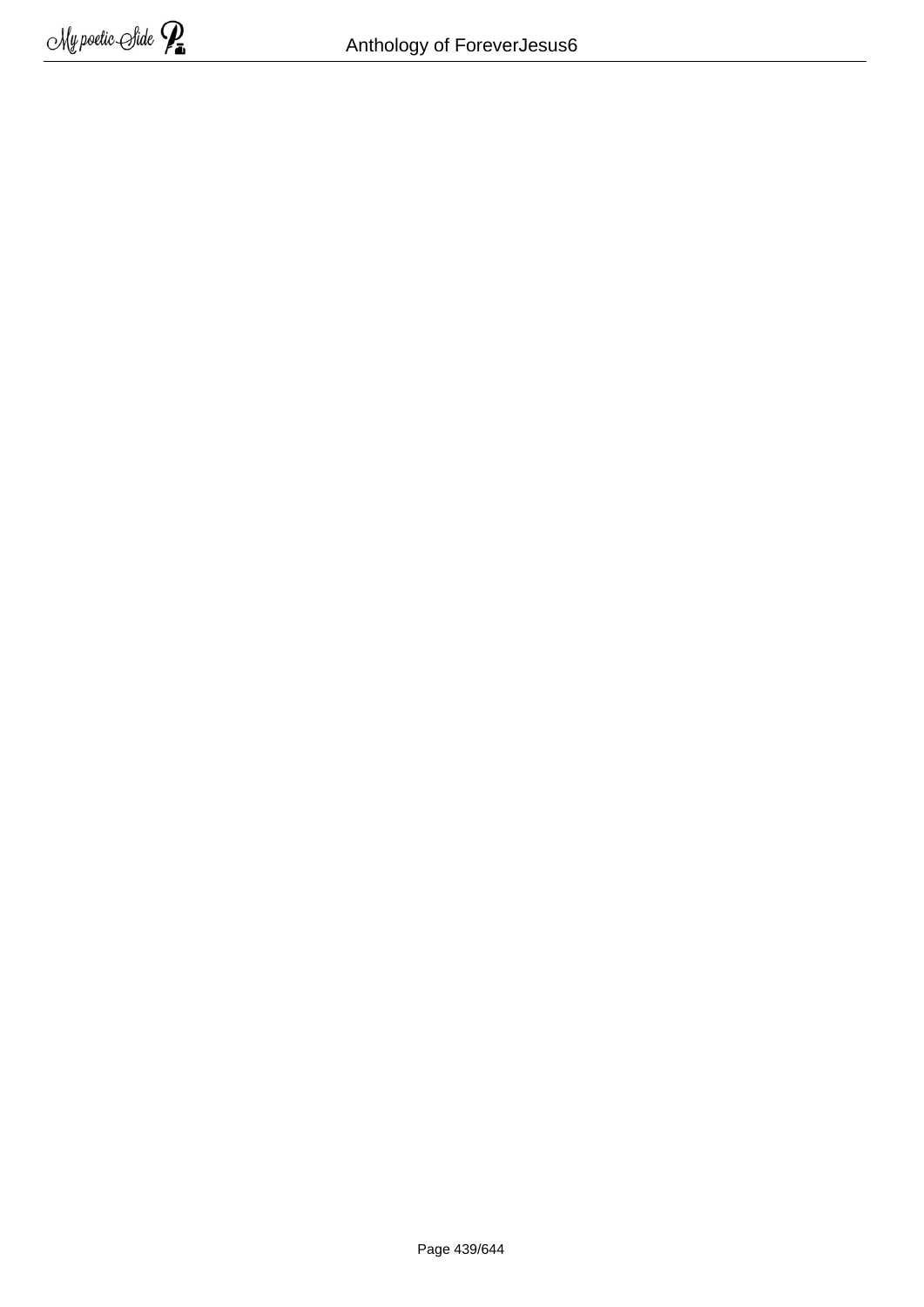## **All Fear Has Gone Away**

All fear has gone. All fear has left. Fear has departed from me. Pain is pain. There is no point, in fearing that. Death is inevitable. You cannot run from it. People will dislike you. Still, with God, they cannot overcome you, because they are of this world. Christ has overcome the world. Fear is a mental bondage, That we must strategically, free ourselves from. All fear is gone, and replaced with Christ.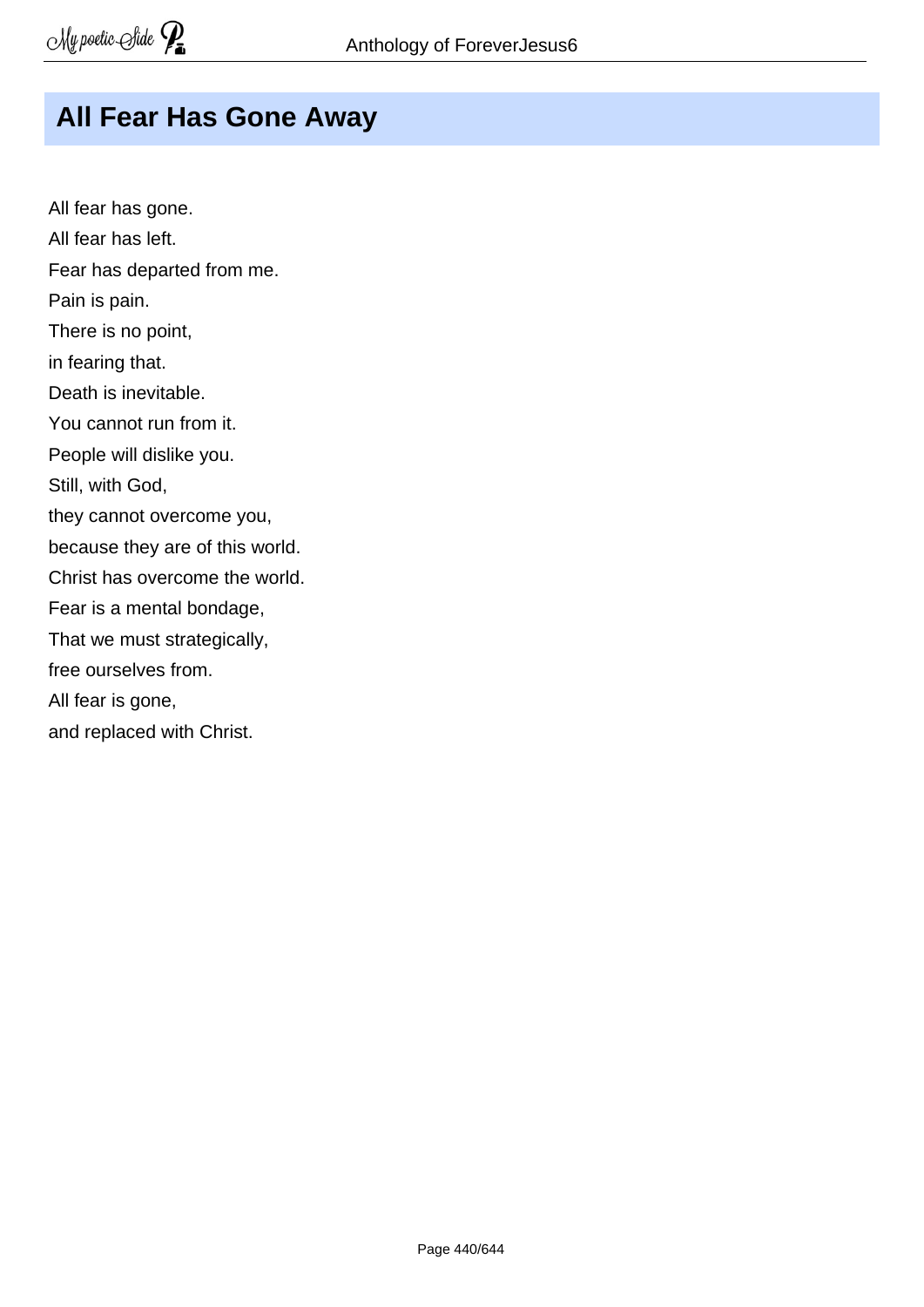## **The Twenty-twelve Orange Bowl Bed Situation**

I had dubbed it, 'The Twenty-twelve Orange Bowl Bed Situation'. I remember it almost perfectly. I was living in Louisiana. I could not, think of anybody, who followed college football, the way that I did, at the time. The date was well into, the month of January. I was excited, to watch West Virginia, play Clemson, in the Orange Bowl, Championship Series game. I was going, for West Virginia. The game began, at eight-0-clock. I remember that I, was alone in the house. By now it was, fully dark outside. I cannot recall, who first recieved the ball. Still, I digress. At the time, my brother and I, were not living, the most righteous lifestyle. It was about, thirty minutes into the game,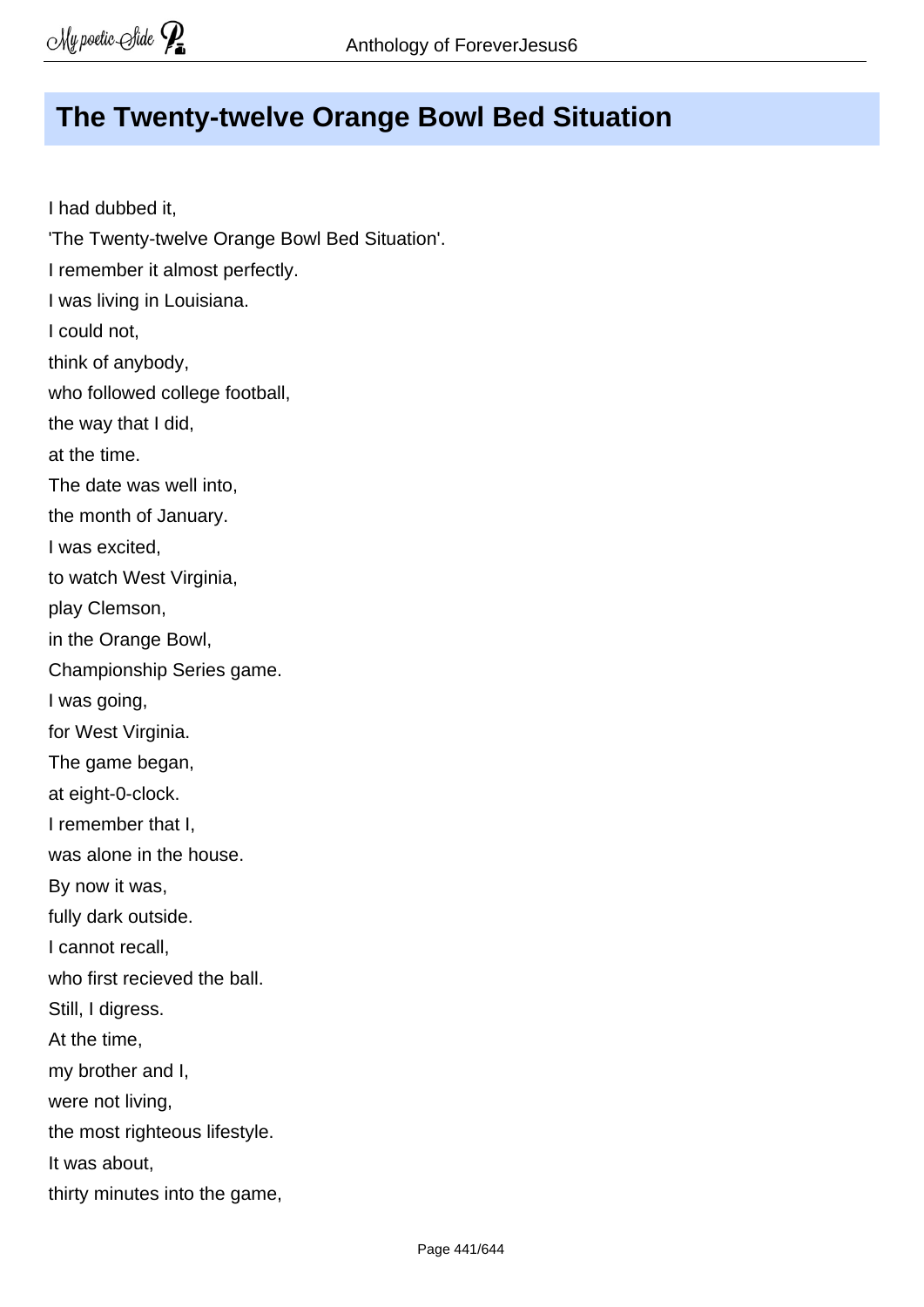before I recieved, a cellphone call, from my brother. --- "Dion, the police are coming. I need you to turn, the T.V. off, and turn off all the lights. Then go hide under the bed", he quickly said. --- Five minutes after, I was hiding under the bed, just as my brother said, there was banging, on the front door, and the back. Flashlights shined, throughout every window, bringing light into, each room of the house. It was about twenty minutes, before the lights were gone, and the knocking stopped. Still, I laid under the bed, for three and a half hours, before coming out. I was not scared. Strangely, I had been, in similar situations. Still, laying under that tight space, between the hard wood floor, and the bottom of the mattress, in pure silence, in the dark,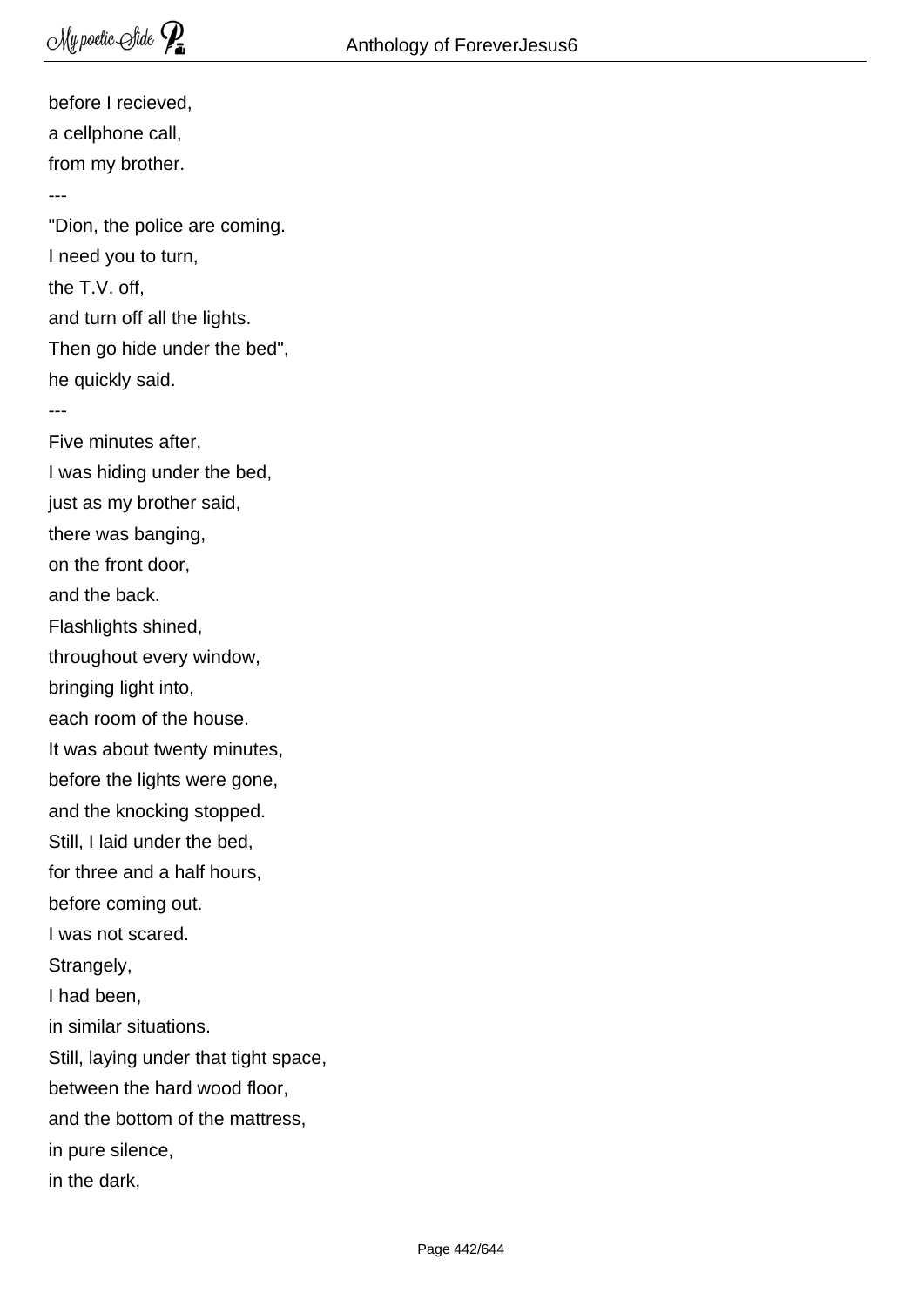gave me plenty of time to think. When I did not doze off, or think about the score, of the football game, that I was missing, and eventually had missed, I had realized how a change, needed to take place, in my life. After alot of boredom, Bible reading, and an incredibly long year, from that day, (give or take a few days), I had accepted Christ, into my life, and recieved His salvation. It may sound like a cliche, but that is the short version. That January night, was a turning point for me. It was a pivotal moment, in my life, and the Holy Spirit, has been working in me, ever since then.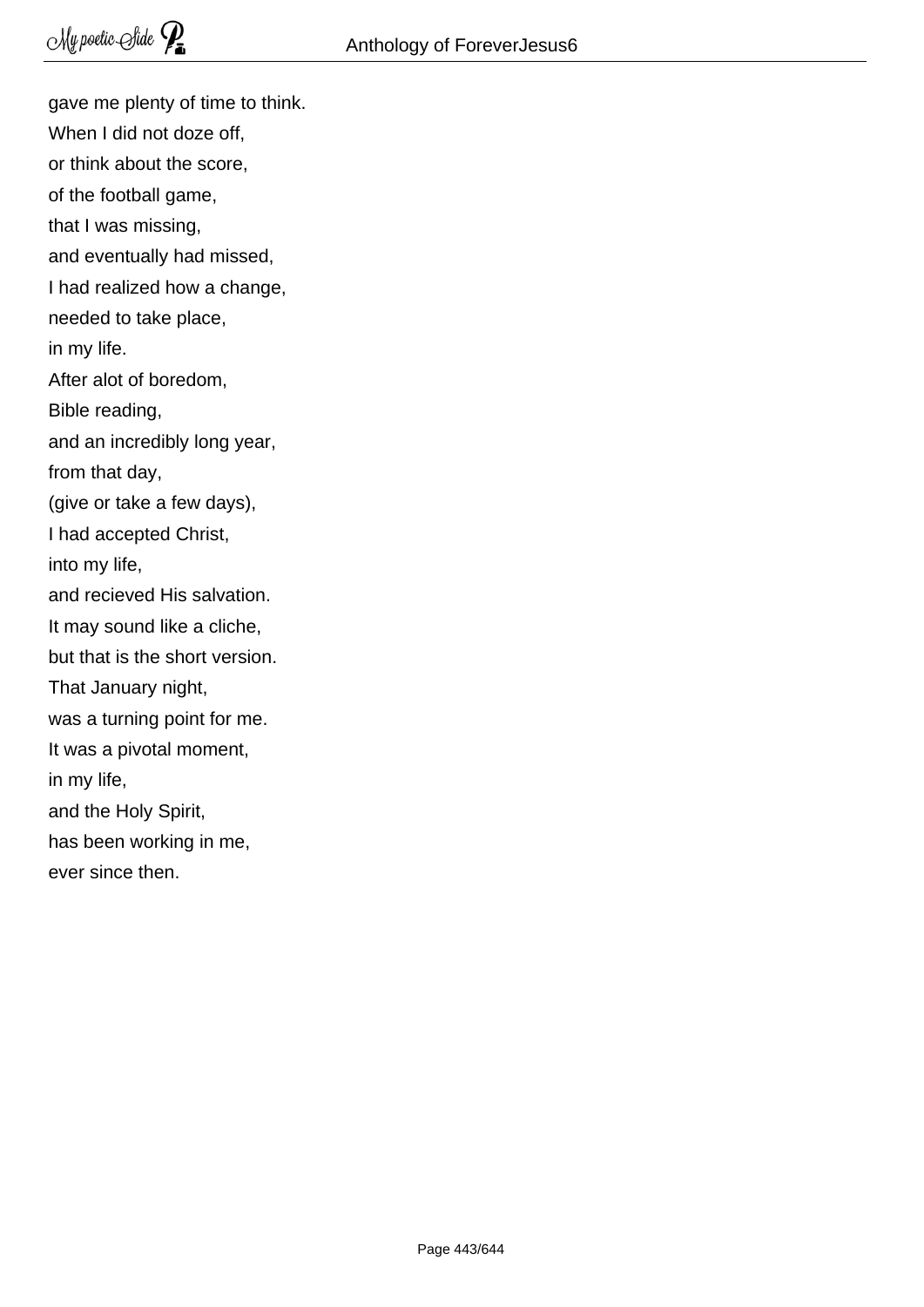### **Prayer For Israel**

Pray for the peace, of Jerusalem. They shall prosper, that love thee. Lord, when the enemy, comes against your land, with rockets, You will watch over, your people. When they try, to invade your land, You will not, give it up to the enemy. What army, can defeat your people? Those that try, will answer to you O' Lord. As the world, from all sides, comes against, your people, help us to retaliate, by going to the ends, of the earth, and spreading your name. Lord, You are, a God of peace. Yet, You are a mighty God. Lord God I ask, who can hinder your people? Let us who love you who love your people be advocates,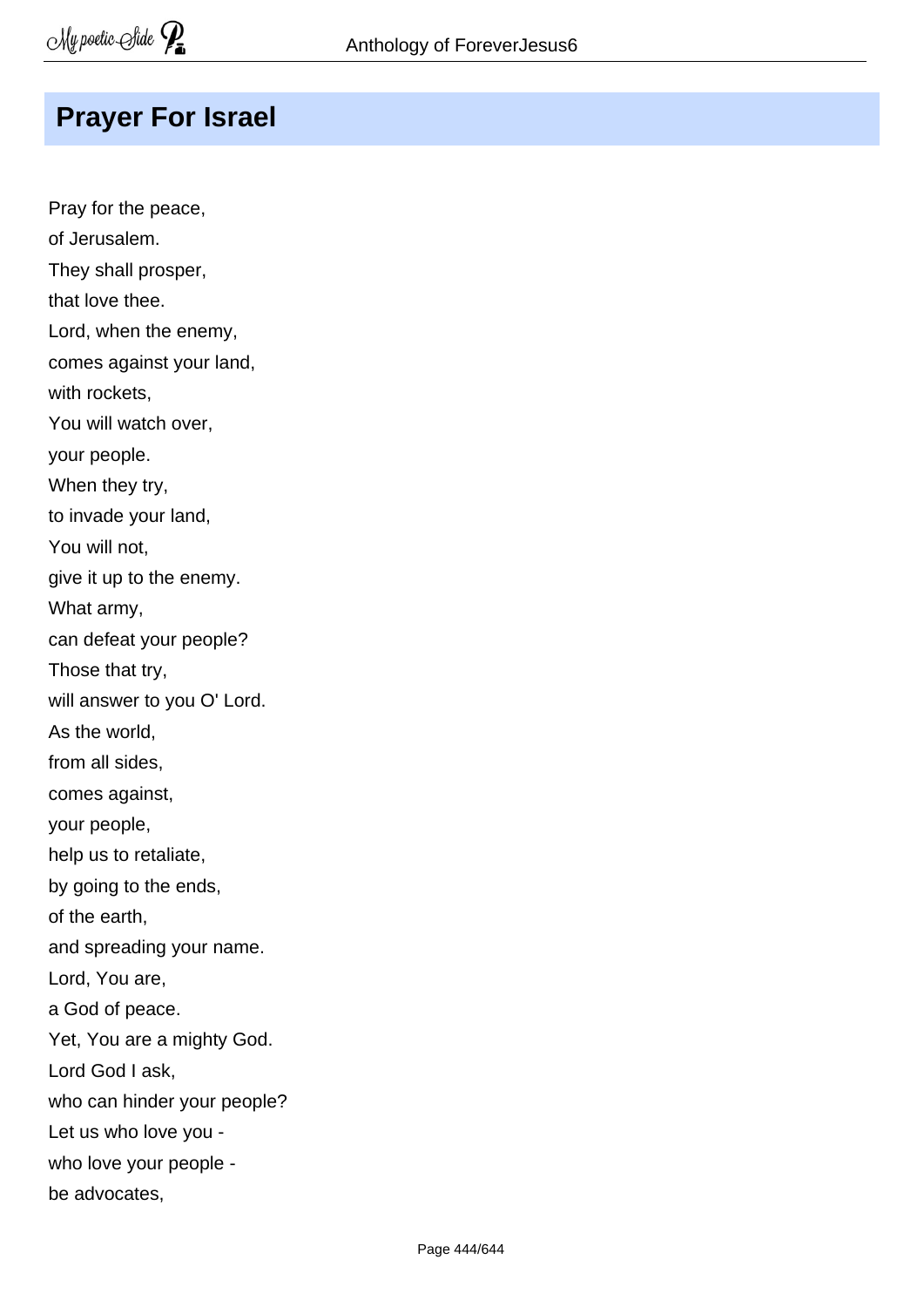for your land. Let those who love you, rise up, and defend your land. O' Lord, Israel shall prosper, now and in the last days. What terrorist, can inflict terror, upon your people a mighty nation? There is none. When terror comes by night, protect us. Again I say, You will protect us. Your walls are impenetrable. When the alarm sounds, let us know, that it is You, who keeps us. O' Lord it is you, who keeps us.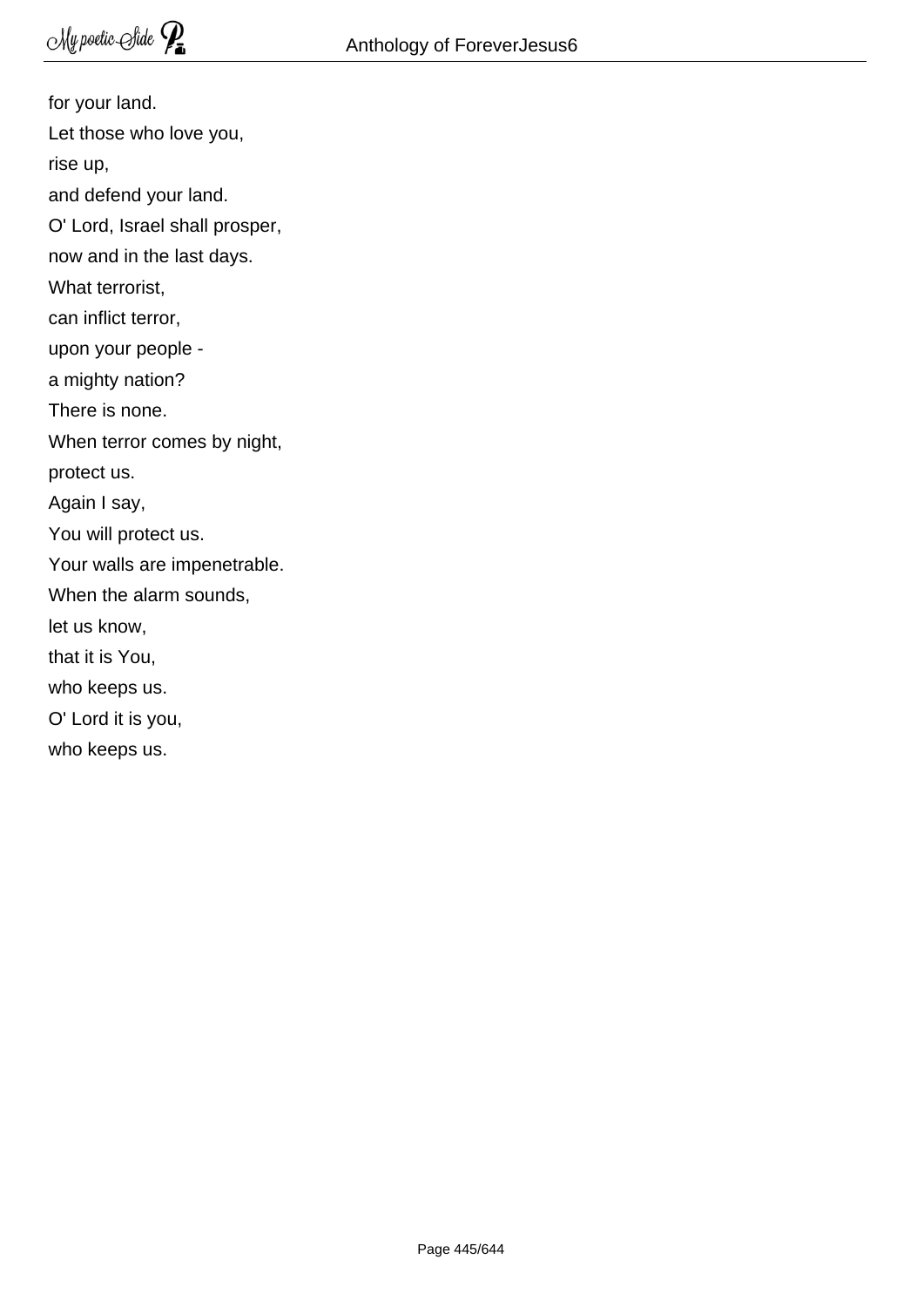# **A Great Awaking**

Christians, rise up. Men of God, rise up. Women of God, rise up. It is way past overdue. We must no longer, keep silent. We cannot be two-sided. Those who believe in Christ, will be rewarded, in Heaven. Those who claim, to be believers in Christ, you cannot be ashamed, to speak the gospel. We must love our neighbors. We must not be divided. We must stand up, for what is morally right. Represent Christ, at your work. It is beyond, just our convictions. It is the truth. Stand up for Christ in public. Do not be ashamed, to pray in the restaurants. We must wake up. Not that Christ, will come today, or tomorrow, or in fifty years,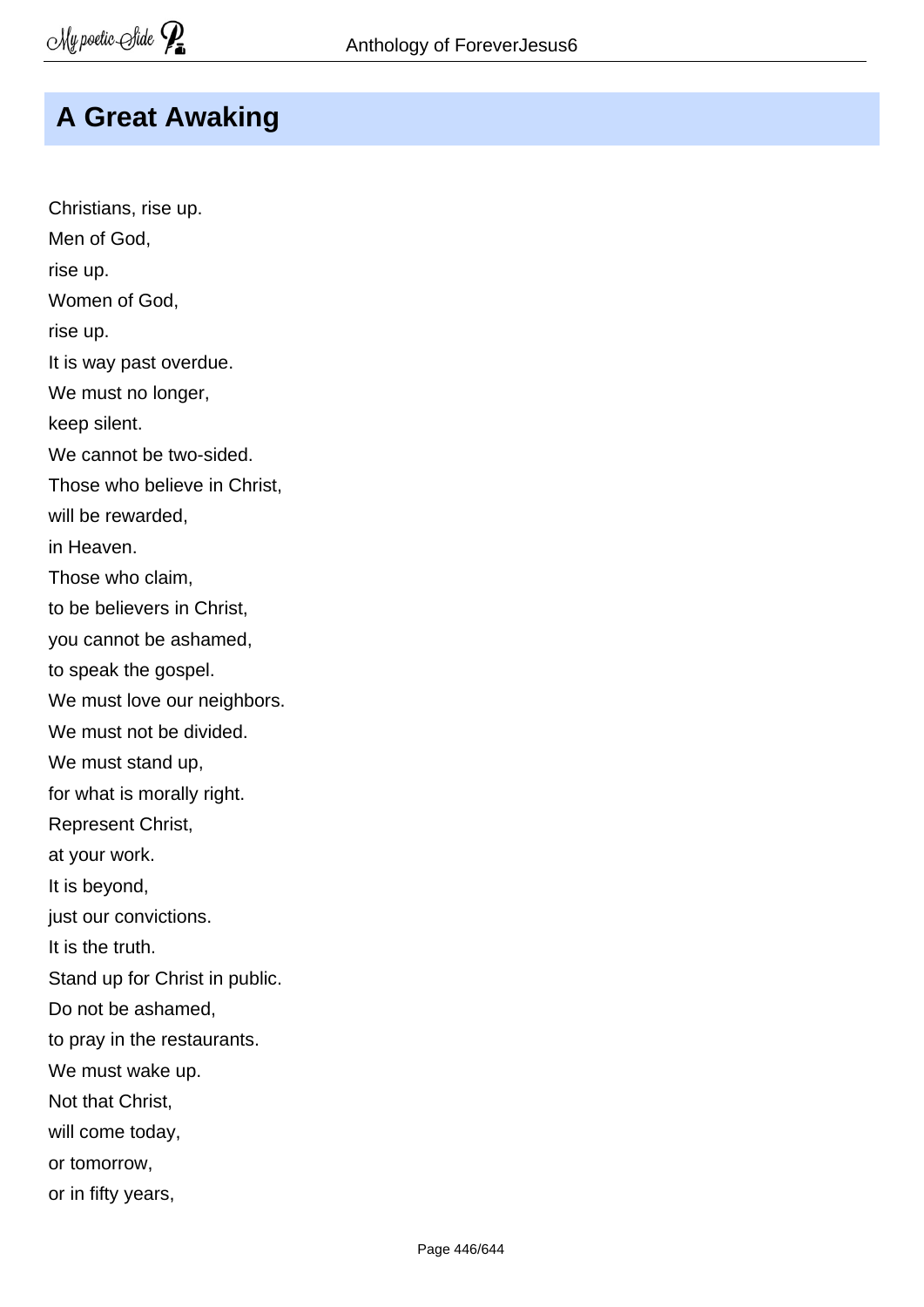but that we should be, ready when he returns. For he will come, like a thief in the night. Those who are married, and who believe in God, rise up. Be as a married couple should be. Do not be mistaken. I am not saying, to become loud, or anything, of that nature. Rather, I am saying, to stand up, for what is true not what is right, but what is true, because there, is only one truth. Stand up against, what is wrong. I say this, with strong belief. In a few years, a great awaking will come. It is in a clear view, that not many can see.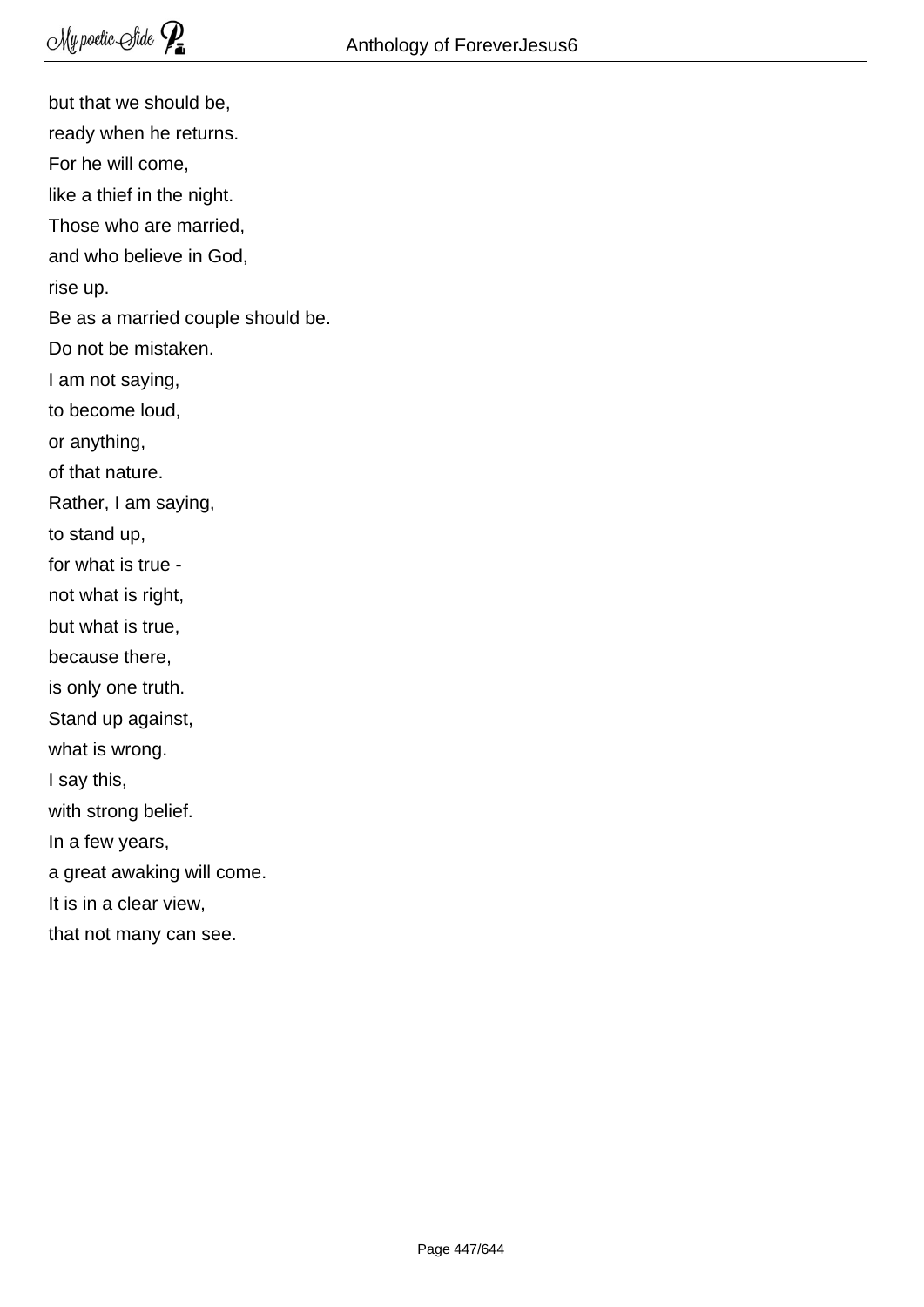#### **The Days**

We did what we did, when we were kids. We learned as we grew older, that Christ forgives all sins. We learn from our mistakes, as our character builds, that love always wins, as immorality never will. We discover as we mature, that the world is not so nice. So the will God gives us, tells us to fight the good fight. Whether you are a minister, a lawyer, a writer, a husband, or a wife, you keep pressing on, with all your might. You keep your eyes on God, everyday and everynight. These are the days, that we look toward the light.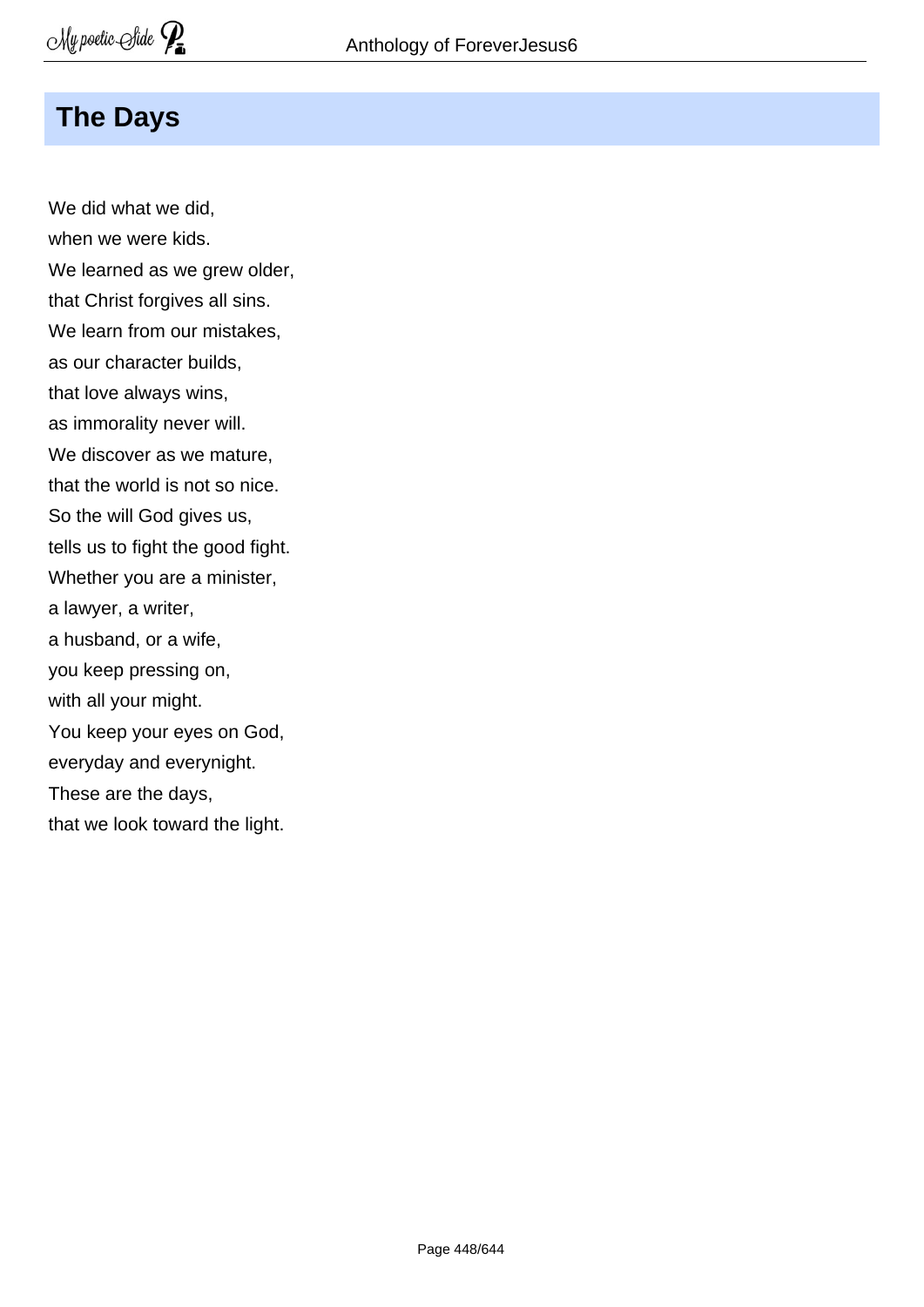# **Such Is Life**

We all have bosses, to answer to. There is always, someone else at the top. Still, you provide, for your family, just about, no matter what the cost. Your boss may treat you bad. He may degrade you, or cheat your pay. Still, you keep, going to work, because you love your family anyway. All you can do, is make the best of it. All you can do is pray, and ask God, that He will make, tomorrow a better day. Still, you know, that it is worth it, when you come home, to your loving wife and kids. You figure, 'Look at what, I have at home. Who cares what I just did?'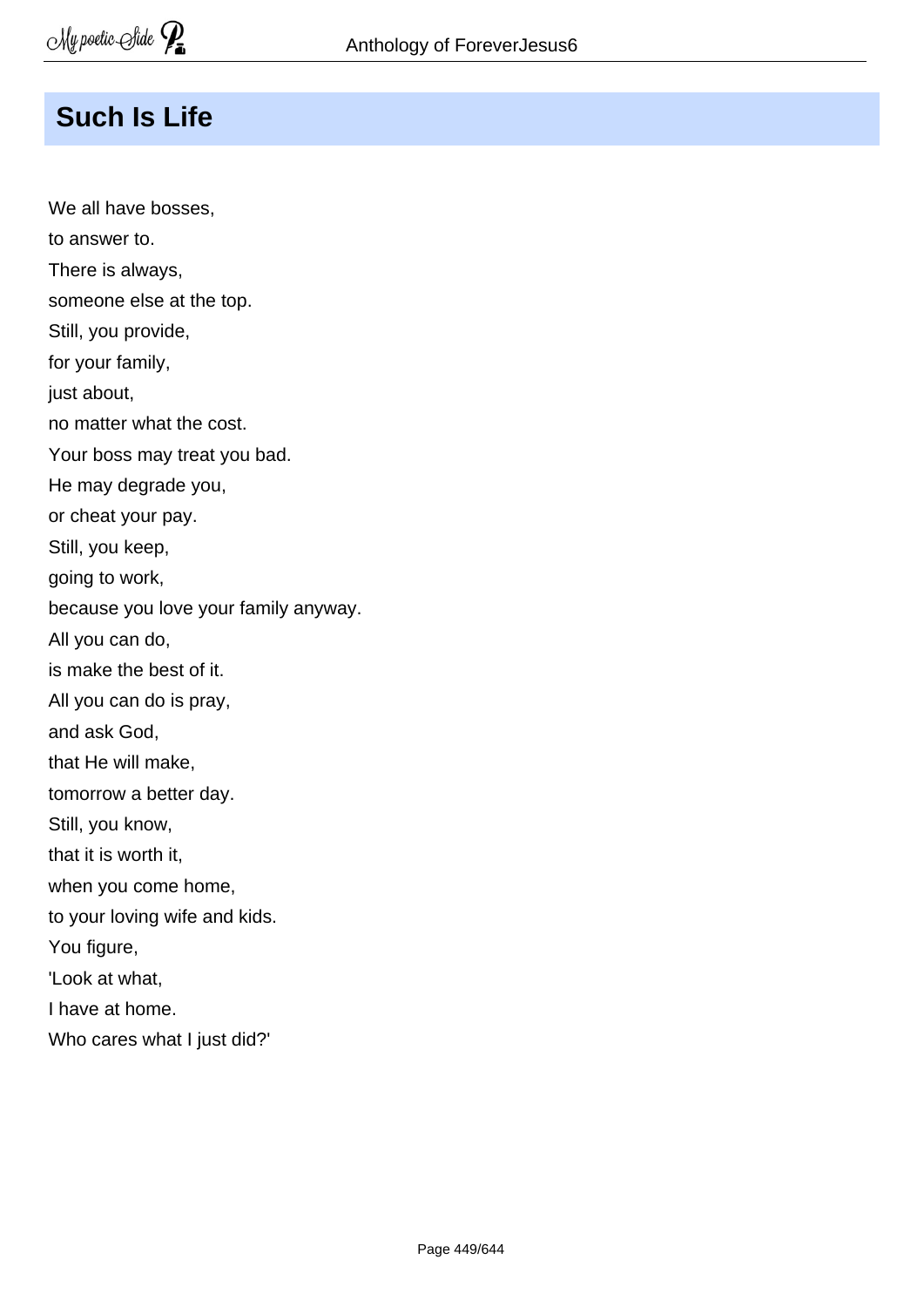# **Press On. Never Waver.**

Remain steadfast, with your faith in Christ. Know that He is your Savior. It may not be easy, but push forward with hope, and in your strength, never waver.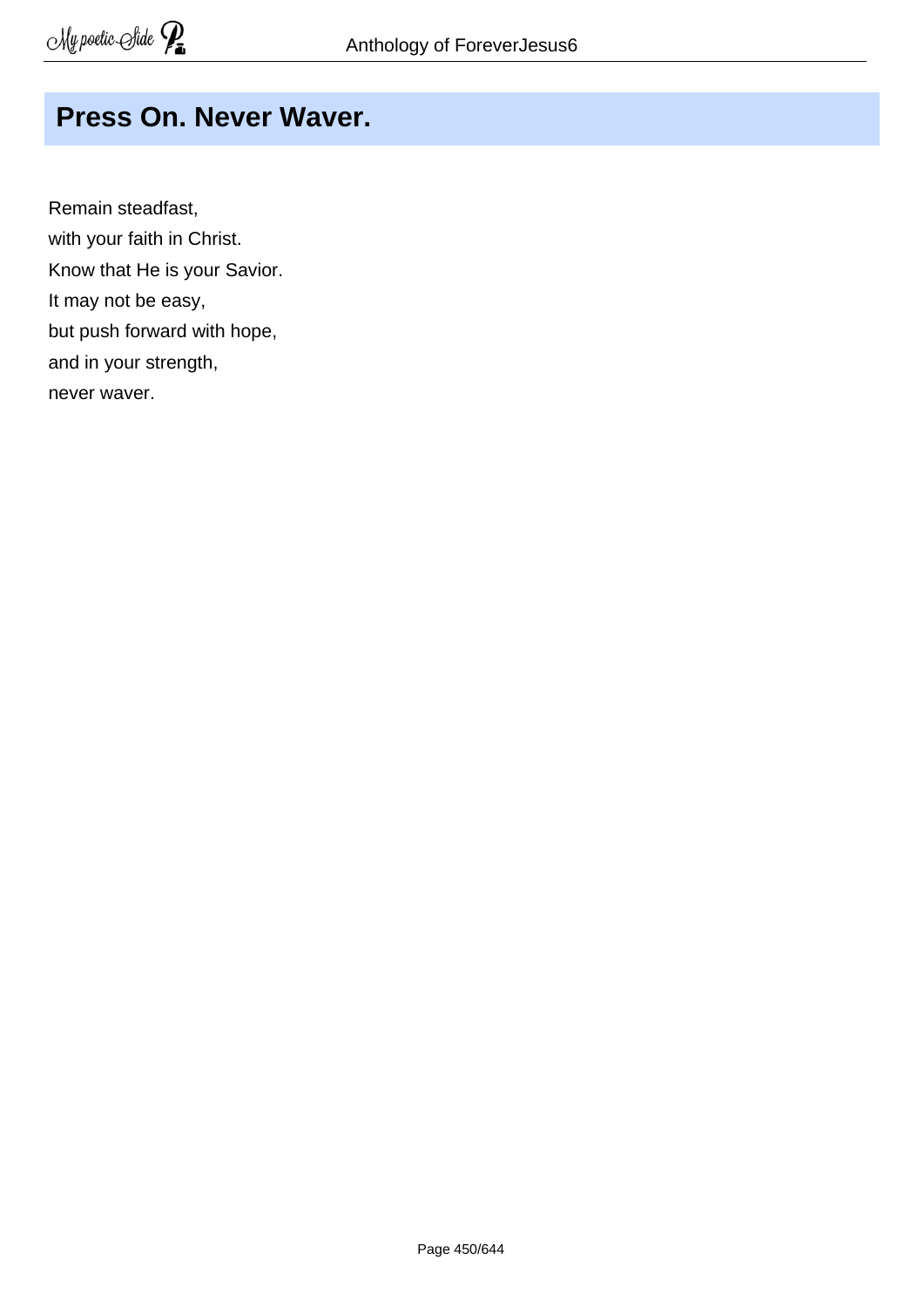# **I Will Be Vacationing**

I will be vacationing, from my poetic side. It will always be there with me, where it will abide. So hold all my friends.

I will be back soon.

Until we meet again,

this will not be my last tune.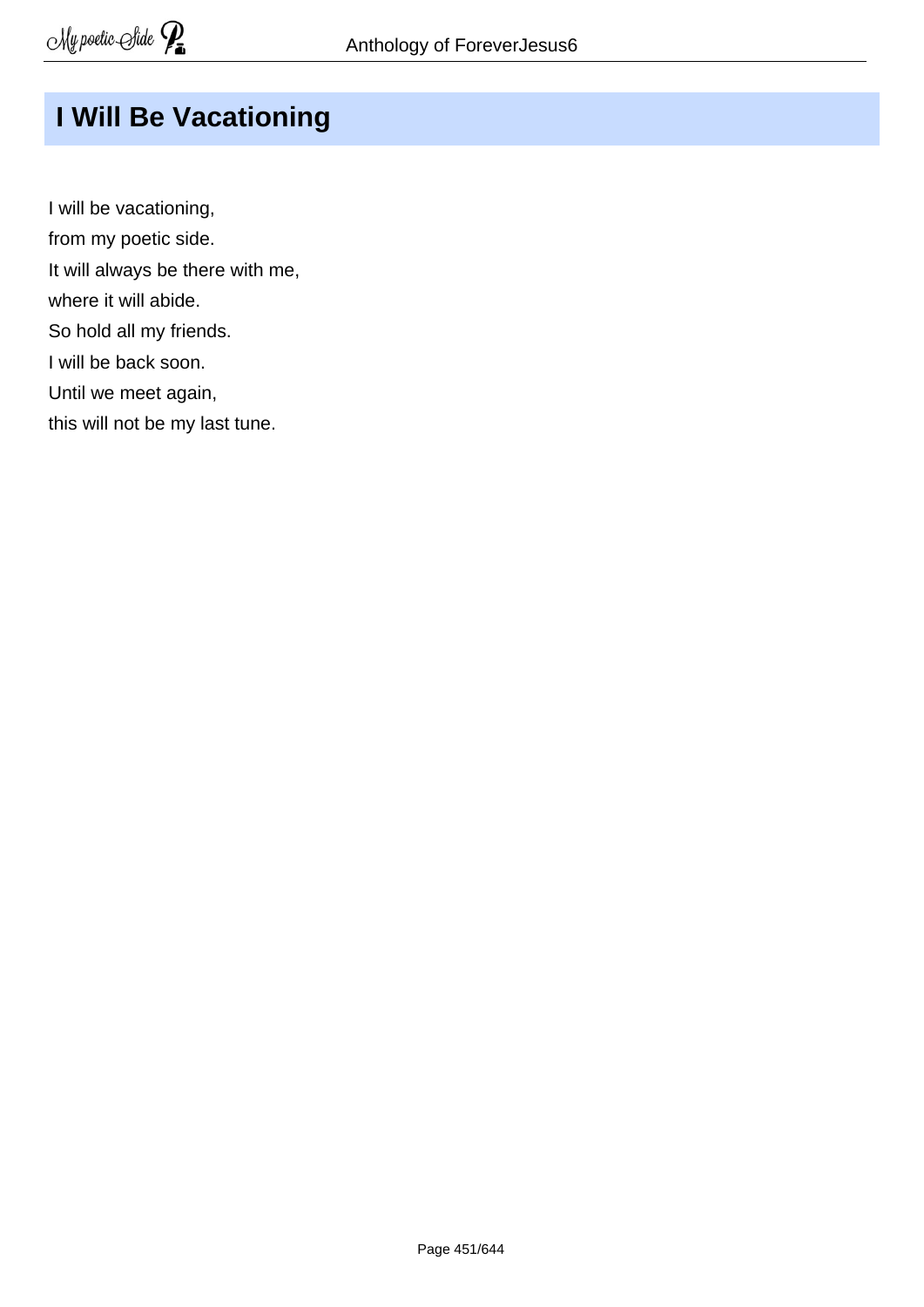## **Those Without A Home (Heavy Laden)**

There is a hurricane. There is a flood. It is freezing out. A blizzard will be coming tonight. There is hail falling. People are cruel. There is a riot outside. Men work hard, to provide for their family. Rightly so as they play, with their children, in their cashmere sweaters, the beautiful loving wife, is cooking the best steak. How fortunate they are. Some are, and are not so appreciative. As I work hard, by looking for work, the home I have made for myself, is of cardboard boxes, pulled from the same dumpster, where a get my food. That is only because, no one can ever seem, to spare a quarter, so I cannot save up, enough money, to buy a bottle of water and bread. These dirty rags, have been on me for a year now. It is not as if I choose to smell. So before the blizzard comes,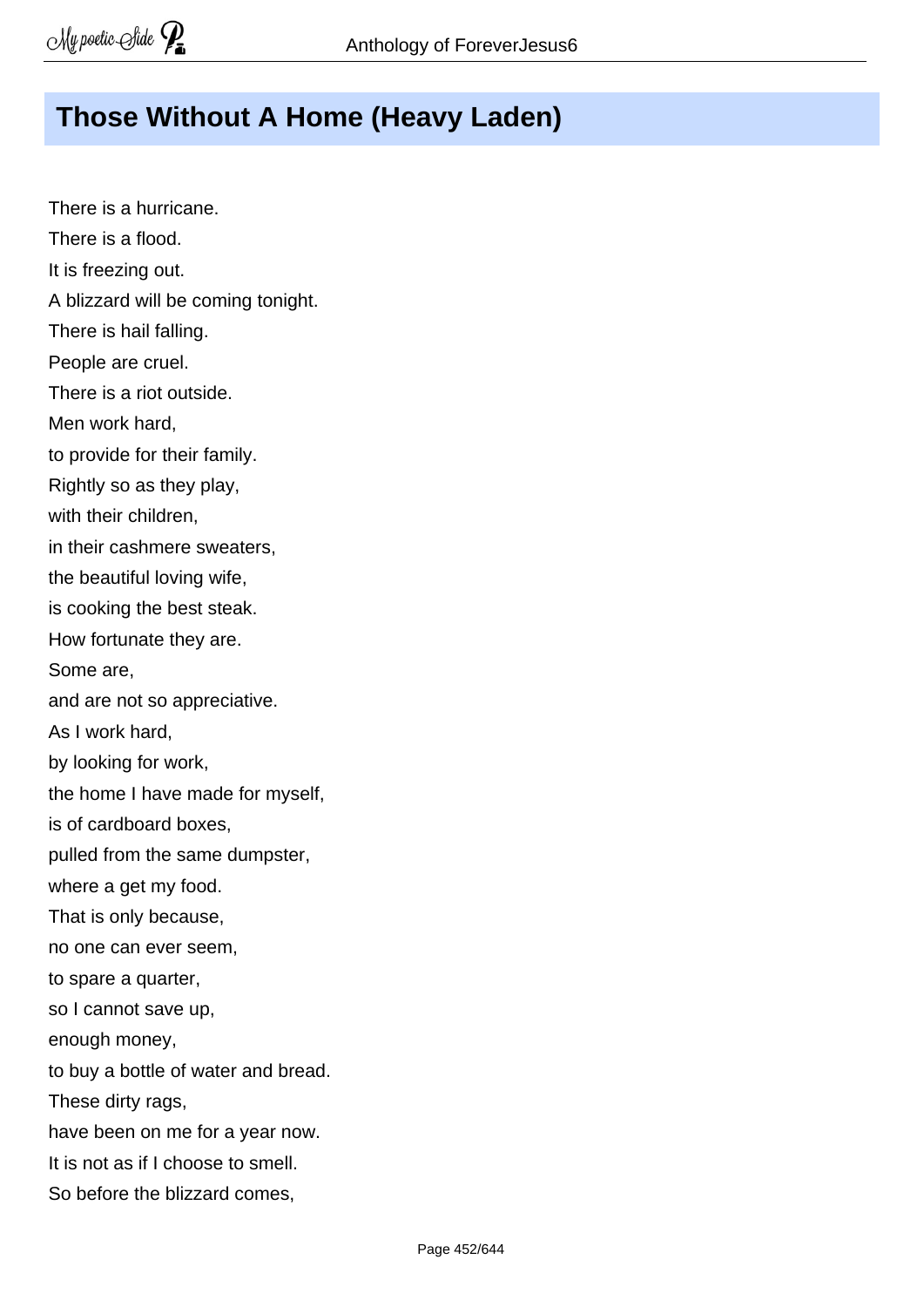I will lay down, smile, and close my eyes. ---- Reformed, reformed, I promise that I am reformed. I have not had a weapon in my hand, since I was eighteen. I have not made friends with bad company, since I was eighteen. I have not been on the streets, since I was eighteen. For the past twenty years, I was in prison being reformed. Now I am living on the street... and the sidewalk... and at the bus stop. Yes, I am famous, around these parts. Everytime the police see me, they talk to me. When my old friends see me, they try to chase me down. When other see my face, they are scared. Nevertheless, I survive. Still, I am not mad. There is no point in being mad. Besides, I do not have time to be mad. I hear that it be cold tonight. I must find a roof to keep me warm. ---- Oh the things, that I have done,

the things that I have witnessed -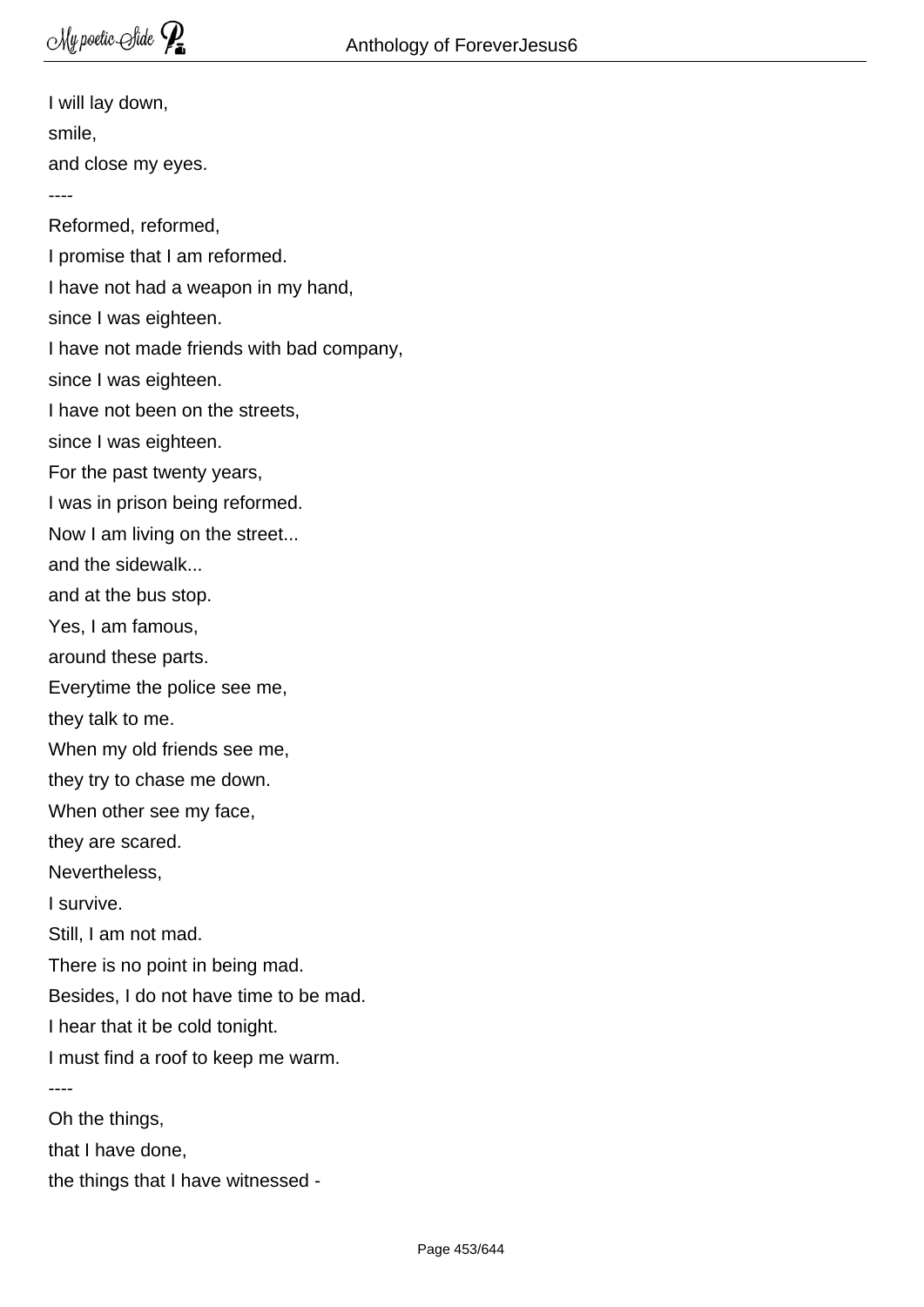corruption, murder, lives being destroyed oh how sorry I am. Oh Lord, how I ask for your forgiveness. Because I have turned to you, my old friends have betrayed me. I have been fired, from a well paying job. Still, now I see the truth. I see those, who I often use to misjudge. I see they are helpless. Those who I often walked pass, now I see them. So as it begins, to become cold, it is time for me, to go to my house, whom I have turned, into a shelter, for those who have no home.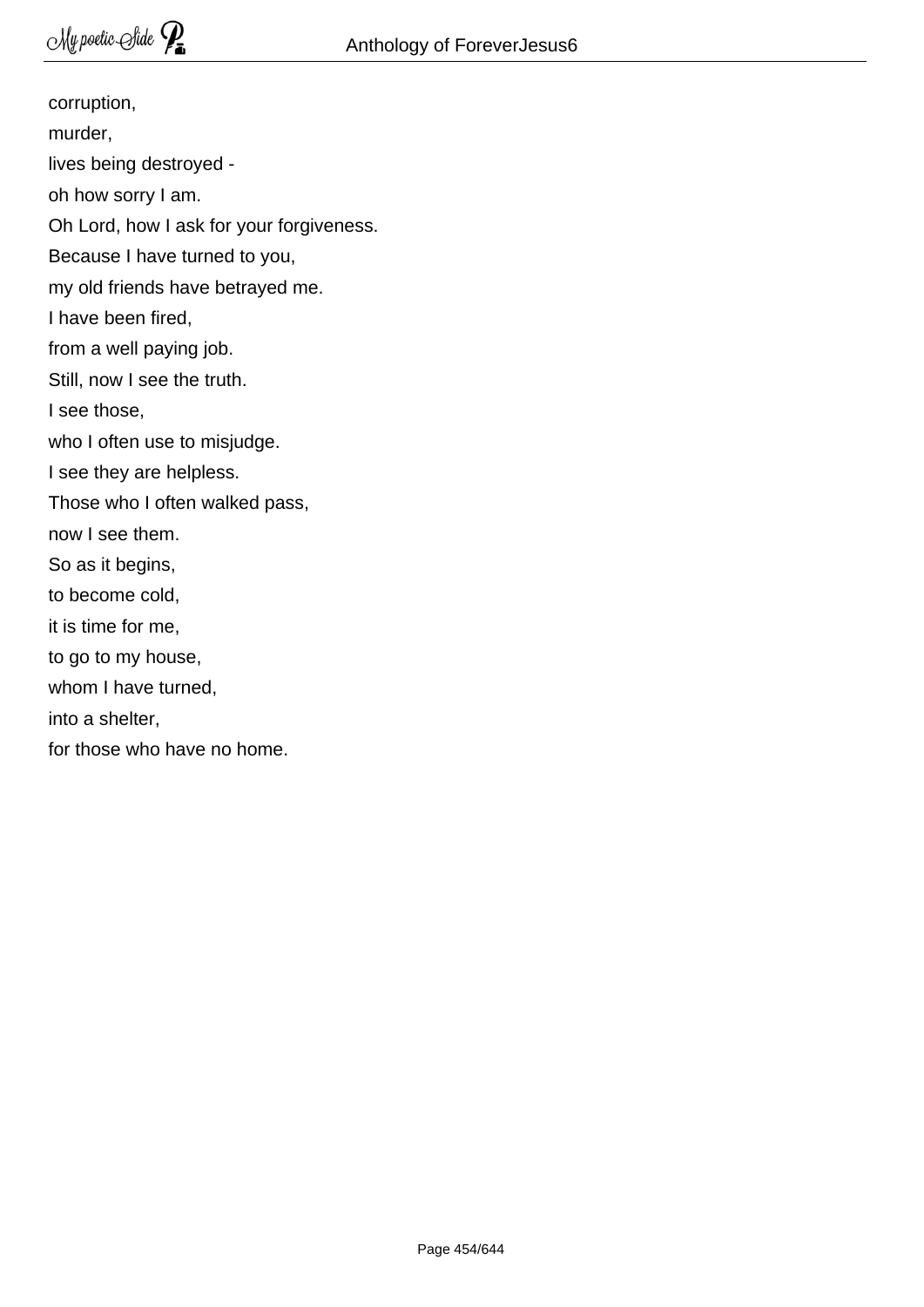### **Only If She Loves Me Back**

Yes I will admit that I love her, but only if she loves me back. I have loved and lost, and found that is a horrible saying. Who in the world came up with that. Still, I love her, but I have learned, to sometimes keep it to myself, unless I know, without a shadow of a doubt, that she loves me as a fact, but only If I know she really loves me, and it is not just an elaborate trap. Evan after we know we love eachother, then what do we do? If we do not know, how to move forward together, then won't the love start to fade too? Then it will have all been in vain. It would be the best there never was. It can be beautiful, or cruel as usual, this complex and confusing word love. So slim, but not impossible, are my chances is what I say. She would practically have to write, 'I LOVE YOU', on her palm, and slap me in the face. Only then will I tell her that I love her.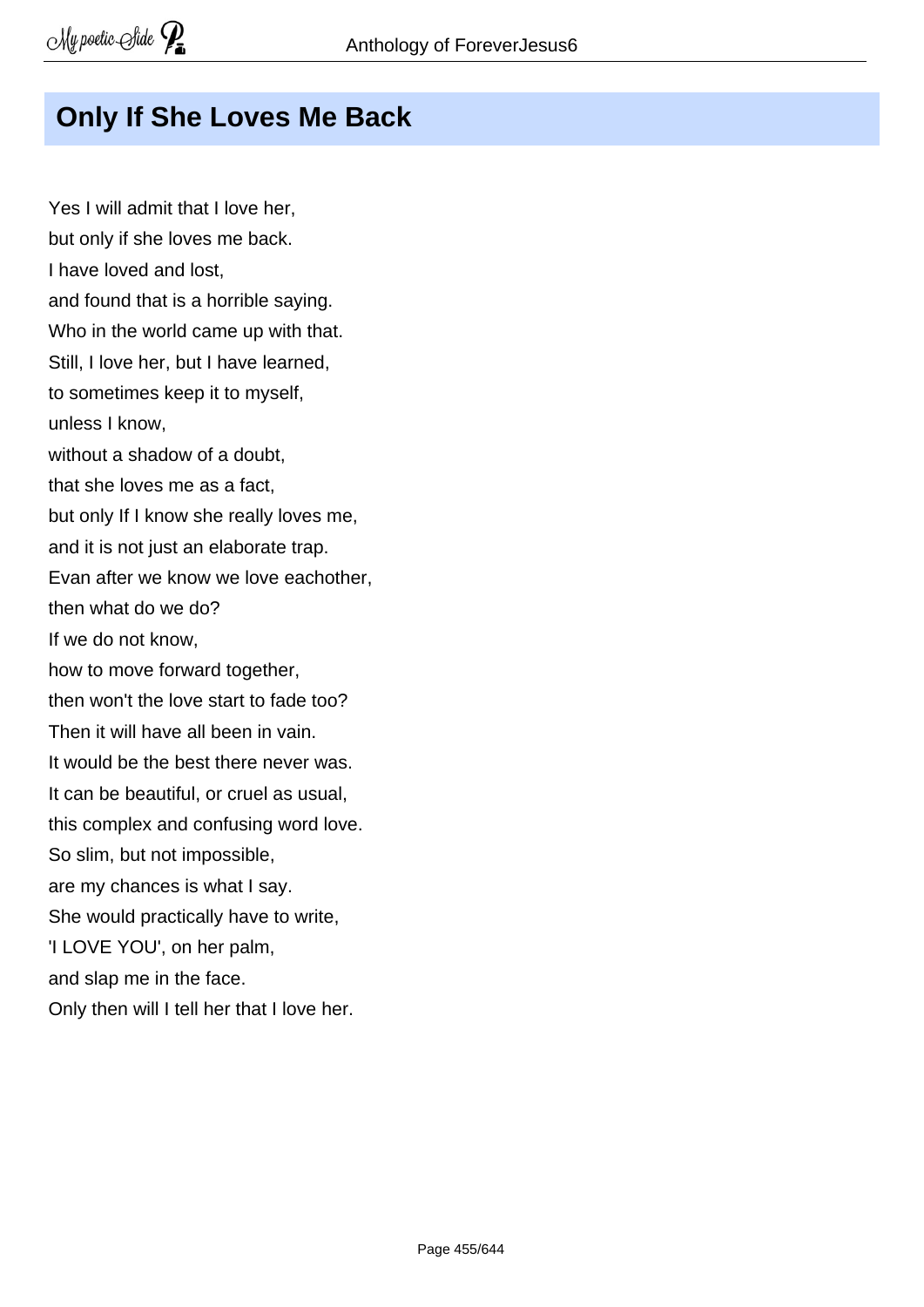# **To The Ohio State Fan**

I know why your stadium is so big. You do not have to tell me. Yes I know, it is your famous halftime show. It cannot be your team. Twelve times out of the year, one-hundred thousand people show up, with nothing to see. So to put a stop to it I say it. We get it. Your band can spell Ohio State in Cursive. We can read.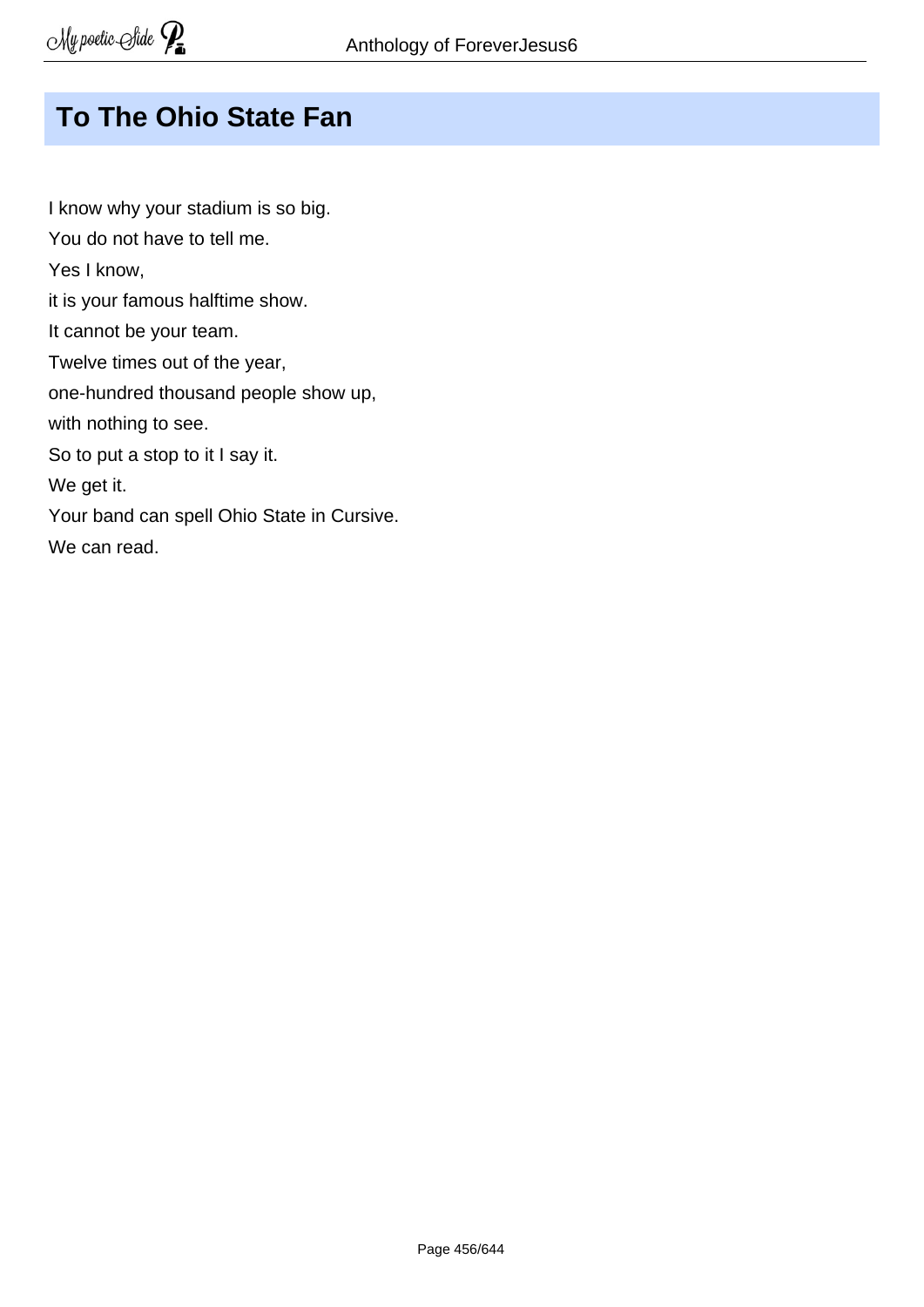## **We Need A Reformation (Times They Are A Changin')**

Go make picket signs, and March in the streets, and follow their lead, as you hear speakers speak. They stir up the crowd, but not how you think. Cause we need, a reformation. Go take to the halls, and take to the stairs. Go stand by yourself, and show that you care. Stand boldly though, everyone else is scared. Cause we need, a reformation. Take all division, and take all your pride, and take all bias culture, and toss it aside. Stand up for what's right, with love inside, Cause we need, a reformation. Don't let any gold, silver, or pearls, let your mind, conform to this world. Stand up Christian man, woman, boy, and girl. Cause we need, a reformation. Yes we need,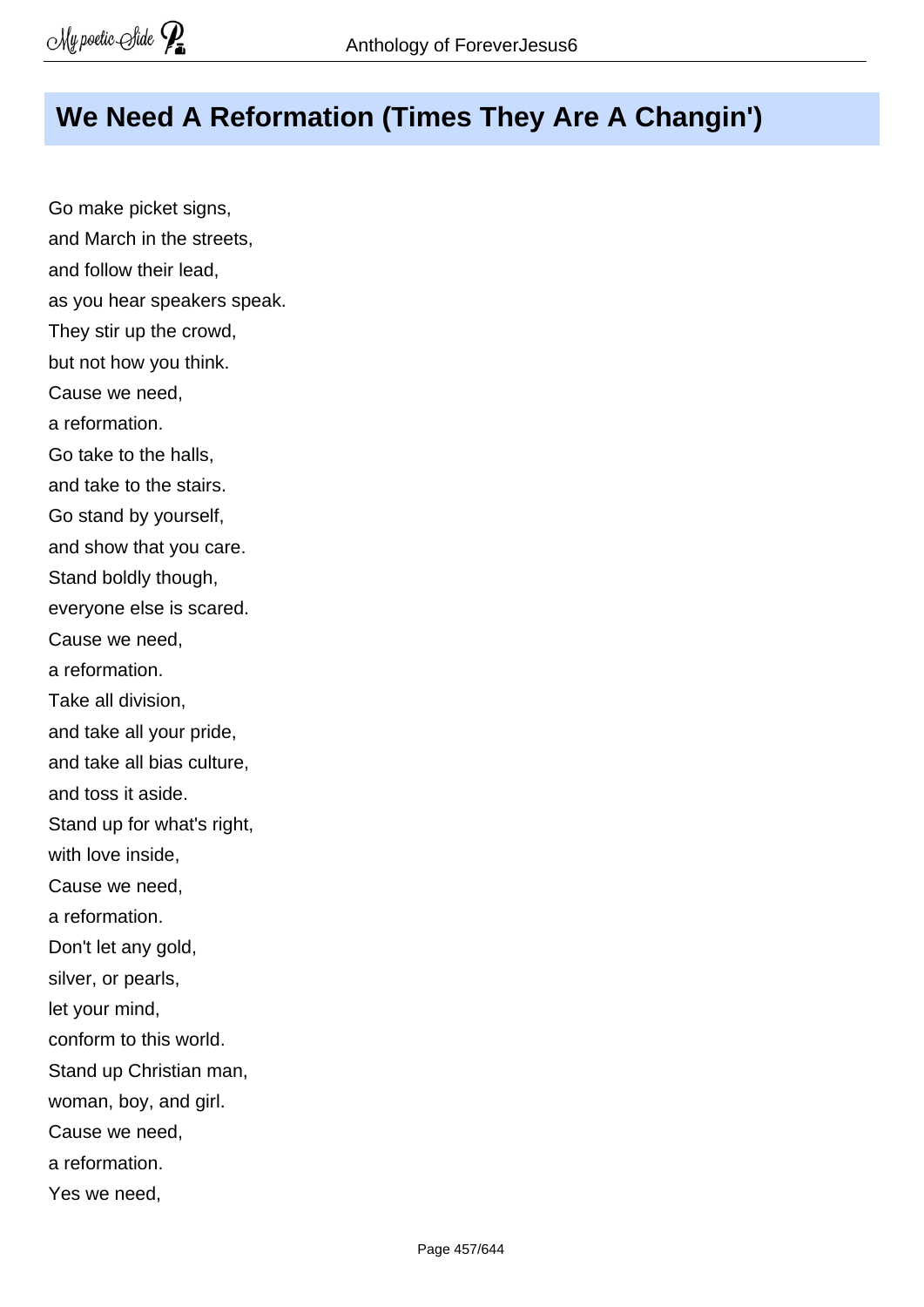a reformation.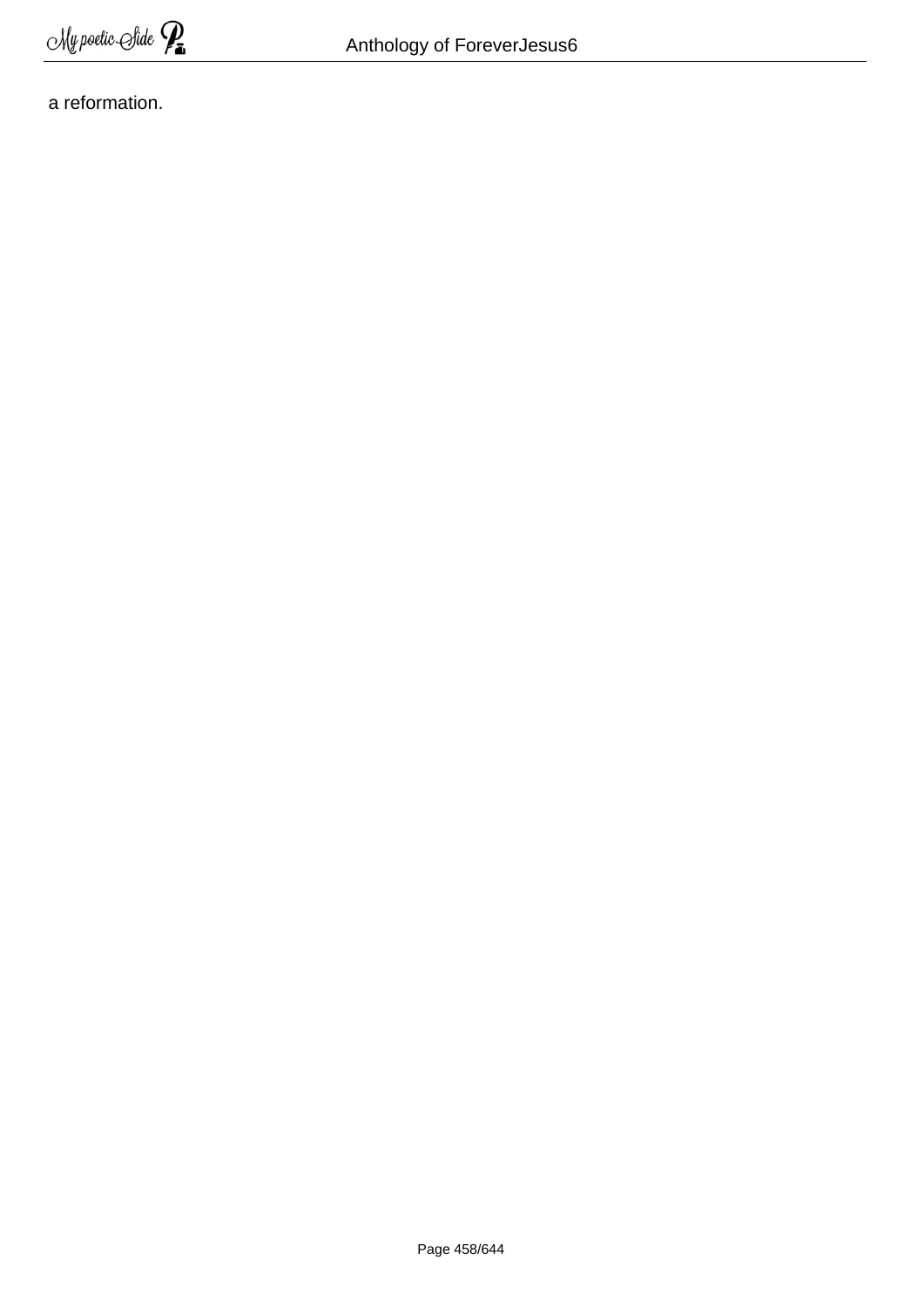#### **To Those Who Lead**

Happy Father's Day to all the men, who are getting the job done. A mother and her child are special, but there is nothing like, a father and daughter, or a father and son. They say mothers, are underrrated. I can't and would never, take their credit away. Still, you have to face it. It's harder to find a father, who shows his love, each and everyday. It takes alot to be a father. It's more than just a man with kids. You must mold them, and teach them right in Christ, so you may one day look back, and see the accomplishment you did. I know I am just an uncle. Maybe I cannot talk. Still, I know what it means, to be a man, and lead children in this Christian walk.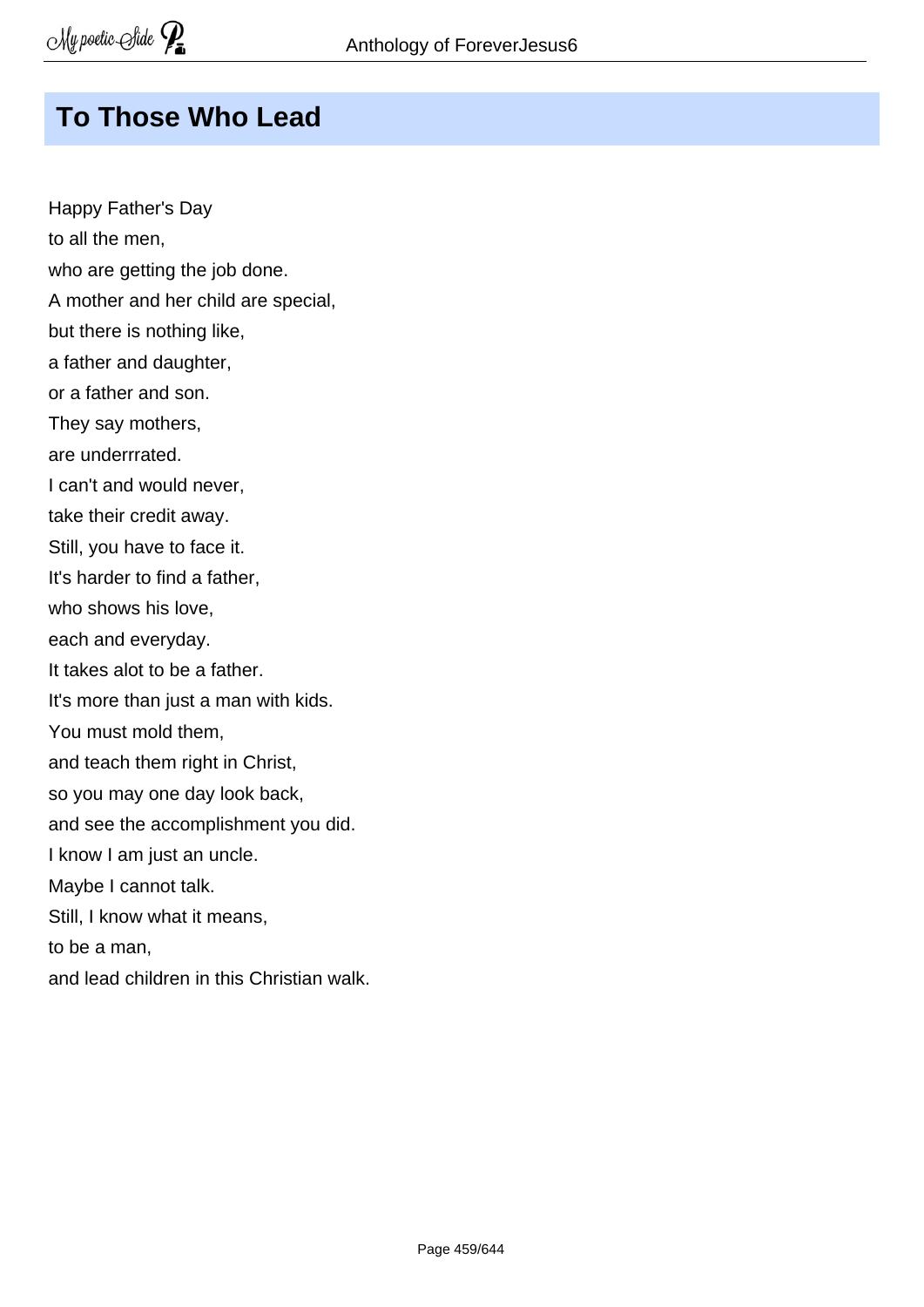## **When All Is Done**

The words of the wise, are like goads, and the words of scholars, are like well-driven nails, given by one Shepard. And further, my son, be admonished by these. Of making many books, there is no end, and much study, is wearisome to the flesh. Let us hear, the conclusion of the matter: Fear God and keep His commandments. For this is man's all. For God will bring, every work into judgement, including every secret thing, whether good or evil.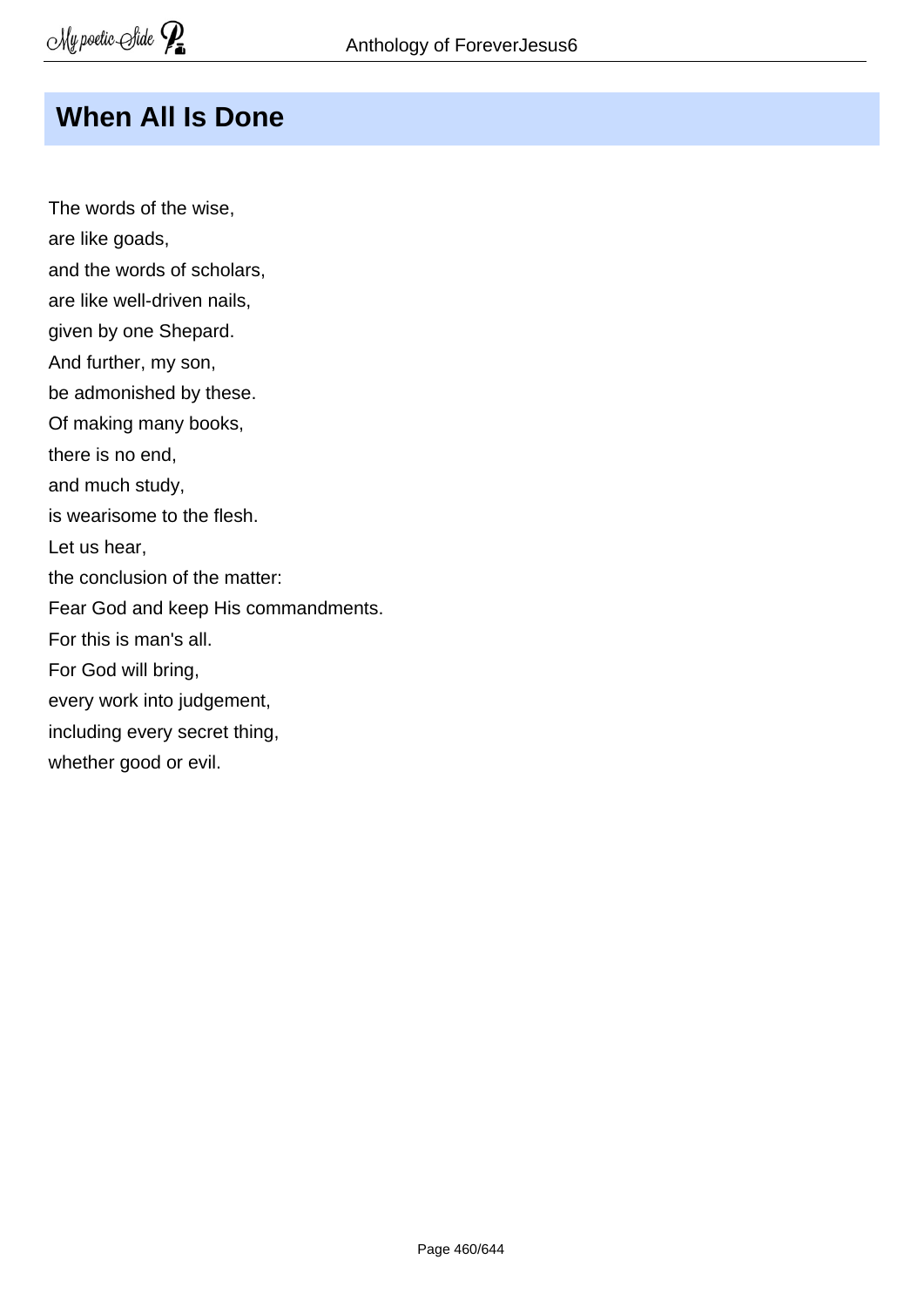### **Seeing Straight Forward**

We all have. those certain things, trying to get in our way. Our path is already, filled with twists and turns, and yet there are so many, different roads to take. I cannot speak, for everyone, but this is how I look forward. I keep the faith, and as I race the race, to Heaven, I move onward. As I live on earth, I see through a dim glass. It is filthy, like an old cracked mirror. Still, once I get to Heaven, I'll see Christ as a whole. Then I can see Him clearer. So that is how, I see straight, pushing forward toward the prize. I hold on to the greatest hope. Although not clear, I can see it with my eyes. So I never know, where my path will go. Yet, the Holy Spirit is my guide. That's the best advice, on how to live your life. Because when my path, has come to an end, Heaven is where I'll abide.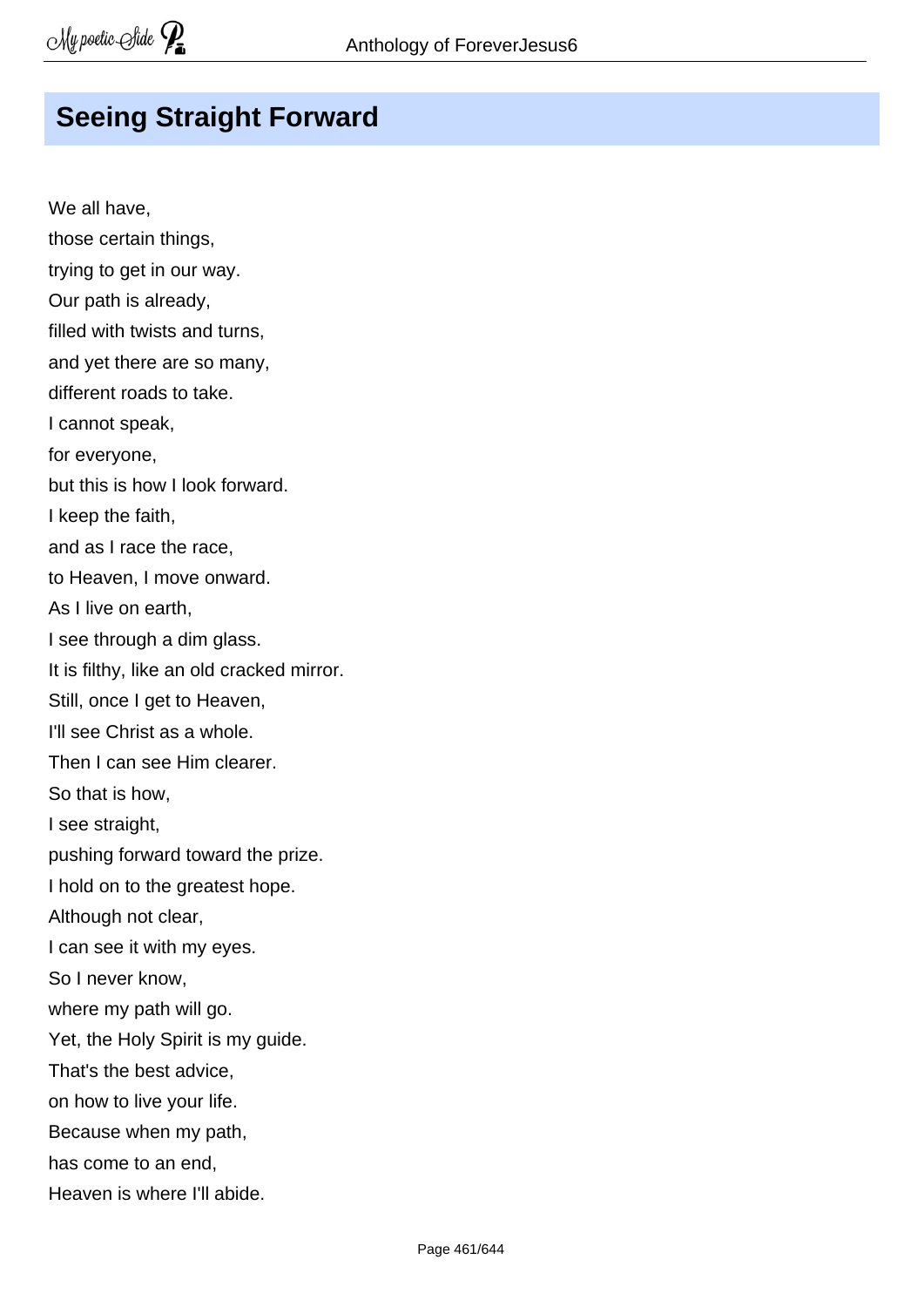### **Meet Me Early In The Summer**

Oh how I long for you. I must see you. Please my love please I implore you, to come and see me soon. Come early in the summer. My love, my love, I know you want, to see me too. I insist you come, early in the summer, as that is before, the rain will come. When it starts to rain, my love it will be to late. Come see me, and we will be, together once again. For although our bodies, are apart for now, our love has never, left eachother. Oh my love, come to me soon. I will wait for you.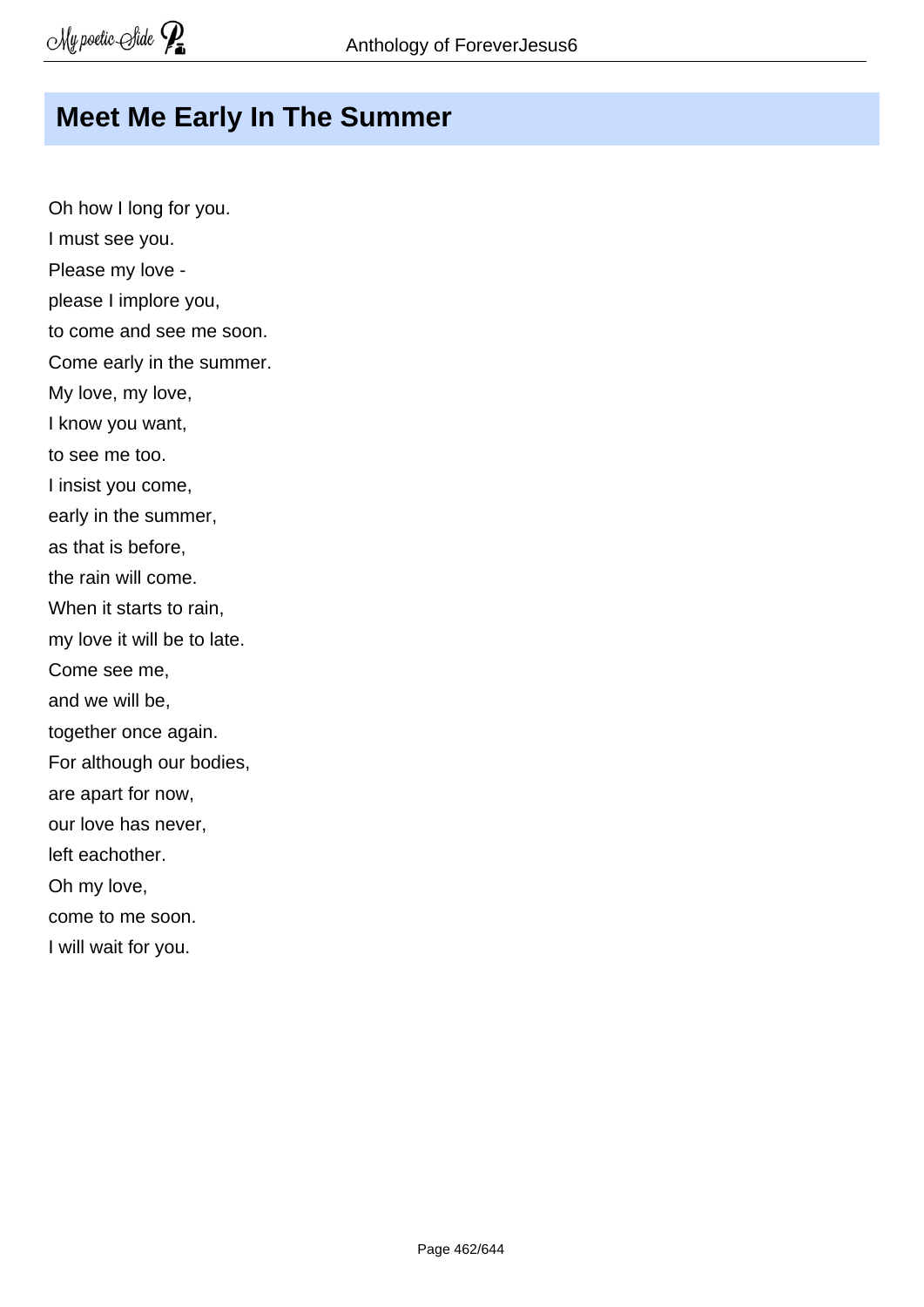### **Be Nice**

It's so much better, to be nice, than to ever be mean. It makes life simpler, to get by. It happens more with ease. I know some people, do not deserve our kindness, as much as they do a swear. Still, they are the ones, we should be nice to the most. So smile and show that you care. The more you are mean, the more you are stressed out, the more you will loose your hair. So always be nice, no matter who it is. It does not matter where.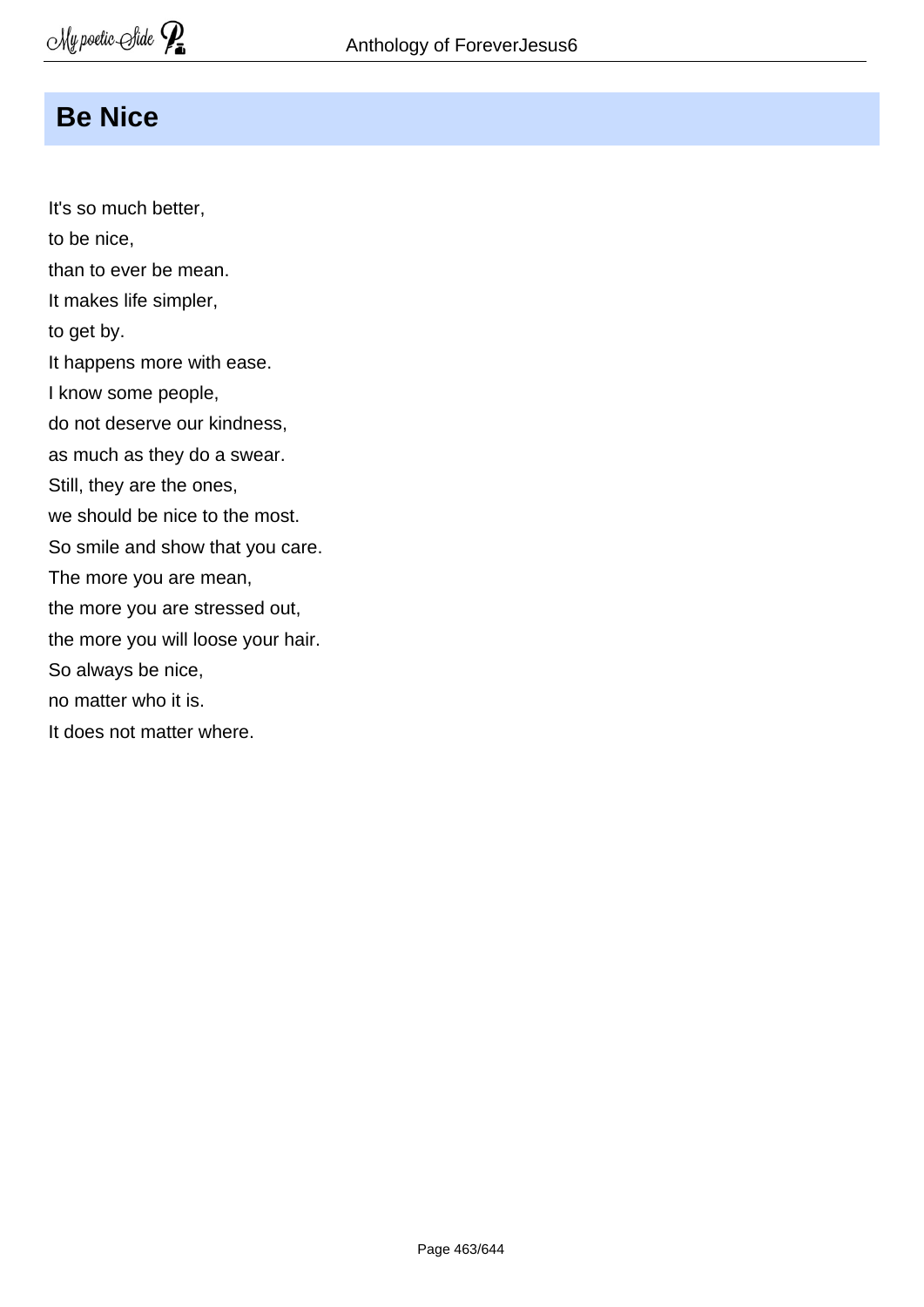### **To Those Who Call Themselves Atheists**

To those who call themselves atheists, I do not believe you. This is what I mean. I do not believe that you are really an atheist. I do not believe that there is such a thing. No, it is not that I am naive, nor is it out of ignorance. Rather, this is my logic. atheism is meant for those who say, that they do not believe in God. They believe in the theory of evolution. I believe that you either do not want to believe, or that you do not want others to believe. That is why you are so zealous in your fight, to try to prove God wrong. That is why you often become upset, when you hear another, make a rational argument on God's behalf. If you truely did not believe, then you would not try to prove that there is no God. Still, I must commend you, on your steadfast will, and the faith that you have. This is why I say that. You say that there is no proof that God exists. There is only proof in science. On the contrary. There is proof everywhere that God exists. It is that very few people make time for Him. Where as there is no proof in evolution. Yes, you date back your science and theories, to thousands and millions of years ago. Still, somewhere your theories,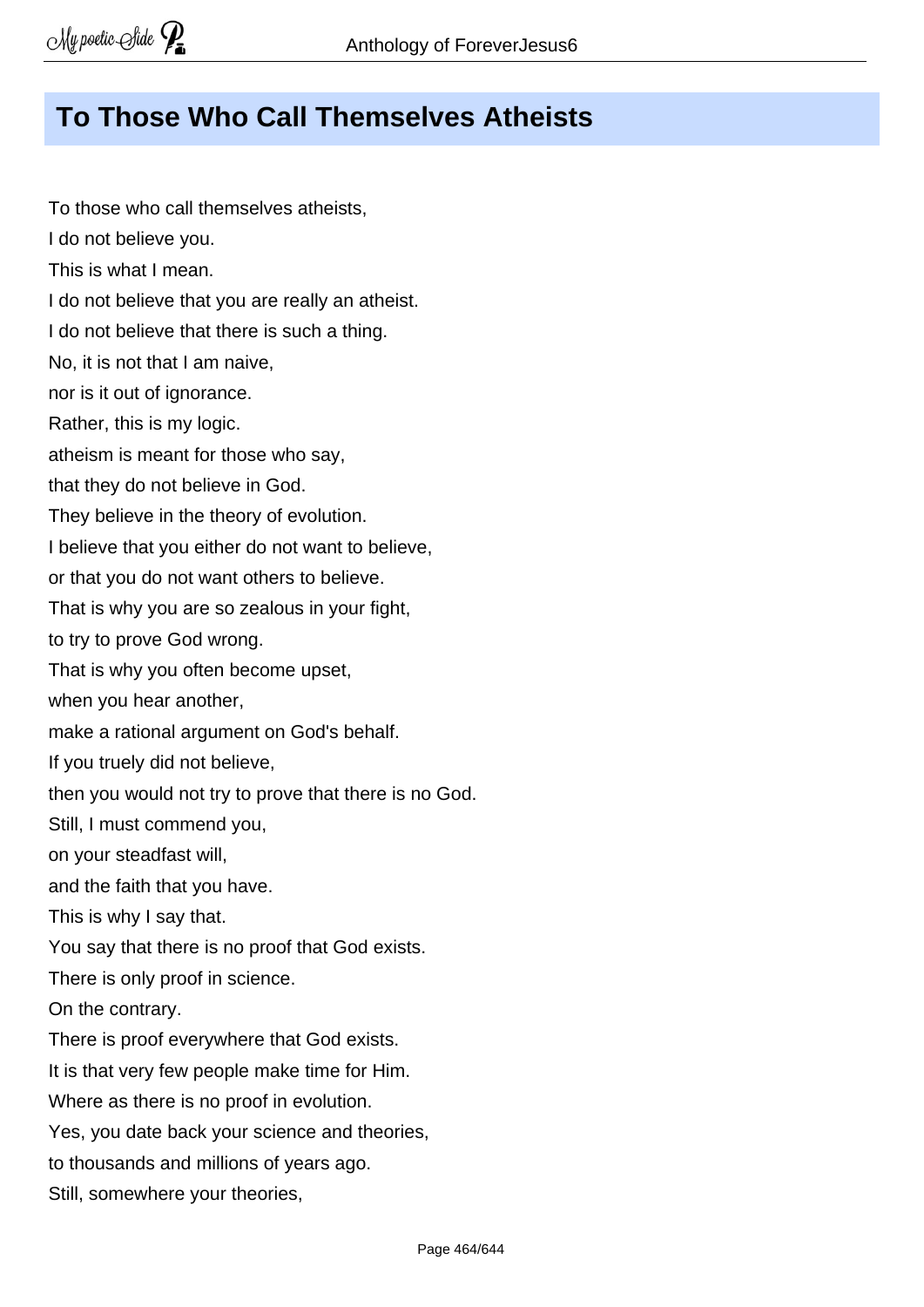either come to a dead-end,

lost,

or somehow they always point back to God.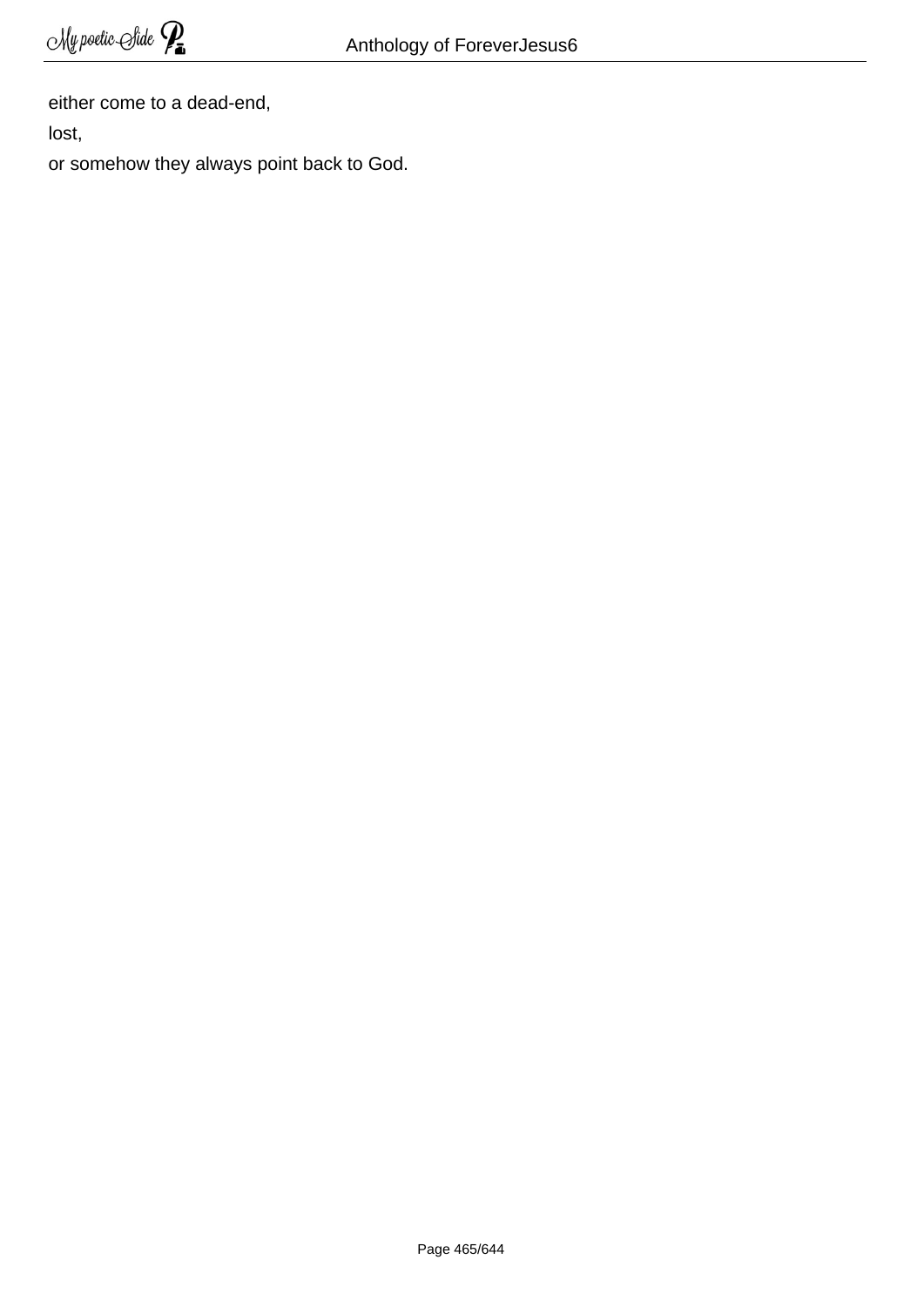# **Land Of Liberty**

My country tis of thee, sweet land of liberty, of thee I sing. Land where my fathers died, land of the pilgrim's pride, from every mountain side, let freedom ring.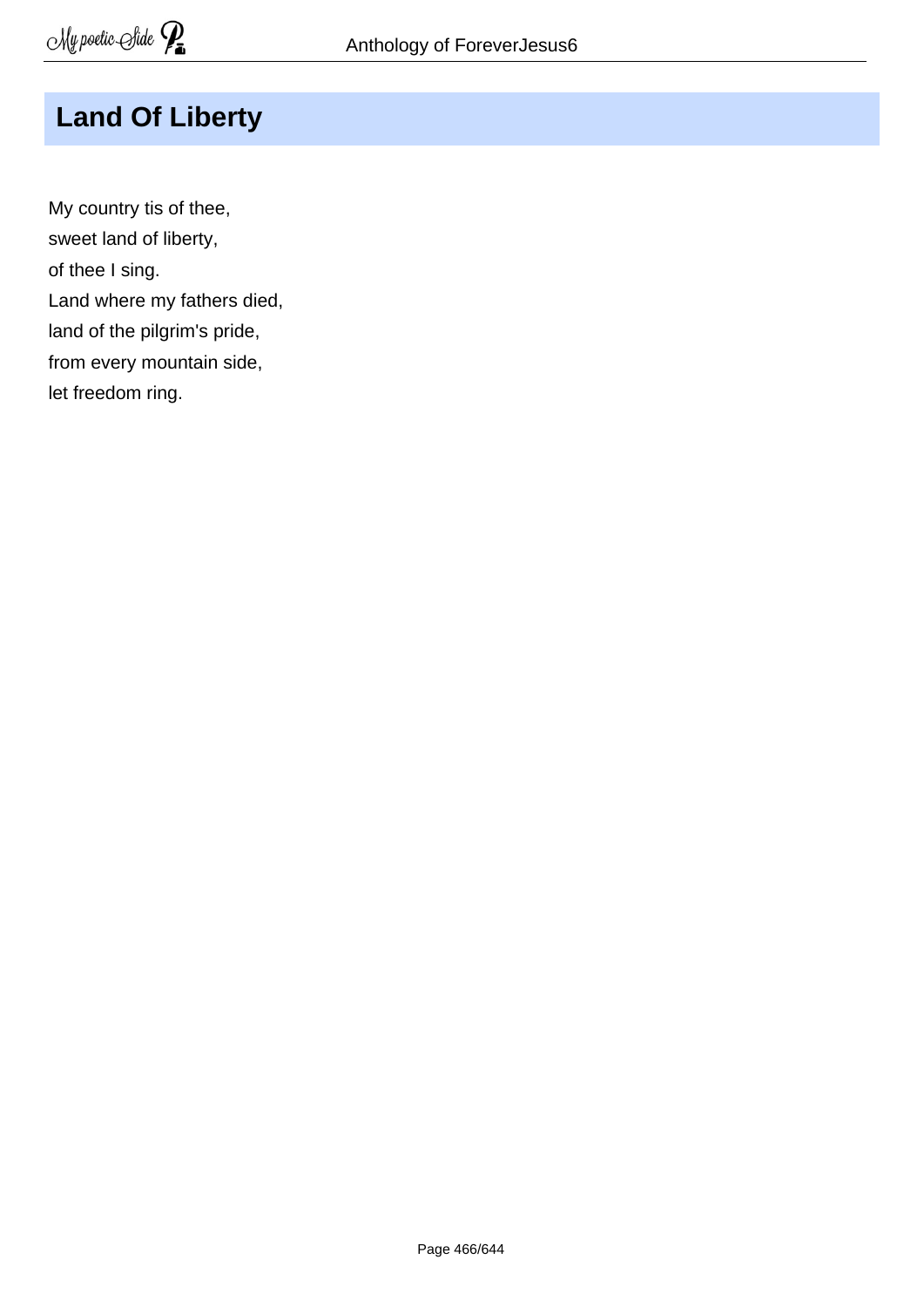# **What Builds A Nation**

It is not about, how many problems we have. Are there problems with racism? Certainly... Are there problems with division? Of course there are. Still, politics is not, what defines this nation. It is not the protests. Nor is it the groups. What defines us a nation what makes America great, is the contrary. What makes America great, are the Americans who live, as hard working people. What makes America great, are the Americans, who are grateful, for what they do have those who show their gratitude. What defines us, is how we treat, our fellow Americans not just our fellow Americans, but our fellow neighbors. It is not the complaints, and the hatred, and the, 'trying to please everybody', that makes us great. That is not, what represents America. Rather, it is us,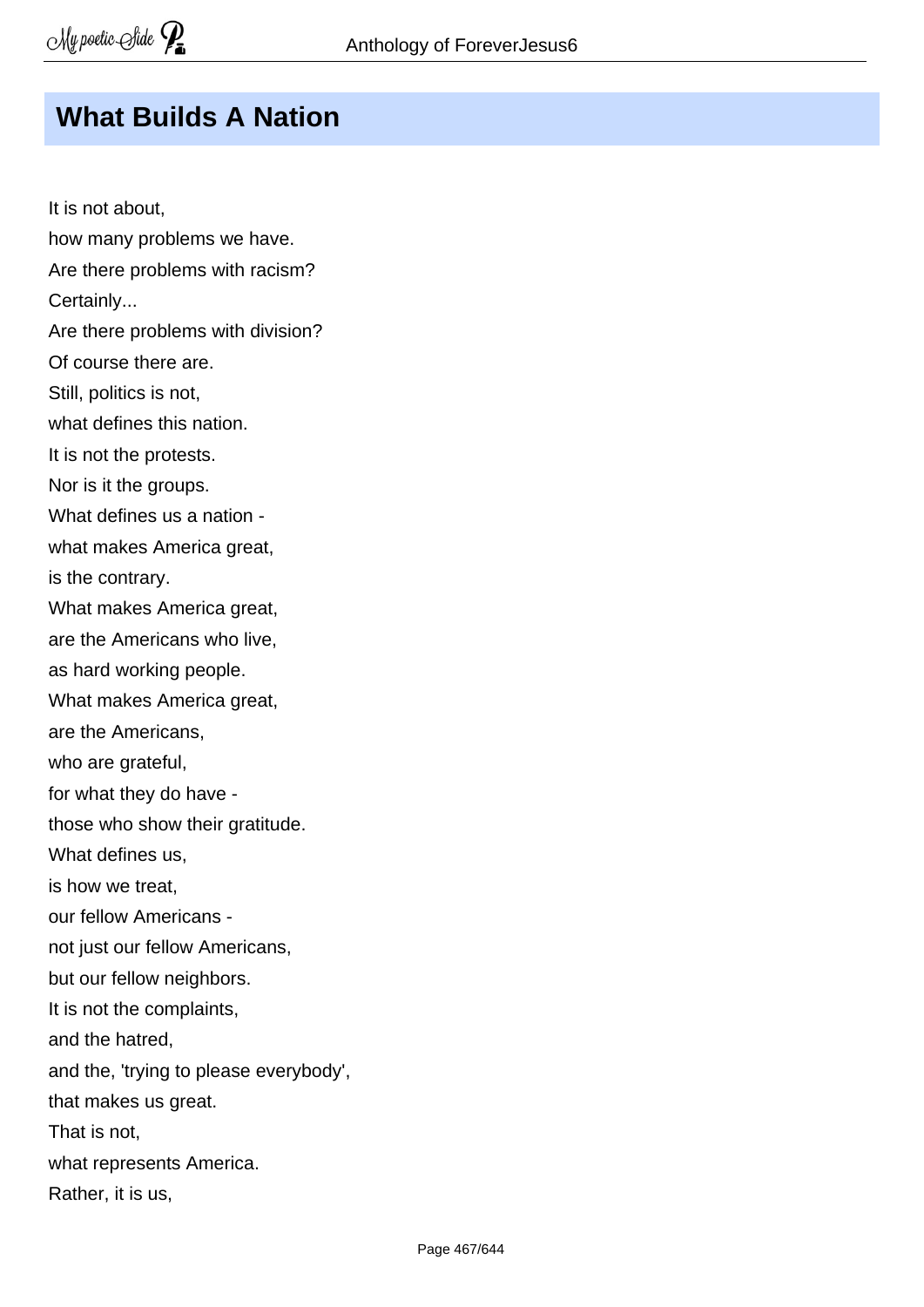loving one another, without having, any hidden agenda on our mind. That is what keeps America, united and great.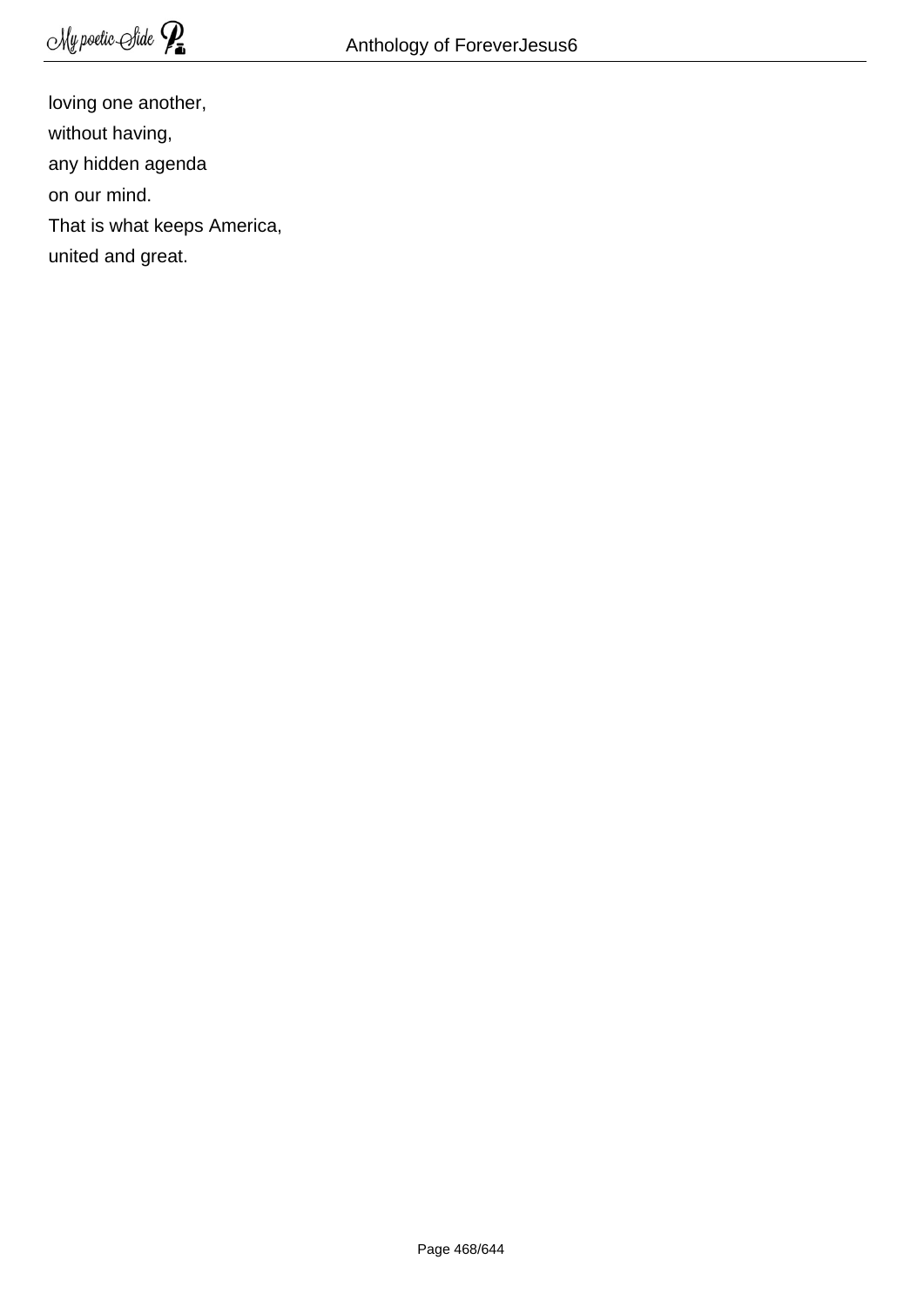#### **The Glory Days**

Ah, the glory days although I must say, that they were years for me. I remember them vividly: no responsibilities, not caring about anyone, having no stability, no security, and getting into trouble. It helped me to learn early, that friends are a fickle group. Did I have ever fun? Oh, did I ever have fun! I remember those days, like a baby remembers, their loving mother. Yet still, they are all, a distant memory. For that I am glad. I put aside, my childish ways, long ago. I no longer selfishly, live for myself. I now selflessly live for the Lord. Still, I choose not to forget, about my glory days. So I may relize, the lack of glory, that they truely brought me. Therefore, I let my, clears throat... so called glory days,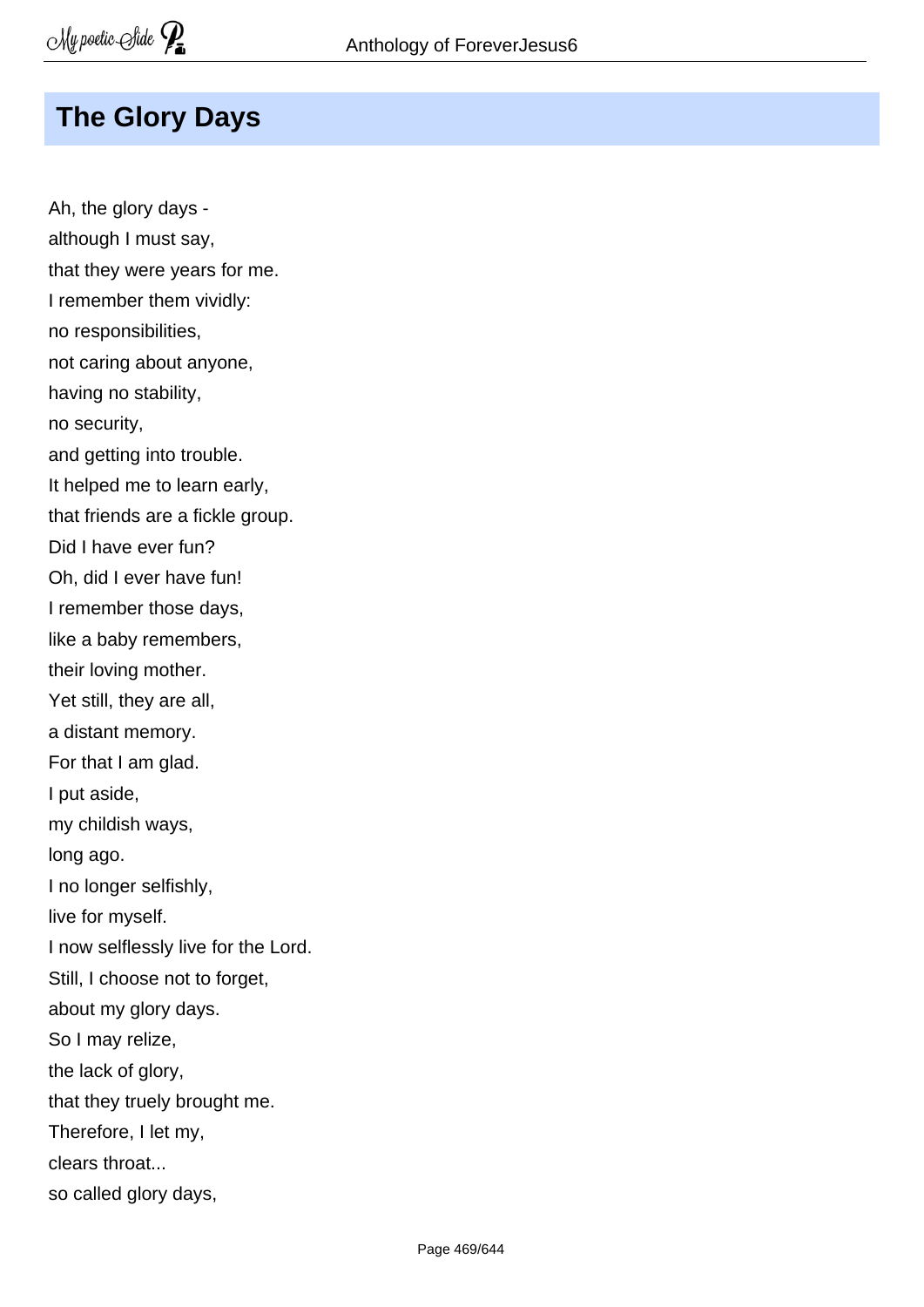be a testimony, to my own self. That way I may see, where the Lord has brought me from.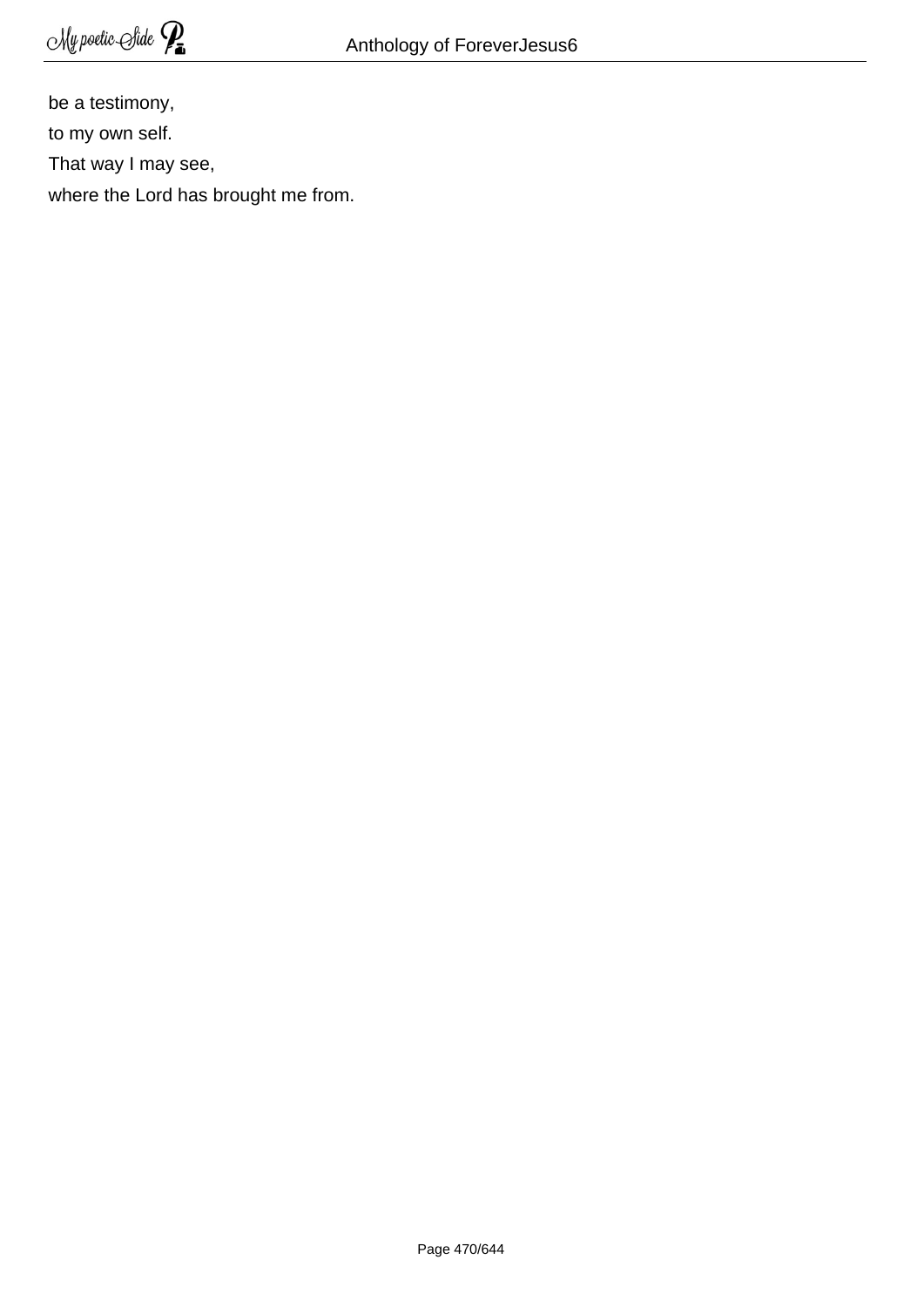## **In My Spare Time**

Tell me what, should I do, in my spare time. I am usually focused never anxious. It feels like I can't, make anything go together... I mean rhyme. So what do I do, when there is nothing to do? I read every book. I fixed everything, and I tightened every screw. I need to work. I despise the couch. Anxiety keeps, making me a grouch.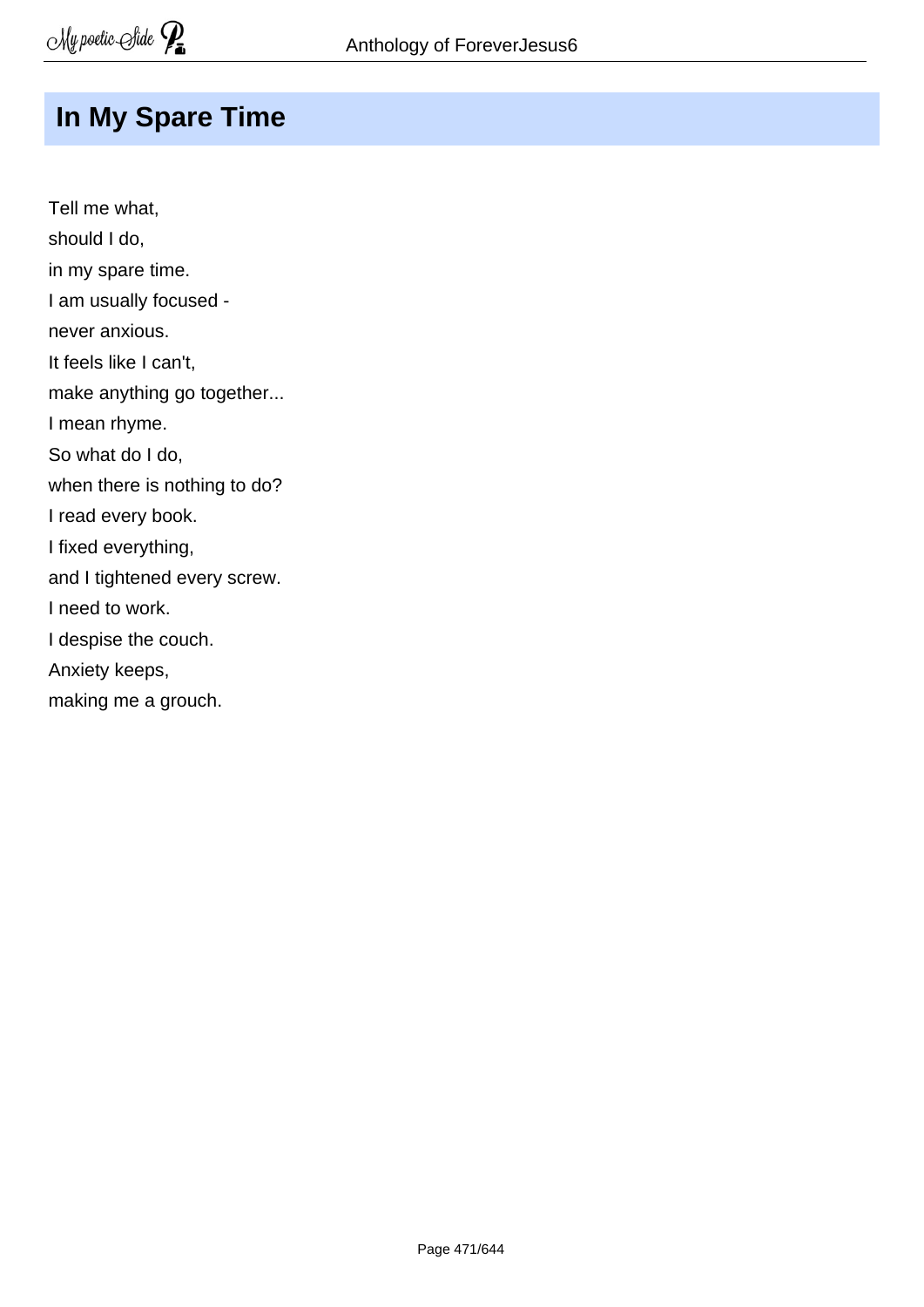#### **There That You Are**

It is there that you are O' Israel, O' mighty Israel, in the center of it all the center of the world the center of every nation. You are so beautiful O' Israel. You do not need me to, and yet I weep for you. I weep because you are, the center of it all all the attention. Your beauty holds no bounds. Yet, people want, your destruction. They call you an aggressor. They call you a bully. They see of you, only what they want to see. You are so small, and yet so mighty. You are the center, of your neighboring enemies. It is because, you defend yourself valiantly, that people despise you. Yet, if you were to be weak, you would fall captive, to your adversaries. God forbid that happened, would others simpathize with you, the way they ignorantly sympathize, with your enemies, or would they say,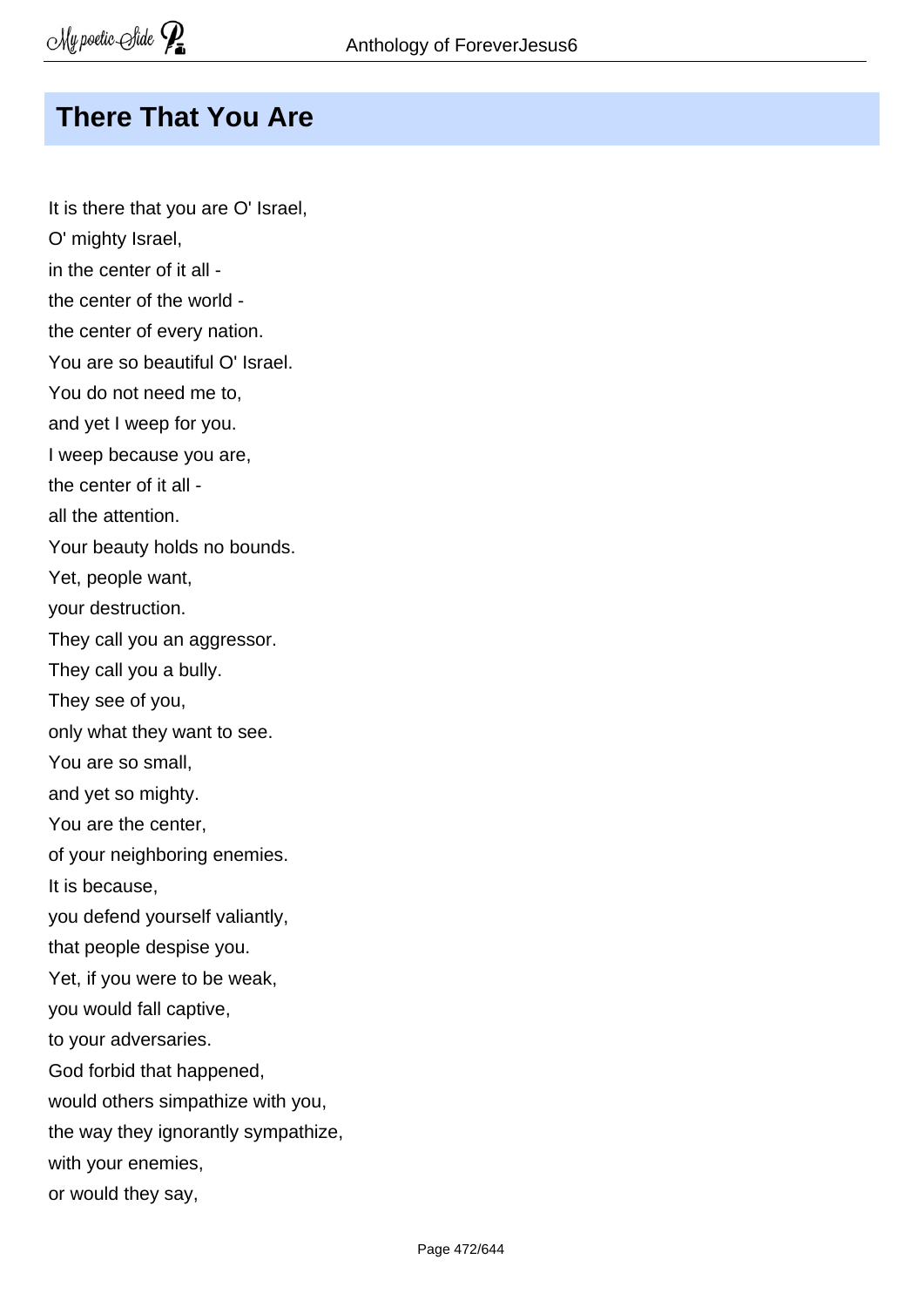'She deserves it'? No, you are not, a perfect nation. Still, you are a great, and blessed nation, nonetheless. O' Israel mighty Israel, remain steadfast, in the Lord our God.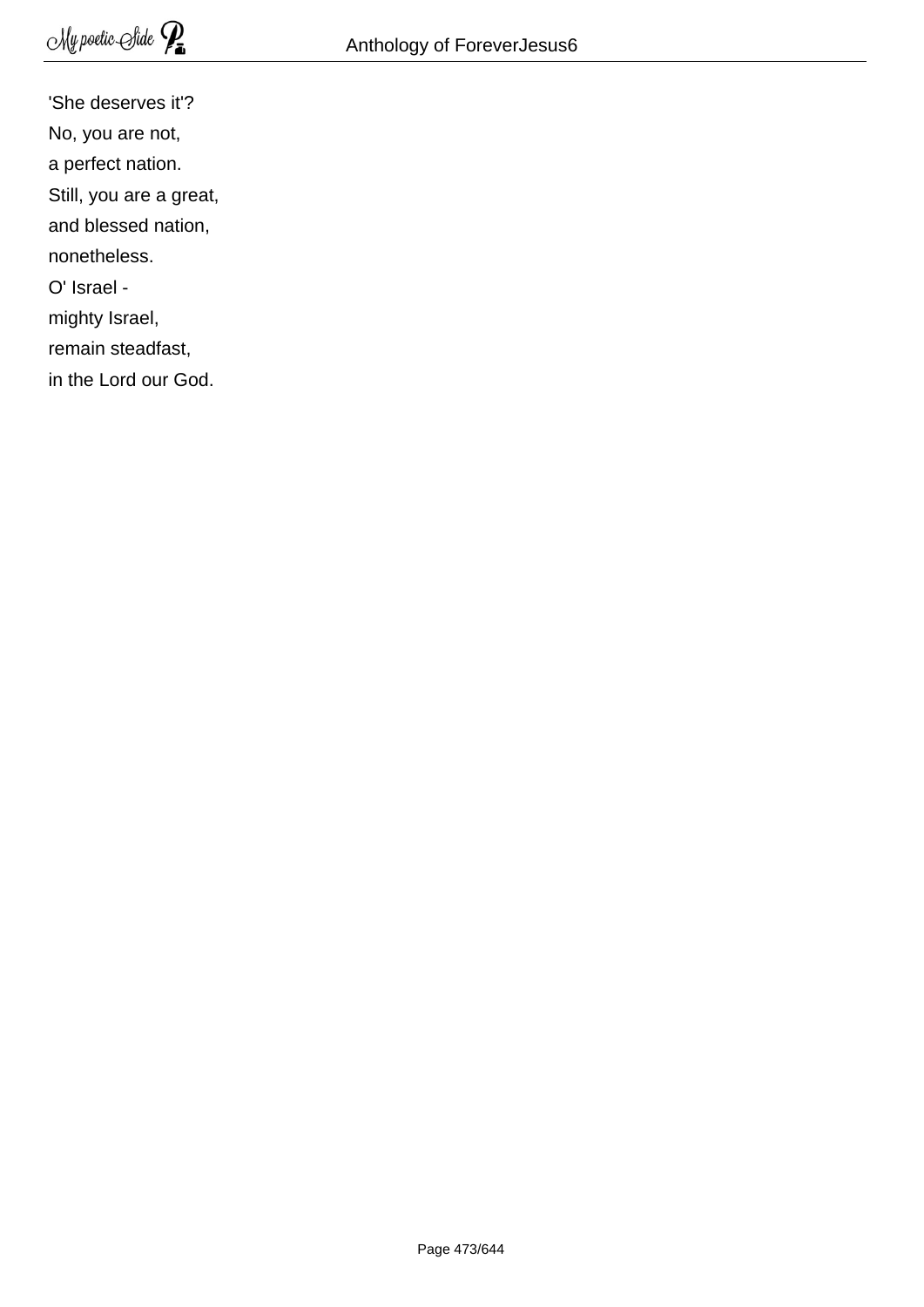#### **My Intentions**

Lord God, You know I try. I strive to be perfect, but am only right, seventy-nine percent of the time. No matter how much, I feel sick, I try to always go to church, but only make it, seventy-nine percent of the time. I do my best, to put you first in my life. Still, it seems as though, I remember only, seventy-nine percent of the time. I know that I am, fighting the good fight of faith, but it only feels like, I am in this race, seventy-nine percent of the time. Lord, I am not going to pretend, because I know, that in the end, I will go to Heaven, when I die. I am not making an excuse, but I am human. So what about the other, twenty-one percent of the time? I am just a soul, whose intentions are good. O' Lord, please don't let me, be misunderstood.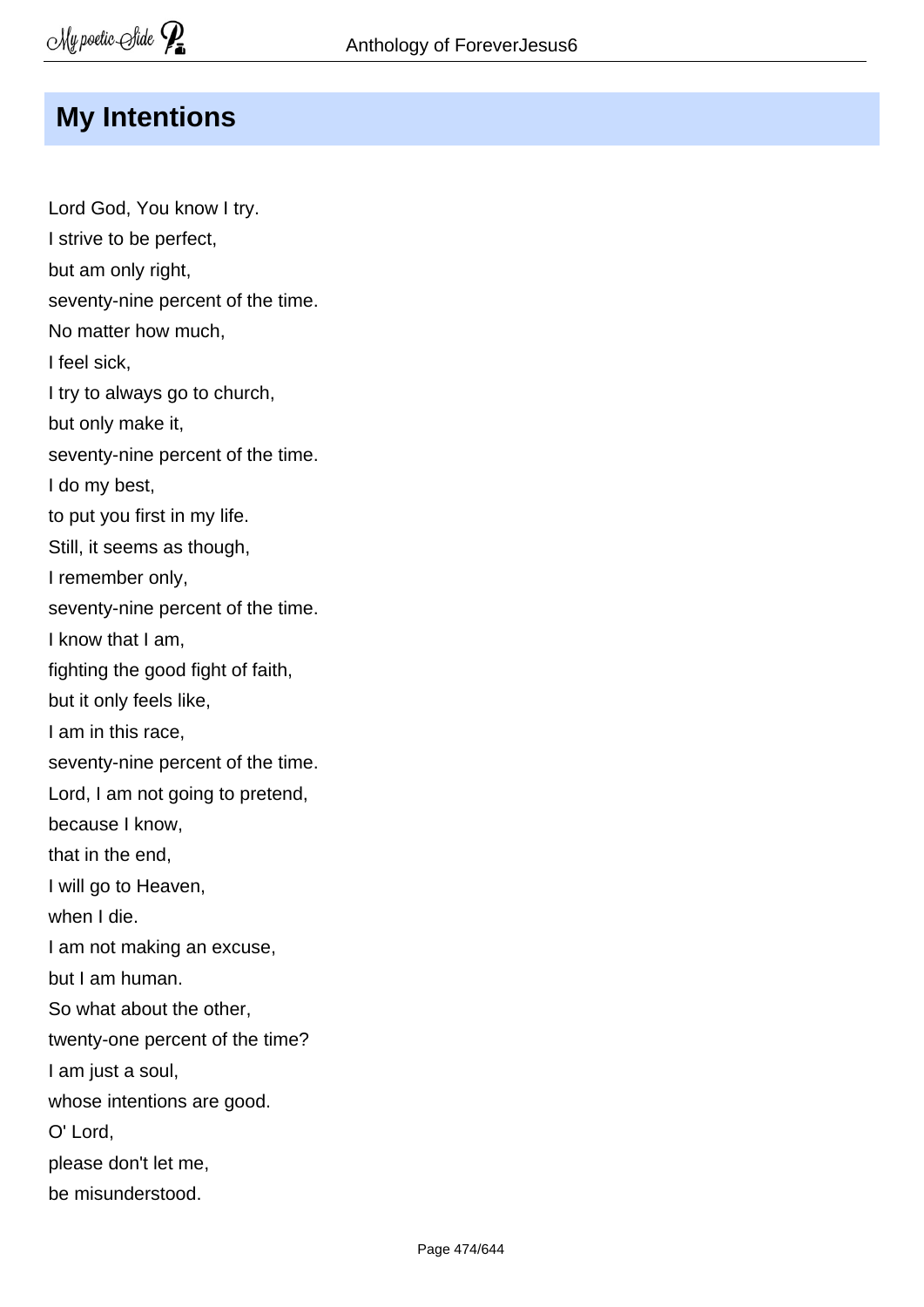## **Man's Best Friend**

The most loyal beast of the earth. You are my companion. - my best friend, so long as you live. As a puppy, you follow me everywhere. In your latter years, you lay in front of my bed, on the same rug you've had, when I brought you home, with your bowl, in front of you. When I would work, you would always help me. You were always nice. Perhaps that's why, I call you, my best friend on earth.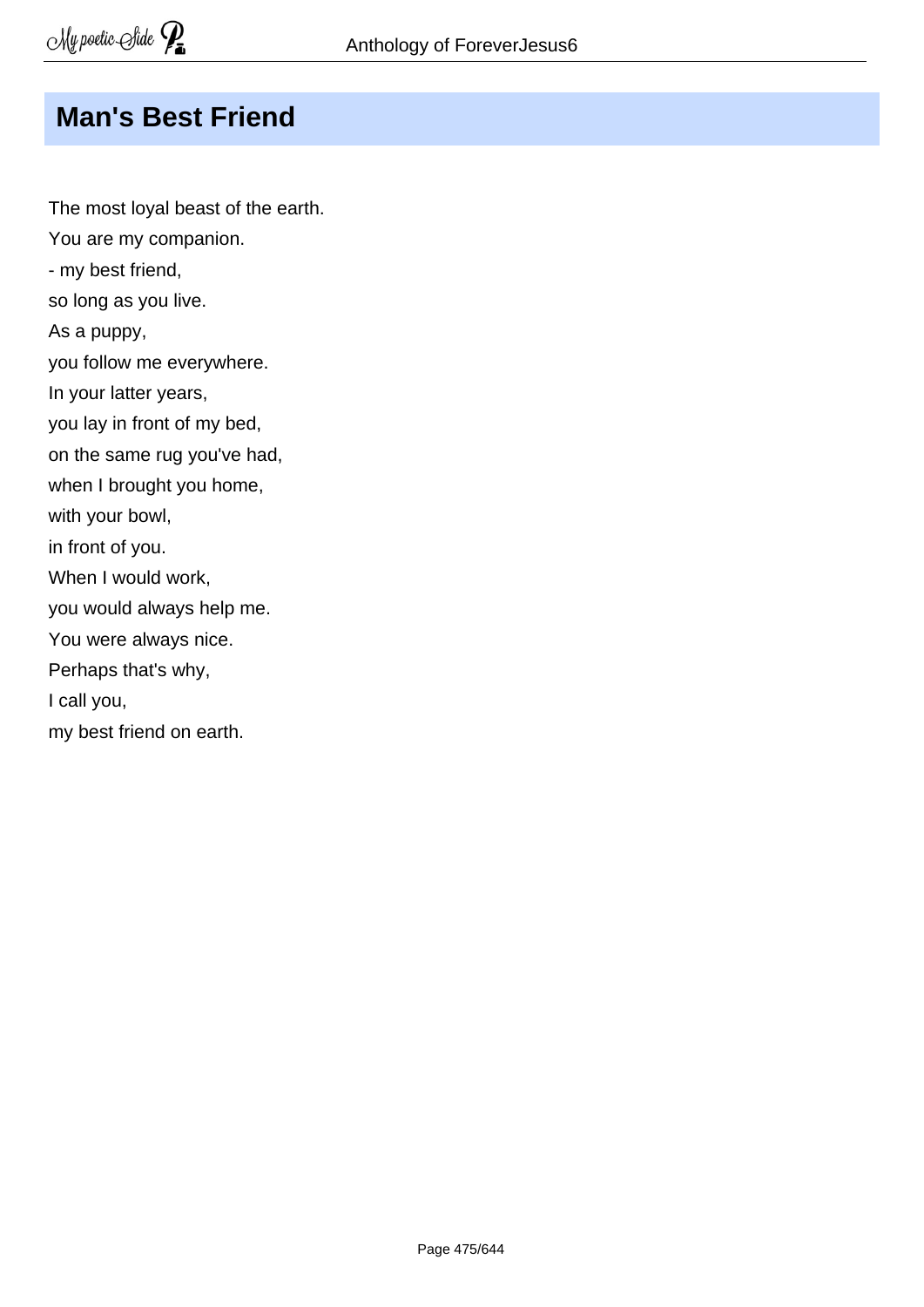# **They Lied To You**

I change because I know the truth. I change because I know what is real. I change because they lied to me. I do not like being lied to. So I refuse to live a lie.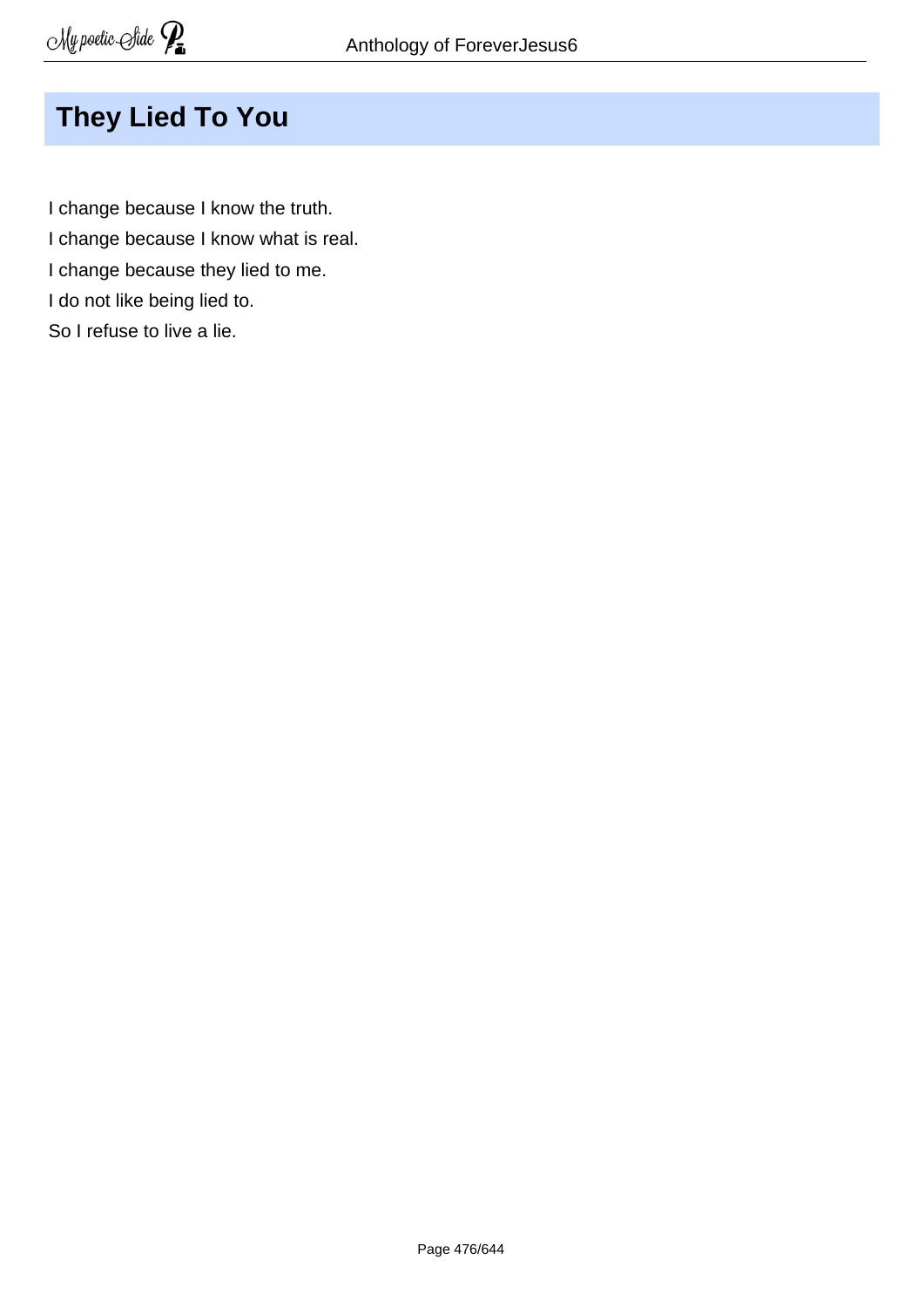## **With Christ I Have**

Am I weak at times? Yes... Still, He is stronger. Yes, the flesh is strong. Thankfully, He keeps me, from temptation, that may overcome the flesh. Oh, the sinful temptation! Oh, the devil is great. Great is he, and the calamity he makes. Great is his temptation. Great is his deceit. Still, he will not triumph. Because, I have, Christ Jesus, who is my God and Savior, I am greater than the devil. Because, The Lord, keeps me on the right path, I will always have, peace in Him. Because Christ, will never give me, more than I can bare, I can withstand, all temptation. Because God, has given me, wisdom and diligence, I will not fall, for the enemie's deceit. Am I weak?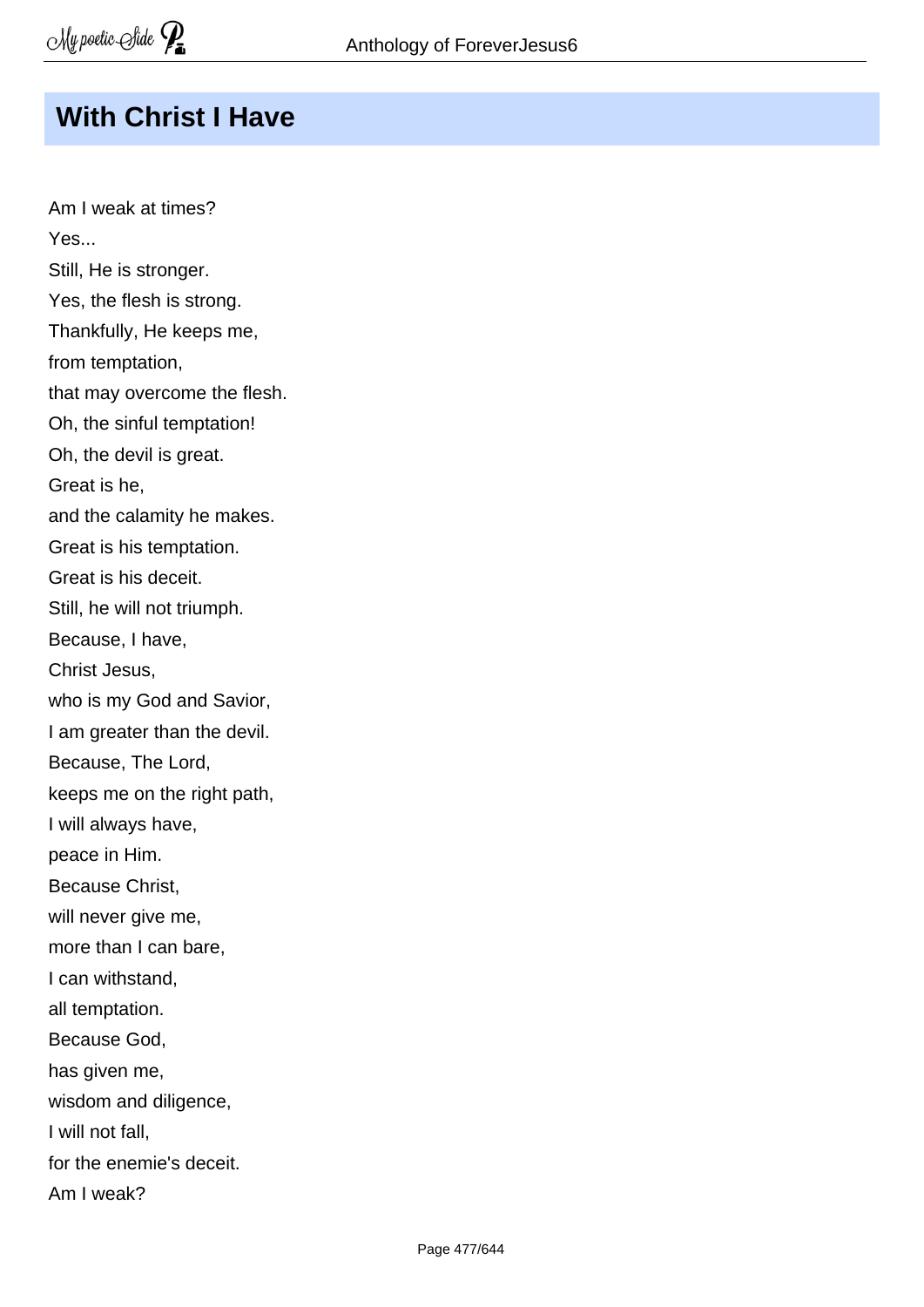Maybe... Still, with the Holy Spirit, I have power, over ever enemy. With the Holy Spirit, I have the power, to lead ten-thousand men, into battle,

and come out victorious.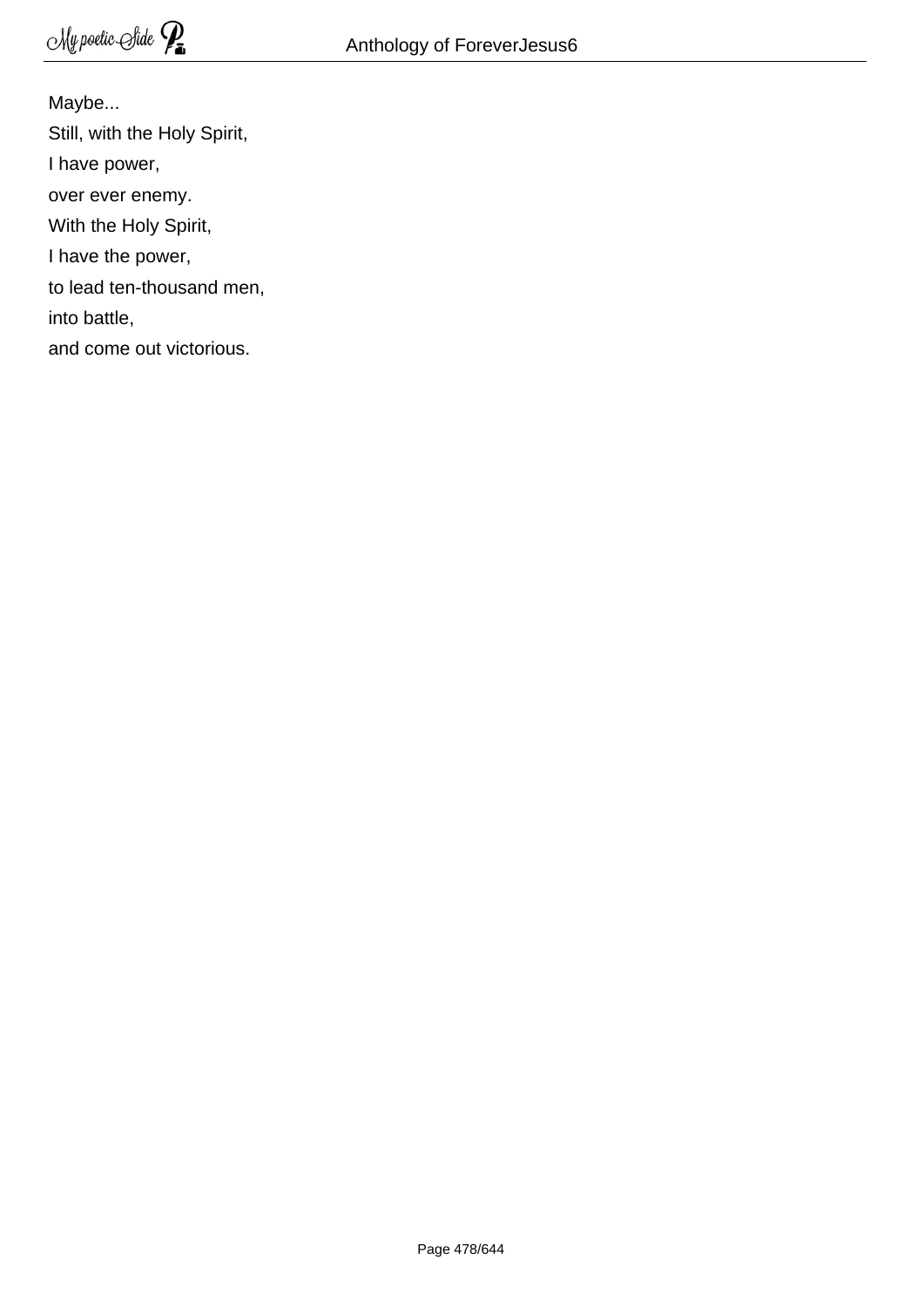### **What Do You Think**

Am I a fanatic? Maybe... Some may call me one. I do not mind. Rather, I welcome the name. Do I consider myself to be one? Certainly not I do not boast, nor should I, about who I am. I simply love Christ Jesus. I accept Him as my Savior. I simply love the truth. Thankfully, in loving Christ Jesus, the truth falls into place. I am not a fanatic. I simply speak the truth, and comply within, all guidelines of the Bible. When I live, it is simply the Holy Spirit, living through me. So if you believe, that I am a fanitic, because I believe, in the truth, then by all means, call me a fanatic, but I must let you know, that I am not, so much as I am passionate.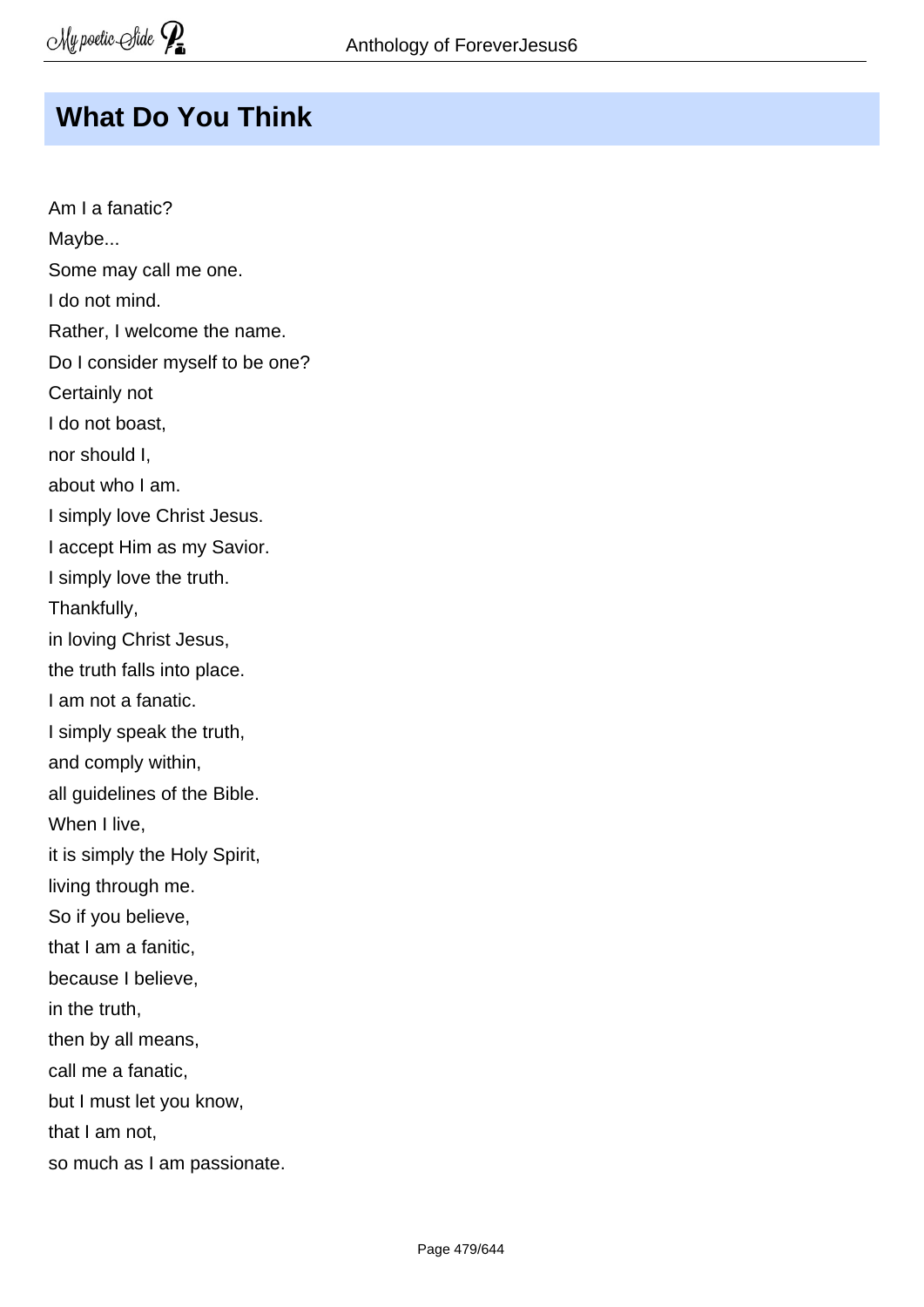#### **Only So Much**

Yes, it might, get you far. It might make you strong. I'll say however, it will not last forever. It can only go so long. I tell my nieces, and my nephews, "The truth will always, be revealed". It may be tomorrow, or years from now, but you cannot, keep it concealed. Your mammon may save you, in the beginning, but will bring you down, in the middle, and leave you in the end, and will take it's power with it, leaving you feeling little. Now where will you hide? What will you say, when it is time, on Judgement day when it is to late, and you hear the final bell (trumpet) and Jesus turns you away, and sends you to hell?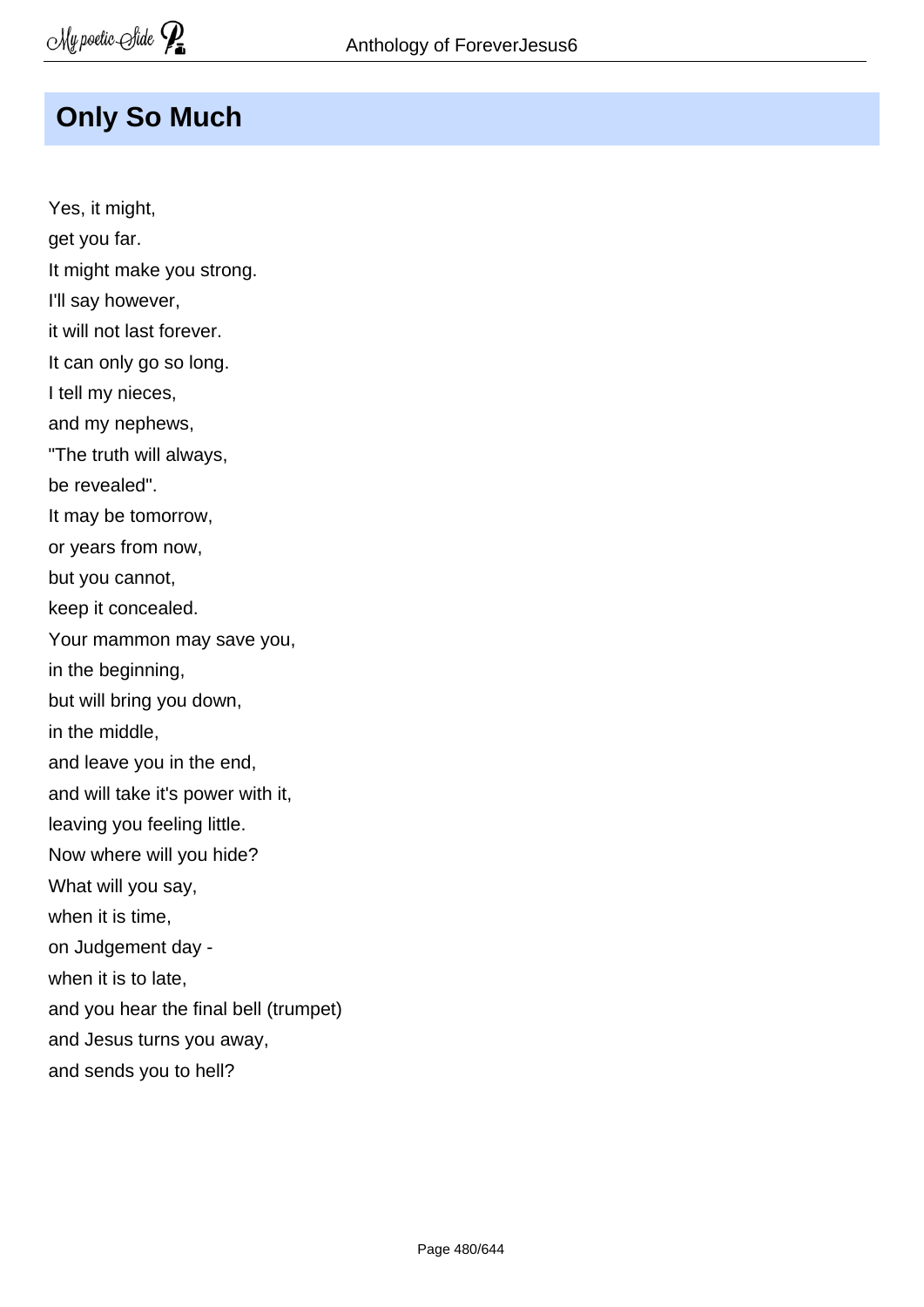# **If For Your Benefit Pleases You**

As the Lord lives, What the Lord says to me, that I will speak.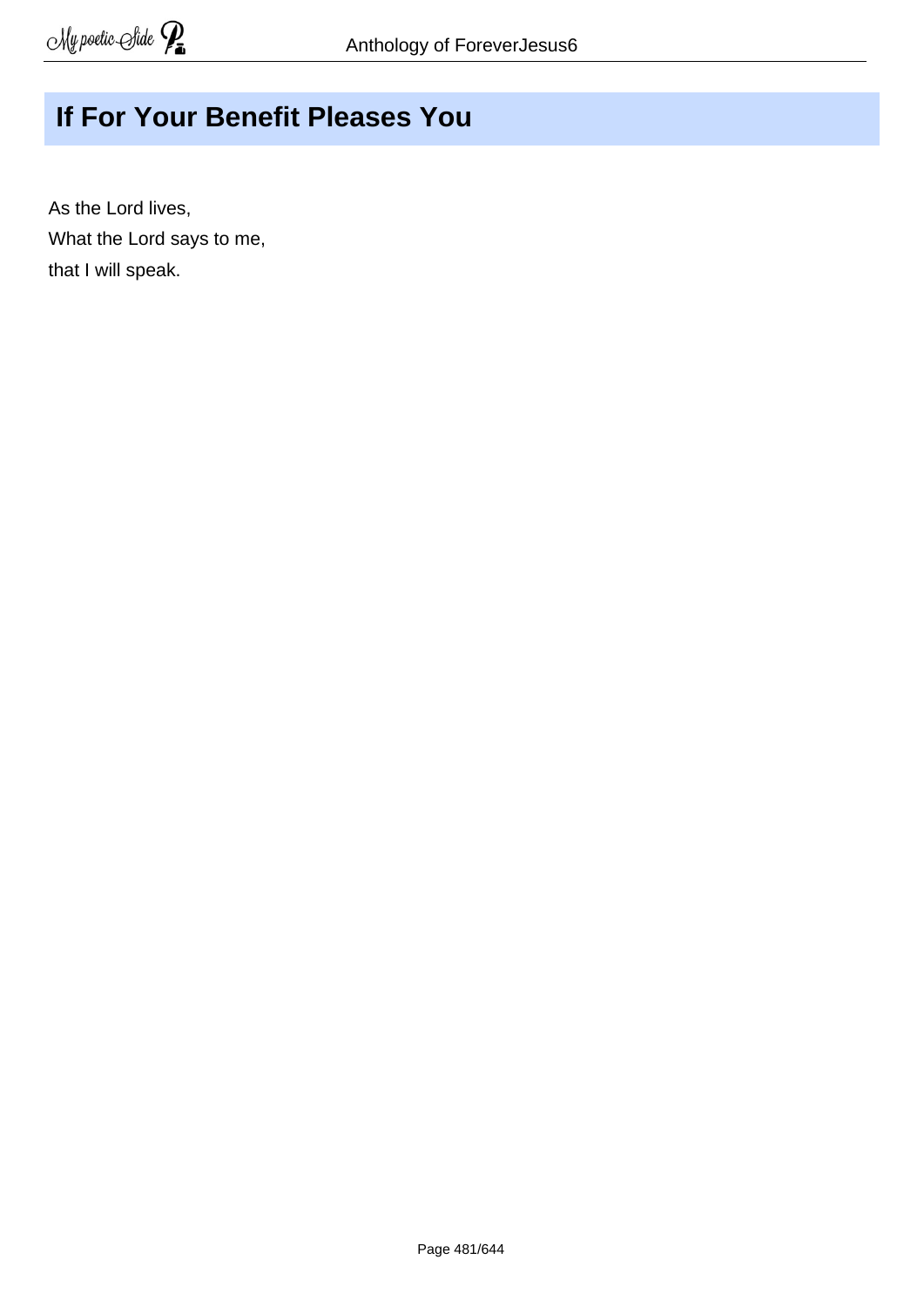#### **Forward Crowd**

They go to the streets, for the first time, not knowing what to expect. After being arrested, They then wonder, 'What's next'. They stand up. They yell, and fight for what they believe in. So nothing is wrong with that. I am not against, liberating countries, but what I am against, is instead of moving forward, they often move back. I am not for, establishing wickedness. I am not for free will. For where will wickedness, and free will bring us? What will it give us? To fight for one day, only to fight, is not liberating. So stand up! Continue to stand up, for what you believe in, but press forward, in righteousness.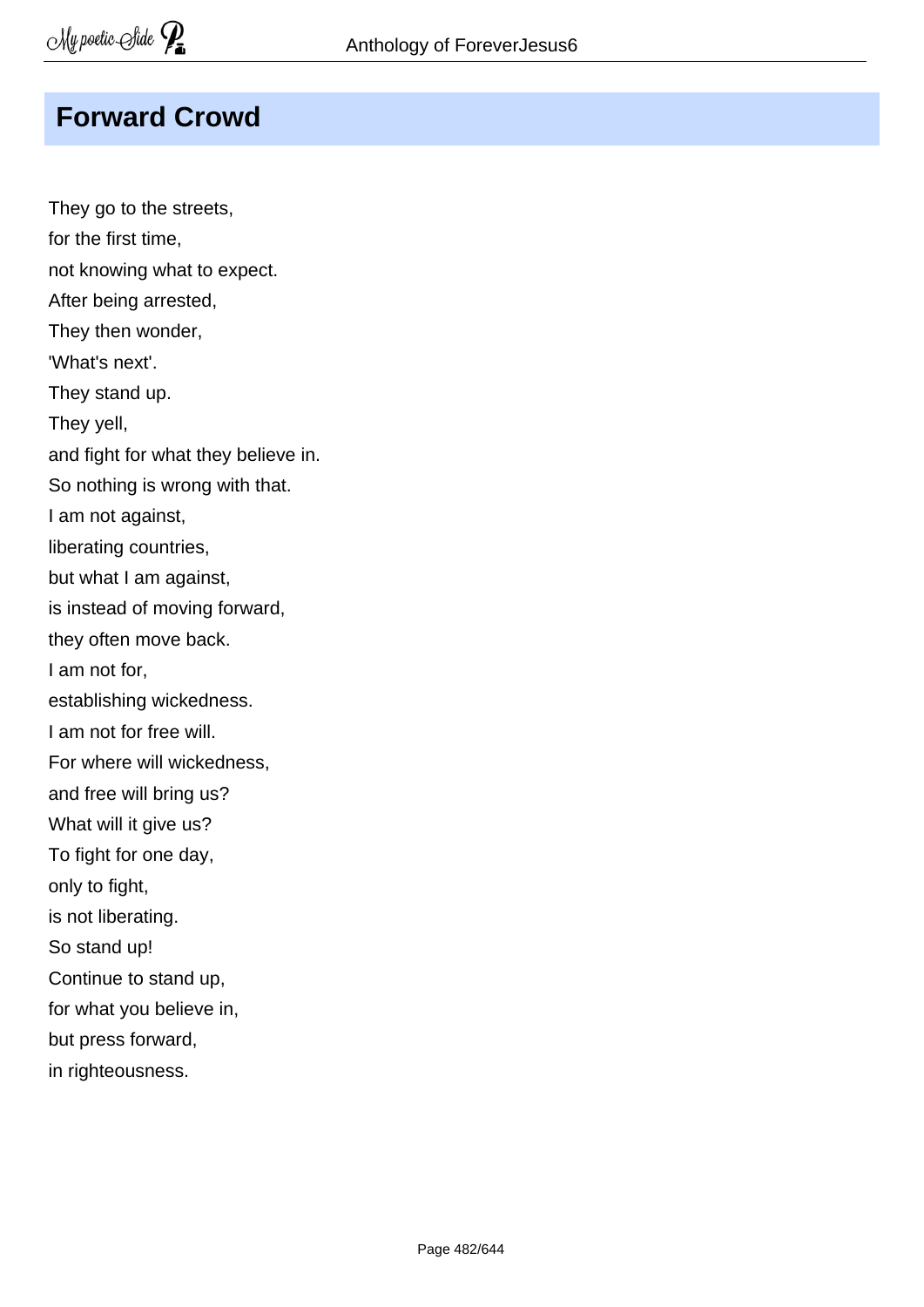# **Those Who Live With No Light**

They do not hear, that they are being lied to, because they do not see, that they are being lied to. They do not see, that they are being lied to, because they do not know, that they are being lied to, and they do not know, because they do not understand, that they are being lied to.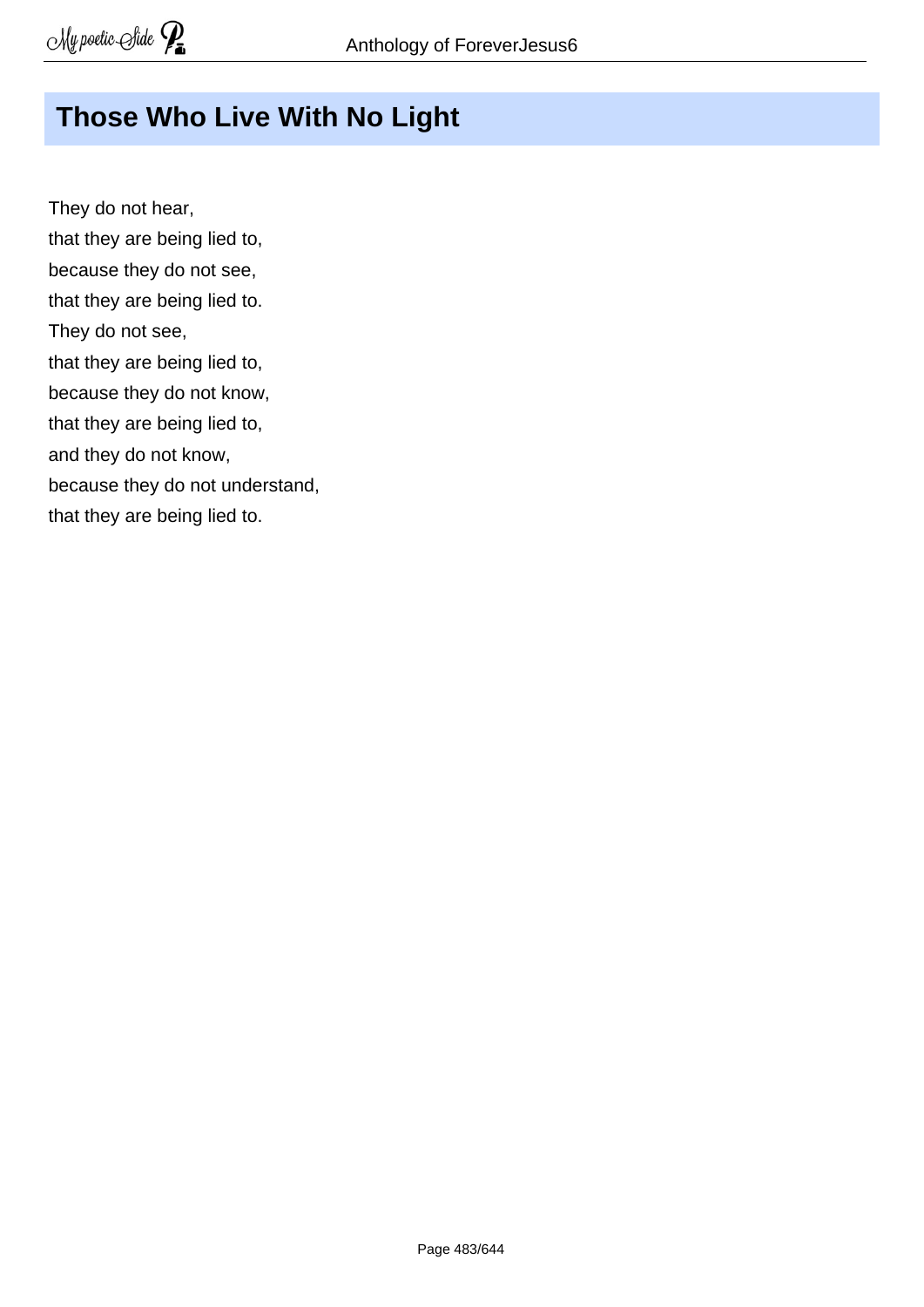## **How Did We Get This Far (Part 6)**

What in hell. is wrong with so called Christians today? How did we get this far, to where Christians, are renouncing their faith? However, it does not, surprise me. When one prefers, to think of oneself, as a Christian influencer, a red flag automatically, start rising. How did we get this far, when many Christians, are no longer vigilent? They do not know the Word. Rather they put their trust, in these twenty year old, so called, 'Christian Influencers'. These are grown people, in their forties, fifties, and sixties, putting all their trust, in these twenty year old pasters, and musicians, and people who just, graduated college. Because these people, are so young, they themselves, do not know much about life. They are not yet, firmly rooted, in their own Christian faith.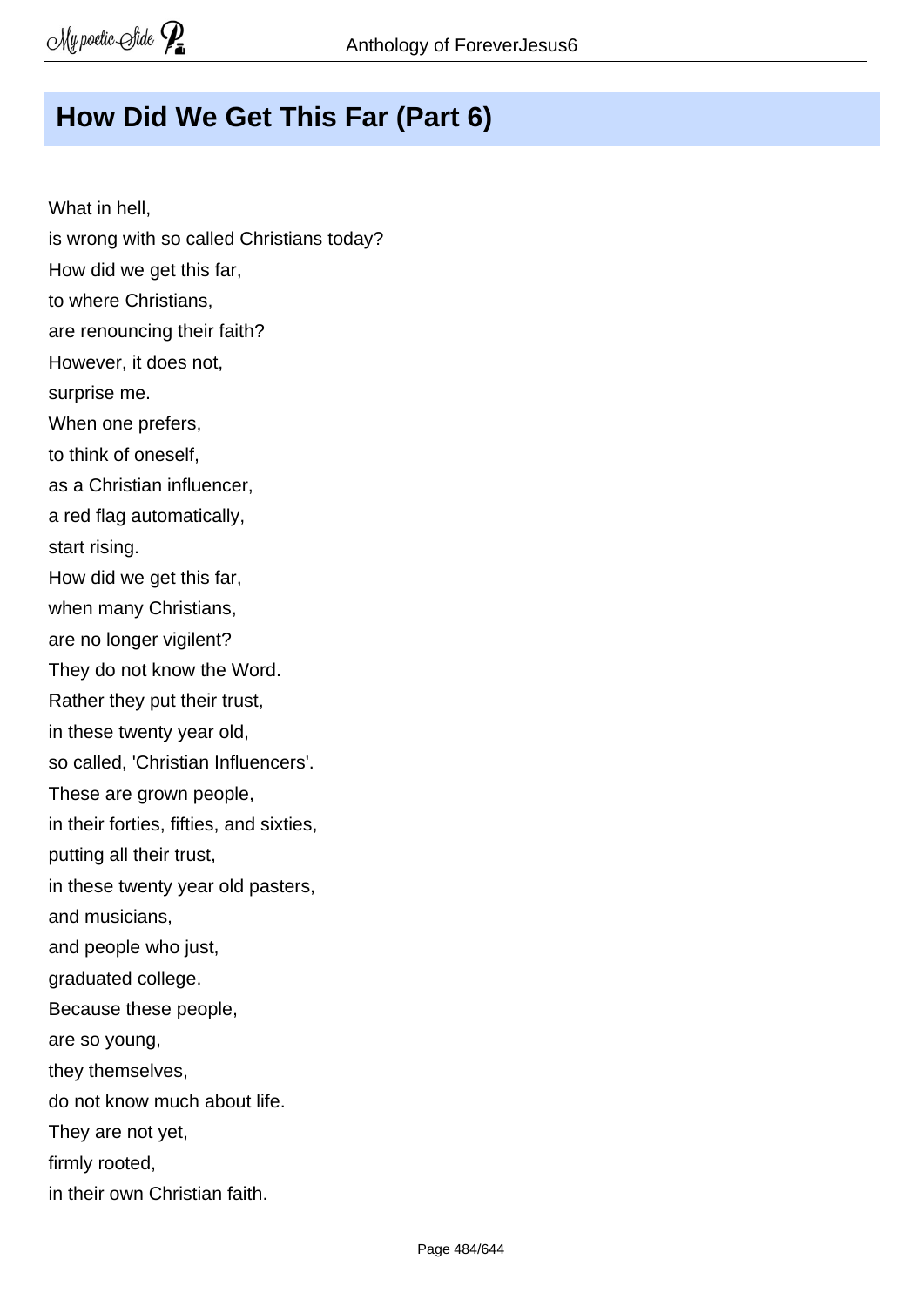So for whatever reason, they renounce, Christ Jesus. Should you had, studied your Bible, you would know, that it warns us, about such things about false prophets, and false teachers. So no, this is nothing new. Still, what is surprising, is that it seems, as though this is the new trend: professing Christ, serving Him, and then renouncing Christ. How did we get this far? That is why, we must be vigilent. We must know Christ Jesus.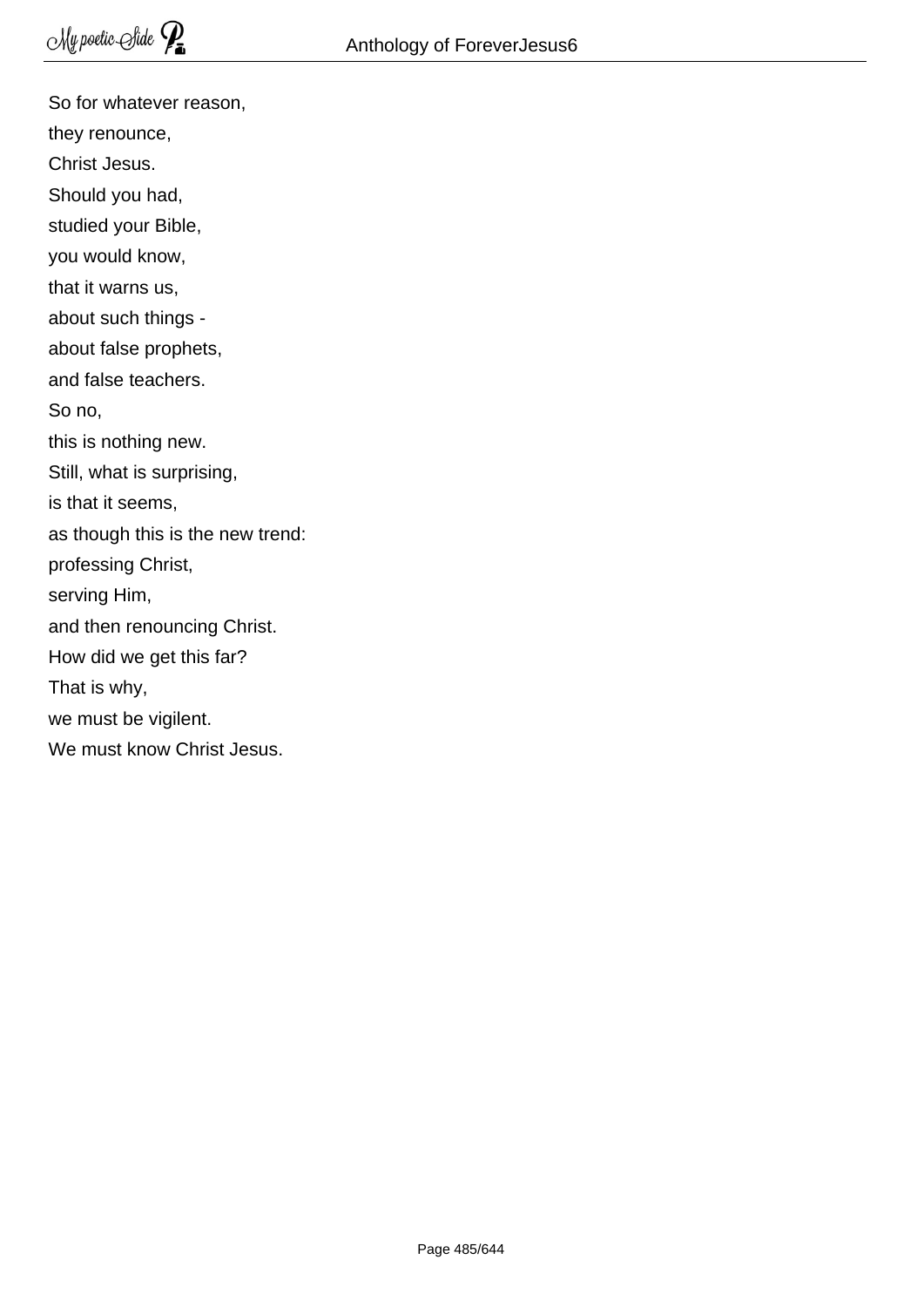# **No Lying In You**

There is no lying, in you O' Lord. So there is no lying in me, because you are, a part of me, that I will always see. I come to God through you. You are the way, the truth, and the light. You manifest yourself through me. Holy Spirit you shine bright.

Page 486/644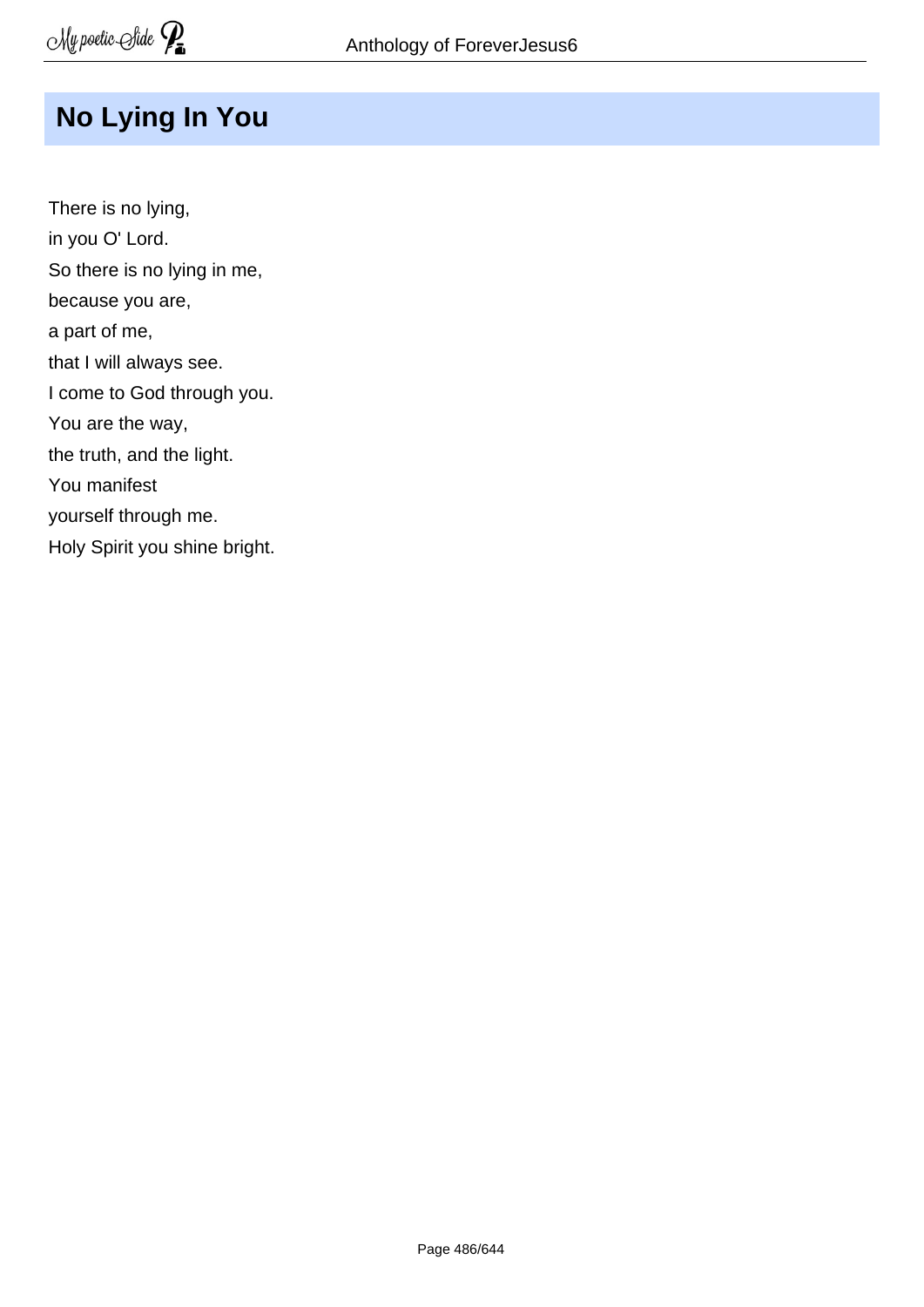### **Another Valley**

The smoke rises, from a desolate place. The canyons are quiet, and yet you hear, It's blood stains scream. O' the victims, swallowed by the valley. Yet still, through the valley, is the only way to victory. As I lead on my brown horse, into the valley, my soldiers valiantly follow. As the hooves of my horse, and feet of the soldiers, walk over the cracked dry bones, the walls scream out, the smoke rises. Yet we press forward. No enemy, can overtake us. O' the long dark valley. You are nothing, but a test of courage nothing that, I have not seen before. I fear no evil. My God the one true God, Comforts me. As I came in with thirty-three men, So did I make it out.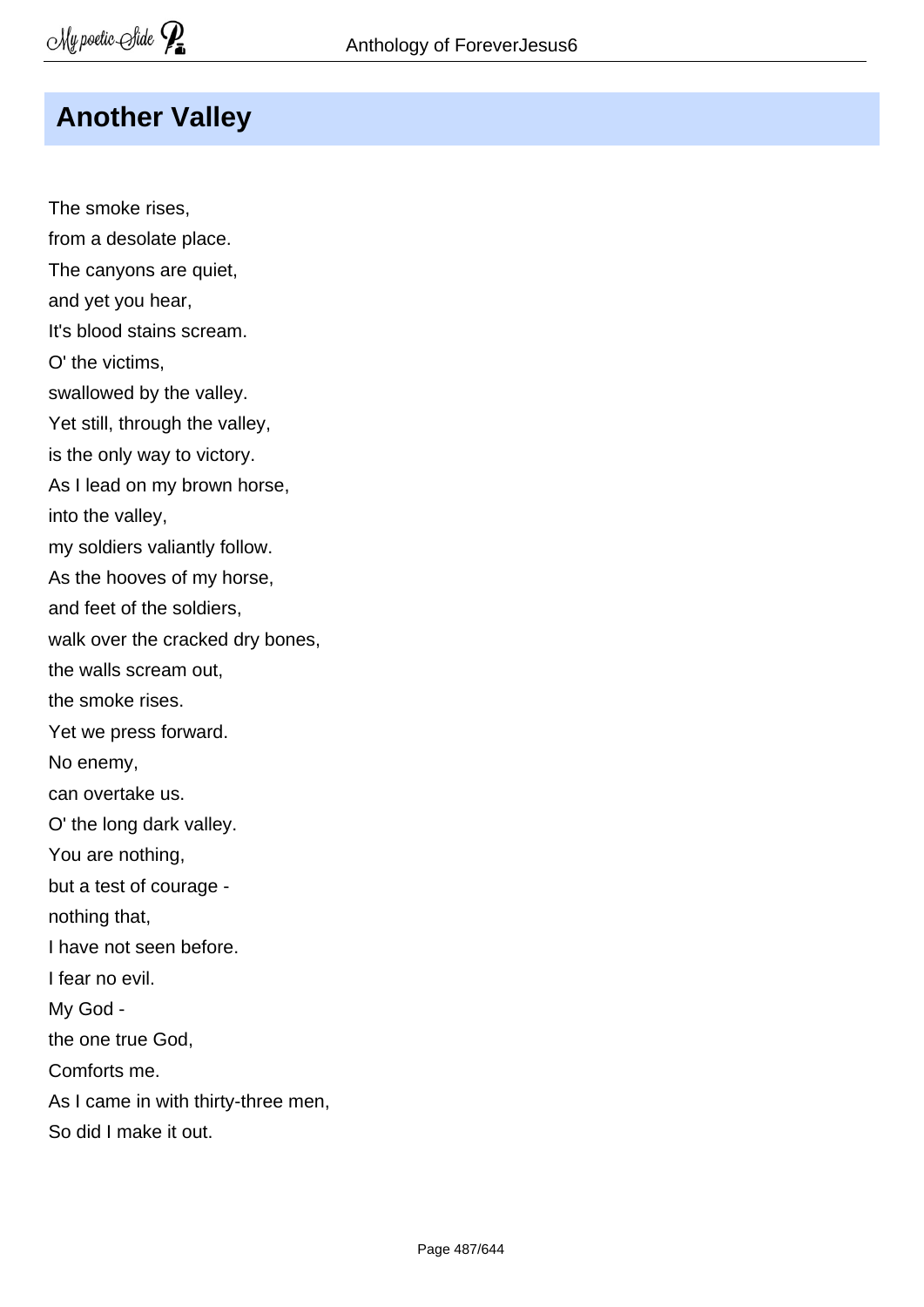# **Cleanliness, Tidiness, And Organization**

Organization is great. It's good to keep everything straight. So work hard everyday. Clean your office and where you stay, or there will be confusion every way.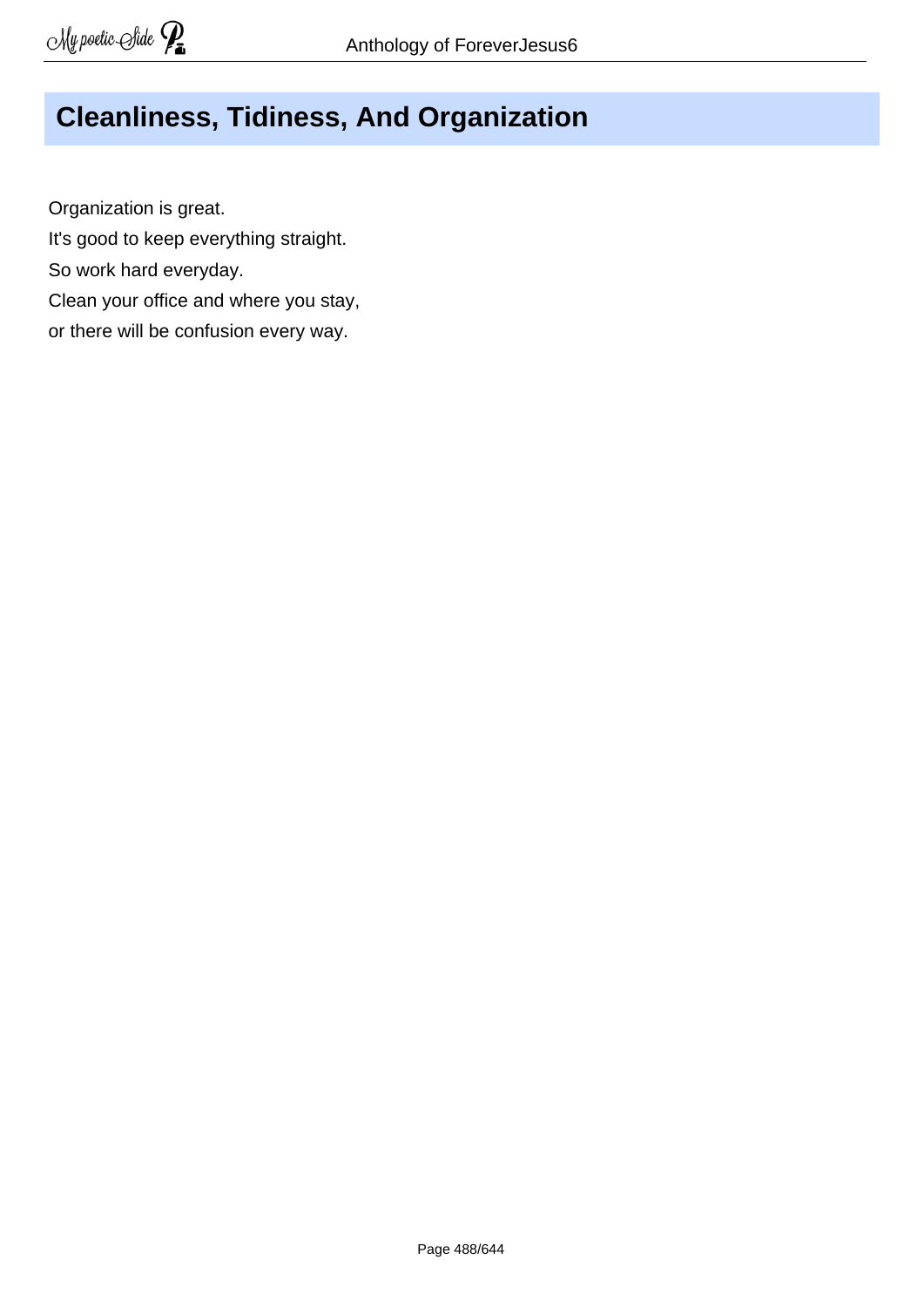### **He Must Increase, As I Must Decrease**

When I start out with Jesus, in my heart. I put him above everything. I put him above everyone, but I did not give up, my immediate lifestyle. I was dangerously close, to putting myself before Jesus. Now I know, that He must increase, as I myself decrease. I must humble myself more, as I exalt the Lord more. I must let the space grow larger, between Christ Jesus and me, while putting Him in front. That way, no dark force can separate us. Nothing can come between us. The more in front, Christ Jesus is, the better that I can see Him the better that I can follow Him the more I know, that I am on the right path, and the more I know, that I am doing the Lord's work.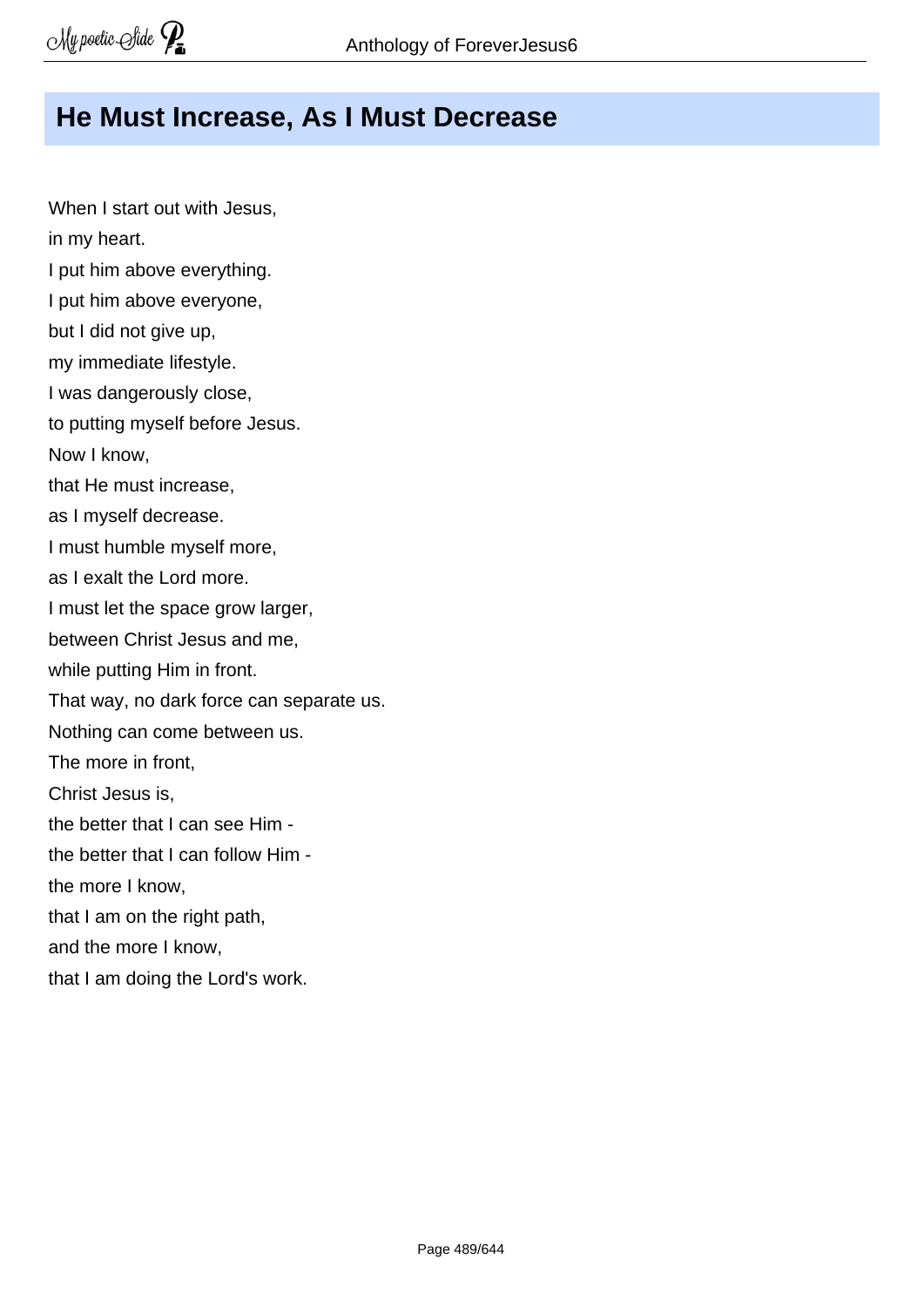### **For All Generations**

When Christ ascended, into Heaven, two-thousand years ago, He left behind the Holy Spirit, for all generations to know. It was not just, for His apostles. It was not only for Paul. The Holy Spirit, would last forever, for whoever was willing to call. It pushed through wars, and genecide. It brought reformation, and broke down walls. It brought about, great revivals, and faced opposition, and not once did it fall. I am sad to say, that opposition, will never go away, still, neither will the Holy Spirit. He helps me everyday, to grow in my faith. As He grows near to me, I grow near it. Now a new generation comes, and still the Holy Spirit does not waver. It manifests itself, to those who call on it, and will always show them favor.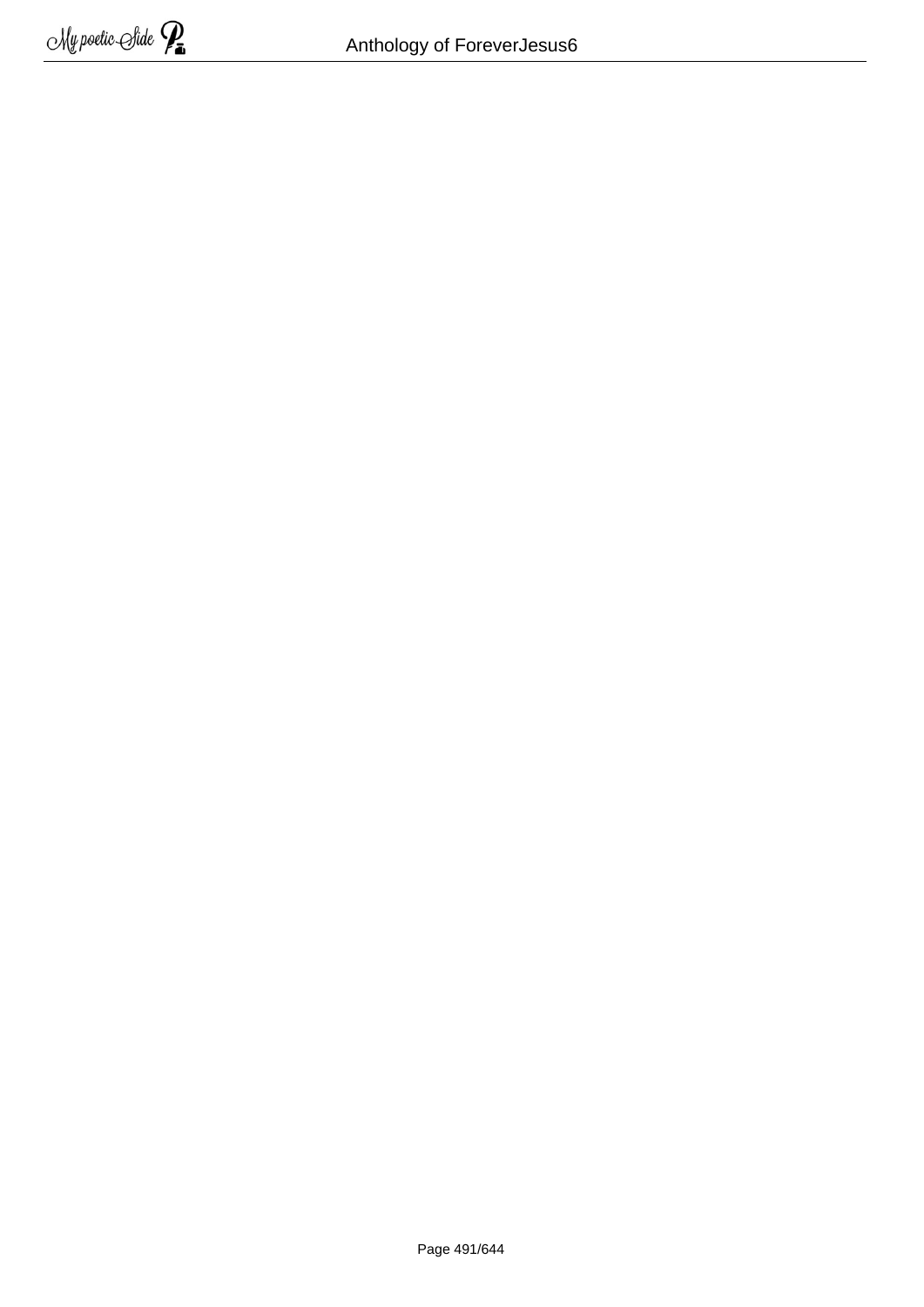## **Tears And Old Bitterness Of Fortune**

It was seventeen years ago, and yet still it crosses my mind the night I should have gone to Jail and didn't the night someone else took my prison sentence. Do not have me wrong. I would never want to go to prison. That is what makes it hurt all the more. Before I dive farther into my reflection, I must say that it was not my fault. ... or maybe it was. Before I could admit my blame, my brother had taken it, and it is so often that people get away with crime, that as soon as someone admits to a crime, the authorities do not waste anytime, charging that person, whether they are innocent or not. With that being said, I will continue with my sad fortunate yet unfortunate story. Sigh - I was sixteen. My brother was eighteen. At the time, my brother was heavy into doing bad, and I, being his little brother, wanted to follow in his footsteps. I wanted to be just like him. One night, it was about three-0-clock in the morning, when I was in the passenger seat, while my brother was driving his car. I was having the time of my life. In a few hours, my brother and I had made so many sales, and made hundreds of dollars in a matter of hours. My brother whom I looked up to was teaching me,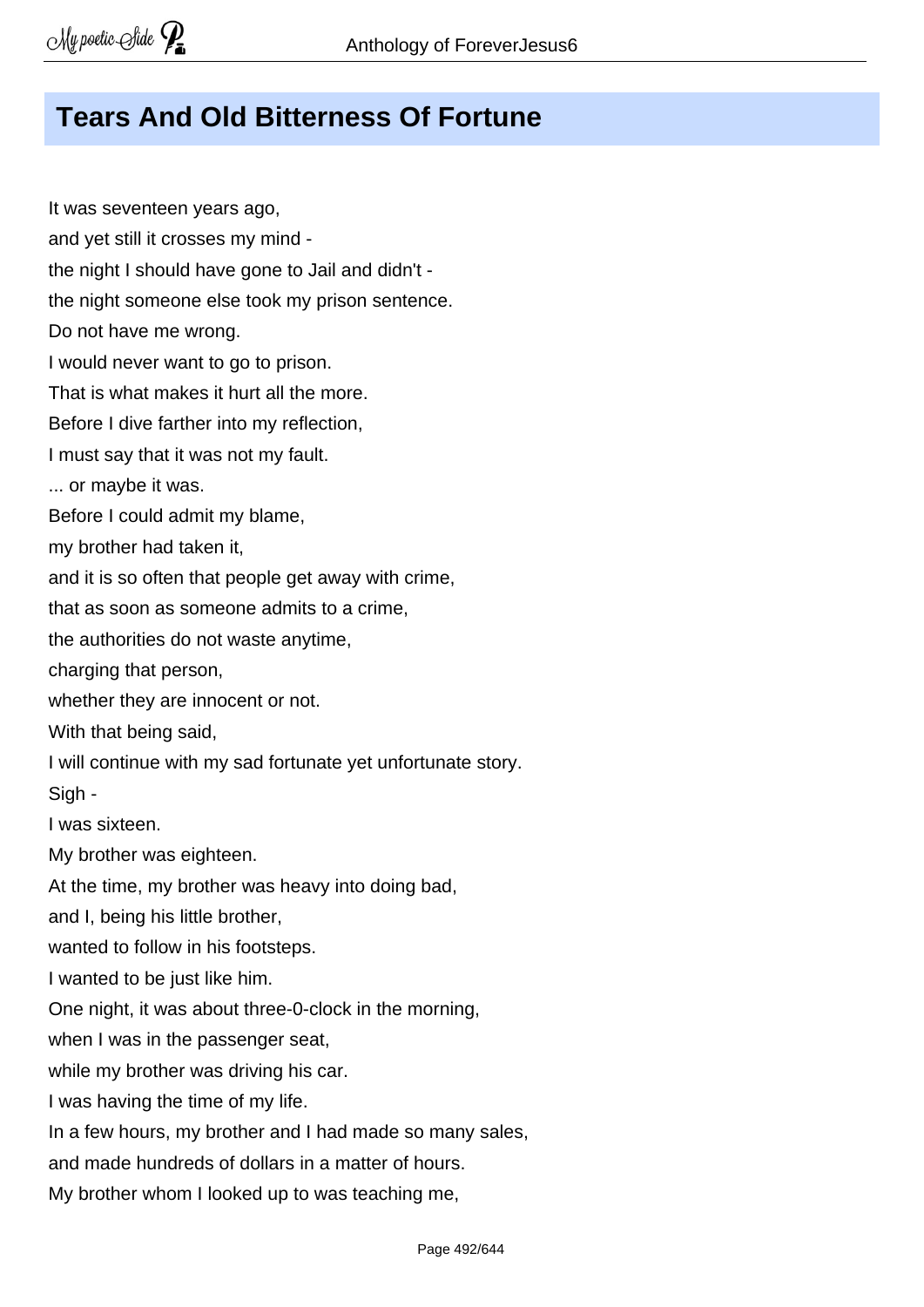about selling drugs. That night was going so smoothly. Then it was around was around three-0-clock in the morning, when my brother stopped in front of this one house. He made a sale to what we thought, was a regular, 'drug-head'. It turned out that that, 'drug-head', was actually an informant. Everything seemed fine, and then it was less then a minute, as we were about to pull out of the neighborhood, and onto the main road, when out of nowhere came a police car and cut us off. Then out of nowhere came about ten unmarked cars, with flashing blue and red lights. Then out of nowhere came undercover officers, with their guns drawn at our windows. They dragged us out of the car, put us in handcuffs, seperated us, laid us down, and questioned us. - standard procedure - I am not being specific, to give anybody a bad name. Do not be mistaken. There is only myself to blame. After asking me questions, I gave them mostly lies. My brother must have known that I would not talk. He took all of the blame. He had the money on him. He had the drugs on him. He was driving, and he made the sale to the informant. I did not see them put him in the back of their car.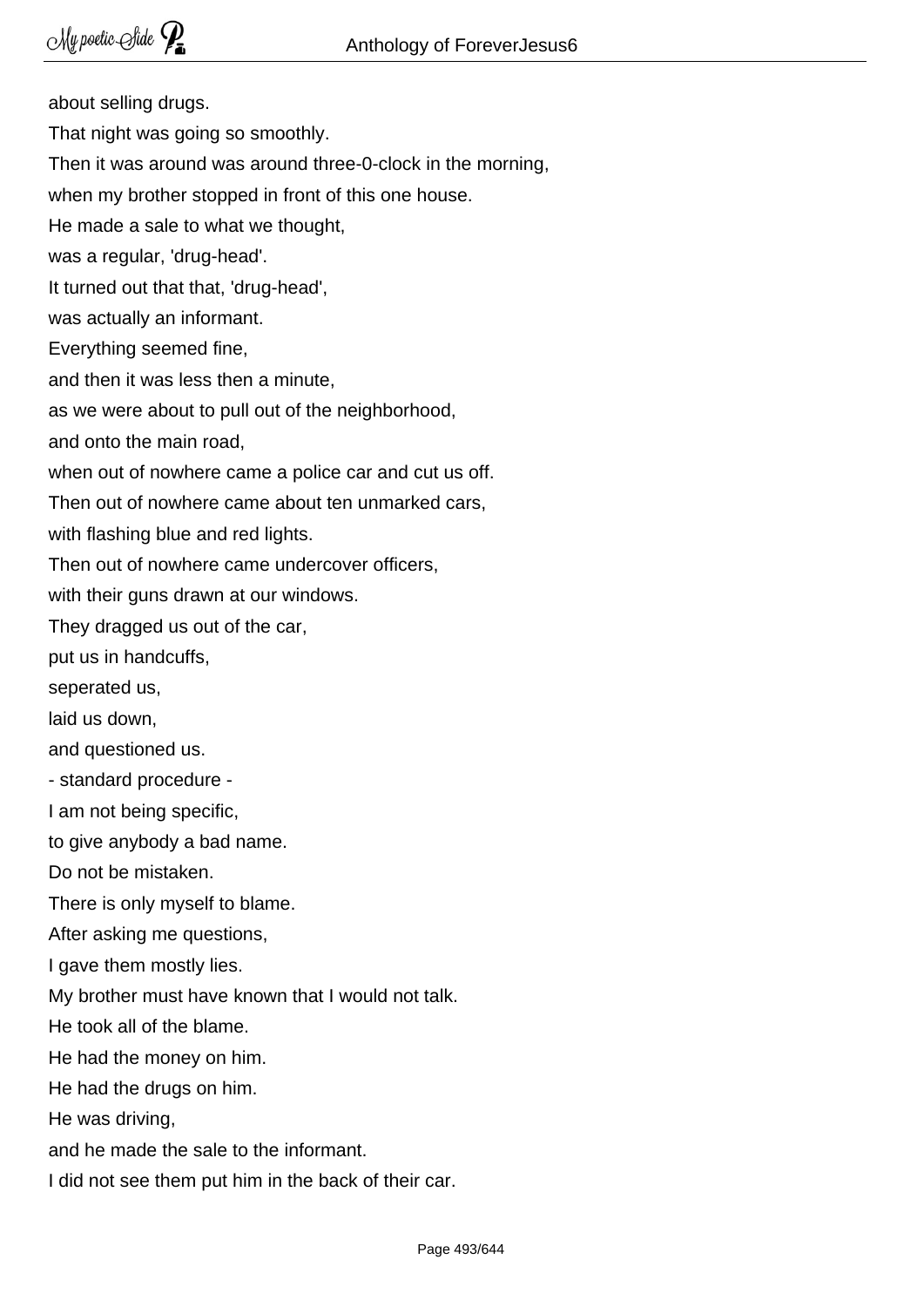What I do remember, was an officer pulling me off the ground,

taking the handcuffs off,

and just telling me in a mean and stern voice,

"Go - Get the fuck out of here".

Then, in less than ten seconds,

all the squad cars disappeared.

After the situation had passed,

I ran to my friends house,

and tried to be as unseen as possible.

It was because of that night,

that my brother spent eighteen months in prison,

while I was able to still live my life.

Only my brother and I know about what happened that night.

Moments of the story today seem a bit fuzzy.

I thank the Lord for that.

Still, to this day,

although I do not talk about it,

it is not something that I can let go.

I was fortunate that I had never been to prison.

I will admit that.

Still, for a very long time,

I remained bitter towards myself.

This situation happens many times,

for people who live that life.

Although, I can imagine how they have to deal with that pain -

the pain of someone taking their punishment -

a horrible punishment.

-

... but such is that life.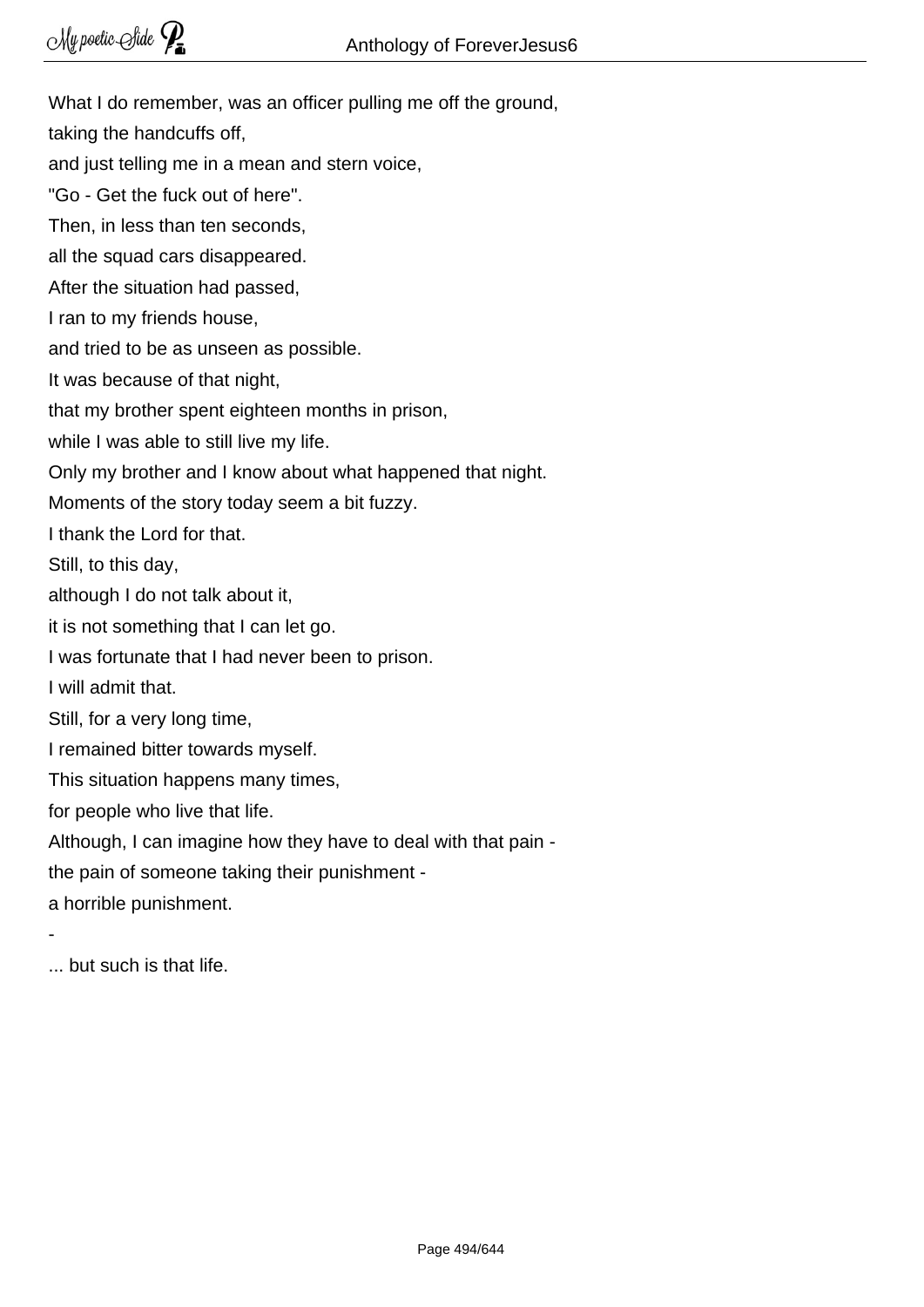### **On The Edge**

O' how I stood by you. Sigh... Still, my pathetic loyalty is to you. You have stood by Israel. You have surrounded yourself in good company people who are loyal. You have done many good things for us. I did not say that you were perfect. ... far from it. Still, you were favored by God from the beginning. Sigh... Yet, I must now say, that you are on the edge of loosing God's favor. Betraying those who were loyal to us who were loyal to you who died with us, is not what will bring you out of God's favor. Still, should you betray your friends, and leave them to the slaughter, it leads me to ask who you would betray next. O' the repercussions! O' the consequences! Should you leave your friends to die, there will be consequences. Just as king Saul was shone great favor by God, he lost it when he consulted a median, and he eventually fell, as his reign came to an end. O' my pathetic loyalty, and yet should you betray your friends our friends, the conquences will fall only on you.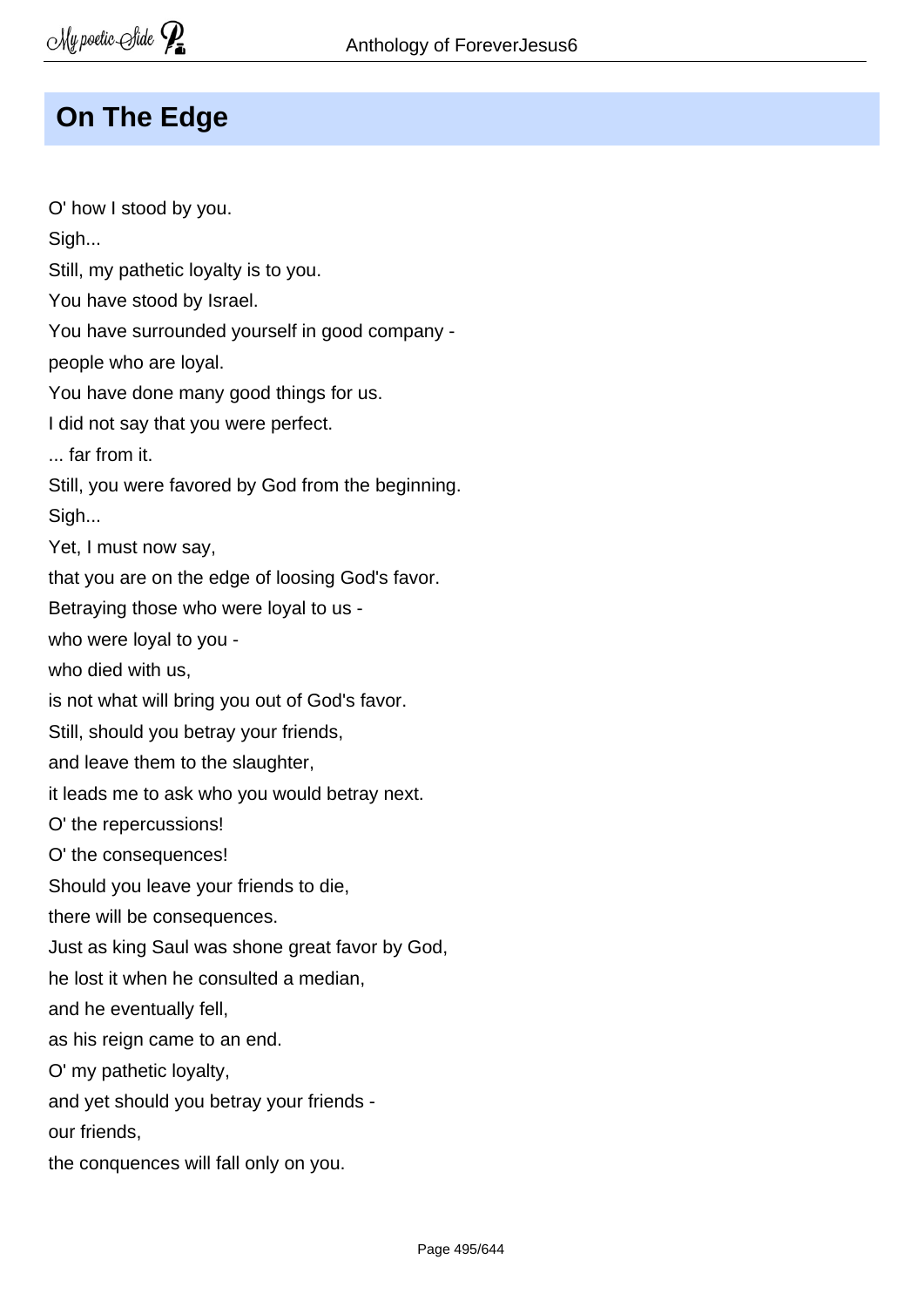#### **Our Brothers And Sisters**

Our friends, brothers, and sisters, it is hard to ask you not to dismay. As you run to safety, and flee from missiles, it is hard to ask you to pray. When you are losing your children to bombs, it is hard to keep the faith. Still, we must not turn from God, as because He is still with us everyday. I know that it is hard, to understand, the position where you are. To be outnumbered, outmanned, and outweaponed, makes it seem as though you will loose this war. Still, remember Joshua, Gideon, and the great leaders and warriors of that time. Do not be discouraged. God will bring you through this bind. So to my brother, to my sister, and to my friend, I pray and hope that you stick it out, and God sees you through to the end.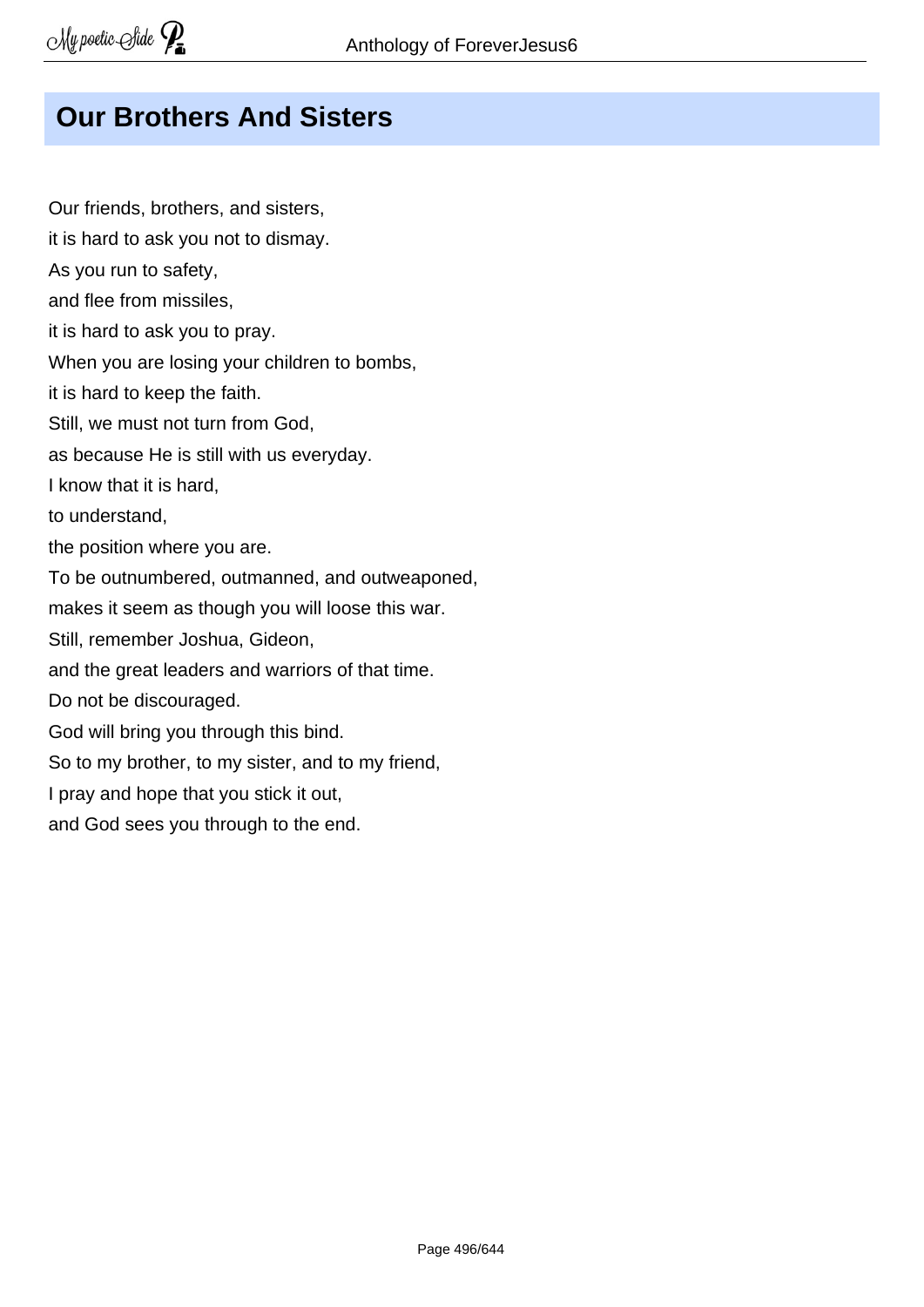#### **A Beautiful Work Of Art**

O' how you are, a beautiful art. Your beautiful hands, move so gracefully. Your face is beautiful. You always have, a beautiful glow. O' how I love your front. I stare at your curves, in admiration. You look so dainty, and yet you are so firm. You are as precious as gold. Although you are not royalty, you should have a crown of gold. Every day is different, when I see you. You are one to look at, when you move in your leather. I am referring to the one, with the gold buckle, in the middle, that holds it together. Your back is so smooth and warm, I love the way, you rub my arms. Though your outer beauty, does not exceed your inner. You are not at all complicated. You show me your heart. O' how you are a beautiful watch.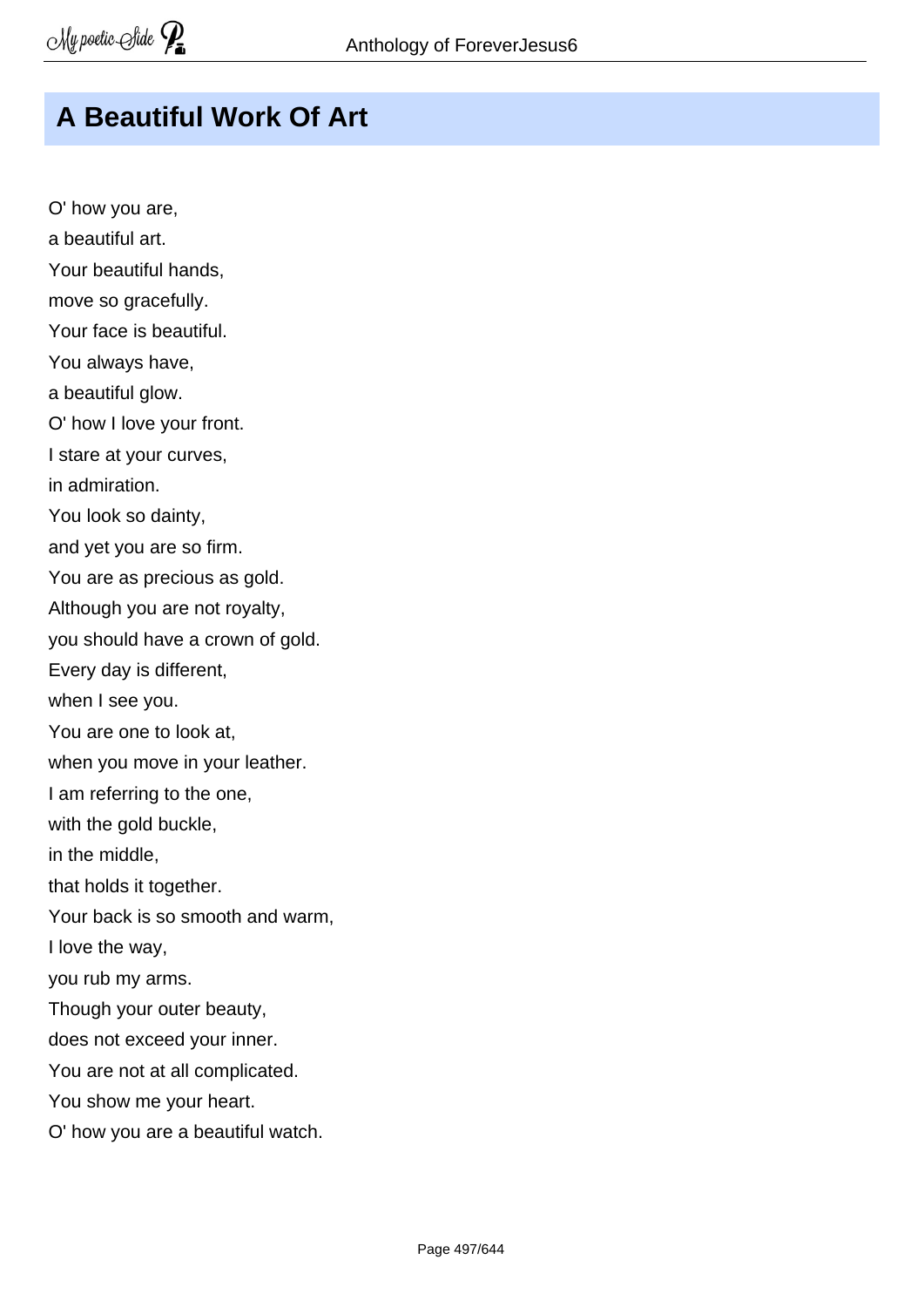## **During This Month**

To those who celebrate, the last day of October, known as Halloween - To those and to the churches, who have what they call, 'Harvest Festivals', - To those who criticize Christians, for not partaking, in their tradition, and then mock them, for treating Christmas, as Christ's birthday, or celebrating Easter, as Christ's death and resurection and to the Christian leaders, who are not standing up, this is what I have to say. First and foremost, I do not expect the most, of everyone who celebrates Halloween. They are simply, being used by the devil. I cannot expect to someone, who does not have Christ, to know how to combat the devil. I am not going to talk about, the origins of Halloween now. It does not matter. It is here now. That is what matters. Nevertheless, I will say, that Halloween,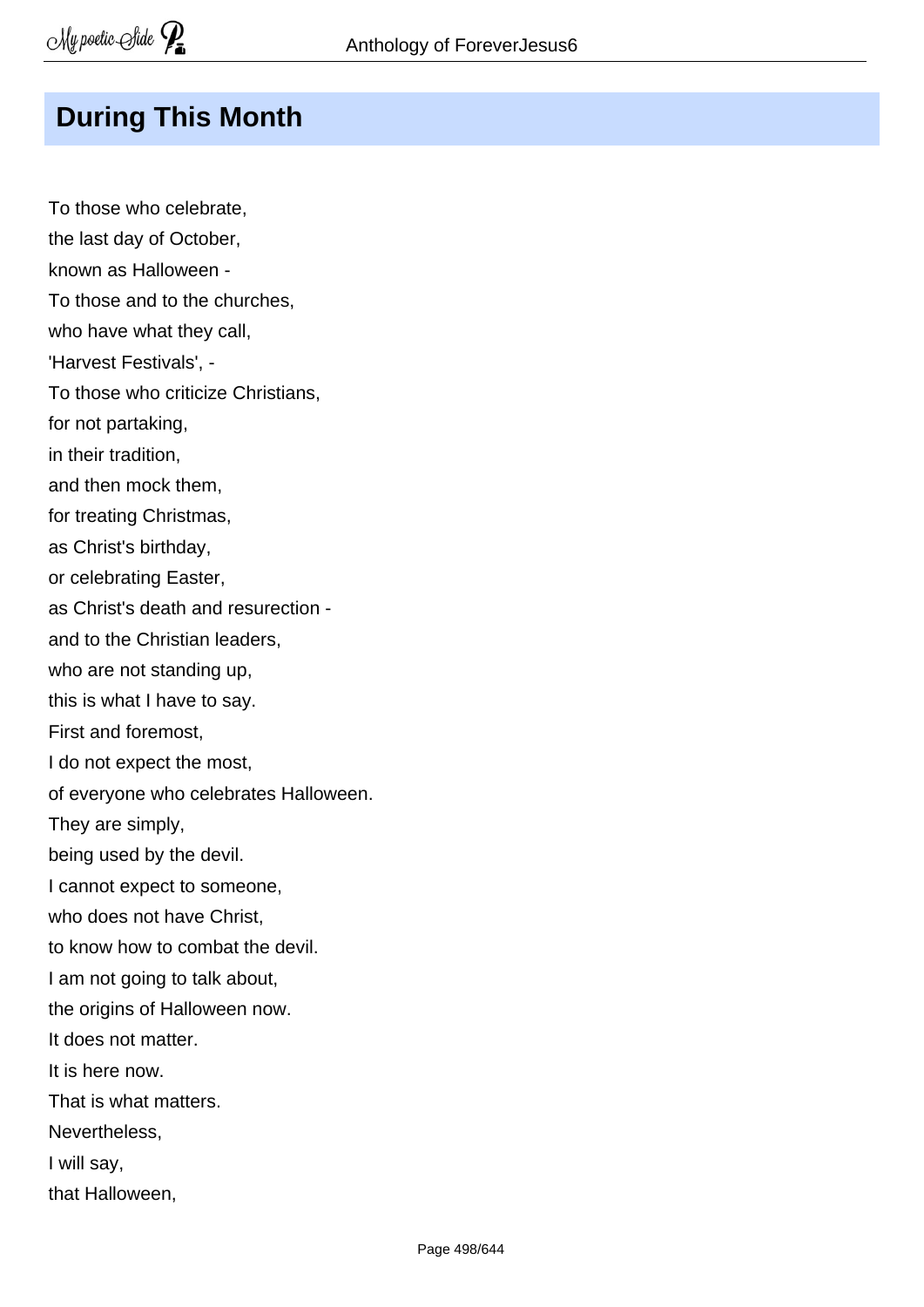is not as simple, as everyone makes it out to be. I know that there, is a certain kind of evil an evil that overflows, within it's own month. It is when demonic, and dark forces, run rampant. The wickedness that is being done, is beyond it's measure, and for those who are, partaking in the holiday, are leaving themselves, vulnerable to the devil. Now I say to those, and to the churches, who are celebrating, 'Halloween alternative', parties, and things of that nature, simply because it is less scary, or it is safer, or it brings kids from off the street, what you are doing, is no different, than those described above. As Christians, and as churches, it is our mission, to lead others to Christ. Ask youselves, if you are spreading the gospel, buy having your own Halloween party. You are only white washing, hiding,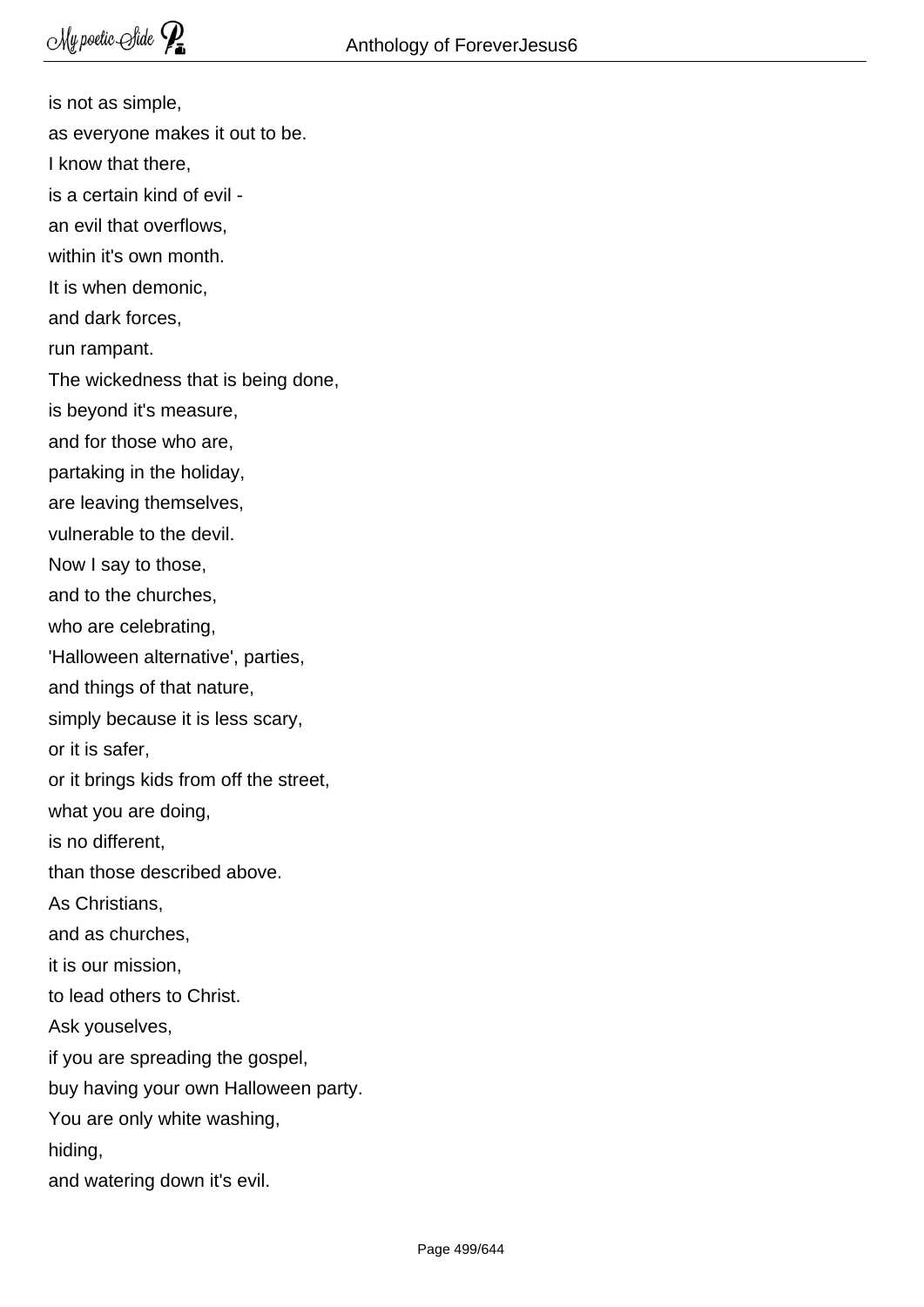We as Christians, are held to a higher standard. The purpose of this writing, is not to criticize, or to nitpick, or to deride anyone, for not believing in Christ Jesus. Rather, it is a warning for those. Still, I will say this, to those who criticize, and scoff at Christians, for not partaking in their day. Many of you criticize us, and yet many of you, try to take Christ out of Christmas. You say that it discriminates, other holidays. Please name any holiday, that is discriminated against. Some say that they simply don't, celebrate Christmas or Easter. No one can force you to. Still then, do not criticize us, for not partaking in Halloween. Finally, this is who must take, the most responsibility. This is who is mostly at fault. I am referring to, the Christian leaders, or at least those, who call themselves leading, who are not standing up, during this time of the year, and speaking the truth. Why are you not spreading the Gospel?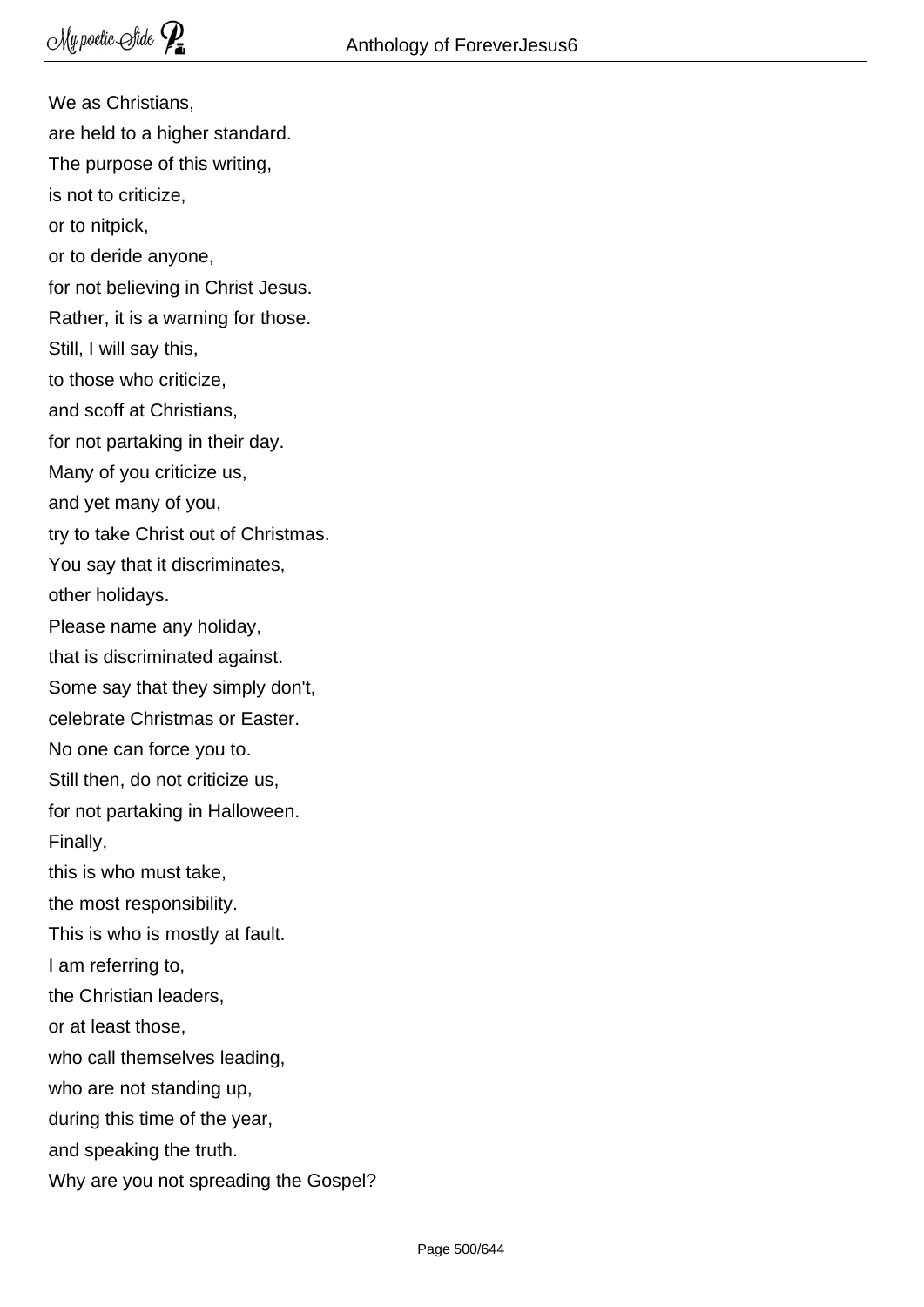Where are your extra prayers,

- for this extra-wicked,
- time of the year?
- As I have said earlier,
- I do not expect much,
- from those who do not know Christ.
- Still, you know the truth.
- Yet you do not speak it.
- If you are leaders,
- then where is your leadership?
- It will not be good for you,
- on judgement day,
- when you will have to answer to Christ Jesus.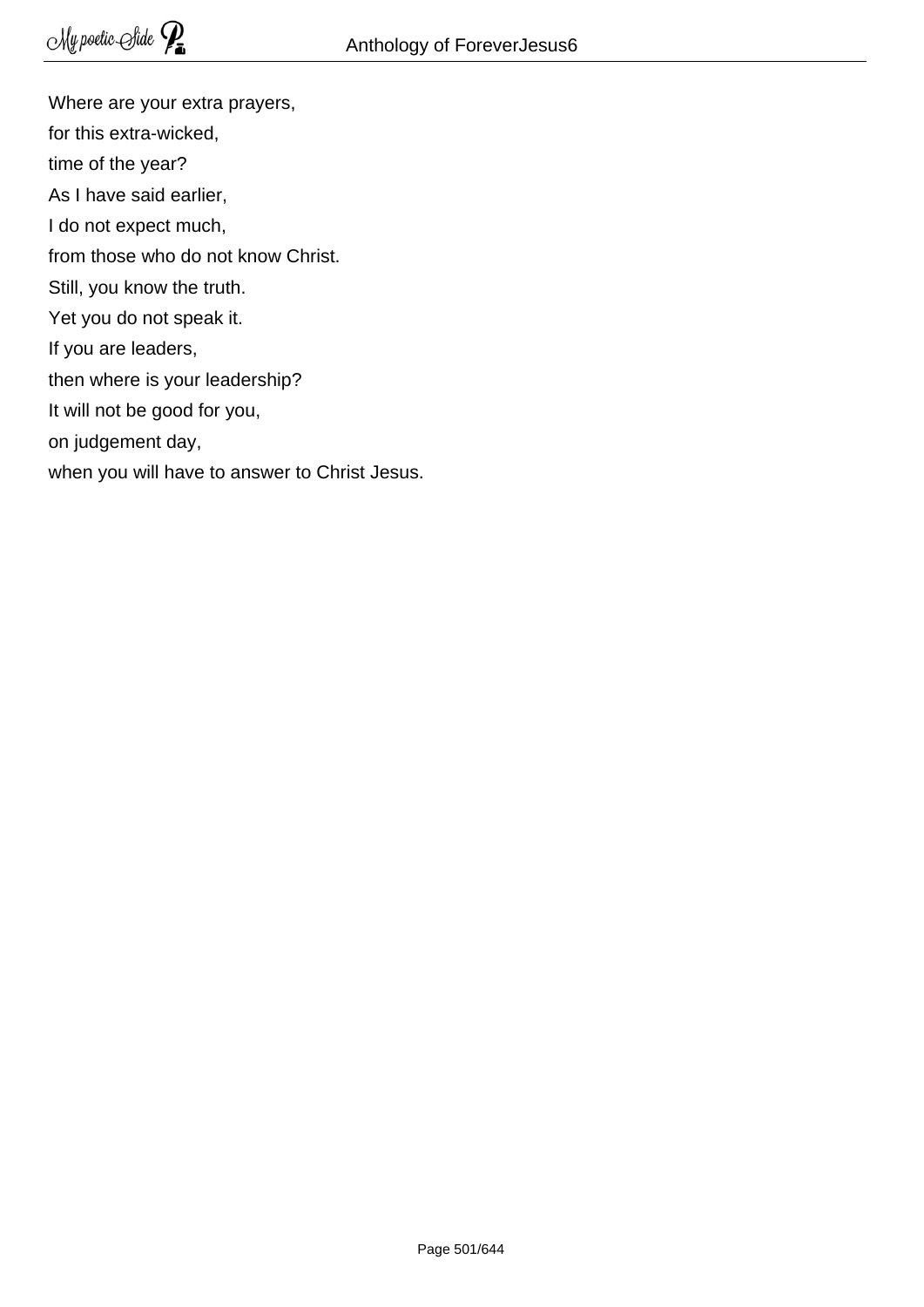## **Thank God For Poetry**

Poetry is, a true gift from God, one where you can pointlessly, boast to yourself. Why post to other people, when you can easily, post yourself? When no one is willing, to teach you or coach you, poetry will help you, bring the most of yourself. You can write, to the entire world, or maybe you just wrote to yourself. Poetry is in, so many things. It is more than just, on paper. Sometimes, it may bring you down. Other times, it may be an enabler. So write or find a poem, that will lift you up. It does not have to rhyme, because poetry is powerful. It can help bring you through, all the time.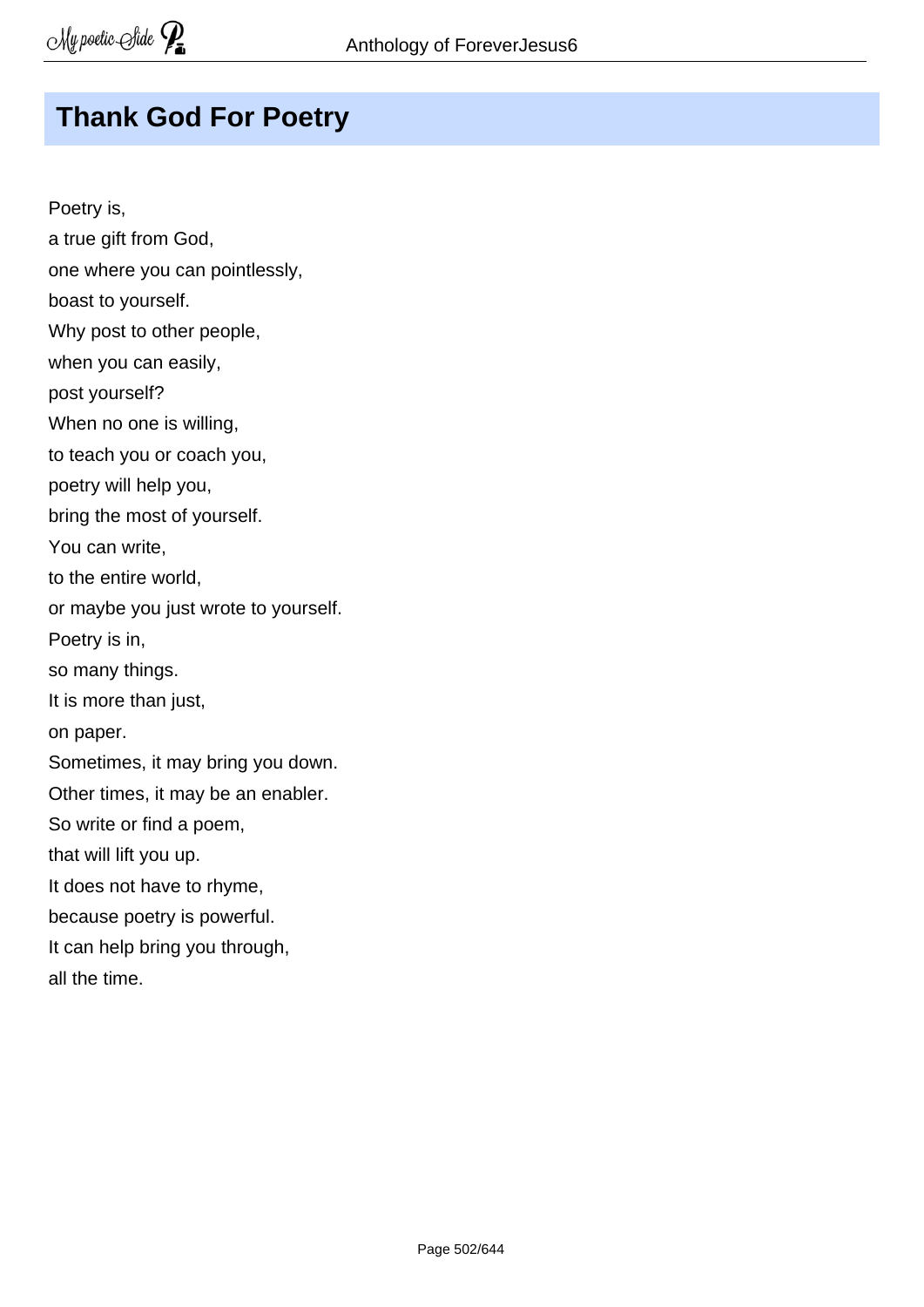### **A Beautiful Life Together**

She loves me. She wants to be with me. I want to be with her. We enjoy each other's company. The love we have, for one another, shows each day. Like a fine wine, betters with age, our love matures, and grows everyday. We never grow, tired of each other. Rather, we only grow closer. It's the little things, that she does, that makes me love her even more, and the things, she does not do, that makes me love her even more. We love each other. support each other, and take care of each other too. We take each step together, as everyday seems new. So long as we, trust in God, He will shine His light. It may sometimes be, a bumpy ride. Still, we will always, be alright.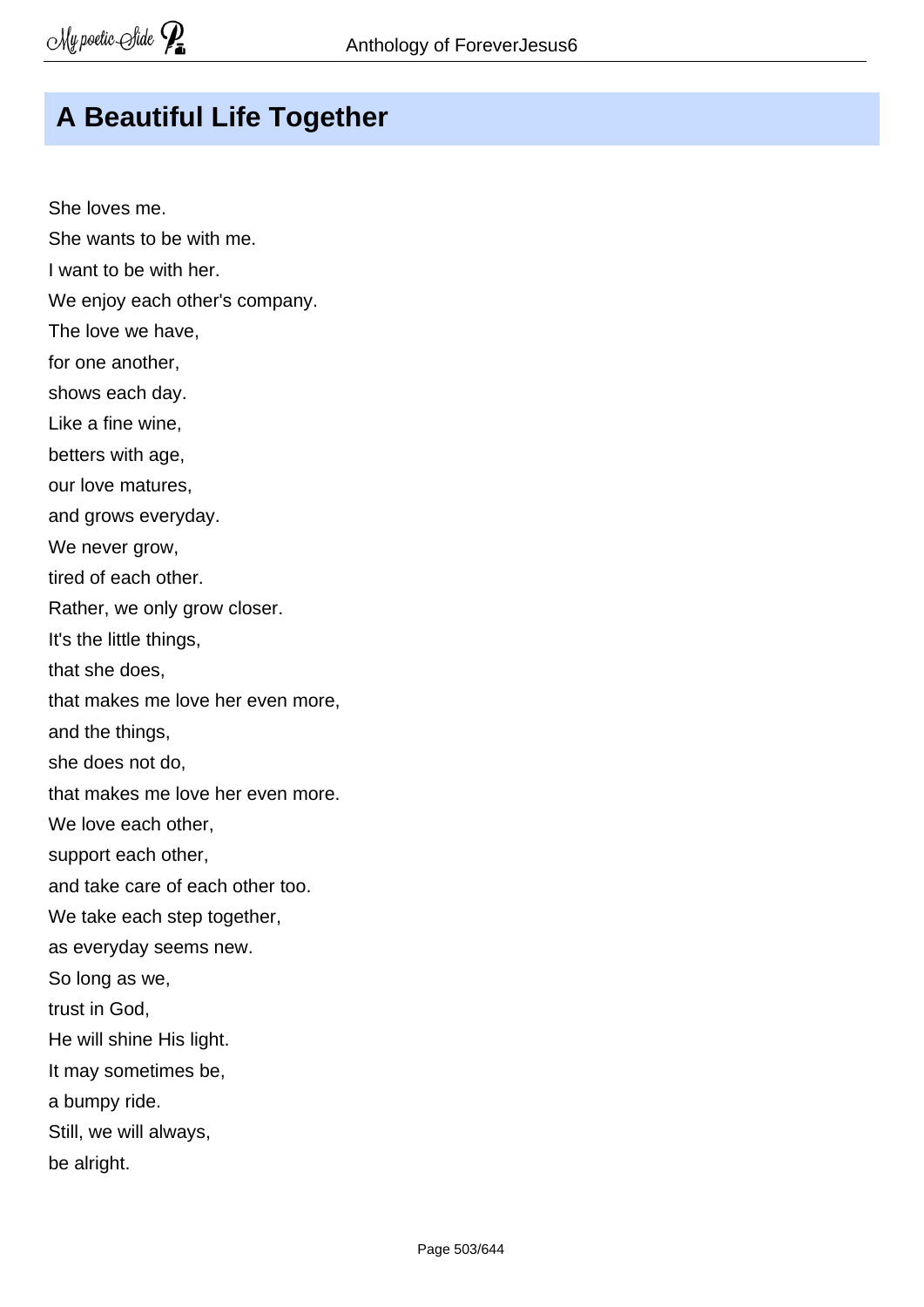### **Tight Jeans, Red Hair, And A Violin**

Every Monday I see you. You see me, and you look at me too. Your beautiful long red hair, and your beautiful scent, that lingers in the air... If there was such a thing, as love at first sight; my love would be, towards you, as I see, and hear you, play on your violin. We talk, but only exchange few words. As you lean forward, and bend over to speak, your Jeans tighten even more. I cannot help but notice. Now that we talked, I can honestly say, that I love you, and you can honestly say, that you love me too. However, saying it aloud, takes alot more courage. So as our conversation ends, we will go our separate ways, knowing that until, either one of us, says, 'I love you', or until Monday comes, we will think of each other every day.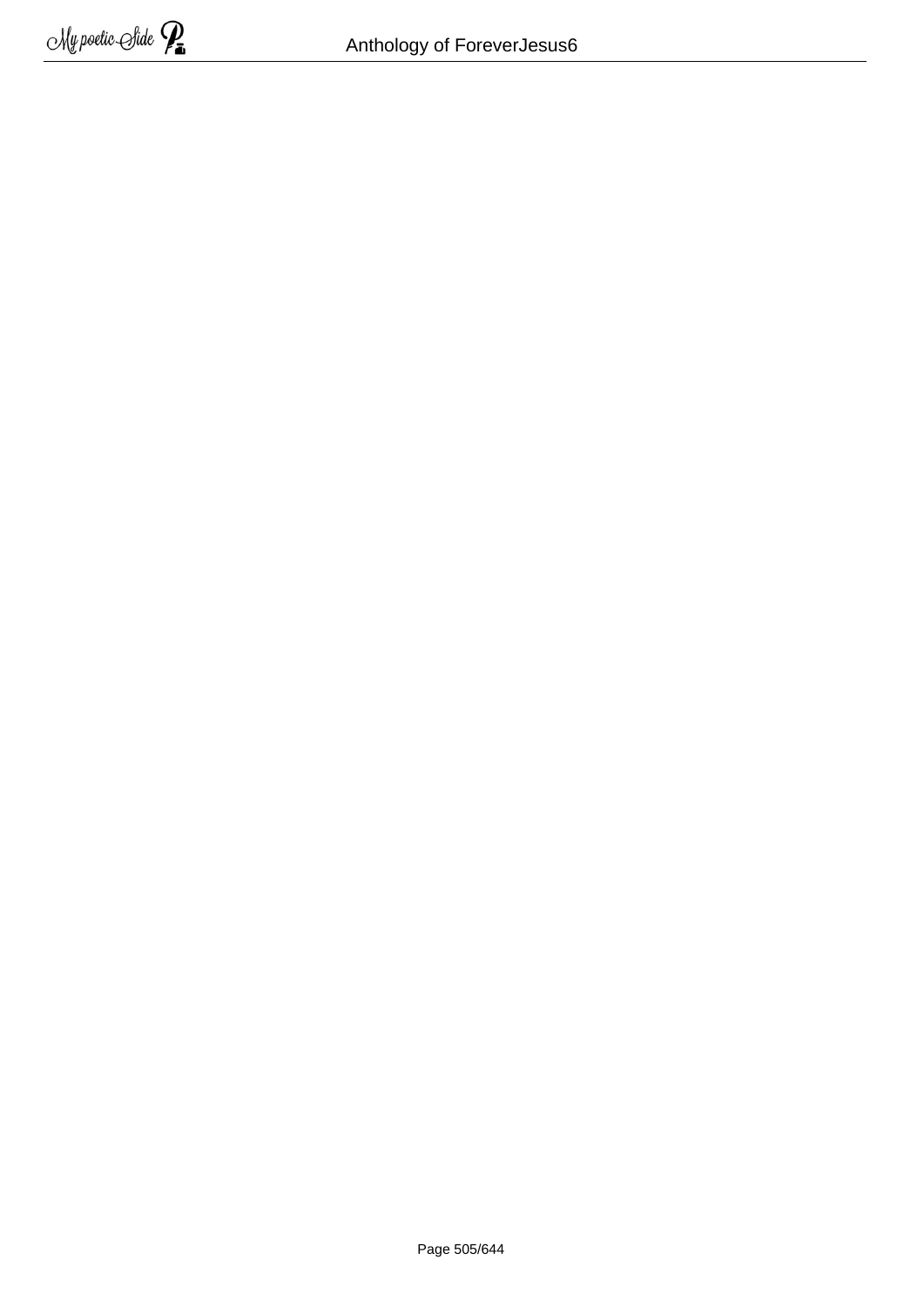# **Tomorrow's Progress**

Yesterday, I did this. Today, I did that. Tomorrow, I'll know, I made progress in life, because of the experience I had.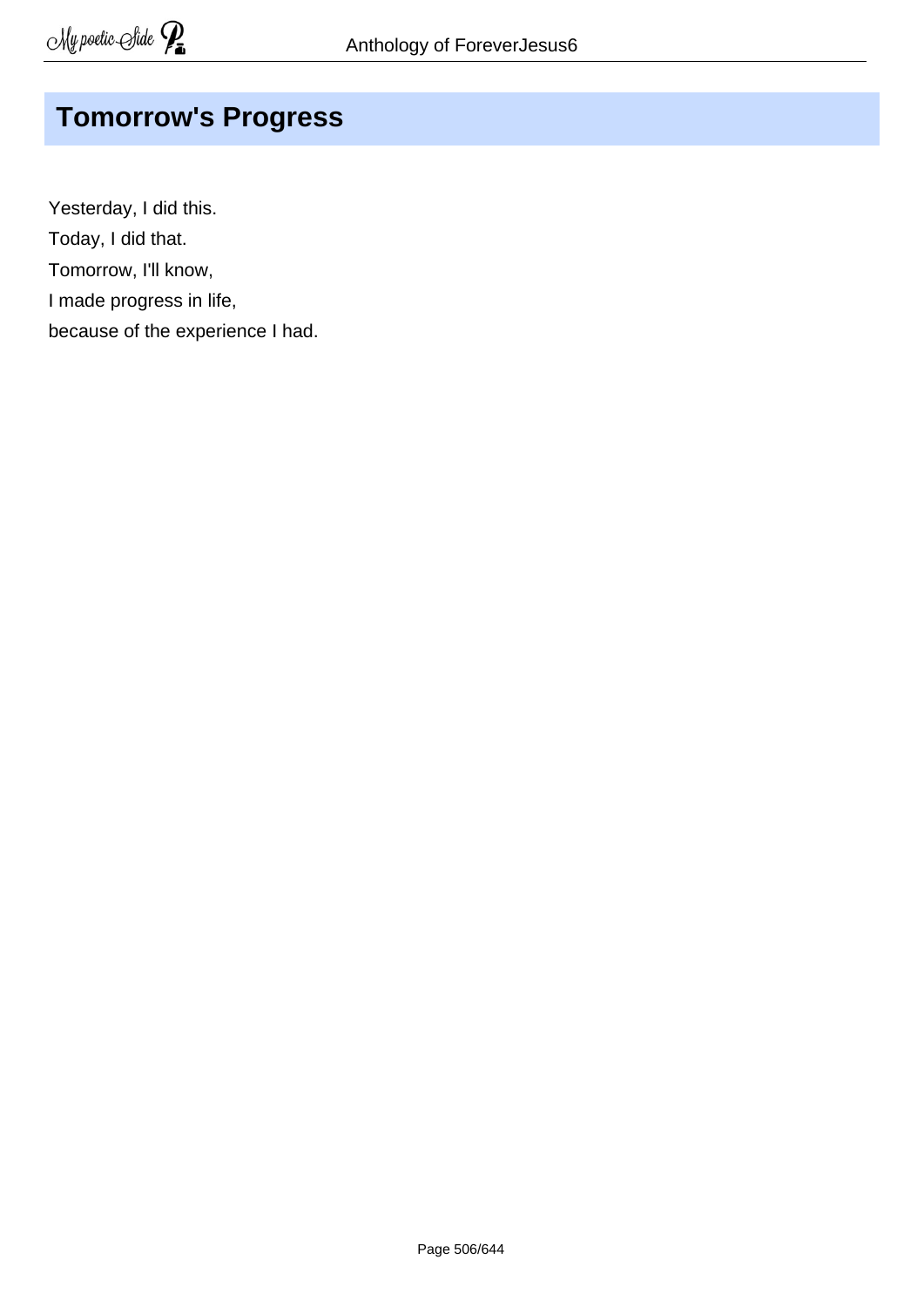### **Compromise**

I do not, 'sell out', so much as I compromise. I do not have the luxury, of seeing world, as black and white. Every decision I make, I can live with myself, no matter what is at stake, as others sit on a shelf. I know that I will make more mistakes, and maybe a few wrong decisions. That is why, I do not worry about compromise, when the time may come. Because if I make the wrong decision, I learn from them, and know next time, that I will make better ones.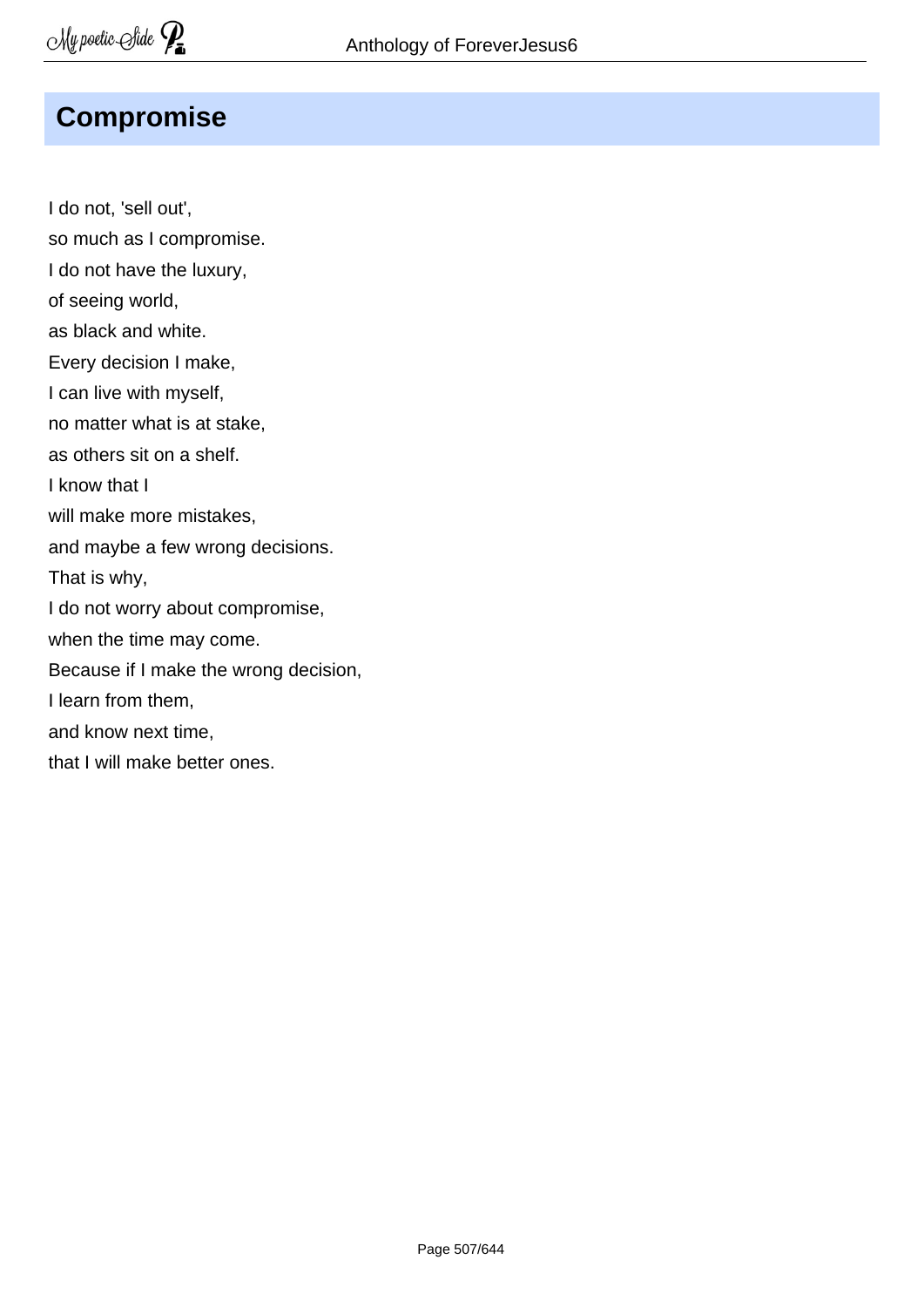#### **Who Comes First**

I love my mom, and I love my dad, each more every day. I love my nieces and nephews. I try my best, to raise them the right way. I cannot neglect, my responsibilities, even though they seem, to sometimes never end. Although it is, also fun, to have that one special friend. It is nice to have some money, every now and then. It is always good to have, a few extra dollars to spend. Even for those, with a big family, or who only have their spouse, I am sure you know, that it an accomplishment, when you own, your first house. Still, you must remember, about those you love, and what you cherish, that when we die, we leave others behind, and everything else, will eventually perish. So there is nothing wrong, with having a list of accomplishments.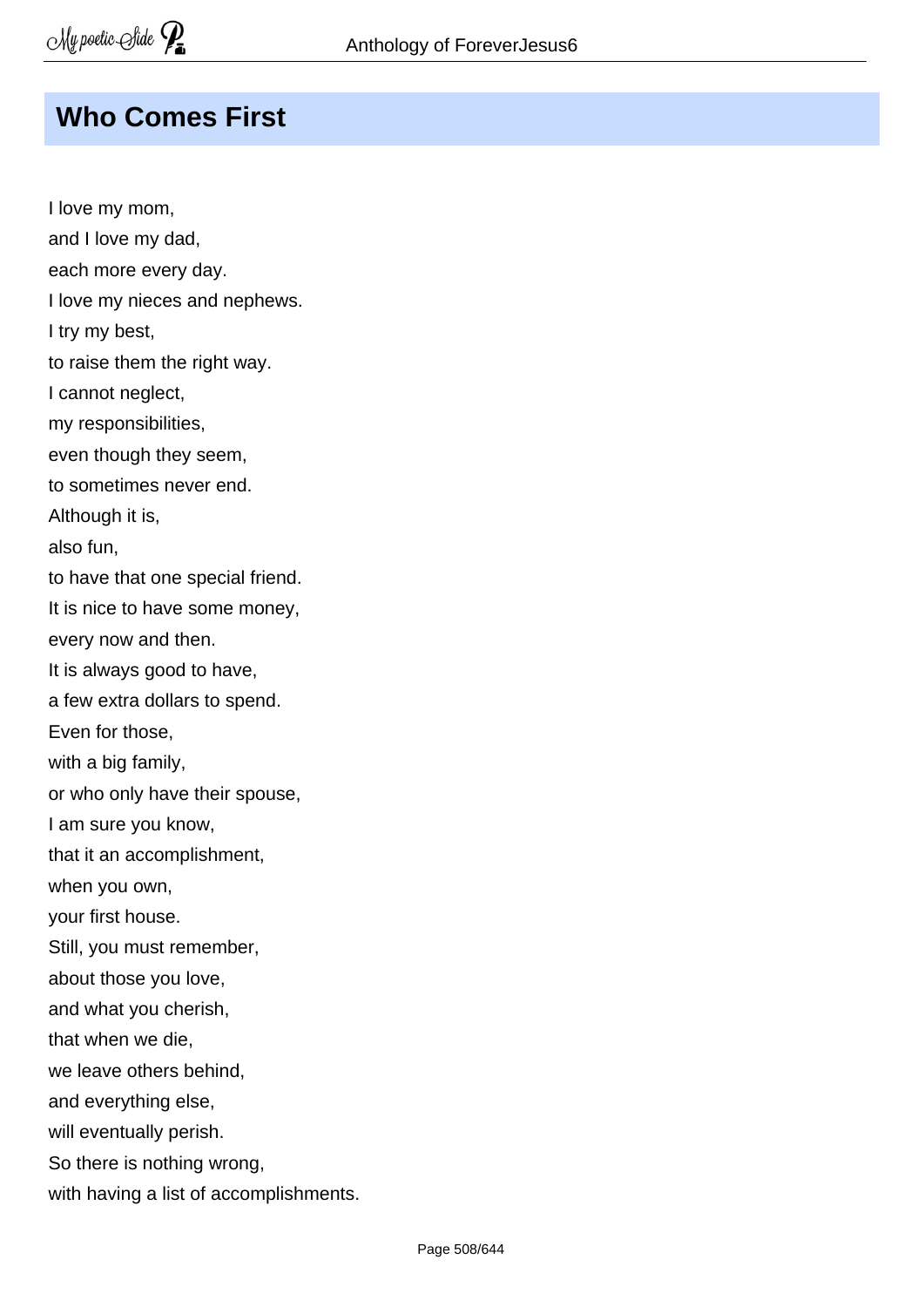We must always, strive for our best, and enjoy our rewards. Still, at the end of the day, we must remember, that we must always,

live for the Lord.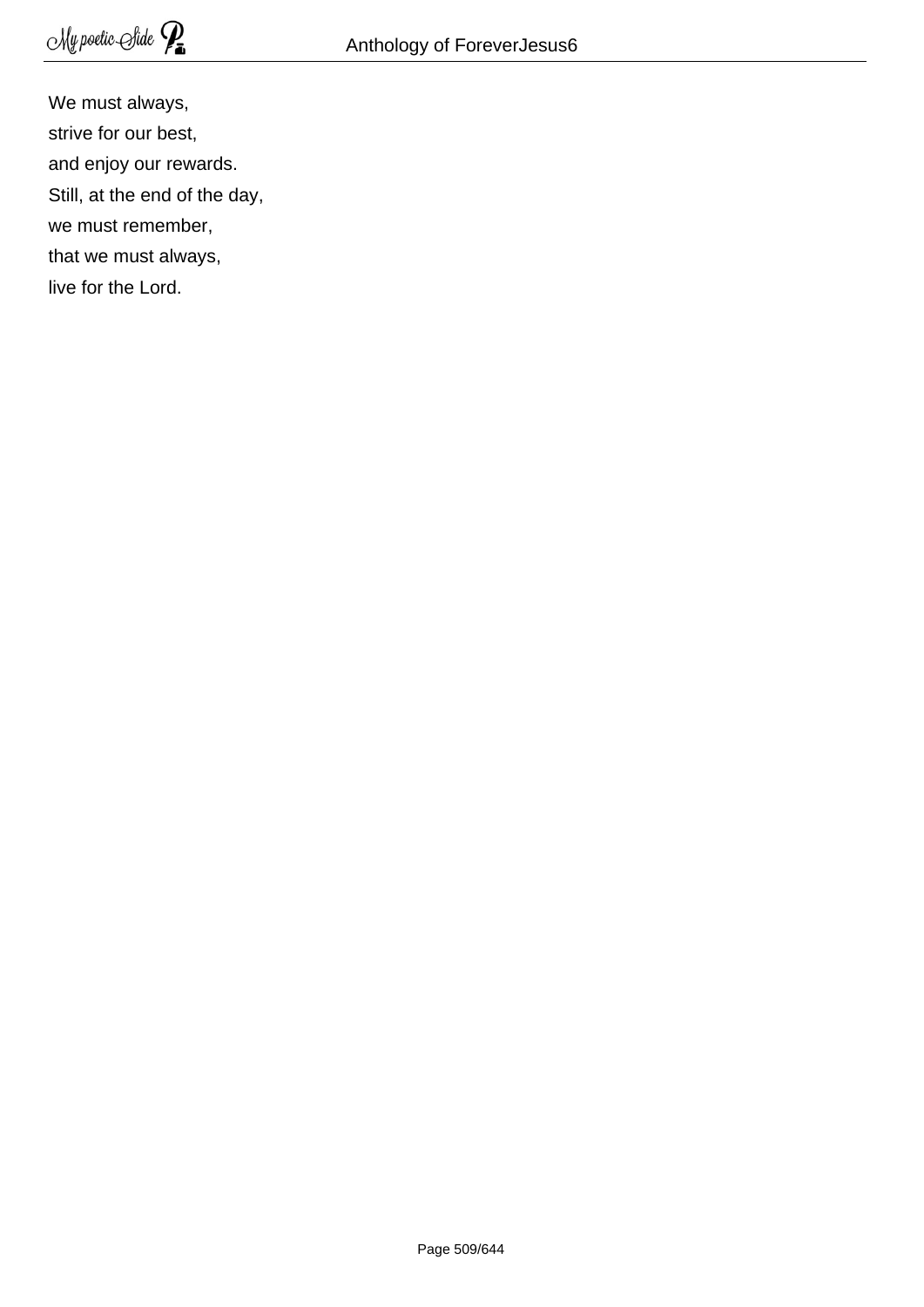### **Why Love?**

Why love, when you know, that she will tear out your heart? Why love, when you know, you will be heartbroken from the start? Why love, when you know, it will be taken the next day? Why love, when you know, your heart will be broken anyway? Why love, when you know, that gratitude is rare? Why love, when you know, that your friends are hardly there? You have every rite, to be mad. Your heart was shattered, when that was all that you had. So why love? We love because, when we are at, the end of our rope, even if it, is a little bit, love always gives us hope.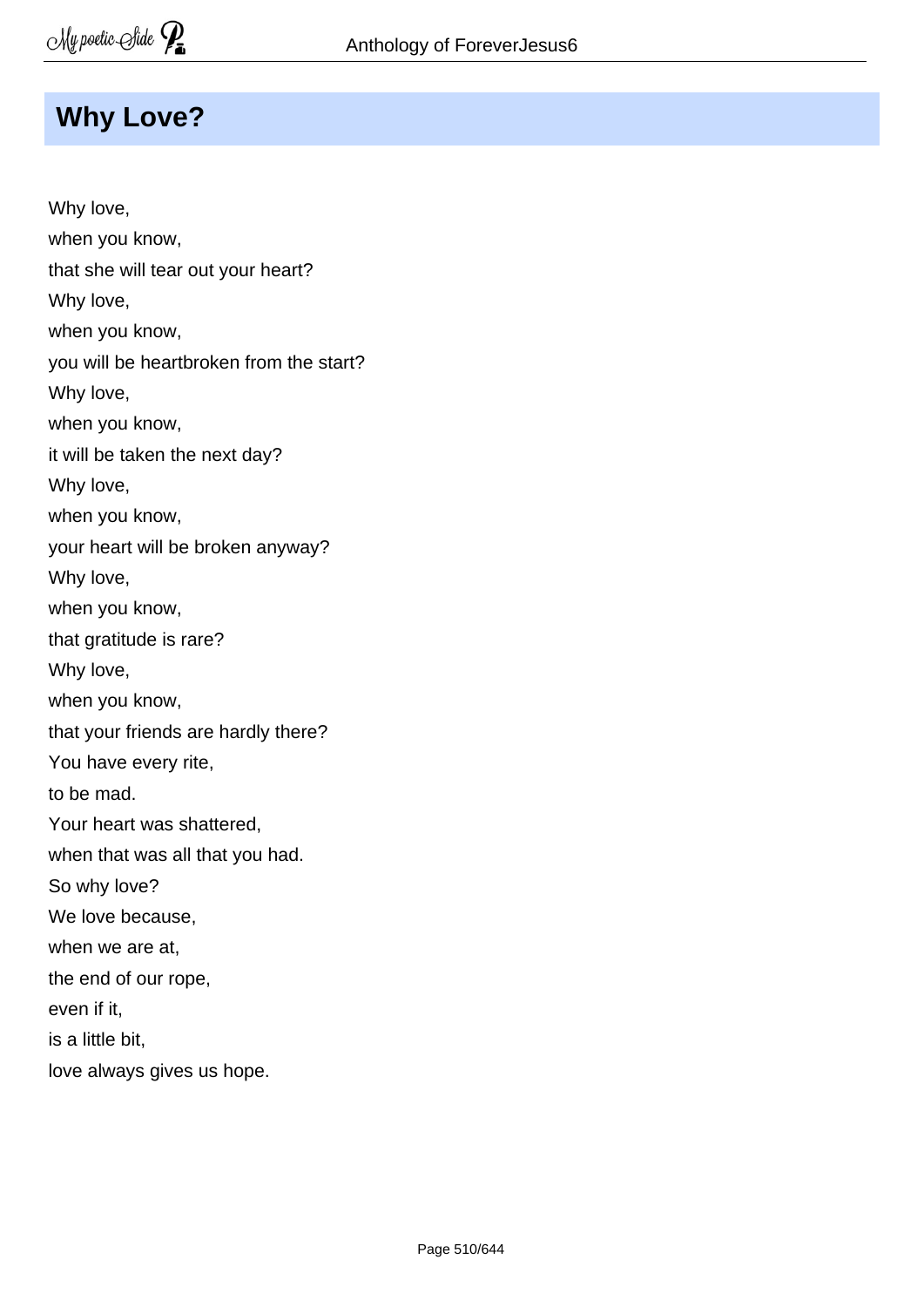### **Tell Them To Shut Up**

To be a leader, one must lead. Yes, as a leader, we must take into, consideration, the ideas of who we are leading. Nevertheless, every leader, should stand firm, in the decisions, that they make. They must remember, that they are the leader. The people need, someone to lead them. They need someone to follow. A leader must realize, that the people, do not always know, what is best for them. We cannot always, give them what they want. Yes, that will mean, that you will not always be liked. Such is the life, as a true leader. Still, when the people, become upset, and express their frustration sometimes, as the leader, we must remember, the power that we do have, and must tell them,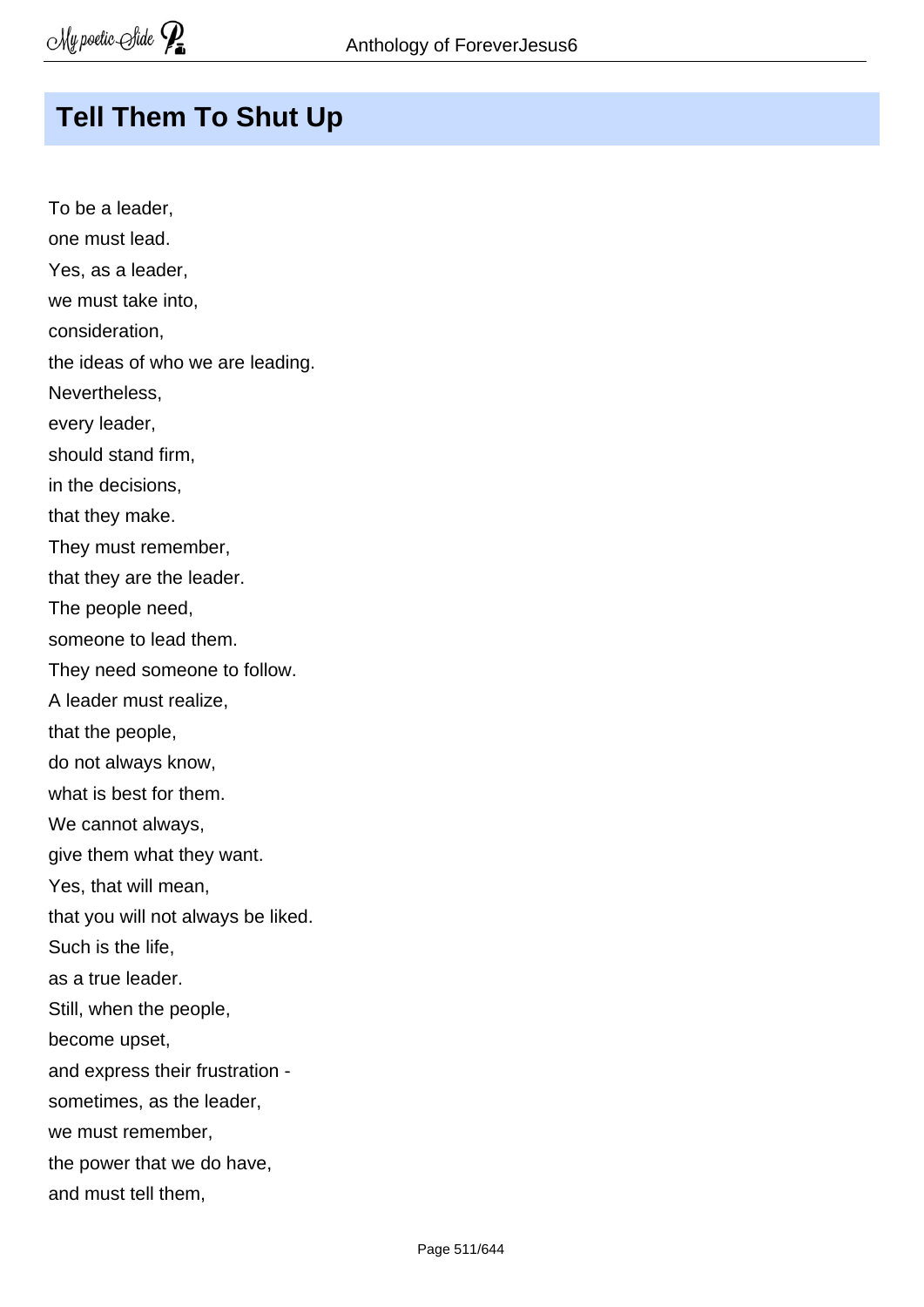to just, 'shut up,

and stop crying for everything'.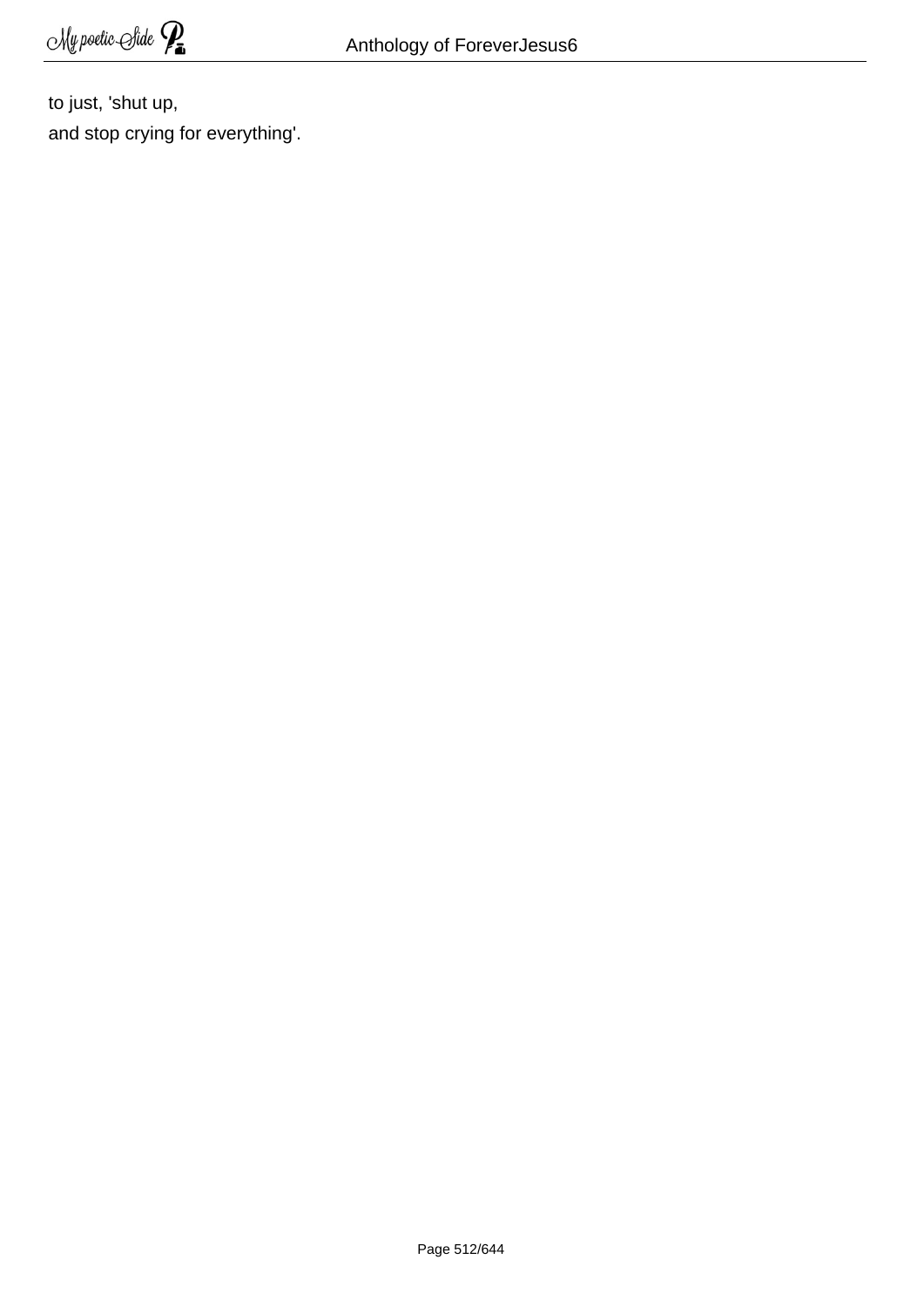# **Charming Man Dressed In All Black**

You lie to many people, and convince most of the world, to join your side, and say you are, for every man, woman, boy, and girl. You say, "The Bible is no longer relevant", and that a person, is their, 'own god'. You charismatically speak, lies and deceit, and say evil is righteous, and yet it makes you angry, that the Gospel is being spread. You call it, 'a disruption to the world'. You speak hatred, and say that those, who disagree with you, are the ones that hate. You speak false love a wicked abominable love. Yet, I am not deceived. As for those who think, about what is pure about the one true God, you try to shut them down. Still, you will not succeed. Your gates shall not prevail. You cannot stop Christ Jesus. You cannot stop the Gospel. You may persecute those, who believe in Christ Jesus, but His Gospel, will never leave.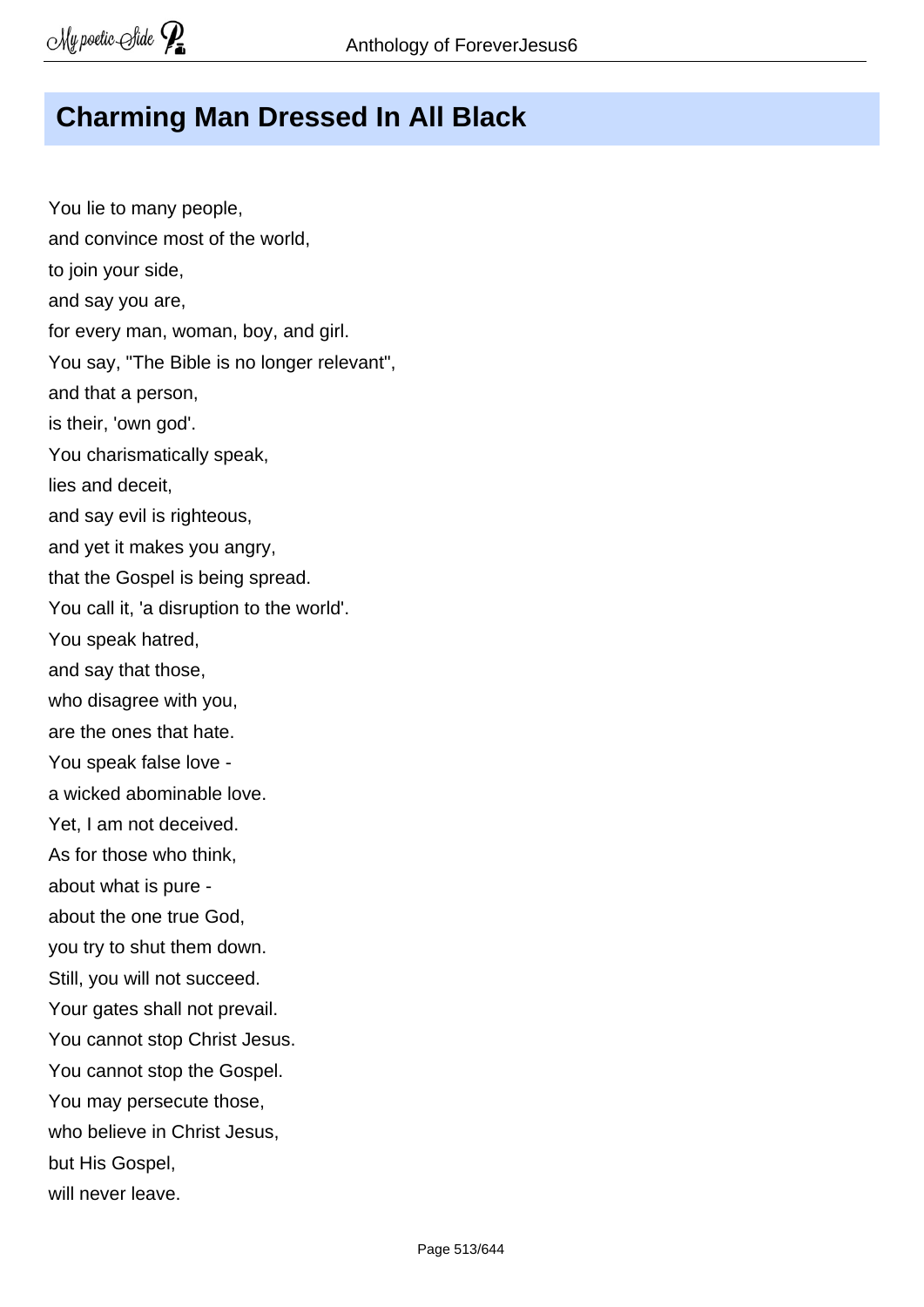That is not the case with you. You, man who is dress in all black you will be defeated, and so will those, who followed you. and there will be, no remorse for the wicked, who will perish,

for all eternity.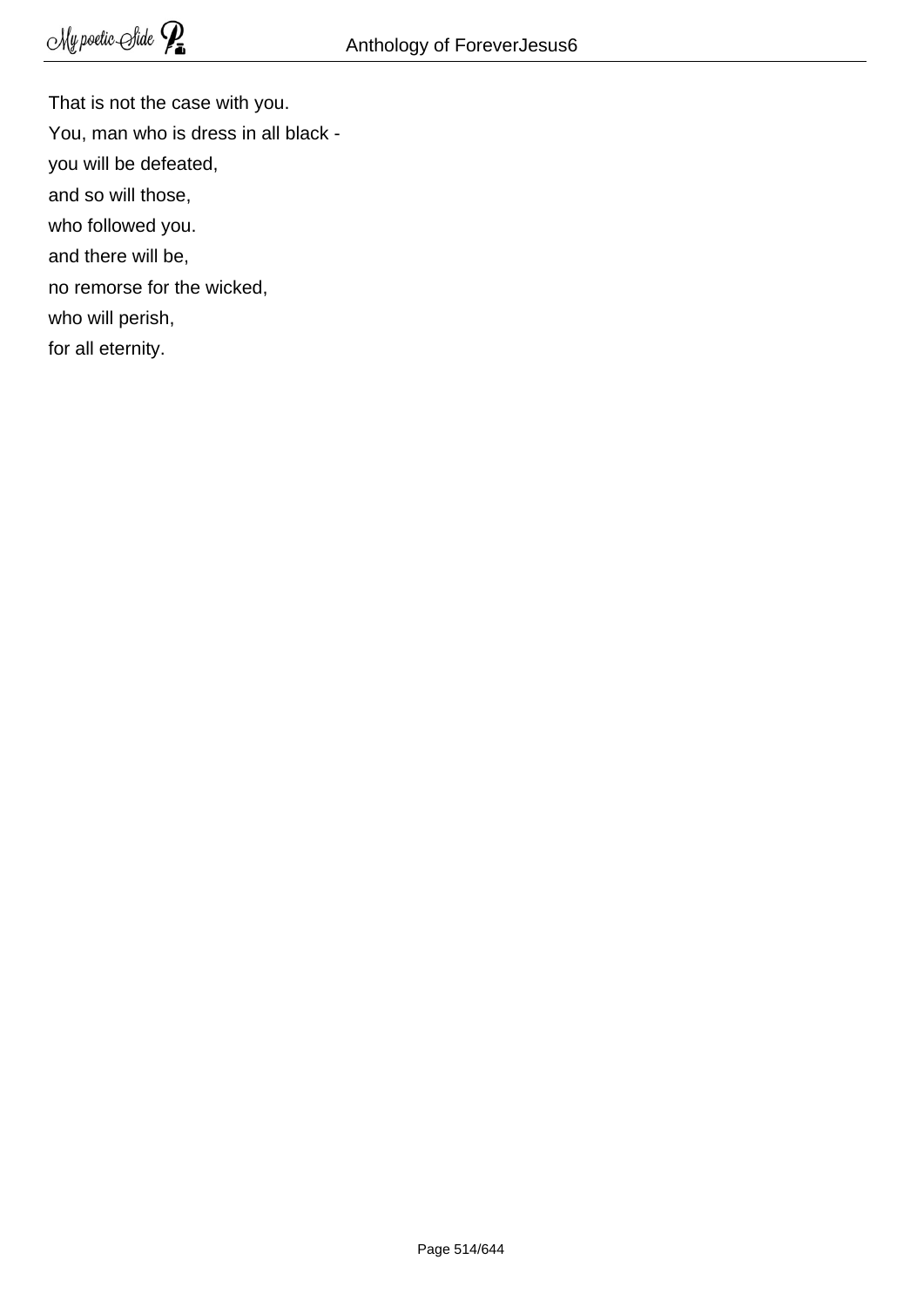#### **The Add-on**

Foundation then brick, by brick, by lair once the base, windows, and doors are set, the walls shoot up, in the air. Now that everything, is connected, the roof is placed, the room is extended, the second story, is brand new, it is as close to perfect, as one can do. So everything is built. Every stair is put in line. Now what comes next, is the interior design. I leave that up, to someone else, as long as I know them, but for now I will talk, about what is being built. As for the interior that is a whole other poem.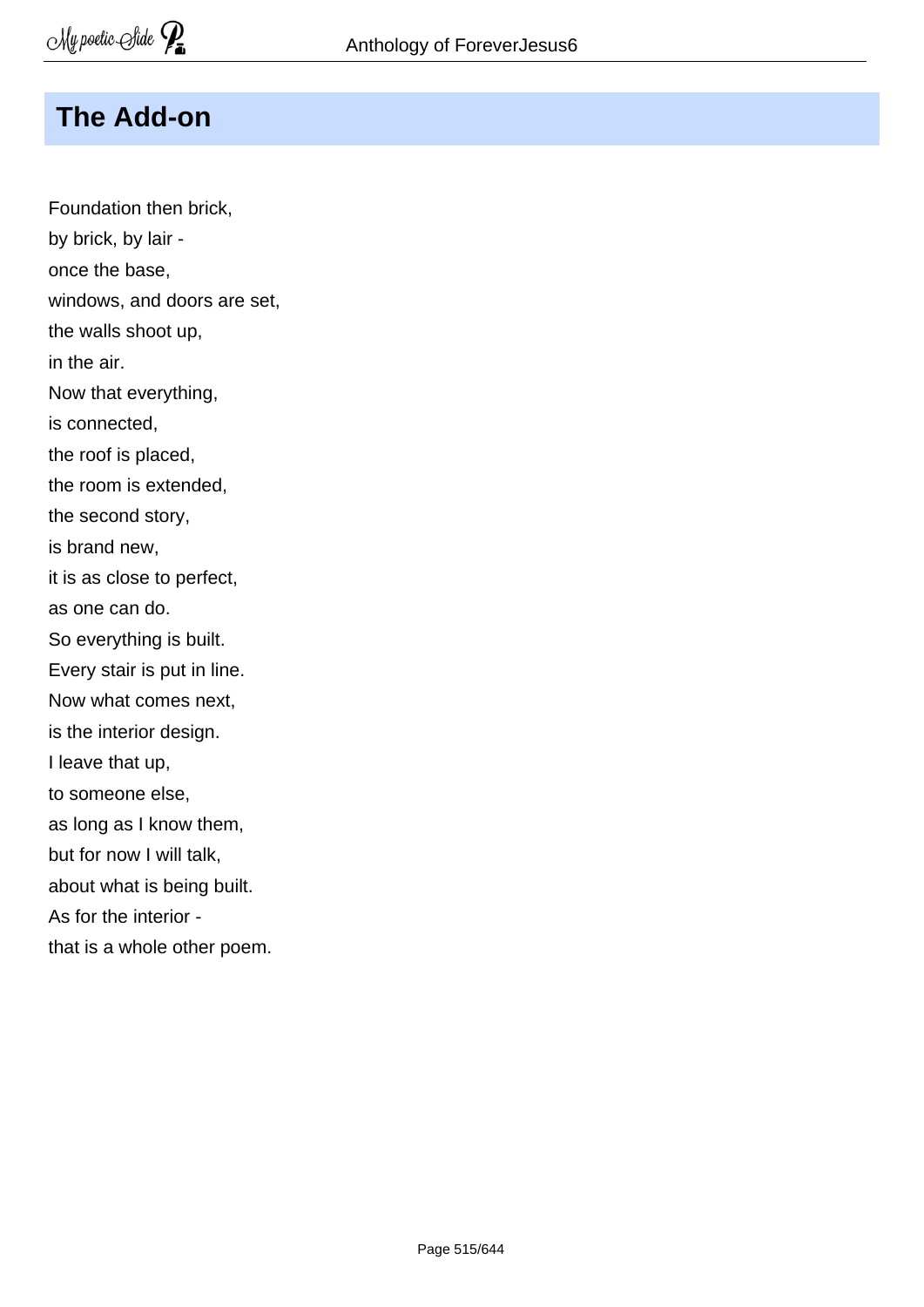# **The Bigger Picture**

Put aside, your trivial wants. Chances are, you do not need them. Do not be, so short sighted. You must think long term, of what is more important. You must see, the bigger picture.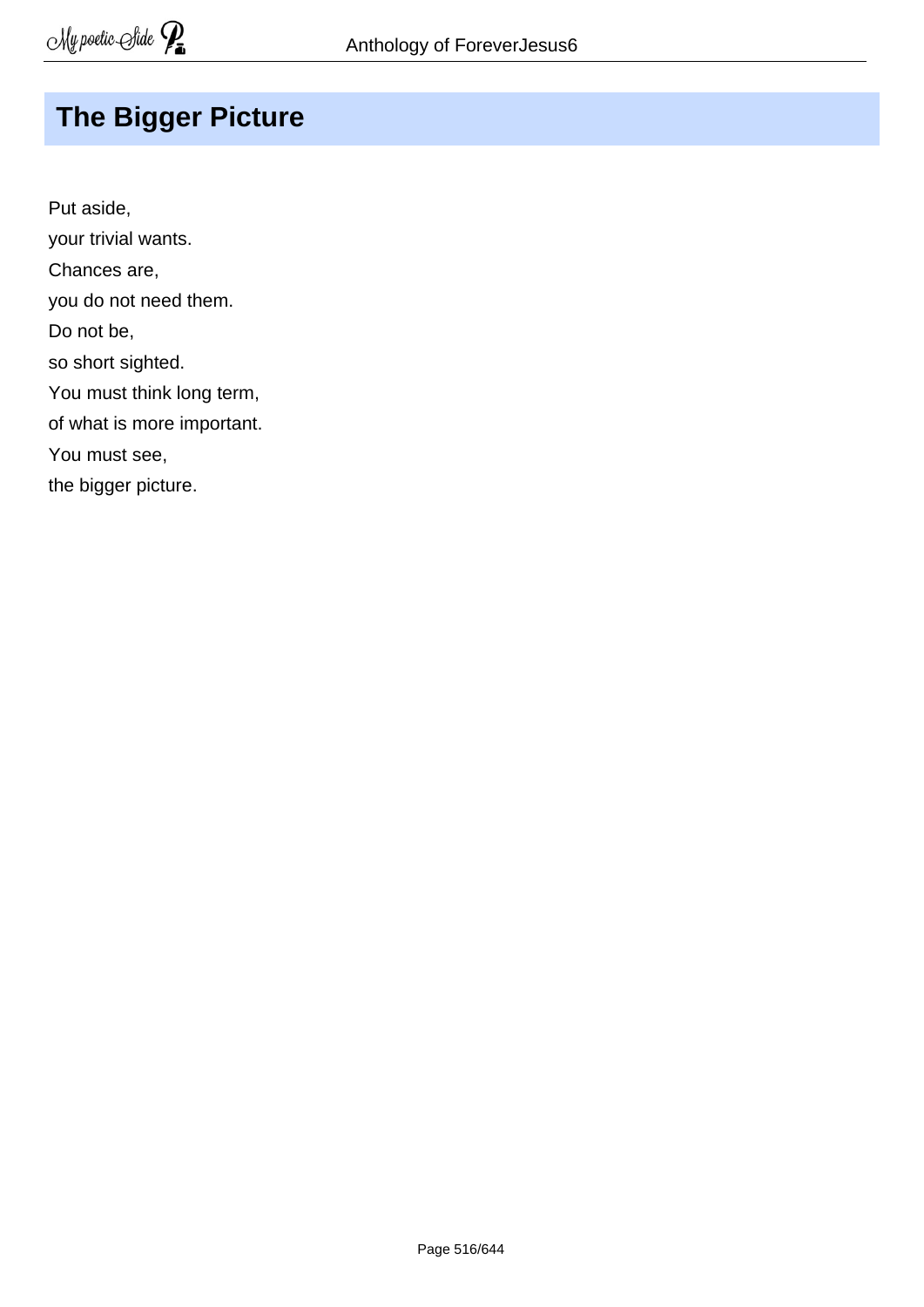# **Hard Hitters And Title Winners**

You have been waiting, all year for this the day you celebrate, a bowl full of bliss. You both have trained, beyond your own strength. The blood sweat and tears, goes no length. The losses you suffered, and the pain that you endured, all led up, to this final cure. Still, it is not done yet. There is three hours left, until the end. You scratch and claw, for every inch. So in the end, the best, comes out in a pinch.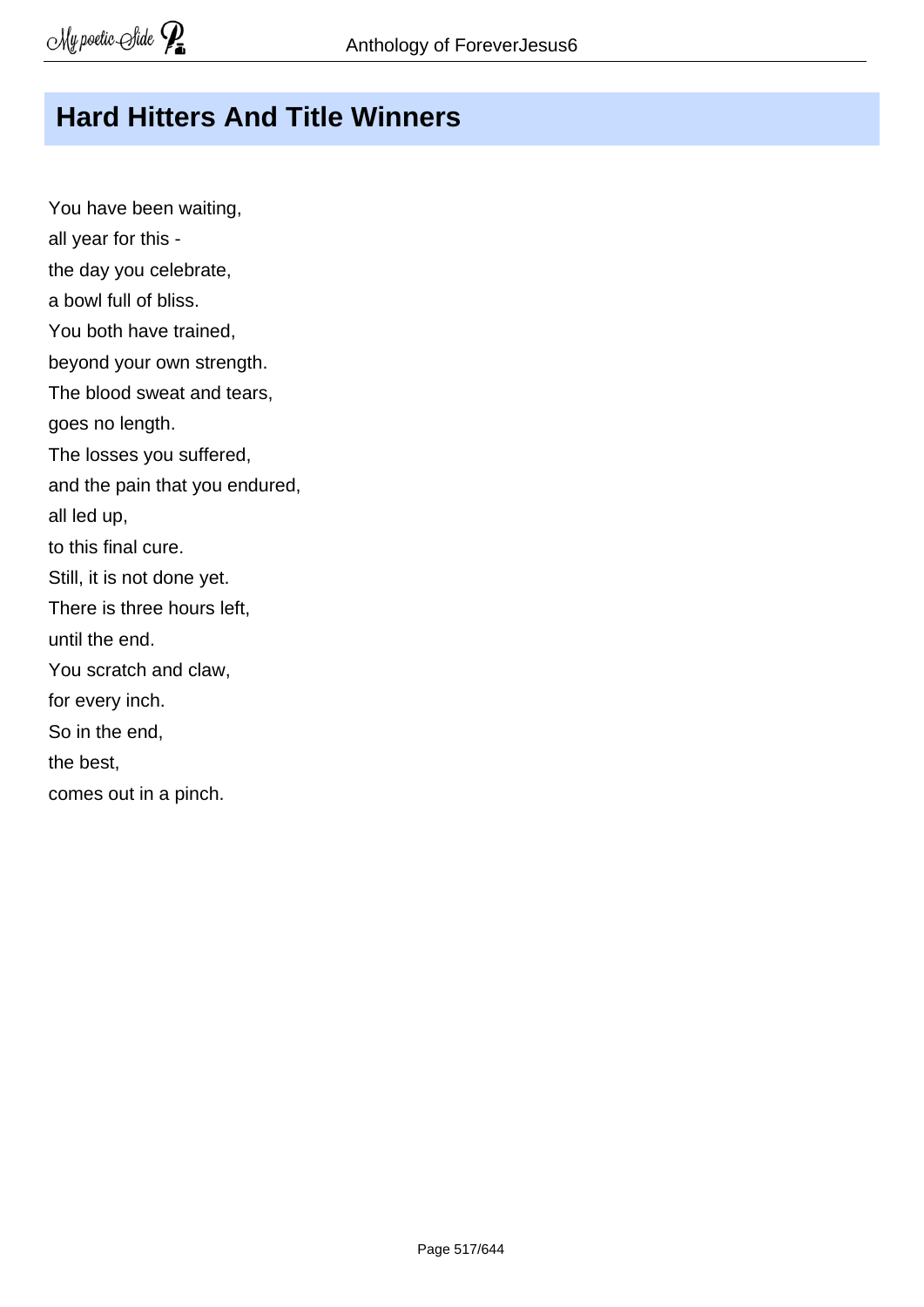# **An Easy Painless Peaceful Death (Soul At Rest)**

I can rest assure, that when I die, and take my final rest, that it will be, a peaceful death, and a peaceful rest. My soul will ease, itself toward Heaven. I know this because, I have the biggest hope, there is to have one that can give me, a silent ear, to all the critics. It is the hope, that I will be going, to a perfect place, after I leave, this corrupt, and deteriorating world. I know this because, I have Christ Jesus, in my heart, and the Holy Spirit, runs through my body.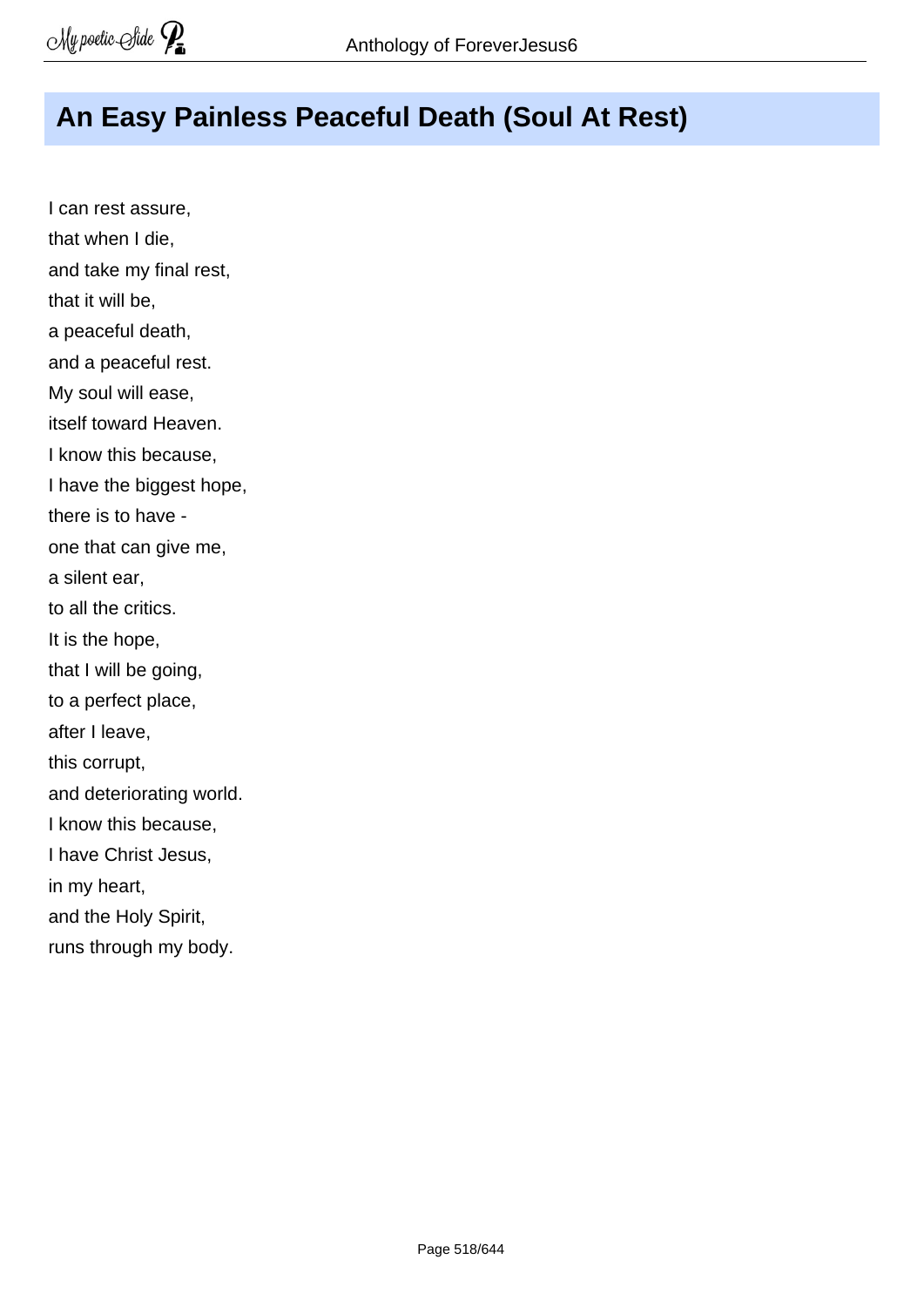#### **Some Visions Of Lies**

Is it possible, to have visions, revelations, and dreams given by God? Certainly it is. ... and there is not, a doubt in my mind, otherwise. Nevertheless, do not be, so easily fooled. There are many, who claim to have, devine dreams. Yet, most of those, people are liars. They speak of dreams, that they had, and then they boast about them. They boast to build themselves up. They boast to make, others feel inferior to them. Many times, they trick people, into giving to them, and many people, Christians, and non-Christians, fall for their schemes. The Lord does not, give devine dreams, visions, and revelations,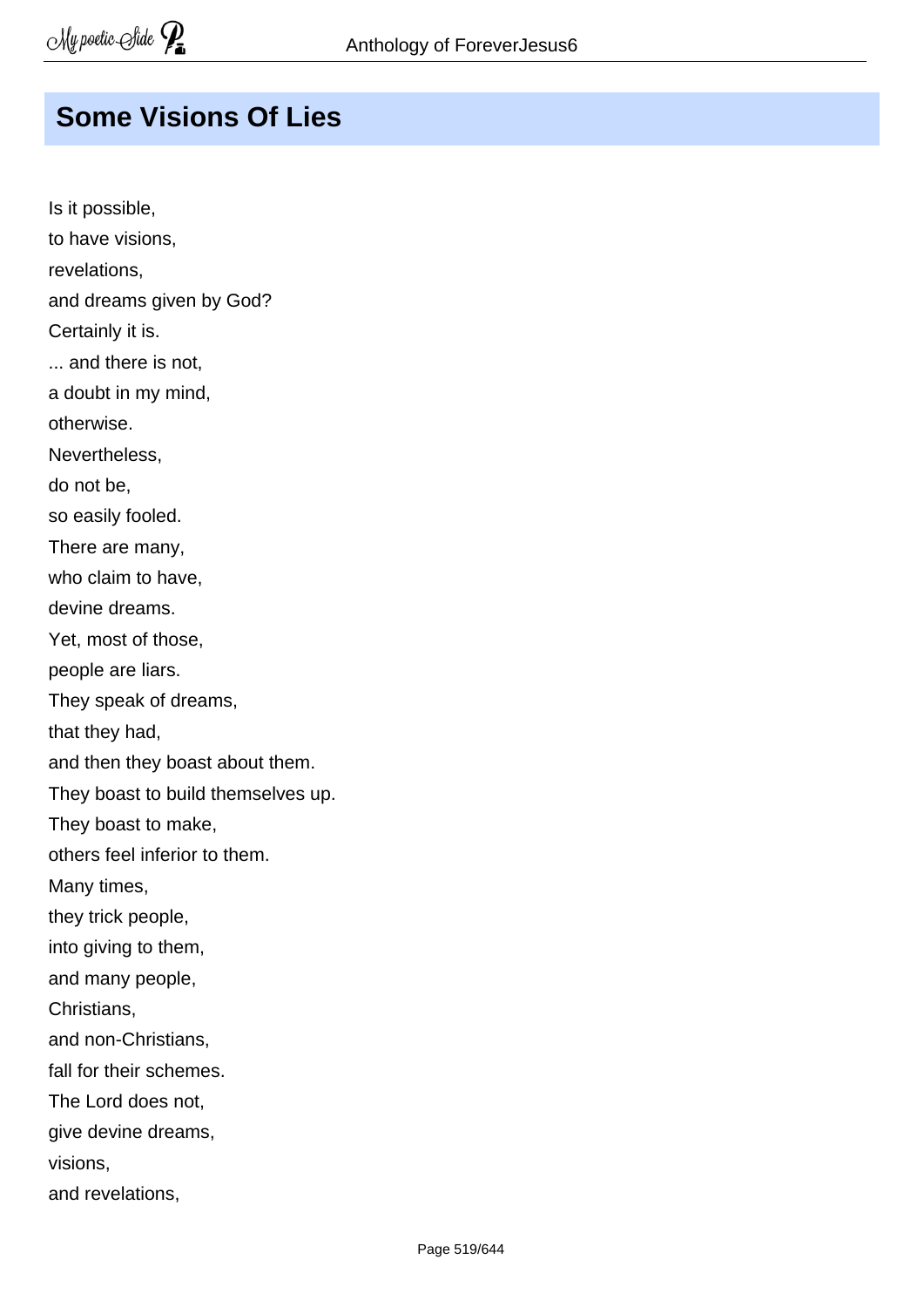to boastful people. He does not use, boastful people, and those who brag, and those who are, full of pride. Remember Joseph. He was used, for interpreting dreams. Yet, when he boasted, about his dreams, he disrespected, his loving father, and was sold into slavery, by his own brothers. So yes, it is rare, that one may have, devine dreams, revelations, and visions, but be careful, of those who are boastful, because they do not, tell the truth.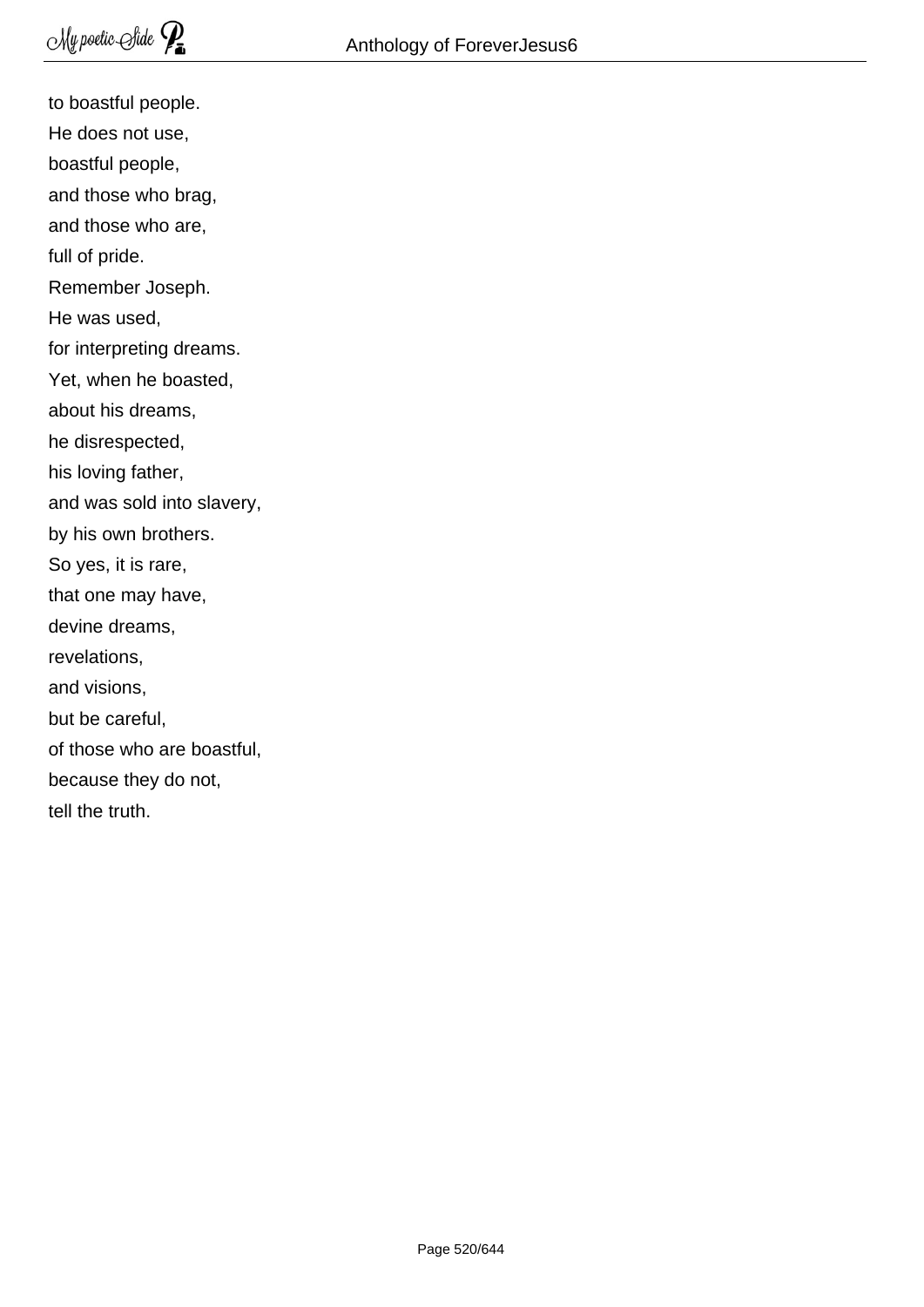# **Grow in Christ**

Who is Christ Jesus, other than the one, we know to be true? Many do not know Christ Jesus. Nevertheless, despite the ridicule, He is a man, that we can find no fault in. Why not chase after Him? Give me a legitimate reason.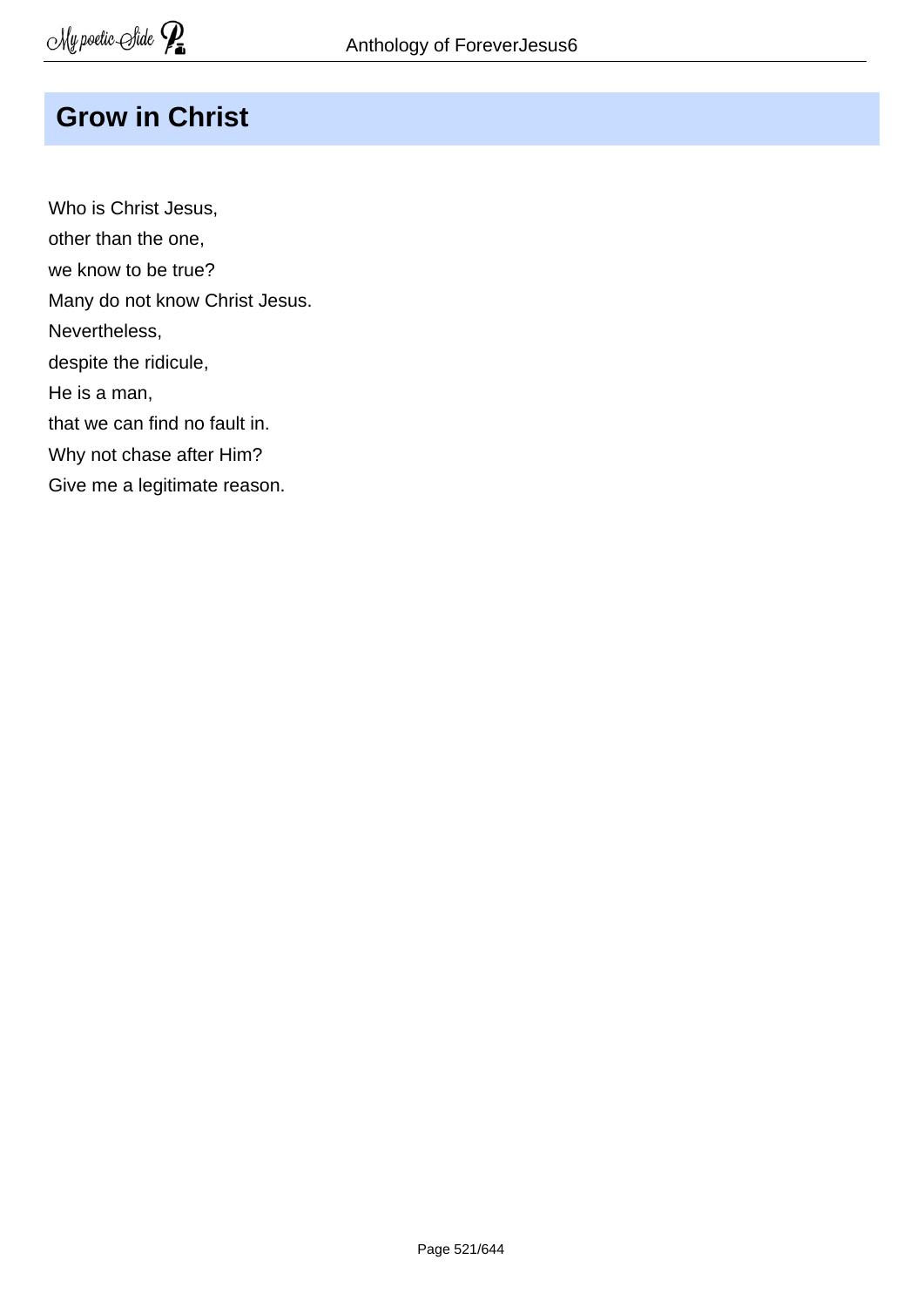### **Tradition is False, But The Word Is Real**

I do not have, a problem with tradition. Preferably, I embrace it. ... to a certain extent that is. Nevertheless, it is true, that Christ's death, resurection, and ascension, has freed us, from the traditions of laws and rules. No longer must we follow, 'we shall do this. We shall do that'. to get into Heaven. Yes, it is true, that we are not saved, by the laws, that were given to moses. Nevertheless, we must not count, tradition as a bad thing. We must not think, as though the law is irrelevant. Although it is impossible, to keep all of the laws, we must still try, to keep the law knowing that it is not, the law that will save us. Rather, it is Christ's grace. We do not need, tradition and laws,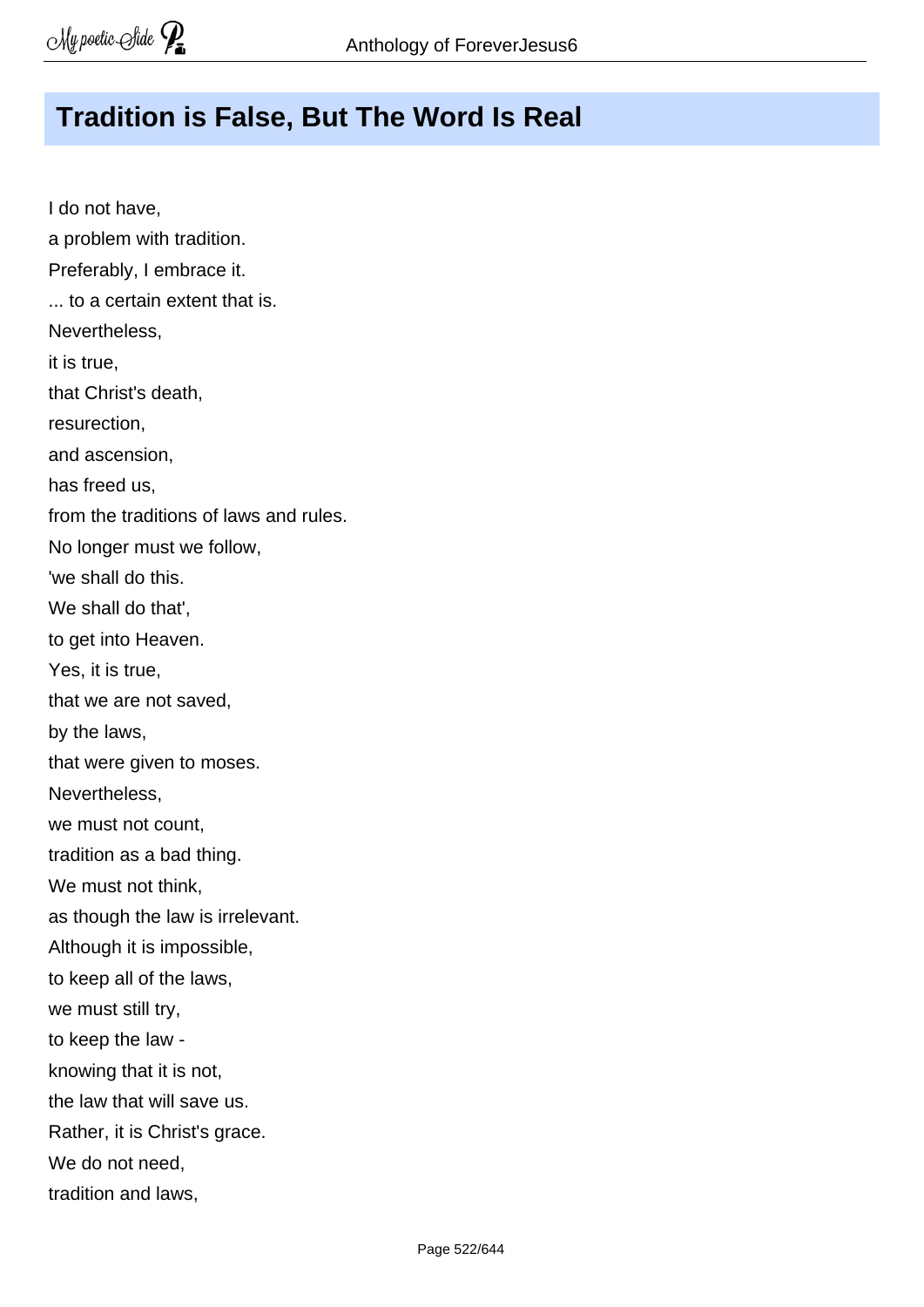to make it into Heaven. Still, they do help us, to live our lives, on this earth. Yes, it is by tradition, that we follow tradition. Yet, we must, always remember, that everything in God's Word, is true.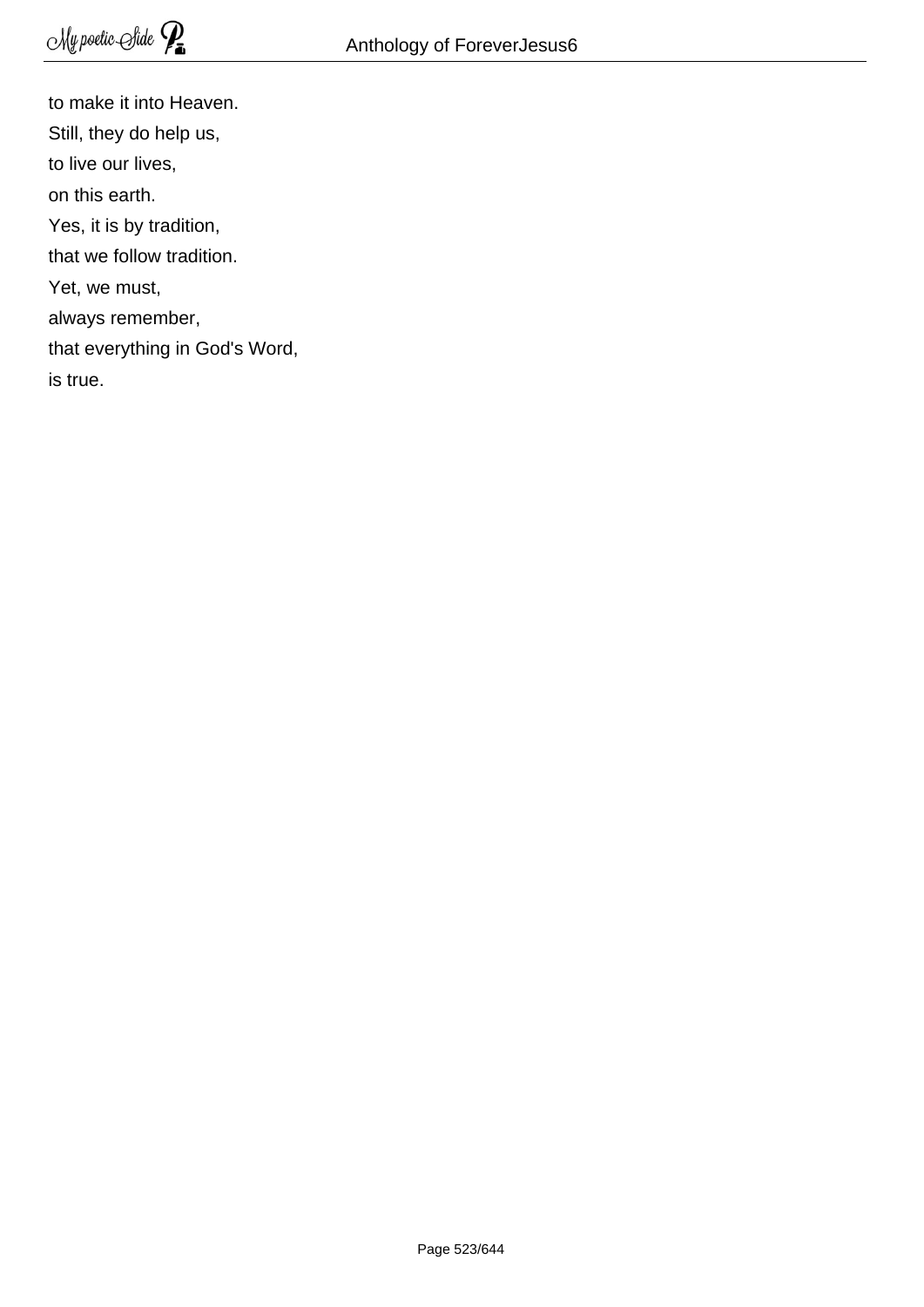### **This Is Not What I Wanted**

What I wanted, was for Christ's gospel, to be spread throughout the world. What I wanted, was for Jesus' name, to reach every man, woman, boy, and girl. What I wanted, was a Christian path, to be paved. What I wanted, was for every sex trafficing organization, to be busted, and every unborn baby, to be saved. I did not want to be seen, as just some guy, with a voice, who said nice things, to other people, and just made alot of noise. I did not want people, to recieve the wrong message, with what I said. I would rather never be heard, than to have people misled. I did not spread the gospel, for others to take it, and smear the Lord's name. sigh - Although, I may be wrong; as time will always change, it seems as though, most people stay the same.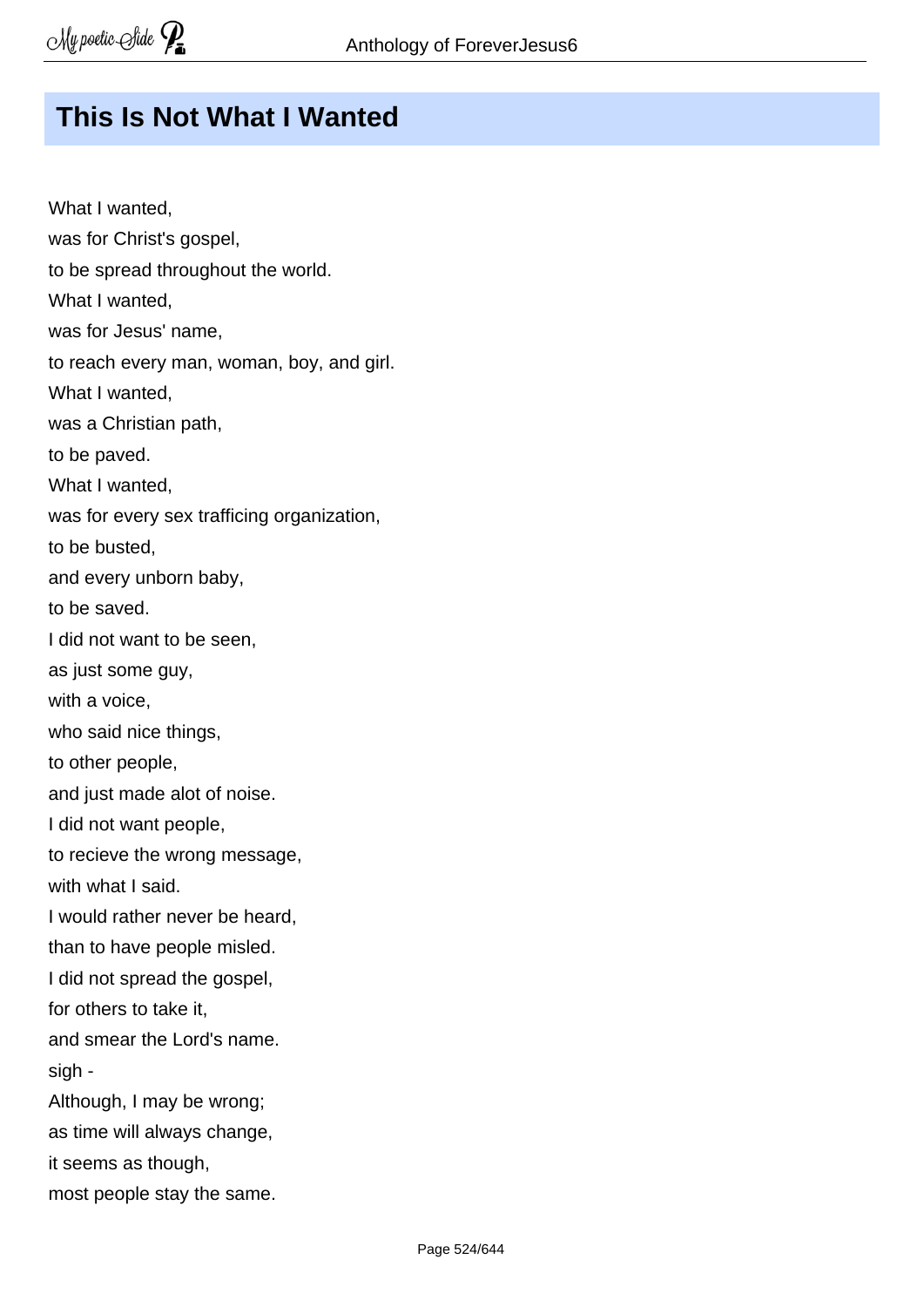sigh - ... but such is life. Therefore, I will strive harder, to spread Christ's gospel, throughout the world. I will strive harder, to reach as much people, as I can. I will strive harder, to pave a way, for other true Christian ministries. I will speak more, against abortion, and slavery, among other dark forces, of this world. Yes, there will always be those, who will reject the gospel. Nevertheless, in the world that we live in, many people, are always looking for hope. Christ Jesus is that hope.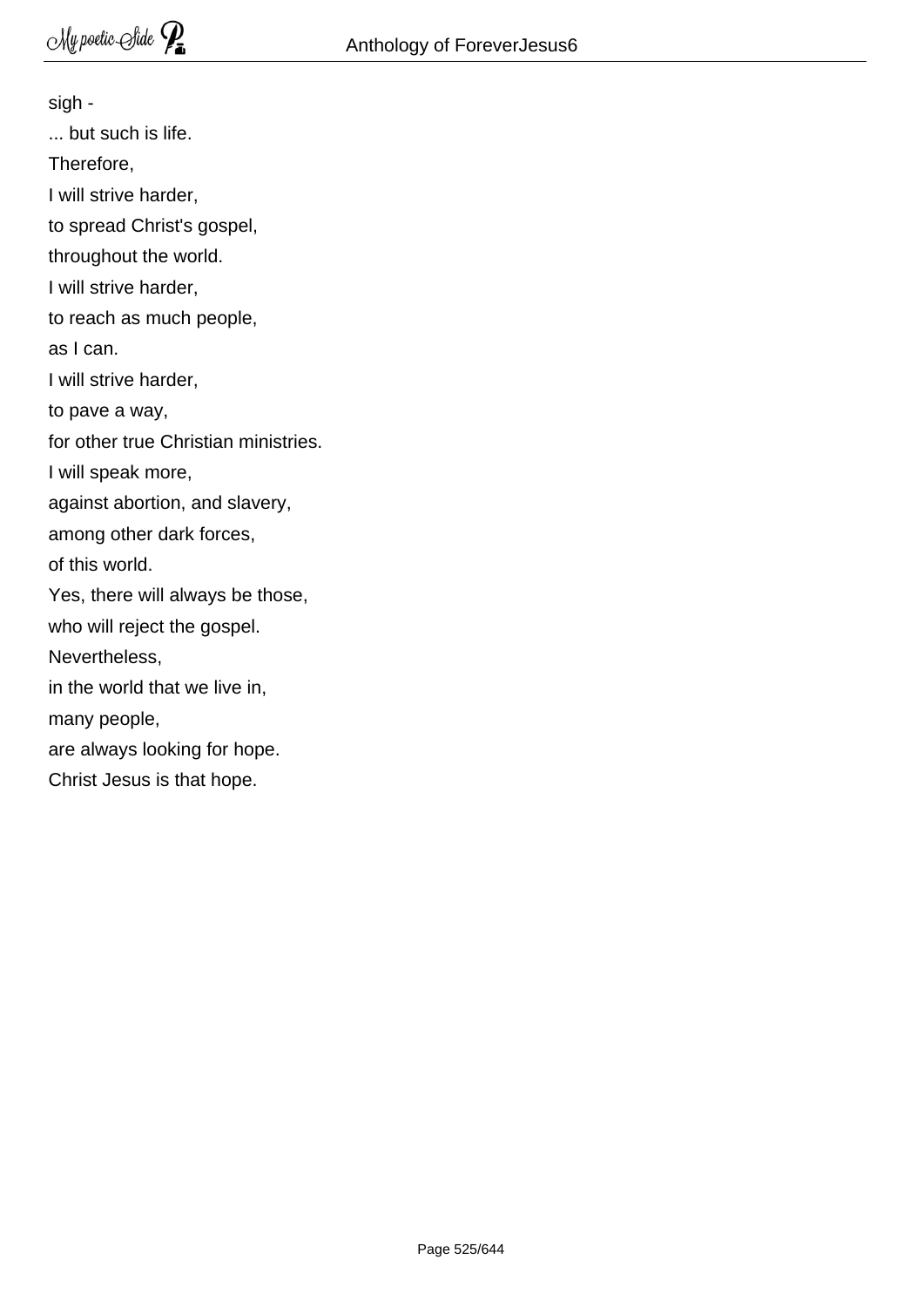### **If I Had Not Closed The Book**

Does the Bible, help save people? Of course it does. Still, in order to, truely have salvation, one must first, take offence to the Bible. Let me elaborate. I can honestly say, as a Christian, that the gospel of Christ Jesus, offends people. Had I just simply, and willingly accepted God's word, I do not feel, that I would be truely saved. To truely know Christ, one must know the word. So when reading the word, before we have Christ, it would be, in our sinful nature, to wrestle, with first accepting the Word. Had I not tried, to first resist, the Word of God, then I would not, have felt it's power. The Gospel offends those, in different ways, who do not believe. in Christ Jesus.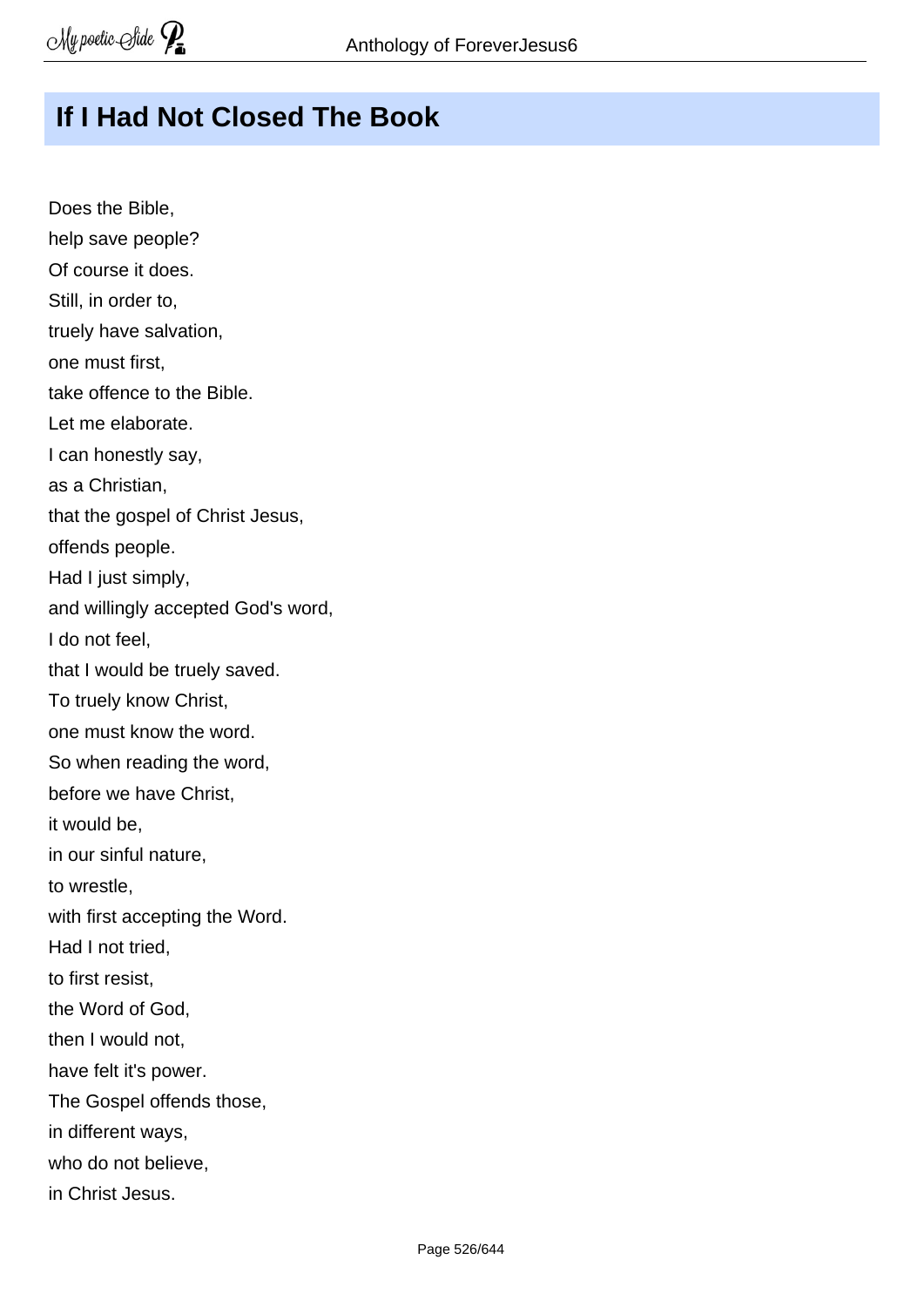# **Fifteen Days Of Resting**

I see this as,

an opportunity,

for fifteen days of resting.

So that when everyone,

who wants something from me,

or asks something,

needlessly from me,

I can say, 'no,

I am resting'.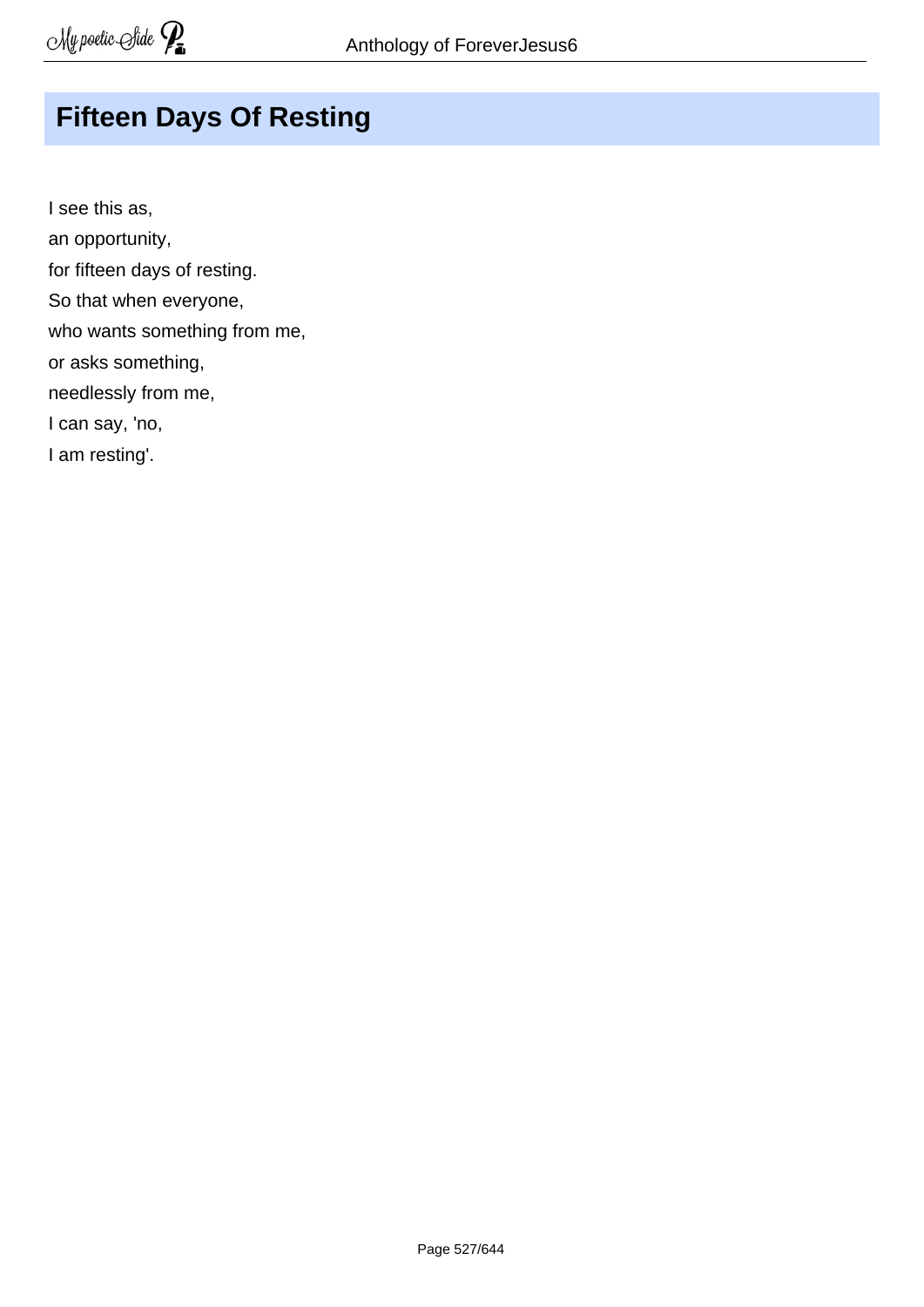### **Listen And Take Heed**

All is vanity. After years, of searching the world for happiness, I realize that I, have been many places. I have accomplished many things. If I were to die shortly, then I could honestly say, that have lived a full life, only to reflect, and realize, that all is vanity. I realize now, that in world full of disease, pestilence, and war, there is no greater happiness than God. All in this earth is vanity, in the sense that, once we are tired, or maybe finished with something, we move on, only for that accomplishment, to vanish and be forgotten. There is satisfaction, in our toil, but it is only temporary. Yet, it can, and it cannot be helped. We cannot dwell on one thing, for to long.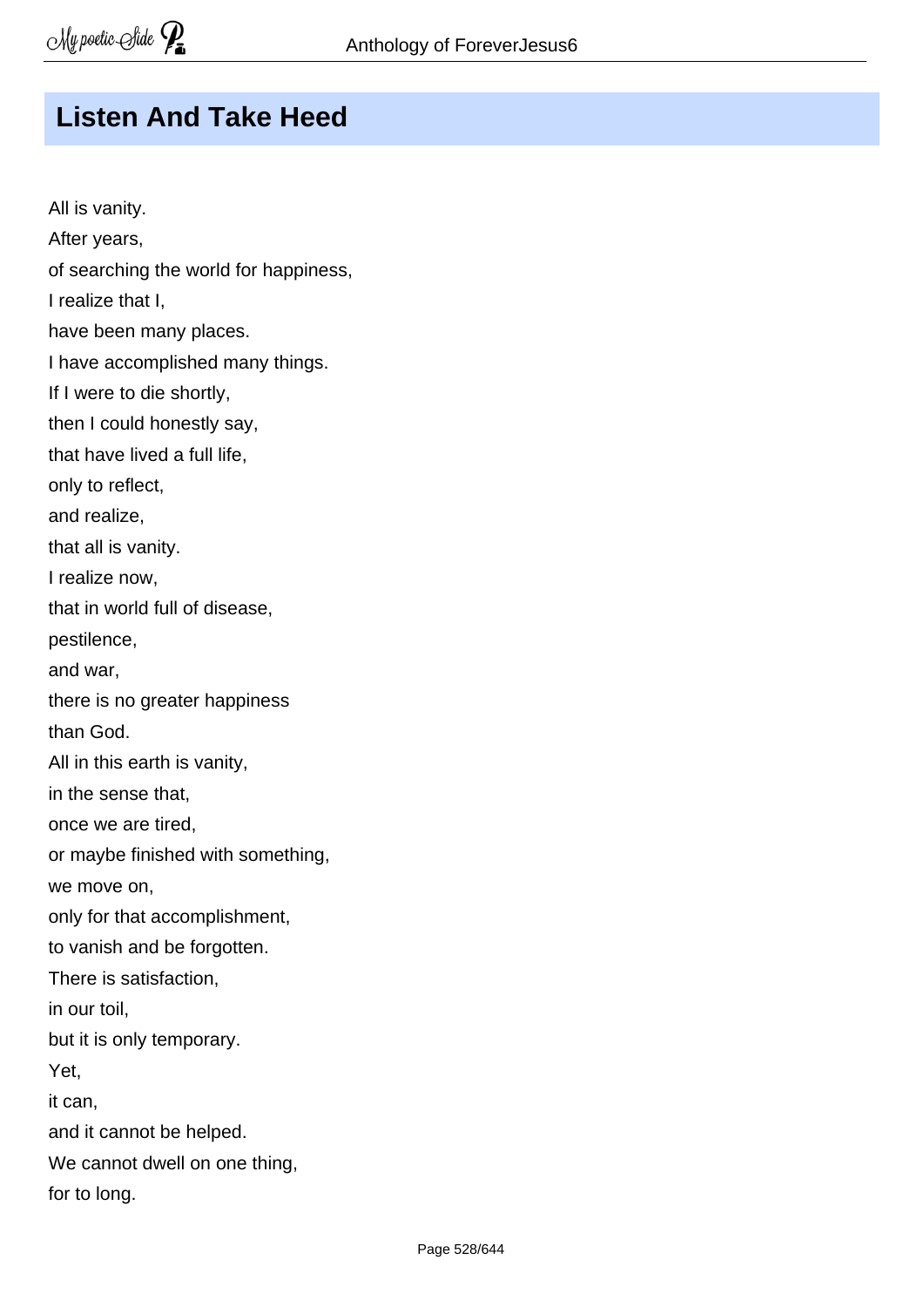It is unhealthy if we do. Still, many times, we do not reflect, and enjoy the fruits of our labor, and we should. So to those who are young, in this generation, take my warning. Do not chase, the things of this world. For they are all vain. Do not wait, to put God first in your life. Not many will be so fortunate. Surround yourself with good. Only the Lord gives life. The rest of the world despite it's looks only brings death. So whether one lives, to be twenty-five, or ninety-five, remember that there, is nothing greater, and more fulfilling, than the Lord.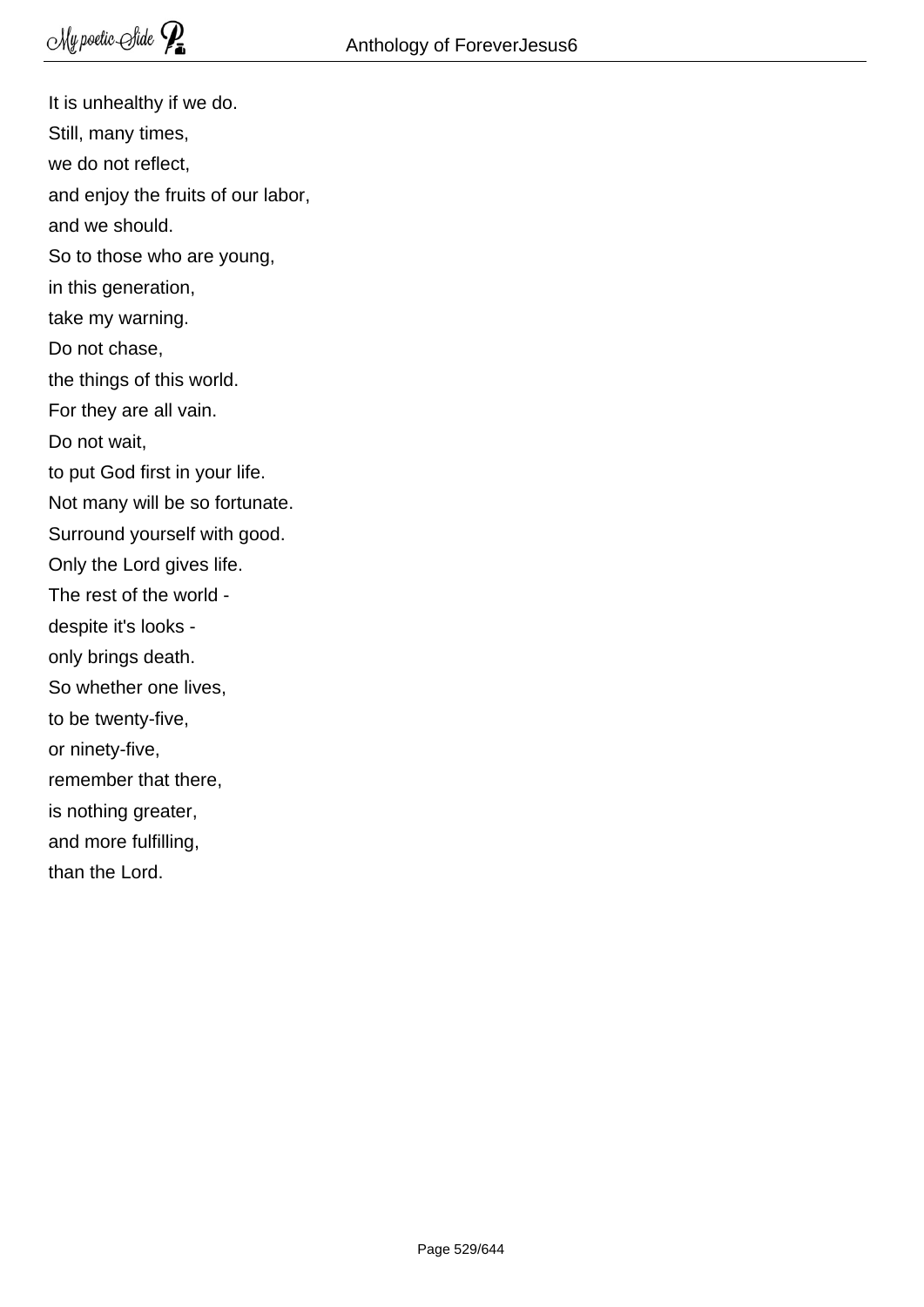# **Pardon My Corona**

How long, O' Lord? How long will you, continue, this pestelence? My God! My God! The one true God of Israel, have mercy on us. Show us your face, so that we may, continue to serve you.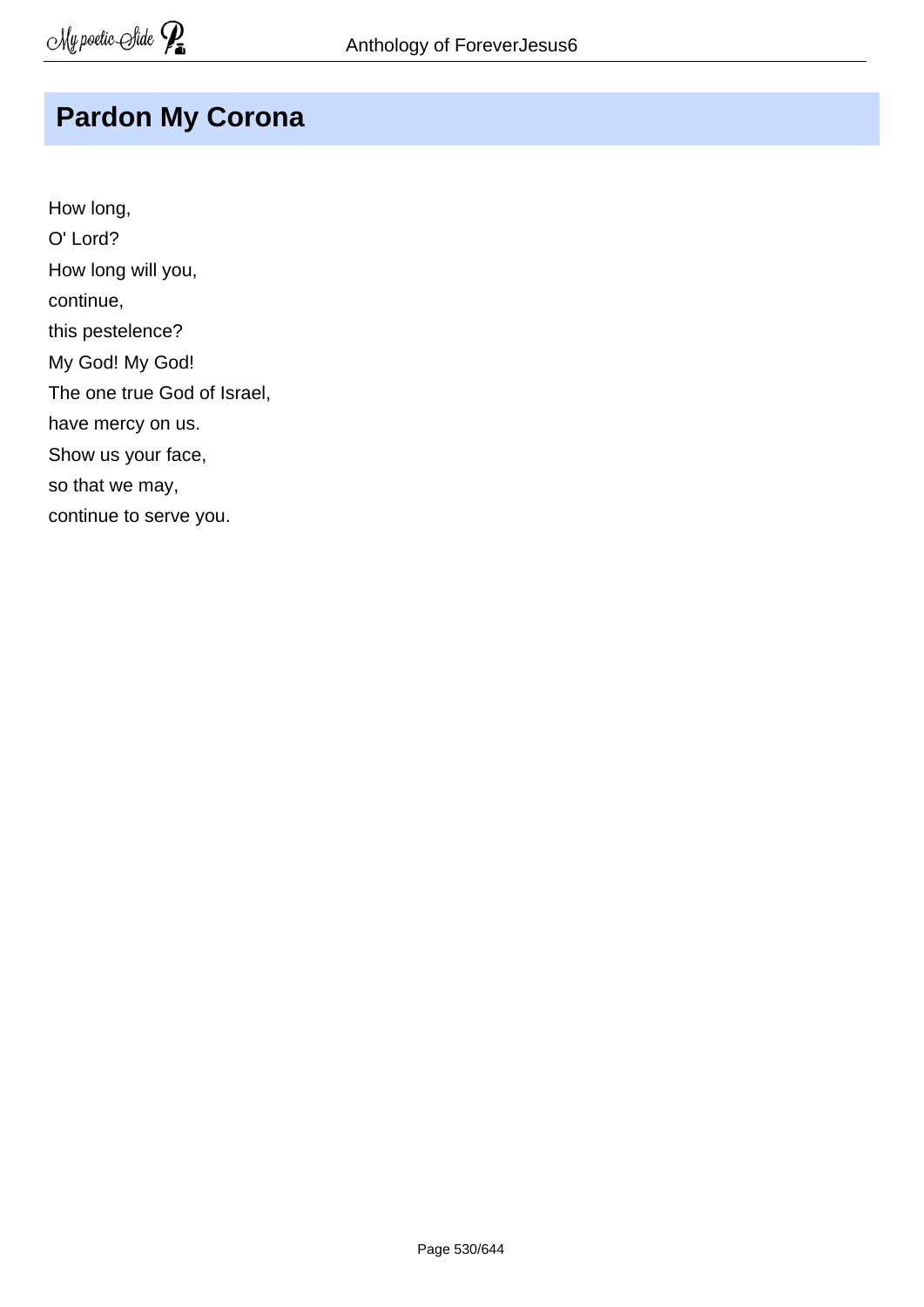### **Weeding Them Out**

Many fear, this new pandemic. I see it as God, weeding out the church, and those who call, themselves Christians. For years false prophets, have abound in the church, and for many more, they will continue, to do so. Still, with many churches, claiming that they are of God, with many pastors, taking away from the Bible, and adding onto the Bible, and with many pastors, preaching hate, and false love, and speaking not from the Word, I see many, of these churches, being forced to close it's doors some permanently. and that may, be a good thing. With more and more, mosques, satanic churches, and atheistic churches, being built, and with the church of scientology,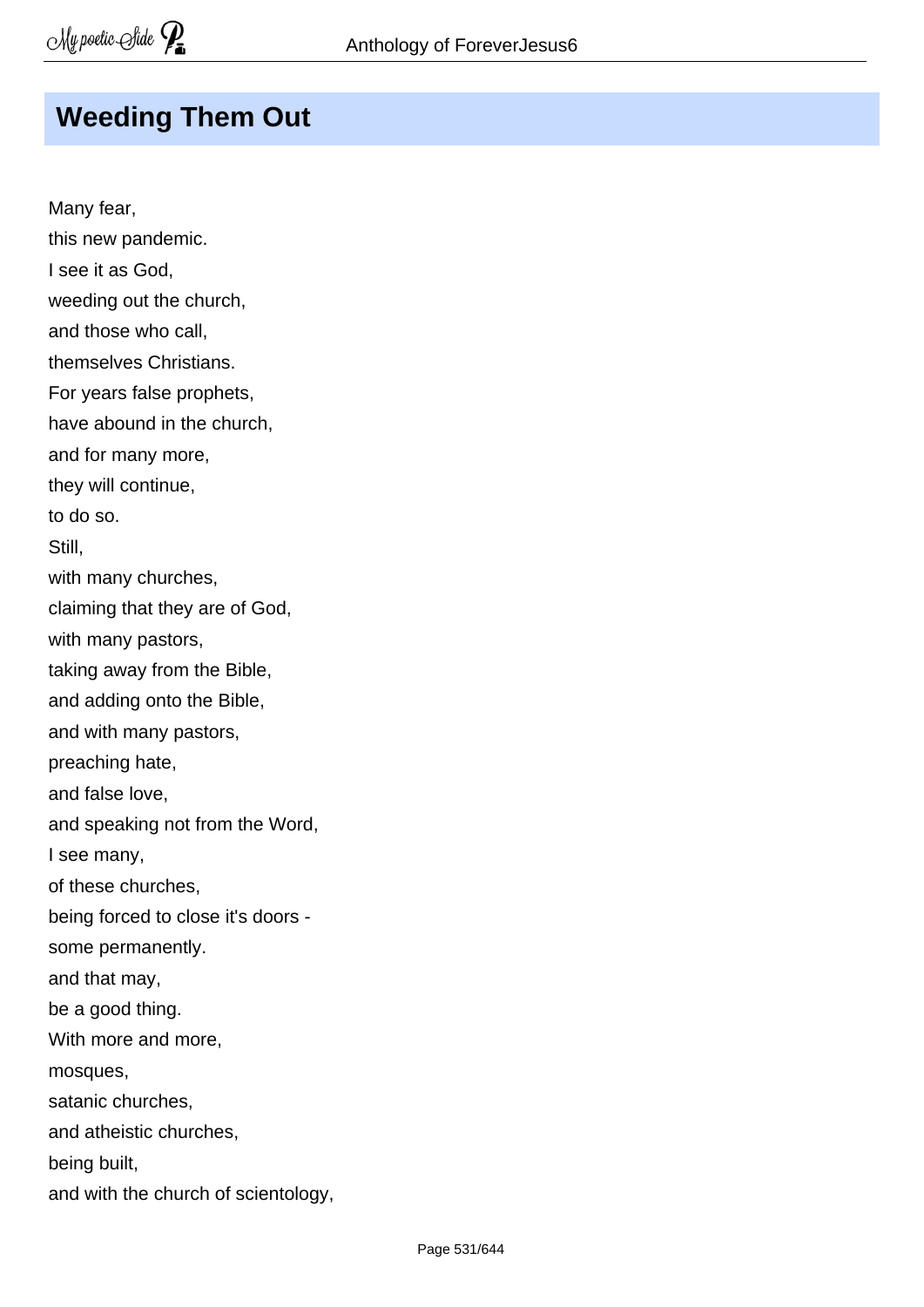using the cross, to help promote itself, I see this as, God cleansing the church, and destroying, and dispanding, any group, who tries to, come against the church. For Christ's church, was built on a rock, and the gates of hell, shall not prevail, against it. Not only do I see, God weeding out the church, but also those, who for years, have called themselves Christians those who have claimed, to represent God, and blasphemed his name. For those who, classified themselves, as Christians for so long, only because their parents, had went to church, to the politicians, who use God's name, only for their, political gain, to those who say, "one must dress, conservative, to be a Christian". How will these people,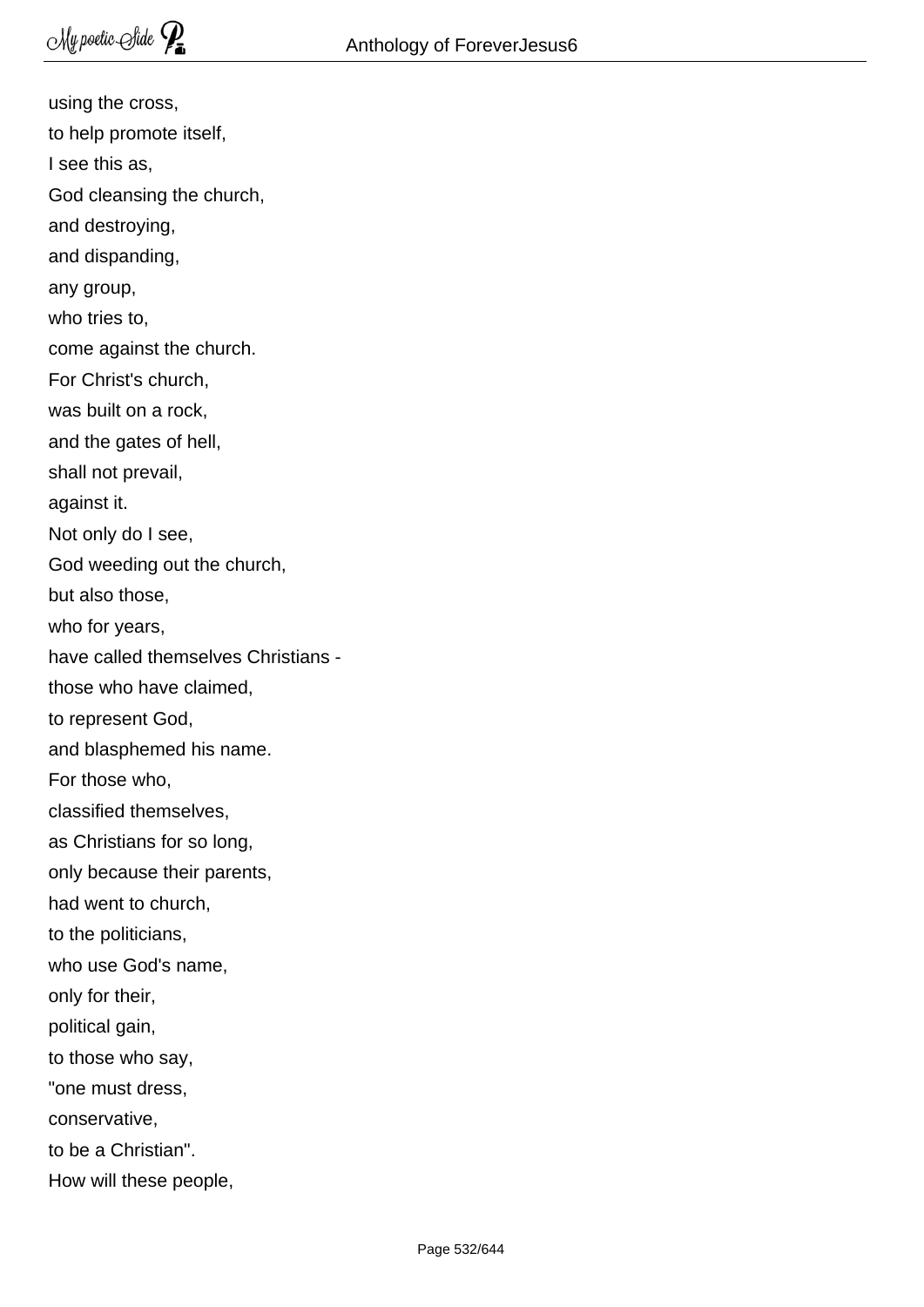react in this scary crisis, that is unheard of, by most people? Will they trust the Lord, to bring them through the storm? Will they question God? Will they be afraid? Will they beg for his forgiveness? This crisis, this world crisis, will surely seperate, the true believers, from the false. You can be assured, that that is a silver lining, and the church, and Christ's people, will come out stronger.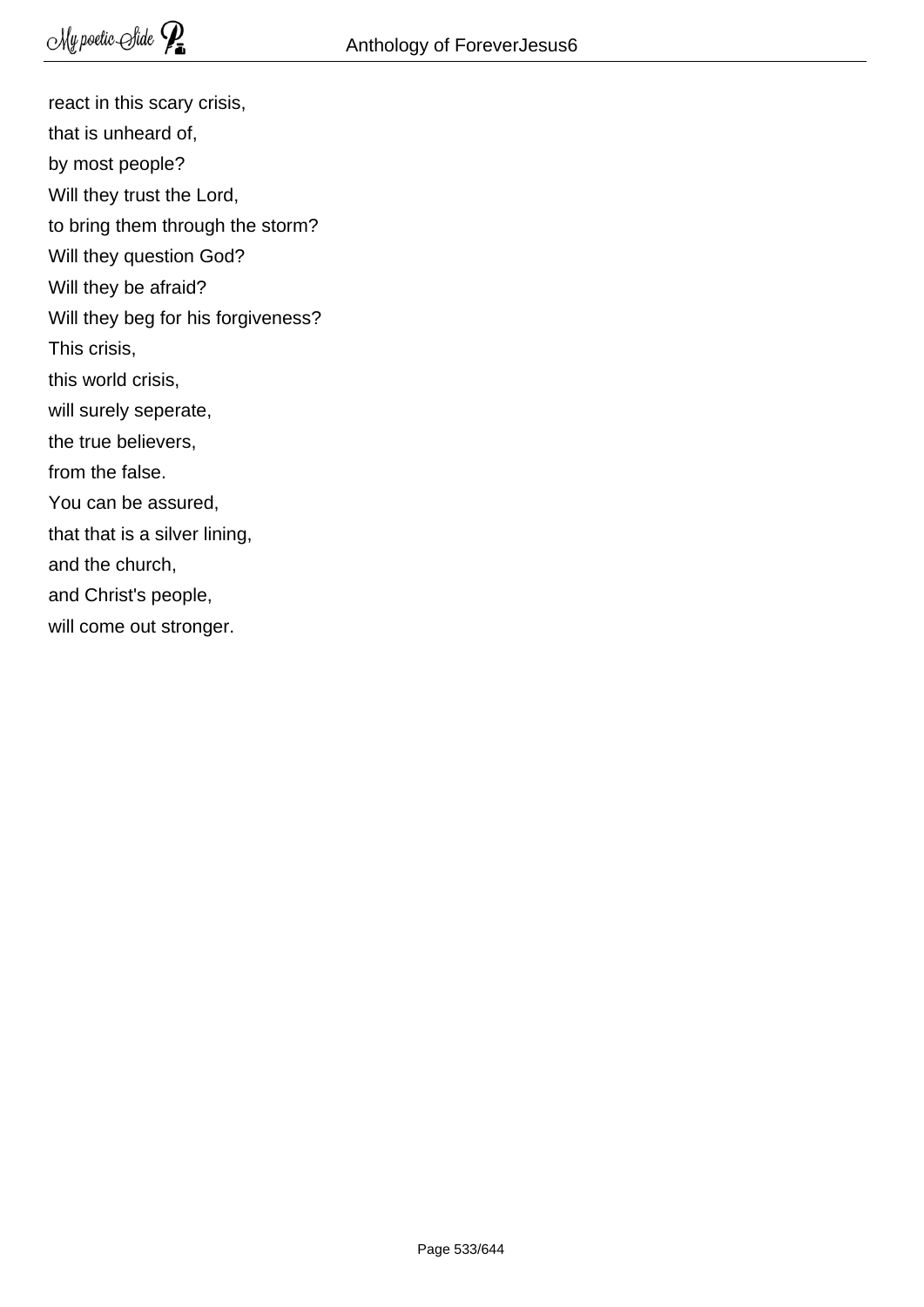### **Oh My Love**

You are unfaithful. You were like this, as long as I knew you. At first, I loved you to much, for me to see it. Now it is clear, and I am, forever bonded to you. Still, You will not always be like this, but you are inconsistant, in your ways. You are beyond me. Only the Lord, can repair you. I love you, so I pray for you. Come home.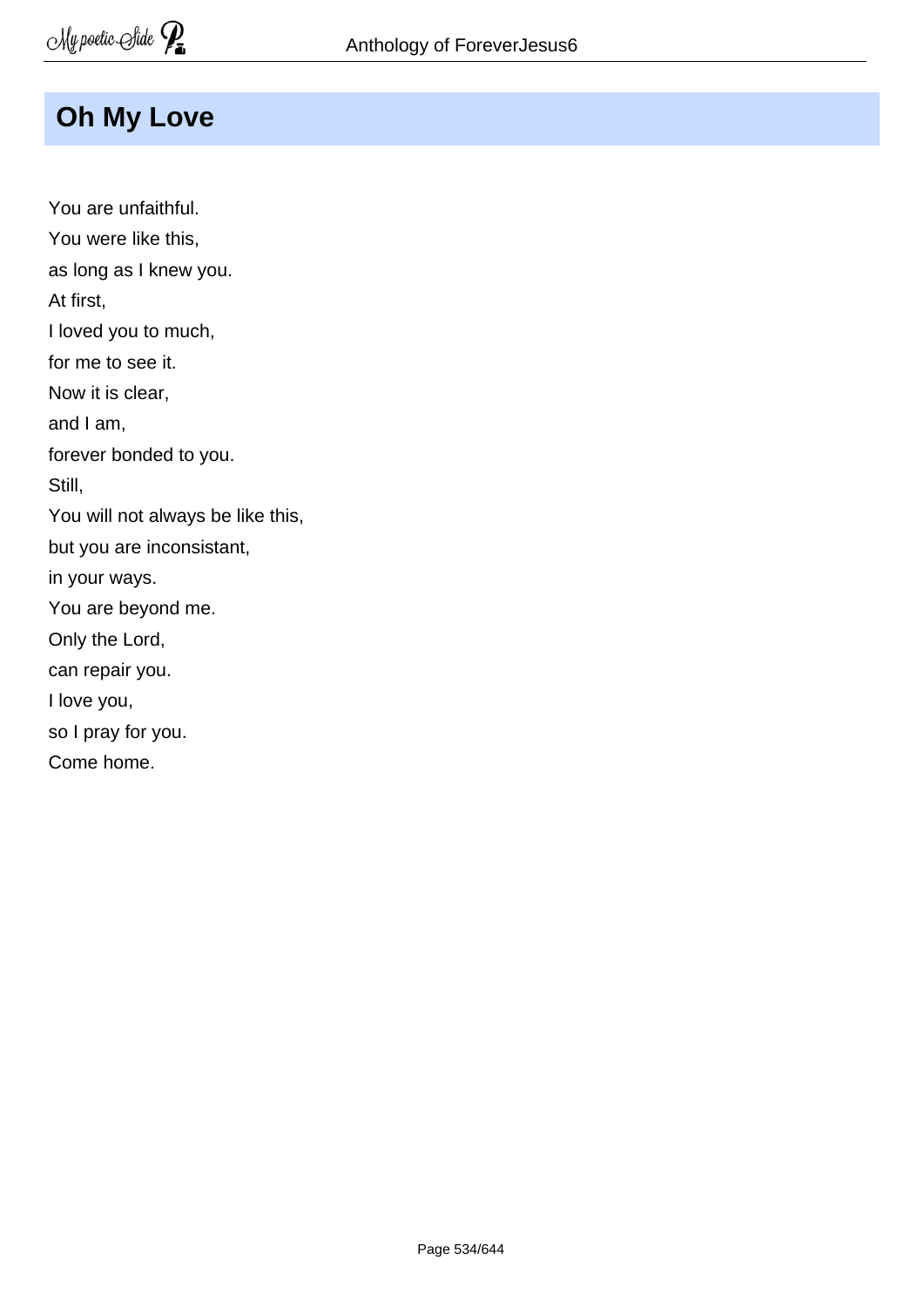#### **The Power Of Prayer**

I am one, who truely believes, in the power of prayer. I may be wrong, but I see no reason, why I would be, and those who truely, believe that Christ Jesus, is the Son of God, would not doubt this; that I think someone, may have prayed, for end of the earth, or at least for God,

to renew it.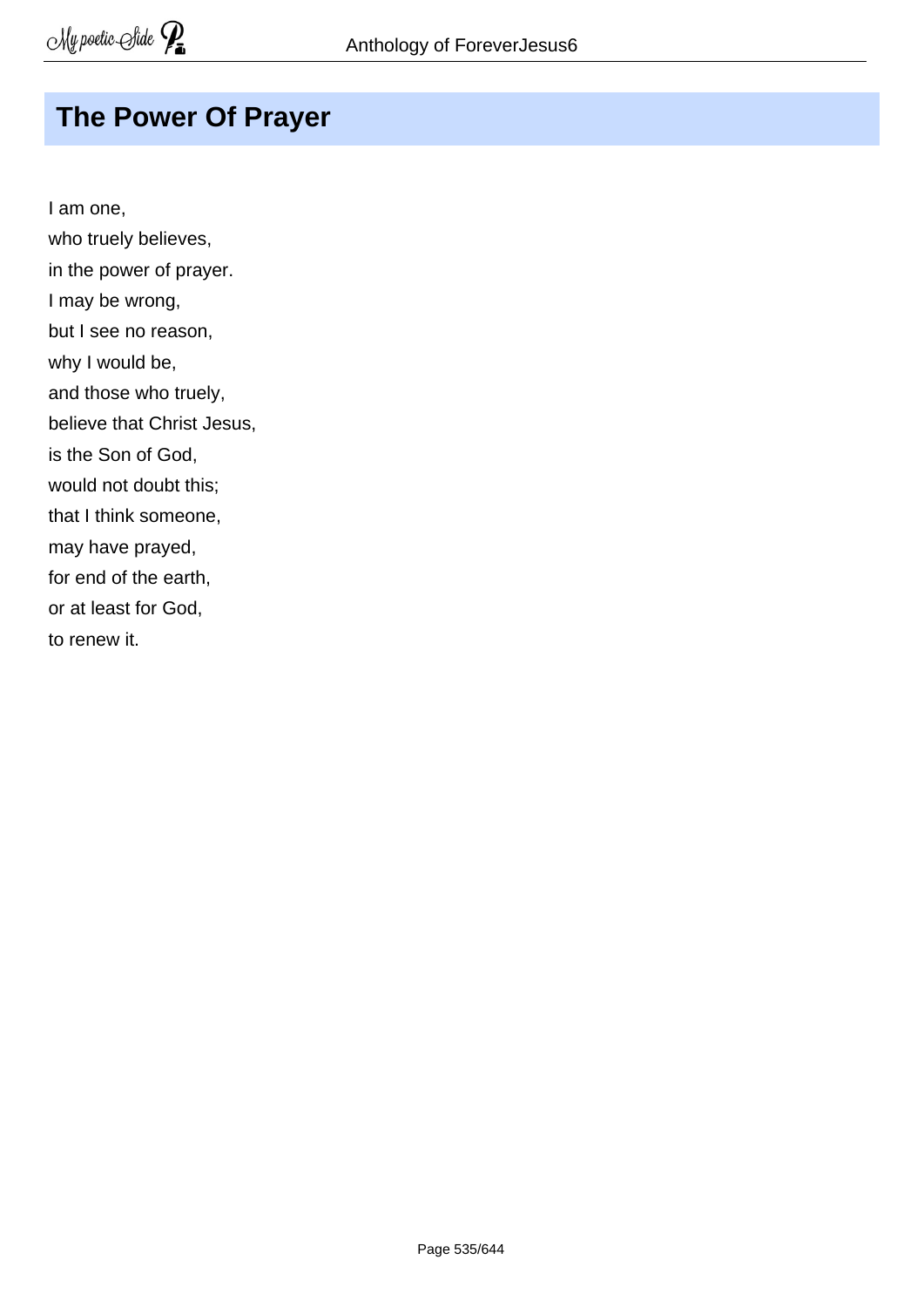### **You Don't Have To Lie**

You don't have to lie, about where you have been, who you are, or what you did. You don't have to lie, to make friends. The truth always, reveals itself, in the end. If you are boring, then you are boring, but people like the truth. If you traveled the world, then that's great, but honestly, nobody cares what you do. You don't have to, impress anyone. It is easy to see right through. Just be yourself around them, and they will be themselves, with you.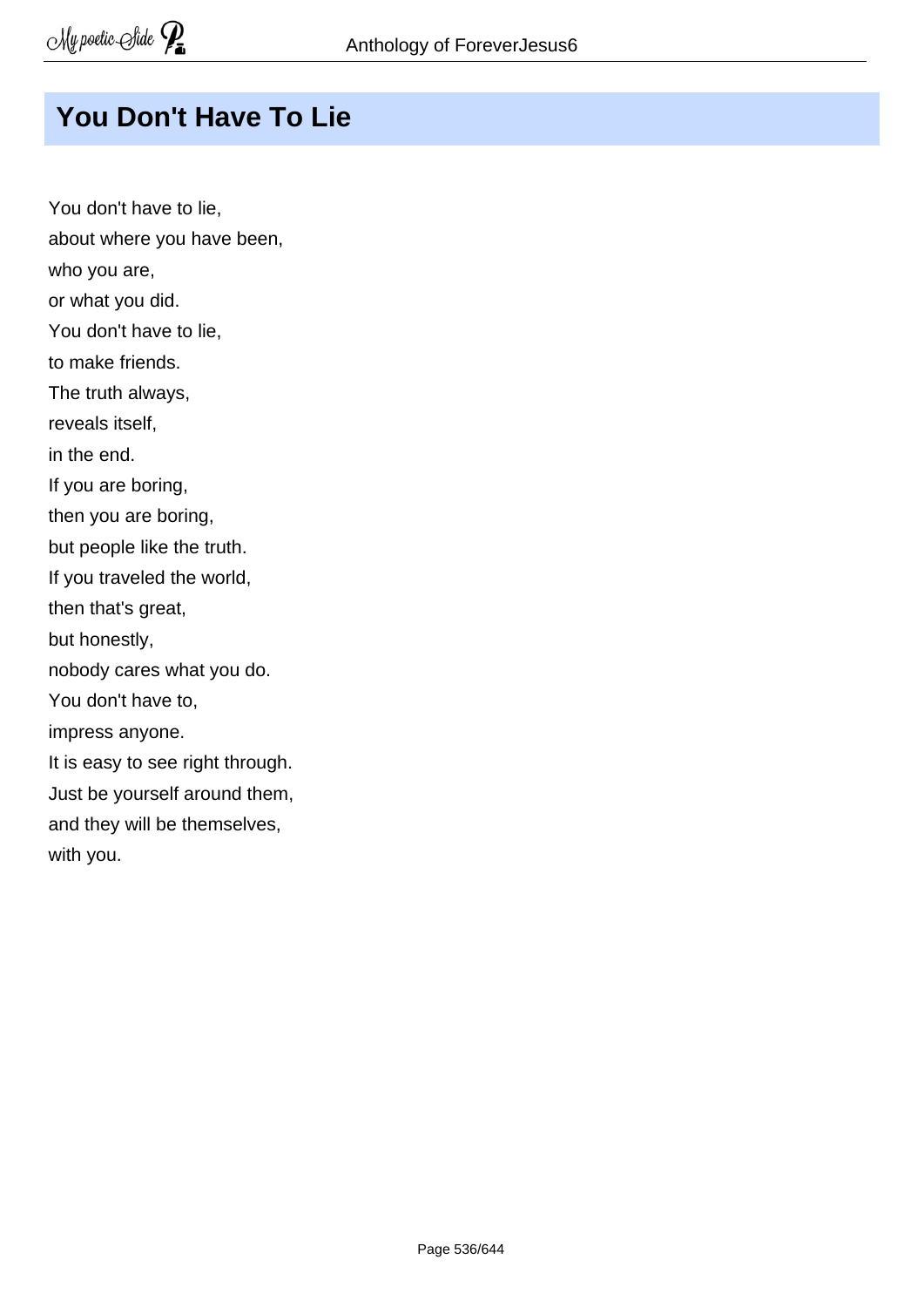#### **We'll Always Have...**

Of all the the houses, in all the cities, in all of Florida, why did she have to, come to mine? I am doing fine, on my own. I never had, any help before, and now it seems, as though my life, has turned upside down. Yet, what can I do? She has done nothing wrong. Rather, she has done, nothing but right. So I think this is the beginning, of something beautiful.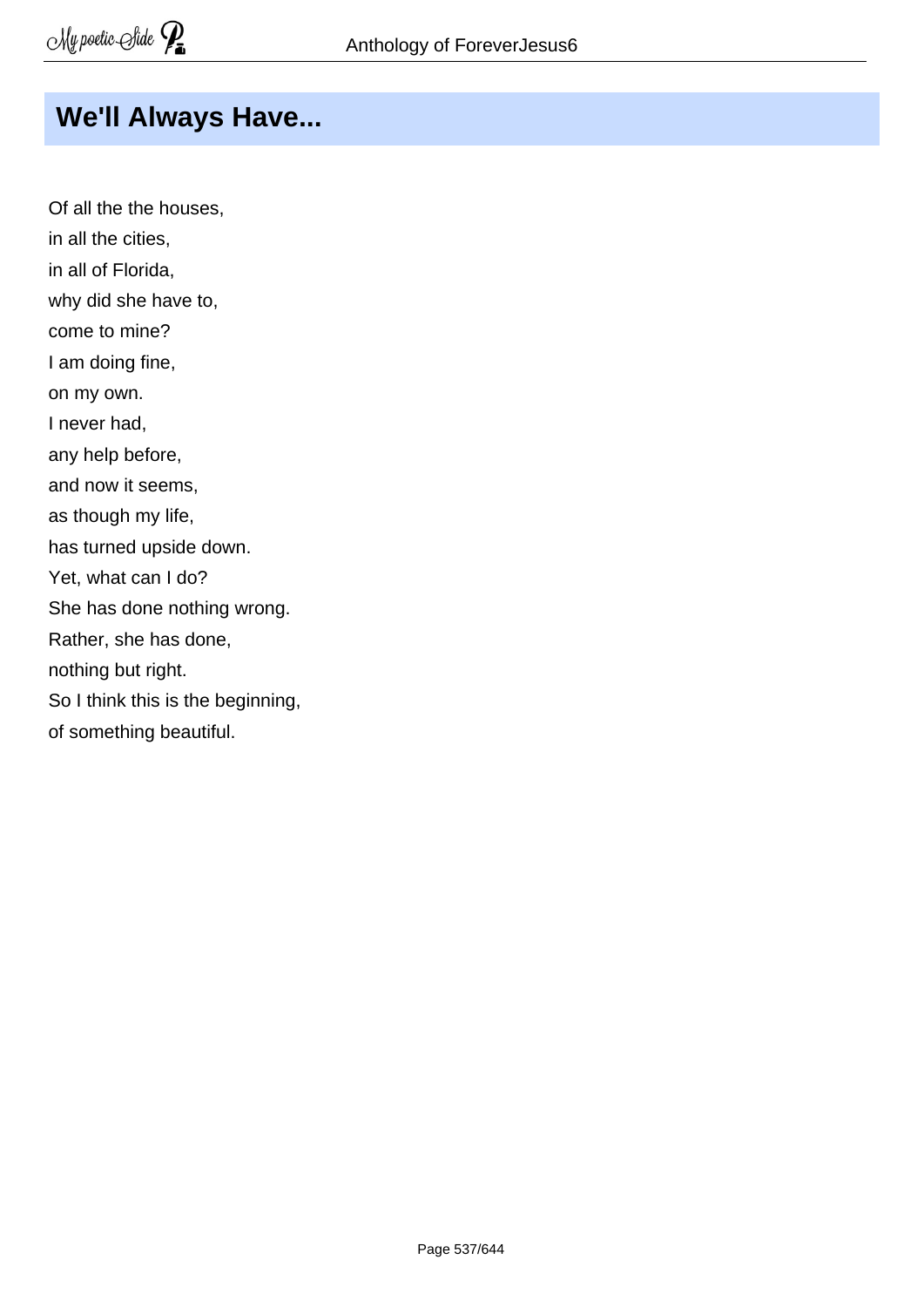### **What We Do With Understanding**

I have been there before. I have seen what it is like to be poor. So I thank the Lord, that I am not any more. It is not because, I had a problem with being poor. Rather the opposite for me. No - I thank the Lord, that I may now be able, to share with others, what I could not before. As I reflect on my life for bit, I am beyond grateful, that the Lord had given the opportunity, to see more than one side to life, as I grew up. I have lived poor and rich. therefore, I have an understanding, of the poor and rich, the wealthy and the not so wealthy. Not only because of this, I am humbled. What I write is what I write, but I am made to live a humble life, a sharing life, an understanding life, a sympathetic life, and a loving life. It is because I have been there before.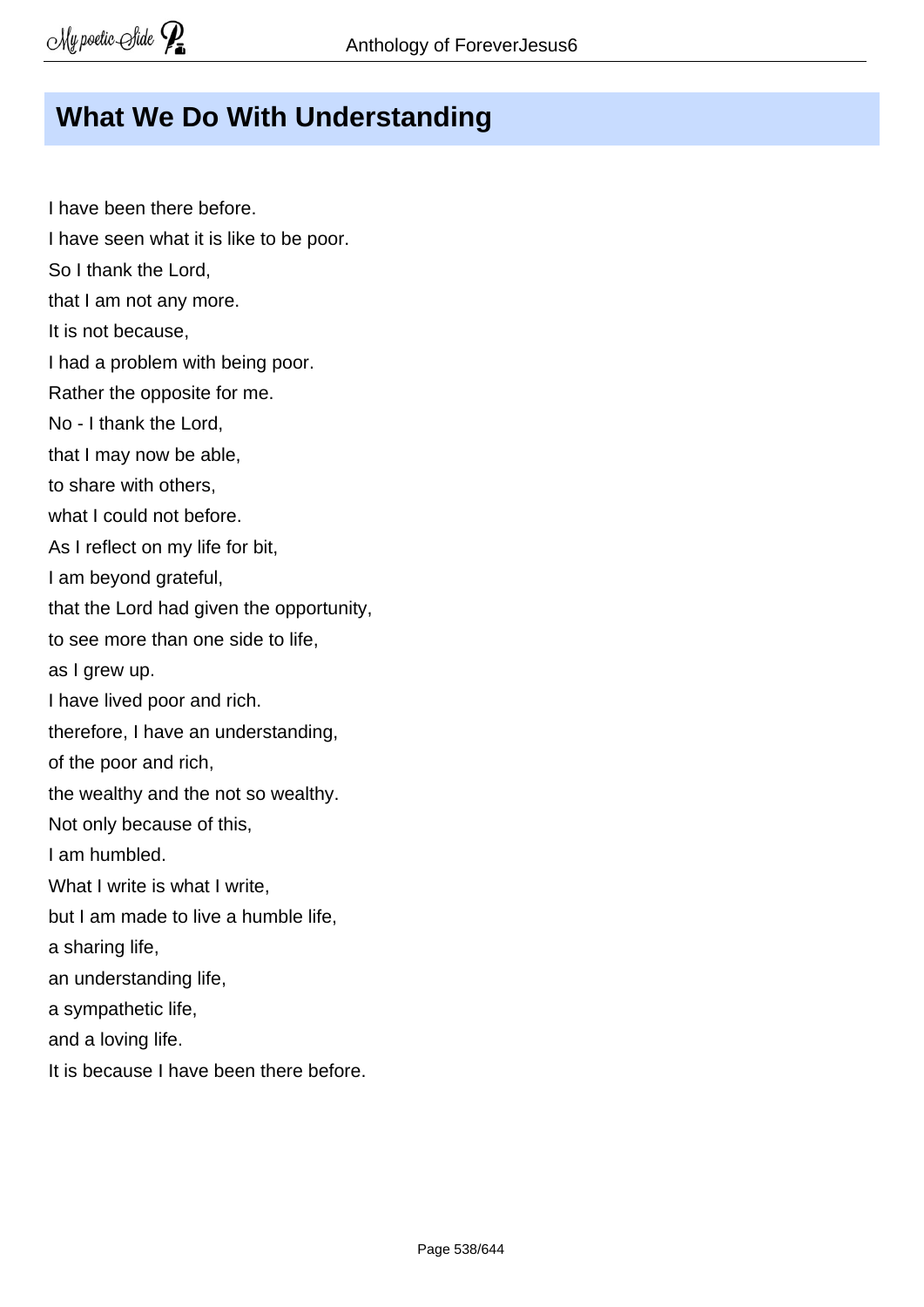# **A Few Just In The World (The Easy, And The Not So Easy)**

Do not do, as the world would do. For the world, will do what is easy. If you do, what is right, the world will look, and see what it need see. The whole world will see, what they need be like, and yet still very few, will follow, and lead, and no longer sit idly by, as the world moves, in it's foolish direction. As they slowly die, section by section, they will put, the expectation, on the few, who do what is right. Sigh... ... and we will, do what is right. For we are righteous and pure. As the rest, of the world, is lost and unsure. I am not saying, it is easy to be righteous. On the contrary, it is easier not to be.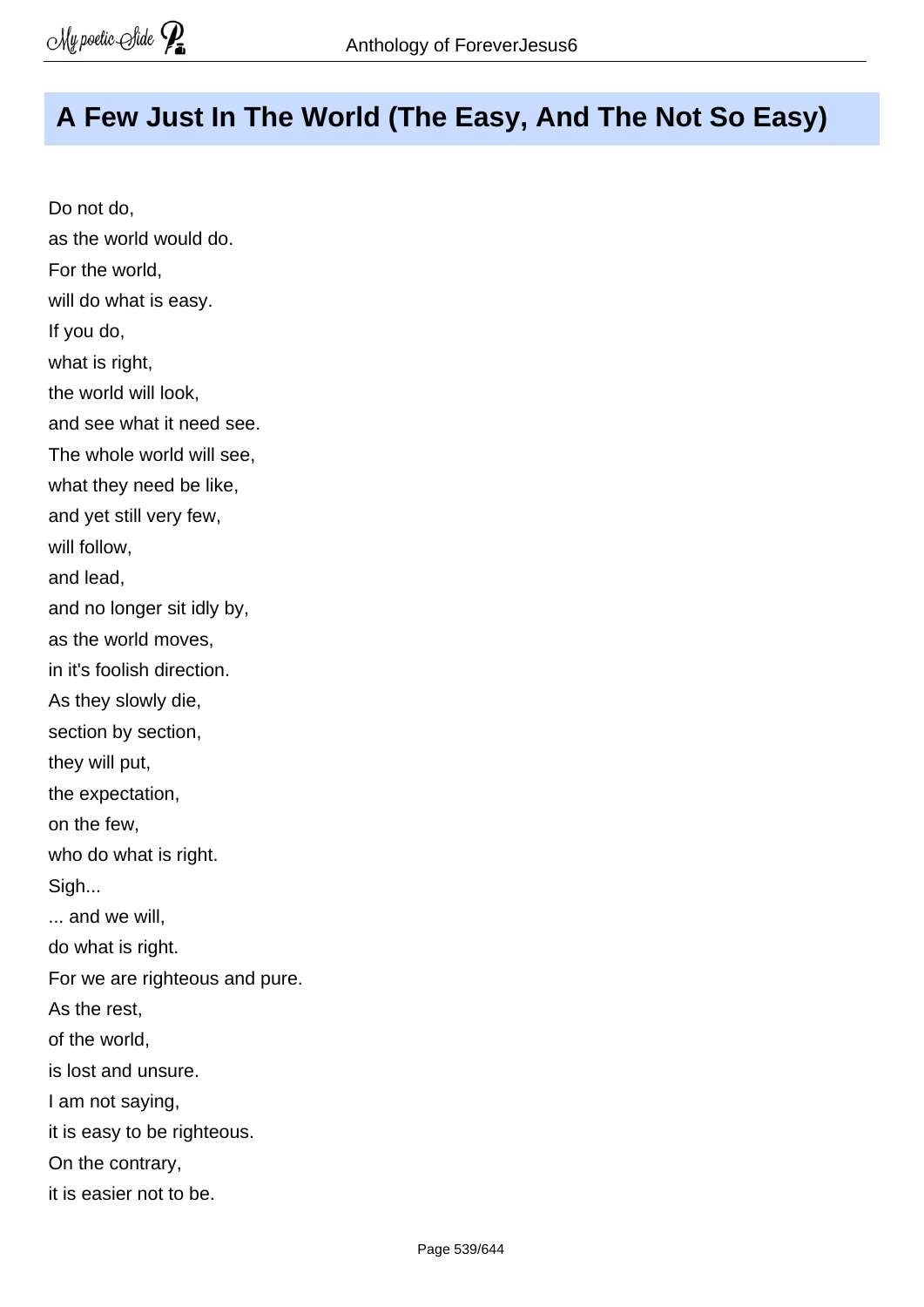Still, if you ask me,

'Isn't it better to follow the world'.

I will say,

'Not to me'.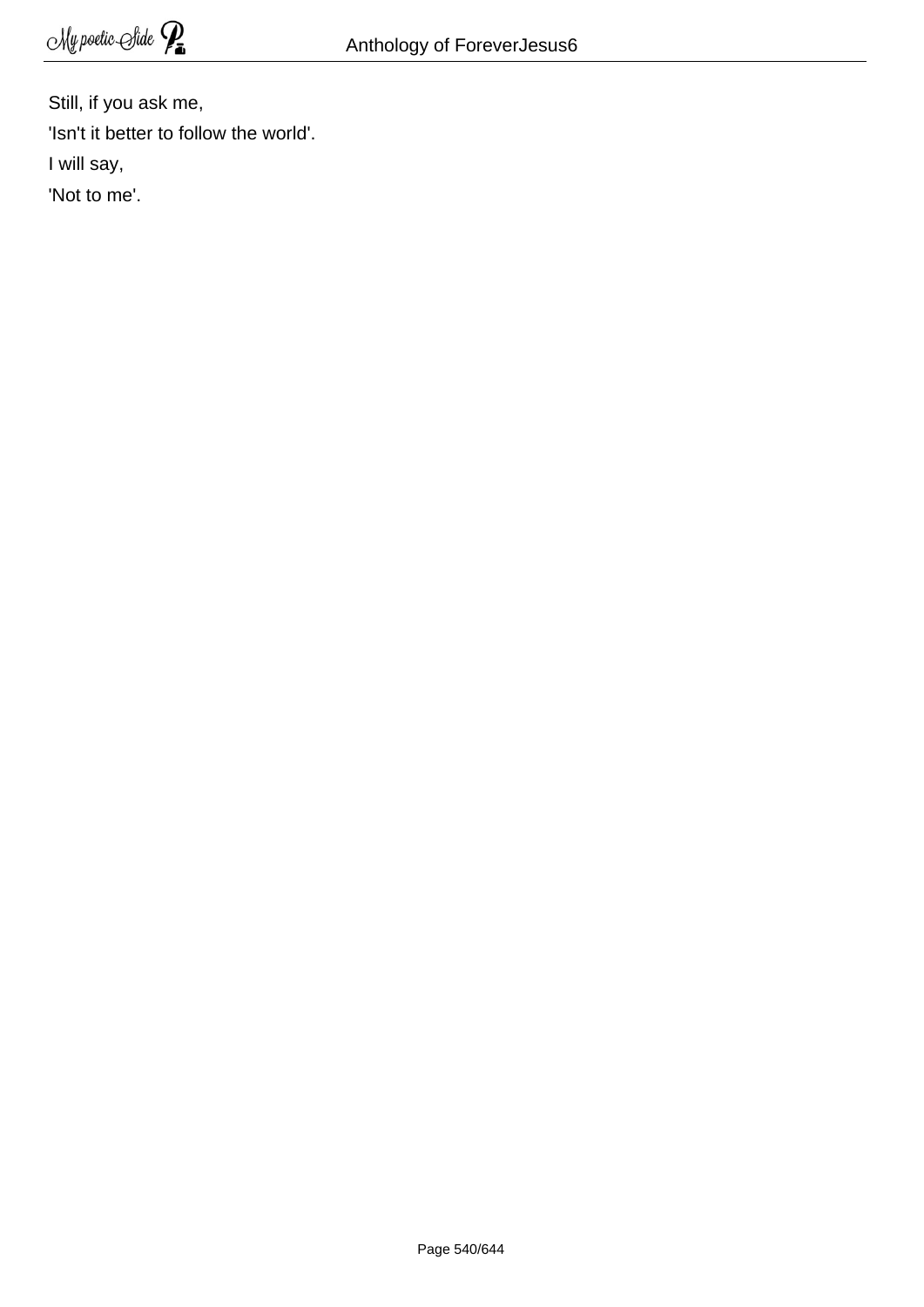## **Room Rearrangment**

My room is in the shape, with four orange walls. It looks like an I spy puzzle, with a bed, two dressers, a mirror, with books and all. It has a closet, full of clothes, and a nice fan, on the ceiling, with furniture made of hard wood, that makes it more appealing. Still, now that I rearranged it, with my laptop, printer, and books, easier to use, my room seems, to have more space, with everything I do.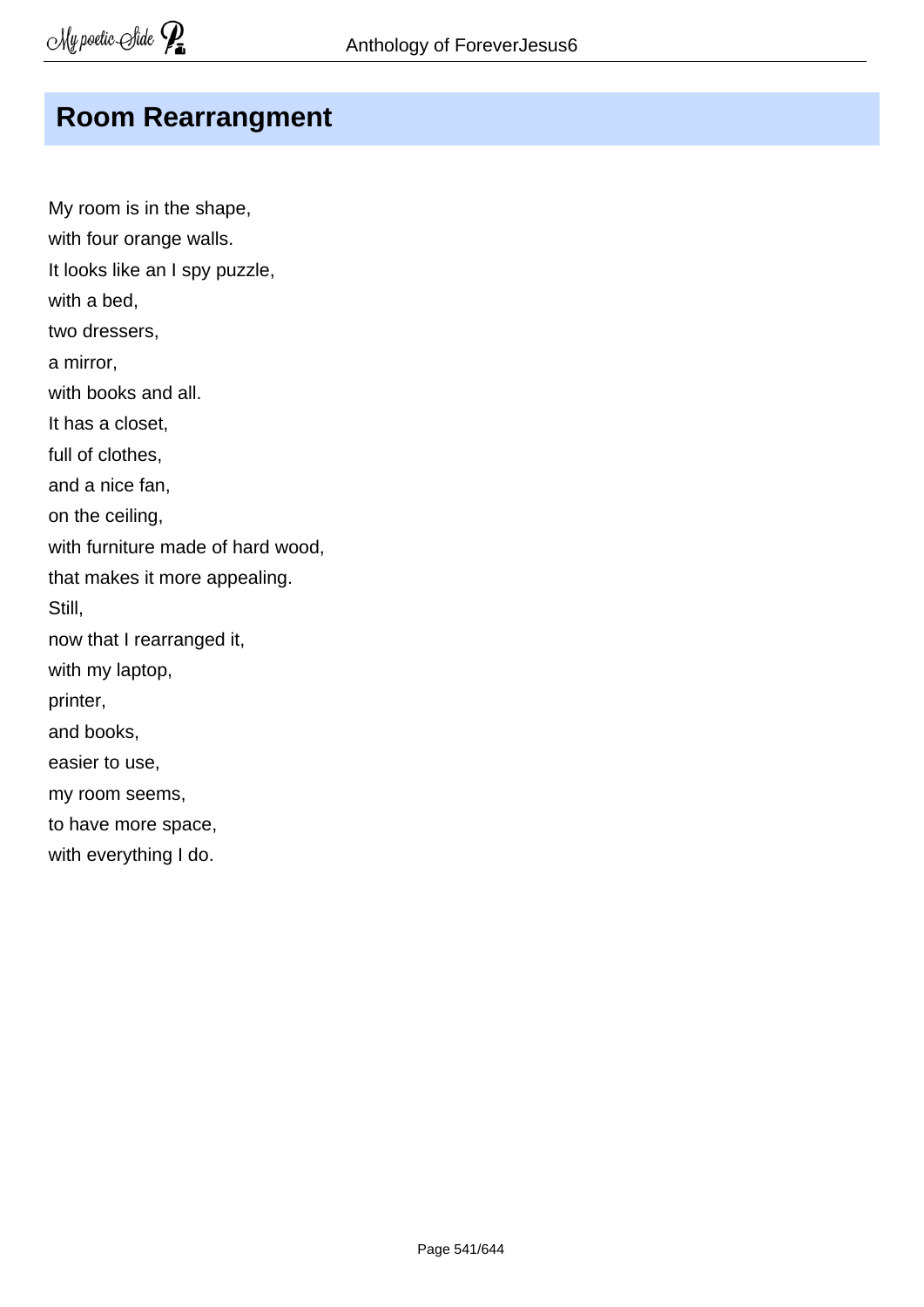## **A Big Fat Steak**

Put it on the grill, until it's well done. I want it so big, so I can only eat one. Give me a sixteen ounce... No, a twenty two ounce strip. I'll even take a porter house, right pass my lips. As I begin, to grind it with my teeth, some may have to remind me, and say, "Breathe Dion, Breath". I never eat it with sauce. It kills the whole flavor. I like my steak by itself, so every bite, can be savored. I have been eating, for only five minutes. As I look at my plate, I ask myself, "Where did it go? Is it finished".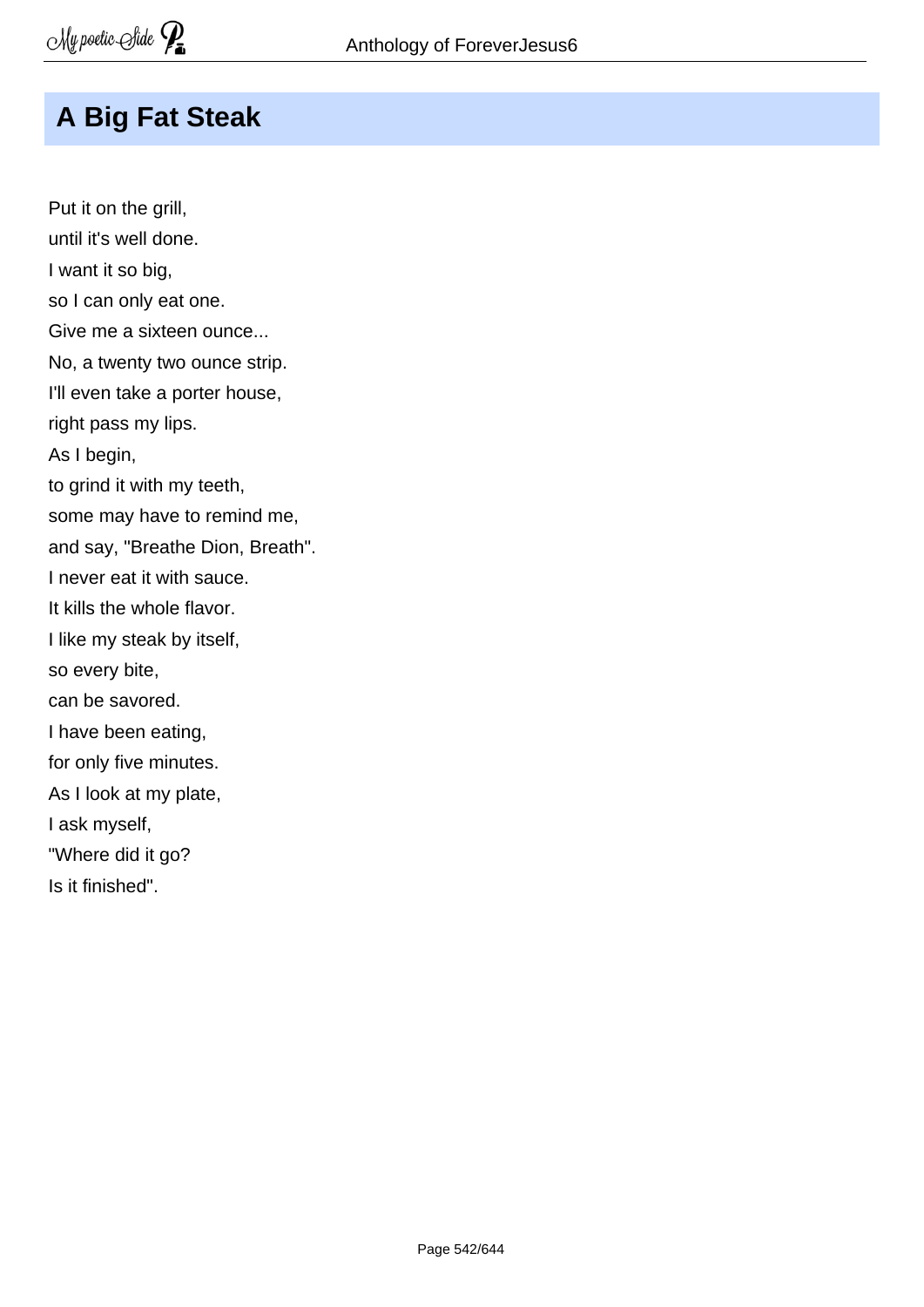#### **Waltzing Matilda**

Oh those that were living just tried to survive, in that mad world of blood death and fire, and for ten weary weeks I kept myself alive, while around me the corpses piled hire. Then a big Turkish shell knocked me arse over head, and when I awoke in me hospital bed, and saw what it had done, I wished I was dead. I never new there was worst things than dying. - Oh no more I'll go Waltzing Matilda, all along the green bush far and near.

For to hump tent and pegs, a man needs both legs.

-

-

No more waltzing Matilda for me.

They collected the wounded, the crippled, the maimed, and they shipped us back home to Australia. ... The armless, the legless, the blind, and the insane, those proud wounded heroes of Suvla. And when the ship pulled into Circular Quay, I looked where me legs used to be, and thank Christ there was no one waiting there for me, to grieve and to mourn and to pity.

And the band played Waltzing Matilda, when they carried us down the gangway. Oh nobody cheered, they just stood there and stared. Then they turned all their faces away. -

Now every April I sit on my porch, and I watch the parade pass before me. I see my old comrades, how proudly they march,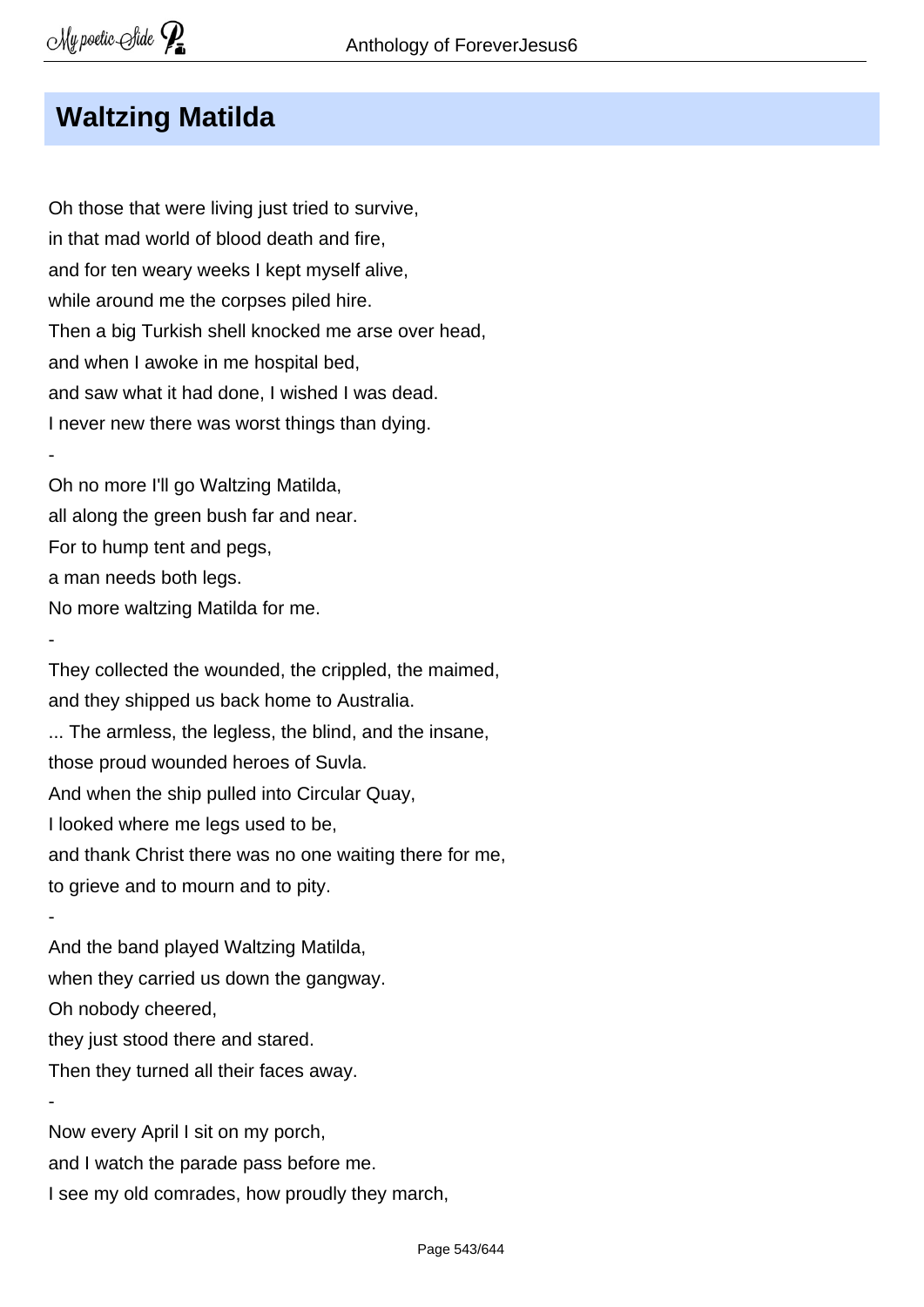## $\alpha$  My poetic Side  $\mathcal{P}_{\bar{x}}$

-

-

renewing their dreams of pass glories. I see the old men all tired, stiff, and worn, those old weary heroes of a forgotten war, and the young people ask, "What are they marching for", and I ask myself that same question.

And the band plays Waltzing Matilda, and the old men still answer the call, but year after year, their numbers get fewer. Someday, no one will march there at all.

Waltzing Matilda, Waltzing Matilda, who'll come a-waltzing Matilda with me? And their Ghosts may be heard, as they march by the billabong. So who'll come a-waltzing Matilda with me?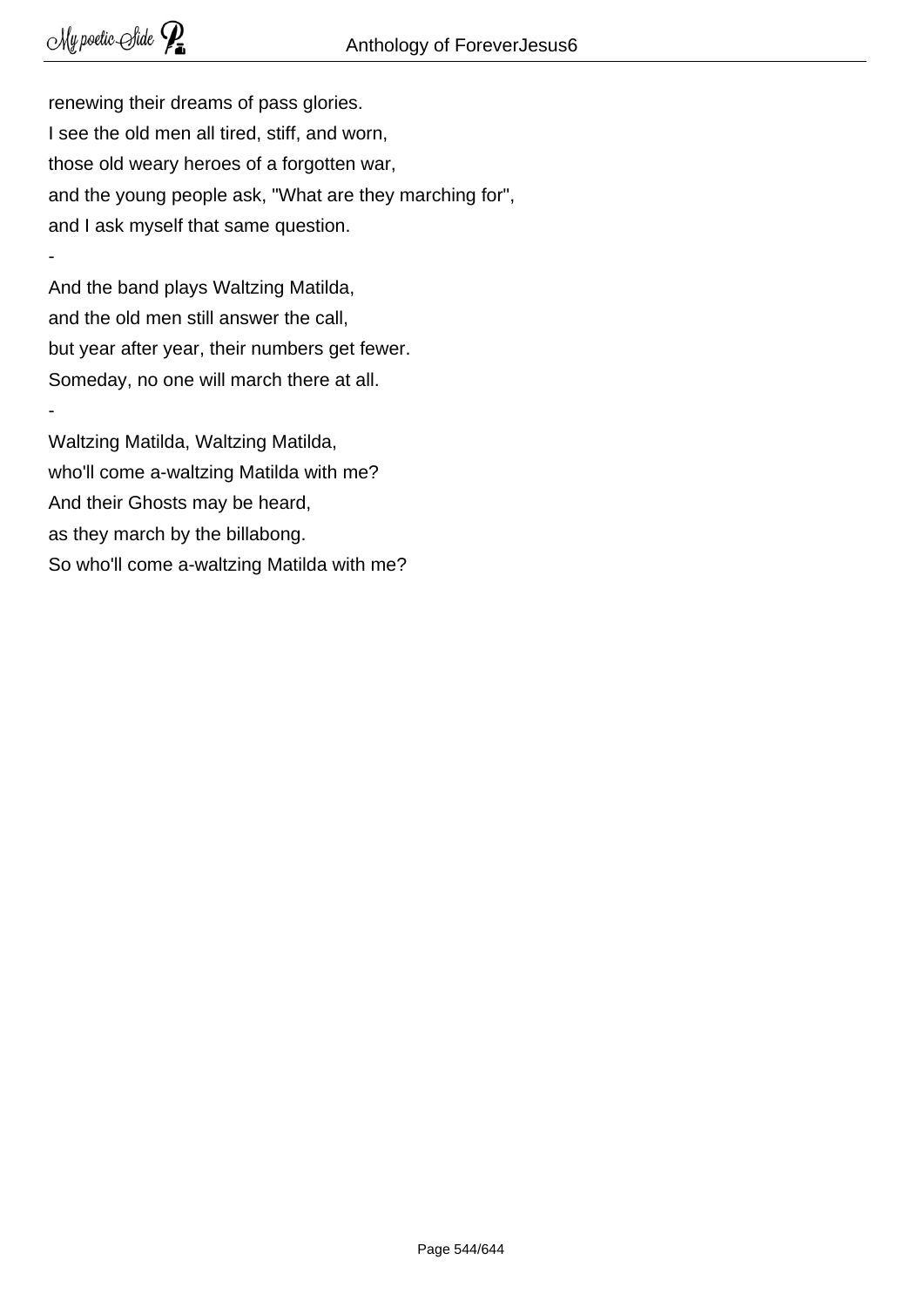# **I Now Know Without A Doubt**

I cannot be, anymore sure, of who I am in Christ. I know without, a shadow of a doubt, that He will always, be there for me. I may not know, what I will be doing tomorrow, or what tomorrow may bring. Still, I rejoice in His name, that I am saved, and for that, His praises I'll sing.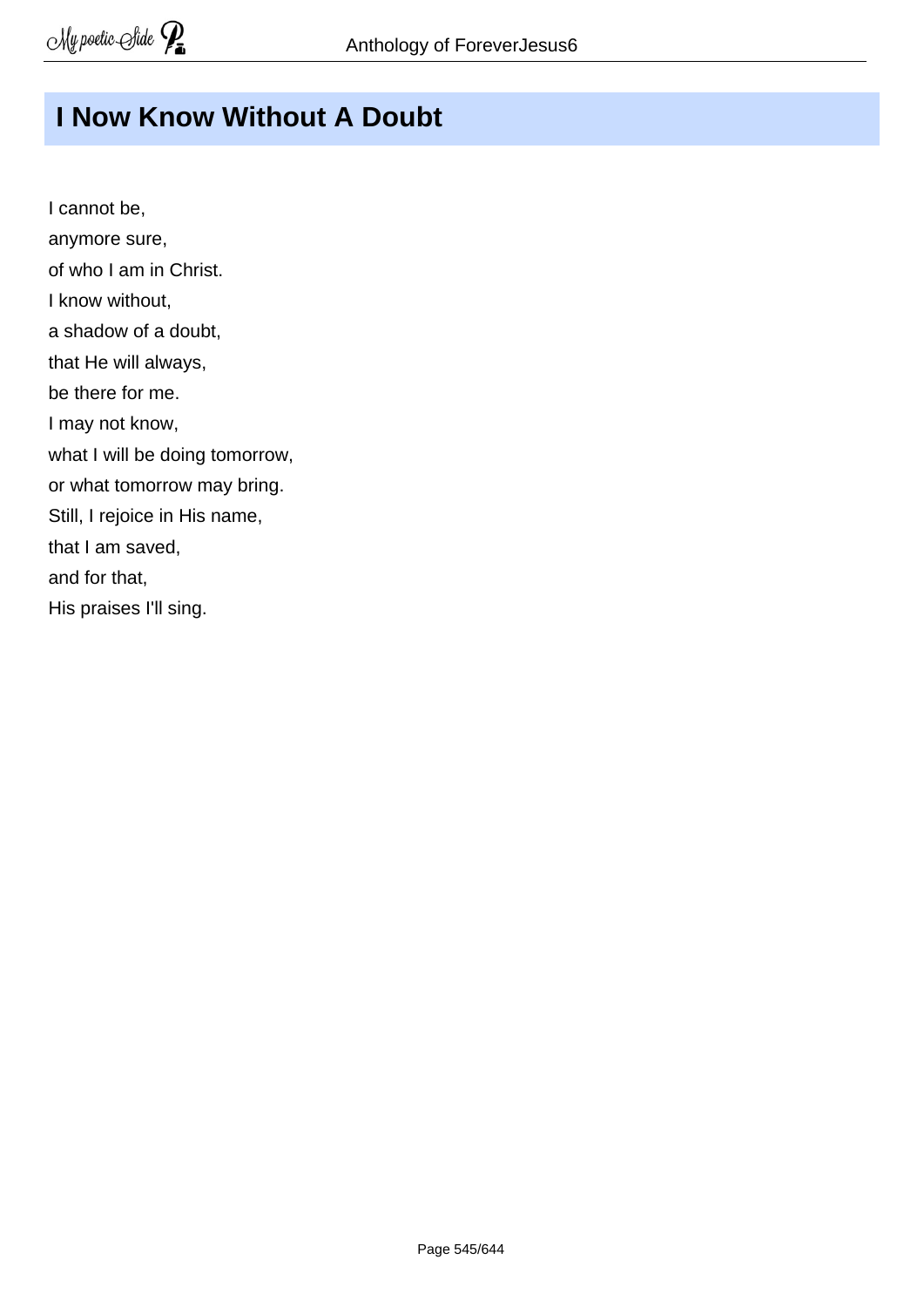#### **I Weep For Those**

How long O' Lord? How long will we be, a nation of people, who is filled with hatred? How long O' Lord, before we start to show, forgiveness to one another? How long O' Lord, before we stop, hating each other? When will the riots stop? How can a nation so big, fill with so many people, hate so much? It spreads worse, than any virus, and kills more, than any sickness. I weep for those, and their lost souls. Lord I beg you. Spare them O' Lord. If I could give up, my place in Heaven, so that everyone, in this nation, would be saved, then I would gladly, give up my place. O' Lord, let them turn, from their wicked ways. Show them your face, and they will see the truth.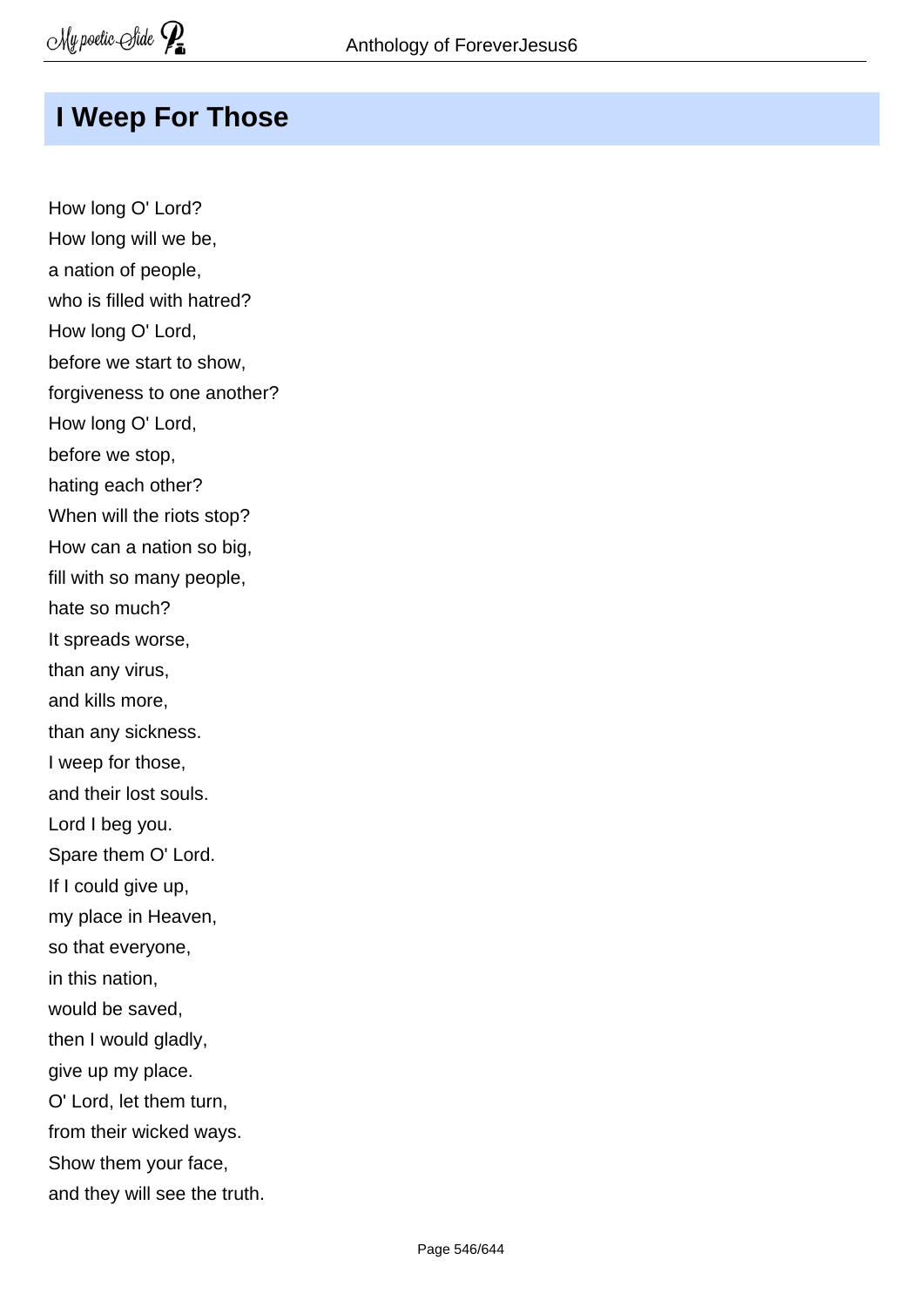The truth is light, so they will no longer be lost.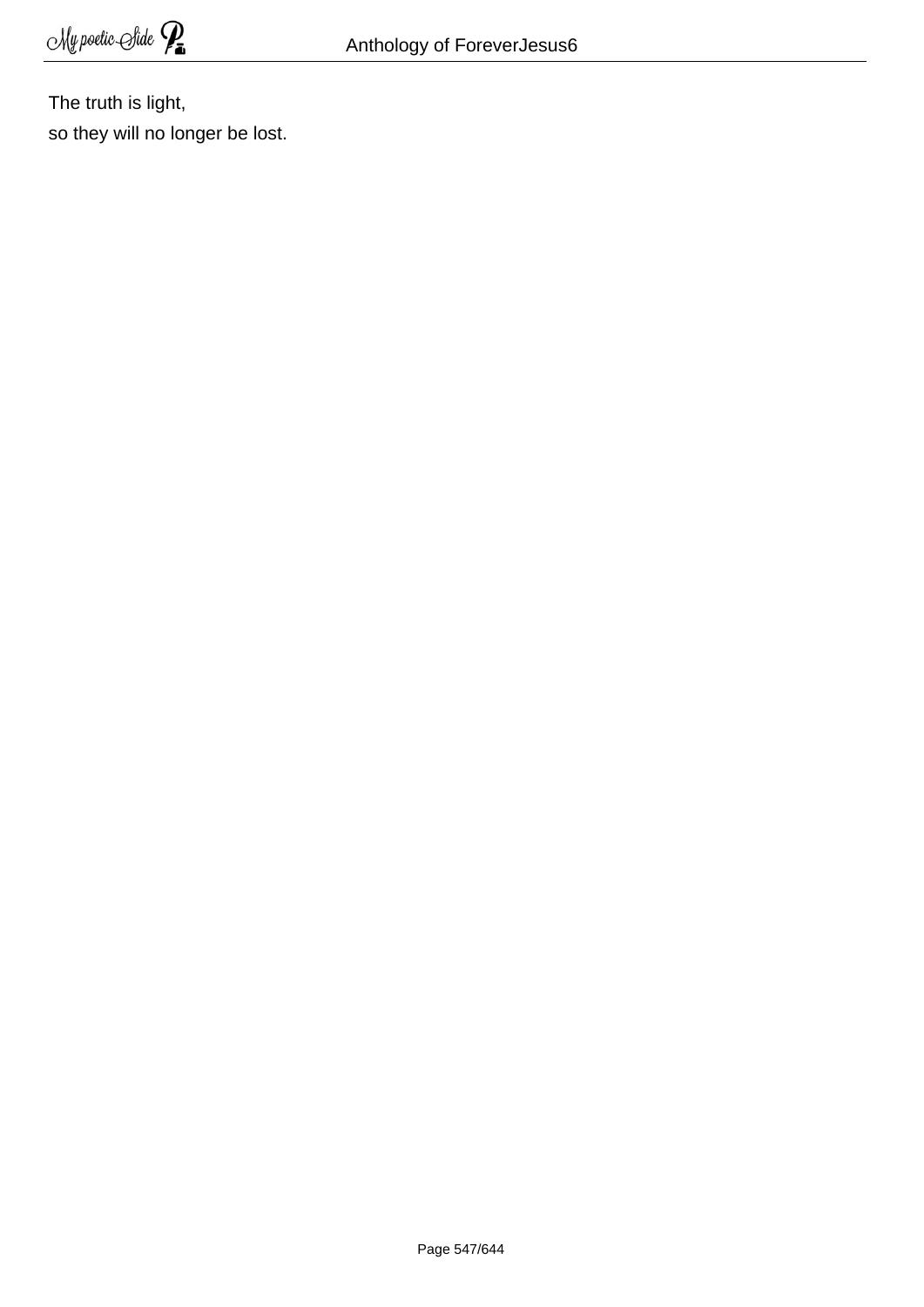## **The Power Of Forgiveness: Part 3 (An Easy Answer)**

As the world watches, we destroy our own block, and I see more riots, than protests. Our worst enemies mock us, at the nothing accomplished, as we loose our last bit, of respect. Fires burn through the night, as clouds of smoke reach the sky, and the men and women, they are screaming. It's a spiritual war. The real enemy is in the air. and the people, are really fighting off demons. As the fighting, and confussion, and the stealing rages on, the anger, spreads like a sickness. Still, the hate goes on, as the days go on, when the easy cure, is forgiveness.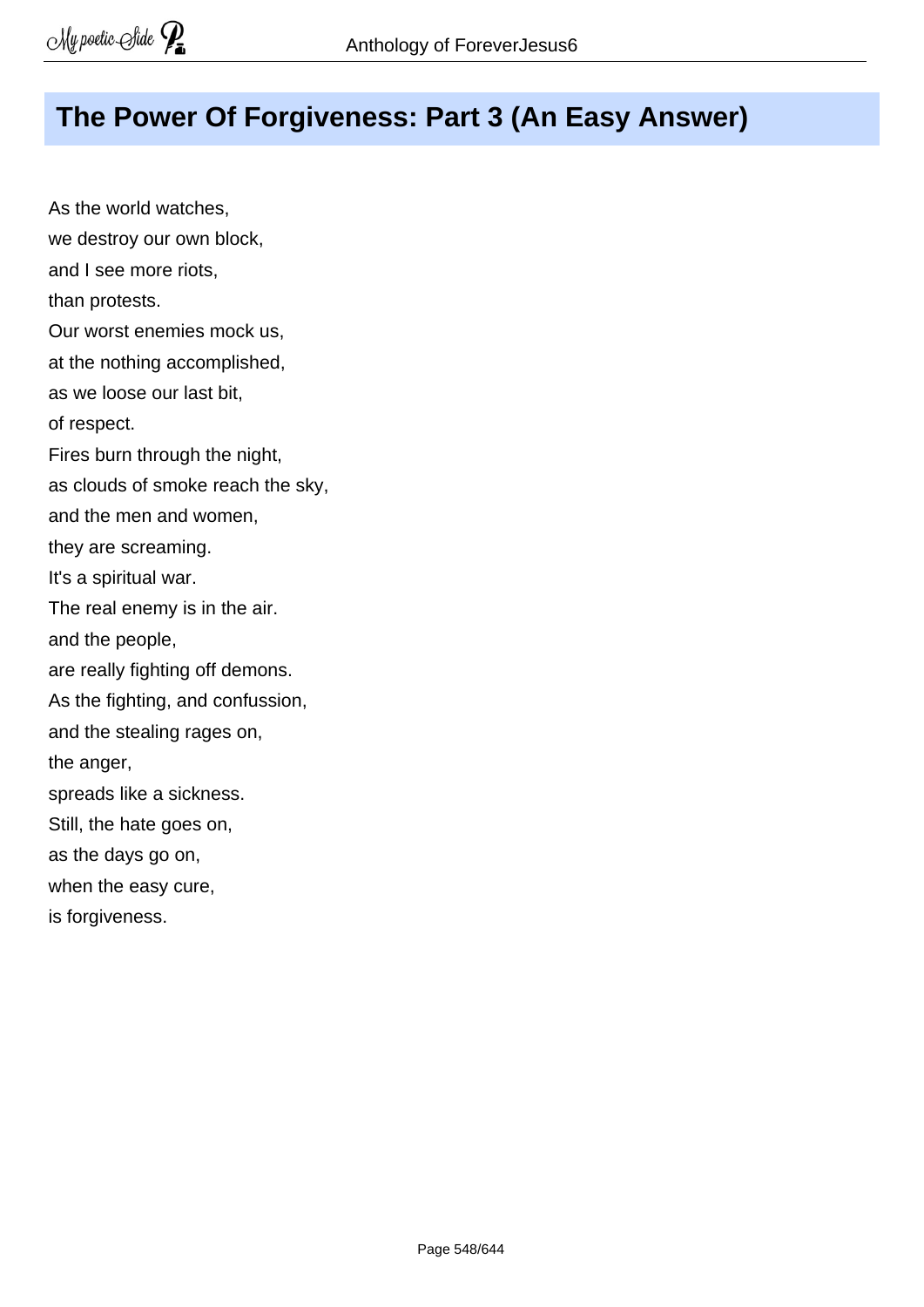## **What Does It Matter To You?**

Ask yourself, does it really matter to you, if a black man dies? You say it does. Then you take to the streets, with only hatred in mind. So black lives only matter, when one is killed by the police. ... and even when justice is served, you chant, 'No Justice, No piece'. Forgive me if, I do not take you seriously, or if I scoff, at your fifteen minutes of fame. I am sorry, that racism surprises you, and when it happens, all you do is complain. The fact is that the people, who it really happens to everyday, would rather not, show their face. People who, it really happens to, moves forward and says, 'Hey, that's life. Why push the subject further? Who needs the aggravation and strife'. So do you really care for black lives? or are you looking, for somebody to hate? Black lives are being murdered, all over the world.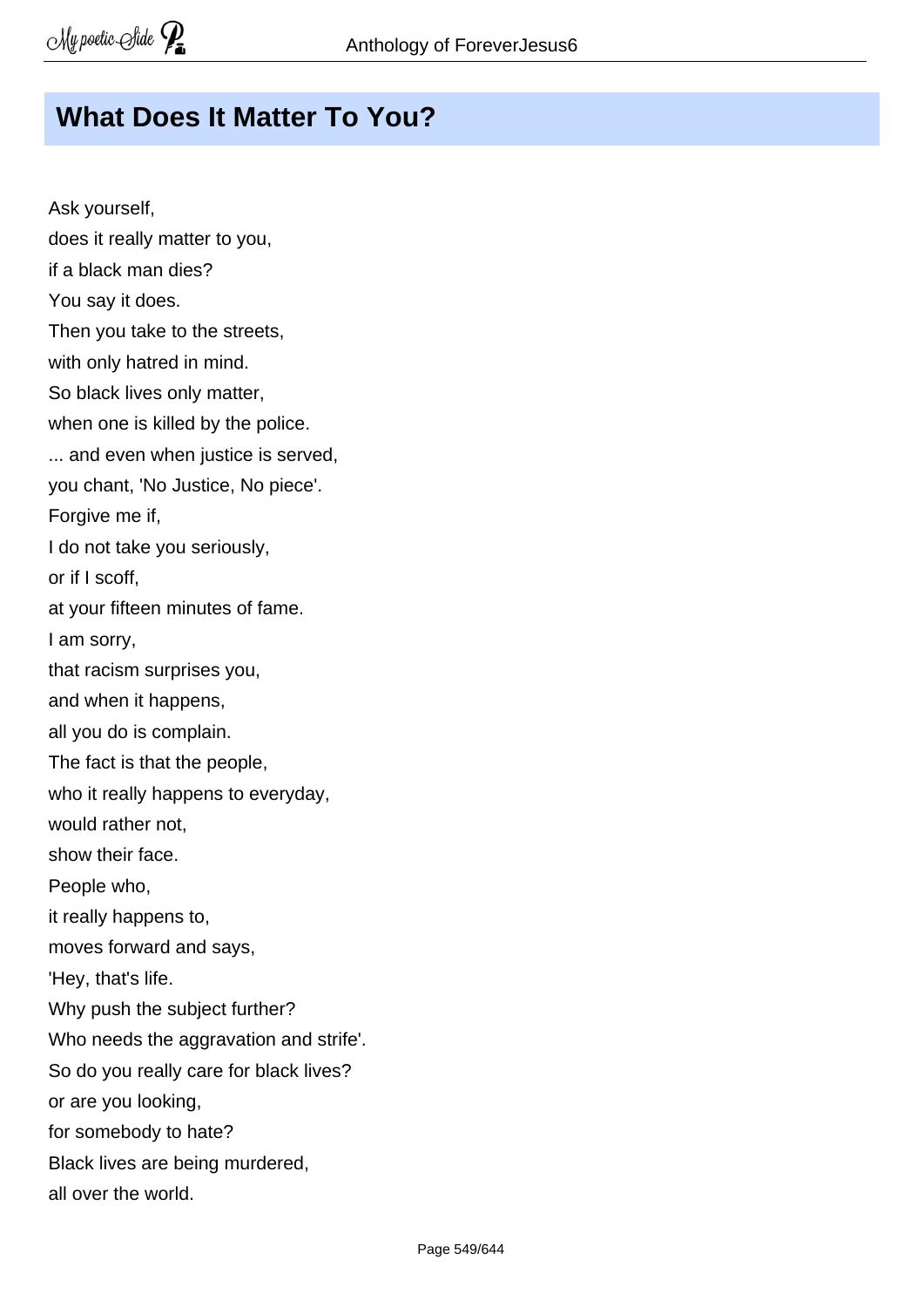What are you doing for their sake?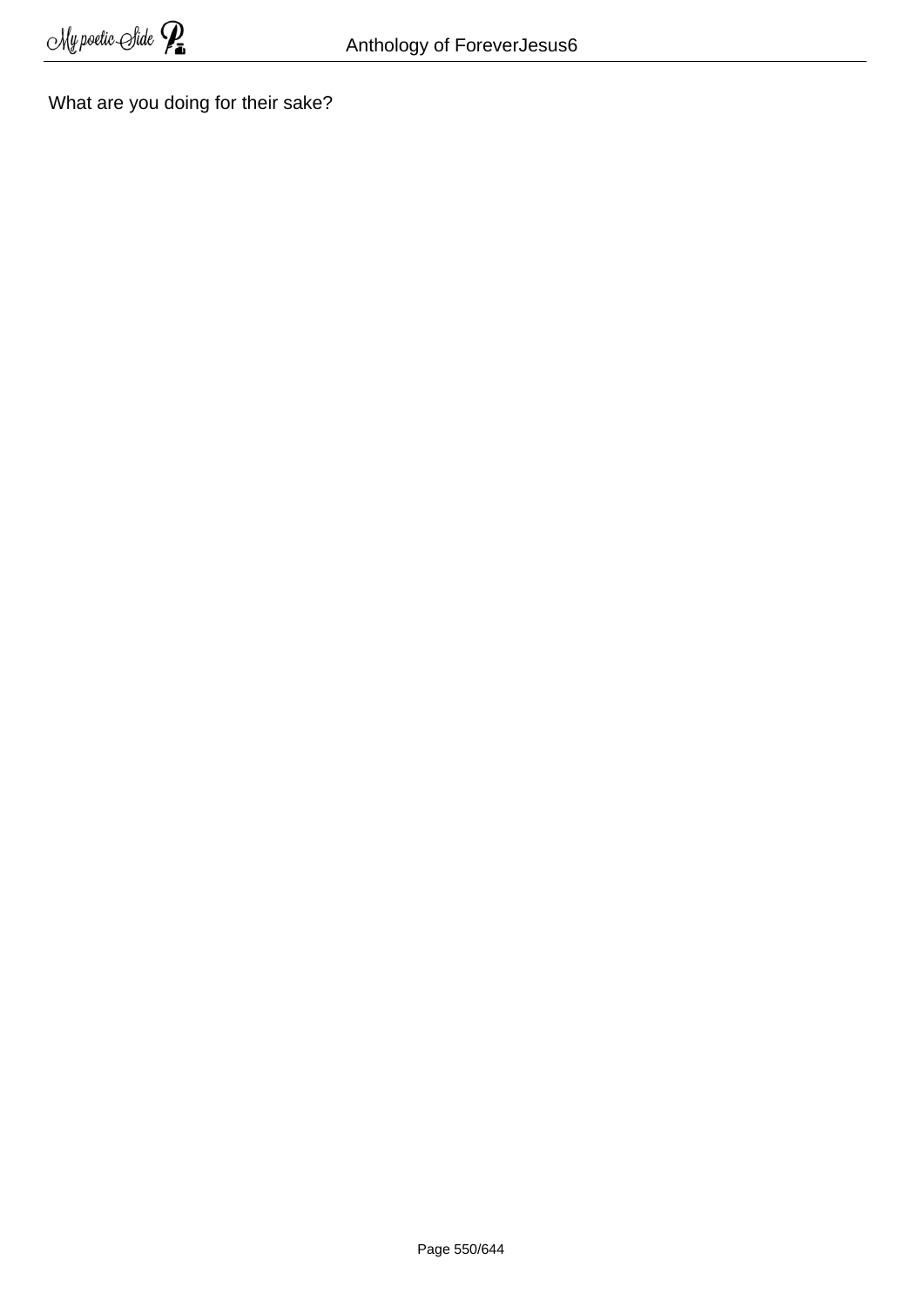#### **One By One**

One by one they jump. One by one they land. One by one, the bullets fly, as one by one, falls in the sand. One by one, they crawled up the shore, as they bravely took the beach. As there brothers, lied dead next to them, they knew that they still, had their goal to reach. Now seventy-six years later, after Normandy, with the bodies, smoke, sound, smell, and blood, etched in their memories, we remember, they did what they must. Because they are, no longer young soldiers, one by one they leave us.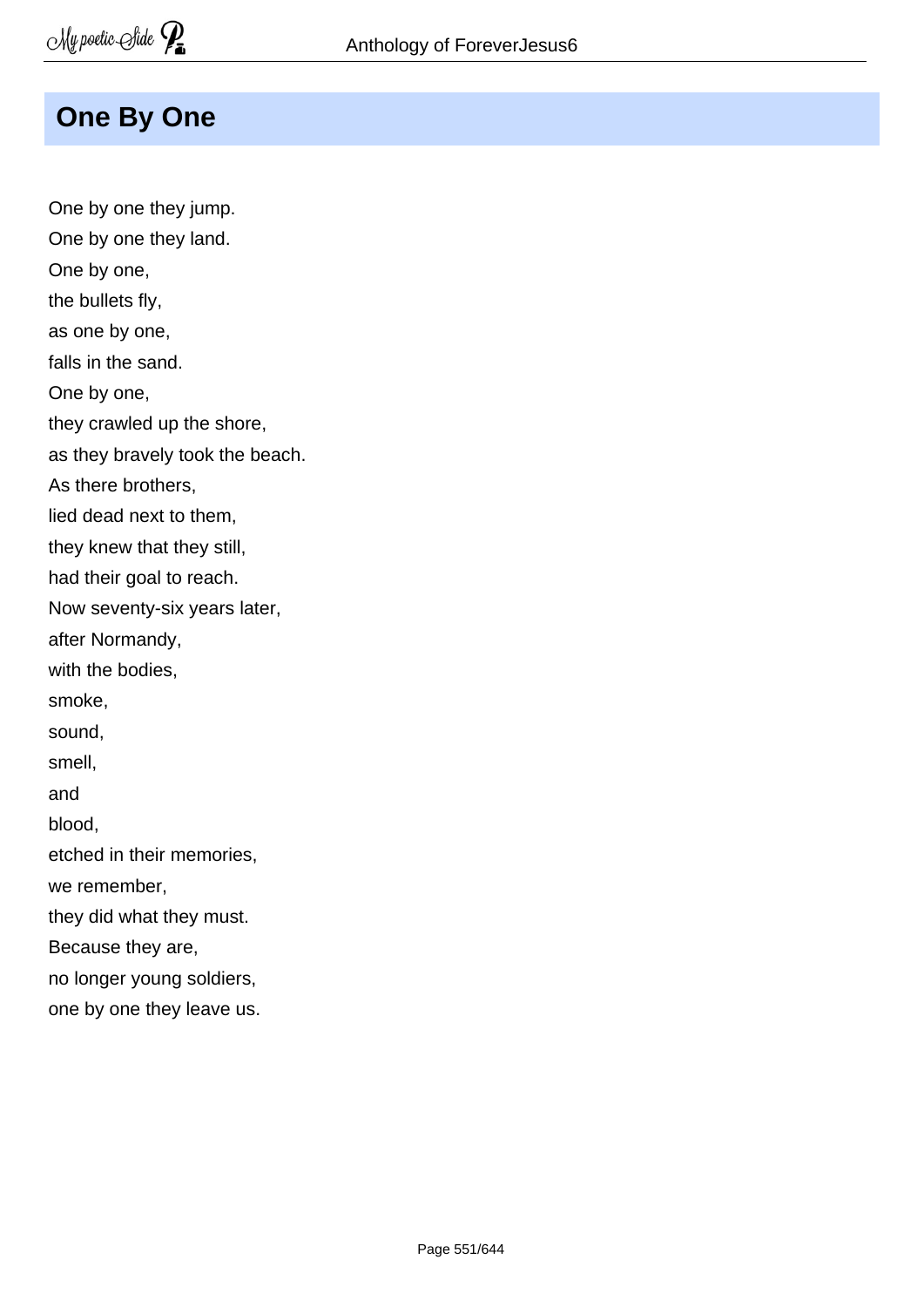### **A Matter Of Time**

You protest when things, don't go your way. Many lie, and say that they are peaceful. Many just, want something to say, and are just really loud people. ... but how foolish it is, to try and fight the law, and think that you will win. How long do you think, that it will be, before the law, stands up for themselves? Will you be surprised? What will you say, that one day, when you see police officers, marching around, the corner, holding picket signs, saying, 'We Have Rights', and, 'Our Jobs Matter'? There will be, 'peaceful', police demonstrations, all across America. It is only a matter of time. Then who will be justified?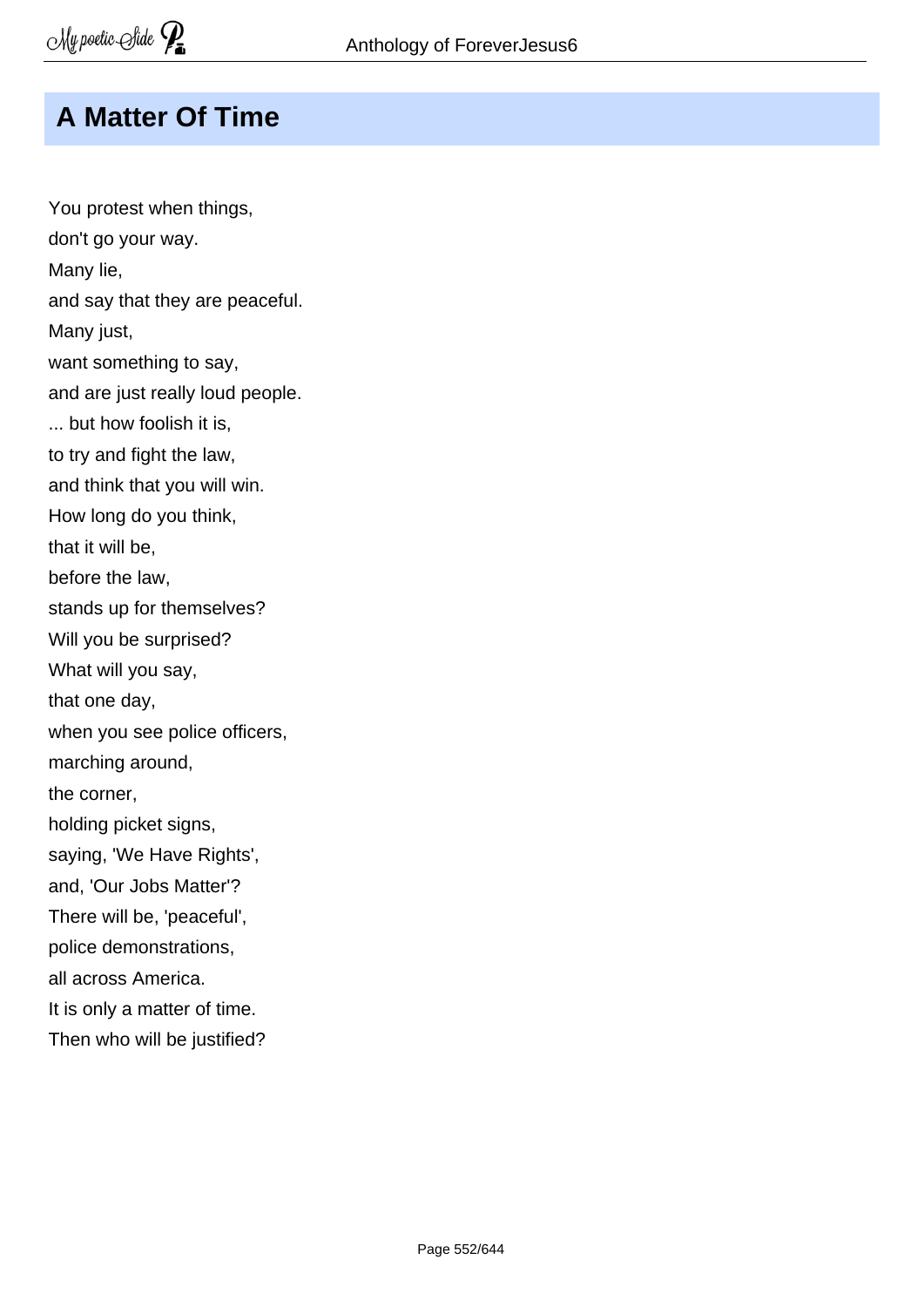#### **Reconstruction**

What do we do, when this nonsense is over, when the uncivilized, are done pillaging, when they are satisfied, with their vandalized, and torn down statues? When is next, when they destroy themselves? Then comes the act, of reconstruction, in which order is restored. then reformations are made, about how we, treat each other. After reformation, will come reflection. We will look at where, we made mistakes. Many people will begin, to see the truth; that real peace comes, from Christ Jesus, and this country will then, witness a great revival.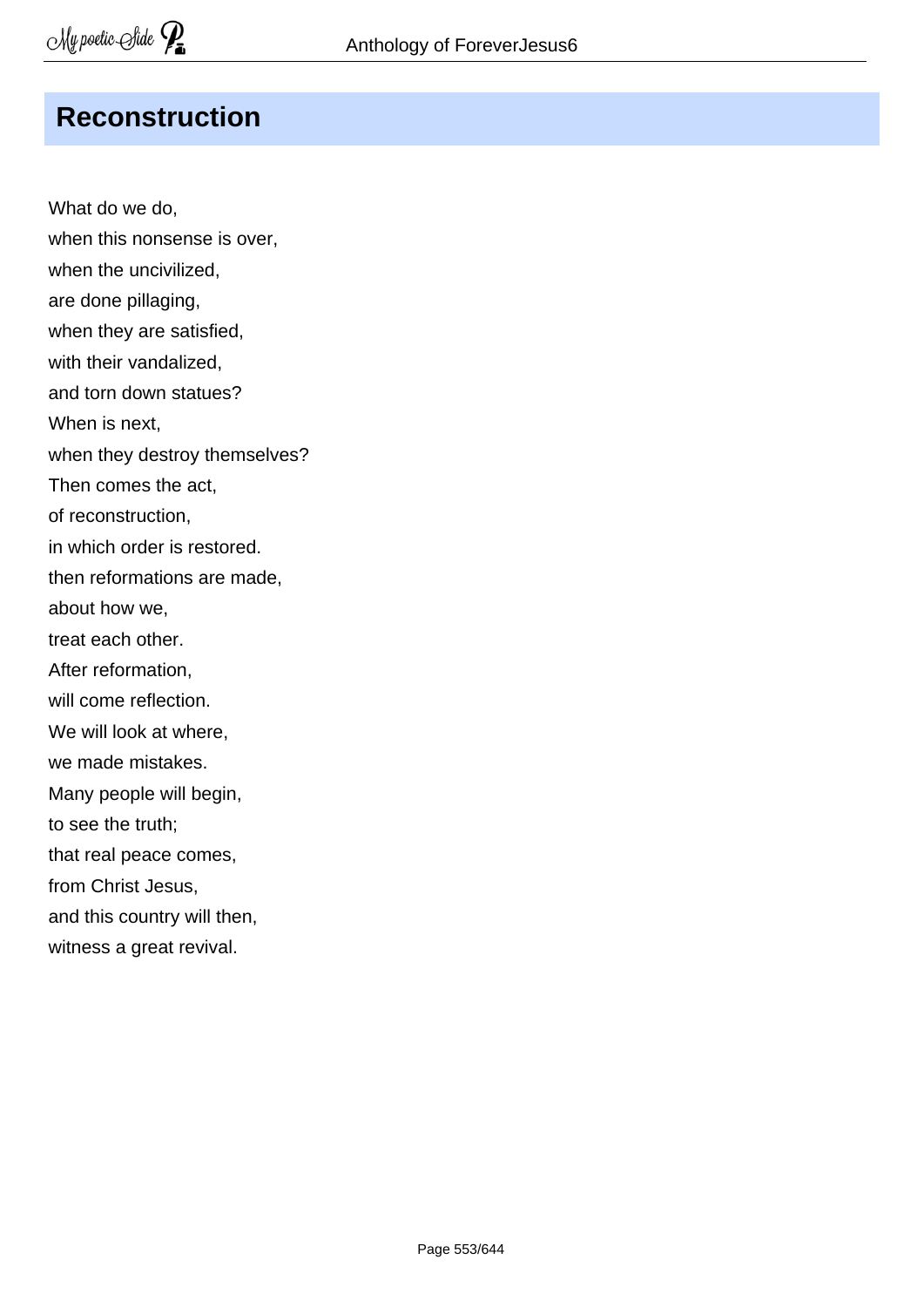### **Poor Man's Honor**

Despite the job you had, despite the house you owned, you were always, a hardworking man, and humble to the bone. Despite all, the wealth you had, the most you had was love. You taught me how, to give to others, and that no man is beneath, or above. You taught me the importance, of commitment, and the importance , of work ethic, and how there is always, someone higher than you, and how one must earn respect. You told me, to show sympathy, when others need it, and that helping others, and showing compassion, was a sign of strength, not weakness. I can go on forever, about the things, I learned from you, and maybe even one day, I can have someone, to pass all that knowledge to.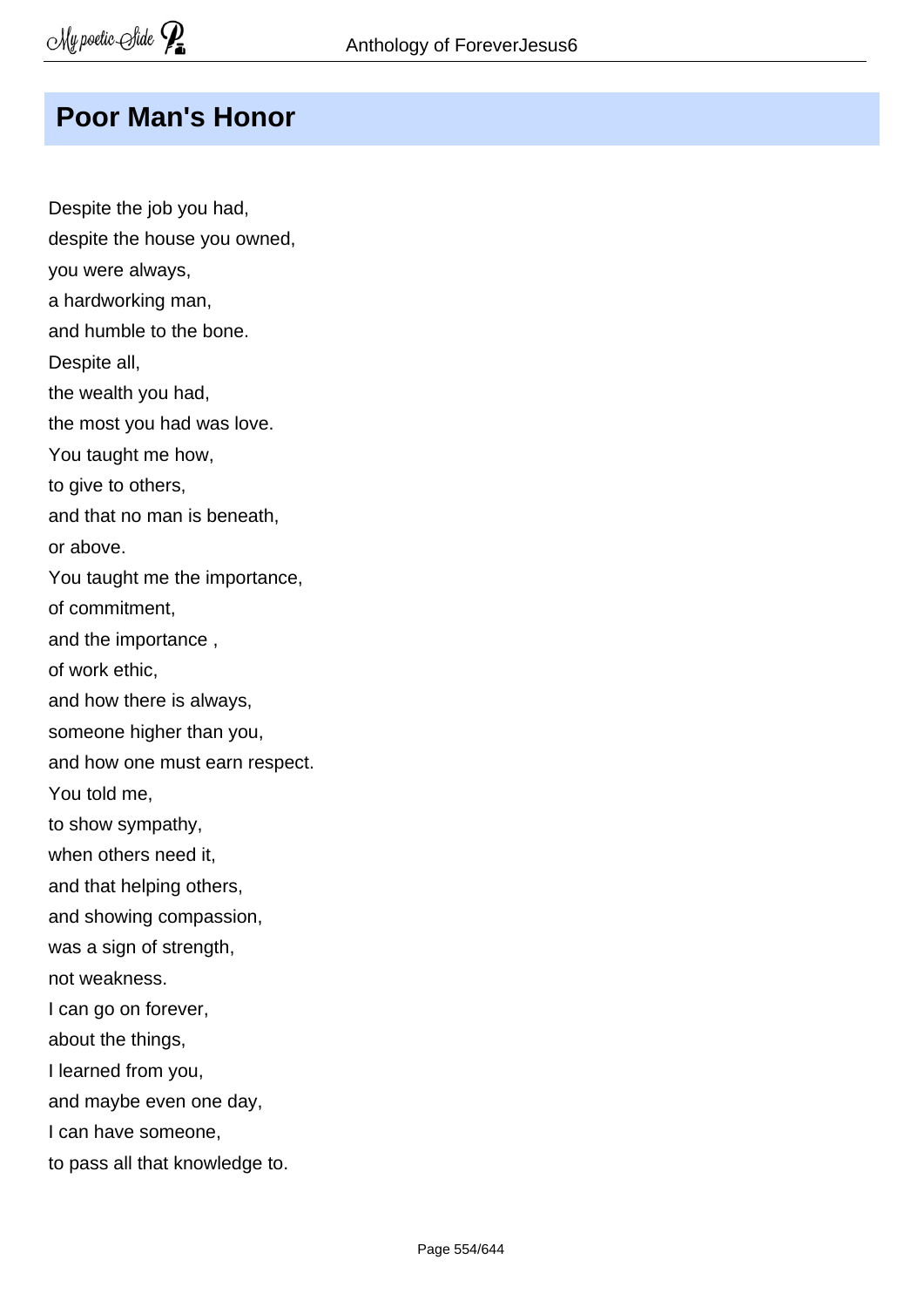## **Only God Knows**

When you cry, it is because you need to. They wonder why. They think you're soft. You don't want anyone, to laugh at you. So you go alone, in your room, and turn the lights off. You put your face, in a stuffed animal, a pillow, or your shirt. So nobody else, will hear you. or see you hurt. ... or even worse, they sympathize, and ask you, "What is wrong"? You try not to face them, and think, 'It's none of their business. Why did they have to come' ... but now you have to, find the words, to explain, and they still, don't understand. ... but don't worry young man, little child, sad woman, or person in the mirror, God always can.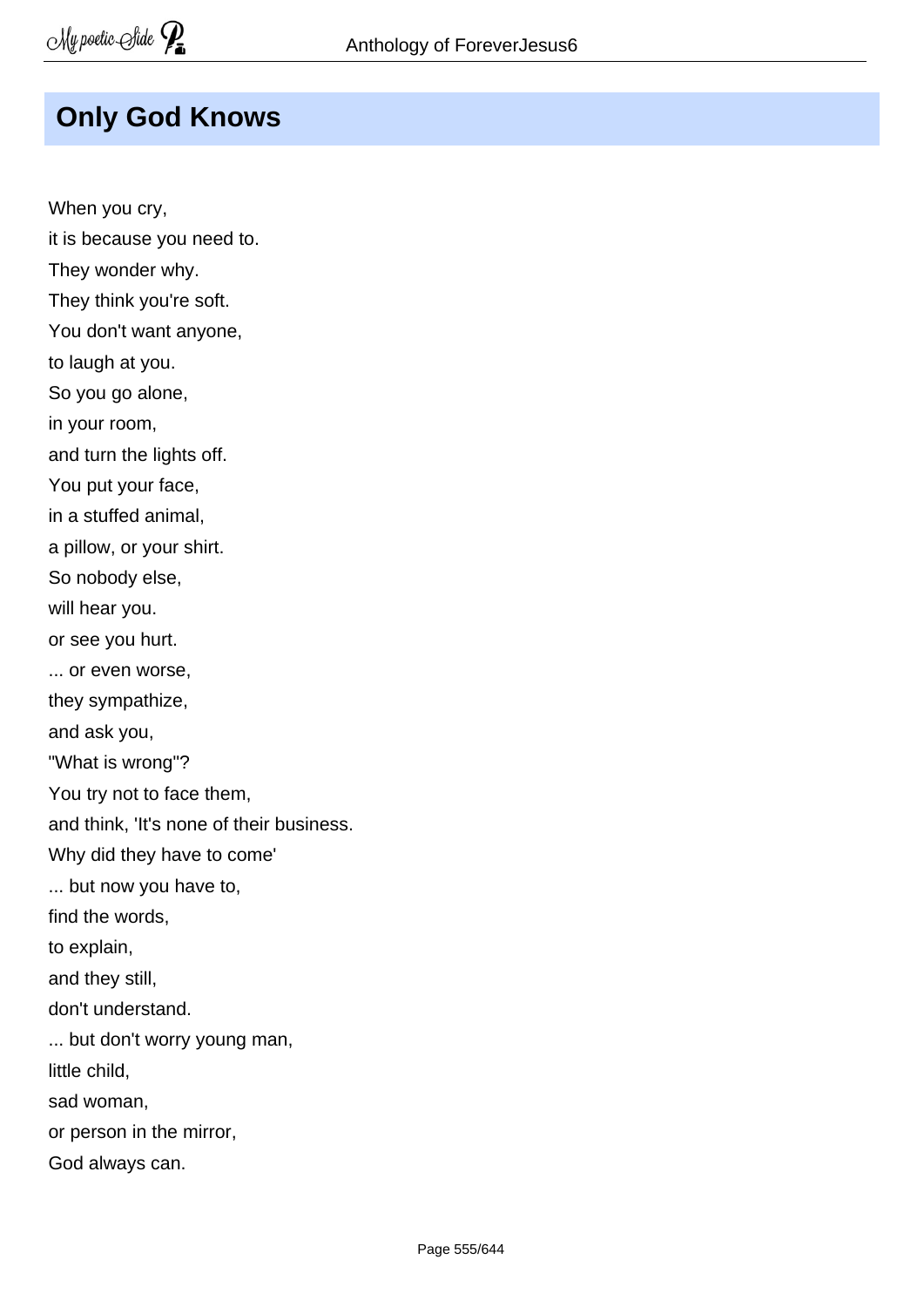## **I Try My Best**

At night I might be lost. In the morning, I might ask myself, "what's next". Every once in a while, when I am relaxing. I even might seem stressed. Still, when I go, about my day; in everything I do, I do my best. It may seem like a cliche, but I know the Lord, will do the rest. I am committed to Christ. So as long I am here, I will strive to be, the best man I can be, as Heaven draws near. As I reach in my thirties, my forties, and my fifties, no matter what happens, I know I have the Lord with me. I do not know why, He loves me so much. I messed up so many times, and I still feel His touch. Who am I, to recieve such love? Why do you give me, so much blessings from above? So as I go sleep, I will think,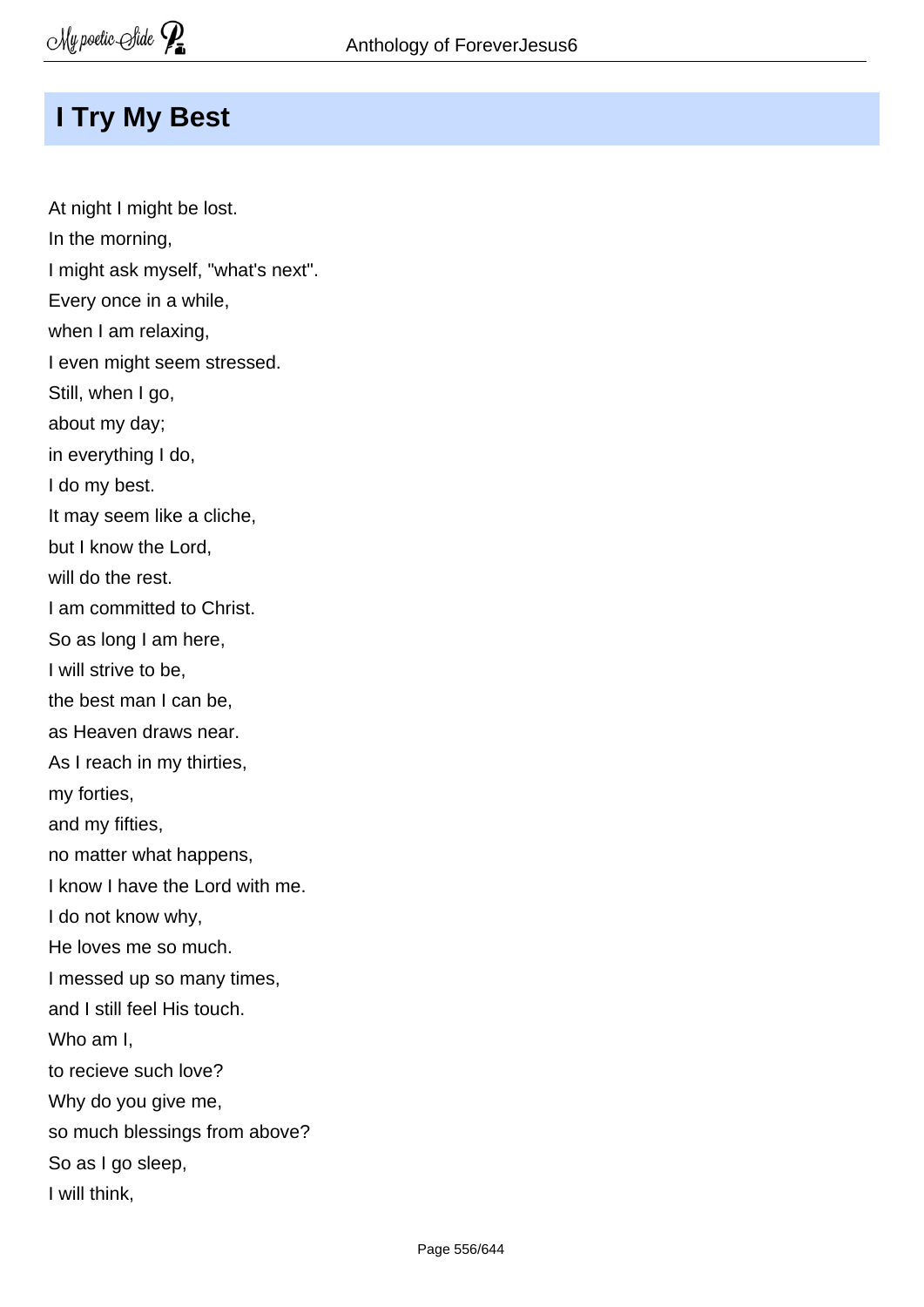'what is in store for me', even though, I'll always know, You have so much more for me, because You have, everthing, lined up in order for me.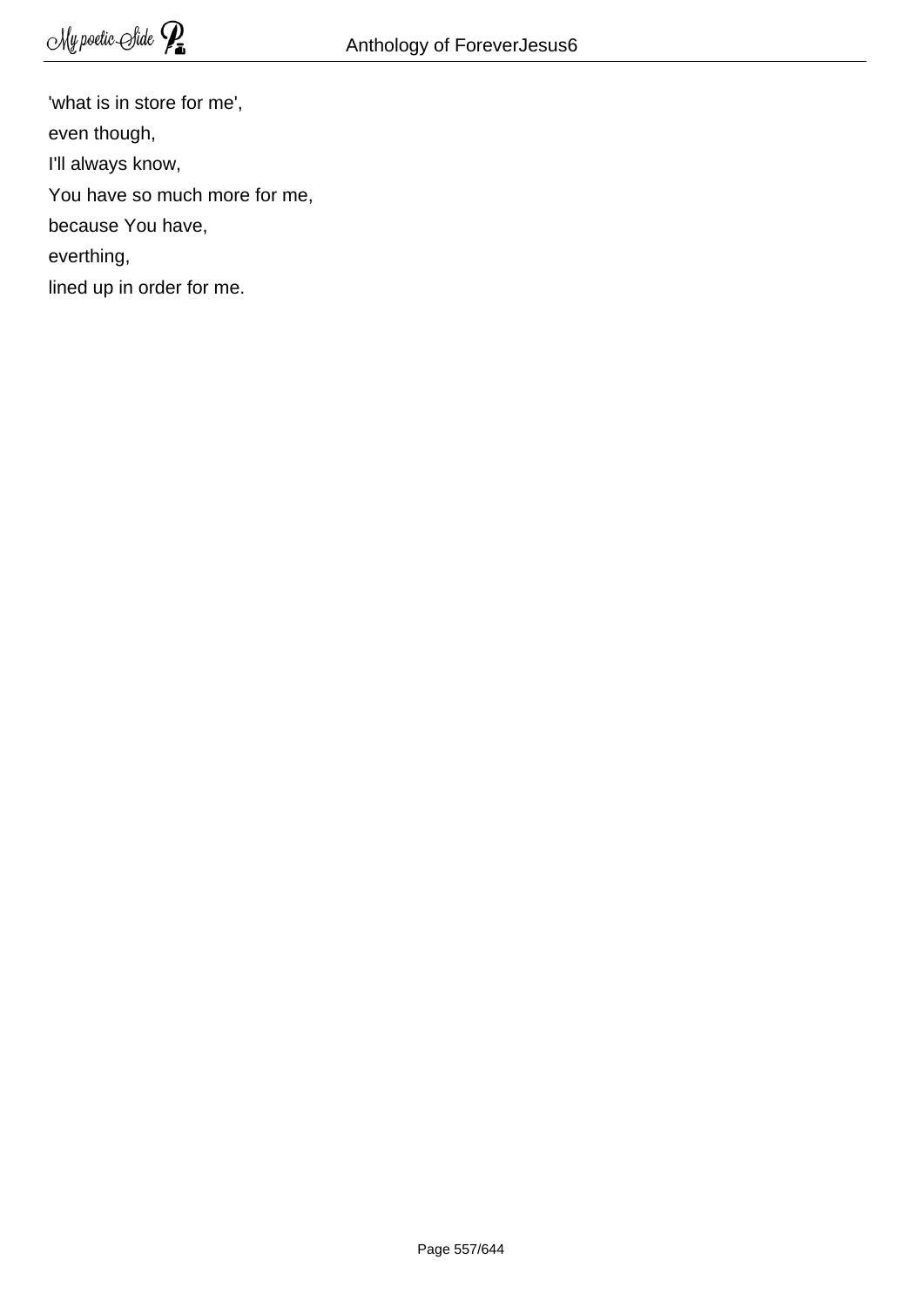### **Why I Do It**

One day someone will ask, "Hey Dion, why do you do it? You don't get paid. You don't get any recognition. People rarely appreciate you. Why do you do it". ... and I may or may not, hesitate to find the words to say. Still, when I do answer, I will say, "You're right. It is not easy, but I don't do it for recognition. I don't do it to be appreciated. I certainly, don't do it to get paid. I believe in what I am doing. I don't expect, alot of people to understand. ... and yes, I do get weary sometimes, and sometimes it may be stressful, and sometimes yes, I do forget why I am doing it, but the day it becomes, to much of a burden, and only God knows, when that will be, that will be day, that I leave this earth.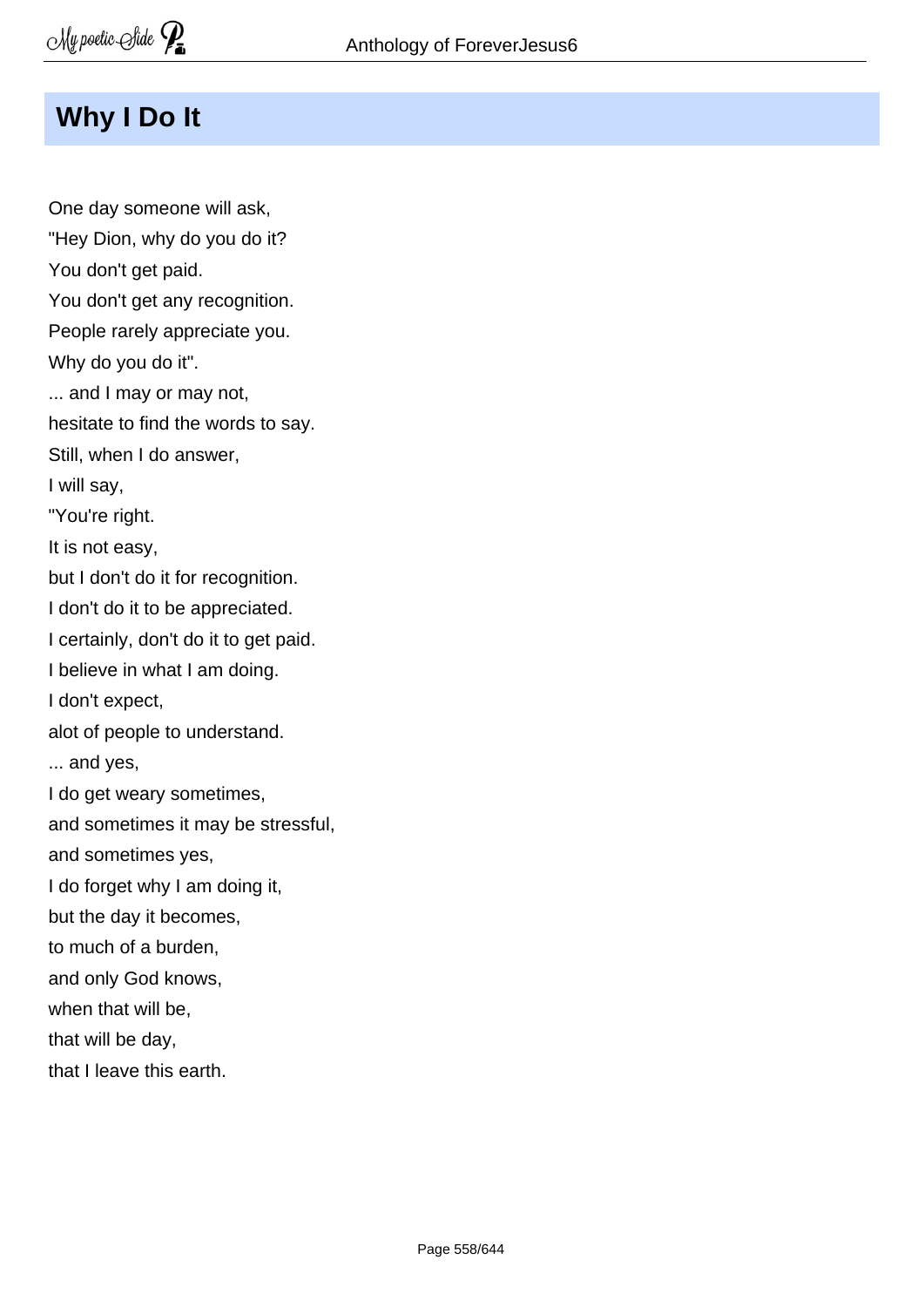#### **My Garden**

It takes hard work, everyday in my garden. First I must rake out the bulk. Then I must pull out the weeds. After that, I go for the branches, as I trim the trees. When everthing in renewed, I then spread new dirt, as I plant sage here, and plant marigolds there, and lavender in the earth. --- ... and maybe I'll add some pineapples maybe one or two, and after I have a table,

I will invite you.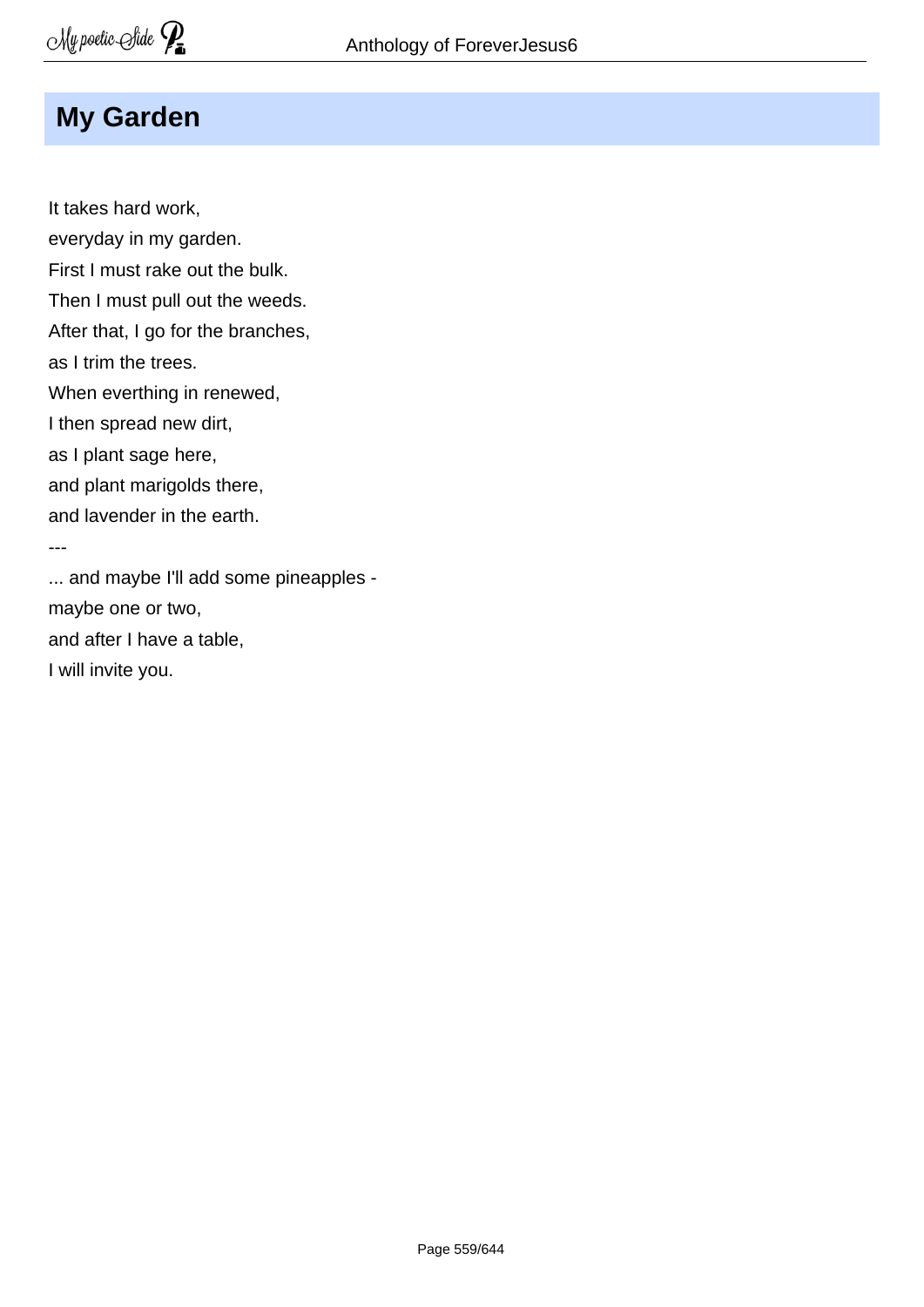#### **Hockey Fights, Goal Posts, and Wet Willies**

It was a game where The Golden Knights, were playing Winnipeg. This piece isn't about the fight, so much as what, The Golden Knights goalie did instead. It was in twenty-eighteen, with your typical hockey fight. It turned into a brawl, right in the goalie's site. It would be one, of hockey's funniest nights, as the goalie rarely, ever gets involved, in a fight. ... but when he did, his interview, he said, "Everyone was in a scamble, and I had nothing to do". He did not throw any punches, or even get violent. Instead he decided to be silly. While everyone, was throwing fists, the goalie took off, his enormous gloves, after throwing down his stick, and reached out, and gave a player a wet willie. That night, The Golden Knights, moved so fast, as they skated and scored, in such a hurry,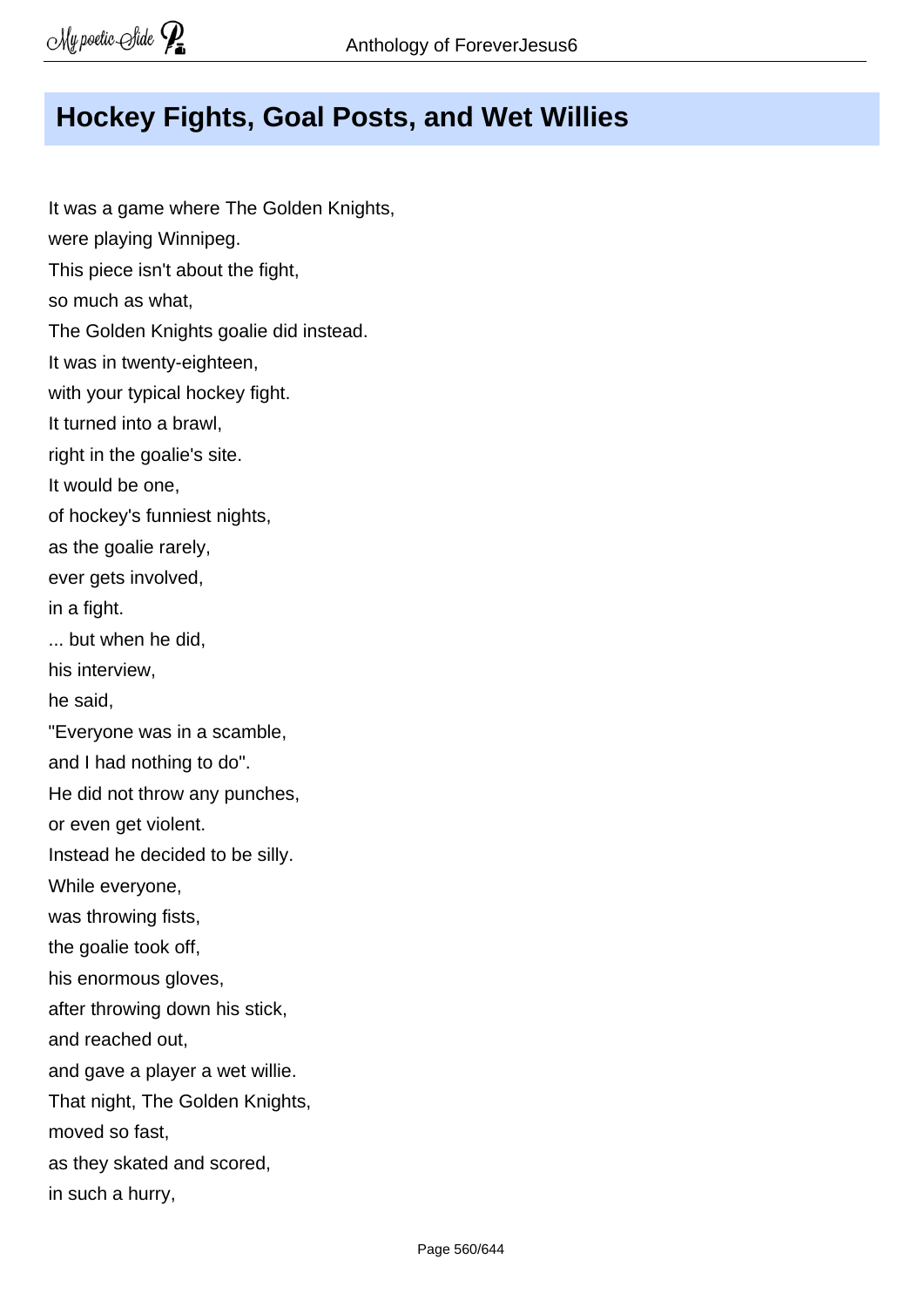but even though, they won the conference championship, the game will always, be remembered, by the wet willie, given by Mark-Andre Fleury.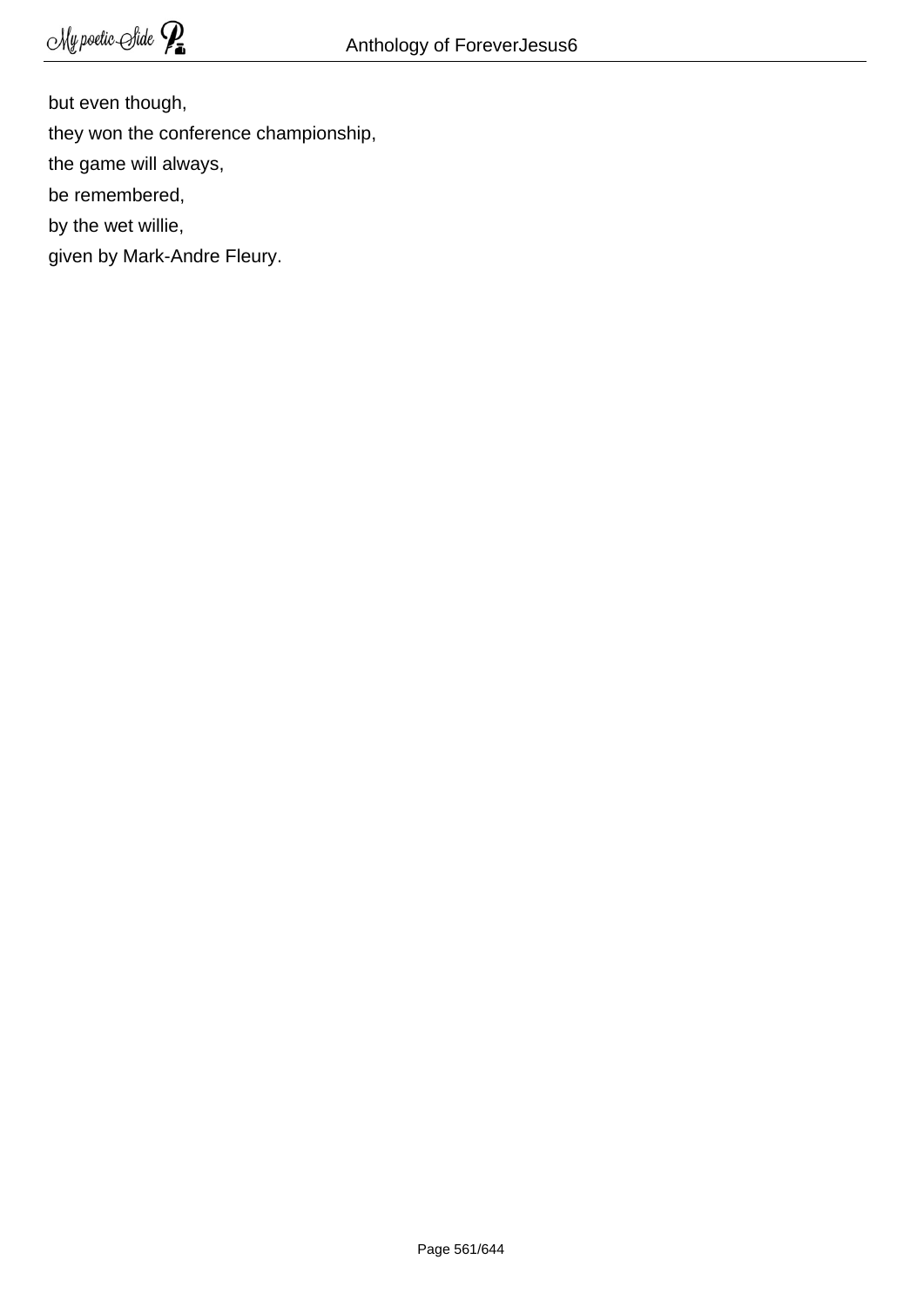### **Iron Sharpens Iron**

Humble yourself. Soften your heart inside. Do not be afraid to confide. For having pride, will not have you satisfied. You only listen, to yourself. Which keeps you from letting, Christ be your guide. If one only uplifts themself, then by what will they abide? I would be foolish to say, "I don't need him, her, or they". ... or if I am offered help, I turn it away. Iron makes iron sharper, every single day. Give credit where credit is due. Give credit to whom credit is owed. Does a seed just decide, it is going to bloom, or does it need sunlight and water to grow? Even Jesus left us a helper, when it was His time to go.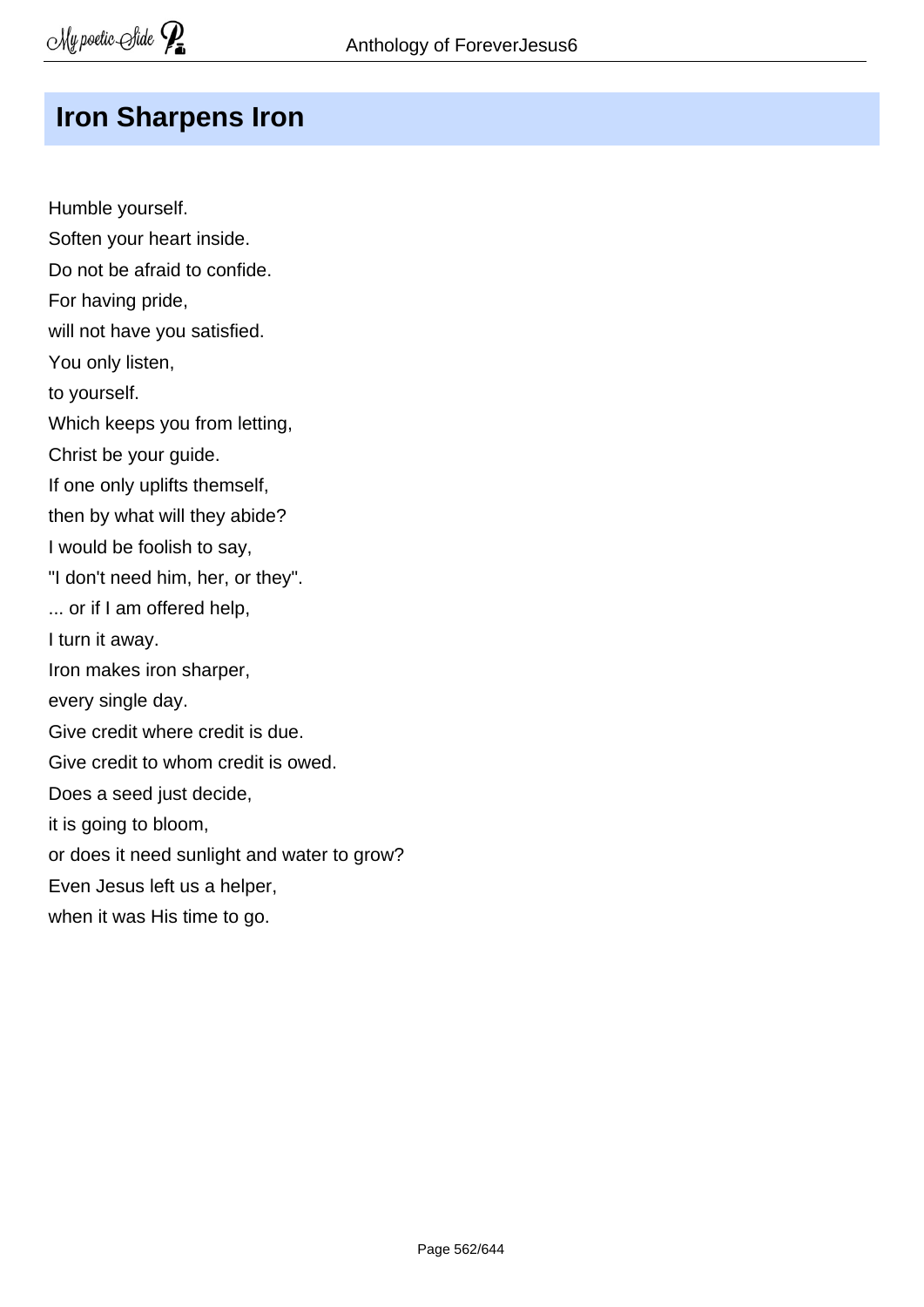## **A Good Way To Live**

Always Put God first. Always keep the faith. Live as though you are living for the Lord. Love others (everyone). Treat others how you would want to be treated. Be nice. Be kind. Be polite. Be courteous. Chivalry is not dead. Never let anyone take your spirit. Have a sense of humor. Do not lie. Do not curse. Have courage. Be brave. Do what you know is right. Take responsibility. Honor commitment. Respect your elders. Work hard. Always treat others fairly. Honor and respect your body. Be a leader. Be a good leader. Respect your leaders. Never look down upon anyone. Help those who need help. Be compassionate. Show sympathy. Make wise decisions. Always keep your promises.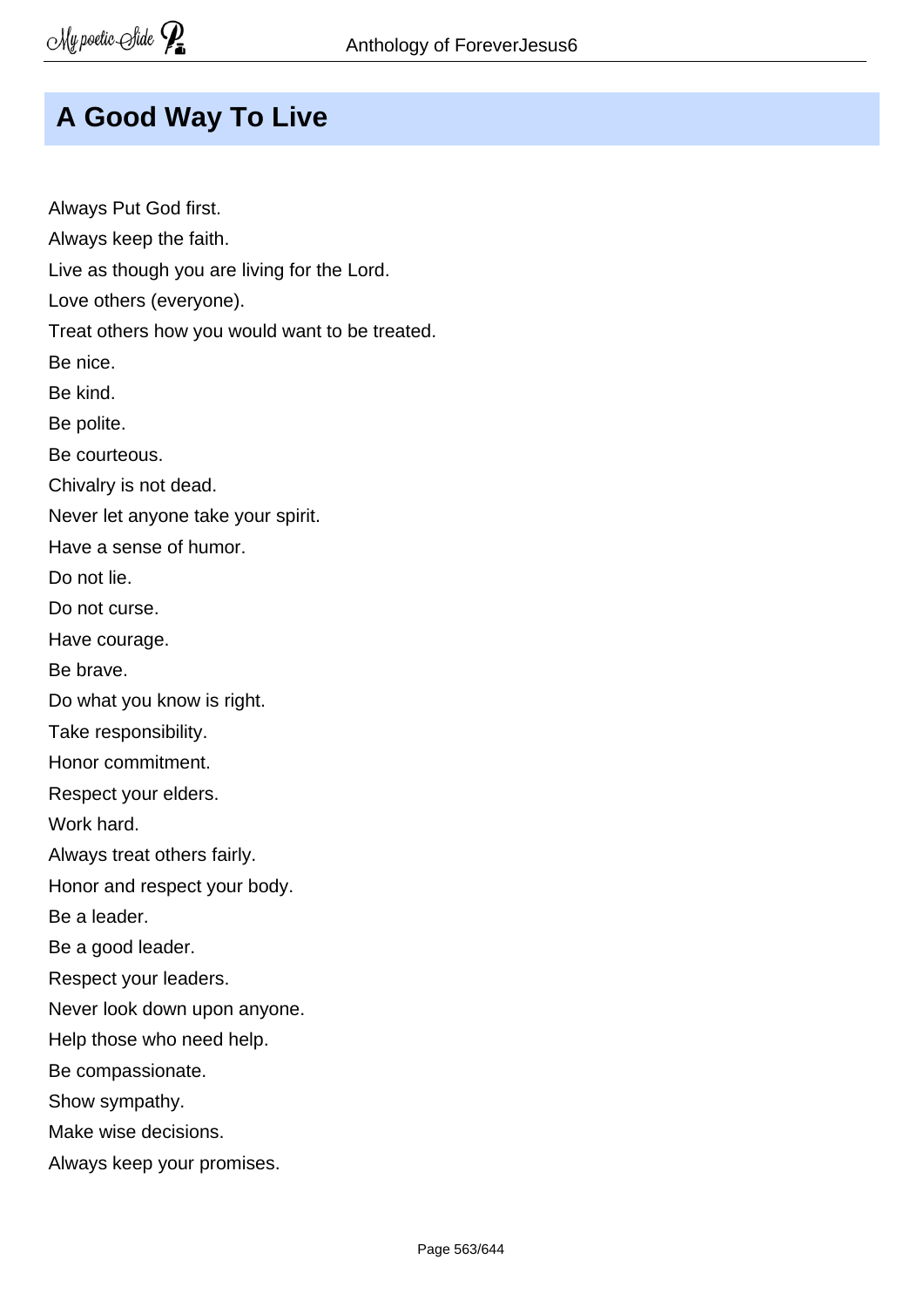### **As My Faith Grows Stronger**

As my faith grows stronger, satan takes notice. He tries to come after me. Still, I plead the blood of Jesus, and satan takes notice. He then begins to flee. Still, Jesus rebuked, and yelled at demons. The Bible teaches me, what to say to them. 'Get behind me satan you thorn in my flesh', when I feel him caving in. Yet, regardless of, what people say, I sometimes feel alone. Still, I know that, as I persist, after this my faith will only grow.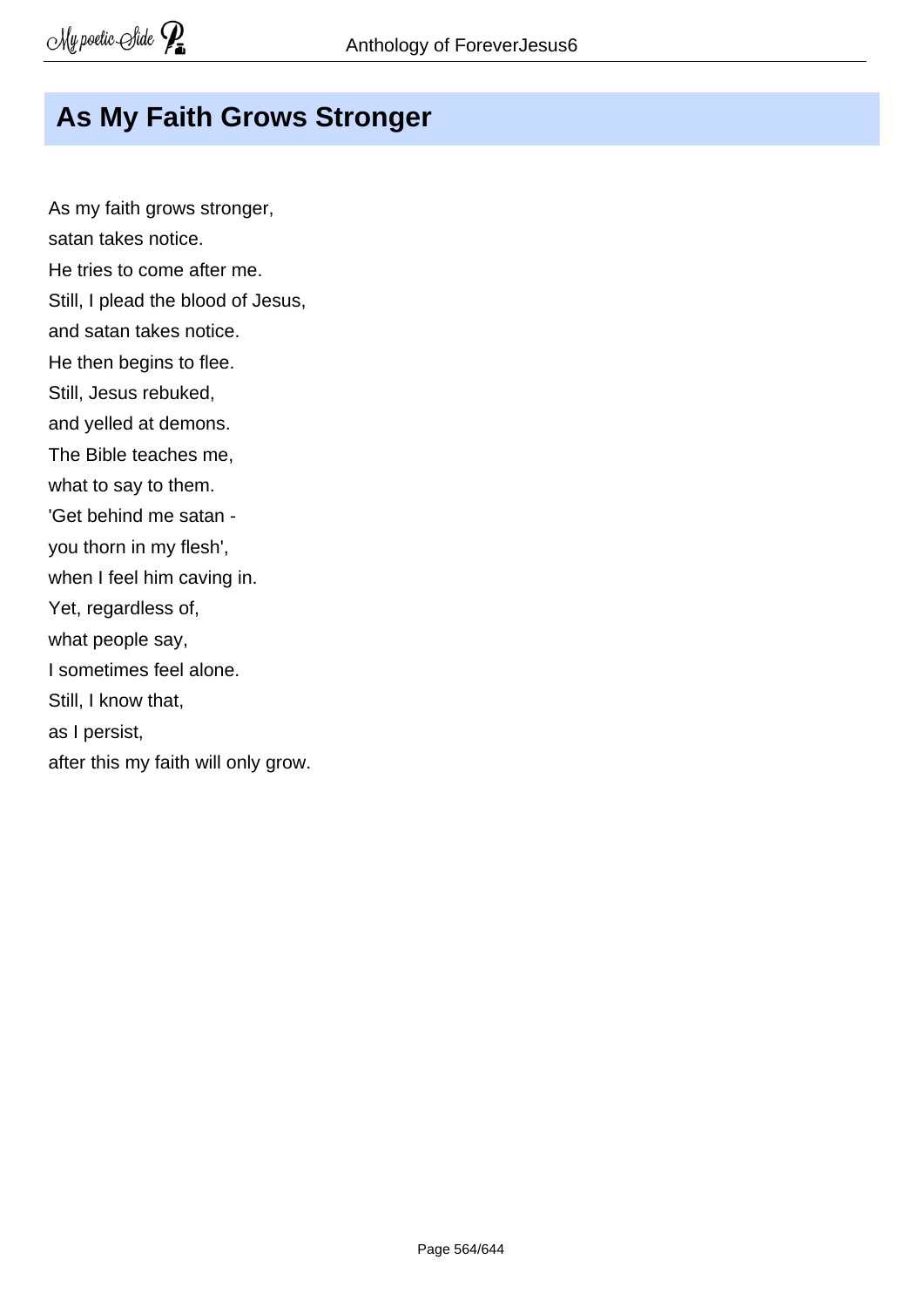## **Surrounded By Purple And Gold**

Ah, finally everything is finished. The add-on is built. ... it's beautiful french doors, that lead to the yard. The entire yard is tilled. There are no more roots, and stumps in the way. The new porch is paved. At long last, the beautiful garden, is filled with lavender, Marigolds, and sage, with lights along, a beautiful stone path. Now my love, let us sit, at the marbel table, with it's two tiled benches, in the middle of the garden, and have some coffee. We will watch the sun rise, and watch the sun set, as we grow old together.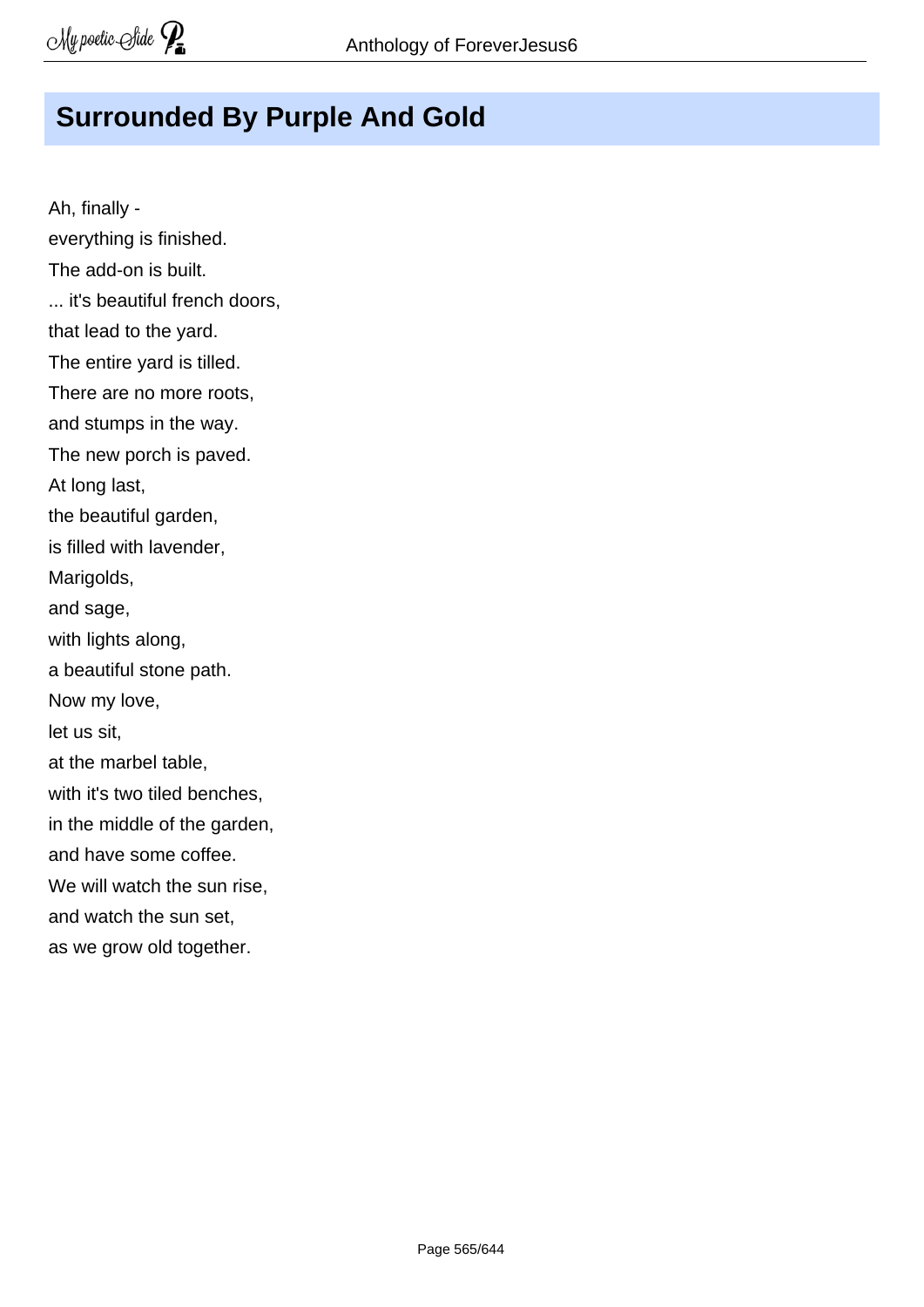## **A Little Easier**

Lord Jesus, with you, everything becomes, a little easier, and when things become, a little easier; things become,

a little easier.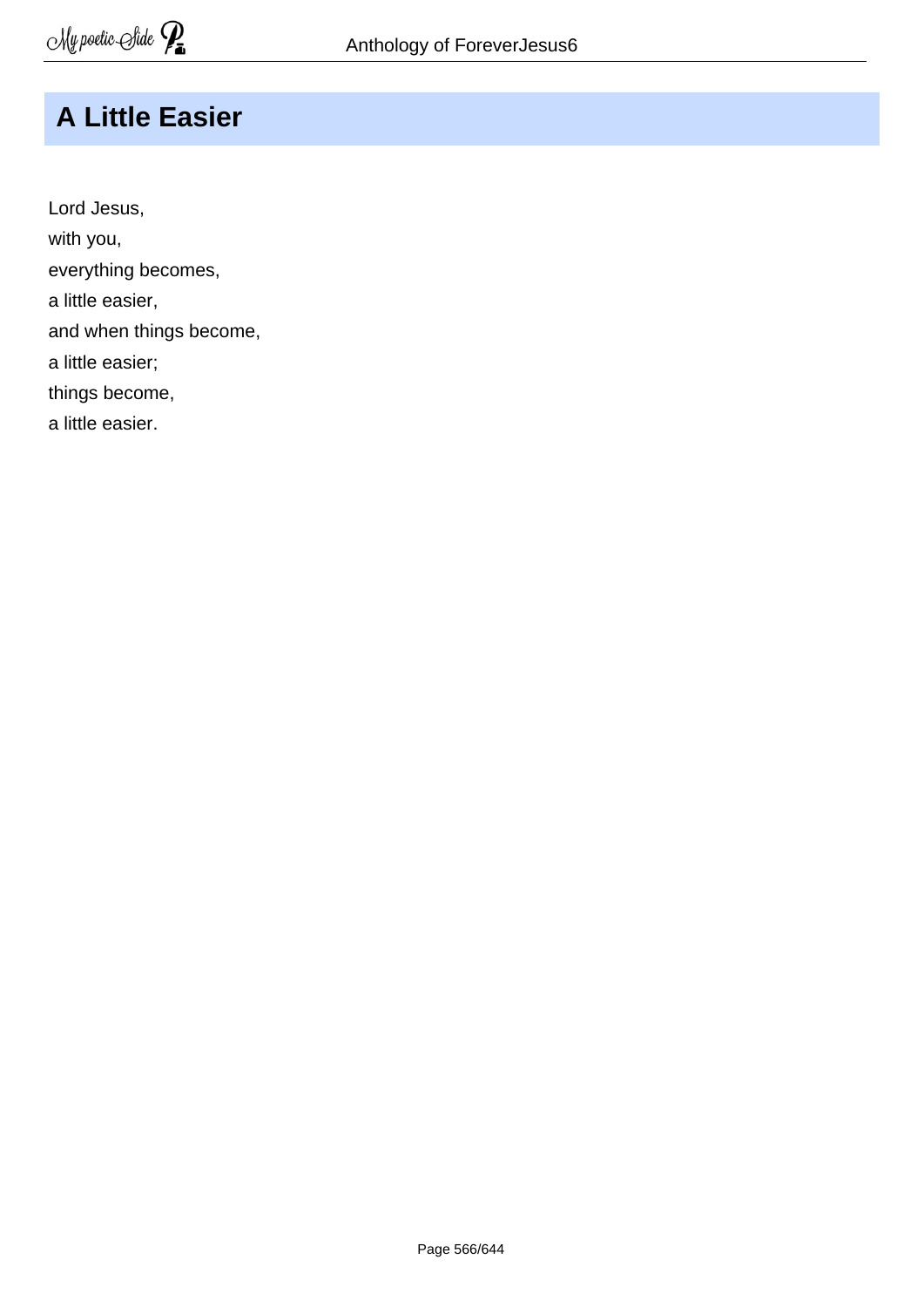## **Take Your Blessings**

You know that you, are in this world, believing in Christ's name. We wait steadfastly, in the Lord, until He comes again. So as we wait patiently, something good comes our way. Remember that you are, an ambassador of Christ, and take each blessing with grace.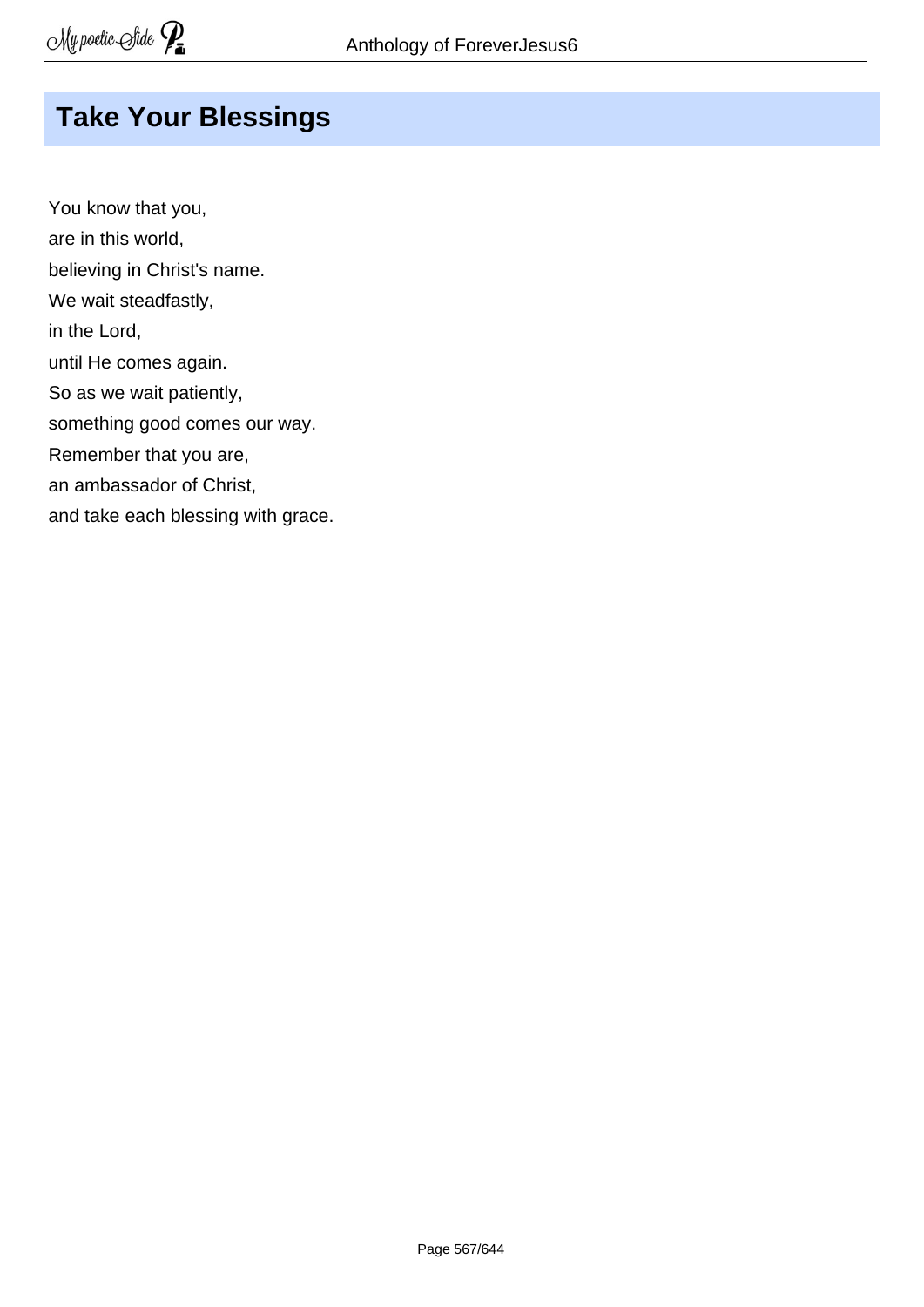#### **In God's Grace**

If I am not in God's grace, then may He put me there. If I am, then may He keep me there. I should be the saddest creature, in the world, if I am not. Yet, everyday, because I am in His grace, I am glad. The cost of discipleship, is a struggle. Still, it is the most beautiful struggle, one can possibly have. You will never struggle alone. When you suffer, you suffer with Jesus. When you triumph, you triumph with Jesus. The Lord every so often, sends us a care package. The Bible calls them blessings. ... and so it is inevitable, that every Christian must die. We die gladly, willingly, and peacefully. As because, we are in God's grace.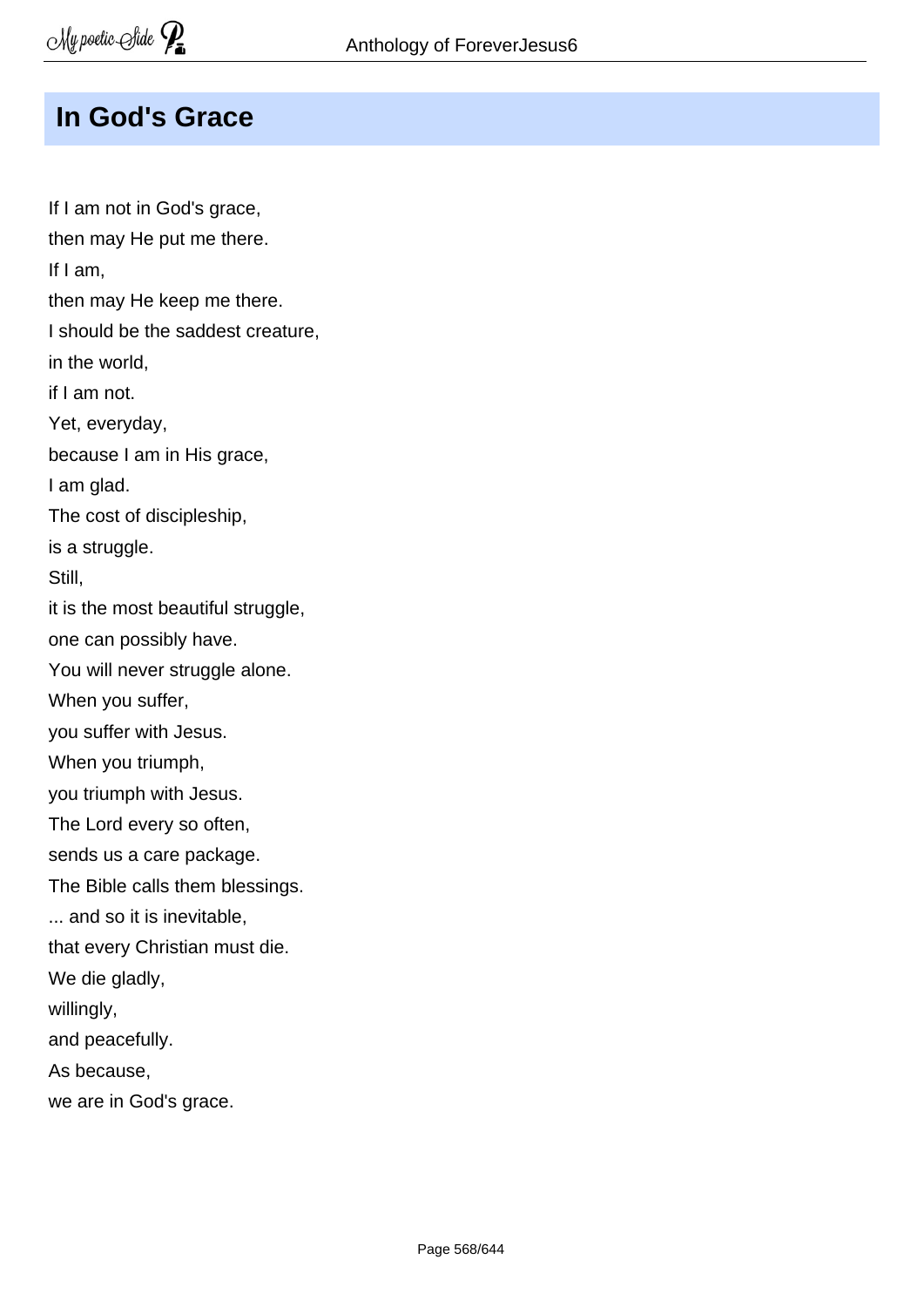## **My Butterfly**

You are so beautiful, and filled with life. You brighten up, every room. You always, make me smile, every time I see you. You are so delicate, like a blue orchid. I love when you come by. Stay with me forever, my beautiful butterfly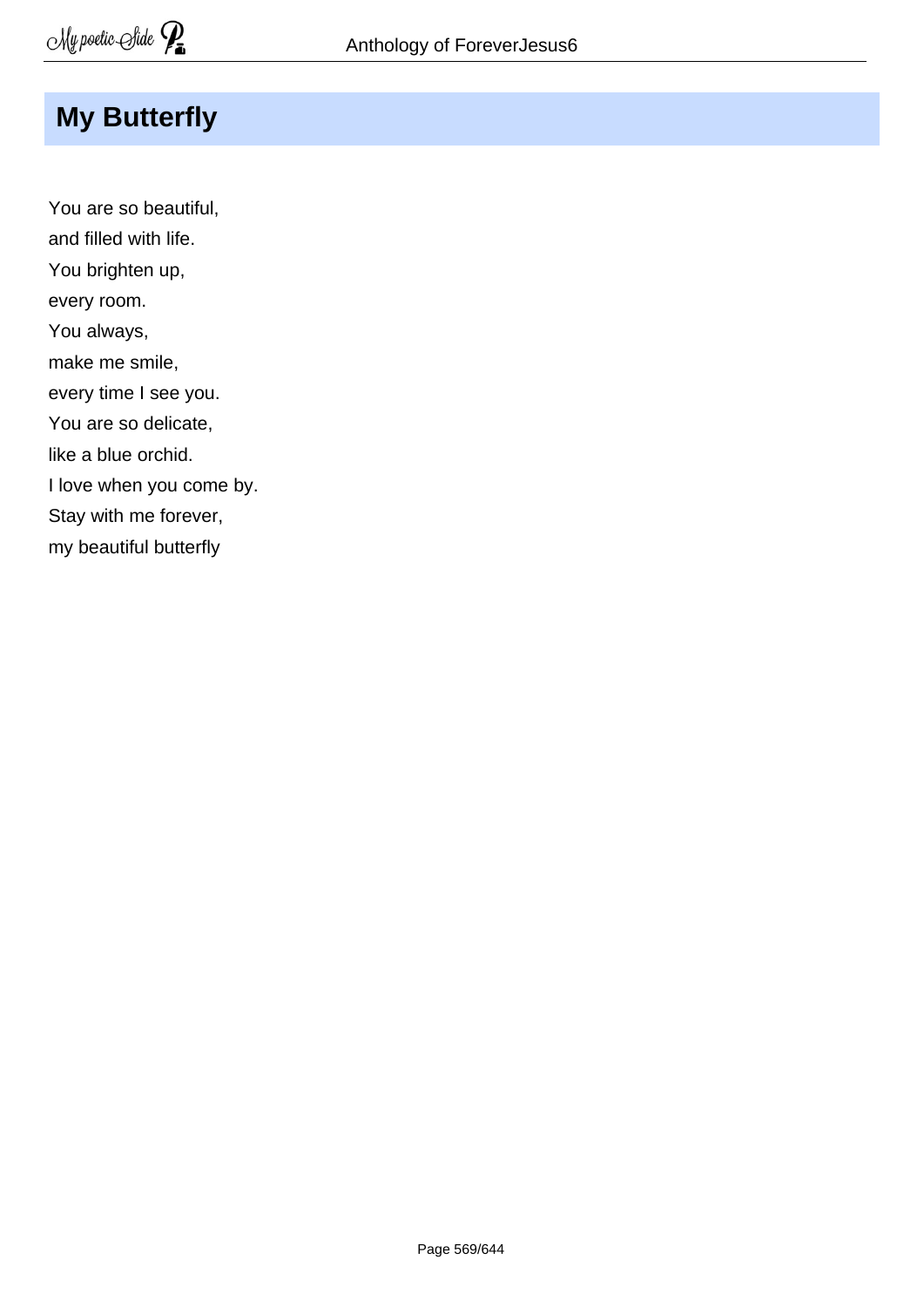## **Years From Now**

When everybody is gone, and away from our lives, and years have passed from now, we will still have eachother, whom the Lord brought together, and it will just be us somehow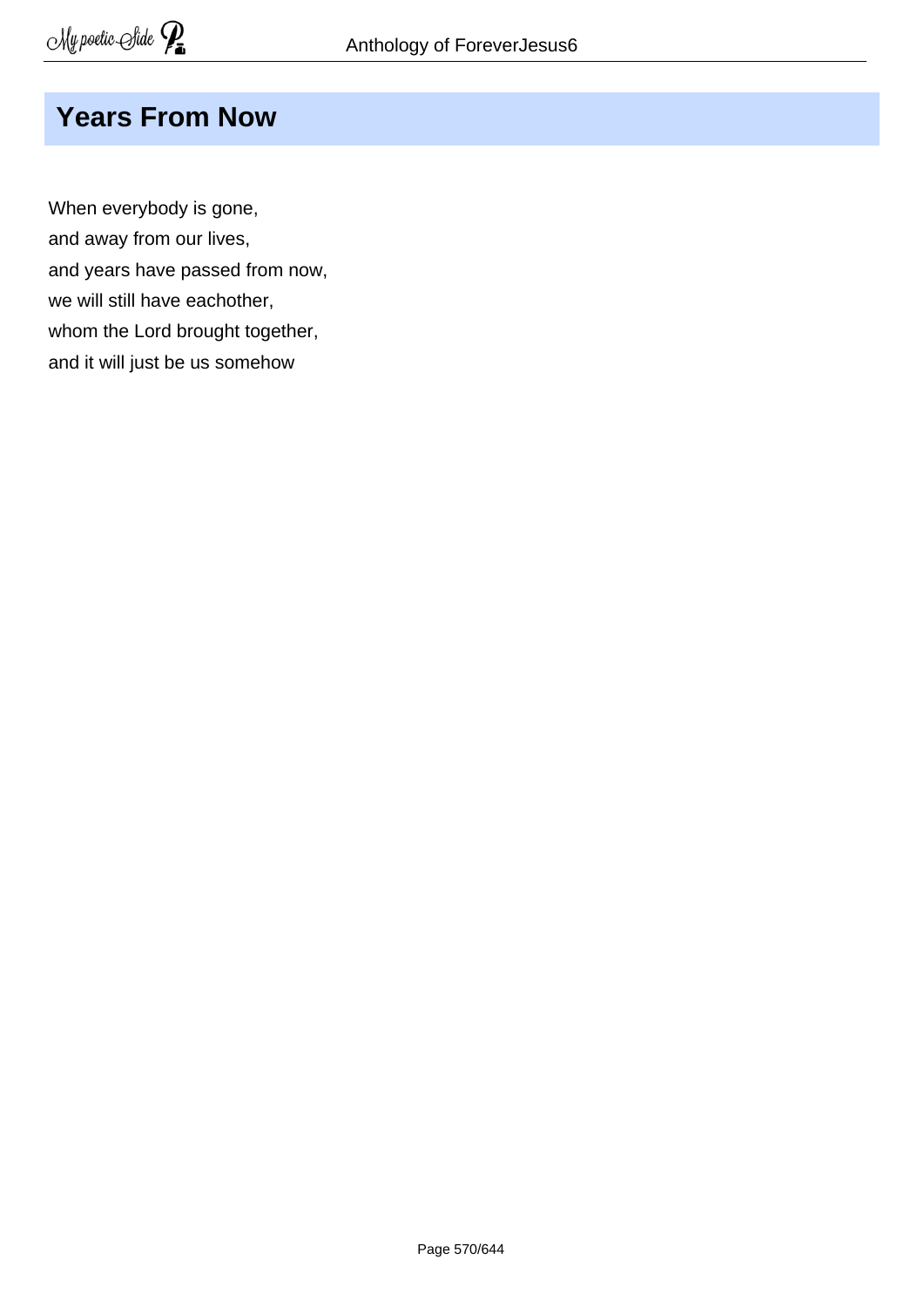## **Years From Now, And A Few Years After**

Oh my love, my darling Butterfly, our love is eternal. Someday it will just, be the two of us. So long as we, are both on this earth, we shall be happily married. Still, it is inevitable, that we will both, meet Christ in His kingdom. We shall die, old and peaceful. That is true. Sigh... It is hard for me to write this. Sigh... Someday, long from now, one of us, will be without the other. Yet, this is why, we must put Christ first. Because, when that, hard day comes, it will be Christ, that sees us through. It will be Him, who brings us comfort. He will be, our final light, that guides us home, in our final years.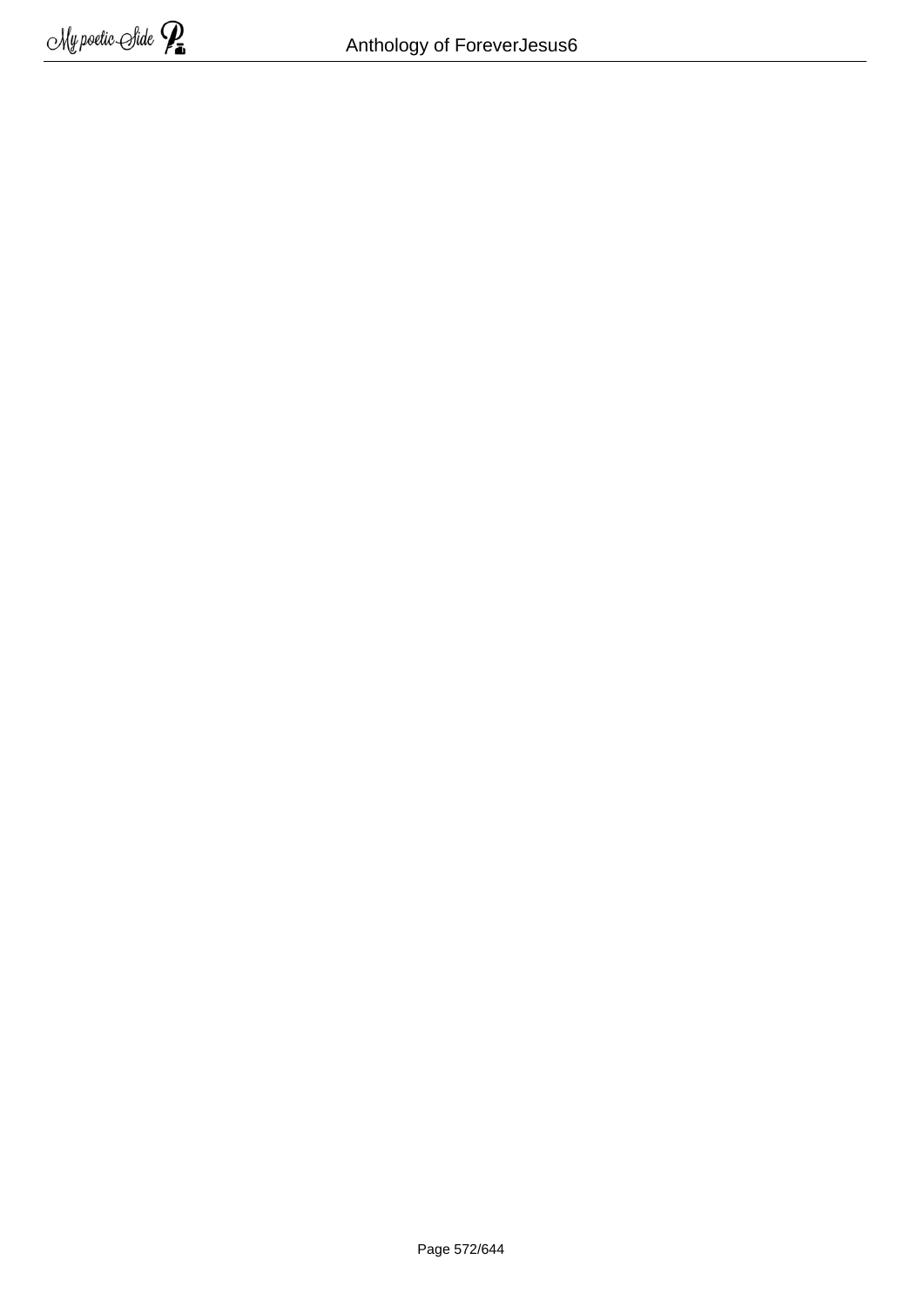## **Why Me Lord?**

Why me Lord? What have I ever done, to deserve even one, of the pleasures, I've known? Tell me Lord. What did I ever do, that was worth loving you, for the kindness You've shown? - Lord help me Jesus. I've wasted it so, help me Jesus. I know what I am. Now that I know, that I needed You so. Help me Jesus. My soul's in your hands. Jesus my soul's in Your hands.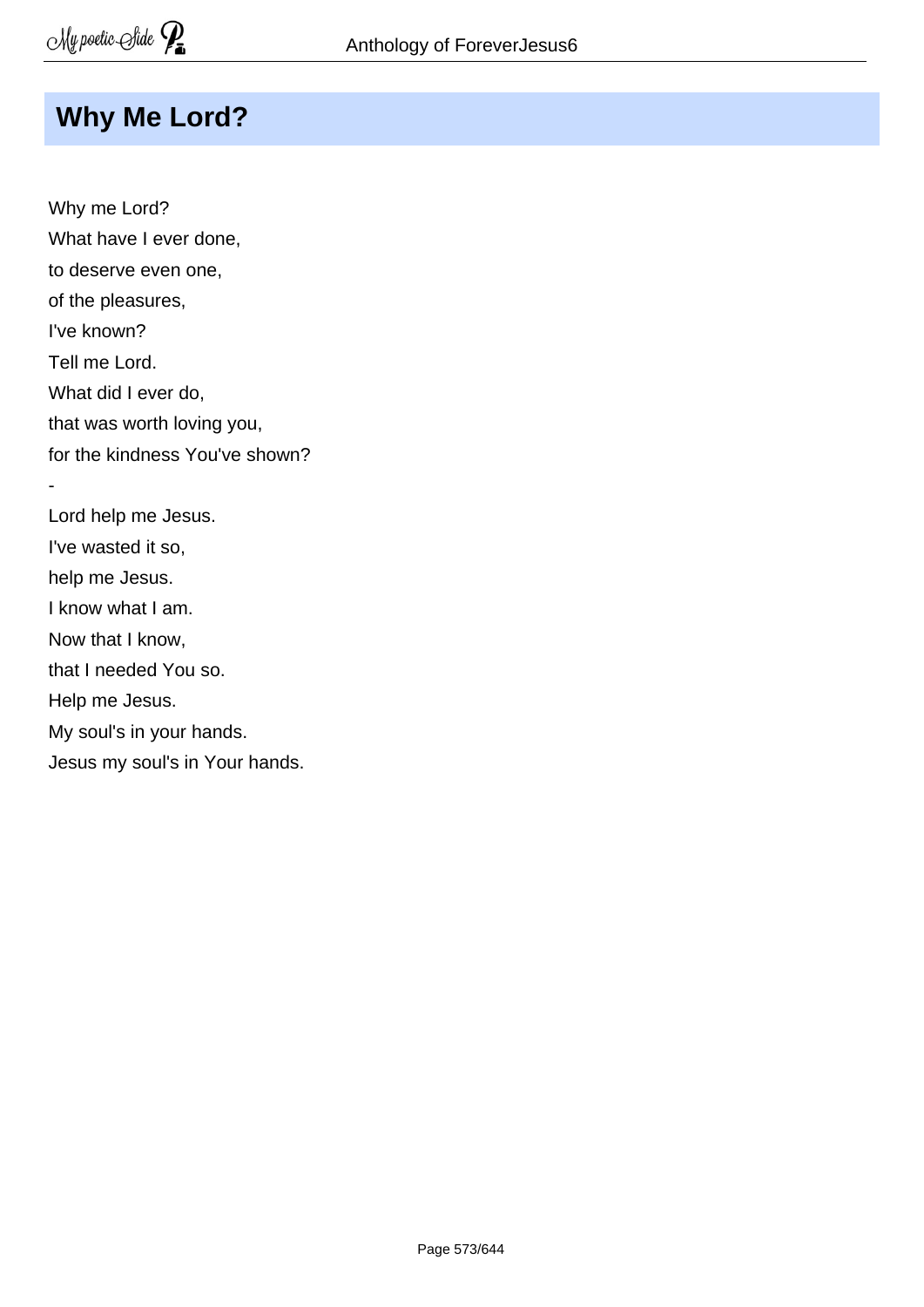## **As I Tell My Nieces And Nephews**

As I tell my neices and nephews, "Jaminel... Jakiah... Juliana... Samson: You must always remember Jesus. When you are older, there will be a time, when you may have a problem, and daddy, mommy, uncle, grammy, pop-pop, or aunty Mel won't be there, and the only one, whom you will be able to call on the only one who will be there, will be Jesus. So remember to always love Jesus, because He will always, be there for you".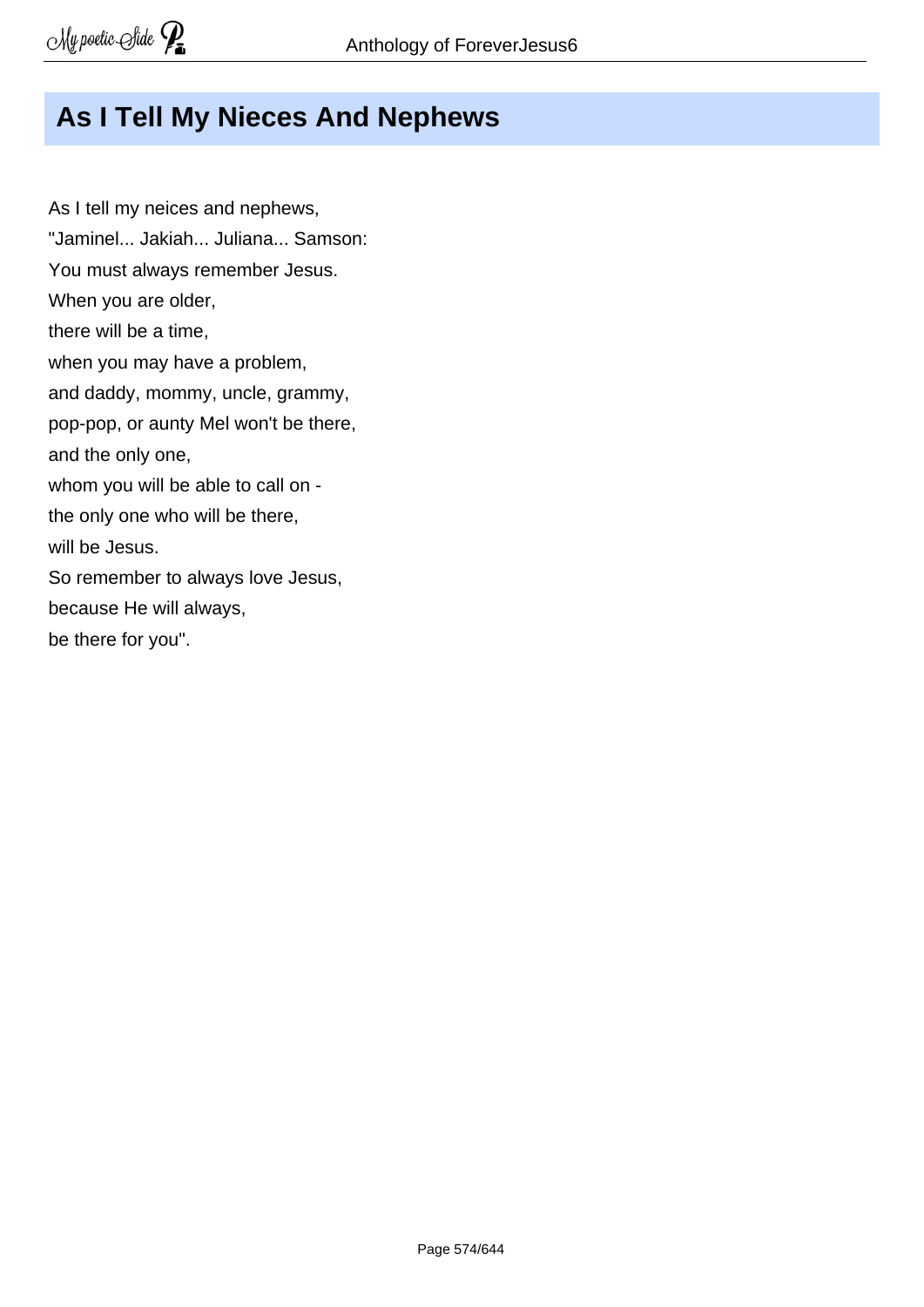#### **My Home All Over America**

If I had it my way, I would make America mine. I would have free reigns to every state. My license would be valid, everywhere, and my wife's Chevy truck, would have access to every highway. My refrigerator would be every diner, and truck stop, and I would never have to pay. Colorado would be my porch, as I watch the sun set in Texas, everyday. So if Texas is my front yard, then Montana would be my back, and the entire Midwest, would be my garden, incase I wanted a snack. I would buy my wife, and me some horses, and let them all graze in Idaho, and if we want to go out, for some fresh air, we will walk to Yellowstone. ... and if we are not, taking the truck, then there is a red and white Harley, just for us. We would ride to Nashville, and Memphis Tennessee, as because Belle Street is a must. Virginia would be our bedroom, and West Virginia would be our balcony.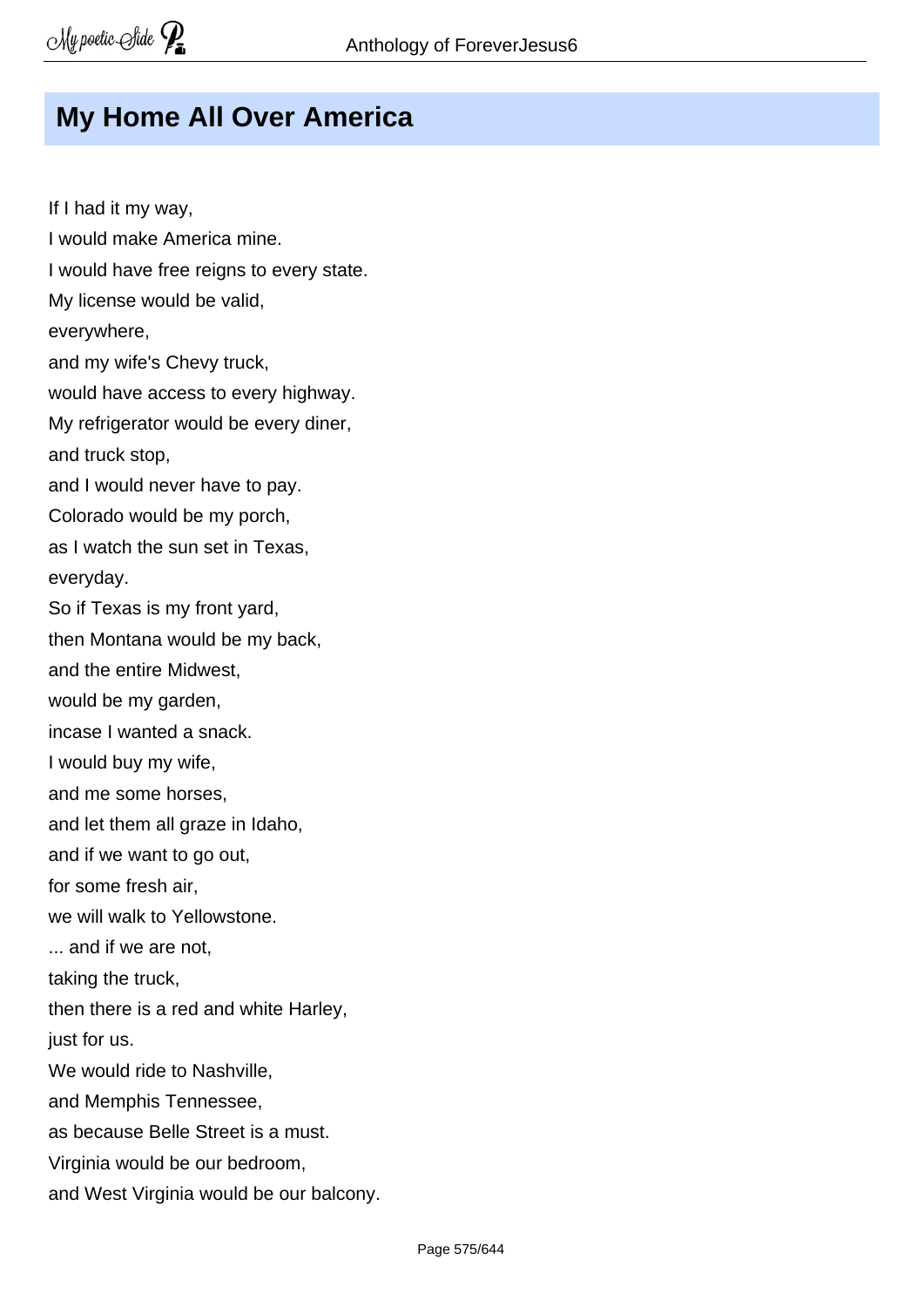We would look out to,

what is almost Heaven,

and thank God for what we have and see.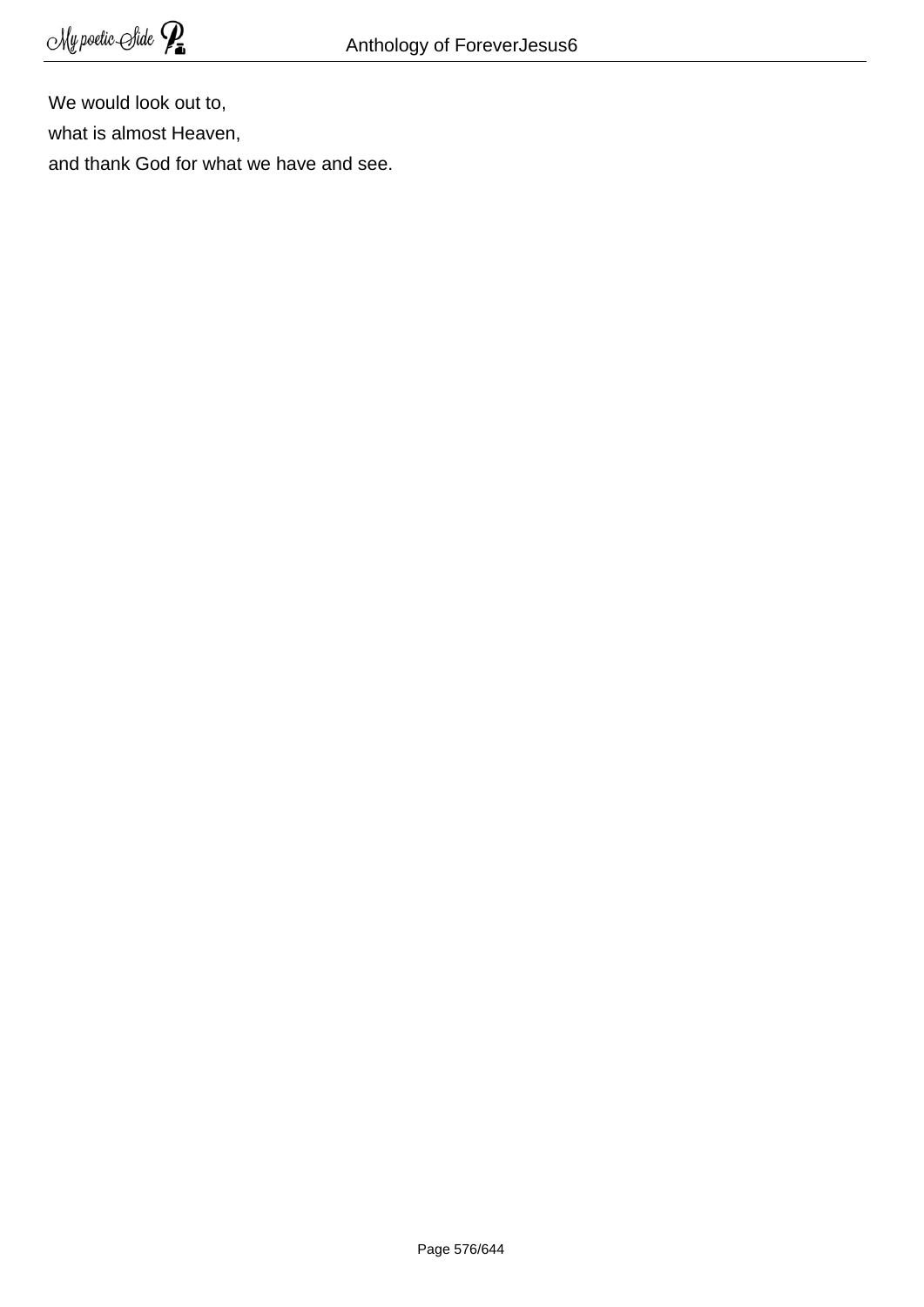## **Why My Biggest Hope Is Heaven**

There is NO hope in this world. The world is constantly changing and not for the better. I continue to tell myself that the world will get better. I try my best to give it the benefit of the doubt, but it never does. ... get better that is.

I will give more than two examples.

What annoys me is that the world thinks that it has the moral write to protest. They think that they are the ones who should be protesting. It is not the fact that they ARE protesting that annoys me, so much as the fact that they think that they are the ones who they are protesting about. They take credit for what other people have been through, and then they try to pass themselves off as having that credit by protesting. I named that first because that happens to stand out the most.

I believe in change, but I can't seem to understand why all of a sudden people want to take on a different a name. Why are people so sensitive? We want to blame the leader because so few people want to be in charge so they will not have to take responsibility. Therefore, when the leader makes a mistake, it falls on him or her. (Sigh)... They are in a loose, loose, win situation. This nation has never been so divided.

Picture America in the nine-teen sixties and before then. We all know how we had advanced since then, and yet all so many people are focused on is hate. As painful as this is for me to say, or mention, one thing that they could all agree upon back then was that they all had a family to feed. Black people along with other races knew the division they felt between them and other races, and of course they knew that they were not right, but one thing that they could always agree upon is that they had a family to feed, and that was more important and bigger than any hatred. It makes me a bit upset because I know that I can't do anything about it, along with the fact that it seems as though people will never change. Still I am not upset, so much I am disappointed. I am more disappointed because most people do not know what they are doing. They do not know that they are hurting themselves.

So why then do I feel that my biggest hope is Heaven? It is my biggest hope because it is the biggest hope. If one can give me a bigger hope to look forward to then having a mansion in Heaven then I will gladly toss my place in Heaven aside. (Sigh and a Ha)... Thankfully, one cannot.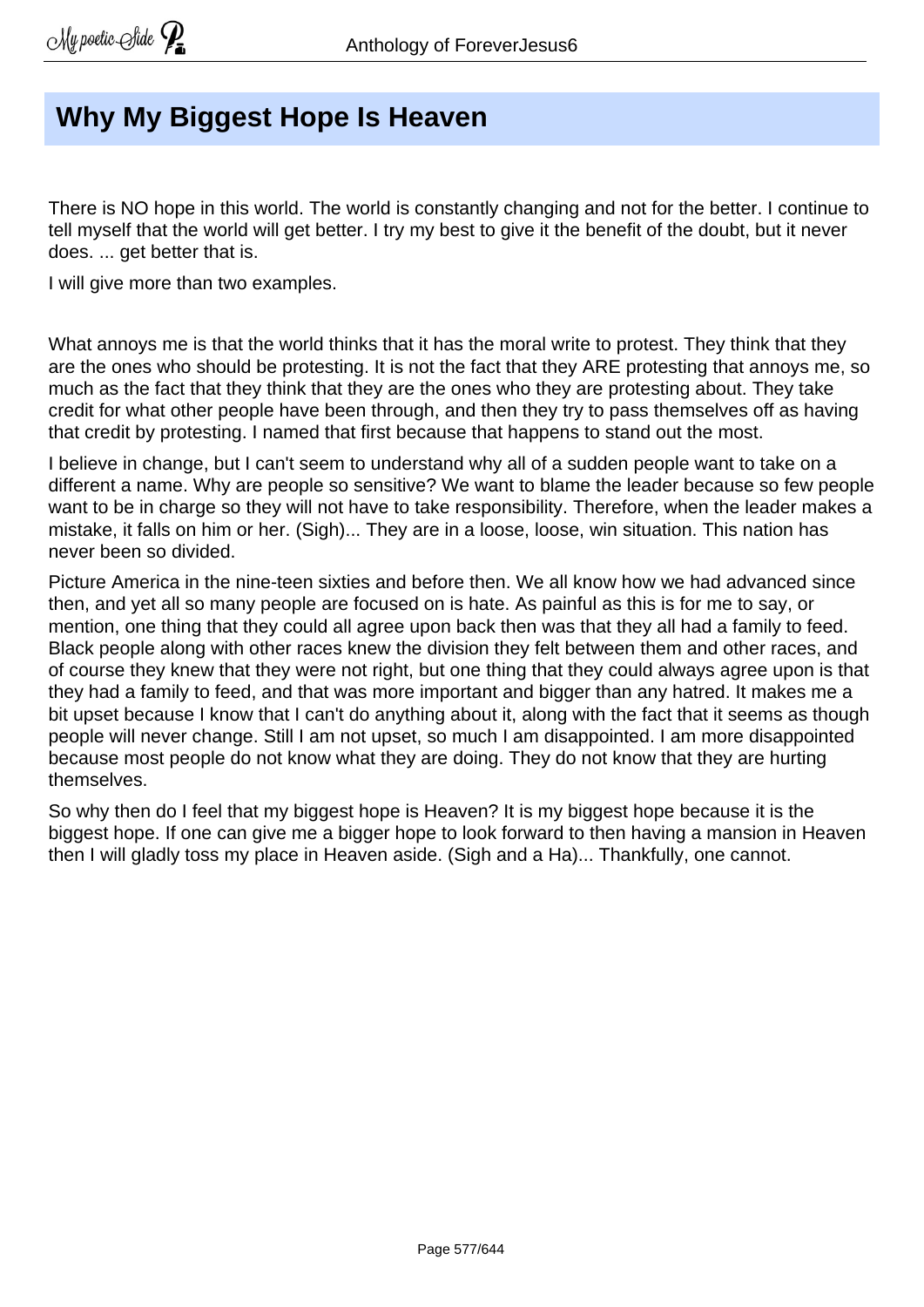## **What If I Lost It All?**

It is so easy for one to say, "I would give up everything for Christ Jesus". It is so easy for one to think, 'I would give up everything for Christ Jesus'. ... and maybe we would. Still, how many Christians, or anybody for that matter, really know what it means to pick up their cross and follow Christ Jesus? Not only that, but how many will actually HAVE to give up everything they own? Sure, they may have to give up some minor conveniences, but how many people actually have to give up everything? Very few people do. It is so much easier to say that we will give up everything for Christ than to actually do it.

When you dedicate your life to the Lord, you are supposed to be just that: dedicated. To be a disciple means to be a follower, and to, 'pick up your cross', and follow Jesus means that you will suffer as a Christian. This piece is not meant to judge others by the amount of their suffering. It is a fact that some Christians will suffer more and will be persecuted more than other Christians. No one can choose their amount of suffering. I certainly did not write this to try and deter you from receiving Christ's salvation. Still, many people want to follow Christ, but few want to go through the pain of doing it. Many only want to follow Him so long as they are able to keep their own comforts, and one cannot serve Christ like that. You cannot serve God and mammon. One cannot serve Christ by choosing what time is convenient for them.

So for those who will never know what it is like, I want you to imagine one day that you actually give up every single thing for Christ. You actually loose EVERYTHING. What would you do? How would you feel? I myself will do the same. I will tell you the truth. Christ Jesus will never give us more than we can bear. He promised us a comforter, the Holy Spirit.

So what if one day you received salvation and dedicated your life to the Lord. That night you went to sleep in a nice house, and the next morning you woke up homeless. You had no money. You had no food, and no possessions. You were wearing dirty old clothes, and you realized you only had a Bible for a pillow. You find out that you are homeless because you lost your job. The board said that your, 'type', of faith is to culturally insensitive. Yes, All of your friends still knew you. They did not care that you were homeless. However, they did not want to be around you because you were now a Christian. You found out that your loving wife had left you, and had took the three kids because she thought that your new Christian beliefs were, 'toxic', and although you used to be a very influential person, the same people that had listened to you before had now forgotten about you. You still have an influential voice, but you will have an effect on a new type of people in new ways.

That alone sounds horrible, but for some Christians in this world it is worse. So after taking in everything that has happened, after collecting your thoughts, maybe even when you are done crying, what would you do? As I said, by now as strange as it may sound, Christ will never give his followers more than they can bare. I cannot answer for other people in what they would do or how they would feel. Still, I personally think that the most important thing to do as a Christian, is develop a prayer life, and I think the most important thing to ask the Lord for, is help to remain steadfast to Him, and grow in your Christian faith.

So imagine those Christians who are really picking up their crosses for Jesus and following Him: those men who are being shot in the Middle East for owning a Bible, or those women who are being raped to death for their Christian faith in War torn African nations. Imagine those in China who are being Jailed for having their own in-home Bible study group, or the children who believe in Jesus that are being turned in to the authorities by their own siblings out of fear for their own life in North Korea.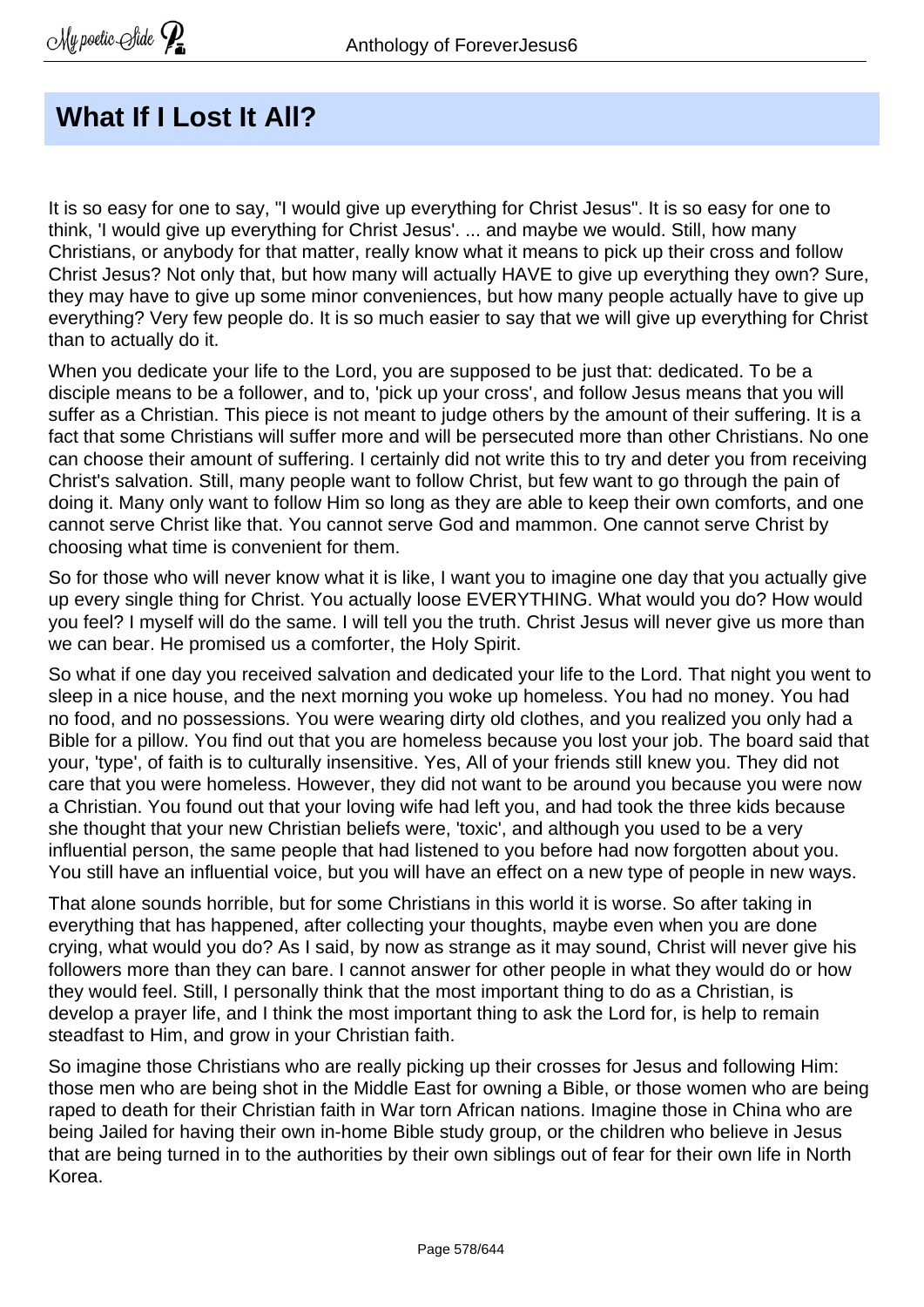If we are to say that we will dedicate our life to the Lord, then be dedicated. If you are not dedicated then don't say that you are. It would be better to not be a Christian at all, then to lie and just look the part.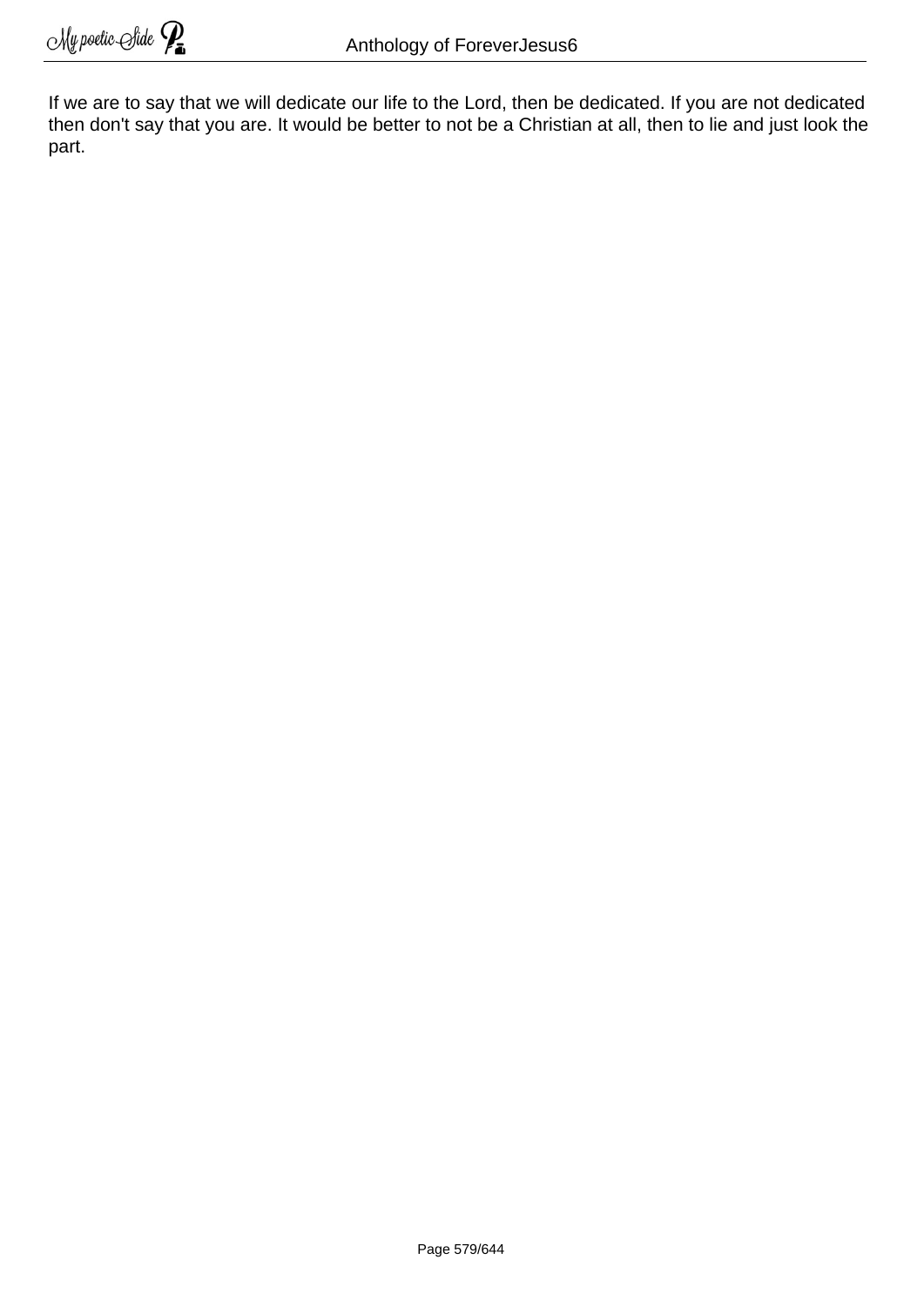## **One Day At A Time**

I'm only human. I'm just a man. Lord help me believe, in what I can be, and all that I am. Show me the stairway, I have to climb. Lord for my sake, teach me to take, one day at a time. - One day at a time sweet Jesus, is all I'm asking of you. Just give me the strength, to do every day, what I have to do. Yesterday's gone sweet Jesus, and tomorrow may never be nigh. Lord show me the way. Teach me take, one day at a time.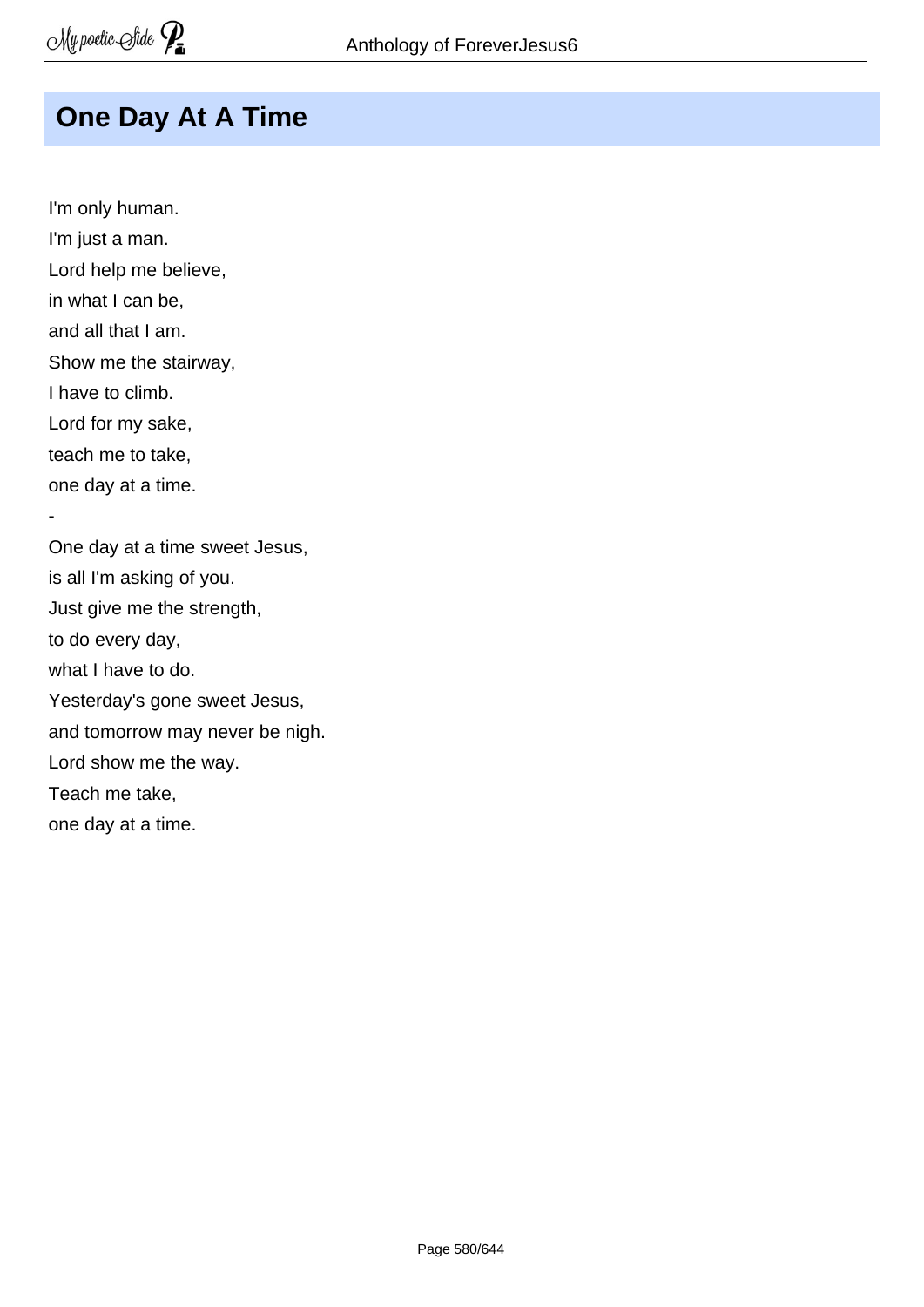## **Complicated**

Our love at times, can be complicated, but one fact, that we both know, is that with Christ Jesus, love conquors all. To overcome mountains, we must overcome obstacles. As we must, start out low. So I know no matter what, whether evil lurks; where Christ, truth, and hope abounds, our relationship will work.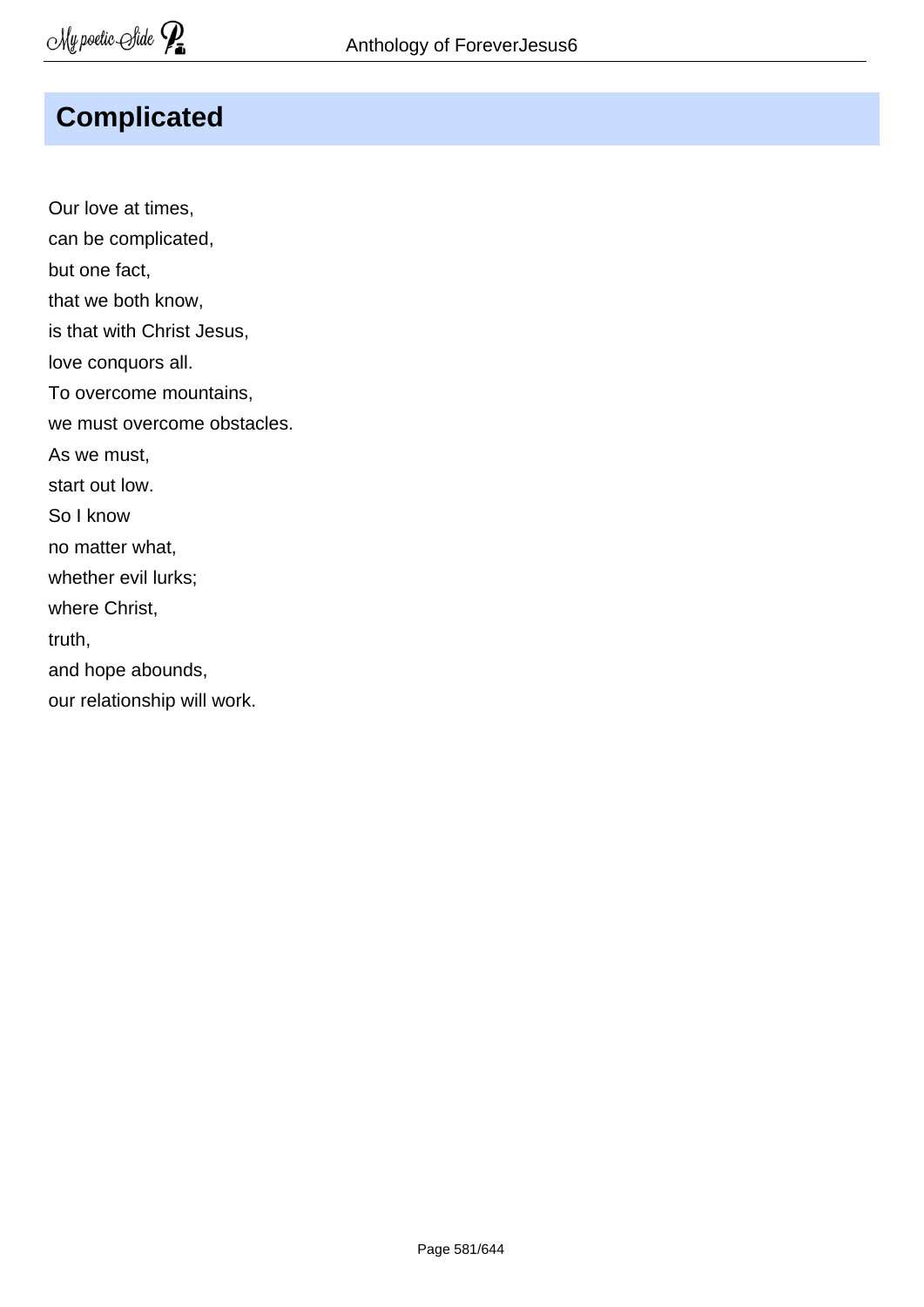## **In A Boat**

I love the way, your metal shines. I love how your deck alines. I love how your motor, runs in the back. I love your helm, and your dash. I love the way, you stay afloat. I love that you, are my beautiful boat. I love your rope, attached to your cleat. ... but most of all, I wish I had whole fleat.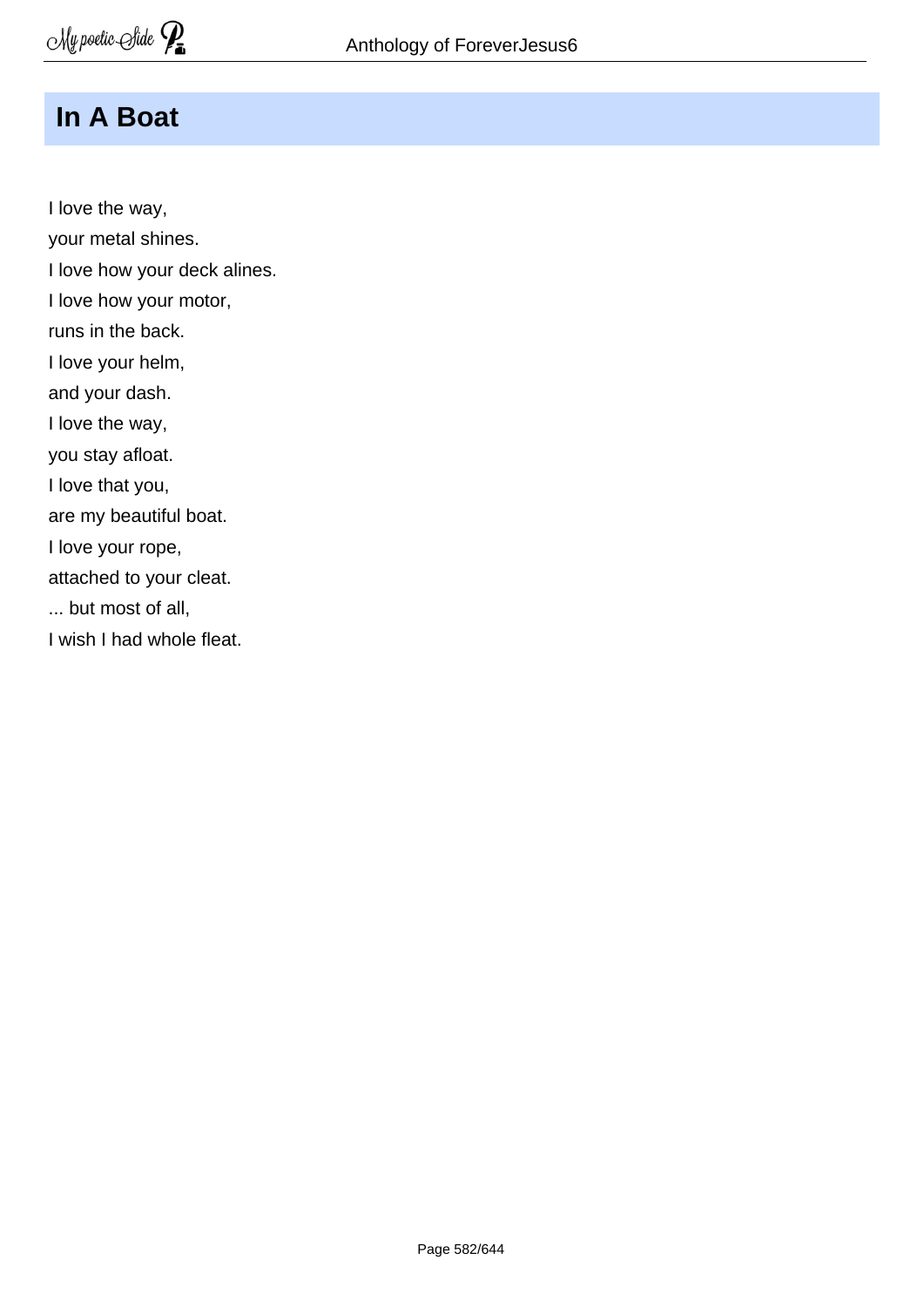#### **Through The Storm**

To those who are in prison, crying when they are alone, I ask that you please listen, when I tell you that Jesus, will carry you home. To all the mothers, and the wives, whose children and husbands, went to war, who recieve that knock, from two soldiers, standing at their front door, I know it is hard, and that it seems, like you have nobody else. ... but know that Jesus, is there for you, and you will never be by yourself. To the young prostitute, who is homeless, and whose parents let her go, and feels so low, and so full of shame, because that is all she knows, she is crying at night, and has no food. She has not eaten in days. Christ is putting His hand, on her shoulder, and is saying, 'My child, be still, and know that I am God. I love you anyway'. To the lonely young drug-dealers,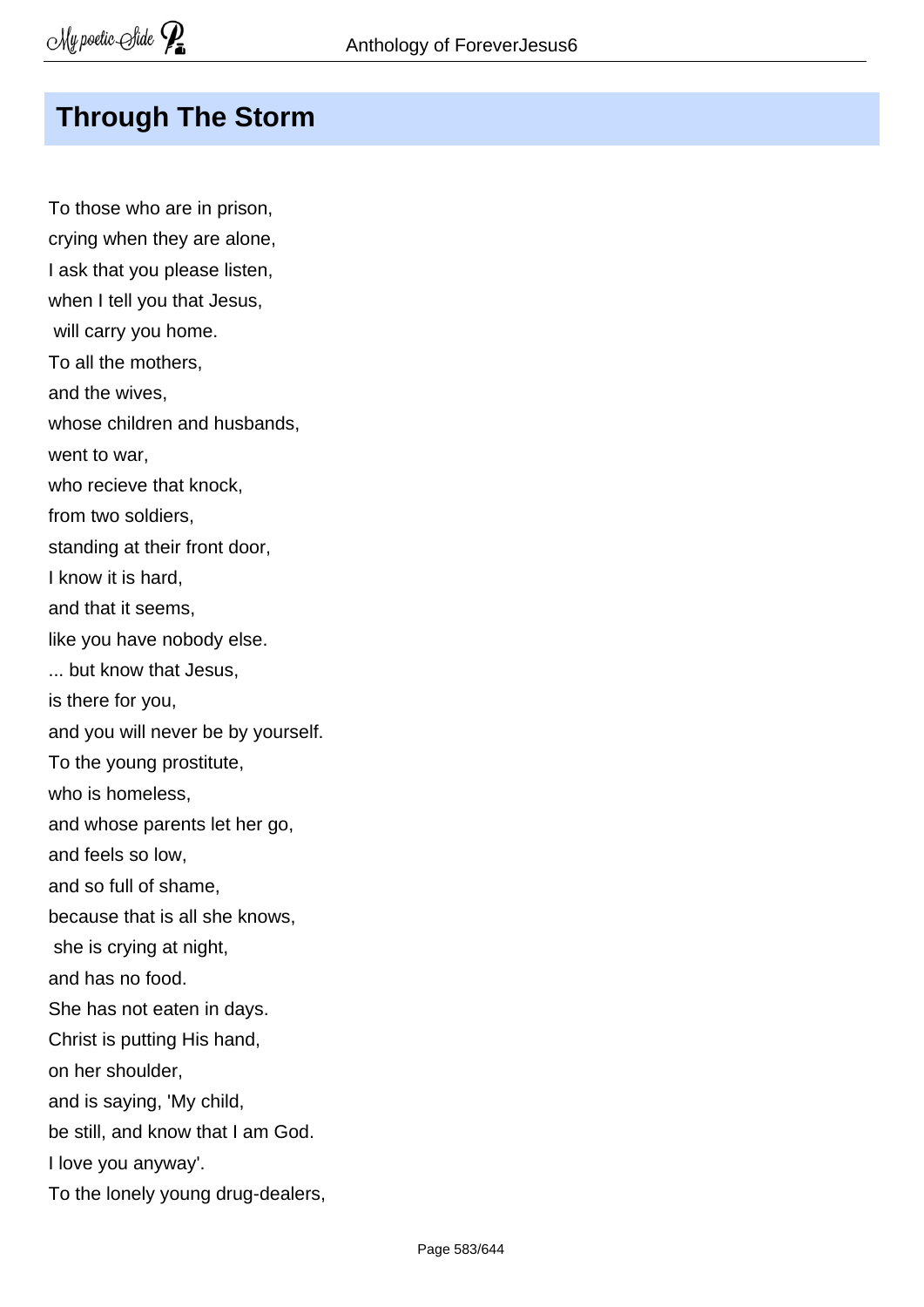out at two in the morning, who are twelve, thirteen, and fourteen years old, whose dad is always, beating on his mom, and whose mom never played a role, know that you have, a friend in Jesus. Put your trust in Him. Christ will always shine, and the more He does, everything else, will grow dim.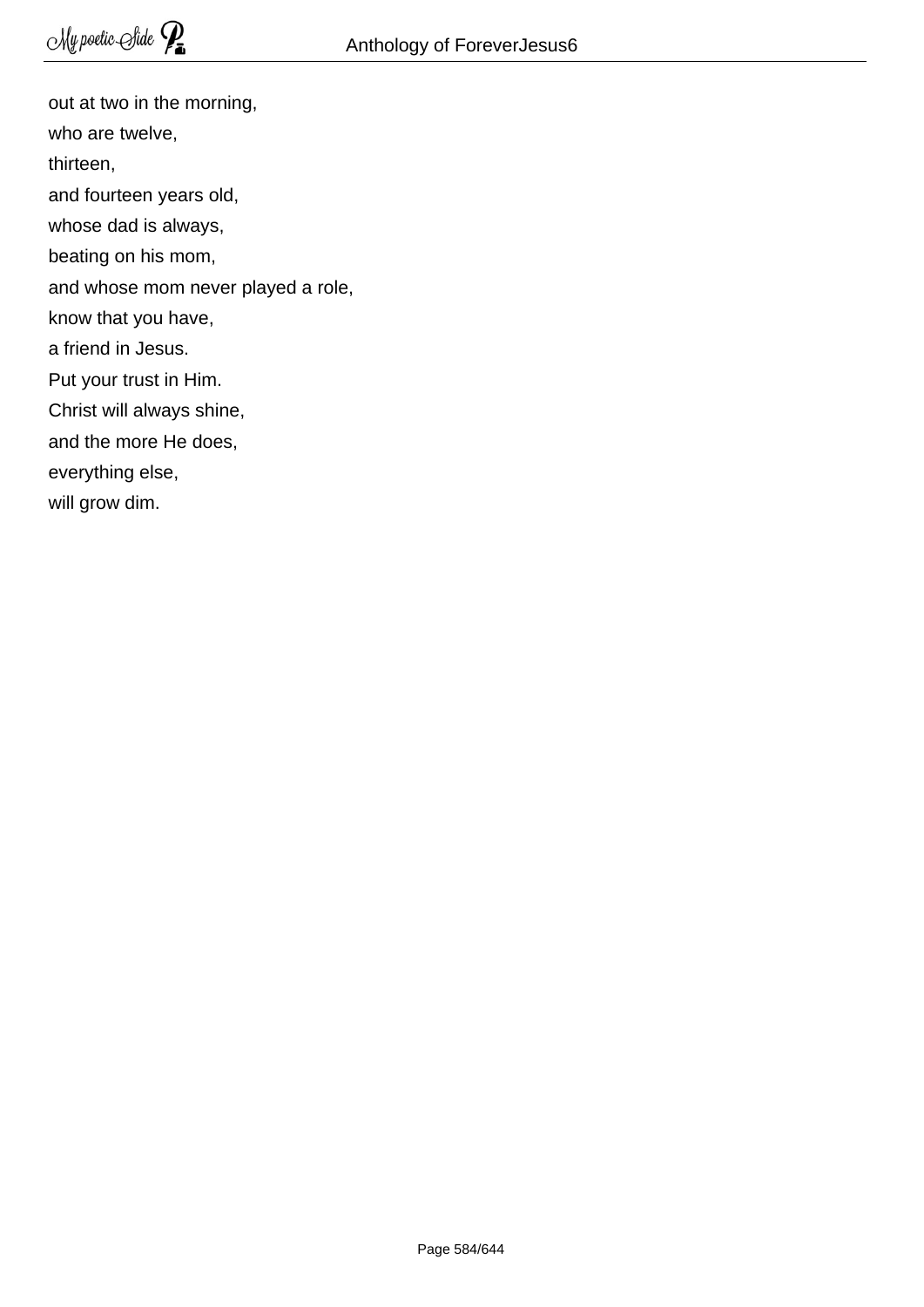## **Redemption Song**

Ol' pirates yes them rob I, and put I on a merchant ship. Minute after day took I, from the horrible pit. ... but my hand was made strong, by the hand of the almighty. We forward in this generation. triumphantly. Won't you help me say? These songs of freedom, is all I ever had. Redemption song - Redemption song - Emancipate yourself from mental slavery. None but ourselves can free our mind. Have no fear from atomic energy. Cause' none of them can stop the time. How long will they kill our prophets, while we stand aside and look. Yes, some say it's just a part of it. We got to fulfill the book. Won't you help me say? These songs of freedom, is all I ever had. - Redemption song

- Redemption song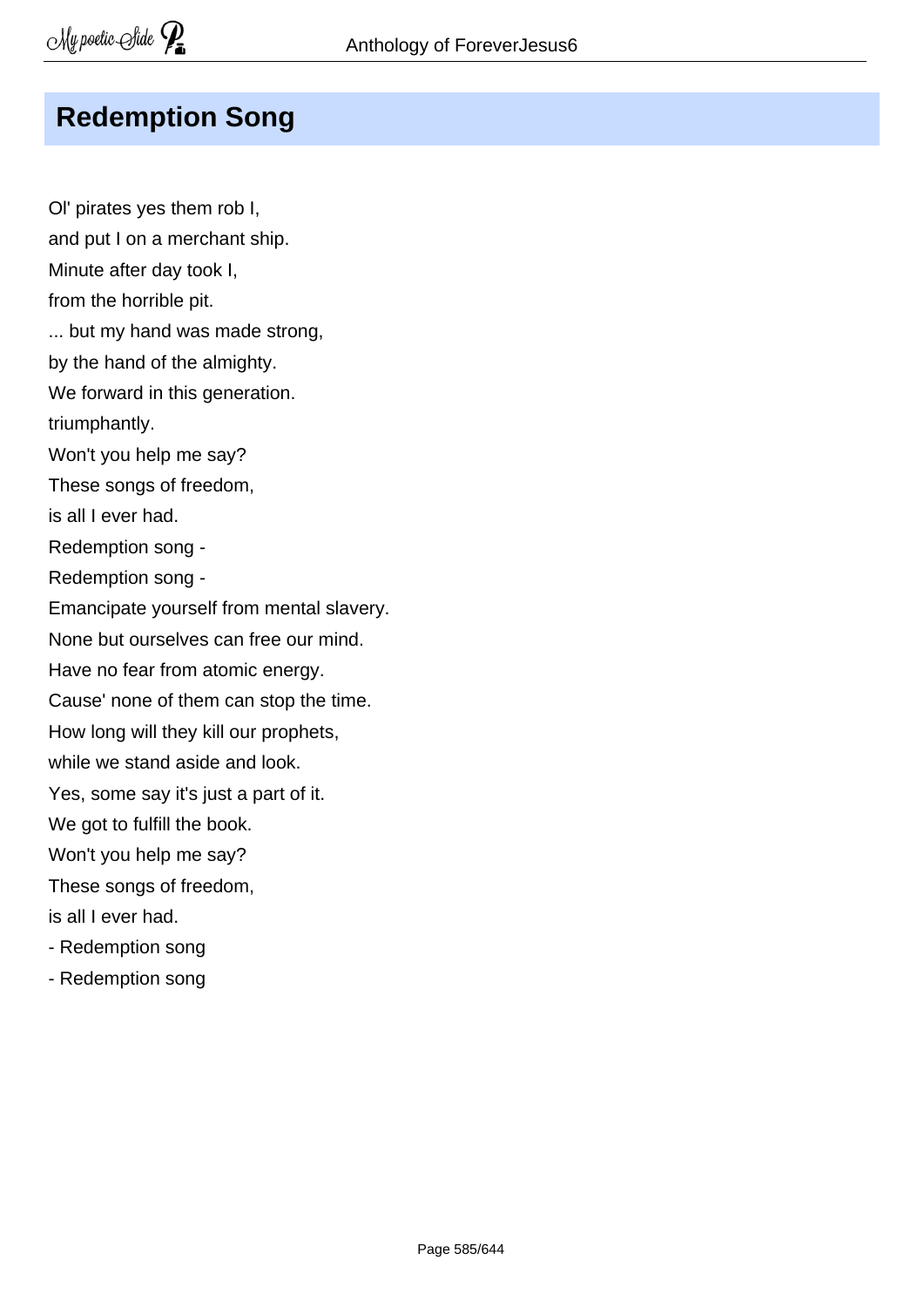## **My Pathetic Love For My Country**

Remember September 11th, 2001, it was a day that would go down in infamy. Just say, "September 11th" or "9/11", and people will know what you are referring to. It was an extremely bitter/sweet time - naturally more bitter than sweet. I say sweet because it took such a dark day and string of events for people to show their true colors: Red, White, and Blue. Everybody was joining the military the same week September 11th happened. Musicians were competing to see who could create the most patriotic song. 'I'm Proud To Be An American' won, and was played at every football game the following year. Every sport game that week shut down. Every single American neighbor loved each other, and all wanted to literally bomb the hell out of every terror group and country in the the Middle east. ... and once we went to war, everyone who could did their part for the war effort. ... and those who never really cared about their country found a brand new appreciation for it.

I start my piece with this unusual paragraph because 2001 through about 2008 was my generation of witnessing true American patriotism. A while after that, the sense of patriotism was still there, but it lingered. Clearly, people had returned to there normal lives, and there were either other tragic world events happening since 9/11, or people just didn't have the time to care anymore. George Bush's second term was over, and we the people, by now more divided, received 'our first black president', Barack Obama. The times were changing, and that time in my generation was over.

I look at the world today (specifically this nation). Then I reflect on myself. In 2009 I voted for Barack Obama. Then in 2013, I did not have a chance to vote for complicated reasons, but I was not rooting for Barack Obama. In 2016 and in 2020 I voted for Mr. Trump. The point that I am making is that I did not choose to become a democrat despite the pressure simply because of where I live, or my race, or age. As such for being a republican. Despite the pressure, I did not choose to become a republican simply because I am a Christian. That is not what voting is about. Voting is not about what you want to change for your sake, or making history. You must look at the big picture. Voting is about choosing what is best for your country: domestic and foreign. So as I said earlier, I look at this nation today, and with the exception of those serving or who served in the military, the parents of those serving in the military, and those small very-hard-to-find patriotic towns, I notice that very few people are proud to be an American, or as I said, they just don't care.

I understand that as times change, things change with it, and some things go away. It is almost inevitable. Notice how the sixties were different than than the WWII era, and how the seventies were different than the sixties, and the nineties from the Regan era, and now 2020 from 2001. Still, I believe that patriotism, that is one's love for their country, is one of the very few things that should never go away. It is something sacred that one should cherish, hold dear to their heart, and take it to their grave. Yet, now I read and see pictures of mass shooters who sport the American flag. I see on the news how skinhead groups, and people who call themselves black lives matter that shoot at police officers call themselves Americans. I hear of people bashing the president openly and publicly, followed by the topic of, 'how we don't live in a free country'.

#### Sigh, but I digress.

Every once in a blue moon, I reflect a bit, and think of the love that I have for my country, and wonder, 'What is the point? Why do I love this country so much? It most certainly does have it's faults". Then the answer comes to me. I love this country for every thing it has done for me, and because I am from here. I love this country, America, because of all the freedoms it let me enjoy, and all the countless chances that it has given to me. As a fairly young country compared to others, we go through our growing pains. Still, if it is hard for you to find an appreciation for this country,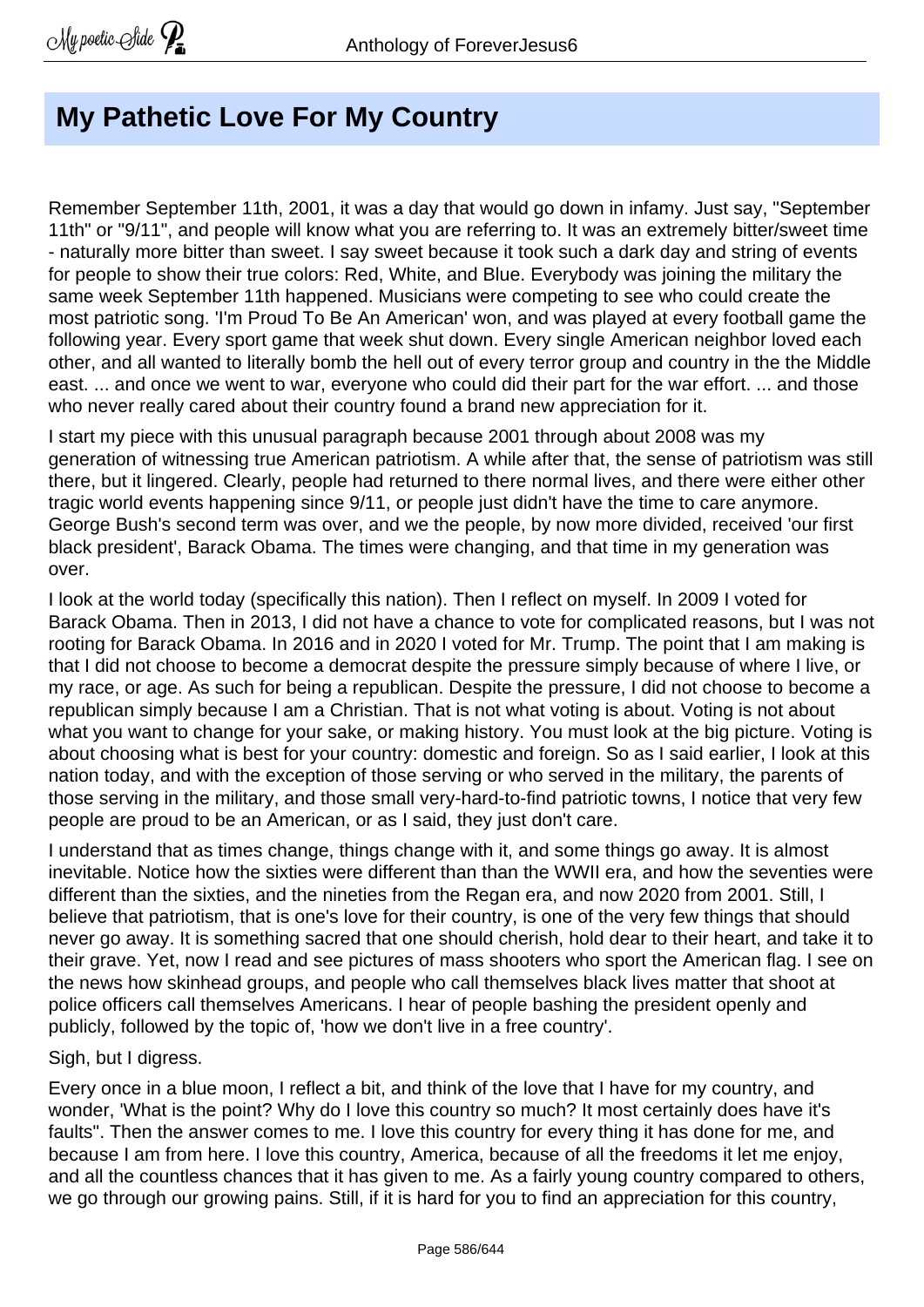then look at the older countries all over the world who are suffering. Ask one of the older immigrants who have truly suffered, and they will tell you the greatness of this country.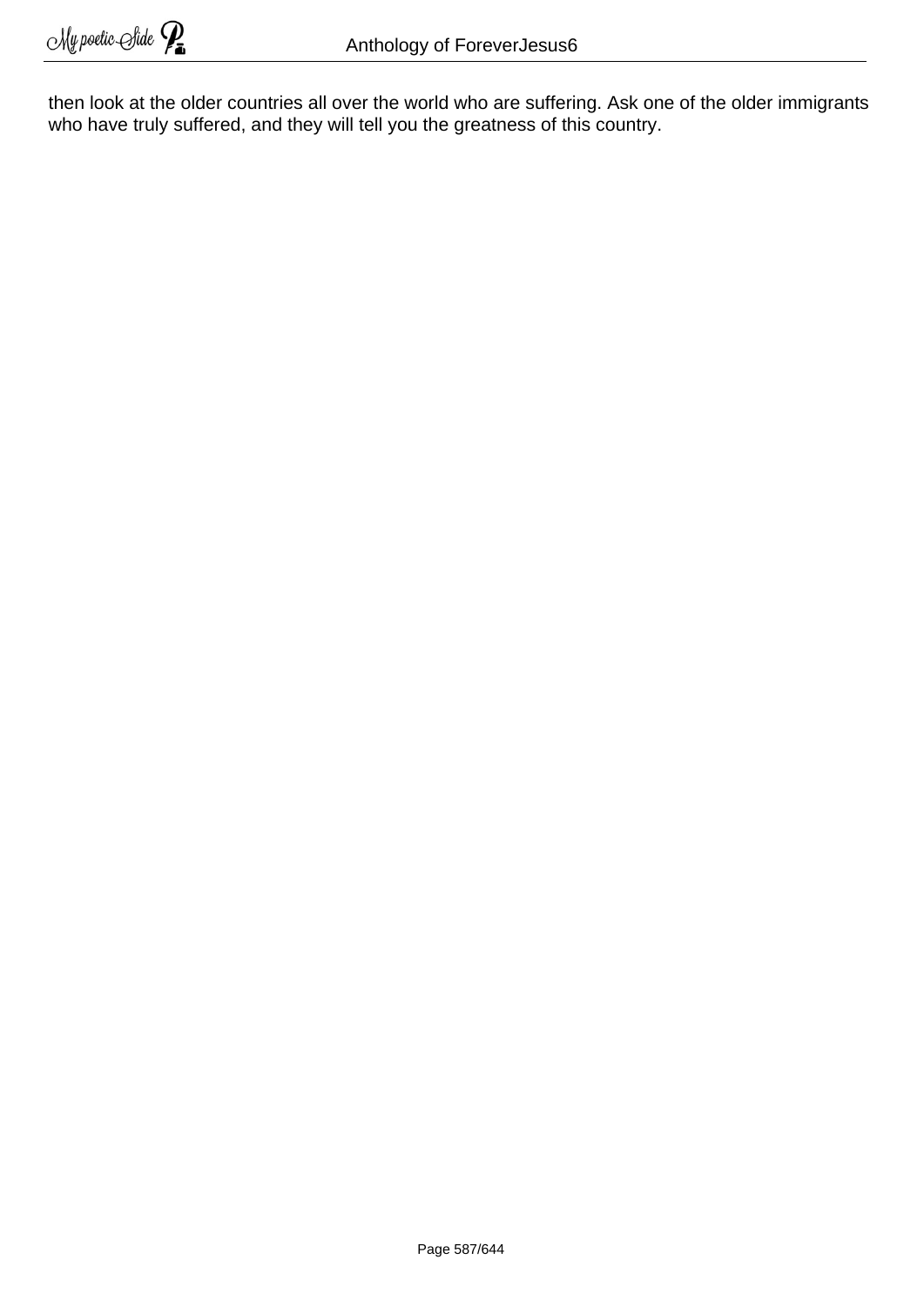## **Decades Before A Smile**

One day when I, am seventy years old, and decide to look back, on my life, I will reflect on all, the mistakes I made, but know that still fought the good fight. I will reflect on all, of the harder days, and know that I, still kept the faith. I will scoff as I remember, those who doubted, as I finally finish the race, because I know I will, recieve my imperishable crown, laid up for me in that Heavenly place. I will lament over the ones, whom I have hurt, and never had made amends, and know it was for that reason, that growing for me, was like looking through dirty lense. I will look back on the things, that I did not do, but know that I could have done. Yes, there are things, I would have done differently. Still, I would not change one. So I may live past seventy. I may live to one-hundred and ten. I just know that I would rather, be in Christ's Kingdom,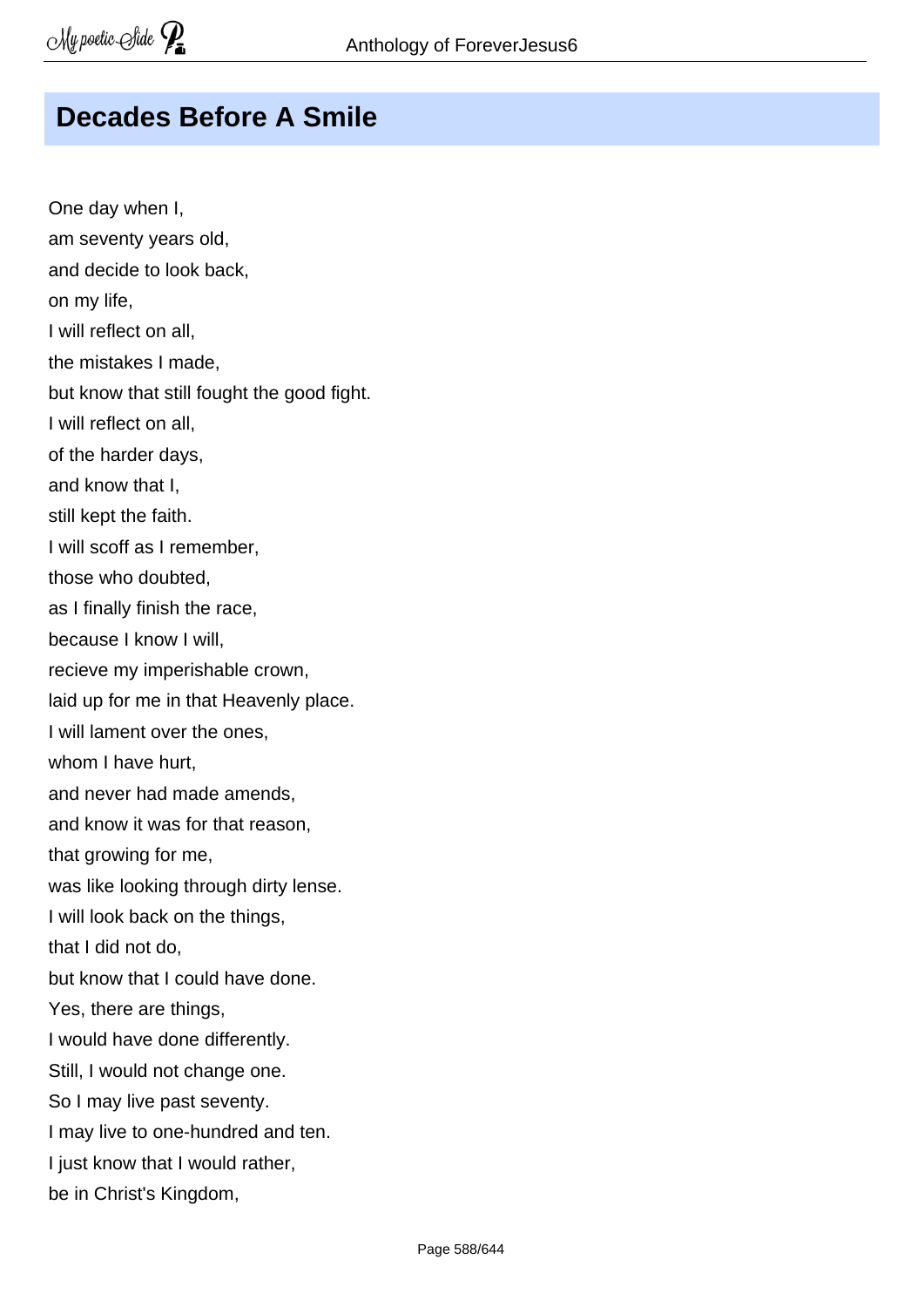than live my life all over again.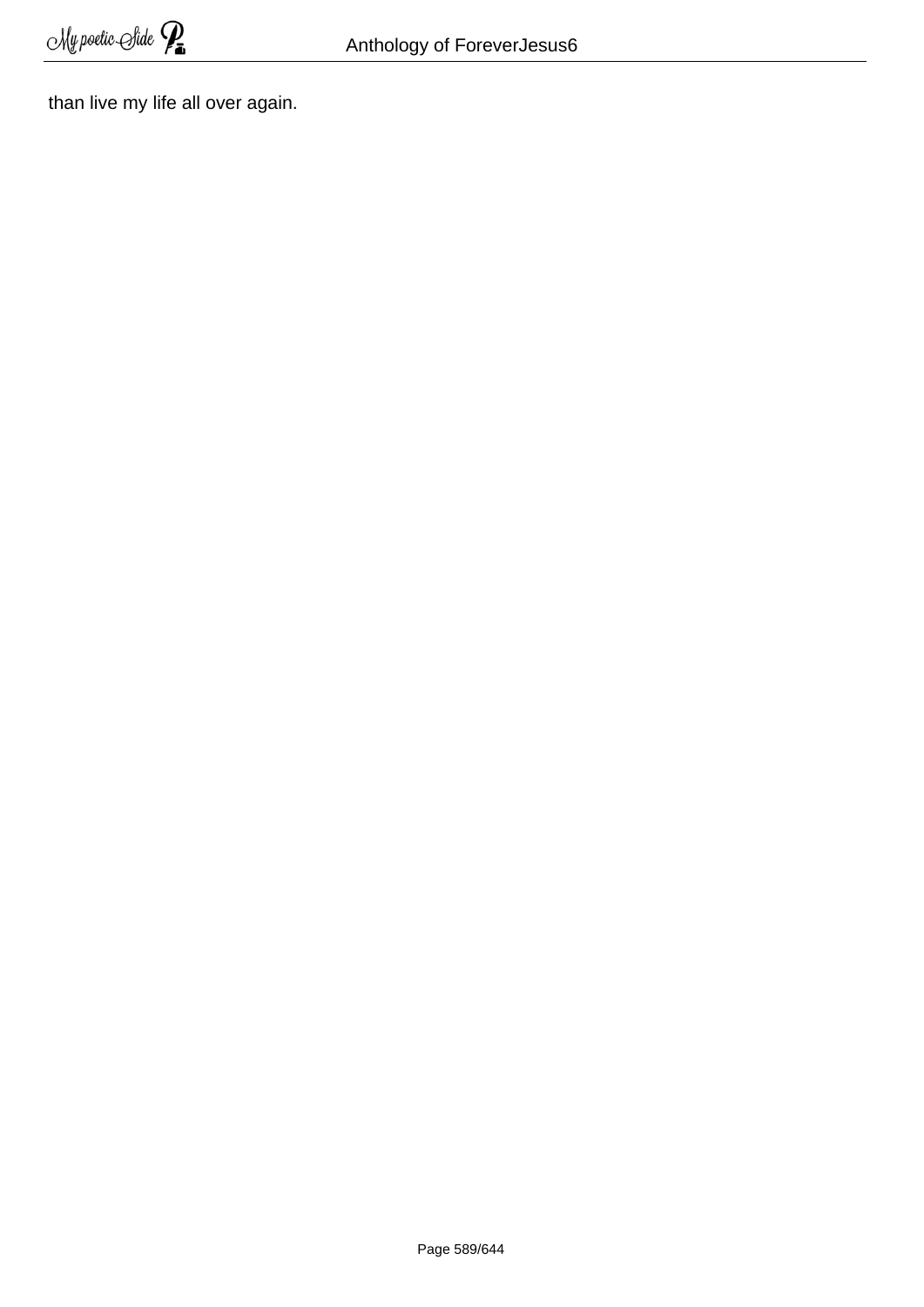# **... And So They Wait**

After about fifteen years, of playing, 'just normal', and always watching them week after week, they start to go undefeated, by putting together a winning team. They might make it to, the college football playoffs, and reestablish their legacy, when their season was interrupted, by this annoying C-19. Not that their season is over, but they were on a roll. Now we have to, wait till December, and put their season on hold.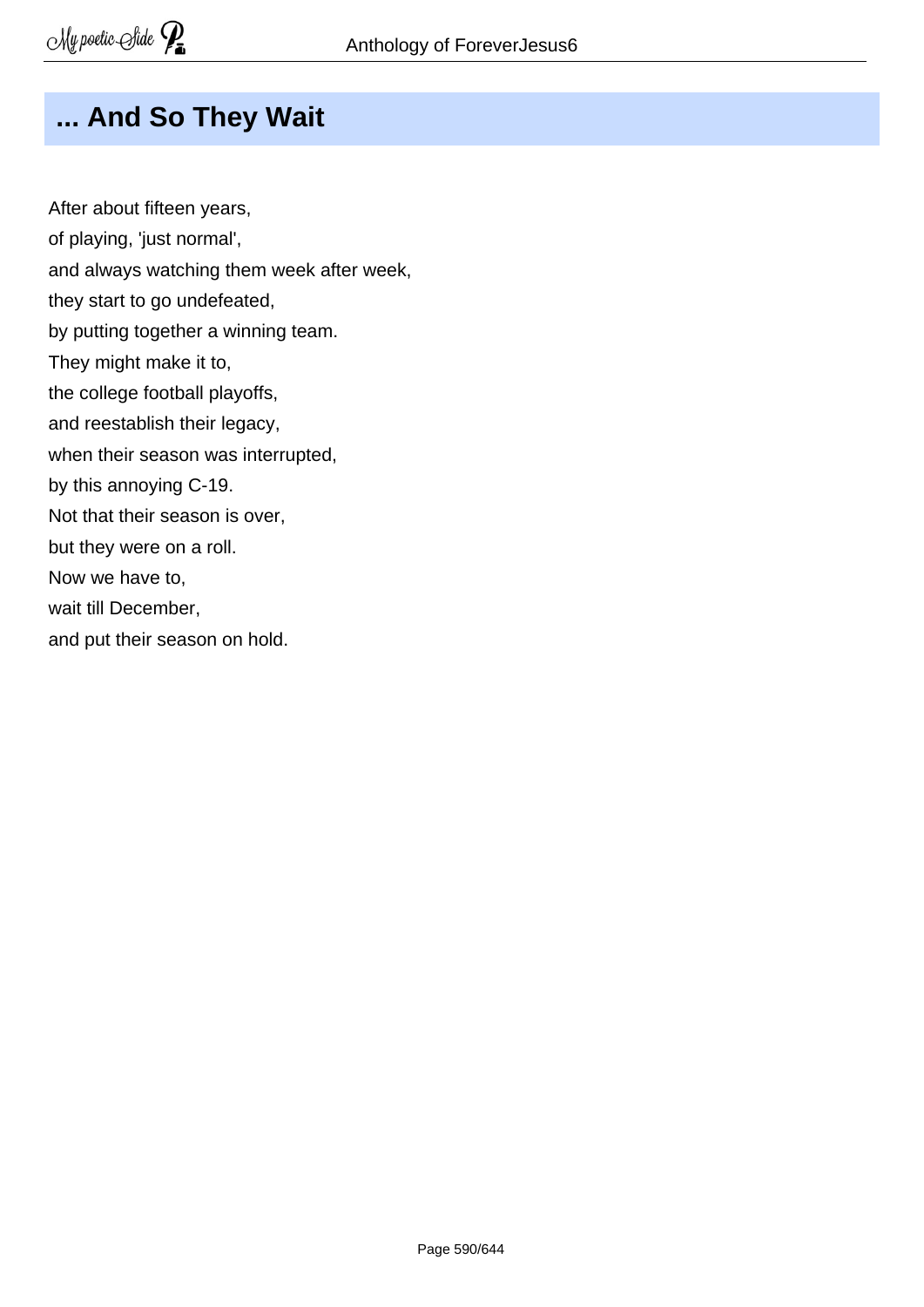## **A Great Revival**

Over two-hundred years it has been. I emphasize that: two-hundred years since the last great awakening. The 1790's to be exact. That is about twenty years after the signing of America's Declaration of Independence. We need a great revival, a world revival. One that is not just spread out and littered with cheap Christian T-shirts, and Christian jewelry or mega-churches filled with famous entertainers in the front pews. We need more than Christian T.V. channels and expensive private Christian colleges.

We need righteous men and women to come up, and start speaking the truth. We must start speaking what the Gospel of Christ Jesus truly is. Righteous men and women please... We must stop being afraid of what others may think of us, and start warning those of the lies of this world. We must correct those with the distorted views of Heaven and Hell.

Those who are Christians please... We must see the potential in the young generation rather than put them down. Two-thousand years ago when Christ ascended to Heaven and left behind the Holy Spirit for everyone to have, were you not a distant generation? Was John Calvin and Martin Luther a far generation from the twelve disciples, and are we not a far generation from them. Righteous men and righteous women, we must stand up, and take these young men and young women under our wing. We must train this generation up in the way in which they should go. We need to be where ten year olds will yell, "Praise Jesus", where fifteen year olds will yell, "Praise Jesus", where twenty-one, twenty-five, thirty, and thirty-five year olds will yell, "Praise Jesus", for no reason other than because they believe that He is worthy to be praised.

Those who call themselves Christians and to those who believe, we must stop being complacent. We must stop settling on the idea that, 'because I have accepted Christ Jesus, I am going to Heaven. I may continue to live how I want'. We must live for Christ, and stop settling because it is easier. Every day is a new opportunity for us to grow closer in our Christian walk with Christ. Every day we must continue to grow in our faith, and in our prayer life. If we do not grow in Christ, then how can we expect to lead others. If we ourselves do not grow in the spirit, then leading others just becomes an idea. It is stated in the Word that living for Christ would not be easy. We should not expect it to be, nor should we try to make it by taking shortcuts.

When we preach the Gospel, we must not lie by painting the Christian life to be a picture of bliss. Rather we must speak of the beautiful struggle that it is. To paint an easy life of Christianity may win someone to Christ that day, but because that person was not told of the beautiful struggle he or she will have left the faith the next. Not only that, but that person will spread a bad report about the Christian faith. We must build up strong well established Christians. Remember that Christ told his disciples that if anyone should come after Him, let that one deny himself and take up their cross and follow Him.

We need a Great Revival. It must be bigger than the other great awakenings and reformations before it, and there is no reason why it should not be. With today's advances, there is no reason why The Gospel should not reach the ends of the earth. With a Great Revival, there will be more righteous people in the world willing to do what is right. Anyone can take to the streets with signs and chant words. It is easy to give money to charities. The difference however is what is being done in Christ's name. Those who do what is right in Christ's name will not do it for there own sake... or any man's sake, but for the sake of it being good and right and pure.

I say this to all people. Yet, I am specifically talking to those righteous Christians. We need a Great Revival today. It is not that we will not have fear. Rather we must overcome all fear, and speak the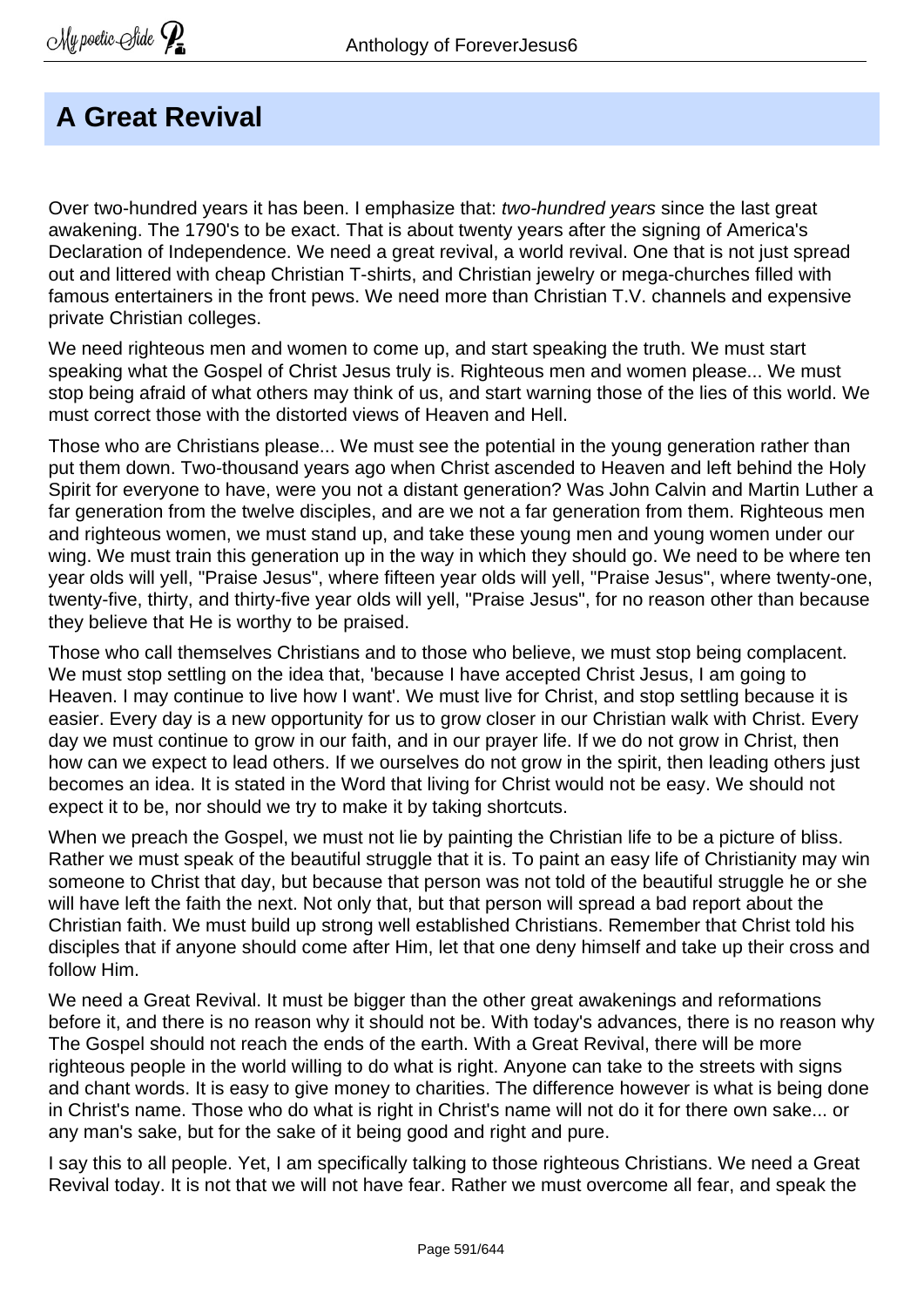word. We will be going out as sheep in the midst of wolves. We must be wise as serpents and innocent as doves. We must know the truth and the lie, but only be accepting to the truth. Today is when it must start. Millions upon millions of you righteous Christians who know the Word of God, go out and spread the gospel in Christ's name.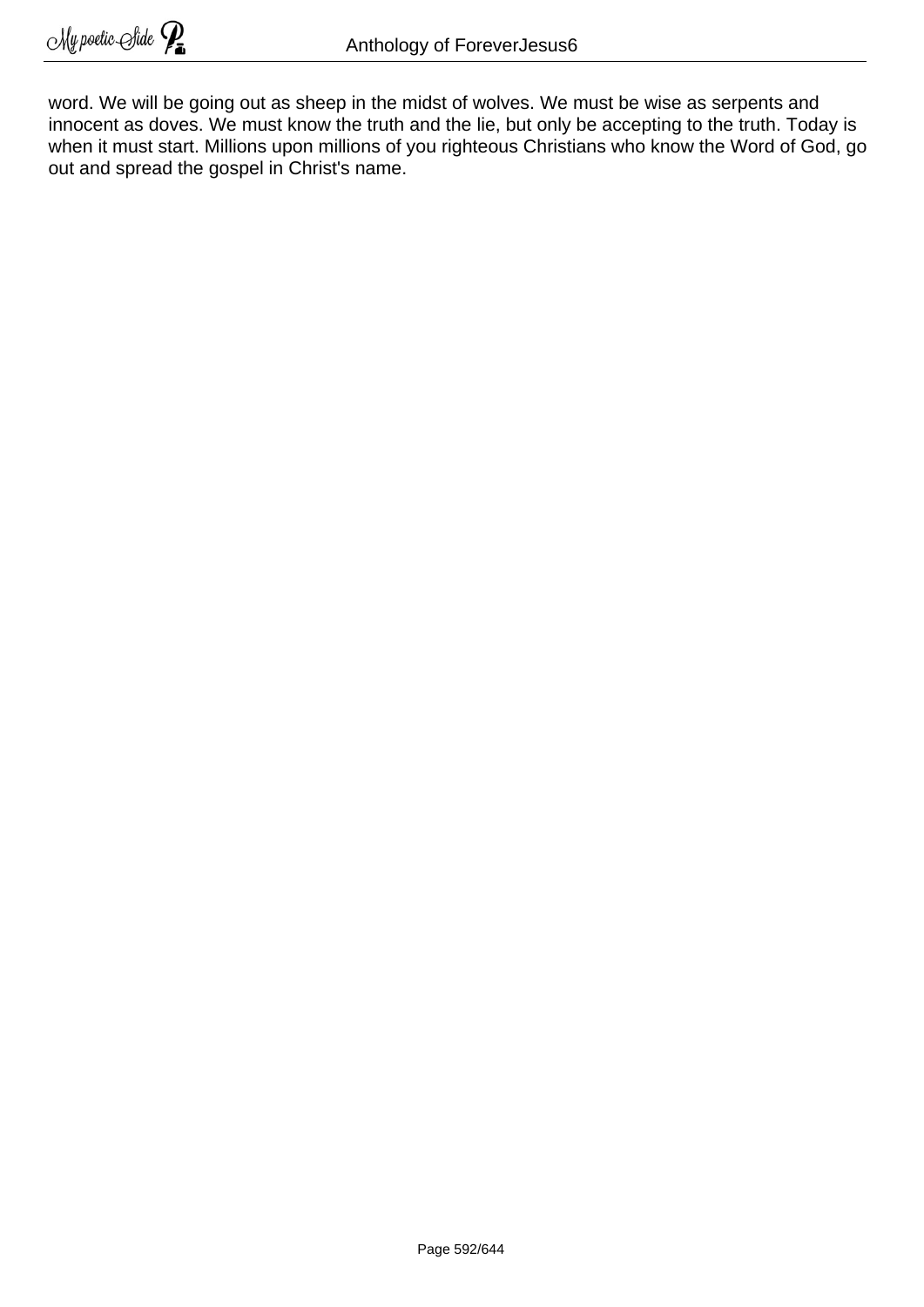#### **Kick The Ram**

The Ram is an angry beast. It sits alone, in the high mountains, with nothing to do, but eat and strengthen it's horns. It is a mean creature. Any animal, that dares come near it, is chased away by it. It charges at the smallest animal. So no animal, will dare go near it. It is unwelcoming, unfriendly, and extremely territorial. This is a warning, to even the strongest, of the creatures. Yet as a shepherd, crosses the mountain, with his one sheep, he simply passes the ram. The ram huffs, and yells, and kicks at the ground. It shakes it's head wildly. Yet it does not charge, at the shepherd, nor his single sheep. Without the shepherd, the ram would surely, charge at the one sheep. There would be,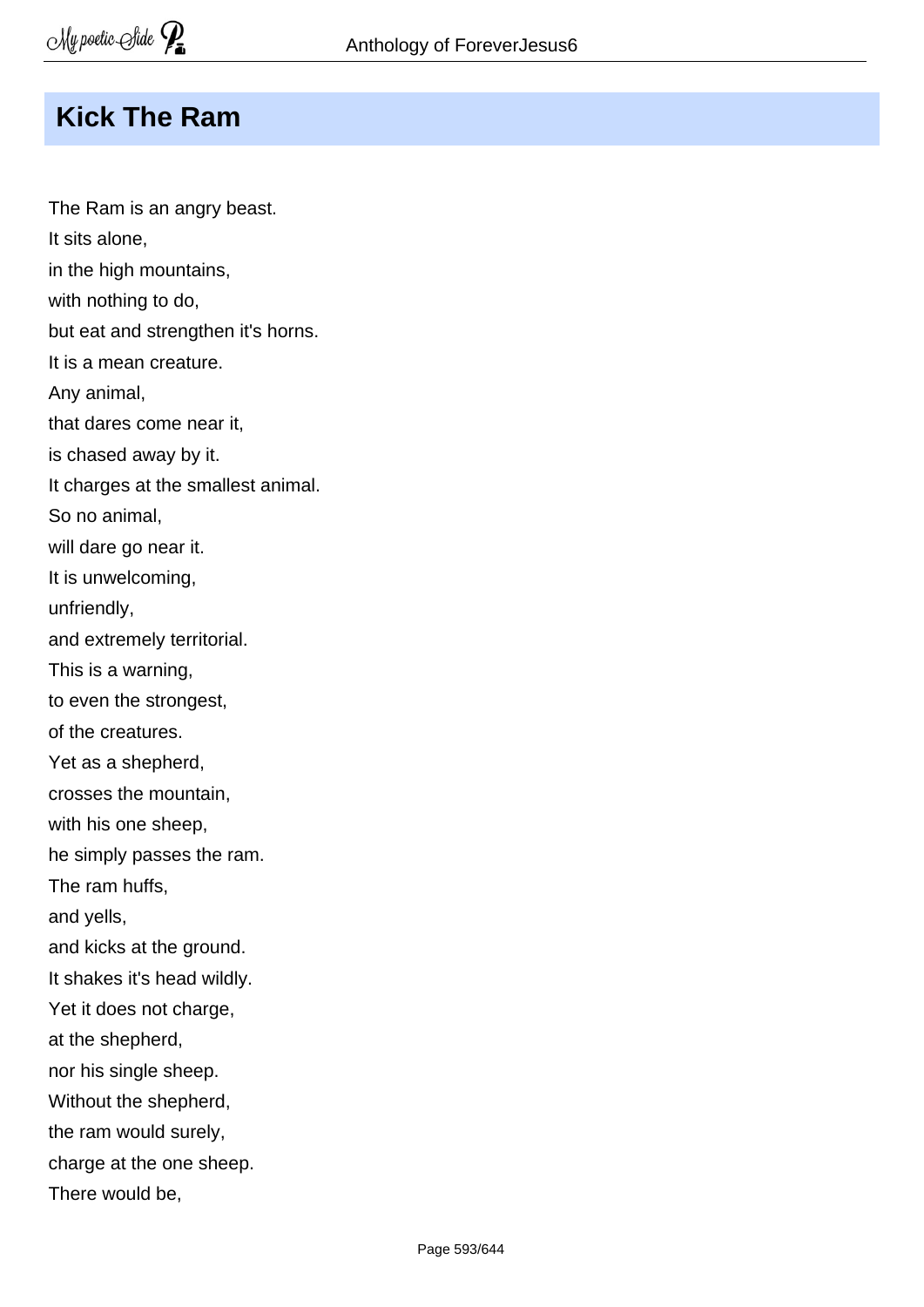no hope for the sheep. It's fate would be sealed. It's fate would be sealed, by the rams power. Yet it seems as though, the angry, mean, powerful, territorial ram, will not go near the shepherd.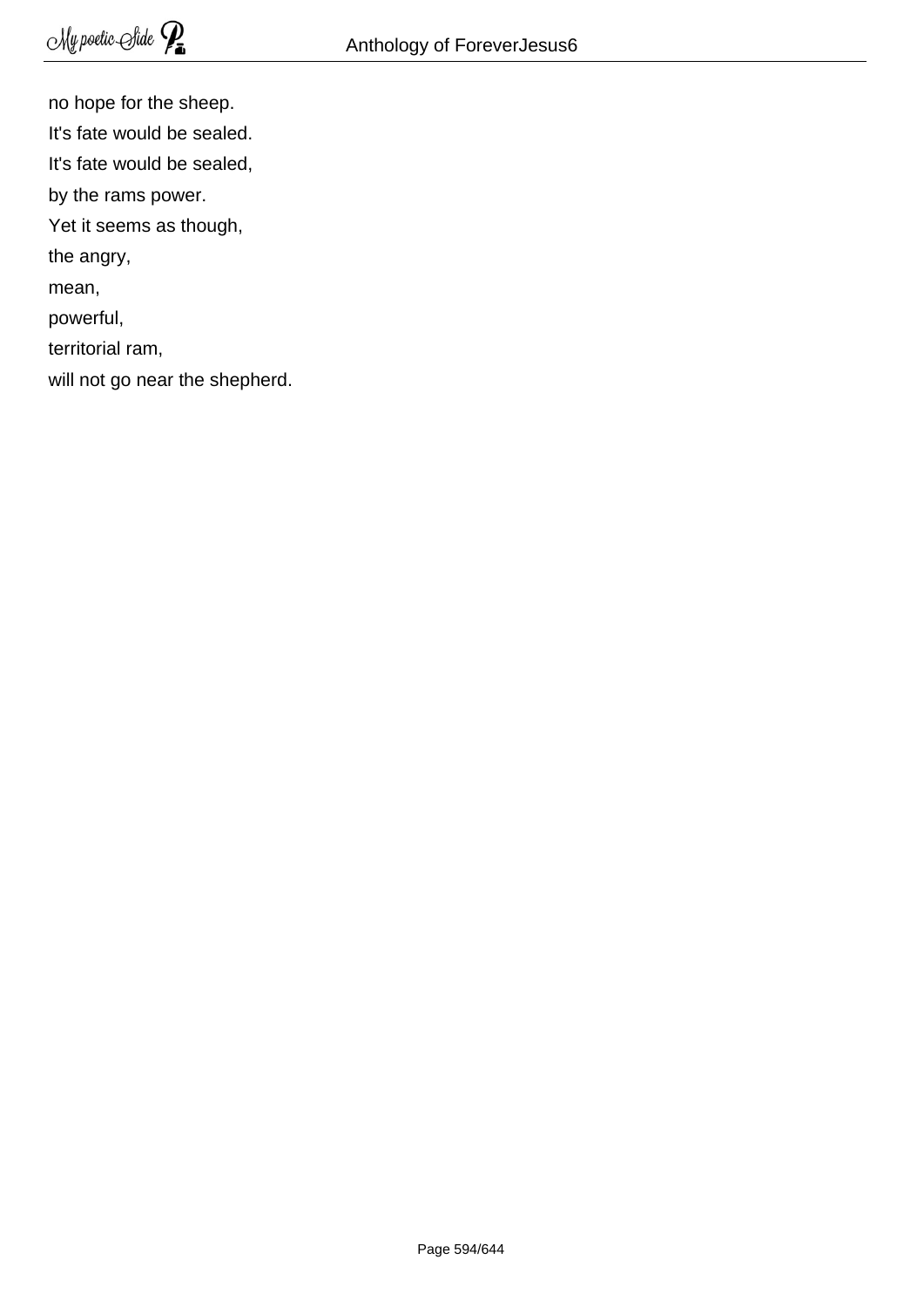## **Presidency Not The President**

We must remember, we represent, the presidency, and not the president. In this case, we must look at the big picture, not just the present. In four to eight years, maybe even less, someone else, will be in office, that we will, 'love' or 'hate' more or less. We look to the, democracy (government), not the person, behind the desk, because things will change, with each new year, that will bring, a new challenge, and a different test.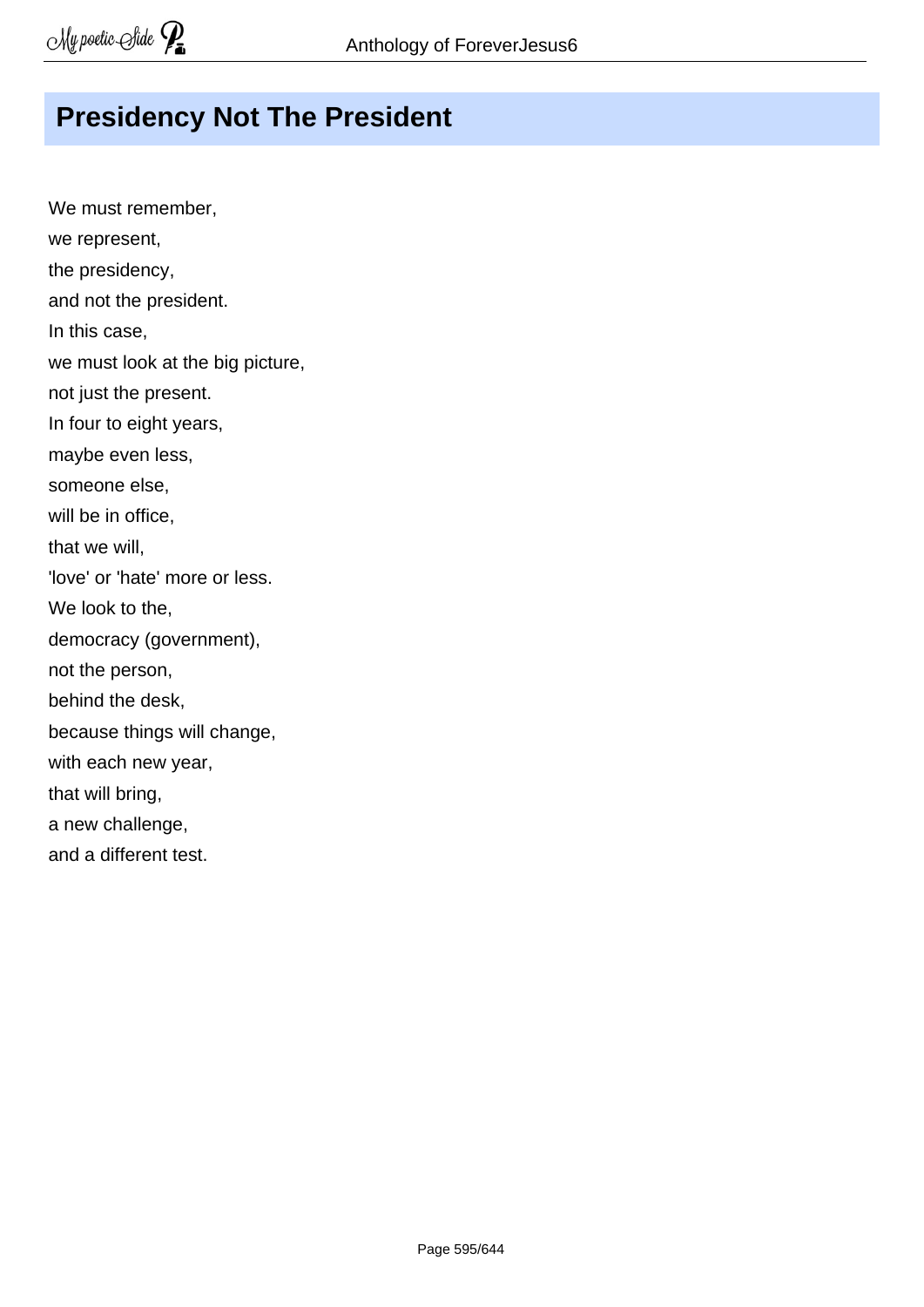## **Two Out Of Three**

I am far from perfect, and on this earth, I never will be. Still, I do believe in God, and feel that there, are three things, that every Christian needs. I believe, that it is the Bible, church, and also prayer. I say specifically that number, because that number, is hard to meet, but two out of three, is still pretty good, and one certainly, isn't hard to reach.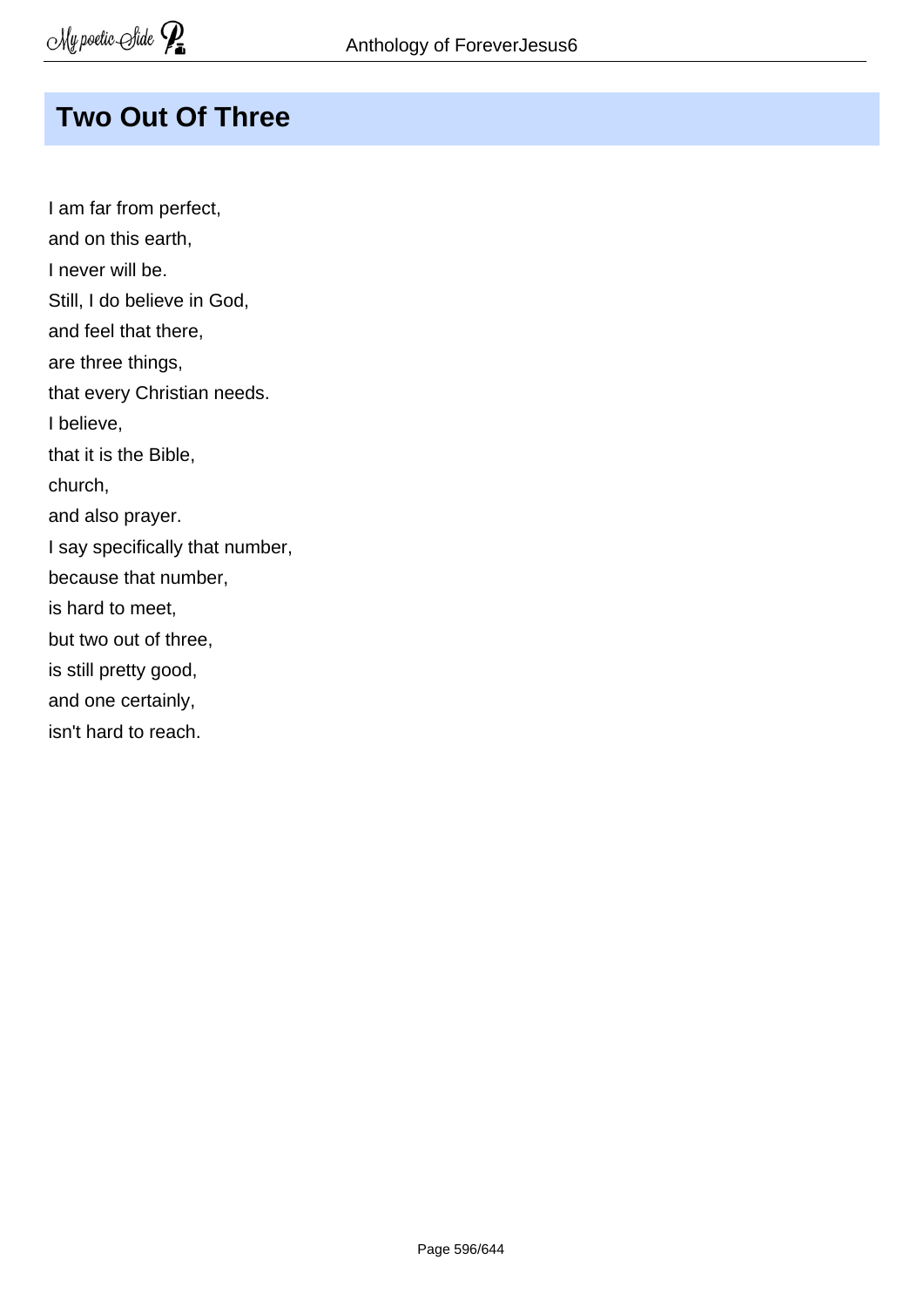## **Reflections**

I was never a preacher. I never was, more than I was. I never said, that I was something, that I wasn't. Years later, and years more, I am just a man, who recieved salvation, spreads the Gospel, and who believes in prayer.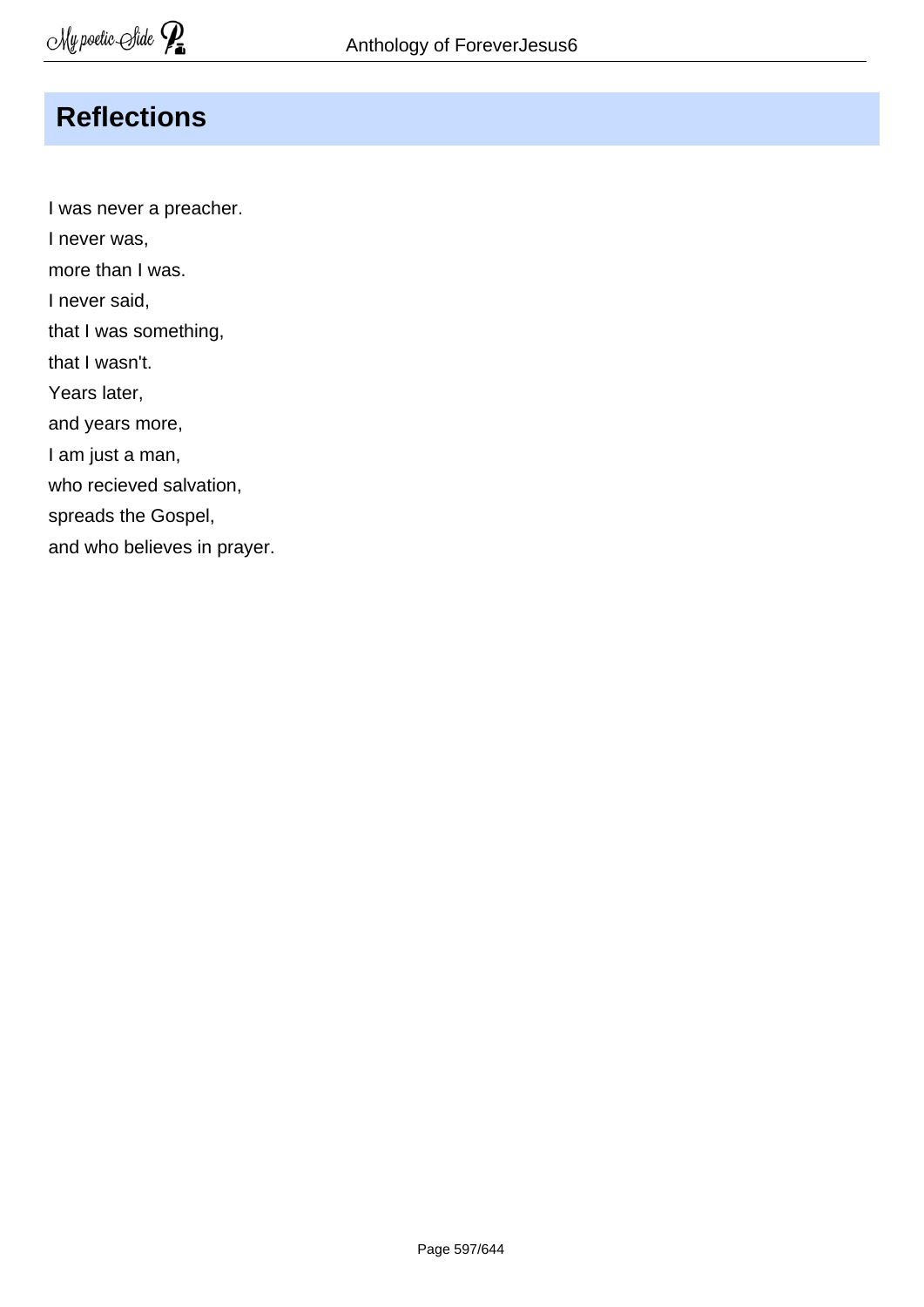## **Just Us Two**

My love I miss you. I will be with you soon, under a grey snowy cloud, or a bright full moon. When I see you, the skies will turn blue. The ice-covered lake will melt. The sun will shine. The weather will be fine, and it will be just us two.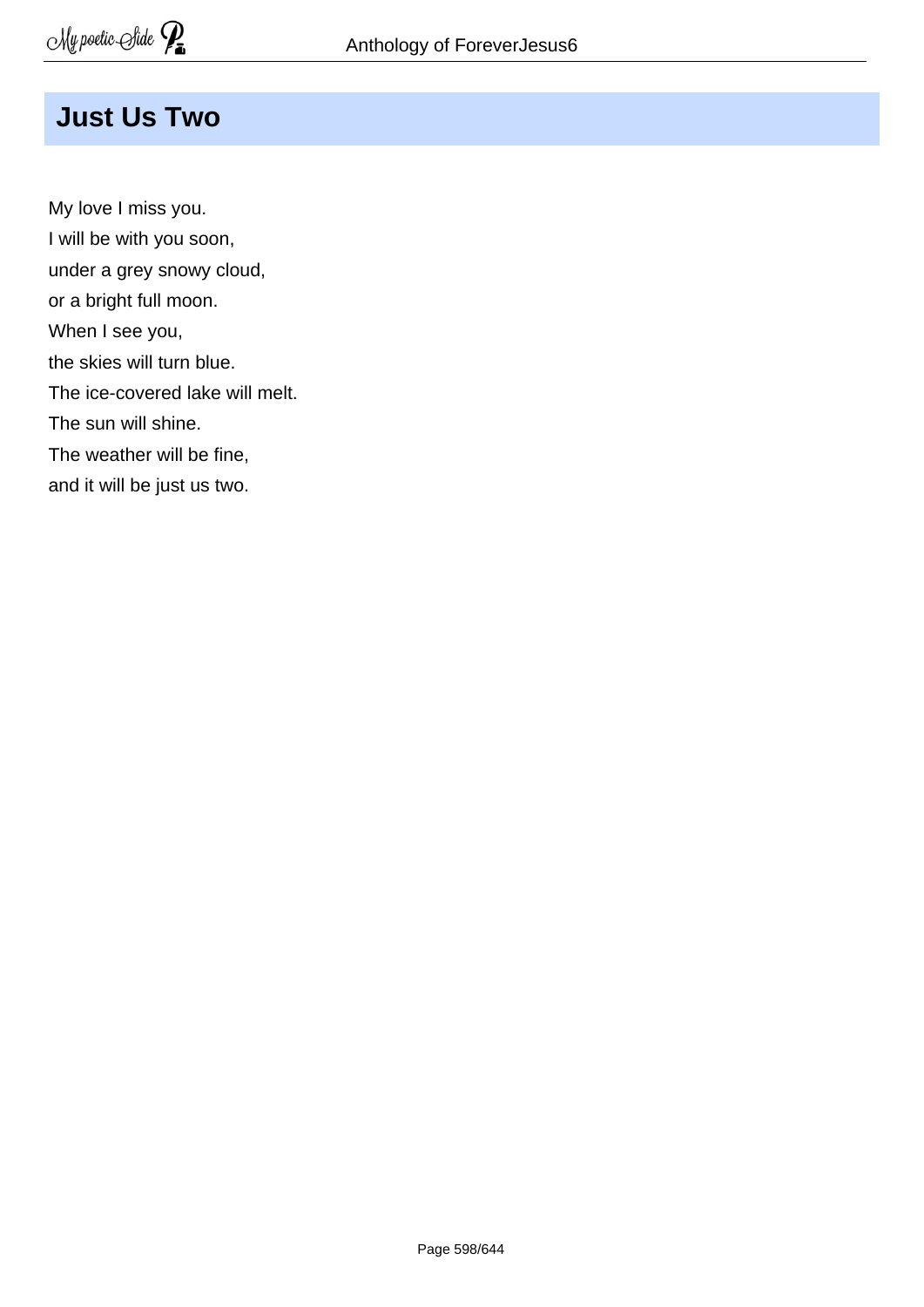## **Why We Must Come Before Winter**

Do your best to come before Winter. There are some things that if we put off for to long, they will never get done. For instance: had I decided to put off writing this piece, it probably never would have ended up being written.

As the apostle Paul waited in prison knowing that the time of his death was at hand, he wrote a letter to Timothy. The setting was most likely in the fall. Paul wanted to spend the last moments of his life with his good friend Timothy (along with Mark). He told Timothy to do his best to come meet him before Winter. Had Timothy waited until Winter, he would then again have to wait until Spring. During the Winter months it would have been nearly impossible for Timothy to travel from Ephesus to Rome where Paul was being held, and the weather would likely not permit it. There was also the fact that Paul wanted Timothy to bring Mark along with him as Mark was useful to Paul's ministry. Also, there was the matter that Timothy would have to make a stop in Troas to bring with him some books and important parchments upon Paul's request. It would have been time consuming, and aside from that; only after Timothy had put his church affairs in order would he be able to leave.

There is not much said or written on whether Timothy ever made it to Paul. Still, I believe that due to many obstacles and hindrances that Timothy endured on his trip to Rome that he arrived too late. When he had eventually arrived at his destination, I believe that Timothy was informed by the church that Paul had already been executed days, maybe weeks before he had ever made it to Rome.

Regardless if it was Timothy's fault or not, time was of the essence.

One takeaway that we can learn from the end of Paul's letter to Timothy is that time is very precious because it is one thing that we will never be able to fully know how much we have. Even if we are wise at managing our time, we know that things may not always go according to our plans. As Adults, by now I am sure that we know that the world and along with that, time, is consistently changing.

That brings me to the purpose of this writing. Because life is so unpredictable, and we can never be sure of how long we will live on this earth, we must stop procrastinating, and putting off salvation. We must stop contemplating accepting Christ because although we may be young and strong today and we may assure ourselves that we will have long lives, circumstances can happen. Some may read this piece not long after it is written, and it may persuade them to receive Christ's salvation at that moment. Others may read this piece now, and when they are finished reading it, they may say, "tomorrow", or, "I will do it later", or, "... another time". However, for some there will be no tomorrow. To those reading this message, ask yourself this question. 'Where will I be if I die tomorrow? Will I be in Heaven or Hell? Is putting Christ off till later worth risking my eternity over'. Some may wonder about the subject of this piece. Others may take it seriously, and some may scoff at it. Either way, do not wait until Winter. Because as Spring follows time will begin to drag on, and the consideration that you once had for accepting Christ will then turn to reluctance. It is imperative that we accept Christ now.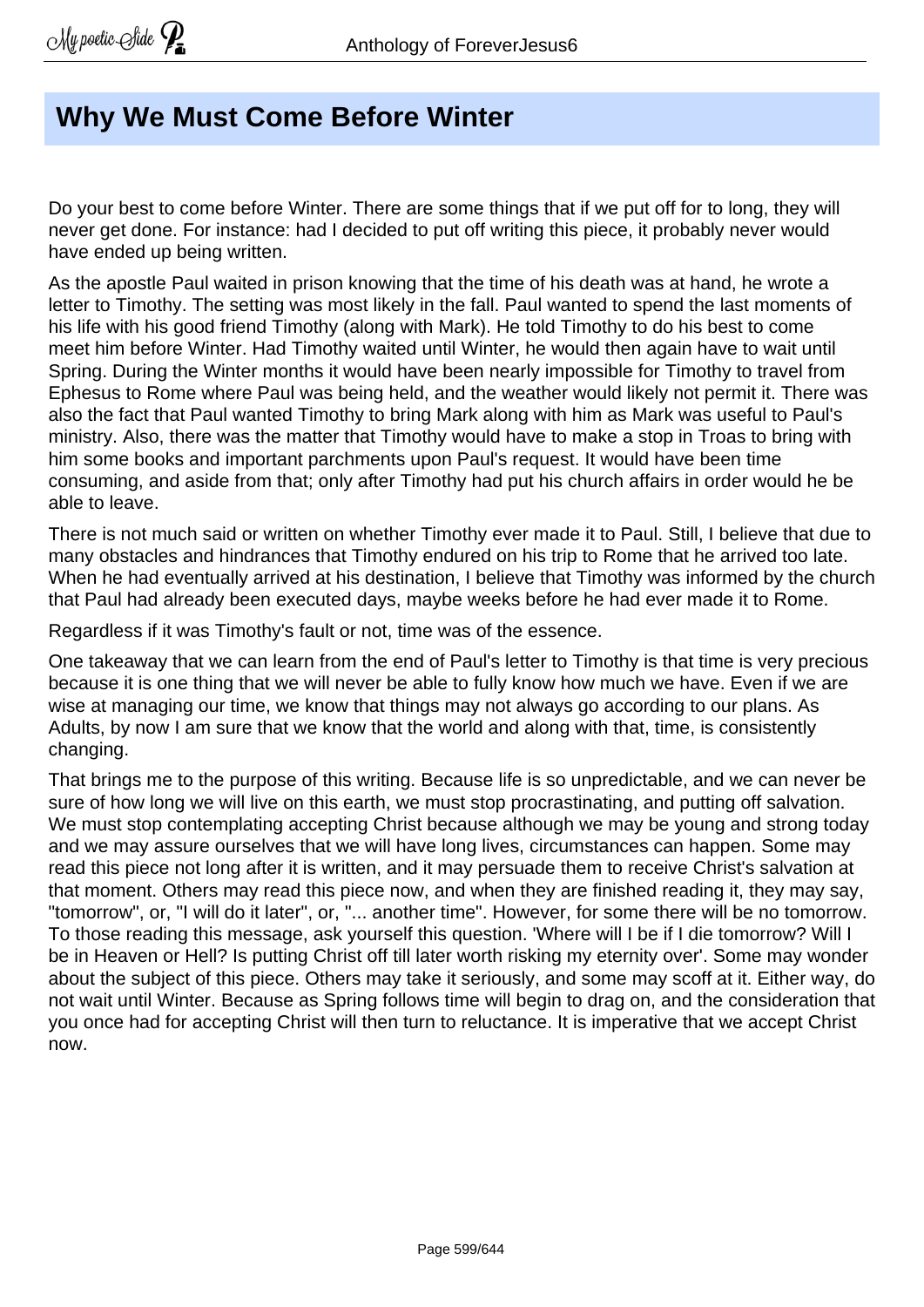## **Belief Or Faith**

Do you believe that there is a God? Good! Even the Demons believe and shudder.

To say say you have faith in God, and to say that you believe in God are not the same thing. Atheists even believe God is real or they would not constantly try to disprove him, and yet they do not put their faith in God. To have faith in God is to not only accept His son, Christ Jesus in your heart, but to also put your trust in Him. ... but to simplify it so that it does not sound like a cliche: trust Jesus that he will always be there to help you.

There will be a time when many will say, 'Lord, Lord, did we not cast out demons in your name', and Jesus will say, 'Depart from me. I never new you'. Cain, Able's brother, had too believed. He knew God was real. Not only did he give insufficient offerings to God, but the two physically and personally spoke together. Nevertheless, because Cain was a faithless man, it was his faithlessness that had eventually led him to kill his brother, Able, which then eventually led him to being cut off from God. Just as the demons believe, they too are cut off from God.

If you were to ask an agnostic if he believes in God, he would say that he does believe in a higher power. Yet, if you ask him if he has faith in God, he would say, 'No'.

To be in Heaven, one must not only believe. More importantly, one must have salvation, and put their faith in Jesus Christ. He is the way, the truth, and the light. No one goes to the Father except through Him. There are no exceptions. Judging from the world's views, I would say that alot more people than one may think believes that God is real. There are only a small handful however who actually put their faith in Christ Jesus as their Lord and Savior.

In conclusion, believing is simply not the same thing as having faith. To recieve salvation, one must believe that God and His son is real, and that He died on the cross for our sins, and that he rose again three days later. Yet, to have and keep the faith one must have salvation.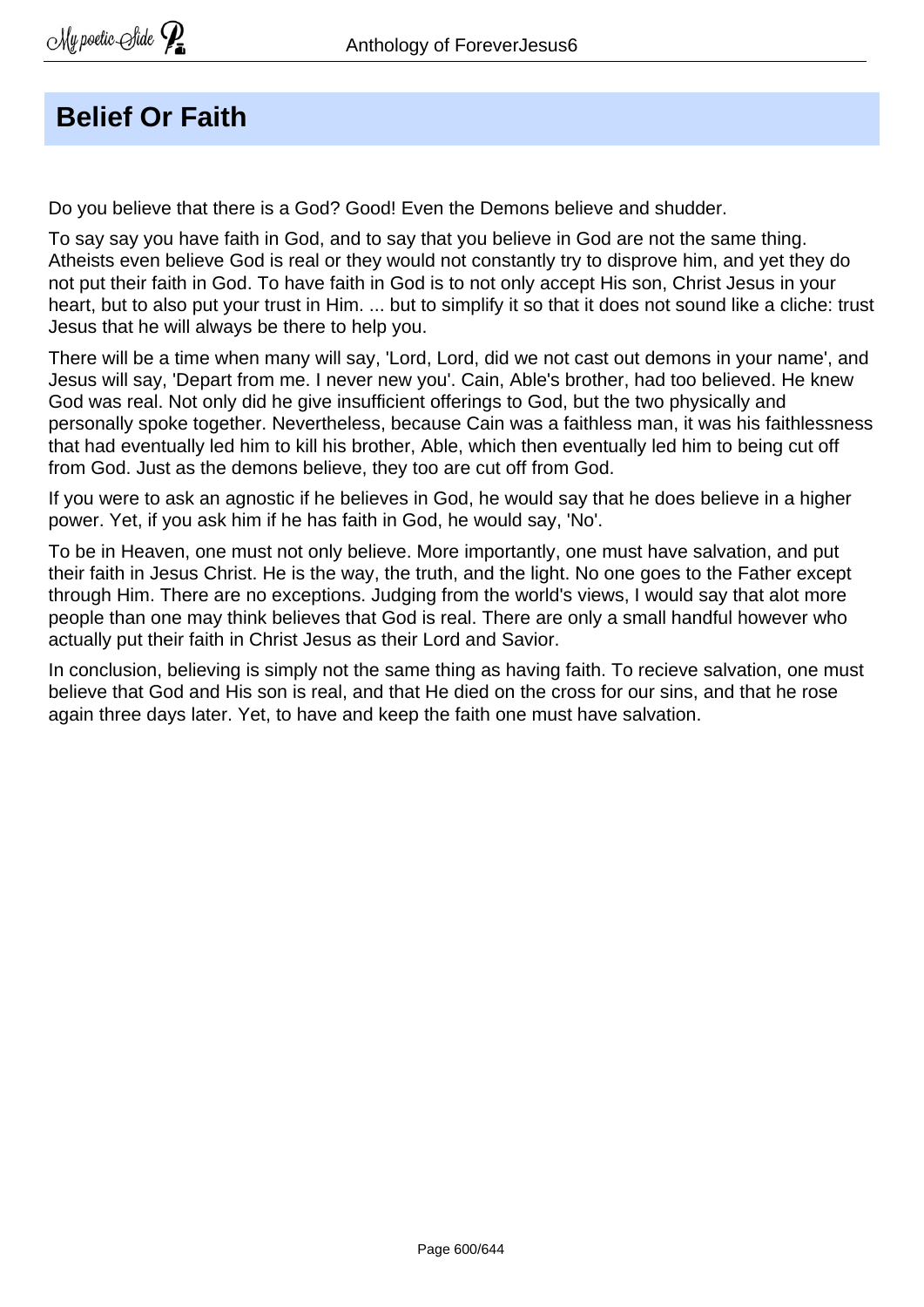# **Philippians 4:7**

And the Peace that surpasses, All understanding , will guard your hearts and minds, in Christ Jesus, our Lord and Savior, for the rest of time. Do not be anxious for anything. Prayer will bring you through. Somedays may be harder than others. Still, isn't it good to know that Christ loves you? I am not saying, being a Christian, is a life of bliss, but can anybody, honestly tell me, a life that is better than this?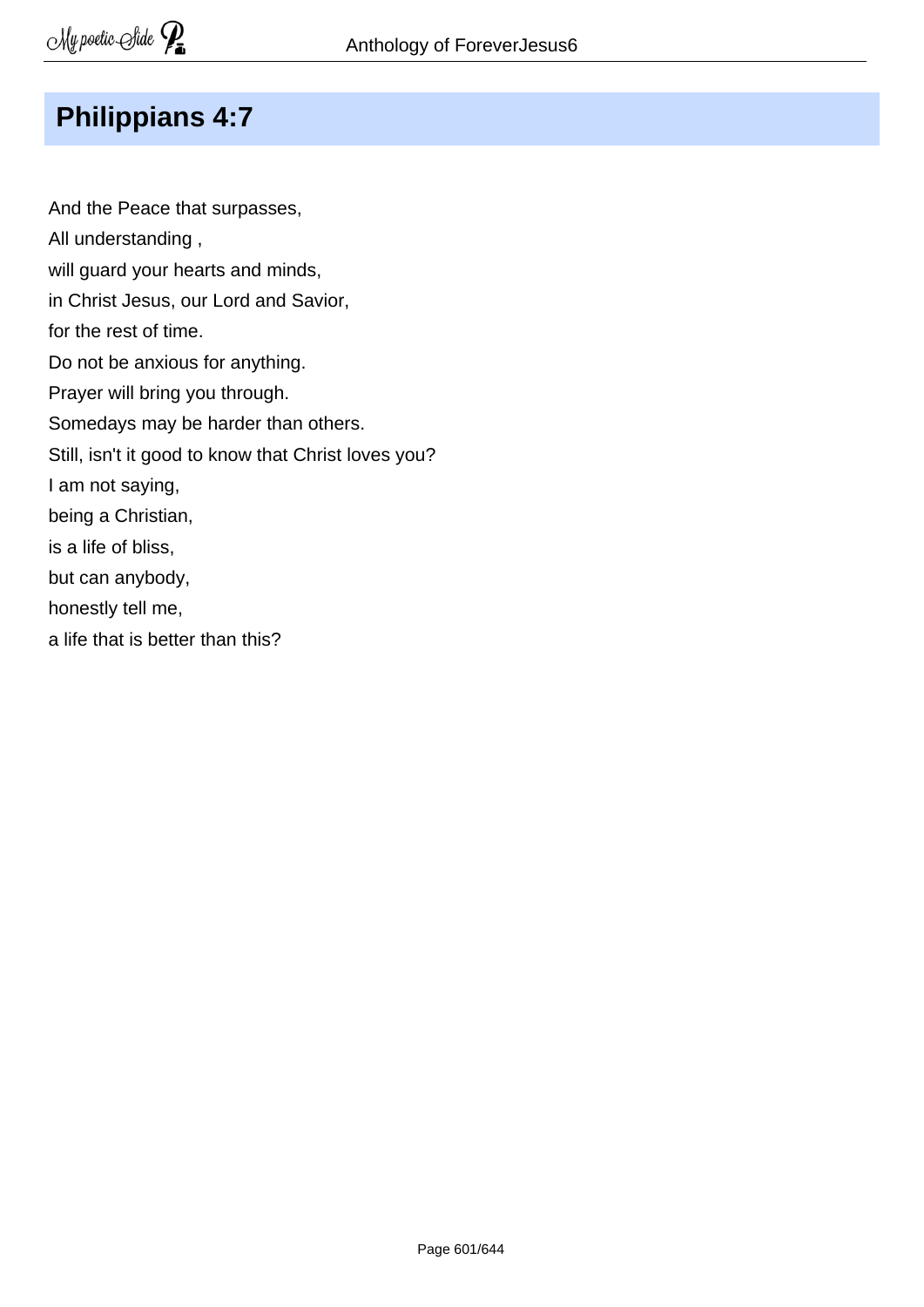## **On My Arm**

My love, you are, so beautiful. I love your beautiful face. You are my princess, with a beautiful crown. You are so warm, with such a beautiful heart. You are so petite, with a beautiful back. Undoing your buckle, and sliding off, your leather straps, your body shines, in the darkest room. Your body feels so smooth, as I rub my fingers across it. I love taking you everywhere. You can make the time, go by fast, or you can make the time, go by slow. I always want you on my arm, My beautiful watch,

so nice and warm.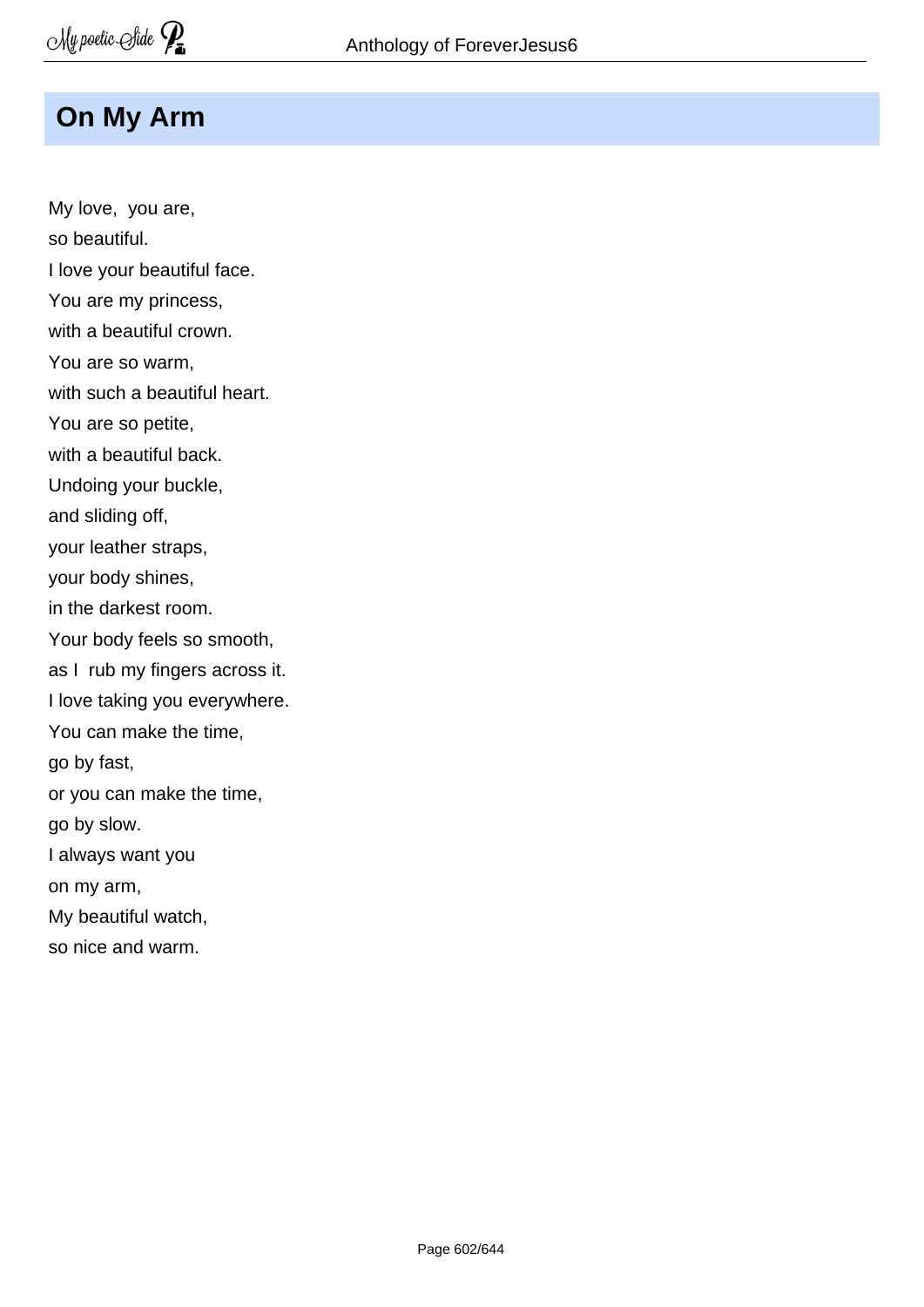## **If I Was Leader (Article)...**

I thought that I may try something a bit new. This is strictly my opinion. Whether this piece is a bust or not is up to your comments. I try my best to be careful in what I say, but not to be sensitive to other peoples needs. I feel that this piece is important because I know that every once in a while my writings may be somewhat vague.

Now I am moving on to what I would like to talk about. As the world is filled with many leaders, there are those whom I like and dislike. Nevertheless, regardless of who they are, I can never honestly say that I agree whole heartedly with everything one person says. Everyone has their short-comings. Even me... Still, having all of it's best interest at heart, if I were to be leader of my country, the United States of America, for two terms, things would be very different than how they are now. Before I start my terms however, I must truly believe in what I am doing as a leader. Two major reason why leaders never fulfill their promises is because they do not truly believe in what they are doing. Then I would find and put in place the right people. The other reason why leaders often neglect their duties is because they are often influenced by the wrong people whom they have selected. Having smart, good, righteous, and morally sound people around you is very important. Once I officially establish myself as a leader, being right minded, I would first sign an order that would protect the freedom of religion and all of it's practices for the next four-hundred years. I believe that religion, particularly Christianity, is dwindling in this country for a number of reasons: some by choice unfortunately and some by pressure. For reasons that I will not dwell on in this article, we (this country) need freedom of religion whether we like it or not.

Secondly, I would see to it that this country has an economic boom, and once the economy reaches it's peak, I would find a way to make sure that the economy remains at a stable and high steady pace for now and future generations to come. In order for a country be strong and have an orderly system, it must have a strong economy, and must be extremely financially stable.

Third of all, I would look toward the military. I would keep women and men separate in all branches of our military. I say this because again, whether we like it or not, going "co-ed" in the military brings to much politics which leads to a huge distraction in the military. The military and politics to do not mix well together. Also, and this is not limited to the military, I would ban and put strong future restrictions on transgenders from joining or signing up. If they cannot decide what sex they are, how can one trust them to fight in battle. I would reassess, reevaluate, and revitalize our military. I would revitalize our military commanders and Joint Chiefs of Staff. After a long time in Afghanistan, I would have them adapt to peace time, and yet still train as though another war could break out tomorrow. I would invest in what I call, 'small wars and operations (invasion of Grenada, invasion of Panama, War in Kosavo, etc)', to, 'keep our tip up', and give our newer generation of military war time and operational experience. Regarding the armed forces, I would invest heavily in Customs and Border Protection, and the Coast Guard. Understandably so, we are heavily invested in the major military branches (Army, Navy, Air force, Marines). By investing heavily in Customs and Border Protection and in the Coast Guard, it will really slow down the problem with child sex-trafficking along with other illegal imports. I would have large active military bases for training set up at critical points along the Mexican border also therefore taking alot of pressure off of the national guard.

My forth executive order would be if a person has been working at the same job for six years or more, and quits - not fired from but quits - that job before the age of forty (unless due to a disability), he or she would be unable to have any insurance of any kind. I would also invest in rebuilding and building more major roads, interstates, and bridges providing many jobs and better and newer infrastructure. I would also provide more jobs and training in wildlife parks and preserves. On a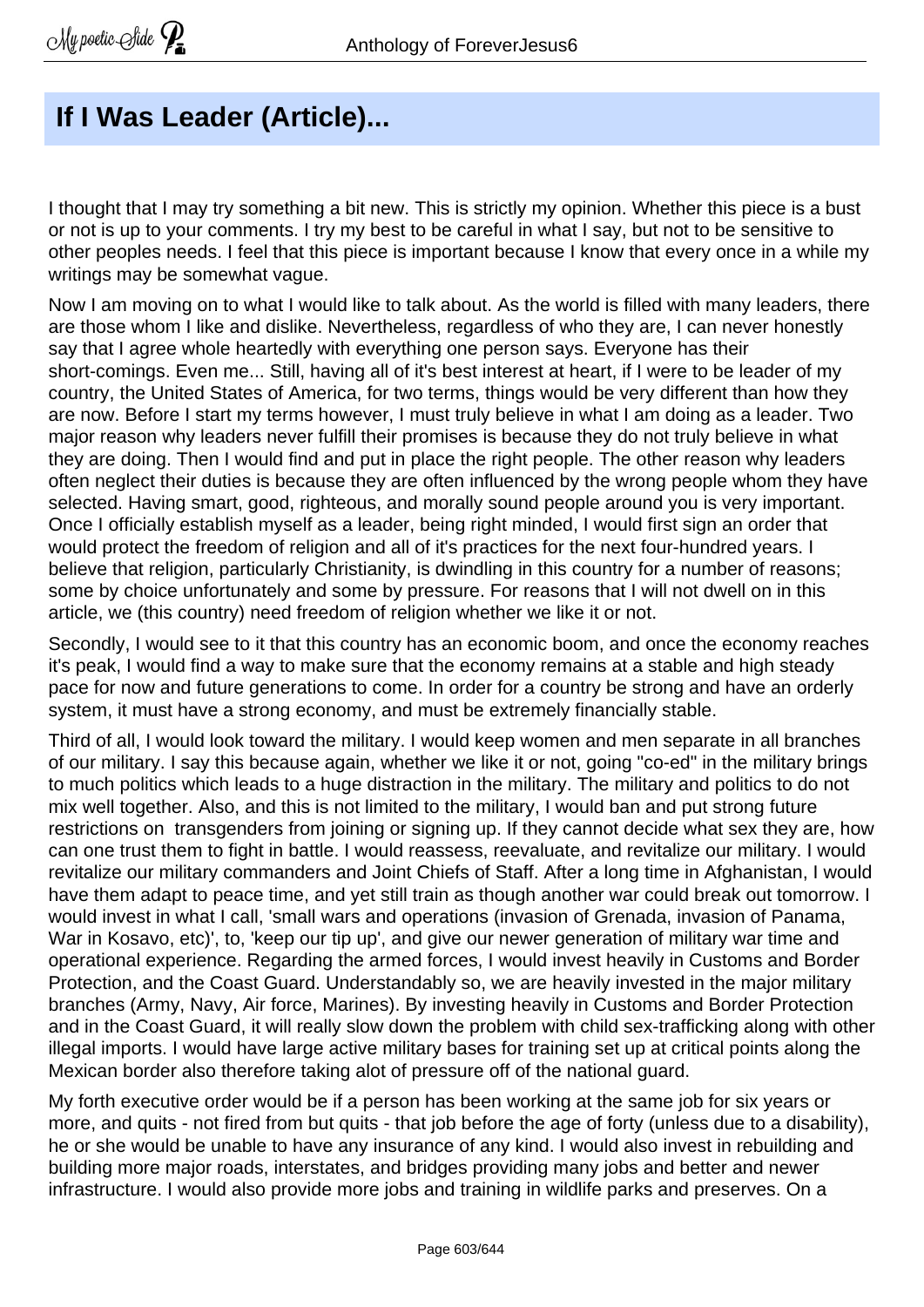lighter note, I would make the Bison and the Bald Eagle each an American hero therefore making them illegal to kill. I would work hard with the ATF to ensure those who legally buy guns from major and medium gun corporations take a mandatory two week once a year gun training and practice class or risk having their gun license revoked. Only after five years of owning a gun could the class be shorten to one week. I would also build more and stronger support systems for this nation's police departments.

As for my next mission that I would have put into effect; I would make sure that the abortion population goes down. For so long people have tried to put an end to abortion, and despite all the protests and petitions, they have been unsuccessful. If I were the leader of America, I would put a law in place that if a mother goes into a clinic to have an abortion, the doctor who carried out the abortion would be charged with murder, and the mother would be charged with child negligence and accessory to murder therefore prompting the mother and doctor to think twice before having and carrying out the abortion. For the women who say, "my body, my choice", it is not your body whom you are having killed.

Another executive order that I would be sure to have put into place would be to ban and put strong future restrictions on gay marriage and gay parents adoption. Regardless of where they live, I truly think that having gay parents would do much more harm to the child than good. In fact, I do not believe it would do any good at all. Every child needs a father figure and a mother figure in their life. There are things that a child needs to know that only a mother can teach them, and there are things that only a father can teach them.

Concerning foreign affairs, I would focus very strongly on Russia, China, and North Korea with The Middle East now being a second priority. I would not negotiate equally with Russia, China, or any communist or socialist regime for that matter. I would take a very hard and wise approach on those who oppose democracy. I would also keep Israel as one of, if not our strongest allies.

This, which I suppose would be my finale order before my, "terms", are over, would be to put a law against all mandates that require vaccines and masks. Simply put, and not much else to say, we as a country must not live in fear.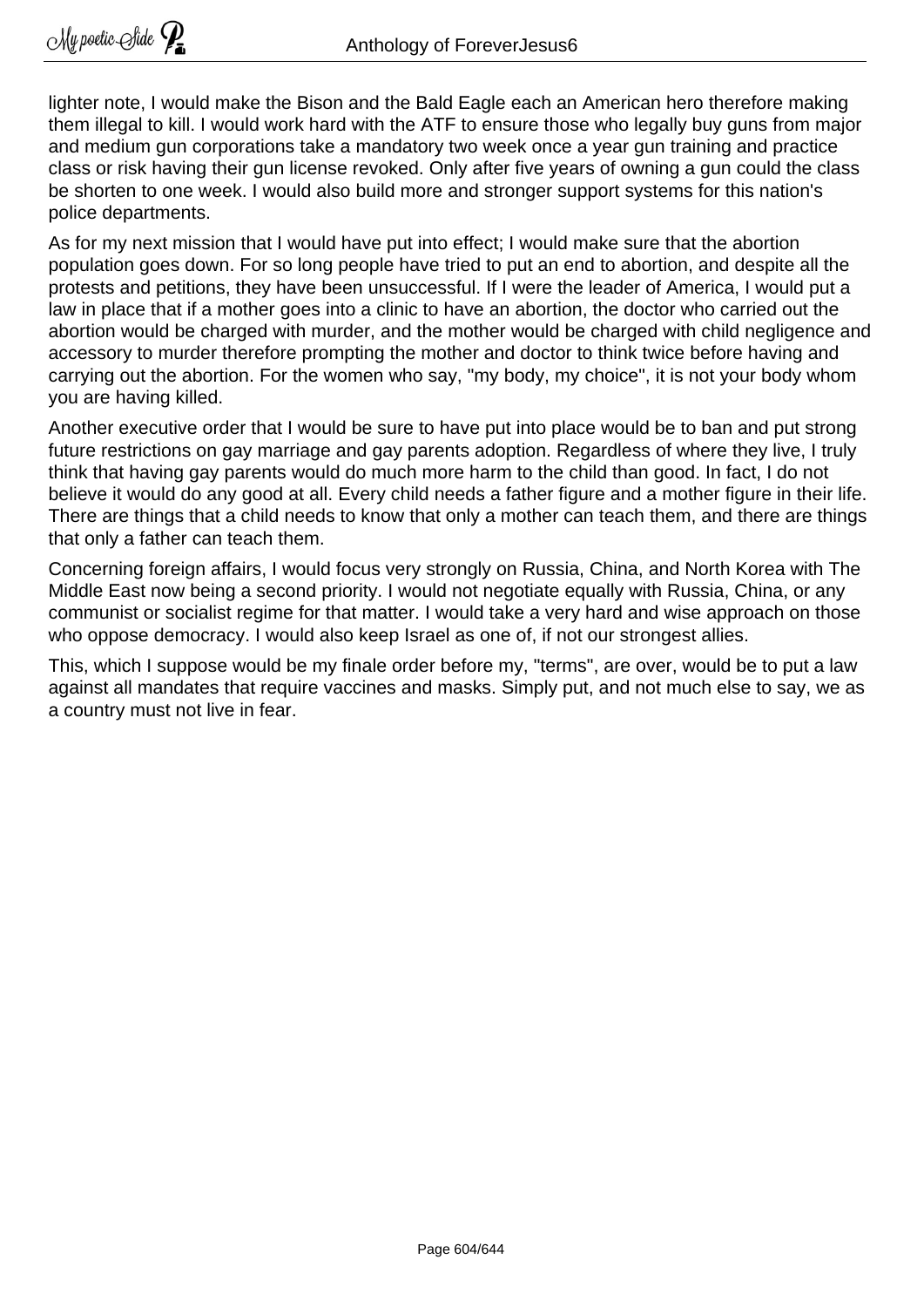## **Prepare For The Storm**

Can you hear it? It is coming. It's clouds are rolling. It's wind is blowing strong. It is a much needed storm. Yes... ... but we must prepare nonetheless. The lightning is striking. The rain is starting to come. This is the storm of all storms. We must treat it as such. Prepare, and you will be safe. Prepare, and you will be spared. Take this storm lightly and perish. Do not mocks it's power, or you will feel it's power. Take the proper precautions, and all you will see is the rain.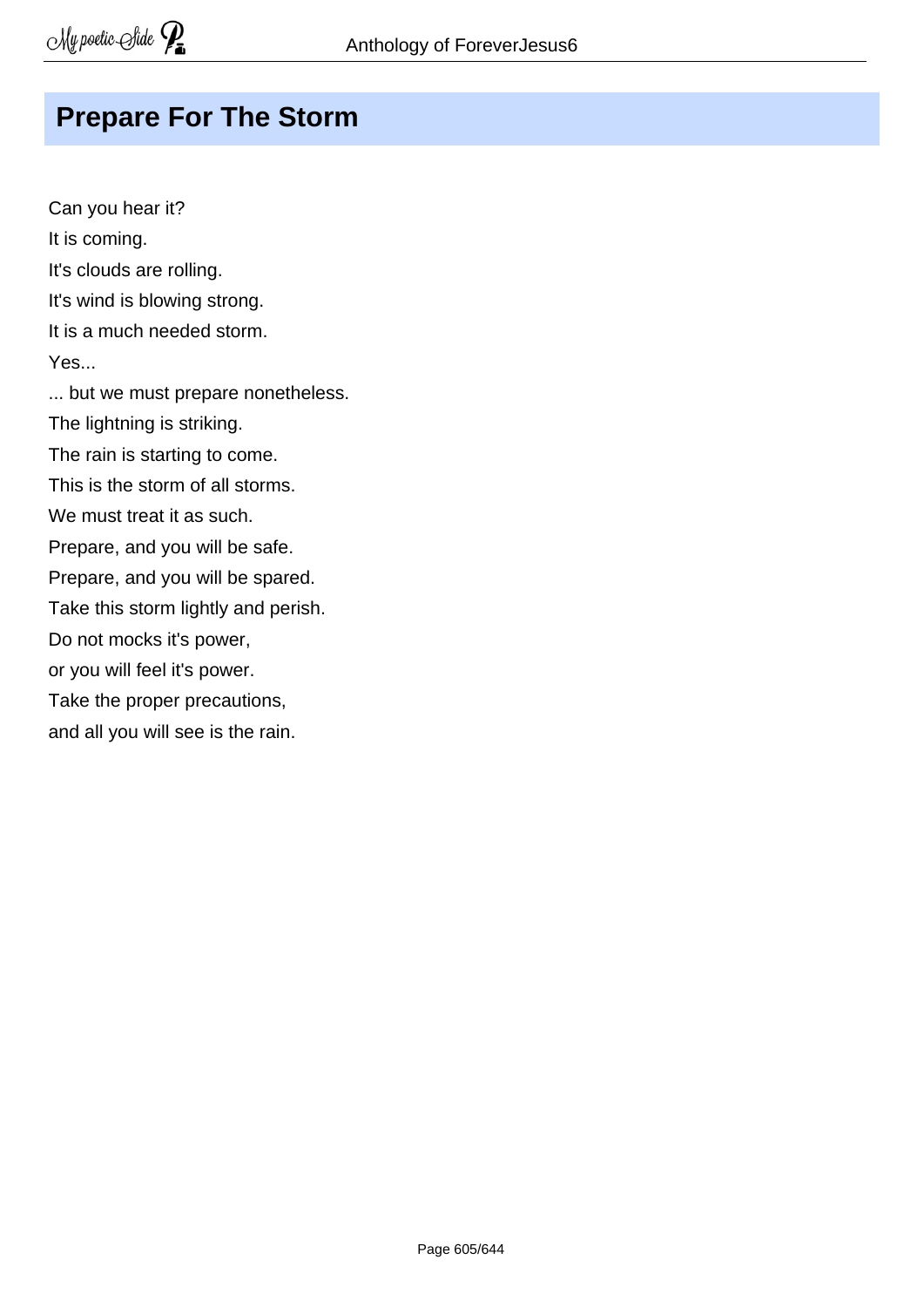## **In Thirty - Seven Years**

I do not know, what I will be doing, in thirty - seven years. Maybe Christ, will have come, or Maybe, I will still be here. Either way my faith and my hope, will grow stronger everyday, as I press on toward my goal. sigh...

Somehow, Someway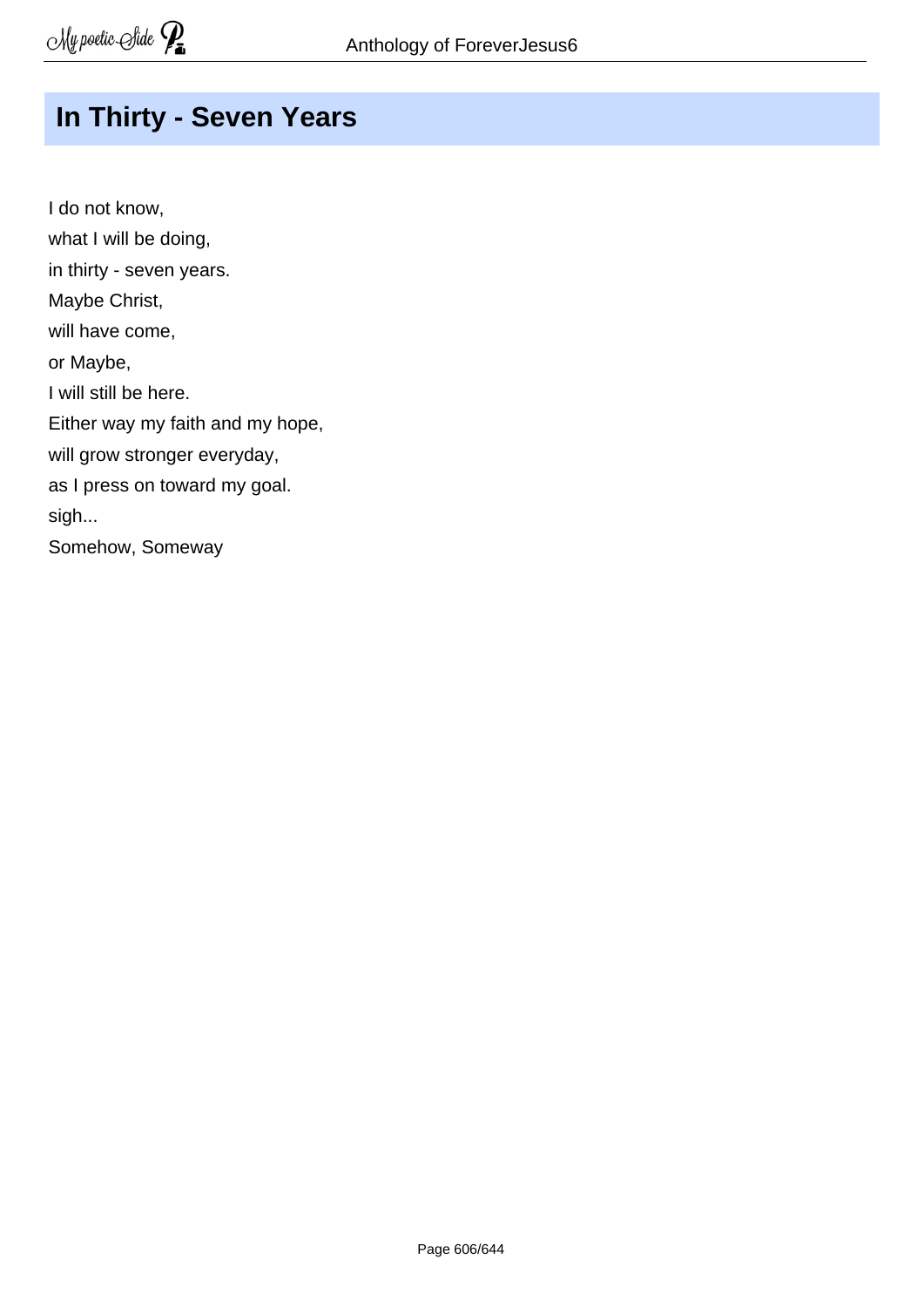## **The Reformation Is Here**

It is here! It is here! The great awakening is here! The true Gospel, Christian reformation is here. Grab your Bibles. Take to the streets. Take to the internet. Take to the T.V.s. Write books. Go before Congress. Represent Christ's name. The reformation is here. ... a real genuine change. ... not just protests. ... not just changes in rules. .... but changes in character. There is a change in heart. There is a change in action. Christians are standing up. Christianity is rising, whether they like it or not. We prayed, and God heard our cries. When the great awakening has passed, there will be a new Generation. ... a Christian generation. So take heed and notice. Be aware and prepare. Those who oppose Christianity, I do not think it is wise to scoff. know that it is happening. The reformation is here now.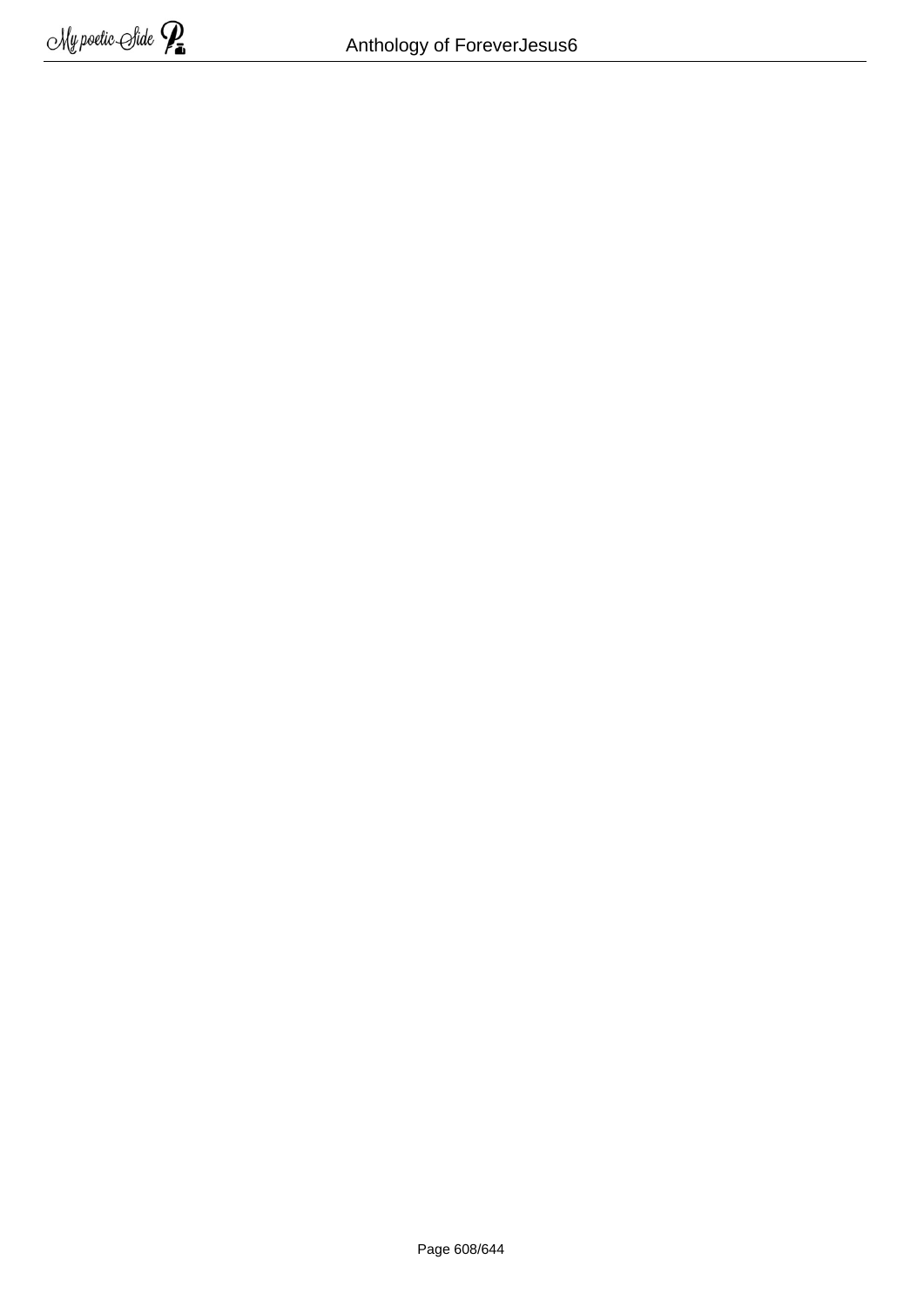## **How To Fight The Good Fight**

We all have good intentions. We all have good ideas. We all at one point, in our lives, want to fight the good fight. ... and some do. .... or so they start. 'Fighting the good fight' It sounds good in one's head. 'Fighting the good fight' It sounds good on paper. Many of us have the means, to fight the good fight. Still, the hardest part, is continuing the fight; going against the grain, while staying righteous. So how do we push forward, in this fight? - Rather than focus on the fight, put your focus on God. He will lead you. Seek God's wisdom, and not your own. It is not easy pressing forward,

in the good fight.

Sometimes it is impossible,

but with Christ,

all things are possible.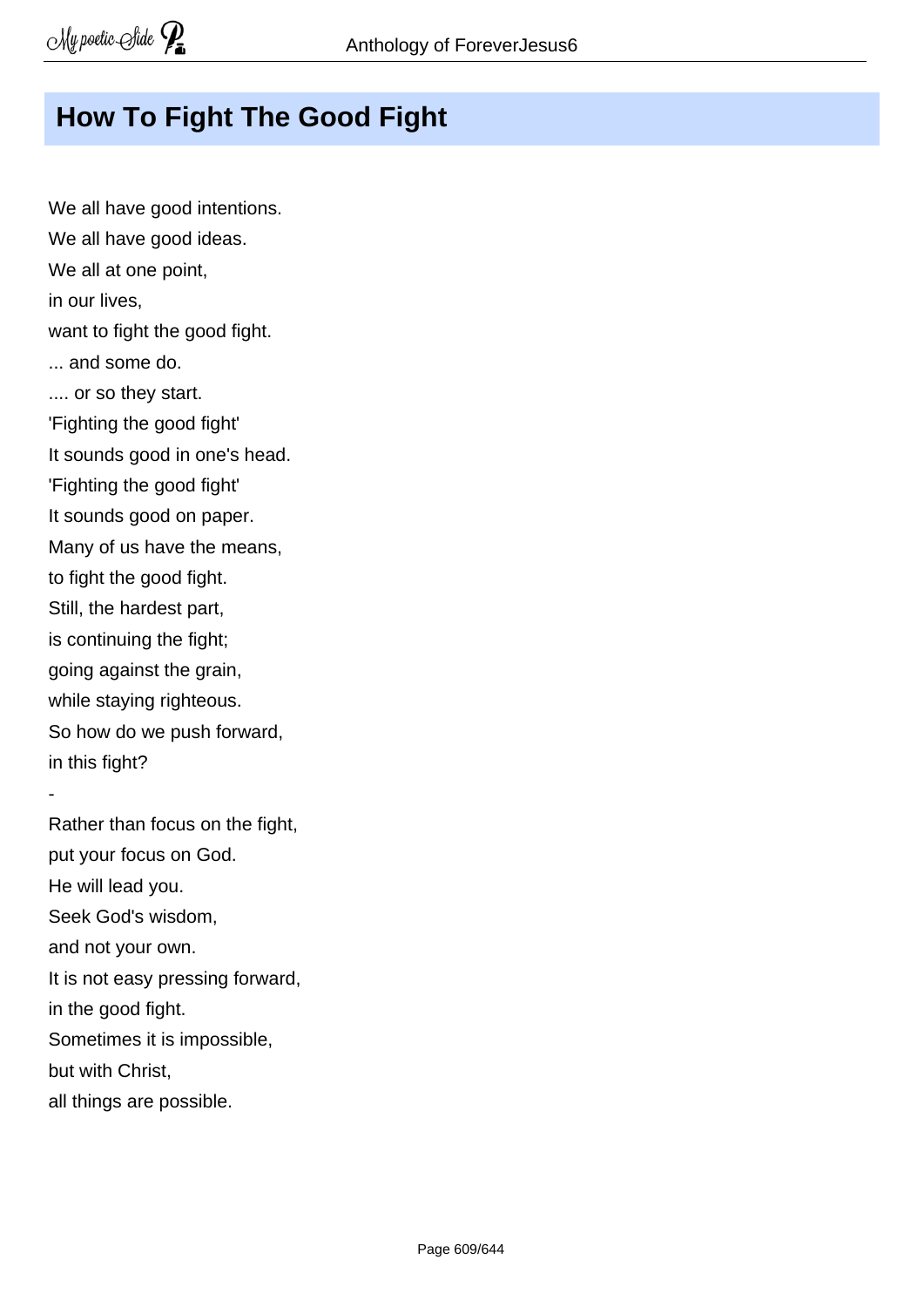## **Strategy And Timing**

Aside from poetry, I try not speak my opinion. Only because, my opinion rarely matters. They say, "your opinion matters". But opinions only matter, if everyone else, has the same opinion. It is not worldly thinking. It is simply realistic. I will have a one-on-one debate, and discuss the Bible. ... maybe even a one-on-two. Yet I will not argue, with a crowd. I will not cast, my pearl before the swine, only to have them, trample on it. So how do I get, my opinion across? I keep my opinions, to myself, and wait until, the right time to speak. I think about, who my words will benefit. Will my opinion, change the world, or will my speaking, only cause confussion, and contention? ... and always before speaking,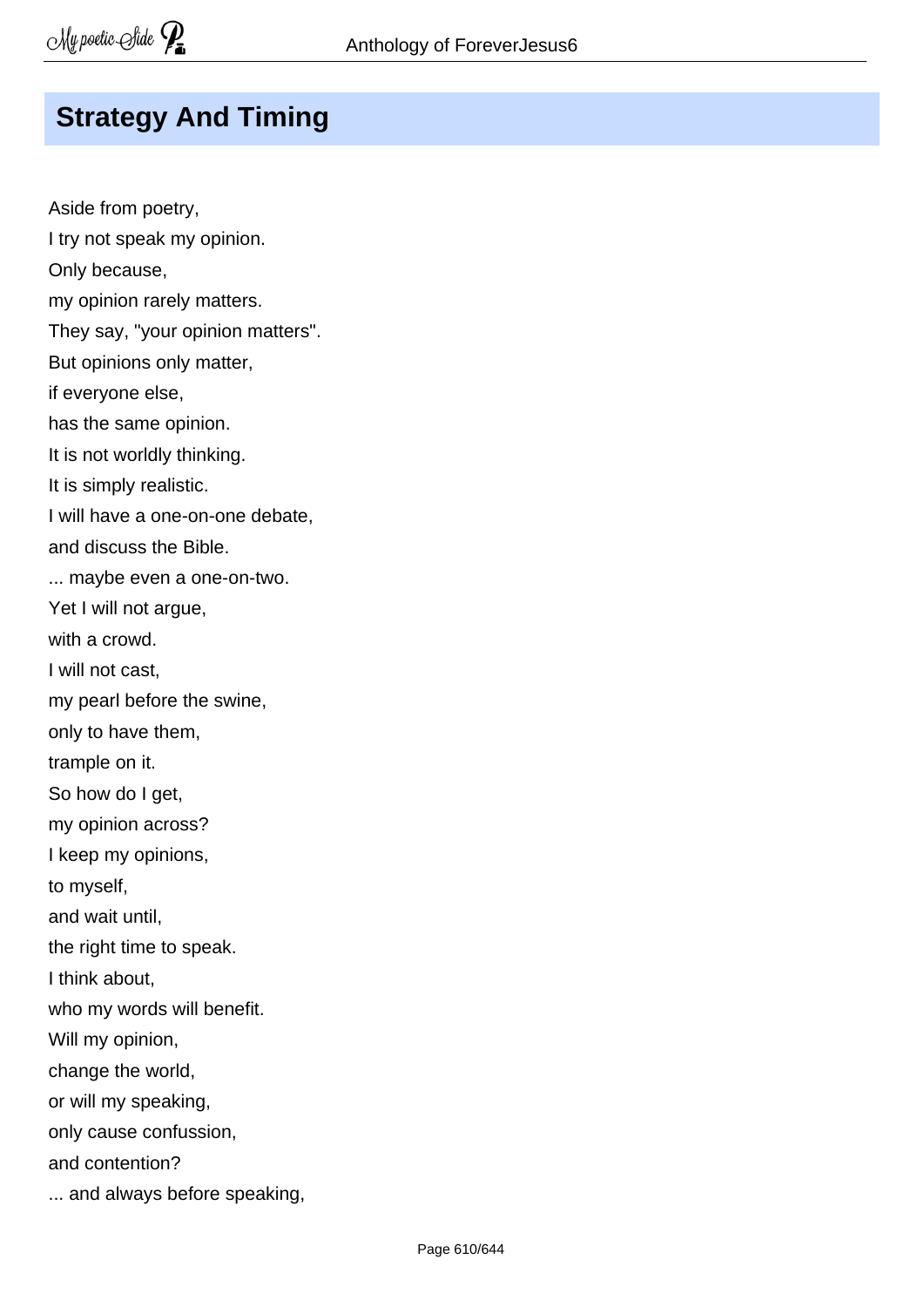I pray.

Sigh...

Still, until that time comes,

my opinion just doesn't seem to matter.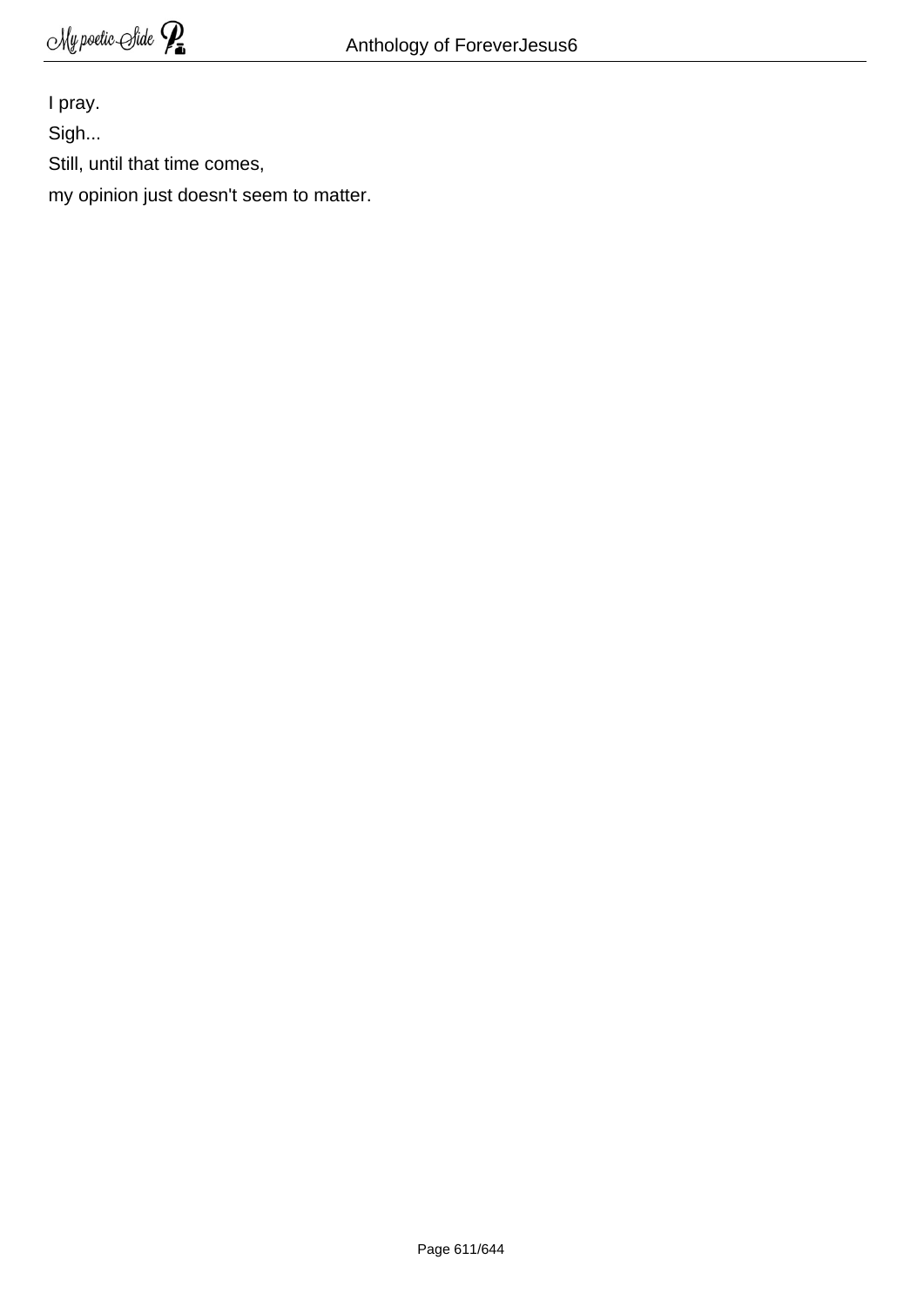# **When I Think Of Heaven**

When I think of Heaven, I see land ready and willing, to be sewn. I see a beautiful clear day, with a soft cool breeze. There is constantly, a beautiful smell of something, in the air. No one is around to bother me, and yet, everyone smiles and waves, when they see one another. Everyone is traditional, and modern at the same time. When I see Heaven. I see a beautiful glistening lake, in my backyard, filled with fish. It has a dock, with a boat tied to it, with two fishing poles inside. The wooden dock, leads up to a beautiful, White two-story house, with a huge white back porch, and a huge white front porch. It is always a beautiful night. It is perfect to sit outside, as the heavens of Heaven, shine down on me. Everyday will be filled, with joy, happiness, and contentment. Each day as I wake up,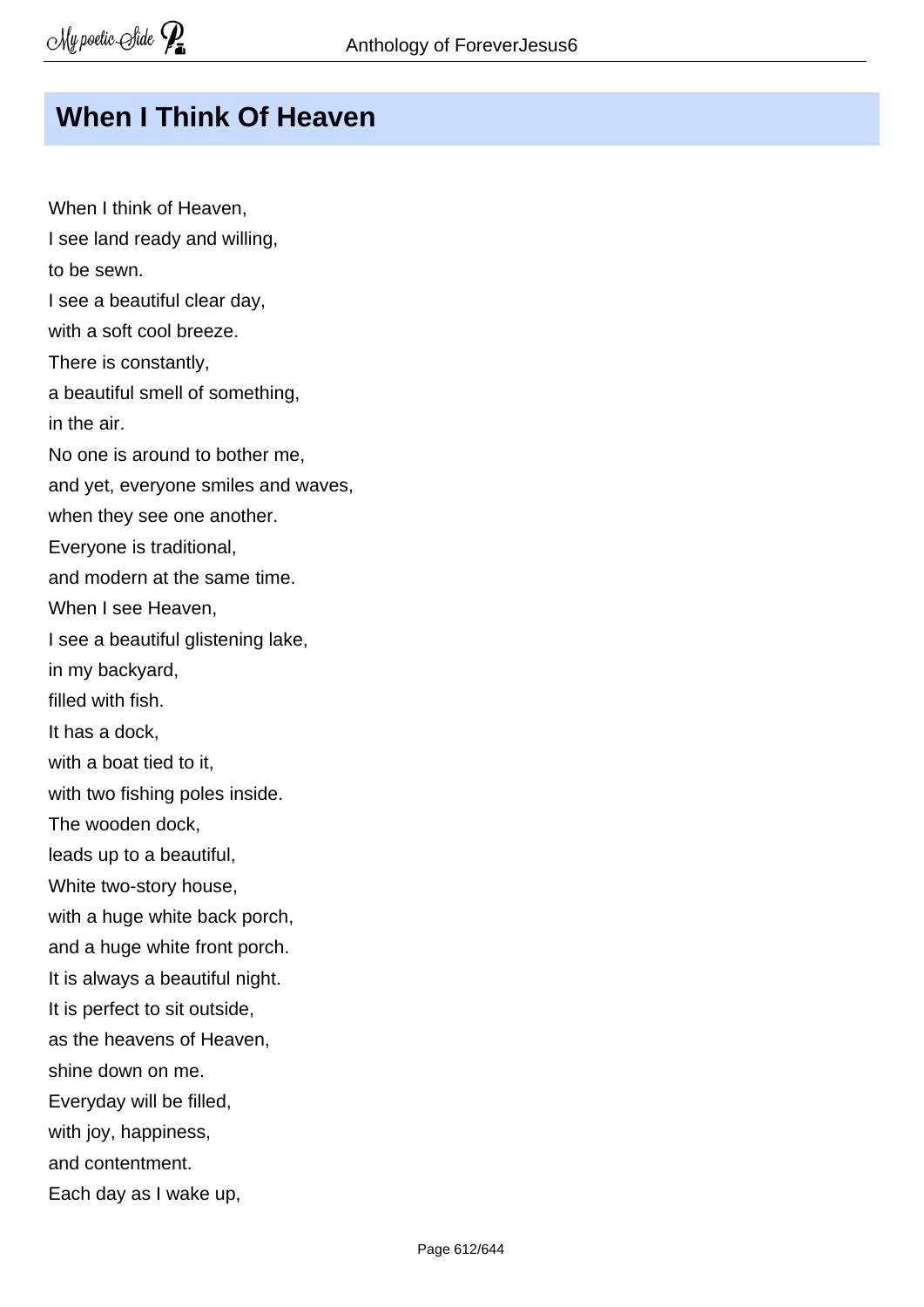I will never grow tired,

bored, restless, or anxious.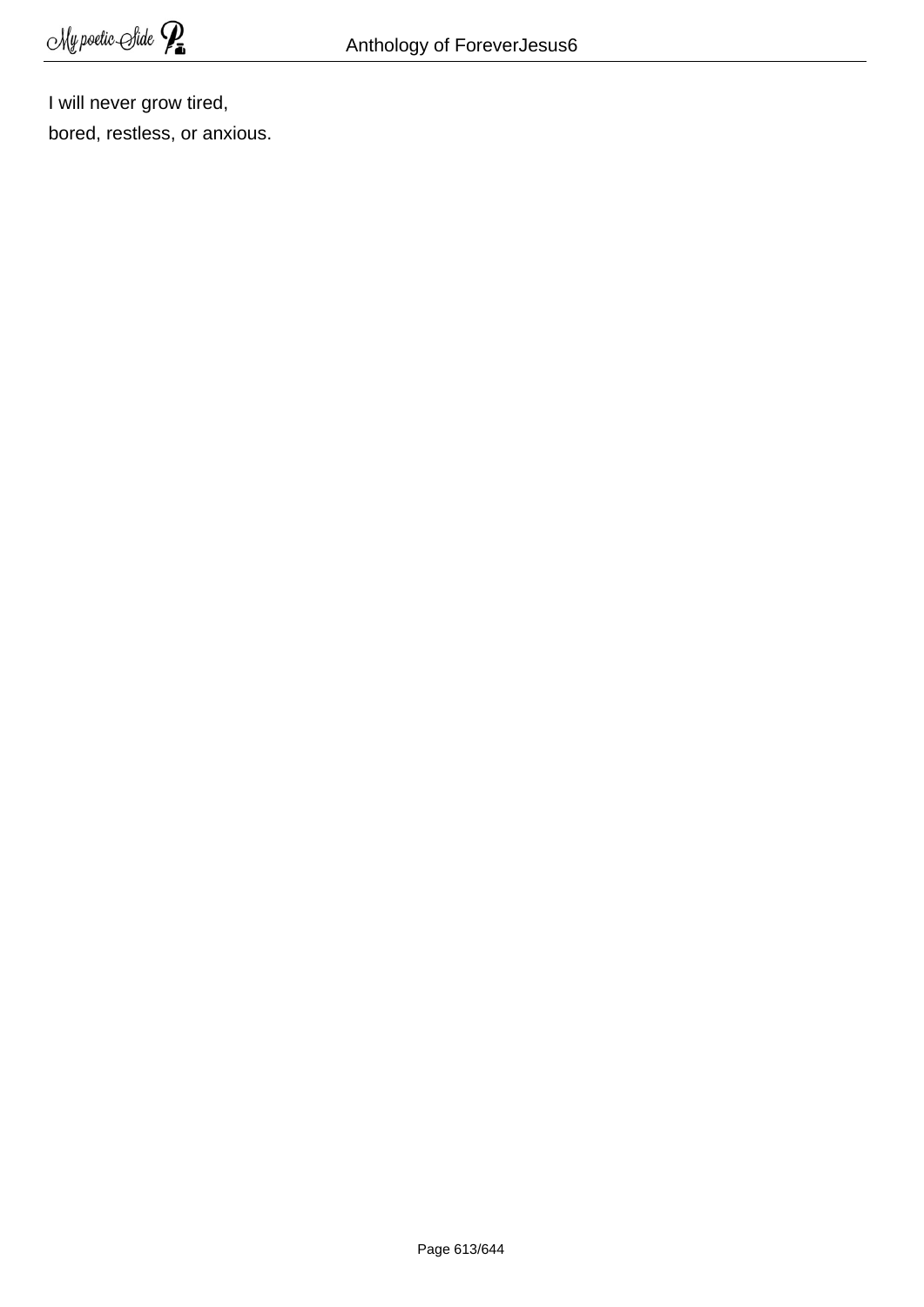# **Two Things I Request Of You (A Prayer To The Lord)**

Two things I request of You (Deprive me not before I die): Remove falsehoods and lies far from me; Give me neither poverty nor riches-Feed me with the food allotted to me; Lest I be full and deny You, And say, "Who is the Lord?" Or lest I be poor and steal, And profane the name of my God.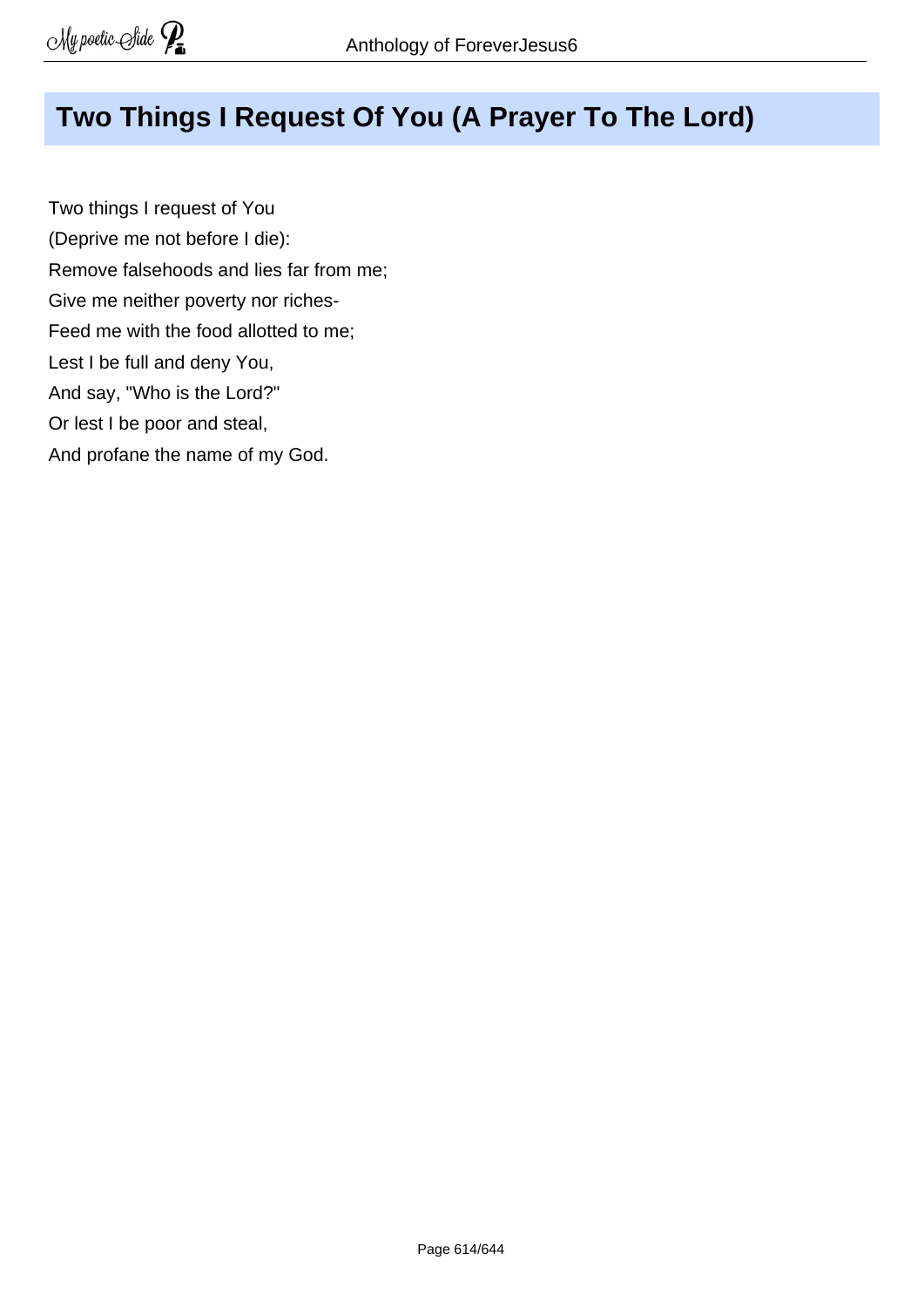### **How Did We Get This Far?**

Twenty years ago, one of the worst events in American history happened. It is a day that everybody over the age of thirty will always remember. It was a date that would live in horror, and yet we as Americans quickly and supernaturally showed our resilience. The quick aftermath of what happened twenty years ago defined how America should be. We showed love toward our neighbor, and our appreciation for our country. We did not let the tragedy of 9-11 hurt us. Rather it made us stronger. We showed that we would not go without a fight. It were the tragedy of those two buildings that brought this country into the twenty-first century.

Yet here we are twenty years later; once again so divided. How did we get this far? One would think that we as a country would grow stronger in character from an event that changed the entire world. Yet sadly now, and hopefully it is just me, I see a place full of wokism, a place filled with people who are against democracy and capitalism, a place filled with people who try to sound grown up, but seem to be against taking accountability for their actions. The list goes on. So with a raised eyebrow and a confused look on my face, I wonder, 'when did this country take this turn for the worst'. Sigh...

Nevertheless, I believe this country can and will once again show it's resilience in a mighty and righteous way, and I believe that it will be much sooner than later. God did not destroy Sodom and Gomorra because of their wickedness, but rather because there was not ten righteous people in the city. I know that there are righteous people in this country. Still, we must stand up and lead. We must lead in the households. We must lead in the schools. We must lead in the PTA's. We must lead in the workplace, and we must raise our children to be leaders. We must mentor the children to become leaders. We must not only rely on the economy to save us. We must not only rely on the first responders to help us. We must not only rely on the teachers to teach our children.

First we must rely on God. Nevertheless, no matter what our beliefs, we must love and help our neighbor. We must hold ourselves accountable for all of our actions. When we make a mistake, we must own up to it instead of passing blame. I do not know how we got to this point in the great United States of America. Still, like twenty years ago, I know that we can and will show that same resilience. This Country will show it's greatness, and others will once again see America as the first country to turn to for help.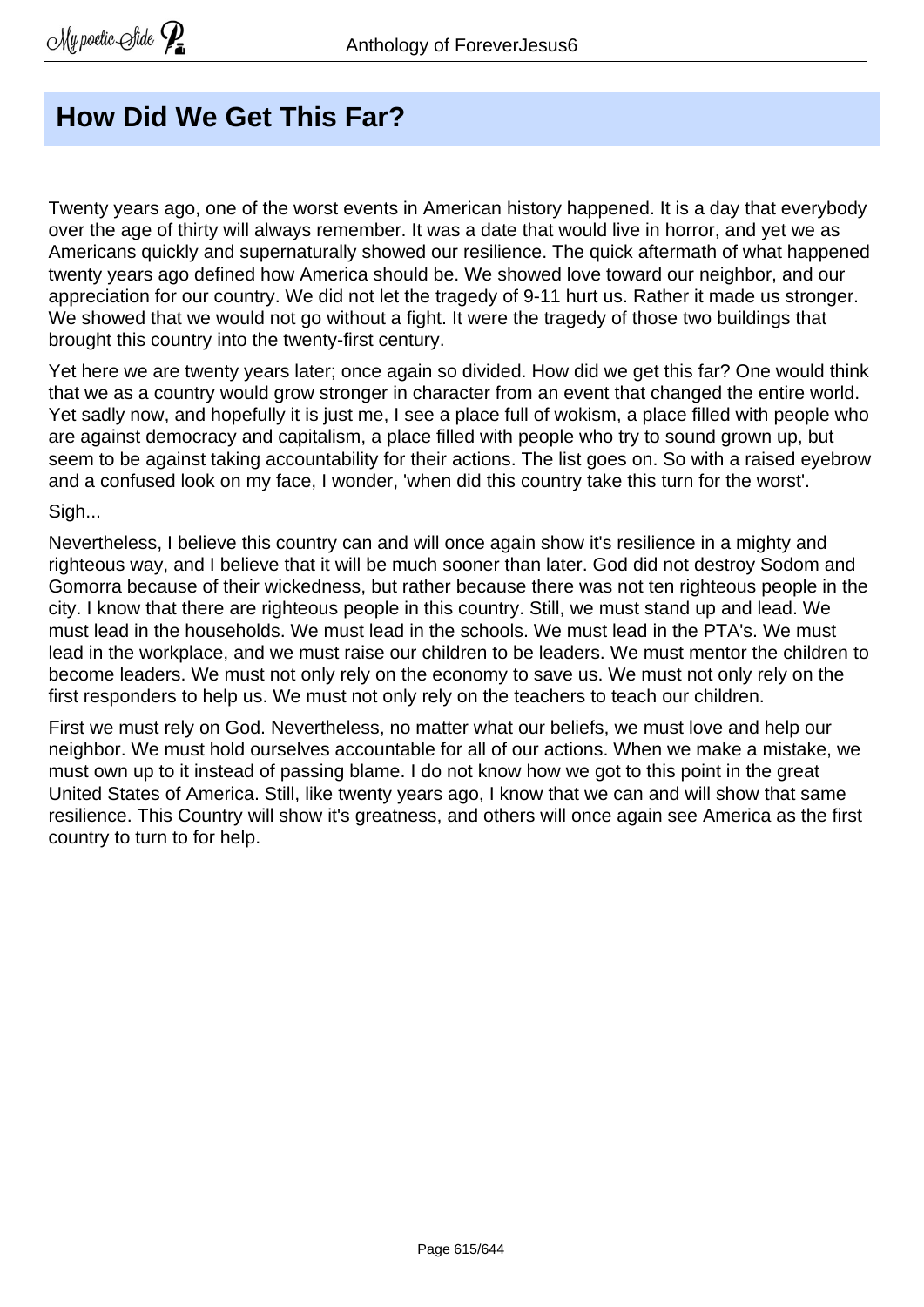# **Seek Ye First God's Kingdom**

Do I believe in God? Yes I do. Do I believe in Jesus? Yes I do. Do I believe that Jesus is the Son of God? Yes I do. Did I accept Him in my life? Yes I did. Do I have Him as my salvation? Of course Am I perfect? Far from it Do I ever loose my faith? No, not at all Nevertheless, Christ loves me, Although I am not perfect. Still, I strive to seek the kingdom of God.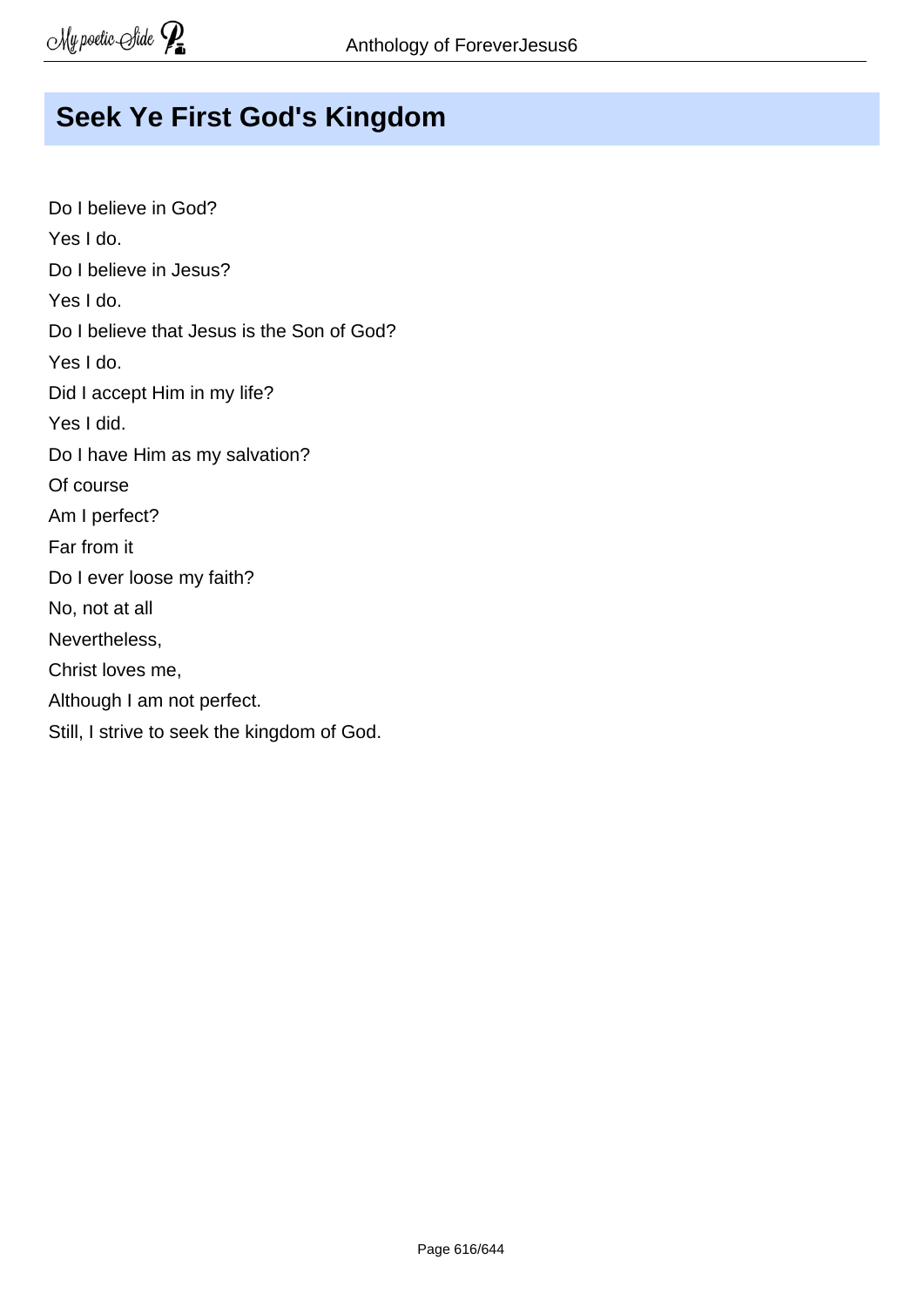# **Armistice**

As the wind blows west, a low cloud passes; artillery shells, filled with chemical gases. From north to south, bogged down in the trench, first stood the English, the Germans, and the French. With battleships, airplanes, tanks, machine guns and more, came the war, that was supposed to end all wars. Until the very last second, when the armistice was signed, each country would fight, to hold their line. So on November eleventh, we pay tribute, to those who fought in the trenches and fields where they lay; a time that was originally called, 'Armistice Day'.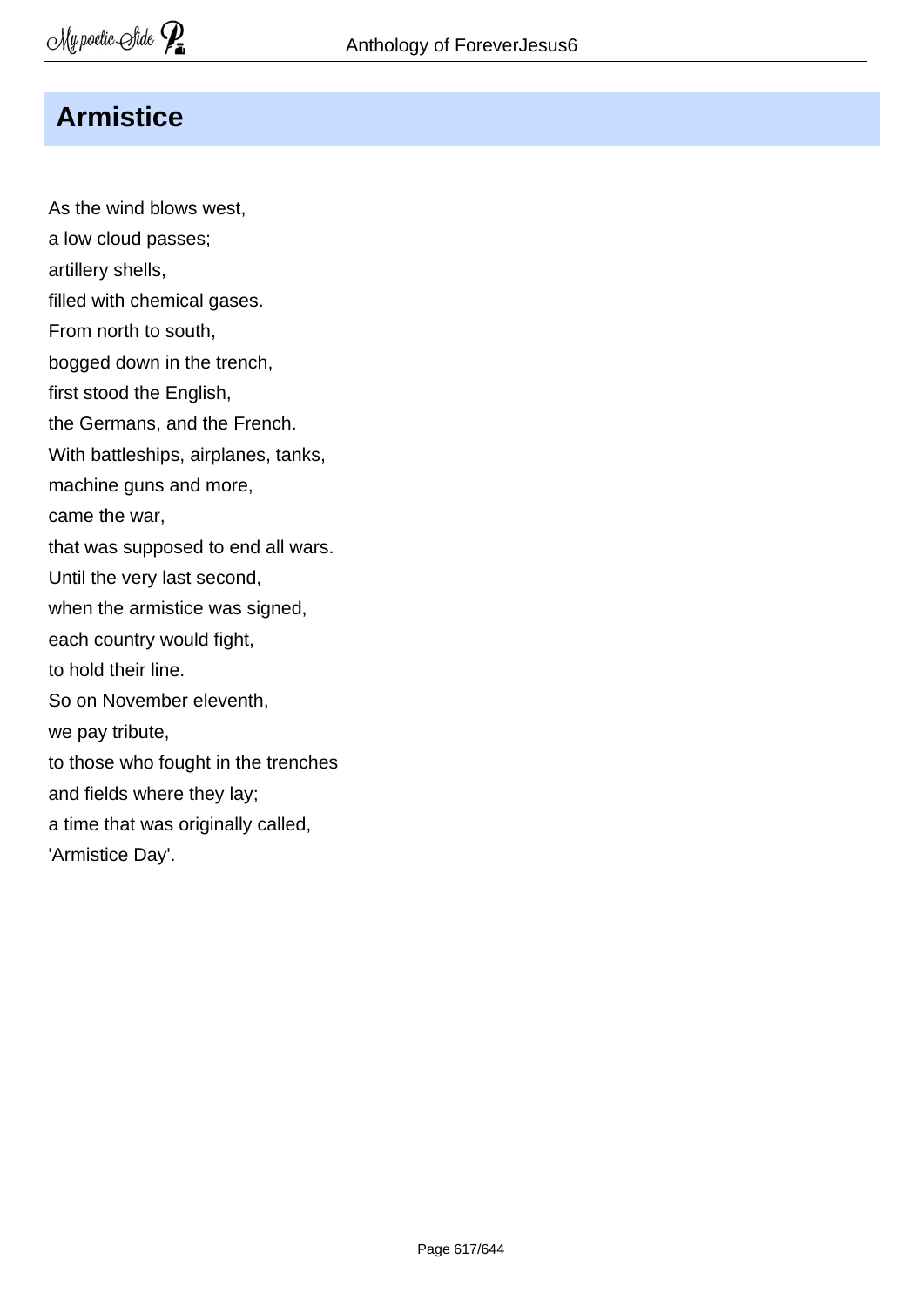# **Happy Thanksgiving**

I'm thankful for what, the Lord has given me; a home, good neighbors, and a loving family. May we prosper, in everything we do. Let us make wise decisions. Let us grow in them too. So let us put God first, because remember, things will fade. Let us remember the important things, like love, and the relationships we've made.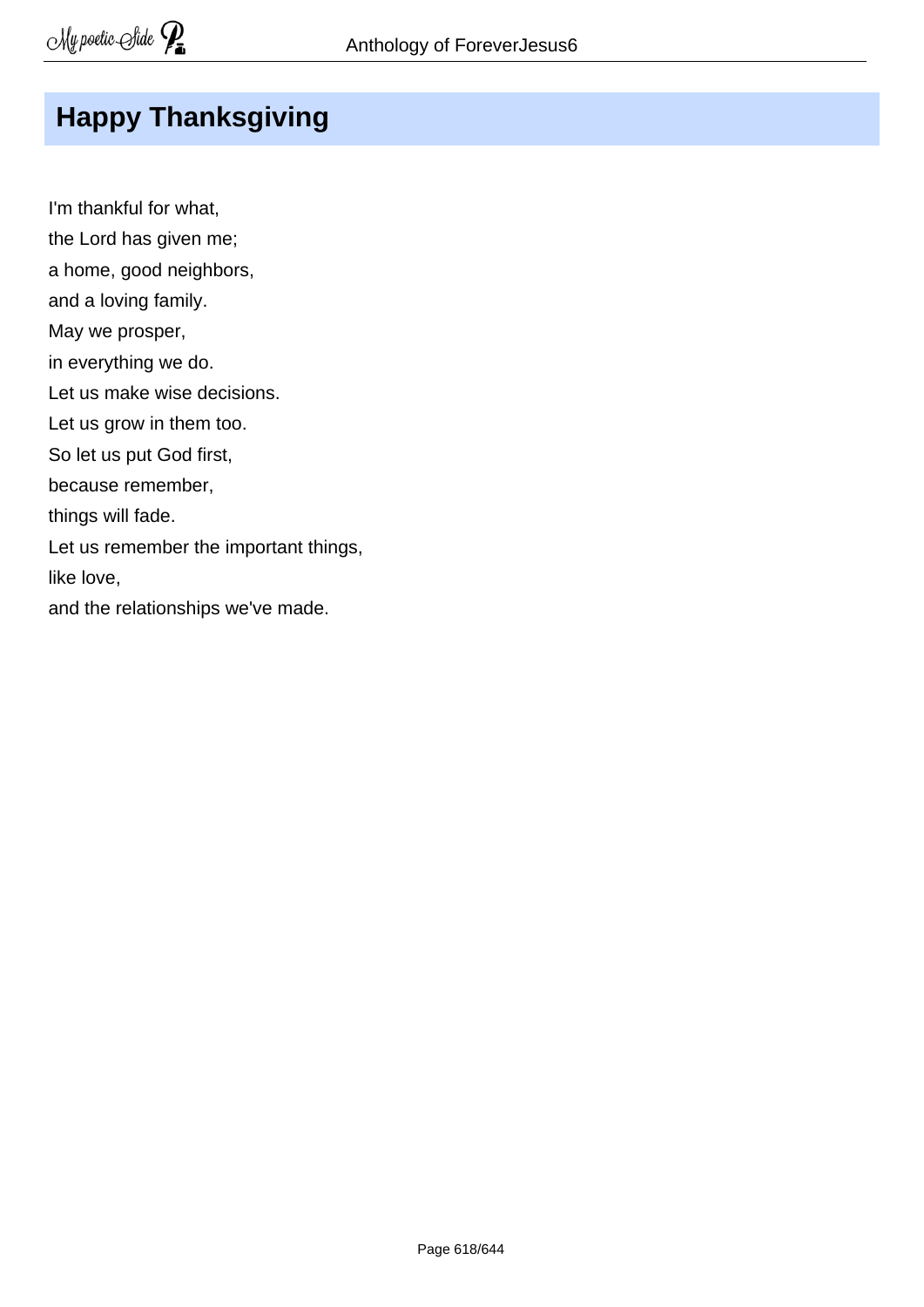# **Why I Choose Not To Argue**

I have my own opinions. and stick to my beliefs. Still, I'm not so clear, at expressing them. So I would rather choose, not to argue and loose, and make myself seem wrong. Is what I am doing wrong? Maybe... Should I stay, argue, and make my point? Perhaps... Still, I choose my battles; the ones that I know I will win. Other than that, I choose not to argue. So for me, I say, "why bother than".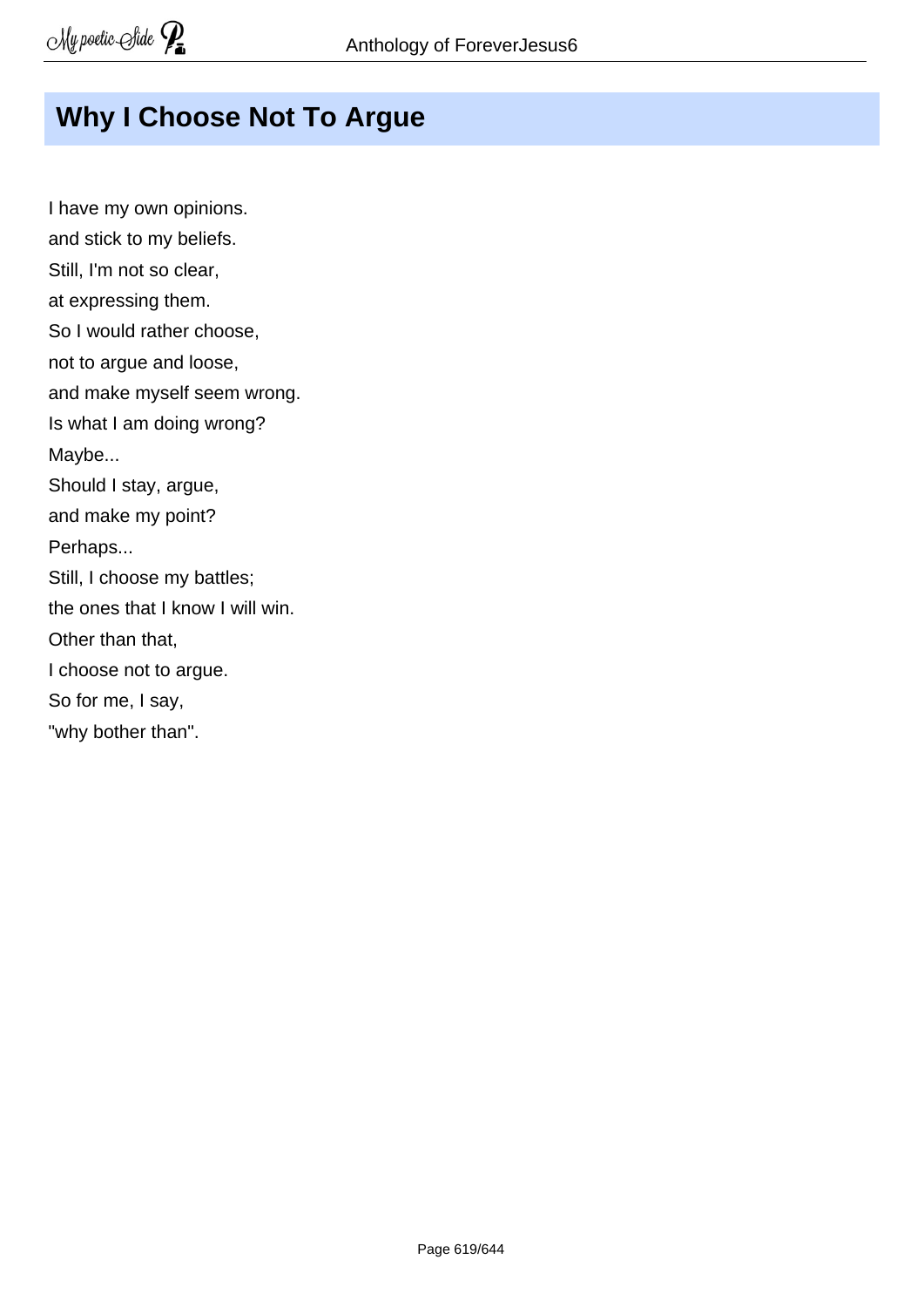## **Psalms 139:14**

I will praise you Lord, for I am fearfully, and wonderfully made. For the way you have, created me, I would never trade. I praise you because, you shaped me. I was formed in your mold. I was beautiful as a child, and I'll be beautiful, when I get old.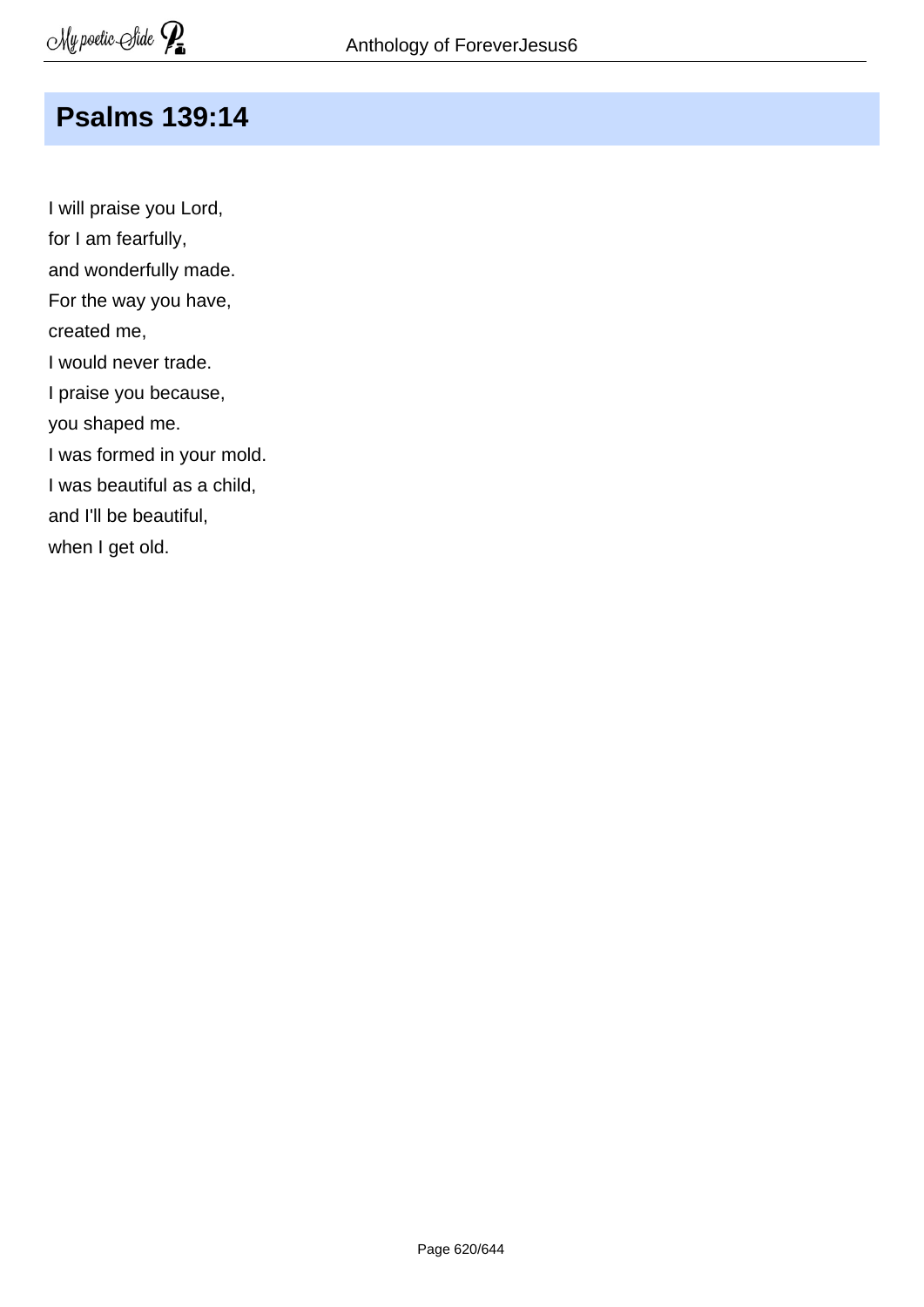#### **No Deterrence**

Nothing shall deter me, from the Lord. Not a wedding, or a house for that, I will only, thank Him more. Not for all the land, that I have; for Him I would, give it all back. Everything I have, is a blessing from Him, but what I give back, in His name, is much more important, than what I take in.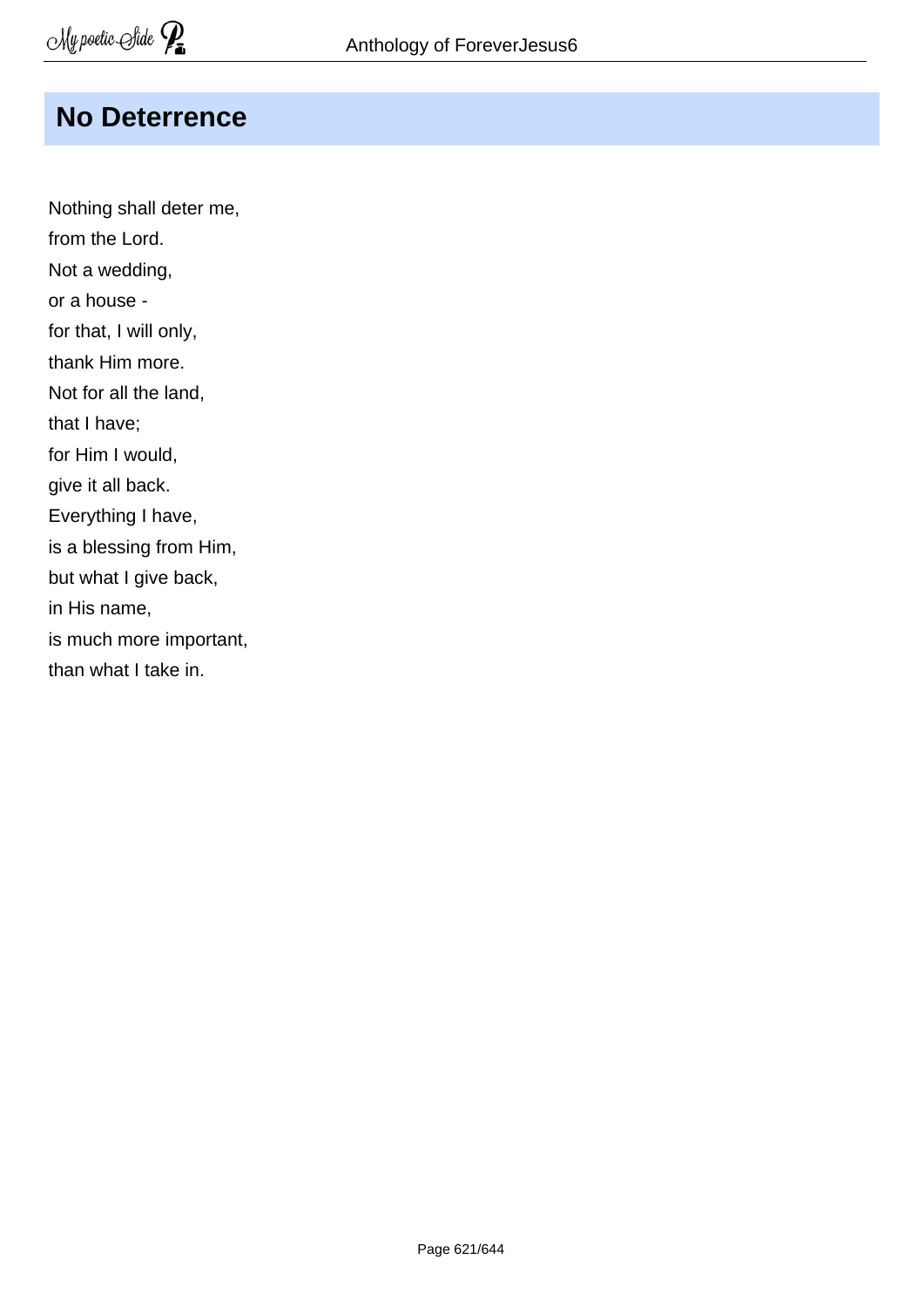# **For The 'Other' Sinners**

I know that I, am going to Heaven, with no idea when. Still, as long as I am on this earth, I will do my best, to live for Him. Pitty those, who don't deserve pity. Help those, who don't deserve help. I know because, I was there, and once felt, all by myself. To those in prison, serving a life sentence, praying every night, with no family or friends, to visit them, just trying to survive; somebody, loves you my friend. His name is Jesus Christ. Do not worry. You are not by yourself. He is always by your side. To the young men, all alone, at night selling drugs, crying when, they are by themselves, when all they want is love.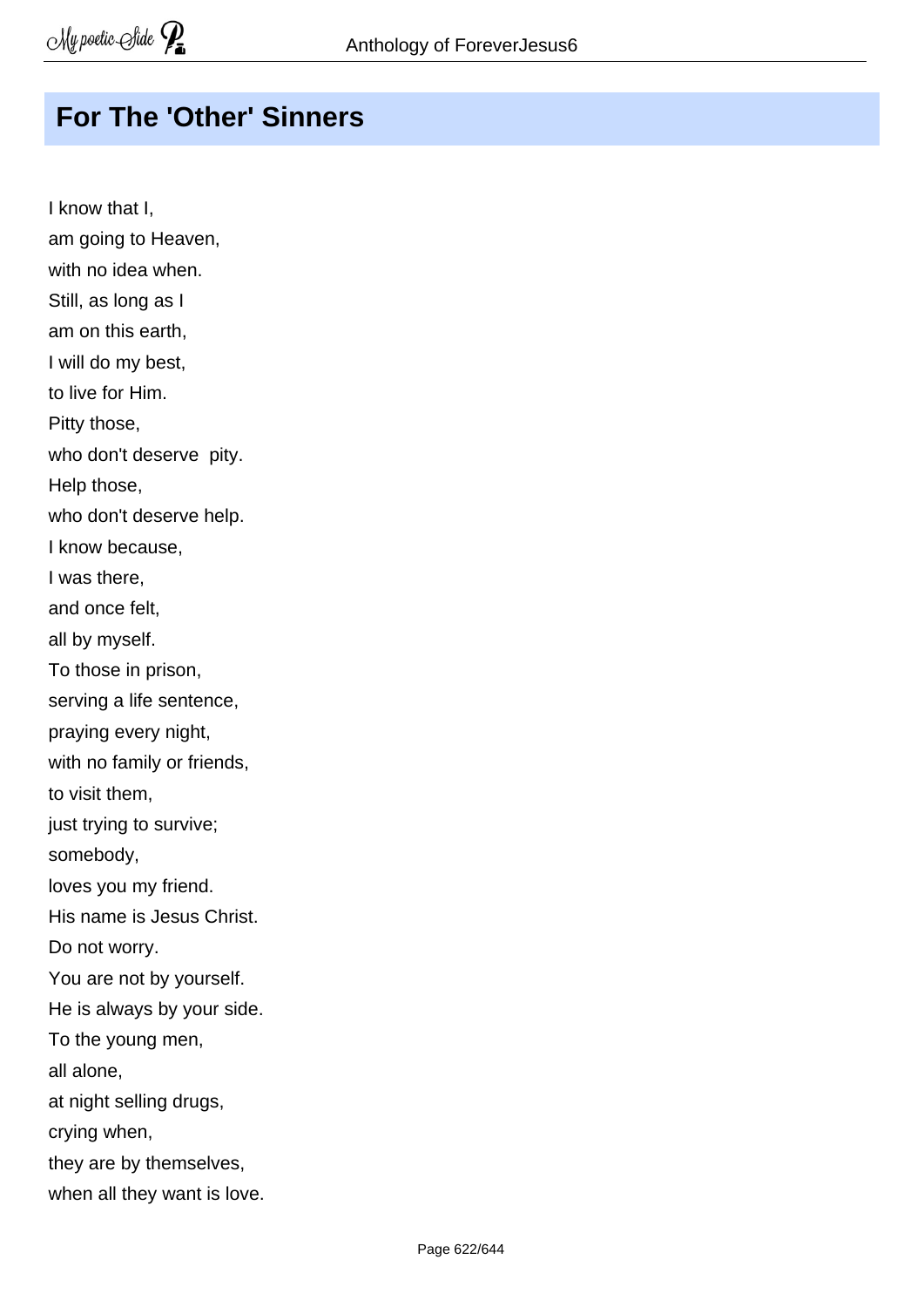To the fifteen year old girl, on the corner, selling her body; there is a man, who loves you, and cries, when He sees you sobbing. To the police officer, asking for forgiveness, for the corruption, he has done before; your sins are, forgiven sir. Christ's remembers them, no more. To homeless man, wearing rags, when it is freezing cold outside, who is always, being picked on, because he is weaker, then the other guy, who barely makes it each day, just trying to get by, who is constantly starving, on verge of death; have peace. For in Heaven, you will abide. To the homosexual, fighting his lustful desires, whose mind, is hurting him, to the core; there is help,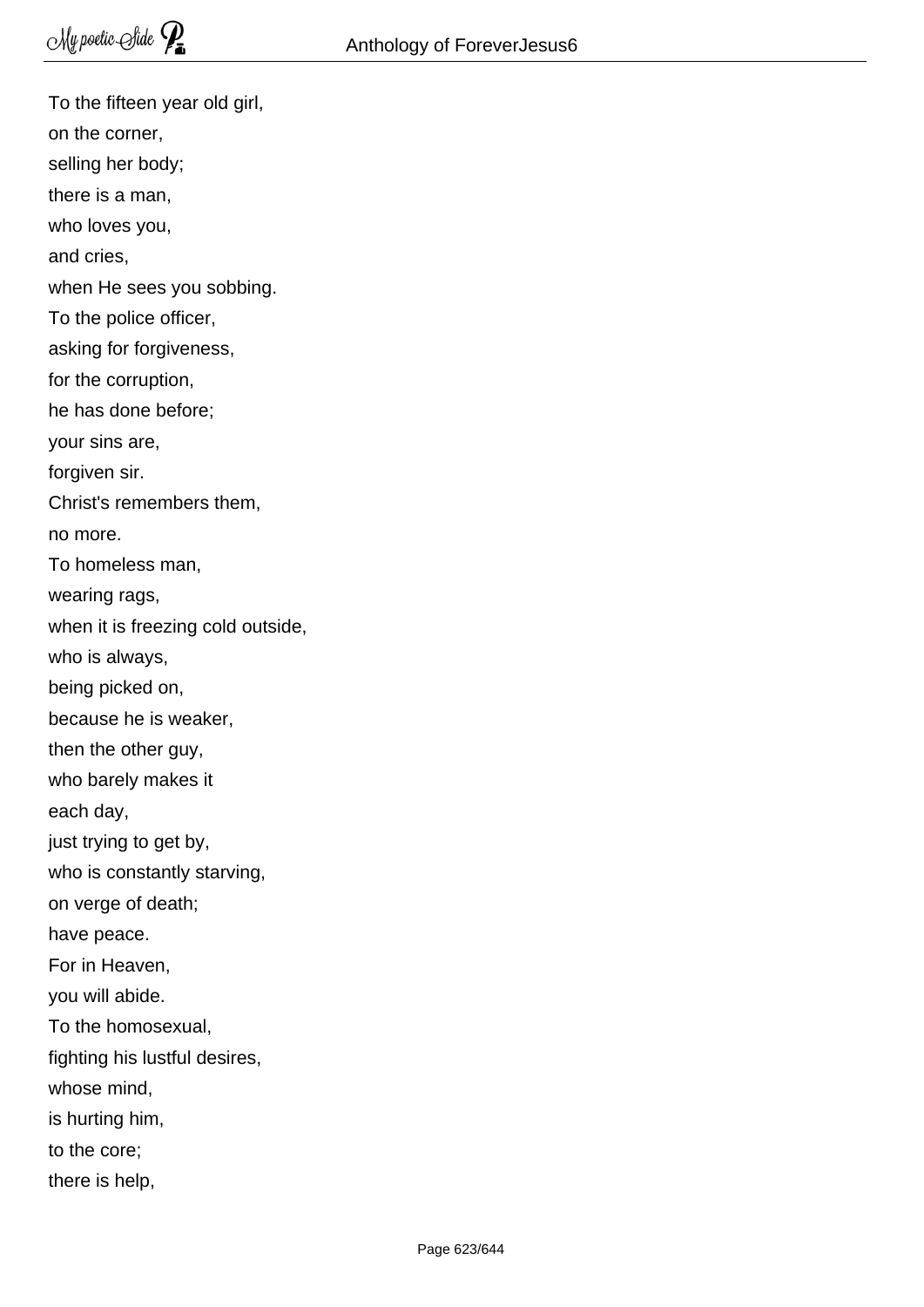in Jesus my friend. Let Him fight your war. So do not forget, the least of those, whose souls may seemed tangled. For you never know, if you are entertaining,

one of the Lord's angels.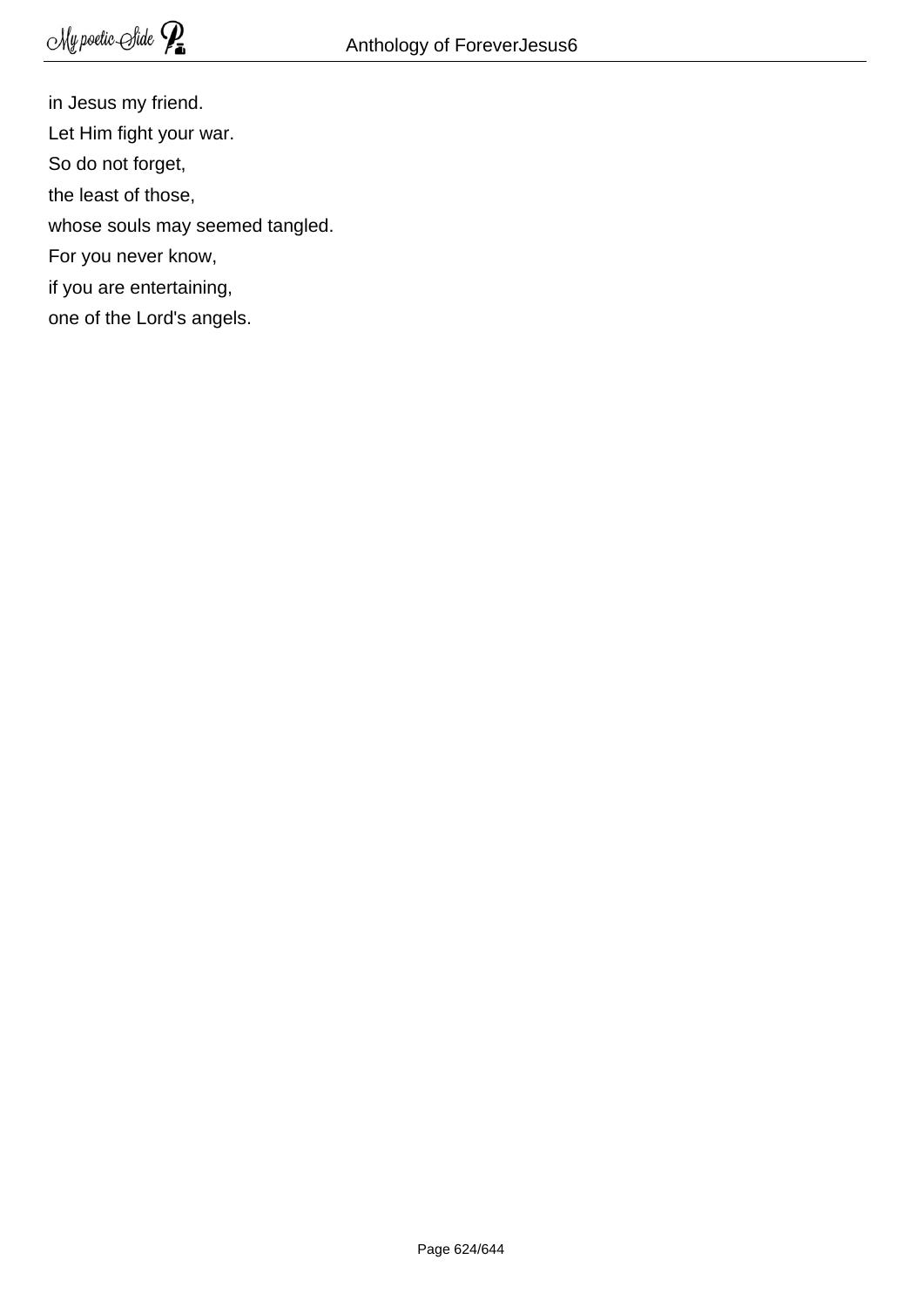### **How Did We Get This Far? (Part Two)**

Sigh...

How did we get this far?

How did we get to where we are?

Another day has passed. Another event has come. As another war has gone by, I find my myself asking, 'where did this one come from'. Yet now here we are. Only months later is our country now at the threshold of another war; a war that has been going on for decades, but because of social media and more advanced technology we can now broadcast it how we want.

How did we get this far; to a country that is willing to have their civilians take up arms? As half of the People are fighting, the other half are willing to fight, while the other half are afraid that there may be another world war.

Maybe it was just how I was raised, or maybe because times have changed, or maybe because of the confusion today. Either way, I find it impossible to understand what is going on in these world leaders heads. ... but I do know that this is the world that we live in; a world that is full of war, a world that is full of fighting, and arguing.

As I put my head down, I close my eyes, and I shake my head. ... and yet, a few seconds later, a smile slowly comes across my face, and I realize that there is still hope. Christ is still king. Don't deny it. Yes, Christ is still king, and that God is still the creator and ruler of this world. So as wars will always come and go, that we must know that Christ is Lord.

So I do not know how we became what we did, but I do know that there is salvation in Christ Jesus.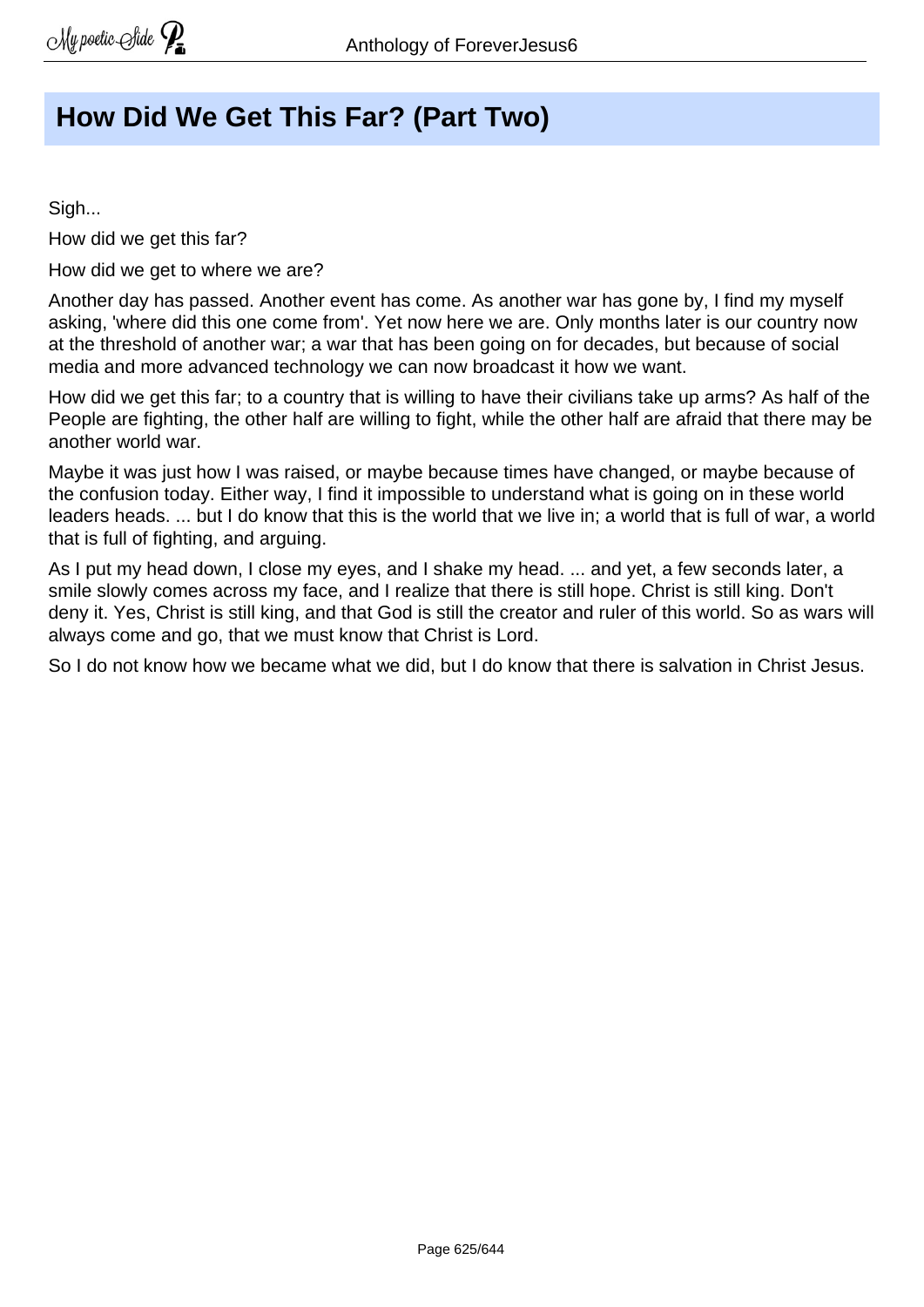## **May They Fight**

O' Lord, watch over them, day and night. Give them the strength, to continue the fight. Continue O' Lord, to give them the will, the heart, and a sound mind. Defend them against, their enemies. Let them see Your might. When they show their courage, let them only, become braver. When it is, one-thousand against one-hundred, let the odds, be in their favor. Show them favor O' Lord. Until the battle is done, help them to push back, the enemy, until they know they've won.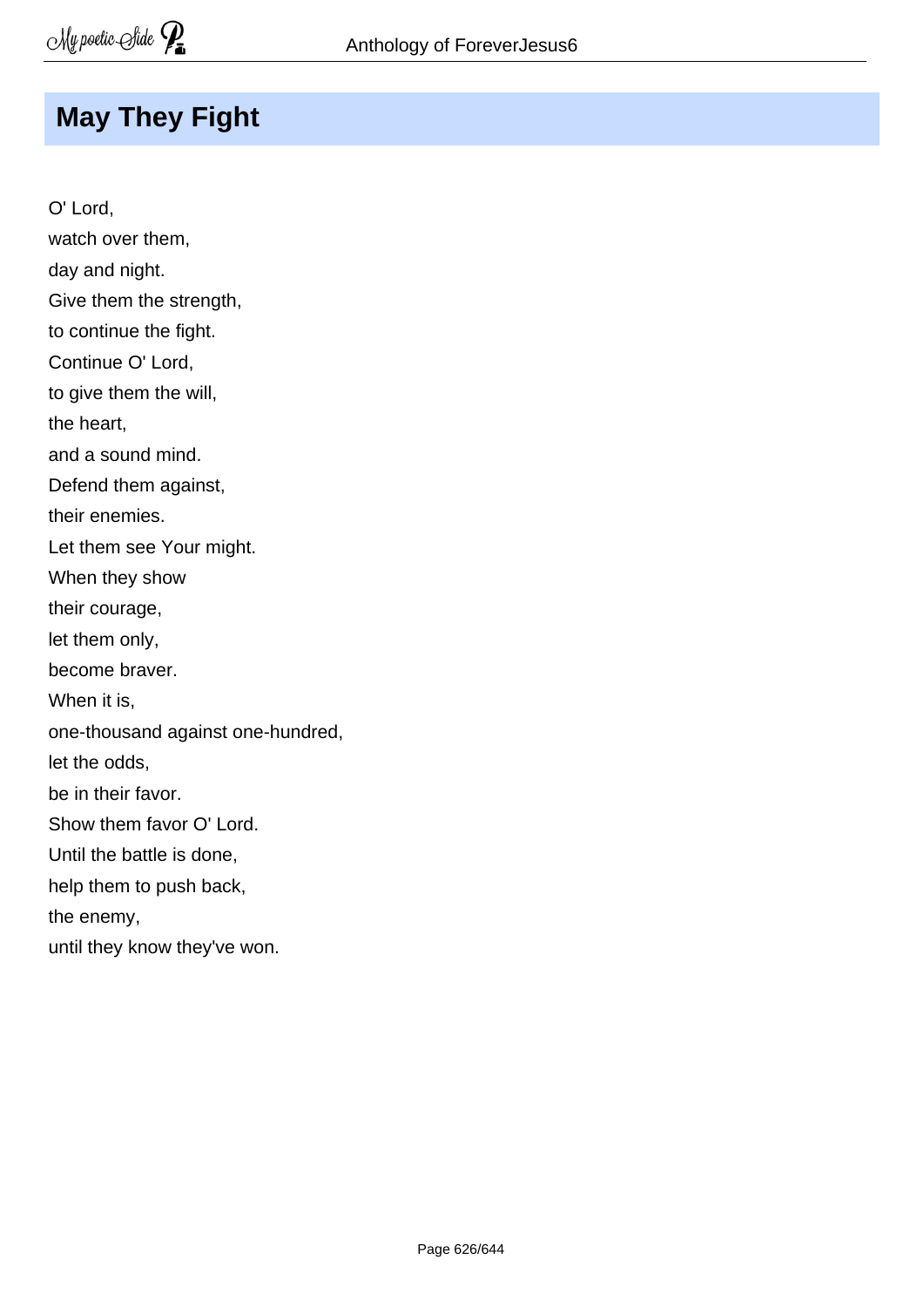### **Press On; Hold Them Back**

When shall it end? When can they go home? I cannot say. I do not know. ... but there will, be victory. Of that, I am certain. ... and the enemy will loose. ... with the victors, determined. As sure as Gideon's, three-hundred men, had defeated a great army; with the help of God, so shall they, have victory. They shall fight off, their aggressors. They shall press on. They will hold back, those who want, to be oppressors. They shall stand their ground. They shall not be moved, like a tree planted, near the water, they will flourish, and prove. I do not know, when the battle, will be over. Of that, I cannot say. ... but I do know,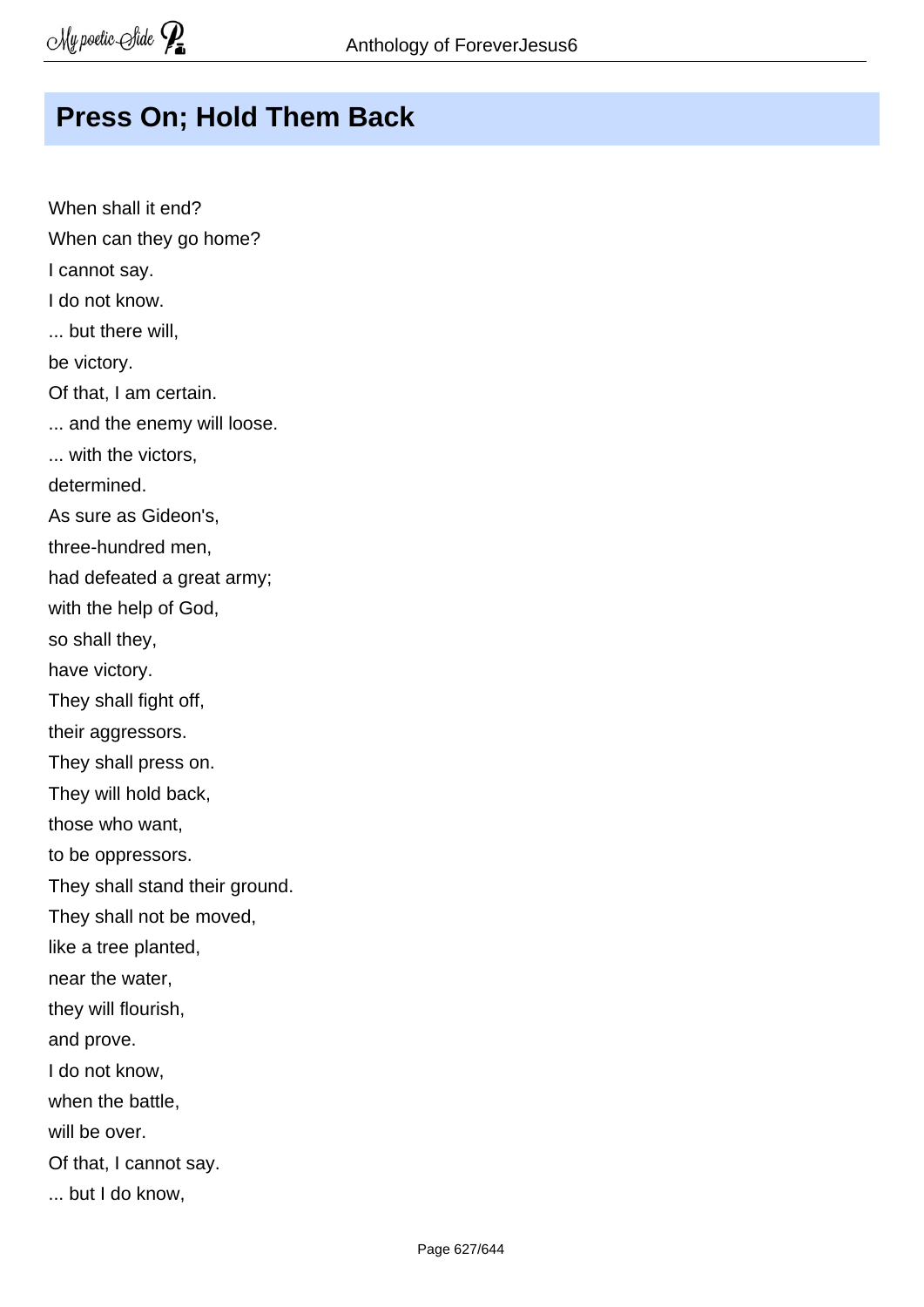that they will, have victory, on that final day.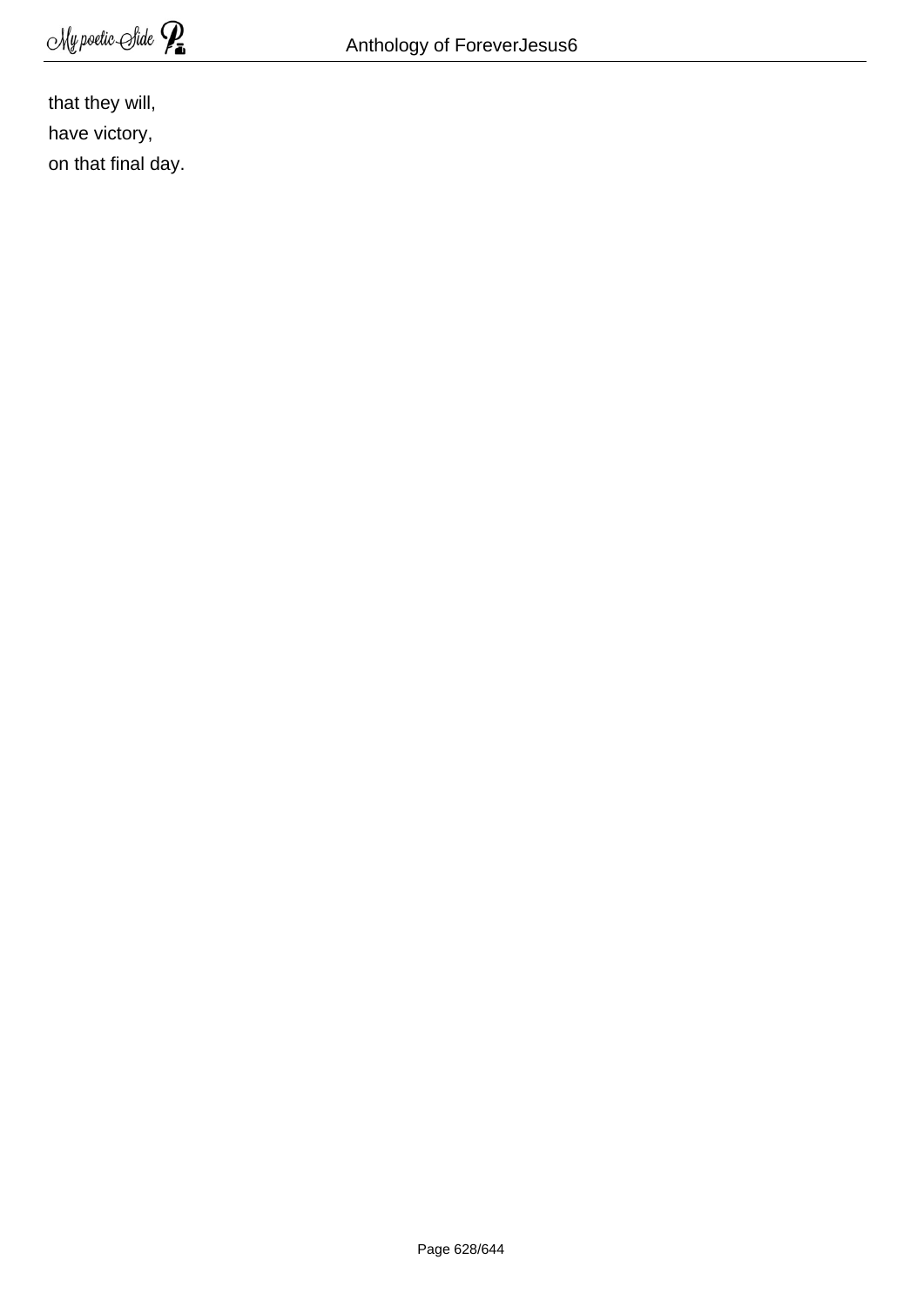## **Four Seasons With You - Spring**

As the snow begins to melt, water drips from the trees. Winter time is over, and now comes spring. So put away the ice-skates, and bring out the fishing rods, as a butterfly flies, across our backyard, to meet me at our pond. After hours of fishing, I'll throw them on the grill. You can make the pies, and warm them, on the window sill. We'll have fun together, as we talk, laugh, and kiss. As I look at you, I know on this earth, it does not get better than this. At night we'll watch the stars, from our back porch swing. We'll sit together, and hold hands, and smell the beautiful spring.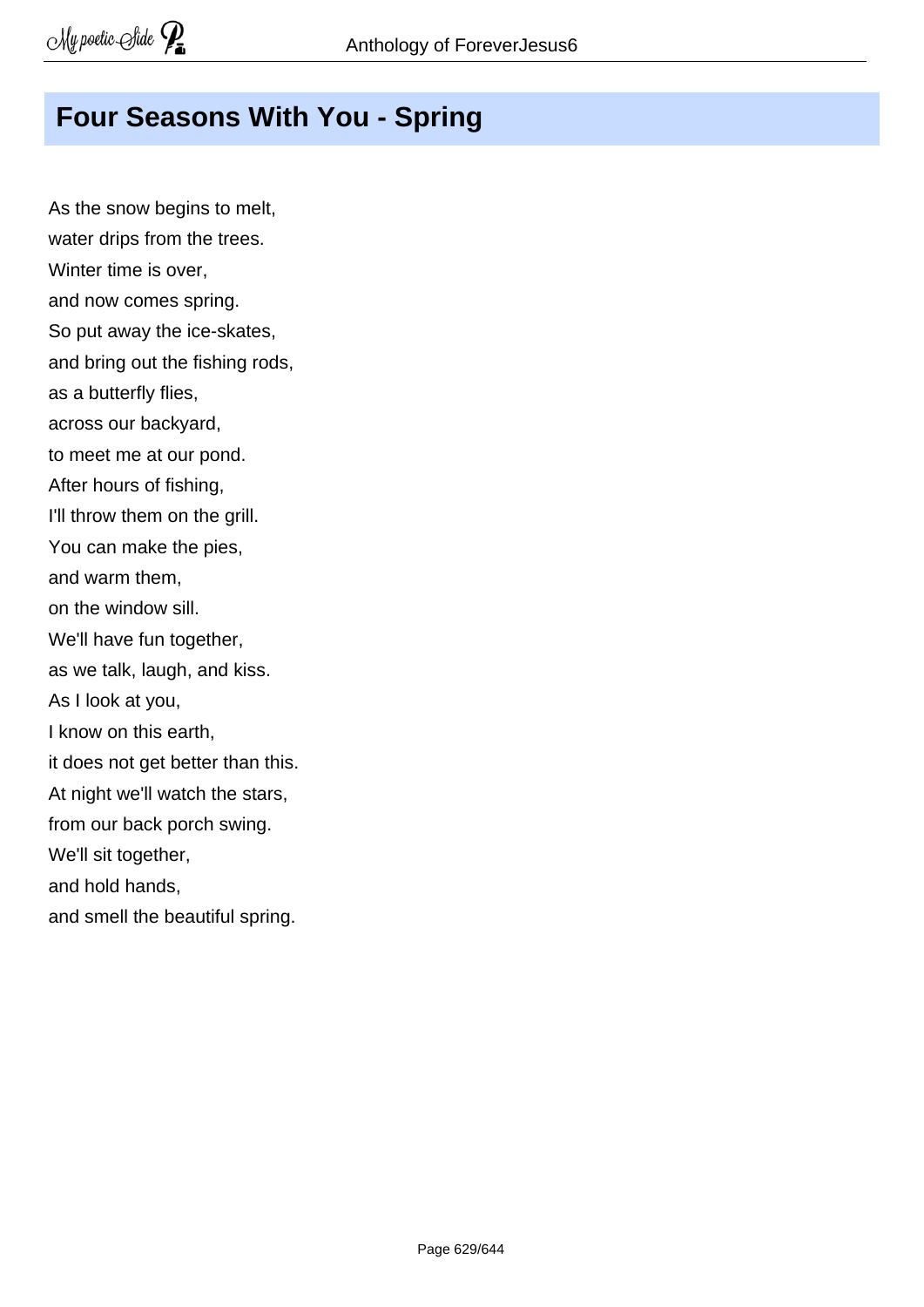### **Help Me O' Lord**

Help me O' Lord, in everything that I do. When I am at work; let me work, as if I am working for You. When I take a vacation; do not keep me, away from You. When I eat; let my food, that I take in, be glorifying to You. For my body, is not my body. When I speak; help me to say things, that are only beneficial. When I think: help me to think, only righteous thoughts. Erase whatever doubts, I may ever have about You. When I learn; do not let me learn to much. Help me to know the difference, between the truth and the lie, and let me only, speak what is true. Help me O' Lord, to learn from my mistakes. As a husband; let me be a Godly man, and a Godly leader.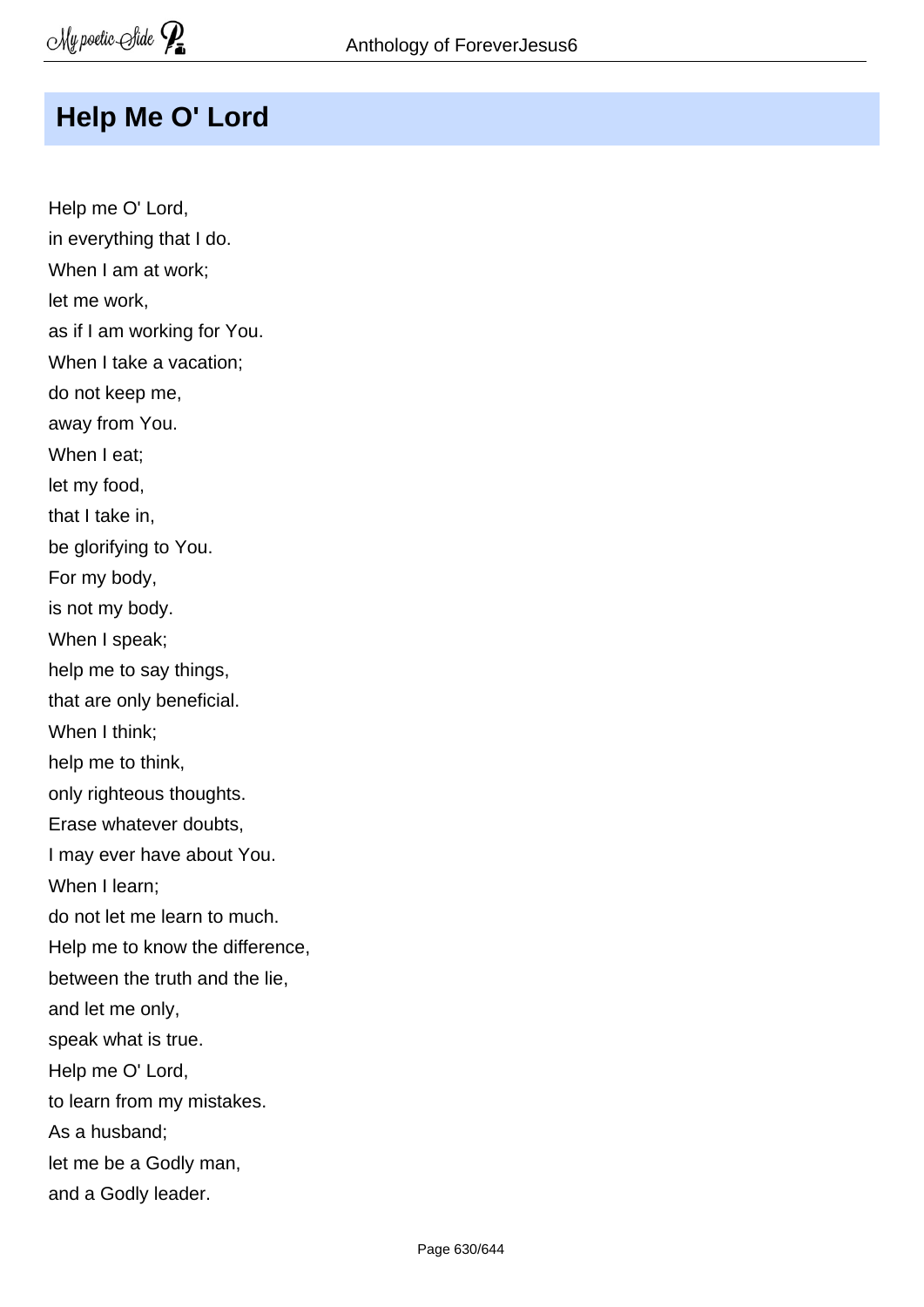When I fellowship with others; help me to listen, when I need to listen O' Lord, speak when I must speak, lead when I must lead, and follow when I must follow. As an uncle; help me to lead, by example. When I need rest, give me the rest I need. Help me O' Lord. If my faith in You is weak, then give me strength. If my faith is strong, then strengthen it even more, and help me to remain, steadfast in You. You are my strength O' Lord. Lord without You, I am weak. I am not asking, to be perfect. Nor will I ever be. Nor do I want to be. Still, humble my heart O' Lord. Preserve me, and give me refuge.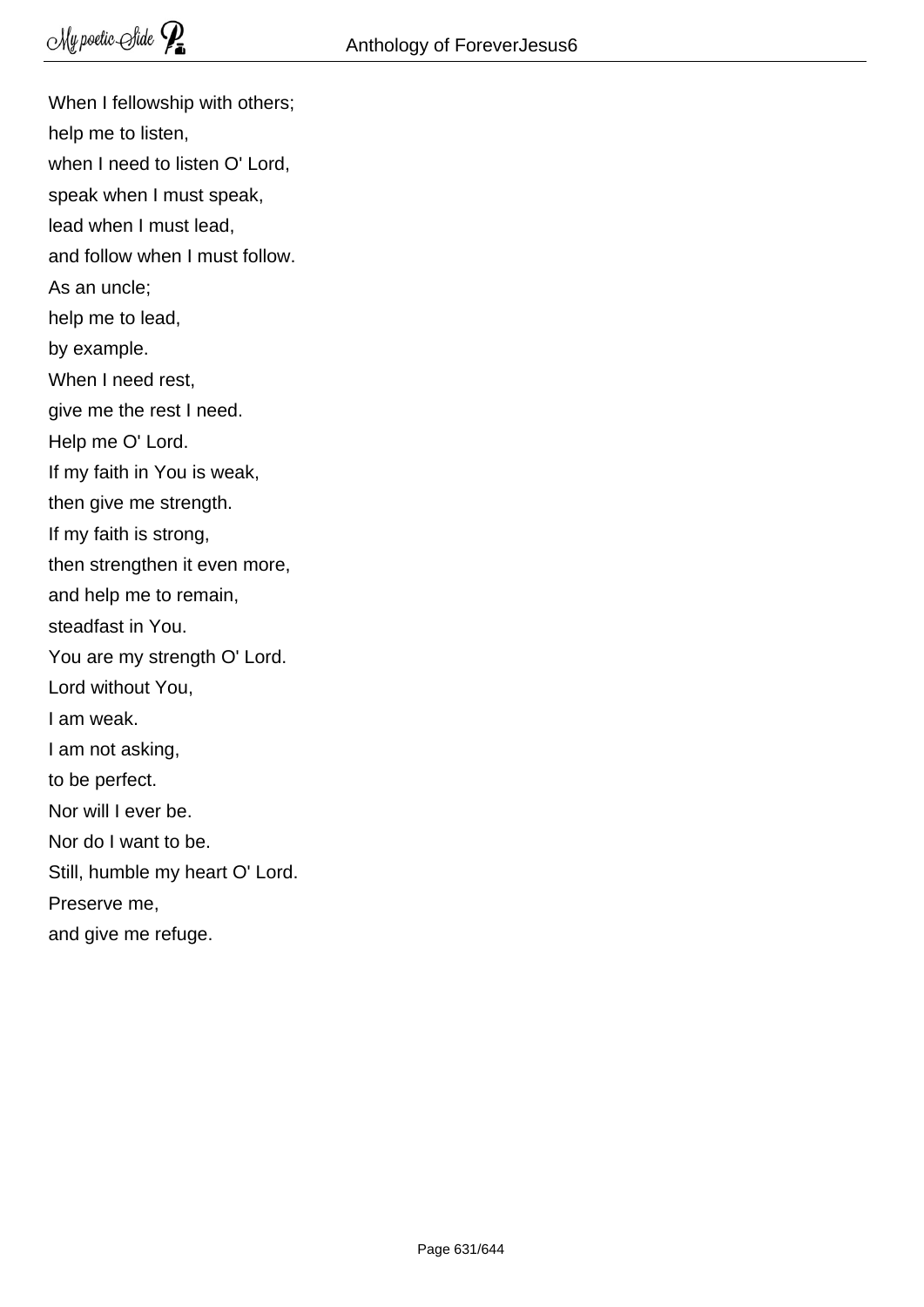# **Be Strong And Of Good Courage**

"Have I not commanded you? Be strong and of good courage; do not be afraid nor be dismayed, for the Lord your God is with you wherever you go."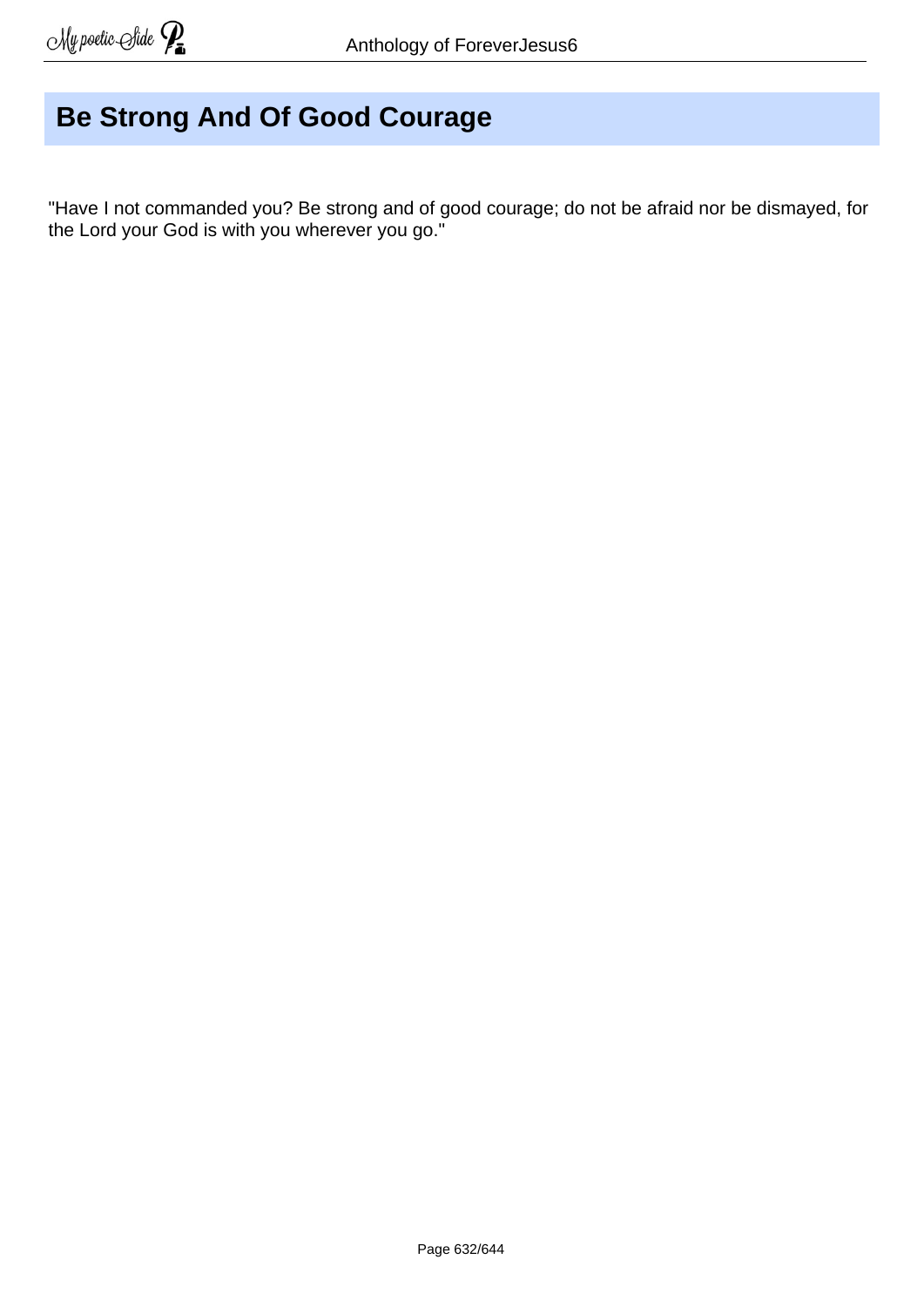## **Give Thanks**

Give thanks, with a greatful heart. Give thanks, to the Holy One. Give thanks, because He's given, Jesus Christ, His Son. And now, let the weak say, 'I am strong'. Let the poor say, 'I am rich', because of what, The Lord has done for us. Give thanks - Give thanks, with a greatful heart. Give thanks, to the Holy One. Give thanks, because He's given, Jesus Christ, His Son. And now, let the sick say, 'I am whole'. Let the bound say, 'I am free', because of what, The Lord has done for us. Give thanks.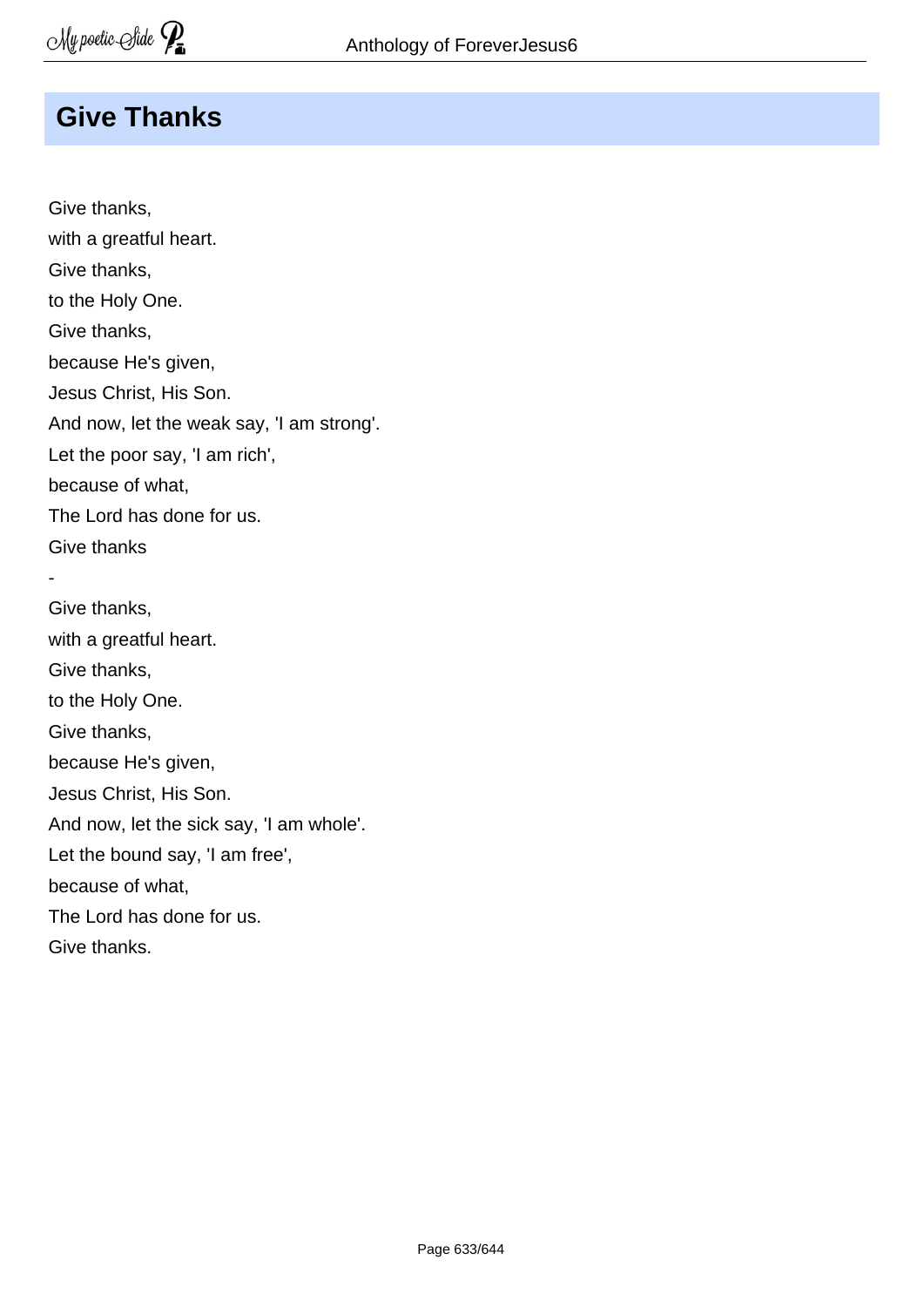### **I Will PREACH The Gospel**

Speak the Gospel, of Jesus Christ. That is a Christian believer's mission in life. If it pleases you, you can taunt. Make fun of me, all you want. ... but I will PREACH the Gospel, as much as I can. Because when The Holy Spirit, manifests Itself, it's out of my hands. ... and I will SPEAK Christ's name, and never retire. ... and you, sons of the devil, can call me all the names in the world, but you cannot call me a liar. So if I tell you about Him, and you reject Him, I will move on, because it is you, who will feel the fire. So everywhere I go, I will PREACH Christ's name. ... and I will talk from the Bible and shout. Because there are people out there, that want to know Christ's name, and what the Bible is about.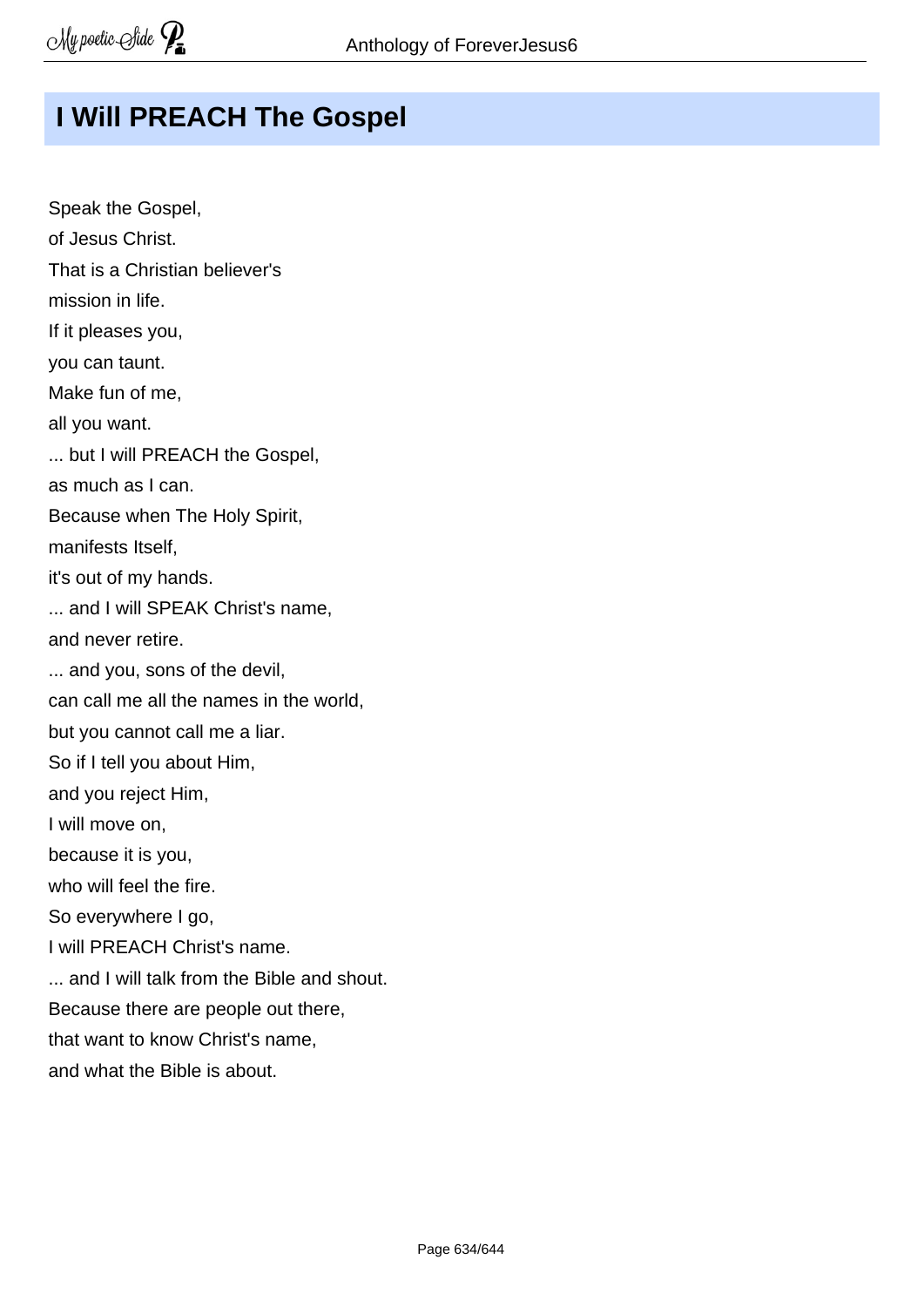# **Another Mansion Filled**

A couple days ago, for those who do not know, not just My Poetic Side, but the whole world, lost Rubyrae; a woman in the Faith. She was a young woman, still practically a girl. ... and yet she had her fair share, of struggles in this world. Oh the pain, that she has been through. ... but now her pain is no more. Neither death nor life, could separate her from Christ love. There's no more wondering. She can now rest assure. So as Christ prepares, a mansion for us; each one is a beautiful build. There's a new welcome mat, set out front, as another mansion is filled.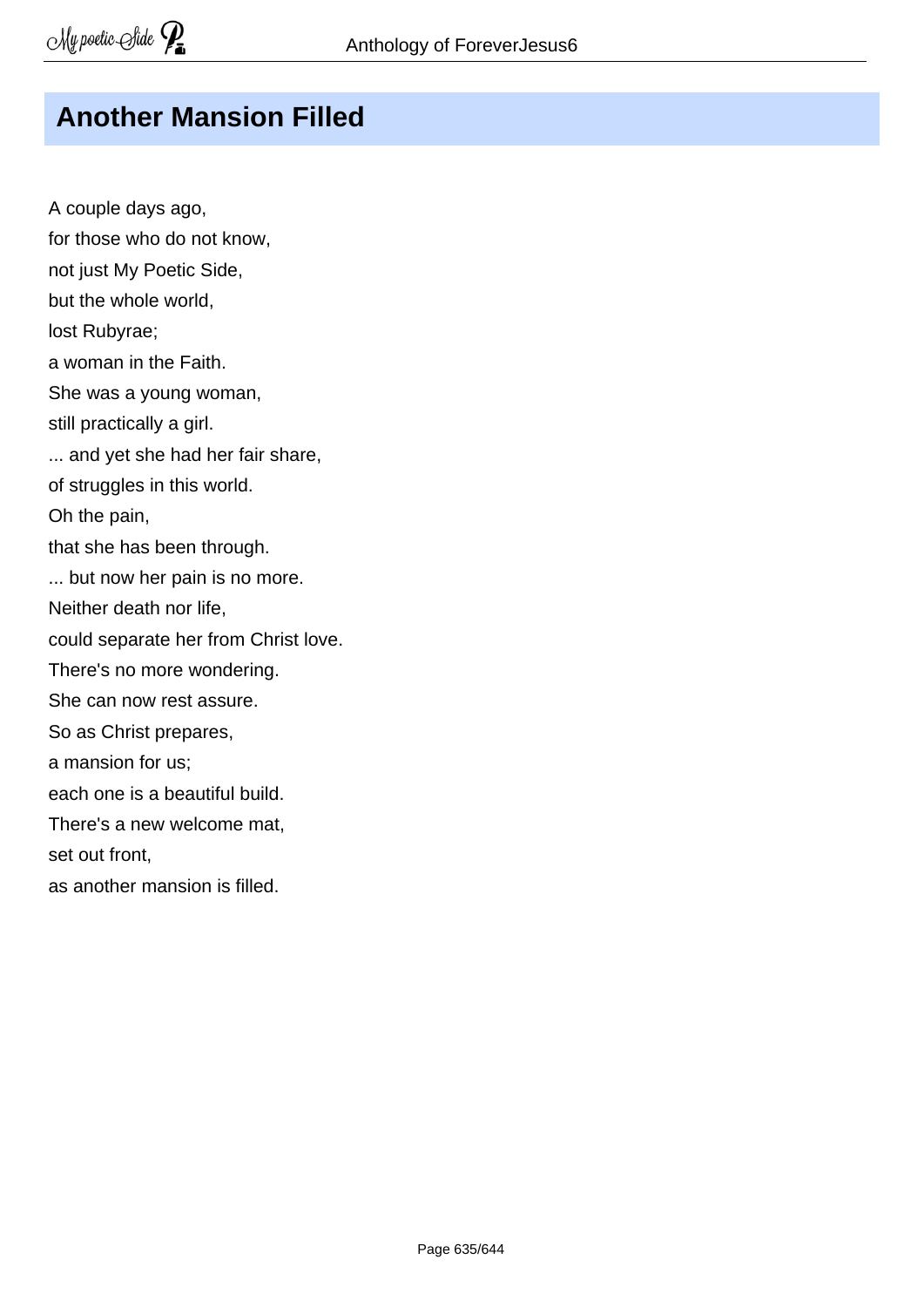## **Jesus Movement (And Constant Progression)**

There is one thing that I hear to much of, and one thing that is very overlooked. I often hear this, particularly, by Christians, unfortunately by myself sometimes too. I often hear how; 'the world is full of wickedness. Everyone is corrupt. Everyone is anti-Christ, etc'. ... and rightfully so. Still, we must also acknowledge that there are others out there that are searching for Christ. They do want to know more about Him. There are many people, young and old, who are suffering who are looking for answers, and would be willing to accept Christ if they learned more about Him. They would... There are already younger men and women out there who believe in God, and have a passion for spreading His Word. ... and I am referring to young men and women between the ages of eighteen and thirty. These are people who think for themselves and who are outspoken.

This is the younger generation that we need to mentor. As I have said before, 'Right now at this very moment, there is a baby being born who will someday become a Christian leader'. It is our job as older Christians to mentor and lead, and help raise these children.

There is a movement happening. It has already begun. It is a Christian movement, and it is happening now. ... and it will not only have an effect on this country but this entire world. This country, this world will progress. Christians will stand up. Millions will turn to Christ. Still, sadly, some will only turn to Him for a short while before leaving Him. Nevertheless, there will be those who will try to put an end to this movement, as there already are, but they will not succeed. The Gospel will spread, and this world will refill with Christians just as a plant will grow after being given more water.

... and we will see and feel the glorious effects of this Christian movement just as we would see the fruit come from the plant. ... and the effect will last for generations and generations. Even those that do not acknowledge Christ will notice the progress that is happening.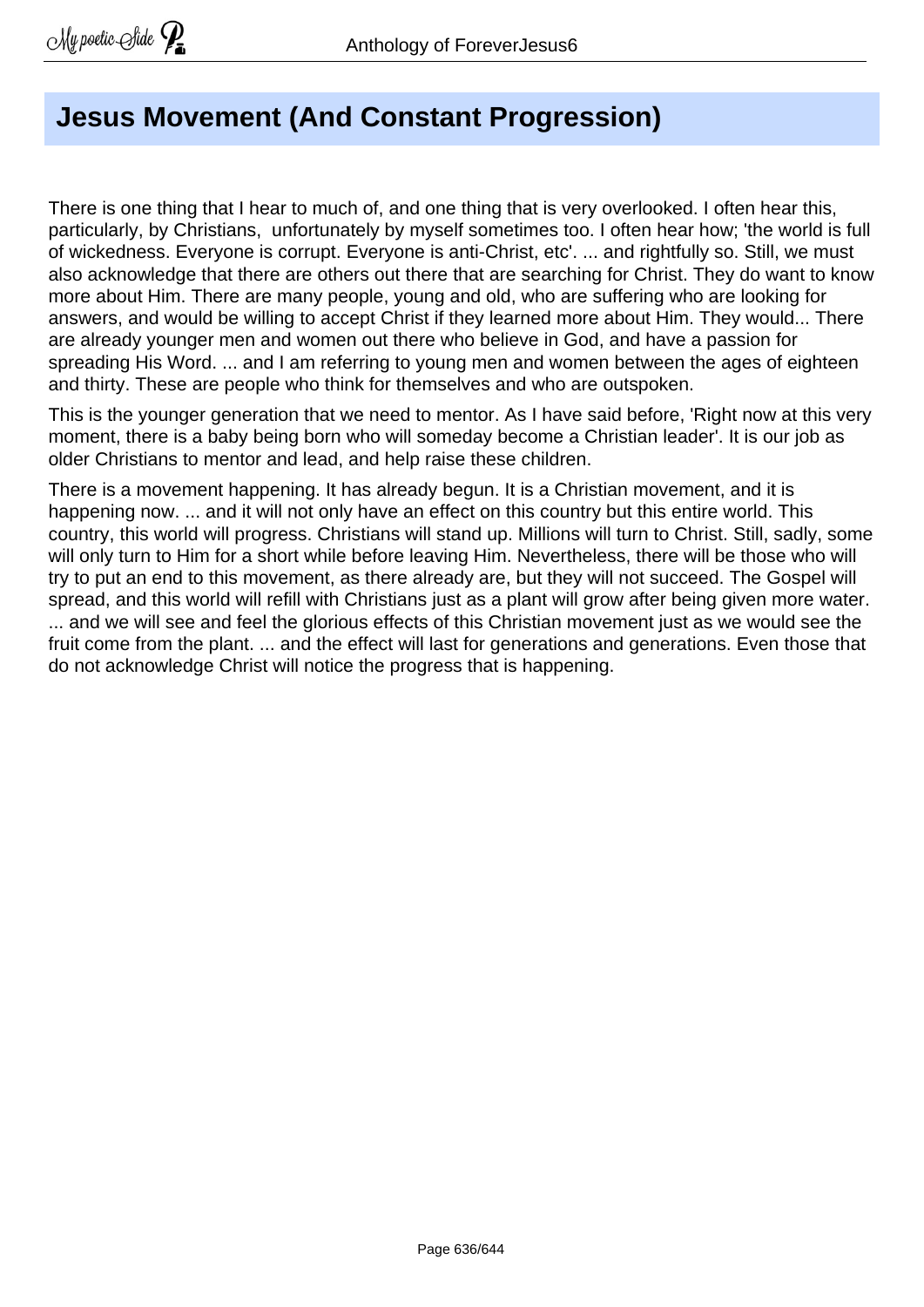### **The Reevaluation Of The Same Great Commission: Part 1**

As the Lord said in so many words; that we must go out into the world, and make disciples of all people; that was the great commissioning.

We are to go out amongst sinners, and make Christ's disciples out of them. That is our responsibility as Christians. Right now I am speaking particularly to Christians in general. I acknowledge the fact that we spread the Gospel. Still, here is my problem. Rather than going out into the world, we often find ourselves staying attached to the comforts of our own securities. Not that there is anything wrong with that. ... to a certain extent. We must be with our brothers and sisters, and we must remain in the church. Still, what is the point of spreading the Gospel to people who already know the Gospel.

We must remember the Great Commissioning, and reevaluate it's purpose. It's purpose did not change. It is the same as it was two-thousand years ago. We must go out into the world, the wicked world, and preach the word of God. We must represent Christ amongst others. Just as a diplomat goes to another country, we must be ambassadors for Christ, and represent our Lord and Savior. Our culture must be the Gospel.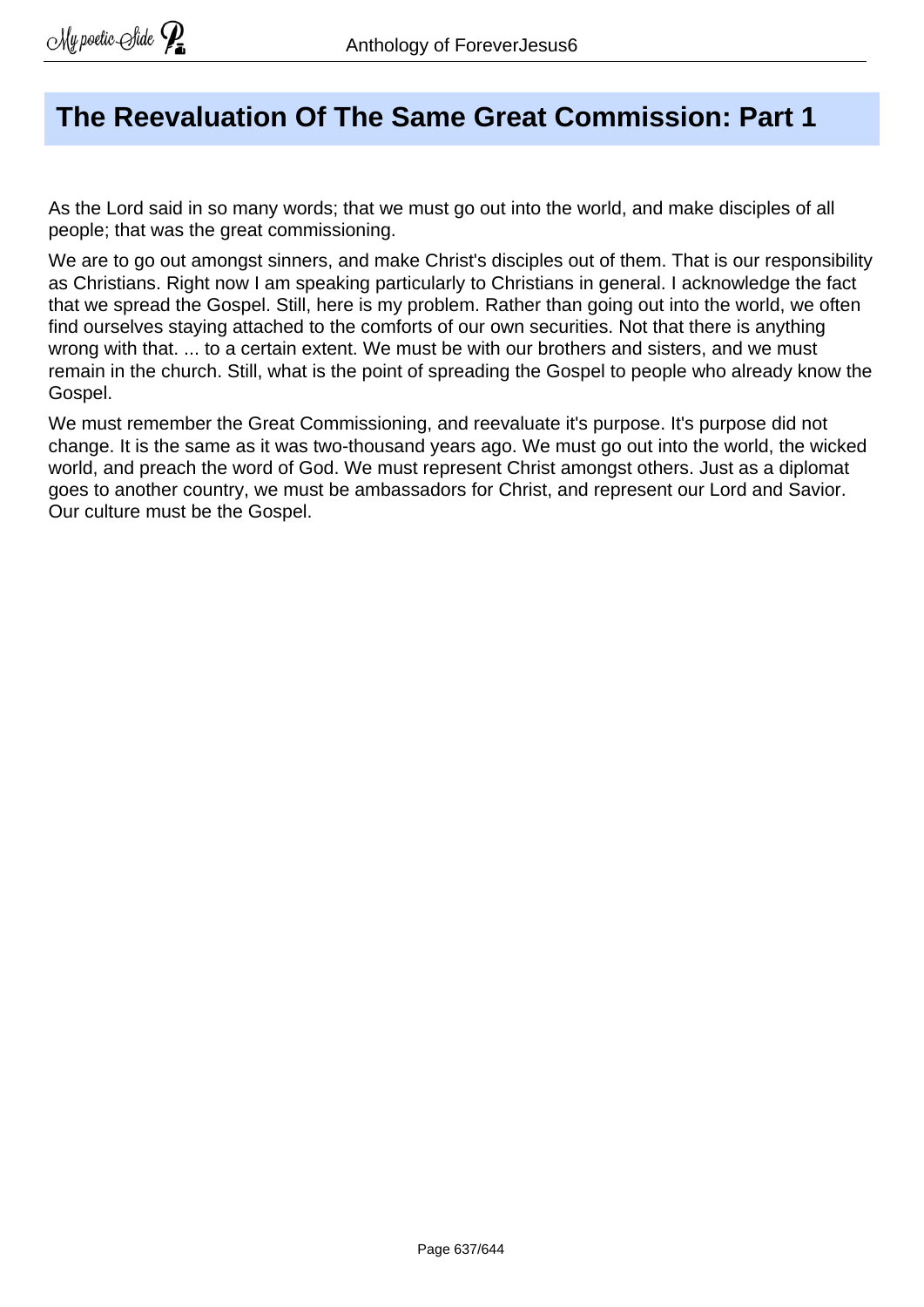### **More Than Conquerors**

We are more than conquerors; those who have Christ Jesus. The moment I accepted Him, satan was defeated. He has no power over me. Nor do his demons. So if Christ conquered satan, when He died for our sins, then that means I conquered satan, when I am opened the door to Him. ... and nothing can separate the love, that my Savior Christ Jesus has for me; not death, not life, or anything in between.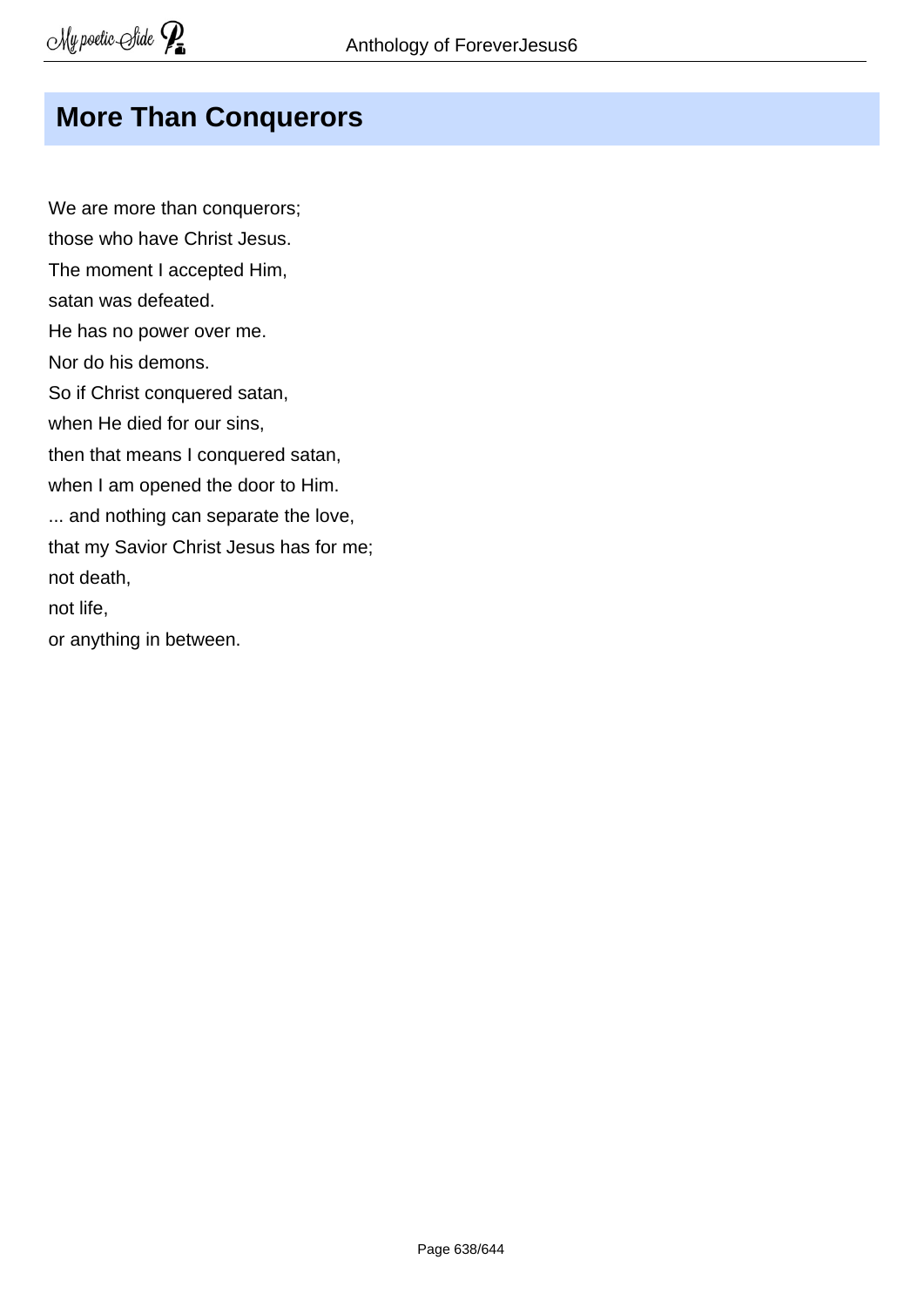## **Psalm 61:1-4**

Hear my cry, O Lord; attend unto my prayer. From the end of the earth will I cry unto thee, when my heart is overwhelmed: Lead me to the rock that is higher than I. For thou hast been a shelter for me, and a strong tower from my enemies.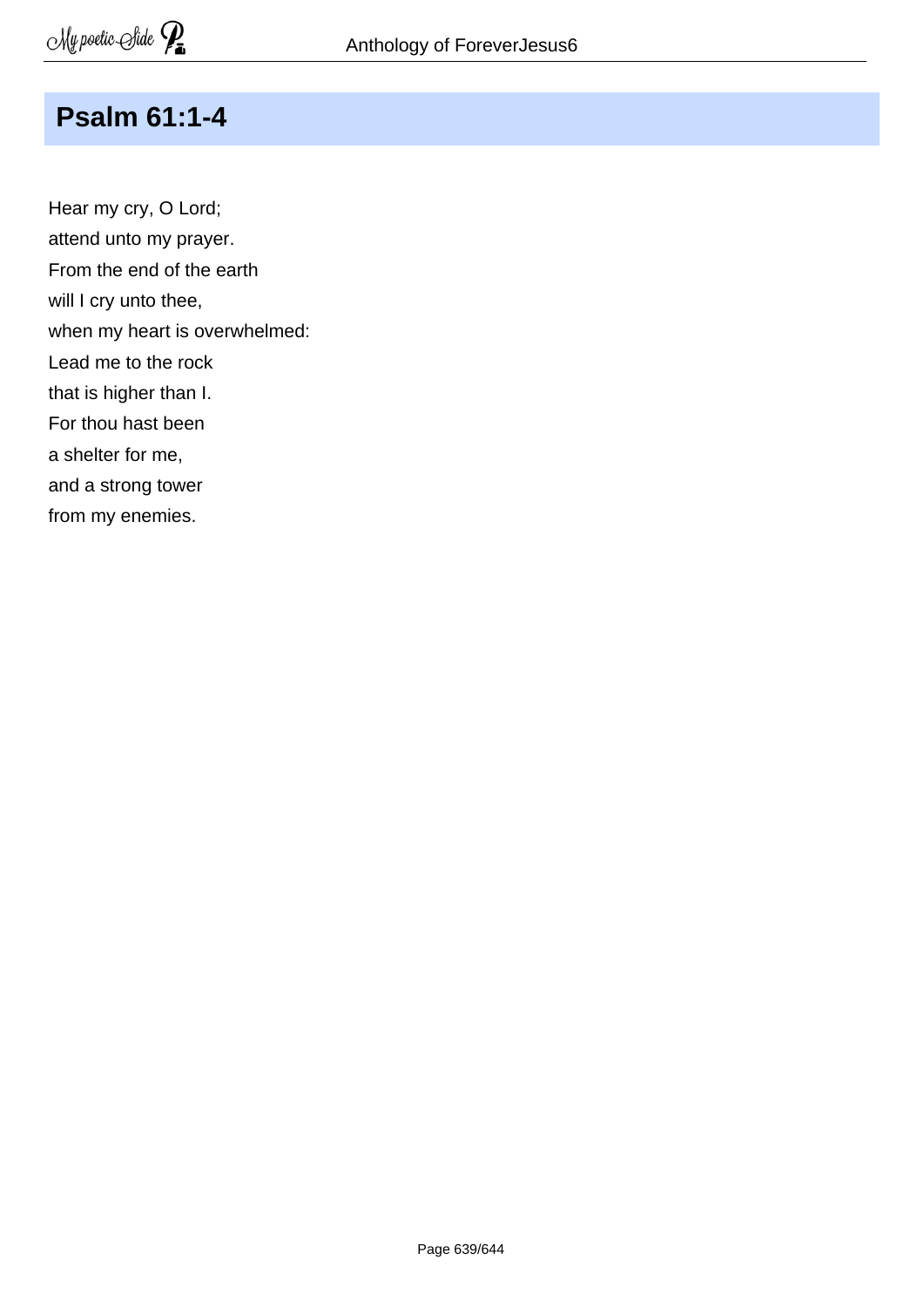# **Many Rivers To Cross**

Many rivers to cross, But I can't seem to find, My way over. Wandering, I'm lost, As I travel along, the white cliffs of dover. I've been licked, Washed up for years, And it's only the Lord, That keeps me alive.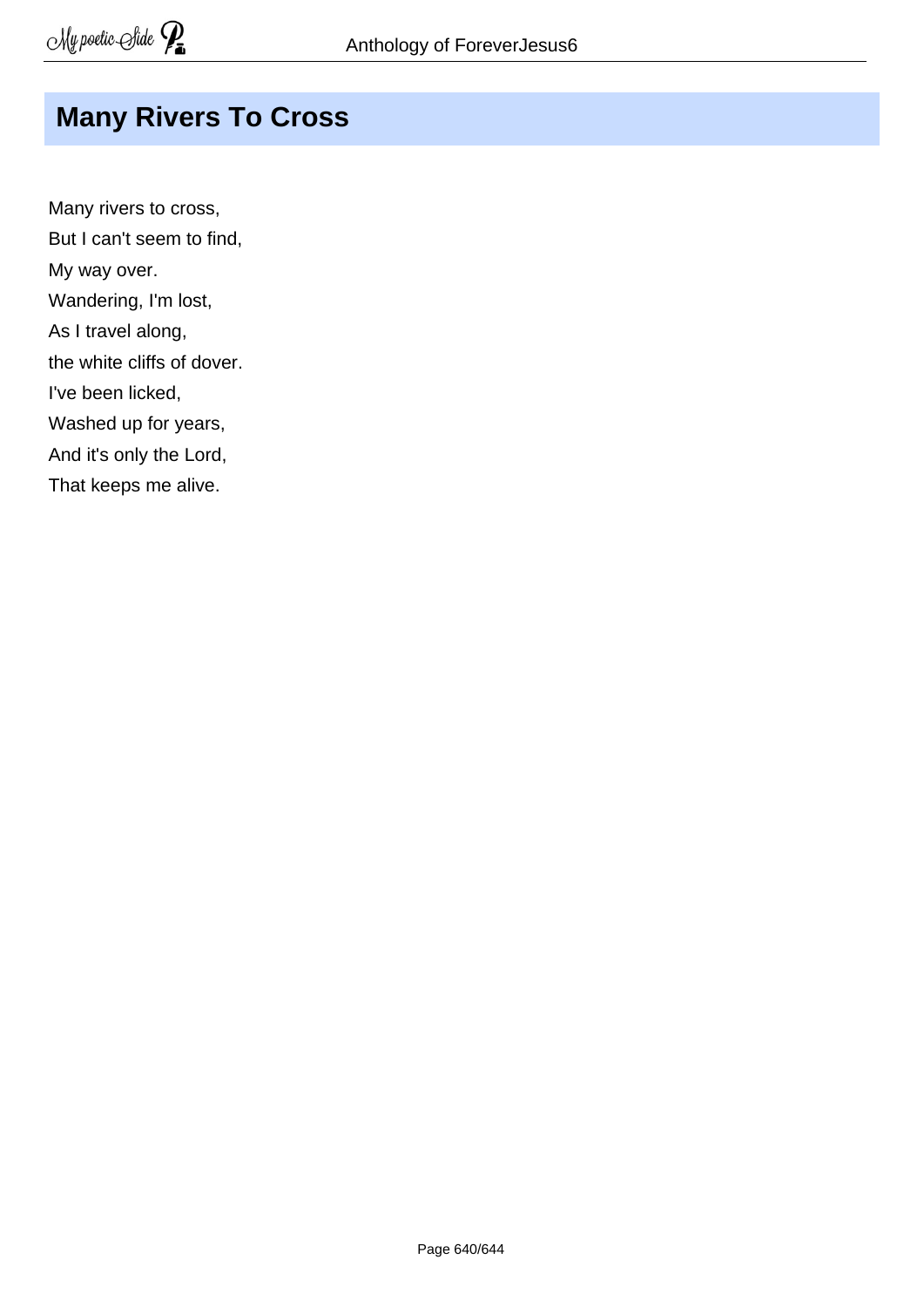# **You Are Not The Only One (Suffering)**

You are not, the only one, who believes in Jesus. Do not be afraid, to speak up, when the world, tries to tease us. It may seem like, it is ten to one, with no one on our side. ... but know that we, are not the only one, that is on this ride. So don't be afraid, and don't be ashamed, of the Gospel, of Jesus Christ, because while we are, being made fun of, there are other believers, paying the price.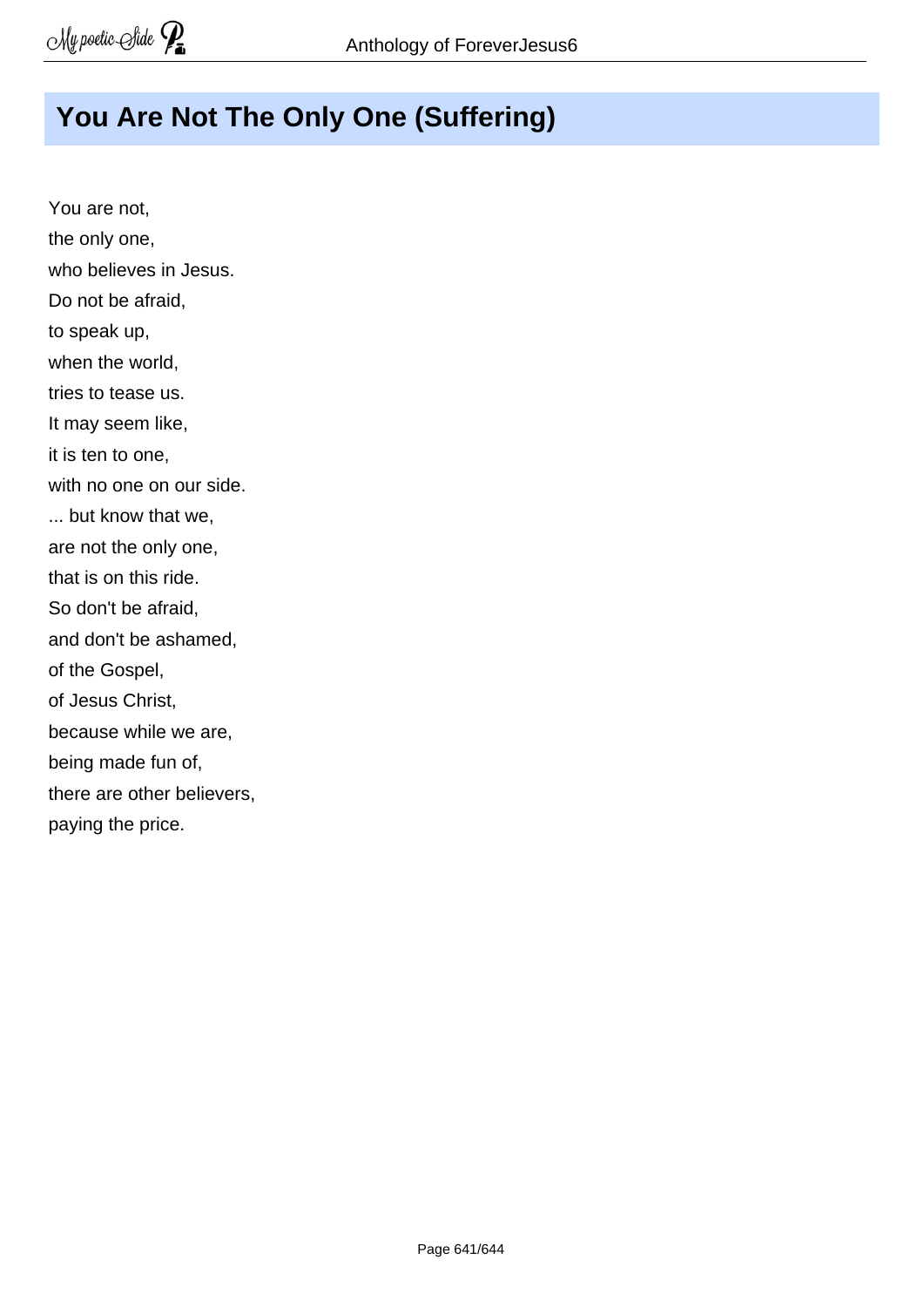## **After The Strongest One Dies**

Many are strong, and many would pass, but they wait, until the strongest one dies. While he was alive, there was discipline and order. Now anything flies. When he was around, there was morality. Faith was at, an all time high, but where ever shadows were, they waited. ... and they waited. ... and they waited. When he became old, they started to smile, and when he died, they were elated. "Now is our chance", they said. "Finally their hero is dead. Now it is time, to elect a leader. We will take him from the tail, and make him the head". Now unfortunately, there is a new strongest one. He will do evil, and give his people evil, by the ton, and he and his followers, will have their fun, but hiding and praying,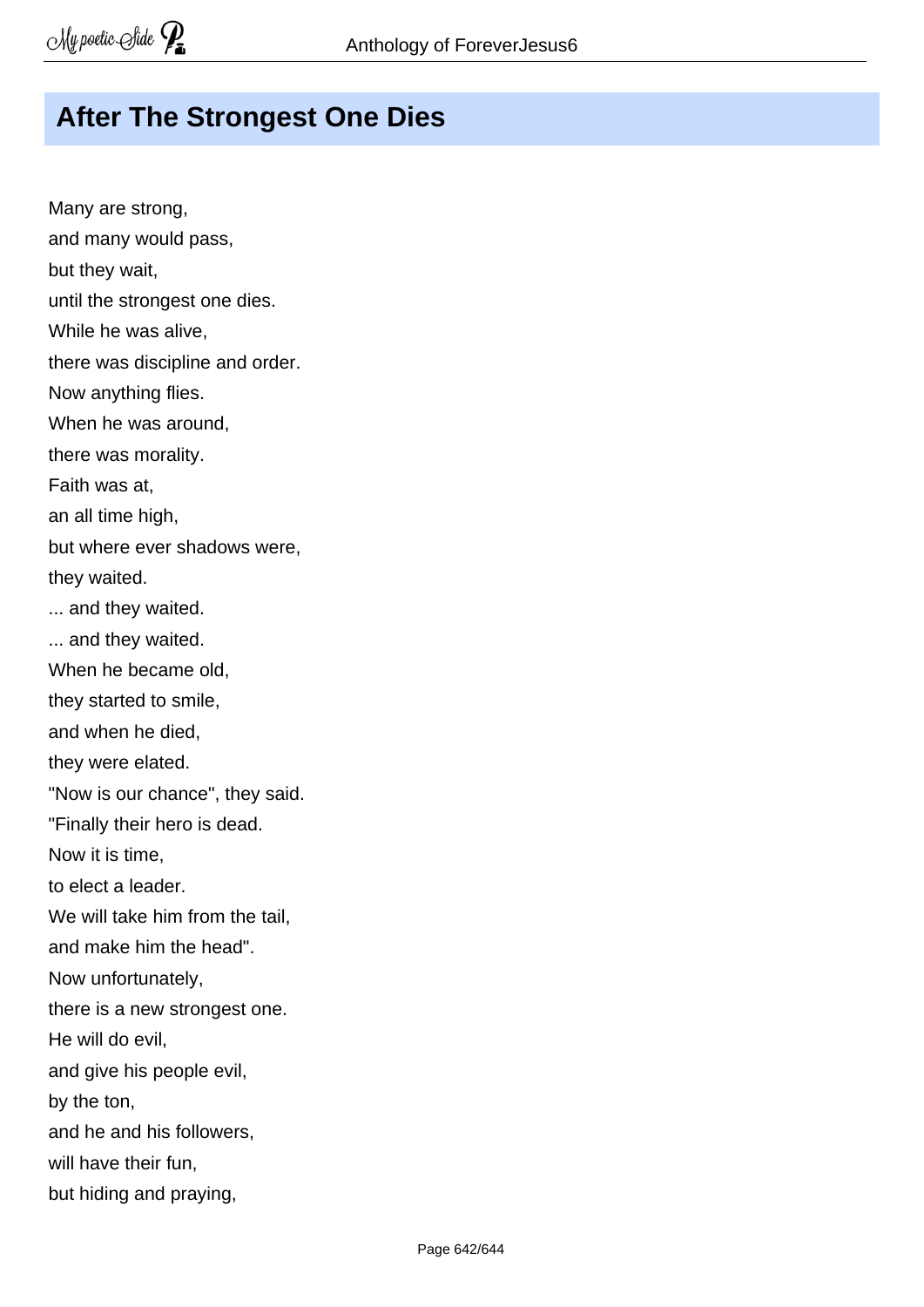- are those who are,
- patiently and quietly waiting.
- They are waiting for,
- the strongest person's evil,
- to be done.
- Then when he dies,
- his followers will wonder,
- 'What happened?
- What could have possibly,
- brought us back under'?
- Now that the skies are blue;
- what those who opposed,
- the strongest evil person,
- will immediately do,
- will choose the strongest leader.
- He will surround himself,
- with many alright people,
- and be closer,
- to just a righteous few.
- And because he is smarter and stronger,
- than the strongest ones in the past,
- he will last longer,
- as more generations of righteousness,
- generously last.